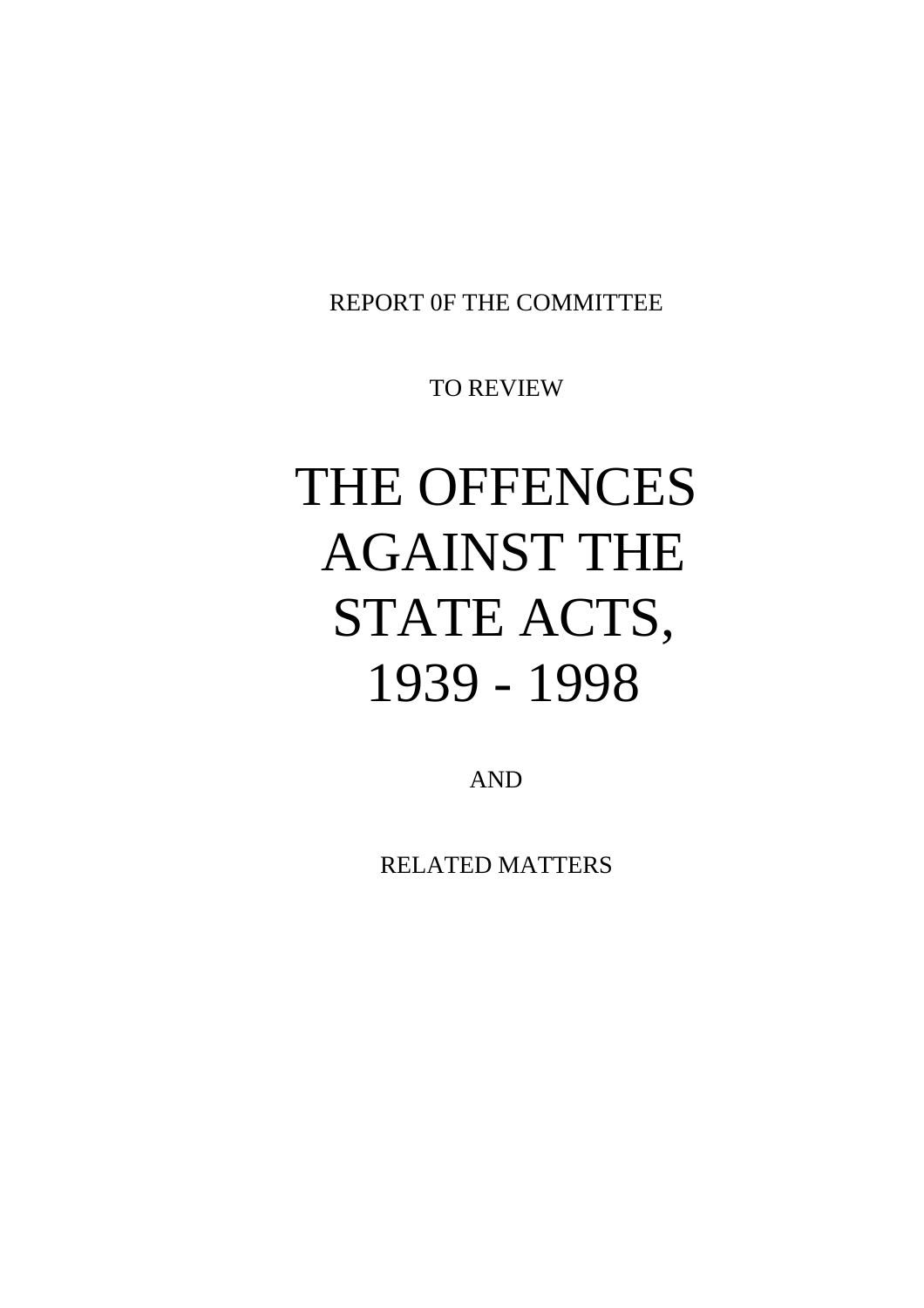# **CONTENTS**

| 1. | Introduction                                                  |    | $\mathbf{1}$ |
|----|---------------------------------------------------------------|----|--------------|
| 2. | Main Issues in a Democracy                                    |    | 9            |
| 3. | Anglo-Irish and International Commitments                     |    | 17           |
|    | The Good Friday Agreement                                     | 18 |              |
|    | International Commitments: Human Rights and the Limits on     |    |              |
|    | <b>State Action</b>                                           | 20 |              |
|    | Conventions sponsored by the Council of Europe                | 20 |              |
|    | Treaties and covenants originating within the                 |    |              |
|    | <b>United Nations system</b>                                  | 23 |              |
|    | Customary international law                                   |    | 25           |
|    | Comparison of the European Convention on Human Rights, the    |    |              |
|    | International Covenant on Civil and Political Rights, and the |    |              |
|    | Constitution                                                  | 26 |              |
|    | Derogation from international human rights instruments        | 29 |              |
|    | International Commitments - Obligations to take measures      |    |              |
|    | against terrorism                                             | 31 |              |
|    | Main anti-terrorist conventions                               | 33 |              |
|    | Other relevant international obligations                      | 36 |              |
|    | <b>EU Obligations and Developments</b>                        | 37 |              |
|    | Treaty background                                             | 37 |              |
|    | Conventions - EUROPOL, Schengen                               |    | 38           |
|    | Other instruments                                             | 40 |              |
|    | Secondary legislation                                         |    | 41           |
|    | <b>Action</b> plans                                           | 41 |              |
|    | EU protection of human rights                                 | 43 |              |
| 4. | Historical Background to the Offences Against the State Acts  |    |              |
|    | 1939 - 1998                                                   |    | 47           |
|    | The period from 1922 to 1931                                  | 47 |              |
|    | Article 2A: the period from 1931 to 1937                      | 48 |              |
|    | The 1937 Constitution and the enactment of the Offences       |    |              |
|    | <b>Against the State Act 1939</b>                             | 52 |              |
|    | The Emergency Period 1939 - 1946                              | 55 |              |
|    | The IRA's Border Campaign 1956 - 1962                         | 58 |              |
|    | The Northern Ireland Conflict 1970 - 1994                     | 59 |              |
|    | Developments since 1994                                       | 62 |              |
|    | Conclusions                                                   | 63 |              |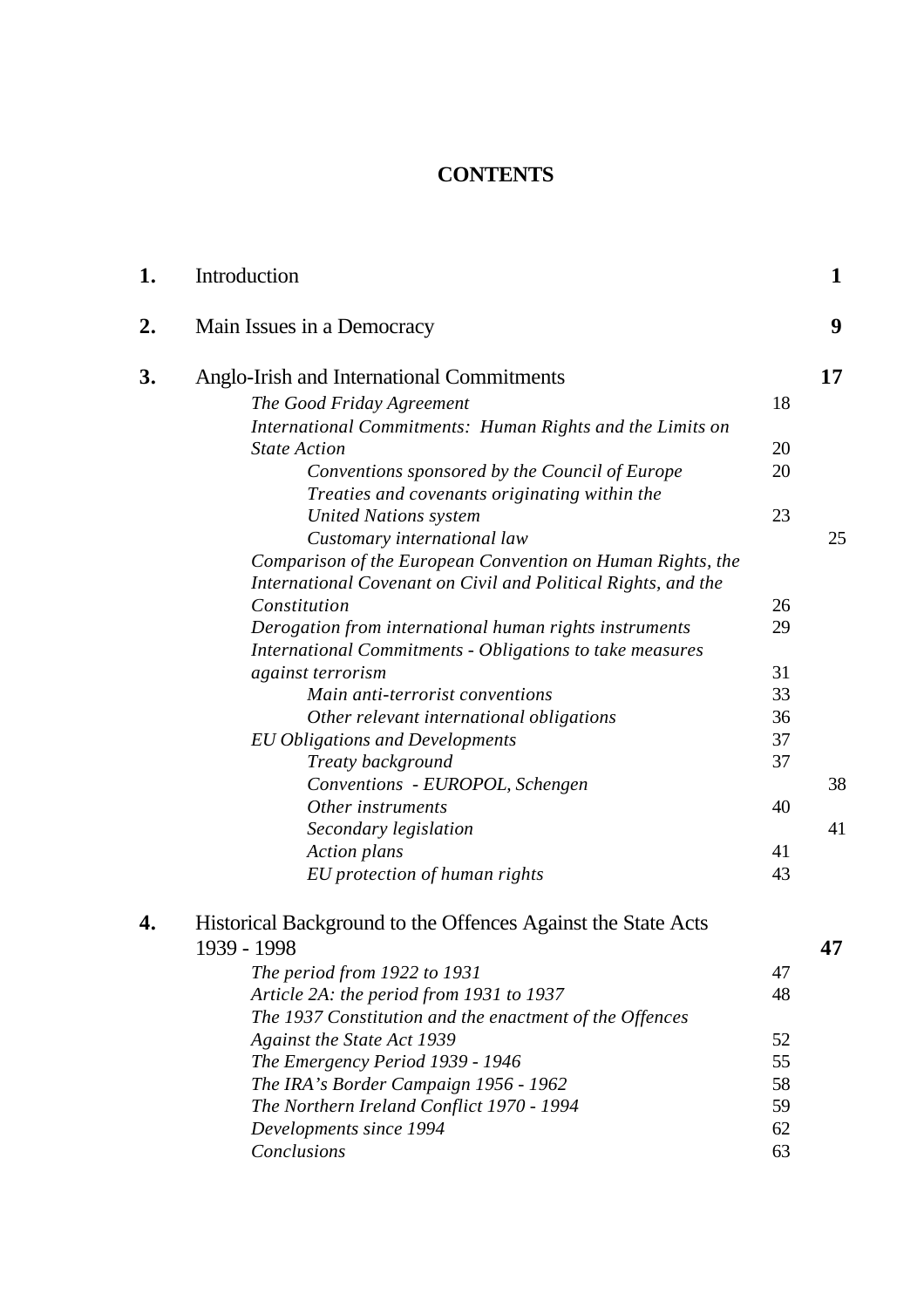| 5. | <b>Emergency Powers and Internment</b>                          |     | 65  |
|----|-----------------------------------------------------------------|-----|-----|
|    | Background                                                      | 65  |     |
|    | <b>Emergency resolutions</b>                                    | 67  |     |
|    | Recommendations of the Constitution Review Group                | 70  |     |
|    | Offences Against the State (Amendment) Act 1940                 | 71  |     |
|    | Background to the 1940 Act                                      | 72  |     |
|    | Challenge under the European Convention on Human Rights         | 78  |     |
|    | International Covenant on Civil and Political Rights            | 82  |     |
|    | Position in the UK                                              | 83  |     |
|    | Committee's views on the use of internment                      | 83  |     |
|    | Committee's views on the use of the 1940 Act                    | 84  |     |
|    | Specific issues within the 1940 Act which the majority consider |     |     |
|    | unsatisfactory                                                  | 85  |     |
|    | Recommendations                                                 |     |     |
|    | Majority view to retain the possibility of internment           |     | 91  |
|    | Minority view to prohibit the use of internment                 | 91  |     |
|    | Majority view to amend the 1940 Act                             |     | 92  |
|    | Minority view to retain the 1940 Act as it stands               | 93  |     |
|    | Minority view to abolish the 1940 Act                           | 93  |     |
| 6. | Substantive Offences relating to the security of the State      |     |     |
|    | and other Miscellaneous Provisions                              |     | 95  |
|    | Offences where no change is recommended                         | 96  |     |
|    | Offences where modest changes are recommended                   | 96  |     |
|    | <b>Unlawful Organisations</b>                                   |     |     |
|    | Section 18                                                      | 97  |     |
|    | Sections 19 to 22                                               | 98  |     |
|    | The power to suppress an organisation                           | 100 |     |
|    | The power to ban foreign terrorist organisations                | 102 |     |
|    | Notice of the making of a suppression order                     |     | 104 |
|    | The right of appeal                                             | 105 |     |
|    | The onus of proof in such proceedings                           | 106 |     |
|    | Section 21                                                      | 107 |     |
|    | Use of opinion evidence and other special evidential rules      |     |     |
|    | Section 24                                                      | 110 |     |
|    | Majority view to amend section 24                               | 115 |     |
|    | Minority view to abolish section 24                             | 116 |     |
|    | Minority view to retain section 24 as it stands                 | 116 |     |
|    | Section 26                                                      | 116 |     |
|    | Section 3 of the 1972 Act                                       |     |     |
|    | Section $3(1)(a)$ : oral or written statements                  |     |     |
|    | <i>implying membership</i>                                      | 117 |     |
|    | Section $3(1)(a)$ and (b): conduct of an accused                | 118 |     |
|    | Section $3(2)$ : Opinion evidence by Chief                      |     |     |
|    | Superintendent                                                  | 121 |     |
|    |                                                                 |     |     |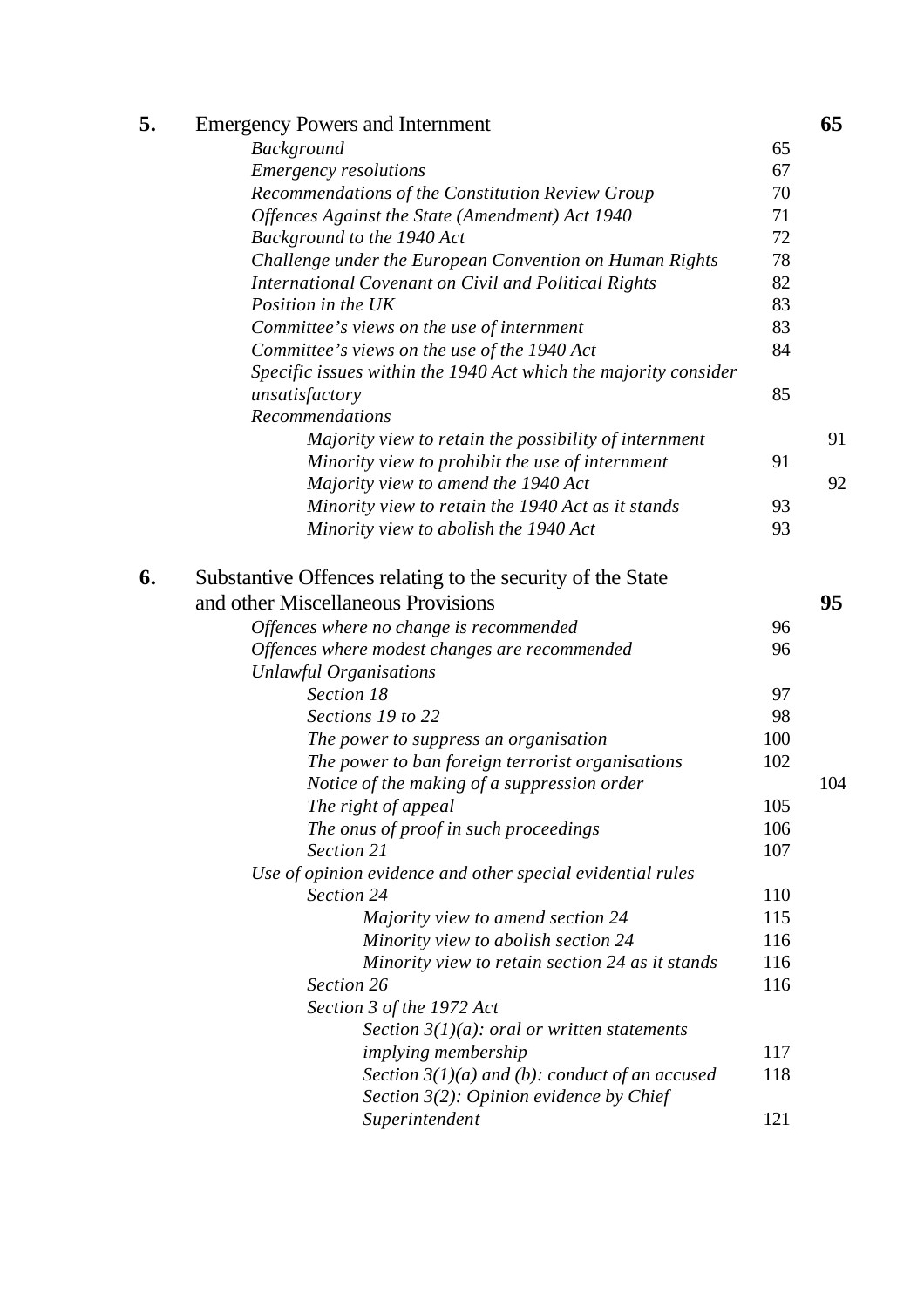|    | Majority view to treat opinion evidence as                   |     |     |
|----|--------------------------------------------------------------|-----|-----|
|    | corroborative                                                | 125 |     |
|    | Forfeiture of assets following a banning order               | 127 |     |
|    | Majority view to abolish section 22                          | 127 |     |
|    | Minority view to retain section 22                           | 127 |     |
|    | <b>Treason</b>                                               | 130 |     |
|    | Sedition                                                     | 129 |     |
|    | Offences relating to documents                               | 135 |     |
|    | Section 25 and the closing of buildings                      | 135 |     |
|    | Section 28: Prohibition of meetings in the vicinity of the   |     |     |
|    | Houses of the Oireachtas                                     | 138 |     |
|    | Section 29: Powers of search                                 | 141 |     |
|    | Should a section 29 warrant be issued only by a Court?       | 142 |     |
|    | Should the Defence Forces enjoy a power of arrest            |     |     |
|    | under this section?                                          | 143 |     |
|    | Should the power to search be confined to certain            |     |     |
|    | defined offences only?                                       |     | 143 |
|    | Directing an unlawful organisation                           | 143 |     |
|    | Unlawful possession of articles                              | 144 |     |
|    | Training in the making or use of firearms                    | 145 |     |
|    | Section 8 of the 1998 Act: Information offences              | 147 |     |
|    | Majority view to repeal section 8 of the 1998 Act            | 149 |     |
|    | Minority view to retain section 8 of the 1998 Act            | 149 |     |
|    | Section 9 of the 1998 Act: withholding information           |     | 149 |
|    | Statements constituting interference with the administration |     |     |
|    | of justice                                                   | 150 |     |
|    | Section 34: Consequences of conviction by the Special        |     |     |
|    | Criminal Court                                               | 152 |     |
|    | Views and recommendations of The Hon Mr Justice Anthony J.   |     |     |
|    | Hederman, Professor William Binchy and Professor Dermot      |     |     |
|    | Walsh on the use of opinion evidence and other special       |     |     |
|    | evidential rules                                             | 155 |     |
| 7. | Section 30 - Powers of Arrest and Detention                  | 157 |     |
|    | <b>Background to section 30</b>                              | 157 |     |
|    | Constitutional challenges to section 30                      | 158 |     |
|    | The increasing use of section 30 from the 1970s onwards      | 159 |     |
|    | The necessity for extended detention                         | 164 |     |
|    | The basis for the power of arrest                            | 165 |     |
|    | The length of detention                                      | 169 |     |
|    | Power to interrogate under section 30                        | 173 |     |
|    | Power to detain persons suspected of having information      | 173 |     |
|    | Power to arrest someone suspected of being about to          |     |     |
|    | commit an offence                                            | 176 |     |
|    | Right of an accused to have a solicitor present during       |     |     |
|    | section 30 detention                                         | 178 |     |
|    | Power of arrest to be grounded on a reasonable suspicion     | 181 |     |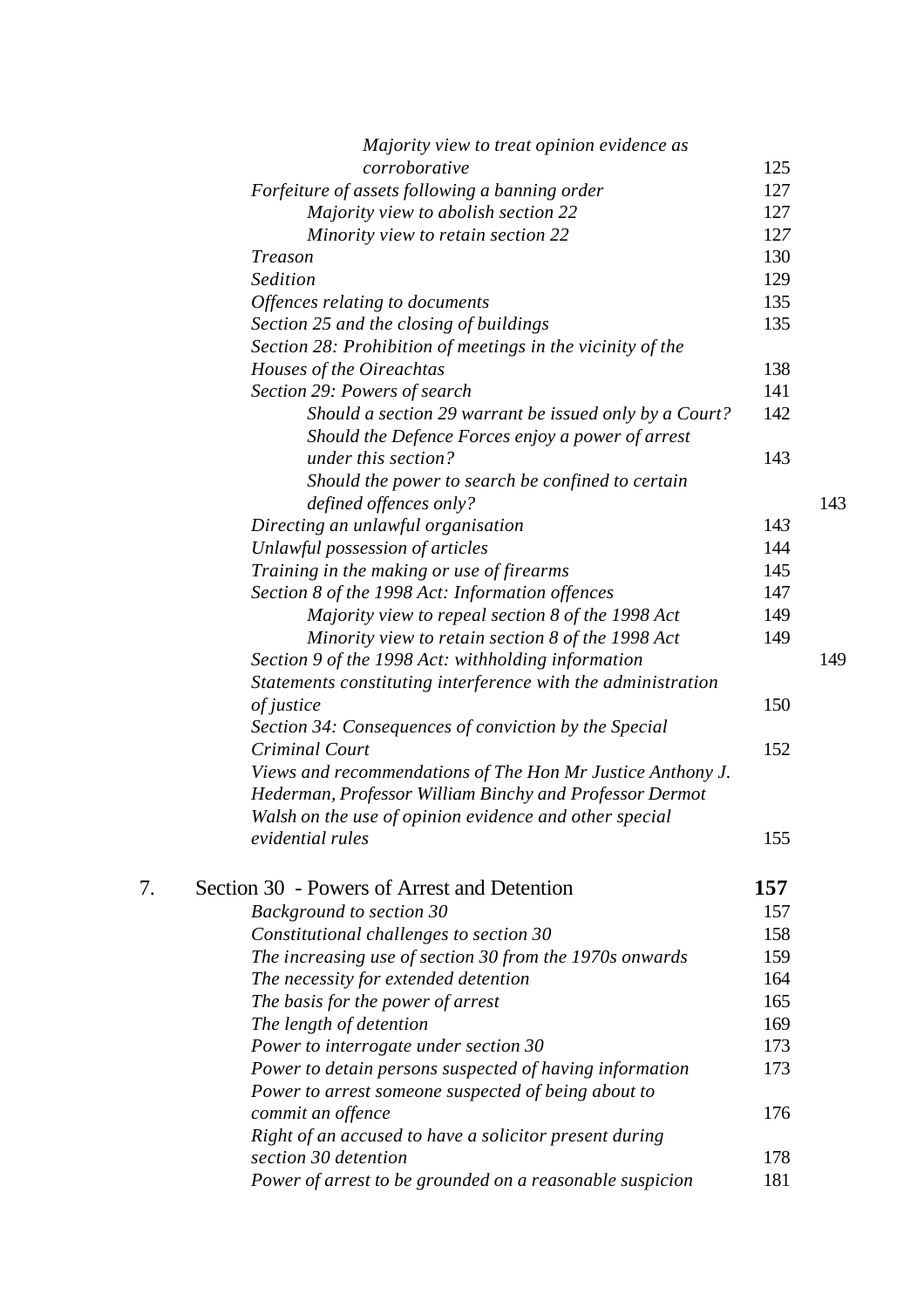| 8. | The Right to Silence                                             |     | 183 |
|----|------------------------------------------------------------------|-----|-----|
|    | <b>Background</b>                                                | 183 |     |
|    | The right to silence and the Offences against the State Acts     |     | 185 |
|    | Section 2 of the 1972 Act                                        | 186 |     |
|    | Sections 2 and 5 of the 1998 Act                                 | 187 |     |
|    | Recent case-law                                                  | 189 |     |
|    | Averill v. United Kingdom                                        | 197 |     |
|    | <b>Supreme Court decisions in National Irish Banks</b>           |     |     |
|    | and Finnerty                                                     | 200 |     |
|    | The European Court of Human Rights and the Quinn                 |     |     |
|    | and Heaney cases                                                 | 201 |     |
|    | Conclusions                                                      | 204 |     |
|    | The Committee's views regarding the right to silence             | 205 |     |
|    | Retention of Section 52 of the 1939 Act and Section 2            |     |     |
|    | of the 1972 Act                                                  | 207 |     |
|    | Sections 2 and 5 of the 1998 Act                                 | 209 |     |
|    | Majority view to retain sections 2 and 5 of the 1998 Act         | 211 |     |
|    | Minority views and recommendations in relation to the            |     |     |
|    | use of inference-drawing provisions arising from the             |     |     |
|    | silence of the accused                                           | 211 |     |
|    |                                                                  |     |     |
| 9. | <b>Special Criminal Court</b>                                    |     | 213 |
|    | Historical background                                            | 213 |     |
|    | Constitutional provisions                                        | 214 |     |
|    | The right of the Director of Public Prosecutions to prosecute    |     |     |
|    | accused persons before the Special Criminal Court                | 216 |     |
|    | Challenges to the operation of the Special Criminal Court        | 217 |     |
|    | The view of the UN Human Rights Committee                        | 221 |     |
|    | Retention of the Special Criminal Court                          | 222 |     |
|    | Use of the Special Criminal Court to deal with organised crime   | 224 |     |
|    | Supervision of the necessity for the Special Criminal Court      |     | 227 |
|    | Composition and independence of the Court                        |     | 228 |
|    | Scheduled/non-scheduled offences distinction                     | 232 |     |
|    | Review of the decision of the Director of Public Prosecutions to |     |     |
|    | refer cases to the Court                                         | 233 |     |
|    | Option 1: Review by the High Court following inter               |     |     |
|    | partes <i>hearing</i>                                            | 236 |     |
|    | Option 2: Application to the High Court ex parte,                |     |     |
|    | but in camera                                                    | 236 |     |
|    | Option 3: Administrative review by a retired judge               | 237 |     |
|    | Option 4: Review by a Judge of the Supreme Court                 | 237 |     |
|    | Right of appeal from decisions of the Special Criminal Court     | 239 |     |
|    | Requirement for unanimity                                        | 240 |     |
|    | Statutory requirement for written reasons                        | 241 |     |
|    | Views and recommendations of The Hon Mr Justice Anthony J.       |     |     |
|    | Hederman, Professor William Binchy and Professor Dermot          |     |     |
|    | Walsh on the Special Criminal Court                              |     | 242 |
|    |                                                                  |     |     |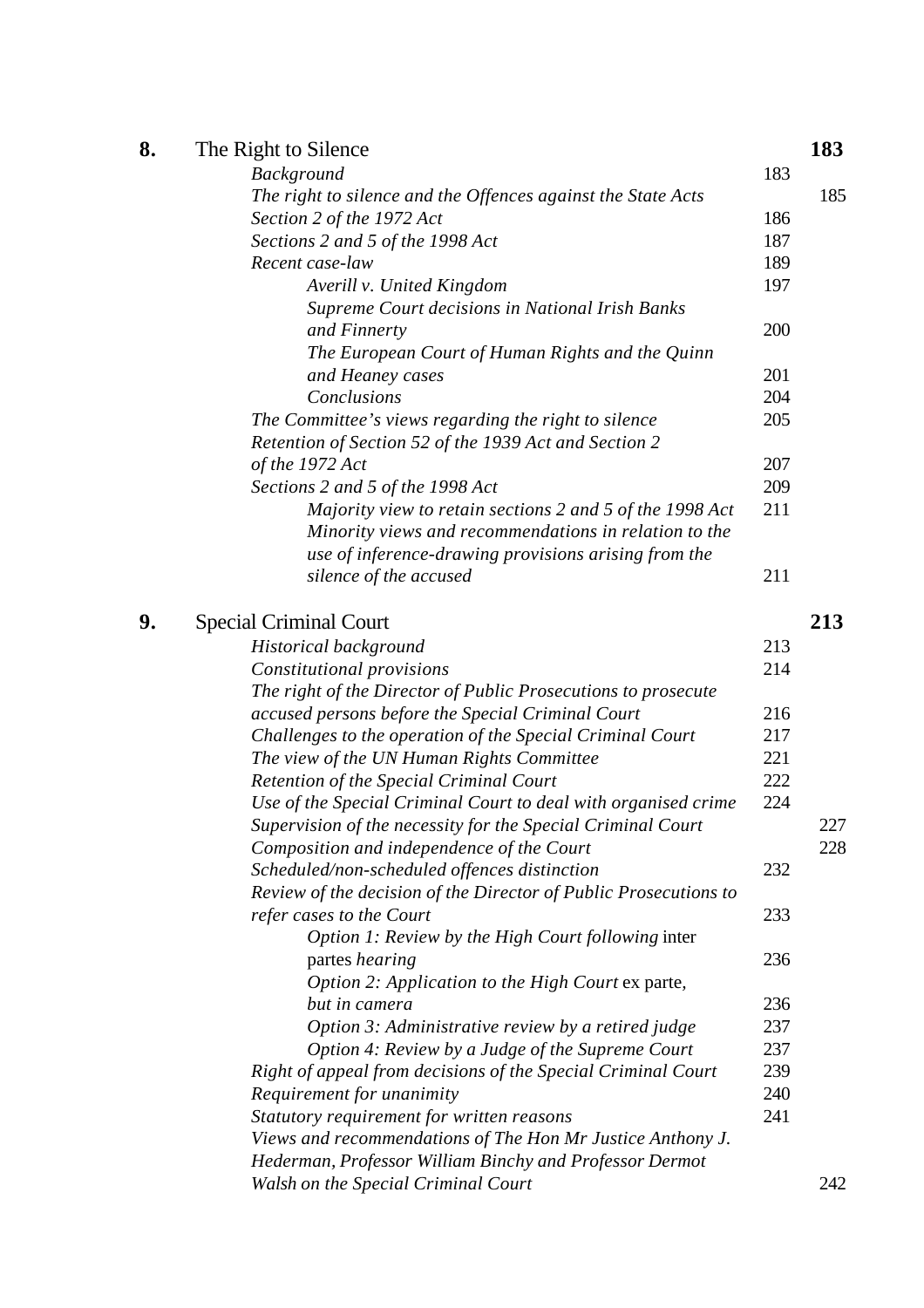| 10. | Other Police Powers and Procedures to Combat Terrorism and |     |     |
|-----|------------------------------------------------------------|-----|-----|
|     | <b>Organised Crime</b>                                     |     | 247 |
|     | <i>Introduction</i>                                        | 247 |     |
|     | Arrest and detention                                       | 248 |     |
|     | Entry, search and seizure                                  | 250 |     |
|     | Stop, question, search and surveillance                    |     |     |
|     | <b>Introduction</b>                                        | 253 |     |
|     | <i><b>Observation</b></i>                                  | 253 |     |
|     | Power to demand information                                | 254 |     |
|     | Stop and search                                            | 256 |     |
|     | Interception of Posts and Telecommunications               | 259 |     |
|     | Public order                                               | 260 |     |
|     | Confiscation of criminal assets                            |     |     |
|     | <b>Introduction</b>                                        | 262 |     |
|     | Criminal Assets Bureau                                     |     |     |
|     | Composition                                                | 264 |     |
|     | Protection for Staff and Officers                          | 264 |     |
|     | <b>Bureau Objectives and Functions</b>                     | 265 |     |
|     | Powers and Status of Bureau Officers                       | 266 |     |
|     | <b>Confiscation Procedure</b>                              | 267 |     |
|     | <b>Interim Orders</b>                                      | 267 |     |
|     | <b>Interlocutory Orders</b>                                | 268 |     |
|     | Disposal Orders                                            | 270 |     |
|     | Gathering the Evidence for an Order                        |     | 271 |
|     | Charging Criminal Assets to Tax                            | 271 |     |
|     | Results                                                    | 272 |     |
|     | General Dissenting Views of Professor Walsh                | 275 |     |
|     | Section 30                                                 | 277 |     |
|     | Withholding information                                    | 279 |     |
|     | Membership                                                 | 279 |     |
|     | Conclusion                                                 | 281 |     |
|     |                                                            |     |     |

# Appendices

|    | 1. List of Submissions                                   | 283 |
|----|----------------------------------------------------------|-----|
| 2. | Table of Cases                                           | 285 |
|    | 3. Offences against the State Acts - As promulgated      | 291 |
| 4. | <b>Statutory Instruments/Orders</b>                      | 351 |
| 5. | Offences against the State Acts - Informal consolidation | 359 |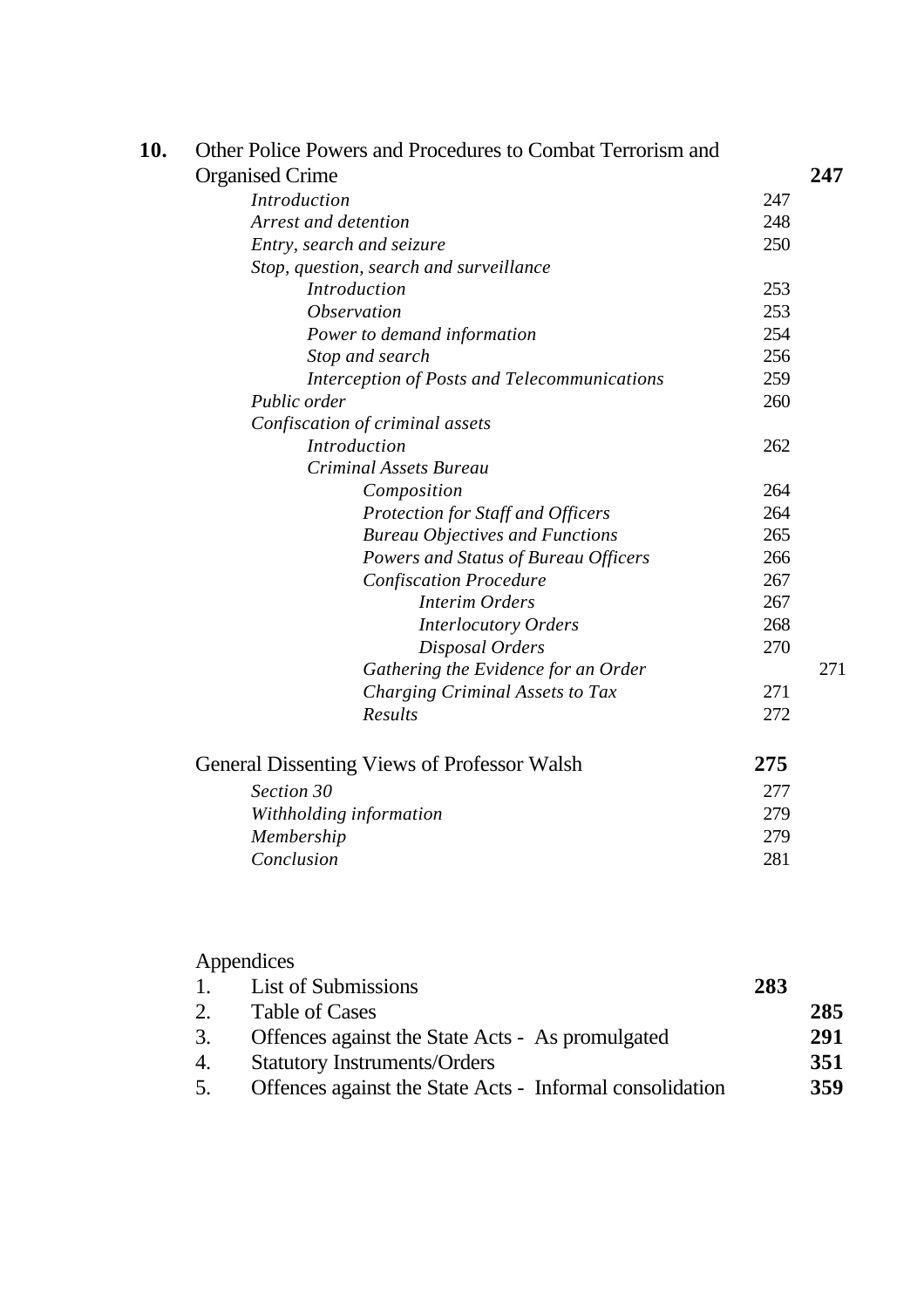# **CHAPTER 1**

# **INTRODUCTION**

### **Establishment**

- 1.1 On 10 April 1998 the participants in the multi-party negotiations in Belfast reached an agreement aimed at transforming life on the island of Ireland. The Good Friday Agreement, as it came to be known, was subsequently endorsed in a referendum of the people in both parts of Ireland on 22 May 1998.
- 1.2 The Agreement deals with all aspects of life in Northern Ireland and the relationships between both parts of the island of Ireland and between Britain and Ireland. In the section of the Agreement dealing with security issues, the parties noted that "the development of a peaceful environment on the basis of this agreement can and should mean a normalisation of security arrangements and practices". In particular, the Irish Government undertook in that section to "initiate a wide-ranging review of the Offences against the State Acts 1939 to 1985 with a view to both reform and dispensing with those elements no longer required as circumstances permit."
- 1.3 The Omagh atrocity on 15 August 1998 led to the enactment of the Offences against the State (Amendment) Act 1998, and this was subsequently included in the review.
- 1.4 In May 1999 the Committee to Review the Offences against the State Acts 1939 to 1998 was established under the chairmanship of the Honourable Mr. Justice Anthony J. Hederman. It was requested to examine all aspects of the Offences against the State Acts 1939 to 1998, taking into account:

(a) the view of the participants to the multi-party negotiations that the development of a peaceful environment on the basis of the Agreement they reached on 10 April 1998 can and should mean a normalisation of security arrangements and practices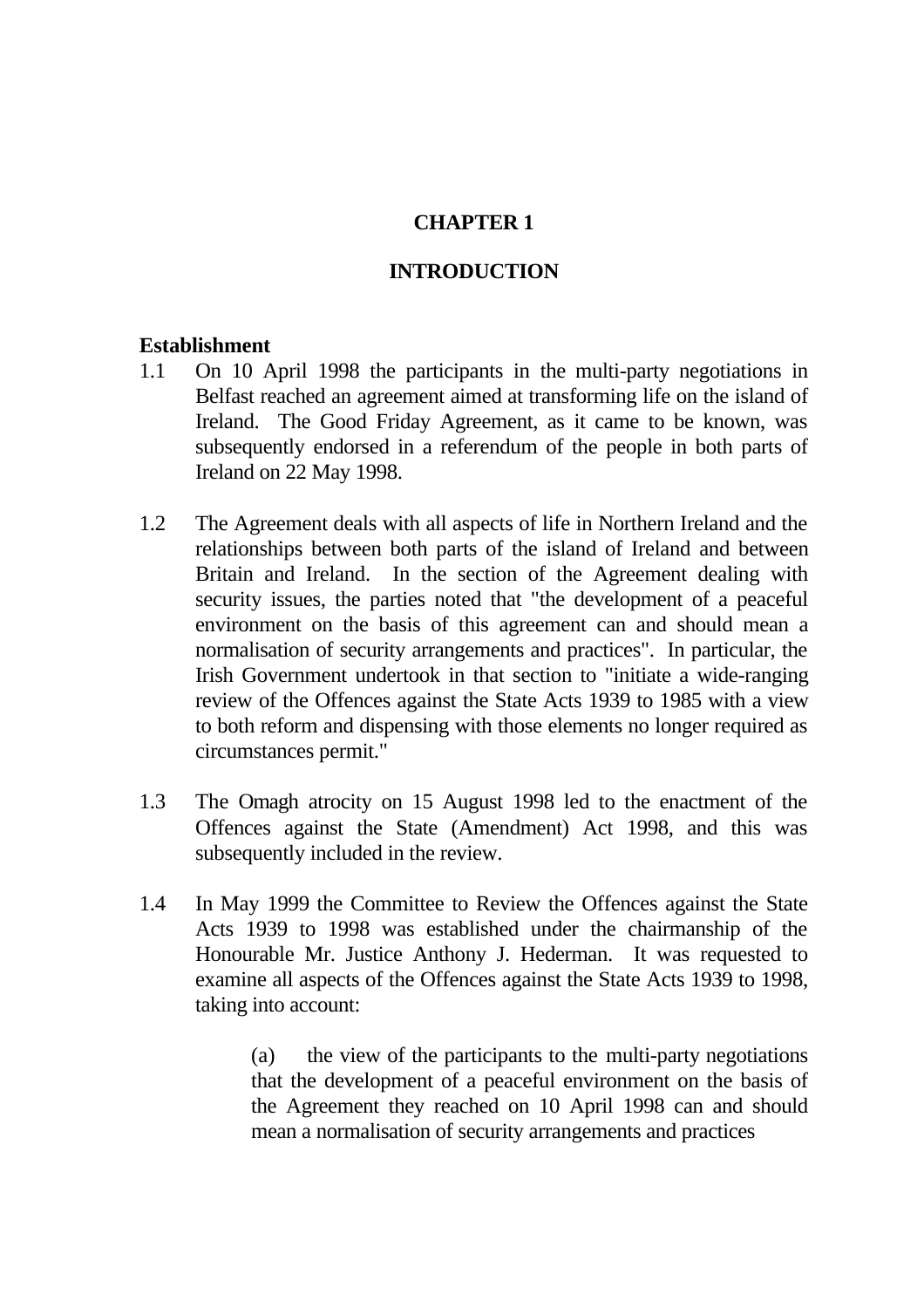(b) the threat posed by international terrorism and organised crime

(c) Ireland's obligations under international law.

The Committee was asked to report as soon as practicable.

#### 1.5 The Committee comprised the following members:

The Honourable Mr. Justice Anthony J. Hederman (Chairman) Mr. Richard Barrett,<sup>1</sup> Office of the Attorney General Mr. John Biggar, Department of Foreign Affairs Professor William Binchy, Fellow of Trinity College Dublin, Law School, Trinity College, Dublin Mr. Barry Donoghue, Office of the Director of Public Prosecutions Mr. Michael Flahive,<sup>2</sup> Department of Justice, Equality and Law Reform Dr. Gerard Hogan, Senior Counsel, Fellow of Trinity College Dublin, Law School, Trinity College, Dublin Mr. Eamon Leahy,<sup>3</sup> Senior Counsel Mr. Patrick J. Moran, former Deputy Commissioner, An Garda Síochána Mr. Michael O'Donoghue, Department of Defence Mr. Patrick O'Toole, Assistant Commissioner, Garda Síochána Professor Dermot Walsh, Director, Centre for Criminal Justice, School of Law, University of Limerick Ms. Ann Whelan, Department of the Taoiseach

Mr. Eamon Saunders acted as Secretary to the Committee;

Ms. Lia O'Hegarty acted as the Committee's Legal Researcher.

### **Events of 11 September**

<sup>&</sup>lt;sup>1</sup> Mr Barrett has not signed the Report because he left the Committee in July, 2000 to take up a position abroad.

 $2^{\circ}$  Mr Flahive replaced Mr Martin Power as the representative of the Department of Justice, Equality and Law Reform in March 2000.

<sup>&</sup>lt;sup>3</sup> Mr Leahy has not signed the Report since his duties resulted in his unavoidable absence from meetings of the Committee.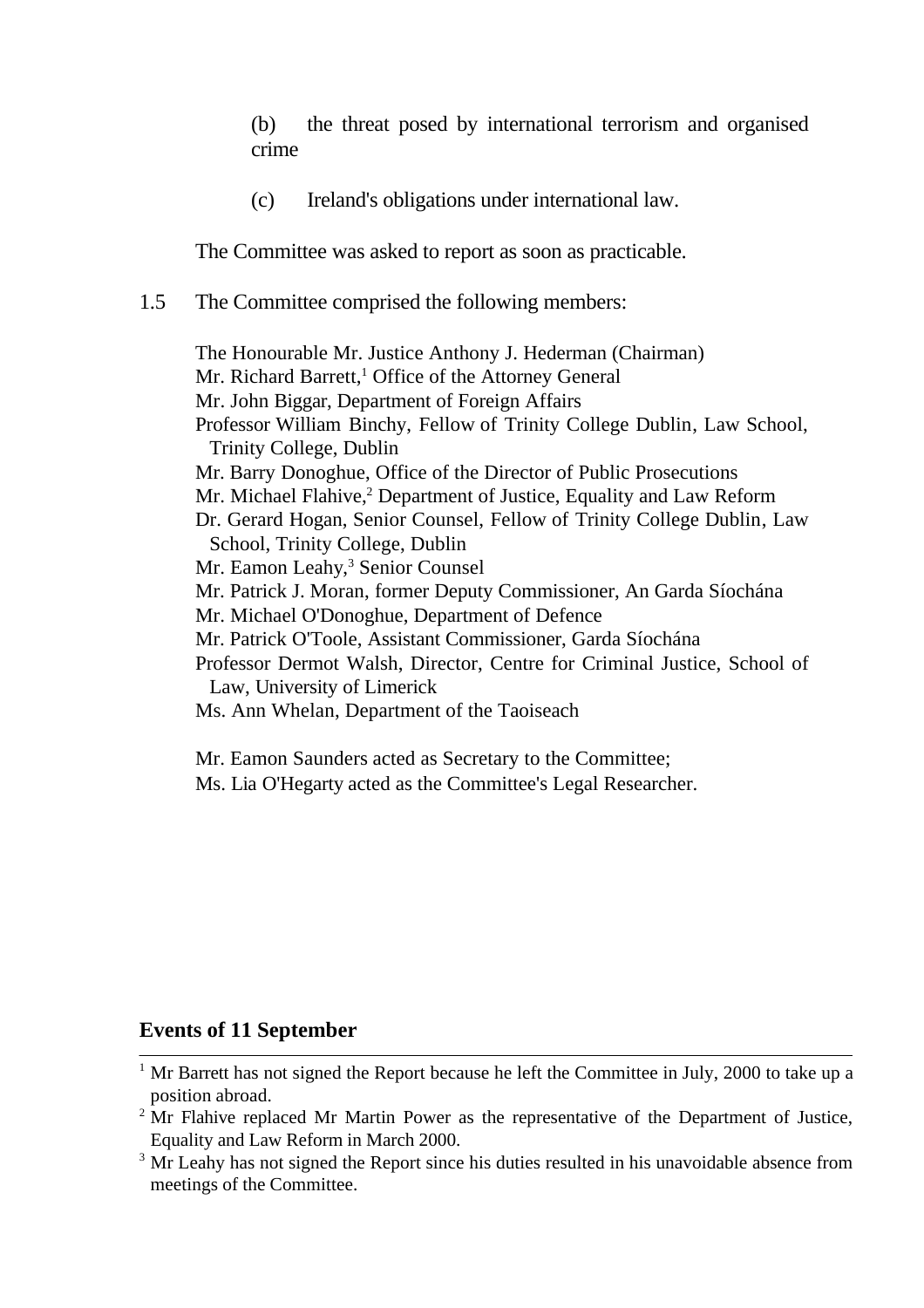- 1.6 The appalling terrorist atrocities in the United States of America on 11 September 2001, which cost the lives of thousands of people of many nationalities, including Irish citizens, took place as the Committee was in the process of finalising its report.
- 1.7 The Committee decided, after careful consideration, not to reopen the report to take account of the undoubtedly serious and far-reaching implications of these attacks for public safety and national security, notwithstanding that our terms of reference requested us to take into account, among other things, the threat posed by international terrorism.
- 1.8 The events of 11 September have drawn the international community together to formulate a comprehensive response to the new international threat represented by these terrorist attacks. One aspect of this response has been a range of proposals from international fora such as the United Nations and the European Union aimed at enhancing the capacity of member states to combat terrorism. Some of these proposals were still being elaborated as the report was being finalised, but it seems clear that they will involve significant change to the law on terrorism in Ireland. In the circumstances, it seemed right not to attempt to duplicate the national and international work already underway. It must be emphasised, therefore, that the recommendations must not be interpreted as in any way constituting the Committee's views on the adequacy of the law or on any legislative change that may be needed to combat the new international terrorist threat.

### **Submissions**

- 1.9 The terms of reference were published in daily newspapers in Ireland and in Northern Ireland on 23 July 1999, and written submissions were invited from interested individuals and organisations. A total of fifteen written submissions were received. The Committee is grateful to all those who made submissions, a list of whom is set out in Appendix 1.
- 1.10 The Committee expresses its thanks to the Commissioner of the Garda Síochána and to Mr. Eamon Barnes, former Director of Public Prosecutions, for making oral submissions at the invitation of the Committee.

### **Consultations on human rights**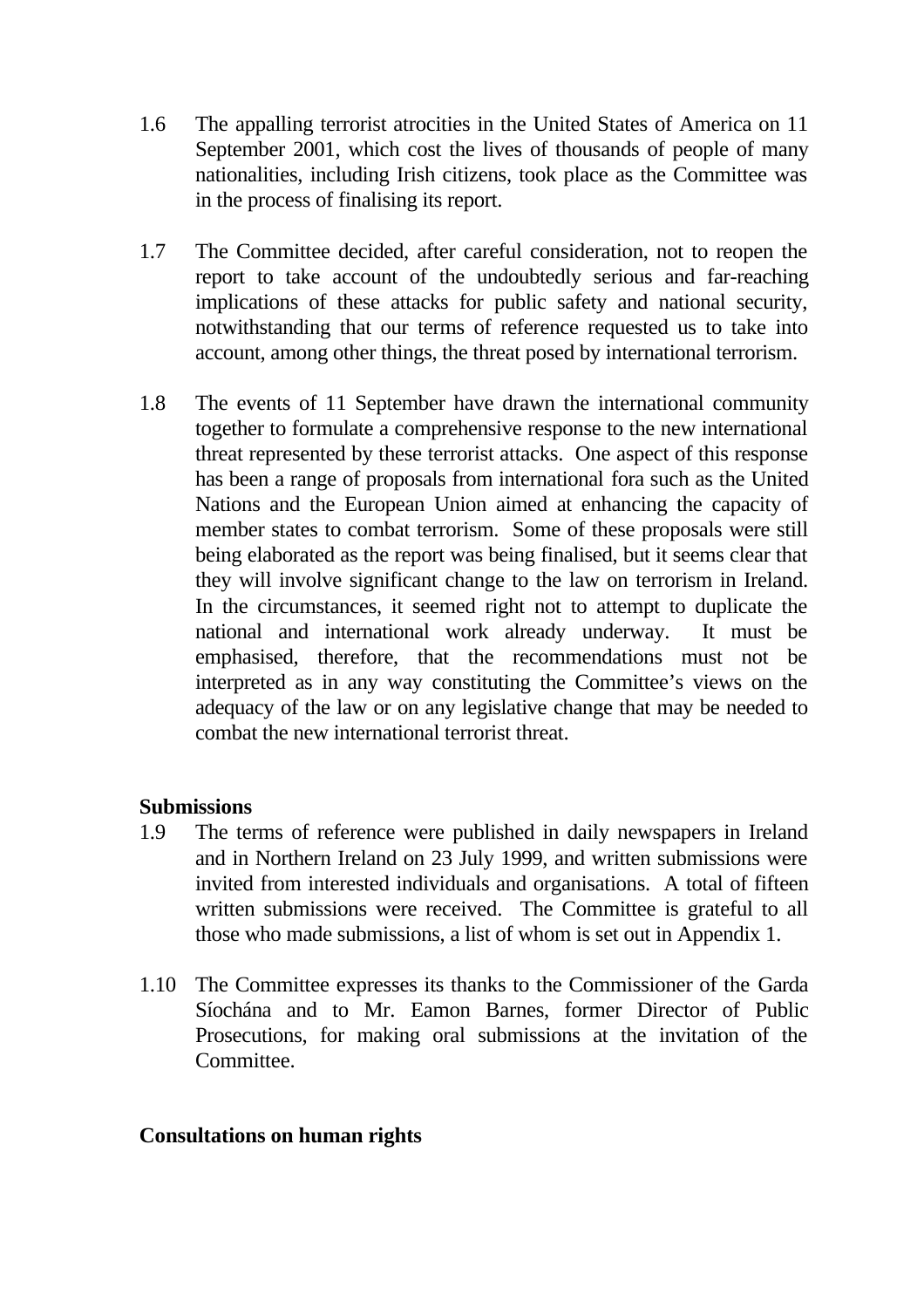- 1.11 The Committee's terms of reference required it to take into account Ireland's obligations under international law. Since these obligations derive principally from the European Convention on Human Rights and the International Covenant on Civil and Political Rights, the chairman and the legal researcher, acting on behalf of the Committee, visited the European Court of Human Rights and the Council of Europe in Strasbourg, and the Office of the United Nations High Commissioner for Human Rights in Geneva. The Committee is greatly indebted to these institutions and extends particular thanks to the following individuals:
	- in the European Court of Human Rights: Judge John Hedigan, Ms. Anna Austin, Legal Advisor, and Mr. Laurence Early, Senior Lawyer
	- in the Council of Europe: Mr. Walter Schwimmer, Secretary-General, Mr. Chris Kruger, Director General, Mr. Gerona Schokkenbroek, Head of Human Rights Section, Mr. Frederik Sundberg, Head of Section on Execution of Judgements, Mr. Mark Kelly, Head of Unit for the Committee for the Prevention of Torture and Inhuman or Degrading Treatment or Punishment, and Ms. Ulrike Flodin-Janson, European Social Charter Section
	- in the Office of the United Nations High Commissioner for Human Rights: Mr. Markus Schmidt, Ms. Nora Restrepo, Ms. Maria Munoz and Mr. Alfredo de Zayas.
- 1.12 The Committee thanks the Irish Permanent Representative to the Council of Europe, Ambassador Justin Harmon, and the Irish Permanent Representative to the United Nations Offices in Geneva, Ambassador Anne Anderson, for their assistance and hospitality in Strasbourg and Geneva.
- 1.13 In addition, the Secretary General and Deputy Secretary General of the Council of Europe nominated experts on the European Convention on Human Rights to meet with the Committee as a whole. Accordingly, the Committee organised a discussion day in Dublin, at which it heard the views of Mr. Mark Neville, Director of Human Rights, Council of Europe, Professor Stefan Trechsel, University of Zurich and former President of the European Commission on Human Rights, Mr. Egbert Myjer, Chief Advocate-General, Court of Appeal at Amsterdam, and Professor Mariavaleria del Tufo, Faculty of Law, University of Naples II. The Committee is very grateful to these experts for their assistance.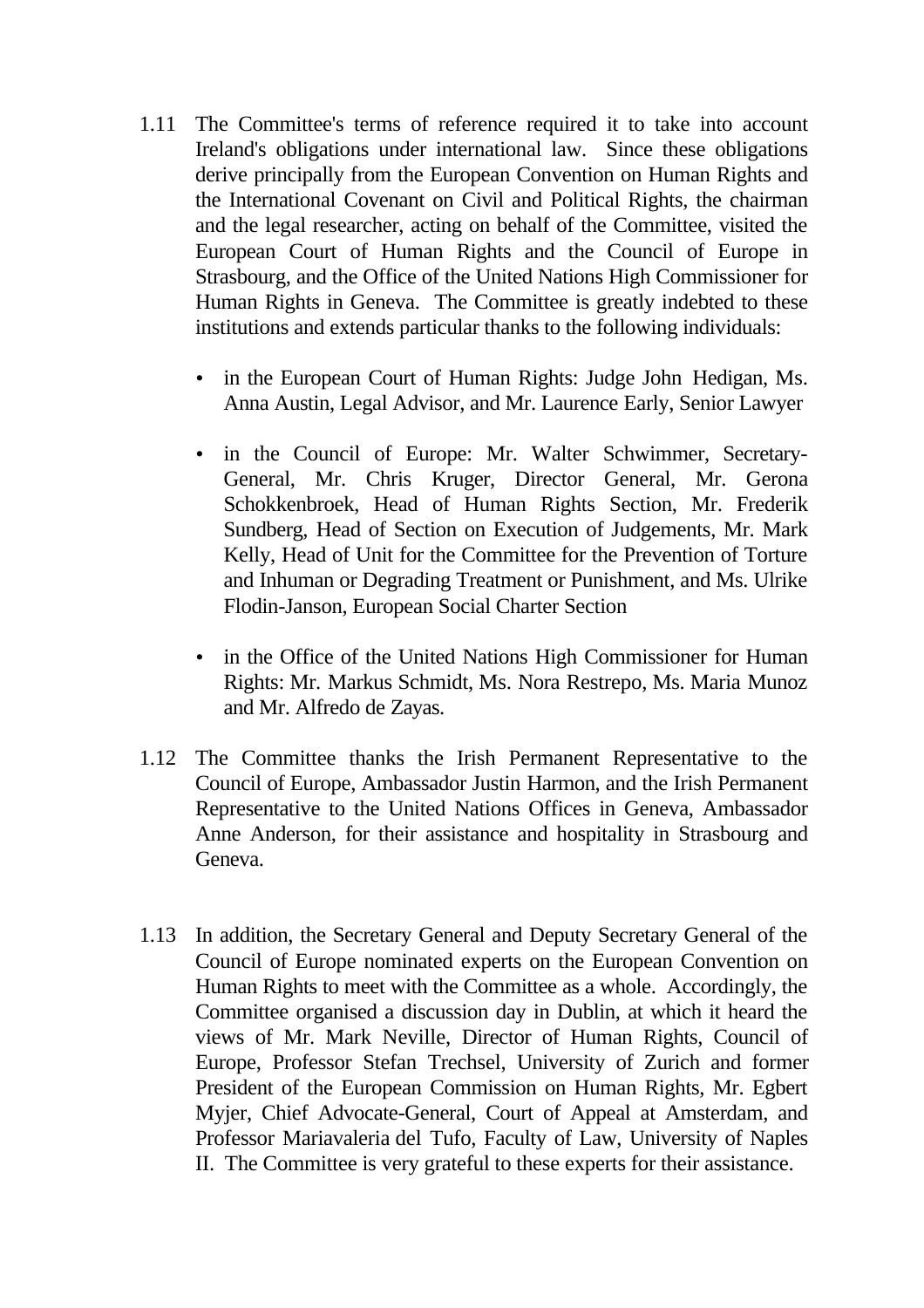### **Consultations on terrorism and organised crime**

- 1.14 Since the Committee's terms of reference also required it to take into account the threat posed by international terrorism and organised crime, the Chairman and the Legal Researcher visited the headquarters of EUROPOL in the Hague. There, they learnt of the role of EUROPOL, its assessment of the nature and scale of the threats posed by terrorism and organised crime to society in the European Union and of the response by EUROPOL to these threats. The Committee expresses its thanks to EUROPOL for its assistance, and in particular to Deputy Director Marotta, Mr. Kosters and Mr. Bishop of the Organised Crime and Terrorism Group, Mr. Robertson and Mr. Blair of the Crime Analysis Unit, and Mr. Mulschlegel of the Open Sources and Documentation Unit.
- 1.15 In addition to this information, throughout its deliberations the Committee had the benefit of appropriate briefing on the security situation from the Garda Síochána.

# **Work of Committee**

- 1.16 The Committee met in plenary session on 36 occasions. In addition, because of the scale and complexity of the issues being examined, sub-committees were established to deal with constitutional matters, Anglo-Irish and international obligations, terrorism and organised crime, and drafting.
- 1.17 The Committee undertook a section by section review of the Offences against the State Acts, taking into account, in accordance with its terms of reference, the view that a peaceful environment should mean a normalisation of security arrangements and practices, the threat posed by international terrorism, and Ireland's obligations under international law. The objective of the Committee throughout was to frame a comprehensive set of recommendations which, if implemented, would result in revised legislation that would ensure a continuing capacity to respond to threats to the State and its institutions in a way which is balanced and proportionate and which in particular has regard to the rights of the individual.
- 1.18 The Committee strove, where possible, to reach unanimous conclusions to its deliberations, but the nature of the issues dealt with in the Acts,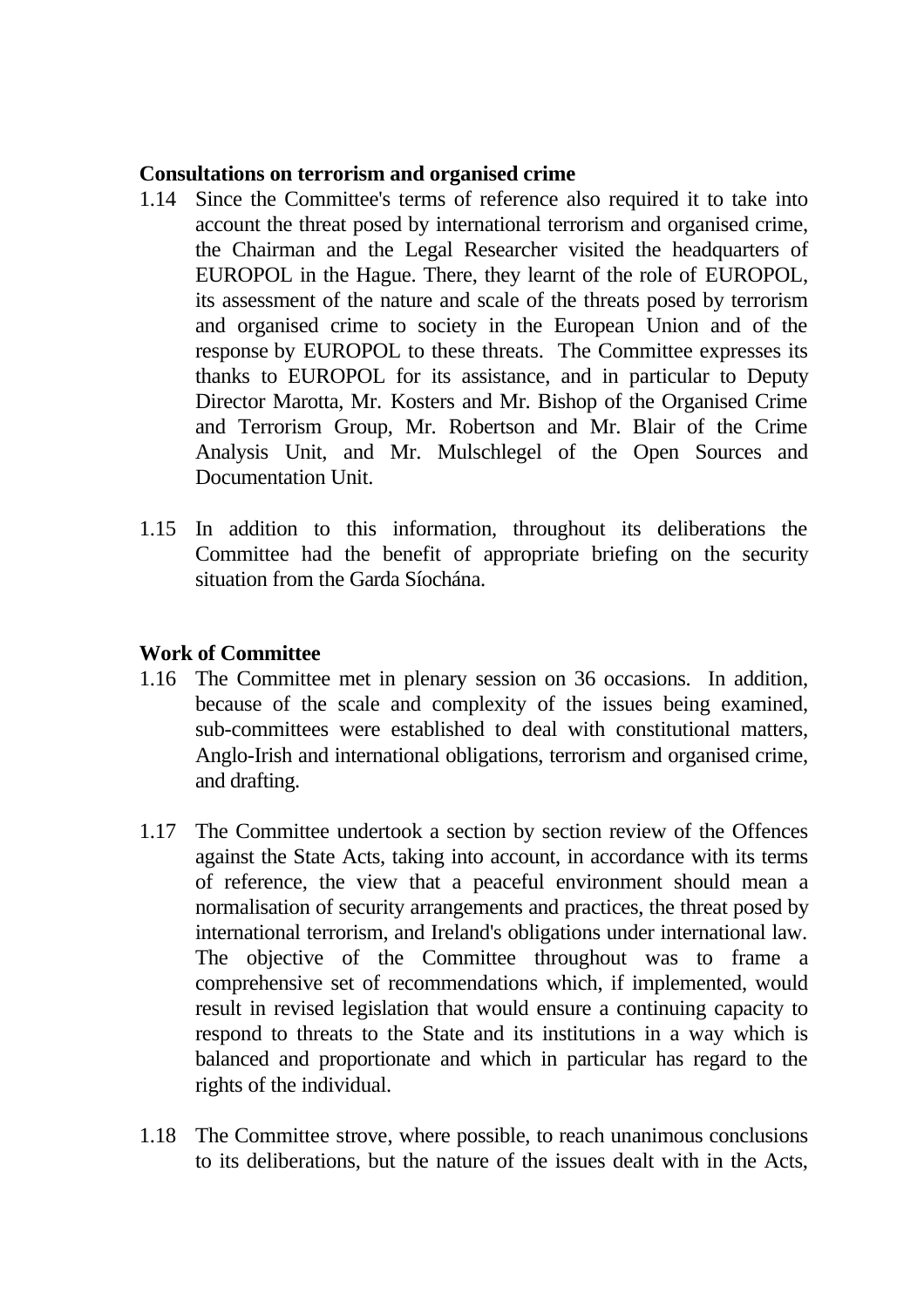together with the healthy diversity of background of its members, made it always likely that, on some issues at least, complete agreement on the way forward would not be possible. Where this happens in the report, the nature and extent of the differences of view are set out fully and fairly, so that all sides of the argument are available to the reader.

### **Special thanks**

- 1.19 Finally, the Committee must say a special word of thanks to a small number of people whose contribution to this report was crucial.
- 1.20 Lia O'Hegarty, the Committee's Legal Researcher, brought to the Committee great expertise in researching, distilling and presenting information on the law in this and many other jurisdictions. Her contribution to the Committee's deliberations was invaluable.
- 1.21 Eamon Saunders, the Committee's Secretary, had the thankless task of organising every aspect of the work of the Committee and its sub-committees. It was an immense challenge, which his skill, commitment, patience and good humour enabled him to meet with distinction.
- 1.22 A special word of thanks must also go to the Committee's staff, Fiona Cullinan and Mairead McCarthy. Their tireless work in providing administrative support to the Committee was crucial and very much appreciated.

\_\_\_\_\_\_\_\_\_\_\_\_\_\_\_\_\_\_\_\_\_ \_\_\_\_\_\_\_\_\_\_\_\_\_\_\_\_\_\_\_\_\_

\_\_\_\_\_\_\_\_\_\_\_\_\_\_\_\_\_\_\_\_\_\_\_\_\_\_\_\_\_\_\_\_\_\_\_\_\_\_\_\_\_\_ The Hon. Mr. Justice Anthony J. Hederman (Retired)

Professor William Binchy Dr Gerard Hogan S.C.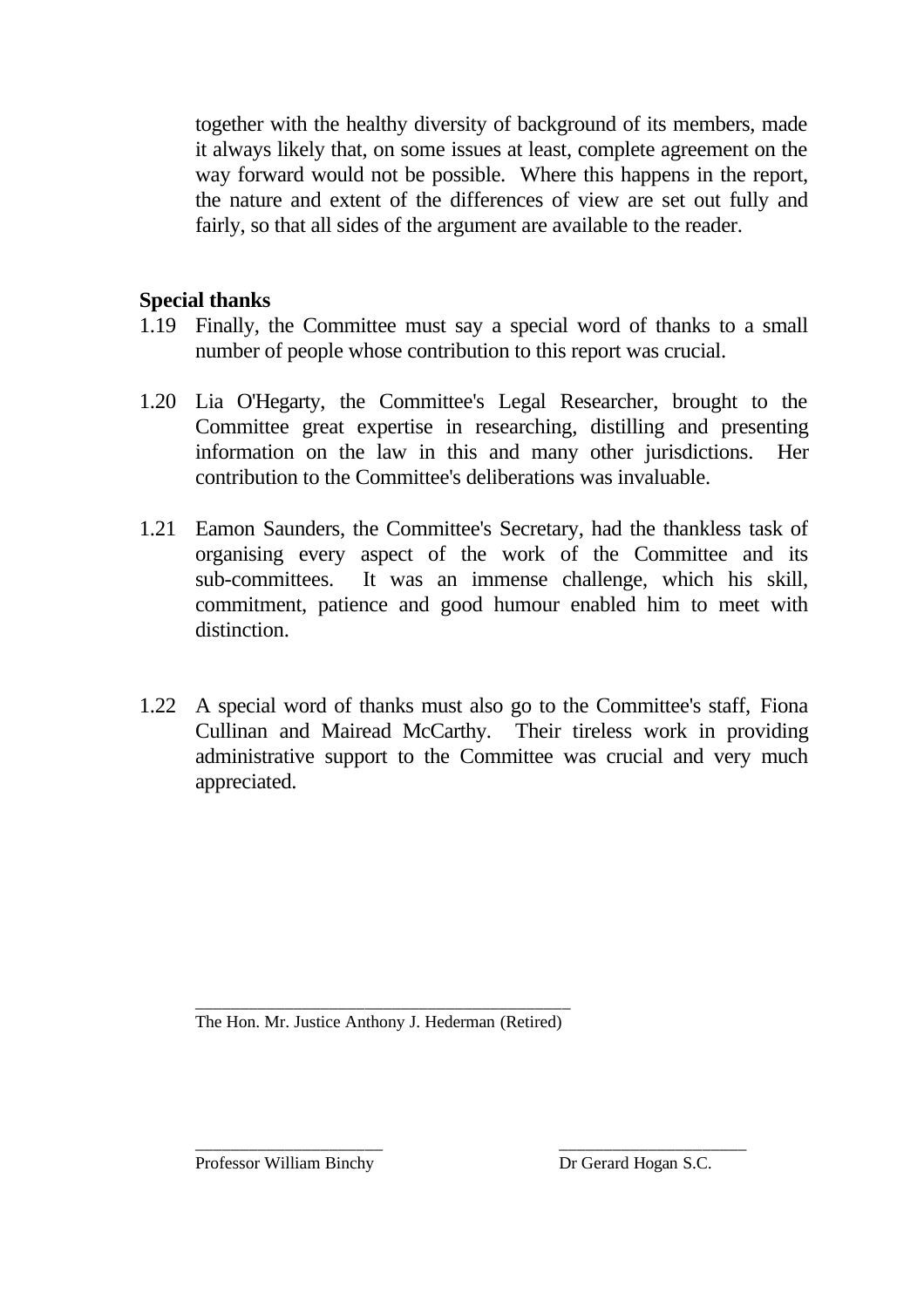Mr P.J. Moran Professor Dermot Walsh

Mr. John Biggar Mr Barry Donoghue

\_\_\_\_\_\_\_\_\_\_\_\_\_\_\_\_\_\_\_\_\_ \_\_\_\_\_\_\_\_\_\_\_\_\_\_\_\_\_\_\_\_\_\_

\_\_\_\_\_\_\_\_\_\_\_\_\_\_\_\_\_\_\_\_\_ \_\_\_\_\_\_\_\_\_\_\_\_\_\_\_\_\_\_\_\_\_\_

\_\_\_\_\_\_\_\_\_\_\_\_\_\_\_\_\_\_\_\_\_ \_\_\_\_\_\_\_\_\_\_\_\_\_\_\_\_\_\_\_\_\_\_

Mr. Michael Flahive Mr Michael O'Donoghue

\_\_\_\_\_\_\_\_\_\_\_\_\_\_\_\_\_\_\_\_\_ \_\_\_\_\_\_\_\_\_\_\_\_\_\_\_\_\_\_\_\_\_\_ Mr Patrick O'Toole Ms. Ann Whelan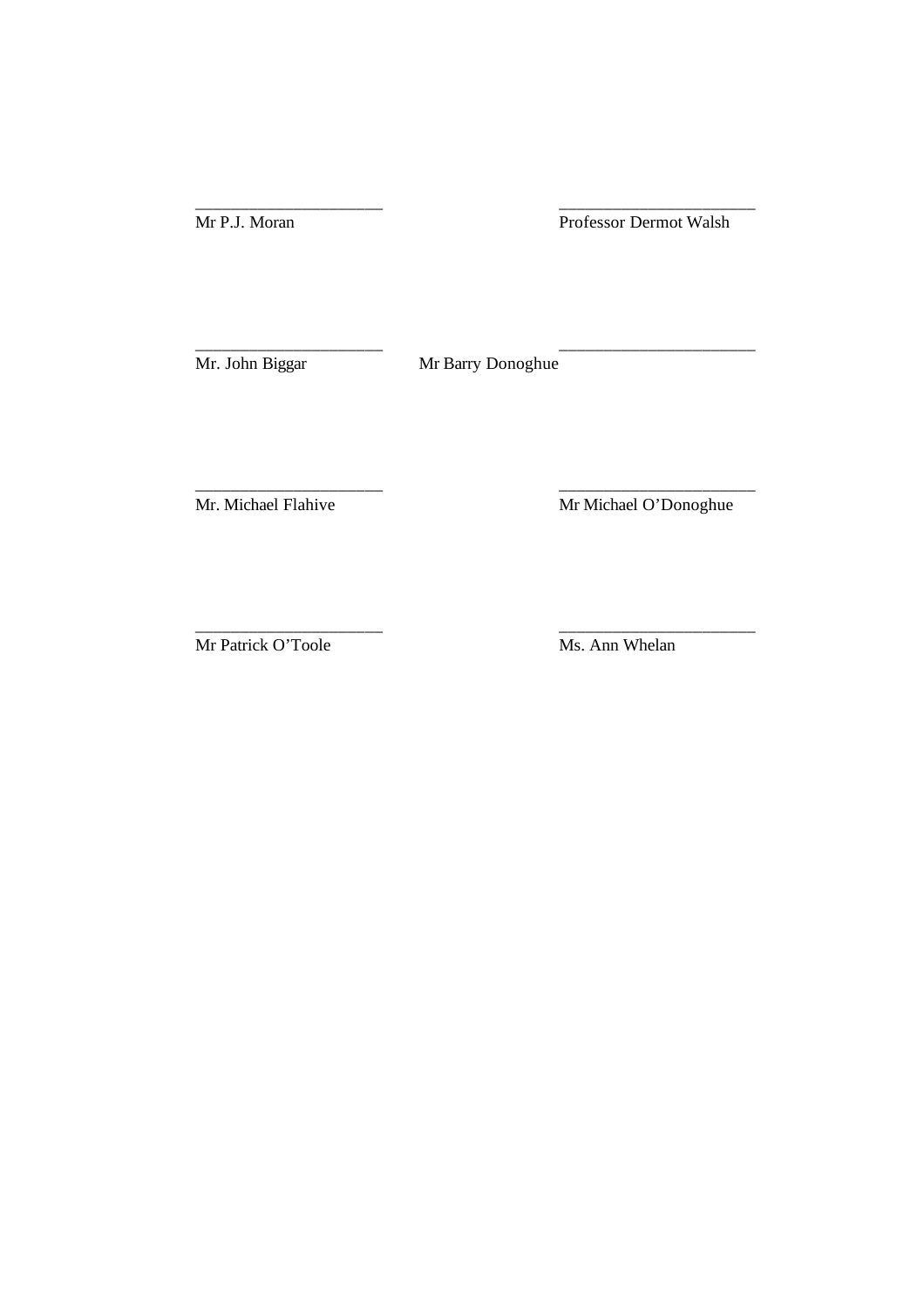# **CHAPTER 2**

### **MAIN ISSUES IN A DEMOCRACY**

#### **Introduction**

- 2.1 Emergency legislation, special courts and distinctive restrictions on liberty, are features of the response of many legal systems to threats to the security of the State. They are so widespread that it may be easy to proceed on the unreflective premise that there is a compelling moral argument in their support. Yet it is plain that great dangers for human rights arise in this area. Emergency legislation may be abused for pragmatic political purposes; special powers, introduced for special reasons, may continue to be used when those reasons no longer justify this, or for purposes extending beyond those that warranted their original introduction; and powers of detention or interrogation may be used cruelly or inhumanly upon innocent (or even guilty) people.
- 2.2 It is necessary to address, at the threshold of our analysis of the Offences Against the State legislation, the arguments for and against distinctive legal structures, rules and procedures to deal with the protection of the State.
- 2.3 Some of the wider aspects of the subject need not detain us. We are not concerned with such problematic questions as the entitlement of a State which lacks full democratic legitimacy to introduce draconian legal measures designed to ensure its perpetuation, or the need to ensure that a political minority is not treated as treasonable in its pressure for political change that would impact fundamentally on the structure of the State. Our discussion can proceed on the basis that it concerns a democratic State which has the support of the overwhelming majority of its citizens.
- 2.4 Let us also accept as axiomatic certain norms which will narrow our discussion. It is surely beyond argument in the present context that measures may legitimately be taken to ensure that civil society can flourish, rather than having a condition of anarchy where warlords and brigands are the only centres of power, and that measures may also be adopted to protect the security of the State from internal subversion or external attack. The difficult questions relate to the precise circumstances where this entitlement arises and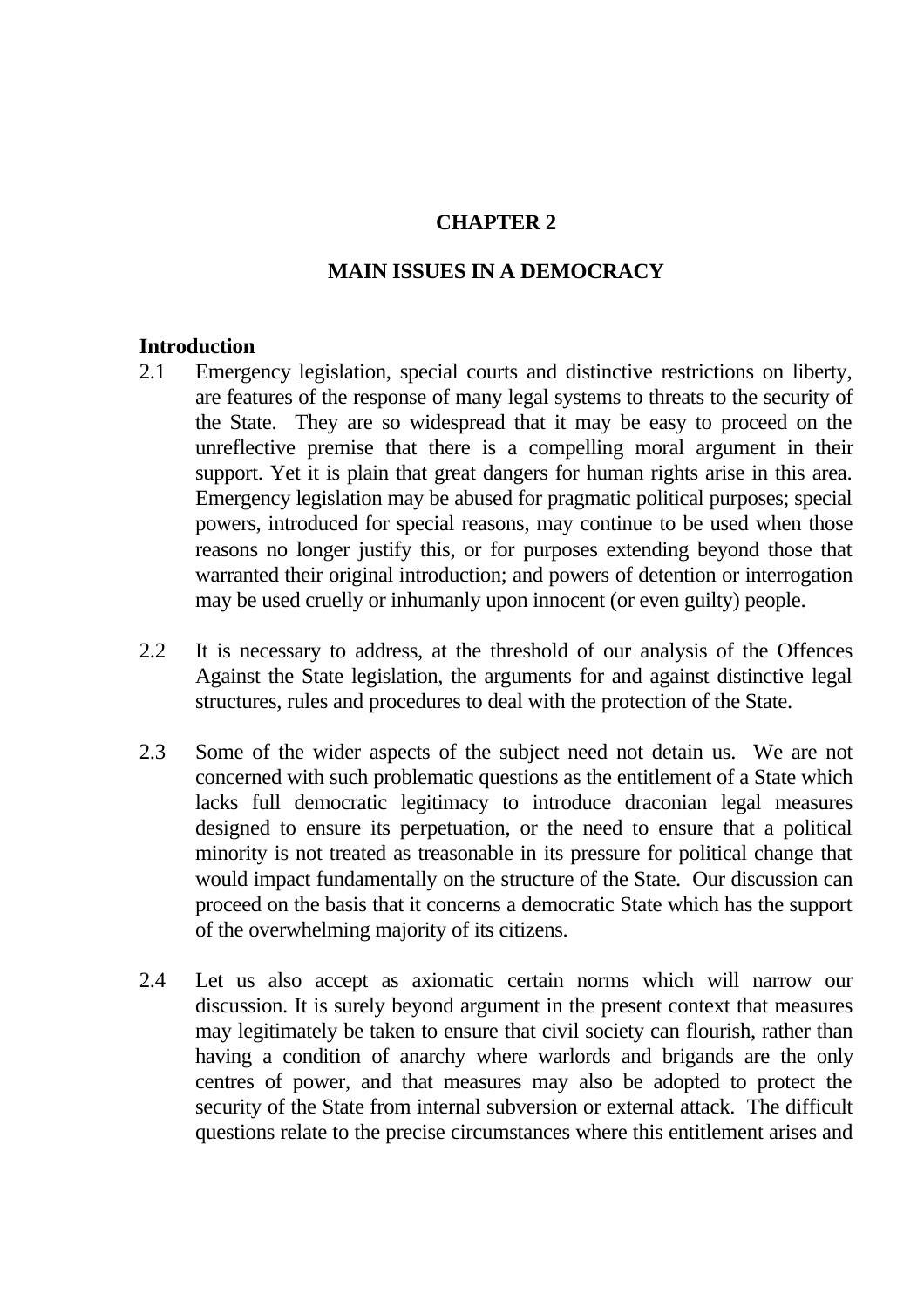the extent (if at all) to which these measures may go beyond the laws and legal procedures of general application.

### **Endangerment of the security of the State**

- 2.5 The security of the State can be endangered in a variety of ways. A military attack may be made upon its Defence Forces. Military secrets may be disclosed. An attack may be made on its physical infrastructure, communications systems or economic targets, such as factories. This attack may be indirect (though no less real on that account) as, for example, where a visitor from abroad to a centre of tourism is killed or injured, with the purpose of damaging the tourist economy. Activities ancillary or preparatory to these attacks may occur, such as the training of subversives in bomb-making skills or the importation of products with the intent of converting them into bombs. More insidiously, groups with subversive goals may engage in intimidatory conduct designed to induce social compliance or they may become involved in legitimate political or business activities where the undercurrent of subversive goals is known but deniable.
- 2.6 The latter consideration raises a further difficulty in terms of defining parameters. Certain political goals may involve radical structural transformations impacting on the continuity of the State. If political activity is shadowed by subversive activity which has an identical goal, questions naturally arise as to the extent to which the political activity can be severed legally from the subversive activity.

# **Protection of the administration of justice**

2.7 The protection of the administration of justice from attack raises related, but not necessarily identical, concerns. In times of warfare or subversion, the administration of justice may be inhibited by physical attacks on members of the judiciary, lawyers, witnesses or jurors or damage to court buildings. Intimidation may be rife. A point worth noting here is that such attacks on the administration of justice can occur in circumstances where the security of the State is not otherwise threatened. An individual with a grievance, for example, may kill a judge (as has happened in a number of countries) or those involved in organised crime may intimidate jurors. It is true, of course, that in these cases damage to the administration of justice has, at least, an indirect impact on the security of the State, but it would be mistaken to proceed on the basis that an attack on the administration of justice for private purposes should necessarily be treated in the same way as a direct attack on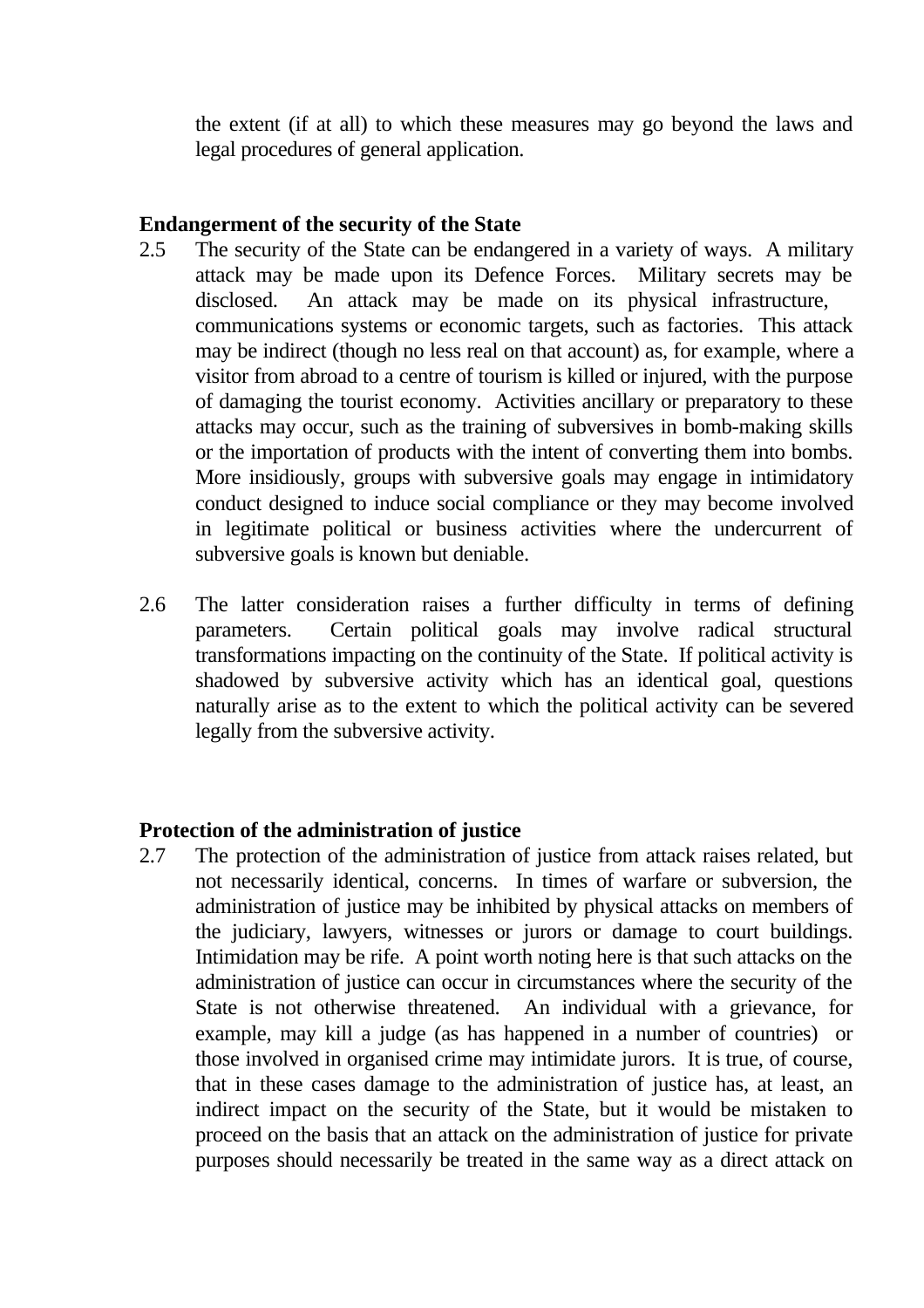the security of the State. Conversely, it would seem equally mistaken to assume that, simply because conduct damaging to the administration of justice was inspired by some political motive, it has to be dealt with by some distinctive legal process, involving unique restrictions on the rights of the accused**.**

### **The human rights dimension**

- 2.8 In addressing the question of the scope of offences against the State it is essential to have regard to the human rights dimension. One must confront, and attempt to reconcile, the conflict between the requirement to protect the state from subversion and the need to protect individual human rights - to life<sup>4</sup>, bodily integrity<sup>5</sup>, freedom of speech<sup>6</sup>, association<sup>7</sup> and assembly<sup>8</sup>, for example.
- 2.9 Inevitably, some compromises have to be made. States of emergency, justifying derogations from human rights standards, have been described as "well-known institutions recognised in almost all systems of municipal law".<sup>9</sup> There are dangers associated with this institution. It has been observed that:

...in the last decades the gravest violations of fundamental human rights have occurred in the contexts of states of emergency. In these situations. States, using the emergency as an excuse, frequently deny the application of basic standards and take derogating measures which are excessive and in violation of international treaties on human rights. $^{10}$ 

2.10 International conventions seek to place limits on the power of States in this context. Thus, Article 15 of the European Convention on Human Rights provides that:

 $4^4$  Cf. Article 40.3 of the Constitution; Article 2 of the European Convention on Human Rights.

<sup>5</sup> Cf. *Ryan v Attorney General* [1965] IR 294; Article 3 of the European Convention on Human Rights ("No one shall be subjected to torture or to inhuman or degrading treatment or punishment").

 $6$  Cf. Article 40.6.1<sup>0</sup>.i of the Constitution; Article 10 of the European Convention on Human Rights;

<sup>&</sup>lt;sup>7</sup> Cf. Article 40.6.1<sup>0</sup> iii of the Constitution; Article 11 of the European Convention on Human Rights; A. Gutmann (ed) *Freedom of Association* (1998).

 $8$  Cf. Article 40.6.1<sup>0</sup> ii of the Constitution; Article 11 of the European Convention on Human Rights.

<sup>9</sup> J. Oraá, *Human Rights in States of Emergency in International Law,* 7 (1992).

<sup>10</sup> *Ibid*., 1.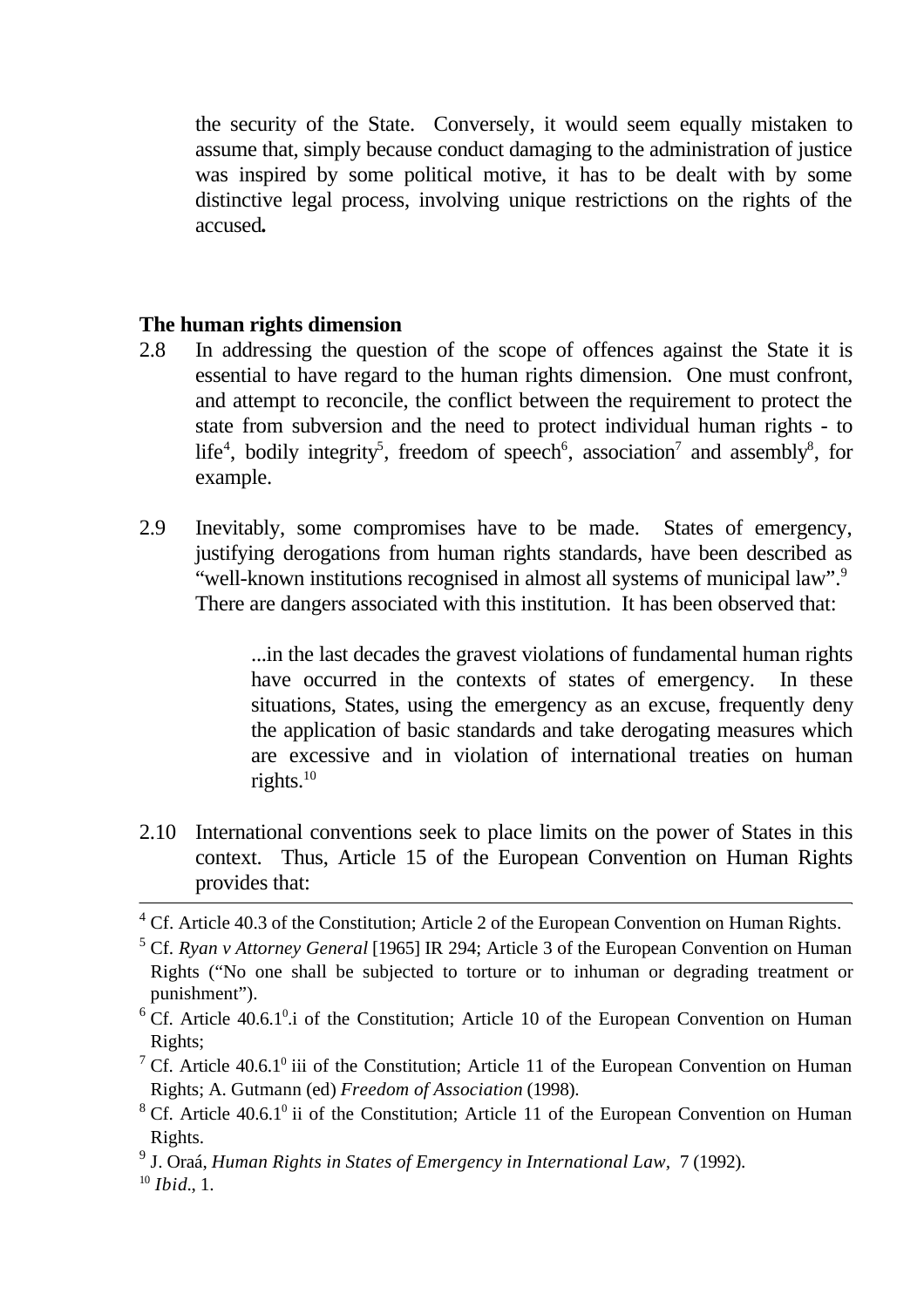1. In time of war or other public emergency threatening the life of the nation any High Contracting Party may take measures derogating from its obligations under this Convention to the extent strictly required by the exigencies of the situation, provided that at such measures are not inconsistent with its other obligations under international law.

2. No derogation from Article 2, except in respect of deaths resulting from lawful acts of war, or from Articles 3, 4 (paragraph 1) and 7 shall be made under this provision... 11

### 2.11 It has been observed that:

...a dilemma confronts all democratic societies with terrorist problems. Unlike the totalitarian or authoritarian government, which need brook no dissent whatsoever, the liberal democratic ideal of scrupulous adherence to the rule of law and generous tolerance of opposition helps make a terrorist problem possible in the first place. There is freedom of movement, little police surveillance, and a news media, driven by ratings, waiting to have its attention grabbed by the right story. The violent subversive that emerges from this atmosphere of relative *freedom* is more than willing to use these liberal sentiments in order better to destroy the very society that boasts of them. The temptation therefore is to clamp down, but by turning to repression democratic society hands the terrorists a victory of sorts: they have been noticed; they are on an equal footing with the enemy; above all, their assertion that society was not really free, previously scoffed at, appears to carry more weight. Before rushing to repression, furthermore, it is important correctly to identify why dissent has turned to violence and also to assess the level of danger posed by a terrorist group.<sup>12</sup>

2.12 The task facing the Committee has been one of respecting principles of justice in the context of delicate and complex social and political realities. The Committee has been conscious throughout of the need to produce recommendations that are in harmony with internal human rights norms. Many of these norms, of course, replicate those that underlie the Constitution.

<sup>11</sup>See further R. Clayton & H. Tomlinson, *The Law of Human Rights*, paras 6.92 - 6.93 (2000), *Brogan v United Kingdom* (1988) 11 EHRR 117, *Brannigan and McBride v United Kingdom* (1993) 17 EHRR 539.

<sup>&</sup>lt;sup>12</sup>Gearty, 'Political Violence and Civil Liberties', Chapter 5 of C. McCrudden & G. Chambers (eds.), *Individual Rights and the Law in Britain*, at 148 (1994)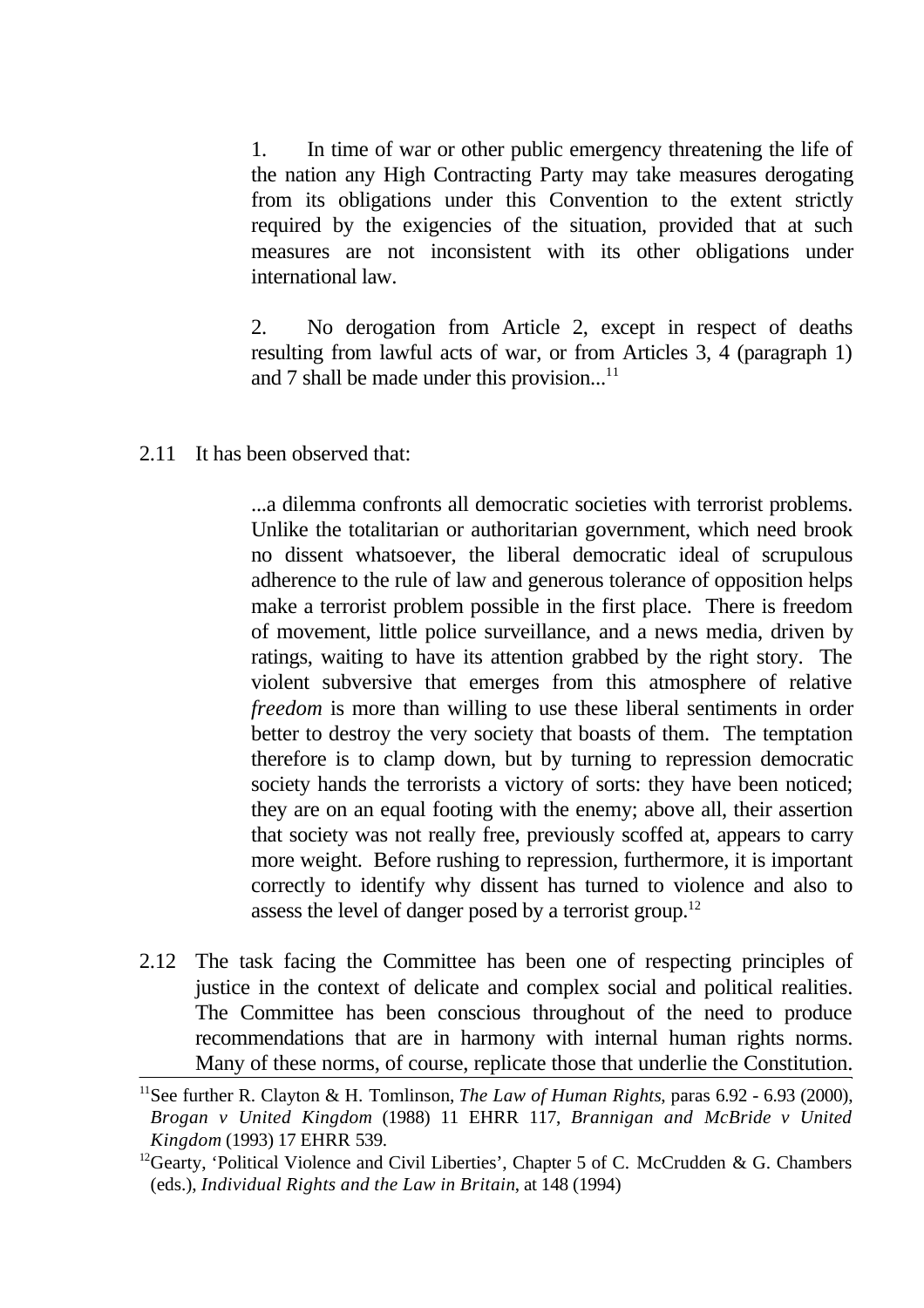Some are less protective of human rights, others more so. The present process of incorporation of the European Convention on Human Rights into Irish domestic law makes it necessary to engage in this process, but the Committee has not been motivated simply by that consideration. It has sought to take into account the norms reflected in other human rights instruments, notably the Universal Declaration of Human Rights, the International Covenant on Civil and Political Rights, the United Nations Convention against Torture and Other Cruel Inhuman and Degrading Treatment and Punishment, the European Convention for the Prevention of Torture and Inhuman or Degrading Treatment or Punishment, the International Covenant on Economic, Social and Cultural Rights and the United Nations Convention on the Elimination of All Forms of Racial Discrimination. It has, moreover, taken into account customary international law principles and non-treaty standards.<sup>13</sup>

### **Substantive Offences**

- 2.13 In determining how the State may respond to the several types of conduct that imperil its security, important constitutional issues arise relating to substantive offences.
- 2.14 While we address the subject of substantive offences in greater detail in Chapter 6, it is important at this point to refer to the constitutional dimension. There can scarcely be debate that the State is entitled to prescribe offences relating to conduct of this nature. The protection of the security of the State is accepted, apparently without question, as a legitimate goal of the criminal law.
- 2.15 The precise scope of these offences is, however, more problematic. A particular offence might be criticised on one or more of a number of grounds which are explored below.

### **Offences conflicting with constitutionally protected entitlements**

2.16 First, the offence could be considered to penalise conduct that ought not to fall under criminal sanction. The conduct might fall within the zone of distinct constitutional protection, for example, freedom of speech. A question will arise as to the point at which the constitutionally mandated goal of protecting the security of the State gives way to the constitutionally protected

<sup>13</sup>See Amnesty International Irish Section, *An Audit of Compliance with International Human Rights Standards 2000*, pp.16 - 17 (2001).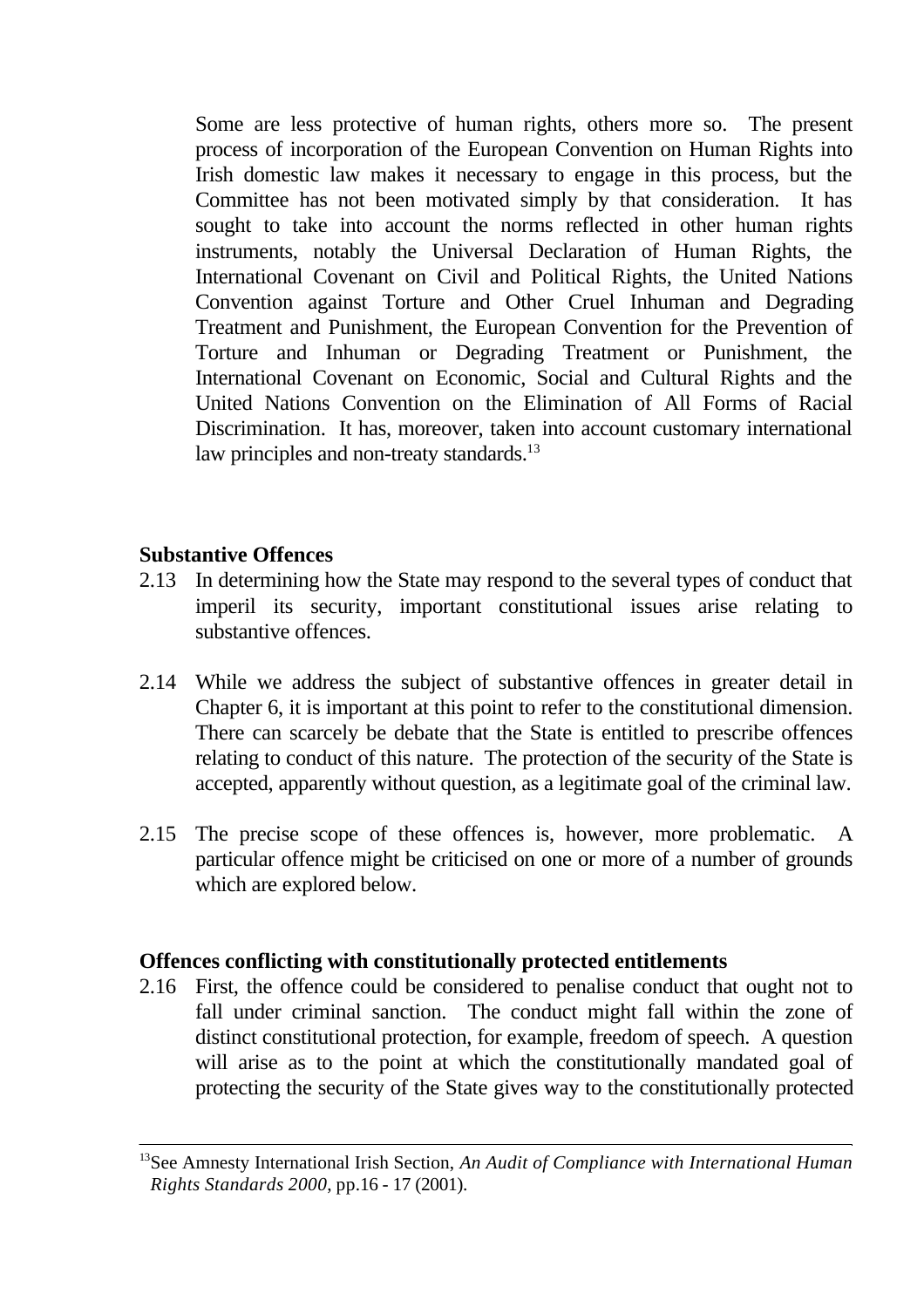freedom of speech. $14$  Is advocacy of a political theory that countenances violence to overthrow the existing structure of the State eligible for criminal sanction? Is a statement of sympathy for the goal of the reunification of the country through the use of force eligible for criminal sanction if the speaker professes to make it clear that he or she is not actually advocating violence himself or herself?

- 2.17 Irish courts have yet to give definitive answers to these questions, but it is clear that the questions have a constitutional dimension. The precise resolution of questions such as these in the Irish context will of course depend on the existing provisions of the Constitution. The Committee has, however, taken a broader view which has regard, not merely to the Constitution, but also to international norms relating to freedom of speech.
- 2.18 It is easy to envisage other such norms that may come into conflict with legislation prescribing offences in regard to the security of the State. Freedom of assembly or association may be unduly compromised by an offence restricting peaceful demonstrations or marches. The point at which an offence becomes overbroad or disproportionate has not been fully clarified by our courts.
- 2.19 The right to liberty has been the subject of a reasonable corpus of litigation in Ireland. It is clear from *The People v O'Callaghan*<sup>15</sup> and *Ryan v Director of Public Prosecutions*<sup>16</sup> (subject, of course, to the changes brought about the constitutional amendment on bail<sup>17</sup>) that the State may not punish a person

In *Re Article 26 and the Illegal Immigrants (Trafficking) Bill 1999*, [2000} 3 IR 360, the Court accepted as well founded the argument of counsel for the Attorney General that there is no necessary constitutional rule that detention cannot be lawful unless there is some system of recourse to a court to determine lawfulness and that "it depends on the circumstances and nature of the detention". The Court acknowledged, however, that "detention for the purposes of preventing a crime offends the important principle of the presumption of innocence..."

<sup>14</sup> See D. Kretzmer & F. Kershman Hazan (ed), *Freedom of Speech and Incitement Against Democracy* (2000).

 $15$  [1966] IR 501.

 $16$  [1989] IR 399.

<sup>&</sup>lt;sup>17</sup>The Sixteenth Amendment of the Constitution, which inserts Article 40.4.7 into the Constitution, to the following effect: "Provision may be made by law for the referral of bail by a court to a person charged with a serious offence where it is reasonably considered necessary to prevent the commission of a serious offence by that person". The Bail Act 1997, in section 2, authorises the court to refuse to grant bail if it is satisfied that this is reasonably considered necessary to prevent the commission of a serious offence by the accused.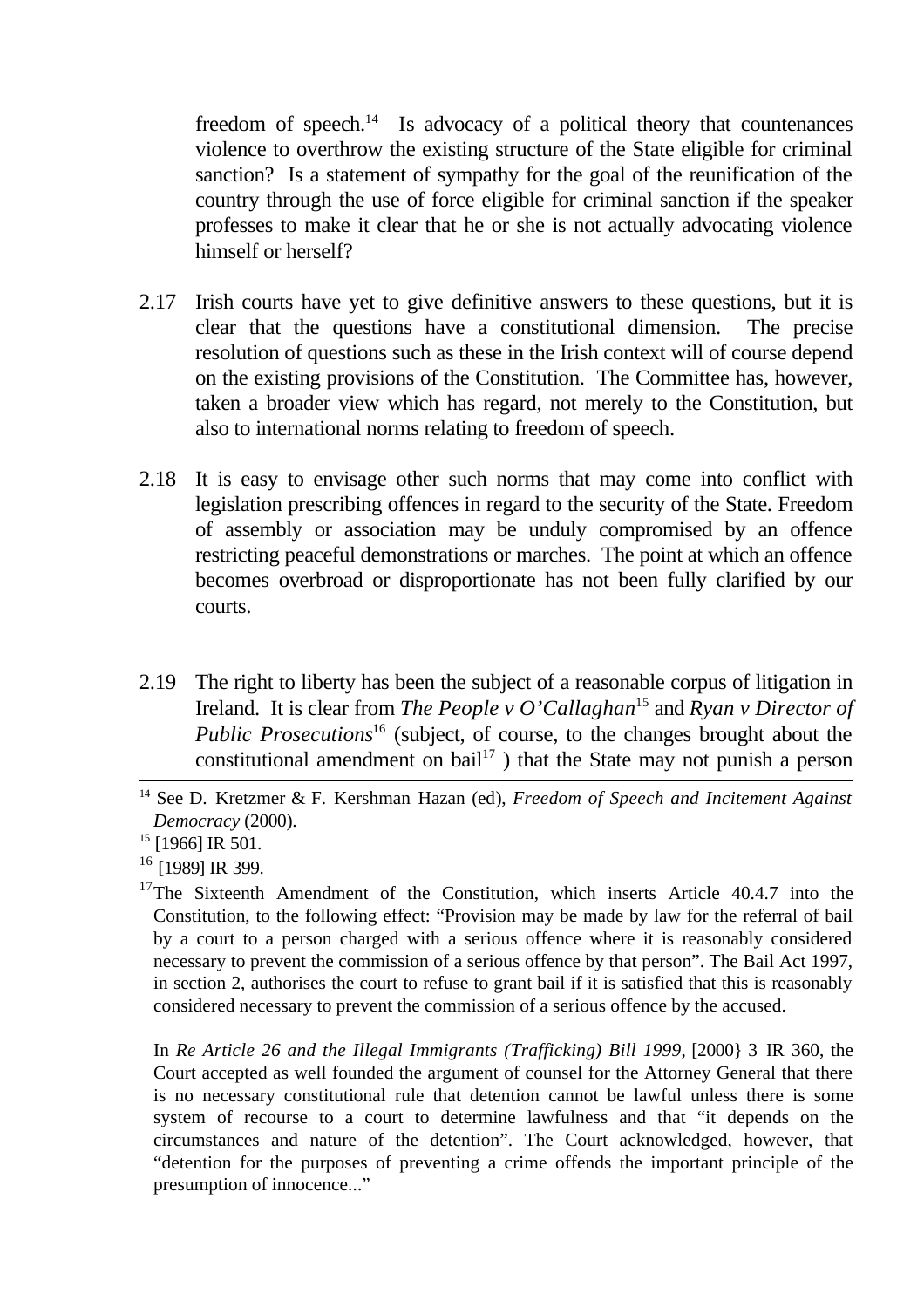for conduct that is envisaged rather than actually performed; for conduct that the person may do rather than has already done. Under present law, a person may be convicted of a substantive offence or an attempt to commit it. Other ancillary roles such as incitement to commit the offence can also involve criminal liability. It is equally possible to convict a person in respect of conduct that is preparatory to or facilitates the commission of an offence. Thus, for example, possession of offensive weapons or instruments of forgery is an offence even though no one has been shot at or offered a forged note.

2.20 In the context of security of the State it is worth noting that an offence that seeks to punish conduct that is of a preparatory nature could run into difficulty, especially under the test laid down by the Supreme Court in *Ryan*. The Committee has taken this into account in its assessment of how the offences should be framed.

# **Specificity of definition of offences**

- 2.21 A related constitutional issue concerns the specificity of the definition of offences. The Constitution requires that offences be defined in such a way that the citizen, in determining how to act, is able to assess with reasonable certainty whether a proposed course of conduct will contravene the criminal law. If the offence is of such vague or ill-defined parameters that this is not possible, it will offend the due process requirements of the Constitution.<sup>18</sup>
- 2.22 Offences against the security of the State are particularly prone to the risk of such lack of specificity. It is easy to see why this should be so. Offences against the person have a clear tangible object. Offences against property generally have a similarly tangible object. While it is true that the interests protected from attack can be intangible, the *mens rea* element is sufficiently clear to give reasonable definition to offences of this category. Offences against the security of the State can lack this specificity. This is because it is a matter of debate as to what range of conduct may properly be regarded as constituting a criminal interference with the security of the State. If an offence in this context is drafted in general terms, there will inevitably be a range of conduct, the lawlessness of which falls under a shadow of uncertainty. Whether the courts would be disposed to favour a strict test for determining the constitutional validity of the legislative provision may perhaps be doubted, but that is a matter of empirical prediction about judicial attitudes rather than one of analysis of the constitutional issue on its merits.

<sup>18</sup> Cf. *King v. Attorney General* [1981] IR 233.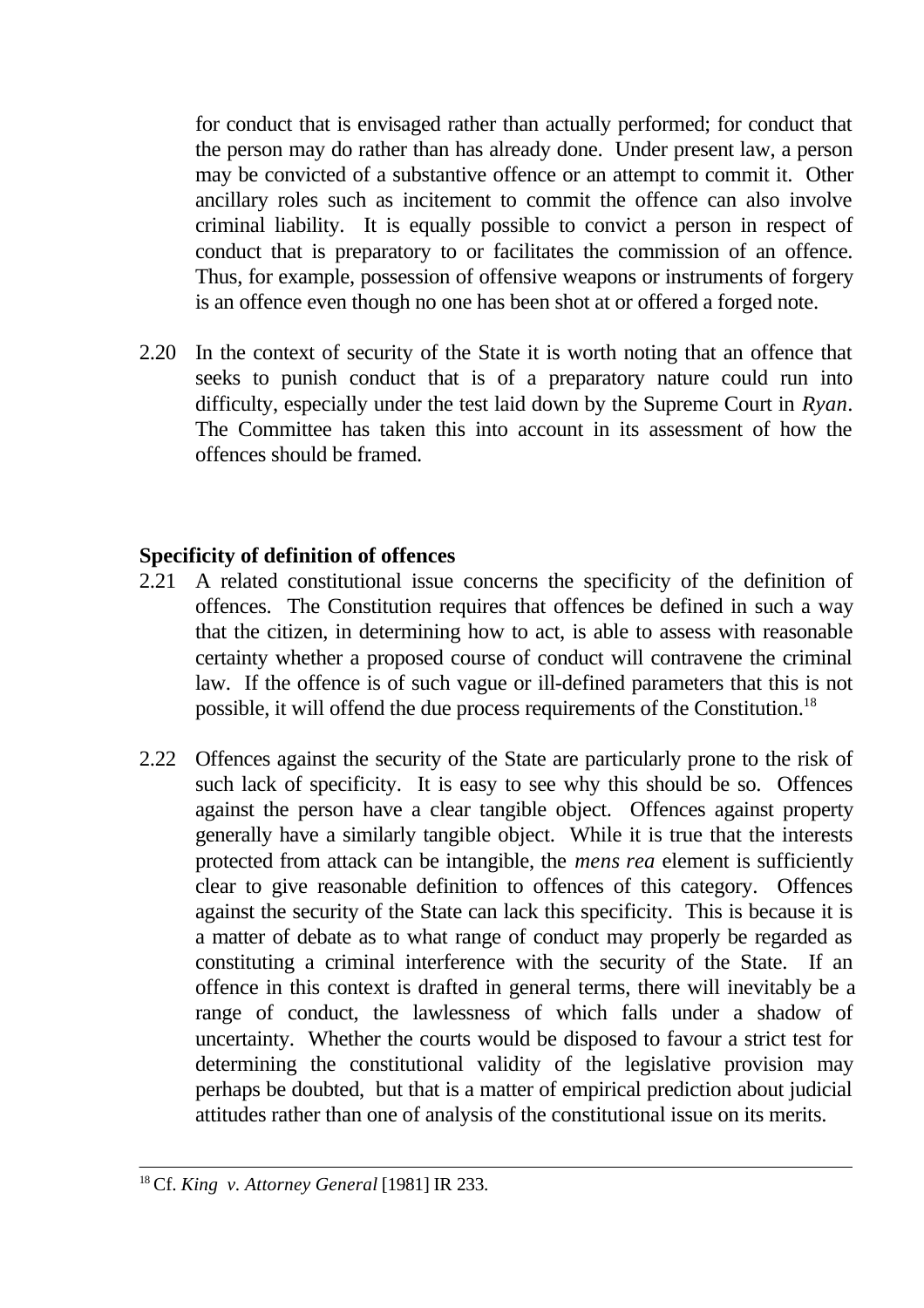- 2.23 The problem of the risk of unconstitutional lack of specificity of definition may to some degree be mitigated by a policy of prescribing a series of specific offences relating to different acts. Even adopting this course, it is hard to see how the legislation can avoid including some general offences relating to conduct endangering the security of the State.
- 2.24 The Committee has examined the existing statutory provisions in the light of the constitutional considerations outlined above. Its recommendations in respect of the several aspects of the subject addressed in this report seek to pay due regard to these considerations.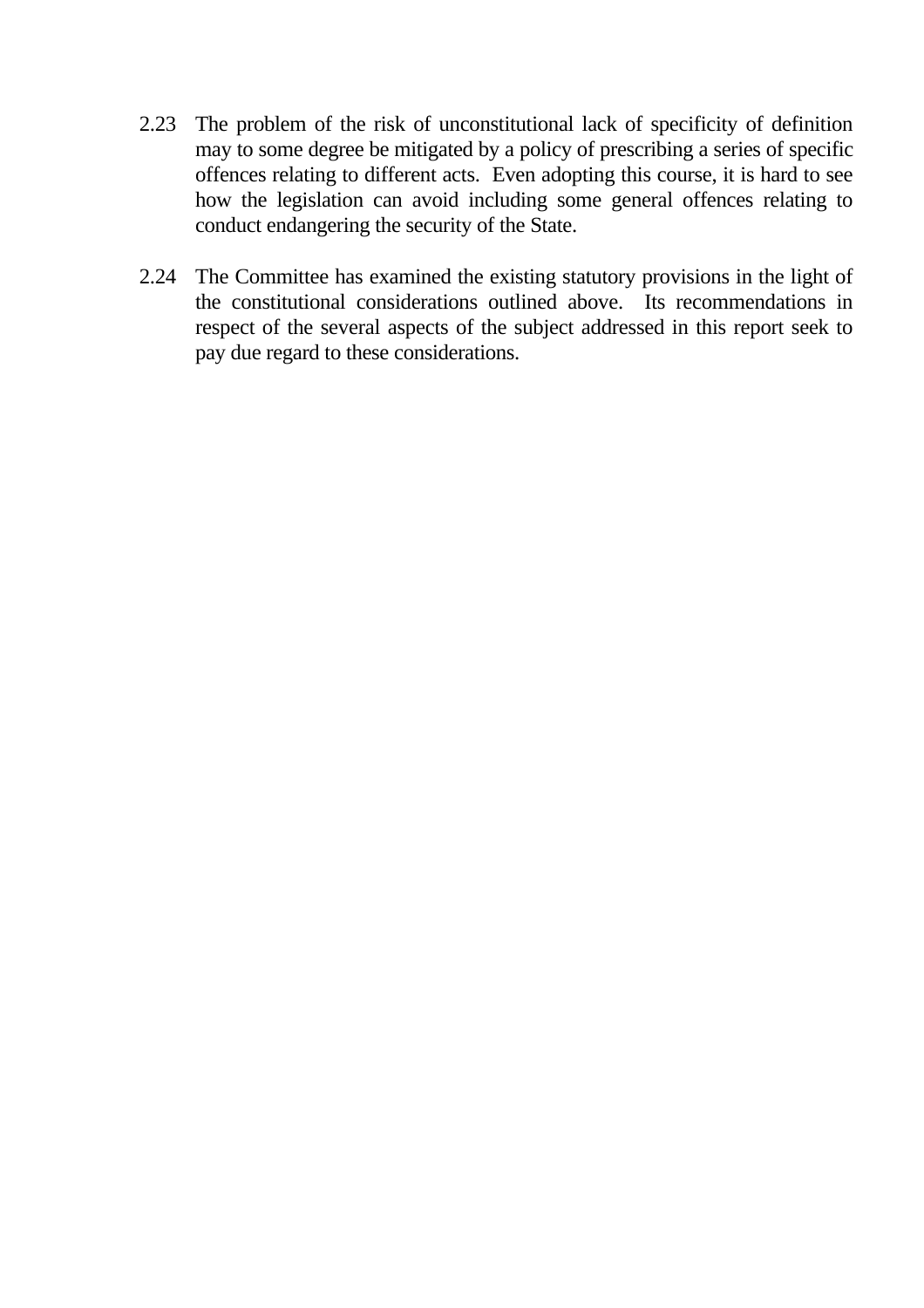# **CHAPTER 3**

# **ANGLO-IRISH AND INTERNATIONAL COMMITMENTS**

- 3.1 The terms of reference of the Committee require it to take full account of the State's international commitments, including those arising out of the Good Friday Agreement, in carrying out its review of the Offences against the State legislation. In the light of this specific requirement, the Committee has considered it necessary to provide an overview of the relevant commitments.
- 3.2 The original legislation was promulgated in 1939, before the very extensive codification and amplification of international law, relating both to the eradication of terrorism and the protection of human rights, which has been brought about through the Council of Europe (of which Ireland was a founding member in 1949), the United Nations (which Ireland joined in 1955) and, more recently, the European Union. Ireland's membership of these bodies has given rise to a number of obligations and commitments which may have a bearing on this review.
- 3.3 As already noted, a number of these commitments relate to the protection of human rights, including the rights of defendants in the criminal justice system. There are also various international commitments dealing with action against terrorism. Recent developments concerning co-operation in criminal matters at the level of the United Nations, the Council of Europe and the European Union are also relevant. These commitments set constraints and limitations on actions of the State, or conversely require the State to act in certain ways, and accordingly have a number of implications for the way in which the Offences against the State Acts and related legislation should be formulated and applied.
- 3.4 It should be noted that a number of the constraints and duties which arise from the State's international commitments are similar to, or complement, obligations imposed on the State by the Constitution, and these aspects are dealt with in greater detail under the relevant chapters.

# **The Good Friday Agreement**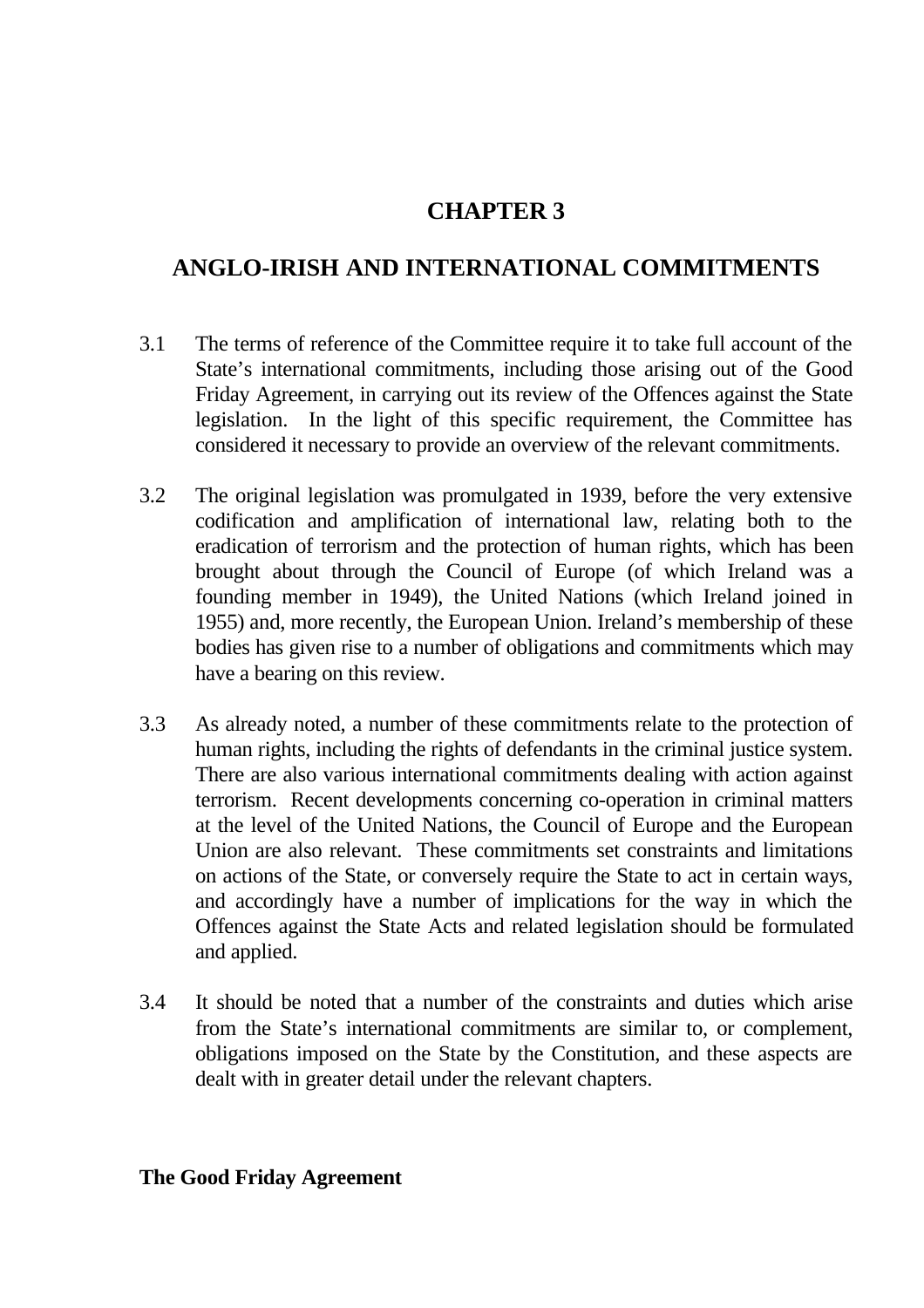- 3.5 The Good Friday Agreement contains a number of provisions regarding human rights and security which are relevant to this review. In accordance with its commitments<sup>19</sup> on human rights, the British Government has completed the incorporation of the European Convention on Human Rights (ECHR) into British and Northern Ireland law, and has established the Northern Ireland Human Rights Commission. Work continues on a Bill of Rights for Northern Ireland.
- 3.6 The Irish Government committed itself<sup>20</sup> to take steps to further strengthen the protection of human rights in its jurisdiction. The Government agreed to bring forward measures, drawn on the European Convention on Human Rights and other international legal instruments in the field of human rights, to strengthen and underpin the constitutional protection of human rights and to examine further the question of incorporation of the ECHR. The measures to be brought forward would ensure at least an equivalent level of protection of human rights as would pertain in Northern Ireland. The Government agreed to establish a Human Rights Commission, with a mandate and remit equivalent to that of the Northern Ireland Human Rights Commission. The Human Rights Commission Act was signed into law on 31 May 2000 and the Commission has been established.<sup>21</sup> The European Convention on Human Rights Bill 2001, which will give effect in Irish law to the Convention, was published on 5 April 2001 and, at the time of writing, is in Committee Stage in the Dáil.
- 3.7 As agreed by the Governments, a British-Irish Inter-Governmental Conference has been established, which, among other issues, is intended to facilitate co-operation on security matters.<sup>22</sup> This provides for a continuation of the extensive co-operation between the two Governments in the security field which has developed since the Anglo-Irish Agreement of 1985. The British Government has also undertaken a review of the criminal justice system in Northern Ireland, $2<sup>3</sup>$  the report of which included suggestions for the further enhancement of co-operation between criminal justice agencies on the island. The Justice (Northern Ireland) Bill, and a draft Implementation Plan for the review, are currently the subject of a public consultation process.

 $19$ Good Friday Agreement, Chapter on Rights, Safeguards and Equality of Opportunity, paras 2 to 8.

<sup>20</sup>*Ibid.* para. 9.

<sup>&</sup>lt;sup>21</sup>The Human Rights Commission (Amendment) Act 2001, which increased the membership of the Commission from 9 to 15, came into force on 25 July 2001.

<sup>&</sup>lt;sup>22</sup>Good Friday Agreement, Section on the British-Irish Inter-Governmental Conference, paragraph 6.

 $^{23}$ Good Friday Agreement, Chapter on Security, paragraph 2.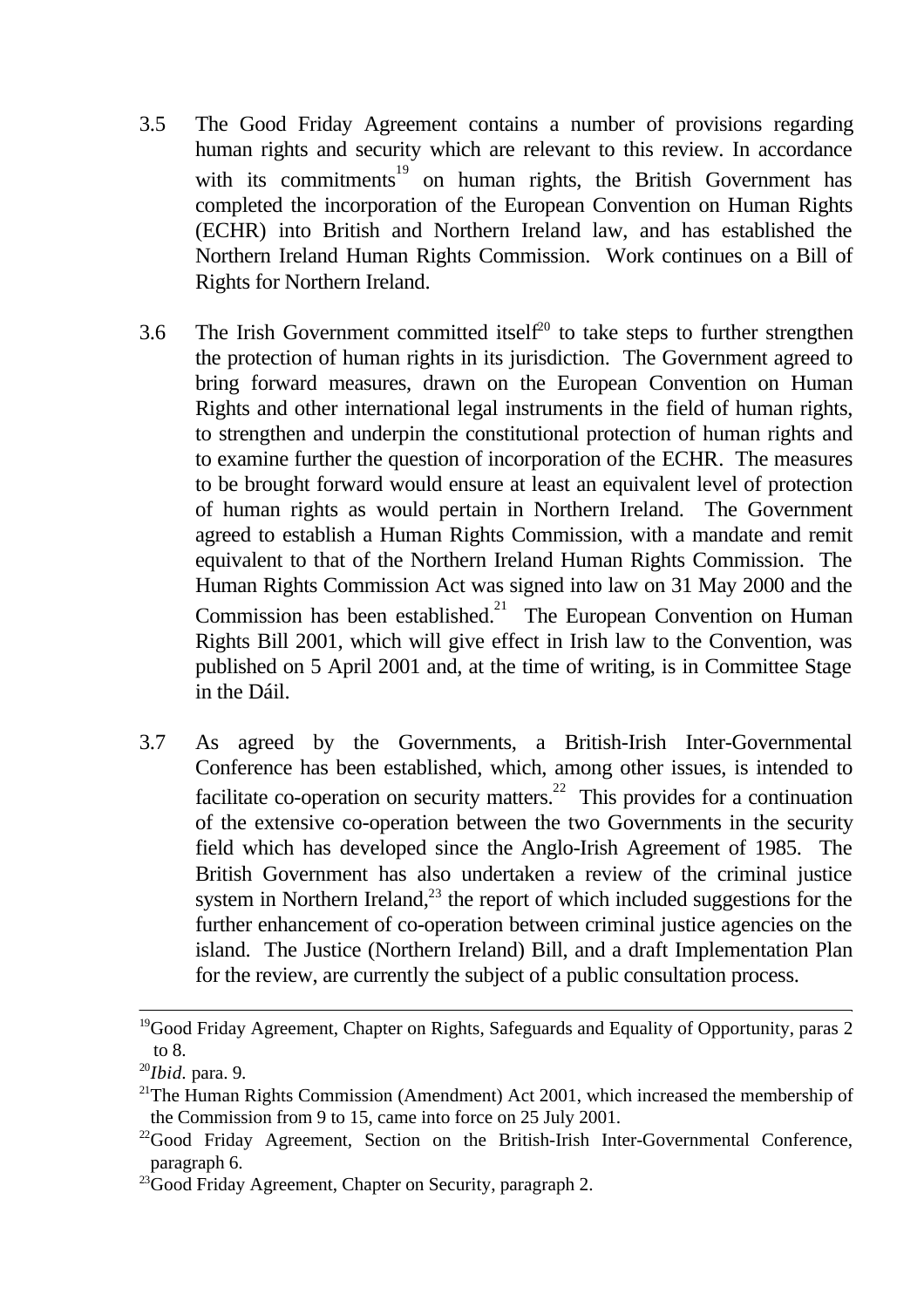- 3.8 The Agreement also envisages as early a return as possible to normal security arrangements in Northern Ireland, including the removal of emergency powers there.<sup>24</sup> The Terrorism Act 2000, which came into force in February 2001, replaced the Prevention of Terrorism (PTA) and Emergency Powers (EPA) Acts. The new Act incorporates many of the provisions of the earlier legislation and places these on a permanent basis. However, its focus is on international terrorism (unlike the earlier Acts); notably, it no longer provides for internment.<sup>25</sup> In addition, it is intended that Section VII, which applies only to Northern Ireland and which retains many of the provisions of the EPA, will cease to have force after a period of five years.
- 3.9 The Irish Government agreed to undertake a wide-ranging review of the Offences against the State Acts, with a view to both reform and dispensing with those elements no longer required as circumstances permit.<sup>26</sup> This is the context for the work of the Committee.
- 3.10 Legislation has been passed in both jurisdictions to facilitate the early release of prisoners who are deemed to be qualifying prisoners, to facilitate the decommissioning of weapons, and to facilitate the location of the remains of disappeared persons.<sup>27</sup>
- 3.11 Although it predates the Good Friday Agreement by more than twenty years, the Criminal Law (Jurisdiction) Act 1976 remains an important part of the framework of co-operation in this field between the Irish and British Governments. The Act allows for the prosecution in this jurisdiction of certain offences which are alleged to have taken place in Northern Ireland, and vice versa.
- 3.12 Part III of the Extradition Act 1965, as amended, is also relevant to this review. This allows for the "backing" by the Garda Síochána of warrants issued in the different jurisdictions within the United Kingdom, and for persons to be arrested for rendition (a form of extradition) to the requesting jurisdiction. This is a special bilateral arrangement between the two countries

<sup>&</sup>lt;sup>24</sup>Good Friday Agreement, Chapter on Security, paragraph 2.

 $25$ This remains the situation following the adoption of the Anti-terrorism, Crime and Security Act 2001. While this legislation gives the Home Secretary enhanced powers of detention under relevant immigration legislation, it does not provide for internment in the generally understood sense of the term.

 $^{26}$ Good Friday Agreement, Chapter on Security, paragraph 5.

 $27$ The relevant legislation in this jurisdiction consists of the Criminal Justice (Release of Prisoners) Act 1998; the Decommissioning Act 1997; and the Criminal Justice (Location of Victims' Remains) Act 1999.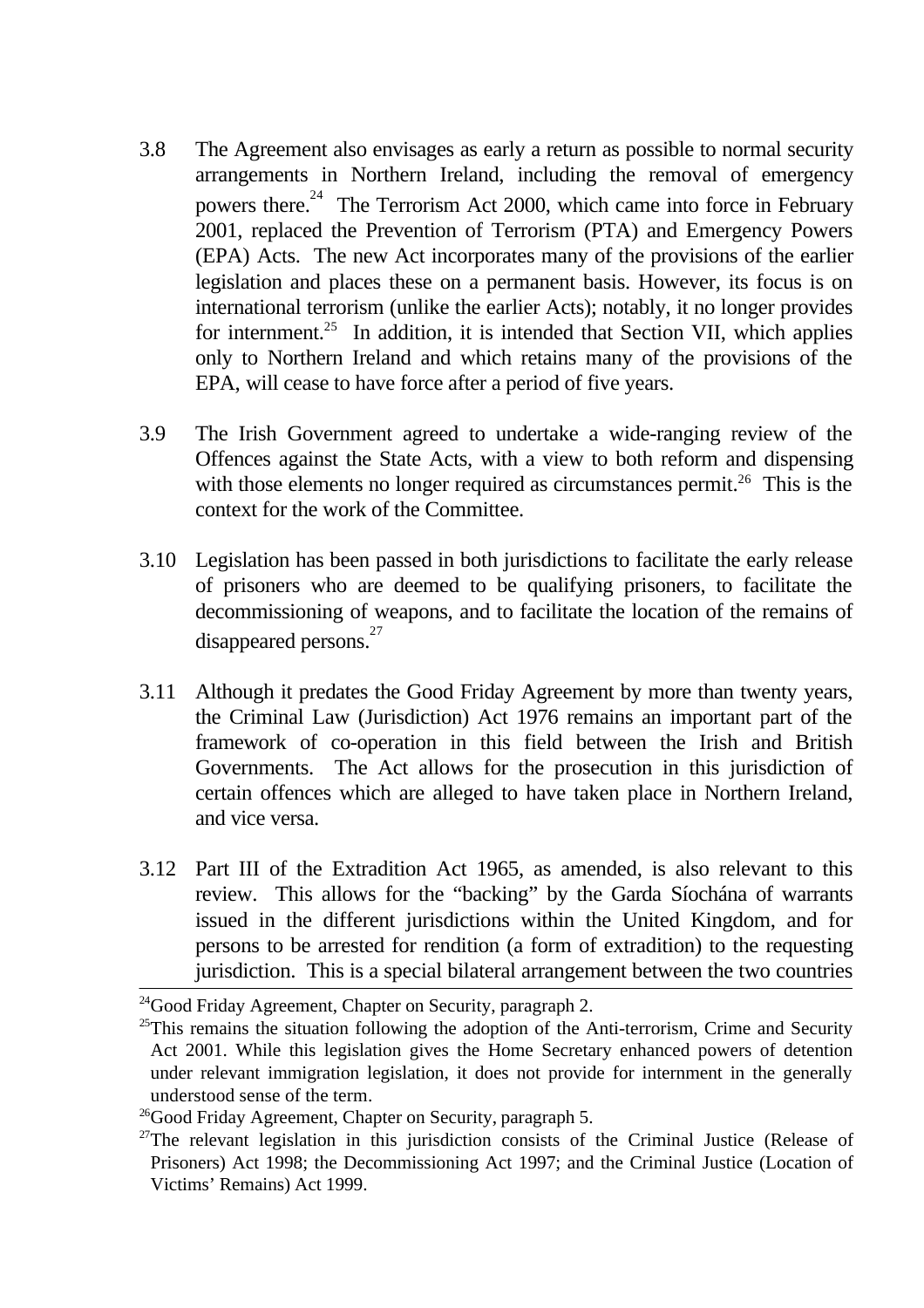(the United Kingdom has parallel legislation to the Irish 1965 Act). In both countries persons arrested on foot of such a backed warrant are brought before a judge and have opportunities to contest their rendition to the other country.<sup>28</sup>

### **International Commitments: Human Rights and the Limits on State Action**

- 3.13 International human rights law is of major relevance to this review, notably, but not exclusively, in the context of the protection of suspects or defendants in the criminal justice system. The main human rights at issue here include such rights as liberty, bodily integrity, the right to a fair trial, and equality of treatment before the law. While, traditionally, human rights law has concentrated on protection of the individual from oppression by the state, there is a growing body of opinion that the protection of certain human rights (such as the right to life) also imposes an obligation on a state to protect its citizens and other persons within its jurisdiction from the actions of non-state agents (such as racists or terrorists).
- 3.14 International human rights obligations binding on Ireland in areas which are relevant to the Offences against the State Acts come from three principal sources, as follows:

# **(i) Conventions sponsored by the Council of Europe**

- 3.15 The most important of these is the European Convention on Human Rights and Fundamental Freedoms (and the Protocols thereto) and the case law built up since the early 1950s by the Court and Commission of Human Rights at Strasbourg.
- 3.16 Ireland ratified the Convention in 1953 and, together with its Protocols 1, 4 and 6 (ratified subsequently), it is applicable to the State at the level of international law. More and more the Convention is cited in Irish courts as indicative of human rights norms and has increasingly persuasive weight in that context. Furthermore, as already noted, the European Convention on Human Rights Bill 2001, which will give effect in domestic law to the Convention, was published on 5 April 2001.
- 3.17 With the ever-increasing importance of the decisions of the European Court of Human Rights, it is not surprising that the Irish courts have been increasingly willing to be influenced by the jurisprudence of that Court,  $2^9$

 $^{28}$ It is expected that these bilateral arrangements can be retained alongside the new European Arrest Warrants.

<sup>&</sup>lt;sup>29</sup>For the Irish case-law in Strasbourg, see O'Connell, "Review of cases from the Republic of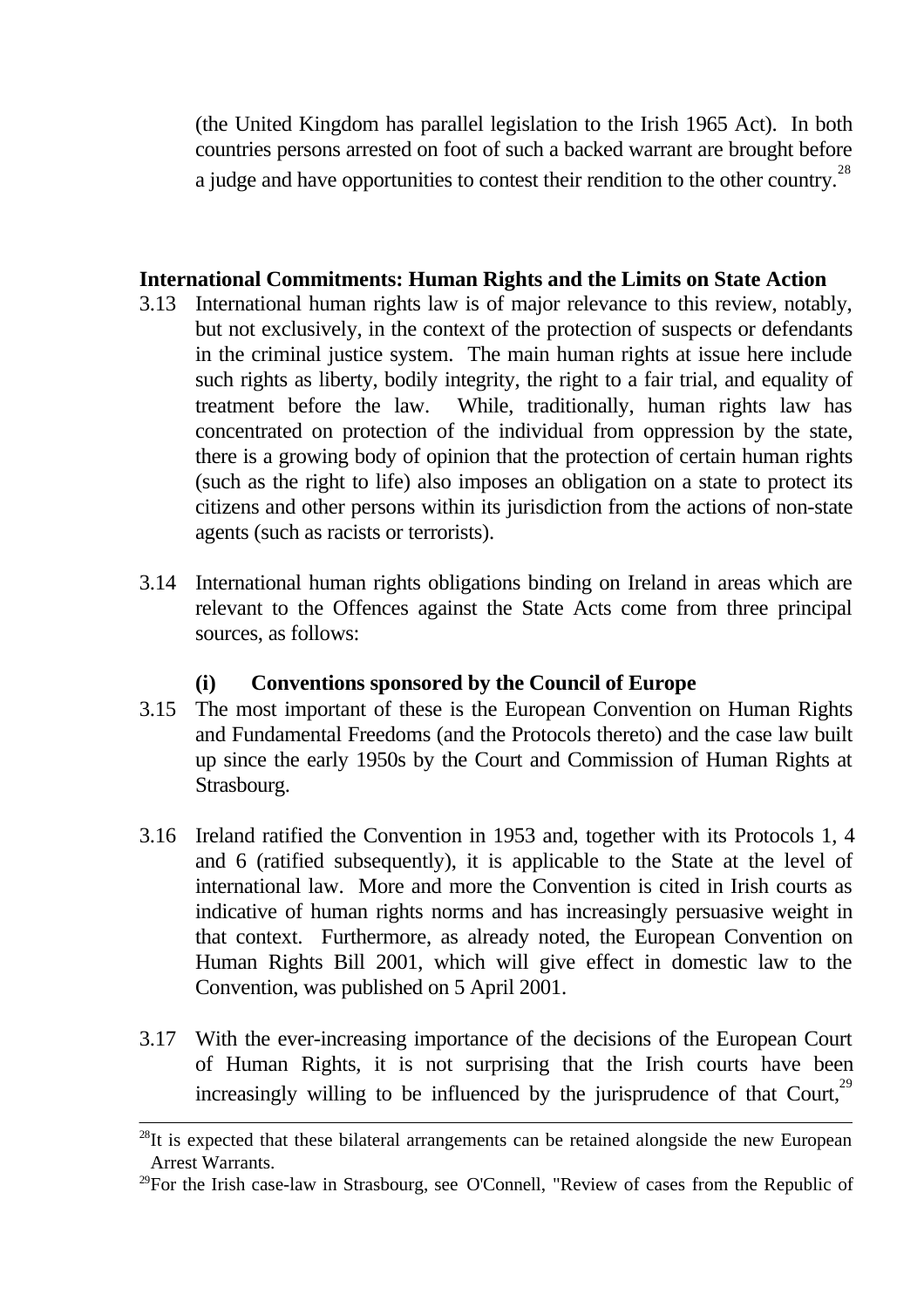although instances of judicial scepticism regarding the status of these decisions may still be found.<sup>30</sup> In *Norris v. Attorney General*<sup>31</sup> Henchy J. was among the first judges to admit of the "persuasive influence" of the European Court of Human Rights, but similar comments have now become very frequent.<sup>32</sup> In *Desmond v. Glackin*  $(No.1)^{33}$  O'Hanlon J. followed an earlier judgment of the European Court of Human Rights, saying that:

...the Convention itself is not a code of legal principles which are enforceable in the domestic courts ... but this does not prevent the judgment of the European Court [of Human Rights] from having a persuasive effect when considering the common law regarding contempt of court in the light of constitutional guarantees of freedom of expression contained in our Constitution of 1937.

3.18 More recently, the courts have stressed the overlap between particular constitutional provisions and individual Convention guarantees,  $34$  have

Ireland in Strasbourg over the Last Decade" (1995) *Irish Human Rights Yearbook 1.*

<sup>30</sup>See, for example, the dicta of O'Higgins C.J. in *Norris v. Attorney General* [1984] IR 36 (unwillingness to follow the earlier decision of the European Court of Human Rights in *Dudgeon v. United Kingdom (1981) 4 EHRR)* and *WOR v. EH (Guardianship)* [*1996*] 2 IR 248 (unwillingness to follow the earlier decision of the European Court of Human Rights in *Keegan v. Ireland (1994*) 18 EHRR 342). In *Adams v. Director of Public Prosecutions,* High Court, 12 April 2000, the applicant, extradited to Ireland from the United Kingdom, sought to quash a certificate issued by the British Home Secretary waiving the specialty rule, thus permitting the applicant to be charged here with offences other than those in respect of which he had been extradited. It was conceded that, having regard to the decision of the Supreme Court in *Government of Canada v. Employment Appeals Tribunal* [*1994*] 2 IR 484, the Home Secretary could claim immunity. Kelly J. was then asked to adjourn the question of whether the British Home Secretary was entitled to rely on the doctrine of sovereign immunity pending the outcome of a determination of the European Court of Human Rights in three other cases dealing with the sovereign immunity issue. Kelly J. refused to take this course because the decisions of the European Court of Human Rights "even if favourable, [have] no direct effect in this State and cannot be seen to supplant the binding authority of the Supreme Court."

 $31$ [1984] IR 36.

<sup>32</sup>See, for example, *Hanahoe v. District Judge Hussey* [1998] 3 IR 68 (where Kinlen J. said that decisions of the European Court of Human Rights were "not simply of persuasive authority", but that "in cases of doubt or where jurisprudence is not settled, the courts should have regard" to the European Convention of Human Rights).

 $33$ [1993] 3 IR 1.

<sup>&</sup>lt;sup>34</sup>Murphy v. Independent Radio and Television Commission [1999] 1 IR 26 (comparing the right of free speech contained in Article 40.6.1 of the Constitution with Article 10 of the Convention); *Re Article 26 and the Planning and Development Bill* [2000] 2 IR 321 (comparing the constitutional protection of property rights with Article 1 of the 1st Protocol ECHR).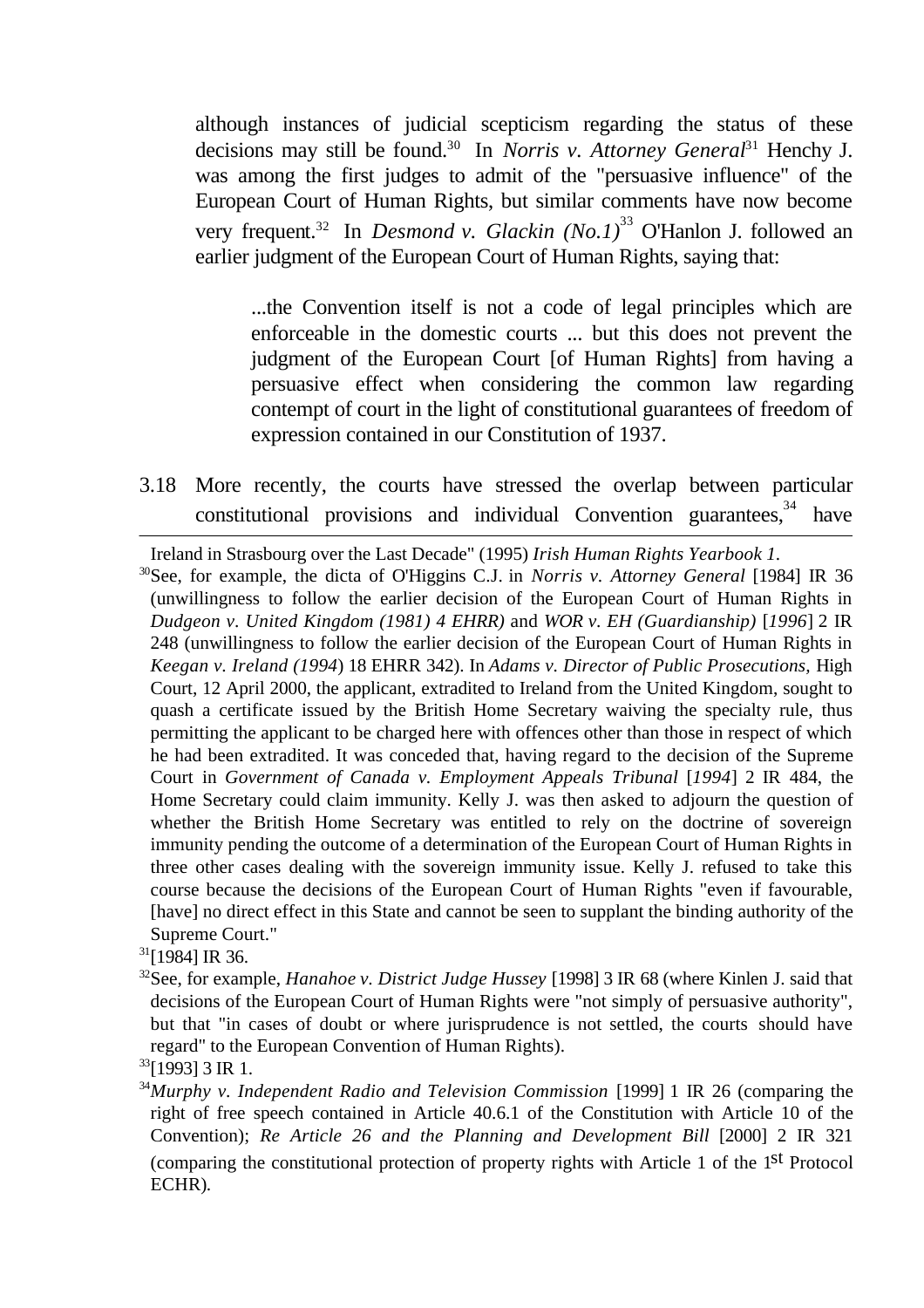examined the implications for Irish law of particular decisions of the European Court of Human Rights, $35$  and have even examined the constitutionality of a legislative measure by reference to the Convention itself.<sup>36</sup>

- 3.19 The enforcement mechanism for the Convention is the European Court of Human Rights at Strasbourg which can entertain claims against the member states, including claims by individuals against the state of which they are citizens. The cases of *Lawless* (dealing with internment) and *Heaney and McGuiness* and *Quinn* (relating to Section 52) are of particular relevance to this review, and are dealt with in the appropriate chapters of this report.
- 3.20 The European Convention for the Prevention of Torture and Other Inhuman or Degrading Treatment or Punishment (1987) is also of relevance in this context. Ireland ratified this Convention in 1988, and it came into force in the State on 1 February 1989. Under the Convention, a Committee of independent experts, one from each State Party, is mandated "to examine the treatment of persons deprived of their liberty with a view to strengthening, if necessary, the protection of such persons" from torture, inhuman or degrading treatment. The Committee makes regular visits to places of detention in member states, including Ireland, and publishes reports on these visits. The Committee has visited Ireland twice. Its reports may be accessed on the Council of Europe website.

# (**ii) Treaties and covenants originating within the United Nations system**

- 3.21 The Universal Declaration of Human Rights, adopted in 1948, sets out in declaratory form the principal civil, political, social, cultural and economic rights. The Universal Declaration is a compelling moral and political statement of the rights of the individual, and is widely regarded as forming a fundamental part of customary international law. It is the foundation of the International Bill of Human Rights. However, most states would not regard it as imposing directly binding obligations on them.
- 3.22 The rights set out in the Universal Declaration have been elaborated and given binding force in a number of human rights conventions elaborated by the United Nations human rights mechanisms and adopted by the General Assembly.

<sup>35</sup>See also *de Rossa v. Independent Newspapers* [1999] 4 IR 432 and *O'Brien v. Mirror Group Newspapers Ltd.* [2001] 1 IR 1, where the Court's analysis of the implications for Irish law of the earlier decision of the European Court of Human Rights in *Tolstoy v. United Kingdom* (1995) 20 EHRR.

<sup>36</sup>*Re Article 26 and the Illegal Immigrants (Trafficking) Bill* [2000] 2 IR 360*.*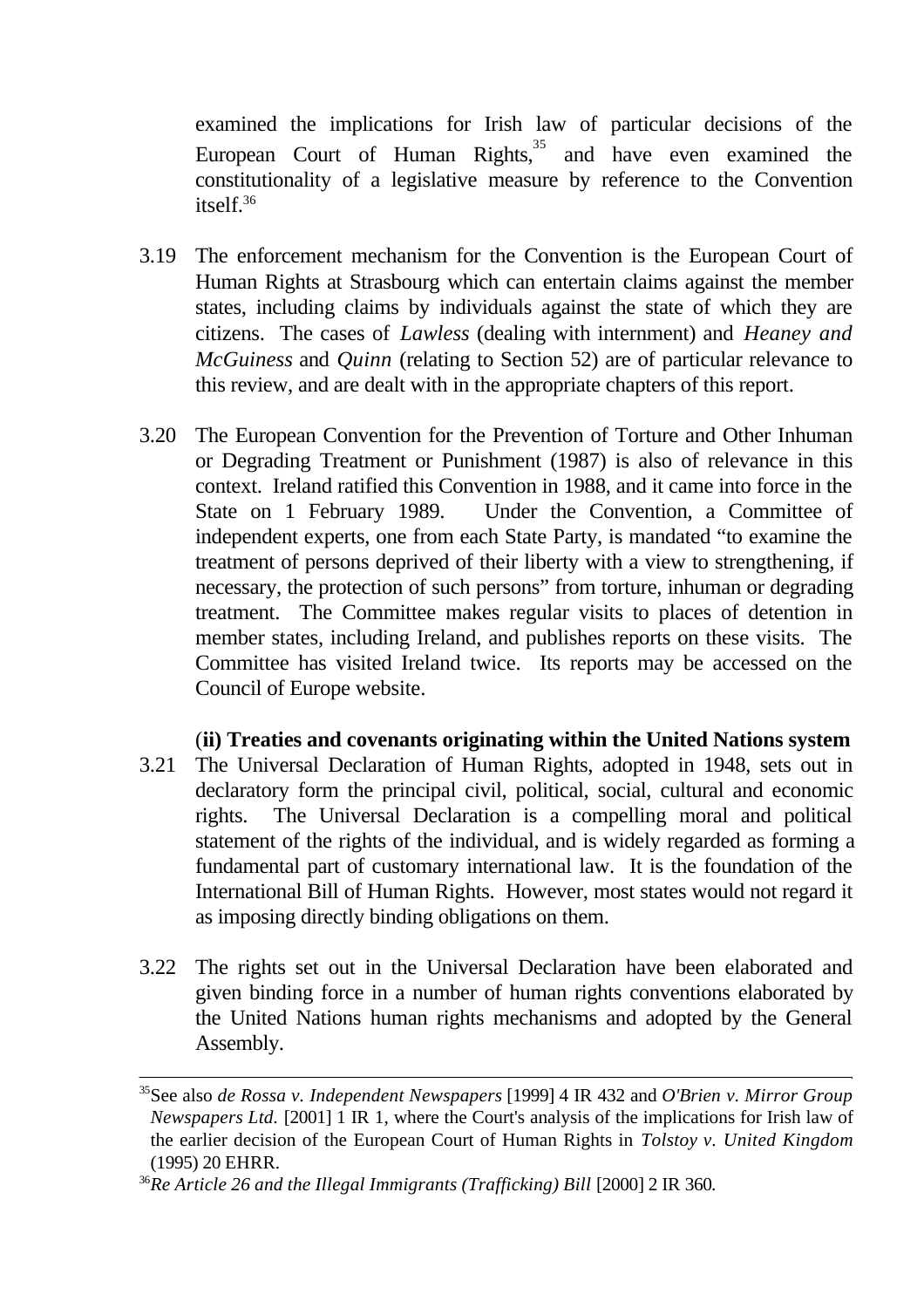- 3.23 Within the context of this review, the most important of these is the International Covenant on Civil and Political Rights (ICCPR), which sets out in greater detail a number of the rights proclaimed in the Universal Declaration. The Covenant is binding on Ireland (which ratified it in 1989), although it does not form part of domestic law.
- 3.24 A Human Rights Committee monitors implementation of the Covenant by States Parties. The Committee examines periodic reports from the States Parties, and makes observations. Ireland was last examined in July 2000. The Committee's concluding observations<sup>37</sup> contain the following points relevant to the Offences against the State legislation:

3. Recalling its earlier comments, the Committee notes with satisfaction that the problems of terrorism have diminished and that, despite the problems experienced, the State party has maintained its democratic institutions and respect for the rule of law.

...

7. The Committee expresses satisfaction that the state of emergency declared in 1976 was ended in 1995 and that the Emergency Powers Act of 1976 has now lapsed.

...

15. The law establishing the Special Criminal Court does not specify clearly the cases which are to be assigned to that Court but leaves it to the broadly defined discretion of the Director of Public Prosecutions (DPP). The Committee is also concerned at the continuing operation of the Offences against the State Act, that the periods of detention without charge under the Act have been increased, that persons may be arrested on suspicion of being about to commit an offence, and that the majority of persons arrested are never charged with an offence. It is concerned that, in circumstances covered by the Act, failure to respond to questions may constitute evidence supporting the offence of belonging to a prohibited organization. The application of the Act raises problems of compatibility with articles 9 and 14, paragraph 3 (g), of the Covenant. The Committee regrets that legal assistance and advice may not be available until a person has been charged.

 $37$ UN Document A/55/40, paras. 422-451.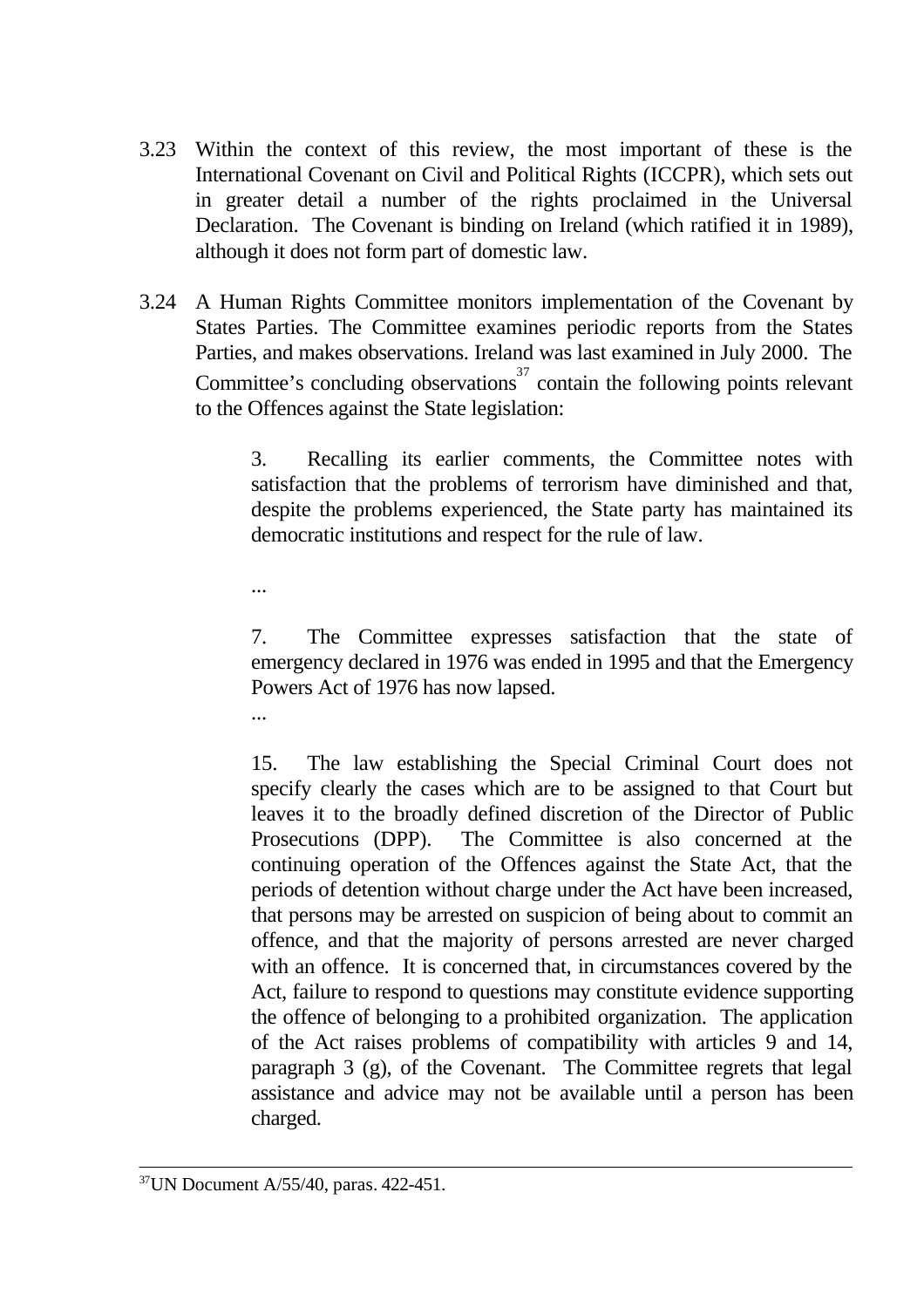16. Steps should be taken to end the jurisdiction of the Special Criminal Court and to ensure that all criminal procedures are brought into compliance with articles 9 and 14 of the Covenant.

- 3.25 Ireland is also a party to the First Optional Protocol to the Covenant and, as such, recognises the competence of the Committee to consider communications from individuals within the State's jurisdiction. In April 2001, in *Kavanagh v. Ireland*, the Committee gave its view that the State had failed to demonstrate that the decision to try the applicant before the Special Criminal Court was based on reasonable and objective grounds.<sup>38</sup>
- 3.26 The United Nations Convention against Torture and Other Cruel, Inhuman or Degrading Treatment or Punishment (1984) is also relevant when considering the international human rights framework. This is implemented in Irish law by means of the Criminal Justice (United Nations Convention against Torture) Act 2000.
- 3.27 Ireland is also a party to the United Nations Convention on the Elimination of All Forms of Racial Discrimination (CERD). Article 4(b) of CERD obliges States parties *inter alia* to "declare illegal and prohibit organisations ... which promote and incite racial discrimination, and shall recognise participation in such organisations or activities as an offence punishable by law". The domestic legislation which deals with this obligation is the Prohibition of Incitement to Hatred Act 1989, and Part III of the Offences against the State Act 1939, in particular sections 18 (d) and (e). These make the necessary provision in Irish law to declare illegal and prohibit organisations which promote and incite racial discrimination, while Section 21 of the OASA 1939 renders membership of such organisations an offence.

# **(iii) Customary international law**

3.28 There is a growing body of customary international law in the human rights field. This includes a recognition that the protection of human rights does not always fall within the internal affairs of a country, and that in certain circumstances the international community is entitled to intervene where human rights are perceived to be violated. This recognition has been accompanied by the establishment of "war crimes" tribunals to prosecute human rights violations in Rwanda and the former Yugoslavia, and, most recently, the International Criminal Court. However, in the area covered by our review, obligations having an origin in customary international law are

<sup>38</sup>*Kavanagh v. Ireland* was discussed in detail in this Committee's Interim Report, sent to the Minister for Justice, Equality and Law Reform on 6 June 2001 (Chapter 9).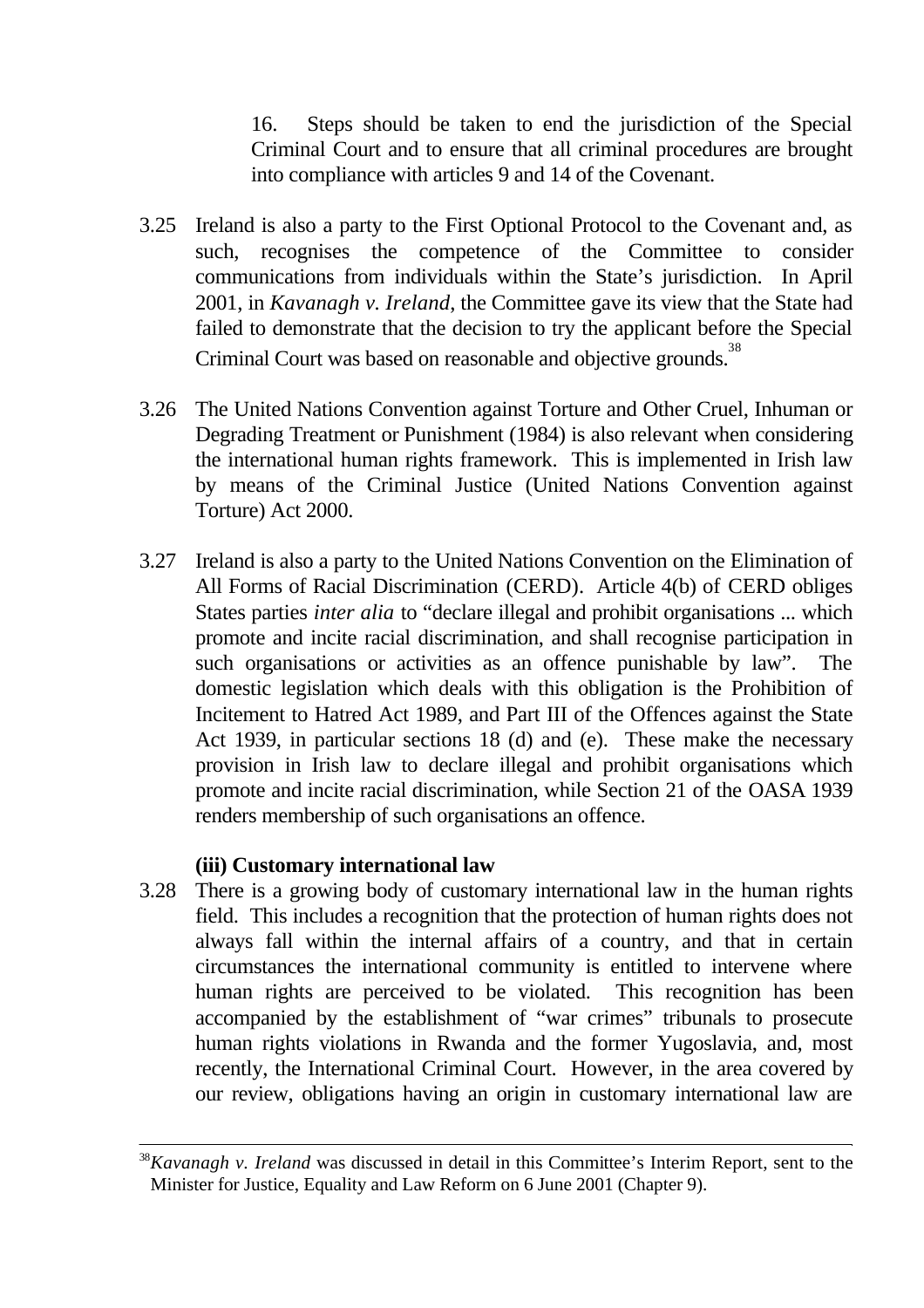likely to coincide with rights set out in the conventions and covenants mentioned above.

3.29 The European Union is also becoming increasingly involved in the interpretation of human rights standards. This aspect is discussed in more detail in Part 5 (iii) of this chapter. Following the events of 11 September 2001, there has been an increased recognition, both within the European Union and among the international community of the severe threat which international terrorism poses to the enjoyment of human rights. This in turn has led the EU to lay greater emphasis on the need to eradicate terrorism and to adopt necessary measures towards this end. For instance, work is proceeding on framework decisions on terrorism and on a European arrest warrant.

# **Comparison of the European Convention on Human Rights, the International Covenant on Civil and Political Rights, and the Constitution**

- 3.30 Further detail is appropriate here on the content of both the European Convention on Human Rights and Fundamental Freedoms (ECHR) and the International Covenant on Civil and Political Rights. There is considerable overlap between the content of the rights protected under both instruments.
- 3.31 The elements of these two instruments most relevant to our review are
	- The right to life (Art.2 ECHR, Art.6 ICCPR) $39$
	- The prohibition on torture or inhuman or degrading treatment or punishment (Art.3 ECHR, Art.7 ICCPR)
	- The right to liberty and freedom from arbitrary arrest and detention (Art.5) ECHR, Art.9 ICCPR)
	- The presumption of innocence and the right to a fair trial (Art.6 ECHR, Art.14 ICCPR) and the guarantee against self- incrimination (Art.14 ICCPR)
	- The prohibition on retrospective criminal sanction (Art.7 ECHR, Art.15 ICCPR)
	- The right of privacy and right to family life (Art.8 ECHR, Art.17 ICCPR)

 $39$ This is mentioned for the sake of completeness, although the death penalty has now been abolished in the State.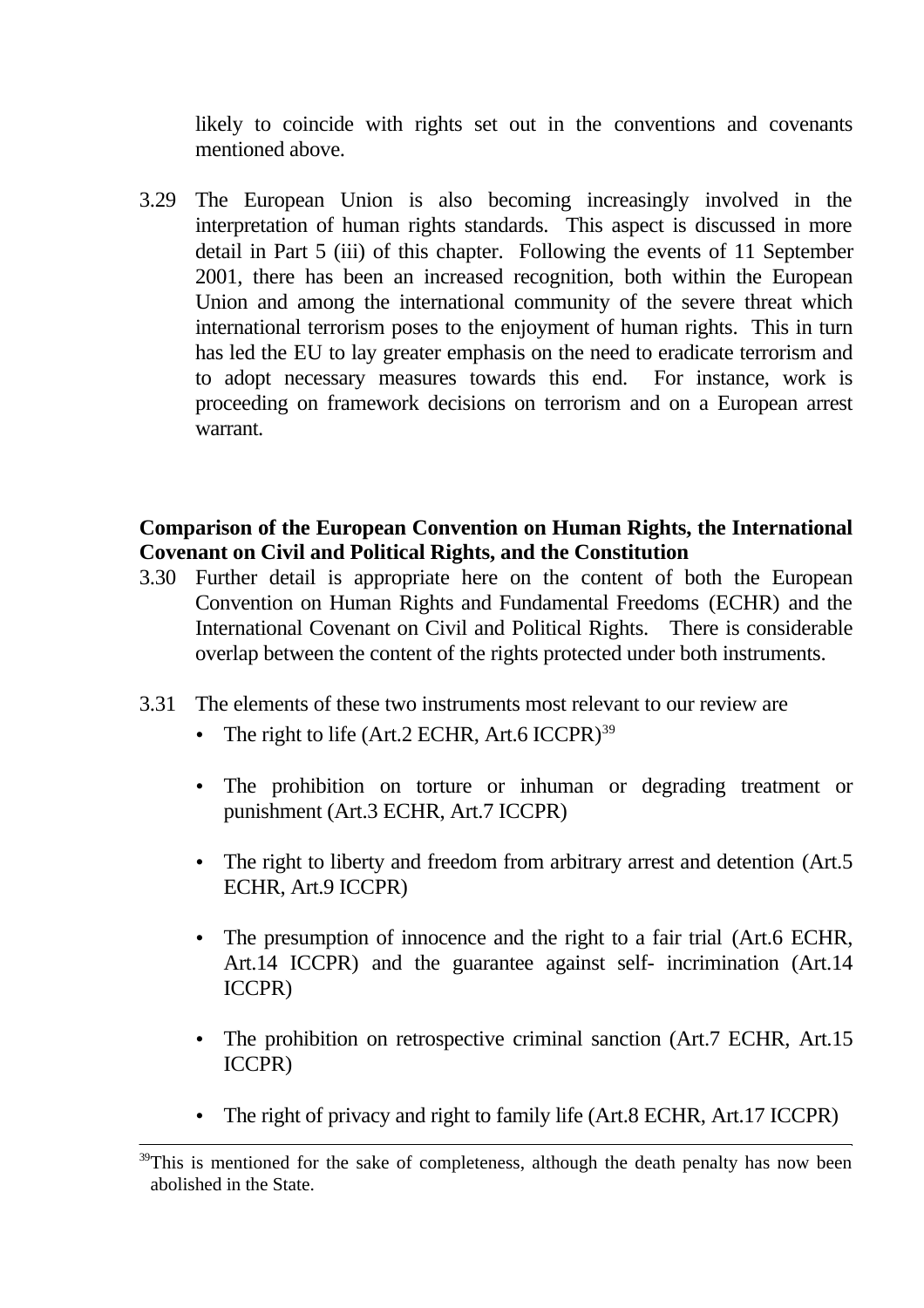- The right to freedom of expression and opinion (Art.10 ECHR, Art.19) ICCPR)
- The rights to freedom of peaceful assembly and to freedom of association (Art.11 ECHR, Arts.21 and 22 ICCPR)
- The right of dignity for persons deprived of their liberty (Art.10 ICCPR)
- The right of equality before the law (Art. 26 ICCPR and implicit in Art. 14 ECHR).
- 3.32 These rights have also been guaranteed by the Constitution of Ireland, either expressly or implicitly. It may be useful to compare here the relevant constitutional provisions with the corresponding provisions of the European Convention.

# *Article 2 ECHR*

- 3.33 Article 2 guarantees the right to life, with limited stated exceptions. Article 1 of the Sixth Protocol ECHR provides for the abolition of the death penalty, but Article 2 of the Sixth Protocol allows States to make provision for the death penalty in time of war or imminent threat of war.
- 3.34 Article 40.3.2 of the Constitution protects the right to life, but without any stated exceptions. Article 15.5.2 prevents the imposition of the death penalty and, by virtue of Article 28.3.3, the State may not derogate from this obligation under any circumstances, including time of war.

# *Article 3 ECHR*

3.35 This guarantees that no one shall be subjected to torture or inhuman or degrading treatment. There is no similar express guarantee in the Irish Constitution, but the express protection of the "person" in Article 40.3.2 and the implied right to bodily integrity in Article 40.3.1 mean that "it is surely beyond argument" that the unenumerated personal rights protected by Article 40.3.1 include: "freedom from torture, and from inhuman and degrading treatment and punishment. Such a conclusion would seem inescapable, even if there had never been a European Convention on Human Rights, or if Ireland had never been a party to it." $^{40}$ 

<sup>40</sup>*The State (C.) v. Frawley* [1976] IR 365, 374, per Finlay P.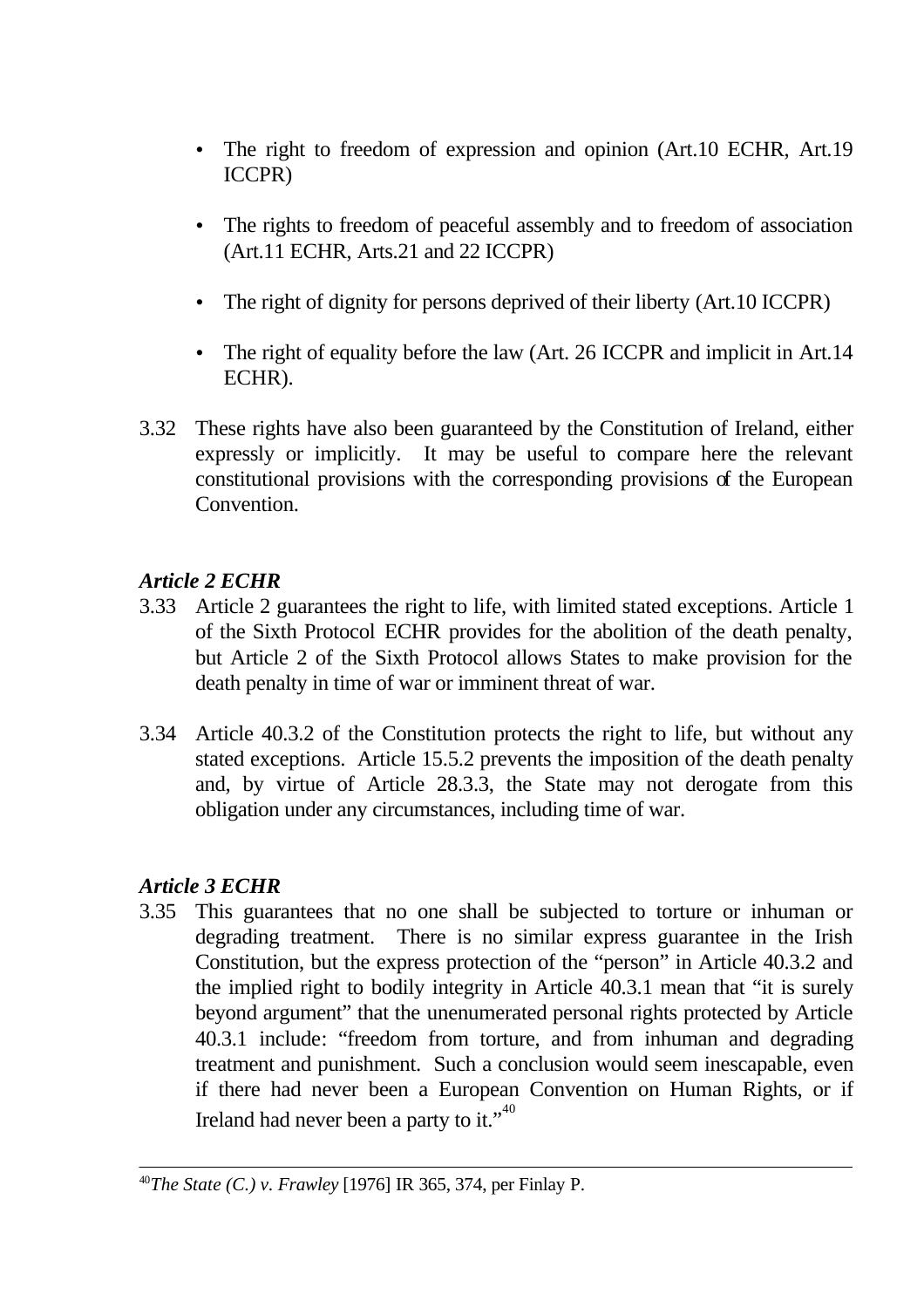# *Article 4 ECHR*

3.36 This guarantees that no one shall be held in slavery or be required to perform forced labour. There is no express guarantee in similar terms in the Irish Constitution, but these rights are already embraced in the guarantees regarding the protection of the person (Article 40.3.2) and personal liberty (Article 40.4.1).

# *Article 5 ECHR*

3.37 Article 5 guarantees the right to personal liberty, save in certain stated cases. It also provides for speedy trial and the right to habeas corpus. Again, this traverses much of the ground covered in Article 40.4.1 (personal liberty) and Article 40.4.2 (habeas corpus).

# *Article 6 ECHR*

- 3.38 This is a key provision guaranteeing, *inter alia*, a "fair and public hearing within a reasonable time by an independent and impartial tribunal". Article 6(3) provides for certain minimum guarantees in respect of the trial of persons accused of criminal offences, including the presumption of innocence, the right to legal aid and the right to cross-examine witnesses.
- 3.39 Again, these provisions find an echo in Article 34.1 (administration of justice to be in public, save in such "special and limited cases as may be prescribed by law"); Article 38.1 (right to trial in due course of law, including the presumption of innocence) $41$  and Article 40.3.1 (right to fair procedures and to cross-examine).<sup>42</sup>

# *Article 7 ECHR*

3.40 This provides that no retroactive punishment can be imposed. Article 15.5 of the Constitution provides for a similar guarantee, save that (unlike Article 7) it does not expressly preclude retroactive legislation that provides for a heavier penalty to be imposed than the one that was applicable at the time the criminal offence was committed.

<sup>41</sup>*O'Leary v. Attorney General* [1995] 1 IR 254.

<sup>42</sup>*Re Haughey* [1971] IR 217.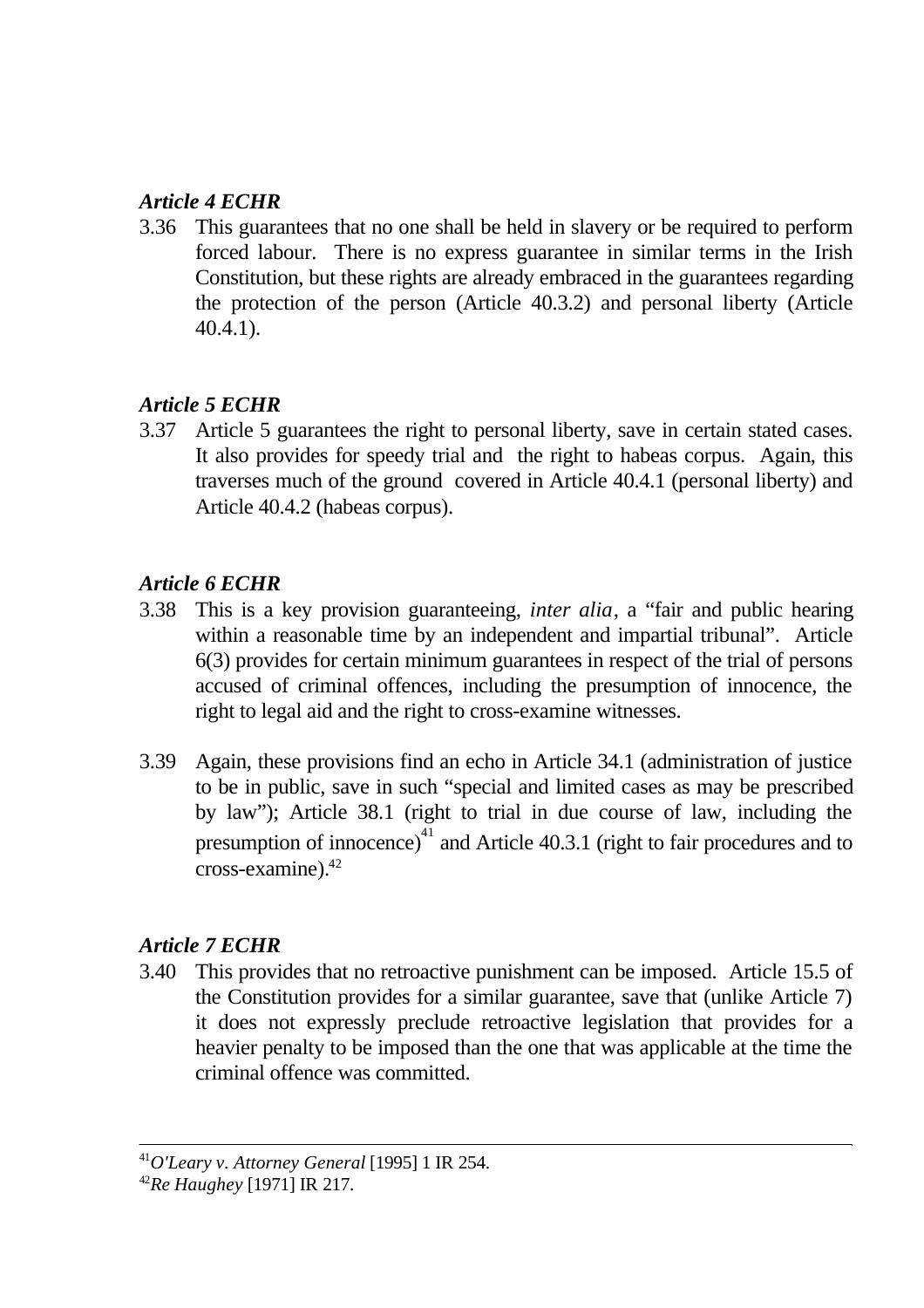# *Article 8 ECHR*

- 3.41 Article 8(1) ECHR provides that "Everyone has the right to respect for his private and family life, his home and his correspondence."
- 3.42 There is some overlap between Article 8(1) ECHR and various provisions of the Constitution. Article 40.5 guarantees the inviolability of the dwelling. While there is no express protection of the privacy of correspondence and communication, this is embraced in the unenumerated privacy right contained in Article  $40.3.1^{43}$  Article 41 protects the family, but it confines the protection to the family based on marriage.

# *Article 10 ECHR*

3.43 Article 10 protects the right to free speech and the dissemination of opinion. These rights are also protected by Article 40.6.1 of the Constitution, although probably in more qualified terms.<sup>44</sup>

# *Article 11 ECHR*

3.44 Article 11 ECHR protects two distinct but complementary rights: the right of peaceable assembly and the right of freedom of association with others, including the right to form and join trade unions. The corresponding provisions of the Constitution seem unproblematic. Article 40.6.1.ii protects the right of peaceable assembly in terms which are very similar to Article 11 and Article 40.6.1.iii gives similar guarantees regarding the formation of "associations and unions".

#### **Derogation from international human rights instruments**

3.45 Both ECHR (Art.15) and ICCPR (Art. 4) set strict conditions and limitations on the right of states to derogate from their obligations under these instruments. While not identically worded, the requirements are similar. Both instruments allow for derogations only if there is a "public emergency

<sup>43</sup>*Kennedy v. Ireland* [1987] IR 587.

<sup>&</sup>lt;sup>44</sup>For recent judgments of the Supreme Court discussing the interaction between Article 40.6.1 of the Constitution and Article 10 ECHR, see *Irish Times Ltd. v. Murphy* [1998] 1 IR 359; *Murphy v. IRTC* [1999] 1 IR 12; *de Rossa v. Independent Newspapers Ltd.* [1999] 4 IR 432; *O'Brien v. Mirror Group Newspapers* [2001] 1 IR 1.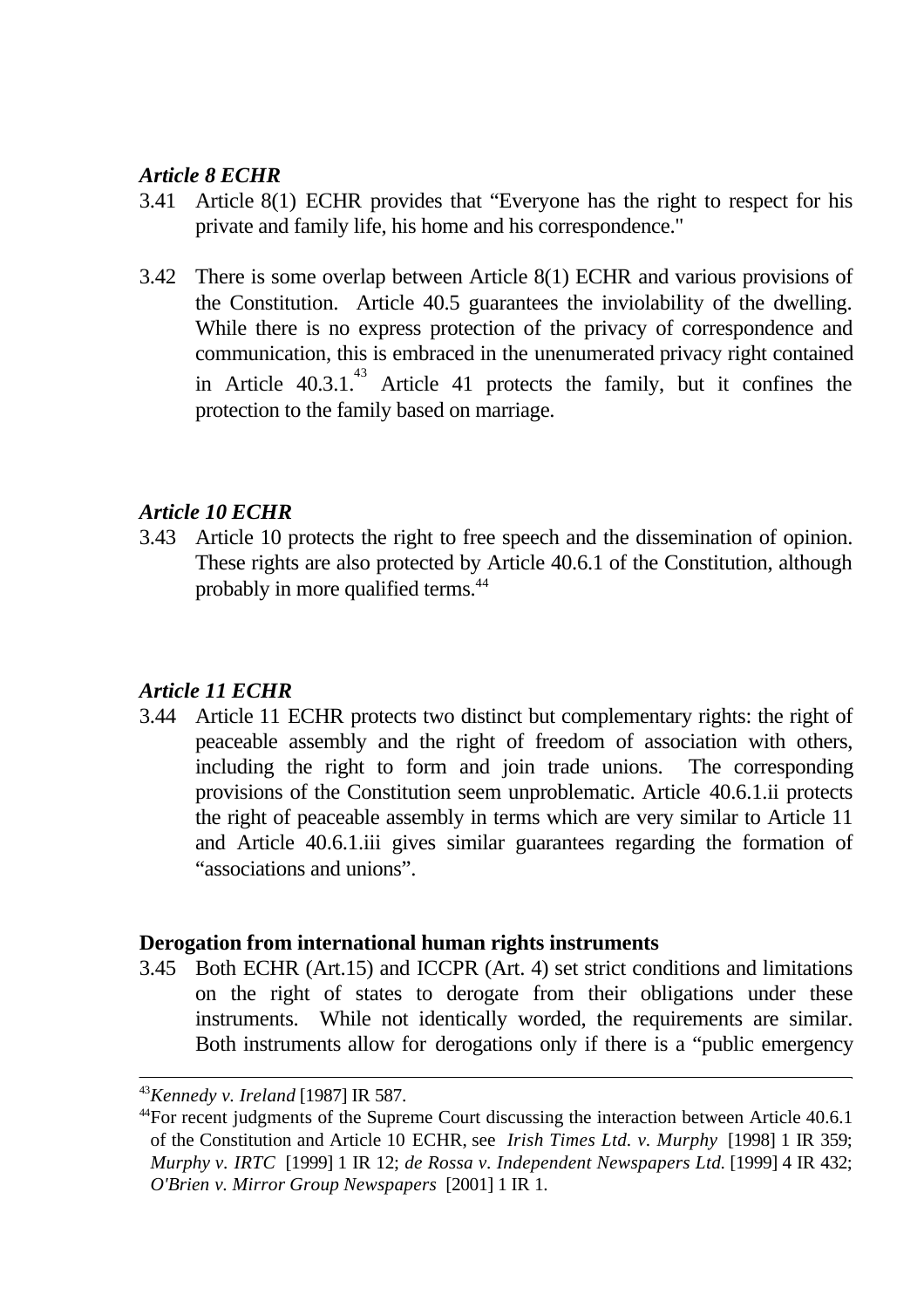threatening the life of the nation".<sup>45</sup> ICCPR further requires the existence of a public emergency to be officially proclaimed. Both instruments also limit permissible measures to those "strictly required by the exigencies of the situation, provided that such measures are not inconsistent with [the State's] other obligations under international law." Furthermore, ICCPR requires the measures not to involve discrimination on the grounds of race, colour, sex, language, religion or social origin.

3.46 The European Court of Human Rights has considered the question of derogations under Article 15 on a number of occasions, including the case of Lawless v. Ireland.<sup>46</sup> In 1996, it summarised its general approach as follows:

> ...The Court recalls that it falls to each Contracting State, with its responsibility for "the life of [its] nation", to determine whether that life is threatened by a "public emergency" and, if so, how far it is necessary to go in attempting to overcome the emergency. By reason of their direct and continuous contact with the pressing needs of the moment, the national authorities are in principle better placed than the international judge to decide both on the presence of such an emergency and on the nature and scope of the derogations necessary to avert it. Accordingly, in this matter a wide margin of appreciation should be left to the national authorities.

> Nonetheless, Contracting Parties do not enjoy an unlimited discretion. It is for the Court to rule whether, *inter alia*, the States have gone beyond the "extent strictly required by the exigencies" of the crisis. The domestic margin of appreciation is thus accompanied by a European supervision. In exercising this supervision, the Court must give appropriate weight to such relevant factors as the nature of the rights affected by the derogation and the circumstances leading to, and the duration of, the emergency situation (see the *Brannigan and McBride v. the United Kingdom* judgment of 26 May 1993, Series A no. 258-B, pp. 49-50, para. 43)."<sup>47</sup>

3.47 The European Convention does not specifically require the proclamation of an emergency, but it does require that the State keep the Secretary-General of the Council of Europe fully informed of the measures taken and the reasons for so doing. However, the European Court has held that the State is not

<sup>45</sup>ECHR refers to "time of war or other public emergency".

<sup>46</sup>For a detailed discussion of the *Lawless* case, see chapter 5, paragraphs 5.37 to 5.50.

<sup>47</sup>Case of *Aksoy v. Turkey*, 1996, para. 68; para 43 of Brannigan and McBride, referred to in the quotation above, is couched in virtually identical terms.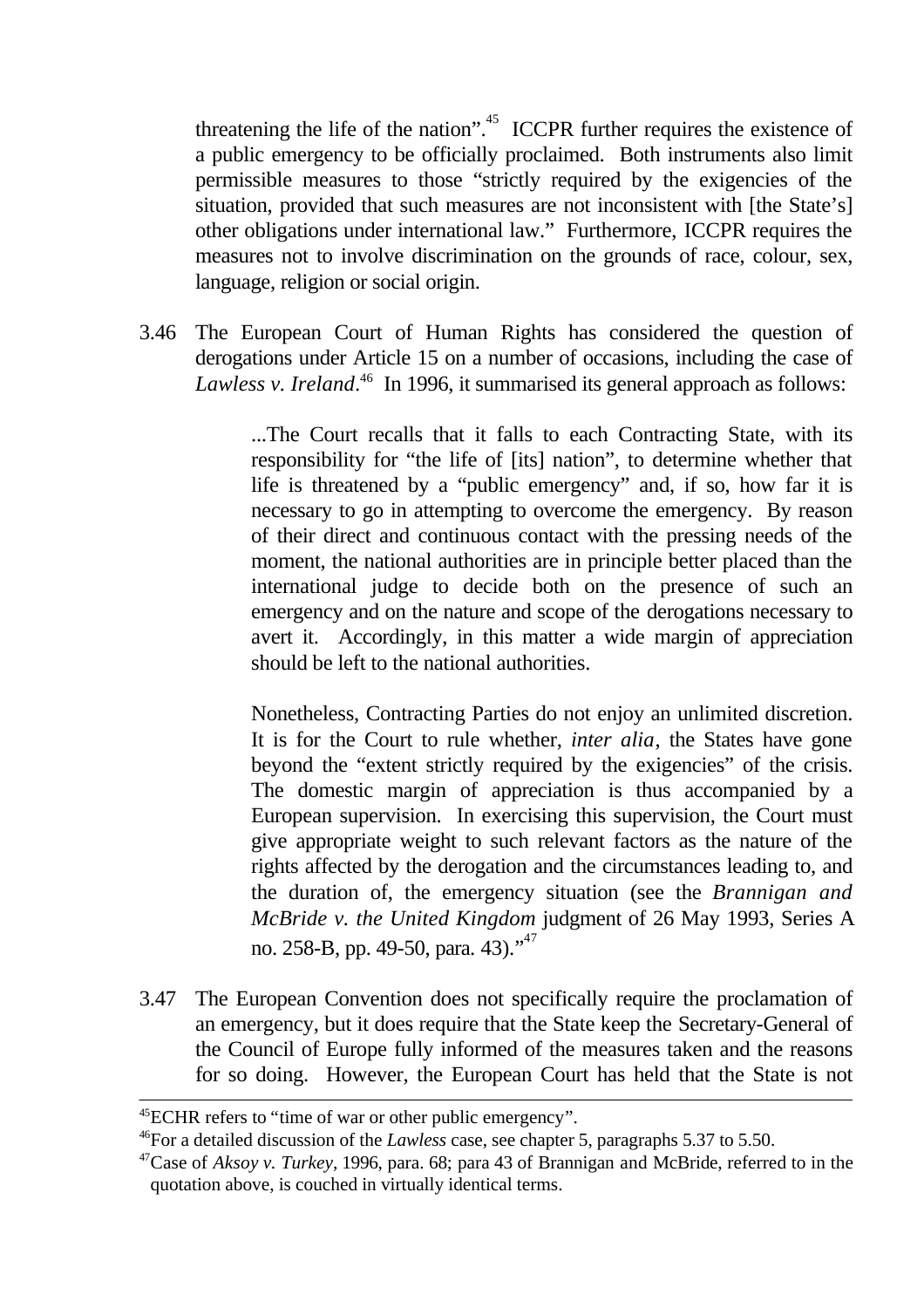obliged to promulgate within its territory the notice of derogation addressed to the Secretary-General.<sup>48</sup>

- 3.48 In addition to these general rules circumscribing derogations, both ECHR and ICCPR list a number of provisions from which no derogation is allowed. The right to life, and the prohibitions on torture, slavery, and the retrospective creation of criminal offences are common to both instruments. ICCPR adds the prohibition on imprisonment for failure to fulfil a contractual obligation, the right of recognition before the law, and freedom of religion.
- 3.49 Both instruments allow limited restrictions on certain rights, including the right to freedom of expression and to freedom of association. The limitations are set out in more detail in ECHR. In general the only restrictions which may be permissible are those that are prescribed by law and are necessary in a democratic society for certain specific purposes. These purposes include (in thecase of both these rights) the interests of national security or public safety and the prevention of disorder or crime.

### **International Commitments: Obligations to take measures against terrorism**

- 3.50 The last thirty years have seen a series of statements and restatements by the international community of its obligation to take effective measures against terrorism.
- 3.51 The United Nations Charter itself does not make specific mention of terrorism, although Article 2, which sets out the principles of the Organisation, requires all members to refrain "from the threat or use of force against the territorial integrity or political independence of any State, or in any other manner inconsistent with the purposes of the United Nations". In 1970, the General Assembly adopted the Declaration on Principles Governing Friendly Relations among States,<sup>49</sup> which was intended to set out the international consensus on the meaning and elaboration of the principles of the Charter. This provided that "Every State has the duty to refrain from organising, instigating, assisting or participating in acts of civil strife or terrorist acts in another State or acquiescing in organised activities within its territory directed towards the commission of such acts, when the acts referred to in the present paragraph involve a threat or use of force."

<sup>48</sup>Cf. *Lawless v. Ireland*, para. 47.

 $49$ Contained in the Annex to Resolution 2625 (XXV) of the United Nations General Assembly, adopted without vote on 24 October 1970.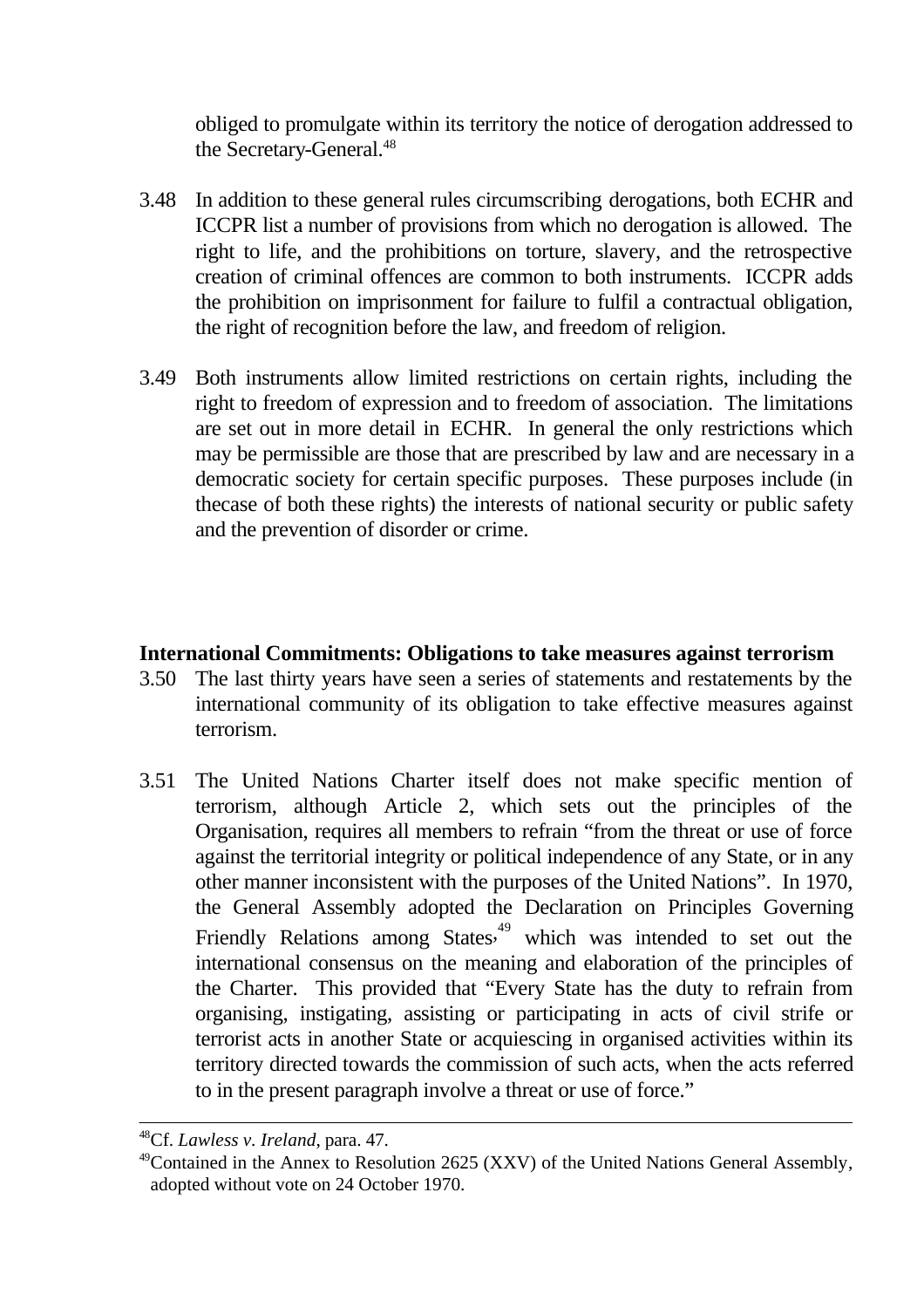- 3.52 On 9 December 1994, the General Assembly adopted the Declaration on Measures to Eliminate International Terrorism.<sup>50</sup> This reiterated member states' unequivocal condemnation of all acts, methods and practices of terrorism, as criminal and unjustifiable, wherever and by whomever committed, and added that criminal acts intended or calculated to provoke a state of terror are in any circumstance unjustifiable, whatever considerations may be invoked to justify them. It repeated the duty on States to refrain from organising, instigating, assisting or participating in terrorist acts in territories of other States, and to ensure the apprehension and prosecution of perpetrators of terrorist acts.
- 3.53 Similarly, in 1995, the UN adopted a declaration on the occasion of its fiftieth anniversary which committed member states to "act together to defeat the threats to States and people posed by terrorism, in all its forms and manifestations, and transnational organized crime and the illicit trade in arms and the production and consumption of and trafficking in illicit drugs".<sup>51</sup> A similar commitment is contained in the Millennium Declaration, $52$  in which states commit themselves to "take concerted action against international terrorism, and to accede as soon as possible to all the relevant international conventions".
- 3.54 While these and similar declarations represent a political consensus, they do not, however, of themselves impose direct obligations on states.
- 3.55 However, following the 11 September terrorist attacks against the United States, the Security Council adopted resolutions  $1368$  (2001)<sup>53</sup> and 1373  $(2001)$ <sup>54</sup> Resolution 1373 is of particular significance since, for the first time, the Security Council has adopted a resolution on international terrorism under Chapter VII of the United Nations Charter, which makes its terms binding on all states. The emphasis in the resolution is on preventing and suppressing the financing of terrorists acts, but it also calls upon states to take a number of other measures to prevent terrorism, including becoming parties to the anti-terrorist conventions.

<sup>&</sup>lt;sup>50</sup>Contained in the Annex to General Assembly Resolution 49/60, adopted without a vote on 9 December 1994.

<sup>&</sup>lt;sup>51</sup>General Assembly Resolution 50/6, adopted by acclamation on 24 October 1995.

 $52$ General Assembly Resolution 55/2, adopted without a vote on 8 September 2000.

<sup>&</sup>lt;sup>53</sup>Adopted by the Security Council at its 4,370th meeting, on 12 September 2001.

<sup>&</sup>lt;sup>54</sup>Adopted by the Security Council at its 4,385th meeting, on 28 September 2001.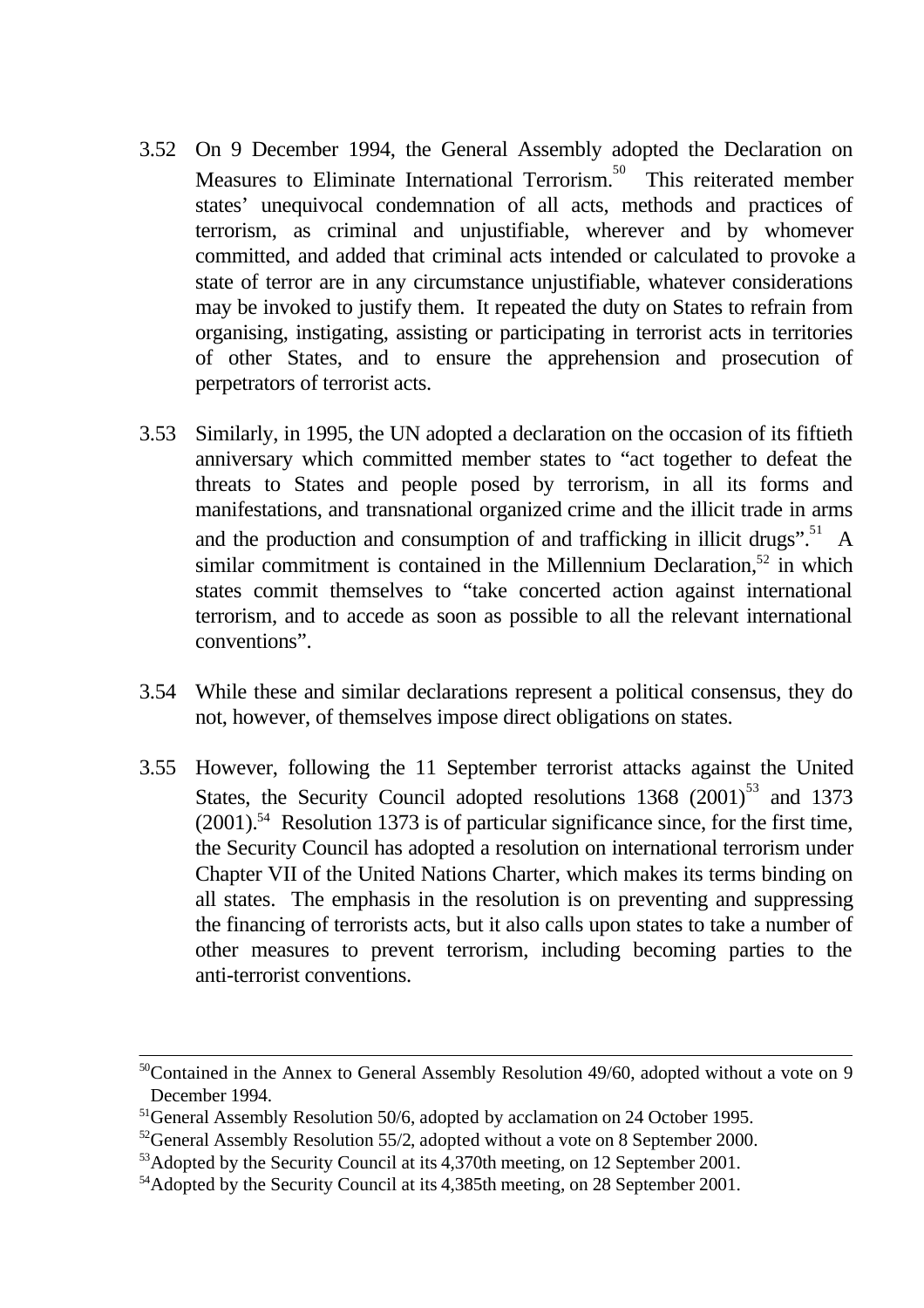- 3.56 Despite these widespread and general condemnations of terrorism, there has until recently been a degree of uncertainty as to the exact extent of a state's obligations to combat terrorism. In part, this is because a generally accepted definition of what constitutes international terrorism has eluded the international community.
- 3.57 One reason for this is the conceptual difficulty of defining terrorism in such a way that it is distinguished from other violent crime. However, more particular difficulties have arisen in relation to actions which purport to be in pursuit of self-determination or independence. A significant number of states aim to ensure that the activities of groups whom they support are not prohibited or curtailed by international instruments, and look to the UN Charter's recognition of the right to self-determination to provide support for their position. A further matter of disagreement is the extent to which the activities of a state's armed forces (whether in peacetime or during an armed conflict) should fall within the scope of anti-terrorist conventions.
- 3.58 However, recent work in the Sixth Committee of the UN General Assembly has brought agreement on this issue substantially closer (see paragraph 3.64 below).

### **Main anti-terrorist conventions**

- 3.59 There are twelve universal international instruments which are generally considered as being related to terrorism. In addition, one regional instrument, the European Convention for the Suppression of Terrorism, which was elaborated under the auspices of the Council of Europe, is of relevance to Ireland. The subject-matter of these thirteen conventions, together with their status as regards Ireland, is set out in Table 1.
- 3.60 Most of these conventions were drawn up in technical fora, notably the International Civil Aviation Organisation (ICAO). The approach was piecemeal, with each instrument dealing with a specific perceived need falling within the competence of the sponsoring organisation. It was only in 1997 that the United Nations General Assembly adopted the International Convention for the Suppression of Terrorist Bombings,<sup>55</sup> followed two years later by the International Convention for the Suppression of the Financing of Terrorism. 56

<sup>55</sup>General Assembly Resolution 52/164, adopted on 15 December 1997.

<sup>56</sup>General Assembly Resolution 54/109, adopted on 9 December 1999.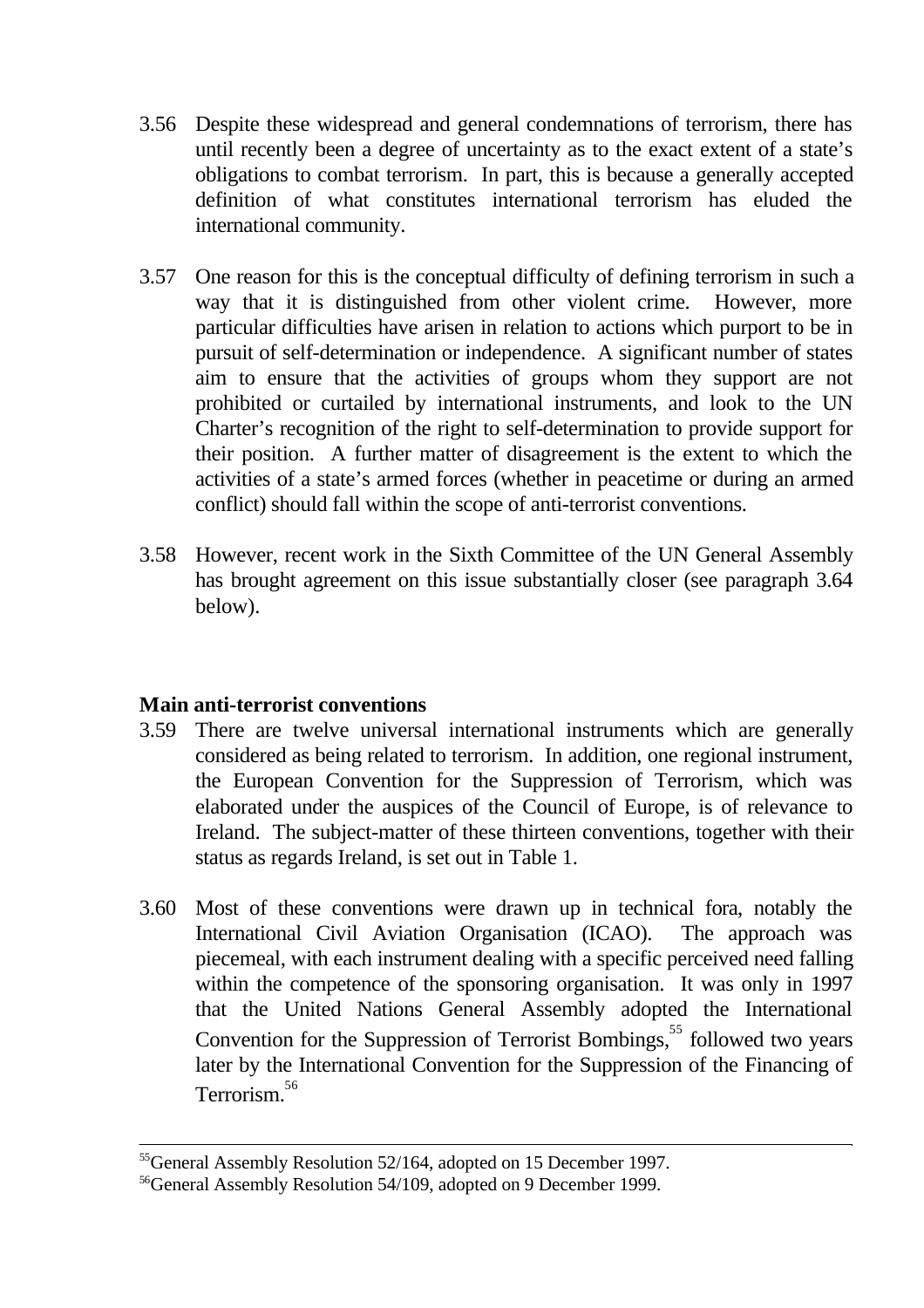- 3.61 In most cases, states that are party to these instruments agree to criminalise a particular activity (such as aircraft hijacking or the taking of hostages) and to establish their jurisdiction over the offence. They also agree that the offence in question shall be extraditable and commit themselves to extradite or try persons accused of perpetrating the offence. Some of the instruments also require states to take action to prevent the offence in question.
- 3.62 The focus of the European Convention for the Suppression of Terrorism (Strasbourg, 27 January 1977) is somewhat different, in that it is intended to set limitations to the concept of a political offence. Instead of requiring states to criminalise certain acts, the parties to this convention agree that the terrorist offences set out in it shall not be considered political offences for the purpose of extradition proceedings.
- 3.63 Work on a Comprehensive Convention on International Terrorism is ongoing, and it is hoped that it will conclude by October 2002. As its name suggests, the effect of the Convention will be to create an international instrument to deal with general manifestations of international terrorism, and which will be complementary to the existing sectoral conventions. Central to this will be agreement on a general definition of terrorism. Although a number of important issues remain to be resolved, the discussions are close to reaching agreement on what constitutes international terrorism. As currently drafted, terrorism would be considered to encompass serious acts of violence against persons, places, property, infrastructure or the environment, where these acts are carried out with the aim of intimidating a population, or compelling a government to perform, or abstain from, an act.
- 3.64 While there seems to be widespread (if not yet general) agreement on this approach, a number of serious difficulties remain. Some states wish to exempt activities carried out in pursuit of the right to self-determination. At the same time, there is a divergence of views on how to treat the activities of military forces.
- 3.65 As indicated in Table 1 (p.45) Ireland has ratified six of the anti-terrorist conventions. In each case, specific legislation was introduced to ensure that our international obligations were met. It can be expected that a similar approach will be taken when Ireland ratifies other conventions. While the Offences against the State Acts deal with domestic terrorism and organised crime, they are not sufficient nor intended to deal with the international aspects of terrorism. The approach has been to introduce new laws when it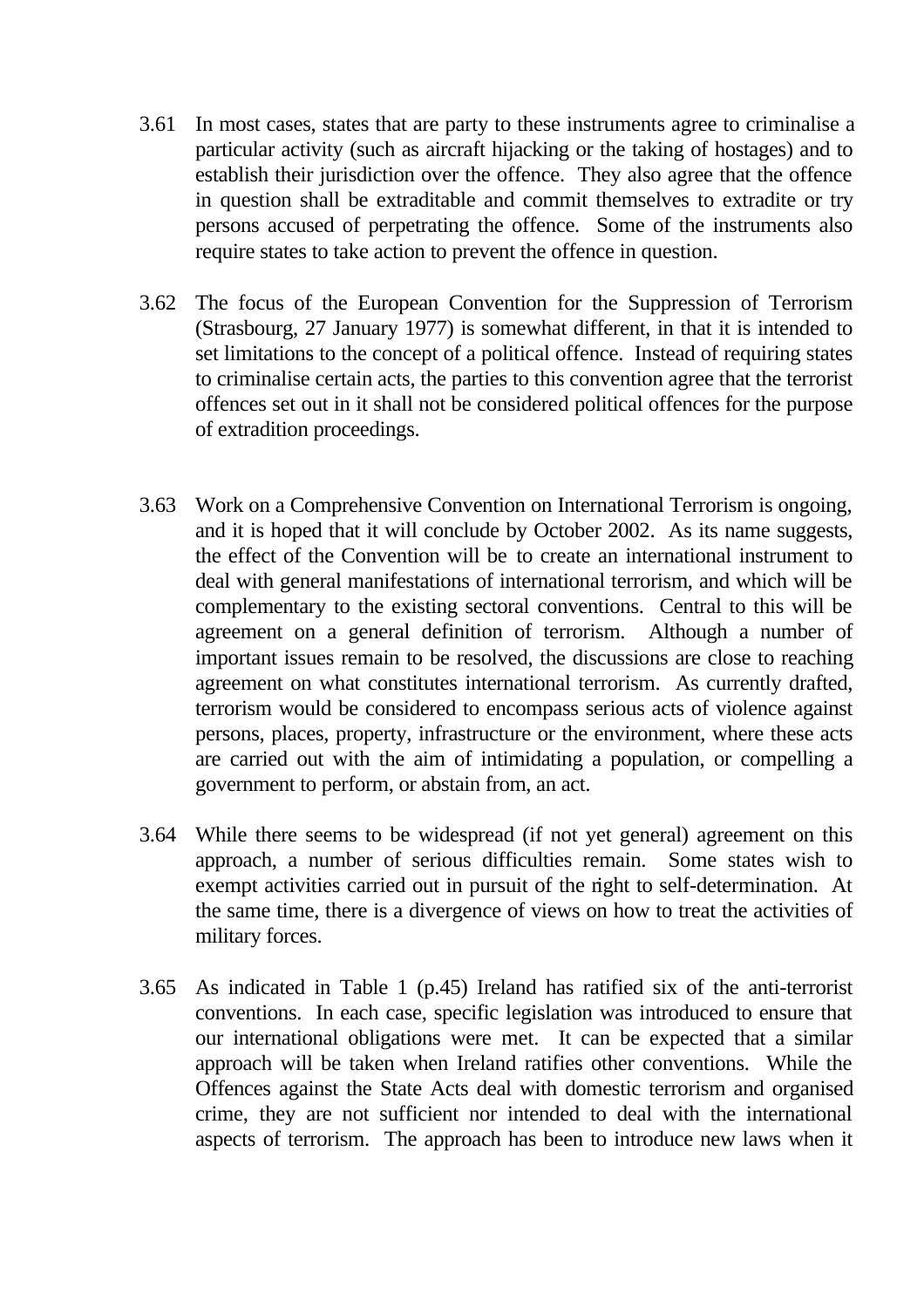has been considered necessary, rather than to amend the existing legislation to comply with the instruments.

- 3.66 In addition to the legislation already mentioned, a number of the terrorist offences set out in conventions to which we are not yet party are already offences under Irish law. For instance, the murder of a head of state or a diplomat, dealt with in the Convention on Internationally Protected Persons (which Ireland has not yet ratified), already carries heavy penalties under the Criminal Justice Act 1990. Similarly, certain obligations arising out of the Hostage Convention (not ratified by Ireland) are subsumed in the European Convention on the Suppression of Terrorism (to which we are a party).
- 3.67 It is understood that the Government is to introduce legislative proposals to the Oireachtas to enable the State to ratify a number of other international anti-terrorist obligations. These will include the Conventions against the Taking of Hostages; for the Suppression of Terrorist Bombings; on the Prevention and Punishment of Crimes Against Internationally Protected Persons; and for the Suppression of the Financing of Terrorism. It is possible, that in so doing, the government will rely in part on existing legislation, including the Offences against the State Acts. But it is likely also to require the introduction of some new legislation. To the extent that this will happen, it will impinge on the need and desirability of changing the existing legislation.

### **Other relevant international obligations**

- 3.68 Apart from the particular convention obligations enumerated above, there may be general obligations on Ireland arising from its international commitments to protect human rights which impose requirements ultimately of a security nature. These are not made explicit in the texts of human rights conventions, but could include the following:
	- obligation on a state to protect its citizens from terrorist attacks
	- obligation to prevent acts of terrorism
	- obligation on states to prevent their territory from being used as a base for attacks on other states or territories
	- ü obligation to defend the democratic process.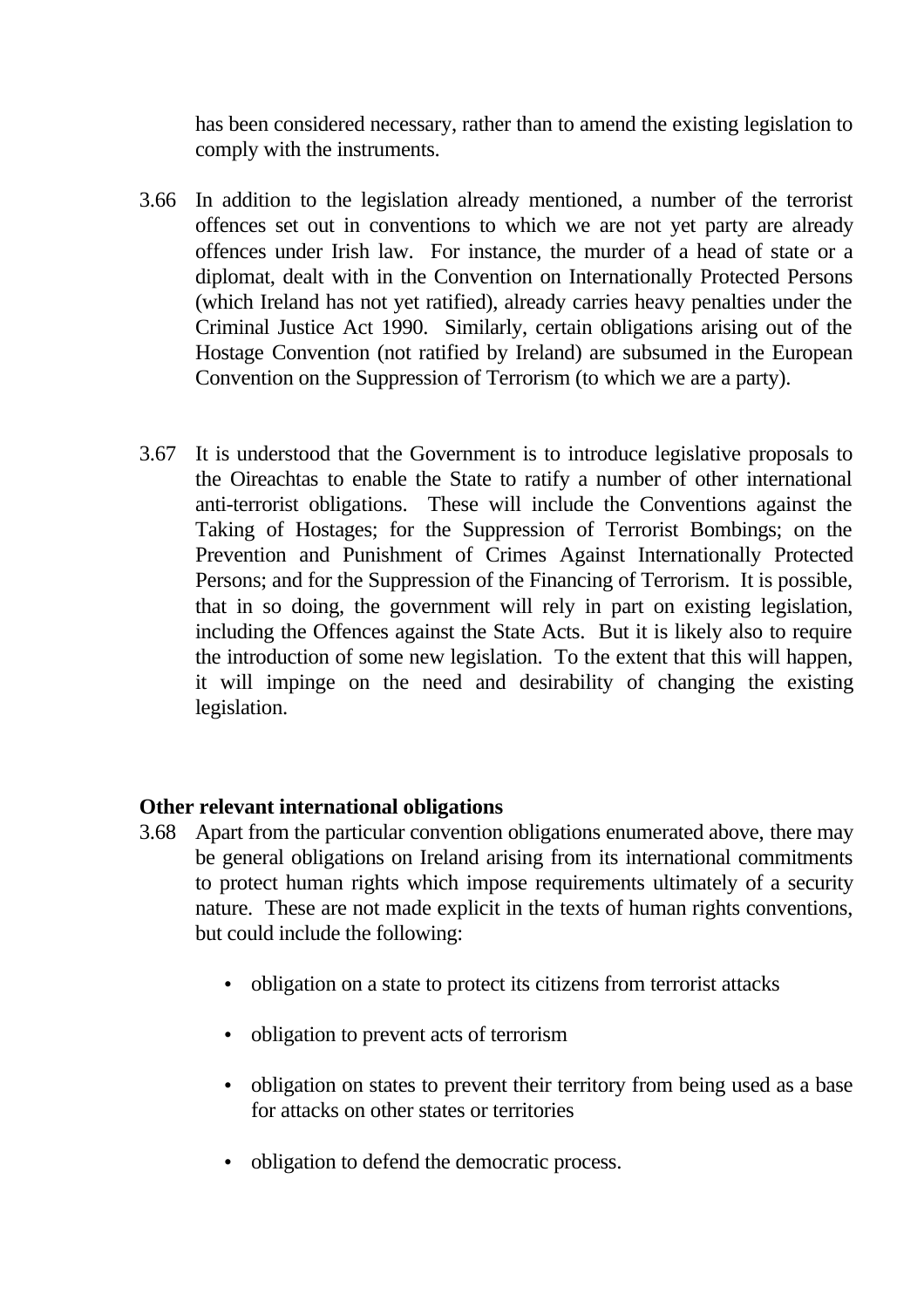- 3.69 These can be derived from the right to life (expressed in Art.2 ECHR and Art.6 ICCPR) and the obligation to defend the democratic process (implicit in those instruments). For example, the European Court of Human Rights has indicated that there may be a violation of the right to life where the authorities failed to take reasonable precautions against a real risk to a person's life from the criminal acts of another in cases where they knew, or should have known, of it.<sup>57</sup> The Court has also accepted that states were under an obligation to take measures, including effective deterrence, to ensure that individuals do not subject other individuals within the state to torture or inhuman or degrading treatment or punishment.<sup>58</sup>
- 3.70 The Northern Ireland Criminal Justice Review Group in its report of March 2000, referred to this emerging theme of "the need for individuals to be protected against threats to their bodily integrity, liberty and dignity from wherever these may emanate". This means that the state has an obligation to preserve life and, furthermore, "to have sufficient procedures in place to ensure law and order, to properly investigate crimes and bring offenders to justice".<sup>59</sup>

# **EU Obligations and Developments**

3.71 Ireland's criminal law and procedure is influenced both directly and indirectly by developments within the European Union. European Union activity in matters of criminal law and procedure has been felt most keenly in the general areas of police co-operation and organised crime.

# **Treaty background**

3.72 Prior to the adoption of the Treaty on European Union (TEU) at Maastricht in 1994, the member states of the European Union had to rely generally on inter-governmental co-operation in order to take collective action on matters of criminal law and procedure. Title VI of the Maastricht Treaty, however, introduced provisions (generally referred to as the Third Pillar) which enabled European Union structures and processes to be used for the adoption and implementation of collective measures in matters of justice and home affairs. The Treaty of Amsterdam (1998) has strengthened these provisions significantly by: transferring a substantial portion of the Union's competence

<sup>57</sup>*Osman v UK,* (2000) 29 EHRR 245.

<sup>58</sup>*A v UK*, September 1997, unpublished, European Court of Human Rights.

 $59$ Review of the Criminal Justice System in Northern Ireland (HMSO, 2000), par. 3.4.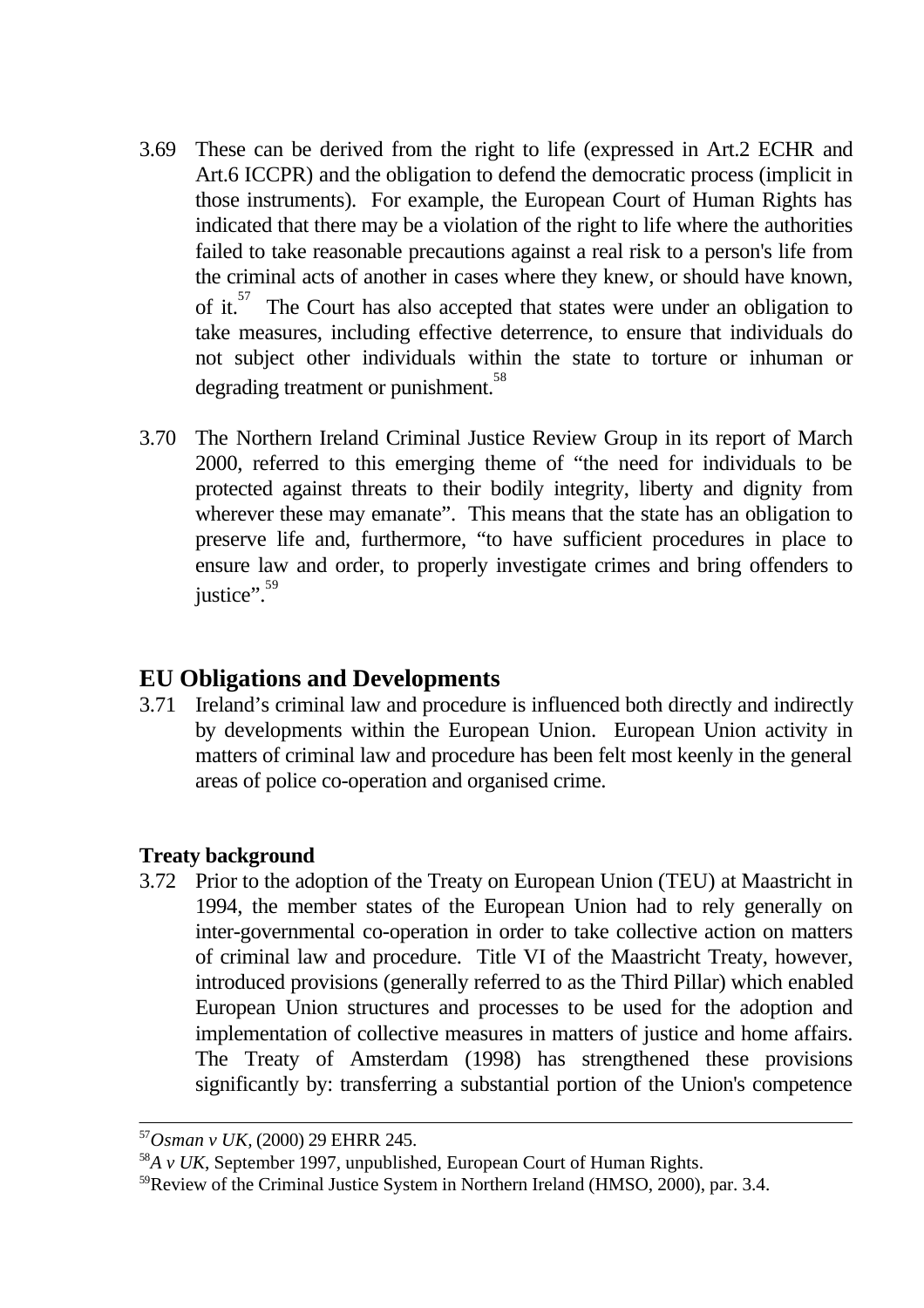in justice and home affairs matters to the European Community (Title IV of EC Treaty); incorporating the Schengen<sup>60</sup> *acquis* into European Community and Union law; introducing new Union processes and measures for criminal law and police co-operation (Title VI of TEU); and making available the Union institutions and procedures for closer co-operation in justice and home affairs matters among individual member states (Title VII of TEU).

- 3.73 The net effect of these provisions is that the contents of Irish criminal law and procedure can be affected by European Union actions at four different levels, namely: the European Community, the European Union, inter-governmental co-operation under the Treaties, and pure inter-governmental co-operation among the fifteen member states.
- 3.74 The primary source of future European Union influence on Irish criminal law and procedure is probably to be found in Title VI of the Treaty on European Union. It sets out a basic set of principles which underpin co-operation in justice and home affairs. These stipulate that the Union's objective shall be to provide citizens with a high level of safety within an area of freedom, security and justice by developing common action among the member states in the fields of police and judicial co-operation in criminal matters and by preventing and combating racism and xenophobia. This objective is to be achieved by preventing and combating crime, including organised crime and, in particular, terrorism, trafficking in persons, offences against children, illicit drug-trafficking, illicit arms-trafficking, corruption and fraud. Title VI goes on to set out in some detail how this objective is to be achieved through co-operation between national police forces, customs authorities and judicial authorities, as well as the approximation of national rules on criminal matters.
- 3.75 Several of the provisions in Title VI empower the Union institutions to adopt legislative measures which, *inter alia,* can impact upon domestic criminal law, policing and criminal procedure. These include framework decisions (which are like EC Directives without direct effect), decisions and common positions and conventions.

# **Conventions**

# *EUROPOL*

3.76 The EUROPOL Convention, which was ratified by all member states in 1998, provides a formal basis for police co-operation within the EU. The Europol Act 1997 gives effect in Irish law to this Convention.

 $60$  So called after the town in Luxemburg where the original agreement was signed in 1985.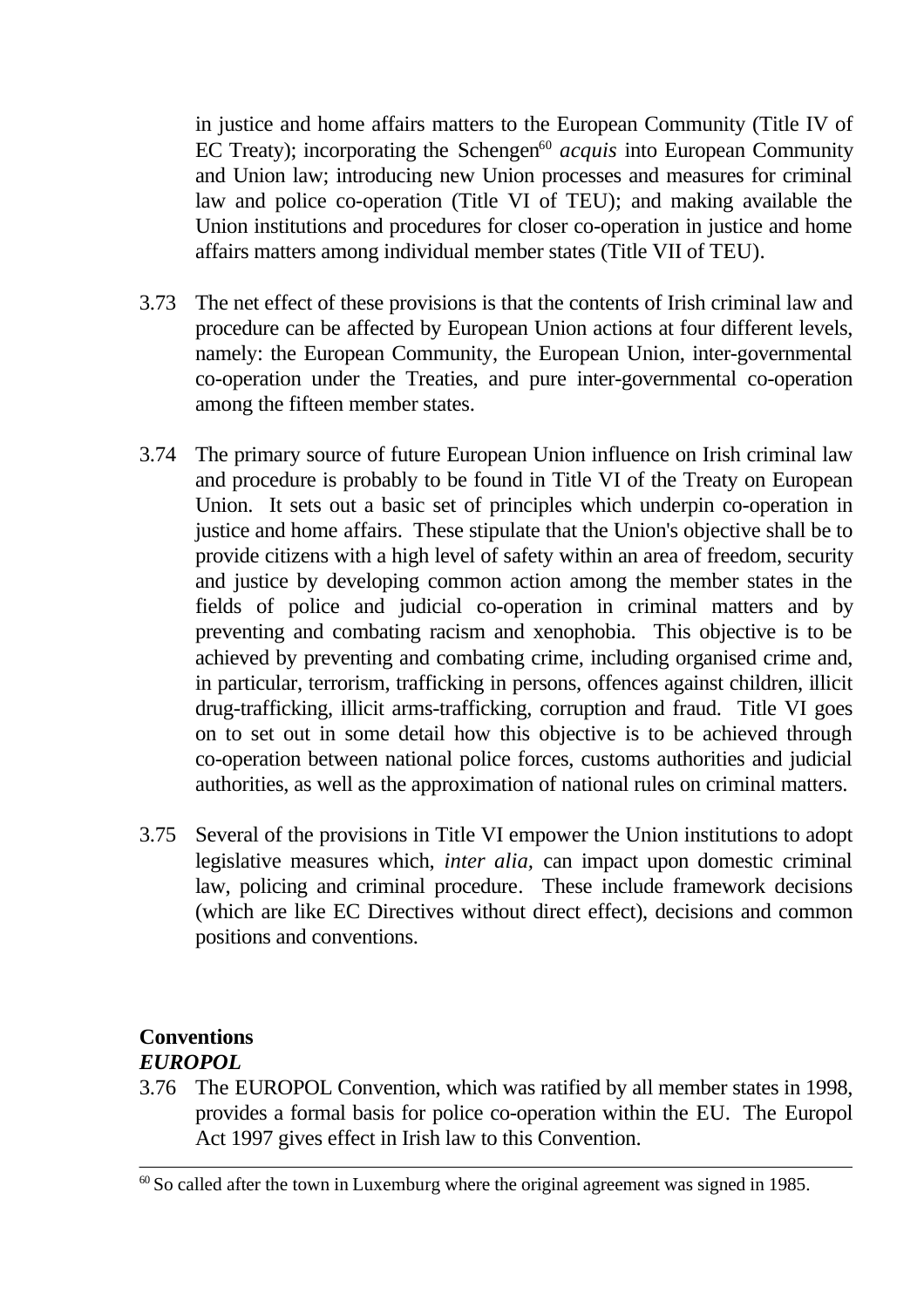- 3.77 The overall objective of EUROPOL is to improve the effectiveness of, and co-operation among, the police and law enforcement agencies in the member states in preventing and combating terrorism, unlawful drug-trafficking and other serious forms of international crime, the scale and organisation of which are such as to require a common approach by the member states affected. Its principal task is to assist police investigations in member states, primarily through the collation, analysis and exchange of intelligence. To this end, the Convention requires the establishment of a "national unit" in each member state. These national units function as the sole liaison bodies between EUROPOL and the national police agencies. In addition each national unit must second at least one of its members to the EUROPOL Headquarters at The Hague. Ireland's national unit is based at Garda Headquarters.
- 3.78 While EUROPOL does not impact directly on the contents of the Offences against the State legislation, it is one of a number of EU measures aimed at combating international terrorism and organised crime. Its original mandate covered terrorism, money-laundering, unlawful drug-trafficking, trafficking in radioactive and nuclear substances, trafficking in illegal immigrants, trade in human beings and motor vehicle crime. This mandate was subsequently extended to cover counterfeiting and forgery of the Euro, and can be extended further to cover a wide range of crimes, including offences against the person and property, as well as trafficking in arms, endangered animal and plant species, hormonal substances, growth promoters, cultural goods, antiquities and human organs.
- 3.79 It is also worth noting that the Amsterdam Treaty envisages, within five years of its entry into force, enhanced co-operation involving EUROPOL, to include, in particular, a role for it in facilitating and supporting specific investigative actions by national authorities, including operational actions of joint teams with representatives of EUROPOL in a support capacity.<sup>61</sup>

### *Schengen*

3.80 The Schengen Agreement provide for a comprehensive series of measures in matters such as visa and asylum policies, police and security co-operation, judicial co-operation and assistance, and the development of a common information system in relation to the granting of visas and police co-operation.

 $<sup>61</sup>$ This is in addition to other provisions of the Treaty which lay a basis for operational</sup> co-operation between the relevant national authorities in the prevention, detection and investigation of criminal offences.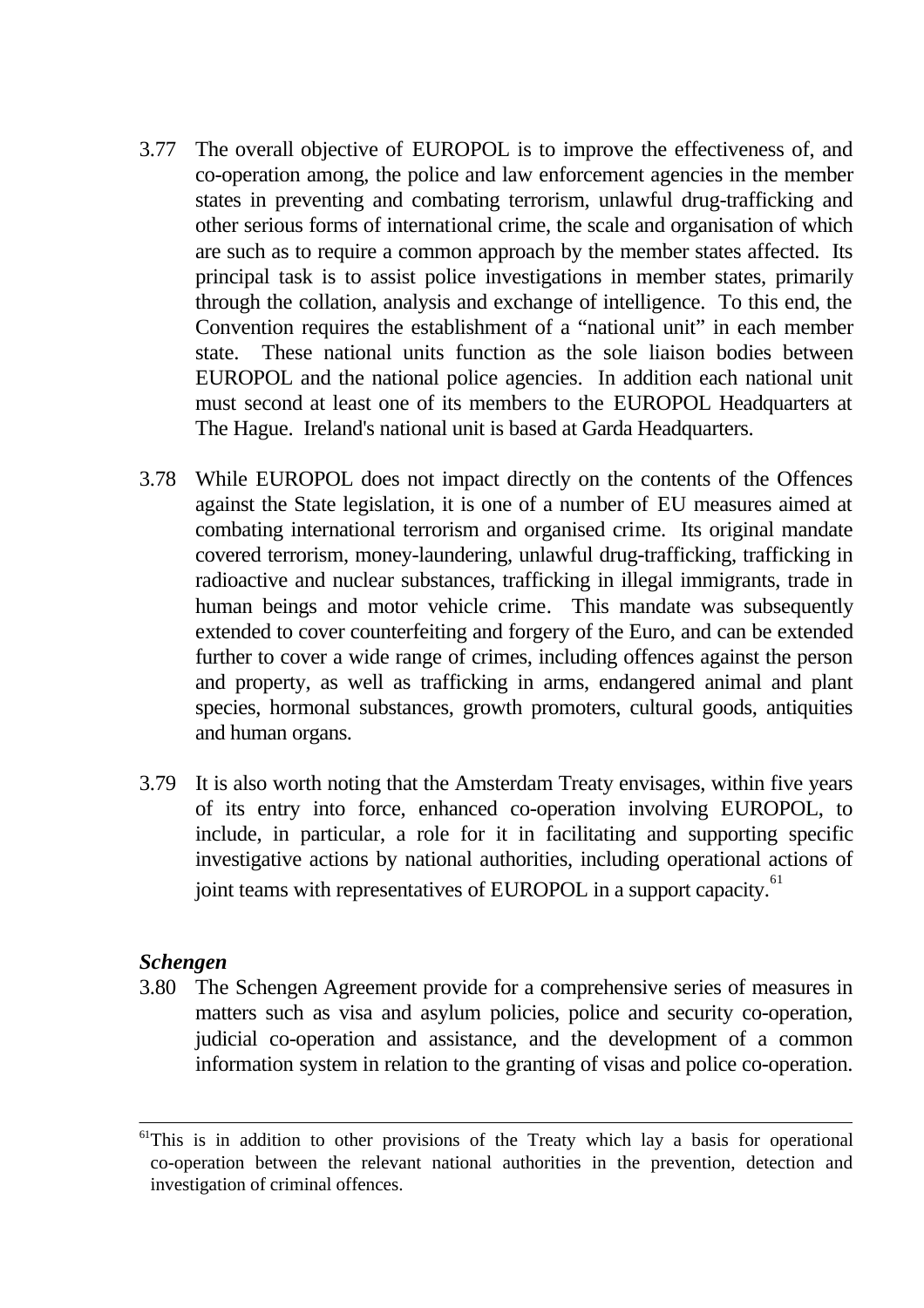- 3.81 The Schengen Agreements actually originated outside the formal structures of the European Community. However, a Protocol to the Treaty of Amsterdam effectively brings these measures and their *acquis* into EU law.<sup>62</sup> For the most part, these measures have been incorporated into Title VI of the Treaty on European Union, although certain provisions affecting the free movement of persons are incorporated into the Treaty of Rome.<sup>63</sup>
- 3.82 Neither Ireland nor the United Kingdom are parties to the Schengen Agreements, but under the Amsterdam Treaty they enjoy a right to opt into these provisions in whole or in part. The United Kingdom has now formally joined certain parts of Schengen, while Ireland's application to opt into certain parts of Schengen has been submitted to the Council and is currently under consideration. Ireland's application does not extend to the provisions regarding internal border controls, nor to cross-border policing. Ireland's participation in the Schengen provisions will be subject to the prior approval of both Houses of the Oireachtas, in accordance with Article 29.4.6 of the Constitution.

#### *Other instruments*

3.83 In addition, there are a number of other EU measures aimed at promoting co-operation and mutual assistance between member states in the fight against organised crime and terrorism. $64$  Of particular note in this context is the establishment of Eurojust, a body of national prosecutors from each member state. Its role is to facilitate co-ordination between the prosecuting authorities in relation to cross-border crime, including organised crime cases. Eurojust is currently established on a provisional basis, $65$  and it is expected that a decision to put it on a more permanent footing will be adopted by the end of 2001.

<sup>&</sup>lt;sup>62</sup>See Council Decision 99/435 on the definition of the Schengen *acquis* and 99/438 establishing a Joint Supervisory Authority for Schengen.

<sup>63</sup>See Council Decision 99/436 concerning the legal basis for the Schengen *acquis*.

<sup>&</sup>lt;sup>64</sup>See, for example: Joint Action 96/610 concerning the creation and maintenance of a Directory of specialized counter-terrorist competences, skills and expertise to facilitate counter-terrorist co-operation between the Member States of the EU. Joint Action 96/747 concerning the creation and maintenance of specialised competences, skills and expertise in the fight against international organised crime, in order to facilitate law enforcement co-operation between the member states of the EU. Joint Action 97/372 for the refining of targeting criteria, selection methods and collection of customs and police information. Commission Decision 99/352, establishing the European Anti-fraud Office. Regulation 1073/99, expanding the remit of the European Anti-fraud Office.

 $65$ Decision 00/799.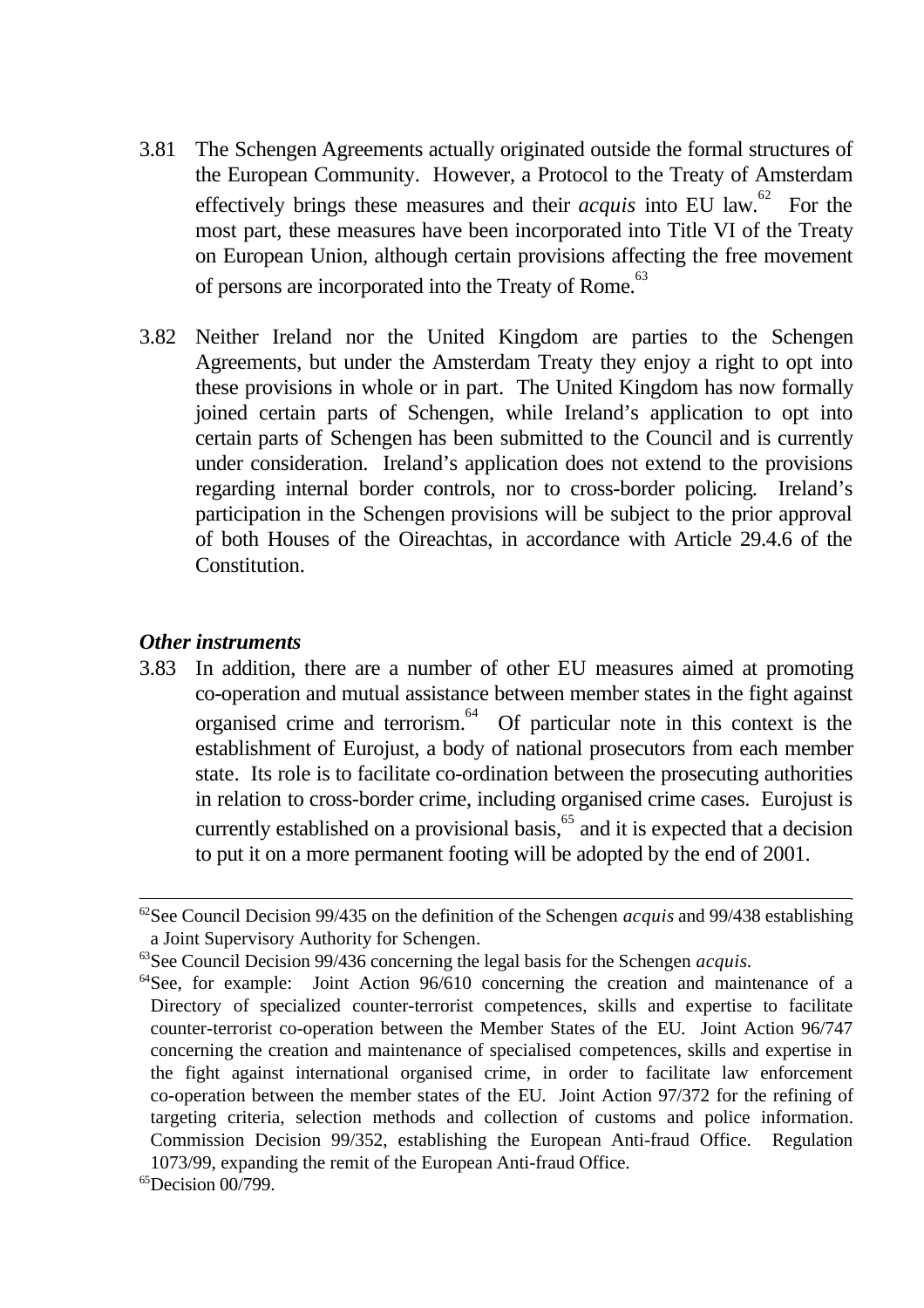- 3.84 A number of conventions have been agreed between member states of the European Union which might be considered relevant to a consideration of Irish measures to combat international terrorism and organised crime. These include:
	- ü Convention on the Protection of the European Communities' Financial Interests, and its Protocols
	- Convention on the Use of Information Technology for Customs Purposes
	- Convention relating to Extradition between the member states of the European Union
	- Convention on Mutual Assistance in Criminal Matters between member states of the EU.

### **Secondary legislation**

- 3.85 Currently, there is little EU secondary legislation which might be considered relevant to the Offences against the State legislation (and possible replacement measures). Perhaps the most relevant is Joint Action 98/733 on participation in criminal organisations. This Joint Action seeks to combat organised crime by requiring each member state to make it an offence for a person in its territory knowingly to take part in the commission by a criminal organisation of certain offences, or, alternatively, for a person in its territory to agree with others to commit such offences.
- 3.86 In addition, Directive 91/308 was adopted by the Community in order to render it more difficult for major criminals to take advantage of the free movement of capital provisions to launder the proceeds of their criminal activity. Ireland's obligations under this directive have been implemented primarily in the Criminal Justice Act 1994.

### **Action plans**

3.87 The EU has adopted a number of programmes of action to be taken by the Union and the member states to combat organised crime and to implement the provisions of the Treaty of Amsterdam in the area of freedom, security and justice.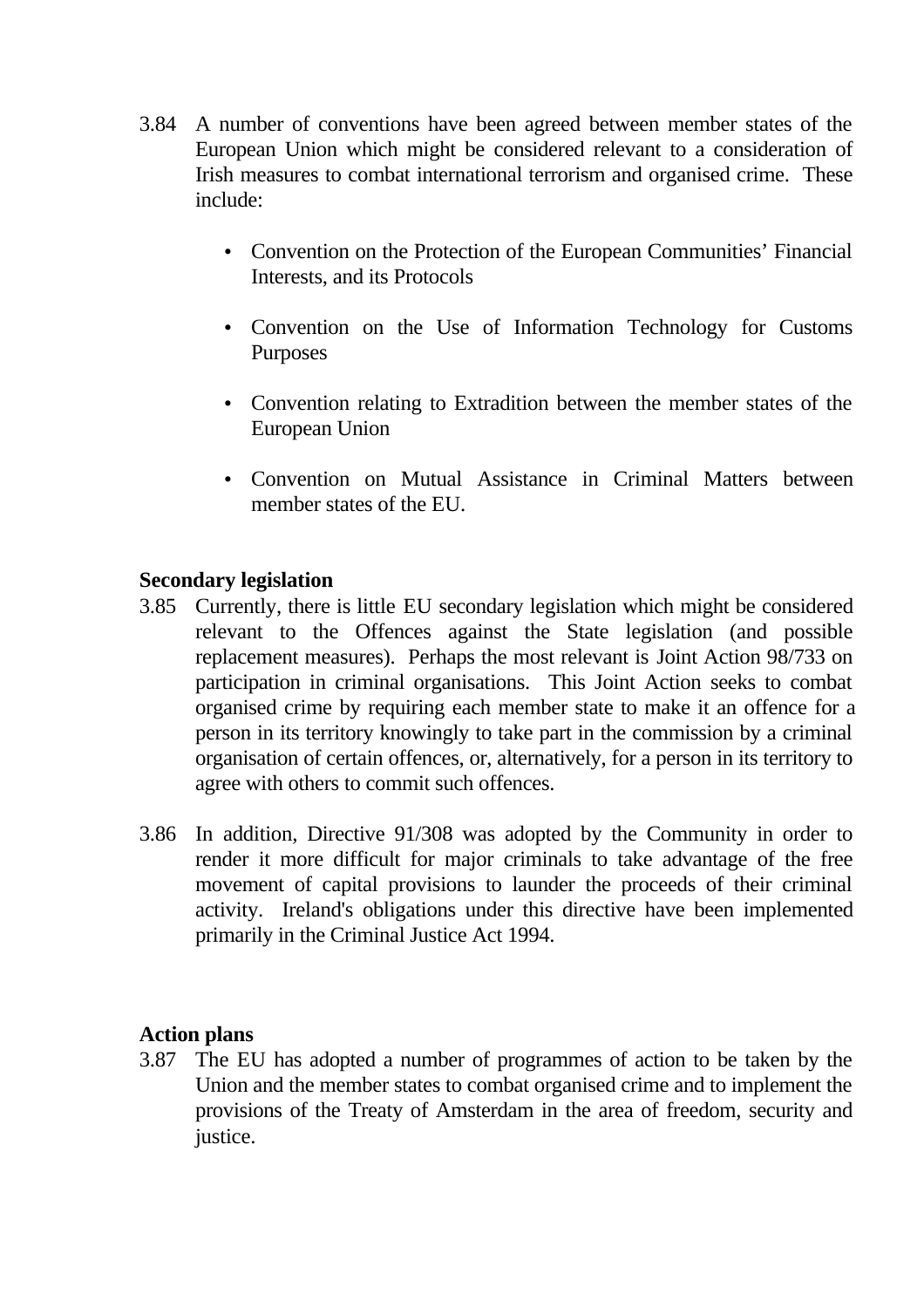- 3.88 The first Action Plan on organised crime was adopted in 1997, and many of its aims have been translated into appropriate instruments at the EU and national levels, including a number of those discussed above.
- 3.89 The second Action Plan to combat organised crime was adopted in 2000 and builds upon its predecessor, with the aim of developing a coherent and integrated EU strategy to prevent and control organised crime. It includes detailed proposals for a refinement and strengthening of measures on: preventing the penetration of organised crime in the public and private sectors; the approximation of national criminal laws on organised crime, terrorism and drug-trafficking; the effective investigation of organised crime, with due respect to fundamental rights; developing the potential of Europol to become an effective tool in the prevention and control of organised crime; tracing, freezing, seizing and confiscating the proceeds of crime; strengthening co-operation between law enforcement and judicial authorities nationally and within the EU; and monitoring the implementation of the measures for the prevention and control of organised crime.
- 3.90 The Council and the Commission adopted an Action Plan on implementing the provisions of the Treaty of Amsterdam in the area of freedom, security and justice in 1999. $^{66}$  According to the Plan measures to be taken within two years of the entry into force of the Treaty of Amsterdam should:

... identify the behaviour in the field of organised crime, terrorism and drug-trafficking for which it is urgent and necessary to adopt measures establishing minimum rules relating to the constituent elements and penalties and, if necessary, elaborate measures accordingly; and examine the possibility to approximate, where necessary, national legislation on counterfeiting and fraud.

3.91 Within five years of the Treaty entering into force measures to be taken should:

> ... improve and approximate, where necessary, national provisions governing seizures and confiscation of the proceeds from crime ... and further elaborate measures establishing minimum rules relating to the constituent elements of behaviour and to penalties in all fields of organised crime, terrorism and drug-trafficking.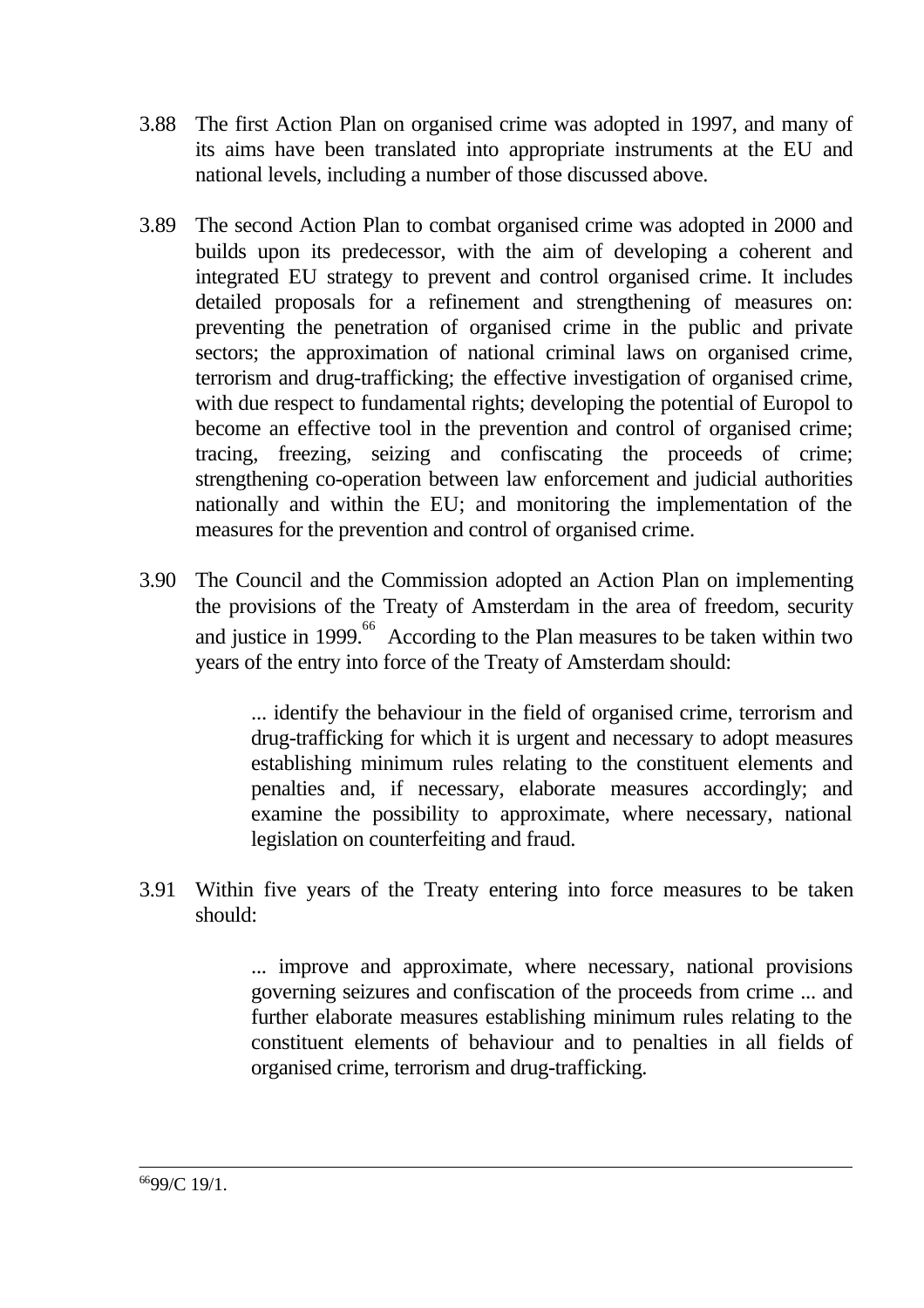3.92 The Action Plan also lays down a programme of measures to be taken in relation to police co-operation over periods of two years and five years respectively.

### **EU protection of human rights**

- 3.93 The Treaty of Rome, as originally formulated, did not include specific protection for civil and political rights. However, the European Court of Justice has developed a measure of protection for such rights in its jurisprudence. In a succession of cases, it has declared that general principles of law, which are common to the legal systems of the member states, form part of Community law. These principles include protection for basic civil and political rights, in particular, the rights enshrined in the European Convention on Human Rights. This means that the European Court of Justice can strike down administrative or legislative action on the part of the Community institutions or Member State authorities which breach the fundamental rights of the individual in matters within the competence of the Community. As the scope of Community competence has broadened with successive amendments to the Treaty of Rome, so the potential impact of the Court's human rights jurisdiction has increased in importance.
- 3.94 The judicial activism of the European Court of Justice has been complemented at political level by the inclusion of statements in the Community and Union treaties emphasising the importance which the Community and Union attach to the protection of human rights. It was not until the Treaty of Amsterdam, however, that specific Treaty provision was introduced for the enforcement of human rights in Community matters. Article 6 of the Treaty stipulates that the Community is founded on the principles of liberty, democracy, respect for human rights and fundamental freedoms, and the rule of law. Article 7 makes provision for the suspension of certain Treaty rights of a member state for a serious and persistent breach of these principles. However, these Articles are not of direct effect and, as such, cannot be enforced by the individual against the State in national courts.
- 3.95 The Charter of Fundamental Rights of the European Union was proclaimed in Nice on 7 December 2000. The rights recognised by it are drawn from a broad range of sources, including the Treaties, the ECHR, and the constitutional traditions and international obligations of member states. The Charter is a political declaration, and not a legally binding text. Its future status is one of the matters to be considered in the context of the future development of the European Union.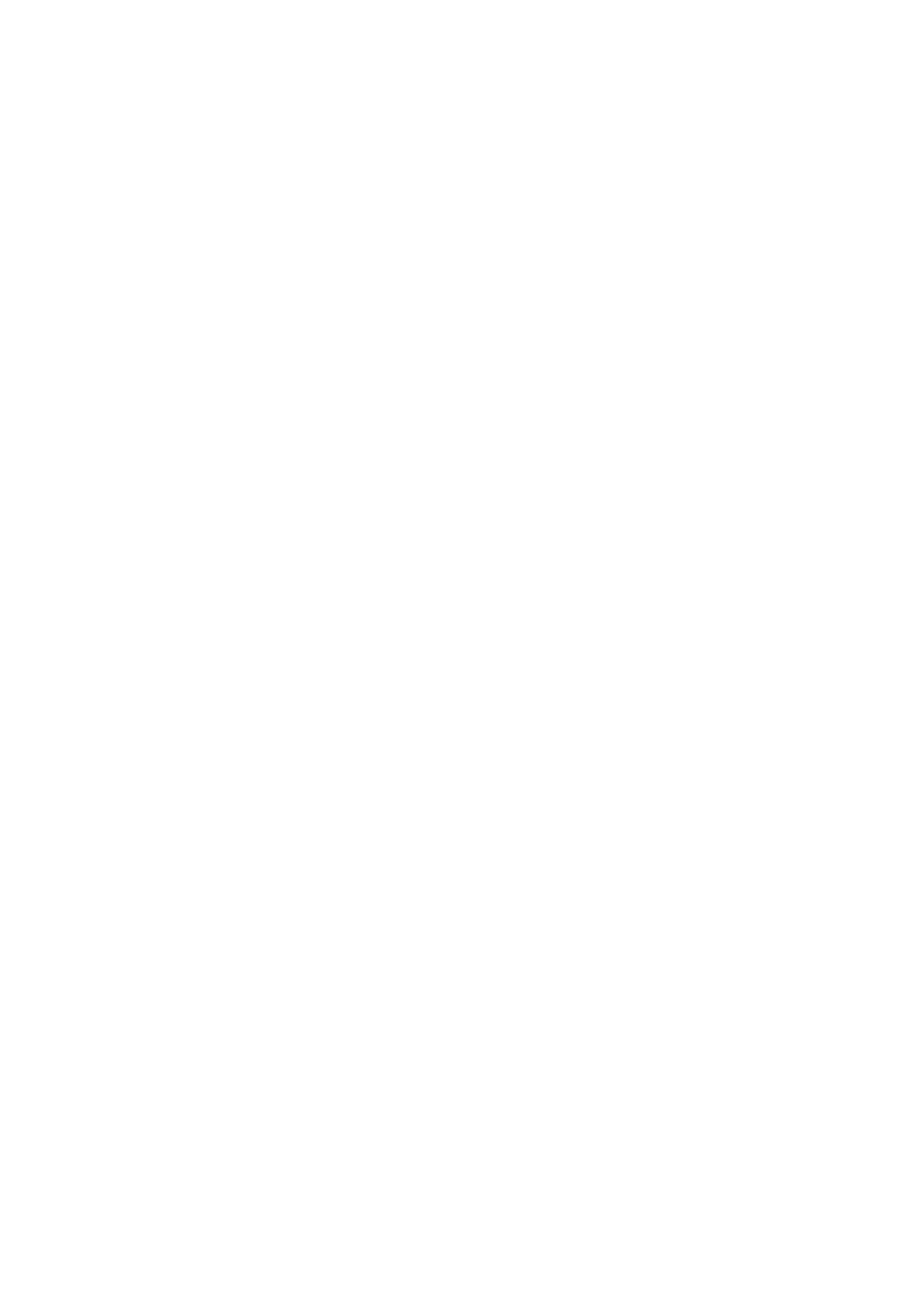**Table 1: Major International Anti-terrorism Instruments and their Status for Ireland**

| <b>Title</b>                                                                                                                                                                                                                                      | <b>Status</b> | <b>Implementing</b><br>legislation in Ireland                                                     |
|---------------------------------------------------------------------------------------------------------------------------------------------------------------------------------------------------------------------------------------------------|---------------|---------------------------------------------------------------------------------------------------|
| Convention on Offences and Certain Other Acts<br>Committed on Board Aircraft . Tokyo, 14<br>September 1963.                                                                                                                                       | Ratified      | Air Navigation and<br>Transport Act 1973                                                          |
| Convention for the Suppression of Unlawful<br>Seizure of Aircraft. The Hague, 16 December<br>1970.                                                                                                                                                | Ratified      | Air Navigation and<br>Transport Act 1973                                                          |
| Convention for the Suppression of Unlawful<br>Acts against the Safety of Civil Aviation.<br>Montreal, 23 September1971.                                                                                                                           | Ratified      | Air Navigation and<br><b>Transport Act 1975</b>                                                   |
| Convention on the Prevention and Punishment<br>of Crimes Against Internationally Protected<br>Persons, including Diplomatic Personnel.<br>New York, 14 December 1973.                                                                             |               |                                                                                                   |
| European Convention for the Suppression of<br>Terrorism. Strasbourg, 27 January 1977.                                                                                                                                                             | Ratified      | <b>Extradition</b> (European<br>Convention on the<br>Suppression of Terrorism)<br><b>Act 1987</b> |
| Convention against the Taking of Hostages.<br>New York, 17 December 1979.                                                                                                                                                                         |               |                                                                                                   |
| Convention on the Physical Protection of<br>Nuclear Materials. Vienna 3 March 1980.                                                                                                                                                               | Ratified      | Radiological Protection<br><b>Act 1991</b>                                                        |
| Protocol for the Suppression of Unlawful Acts<br>of Violence at Airports Serving International<br>Aviation, complementary to the Convention for<br>the Suppression of Unlawful Acts against the<br>Safety of Aircraft. Montreal 24 February 1988. | Ratified      | Air Navigation and<br><b>Transport Act 1988</b>                                                   |
| Convention for the Suppression of Unlawful<br>Acts against the Safety of Maritime Navigation.<br>Rome 10 March 1988.                                                                                                                              |               |                                                                                                   |
| Protocol for the Suppression of Unlawful Acts<br>against the Safety of Fixed Platforms on the<br>Continental Shelf. Rome 10 March 1988.                                                                                                           |               |                                                                                                   |
| Convention on the Marking of Plastic<br>Explosives for the Purpose of Detection.<br>Montreal 01 March 1991.                                                                                                                                       |               |                                                                                                   |
| International Convention for the Suppression of<br>Terrorist Bombings. New York, 15 December<br>1997.                                                                                                                                             | Signed        |                                                                                                   |
| International Convention for the Suppression of<br>the Financing of Terrorism New York, 9<br>December 1999.                                                                                                                                       | Signed        |                                                                                                   |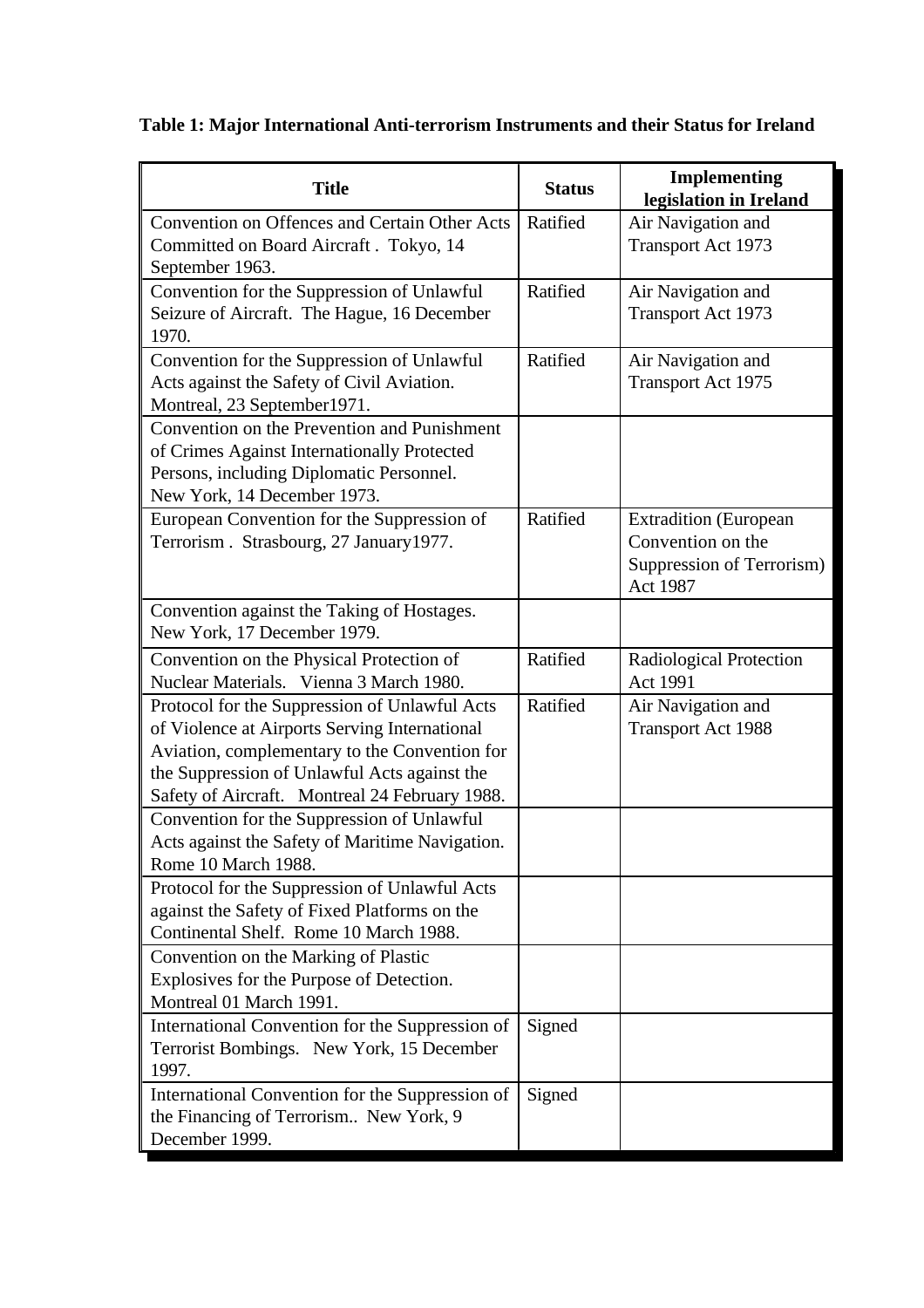### **CHAPTER 4**

## **HISTORICAL BACKGROUND TO THE OFFENCES AGAINST THE STATE ACTS 1939-1998**

### **The period from 1922 to 1931**

- 4.1 The establishment of the Irish Free State in December 1922 was blighted by the outbreak of the Civil War in June 1922. Although the tragic conflict came to an end in April 1923, the political situation was still tense and unsettled. Despite the impressive guarantees contained in Article 6 (the right to personal liberty) and Article 70 (guaranteeing that no extraordinary courts shall be established) of the Irish Free State Constitution, the bitter nature of the Civil War, in which no quarter was given by either side, was such that it was almost inevitable that the Government would resort to such draconian measures as martial law and internment.
- 4.2 During the Civil War period the Army detained suspects pursuant to non-statutory common law powers and this practice was upheld by the High Court and the former Court of Appeal.<sup>67</sup> In legal terms, however, the Civil War came to an end on 31 July 1923 when the High Court ordered the release of certain prisoners who had been detained in Army custody, on the ground that a state of war no longer existed.<sup>68</sup> Immediately thereafter, the Oireachtas passed the first internment law, the Public Safety (Emergency Powers)(No.2) Act 1923. This was expressed to be a temporary provision which was due to expire in early 1924. The power of internment was then continued by further temporary legislation in 1924.<sup>69</sup> Although this legislation expired in early 1925, it was replaced the following year by the Public Safety (Emergency Powers) Act 1926. That legislation allowed the Government to make a proclamation of emergency and, following such proclamation, to provide for the introduction of internment. No such proclamation was ever made and the 1926 Act was itself repealed by the Offences against the State Act 1939.

<sup>67</sup>*R. (Childers) v. Adjutant General of Provisional Forces* [1923] 1 IR 5; *R. (Johnstone) v. O'Sullivan* [1923] 2 IR 13. See, further, Hogan, "Hugh Kennedy, the Childers Habeas Corpus Application and the Return to the Four Courts" in Costello (ed.), *The Four Courts: Two Hundred Years* (Dublin, 1996) at 177.

<sup>68</sup>*R. (O'Brien) v. Military Governor, North Dublin Union* [1924] 1 IR 32.

 $^{69}$ Public Safety (Powers of Arrest and Detention)(Temporary Provisions) Act 1924, s.1.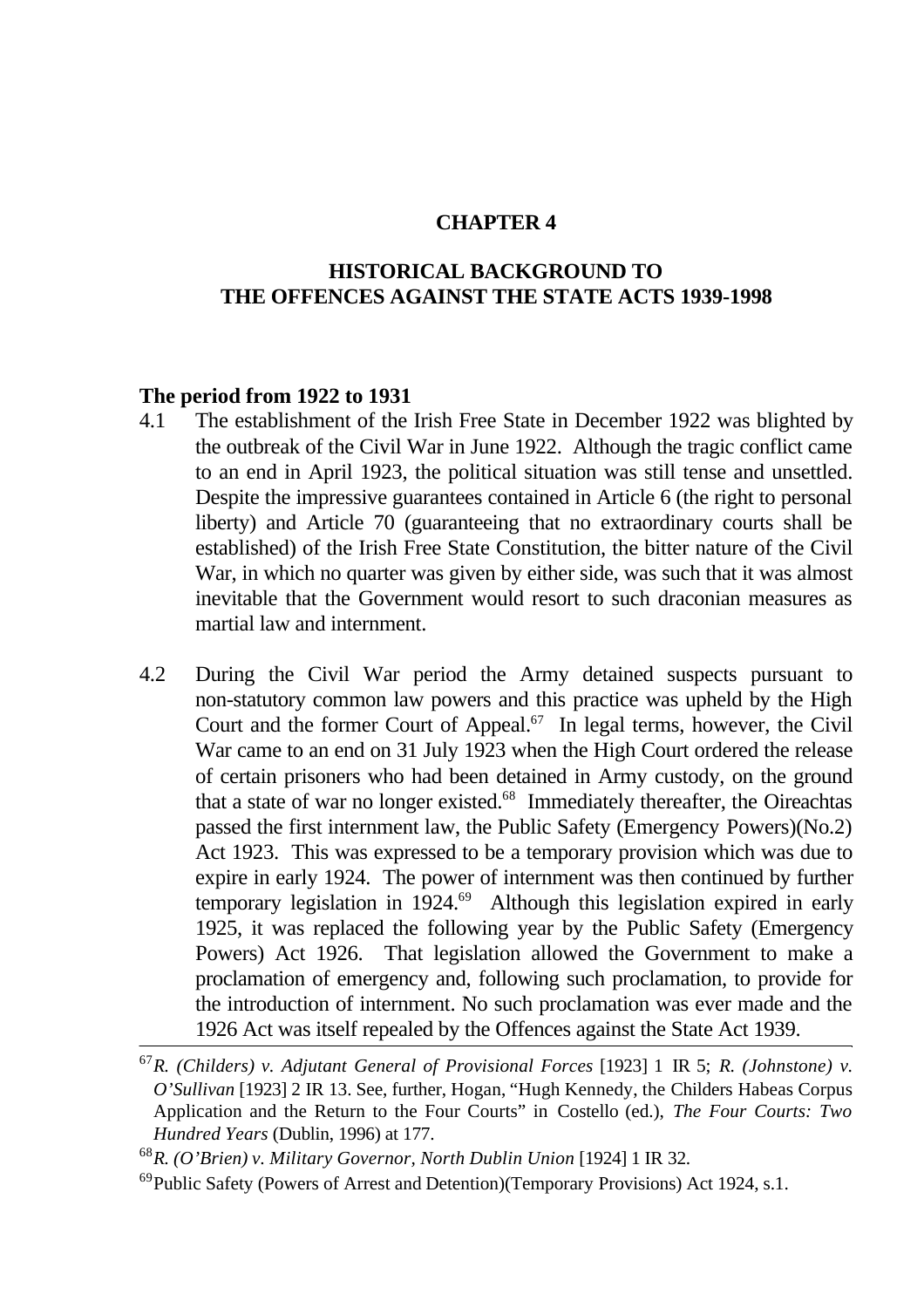4.3 In in July 1927, the stability of the fledgling State was further threatened by the assassination of the Minister for Justice, Kevin O'Higgins TD. The Oireachtas quickly responded with the Public Safety Act 1927. The key feature of this Act was to permit a District Judge, on the application of a Garda Superintendent, to order the detention of a suspect for seven days where, in the opinion of the Superintendent, there were

> ...grounds for suspecting such person of being or having being engaged or concerned in the commission of [certain scheduled] offences...and that his detention [was] necessary or desirable for the proper investigation of such offence, or any like Offence.<sup>70</sup>

4.4 Section 16(3) gave a Government Minister power to extend this period of seven days by a further two months, but section 16(4) provided that any such person so detained would have to be either charged or released within three months from the date of his arrest. The Act expired in 1928.

### **Article 2A: the period from 1931 to 1937**

- 4.5 In 1931 the Cumann na Gaedheal Government, concerned about the upsurge in paramilitary activity and fearful of the activities of left-wing republican sympathisers, introduced the Constitution (Amendment No. 17) Bill 1931 into the Oireachtas. This measure was hurriedly passed into law and it effected a far-reaching change to the Free State Constitution by inserting a new Article 2A at the commencement of that document. It is important to remember that during the entire period of the life of the Irish Free State from 1922 to 1937 the Constitution could be amended by ordinary legislation and there was no necessity for a referendum. That Constitution was amended on no less than 27 occasions between 1922 and 1936 and many far-reaching amendments, ranging from the abolition of the Seanad to the insertion of Article 2A, were effected during this period by means of ordinary legislation.
- 4.6 In reality, Article 2A, which was a precursor of the subsequent Offences against the State Act 1939, was inserted into the Constitution to make it invulnerable from constitutional challenge and to ensure that the rest of the Constitution was made subordinate to that provision. It should also be said that Article 2A contained aspects of draconian severity which were not subsequently replicated by the 1939 Act. The key feature of Article 2A was contained in Part II of Article 2A which established the Constitution (Special Powers) Tribunal. This Tribunal consisted of military officers with power to

 $70$ Section 16(1).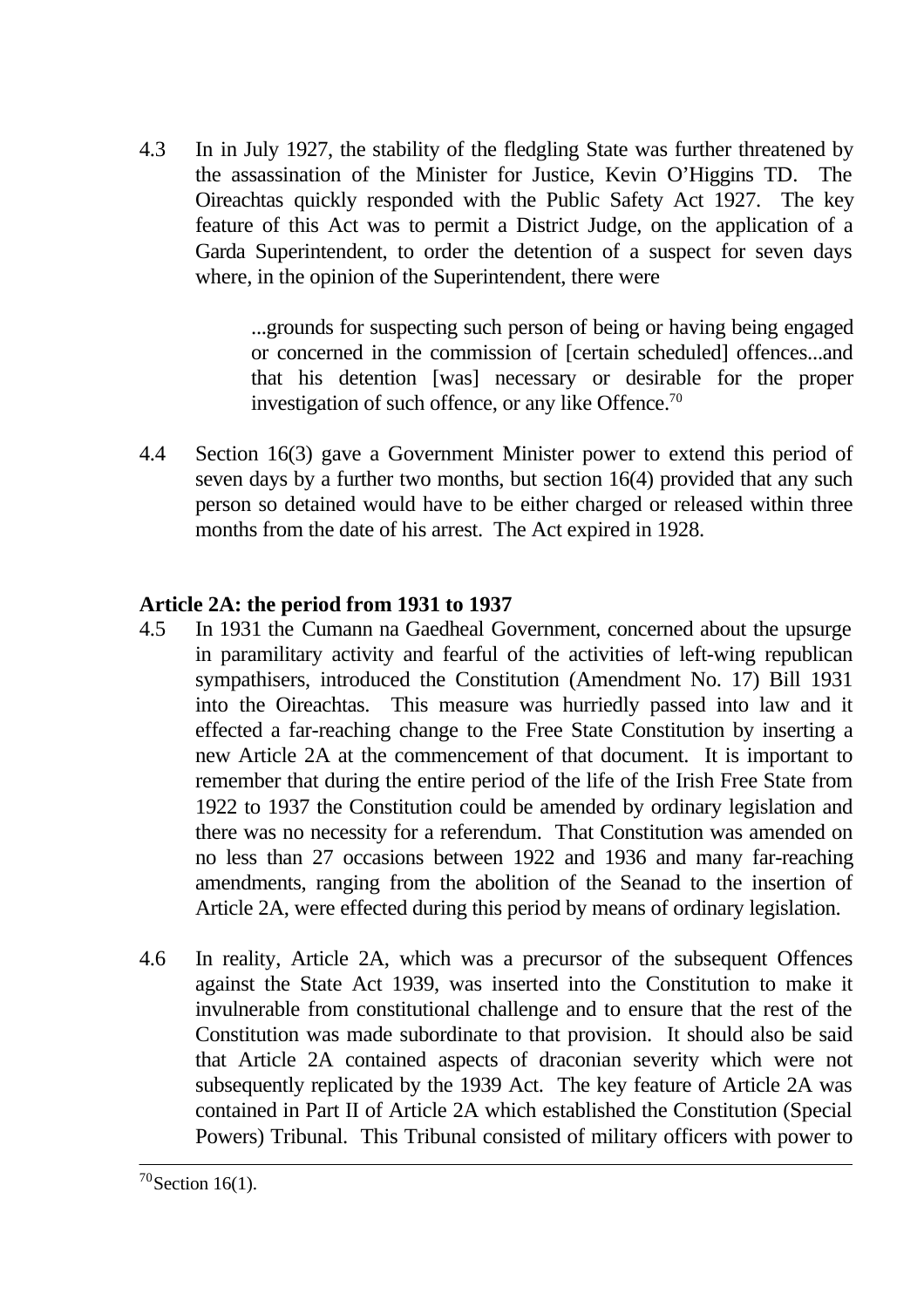impose such punishment as they saw expedient (including the death penalty) following conviction.

- 4.7 Article 2A was enacted in the face of bitter and strenuous opposition from Fianna Fáil. However, the constitutional amendment was duly enacted by the Oireachtas and it came into force by means of Government proclamation in October 1931 and the Military Tribunal (which consisted of Army officers) was duly established. However, Article 2A was suspended<sup>71</sup> in March 1932 shortly after the Fianna Fáil Government came to power. This suspension proved to be only temporary. The re-emergence of low-level political violence and clashes between the Blueshirts and the IRA, persuaded the Government to reintroduce Article 2A in August 1933.<sup>72</sup> By early 1936 any possible threat to the State democratic institutions which had been posed by the Blueshirts had largely petered out. A new threat, however, was posed by the IRA, and it was finally proscribed under Part IV of Article 2A in July 1936 following a series of shocking murders.<sup>73</sup> Although the Military Tribunal continued in operation until the coming into force of the new Constitution in December 1937 the work of that Tribunal declined dramatically from 1934 onwards as can be seen from official figures.<sup>74</sup>
- 4.8 During the mid-1930s a series of important High Court and Supreme Court decisions clarified the powers and jurisdiction of the Military Tribunal. Thus, in *The State (O'Duffy) v. Bennett,* <sup>75</sup> the High Court held that the Tribunal was an inferior tribunal which was amenable to control by the High Courts by means of judicial review, the language of Article 2A, s.6, which had strongly

 $74$  The then Minister for Justice (Mr. G. Boland TD) gave the following statistics in answer to a parliamentary question on 11 July 1946 (102 *Dáil Debates* at Cols. 609-610):

| Year                  | <b>Numbers tried by the Tribunal</b> | <b>Numbers.</b> acquitted |
|-----------------------|--------------------------------------|---------------------------|
| 1931                  | 35                                   | 4                         |
| 1932                  | 23                                   | 4                         |
| 1933                  | 54                                   |                           |
| 1934                  | 494                                  | 48                        |
| 1935                  | 238                                  | 49                        |
| 1936                  | 141                                  | 12                        |
| 1937                  | 13                                   |                           |
| $^{75}$ [1935] IR 70. |                                      |                           |

<sup>71</sup>Constitution (Suspension of Article 2A) Order 1932. As Kelly observed, *Fundamental Rights in Irish Law and Constitution* (Dublin, 1967) at 272: "This Order did not, of course, repeal the Constitution (Amendment No. 17) Act 1931, and it may be surmised that Mr. de Valera did not wish to deprive himself altogether of so powerful a weapon."

<sup>72</sup>See O'Sullivan, *The Irish Free State and its Senate* (London, 1940) at 332-335.

<sup>73</sup>See generally, O'Sullivan, *op.cit.,* at 438-445.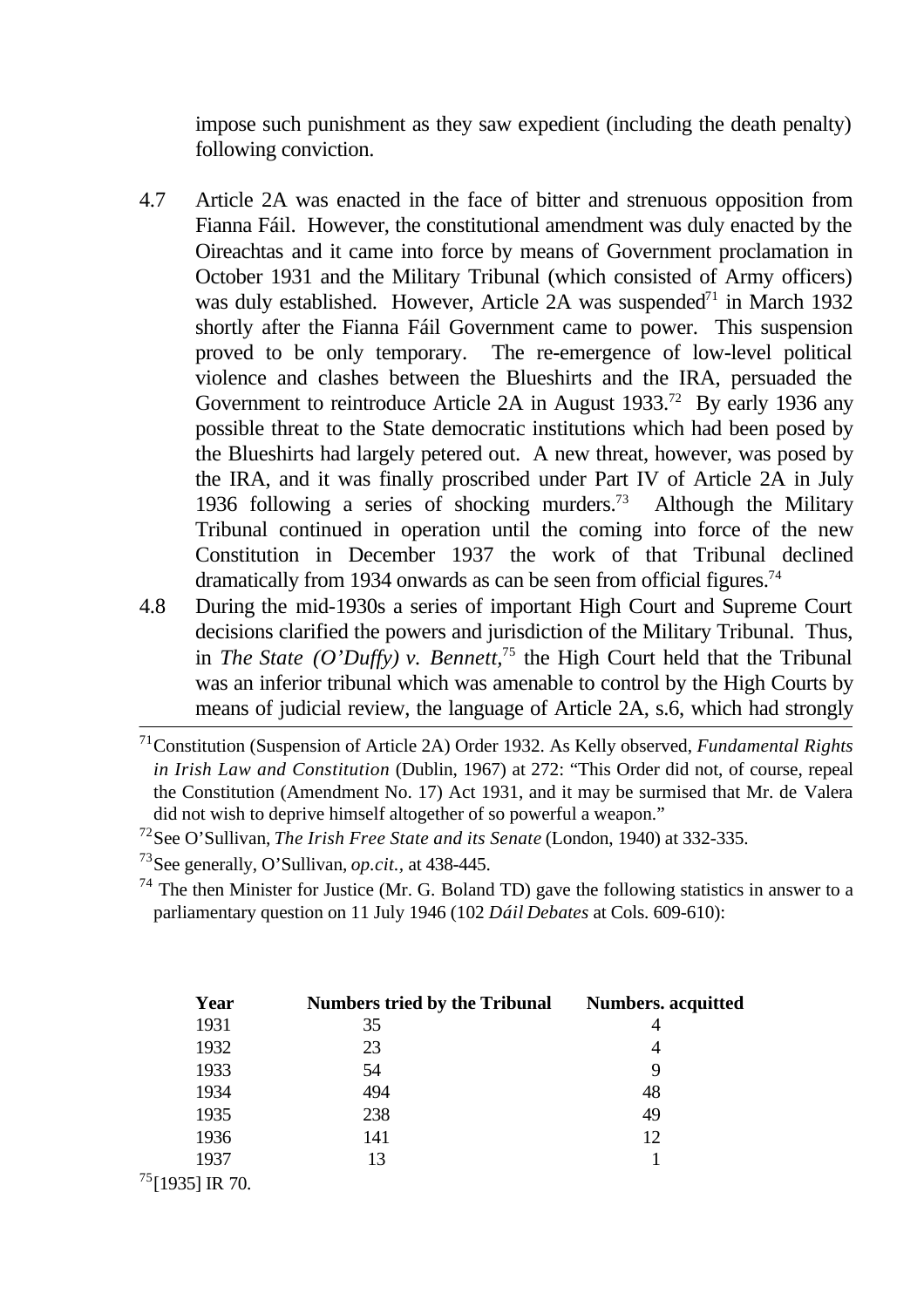suggested the contrary, notwithstanding. This principle was reaffirmed in the important case of *The State (Hughes) v. Lennon*<sup>76</sup> where the High Court held that certain orders made by the Tribunal were invalid for failure to show jurisdiction on their face. Finally, in the celebrated case of *The State (Ryan) v. Lennon*<sup>77</sup> a majority of the Supreme Court rejected a challenge to the very basis of that Tribunal's jurisdiction, including the validity of Article 2A itself.

4.9 The unsatisfactory nature of the entire Article 2A system had been already acknowledged in official circles. In 1934 President de Valera had established a high-level civil service Committee to review the Constitution

> ...with a view to ascertaining what Articles should be regarded as fundamental on the ground that they safeguard democratic rights, and to make recommendations as to steps which should be taken to ensure that such Articles should not be capable of being altered by the ordinary processes of legislation.<sup>78</sup>

4.10 The Constitution Committee quickly recognised that, in the words of the then Secretary of the Department of Justice, Stephen Roche, the form of Article 2A was "grotesque"; it set about examining other ways of dealing with the threats posed by paramilitary violence. One suggestion that was considered was that the bringing into operation of emergency laws would be contingent on the consent of the judiciary voting in secret ballot. This suggestion was made, in Roche's words, mainly

> ...because he gathered from the President [de Valera] that he was anxious for obvious and weighty reasons, to get some form of judicial, or at least non-political, sanction for such a declaration.

4.11 The Committee's working papers also disclose the first outline of what in the new Constitution of 1937 was to become the Special Criminal Court

> ...In addition and apart from "emergency" periods and "emergency" legislation, the proposed Article (or else an addendum to one of the "judicial power" Articles) should authorise the enactment of special

<sup>76</sup>[1935] IR 128.

 $^{77}$ [1935] IR 170.

<sup>&</sup>lt;sup>78</sup>S. 2979. See generally, Hogan, "The Constitution Review Committee of 1934" in Ó Muircheartaigh (ed*.), Ireland in the Coming Times: Essays to Celebrate T.K. Whitaker's 80 Years* (Dublin, 1998).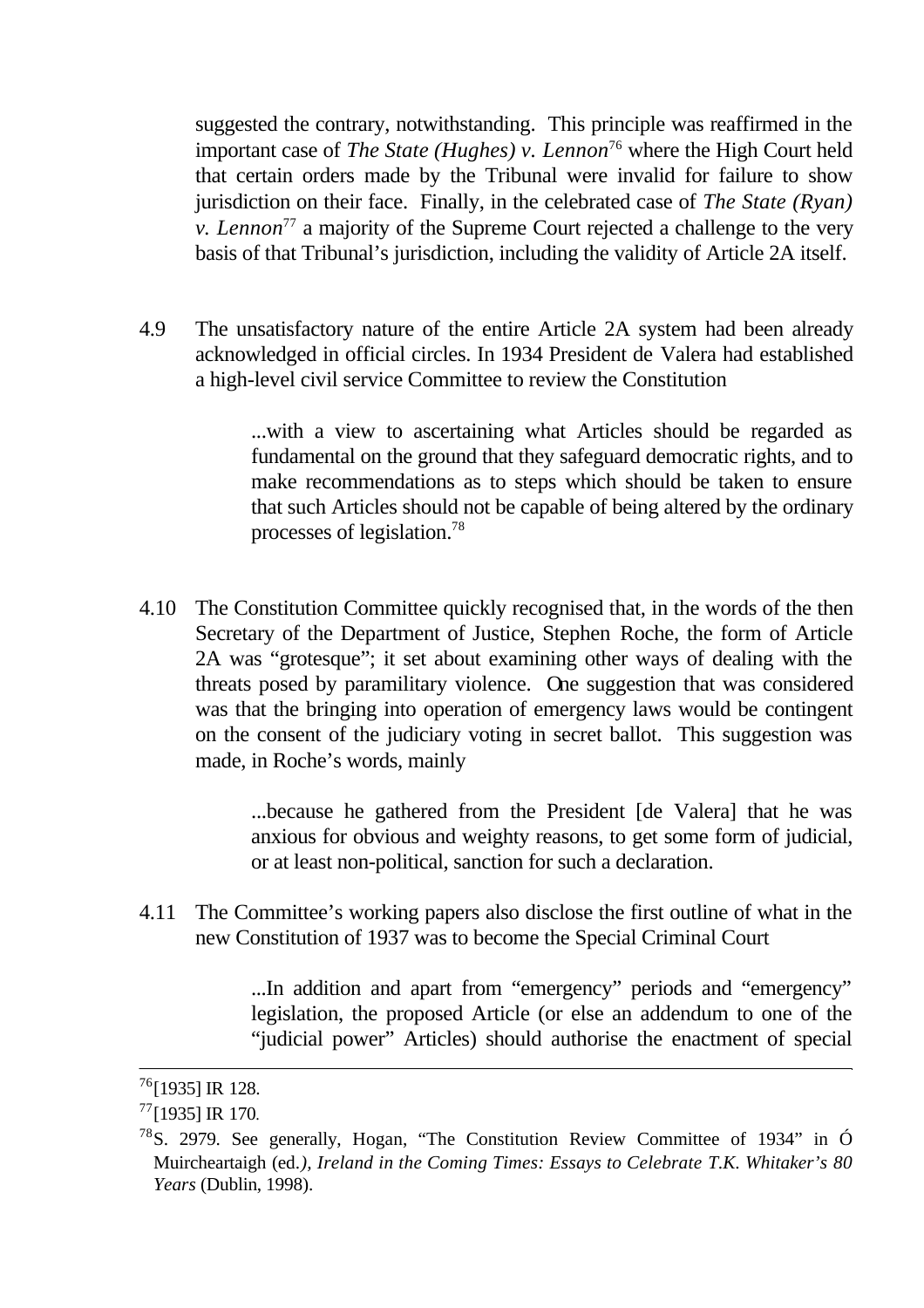legislation as part of our permanent judicial machinery for the trial by Special Courts of persons accused of crime, as regards whose trial the ordinary Judge or Justice certifies at any stage of the proceedings, that it is desirable in the interests of justice that the trial be removed to a Special Court.

As regards this last suggestion, we desire to point out, as against the obvious objections to Special Courts, that the ordinary Courts have been unable, in the past to deal effectively with certain forms of crime, and that there is perhaps no optimism to hope for any permanent improvement in that respect. The choice appears to lie therefore between the alternatives of:

(a) allowing such forms of crime to go unpunished,

(b) declaring a 'state of emergency' for the purpose of setting up a Special Court every time such crimes occur,

(c) making permanent provision for a Special Court on the lines indicated above

As between these alternatives we recommend the last mentioned, mainly because we feel that its adoption will provide a remedy for outbreaks of disorder which would otherwise necessitate the formal declaration of a "state of emergency" with inevitable damage to the national credit.

- 4.12 The Report of the 1934 Constitution Review Committee proved to be hugely influential as far as the drafting of the new Constitution was concerned, and the imprint of this Report is clearly visible in both Article  $28.3.3^{\circ}$  (dealing with declarations of emergency) and Article 38.3 (dealing with the Special Criminal Court).
- 4.13 The new Constitution came into force on 29 December 1937 following its approval by a referendum in July 1937. The drafters of the new Constitution evidently hoped that it would represent a fresh start so far as political violence and other features of public life was concerned. Article 48 of the Constitution brought to an end the Constitution of the Irish Free State, so that Article 2A and the Military Tribunal were no more.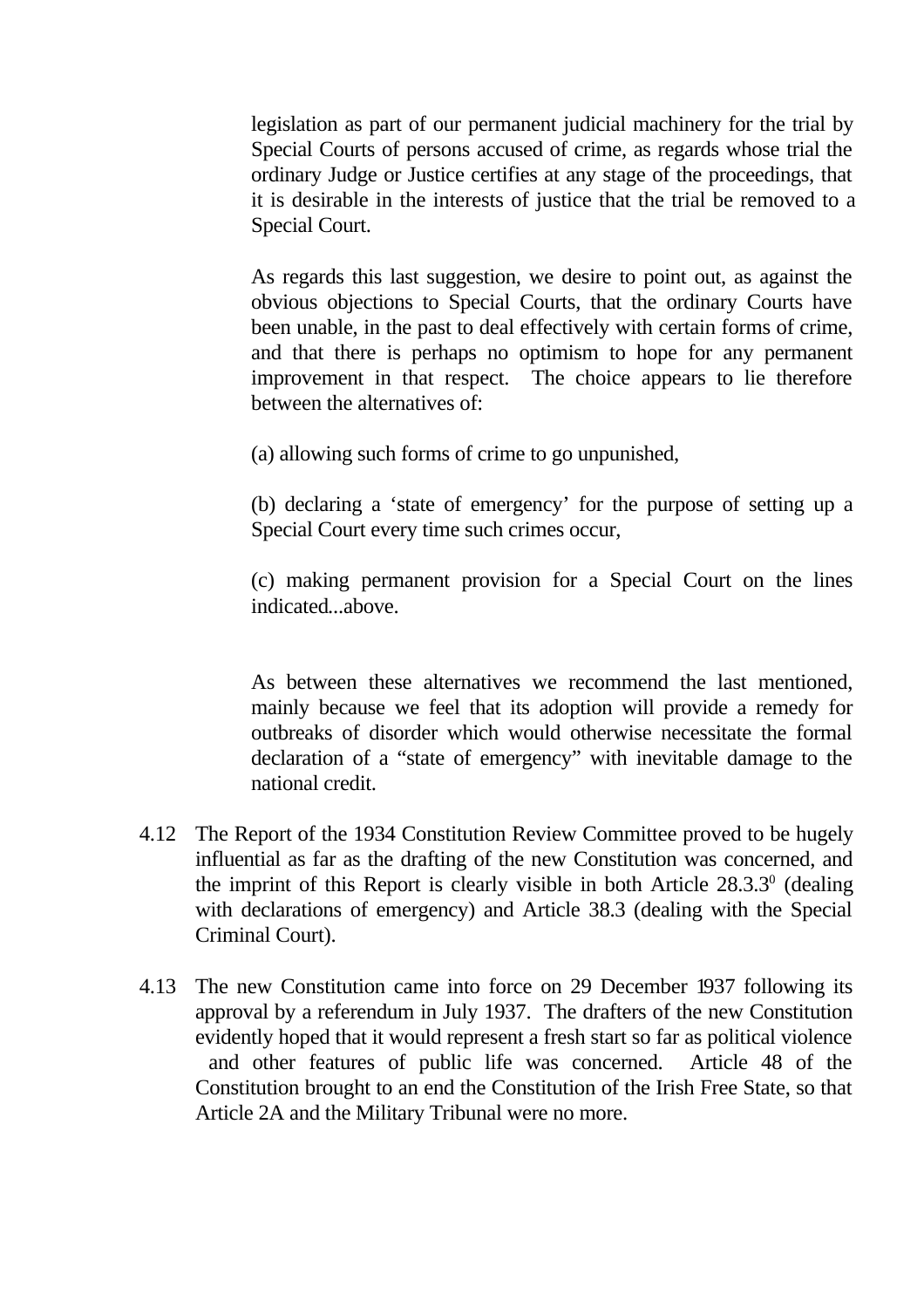## **The 1937 Constitution and the enactment of the Offences against the State Act 1939**

- 4.14 The new Constitution was far more rigid than its 1922 predecessor, so that after a brief transitional period,<sup>79</sup> the new Constitution could thereafter be amended only by referendum. In addition to the new provisions dealing with states of emergency and the Special Criminal Court, the Constitution also made provision for legislation in relation to treason.<sup>80</sup> On the other hand, the new Constitution enhanced the power of judicial review; redefined the range of habeas corpus protection $81$  and carefully protected a more extensive range of personal rights, as compared with its predecessor.
- 4.15 While the then Minister for Justice (Mr. P.J. Ruttledge TD) originally resisted as premature in May 1938 plans for the enactment of an Offences against the State  $Act^{82}$ , the deteriorating domestic and political situation in the latter half of 1938 changed the situation entirely. By the time of the Munich crisis in September 1938 plans were already afoot for a declaration of emergency (and consequential legislation) in the event of a new European war.<sup>83</sup> By late 1938 "renewed IRA activity appeared imminent"<sup>84</sup> and this was coupled with the purported transfer of all legislative and executive powers - "Government of the Republic of Ireland" - from the remaining Anti-Treaty members of the Second Dáil to the "Army Council" of the IRA.<sup>85</sup> After an ultimatum to the British Government in January 1939, the IRA commenced a bombing campaign in Britain which lasted for the rest of that year. A few months earlier, the Department of the Taoiseach had instructed the Department of Justice to prepare, as a matter of urgency, permanent legislation dealing with the Special Criminal Court, unlawful organisations and treason.<sup>86</sup> The Offences against the State Bill 1939 was introduced into

 $^{79}$ By virtue of Article 51.1, the transitory period was to last for three years from the date the first President entered office. This took place on 25 June 1938, so that the transitory period ended on 25 June 1941.

<sup>80</sup>Article 39.

<sup>&</sup>lt;sup>81</sup>This was principally achieved via the Second Amendment of the Constitution Act 1941.

<sup>82</sup>Department of Justice memorandum, 6 May 1938, S. 10454A.

<sup>83</sup>Memorandum of 14 September 1938 from Attorney General's Office (S. 84/25/39).

<sup>84</sup>Lee, *Ireland, 1912-1985* (Cambridge, 1989) at 219.

<sup>85</sup>Bowyer Bell, *The Secret Army - The IRA* (Poolbeg, 1998) at 154. The full text of the statement was published in *Wolfe Tone Weekly*, December 17, 1938 and was in turn set out in the speech of the Minister for Justice (Mr. P.J. Ruttledge TD) when introducing the Second Stage of the Offences against the State Bill 1939 in the Dáil: see 74 *Dáil Debates* at 1285-6 (2 March 1939).

<sup>86</sup>S 10454A, 20 November 1938.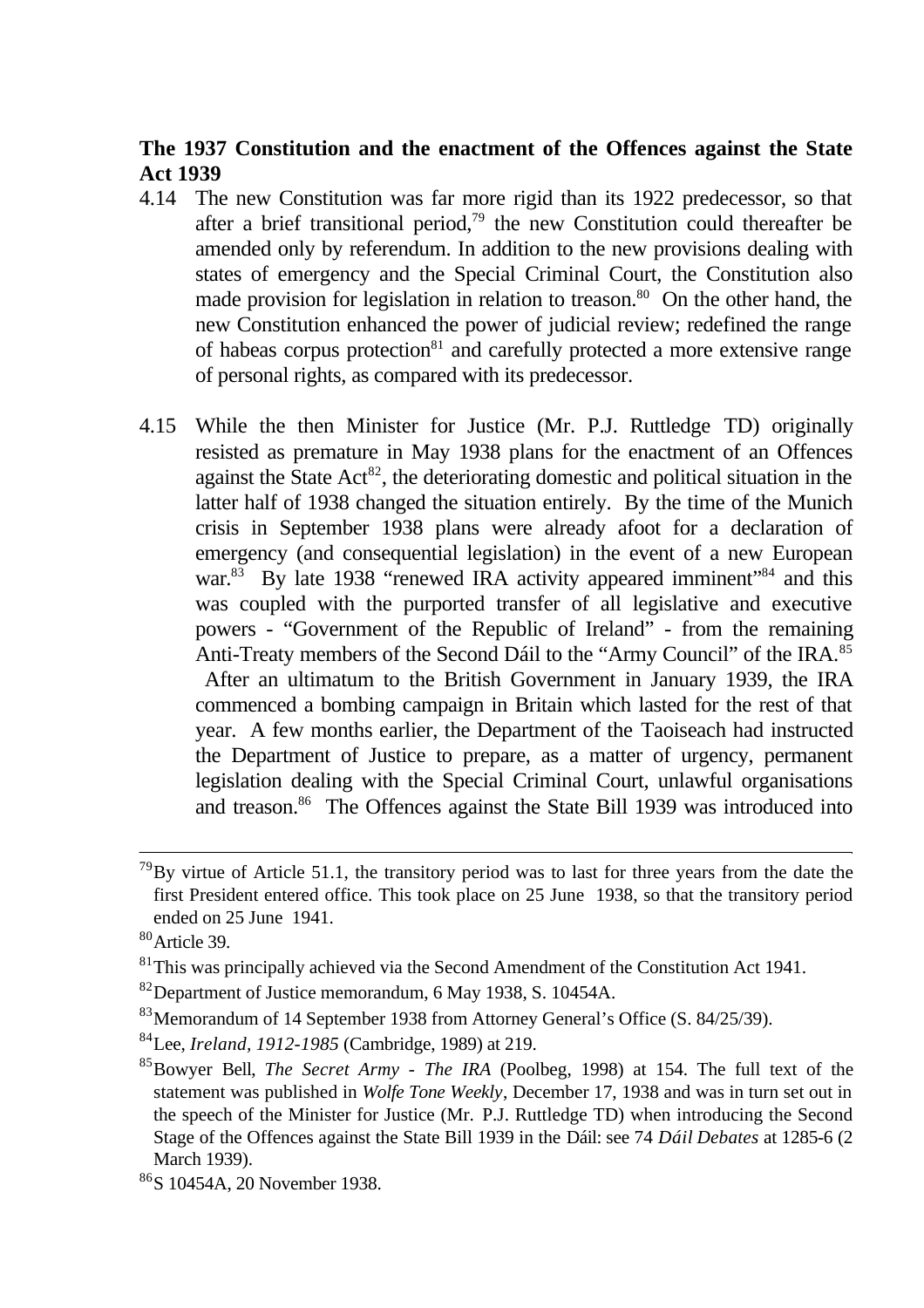the Dáil on 2 March 1939 and was signed by the President on 14 June 1939.<sup>87</sup> Immediately following its enactment, the Government made a suppression order pursuant to section 19 proscribing the IRA,<sup>88</sup> but no move was made at that stage to establish the Special Criminal Court or to introduce internment.

- 4.16 While some of the language and structure of the 1939 Act echoed that of Article 2A and, indeed, earlier legislation, there were, however, important changes, with most of these veering in a somewhat more liberal direction. It is interesting to note, however, that the then Secretary of the Department of Justice, Stephen Roche, had received express instructions from the Taoiseach in January 1939 that he should include as much of the contents of the former Article 2A in the new legislation as he felt was necessary, while taking care expressly to repeal all previous such legislation and changing the phraseology as far as possible.<sup>89</sup>
- 4.17 There were, however, important differences between the 1939 Act and the former Article 2A. First, the Military Tribunal which functioned between 1931 and 1937 consisted only of members of the Defence Forces,  $90$  whereas Part V of the 1939 Act also envisages that judges, retired judges, barristers and solicitors might serve as members of the Special Criminal Court. While military officers served on the Special Criminal Court from 1939 to 1946 and from 1961 to 1962, since the Court was re-established in 1972 only judges or former judges<sup>91</sup> have sat on that Court. Secondly, whereas Article 2A provided that there was to be no appeal from a decision of the Tribunal,  $92$ persons convicted by the Special Criminal Court enjoy the same rights of appeal to the Court of Criminal Appeal as if convicted by the Central Criminal Court. $93$  Thirdly, section 41 of the 1939 Act provides that the Special Criminal Court must follow the practice and procedure of the Central Criminal Court in relation to the trial of accused persons, whereas no similar safeguard was contained in Article 2A. In addition, one further critical change is that the Special Criminal Court enjoys no special powers in relation to the

<sup>&</sup>lt;sup>87</sup>Treason was dealt with in separate legislation and the Treason Act 1939 was signed by the President on 30 May 1939.

<sup>88</sup>Unlawful Organisation (Suppression) Order (SR & O No. 162 of 1939).

<sup>89</sup>S 10454B

<sup>90</sup>Article 2A, section 4(2).

 $91$ Since 1986 the former practice of appointing retired judges to the Special Criminal Court has been discontinued.

 $92$ Article 2A, section 6(5).

<sup>&</sup>lt;sup>93</sup>1939 Act, section 44.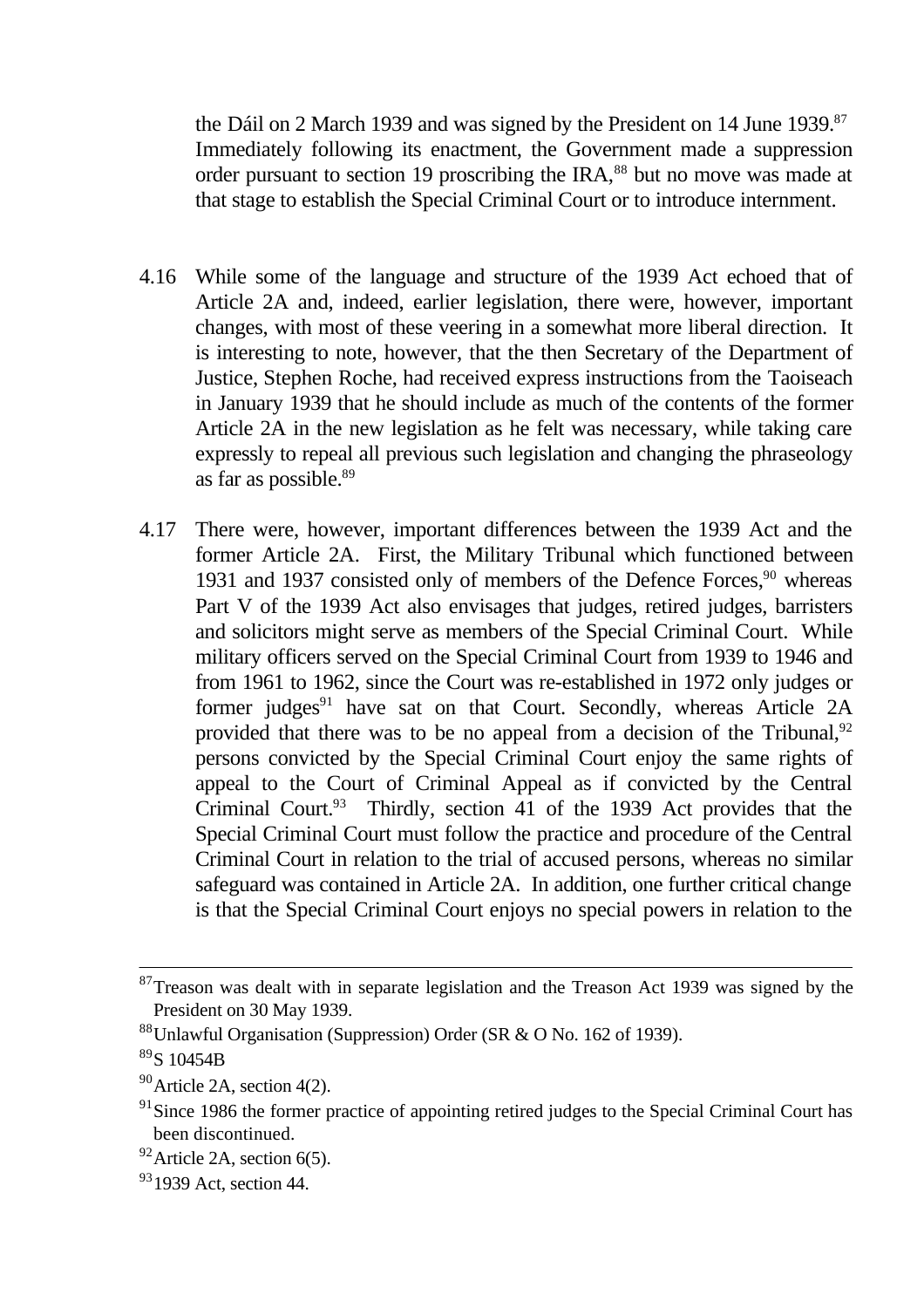sentencing of convicted persons. This is marked contrast to the provisions of section 7(1) of Article 2A which provided that:

...Whenever the Tribunal finds any person guilty of an offence mentioned in the Appendix to this Article, the Tribunal may, in lieu of the punishment provided by law (other than this Article) for such offence, sentence such person to suffer any greater punishment (including the penalty of death) if, in the opinion of the Tribunal, such greater punishment is necessary or expedient.

- 4.18 Part III of Article 2A had conferred special powers of arrest on members of the Garda Síochána and the Defence Forces. Many of these powers were precursors of the modern section 30 and section 52 of the 1939 Act, save that the power of detention was seventy-two hours, unlike the forty-eight-hour detention originally provided for by the 1939 Act.<sup>94</sup> Section 14(2) of Article 2A further provided that a statement by a Garda Inspector that he directed the suspect to be detained in custody for this seventy-two-hour period was to be "conclusive evidence" and "incapable of being rebutted or questioned by cross-examination", but no such provision was contained in the 1939 Act.<sup>95</sup>
- 4.19 Part IV dealt with unlawful organisations and it was in similar terms to the present provisions of sections 18-24 of the 1939 Act. Finally, Part V gave the Executive Council a number of miscellaneous provisions, including the power to proclaim public meetings $96$  and to close buildings. $97$

### **The Emergency Period 1939-1946**

4.20 Following the outbreak of World War II on 2 September 1939, Article 28.3.3<sup>0</sup> of the Constitution was amended by the First Amendment of the Constitution Act 1939. This amendment enabled the Houses of the Oireachtas to declare a state of emergency by extending the definition of "time of war" to include an

 $94$ By virtue of section 10 of the Offences against the State (Amendment) Act 1998, the decision on whether to extend the time from forty-eight to seventy-two hours now rests with a judge of the District Court after a contested hearing.

 $95^{\circ}$ A provision along the lines of section 14(2) of Article 2A would not nowadays survive constitutional challenge since it clearly interferes with the judicial power: see, for example, *Maher v. Attorney General* [1973] IR 140; *The State (McEldowney) v. Kelliher* [1983] IR 289.

<sup>&</sup>lt;sup>96</sup> Article 2A, section 24.

<sup>&</sup>lt;sup>97</sup>Article 2A, section 27.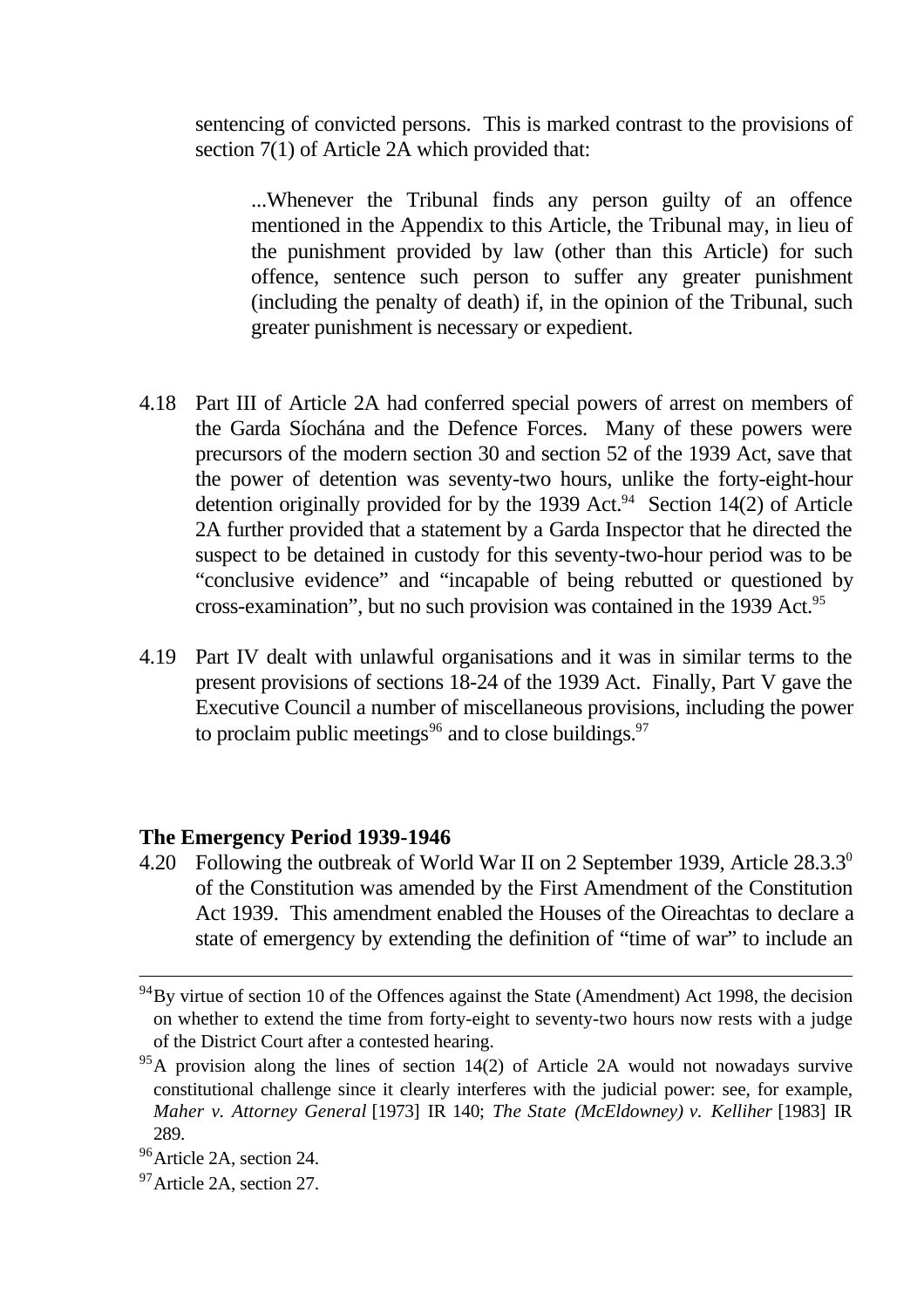"armed conflict" in which the State is not a participant but in respect of which the Houses of the Oireachtas "shall have resolved that, arising out of such armed conflict, a national emergency exists affecting the vital interests of the State."

- 4.21 Both Houses then passed the appropriate declarations of emergency pursuant to Article  $28.3.3^{\circ}$ . On the following day, a wide-ranging Emergency Powers Act 1939 was enacted on foot of these declarations. While the legislation enacted under cover of Article  $28.3.3<sup>0</sup>$  was immune from constitutional challenge, such legislation lasted only for as long as those declarations of emergency were in force.<sup>98</sup> This was not true, of course of the Offences against the State Act 1939, which was (and is) not "emergency" legislation in this sense and was (and is) open to constitutional challenge in the ordinary way. Parallel with these developments, the Government activated Part V of the 1939 Act by establishing the Special Criminal Court<sup>99</sup> and by bringing Part VI, which provided for internment, into force.
- 4.22 The first test of this legislation came in *The State (Burke) v. Lennon<sup>100</sup>* in late November 1939 when the brother of a person interned under Part VI of the 1939 Act applied to the High Court for an order for his release pursuant to Article 40.4.2<sup>0</sup> of the Constitution. In early December 1939 the High Court held that Part VI of the 1939 Act was unconstitutional in its entirety and directed that the internee be released. The State attempted to appeal that decision, but the Supreme Court held (in a decision which has subsequently been reversed)<sup>101</sup> that no appeal lay from the granting of an order of habeas corpus. The Government felt that it had no option but to order the release of all internees. Shortly afterwards on 23 December 1939, the Magazine Fort at the Phoenix Park in Dublin, the Defence Forces' main ammunition depot, was raided by the IRA in a military-style operation<sup>102</sup> and the Government indicated that many of the released internees were among the chief suspects.<sup>103</sup>

<sup>98</sup>Although the Emergency Powers Act 1939 was repealed in 1946, the declaration of emergency was itself, absurdly, to last until 1976.

<sup>99</sup>*Iris Oifigiúil*, 22 August 1939.

 $100$ [1940] IR 136.

<sup>101</sup>*The State (Browne) v. Feran* [1967] IR 147.

<sup>&</sup>lt;sup>102</sup>Coogan, *The IRA* (HarperCollins, 1995) at 135-136.

<sup>&</sup>lt;sup>103</sup>Thus, speaking in the Dáil on 3 January 1940, the then Minister for Justice (Mr. G. Boland TD) commented (78 *Dáil Debates* 54) that he was satisfied that "if it had not been for the decision of the courts. . .that raid would not have occurred."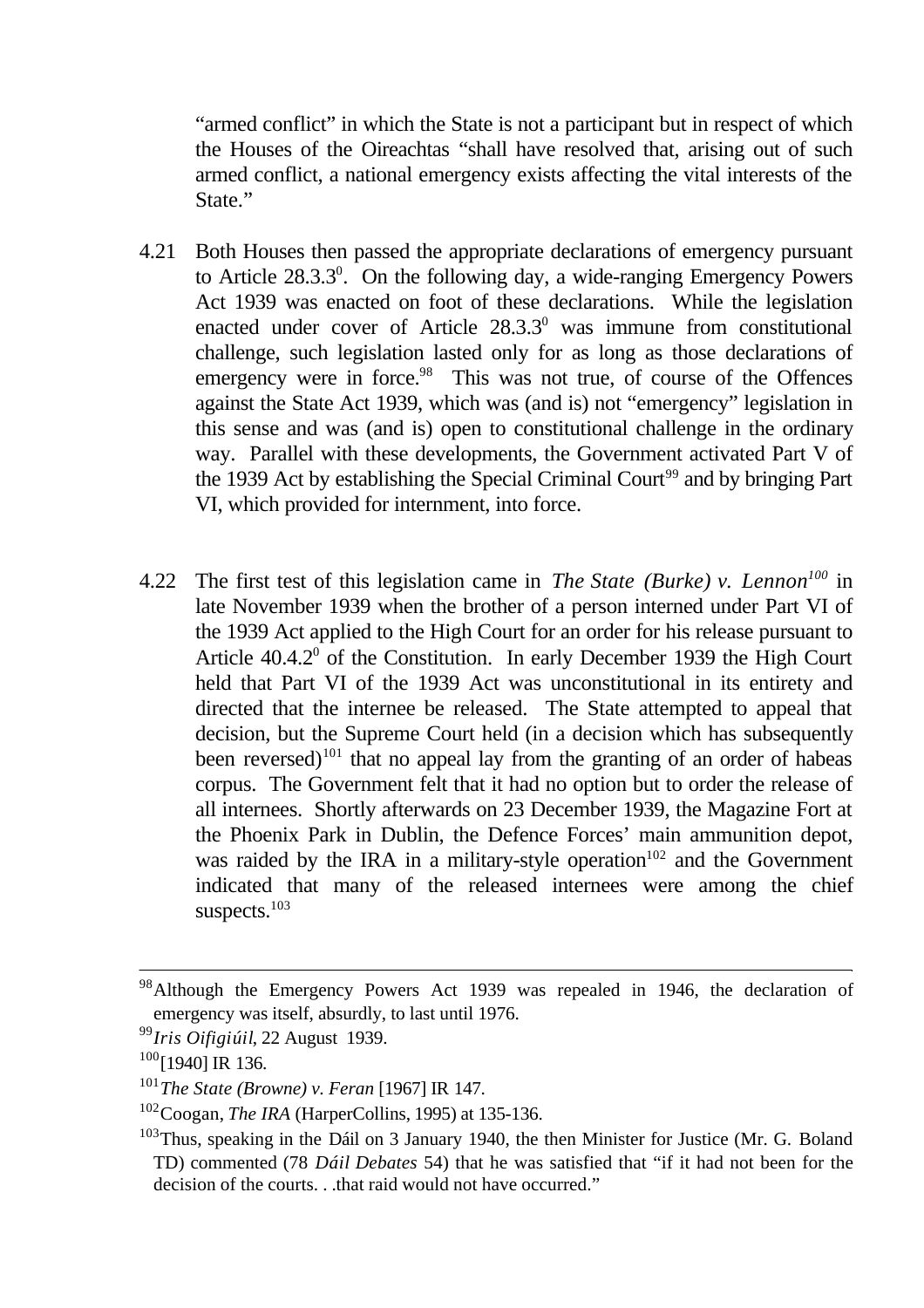- 4.23 Not unnaturally, the Government regarded these developments with grave disquiet and alarm. A new Emergency Powers (Amendment) Act 1940 was speedily enacted to enable the Government to intern Irish citizens<sup>104</sup> and since this legislation (unlike Part VI of the 1939 Act) was enacted under cover of Article 28.3.3<sup>0</sup>, it was thereby immune from constitutional challenge. In addition, however, the Government introduced into the Dáil the Offences against the State (Amendment) Bill 1940. Subject to a few minor changes, the 1940 Bill was similar to the measure which had been found to be unconstitutional by the High Court a month earlier. Following the passage of the Bill through the Houses of the Oireachtas, it was referred by the President to the Supreme Court pursuant to Article 26 of the Constitution. A majority of the Supreme Court duly upheld the constitutionality of the Bill and it passed into law on 14 February 1940.<sup>105</sup>
- 4.24 Although the Special Criminal Court functioned during the Emergency Period from 1939 until 1946, the Emergency Powers (Amendment)(No.2) Act 1940, which was again enacted under cover of Article  $28.3.3^{\circ}$ , thus conferring constitutional immunity, allowed the Government by order to make provision for the summary trial:

...by commissioned officers of the Defence Forces, of any person alleged to have committed any offence specified in such Order, and, in the case of the conviction of such person of such offence, for the imposition and the carrying out of the sentence of death and no appeal shall lie in respect of such conviction or sentence.

4.25 Such a Military Court was, in fact, established by Government Order<sup>106</sup> and it sat between 1940 and 1943. Despite the "frightening competence"<sup>107</sup> of that Court, the ordinary courts held that, in view of the fact that such legislation had been enacted under cover of Article 28.3.3<sup>0</sup>, they were powerless to intervene.<sup>108</sup> Shortly after the Emergency period ended in 1946, the Minister for Justice (Mr. G. Boland TD) made the following frank statement to the Dáil:

<sup>&</sup>lt;sup>104</sup>The Emergency Powers Act 1939 had earlier allowed for the internment of foreign citizens.

<sup>105</sup>*Re Article 26 and the Offences against the State (Amendment) Bill 1940* [1940] IR 470. See generally, Hogan, "The Supreme Court and the Offences against the State (Amendment) Bill 1940" (2000) 35 *Irish Jurist* 238.

<sup>106</sup>Emergency Powers (No. 41) Order 1940. (SR & O. No. 237 of 1940).

<sup>107</sup>Kelly, *Fundamental Rights in the Irish Law and Constitution* (Dublin, 1967) at 275.

<sup>108</sup>*Re McGrath and Harte* [1941] IR 88; *The State (Walsh) v. Lennon* [1942] IR 122.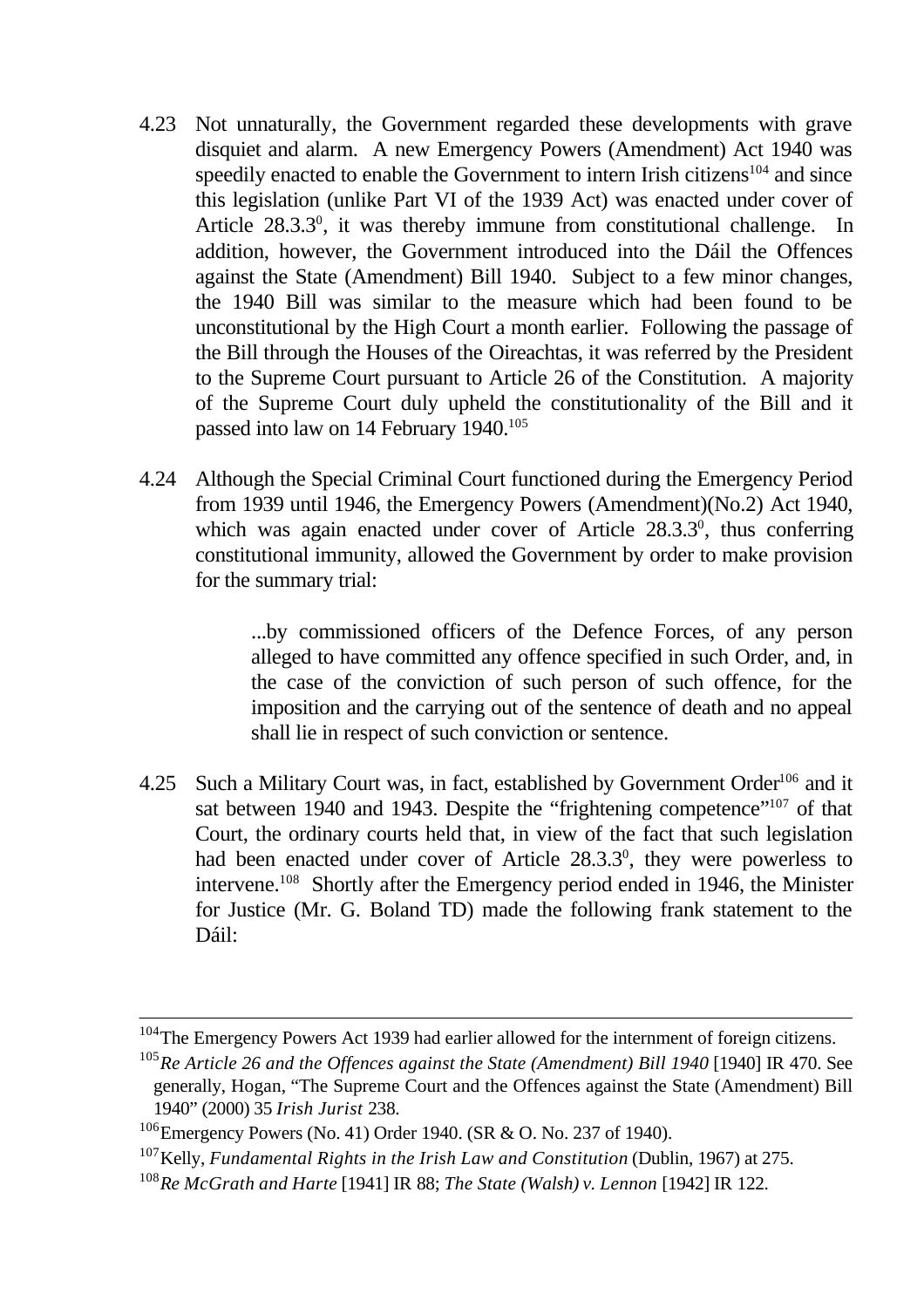This court was described outside as a terror court. I have no objection to its being so described. That is exactly what it was. It was a terror court, a court set up to meet terror in a drastic and summary manner in order to save this nation from the perils which threatened it at the time."<sup>109</sup>

- 4.26 While this Military Court last sat in 1943, the Special Criminal Court (which was also composed of officers of the Defence Forces but from whose decision an appeal lay to the Court of Criminal Appeal) functioned until 1946 and spent much of the last years of the Emergency trying black market cases.<sup>110</sup> The Special Criminal Court was itself disestablished in 1946, and the rest of the emergency legislation was allowed to lapse. $111$
- 4.27 In the end, Ireland survived unscathed during the World War II and preserved her neutrality to the end. There was obviously a legal and political price to be paid for this: ordinary civil liberties were curtailed on the premise of *salus populi suprema lex.* But many would argue that such a price was justified, especially given the nature of the internal security threat posed by the IRA in general and its active co-operation with Nazi agents in particular.

#### **The IRA's Border Campaign 1956-1962**

4.28 The IRA resumed its paramilitary activities in December 1956 with its Border campaign which continued intermittently until it was called off in February 1962.<sup>112</sup> From the perspective of the 1939 Act, two principal legal developments occurred during this period.

<sup>&</sup>lt;sup>109</sup>101 *Dáil Debates* at Col. 1116. On 11 July 1946 the Minister subsequently gave the Dáil (see 102 *Dáil Debates* at Cols. 609-610) the following statistics in respect of the work of the Military Court:

| Year | <b>Number tried by the Military Court</b> | Number acquitted |
|------|-------------------------------------------|------------------|
| 1940 |                                           |                  |
| 1941 |                                           |                  |
| 1942 |                                           |                  |
| 1943 |                                           |                  |

<sup>110</sup>See, e.g., *The People v. O'Connor* 1 Frewen 42 (1943) where the defendants had been tried by the Special Criminal Court for offences arising out of the sale and distribution of tea and flour.

<sup>111</sup>Most absurdly, the actual state of emergency was allowed to continue for decades beyond the end of the World War II and was not terminated until 1976.

<sup>112</sup>Coogan, *op. cit*., 297-329.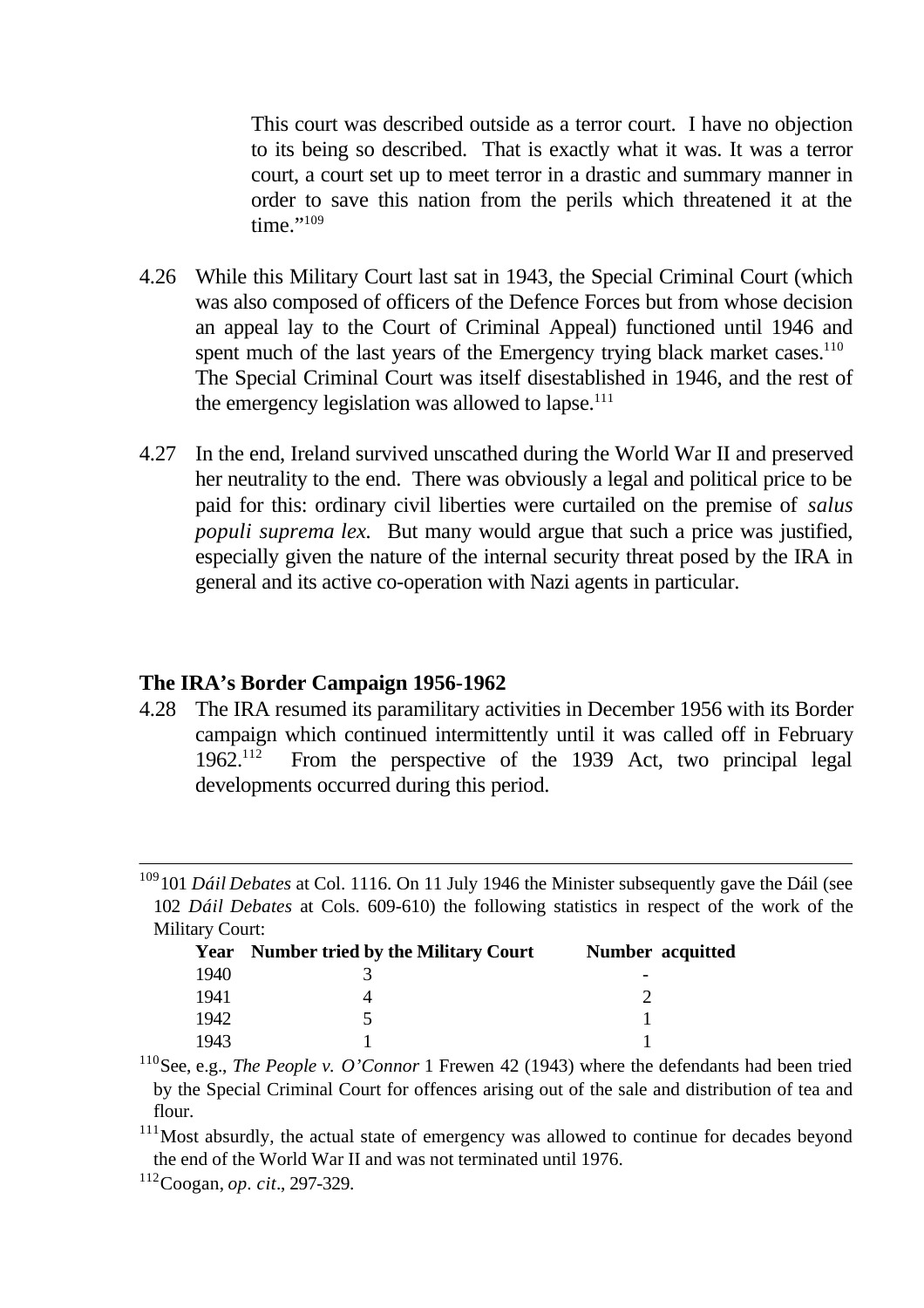- 4.29 Internment was reintroduced by Government proclamation on 5 July 1957<sup>113</sup> and this ultimately led to the celebrated *Lawless* case. Following his arrest and detention pursuant to Part II of the 1940 Act, the applicant, Gerard Lawless, challenged the legality of that detention. When that challenge failed before the Supreme Court,  $114$  Lawless proceeded with a complaint against Ireland under the European Convention of Human Rights. This case ultimately came before the European Court of Human Rights, the first case to do so, and while the Court held that internment was contrary to the guarantee of personal liberty contained in Article 5 of the Convention, it also ruled that Ireland had validly derogated from these provisions under Article 15 of that Convention.<sup>115</sup>
- 4.30 The Special Criminal Court was re-established in November 1961 towards the end of the campaign and the then Taoiseach (Mr. Seán Lemass TD) assured the Dáil that the only cases that would be brought before the re-established Special Criminal Court would be:

...those arising from this armed conspiracy of violence. I hope that the special measures which the Government have now authorised will be effective in dealing with the situation, but if they do not prove to be so, the Government will not hesitate to take still further steps.<sup>116</sup>

4.31 By mid-February 1962 the Special Criminal Court had convicted some thirty persons, and this may indeed have been a factor inducing the IRA to call of the campaign.<sup>117</sup> On 2 October 2 1962, some eight months after the IRA campaign had come to an end, the Government issued a proclamation by which Part V of the 1939 Act ceased once again to be in force. This was to be the last occasion on which the Special Criminal Court was to consist of military officers.

### **The Northern Ireland conflict 1970-1994**

<sup>113</sup>*Iris Oifigiúil*, 8 July 1957.

<sup>114</sup>*Re O Láighleis* [1960] IR 93.

<sup>115</sup>See generally, Doolan, *Lawless v. Ireland (1957-1961): The First Case before the European Court of Human Rights* (Ashgate, 2001).

<sup>116</sup>192 *Dáil Debates* at Col. 839 (23 November 1961).

<sup>&</sup>lt;sup>117</sup>As Coogan observed, *op.cit.*, (at 329) "[The Special Criminal Court] was composed of army officers and there was no doubt but that the Government...were determined to take the most drastic measures to scotch not only the campaign but also the IRA at the next possible opportunity. The IRA decided not to give that opportunity."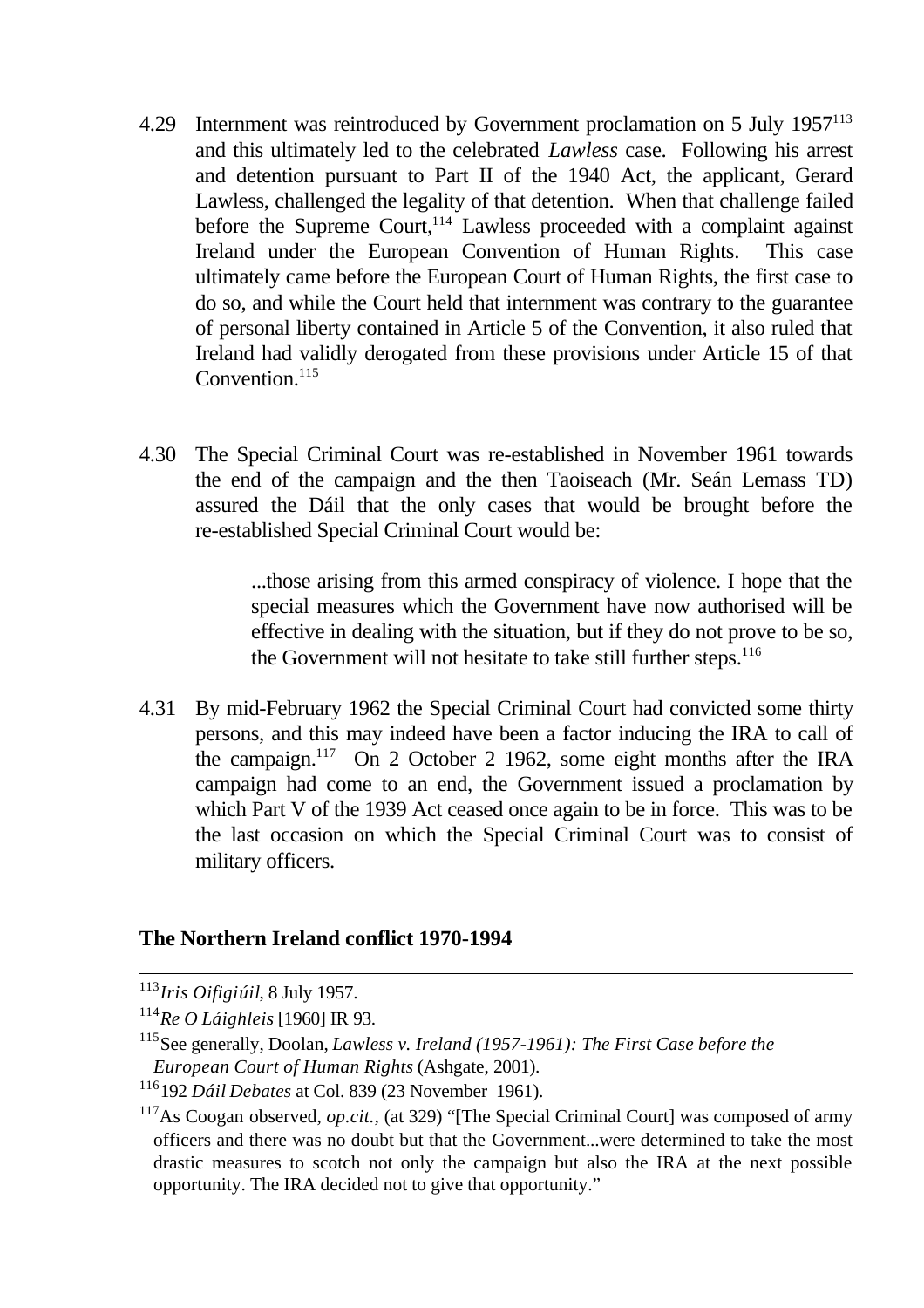- 4.32 The late 1960s saw the outbreak of civil disturbances which were to develop into a prolonged campaign of violent conflict between republican and loyalist paramilitaries and the State in Northern Ireland. This violence was to pose a significant security threat to this State throughout the period of this conflict. It must not be forgotten that eleven members of the Garda Síochána and one member of the Defence Forces were murdered by members of illegal organisations during this period.<sup>118</sup> In addition, some thirty-three civilians were murdered on a single day in May 1974 in bombings which took place in Dublin and Monaghan.
- 4.33 From the standpoint of the Offences against the State Acts, there were several major developments during this period. In May 1972, the Government issued a proclamation re-establishing the Special Criminal Court,<sup>119</sup> but on this occasion the Court consisted solely of judges or former judges.<sup>120</sup> The Government also made two orders scheduling a range of offences for the purposes of the 1939 Act.<sup>121</sup> Later that year the Oireachtas enacted the Offences against the State (Amendment) Act 1972, the key feature of which was contained in section 3. This provided that the opinion of a Garda Superintendent that an accused was a member of an illegal organisation could be treated as evidence of this fact. In practice, however, the effect of this section was largely emasculated when the Court of Criminal Appeal subsequently indicated that the weight to be given to such opinion would be considerably undermined if the accused denied the membership charge on oath.<sup>122</sup>
- 4.34 In September 1976, in the wake of the murder of the British Ambassador and an earlier explosion within the precincts of the Special Criminal Court, the Houses of the Oireachtas passed new resolutions declaring a state of emergency pursuant to Article  $28.3.3^{\circ}$ .<sup>123</sup> On this occasion the resolutions were expressed to arise "out of the armed conflict now taking place in Northern Ireland" and one important item of legislation, the Emergency

<sup>&</sup>lt;sup>118</sup>The Garda Síochána Roll of Honour confirms that the deaths of eleven members were directly attributable to unlawful organisations in the period 1970 to 1994.

<sup>119</sup>*The Irish Times*, 27 May 1972.

<sup>&</sup>lt;sup>120</sup>In 1986 the practice of appointing former judges to the Special Criminal Court was itself discontinued.

<sup>&</sup>lt;sup>121</sup>Offence against the State Act 1939 (Scheduled Offences) Order 1972 (SI No. 142 of 1972) and Offences against the State Acts 1939 (Scheduled Offences) Order (No.2) 1972 (SI No. 282 of 1972).

<sup>122</sup>*The People v. Ferguson*, Court of Criminal Appeal, 31 October 1975.

<sup>123</sup>292 *Dáil Debates* at Cols. 1-259; 85 *Seanad Debates* at Cols. 6-211 (31 August and 1 September 1976).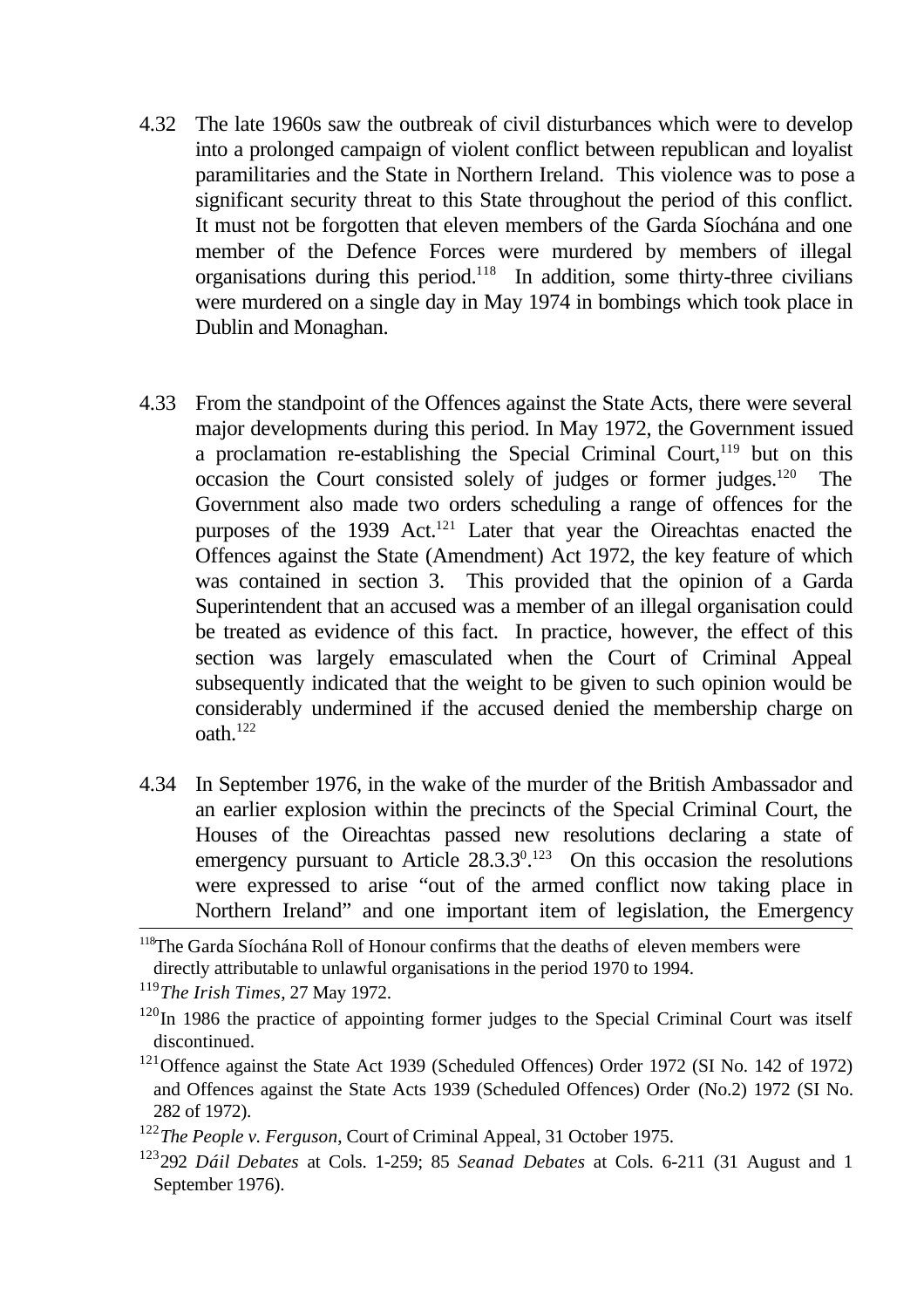Powers Act 1976, was passed pursuant to these declarations. The 1976 Act was identical to the provisions of section 30 of the 1939 Act, save that it permitted the Gardaí to detain suspects for a period of up to seven days prior to charge.

- 4.35 While still in Bill form, the Act had been referred by the President to the Supreme Court pursuant to Article 26 of the Constitution for an adjudication as to its constitutionality. Although the Court upheld the Bill, $^{124}$  it did so only the basis that the measure was immune from constitutional scrutiny for so long as the emergency resolutions were in force. In addition, the Court reserved the question of whether or not it could review the resolutions passed by the Oireachtas; it noted that there was a presumption if favour of the facts stated in those resolutions and found that this presumption had not been displaced. The Court nevertheless stressed that a suspect detained under section 2 of the 1976 Act retained all other constitutional rights and that the legality of his arrest would be vitiated if these rights were not respected.
- 4.36 The 1976 Act was not renewed by the Government in October 1977, but for so long as the Article  $28.3.3^{\circ}$  resolutions of 1976 remained in force, the Act might have been, but was in fact not, reactivated by the Government by executive order. As we shall see, these resolutions were not rescinded until February 1995.
- 4.37 The 1980s were curiously uneventful so far as either legislative or judicial developments in this field was concerned. However, in 1985 the Offences against the State (Amendment) Act 1985 provided for the seizure of certain funds which were believed to be destined for the benefit of an illegal organisation.<sup>125</sup> In 1985 the Supreme Court also dismissed a challenge to the constitutionality of the establishment of the Special Criminal Court, saying that that Court enjoyed a constitutional guarantee of judicial independence which protected it against executive interference or the improper removal of any of its judges. $126$
- 4.38 The 1990s witnessed a series of important challenges to the constitutionality of sections of the 1939 Act. In 1991 in *Cox v. Ireland*<sup>127</sup> the Supreme Court

<sup>124</sup>*Re Article 26 and the Emergency Powers Bill 1976* [1977] IR 159. See generally, Gwynn Morgan, "The Emergency Powers Bill Reference I" (1978) 13 *Irish Jurist* 67; "The Emergency Powers Bill Reference II" (1979) 14 *Irish Jurist* 253.

<sup>&</sup>lt;sup>125</sup>The constitutionality of this legislation was upheld by the High Court in *Clancy v. Ireland* [1988] IR 326.

<sup>126</sup>*Eccles v. Ireland* [1985] IR 545.

 $127$ [1992] 2 IR 503.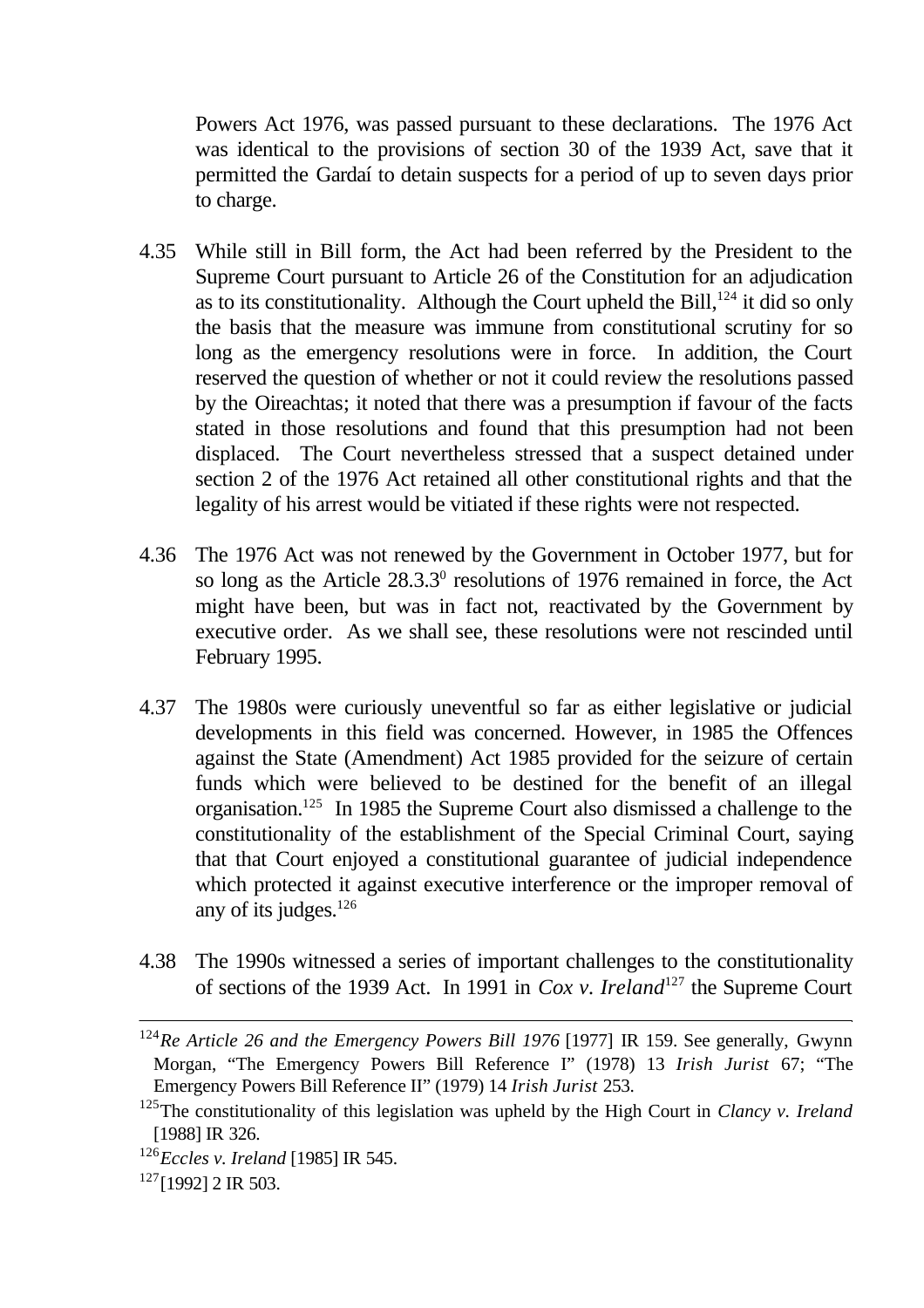held that section 34, which provided that all public servants convicted of scheduled offences by the Special Criminal Court automatically lost their positions and superannuation entitlements, constituted a disproportionate interference with the plaintiff's property rights, and was unconstitutional.

4.39 In *Heaney v. Ireland*<sup>128</sup> the Supreme Court upheld the constitutionality of section 52 (which required the suspect to give an account of his movements), saying that it was not a disproportionate interference with the suspect's constitutional rights, but it may be noted that in December 2000 the European Court of Human Rights held that section 52 was incompatible with Article 6 ECHR, saying that it denied the very essence of the protection against self-incrimination<sup>129</sup>

### **Developments since 1994**

- 4.40 An IRA ceasefire came into effect on 31 August 1994. Although that cease-fire was broken with shocking incidents such as Canary Wharf bomb in February 1996 and although "unattributed" paramilitary killings, robberies, drug-dealing and "punishment beatings" still continued, the major paramilitary campaigns had nonetheless come to an end. The peace process ultimately led to the Good Friday Agreement of 1998. A significant security threat was nevertheless posed by dissident republican groups and loyalist paramilitaries.
- 4.41 In February 1995 the Houses of the Oireachtas rescinded the resolutions of emergency under Article  $28.3.3^{\circ}$  which had been in force since  $1976$ <sup>130</sup> This was largely of symbolic importance, since the only law passed pursuant to these resolutions, the Emergency Powers Act 1976, had not been in force since October 1977.
- 4.42 In *Kavanagh v. Government of Ireland*<sup>131</sup> the applicant challenged the continued operation of the Special Criminal Court in the post-ceasefire environment. The Supreme Court rejected that argument, saying that any

 $128$ [1996] 1 IR 586.

<sup>129</sup>*Heaney v. Ireland; Quinn v. Ireland* (2001) 33 EHRR 264. It is interesting to note that these were the first cases against Ireland involving a criminal conviction to come before the European Court of Human Rights since our accession to the individual petition jurisdiction of that Court in 1953.

<sup>130</sup>448 *Dáil Debates* at Cols. 1538 -1587 (February 7, 1995) ; 141 *Seanad Debates* at Cols. 2013 - 2061 (February 16, 1995).

 $131$ [1996] 1 IR 321.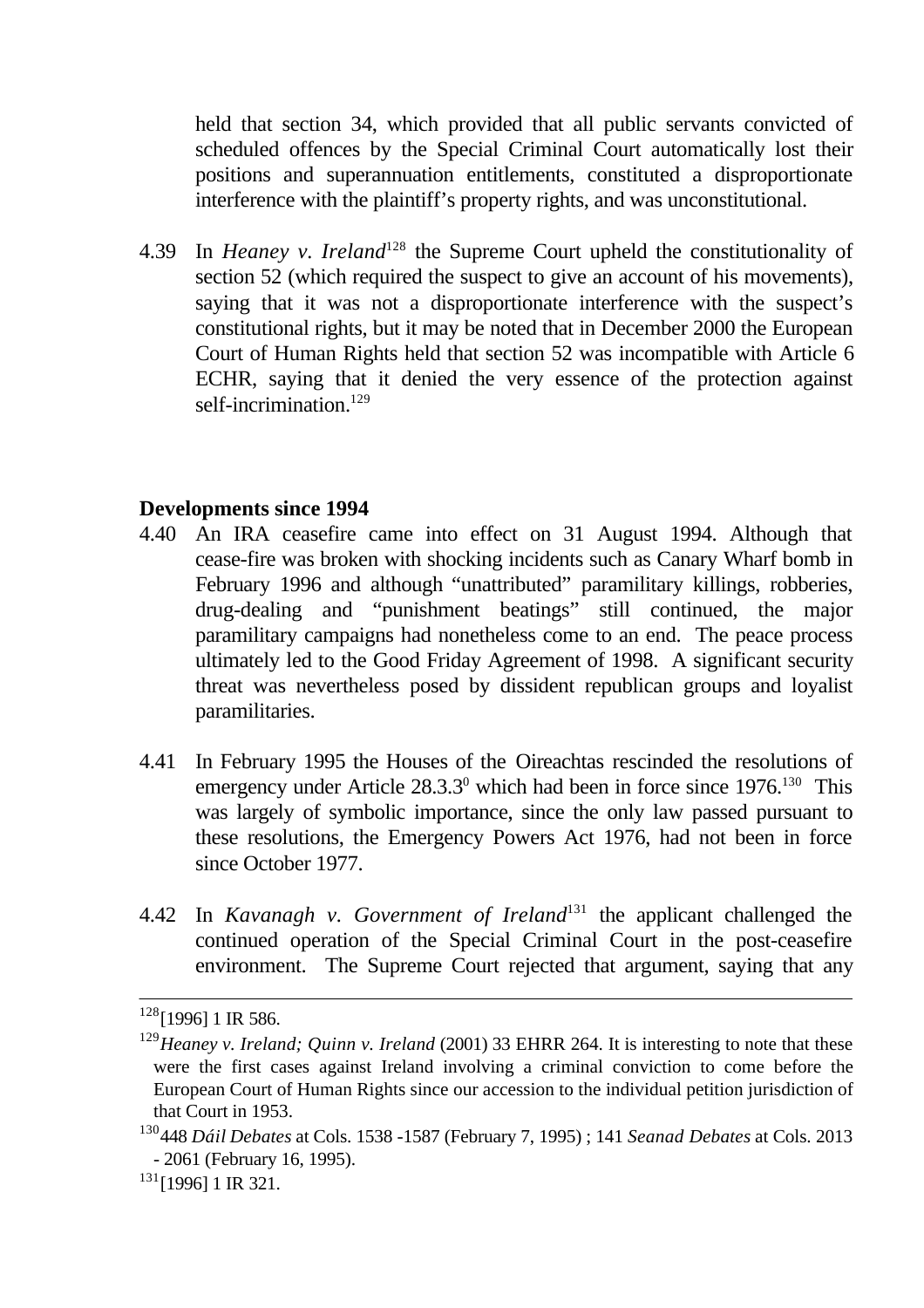judgment as to the inadequacy of the ordinary courts to secure the effective administration of justice was essentially a political one which was susceptible to judicial review only in exceptional circumstances. The Court indicated, however, that the Government was under a duty to keep the necessity for the Court under review. Mr. Kavanagh subsequently took his complaint to the UN Human Rights Committee under the International Covenant on Civil and Political Rights.<sup>132</sup> In April 2001 that Committee held that since Ireland had failed to demonstrate that the decision to try the applicant before the Special Criminal Court "was based upon reasonable and objective grounds", it followed that the applicant's right to equality before the law under Article 26 of the Covenant was thereby violated. At the time of writing, the Supreme Court had reserved judgment on this issue of whether or not this ruling of the Committee had any implications as far as the legality of Mr. Kavanagh's conviction and sentence was concerned.

4.43 The other major development took place in the aftermath of the Omagh bomb in August 1998, the worst terrorist atrocity to have taken place during the course of the Northern Irish conflict. In the wake of this outrage, the Offences against the State (Amendment) Act 1998 was speedily enacted by the Oireachtas. This Act created certain new offences:<sup>133</sup>; it curtailed the right to silence<sup>134</sup> and, perhaps, most significantly, it extended the period of time during which a suspect under section 30 could be detained from 48 hours to 72 hours.<sup>135</sup> However, unlike the extended detention which had been provided under section 2 of the Emergency Powers Act 1976, only the District Court could sanction the extension of the detention period from 48 hours to 72 hours and that only after a hearing in which both parties were entitled to be represented.

### **Conclusions**

4.44 The nature of the threat to the democratic order posed by illegal organisations was such that the State was required to take appropriate legislative and other measures in response. The 1939 Act must also be seen in its historical context.

<sup>132</sup>CCPR/C/71/D/819/1998.

 $^{133}$ For example, the new offences of directing an unlawful organisation (section 6) and the unlawful collection of information (section 8).

<sup>&</sup>lt;sup>134</sup> Sections 2 and 5.

<sup>&</sup>lt;sup>135</sup>Section 30(4) of the 1939 Act, as inserted by section 10 of the 1998 Act.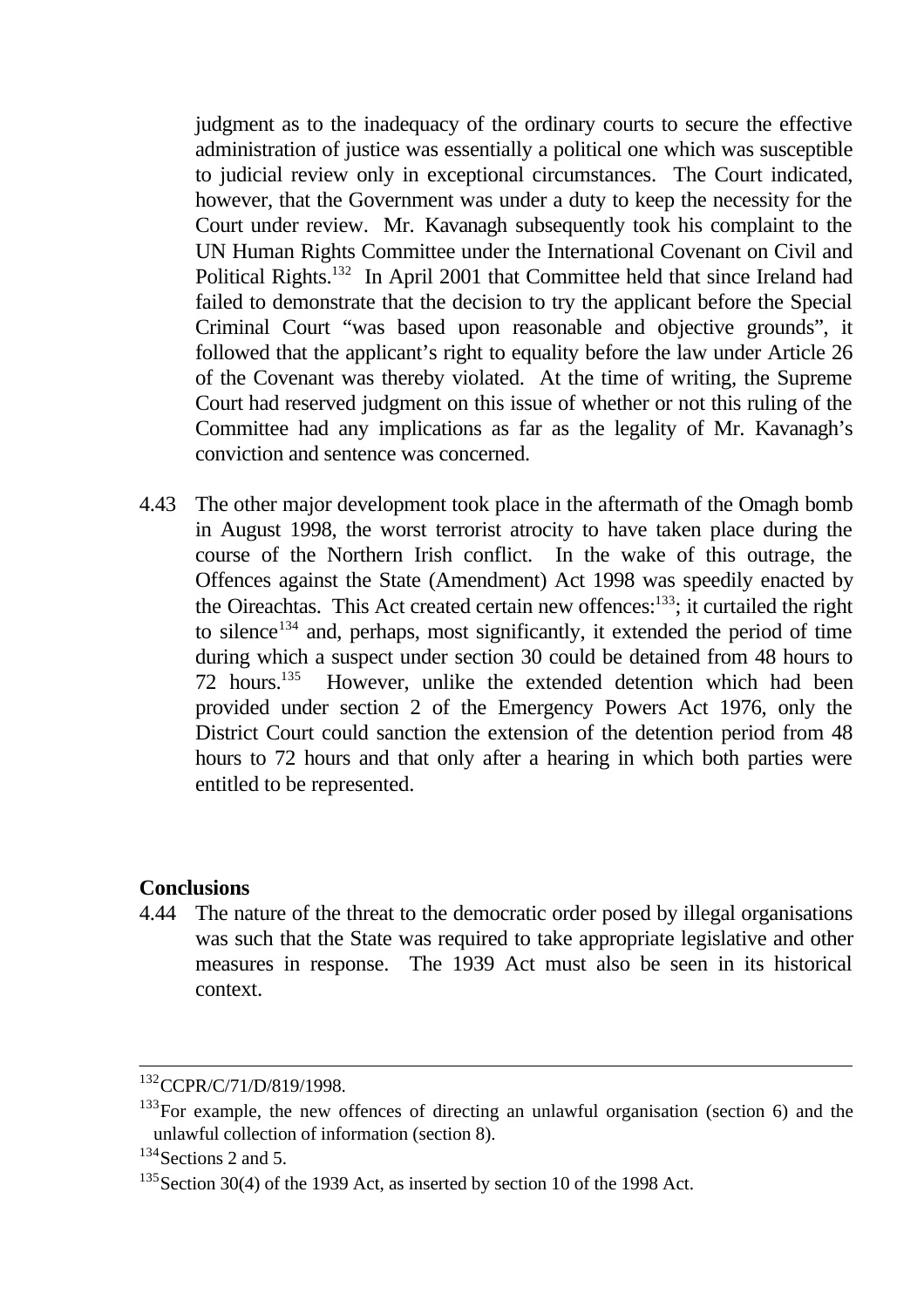- 4.45 While it is true that some of the provisions of the 1939 Act were gravely illiberal (for example, the provisions of section 10(4) prohibiting the publication by the media of any statements "sent or contributed by an illegal organisation") or are now offensive to modern standards of due process (for example, the provisions of section 39 permitting members of the Defence Forces to serve as judges of the Special Criminal Court) or were found to be unconstitutional<sup>136</sup> or contrary to the European Convention of Human Rights,<sup>137</sup> other provisions of that Act attempted to reach an accommodation with principles of due process and to ensure that the rule of law prevailed. Thus, for example, the provisions of sections 41 and 44 (which ensured respectively that the Special Criminal Court followed the practice and procedure of the Central Criminal Court and provided for a right of appeal to the Court of Criminal Appeal) represented a distinct advance on the draconian regime which had prevailed under the old Article 2A between 1931 and 1937.
- 4.46 As will be seen from the Committee's detailed analysis of this legislation contained in succeeding chapters of this Report, it believes that what is now required in a modern environment is for the Oireachtas to repeal the existing Offences against the State Acts and to replace them with one single consolidated item of legislation containing significant reforms in respect of the statutory regime which has heretofore obtained. It is to a consideration of these questions that the Committee will now turn.

<sup>136</sup>As happened to section 34: *Cox v. Ireland* [1992] 2 IR 503.

<sup>137</sup>As was found in the case of section 52: *Heaney v. Ireland; Quinn v. Ireland* (2001) 33 EHRR 334.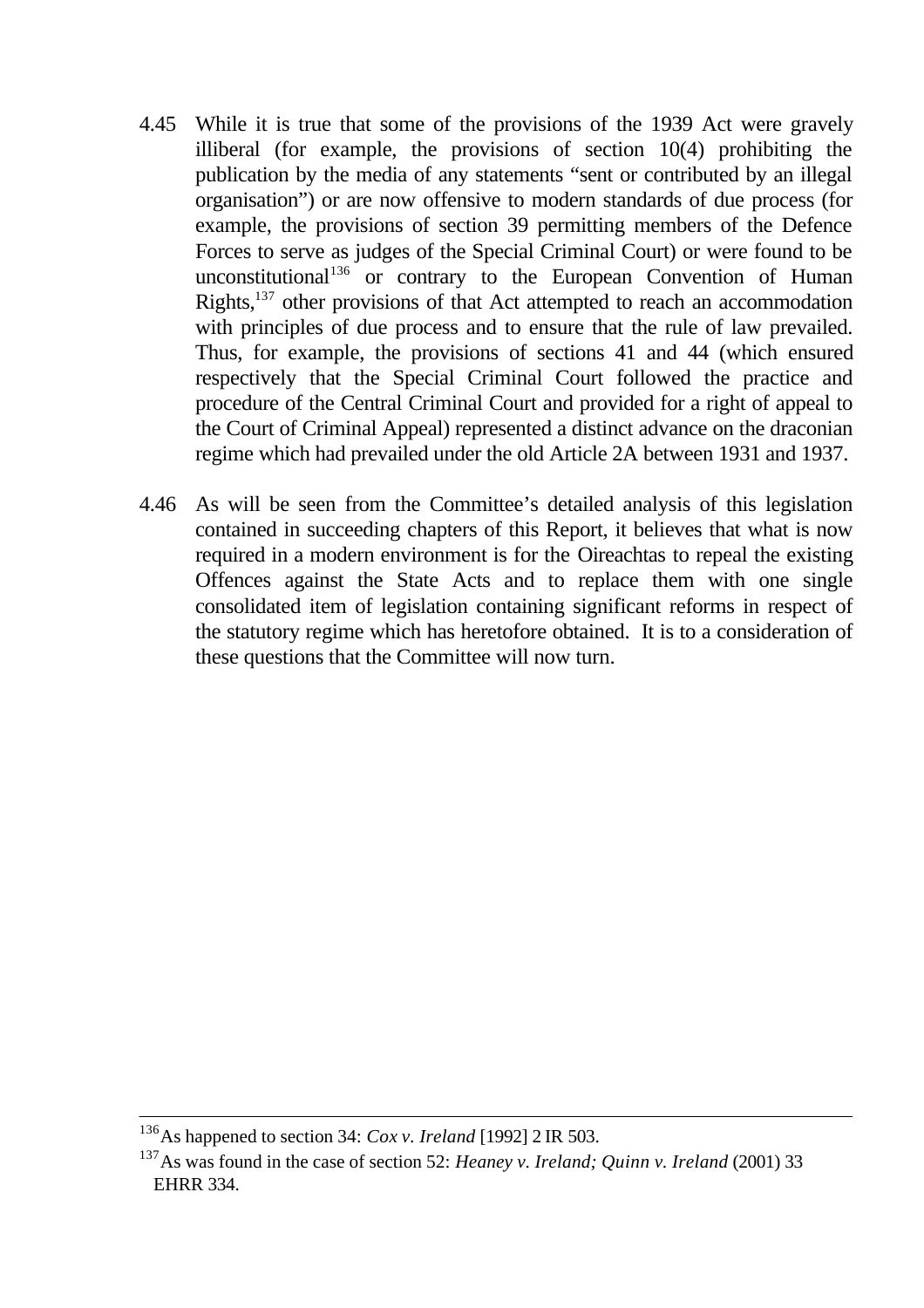### **CHAPTER 5**

### **EMERGENCY POWERS AND INTERNMENT**

#### **Background**

- 5.1 The Constitution of the Irish Free State contained no explicit provision whereby constitutional safeguards could be suspended or abridged under special circumstances. This meant that that Constitution was quite unsuited to deal with the legal difficulties generated by the Civil War and the political violence directed at the State and its institutions throughout the 1920s and the 1930s. During this period the Oireachtas resorted to a variety of legal stratagems to enable it to enact what it perceived as the necessary legislative measures to curb the actions of illegal organisations. The Public Safety Act 1927 purported to effect a temporary amendment of the Constitution should this prove necessary in order to validate extended detention. A few years later, the Constitution (Amendment No. 17) Act 1931 inserted a new Article 2A into that Constitution and this provision which, in reality, was an elaborate form of Public Safety Act took precedence over every subsequent provision of the Constitution.
- 5.2 The 1934 Constitution Review Committee recognised that these *ersatz* measures were quite unsatisfactory.<sup>138</sup> Between 1934 and 1937 various drafts of an emergency provisions clause that might be inserted in the new Constitution were explored, including a proposal by which the declaration of emergency would have to be sanctioned by a majority of the judiciary voting in secret ballot.<sup>139</sup>
- 5.3 The Constitution of Ireland, 1937 made provision in Article 28.3.3<sup>0</sup> for the declarations of emergency by both Houses of the Oireachtas and to provide for constitutional immunity for legislation enacted under cover of these declarations. Article  $28.3.3^{\circ}$  of the Constitution now provides that:

Nothing in this Constitution other than Article  $15.2.2<sup>0</sup>$  shall be invoked to invalidate any law enacted by the Oireachtas which is expressed to be for the purpose of securing the public safety and the preservation of

<sup>138</sup>Hogan, "The Constitution Review Committee of 1934" in Ó'Muircheartaigh, *Ireland in the Coming Times* (Dublin, 1997) at 342.

<sup>139</sup>S. 2979. See Hogan, *loc.cit.,* at 350-351.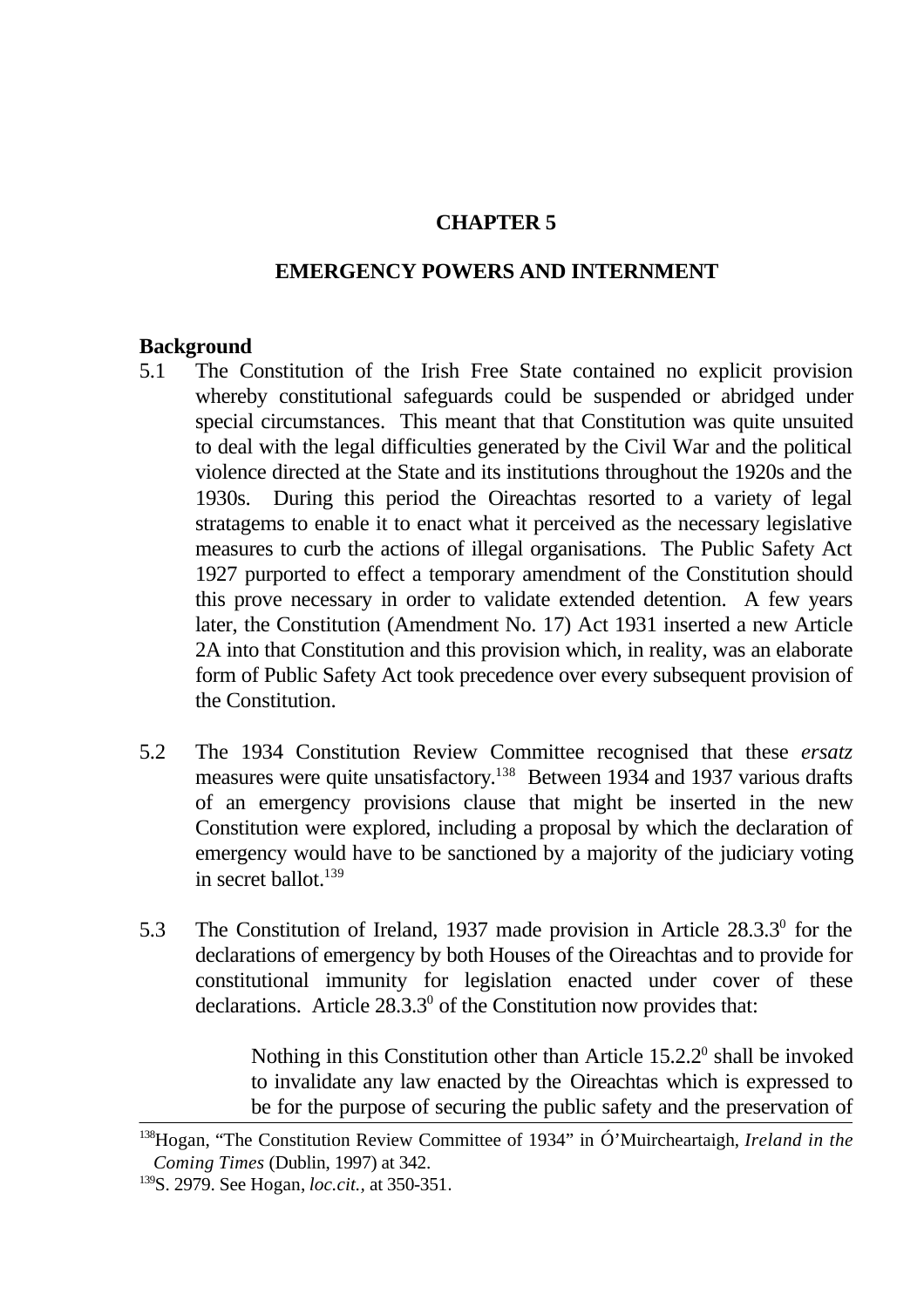the State in time of war or armed rebellion, or to nullify any act done or purported to be done in time of war or armed rebellion. In this sub-section "time of war" includes a time when there is taking place an armed conflict in which the State is not a participant but in respect of which each of the Houses of the Oireachtas shall have resolved that, arising out of such armed conflict, a national emergency exists affecting the vital interests of the State and "time of war or armed rebellion" includes such time after the termination of any war, or of any armed conflict as aforesaid, or of an armed rebellion, as may elapse until each of the Houses of the Oireachtas shall have resolved that the national emergency occasioned by such war, armed conflict, or armed rebellion has ceased to exist.

5.4 Article 28.3.3<sup>0</sup> has been amended on three separate occasions. The First Amendment of the Constitution Act 1939 was enacted within days of the outbreak of World War II and it amended Article  $28.3.3^{\circ}$  by adding an extended definition of "time of war" to include an armed conflict in which the State is not a participant. The Second Amendment of the Constitution Act 1941 further extended this definition of "time of war" to include a period of time after the armed conflict or armed rebellion has come to an end.<sup>140</sup> The

<sup>140</sup>Interestingly, the 1940 Constitution Review Committee (S 11577A) examined another proposal which would have further extended the ambit of Article  $28.3.3^{\circ}$  by making anti-terrorist legislation such as the Offences against the State Act 1939, immune from constitutional challenge:

The Committee recognise that, in the circumstances of this country, it is necessary to have a strong machinery for dealing effectively with the activities of treasonable conspiracies. Such machinery should not be hampered by being questioned on constitutional grounds, for the principle involved is nothing less than that the Constitution and the organs of government established thereunder shall be clothed with the power of self-protection and preservation and that the Constitution shall not be invoked to cause its own self-destruction. Moreover, those who by their acts and attitude proclaim themselves outlaws should not, on any ground of justice or equity or even commonsense, be accorded the benefit of the constitutional guarantees framed to protect the citizen who fulfils his fundamental political duty of fidelity to the Nation and loyalty to the State.

Accordingly, the Committee recommend that Article  $28.3.3^{\circ}$  should be strengthened to protect from constitutional attack legislation designed to deal with conspiracies of violence against the State and they recommend the addition of words to that sub-section for that purpose.

This particular recommendation was, however, ultimately not proceeded with.

The 1940 Committee consisted of senior civil servants who had been asked to review the Constitution prior to the expiry of the transitional provisions in June 1941. During these transitional provisions, the Constitution could be amended by ordinary legislation, although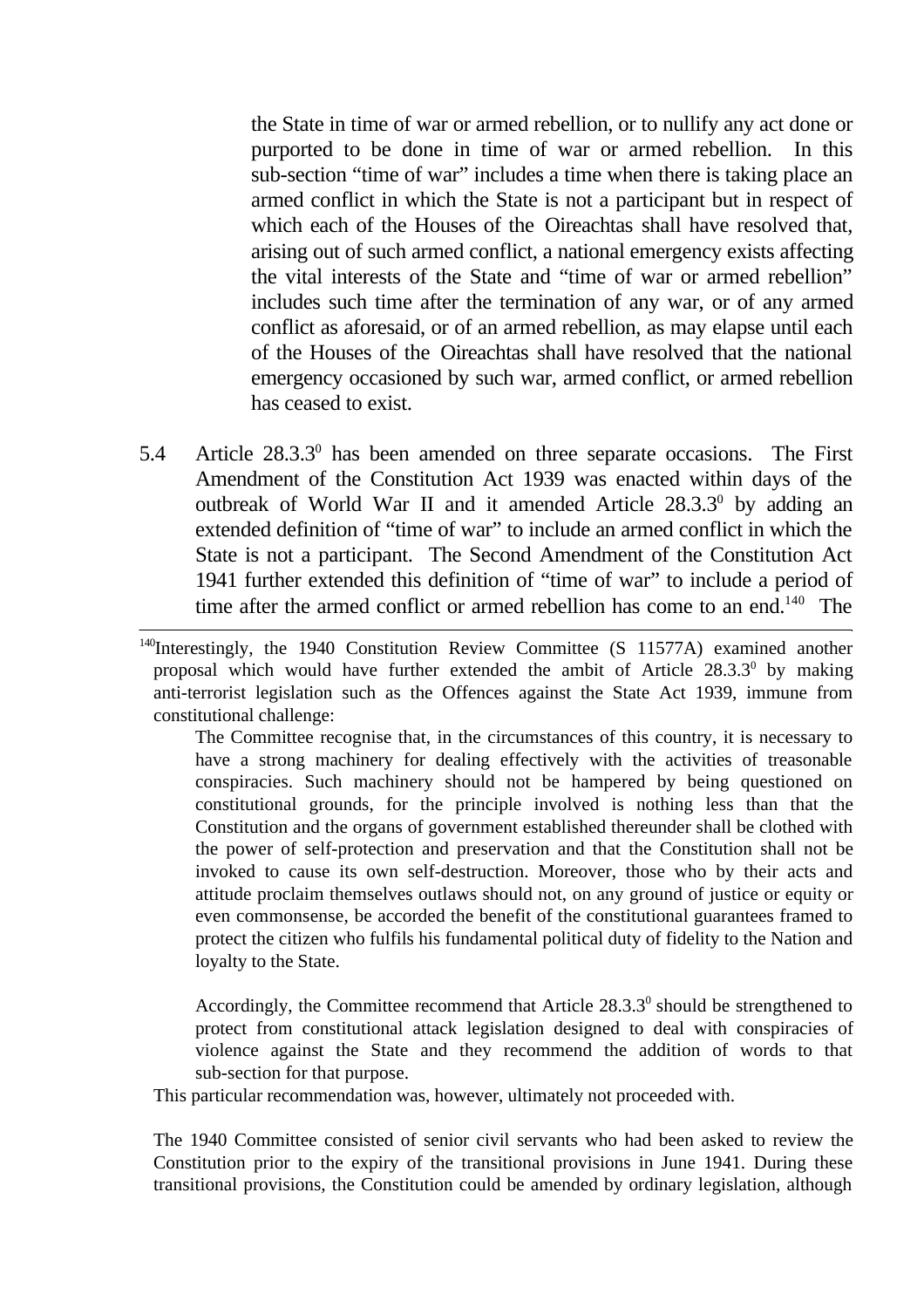21st Amendment of the Constitution Act 2001 abolished the death penalty in all circumstances and thereby amended Article  $28.3.3<sup>0</sup>$  to ensure that the death penalty could not be reintroduced by legislation enacted under cover of these emergency resolutions.

### **Emergency resolutions**

- 5.5 The Houses of the Oireachtas have twice passed the appropriate resolutions for the purposes of Article  $28.3.3^{\circ}$ .
- 5.6 The first set of resolutions were passed on 2 September 1939 immediately after the passage of the First Amendment of the Constitution Act 1939. On the following day, the Emergency Powers Act 1939 was duly enacted under cover of the Article  $28.3.3^{\circ}$  resolutions. This comprehensive item of legislation, which was expressed to be for the purpose of "securing public safety and the preservation of the State in time of war", continued in force until 1946 when it expired. $141$  Accordingly, by 1946 there was no longer any emergency legislation in force which depended for constitutional survival on the 1939 emergency resolutions.
- 5.7 Remarkably, however, the Article  $28.3.3^{\circ}$  resolutions themselves were permitted to continue in force despite the end of World War II "and despite occasional protests at the absurdity of keeping the State in a condition of 'emergency' unrescinded until 1976."<sup>142</sup> Despite the absurdity of this state of affairs, the artificial maintenance of this declaration of emergency had no real practical consequences since, as we have just seen, the last emergency legislation had expired in 1946.<sup>143</sup>

the President was entitled to insist on a referendum: see Article 51.2. The 1940 Committee's recommendations formed the basis for the Second Amendment of the Constitution Act 1941. This Act effected some thirty separate amendments to the Constitution, which, for the most part, were mainly minor technical or linguistic amendments.

<sup>&</sup>lt;sup>141</sup>Nine further items of legislation were enacted during this period. Many of them were enacted for a temporary period, but those that were still in force were also allowed to lapse in 1946.

<sup>142</sup>Kelly, *The Irish Constitution* (3rd ed. by G. Hogan and G. Whyte, Dublin, 1994) at 239. Professor Kelly further referred to the fact that successive Taoisigh, in their replies to Dáil Questions in 1946, 1960, 1964, 1969 and 1971, justified the refusal to bring the state of emergency to an end. In Professor Kelly's words "there were always reasons for not bringing it to an end".

<sup>143</sup>Cf. the comments of F.S.L. Lyons, *Ireland since the Famine* (London, 1972) (at 5454): "the 'emergency' which was declared when war broke out in 1939 is still legally in existence and no law-abiding citizen seems any the worse."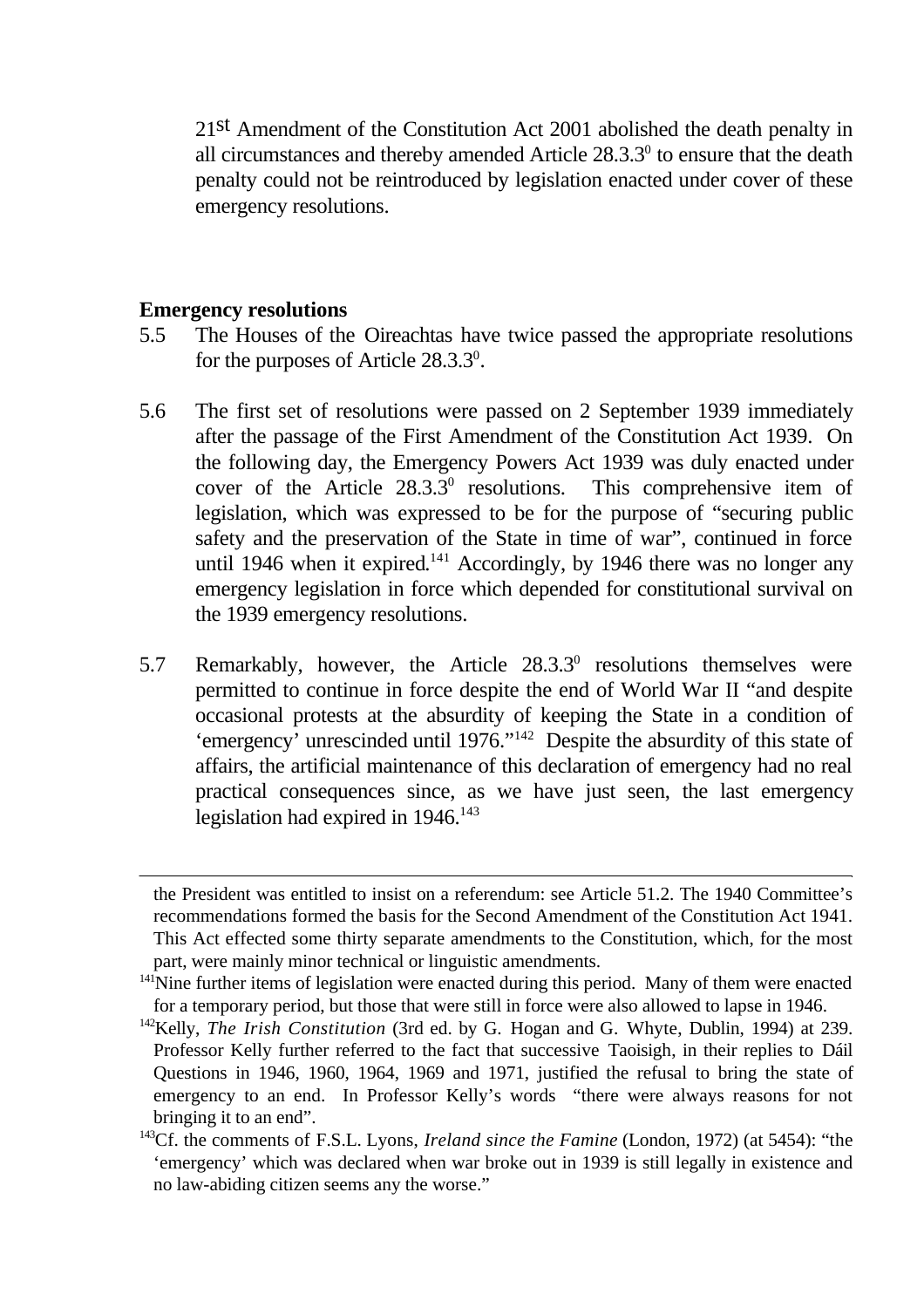- 5.8 In 1976, following the murder of British Ambassador and his secretary and the explosion at the Special Criminal Court, the Houses of the Oireachtas rescinded the 1939 resolutions and immediately passed fresh resolutions arising out of the civil conflict in Northern Ireland.<sup>144</sup> The Oireachtas enacted only one item of legislation under cover of those resolutions, namely the Emergency Powers Act 1976.
- 5.9 The 1976 Act permitted the seven-day detention of suspects without judicial supervision.<sup>145</sup> Prior to its enactment into law, the 1976 Act had been referred by the President to the Supreme Court in accordance with Article 26 of the Constitution: see Re Article 26 and the Emergency Powers Bill, 1976.<sup>146</sup> This Article 26 reference gave the Supreme Court an opportunity comprehensively to review the scope and effect of Article  $28.3.3^{\circ}$ .
- 5.10 The Court first accepted that there was a presumption in favour of the validity of Article 28.3.3<sup>0</sup> resolutions and that this presumption had not been displaced in the present case. However, the Court reserved its position in regard to reviewing future resolutions and hinted that it had retained a jurisdiction to look behind the resolutions to examine whether or not the two Houses of the Oireachtas had been justified in passing them.<sup>147</sup>
- 5.11 As far as the substantive issue of constitutionality presented by the Bill itself, the State had conceded that seven-day detention of that form would be inconsistent with the guarantee of personal liberty in Article  $40.4.1$ <sup>0</sup>, so that the Bill was dependent on the emergency resolutions for its constitutional survival. The Supreme Court explained that its capacity to review Bills passed on foot of these resolutions was strictly limited:

When a Bill is validly referred to the Court under Article 26 the test of its repugnancy is what its effect and force will be if and when it

<sup>144</sup>292 *Dáil Debates* 2-260; 85 *Seanad Debates* 5-212 (31 August to 1 September 1976).

<sup>&</sup>lt;sup>145</sup>Section 2 of the 1976 Act was drafted in similar terms to s. 30 of the Offences against the State Act 1939 by permitting arrest based on reasonable suspicion of having committed a scheduled offence. However, whereas s. 30 then permitted a maximum detention period of forty-eight hours, s. 2 of the 1976 Act permitted seven-day detention. The Offences against the State (Amendment) Act 1998 amended s.30 of the 1939 Act by permitting detention for up to seventy-two hours, but, unlike s.2 of the 1976 Act, only the District Court can extend the detention from forty-eight hours to seventy-two hours and then only by reference to certain statutory criteria.

 $146$ [1977] IR 159. For a comprehensive account of the background to this reference and the legal issues which it raised, see Gwynn Morgan "The Emergency Powers Bill Reference I" (1978) 13 *Irish Jurist* 67; "The Emergency Powers Bill Reference II" (1979) 14 *Irish Jurist* 253.

<sup>147</sup> [1977] IR 159, 175-176, per O'Higgins C.J.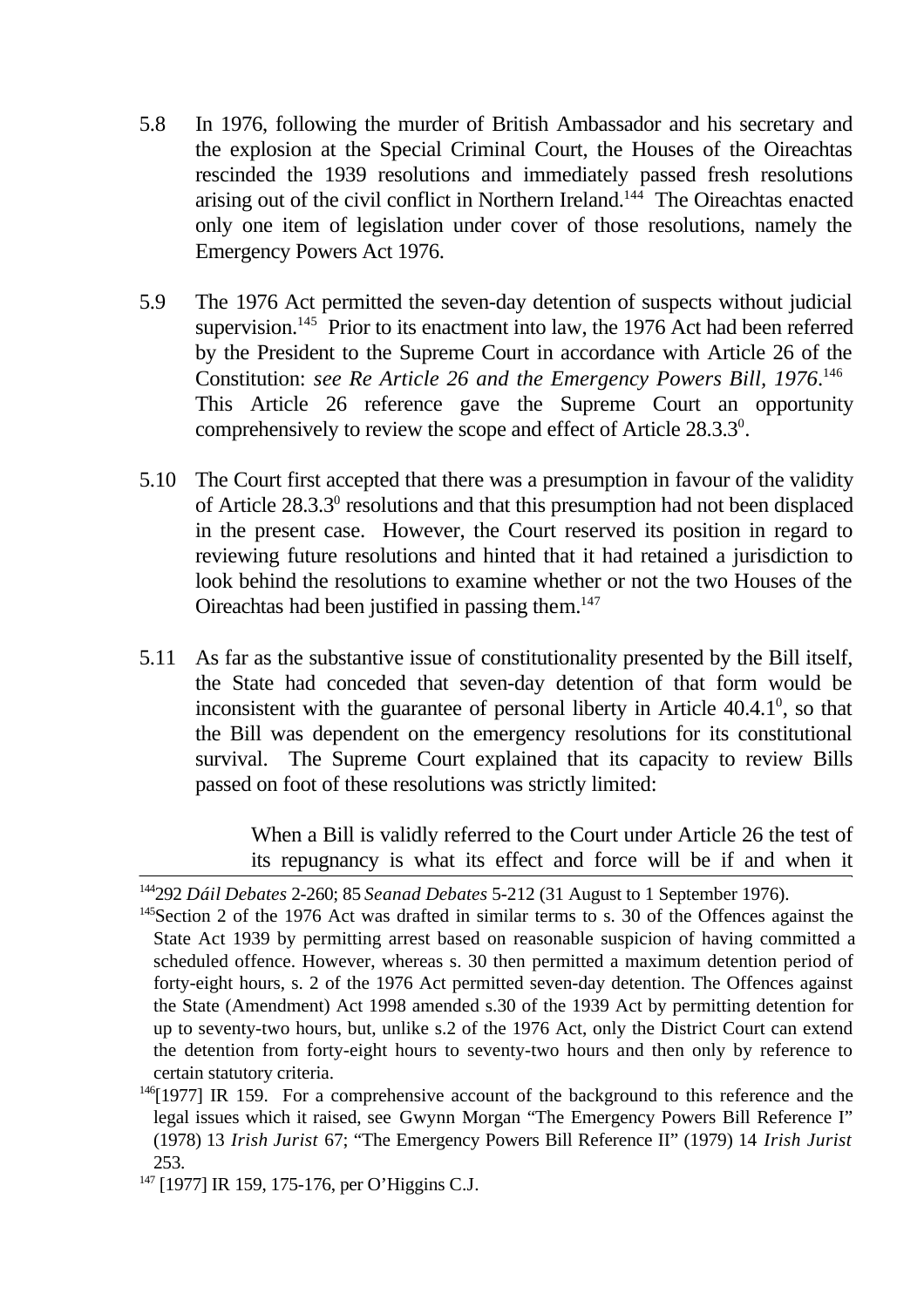becomes law. Thus, in regard to a Bill which is to take effect as law under Article  $28.3.3^{\circ}$ , if it shown to the Court that the preliminary and procedural requirements for the passing of the Bill by both Houses of the Oireachtas have been complied with, it is *ipso facto*, because of the exemption given by Article  $28.3.3^{\circ}$ , incapable of being struck down on the ground of repugnancy to the Constitution or to any provision thereof. 148

- 5.12 However, the Court also stressed that when "…a law is saved from invalidity by Article 28.3.3<sup>0</sup>, the prohibition against invoking the Constitution in reference to it is only for the purpose of invalidating it. For every other purpose the Constitution may be invoked."<sup>149</sup>
- 5.13 The Court indicated, for example, that if a suspect had been wrongfully denied access to legal advice or if his constitutional rights had been otherwise denied, the High Court might have to order the suspect's release pursuant to Article 40.4.2<sup>0</sup>.<sup>150</sup>
- 5.14 The 1976 Act was allowed to lapse in October 1977 and, although seven-day detention under that Act might have been revived at any time by means of a fresh order by the Government pursuant to the 1976 Act, this never in fact occurred. The 1976 resolutions were, in turn, rescinded by both Houses of the Oireachtas in February 1995 in the wake of the IRA ceasefire.<sup>151</sup>

#### **The recommendations of the Constitution Review Group**

5.15 The possible reform of Article  $28.3.3<sup>0</sup>$  was most recently considered by the Constitution Review Group in 1996.<sup>152</sup> The Review Group recommended that resolutions declaring an emergency should have effect for three years only, unless renewed by both Houses of the Oireachtas. It further recommended that certain fundamental rights and liberties ought to be

<sup>148</sup> [1977] IR 159, 174.

<sup>149</sup> [1977] IR 159, 173.

<sup>&</sup>lt;sup>150</sup>This indeed occurred in a number of cases arising under s.2 of the 1976 Act: see, for example, *The State (Hoey) v. Garvey* [1978] IR 1.

<sup>151</sup>448 *Dáil Debates* at Cols. 1538-1587 (7 February 1995); 141 *Seanad Debates* at Cols, 2013-2061 (16 February 1995),

 $152$ Pn. 2632.

<sup>&</sup>lt;sup>153</sup>At p.84. This echoes an earlier recommendation of the Report of the Committee on the Constitution (Pr. 9817, 1967), paras. 102 - 106. Cf. The provisions of Articles 55 and 116.2 of the Spanish Constitution of 1978 which (a) restrict the rights which may be abridged during the declaration of emergency and (b) limits the duration of the time of emergency: see generally Casey, *Constitutional Law in Ireland* (3rd ed. Dublin, 2000) at p. 181.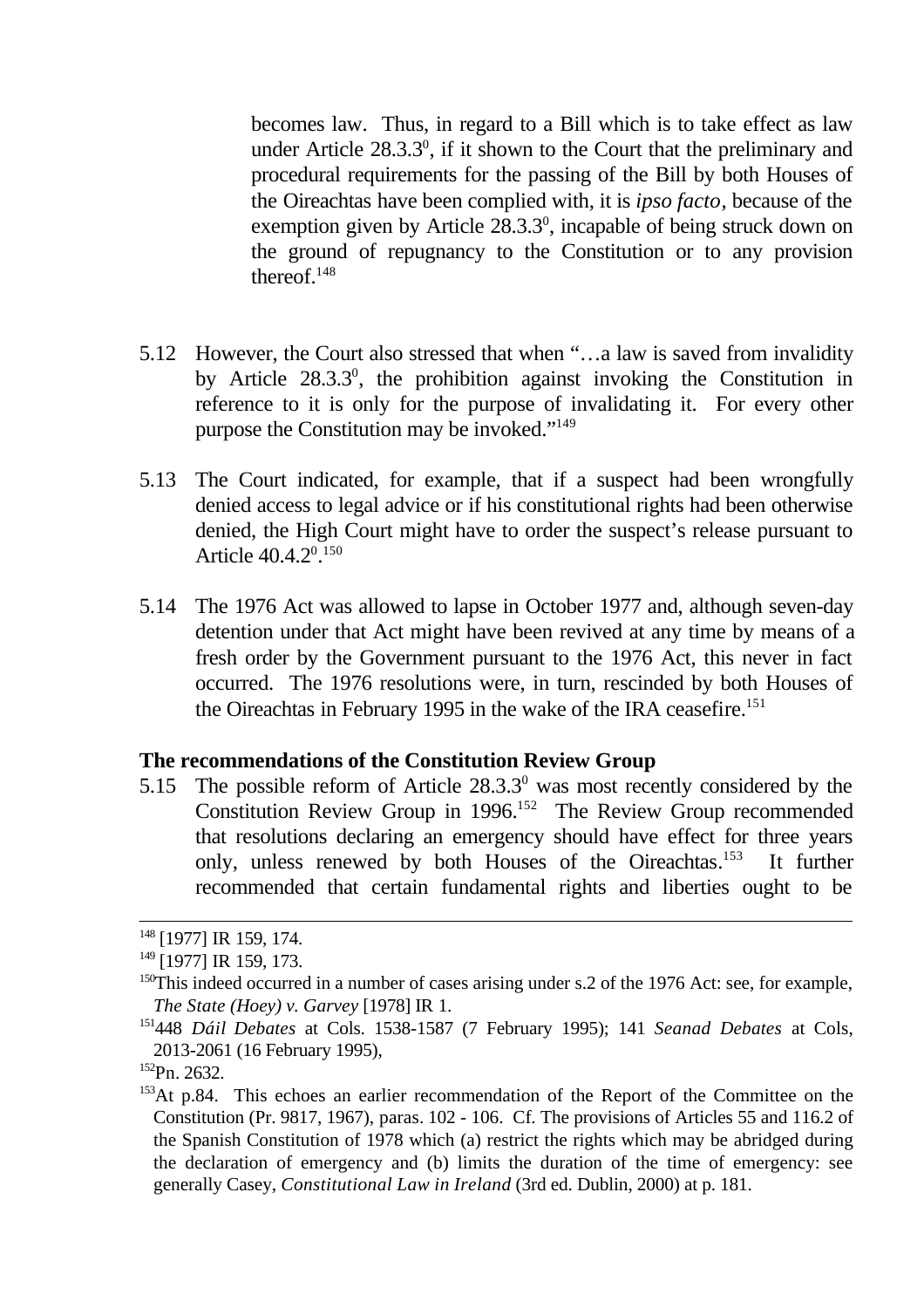retained even during a state of emergency and that the Oireachtas should not be able to override such rights via legislation passed on foot of Article 28.3.3<sup>0</sup> resolution.<sup>154</sup>

#### **Recommendation**

- 5.16 The practical significance of Article  $28.3.3<sup>0</sup>$  to the work of this Committee is now relatively limited. While emergency resolutions were in force between 1939 to 1995, with the exception of one twelve-month period from October 1976 to October 1977, there has been no emergency legislation in force since 1946. Between 1976 and 1977, there was one item of legislation in force which was later allowed to lapse. There have been no emergency resolutions in force since 1995 and it would probably require a very marked deterioration in conditions prevailing on this island before the Houses of the Oireachtas would contemplate passing fresh Article  $28.3.3^{\circ}$  resolutions.
- 5.17 *In these circumstances, the Committee can do no more than respectfully endorse the recommendations of the Constitution Review Group regarding the reform of Article 28.3.3<sup>0</sup> . While the Committee believes that the retention of Article 28.3.3<sup>0</sup> is an unfortunate necessity, it nonetheless agrees that any such declaration of emergency should be limited to three years. The declaration of emergency would then expire, but, of course, it would be open to the Houses of the Oireachtas to pass a fresh declaration of emergency.*
- 5.18 *Moreover, the Committee considers that Article 28.3.3<sup>0</sup> should be further amended so as to limit further the rights which might be abridged or curtailed by virtue of legislation enacted under cover of Article 28.3.3<sup>0</sup> . The latter approach would be very much in line with the attitude taken by both the European Convention of Human Rights (Article 15) and the International Covenant on Civil and Political Rights (Article 4) with regards to the limits of declarations of emergency and fundamental rights.<sup>155</sup>*

<sup>&</sup>lt;sup>154</sup>The 21st Amendment of the Constitution Act 2001 might be said to represent a step in that direction in that (as thus amended) Article 28.3.3<sup>0</sup> expressly forbids the Oireachtas from legislating for the death penalty even in circumstances covered by Article 28.3.3<sup>0</sup>.

<sup>&</sup>lt;sup>155</sup>Thus, for example, Article 15(1) ECHR provides that in the course of such emergency, a Contracting State "may take measures derogating from its obligations under this Convention to the extent strictly required by the exigencies of the situation" provided that such measures are not inconsistent "with its other obligations under international law". Article 15(2) provides that such declarations of emergency may not derogate from the right to life (Article 2) (save in respect of deaths resulting from lawful acts of war); the prohibition on torture and inhuman or degrading treatment (Article 3); prohibition on slavery and forced labour (Article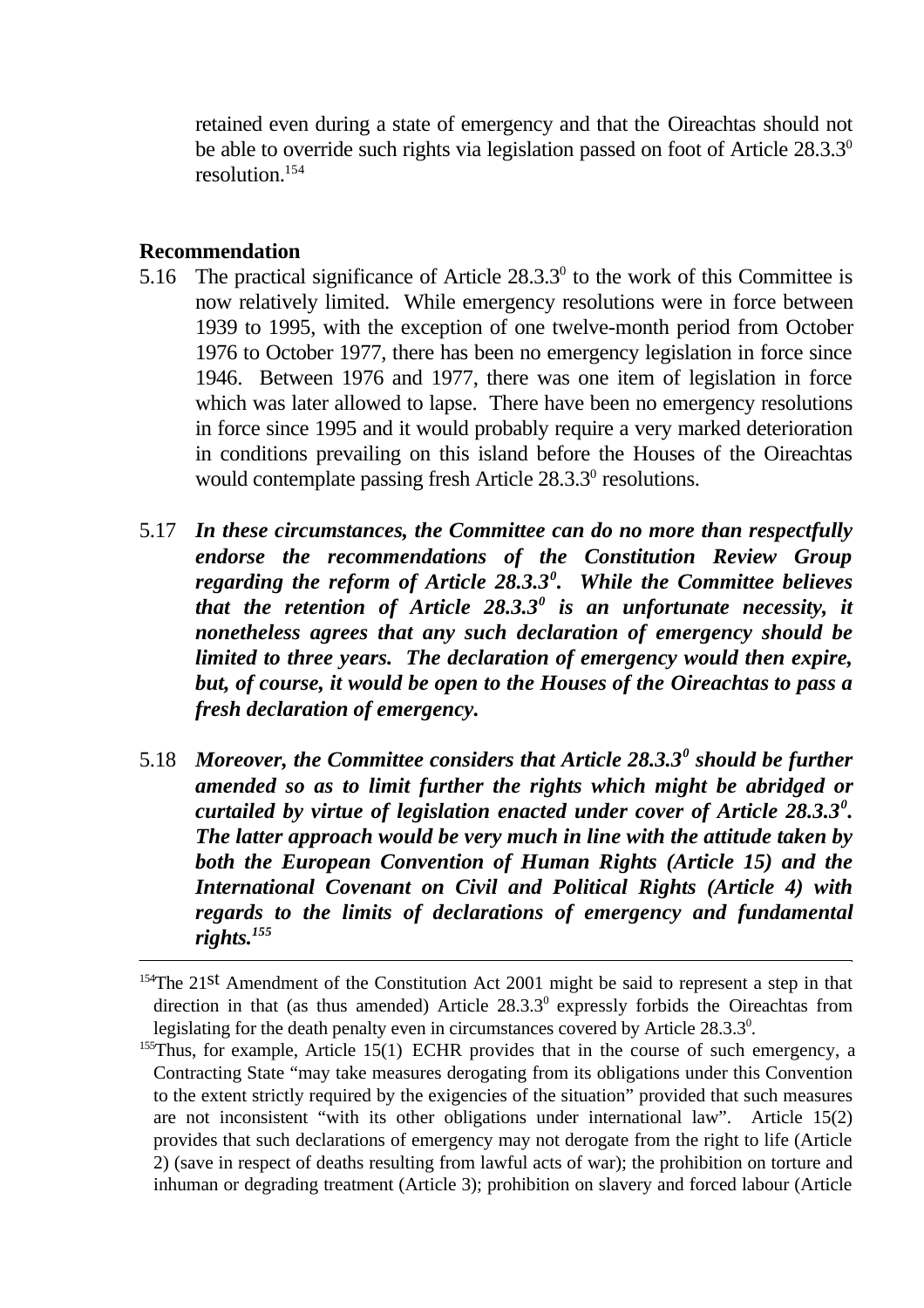### **Offences against the State (Amendment) Act 1940**

- 5.19 Internment, or detention without trial, is provided for by Part II of the Offences against the State (Amendment) Act 1940. Part II comes into force if and when the Government makes and publishes a proclamation declaring that internment is necessary to secure the preservation of public peace and order, and it ceases to be in force when the Government makes and publishes a proclamation to that effect. Provision is also made for Dáil Éireann, at any time while Part II is in force on foot of a proclamation by the Government, to pass a resolution annulling that proclamation, whereupon Part II ceases to be in force.
- 5.20 Under Part II, a Minister of the Government may by warrant order the arrest and detention, in other words the internment, of any person who, in the opinion of the Minister, is engaged in activities that are prejudicial to the preservation of public peace and order or to the security of the State. Any such person may be arrested by a member of the Garda Síochána and detained in a prison or other place of detention prescribed for that purpose by regulations made under Part II. The release of a person detained in this way may be ordered at any time by a Minister of the Government if he or she thinks it proper.
- 5.21 Whenever Part II is in force, the Government is required to set up a Commission to review the detention of any person who requests this. The Commission must consist of three persons, two of whom have to be judges or former judges or barristers or solicitors, and one of whom must be an officer of the Defence Forces. The procedure is that any detained person may apply in writing to the Government to have the continuation of his or her detention considered by the Commission. Any such application is passed to the Commission, which then has to inquire into the grounds of detention and report to the Government. The person must be released from detention if the Commission reports that no reasonable grounds exist for the person's continued detention.
- 5.22 For as long as Part II is in force, the Government is required, at least every six months, to make a report to each House of the Oireachtas giving particulars of persons detained under the Act, persons in respect of whom the Commission has reported to the Government that no reasonable grounds exist for their continued detention, persons who were released upon a report by the

<sup>4)</sup> and the creation of retrospective penal sanctions (Article 7).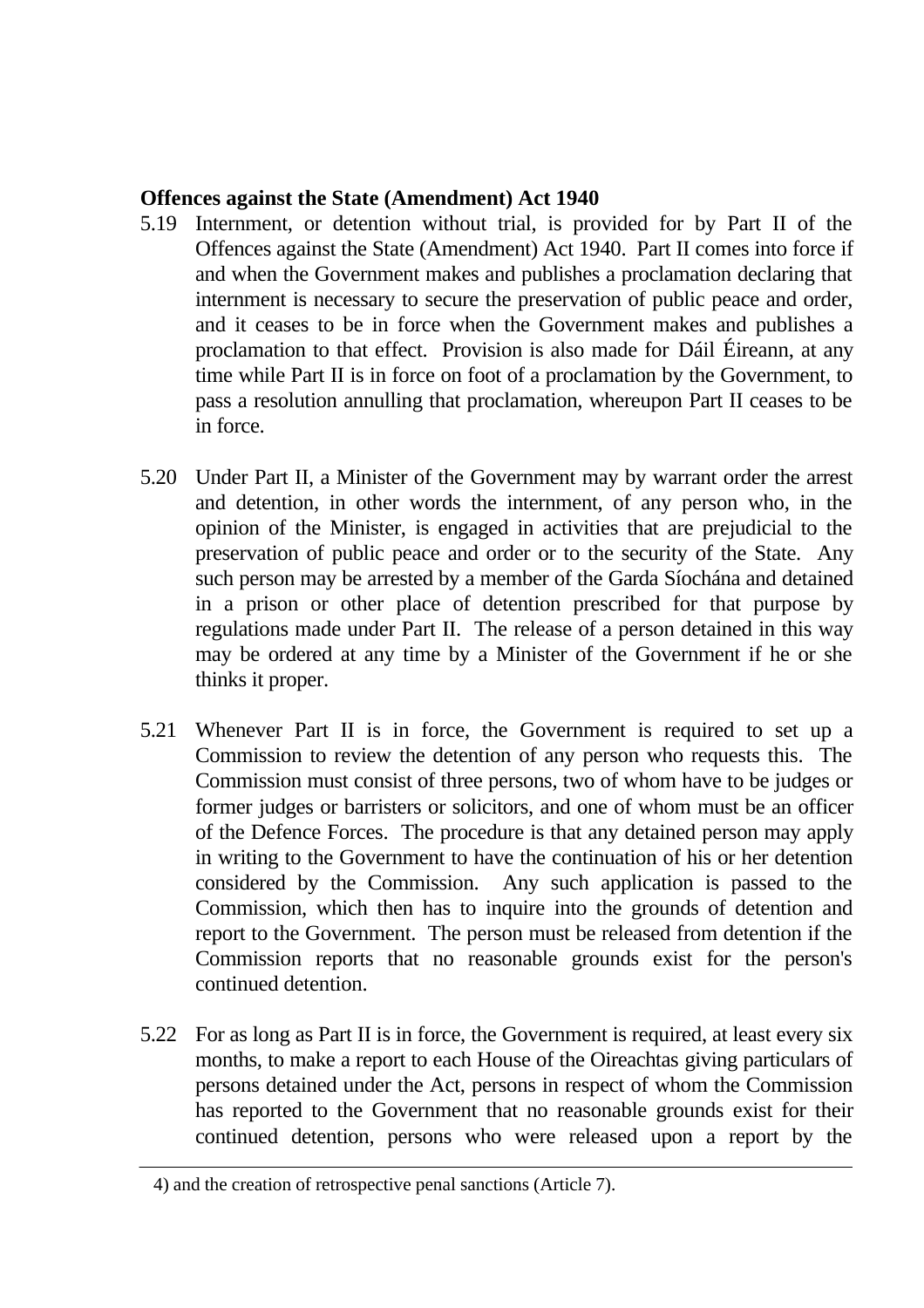Commission, and persons who were released without a report by the Commission.

#### **Background to the 1940 Act**

5.23 The background to the enactment of the 1940 Act is complex.<sup>156</sup> Part VI of the Offences against the State Act 1939 originally contained provisions for internment, but this Part of the Act was declared to be unconstitutional by Gavan Duffy J. on 2 December 1939 in *The State (Burke) v. Lennon*<sup>157</sup> following an application for the release of the applicant in accordance with Article  $40.4.2^{\circ}$  of the Constitution. Gavan Duffy J. took the view that internment was at odds with the Constitution's guarantees in respect of trial in due course of law (Article 38.1) and personal liberty (Article  $40.4.1^{\circ}$ ):

> As to personal liberty, it is one of the cardinal principles of the Constitution, proclaimed in the Preamble itself, that the dignity and freedom of the individual may be assured; Articles 40-44 of the Constitution set out the "Fundamental Rights" comprising personal rights, the imprescriptible rights of the family, the inalienable right and duty of parents to educate their children, the natural right to private property and freedom of conscience and religion. The fundamental personal rights, which are the personal rights of free men, include (Article 40) the right to equal protection of the law, the inviolability of the home, the rights of free speech, peaceable association and, in particular, the liberty of the person.... These rights are, of course, qualified, because under modern conditions the rights of the citizen must be subject to legal limitations, and absolute rights are unknown, or virtually unknown, in a democratic State. But in a significant clause of Article 40 the State guarantees in its laws to respect the personal rights of the citizen and, as far as practicable, to defend and vindicate them.... The right to personal liberty means much more than mere freedom from incarceration and carries with it necessarily the right of the citizen to enjoy the other fundamental rights, the right to live his life, subject, of course, to the law; and if a man is confined against his will, he has lost his personal liberty, whether the name given to the restraint be penal servitude, imprisonment, detention or internment… Habeas corpus is the direct security for the right to personal liberty, but a constitutional separation of powers and constitutional directions for

<sup>&</sup>lt;sup>156</sup>For a more detailed account of that background, see Hogan, "The Supreme Court and the Reference of the Offences against the State (Amendment) Bill, 1940" (2000) 35 *Irish Jurist* 238.

 $157$ [1940] IR 136.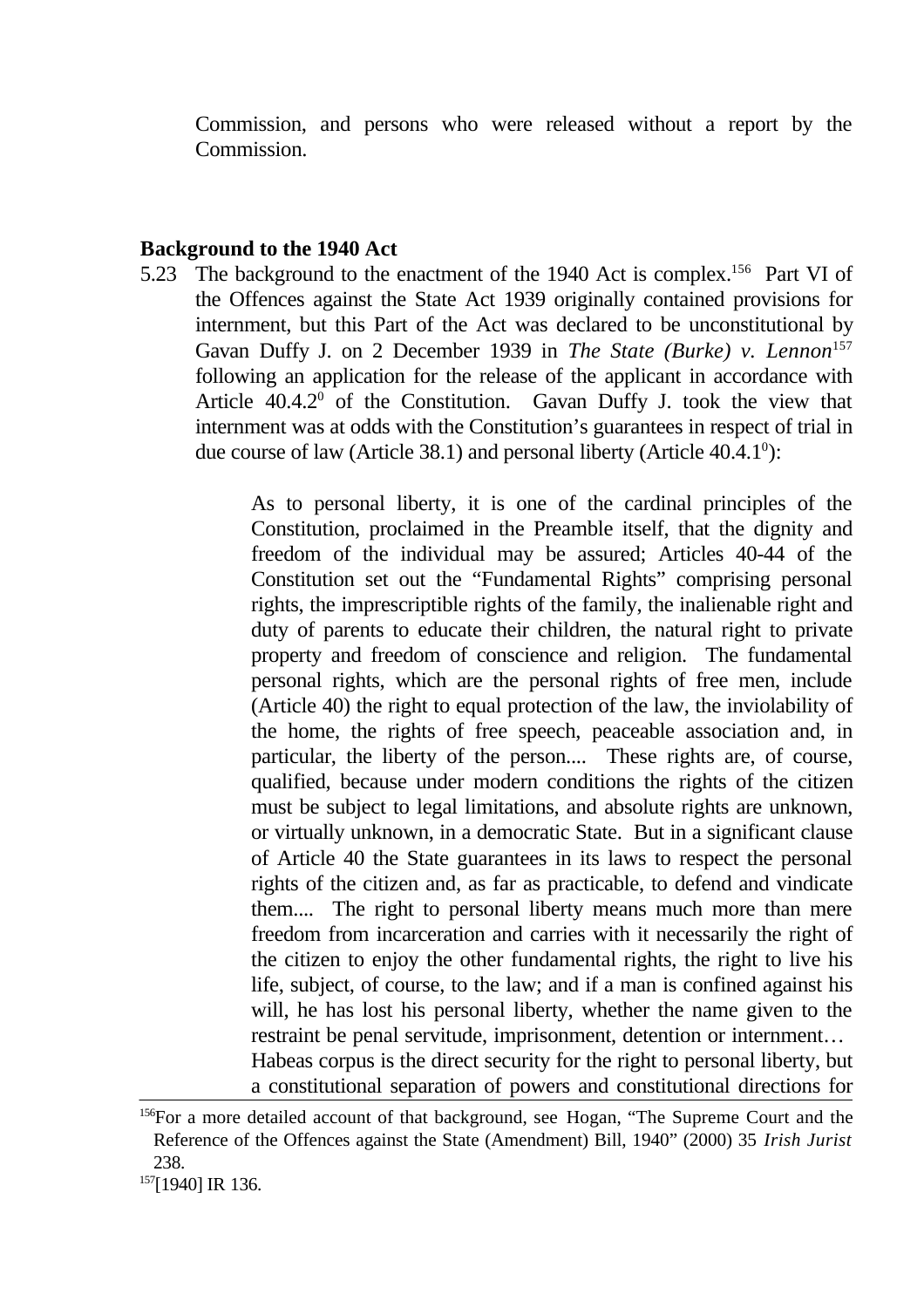the administration of justice as an independent function of the State were necessary to make the remedy secure.<sup>158</sup>

5.24 Gavan Duffy J. next drew attention to the separation of powers provisions of the Constitution and the mechanism provided for judicial review of legislation:

> The architects of the Constitution were alive to the need for protecting the rights declared in the Constitution; accordingly, in Article 5, they characterised the State as a democratic State, in which (Article 6) all powers derive under God from the People and are to be exercised only by or on the authority of legislative, executive and judicial organs established by the Constitution; effect is given to the division of powers by Articles 15, 28 and 34 and 35. Laws in any respect repugnant to the Constitution are expressly forbidden and invalidated by Article 15 and, as a special safeguard, exclusive original jurisdiction in cases raising the constitutionality of any law assigned to the High Court, together with a veto, a matter of first importance, upon any statutory encroachment on the appellate jurisdiction of the Supreme Court in any such case (Article 34); the Supreme Court is thus made ultimate guardian of constitutional right.<sup>159</sup>

5.25 The judge continued by referring in some detail to the provisions dealing with state of war and emergency (Article  $28.3.3^{\circ}$ ) and the provisions dealing with trial of offences (Article 38). He then added:

> Manifestly these penal jurisdictions are all contemplated as importing lawful restrictions under the Constitution upon personal liberty, and Article 40 must be read in the light of Article 38…. There is no provision enabling the Oireachtas or the Government to disregard the Constitution in any emergency short of war or armed rebellion. And the Constitution contains no express provision for any law endowing the Executive with powers of internment without trial.<sup>160</sup>

5.26 It followed that, in his opinion, a law providing for internment was inconsistent with these guarantees: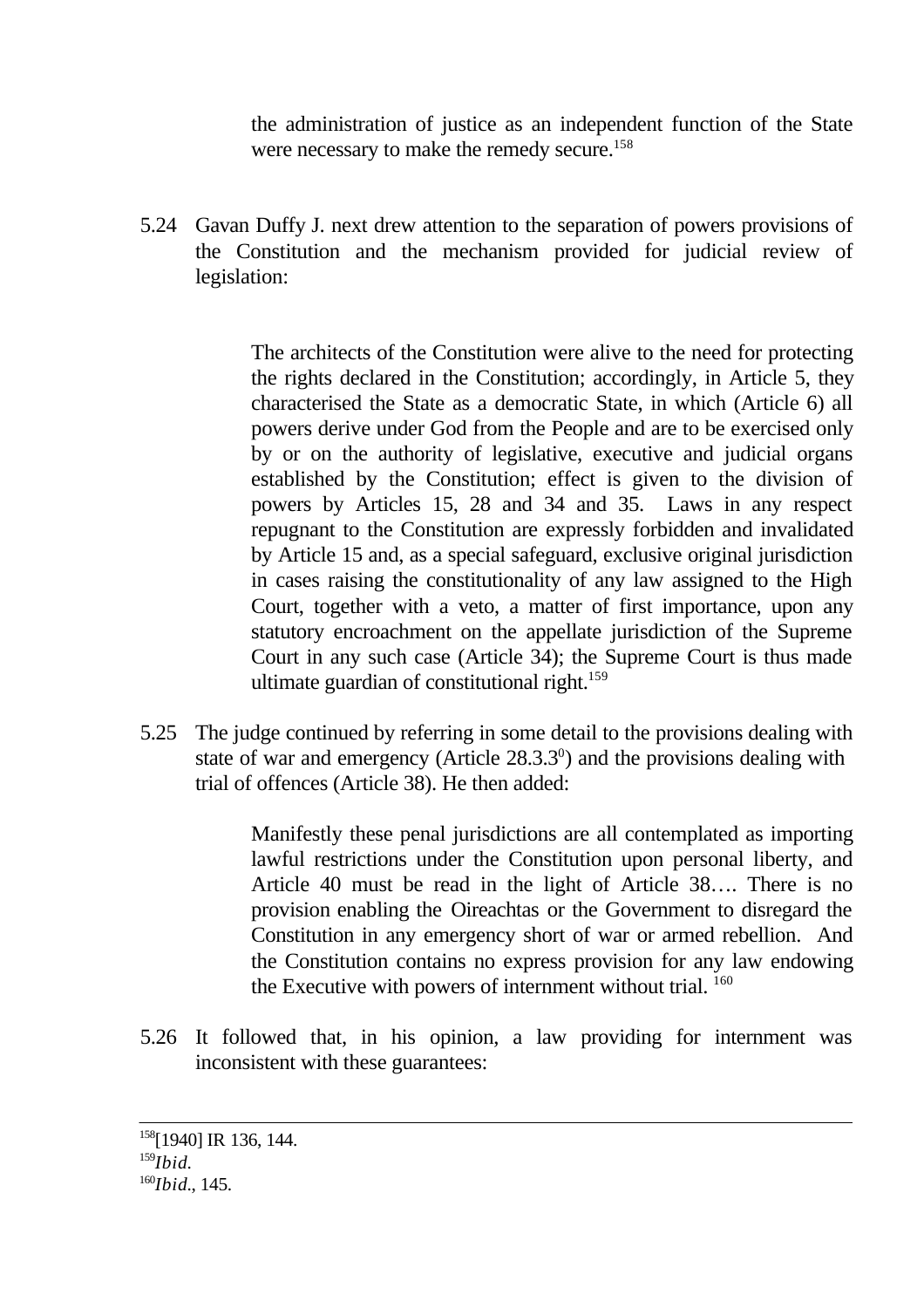…a law for the internment of a citizen, without charge or hearing, outside the great protection of our criminal jurisprudence and outside even the special Courts, for activities calculated to prejudice the State, does not respect his right to personal liberty and does unjustly attack his person; in my view, such a law does not defend his right to personal liberty as far as practicable, first, because it does not bring him before a real Court and again because there is no impracticability in telling a suspect, before ordering his internment, what is alleged against him and hearing his answer, a course dictated by elementary justice.<sup>161</sup>

5.27 Gavan Duffy J. concluded by saying that:

The Constitution, with its most impressive Preamble, is the Charter of the Irish People and I will not whittle it away…. The right to personal liberty and the other principles which we are accustomed to summarise as the rule of law were most deliberately enshrined in a national Constitution, drawn up with the utmost care for a free people, and the power to intern on suspicion or without trial is fundamentally inconsistent with the rule of law as expressed in the terms of the Constitution. The legal position would be different, were I concerned with a war measure, a law "expressed to be for securing the public safety and the preservation of the State in time of war" under Article 28; but I am not, for the Offences against the State Act 1939, is not such a law  $162$ 

- 5.28 Following the decision of Gavan Duffy J. releasing the applicant, the State sought to appeal this habeas corpus order to the Supreme Court, but that Court held that it had no jurisdiction to entertain an appeal in habeas corpus matters.<sup>163</sup> Following the failure of the Supreme Court to entertain the State's appeal against Gavan Duffy J.'s decision, the Government concluded that it had no option but to release all the other prisoners who had been detained under Part VI of the 1939 Act, even though no formal application for habeas corpus appears to have been made by or on behalf of any other prisoner. This decision to release the other prisoners appears to have led to consequences which were potentially catastrophic.
- 5.29 On 23 December 1939, the Magazine Fort at Phoenix Park, the Defence Forces' main ammunition depot, was raided by the IRA in a military-style

<sup>&</sup>lt;sup>161</sup>[1940] IR 136, 154.

<sup>&</sup>lt;sup>162</sup>[1940] IR 136, 155-156.

<sup>163</sup>*The State (Burke) v. Lennon* [1940] IR 136. The Supreme Court has since overruled this decision and it now hears appeals in habeas corpus matters: see *The State (Browne) v. Feran* [1967] IR 147.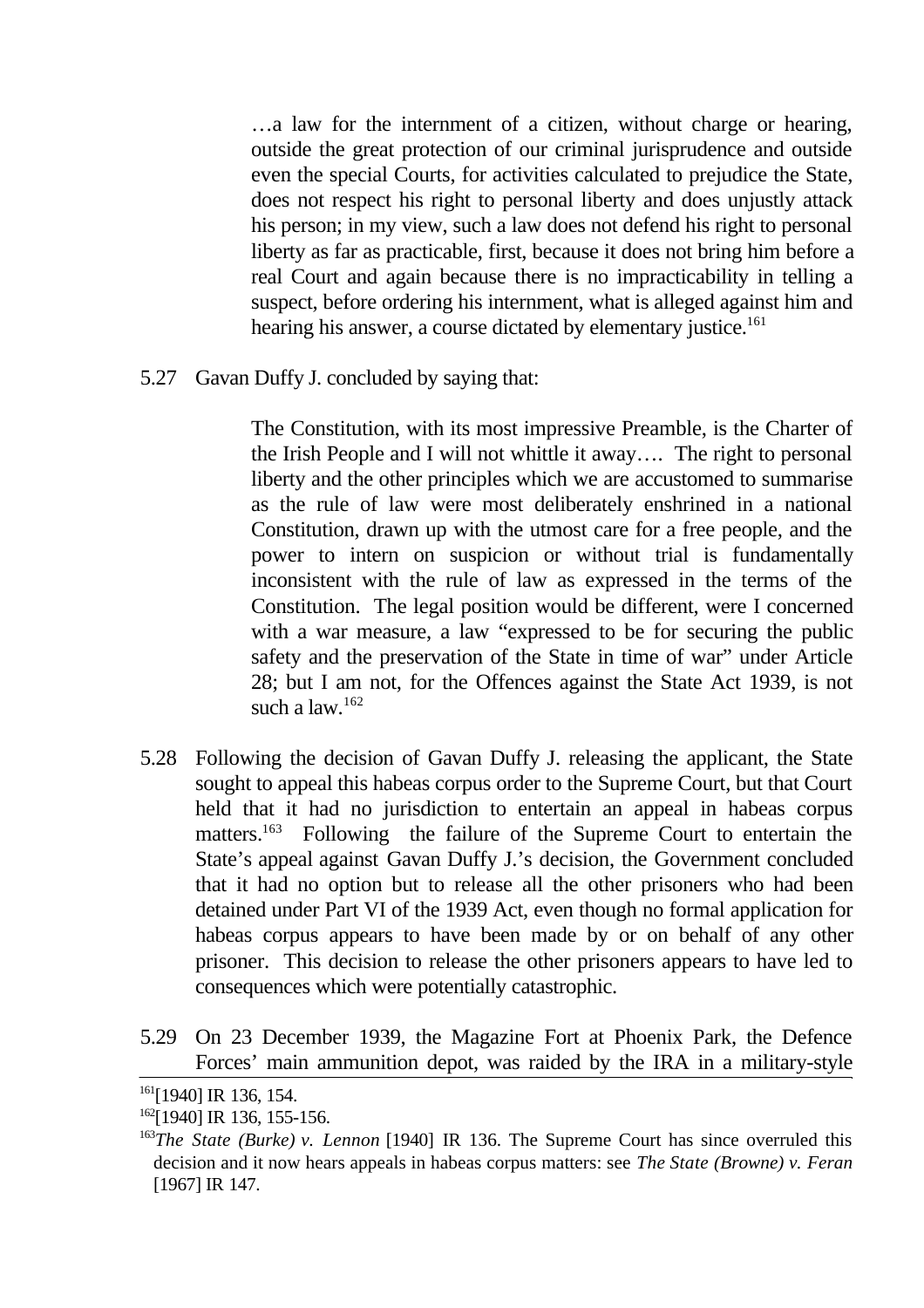operation and more than 1 million rounds of ammunition were stolen by over 50 men using four lorries. In the immediate post-Christmas period, an Army cordon was placed around Dublin and in surrounding areas and significant quantities of the stolen arsenal were recovered.<sup>164</sup>

- 5.30 Faced with this alarming situation in the middle of a national emergency, the Government introduced the Offences against the State (Amendment) Bill 1940. This Bill substantially corresponded to Part VI of the 1939 Act, save that the new section 4(1) provided that such a detention order could be made only where the Minister was "of opinion" that the detainee was engaged in activities "prejudicial to the preservation of public peace and order or to the security of the State": the Minister was no longer required to be "satisfied" in the manner required by Part VI. Following the passage of the Bill by both Houses of the Oireachtas, it was then submitted to the President, who duly referred the Bill to the Supreme Court under Article 26 of the Constitution. The Supreme Court upheld (by a majority) the constitutionality of the Bill.
- 5.31 Delivering the judgment of the Court, Sullivan C.J. rejected the contention, upon which Gavan Duffy J. had laid so much emphasis in Burke, that the 1940 Bill enabled the Minister to try the accused in respect of criminal offences in a manner contrary to Article 38.1 and that the detention thereby contemplated constituted a form of punishment in respect of a criminal offence:

In the opinion of this Court neither section 4 nor section 5 of the Bill creates or purports to create a criminal offence. The only essential preliminary to the exercise by a Minister of the powers contained in section 4 is that he should have formed opinions on the matters specifically mentioned in the section. The validity of such opinions is not a matter that could be questioned in any Court. Having formed such opinions, the Minister is entitled to make an order for detention: but this Court is of opinion that the detention is not in the nature of punishment, but is a precautionary measure taken for the purpose of preserving the public peace and order and the security of the State.<sup>165</sup>

5.32 The Chief Justice also rejected the argument based on the personal liberty provisions of Article  $40.4.1^{\circ}$  by saying:

> The phrase "in accordance with law" is used in several Articles of the Constitution and we are of opinion that it means in accordance with the

<sup>&</sup>lt;sup>165</sup>[1940] IR 470, 479. 164*The Irish Times*, 26 December 1939 and *The Irish Times*, 28 December 1939.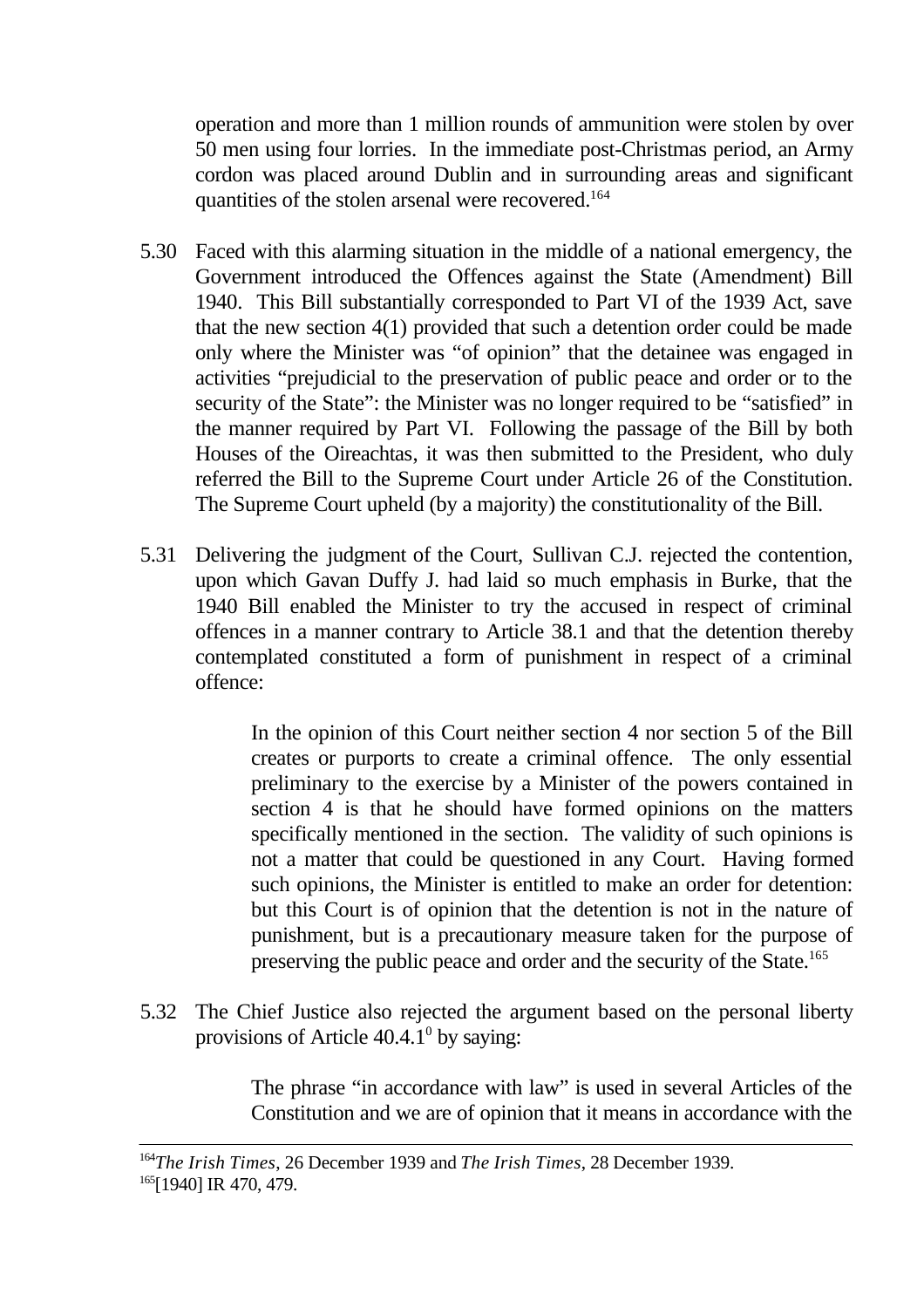law as it exists at the time when the particular Article is invoked and sought to be applied. In this Article, it means the law as it exists at the time when the legality of the detention arises for determination. A person in custody is detained in accordance with the provisions of a statute duly passed by the Oireachtas; subject always to the qualification that such provisions are not repugnant to the Constitution or to any provision thereof. Accordingly, in our opinion, this Article cannot be relied on for the purposes of establishing the proposition that the Bill is repugnant to the Constitution - such repugnancy must be established by reference to some other provision of the Constitution.<sup>166</sup>

- 5.33 On that basis, the constitutionality of the 1940 Bill was upheld and the Bill duly passed into law as the Offences against the State (Amendment) Act 1940. As a consequence, it enjoys immunity from further constitutional challenge.<sup>167</sup>
- 5.34 Of course, it could be argued that this matter would be decided very much differently today. In *Re Article 26 and the Emergency Powers Bill, 1976*, for example, the Attorney General specifically asked the Supreme Court "to judge the Bill on the basis (with which the Court expressed no disagreement) that the seven-day arrest without trial, provided by the Bill, was unconstitutional unless saved by the emergency recital provided for by Article  $28.3.3^{0.7168}$
- 5.35 If seven-day detention is unconstitutional on this basis, then, *a fortiori* (and assuming the matter were *res integra*) internment without trial would not nowadays survive a similar constitutional challenge.
- 5.36 In the light of decisions such as the *Emergency Powers Bill* reference and King v. Attorney General,<sup>169</sup> it is certainly possible that, were the Court free to reconsider the matter, it would hold that indefinite detention without trial

<sup>&</sup>lt;sup>166</sup>[1940] IR 475, 482.

<sup>&</sup>lt;sup>167</sup>Although it has been argued that the reference in this case was not a valid one, on the basis that the Supreme Court which decided the matter was the "old" Supreme Court functioning under the transitory provisions of the Constitution, so that the 1940 decision is not protected from further challenge by the provisions of Article 34.3.3<sup>0</sup>: see Kelly, *The Irish Constitution* (3rd ed. by G. Hogan and G. Whyte, Dublin, 1994) at 494.

<sup>168</sup>Kelly, *op. cit*., 816.

 $169$ [1981] IR 223. In this case, the Supreme Court held that key provisions of the Vagrancy Act 1824 were incompatible with the guarantee of personal liberty in Article  $40.4.1<sup>0</sup>$  and were thus unconstitutional.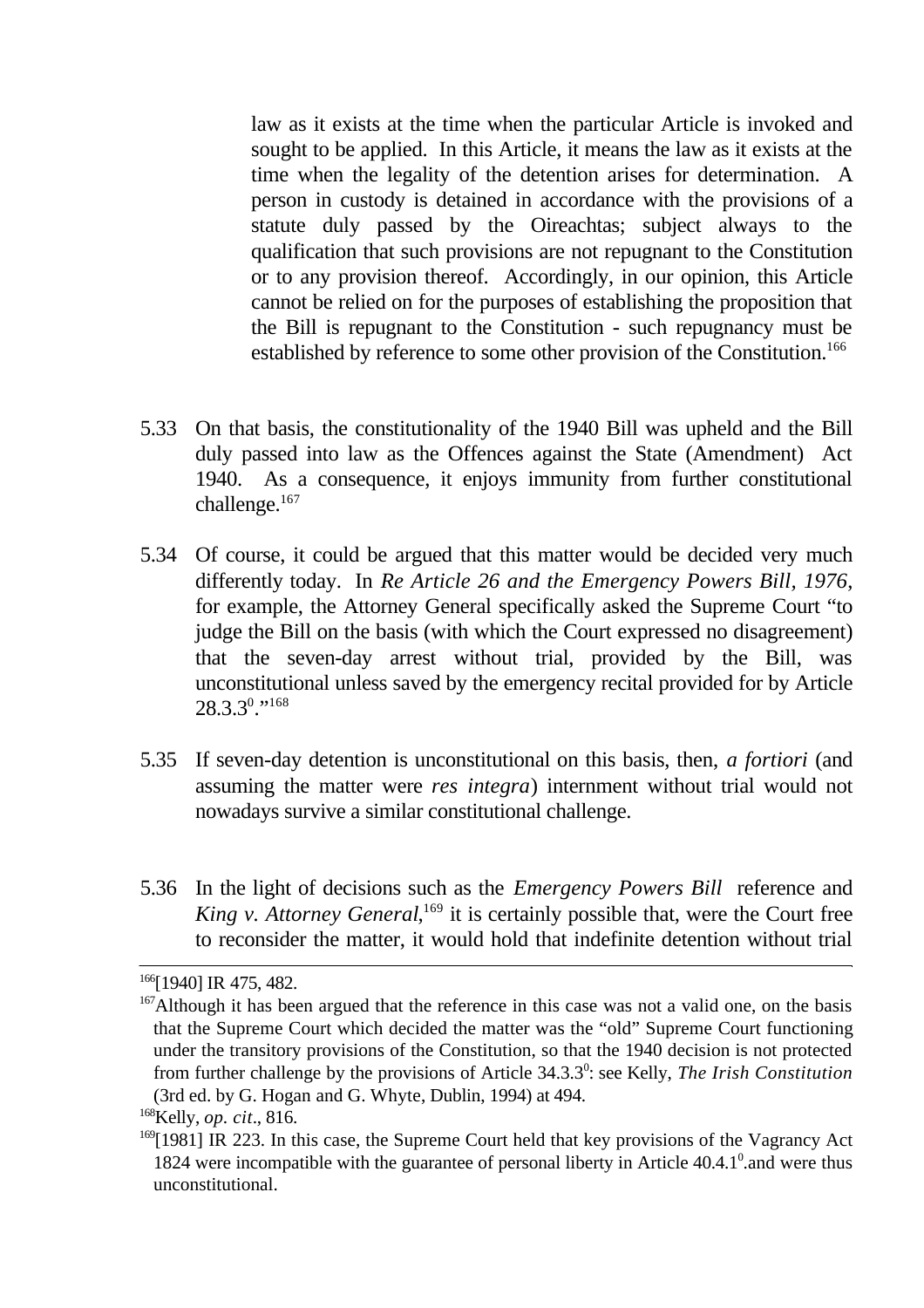and without judicial supervision would amount to a violation of Article  $40.4.1<sup>0</sup>$  and that, if such measures are to be resorted to, they would require the cover of measures enacted by the Oireachtas pursuant to Article 28.3.3<sup>0</sup> following a declaration of emergency.

### **Challenge under the European Convention on Human Rights**

- 5.37 In July 1957, following a number of sporadic acts of paramilitary violence, the Government made a proclamation under Part II of the 1940 Act bringing that Act into operation, thus activiating the internment powers. One of the persons detained, Gerard Lawless, originally sought an order for his release under Article  $40.4.2^{\circ}$  of the Constitution. While it was accepted that, by reasons of the provisions of Article  $34.3.3^{\circ}$ ,  $^{170}$  the constitutionality of the 1940 Act could not now be challenged, Mr. Lawless challenged his detention on the ground that it contravened Article 5 of the European Convention of Human Rights.<sup>171</sup>
- 5.38 The Supreme Court, however, held that since the Convention had not been made part of Irish domestic law, it could not give effect to that Convention:

The insuperable obstacle to importing the provisions of the Convention...into the domestic law of Ireland, if they be at variance with that law, is, however, the terms of the Constitution of Ireland. By Article  $15.2.1^\circ$  of the Constitution it is provided that "the sole and exclusive power of making laws for the State is hereby vested in the Oireachtas: no other legislative authority has power to make laws for the State." Moreover, Article 29, the Article dealing with international law relations, provides at section 6 that "no international agreement shall be part of the domestic law of the State save as may be determined by the Oireachtas."

The Oireachtas has not determined that the Convention...is to be part of the domestic law of the State, and, accordingly, this Court cannot give effect to the Convention if it be contrary to domestic law or purports to grant rights or impose obligations additional to those of domestic law. No argument can prevail against the express command of section 6 of

 $170$ "The Court is therefore bound to approach the consideration of this appeal on the basis that the Act is valid and incapable of being challenged as repugnant to the Constitution in these or any other proceedings": In *Re Ó Laighléis* [1960] IR 93, 117, per Maguire C.J.

<sup>&</sup>lt;sup>171</sup>For the background to the *Lawless* case, both before the Irish courts and the European Court of Human Rights, see Doolan, *Lawless v. Ireland (1957-1961): The First Case before the European Court of Human Rights* (Ashgate, 2001).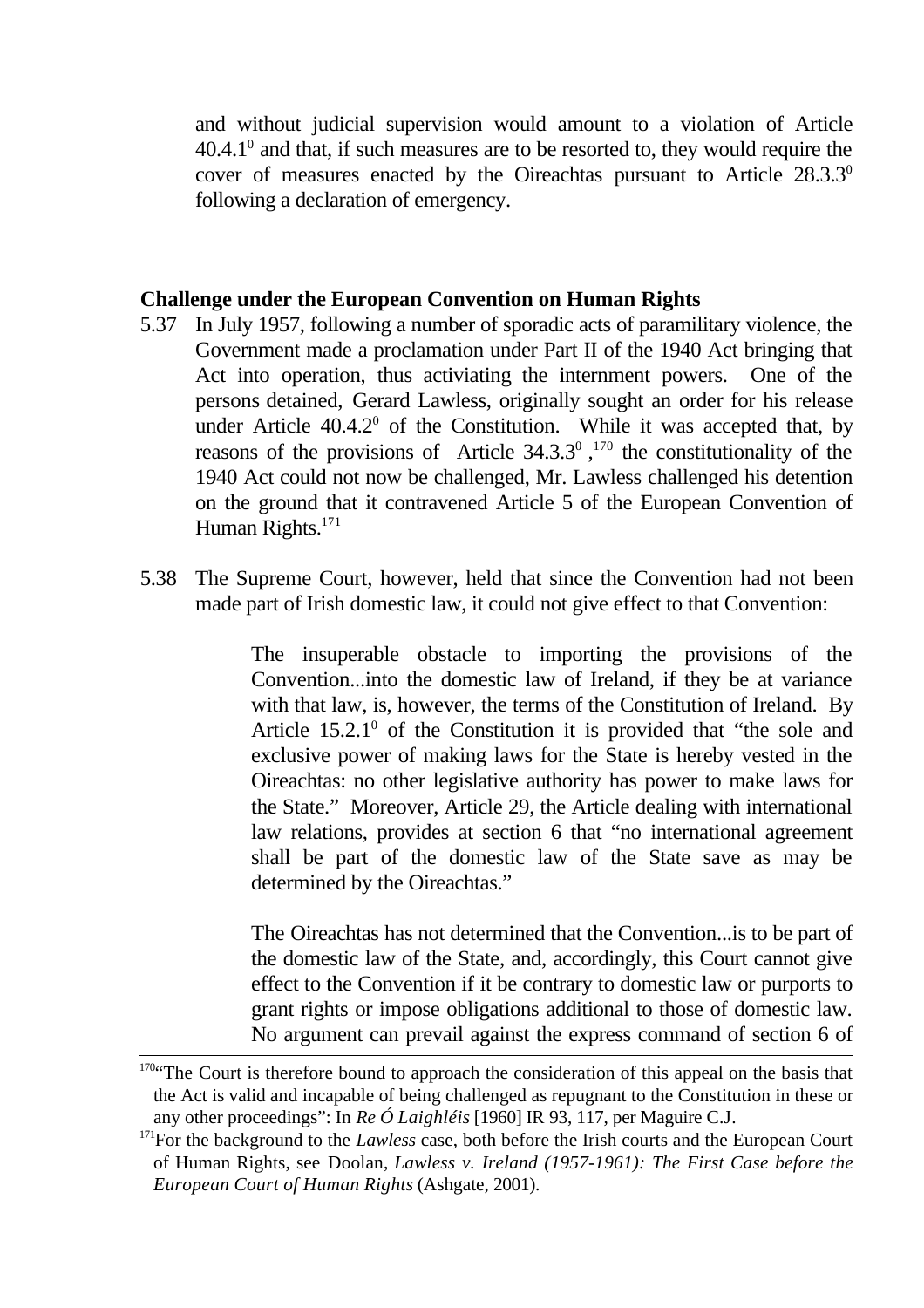Article 29 of the Constitution before judges whose declared duty is it to uphold the Constitution and the laws. The Court accordingly cannot accept the idea that the primacy of domestic law is displaced by the State becoming a party to the Convention....<sup>172</sup>

- 5.39 Lawless then brought a petition to the European Commission of Human Rights which in turn referred the matter to the European Court of Human Rights. As it happens, the decision of the European Court of Human Rights in *Lawless v. Ireland*<sup>173</sup> in July 1961 represented the first decision of that Court in respect of a petition brought by an individual citizen against his own State.
- 5.40 The Court first examined the question of whether Lawless's detention contravened Article  $5(1)(c)$  ECHR. This provides that:

Everyone has the right to liberty and security of person. No one shall be deprived of his liberty, save in the following cases and in accordance with a procedure prescribed by law....

(c) the lawful arrest or detention of a person effected for the purpose of bringing him before the competent legal authority on reasonable suspicion of having committed an offence or when it is reasonably considered necessary to prevent his committing an offence or fleeing after having done so.

5.41 The Court had no doubt but that the internment of suspects was precluded by Article 5(1)(c) of the Convention, since this clause permitted the deprivation of liberty only:

> ...when such deprivation is effected for the purpose of bringing the person arrested and detained before the competent judicial authority, irrespective of whether such person is a person who is reasonably suspected of having committed an offence, or a person who is reasonably considered necessary to restrain from committing an offence, or a person whom it is reasonably necessary to restrain from absconding after having committed an offence.<sup>174</sup>

<sup>174</sup>*Ibid*., 27. <sup>173</sup>1961 (1979-1980) 1 EHRR. <sup>172</sup>[1960] IR 93, 125, per Maguire C.J.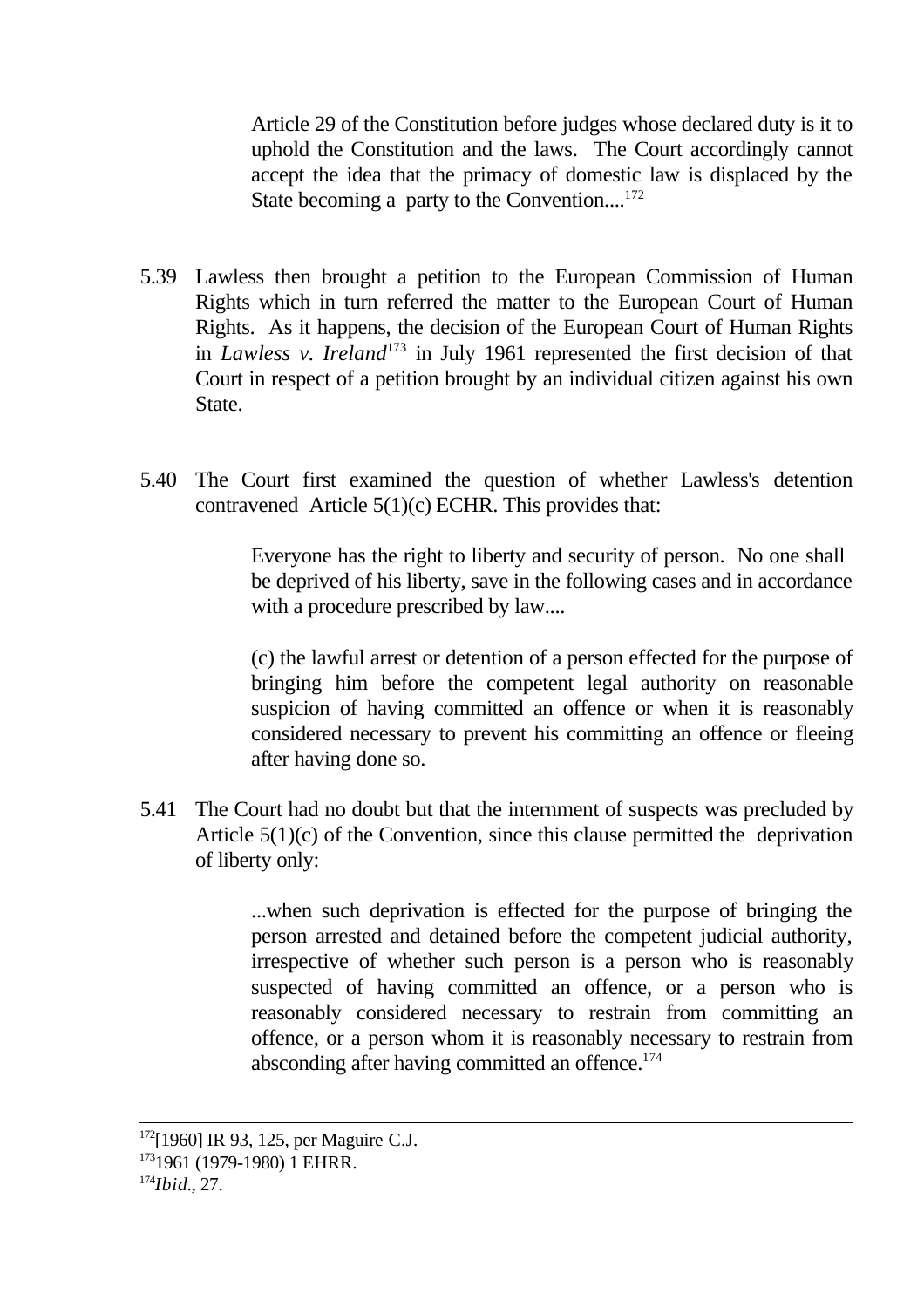# 5.42 The Court added that this interpretation of Article 5 was fully:

...in harmony with the purpose of the Convention which is to protect the freedom and security of the individual against arbitrary detention or arrest. It must be pointed out in this connexion that, if the construction placed by the Court on the aforementioned provisions were not correct, anyone suspected of harbouring an intent to commit an offence could be arrested and detained for an unlimited period on the strength merely of an executive decision without its being possible to regard his arrest or detention as a breach of the Convention. Such an assumption, with all its implications of arbitrary power, would lead to conclusions repugnant to the fundamental principles of the Convention; therefore, the Court cannot deny Article  $5(1)(c)$  and  $(3)$  the plain and natural meaning which follows both from the precise words used and from the impression created by their context.<sup>175</sup>

- 5.43 The Court, therefore, unequivocally ruled that internment constituted a breach of Article 5 of the Convention.
- 5.44 The Court then considered whether or not Ireland had validily derogated from the Convention in accordance with Article 15. This provides in relevant part that:

(1) In time of war or other public emergency threatening the life of the nation any High Contracting Party may take measures derogating from its obligations under this Convention to the extent strictly required by the exigencies of the situation, provided that such measures are not inconsistent with its other obligations under international law....

(3) Any High Contracting Party availing itself of this right of derogation shall keep the Secretary-General of the Council of Europe fully informed of the measures which it has taken and the reasons therefor. It shall also inform the Secretary-General of the Council of Europe when such measures have ceased to operate and the provisions of the Convention are again being fully executed.

5.45 While the Court concluded that it could review any declarations of emergency promulgated in accordance with Article 15, it was satisfied that there then existed in Ireland "...an exceptional situation of crisis or emergency which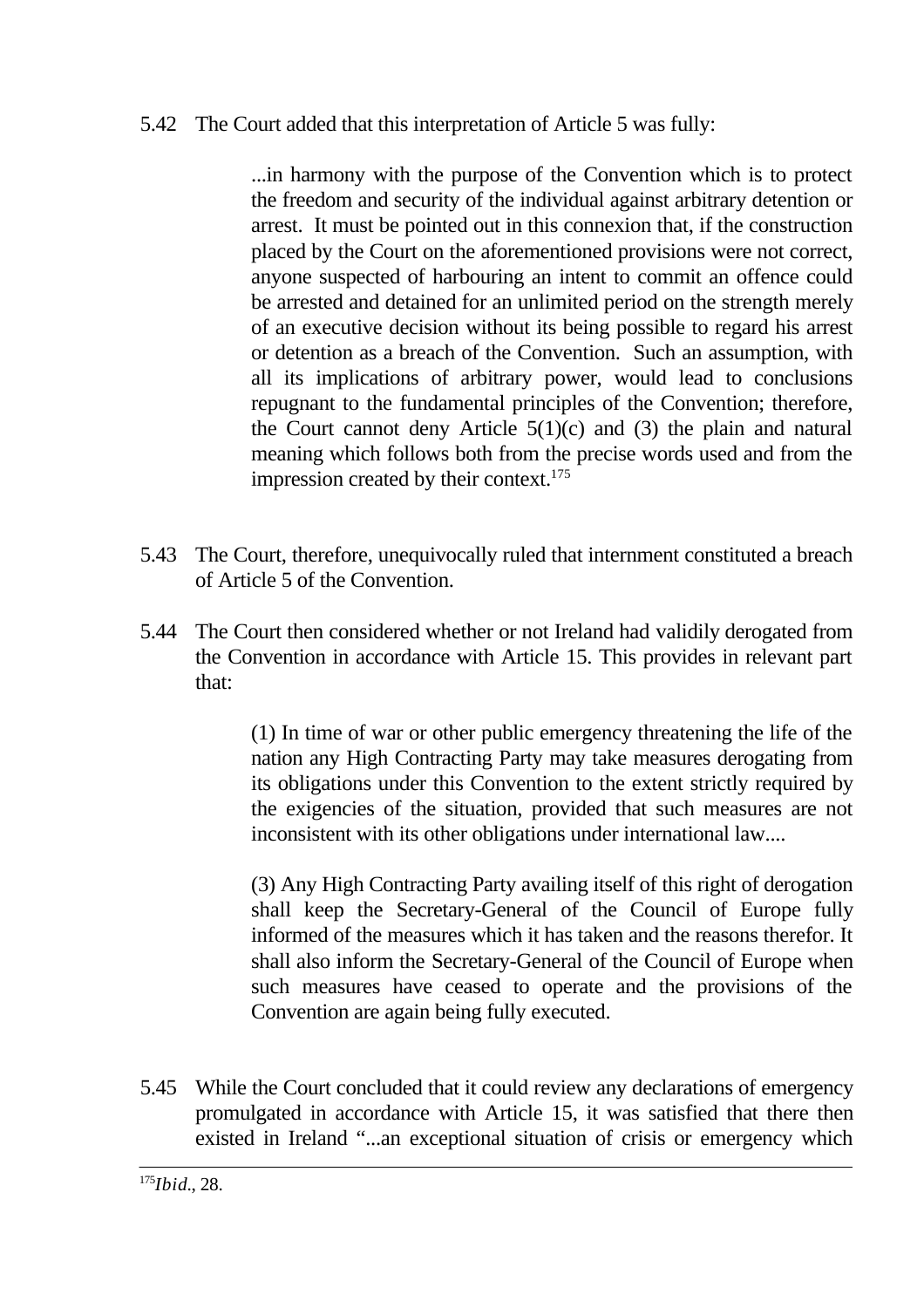affects the whole population and constitutes a threat to the organised life of the community of which the State is composed."<sup>176</sup>

- 5.46 The Court concluded that a state of emergency was reasonably deduced by the Irish Government from a number of factors, including the "existence of a secret army engaged in unconstitutional activities and using violence to attain its purposes"; the fact that "this army was operating outside the territory of the State, thus seriously jeopardising the relations of the Republic of Ireland with its neighbour" and the "steady and alarming increase in terrorist activities" during the latter half of 1956 and throughout the first half of 1957.<sup>177</sup>
- 5.47 Moreover, the Court found that the measures taken were "strictly required by the exigencies of the situation", since "the ordinary law had proved unable to check the growing danger which threatened the Republic of Ireland"; the internment system provided for in the 1940 Act contained appropriate safeguards and the Government had in any event offered to release all internees who gave an undertaking to respect the Constitution and the laws. The Court held that the notification to the Secretary-General of the bringing into force of the proclamation some 12 days after it had been made and the invocation of Article 15 in that notification constituted a valid derogation for the purposes of Article 15.
- 5.48 In the event, therefore, while the Court held that a system of internment would violate Article 5, it further ruled that Ireland had validly derogated in respect of this breach in accordance with Article 15 of the Convention.
- 5.49 The IRA called off its border campaign in early 1962 and shortly thereafter the Government declared that Part II of the 1940 Act had ceased to be in force. In a memorandum for Government, the Minister for Justice (Mr. C.J. Haughey TD) noted, that while the European Court had held that the Government "had not acted improperly in all the circumstances, nevertheless a feeling prevailed both at home and abroad that the powers of detention should not again be exercised except as a last resort and only where any other effective means of a less repugnant kind were not available."<sup>178</sup>
- 5.50 These considerations are, in the view of the Committee, at least as valid today as they were in 1962, and the full implications of internment, both national

<sup>176</sup>*Ibid*., 31.

<sup>177</sup>See also *Brannigan and McBride v. United Kingdom* (1993) 17 EHRR 539, where the validity of a derogation in respect of Northern Ireland was upheld on similar grounds.

<sup>178</sup>S. 13710. Quoted in Doolan, *op. cit*., 220.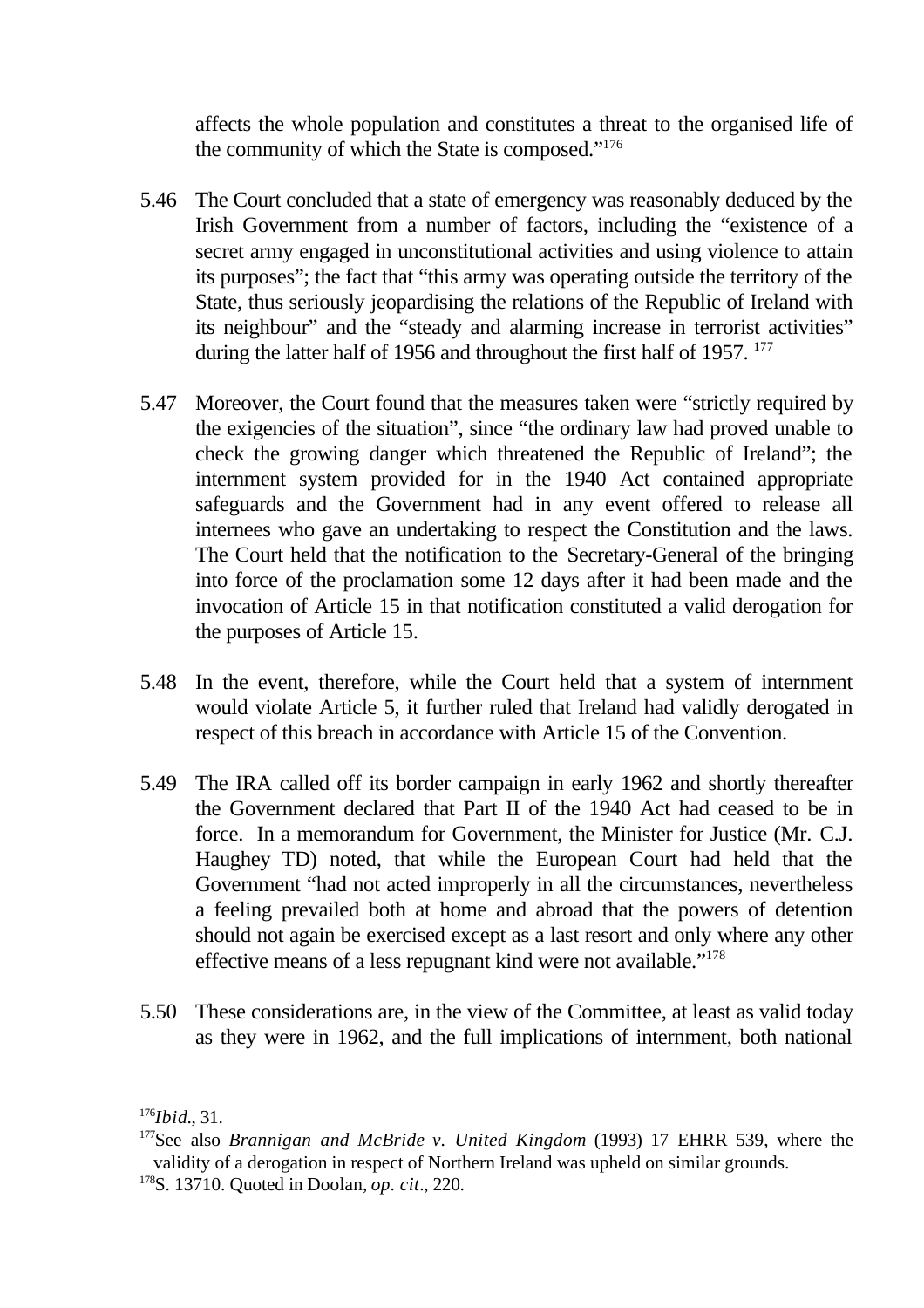and international, would clearly have to be carefully weighed in the balance before any future reintroduction of internment could be considered.

# **International Covenant on Civil and Political Rights**

5.51 Article 9 of the International Covenant on Civil and Political Rights also contains safeguards in relation to detention which are incompatible with internment, but Article 4 provides for derogation from the obligations under the Covenant in terms similar to the corresponding provision for derogation in the Convention on Human Rights. No Irish case on internment has arisen for consideration under the Covenant, because the Covenant entered into force in 1976 and was ratified by Ireland in 1989, whereas internment was last in force in Ireland in 1962.

# **Position in the UK**

5.52 The Committee notes that the power of internment in Northern Ireland, which had existed in different forms since 1922, was abolished in 1998 by the Northern Ireland (Emergency Provisions) Act. It also notes that, in its Consultation Paper on Legislation Against Terrorism,<sup>179</sup> the UK Government stated that, although it recognised the reasons behind calls for the reintroduction of internment, it had no plans at present to reintroduce it. The Paper stated that the Government "does not rule out for all time the reintroduction of the power to intern, but the setting aside of the criminal law in favour of executive action could only be contemplated exceptionally where the Government were convinced that the measure was likely to prove effective [and where a derogation was entered under the European Convention on Human Rights]." As a consequence, the legislation which followed the Consultation Paper, the Terrorism Act 2000, contained no provision for internment.

# **Committee's view**s **on the use of Internment**

- 5.53 The Committee are divided on the question of internment.
- 5.54 A minority of the Committee, The Hon. Mr Justice Hederman, Proferror Binchy and Professor Walsh, regard internment as so fundamentally in breach of the most basic rights and freedoms inherent in a society based on the rule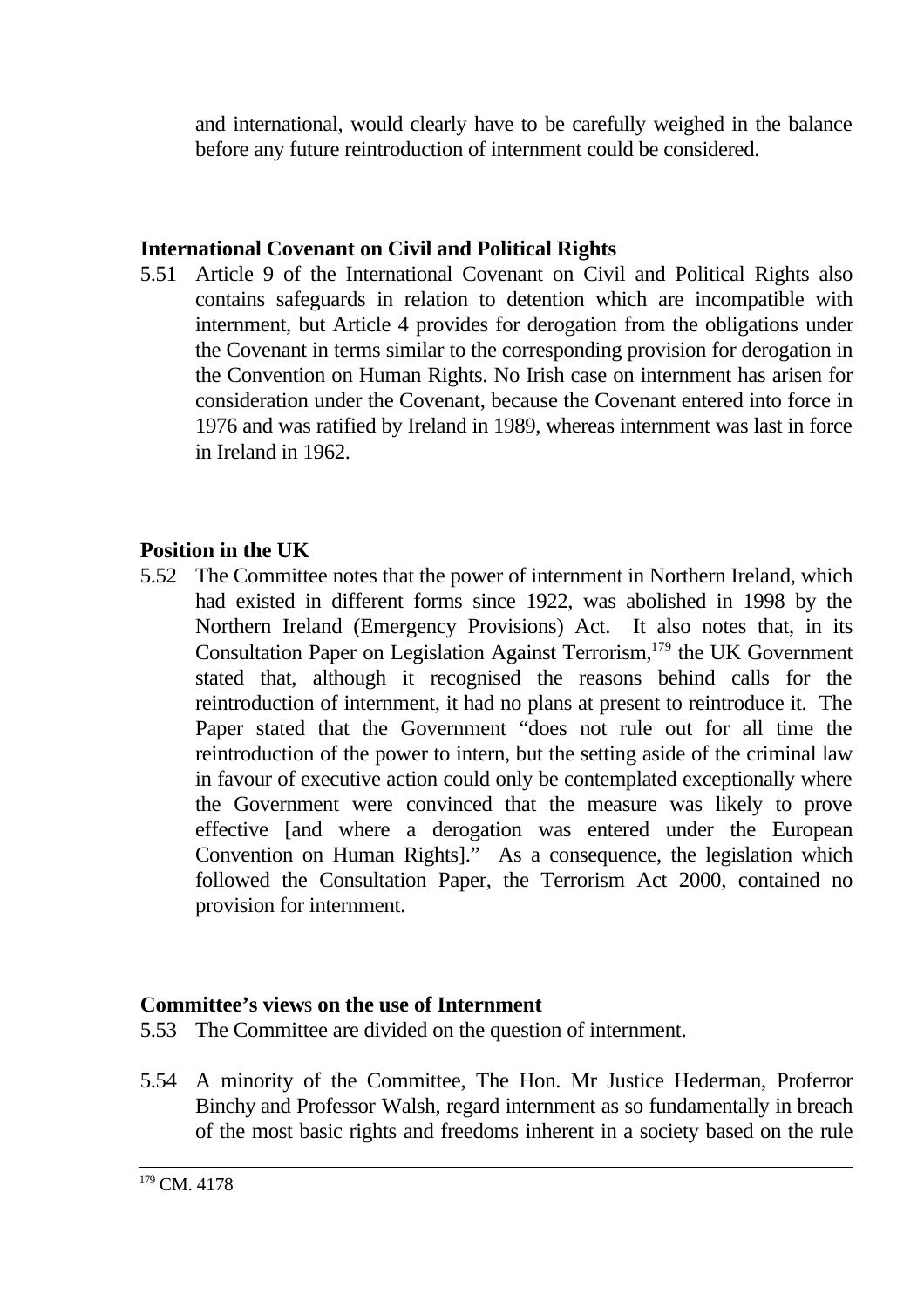of law that they can conceive of no circumstances in which the use of internment could be justified. They are of the view that the very notion of internment is contrary to the general ideals of the European Convention on Human Rights and the principles of an effective democracy.

5.55 The majority of the Committee, however, take a different view. These members do not agree that the use of internment must be ruled out as a matter of principle in all circumstances. Instead, they view internment as a measure which could, under appropriate conditions, constitute a legitimate, exceptional response to exceptional circumstances.

### **Committee's views on the use of the 1940 Act**

- 5.56 A majority of the Committee are of the view that the Offences against the State (Amendment) Act, 1940 is unsatisfactory and are opposed to the use of this legislation as it stands. Most members of the majority are of the view that the 1940 Act should be radically reformed along the lines which will be canvassed presently in this Chapter.
- 5.57 One member of the majority, Dr Hogan, holds the view that a provision for internment should never be part of the corpus of ordinary statute law and that if the State is to resort to such methods, it should enact such a new law providing for internment for a strictly limited period in accordance with carefully drafted resolutions promulgated pursuant to the emergency powers provisions in Article  $28.3.3^{\circ}$  of the Constitution. Any such law should provide for far greater safeguards and restrictions than those contained in the 1940 Act. In addition, he believes that any such legislation should be accompanied by a derogation which accords with Article 15 of the Convention and the notification to the Secretary-General should be made public.
- 5.58 A minority of members are not opposed to the use of the 1940 Act as it stands at present. They take the view that while recognising the case for reform, they do not believe that any deficiencies are such as to rule out its use in appropriate circumstances pending the introduction of such reform. They accept that provision for internment should not in normal circumstances form part of the ordinary law and also accept that the achievement of the normalisation of security arrangements and practices, an objective set out in the Committee's terms of reference, would involve the repeal of the 1940 Act. They are of the opinion, however, that the timing of such a repeal involves a further consideration, *viz*. an assessment of whether the security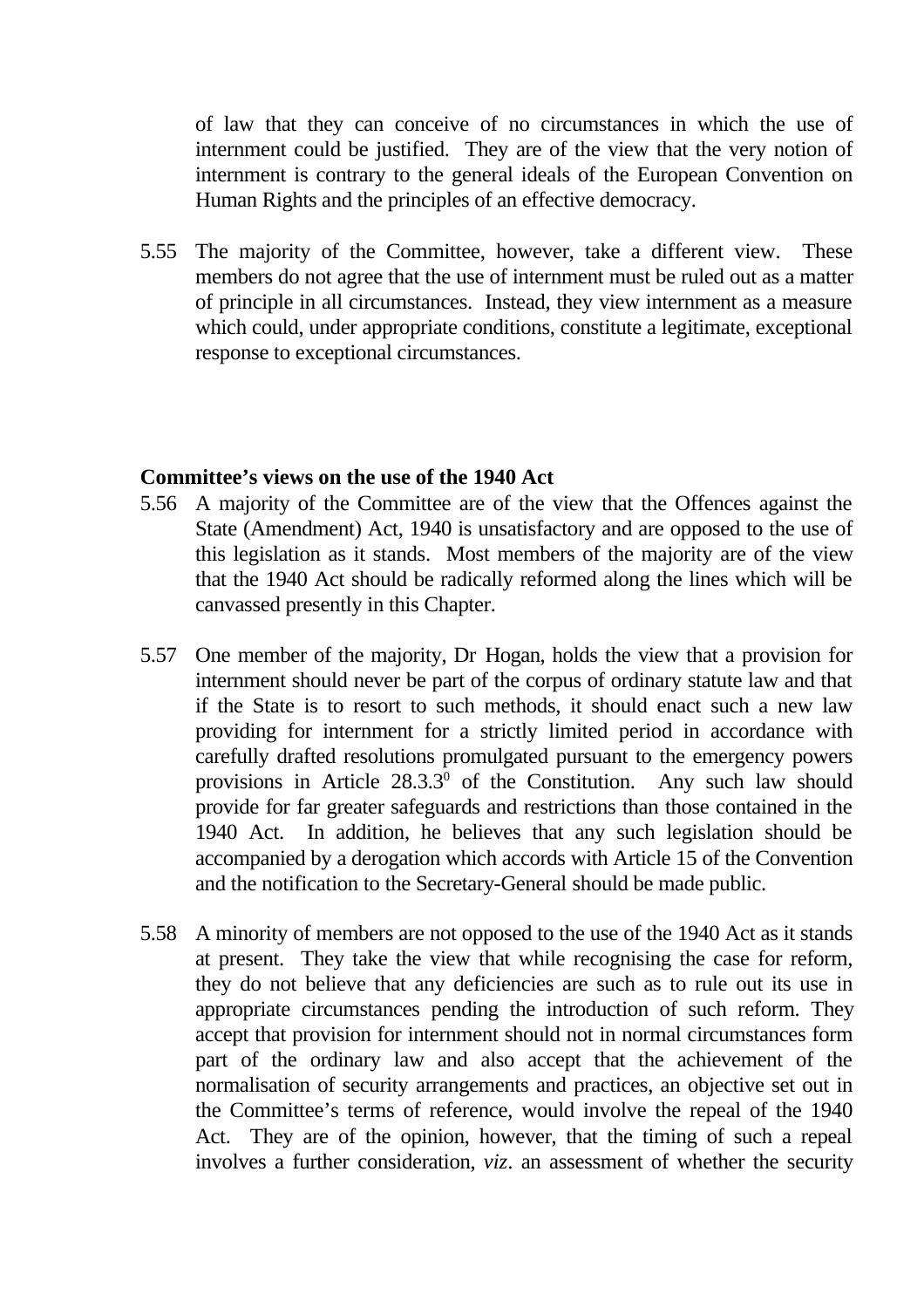situation has developed to a degree that would safely permit the repeal of the Act. This involves a judgement which is, in their view, not for this Committee to make.

- 5.59 These members emphasise the point that for as long as the 1940 Act does remain in place, however widely cast or discretionary the terms of the Act might appear to be, internment could be introduced only in circumstances where the Government could satisfy Dáil Éireann of its necessity, or suffer the annulment of the proclamation by a resolution of the Dáil. The Government would also have to satisfy the European Court of Human Rights that the derogation from the Convention which would have to be made in support of internment was justified.
- 5.60 They also recall that the constitutionality of the 1940 Act has been upheld by the Supreme Court;<sup>180</sup> that the use of these provisions was in the past accepted, in the *Lawless* case, by the European Court of Human Rights as justified under the terms of the derogation from the European Convention on Human Rights. Such derogation was validly made at the time by the Irish Government in accordance with the provisions of the Convention and the Court found that the internment system provided for in the 1940 Act contained appropriate safeguards.

### **Specific issues within the 1940 Act which the majority consider unsatisfactory**

- 5.61 Even if internment was ever considered to be a necessary option its introduction should not result in Government Ministers being conferred with unnecessarily wide powers affecting the individual's fundamental right to liberty. If, therefore, the 1940 Act is to be retained, the majority of the Committee believes that it is essential that key features of this legislation should be significantly amended.
- 5.62 Part II of the 1940 Act empowers the Government to bring the internment provisions into effect by a proclamation declaring that they are necessary to secure the "preservation of public peace and order" and that "it is expedient that Part II should come into force immediately". There are no specific preconditions for the issue of such a proclamation, nor does the Government have to declare itself satisfied about any matters before issuing such a proclamation. The wording of the relevant statutory provisions appears to leave little room for judicial review, $181$  and the only independent check on the

<sup>&</sup>lt;sup>180</sup>Notwithstanding the arguments made in relation to the finality of that decision.

<sup>181</sup>Of course, in the light of Supreme Court decisions such as *The State (Lynch) v. Cooney*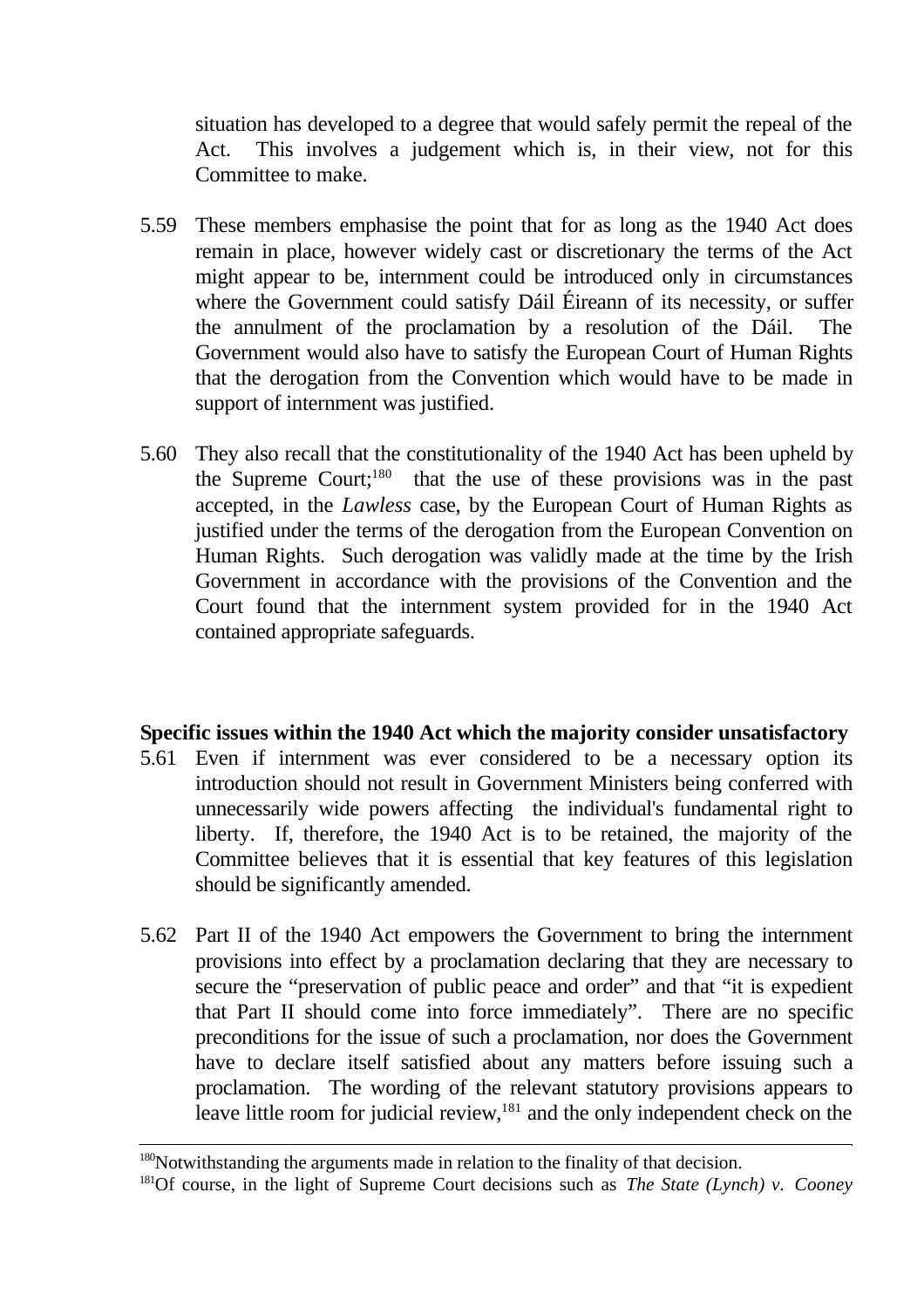need to issue a proclamation is the power retained by Dáil Éireann to pass a resolution annulling such a proclamation.<sup>182</sup>

- 5.63 Once a proclamation has been issued, it remains in force until the Government decides to issue a further proclamation declaring that it is over<sup>183</sup> or until the Dáil passes a resolution annulling the earlier proclamation.<sup>184</sup> There are no provisions in the legislation to indicate when it would be appropriate to issue a terminating proclamation or to adopt such a resolution. Nor are there any mandatory provisions for periodic review. Judicial review of a failure to issue a terminating proclamation or to adopt such a resolution also appears to be a difficult, although perhaps not entirely impossible, prospect.<sup>185</sup> The obligation on the Government to furnish information on persons detained under the 1940 Act<sup>186</sup> does not amount to a periodic review of the need to retain the Act in force. In effect the Government is placed in a position to exercise almost full control over the introduction and retention of the internment provisions in the 1940 Act.
- 5.64 Of even greater concern is the strong executive control over the operation of the internment provisions in individual cases. Any Minister of State (and not just the Minister for Justice, Equality and Law Reform) may issue a warrant for the arrest of a named individual.<sup>187</sup> The far-reaching nature of this power is reflected in the fact that a Minister needs only to be "of opinion" that the individual in question is engaged in activities which, in his opinion, are prejudicial to the preservation of public peace and order or to the security of

[1982] IR 337 and *Kavanagh v. Government of Ireland* [1996] 1 IR 321, judicial review of this decision would not be excluded. In the latter case the Supreme Court indicated that the analogous power of the Government under s. 35 of the Offences against the State Act 1939 to make a proclamation bringing Part V of the 1939 Act (i.e., the Special Criminal Court) was "essentially political" in nature. Keane J. nonetheless indicated (at 365-6) that a decision of this kind could "not be regarded as forever beyond the reach of judicial control" and that the courts retained a jurisdiction "to intervene to ensure that the exercise of these drastic powers to abridge the citizen's rights is not abused by the arm of government to which they have been entrusted".

 $186$ By virtue of s. 9 of the 1940 Act, the Government is required to supply full particulars to the Houses of the Oireachtas in respect of the persons detained under the Act and the nature of the recommendations (if any) of the Commission established to inquire into such detention.

<sup>&</sup>lt;sup>182</sup>1940 Act, s. 3(4).

 $183$ Section 3(3).

 $184$ Section 3(4).

<sup>&</sup>lt;sup>185</sup>In the light of the Supreme Court's judgment in *Kavanagh v. Ireland*, judicial intervention might be appropriate if the Government failed to keep the necessity for the existence of a proclamation under review.

 $187$ Section 4(1).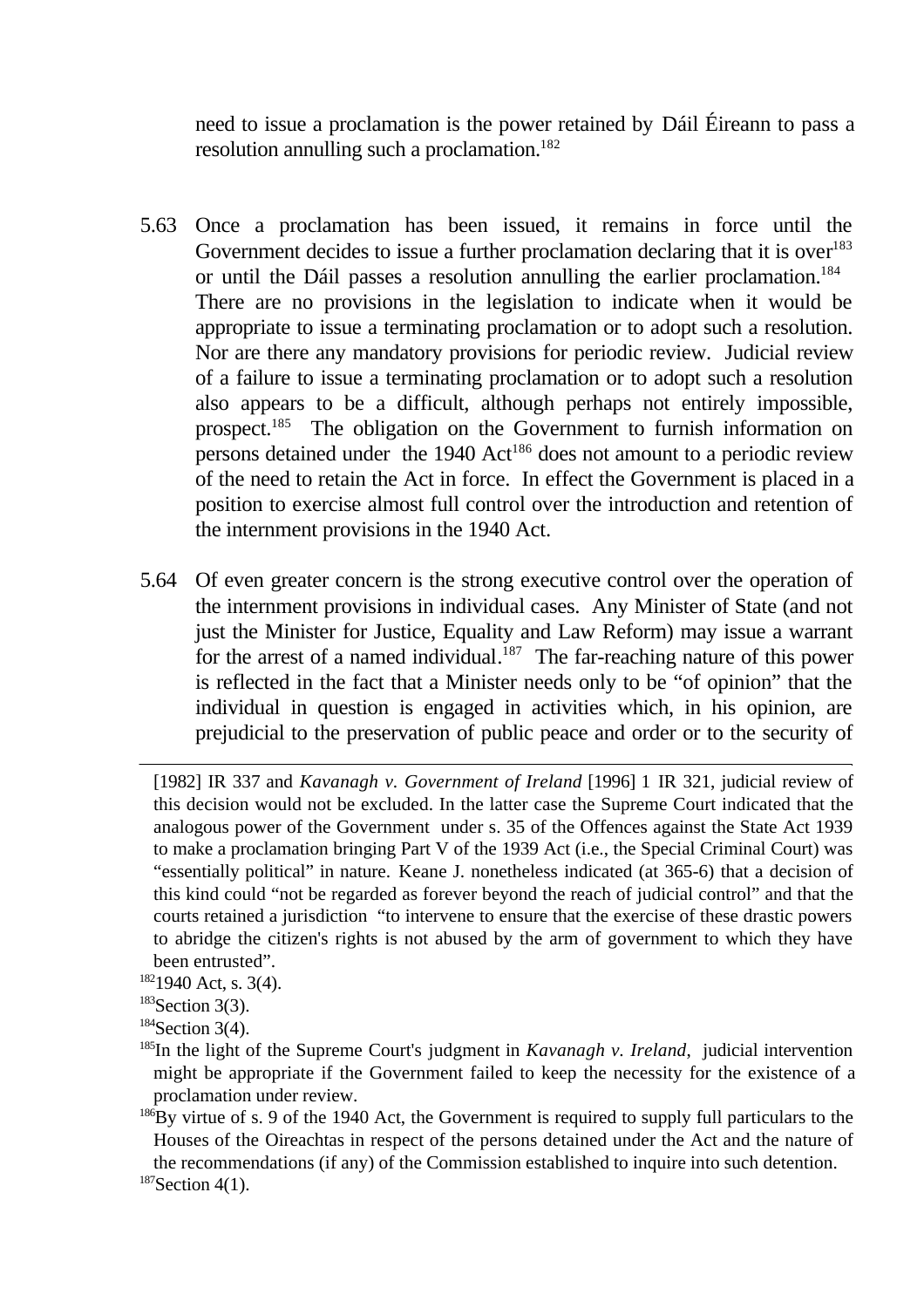the State. There is no requirement that the individual should be suspected of engaging in terrorism, organised crime or indeed in any criminal activity. It might be sufficient, for example, that a Minister were of the opinion that the individual in question is engaged in lawful political or trade union activities which, in the Minister's opinion, is causing public order problems or is undermining the security of the State, although in those circumstances the Minister's decision would presumably be liable to be quashed on judicial review. 188

- 5.65 The far-reaching nature of the arrest power is further reflected by the fact that its availability is not dependent on a reasonable suspicion. It is quite sufficient merely that a Minister holds a subjective opinion as to the existence of the relevant, loosely defined matters.<sup>189</sup> Moreover, it appears that he can form this opinion on the basis of information which has come into his or her possession from any source, no matter how disreputable or unreliable. There is no requirement that his subjective opinion should be based on information submitted on oath by a member of the Garda Síochána or by any other appropriate authority.
- 5.66 The full significance of a Minister's power to order the arrest of an individual by warrant, and the ease with which it can be exercised, are apparent from the fact that the arrested individual can be detained indefinitely in a prison or other place prescribed by regulations made by a Minister. In effect, such an individual is being detained indefinitely on the subjective suspicion and direction of a Minister. There are no secondary or independent checks or reviews before the indefinite detention commences. There are no mandatory filtering mechanisms to sift out those individuals whose indefinite detention without trial cannot be justified even under the terms of a Government proclamation under the 1940 Act.
- 5.67 Accordingly, it is difficult to avoid the conclusion that taken at its most extreme, it enables every Minister of State to take out of public circulation any individual whom he or she considers to pose a significant threat to public order. Against this background, one must therefore regard the 1940 Act as

<sup>188</sup>See, e.g., the dicta of Henchy J. in *The State (Lynch) v. Cooney* [1982] IR 337 and those of Blayney J. in *Kiberd v. Hamilton* [1992] 2 IR 257.

<sup>189</sup>Section 55 of the 1939 Act (which was declared unconstitutional in *The State (Burke) v. Lennon* [1940] IR 136) had originally used the words "Whenever a Minister of State is satisfied...." These words were replaced by the words "Whenever a Minister of State is of opinion.." In *The State (Lynch) v. Cooney* [1982] IR 337, 378 Henchy J.said that these latter words connoted "a laxer and more arbitrary level of ministerial assessment" than the corresponding words of s. 55 of the 1939 Act.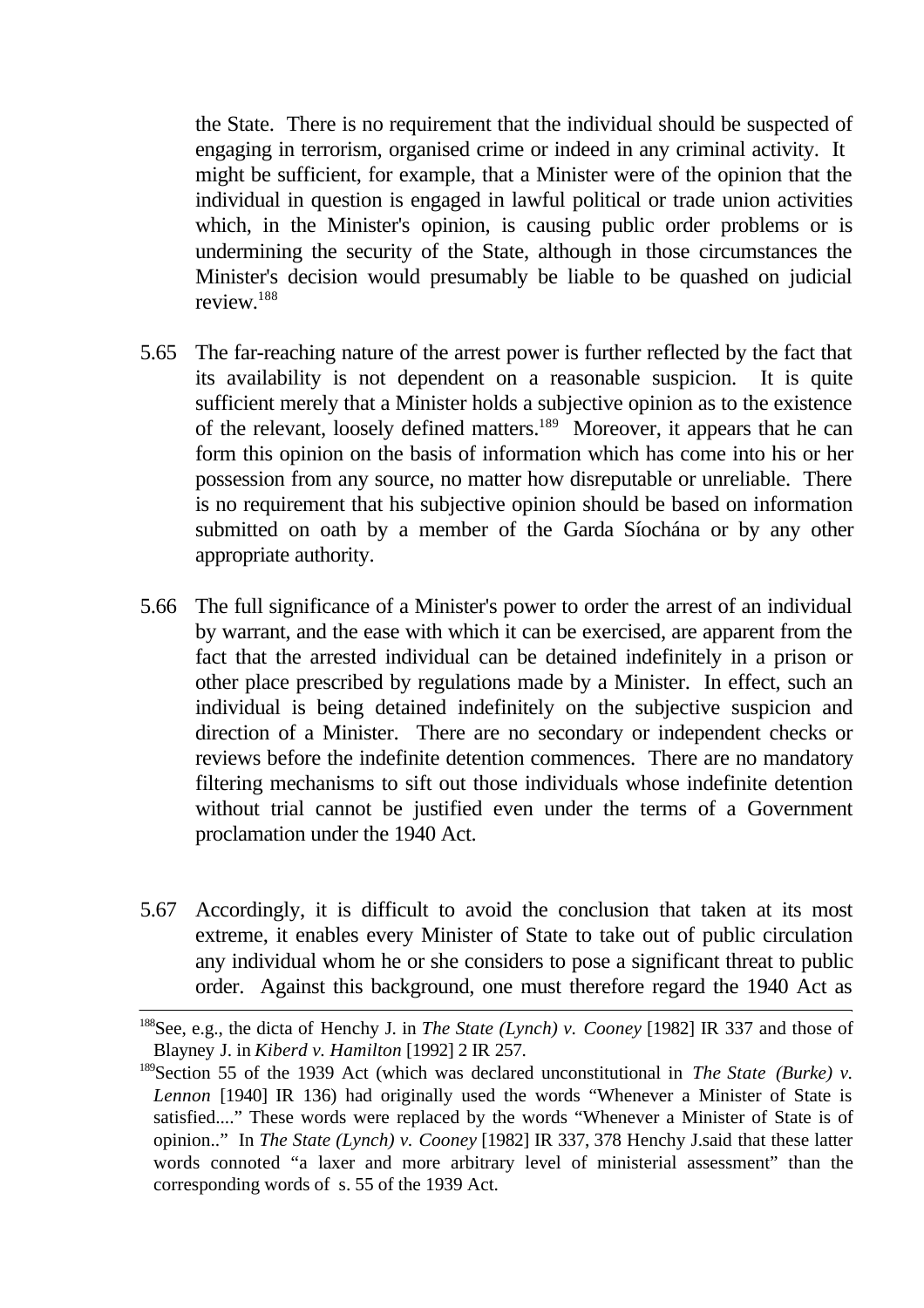constituting a draconian interference with fundamental rights to liberty, due process, freedom of expression and freedom of association. The majority considers that the powers in question are inconsistent with the basic tenets of democracy and the rule of law, and it is inappropriate that a liberal democracy should retain them on its statute book in the twenty-first century.

- 5.68 The extent to which the 1940 Act subordinates the basic liberty of the individual to ministerial convenience is further reflected in the extent of ministerial control over the release from detention of an individual who has been arrested under ministerial warrant. There are only three methods through which the detained individual can be released.
- 5.69 The first arises where a Government Commission, provided for by section 8 of the 1940 Act, reports that there are no reasonable grounds for his or her continued detention. This is dealt with further below.
- 5.70 The second case is where a Minister of State may by writing under his hand order the release of any person detained under the 1940 Act. <sup>190</sup> Where a Minister exercises this power, the person in question must be released immediately. It follows that a Minister can authorise the arrest and place of detention of an individual and the same Minister can determine when that person is released and, *ipso facto*, how long that person is detained. All of this can be done without the need to resort to any independent commission or judicial process. Moreover, there is no prescription of the circumstances in which it would be proper for the Minister to order an individual's release.
- 5.71 The only restriction on the Minister's control over the liberty of a detained individual arises where the individual exercises his right to apply in writing to the Government to have the continuation of his or her detention considered. In this event, the Government must refer the matter "with all convenient speed" to a Commission<sup>191</sup> which will inquire into it and report back to the Government. If the Commission reports that no reasonable grounds exist for the detention of such person, he or she must be released with all convenient speed. 192
- 5.72 Not only does this procedure fail to protect the individual against unjustified detention in the first place, it also falls very far short of what might reasonably be expected for the protection of the individual against the unjustified

 $1901940$  Act, s 9.

 $1911940$  Act, s 8(2)(a).

 $1921940$  Act, s 8 (2)(d).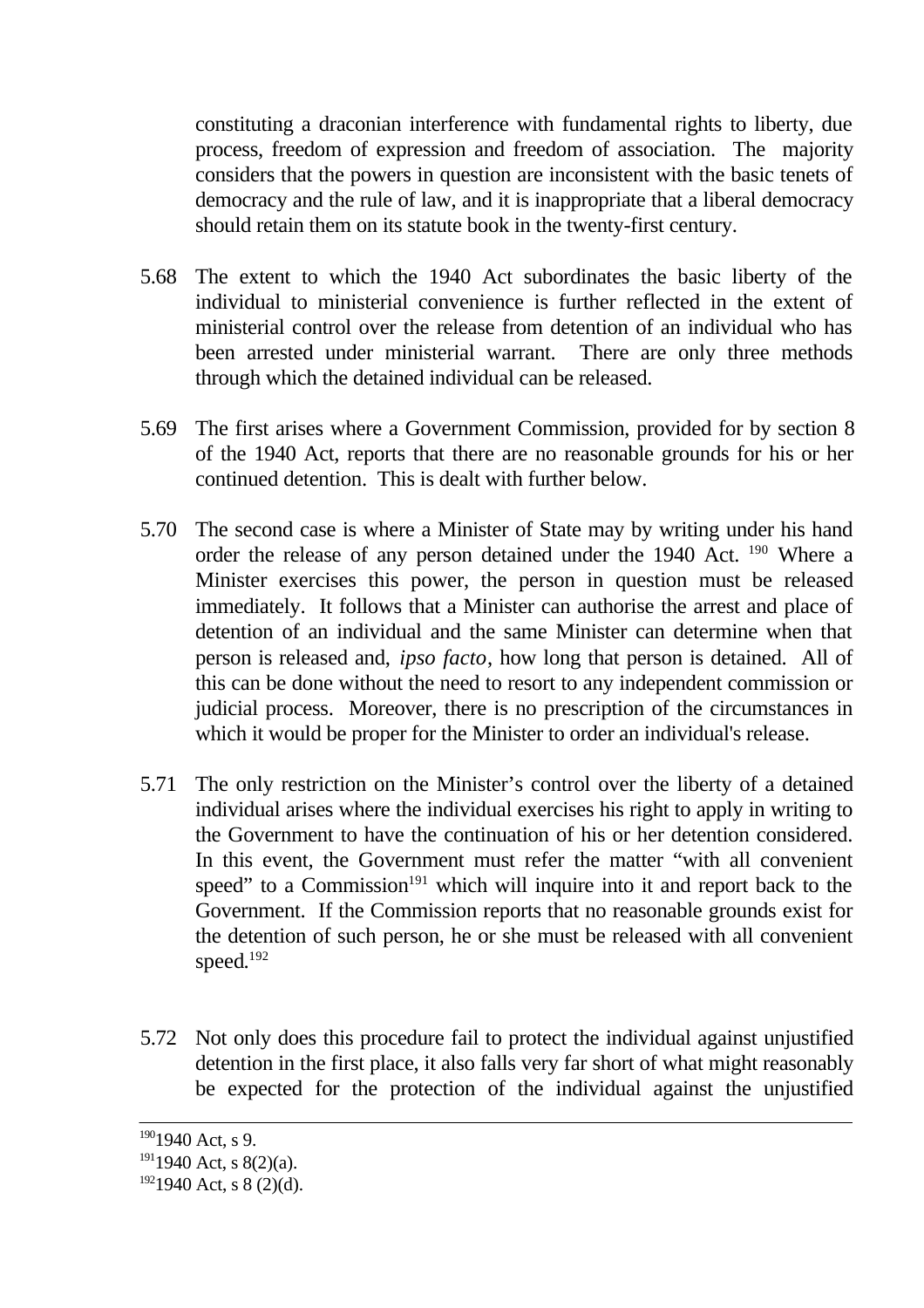extension of his or her detention. The Commission cannot realistically be considered to be independent of Government, at least in the sense in which that term is nowadays understood, having regard, *inter alia*, to the case-law of the European Court of Human Rights. The Commission is appointed by the Government "as soon as conveniently may be" after the 1940 Act is brought into force.<sup>193</sup> The members of the Commission are appointed and are removable by the Government<sup>194</sup> and one of its members must be a member of the Defence Forces.<sup>195</sup>

- 5.73 The weakness and lack of independence of the Commission as a safeguard for the individual against executive oppression are also reflected in the statutory provisions governing the Commission's *modus operandi*. There is no express requirement that the Commission will hold a fair hearing in which the individual is given details of the case against him and an opportunity to test the allegations against him before reaching a judicial decision on the justification for the individual's detention, although this would surely now be judicially implied, having regard to the presumption of constitutionality and the application of the principle of fair procedures as set out in the *East Donegal* case-law.<sup>196</sup>
- 5.74 Instead, the Commission is merely required to conduct an inquiry into the grounds of the individual's detention.<sup>197</sup> Although the Minister for Justice is obliged to provide all relevant information and documentation relevant to the inquiry called for by the Commission <sup>198</sup> this would be subject to issues of privilege and State security. Certainly, there is no specific provision giving the Commission access to the detained individual or the power to call witnesses. However, in the seminal *Lawless* case, the Detention Commission (which was presided over by Judge Ó'Briain) held a hearing at which both sides were legally represented and at which the cross-examination of senior Gardaí was permitted over the objections of counsel for the Minister.<sup>199</sup> If such a hearing were ever to take place in a modern era, it is overwhelmingly likely that the procedures adopted would at least conform to these elementary requirements of fair procedures. Constitutional requirements of fair

 $1931940$  Act, s 8(1).

 $1941940$  Act, s 8 (2)(a).

 $1951940$  Act, s 8(2)(b).

<sup>196</sup>*East Donegal Co-Operative Ltd. v. Attorney General* [1970] IR 317

 $1971940$  Act, s 8(2)(b).

 $1981940$  Act, s 8(2)(c).

<sup>199</sup>See Doolan, *op. cit*., at pp. 49-58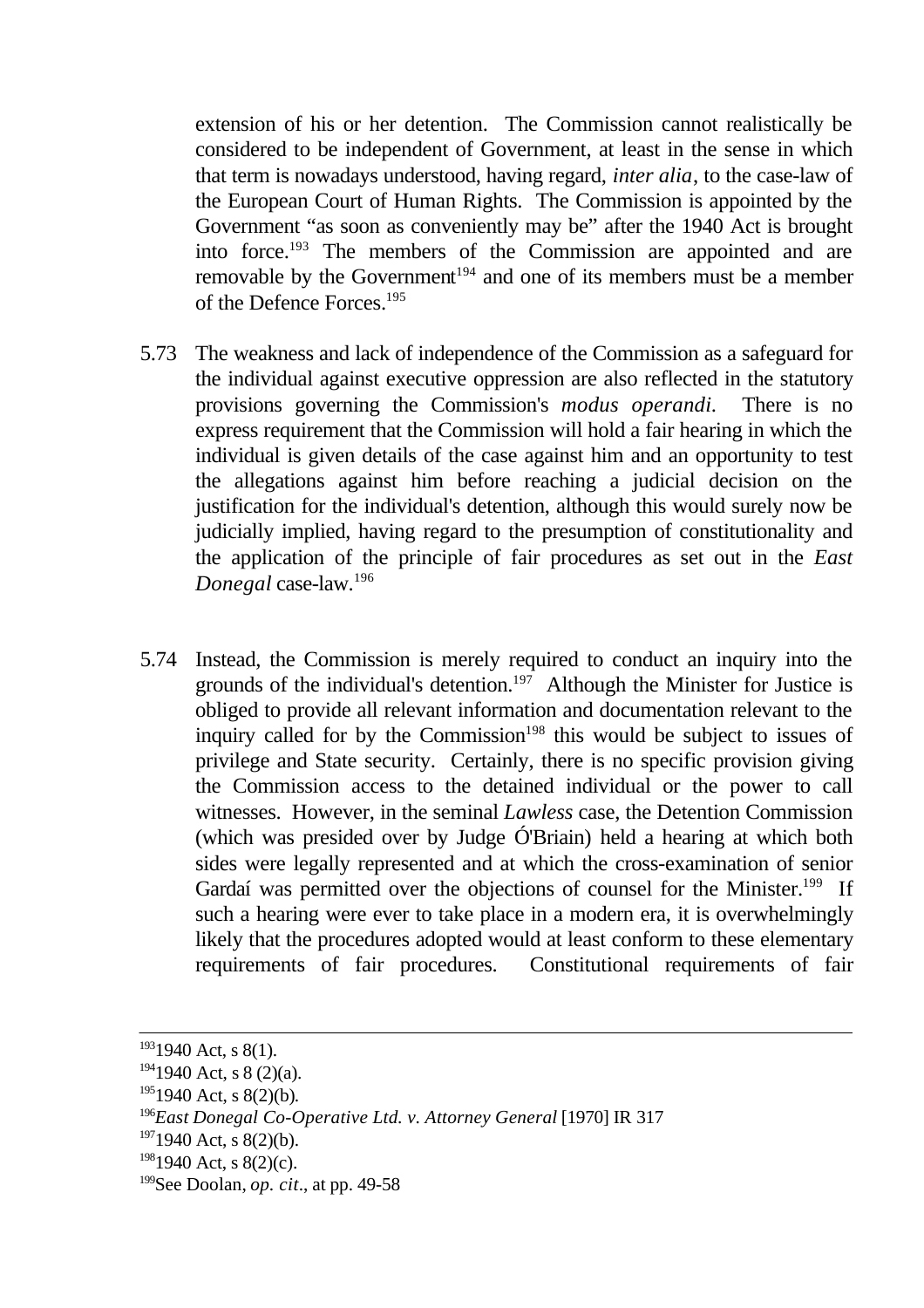procedures<sup>200</sup> also seem to dictate that the suspect would be entitled to legal aid at any such hearing. 201

- 5.75 A Commission report will result in the release of the individual in question only if it finds that no reasonable grounds exist for the continued detention. Read in the light of the provisions set out above, this is tantamount to the individual having positively to prove his innocence, without necessarily knowing the full details of the case against him.
- 5.76 A further unsatisfactory feature of the internment powers in the 1940 Act is the absence of provision for an independent body to carry out automatic reviews of each individual case at regular intervals. The most that the 1940 Act does in this regard is oblige the Government to submit a report at least every six months to each House of the Oireachtas.<sup>202</sup> These reports shall furnish particulars of persons detained under the 1940 Act, including those in respect of whom the Commission has made a report, and persons released. This, however, falls very far short of a periodic review of the justification for the continued detention of each individual.
- 5.77 Taking all these matters into account, the majority of the Committee is of the view that the procedures provided for in the 1940 Act fall short of what might be regarded as satisfactory safeguards, even in the rarest of situations where it is considered that detention without trial might be the lesser evil. The majority is of this opinion, despite the fact that in *Lawless v Ireland*<sup>203</sup> the European Court of Human Rights held that the provisions of the 1940 Act were not disproportionate to the exigencies of the situation which had justified Ireland's derogation from certain provisions of the European Convention for the Protection of Human Rights and Fundamental Freedoms in 1957. The Court's somewhat cursory assessment of the procedure provided for by the 1940 Act, coupled with a greater willingness on the part of the Court since the early nineteen sixties to scrutinise the proportionality of measures introduced in an emergency, are reason to believe that the 1940 Act

<sup>&</sup>lt;sup>200</sup>The Commission, however, ruled that it reserved the right to act on information which was not disclosed to Lawless or his advisors: see Doolan *op. cit*., at 51. This would not be constitutionally acceptable today: see for example, *Geraghty v. Minister for Local Government* (No.2) [1976] IR 153.

<sup>201</sup>See for example, *Kirwan v. Minister for Justice* [1994] 2 IR 417 where Lardner J. held that a detainee in a mental hospital was entitled to legal aid to enable him make his case for release to an ad hoc Advisory Committee established by the Government.

 $202$ <sub>1940</sub> Act, s 9.

 $203(1961)$  1 EHRR 15.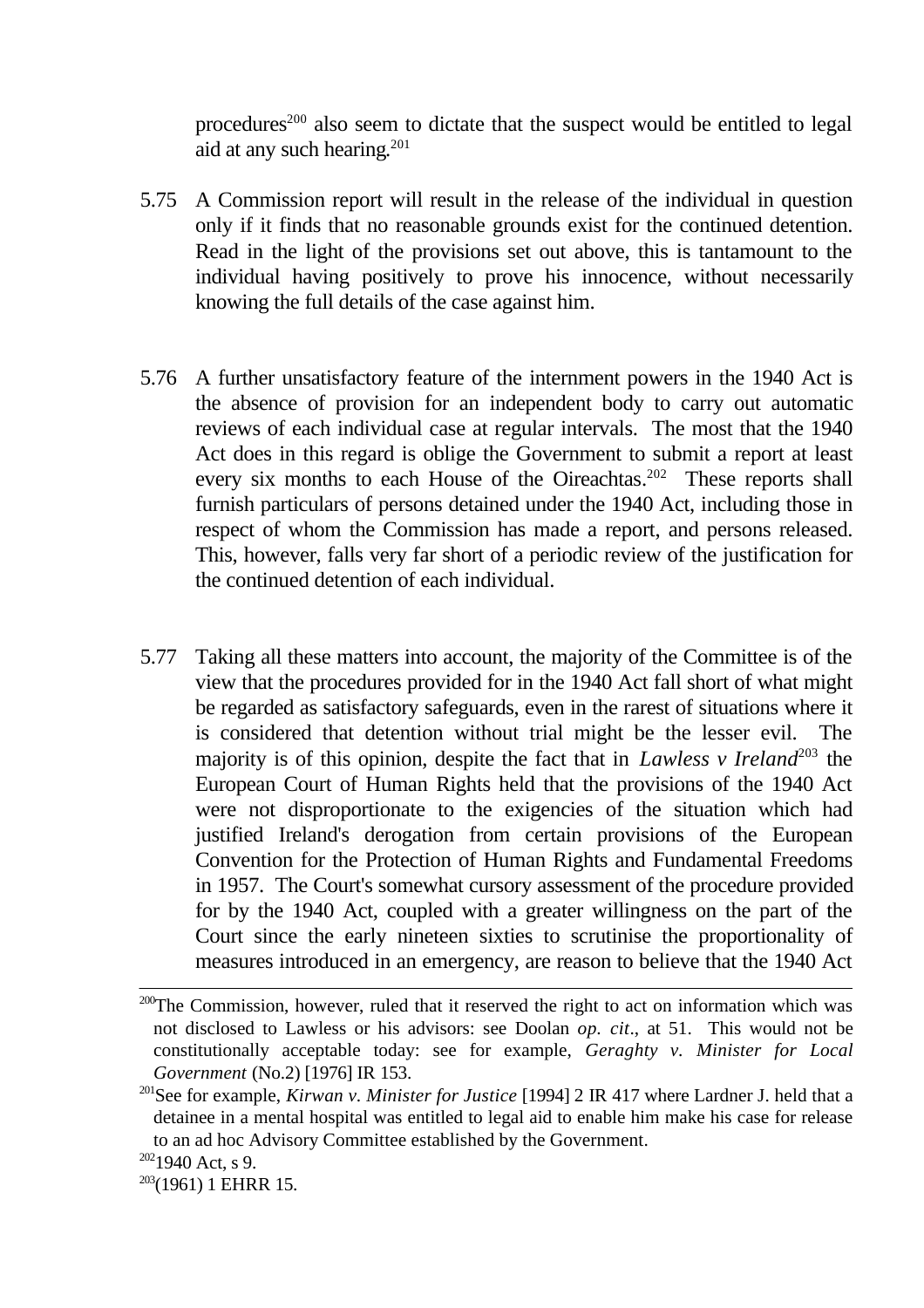would be subjected to much greater criticism if these issues were to come before the Court again.

#### **Recommendation**

*Majority view to retain the possibility of internment*

- 5.78 *The majority of the Committee, hold the view that the use of internment can not be ruled out as a matter of principle in all circumstances. They view internment as a measure which could, under appropriate conditions, constitute a legitimate, exceptional response to exceptional circumstances.*
- 5.79 *One member of the majority, Dr Hogan, holds the view that a provision for internment should never be part of the corpus of ordinary statute law and that if the State is to resort to such methods, it should enact such a new law providing for internment for a strictly limited period in accordance with carefully drafted resolutions promulgated pursuant to the emergency powers provisions in Article 28.3.3<sup>0</sup> of the Constitution.*

#### *Minority view to prohibit the use of internment*

5.80 *A minority of the Committee, The Hon. Mr. Justice Anthony J Hederman, Professor William Binchy and Professor Dermot Walsh are of the firm opinion that internment should not be part of our legal system because it violates important human rights which should be cherished by a democratic society based on principles of respect for due process. The Constitution characterises the liberty of the citizen as a core value. Denial of liberty, based not on what that citizen has done but rather on an apprehension by the Executive of what the citizen may do in the future, deprives the citizen of due process. It constitutes punishment for conduct that has not occurred. It violates the separation of powers and denies the citizen access to justice through the Courts.*

#### *Majority view to amend the 1940 Act*

5.81 *If it is decided to retain the 1940 Act, a majority of the Committee is of the view that the procedures and safeguards contained within it should be throughly recast. In such circumstances, the majority recommends that any revised internment provision must provide that:*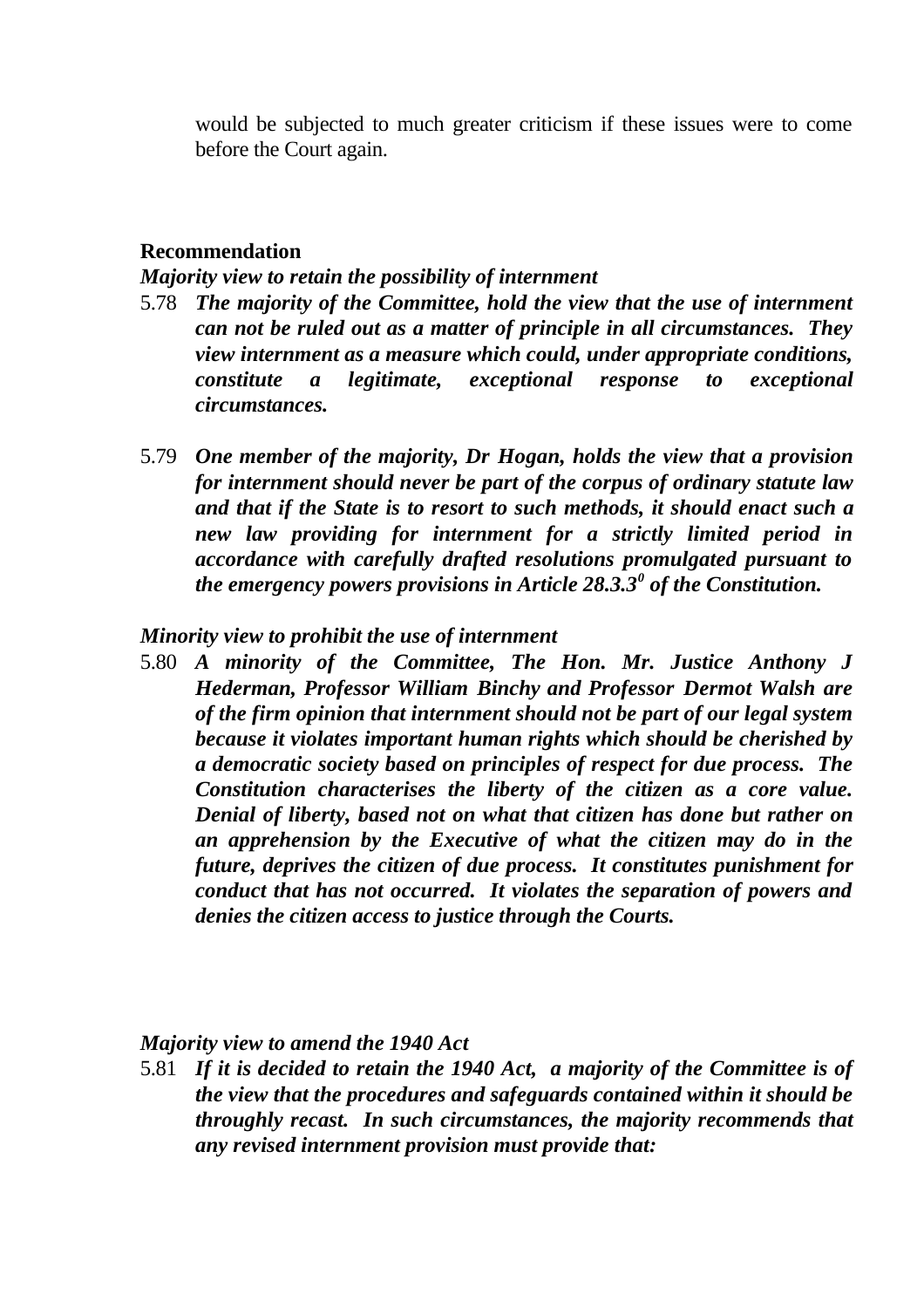- ü *Only the Minister for Justice, Equality and Law Reform (as opposed to any Minister of the Government) should be empowered to make an internment order.*
- ü *The test contained in section 4(1) of the 1940 Act should be replaced by a far more stringent test, so that the Minister could not be empowered to order the internment of any person unless satisfied that such person had engaged in or was imminently about to commit certain specified serious offences.*
- ü *The Government should be statutorily obliged to reconsider the necessity for the introduction of internment at regular intervals. If the Government was not satisfied that the maintenance in force of the internment provisions was essential to ensure the security of the State, then it should be obliged to end the operation of those provisions.*
- ü *Provision should be made for the regular review by independent third partes of the necessity for the operation of the internment provisions.*
- ü *The Detention Commission should enjoy fixity of tenure for a reasonable period of years and the members thereof should be removable only following the passage of resultions to this effect by both Houses of the Oireachtas. It is also inappropriate that any member of the Defence Forces should be eligible to sit on the Commission.*
- ü *The Commission should be statutorily obliged to hold its hearings in public, save where exceptional circumstances justified an in camera hearing.*
- ü *The Commission should be statutorily obliged to follow constitutionally required modern principles of fair procedure. Express provision should be made for granting legal aid to suspects in detention.*

# *Minority view to retain the 1940 Act as it stands*

5.82 *A minority of the Committee are not opposed to the use of the 1940 Act as it stands at present. They take the view that while recognising the case for reform, they do not believe that any deficiencies are such as to rule out its use in appropriate circumstances pending the introduction of such reform.*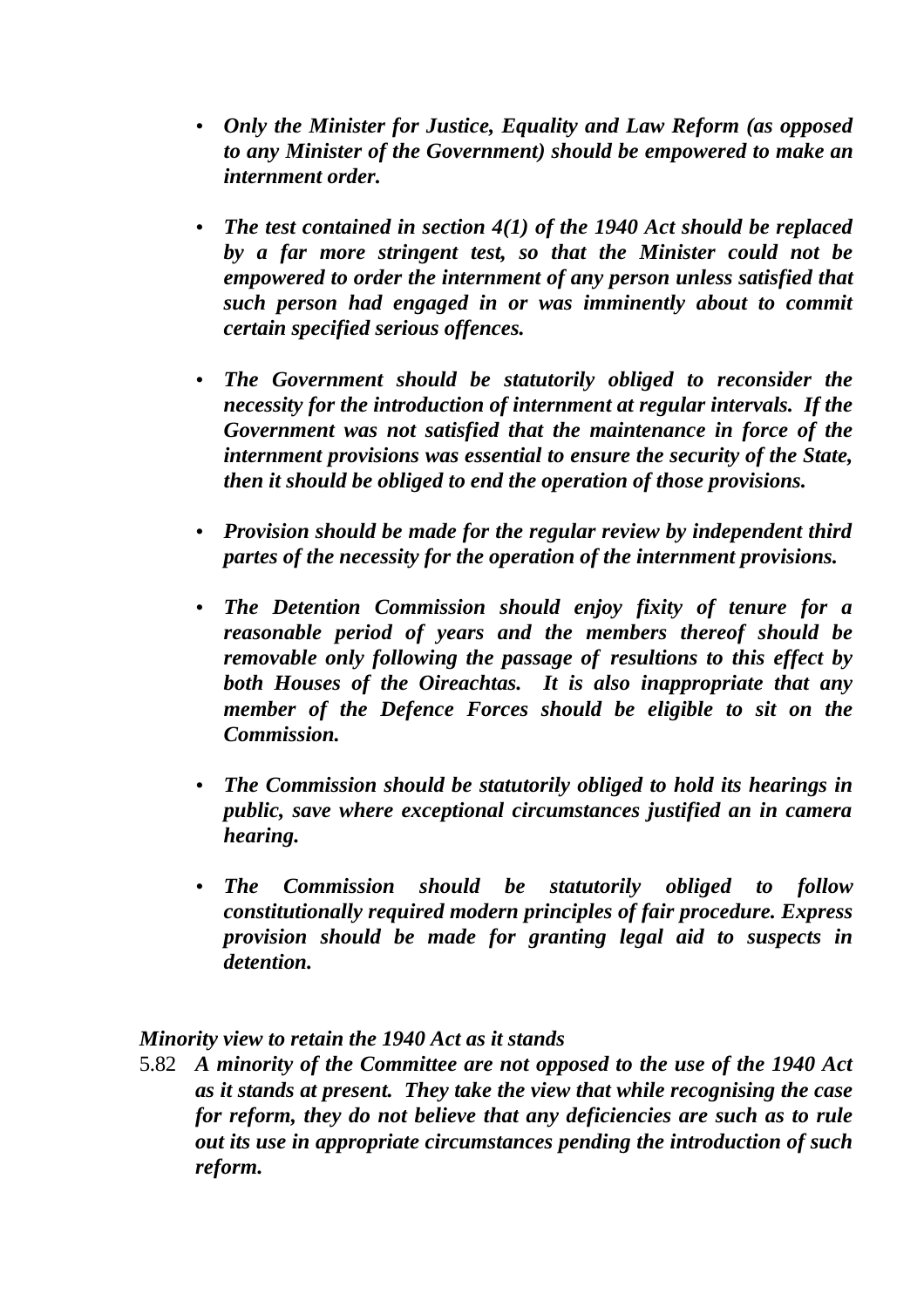*Minority view to abolish the 1940 Act*

5.83 *A minority of the Committee, The Hon. Mr. Justice Anthony J Hederman, Professor William Binchy and Professor Dermot Walsh, for the reasons expressed earlier, object to the use of internment and therefore recommend the abolition of the 1940 Act.*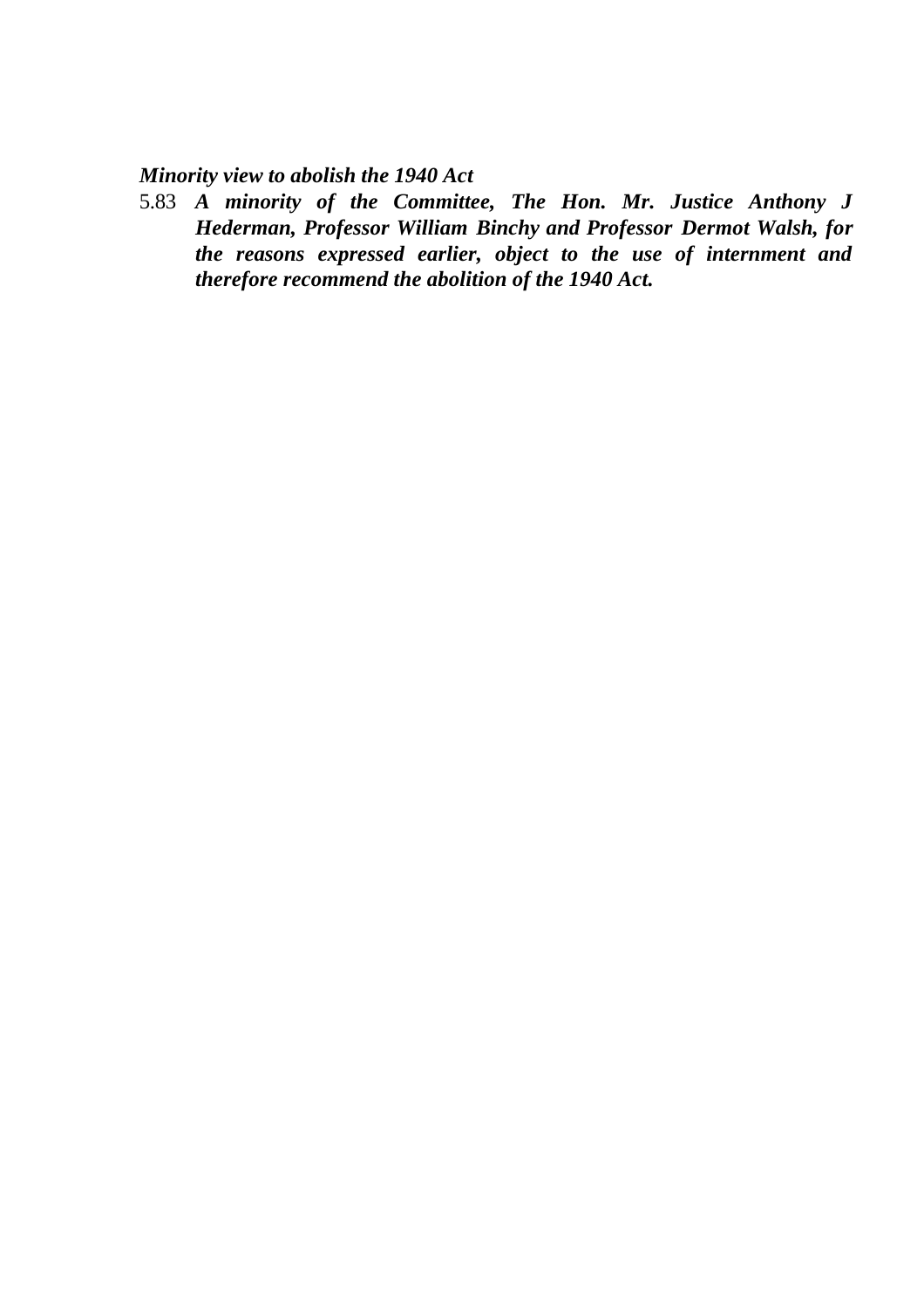## **CHAPTER 6**

### **SUBSTANTIVE OFFENCES RELATING TO THE SECURITY OF THE STATE AND OTHER MISCELLANEOUS PROVISIONS**

- 6.1 In this chapter we examine the existing substantive offences relating to the security of the State and make recommendations for reform. There has been little controversy about the substantive offences. A sensitive policy of prosecutory discretion has meant that the outer limits of potential criminal liability for these offences have not been established. Clearly there have to be some offences in this context and the existing ones have worked out in practice very satisfactorily.
- 6.2 The Committee considered the possible strategy of recommending no changes in relation to the offences but decided, for two reasons, not to take this course. First, the offences were prescribed over sixty years ago to respond to the perceived problems of that time. Since then, obviously, matters have changed. The process of communication of subversive ideas has been transformed. While it may have been practicable to control printers in 1939, it is less clearly possible to control the dissemination of information, or misinformation, today by mobile phone, fax, e-mail and the internet.
- 6.3 Secondly, political philosophy in the broad sense is not the same today as it was in 1939. Freedom of speech, even hurtful, untrue and dangerous speech, is regarded more positively. Hierarchical deference has given way to egalitarian norms, which are not sympathetic to the notion that those in positions of political power and responsibility should be immunised from harsh attack: The Ireland of 2002 is a different place, culturally, from the Ireland of sixty-two years ago. There is a strong argument that a committee charged with the task of recommending reform of the law relating to offences against the State should not ignore the changed realities.
- 6.4 The approach the Committee has adopted is to identify those offences in respect of which it can quickly be established that no change is recommended; similarly, those offences where modest changes are recommended; and then to examine specific offences which require detailed analysis and on which there are differing views.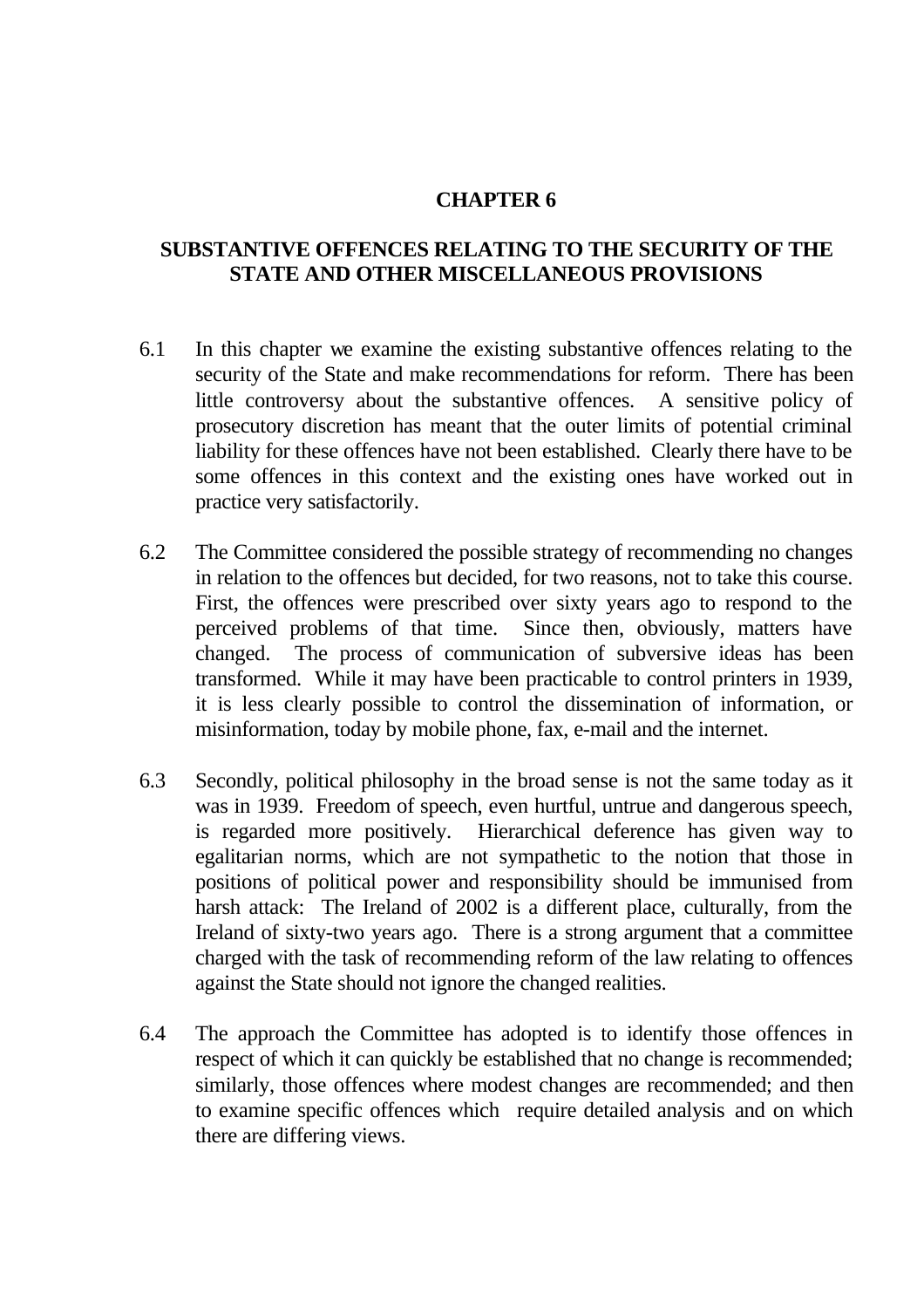# **Offences where no change is recommended**

- 6.5 Certain offences specified in the Offences against the State Acts seem, beyond argument, to represent necessary and appropriately crafted sanctions on subversive conduct. They are as follows:
	- Section 6 of the 1939 Act (usurpation of functions of government)
	- Section 15 of the 1939 Act (unauthorised military exercises)

# **Offences where modest changes are recommended**

- 6.6 Certain other existing offences appear to be satisfactory and defensible, subject to the inclusion of specific protection for persons engaging in industrial relations disputes. These are the following:
	- Section 7 of the 1939 Act (obstruction of Government)
	- Section 8 of the 1939 Act (obstructing the President)
	- Section 9 of the 1939 Act (interference with military or other employees of the State)
- 6.7 With regard to sections 7 and 8, the Committee recommends that the word "unlawful" be inserted before "intimidation" in both sections 7(1) and section 8(1). The purpose of making this change is to ensure that lawful industrial relations actions should not be criminalised.
- 6.8 With regard to section 9, the Committee of Independent Experts of the Council of Europe, in its 16th Report on the implementation of the European Charter, referred to this section and noted that it had not been repealed. It commented that "in effect [it] provides that civil servants may be prosecuted for taking strike action".<sup>204</sup> Noting that it had "never been used",<sup>205</sup> the Committee expressed the wish to know how the section had been affected by the Industrial Relations Act 1990. The reply by Ireland was to the effect that while section 9 had not been repealed, it had been "overtaken"<sup>206</sup> by later legislation, including the 1990 Act, which "is the main legislative reference point in this regard".<sup>207</sup>

<sup>&</sup>lt;sup>204</sup>Page 9 of the Report.

<sup>205</sup>*Ibid..*

<sup>206</sup>*Ibid.*

<sup>207</sup>*Ibid.*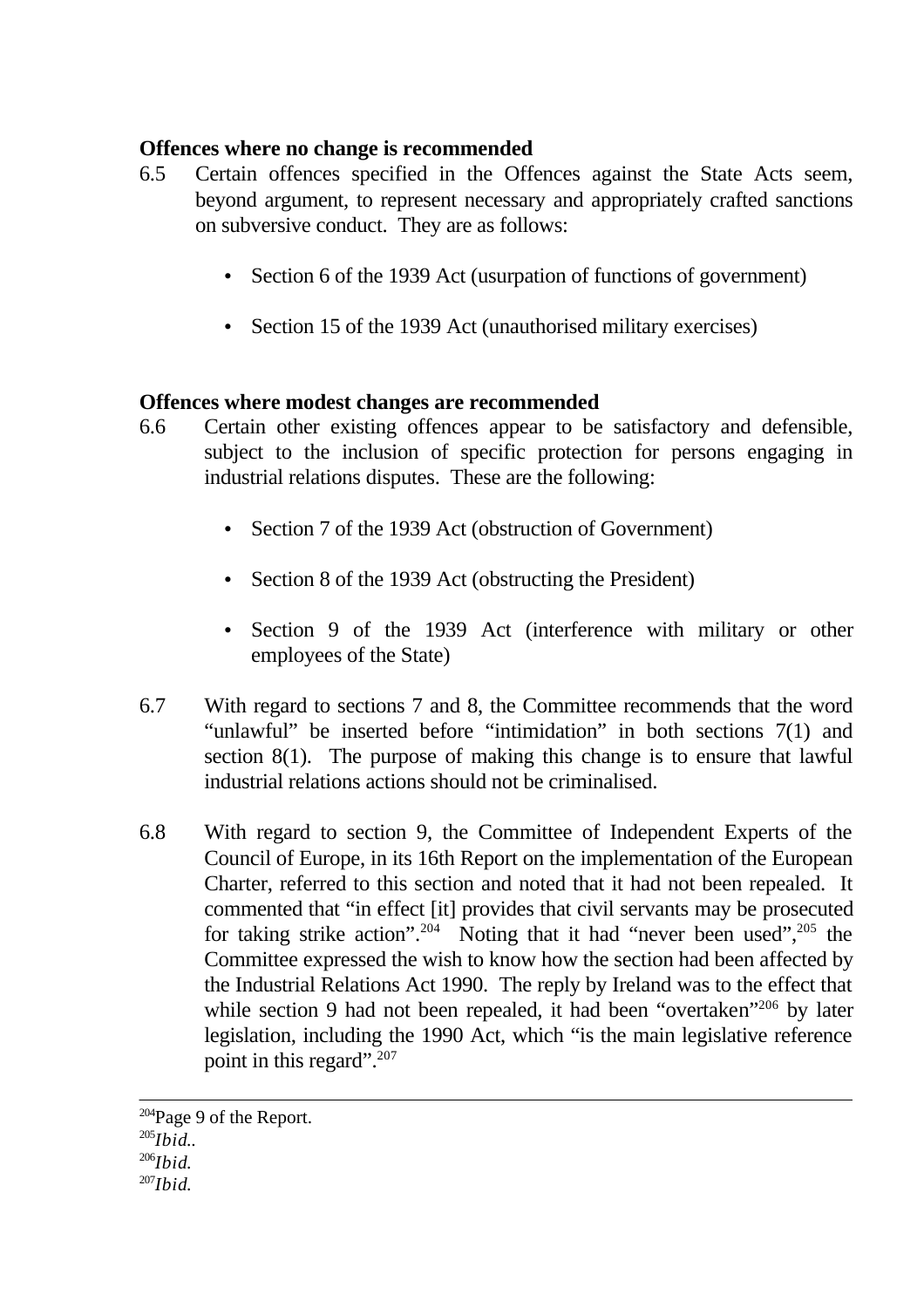- 6.9 The Committee is agreed that section 9(2) must be repealed or, at the very least, restricted to members of the Garda Síochána and Defence Forces. Again the reason for this recommendation is that lawful industrial action should not be an offence under the Act.
- 6.10 We now turn to consider certain specific offences where detailed analysis and discussion is required.

### **Unlawful Organisations**

6.11 Part III of the 1939 Act deals with unlawful organisations. It would be possible to structure a code of offences against the State which does not include provisions on these lines. The offence of criminal conspiracy could serve to deal with person establishing unlawful organisations or becoming members of them. The Committee nonetheless is of the view that proscribing particular organisations has merit in demonstrating public disdain for their activities.

### **Section 18**

- 6.12 On the basis that there will continue to be criminal legal sanctions against unlawful organisations, the Committee considers that certain changes should be made to the scope of the existing offences. First, regarding the definition in section 18 of an "unlawful organisation", paragraphs (a), (b) and (c) appear to the Committee to be unproblematic, and the Committee accordingly recommends their retention. Paragraph (f) appears to the Committee to be inappropriate and out of harmony with the contemporary values as to the permissible scope of political speech and action. Accordingly, the Committee recommends its abolition.
- 6.13 Paragraphs (d) and, more particularly, (e) appear to the Committee to embrace certain conduct that should render an organisation unlawful, but the manner in which they are drafted seems to some degree over-inclusive. Paragraph (e) renders unlawful an organisation that advocates the attainment of lawful objects by non-criminal, albeit unlawful, means. This appears to include a breach of contract, for example. All organisations committing the tort of inducing a breach of contract appear to fall within the scope of Part III of the 1939 Act. Again, many of these will be trade unions. The Industrial Relations Act 1990, and its predecessor, the Trade Disputes Act 1906, give legal protection (and in the case of trade unions, immunity from tort liability) in relation to such conduct, yet Part III applies with all its awesome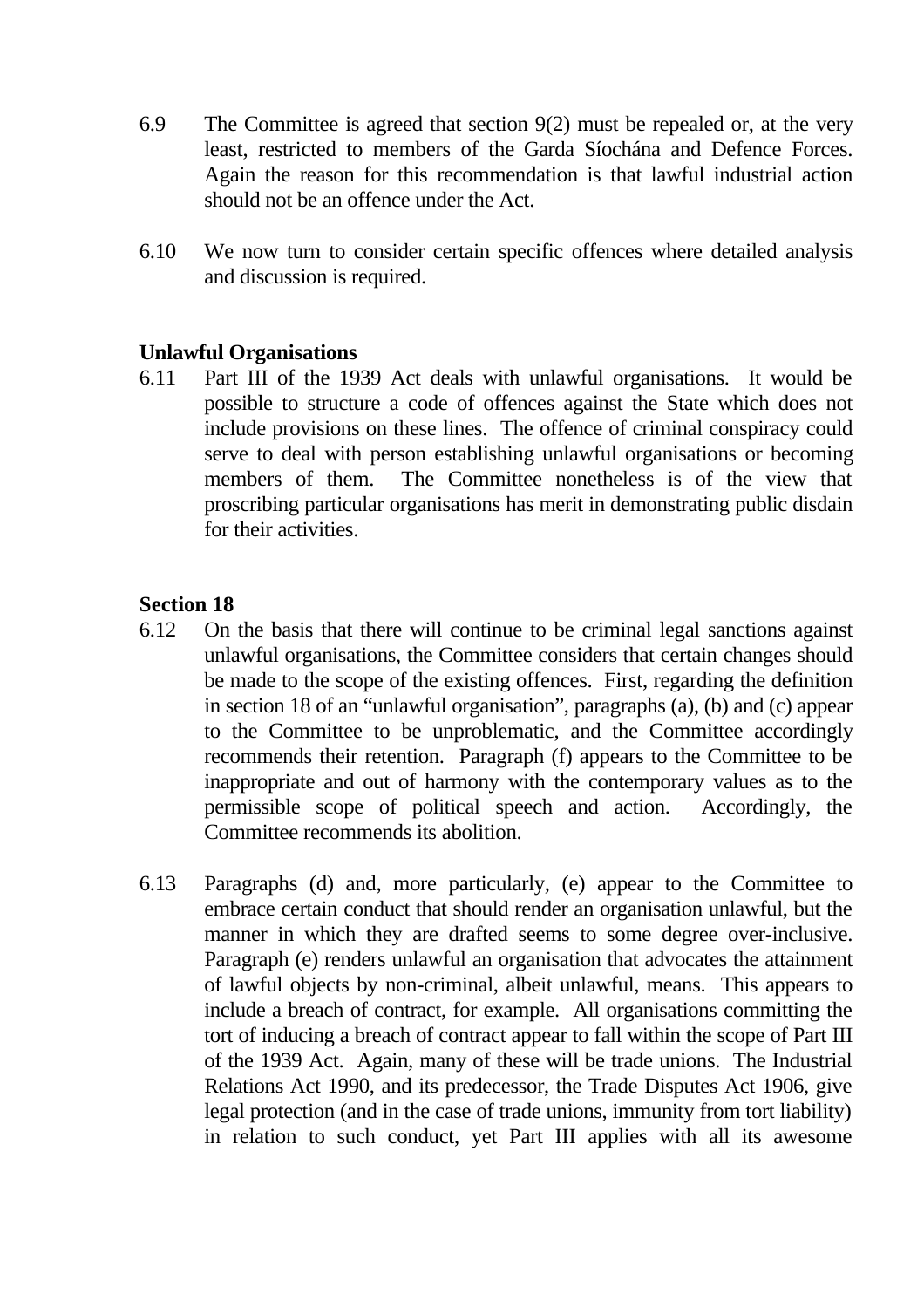implications. Paragraph (d) could prove problematic in industrial relations contexts or other quasi political disputes.

6.14 The Committee did not find it easy to decide upon how paragraphs (d) and (e) should be formulated, but concluded that they could be replaced with a single paragraph, in the following terms:

> (d) engages in, promotes, encourages or advocates the commission of any criminal offence or the obstruction of, or interference with, the administration of justice or the enforcement of the law, with the purpose of undermining the authority of the State.

6.15 The additional requirement of proof that the purpose of engaging in the impugned conduct is to undermine the authority of the State ensures that the context must be a subversive one.

### **Sections 19 to 22**

6.16 The power to proscribe unlawful organisations is contained in section 19, which provides that:

> If and whenever the Government are of opinion that any particular organisation is an unlawful organisation, it shall be lawful for the Government by order....to declare that such organisation is an unlawful organisation and ought, in the public interest, to be suppressed.

6.17 The Government may "by order, whenever they so think proper, amend or revoke a suppression order<sup>208</sup> and notice of the making of such an order is to be published in *Iris Oifigiúil*. <sup>209</sup> The making of such a suppression order is declared to be:

> ...conclusive evidence for all purposes other than an application for a declaration of legality that the organisation to which it relates is an unlawful organisation within the meaning of this  $Act.^{210}$

It seems to me that the Oireachtas, by the Act of 1939, established procedures by which an organisation could be declared an illegal organisation. Instead of declaring that membership of named organisations would be illegal, the Oireachtas provided that

 $208$ Section 19(2).

 $209$ Section 19(3).

<sup>210</sup>Section 19(4). In *Sloan v. Special Criminal Court* [1993] 3 IR 528 the High Court upheld the constitutionality of this sub-section. Costello J. (at 532) rejected the argument that section 19(4) impermissibly invades the judicial domain: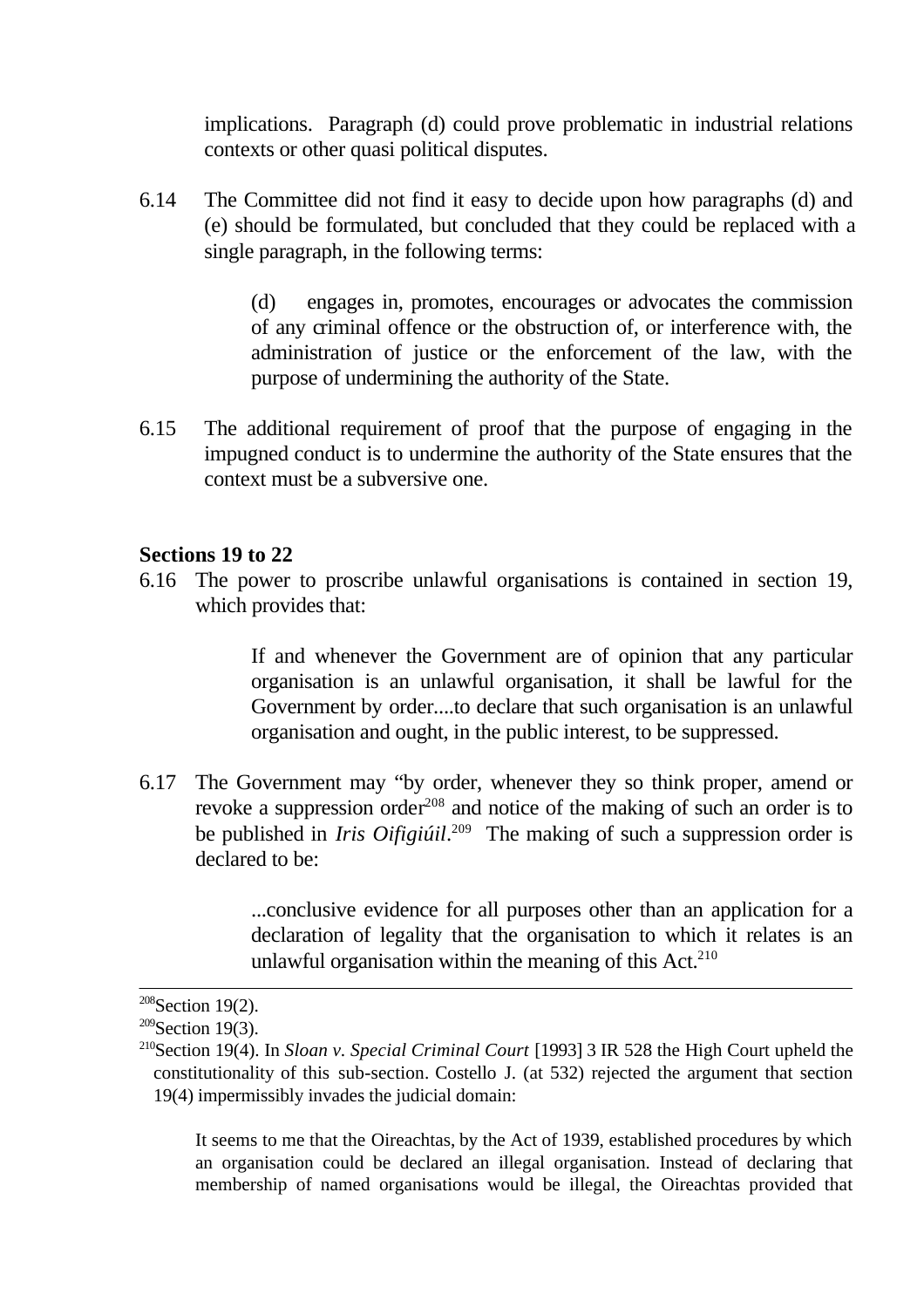6.18 Section 20 provides for declarations of legality. Section 20(1) permits any person claiming to be a member of an organisation which has been the subject of a suppression order to apply to the High Court for a declaration of legality within thirty days after the date of publication of the order in *Iris Oifigiúil.* Section 20(2) provides that, where in respect of such an application, the High Court is satisfied that:

> ...the organisation to which such application relates is not an unlawful organisation, it shall be lawful for the High Court to make a declaration of legality in respect of such organisation.

- 6.19 Section 19(3) provides that the High Court shall not make a declaration of legality unless the applicant for such a declaration (or some other person) "gives evidence in support of the application and submits himself to cross-examination by counsel for the Attorney General."<sup>211</sup>
- 6.20 Two suppression orders have been made to date. The first was made in 1939 in respect of an organisation styling itself the "Irish Republican Army", otherwise "Oglaigh na hEireann" <sup>212</sup>; the second was made in 1983 in respect of an organisation styling itself the "Irish National Liberation Army".<sup>213</sup>

#### **The power to suppress an organisation**

membership of an illegal organisation which had been designated by the Government would be illegal. This provision of the Act is not, in my judgment, an impermissible infringement of the judicial power. If an order is made under the section then the justiciable dispute which may be before the court is whether an accused is a member of an illegal organisation and not whether the organisation itself is illegal.

With respect, it does not seem to the Committee that this case was correctly decided and it appears at odds with the earlier Supreme Court decision in *Maher v. Attorney General* [1973] IR 140. The effect of this sub-section is to prevent a person charged with membership of an illegal organisation demonstrating that the suppression order was invalid and seeks clearly to oust the jurisdiction of the High Court to determine a justiciable controversy, namely, whether or not a particular organisation is, in fact, an unlawful organisation.

 $^{211}$ However, section 39(6) provides any evidence adduced by or on behalf of the applicant for a declaration may not subsequently be given in evidence against the applicant in any prosecution for the offence of being a member of the organisation to which such application relates.

<sup>212</sup>Unlawful Organisation (Supression) Order 1939 (SR & O No. 162 of 1939).

<sup>213</sup>Unlawful Organisation (Supression) Order 1983 (SI No. 7 of 1983).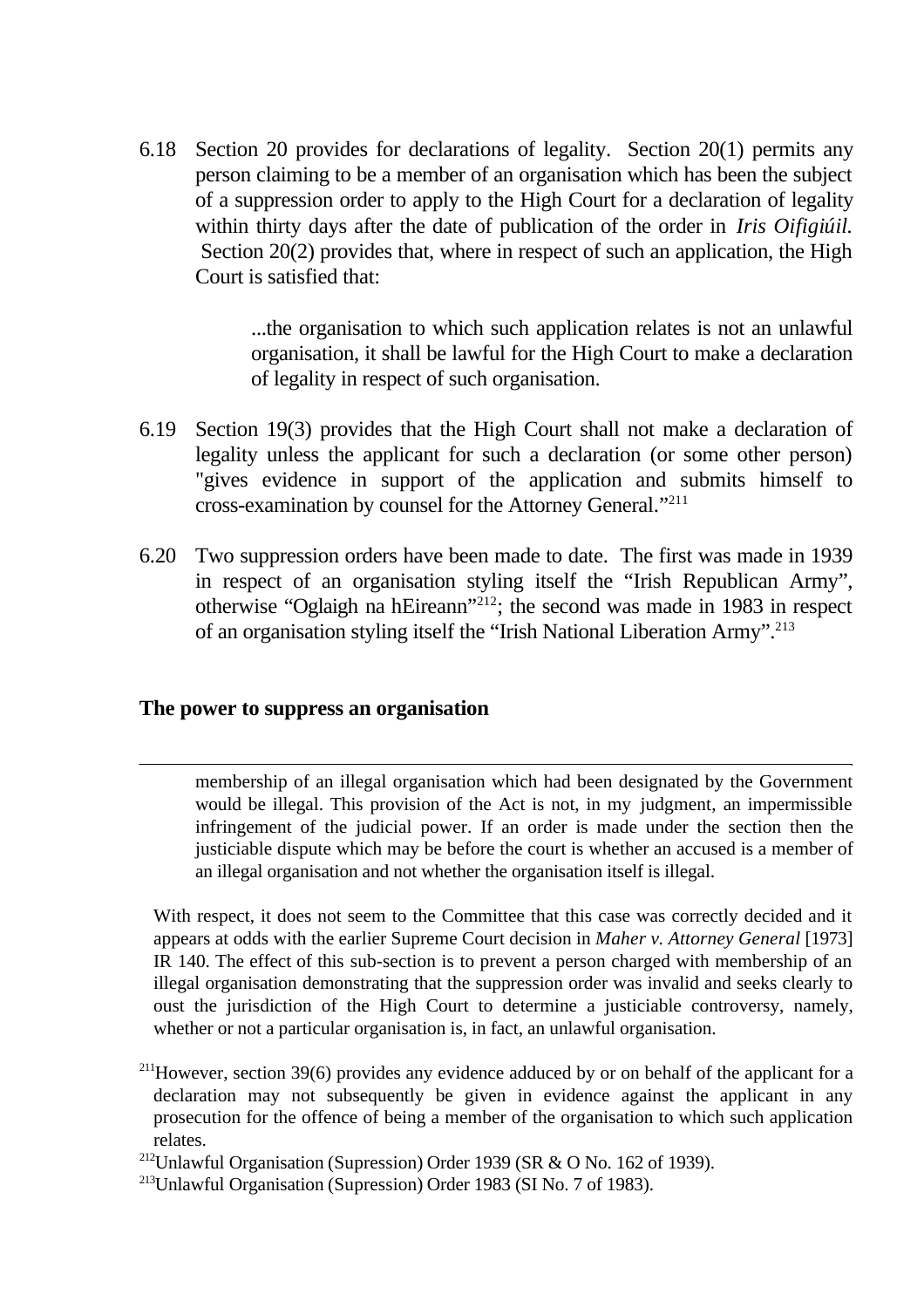- 6.21 While it is true that some jurisdictions, most notably Germany,  $2^{14}$  entrust this decision to the courts rather than to the executive, this is largely because of historic and political considerations specific to those jurisdictions.
- 6.22 What are the historic and political considerations specific to this jurisdiction? It is scarcely necessary for the Committee to set out the all too unpleasant facts: ever since the ending of the Civil War in 1923, successive Governments have been forced to deal with secretive and well-armed paramilitary organisations that have enforced a rigorous code of discipline on their members and supporters. Not merely has one of these organisations traditionally professed to regard itself as the legitimate government of the State, but these organisations reject the legitimacy of the State and, have repudiated ordinary democratic values.
- 6.23 It is true that mere rejection of the legitimacy of the State and the repudiation of democratic values would probably not in itself justify the imposition of a banning order. $215$  But these organisations have gone much further: they usurped the functions of Dáil Éireann by purporting, without democratic authority, to declare war in the name of the Irish people and have engaged in a campaign of violence. Over the years these organisations have frequently resorted to murder, racketeering and intimidation. It is plain that the making of the two suppression orders in question was thoroughly justified, and the Committee sees no merit whatever in the suggestion that such banning orders are at odds with the right of association.<sup>216</sup> The organisations in question have

<sup>214</sup>Article 21(2) of the German Constitution provides that:

Parties which, by reason of their aims or the behaviour of their adherents, seek to impair or abolish the free democratic basic order to to endanger the existence of the Federal Republic of Germany shall be unconstitutional. The Federal Constitutional Court shall decide on the question of unconstitutionality.

<sup>&</sup>lt;sup>215</sup>Athough a ban on a political party which "had the intention of destroying the democratic and pluralistic order" would not contravene the guarantee of association contained in Article 11 ECHR: *OZDEP v. Turkey* (2001) 31 EHRR 27, para. C73. The German Constitutional Court has ruled that mere advocacy of the overthrow of the democratic order is not sufficient to justify the imposition of ban, but the situation is quite different where the party "has a fixed purpose constantly and resolutely to combat the free democratic order" and takes steps to implement this plan: *Communist Party* case 5 BVerf GE 85 (1956).

<sup>&</sup>lt;sup>216</sup>See, for example, the arguments of Walker, "Paramilitary displays and the PTA" (1992) *Juridical Review* 90. The European Court of Human Rights has noted that only "convincing and compelling reasons can justify restrictions on such [political] parties' freedom of association": see *United Communist Party of Turkey v. Turkey* (1998) 26 EHRR 121, para. 57; *Socialist Party v. Turkey* (1999) 27 EHRR 51; *OZDEP v. Turkey* (2001) EHRR 27. But judged by the standards applied by the European Court in the Turkish cases, the two bans imposed on illegal organisations under section 19 of the 1939 Act seem entirely justifiable by ECHR standards.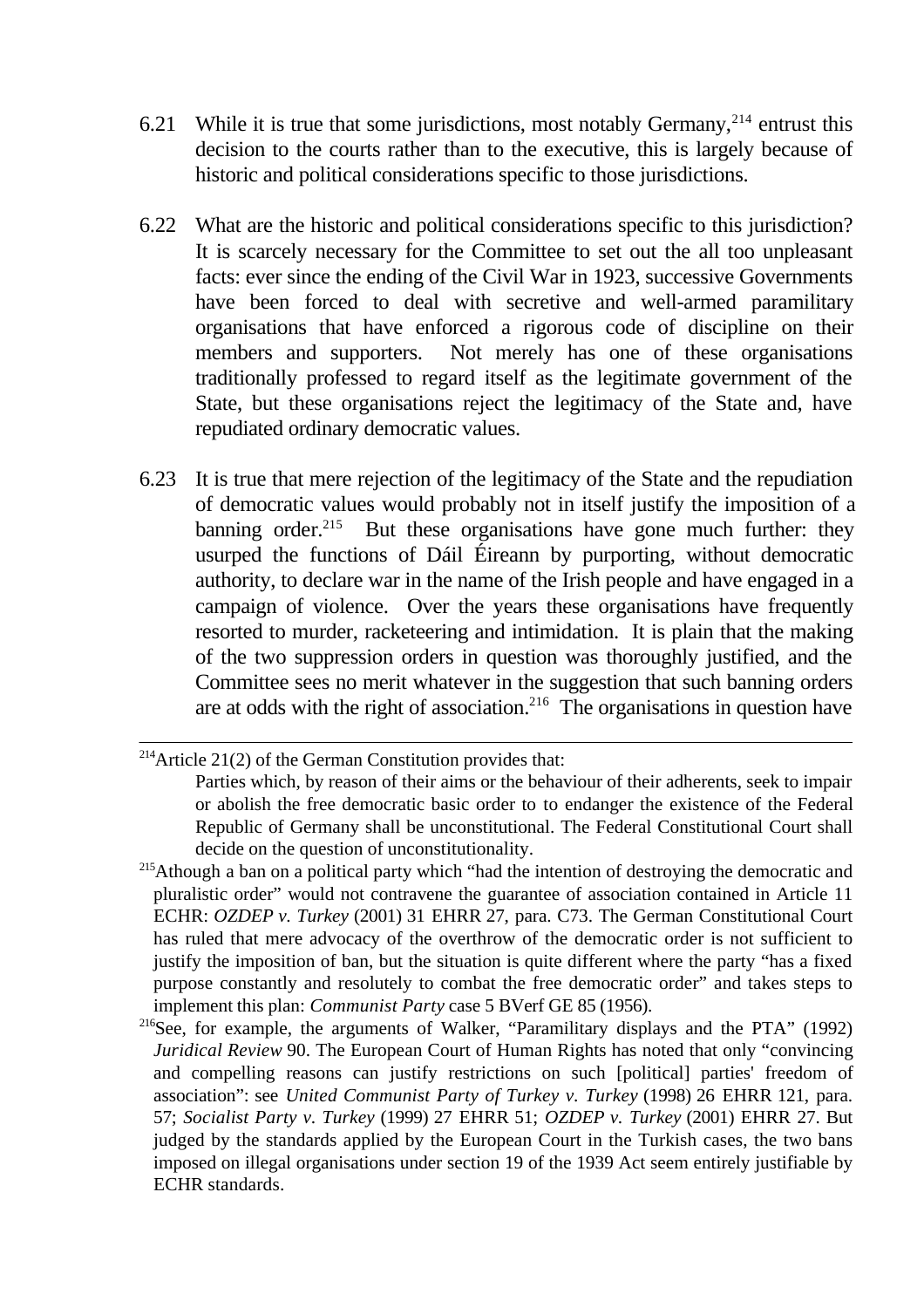not been banned because they and their members advance particular views or because they reject the legitimacy of the State. Nor does the Committee believe that these organisations have been banned merely for what has been described as "presentational"<sup>217</sup> reasons, i.e. that such a ban "expresses the condemnation of the community and averts the danger of public outrage being expressed in public disorder".<sup>218</sup> Rather, these organisations have been banned principally because they have constituted themselves as private armies which have usurped the authority of the State by engaging in paramilitary violence. No democratic State can afford to allow such a challenge to its authority to remain unchecked.

6.24 Against this background, the Committee believes it entirely appropriate that the decision to prescribe illegal organisations should continue to rest with the Government, subject always to a full right of appeal to the High Court. Any decision to proscribe an organisation must be based on a security and intelligence assessment, and it is the Government which is in the best position to make a judgment on the threat posed by such organisations. Moreover, there may well be pragmatic considerations which would justify a decision not to impose a ban on a particular organisation at a particular time,  $2^{19}$  and, here again, the Government is best placed to make that judgment.

### **Recommendation**

6.25 *The decision to proscribe illegal organisations should continue to rest with the Government, subject always to a full right of appeal to the High Court.*

#### **The power to ban foreign terrorist organisations**

 $217$ Report of the Operation of the Prevention of Terrorism (Temporary Provisions) Act 1976 (London, 1983) Cm. 8803, para. 207.

 $^{218}$ Walker, "Briefing on the Terrorism Act 2000" (2000) 12 Terrorism and Political Violence 1, 16. The internal quotation is from another official British Report on the operation of the Northern Irish Emergency Powers Act: Review of the Operation of the Northern Ireland (Emergency Provisions) Act 1978 (London, 1984)(Cm. 9222) at para. 414.

 $2^{19}$ For example, intelligence assessments may suggest that elements within a particular organisation may be about to abandon paramilitary violence and that imposing a banning order may simply play into the hands of extremists. Cf. the comments of Walker, "*Briefing on the Terrorism Act*" to the effect that proscription may prove counterproductive by increasing "the difficulties of infiltration and monitoring so as to achieve the criminalization of those members engaged in violence". But, again, it is the Government which is best placed to make a judgment of this sort.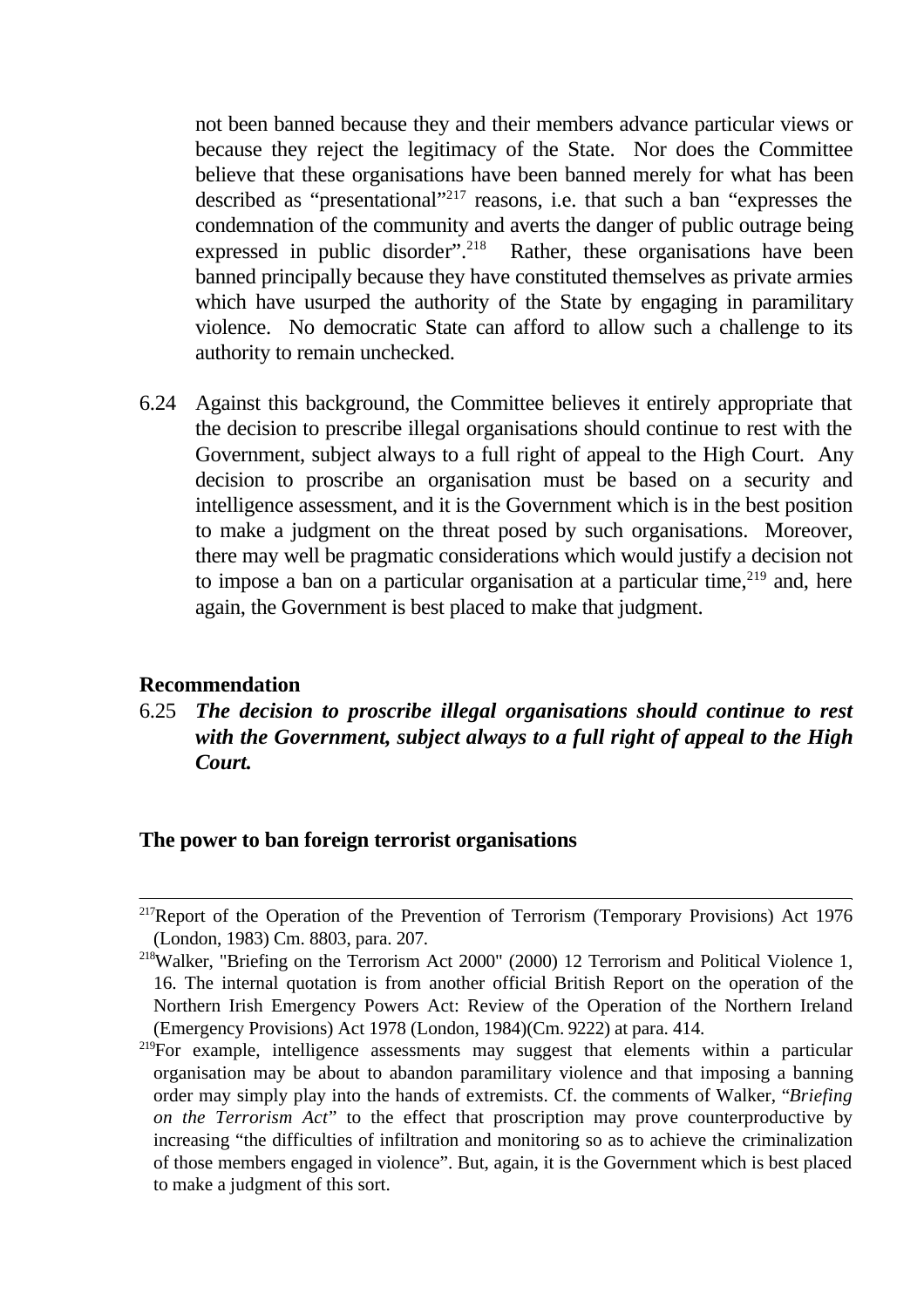- 6.26 As the Committee has noted elsewhere in its Report, the whole tenor of the Offences against the State Acts has heretofore been to focus on the activities of domestic paramilitary organisations. This, not unnaturally, was the principal concern of the drafters of the 1939 Act and, indeed, all subsequent amendments to that legislation, whether during the emergency period from 1939 to 1945 or during the Northern Ireland conflict itself from 1969 on.
- 6.27 This was, perhaps, especially true of section 18 (dealing with illegal organisations) and section 19 (suppression orders). Thus, for example, section 18(b) declares that an organisation which "advocates, encourages, or attempts the procuring by force, violence or other unconstitutional means of an alteration of the Constitution" shall be an illegal organisation. But there may well be foreign terrorist organisations that would not fall within this definition, given that the status of Ireland's Constitution is irrelevant to them. Likewise, such organisations may not be concerned with treasonable activities directed against the State<sup>220</sup> or even the maintenance of a military or armed force "in contravention of the Constitution or without constitutional authority".<sup>221</sup>
- 6.28 As it happens, this Report was largely completed before the events of 11 September 2001 took place. But even before these events, the Committee had formed the view that it would be necessary to expand the 1939 Act to ensure that, where appropriate, foreign terrorist groups would be brought within its ambit. In making this recommendation, the Committee is acutely aware of the difficulties in drafting a satisfactory definition of terrorism in this context.
- 6.29 Of course, in some instances, the 1939 Act already applies, irrespective of the character of the organisation to which a particular suspect may belong. Thus, for example, it is immaterial that a person detained under section 30 of the 1939 Act in respect of explosive offences belongs or does not belong to an illegal organisation. It is likewise immaterial that he is or may be a member of a para-military organisation which happens to be proscribed under section 18 or suppressed under section 19 or one which is not.
- 6.30 Nevertheless, the Committee is of the view that it would be appropriate that section 19 of the 1939 Act should be amended to ensure that the Government would have the power to make a suppression order in respect of foreign terrorist organisations.

 $220$ Section 18(a).

 $221$ Section 18(c).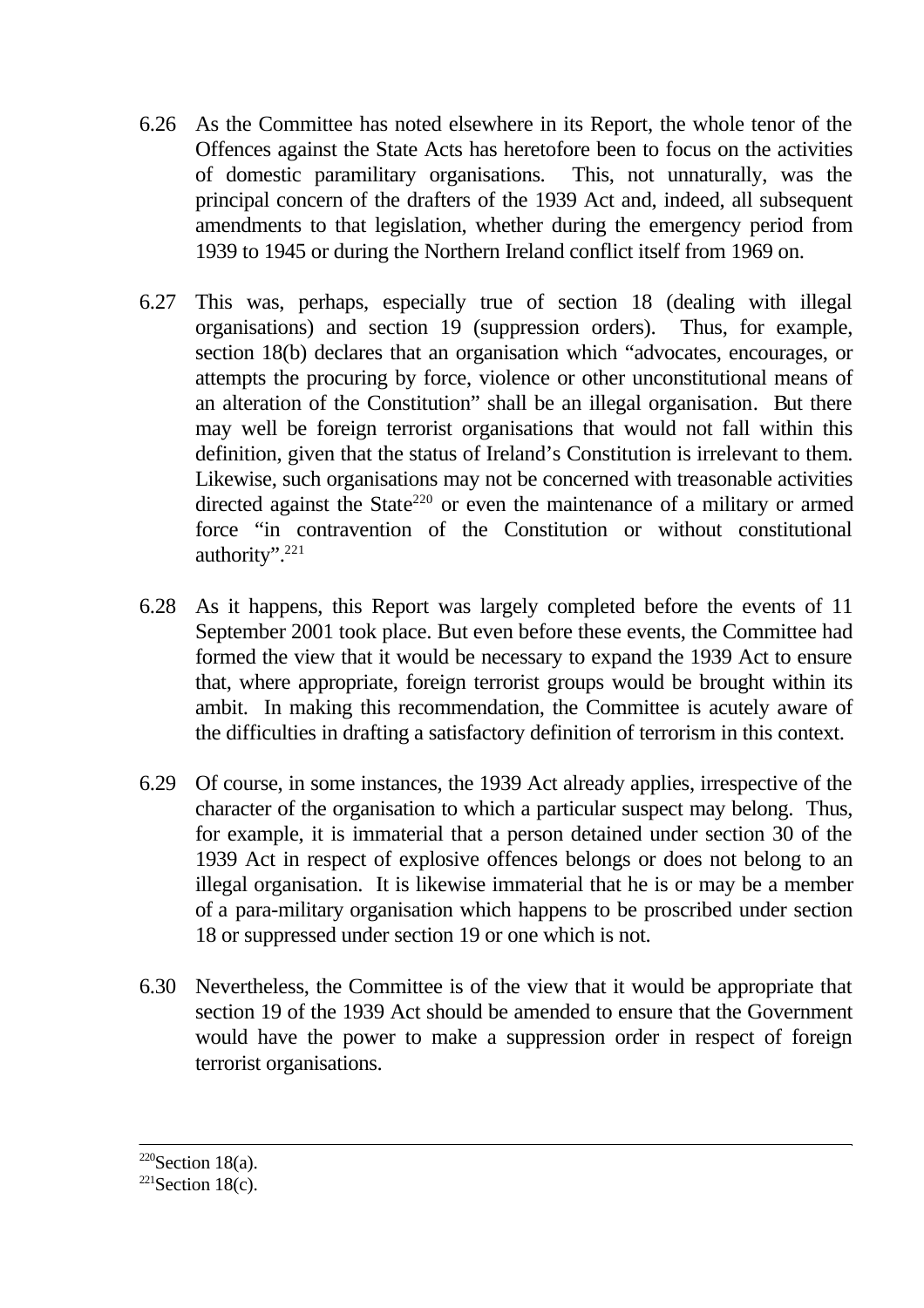### **Recommendation**

6.31 *The Committee is of the view that section 19 of the 1939 Act should be amended to ensure that the Government would have the power to make a suppression order in respect of foreign terrorist organisations.*

#### **Notice of the making of a suppression order**

- 6.32 At present, the structure of section 19 is such that a banning order may be made by the Government without notice to the organisation concerned, but any person affected by the making of the order may appeal within thirty days from the date of publication in *Iris Oifigiúil* to the High Court under section 20(1). This legislative structure presents due process issues, since the constitutional right to fair procedures normally requires advance notice of the making of an order of this kind.<sup>222</sup> It may, however, also be noted that fair procedures generally do not require advance notice if the order under challenge does not take effect prior to an appeal. $^{223}$
- 6.33 Given the nature of the organisations that are likely to be the subject of a banning order and the circumstances in which such an order is likely to be made, the Committee does not think it appropriate that the Government should be required to give advance notice of the making of a suppression order. It seems incongruous if, for example, the Government were to be required to serve advance notice of the making of such an order on a paramilitary organisation. The Committee believes, instead, that the due process considerations can best be met by an amendment to section 20, which would provide that the banning order would not take permanent effect until the organisation affected had had an opportunity of appealing the decision to the High Court.

### **Recommendation**

6.34 *Given the nature of the organisations that are likely to be the subject of a banning order and the circumstances in which such an order is likely to be made, the Committee does not think it appropriate that the Government should be required to give prior notice of the making of a suppression order. The Committee believes, instead, that the due process considerations can best be met by an amendment to section 20 which would provide that the banning order would not take permanent effect*

<sup>222</sup>See, for example, *Irish Family Planning Association Ltd. v. Ryan* [1979] IR 295.

<sup>223</sup>See, for example, *The State (McCann) v. Racing Board* [1983] ILRM 67 and *Gammell v. Dublin County Council* [1983] ILRM 413.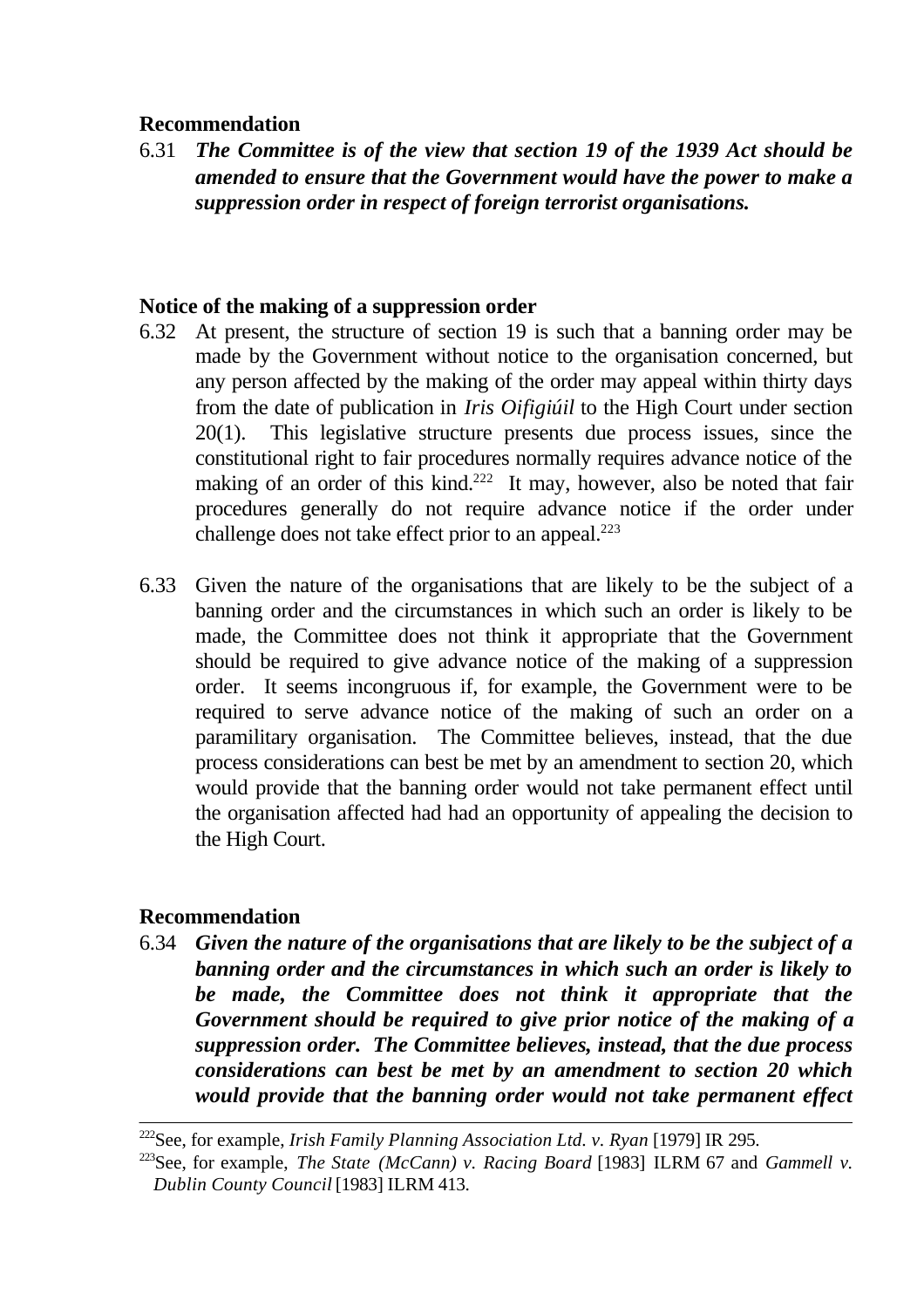# *until the organisation in question had an opportunity of appealing the decision to the High Court.*

# **The right of appeal**

6.35 Section 20(1) provides for a right of appeal against the making of a banning order to the High Court. Such an application must be brought within thirty days of the publication of the order in the High Court.<sup>224</sup> Section 20(2) provides that:

> Where, on an application under [section 20(1)], the High Court, after hearing such evidence as may be adduced by the applicant or by the Attorney General, is satisfied that the organisation to which such application relates is not an unlawful organisation, it shall be lawful for the High Court to make a declaration of legality in respect of such organisation.

- 6.36 It seems that the onus remains on the applicant to establish the legality of the organisation. Moreover, the scope of the appeal to the High Court remains unclear, but recent authority suggests that the grounds for the exercise of appellate jurisdiction in cases of this kind are broadly comparable to the judicial review grounds of reasonableness, irrationality or error of law.<sup>225</sup>
- 6.37 The Committee considers that some aspects of the right of appeal are not satisfactory and it recommends the following changes.
	- ü First, the right of appeal should not be confined (as it presently is) to thirty days within the publication of the making of the order in *Iris Oifigiúil.* The thirty-day rule is capable of working an injustice, especially where the nature of the banned organisation has changed over the years. Instead, the Committee considers that it ought to be open to any person affected by the banning order to exercise a right of appeal to the High Court at any time. To avoid the possible risk of a multiplicity of appeals and the relitigation

 $^{224}$ It may be noted that, prior to the Terrorism Act 2000, the corresponding British provisions in the Prevention of Terrorism Acts did not provide for any such independent review. Section 5 of that Act provides for the establishment of the Proscribed Organisations Appeal Commission which can hear appeals against the making of banning orders by the British Home Secretary. The Commission cannot hear appeals on the merits, but instead must apply standard judicial review grounds (such as compliance with procedural fairness and rationality): see section 5(3) of the 2000 Act.

<sup>225</sup>See, e.g., *M. & J. Gleeson Ltd. v. Competition Authority* [1999] 1 ILRM 401; *Orange Communications Ltd. v. Director of Telecommunication Regulation (No.1)* [2000] 4 IR 136; *Orange Communications Ltd. v. Director of Telecommunication Regulation (No.2)* [2000] 4 IR 159.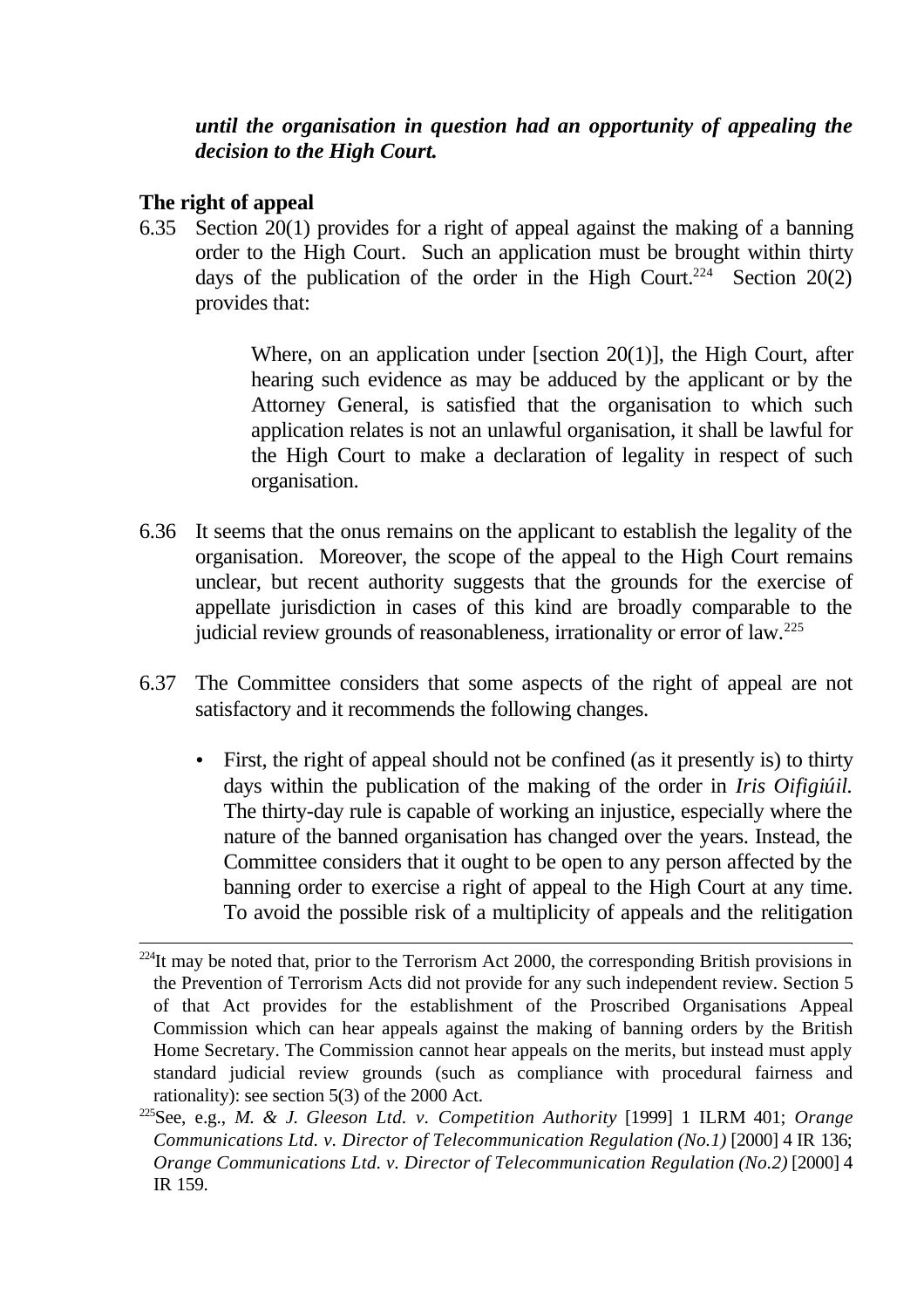of matters which have in substance already been adjudicated, consideration might be given to requiring a potential appellant to seek the leave of the High Court before commencing such an appeal, where the banning order has already been upheld in earlier proceedings.

- Secondly, section 20(2) should also make it clear that the High Court's jurisdiction is not confined to narrow, judicial review-type grounds of review.
- ü Finally, section 20 presently requires any appellant to give evidence in person and to submit to cross-examination. In practice, any appellant will have to lead evidence to show that the organisation in question ought not to have been banned. However, the present requirement of section 20 that the appellant give evidence in person seems unnecessarily restrictive and ought to be deleted.

#### **Recommendations**

6.38 *The Committee considers that aspects of the appeal procedure prescribed by section 20 are unsatisfactory. It accordingly recommends that:*

> *(a) the right of appeal should not be confined (as it presently is) to thirty days within the publication of the making of the order in Iris Oifigiúil.*

> *(b) section 20(2) should make it clear that the High Court's jurisdiction is not confined to narrow, judicial review-type grounds of review.*

> *(c) the present requirement of section 20 that the appellant give evidence in person is unnecessarily restrictive and ought to be deleted.*

#### **The onus of proof in such proceedings**

6.39 The Committee considered a suggestion that section 20(2) ought to be amended to make it clear that the onus of proving the illegality of the organisation concerned should rest with the Government. While this would reverse the present rule, it might be argued that the banning of such an organisation is such an dramatic step that the onus should rest on the Government to positively establish such illegality. Moreover, it might be said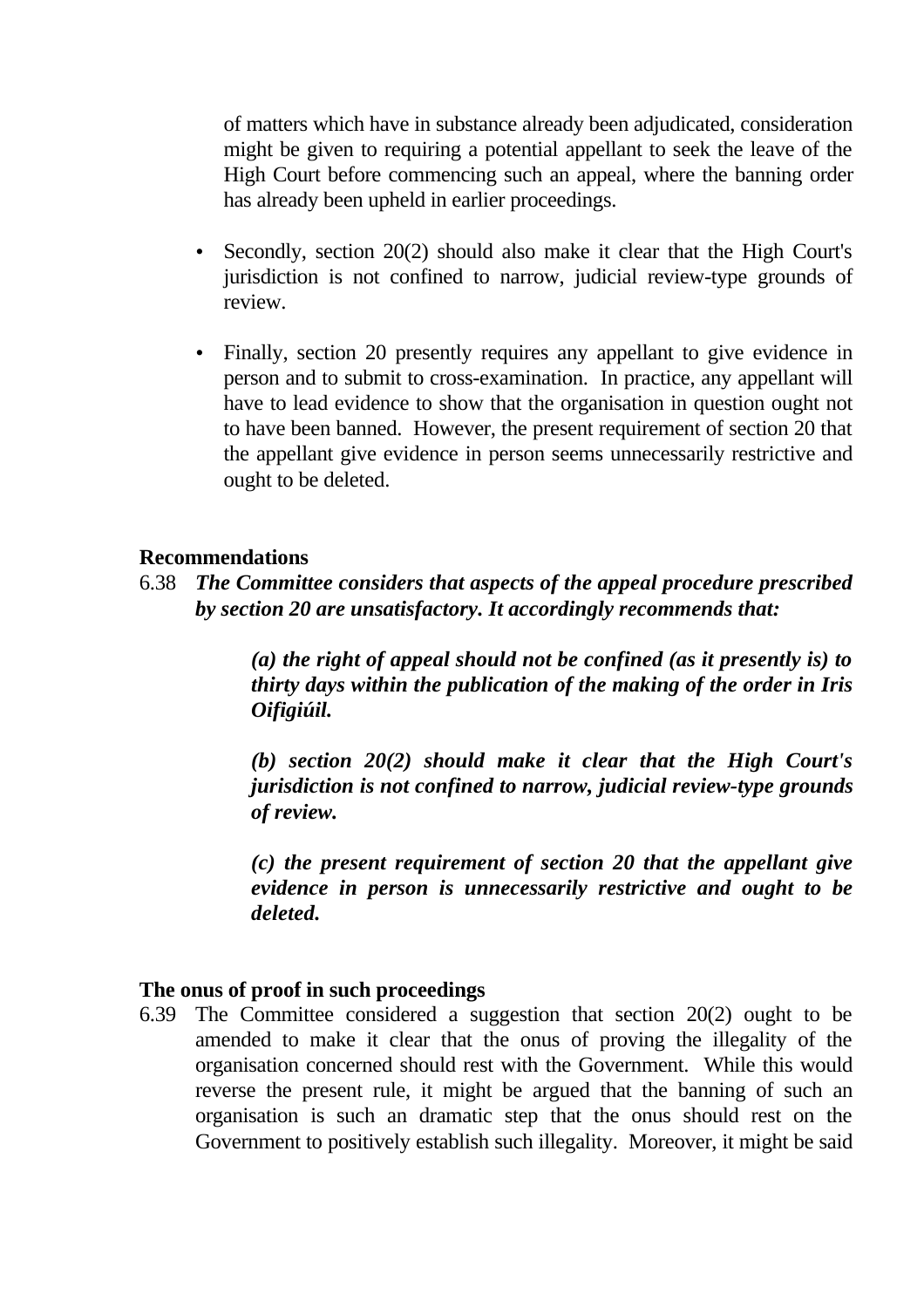that the placing of the onus of proof on the Government provides a further safeguard against possible abuse.

6.40 On balance, however, the Committee felt that it could not endorse this suggestion. If the Committee's other recommendations are accepted, the scope of section 19 will be significantly reduced so that the Government will be entitled to ban only an organisation that is actively engaged in paramilitary activity. If the organisation in question is genuinely committed to democractic methods, this will be directly within its own knowledge and ought not to be difficult to demonstrate.

### **Recommendation**

6.41 *No change is recommended in relation to the question of the burden of proof in such proceedings.*

### **Section 21**

6.42 Section 21 makes it an offence for a person to be a member of an unlawful organisation. Subsection 3 makes it a good defence to show:

> (a) that he did not know that such organisation was an unlawful organisation,

or

(b) that, as soon as reasonably possible after he became aware of the real nature of such organisation or after the making of a suppression order in relation to such organisation, he ceased to be a member thereof and disassociated himself therefrom.

- 6.43 It should be noted that section 6 of the 1998 Act makes it an offence, punishable with imprisonment for life, for a person to direct, at any level of its structure, the activities of an organisation in respect of which a suppression order has been made under section 19 of the 1939 Act.
- 6.44 It is clear that a person may be convicted under section 21, in contrast to section 6 of the 1998 Act, even where the unlawful organisation has not been the object of a suppression order under section 19. In practical reality, however, it is not likely that a prosecution would be taken before to the making of a suppression order.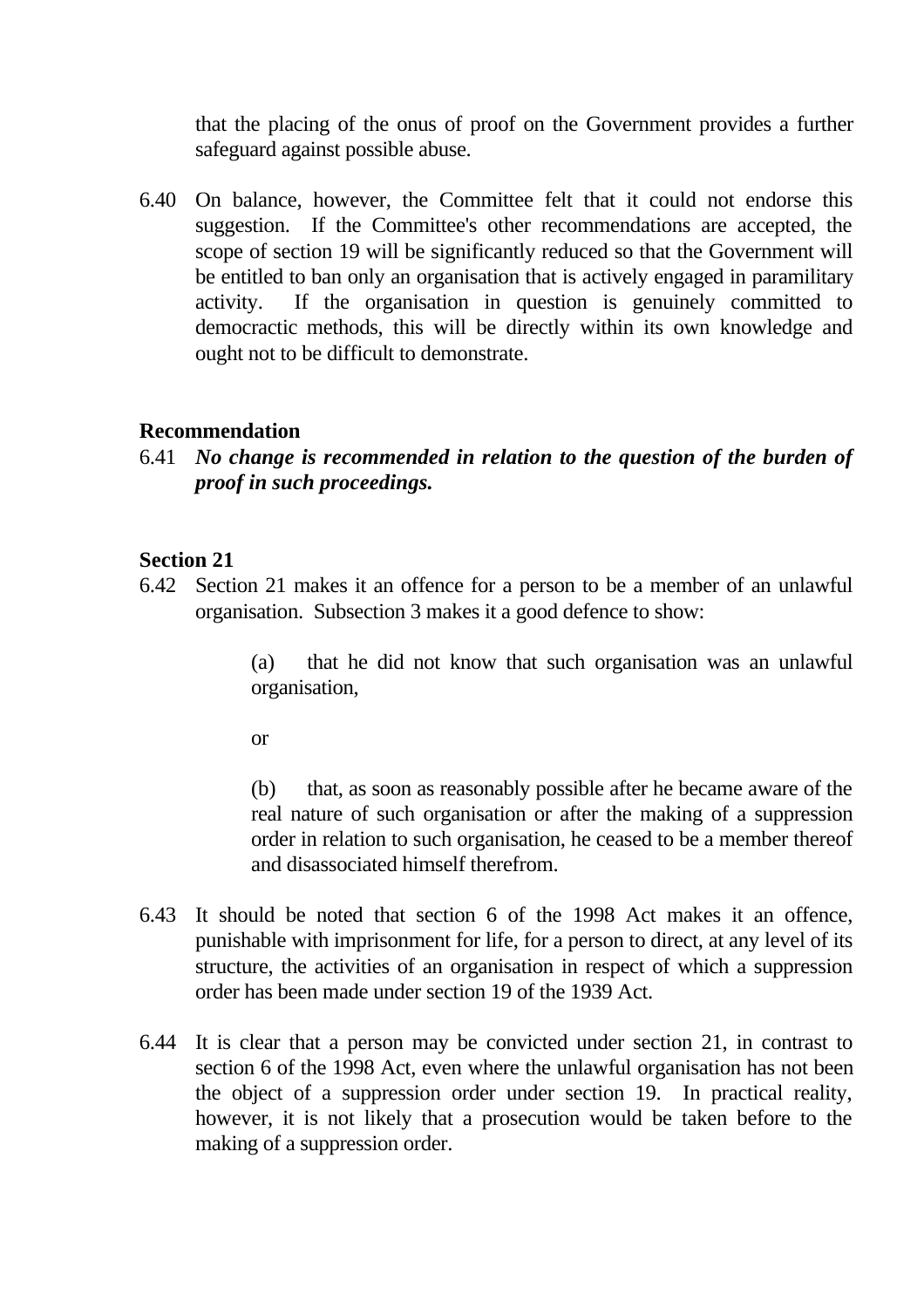- 6.45 The Committee has examined the question of whether or not membership of an unlawful organisation should continue to be an offence. A majority of the Committee is satisfied that it should. There is some division, however, as to whether or not the offence should be restricted to membership of an unlawful organisation which has been so declared. In favour of this restriction, it may be argued that there are difficulties in placing on people who contemplate becoming members of organisations the obligation of forming a judgement as to their unlawful character, under pain of being prosecuted for an offence. It is true that section 21(3) affords a defence to a person charged with the offence to show that he did not know that the organisation was an unlawful one. This imposition of the burden of proof onto the accused may be considered inappropriate and arguably violative of the constitutionally protected right of association. Moreover, it may fail to give adequate specificity to the scope of the offence in that a person reasonably assessing the character of a projected course of action - joining a particular organisation might not be able to determine whether it would render him liable to be prosecuted if placed under a burden of proving his innocence.
- 6.46 On the other hand, there could be real problems with unlawful organisations, which have been suppressed, "reinventing" themselves, albeit with some modification. If the membership offence were consequent on suppression *de novo*, a lacuna would arise. Most members of the majority consider that this factor renders it imprudent to qualify the membership offence by making it consequent on the suppression of the organisation. Moreover, it may be that terrorist activity could occur where the organisation responsible was hitherto unknown to the authorities but whose aims and activities plainly come within the scope of section 18. It should also be noted that under the proposed definition of an unlawful organisation the prospect of a person stumbling unknowingly into membership is not very likely.
- 6.47 Section 21 does not define membership. Does this mean that the concept is impermissibly uncertain in its scope? The majority of the Committee does not consider that this is so. There must be an organisation of which the accused is a member. The concept of membership necessarily involves objectively provable conduct. While it is not essential that membership should require any particular formalities relating to application for membership and acceptance into membership or oath-taking, the concept implies participation either of this formal character or informally through conduct. It is true that in the latter case, a judgement would have to be made as to whether the degree of participation was sufficiently strong to warrant the characterisation of informal membership, but the criminal law contains several instances of liability for participation in wrongdoing where an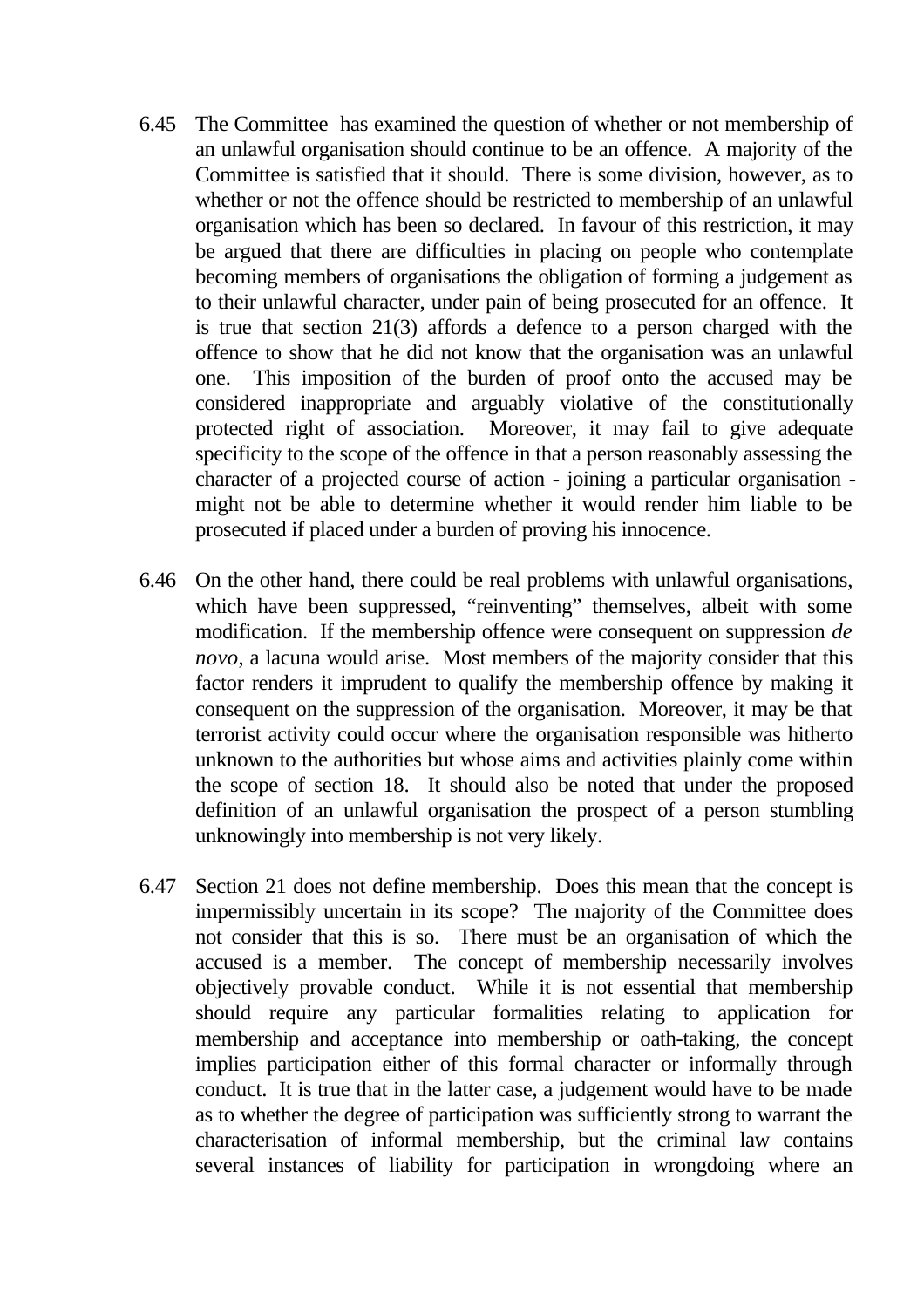assessment of the intensity of that participation is required. Aiding and abetting an offence is a clear example.

6.48 A majority of the Committee also considers that the present offence, proscribed by section 21, should be supplemented by another offence, making criminal the knowingly rendering of assistance to an unlawful organisation in the performance or furtherance of an unlawful object. This is because there may be cases where individuals are closely associated with unlawful organisations and actively further their ends, but are not, or cannot be proven to be, members. The view of Professor Dermot Walsh, on the offence of membership, is contained in a general dissent on various issues at the end of the report.

# **Recommendation**

- 6.49 *A majority of the Committee is satisfied that membership of an unlawful organisation should continue to be an offence. In addition, a majority of the Committee also considers that the present offence of membership, proscribed by section 21, should be supplemented by another offence, viz. "to knowingly render assistance to an unlawful organisation in the performance or furtherance of an unlawful object".*
- 6.50 *The dissenting view of Professor Dermot Walsh in relation to the offence of membership of an unlawful organisation is set out at the end of the report.*

# **Use of opinion evidence and other special evidential rules**

6.51 One of the difficulties associated with offences relating to membership of illegal organisations is the difficulty of proof. These organisations do not have membership lists or other external *indicia* by which membership can readily be proved. With a view to countering these difficulties, the Offences against the State Acts seek "to assist any prosecution under section 21 [of the 1939 Act] by providing certain evidential shortcuts".<sup>226</sup> Of course, this is a very common phenomenon, since when the Oireachtas creates new statutory offences, it often creates special statutory evidential rules and presumptions; the statute books are replete with instances of this kind. Nevertheless, since such rules and presumptions can sometimes operate in a manner that is contrary to the presumption of innocence or is otherwise arbitrary and unfair, it is appropriate that such rules should are the subject of careful scrutiny.

<sup>226</sup>Hogan and Walker, *Political Violence and the Law in Ireland* (Manchester, 1989) at p. 248.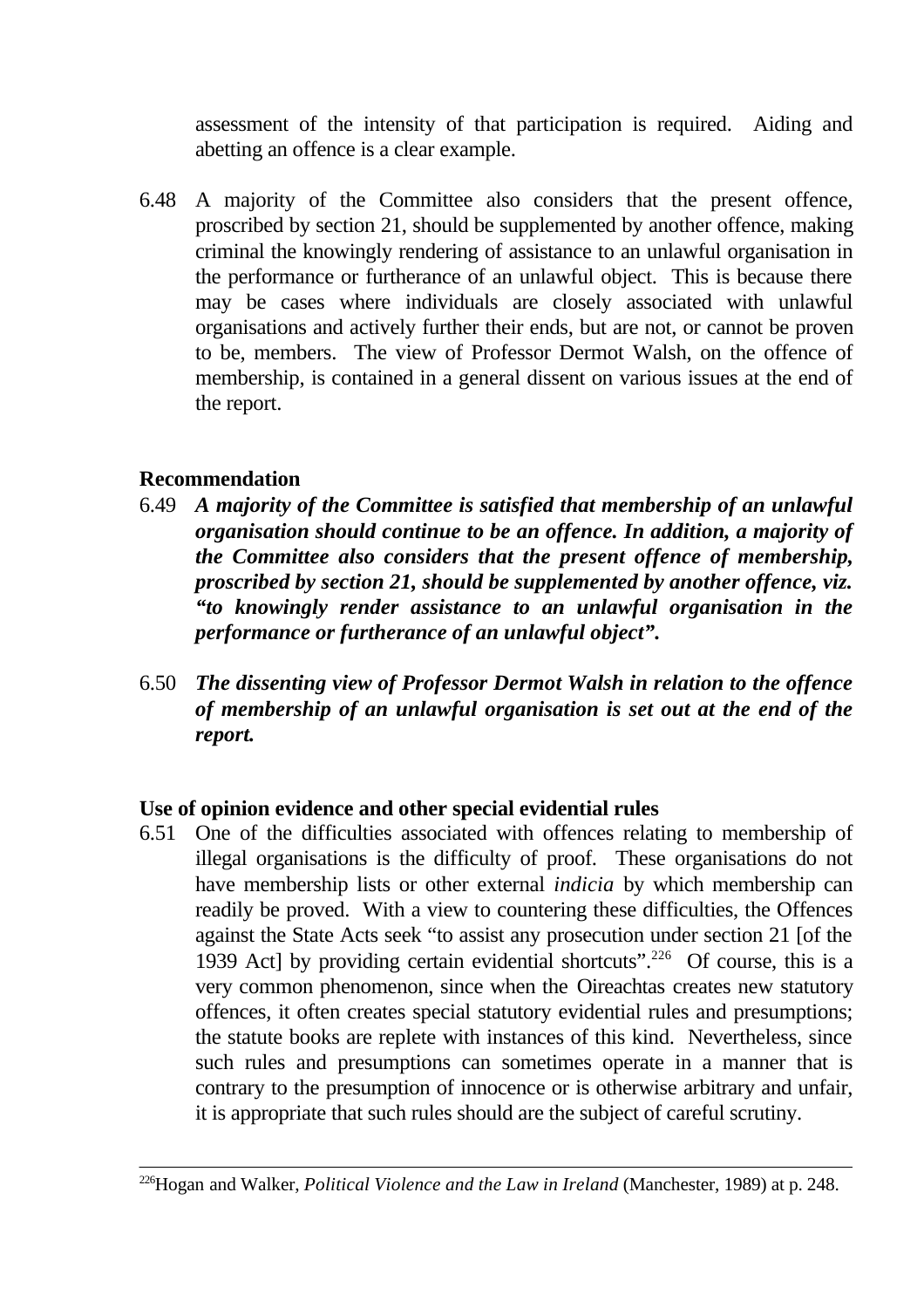6.52 The special evidential rules provided for by the Offences against the State Acts are contained in sections 24 and 26 of the 1939 Act and in section 3 of the Offences against the State (Amendment) Act 1972. The Committee will now proceed to an examination of these rules in turn.

# **Section 24**

6.53 The first of these evidential techniques is contained in section 24 of the 1939 Act. This section provides that in any prosecution under section 21, proof that

> ...an incriminating document relating to the said organisation was found on such person or in his possession or on lands or in premises owned or occupied by him or under his control shall, without more, be evidence until the contrary is proved that such person was a member of the organisation at the time alleged in the said charge.<sup>227</sup>

- 6.54 This section has on occasion led to the conviction of persons charged with membership simply by reason of their possession of incriminating documents, even if on occasion these documents might be regarded as equivocal or where the accused has otherwise denied membership of an illegal organisation.<sup>228</sup>
- 6.55 However, in *O'Leary v. Attorney General*<sup>229</sup> the Supreme Court clarified that section 24 did not affect any legal burden resting on the prosecution. Here the plaintiff had been charged with membership of an illegal organisation following the discovery of his possession of thirty seven copies of a poster showing the picture of a man in paramilitary uniform brandishing a rifle bearing the legend "IRA calls the shots". At his trial in the Special Criminal Court the plaintiff accepted that he had the posters in his possession, but said that he had them in his capacity as a member of Sinn Féin and denied that he was a member of the IRA. The Special Criminal Court rejected his denial of membership and convicted him under section 21. His appeal was dismissed by the Court of Criminal Appeal.<sup>230</sup>
- 6.56 At this point the plaintiff challenged the constitutionality of section 24 on the ground that it effectively reversed the onus of proof. In the High Court,

 $227$ An "incriminating document" is defined by section 2 of the 1939 Act as meaning: ...a document of whatsoever date or bearing no date, issued by or emanating from an unlawful organisation or appearing to be so issued or so to emanate or purporting or appearing to aid or abet any such organisation or calculated to promote the formation of any unlawful organisation.

 $229$ [1995] 1 IR 254 (SC); [1993] 1 IR 102 (HC). <sup>228</sup>See, e.g., *The People (Director of Public Prosecutions) v. O'Leary* (1988) 3 Frewen 163.

<sup>230</sup>*The People (Director of Public Prosecutions) v. O'Leary* (1988) 3 Frewen 163.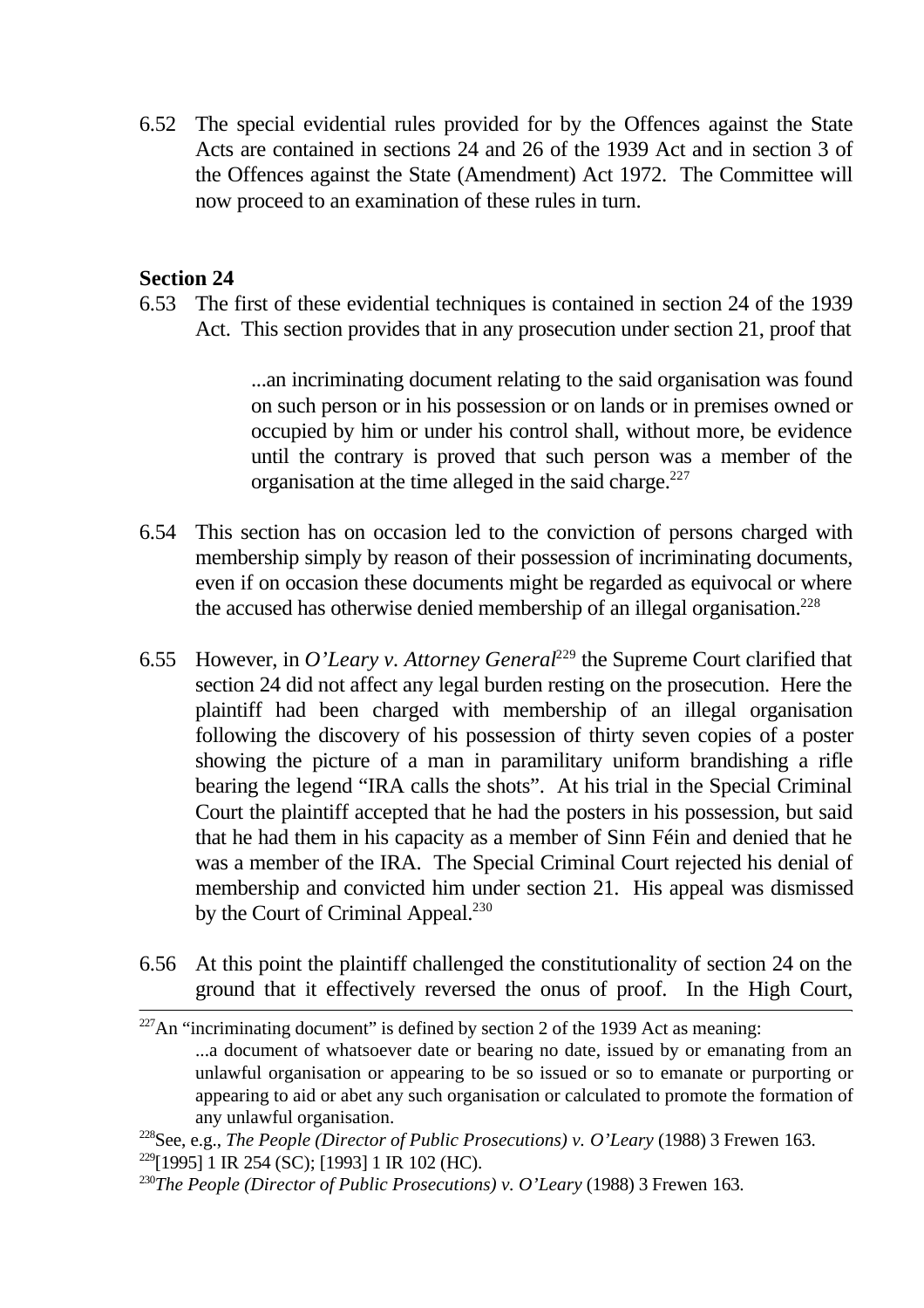Costello J. held that the guarantee of the right to trial in due course of law contained in Article 38.1 meant that the legal burden of proof beyond reasonable doubt must always rest with the prosecution. However, Costello J. explained why he considered that the section did not infringe the plaintiff's constitutionally guaranteed rights:

...It is important to appreciate how the section is drafted. It provides that proof of possession by an accused of an incriminating document (that is one emanating from an unlawful organisation) "shall, without more, be evidence until the contrary is proved" that the accused in whose possession the document was found was a member of an unlawful organisation. But this does not impose an obligation on the accused to give evidence so as to avoid a conviction. This section, it seems to me, only shifts an evidential burden on to an accused to whom it is applied. An "incriminating document" is defined in the Act in very wide terms so that it would embrace, for example, a letter from the leader of an unlawful organisation to the accused as well as a propaganda leaflet or poster extolling the aims of an unlawful organisation. "Possession" in the Act is a wide concept and an accused could have in his "possession" an incriminating document in different circumstances; it could be when hidden under the floorboards of the house in which he was living or, at the other end of the scale, when distributed at a public meeting. *So, the nature of the incriminating document and the circumstances in which it is possessed may in some circumstances give rise to a very strong inference of the accused's association with an unlawful organisation whilst in others any such inference might be very slight. If it was intended that the court could not evaluate the evidence and that it "must" convict in the absence of exculpatory evidence I think the section would have been differently worded. As actually drafted it seems to me that the court may evaluate and assess the significance of the evidence of possession and if it has a reasonable doubt as to the accused's guilt of membership of an unlawful organisation it must dismiss the charge, even in the absence of exculpatory evidence*. If this is so then the section does not infringe an accused's right to the presumption of innocence. $^{231}$  (emphasis supplied)

This analysis was expressly approved on appeal by the Supreme Court.

6.57 The italicised words make it clear that all that section 24 does is to make the fact of possession of an incriminating document *evidence* of membership. It

 $^{231}$ [1993] 1 IR 102, 112.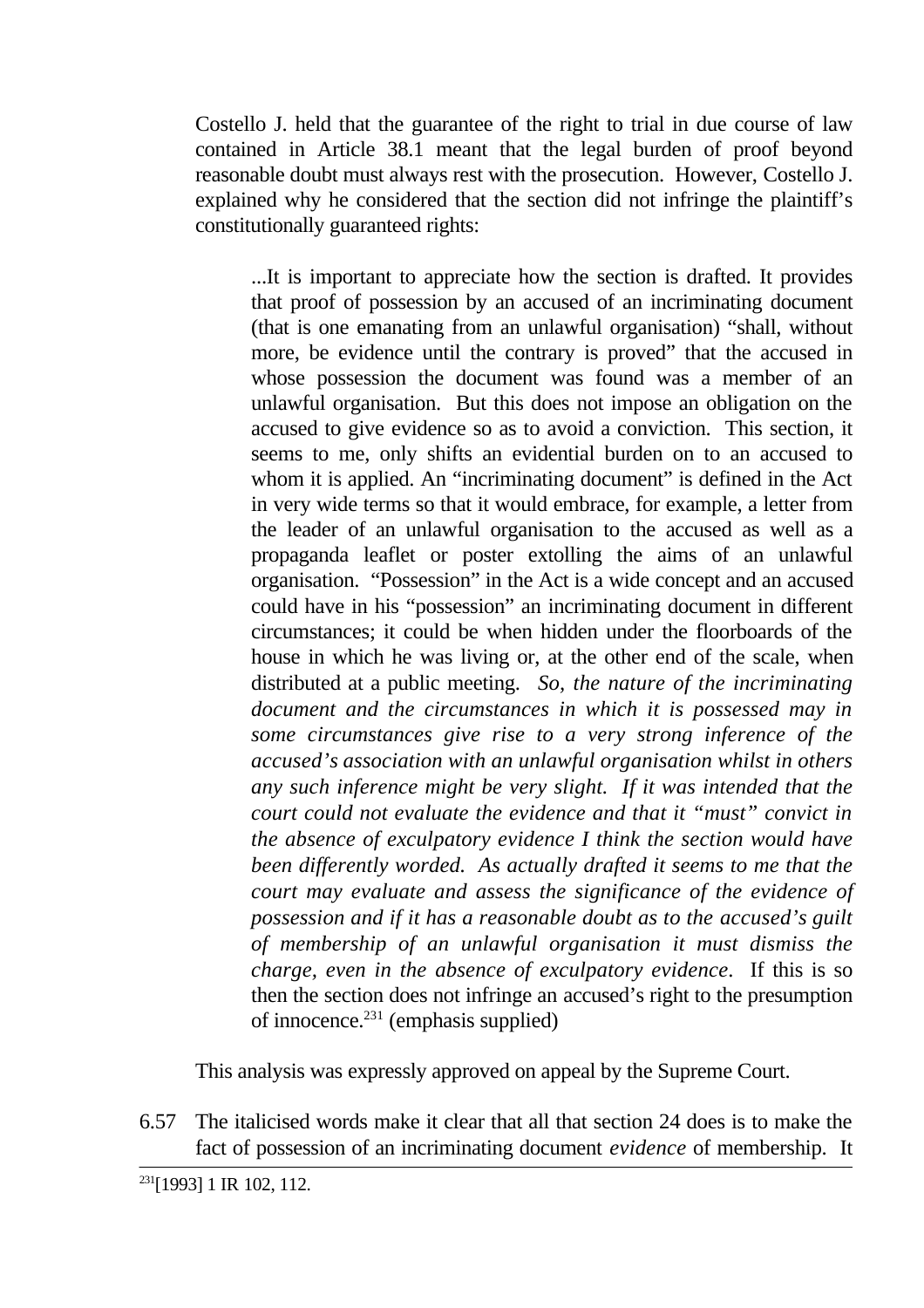clearly does not reverse the legal burden of proof beyond reasonable doubt, which remains at all times on the prosecution. Some of the confusion on this point probably derives from the use of the words "until the contrary is proved". At first glance, this language may serve to create the impression that the legal burden of proof is shifted or that the Court *must* convict the accused unless he gives evidence which positively disproves the statutory inference which is drawn from the fact of possession. However, as *O'Leary* makes clear, this is not a correct reading of the section. In particular, it must be noted that the words "until the contrary is proved" come immediately after the words "shall, without more, be evidence", i.e., that the fact of possession of incriminating documents shall be evidence of membership of an illegal organisation unless it is shown not to constitute such evidence.

- 6.58 The more fundamental question is whether or not there is a sufficiently rational link between the possession of an incriminating document and membership of an illegal organisation. Clearly there are some instances where the link would appear to be so strong that the transfer of the evidential burden would neither be unfair nor contrary to common sense.<sup>232</sup> On the other hand, it is easy to think of other instances where there is no rational link between the possession of an incriminating document and membership of an illegal organisation. Thus, for example, there is no reason to believe that just because a journalist is found in possession of a press release issued by an illegal organisation it may be inferred, in the absence of contrary evidence, that he or she was a member of an illegal organisation. Yet, this is the potential effect of section 24, which makes possession of such documentation evidence (in the absence of contrary proof) of such membership.
- 6.59 It is perfectly true that, as both the High Court and Supreme Court were anxious to stress in *O'Leary*, the courts are not bound by section 24 to draw such an inference<sup>233</sup> and that they are perfectly free to weigh and evaluate such evidence. A majority of the Committee are of the view, however, that

<sup>232</sup>See, e.g., *The People (Director of Public Prosecutions) v. Treanor*, *The Irish Times*, 30 July 1980 (where the accused were convicted of membership of an illegal organisation where they had been found in possession of a document described as "Instructions for training officers, IRA") and *The People (Director of Public Prosecutions) v. Carroll, The Irish Times*, 8 December 2001 (where documents containing information on home-made explosives and improvised mix were found in the accused's bedroom). In this type of case, section 24 does no more than "give legal effect to an inference which it is [in any event] reasonable to draw from facts which the prosecution establish"*. (O'Leary v. Attorney General* [1993] 1 IR 102, 110, per Costello J.).

 $^{233}$ In the example of the journalist in possession of a press release emanating from an unlawful organisation, this presumably would be an instance of where, in the words of Costello J. in *O'Leary*, "any such inference might be very slight".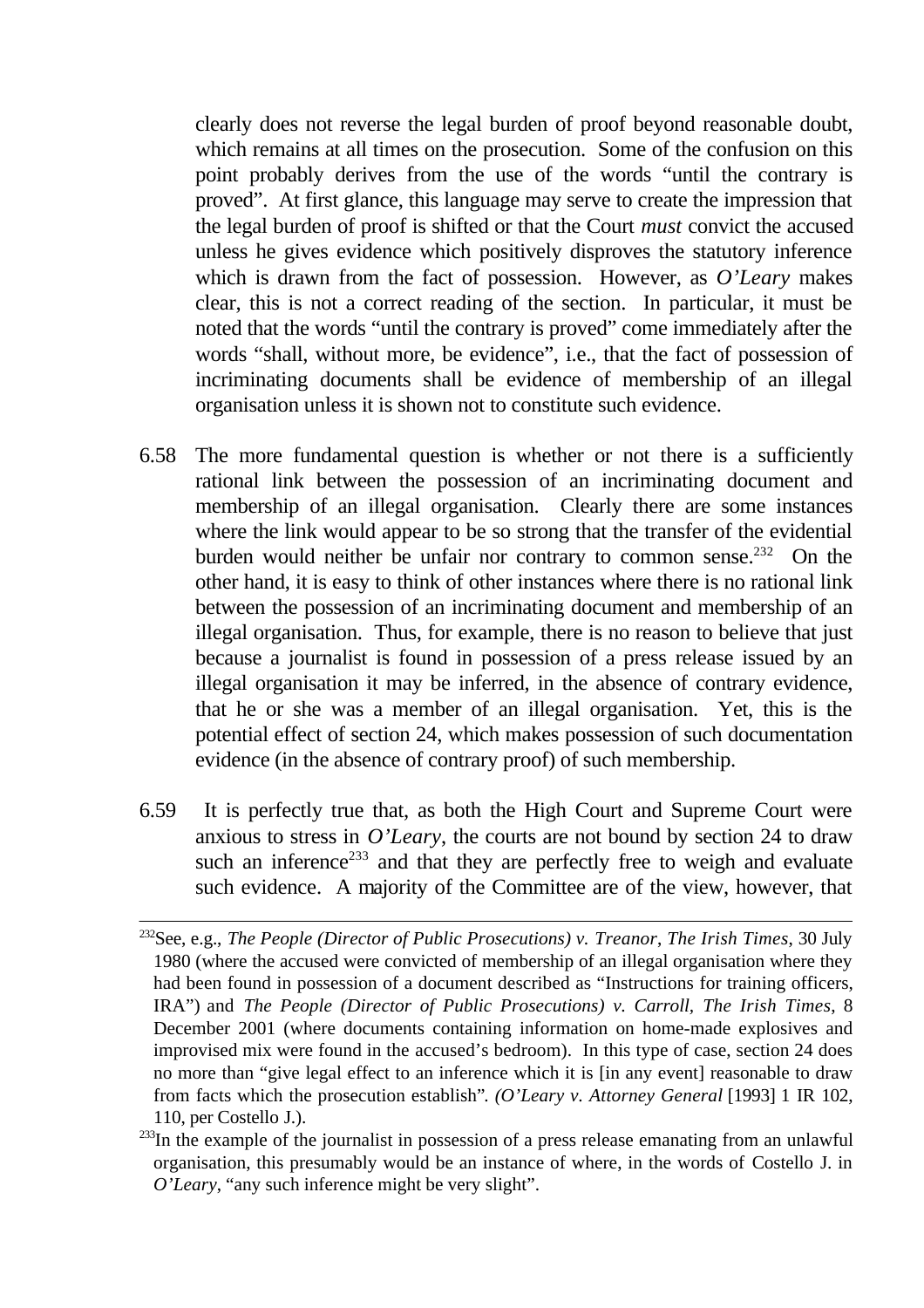this only answers one objection to section 24 and, with respect, does not deal at all with the other fundamental objection, namely, that the Oireachtas has attempted to declare, on an admittedly presumptive basis, one thing to be evidence of another thing, when as a matter of ordinary experience and common sense this would often not be the case.<sup>234</sup>

- 6.60 The majority feel that, in part, the difficulty here is caused by the very wide definition of "incriminating document" in section 2 of the 1939 Act, so that, for example, it embraces statements and press releases purporting to emanate from an illegal organisation.<sup>235</sup> If this definition was more tightly drawn so that it embraced the kind of documents which, as a matter of practical experience and common sense, only members of illegal organisations might reasonably be expected to have in their possession (such as training manuals), there could be no constitutional or other objection to the inference which section 24 allows to be drawn. On the other hand, if this very wide definition is retained, then section 24 should be recast so as to provide that possession of such documentation could be evidence of membership of an illegal organisation only where the possession was of such a kind as to give rise to a reasonable suspicion that the accused was a member of an unlawful organisation.
- 6.61 Two members of the Committee are of the view that section 24, as it has been interpreted by the Courts is a necessary and proportional evidential provision which seeks to deal with the special difficulties in proving membership of unlawful organisations. In particular, they disagree with the contention of the majority that the definition of "incriminating document" is too wide and that it should be more tightly drawn to embrace only documents which only members of unlawful organisations might be expected to have in their possession, such as training manuals. This contention, they feel, skips too lightly over the real definitional difficulties involved in any such distinction and, more fundamentally, takes insufficient account of the point emphasised by the courts, that the weight to be given to the evidential burden created by section 24 is a matter for the court in each case, and that while the nature and

<sup>&</sup>lt;sup>234</sup>It may be noted in this regard that in *O'Leary*, Costello J. quoted with approved from the judgment of the US Supreme Court in *Leary v. United States* 395 US 5 (1969) where it was said that "...a statutory presumption cannot be [constitutionally] sustained if there is no rational connection between the fact proved and the ultimate fact presumed, if the inference of the one from the other is arbitrary because of lack between the two in common experience."

 $235$ Section 2 defines "incriminating document" as meaning "...a document of whatsoever date, or bearing no date, issued by or emanating from an unlawful organisation or appearing to be so issued or so to emanate or purporting or appearing to aid or abet any such organisation or calculated to promote the formation of an unlawful organisation."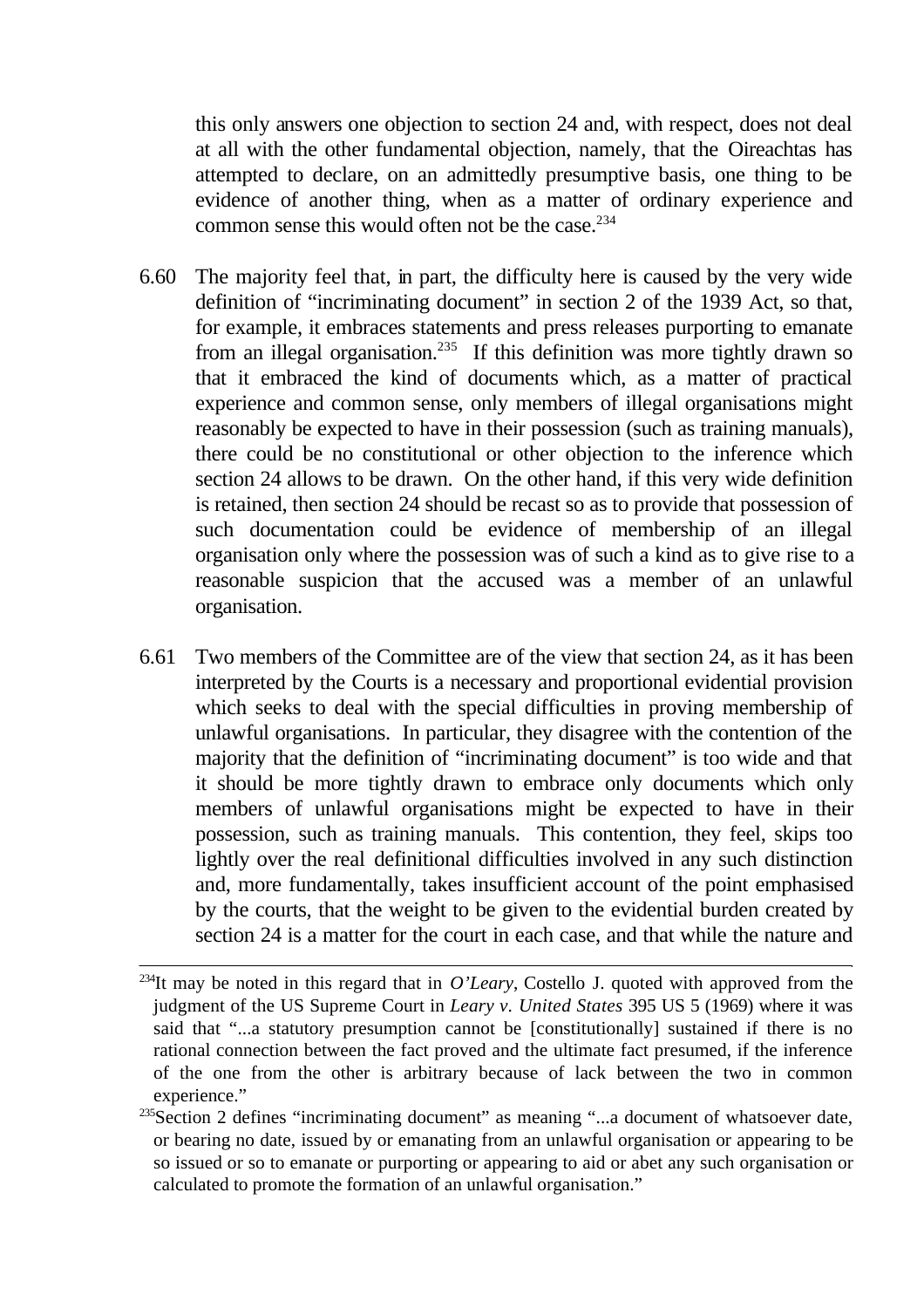circumstances of possession may in some case give rise to a very strong inference, in others the inference will be very slight. It seems, therefore, to the minority that there is no reason to fear that section 24 is in any way likely to be used oppressively or unfairly against journalists or other persons (including of course, by the very nature of their job, members of An Garda Síochána) who although not members of unlawful organisations, may possess incriminating documents. On the contrary, in their view the courts have made it clear that they will, in each case, assess the significance and value of the evidence of possession. These members, therefore, believe that no change is required to section 24.

### **Recommendation**

6.62 *The Committee recognises that, in the light of O'Leary section 24 merely shifts the evidential burden and does not at all affect the legal burden of proof, which must at all times rest with the prosecution.*

### *Majority view to amend Section 24*

- 6.63 *A majority of the Committee nevertheless considers that section 24 is not entirely satisfactory as it stands, principally because it is easy to think of cases where it might have the effect of transferring the evidential burden to an accused in circumstances where it would be unfair to do so and also because it could readily have the effect of declaring, on an admittedly presumptive basis, one thing to be evidence of another thing, when as a matter of ordinary experience and common sense this would often not be the case. It accordingly recommends the deletion of section 24 in its present form.*
- 6.64 *The majority of the Committee suggest that section 24 might be re-cast so as to provide that possession of such documentation could only be evidence of membership of an illegal organisation where the possession was of such a kind as to give rise to a reasonable suspicion that the accused was a member of an unlawful organisation.*

*Minority view to abolish Section 24*

6.65 *Three members of the majority, The Chairman, Mr. Justice Hederman, Professor Binchy and Proferror Walsh, being opposed to artificial statutory inferences of this kind, are opposed to this suggested redrafting on the basis that the section itself is unnecssary because it goes no further than expressing, in statutory form, a process of inferential reasoning which a Court would be obliged to adopt in the absence of such a provision. Their views and recommendations are set out fully at page 155.*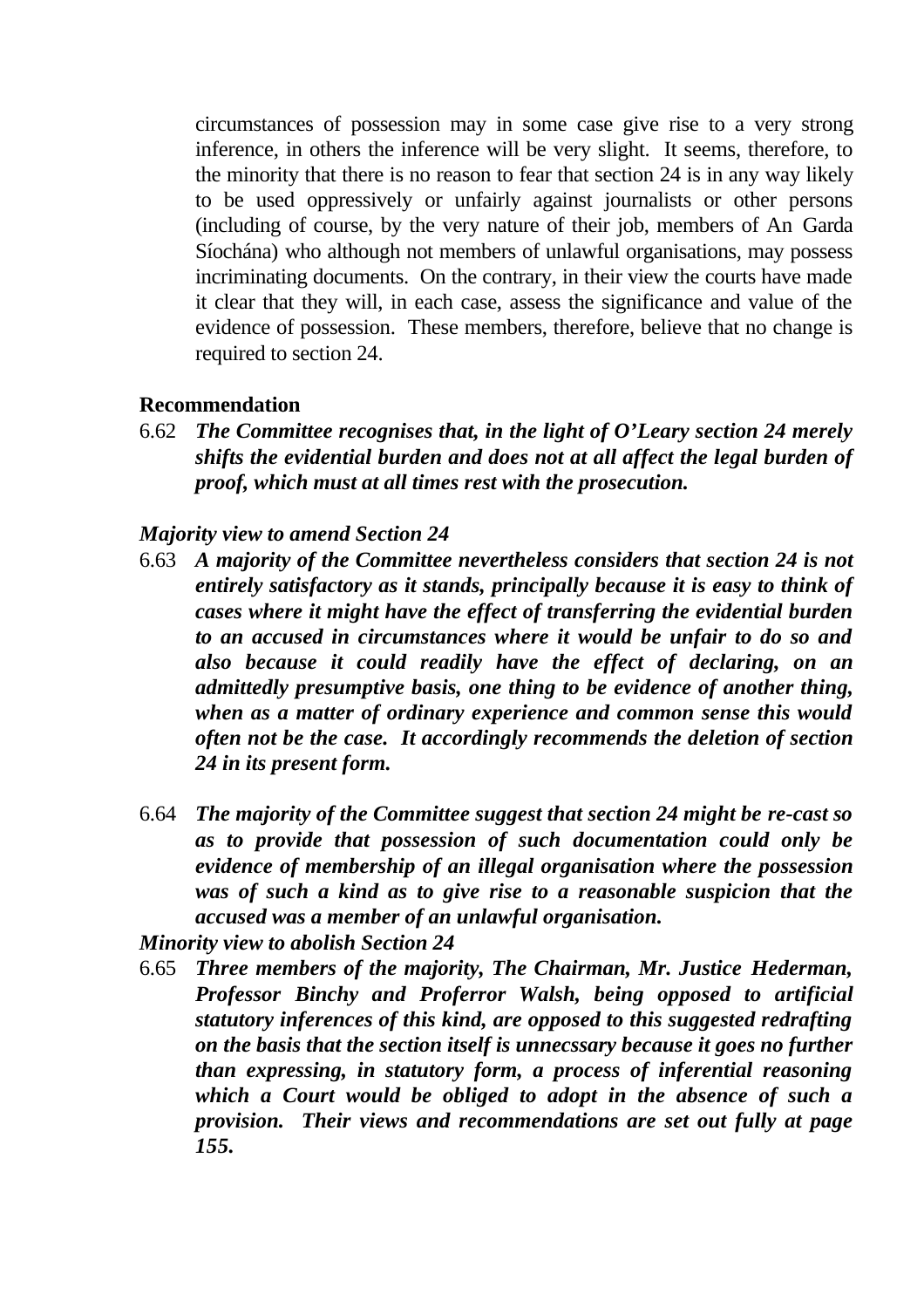### *Minority view to retain Section 24 as it stands*

6.66 *A minority of the Committee consider that section 24 is satisfactory as it stands, on the basis that the courts have made it clear that they will assess the significance and value of evidence of possession in each case. Therefore, in their view, no change is required.*

### **Section 26**

6.67 Section 26 of the 1939 Act provides that:

Where in any criminal proceedings the question whether a particular treasonable document, seditious document or incriminating document was or was not published by the accused (whether by himself or in concert with other persons or by arrangement between himself and other persons) is in issue and an officer of the Garda Síochána not below the rank of Chief Superintendent states on oath that he believes that such document was published (as the case may be) by the accused or by the accused in concert with other persons, such statement shall be evidence (until the accused denies on oath that he published such documents either himself or in concert or by arrangement as aforesaid) that the accused published such document as alleged in the said statement on oath of such officer.

- 6.68 Section 26 may be regarded in many ways as a precursor of the opinion evidence provisions of section 3(2) of the 1972 Act. There are two principal objections to section 26.
- 6.69 First, the language of the section may serve to create the impression that the burden shifts to an accused. But if one applies the *O'Leary* analysis to this section, it seems clear that all it does is to shift the evidential burden to an accused following the evidence of a Chief Superintendent. The court remains perfectly free to evaluate the evidence of the Chief Superintendent. Moreover, if the accused does not give evidence, the court is not obliged to convict.
- 6.70 The second objection is that section 26 purports to give evidential status and weight to something which may have no probative or evidential value at all. Since a similar objection arises in the case of the vastly more important section 3(2) of the 1972 Act, the Committee proposes to postpone its discussion of this issue until it has examined this sub-section.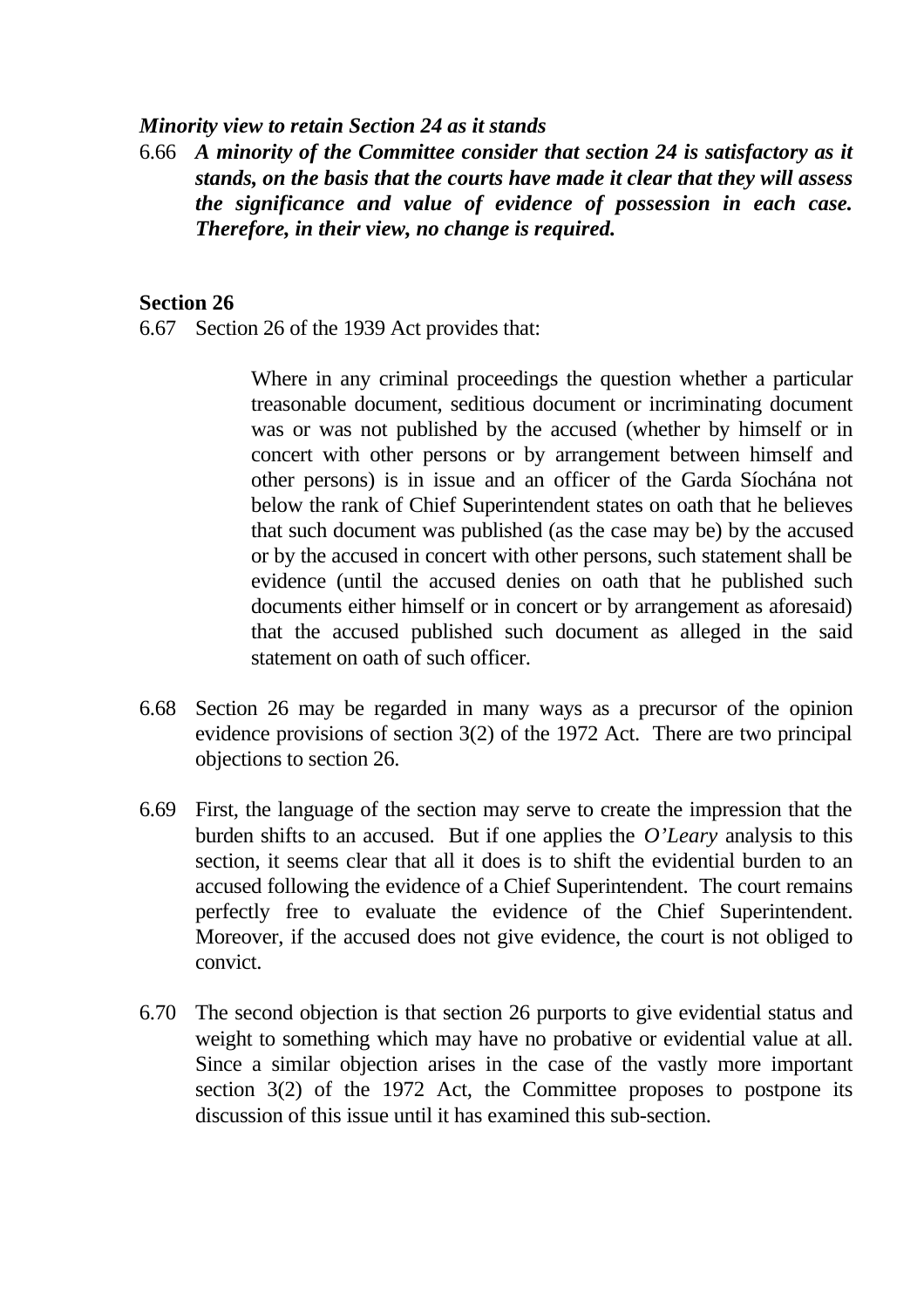## **Section 3 of the 1972 Act**

6.71 Section 3 of the 1972 Act has three distinct features which the Committee proposes to consider in turn. Section  $3(1)(a)$  provides that oral or written statements by an accused person implying or leading to a reasonable inference that he or she was a member of an unlawful organisation shall be evidence of that fact. Section  $3(1)(a)$  and section  $3(1)(b)$  provide that the conduct of an accused person implying or leading to a reasonable inference that he or she was a member of an unlawful organisation shall be evidence of that fact. Section 3(2) deals with the opinion evidence of a Chief Superintendent.

## **Section 3(1)(a): oral or written statements implying membership**

6.72 Section 3(1)(a) provides in relevant part that:

Any statement made orally, in writing or otherwise…by an accused person implying or leading to a reasonable inference that he was at a material time a member of an unlawful organisation shall, in proceedings, under section 21 of the Act of 1939, be evidence that he was then such a member.

6.73 The Committee cannot see that this sub-section is objectionable from the point of view of principle. Even at common law, statements against interest of this kind are admissible by way of exception to the hearsay rule,<sup>236</sup> and written or oral statements of this kind from an accused often constitute highly probative evidence.

## **Recommendation**

6.74 *No change is required.*

## **Section 3(1)(a) and (b): conduct of an accused**

6.75 Section 3(1)(a) provides in relevant part that:

...any conduct by an accused person implying or leading to a reasonable inference that he was at a material time a member of an unlawful organisation shall, in proceedings, under section 21 of the Act of 1939, be evidence that he was then such a member.

<sup>236</sup>See, for example, the comments of Law Reform Commission, *The Rule against Hearsay* LRC Working Paper No. 9 (1980) at p. 129:

At present one party to an action may give evidence of a statement made by or behalf of the other party which is adverse to the latter's case. Such statements, called admissions, may be proved both in civil and criminal cases. In the latter an admission may be sufficient to sustain a conviction.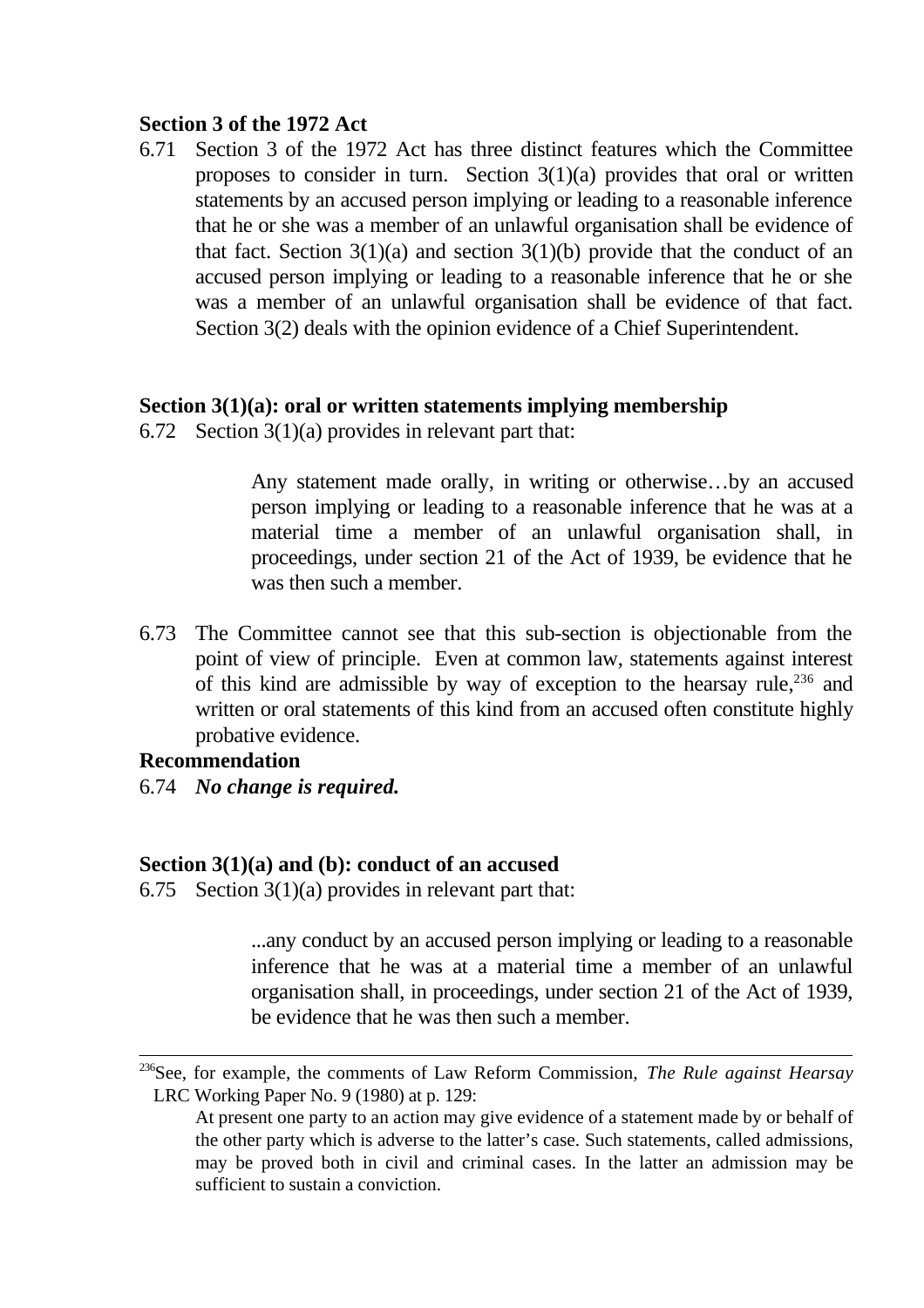6.76 "Conduct" is originally defined by section  $3(1)(b)$  as including:

(i) movements, actions, activities or association on the part of the accused person,<sup>237</sup> and

(ii) [an] omission by the accused person to deny published reports that he was a member of an unlawful organisation, but the fact of such denial shall not by itself conclusive.

- 6.77 The only occasion in which the word "conduct" in this context has been the subject of consideration by an appellate court appears to be *The People (Director of Public Prosecutions) v. McGurk*. <sup>238</sup> In this case, the appellant had been charged with several other co-accused of membership of an illegal organisation and the prosecution relied on the opinion evidence tendered by a Chief Superintendent, together with the conduct of the accused at what appears to have been a paramilitary funeral. There was evidence that a large party of Gardaí had assembled to prevent any paramilitary displays or shooting over the coffin of the deceased. The Gardaí encountered the accused, along with some others, immediately before the arrival of the funeral cortege. The accused fled and ran across fields for some considerable distance to avoid being apprehended. At one stage, Mr. McGurk took up an apparent small arms firing position to deceive pursuing Gardaí and to slow their pursuit. Upon the arrest of the accused, the Gardaí discovered that they had plastic bags with them containing paramilitary type apparel.<sup>239</sup> However, their evidence was that they were unaware of the contents of the plastic bags.
- 6.78 In the case of two other accused, the Special Criminal Court found that all that they had done was to carry the plastic bags, but that this did not amount to "conduct" sufficient to prove membership of an unlawful organisation within the meaning of section 3:

The court is satisfied that 'conduct' in that sense means, in the context of the facts of this case, performing an act relating to violence or the planning thereof to be carried out then or at some future time in the interests of or on behalf of a proscribed organisation. Mere assistance

<sup>&</sup>lt;sup>237</sup>This extended definition of conduct was inserted by section 4 of the Offences against the State (Amendment) Act 1998.

<sup>&</sup>lt;sup>238</sup>[1994] 2 IR 579.

<sup>&</sup>lt;sup>239</sup>Described by O'Flaherty J. ([1994] 2 IR 579, 584) as including "military camouflage jackets and trousers, army web belts, black balaclavas and black woollen gloves".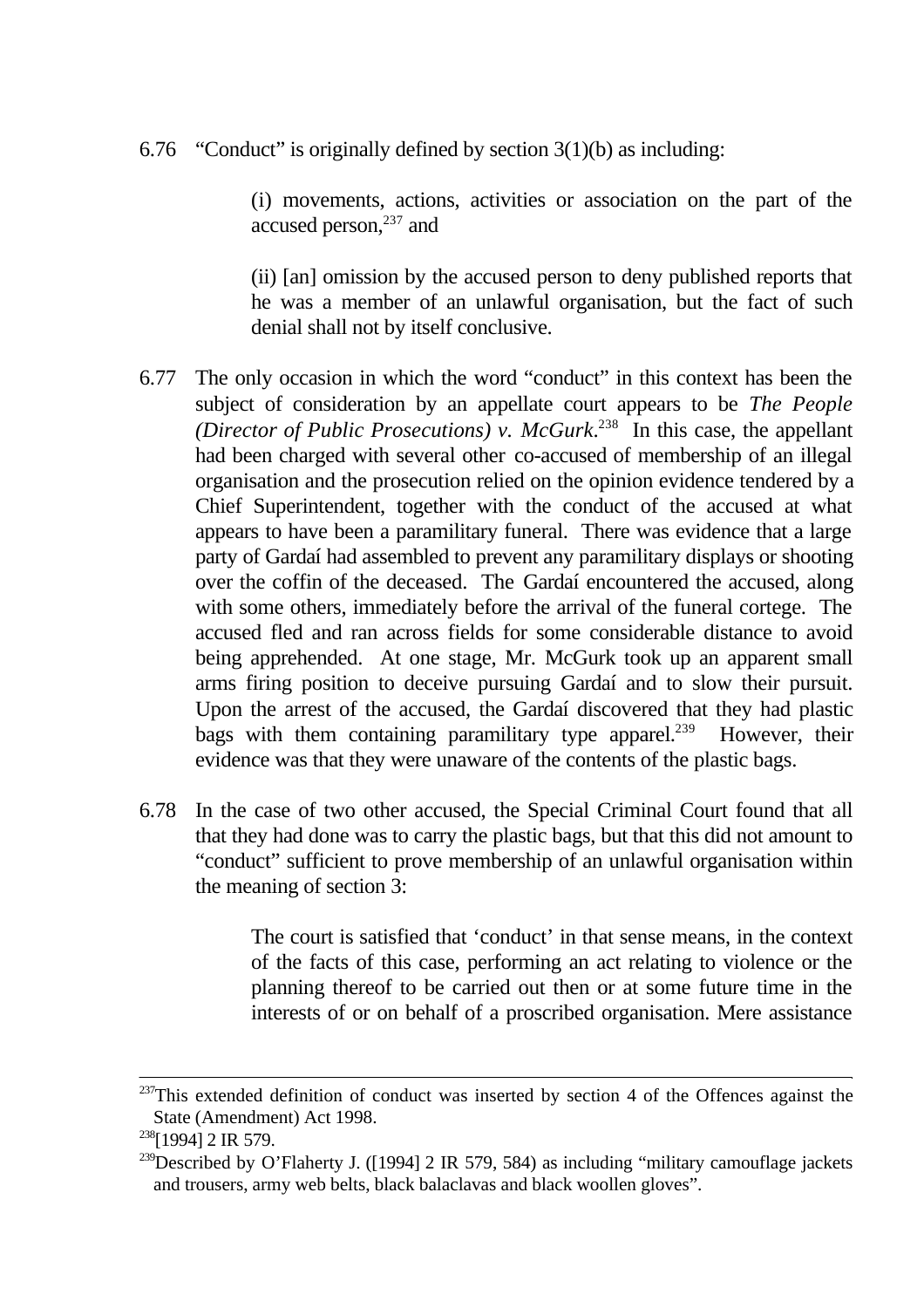of the nature afforded by the accused to the IRA on the occasion in question falls short of "conduct" as contemplated by the legislature.<sup>240</sup>

6.79 However, the Special Criminal Court convicted Mr. McGurk on the membership charge based on his "conduct" in adopting the small arms firing position and in his efforts to resist arrest. However, the Court of Criminal Appeal set aside the conviction for the reasons thus explained by O'Flaherty  $\mathbf{I}$ .

> As regards his conduct in taking up a small arms firing position, while this is consistent with some knowledge of firearms, it does not seem to be conduct that points with a degree of precision to membership of an unlawful organisation. The same would apply in relation to the applicant's resisting his arrest. These two matters are equivocal; they might be the sort of conduct that a member of an unlawful organisation would engage in but in our judgment the "conduct" relied upon must have some connection with membership of an unlawful organisation so as to give rise to the reasonable inference, as the section requires, that he was a member of an unlawful organisation.<sup>241</sup>

6.80 It is true that *McGurk* was decided before the definition of conduct in section 3(1)(b) was extended by section 4 of the 1998 Act to include "movements, actions, activities or associations" on the part of the accused person. Nevertheless, this does not affect the central conclusion of *McGurk*: namely, that the conduct must have some connection with membership of an unlawful organisation as to give rise to the reasonable inference that the accused was a member of that organisation.<sup>242</sup>

...proof of the unlawful membership of an illegal organisation should normally consist of statements by the accused or of conduct and actions of the accused of a nature which prima facie participate in or aid and support the activities of an organisation shown to be illegal.

In any event, however, even, it seems, without the benefit of these statutory evidential rules, the Special Criminal Court is free to draw its own inferences from the totality of the evidence. Thus, for example, in *The People (Director of Public Prosecutions) v. Carroll*, *The Irish Times*, 24 October 2001 the accused was a farmer who was found in possession of £2,000 sterling in cash, 40 cotton gloves and 100 feet of piping. While the Court said that the discovery of these items was individually "innocuous", when viewed collectively together with the accused's silence in the face of fifteen hours of interrogation, it concluded that the accused was a member of an unlawful organisation and convicted him accordingly.

<sup>&</sup>lt;sup>240</sup>Quoted by O'Flaherty J., [1994] 2 IR 579, 586-587.

 $^{241}$ [1994] 2 IR 579, 588.

 $242$ Indeed, well before the amendment of the word "conduct" by section 4 of the 1998 Act, this point had been made by the Court of Criminal Appeal in *The People (Director of Public Prosecutions) v. Cull* (1980) 2 *Frewen* 36 where Gannon J. said (at 41) that: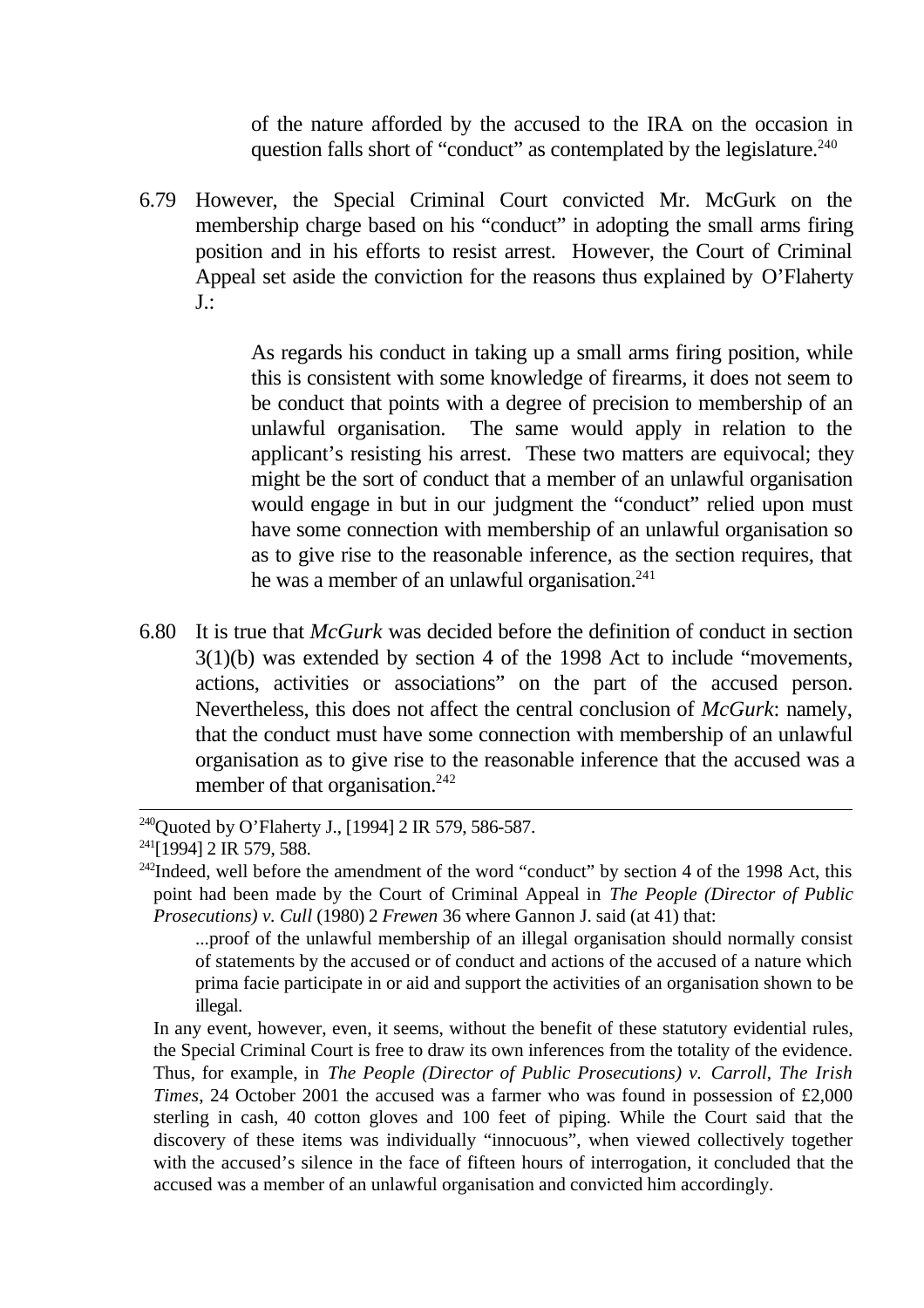- 6.81 As thus construed, section 3 (subject to the issue of newspaper reports which we shall presently consider) does no more than allow a court of trial to draw inferences as to membership from relevant circumstantial evidence. Moreover, as is clear from *McGurk*, the conduct in question must not be equivocal, but must clearly refer to the membership of the unlawful organisation. A majority of the Committee considers that this aspect of section 3, therefore, imports no arbitrary or contrived evidential rule, but seems merely to state in statutory form a rule of evidence which the court would presumably otherwise apply in the absence of this statutory provision. One member of the Committee objects to the inclusion of the word "association" in section  $3(1)(b)(i)$ , since it opens up the possibility of the accused being contaminated merely by the company he keeps, even if he is unaware that his companions are members of an unlawful organisation.
- 6.82 Different considerations apply in the case of the failure to deny published reports, which, by section  $3(1)(b)(ii)$ , is included in the definition of conduct. It is true that the failure to deny such reports might be regarded in some instances as probative (or, at least, corroborative) of actual membership, but this is far from universally true. The failure to deny the report might arise for any number of reasons, ranging from the evident implausibility of the newspaper account in question to a unwillingness to give currency to a report from an obscure source to general indifference. Moreover, just as with aspects of section 24, it seems unacceptable that the Oireachtas should artificially deem a certain state of affairs (i.e., the failure to deny published reports) to be evidence from which an inference of membership might be drawn when the reports themselves might be entirely valueless*. 243*

### **Recommendation**

6.83 *The definition of "conduct" in section 3(1)(b)(ii) should be deleted, so that the failure to deny published reports should not be regarded as*

<sup>243</sup>In this respect this feature of section  $3(1)(b)(ii)$  seems at odds with the requirements of Article 6(2) ECHR. Thus, for example, in *Telfner v. Austria* (2002) 34 EHRR 207 the applicant was found guilty of a serious motoring offence involving his mother's car. The applicant denied that he had driven the car on the evening in question, but made no further statement. In convicting the applicant the local courts relied heavily on a local police report to the effect that the applicant was the principal user of the car. The European Court concluded that this violated the applicant's right to silence was protected by Article 6(2) ECHR since none of this constituted a case "against the applicant which would have called for an explanation from his part." On this basis, it is equally objectionable to permit inferences to be drawn from the failure to deny newspaper reports, since this equally would not seem to constitute a case against the applicant calling for an explanation from his part.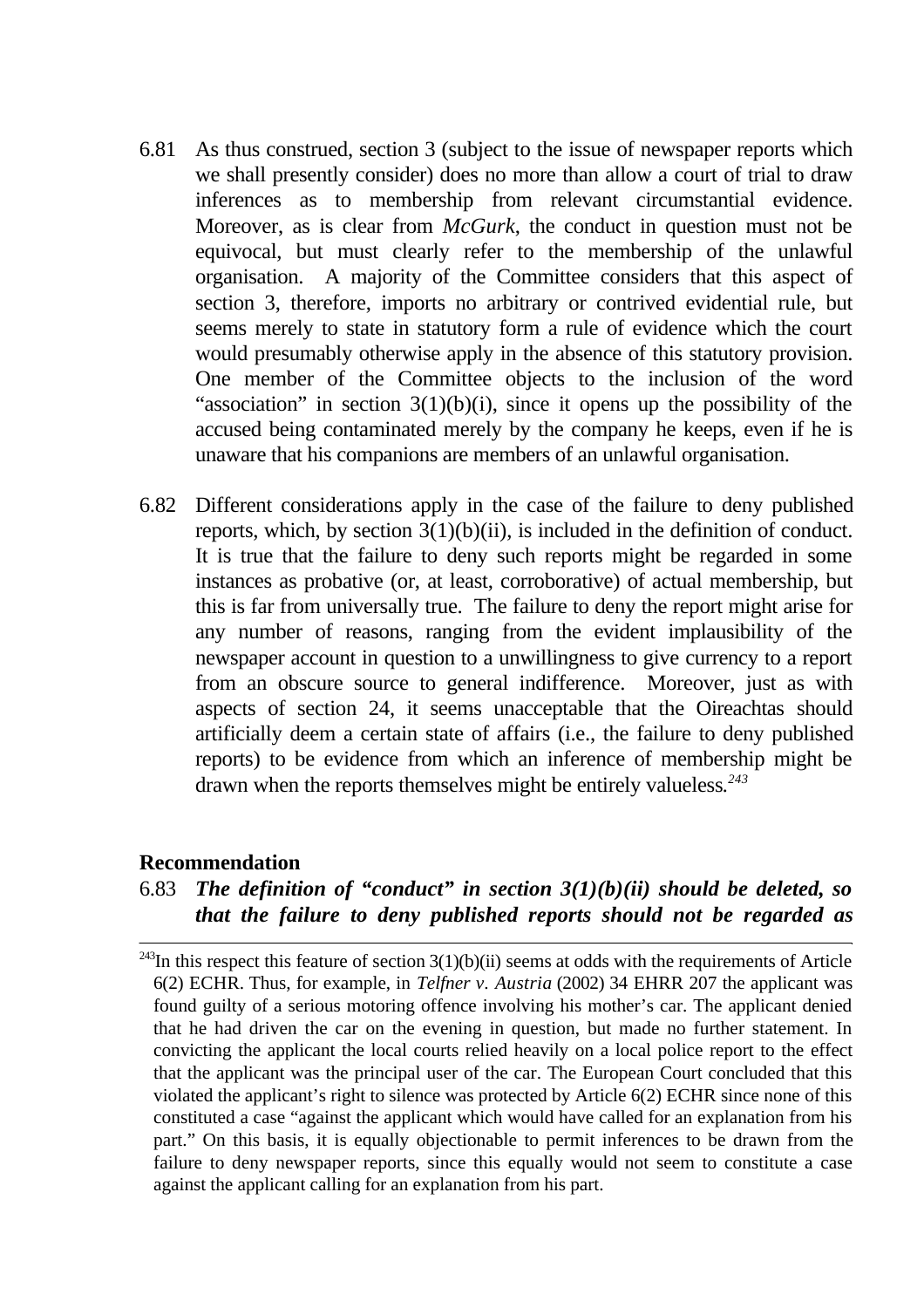# *evidence from which an inference as to membership of an unlawful organisation could be made by the court of trial.*

## **Section 3(2): Opinion evidence by Chief Superintendent**

6.84 Section 3(2) provides that:

Where an officer of the Garda Síochána, not below the rank of Chief Superintendent, in giving evidence in proceedings relating to an offence under the said section 21, states he believes that the accused was at a material time a member of an unlawful organisation, the statement shall be evidence that he was then such a member.

- 6.85 *The People (Director of Public Prosecutions) v. Ferguson* <sup>244</sup> is still the leading case in relation to the interpretation of this sub-section. Here the accused had been convicted by the Special Criminal Court of membership of an unlawful organisation following the giving of evidence by a Chief Superintendent under this sub-section, and the issue before the Court of Criminal Appeal was whether or not the Special Criminal Court was correct in convicting on the basis of that evidence alone.
- 6.86 Such evidence was held to be sufficient in the particular circumstances of this case, but O'Higgins C.J. noted:

With regard to an expression of belief, obviously the weight to be attached to it depends on a wide variety of matters; the person who expressed the belief, the circumstances in which it was expressed and, in particular, whether the expression of belief was challenged or not.

6.87 The Court observed that the accused had not denied the charge, for, if he had done so:

> [The] value and cogency to be attached to the expression of the Chief Superintendent's belief would obviously be very much diminished. That did not take place in the present case and when an expression of belief was not denied when the opportunity to deny it was there; when the accused man did not give evidence in the face of an expression of belief by the Chief Superintendent, then obviously…the cogency and weight to be attached to that expression of belief was considerably enhanced.<sup>245</sup>

<sup>&</sup>lt;sup>244</sup>Court of Criminal Appeal, 31 October 1975.

<sup>245</sup>See also *The People (Director of Public Prosecutions) v. Gannon*, *The Irish Times*, 1 June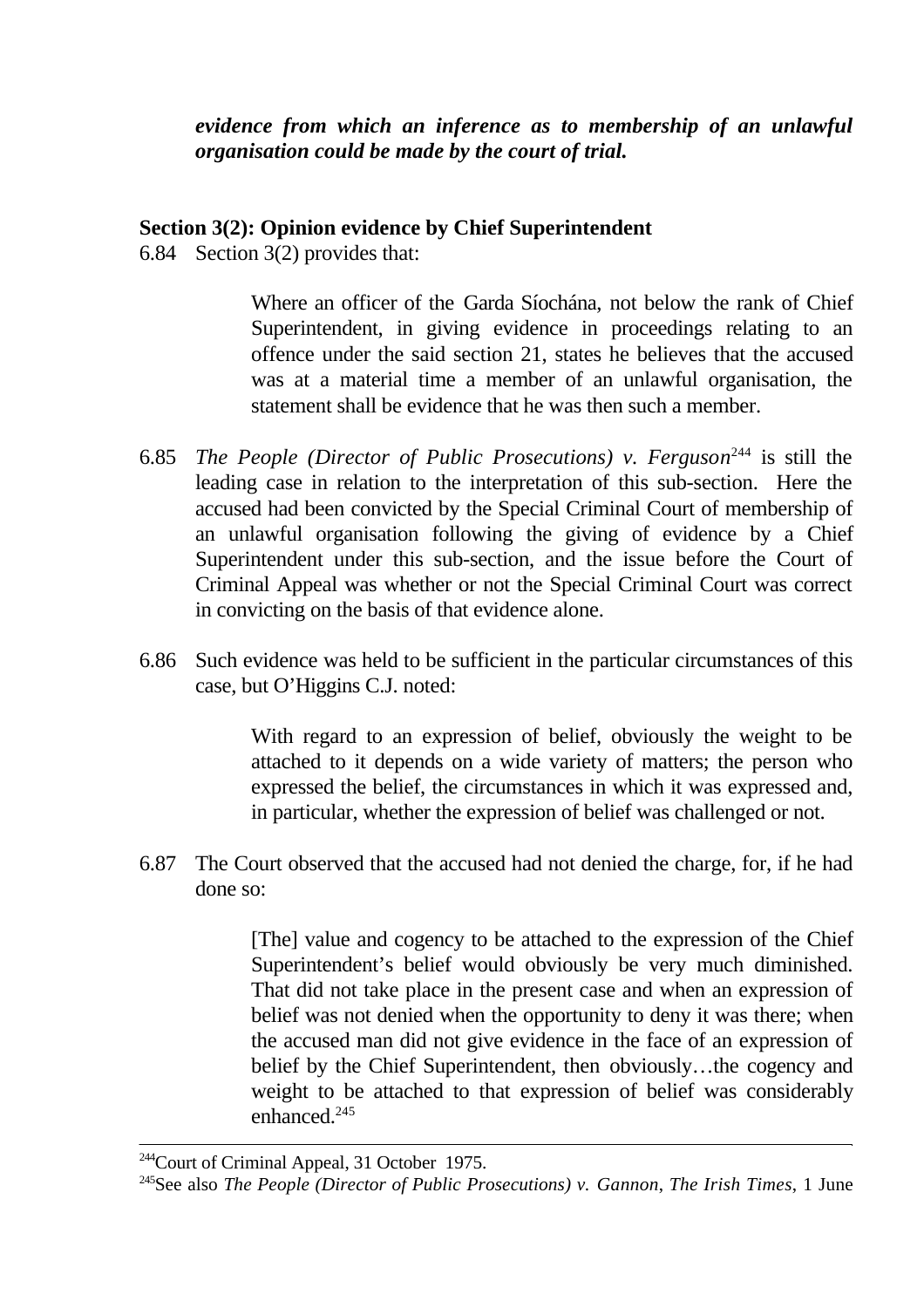- 6.88 The effect of section 3(2) was neutralised in the wake of *Ferguson* where, in practice, the Special Criminal Court acquitted defendants who had denied membership where the Chief Superintendent's opinion represented the only prosecution evidence.<sup>246</sup> The Special Criminal Court also tended to acquit where the Chief Superintendent claimed privilege in respect of the sources of his belief. But section 21 convictions were secured in cases where membership had been denied on oath by the accused, even where the other supporting evidence might be regarded as equivocal. $247$
- 6.89 In *O'Leary v. Attorney General* the plaintiff had challenged the constitutionality of section 3(2)(in addition to his challenge to section 24) in the High Court on the ground that it violated the presumption of innocence, but this was rejected by Costello J.:

What this section does is to make admissible in evidence in certain trials statements of belief which would otherwise be inadmissible. The statement of belief it proffered at the trial becomes "evidence" by virtue of this section in the prosecution case against the accused. Like other evidence it has to be weighed and considered and the section cannot be construed as meaning that the court of trial *must* convict the accused in the absence of exculpatory evidence. The accused need not give evidence and he may ask the court to hold that the evidence does not establish beyond reasonable doubt that he is a member of an unlawful organisation. Should the court agree he must be acquitted. $248$ 

<sup>2001</sup> where the accused was found guilty on the basis of the opinion of Chief Superintendent alone, with the Court noting that the accused "could have weakened the effect of such evidence by giving evidence in court but had declined to do so".

<sup>&</sup>lt;sup>246</sup>Indeed, Robinson, *The Special Criminal Court* (Dublin, 1974) had earlier concluded (at 34), having surveyed the newspaper clippings of section 21 cases heard by the Special Criminal Court during the 1973-1974, period that:

It is now clear that if the accused either gives evidence himself, or makes an unsworn statement denying that he is a member of an unlawful organisation, then, despite the belief of the Chief Superintendent, the Special Criminal Court will give the accused the benefit of the doubt.

For a similar view, see Hogan and Walker, *op.cit*., 249, 260.

<sup>247</sup>See, for example, *The People (Director of Public Prosecutions) v. O'Leary* (1988) 3 *Frewen* 163 (possession of poster bearing legend "IRA calls the shots"); *The People (Director of Public Prosecutions) v. McGurk* [1994] 2 IR 579 (running across fields to escape arrest at paramilitary funeral, reversed on appeal); *The People (Director of Public Prosecutions) v. Walsh*, *The Irish Times*, 14 April 1994 (possession of doggerel rhyme suggesting that the accused was member of an illegal organisation).

<sup>&</sup>lt;sup>248</sup>[1993] 1 IR 102, 112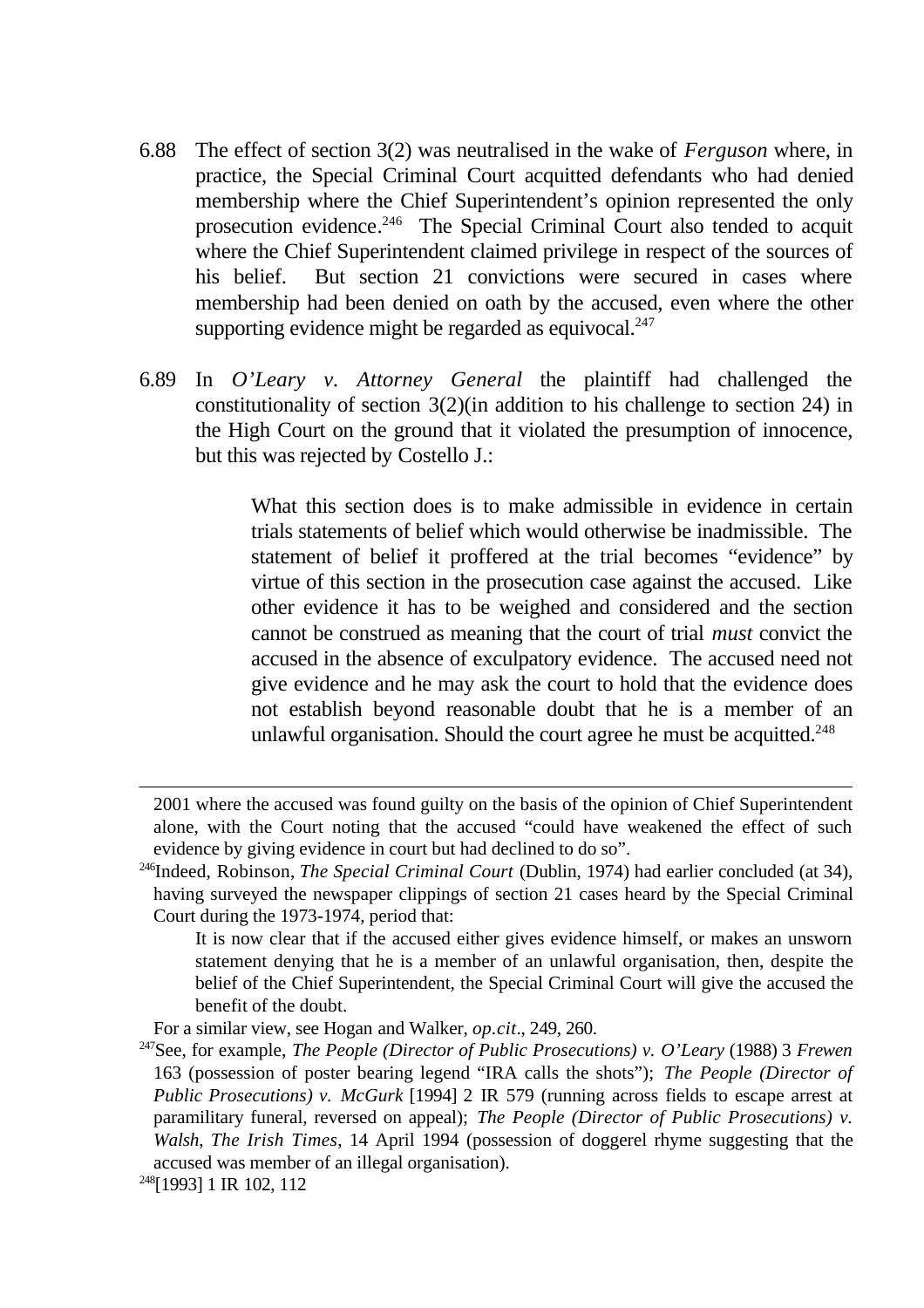- 6.90 While the Committee, as a whole, respectfully agrees with this analysis of the sub-section so far as the presumption of innocence is concerned, it could be argued that it does not deal with one other fundamental objection to the opinion evidence provisions: namely, that the Oireachtas has given evidential status to an expression of opinion which may not merit that status. There is no requirement, for example, that the Chief Superintendent should have personal knowledge of the accused or that the opinion is based on material facts (such as conduct, movements or status) which tend to prove membership of the illegal organisation.
- 6.91 Indeed, it is the view of the majority that the opinion evidence rule appears to violate three established rules of evidence. First, while acknowledged experts are permitted to give evidence of opinion, their expertise must be established and their opinion is generally confined to scientific, medical, engineering and cognate matters, and the application of such knowledge to factual data, in accordance with established professional norms.<sup>249</sup> Secondly, even experts, strictly speaking, are not allowed to give evidence on the ultimate issue, in this case whether or not the accused is a member of an illegal organisation, although this rule is often in practice ignored.<sup>250</sup> Finally, the Chief Superintendent's opinion may be based on a mixture of hearsay and other inadmissible evidence which would not, in themselves, be admissible as evidence.<sup>251</sup>
- 6.92 A minority of the Committee do not agree with the criticisms made of section 3(2) by the majority. In particular, they do not agree with the assertion that the fundamental objection to opinion evidence is that the Oireachtas has given evidential status to an expression of opinion which may not merit that status. The Courts have made clear, as evidenced in the quotations set out above, that the weight to be attached to an expression of belief dependsa on a wide variety of matters, including the person who expressed the belief, the

<sup>249</sup>But note the comments of Keane, *The Modern Law of Evidence* (London, 1996)(at 460) to the effect that "a police officer with qualifications and experience in accident investigation may give expert opinion evidence on how a road accident occurred", quoting *R. v. Murphy* [1980] QB 434. But this is different from saying that the police officer may give expert evidence to the effect that, in his view, the accused is a member of an illegal organisation

<sup>&</sup>lt;sup>250</sup>In *Director of Public Prosecutions v. A & BC Chewing Gum Ltd.* [1968] 1 QB 159 Lord Parker CJ noted that more and more inroads had been made into the rule against expert opinion evidence on ultimate issues and observed (at 164):

Those who practice in the criminal courts see every day cases of experts being called on the question of diminished responsibility, and although technically the final question "Do you think that he was suffering from diminished responsibility" is inadmissible, it is allowed time and time again without any objection.

<sup>&</sup>lt;sup>251</sup>cf. the comments of Keane, *op.cit.*, (at 461): "The existence of facts upon which an expert's opinion is based must be proved by admissible evidence."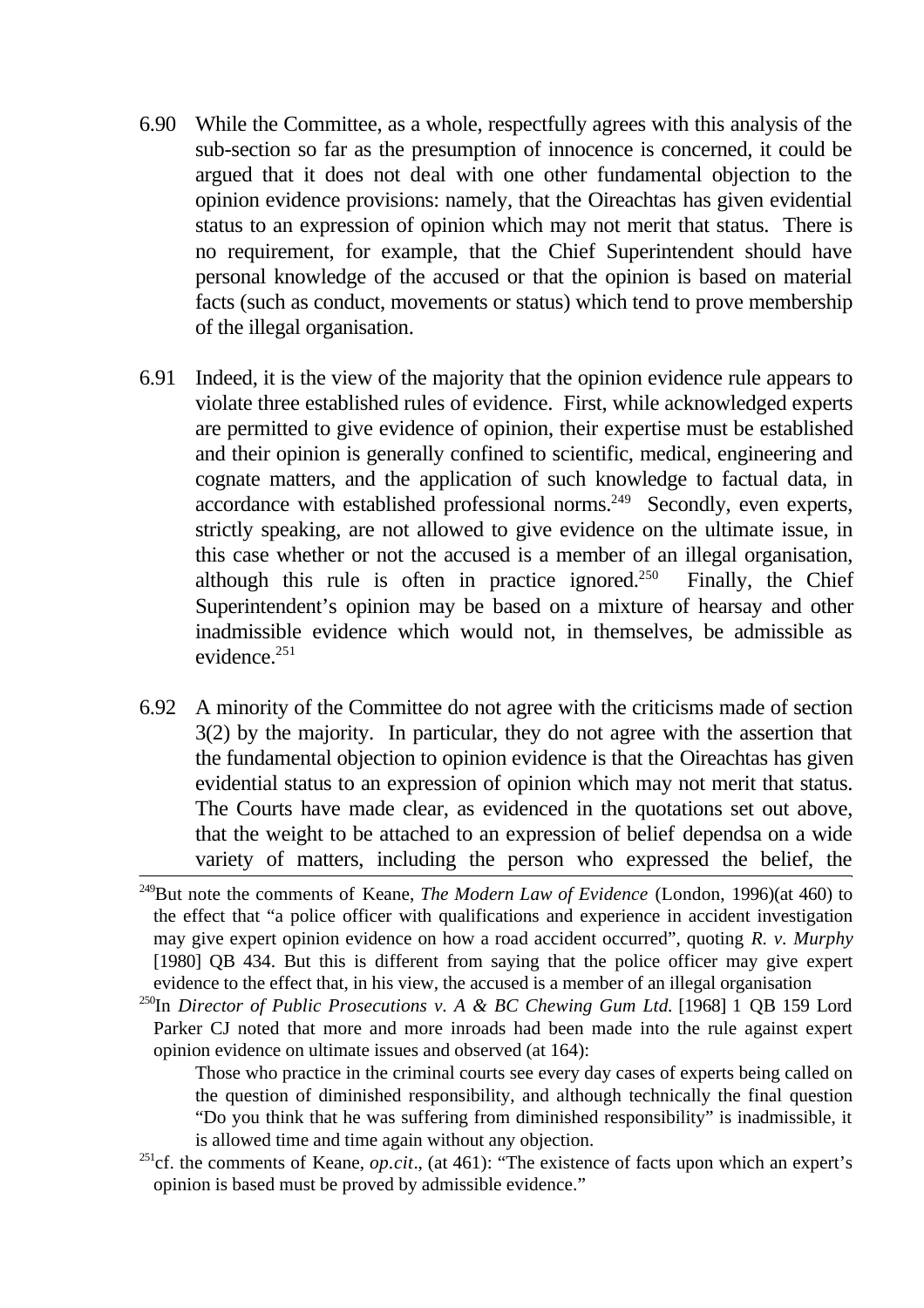circumstances in which it was expressed, and whether or not the expression of belief was challenged. Nor are the minority convinced by the majority's argument that the opinion evidence provisions violate established rules of evidence. These rules were established at common law to deal with evidential issues in general, whereas the opinion evidence provisions are specific, targeted provisions which must be assessed on their own merits. The mere fact that modern statutory provisions may depart from the common law in some respects is not, in itself, an argument against those provisions. Common law provisions, they feel, surely cannot be regarded as inviolable to the extent of preventing statutory reform and thereby fossilising the law in particular areas. This is particulary so in an area such as the law on evidence, where they feel that there is a strong case for arguing that statutory reform is needed.

#### **Recommendation**

#### *Majority view to treat opinion evidence as corroborative*

- 6.93 *The Committee recognises the practical difficulties in proving membership of a clandestine and illegal organisation. The Committee is divided as to the appropriate action to take in relation to this section. A majority, considers that section 3(2) of the 1972 Act (and, by extension, section 26 of the 1939 Act) is not entirely satisfactory as it stands. The majority is of the view that section 3(2), if it is to be retained, should further provide that no person should be convicted of the offence of membership solely on the basis of such opinion, but that such opinion might be treated by the courts as corroborative evidence in appropriate cases.*
- 6.94 *Beyond this the majority itself is divided. Most members of the majority, while recognising the theoretical evidential and other objections to the reception of such evidence, consider that it is essential that the sub-section should be retained. They are of the view that, by designating an officer of such senior rank as the person to give such evidence, the Oireachtas sought to create a mechanism whereby an authoritative opinion on the issue of membership could be tendered to the court. They point, moreover, to the fact that the Chief Superintendent can be cross-examined as to the basis of his opinion; that post-Ferguson a denial of membership on oath will invariably negate the force of the opinion evidence and that in the light of O'Leary, the sub-section merely serves to transfer an evidential burden and is not inconsistent with the presumption of innocence. Finally, if the majority's recommendations are accepted, a further safeguard will be that no person can be convicted solely on the basis of the opinion of the Chief Superintendent alone.*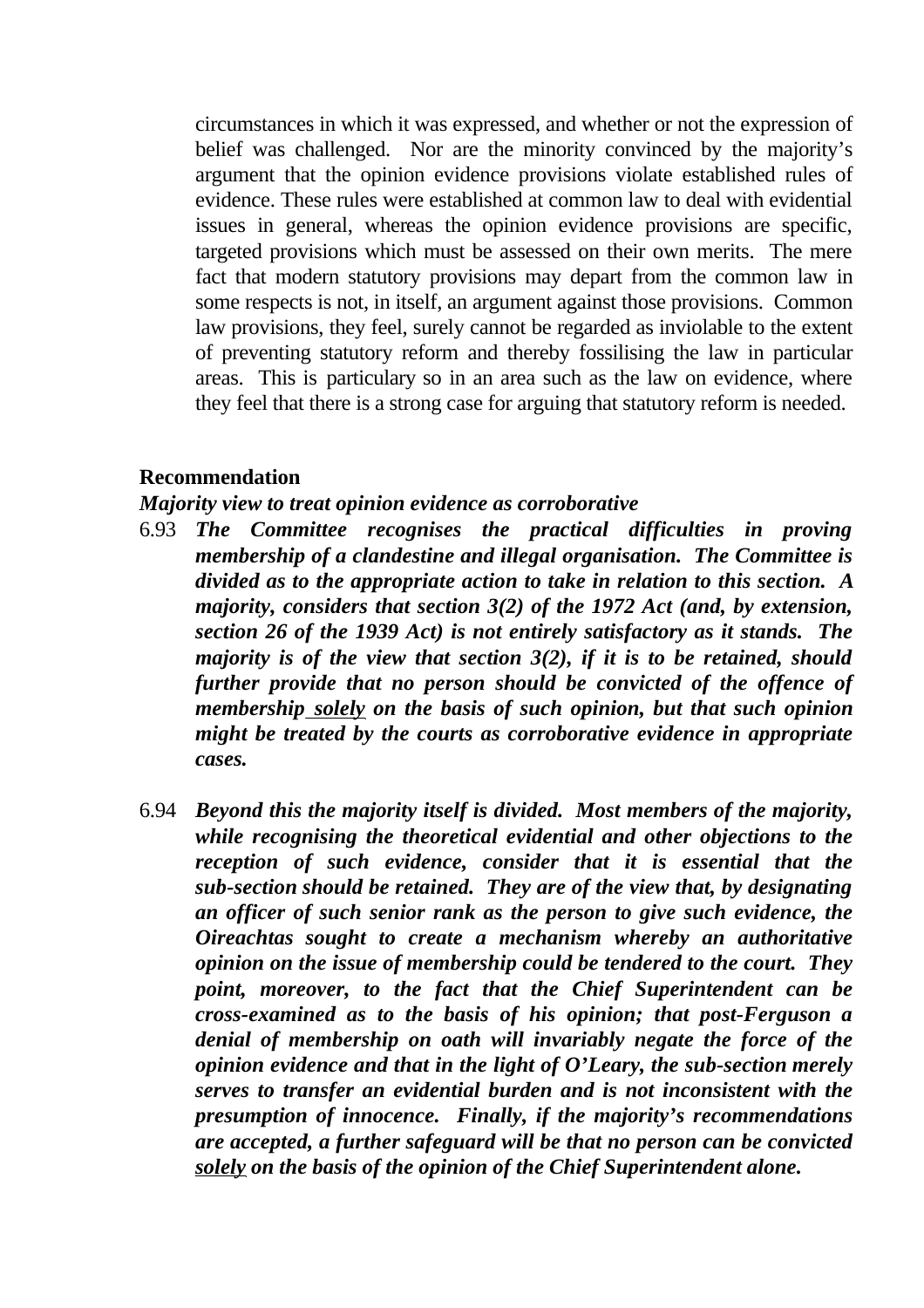- 6.95 *A minority disagrees. One member of this minority, Dr Hogan, considers that the essentially pragmatic justifications offered by the majority in respect of the retention of the sub-section are insufficient to surmount the constitutional and evidential objections to this sub-section which have already been outlined. Three other members, The Chairman Mr Justice Hederman, Professor Binchy and Professor Walsh, agree with this analysis, but go further and reiterate their objection to artificial rules of evidence such as those contained in this sub-section. Their views and recommendations on the issue are set out fully at page 155.*
- 6.96 *Some members agree with the analysis in so far as they feel that section 3(2) of the 1972 Act (and by extension section 26 of the 1939 Act) merely provide for the transfer of an evidential burden, and is not inconsistent with the presumption of innocence. They do not accept, however, that the case has been made out for the amendments proposed. There is no reason, in their view, why a senior Garda could not or should not, based on an assessment of Garda intelligence from a number of sources, including from Gardaí who personally know the individual in question, form a reasonable belief as to whether that person is a member of an unlawful organisation. Nor are they persuaded that opinion evidence should be corroborative only. In their view the courts have made it clear that they will, in each case, assess the value and weight to be attached to opinion evidence, taking account of all the circumstances. It follows, in the view of these members, that there should be no prohibition on the courts accepting opinion as evidence where the circumstances justify this.*

## **Forfeiture of assets following a banning order.**

6.97 Section 22 provides for the civil forfeiture of all assets and property of an illegal organisation immediately following the imposition of the ban and the transfer of such assets to the Minister for Justice. In practice, this section seems ineffective and is, to all intentents and purposes, unworkable. Moreover, the European Court of Human Rights has noted that such measures "may be taken only in the most serious cases".<sup>252</sup> While it is also true that the constitutionality of civil forfeiture measures contained in the (now lapsed) Offences against the State (Amendment) Act 1985 has been upheld, this has been in the context of where the legislation contained special safeguards designed, *inter alia*, to compensate any innocent citizen who could establish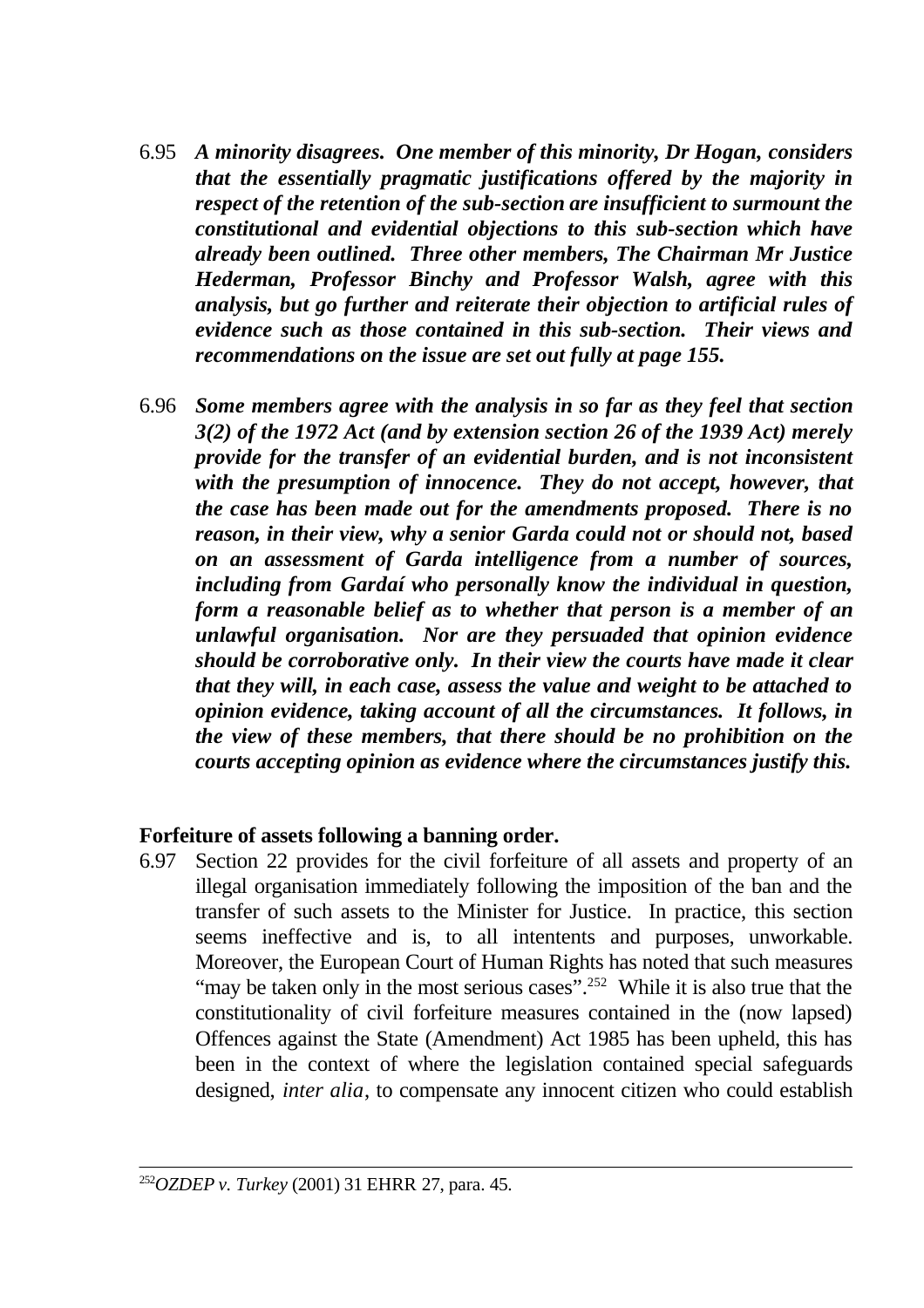that his assets were improperly confiscated.<sup>253</sup> In the absence of such safeguards, the constitutionality of section 22 seems somewhat more doubtful.

## *Recommendation*

## *Majority view to abolish section 22*

6.98 *For all these reasons a majority of the Committee does not think that it serves any useful purpose to retain section 22 and accordingly recommends its deletion*.

## *Minority view to retain section 22*

6.99 *A minority while acknowledging the absence of an effective mechanism, together with appropriate safeguards, for giving effect to the forfeiture of assets of an unlawful organisation, do not agree that the provision should be deleted. In their view, it can hardly be argued that such assets ought not to be forfeited, bearing in mind the proposed narrowing of the definition of unlawful organisations which will effectively mean that only terrorist and para-military organisations will be covered. The solution instead, in their view, is to provide an effective mechanism for the recovery of such assets along the lines of the 1985 Act (or, indeed, the Proceeds of Crime Act 1996).*

## **Treason**

- 6.100 Although strictly outside the terms of reference of the Committee, since the offence of treason is the subject of legislation (the Treason Act 1939) that does not fall within the Offences Against the State Act, the Committee considered it necessary to consider this offence and make recommendations in its regard.
- 6.101 Article 39 of the Constitution provides as follows:

Treason shall consist only in levying war against the State, or assisting any State or person or inciting or conspiring with any person to levy war against the State, or attempting by force of arms or other violent means to overthrow the organs of government established by this Constitution, or taking part or being concerned in any such attempt.

<sup>253</sup>*Clancy v. Ireland* [1988] IR 326. *Murphy v. Mitchell,* Supreme Court, 18 October, 2001.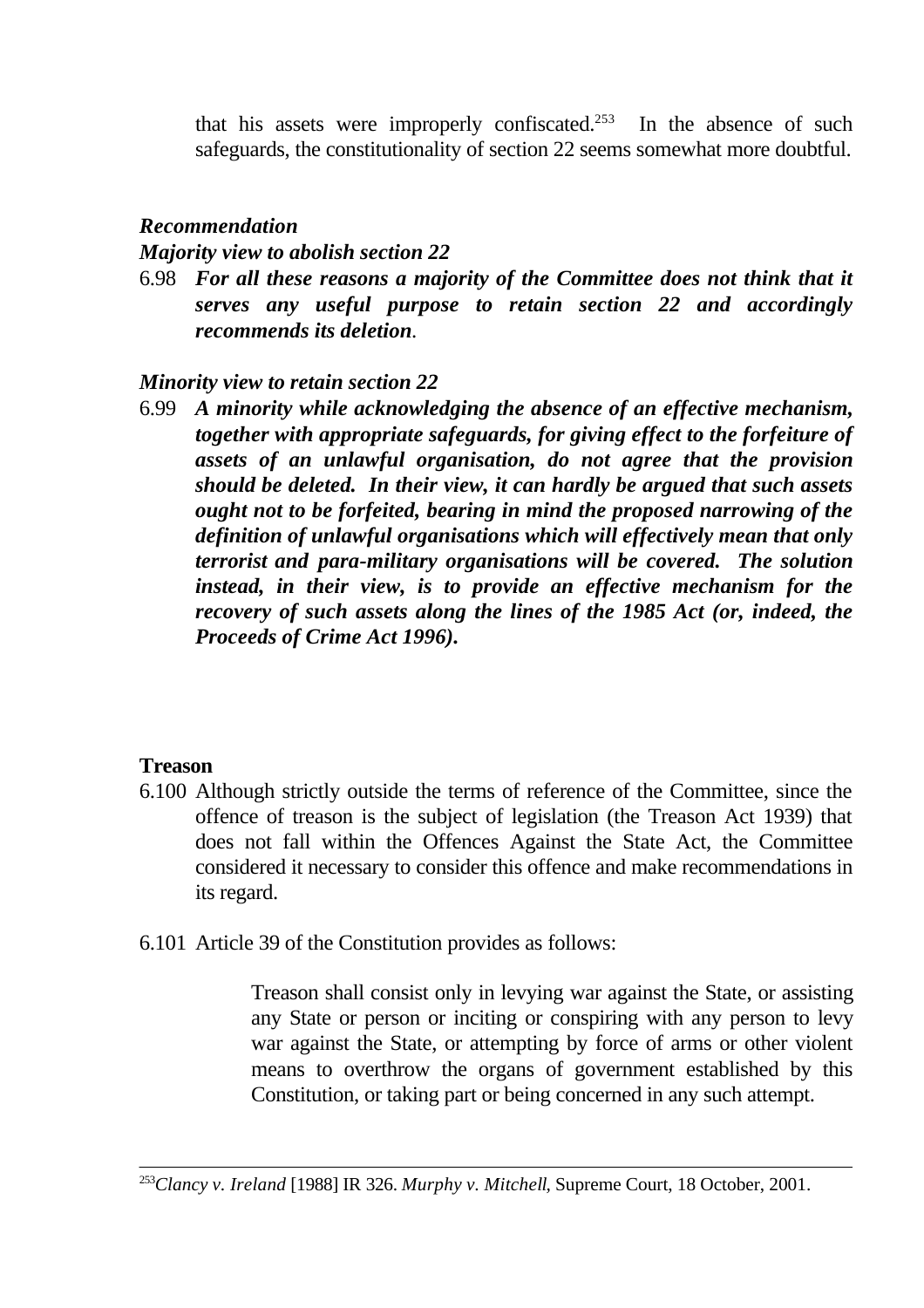- 6.102 The Treason Act 1939 merely recites the terms of Article 39 and the fact that, "in order that the said Article 39 may be fully effective, it is necessary that provision should be made by statute for the punishment of persons who commit or are accessories to the commission of treason".
- 6.103 The Act goes on to provide in section 1(1) that every person who commits treason within the State is liable on conviction to suffer death, and in section 1(2) that every person who, being an Irish citizen or ordinarily resident within the State, commits treason outside the State is liable on conviction to suffer death. Section 1(4) prevents conviction on a charge of treason on the uncorroborated evidence of one witness. Section 2(1) makes it an offence to encourage, harbour or comfort any person whom one knows or has reasonable grounds for believing is engaged in committed treason. This is subject to a similar requirement as to corroboration: section 2(2).
- 6.104 Misprision of treason is an offence under section 3. The offence is drafted in such a way as to require everyone with knowledge that treason is "intended or proposed" to be committed or is being committed, to disclose this fact to the authorities.
- 6.105 The offence of treason has not caused controversy, probably because there have been no prosecutions for treason under the 1939 Act. It nonetheless is worth considering.

## **Recommendation**

- 6.106 *The Committee is of the view that the distinction between citizens and non-citizens as regards their respective ranges of liability is not appropriate, particularly considering the breadth of the definition of Irish citizenship and the ease with which it is possible today to damage national security from outside the borders of the State.*
- 6.107 *As regards the question of whether misprision of treason should continue to be unlawful now that misprision of felony is no longer an offence, the Committee is of the view that there should be an offence of failure to inform the authorities about potential or actual treason, but that this offence should be premised on the absence of "lawful excuse or justification",<sup>254</sup> to allow for possible immunity in appropriate cases.*

# **Sedition**

<sup>&</sup>lt;sup>254</sup>cf. the Criminal Law Act 1976, section 8.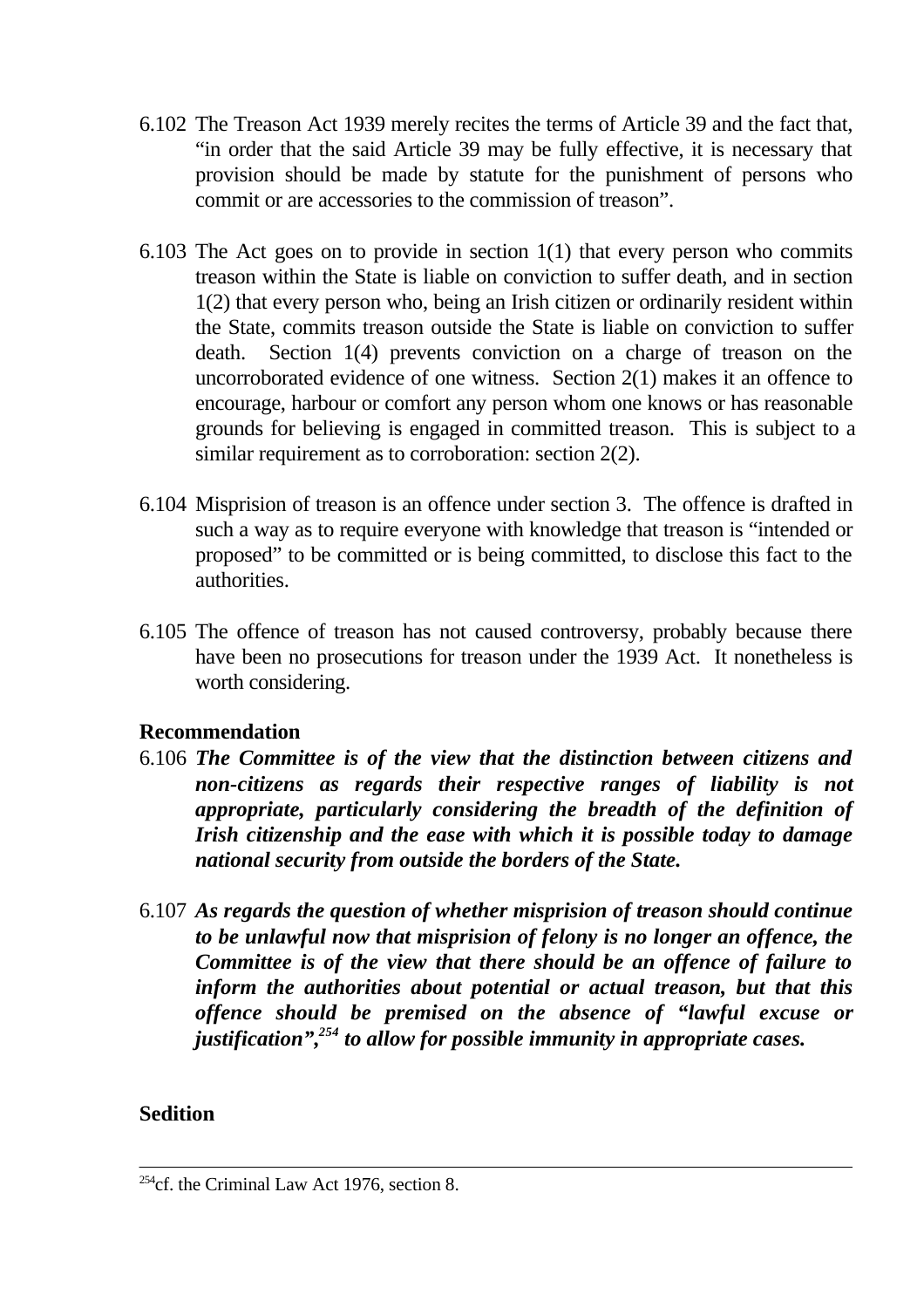- 6.108 Article  $40.6$ <sup>0</sup>i of the Constitution provides that "[t] he publication or utterance of blasphemous, seditious, or indecent matter is an offence which shall be punishable in accordance with law". Sedition is an offence at common law. It consists in uttering seditious words, publishing seditious libels and conspiracy to do an act for the furtherance of a seditious intention.<sup>255</sup>
- 6.109 In *The Queen v McHugh*, <sup>256</sup> O'Brien LCJ accepted as correct Stephen's definition of "seditious intention" in his *Digest of the Criminal Law*. The complete definition (not all of which was there quoted) is as follows:

A seditious intention is an intention to bring into hatred or contempt, or to excite disaffection against the person of, His Majesty, his heirs or successors, or the government and constitution of the United Kingdom, as by law established, or either House of Parliament, or the administration of justice, or to excite His Majesty's subjects to attempt otherwise than by lawful means, the alteration of any matter in Church or State by law established, or to raise discontent or disaffection amongst His Majesty's subjects, or to promote feelings of ill-will and hostility between different classes of such subjects.

An intention to show that His Majesty has been misled or mistaken in his measures, or to point out errors or defects in the government or constitution as by law established, with a view to their reformation, or to excite His Majesty's subjects to attempt by lawful means the alteration of any matter in Church or State by law established, or to point out, in order to secure their removal, matters which are producing, or have a tendency to produce, feelings of hatred and ill-will between classes of His Majesty's subjects, is not a seditious intention.

6.110 In English and Canadian decisions, the courts have held that there must be proof of incitement to violence for the purpose of disturbing constituted authority. The Law Reform Commission, in its *Consultation Paper on the Crime of Libel*, takes the view that this extra requirement is not part of Irish law. The Commission refers to the broad definition of offence of treason which is contained in Article 39 of the Constitution. It comments:

 $256$ [1901] 2 IR 569, at 578. <sup>255</sup>Kenny's *Outlines of Criminal Law*, para. 426(19th ed., 1966).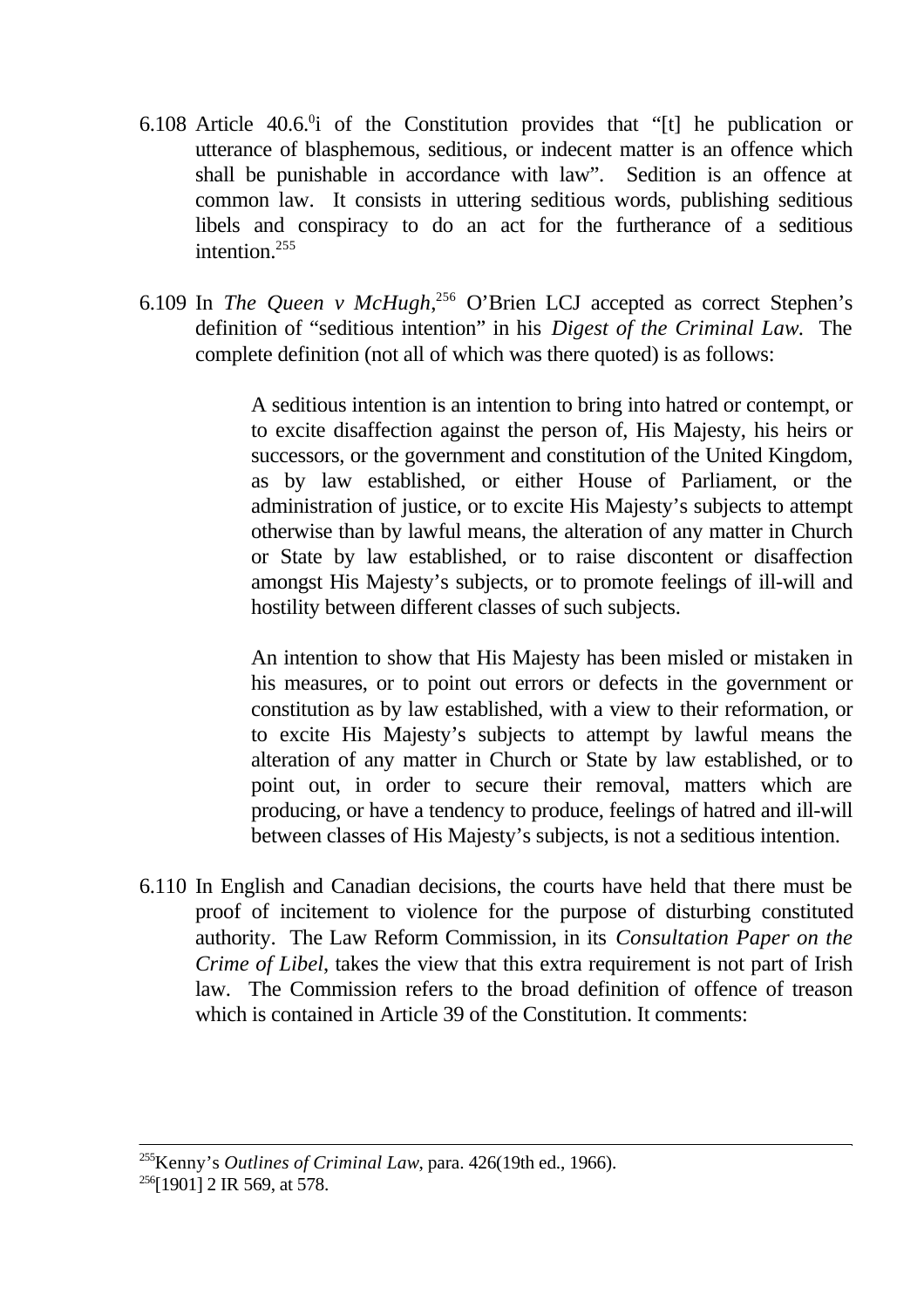If the written publication of matter inciting to violent overthrow of constitutionally grounded organs of government is treason under our Constitution, it would seem that sedition is something else. $257$ 

- 6.111 Perhaps this conclusion does not necessarily follow from the overlap that would otherwise have to be acknowledged. The Law Reform Commission of Canada has identified just such an overlap in the Canadian legislation, but regards it as an instance of poor drafting.<sup>258</sup>
- 6.112 A question that arises is whether section 10(1) of the Offences against the State Act 1939 is a statutory rendition of the common law offence of seditious libel or prescribes an offence separate from it. It provides as follows:

It shall not be lawful to set up in type, print, publish, send through the post, distribute, sell, or offer for sale any document

- (a) which is or contains or includes an incriminating document, or
- (b) which is or contains or includes a treasonable document, or
- (c) which is or contains or includes a seditious document.
- 6.113 A seditious document is defined by section 2 as including:

(a) a document consisting of or containing matter calculated or tending to undermine the public order or the authority of the State, and

(b) a document which alleges, implies, or suggests or is calculated to suggest that the government functioning under the Constitution is not the lawful government of the State or that there is in existence in the State any body or organisation not functioning under the Constitution which is entitled to be recognised as being the government of the country, and

(c) a document which alleges, implies, or suggests or is calculated to suggest that the military forces maintained under the Constitution are not the lawful military forces of the State, or that there is in existence in the State a body or organisation not

<sup>257</sup>Law Reform Commission, *Consultation Paper on the Crime of Libel* (August 1991), para 83.

<sup>258</sup>Working Paper No. 49, *Crimes Against The State*, p.27(1986).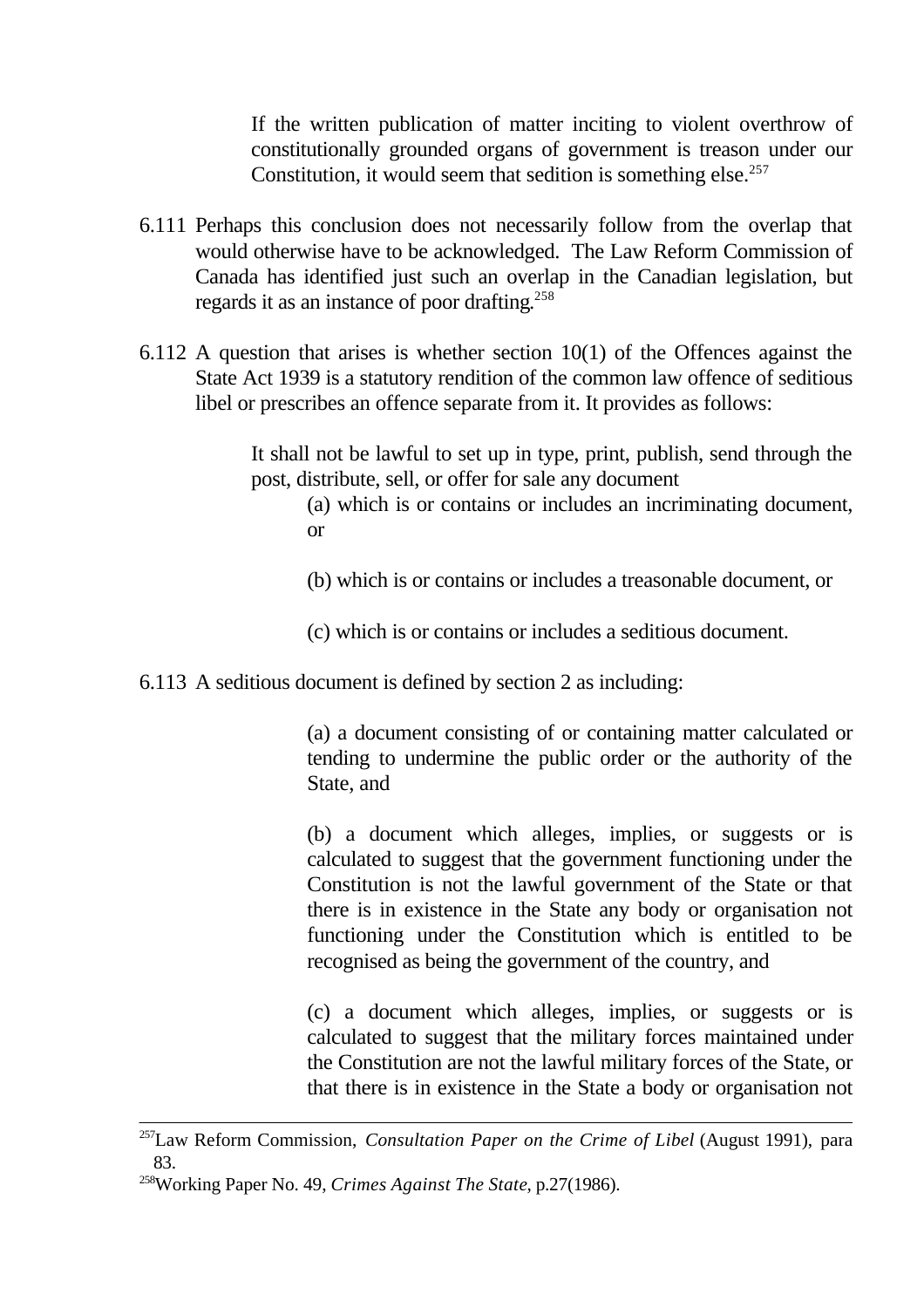established and maintained by virtue of the Constitution which is entitled to be recognised as a military force, and

(d) a document in which words, abbreviations, or symbols referable to a military body are used in referring to an unlawful organisation.

This definition does not contain any requirement that there be advocacy of violence.

- 6.114 The Defamation Act 1961, which contains detailed provisions regarding offences of criminal libel, does not refer to seditious libel. This has led to speculation that the 1961 Act was drafted on the assumption that section 10(1) of the 1939 Act represents a statutory encapsulation of, rather than supplement to, the common law offence of seditious libel.
- 6.115 It has been necessary for the Committee to consider what recommendations it should make in relation to sedition and the publication of seditious documents. First we considered the common law offence of sedition (on the assumption that it has not been implicitly abolished by section 10(1) of the 1939 Act).
- 6.116 There are strong arguments for recommending repeal of the offence. It is no longer part of the law in a number of other common law jurisdictions, and the Law Reform Commission of Canada recommend its repeal in the following terms:

The offence of sedition provides another example of an outdated and unprincipled law. The original aim of the crime of sedition was to forbid criticism and derision of political authority, and as Fitzjames Stephen pointed out, the offence was a natural concomitant of the once prevalent view that the governors of the State were wise and superior beings exercising a divine mandate and beyond the reproach of the common people. With the coming of age of parliamentary democracy in the nineteenth century, government could no longer be convinced as the infallible master of the people but as their servant, and subjects were seen to have a perfect right to criticise and even dismiss their government. Indeed it is essential to the health of a parliamentary democracy such as Canada that citizens have the right to critize, debate and discus political, economic and social matters in the freest possible manner. This has already been recognised by our courts and now the Canadian Charter of Right and Freedoms provides additional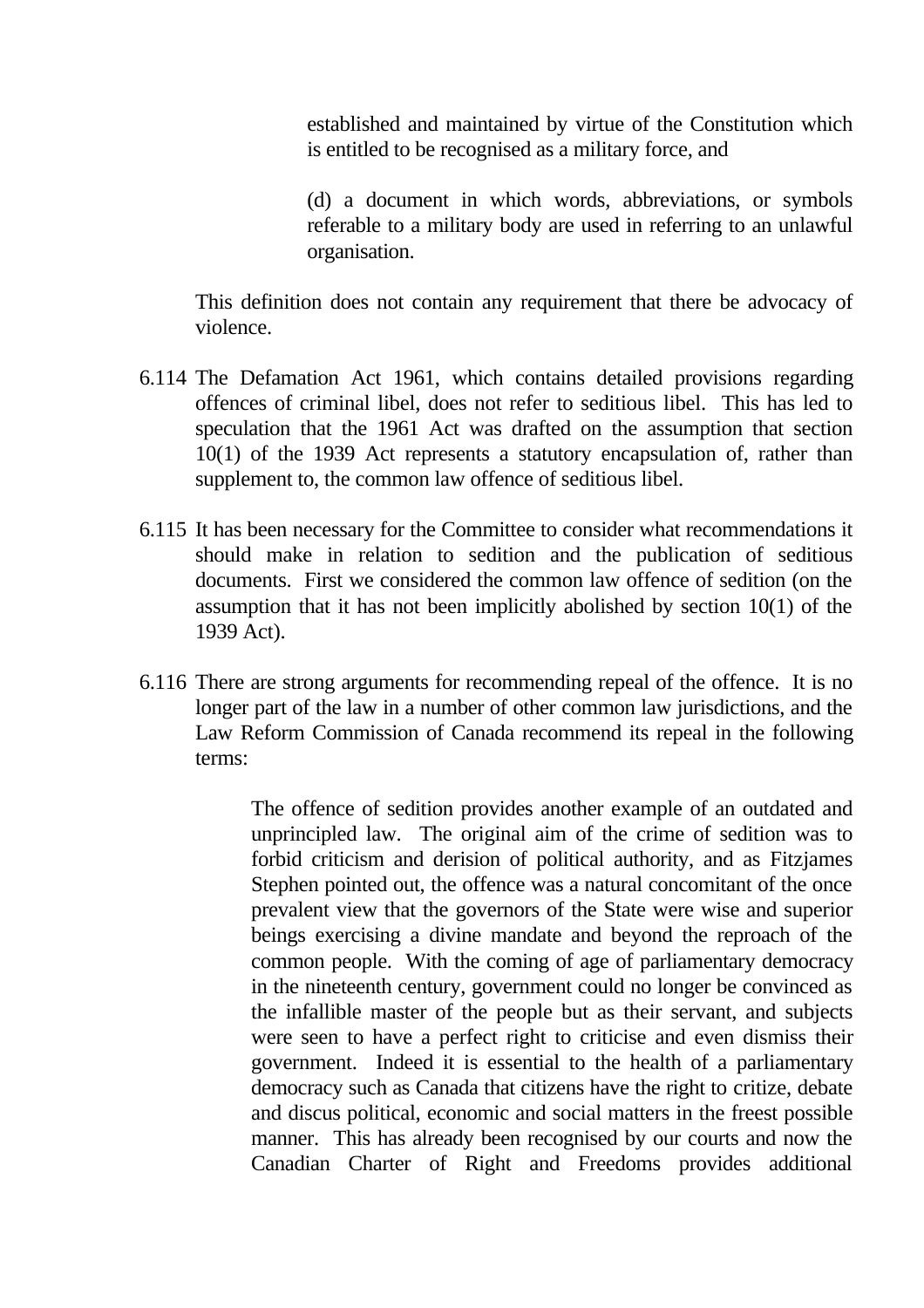guarantees of political freedom of expression. Is it not odd then that our Criminal Code still contains the offence of sedition which has as its very object the suppression of such freedom?<sup>259</sup>

- 6.117 In Ireland the constitutional protection of free speech is admittedly more qualified. Nonetheless, the idea that serious, *bona fide*, critique of the institutions of State, with no advocacy for violence, should involve criminal responsibility for sedition seems hard to justify. Perhaps that is an argument in favour of legislative clarification that the offence of sedition does indeed involve proof of such advocacy, but, if this is what is proposed, the reply may be that the offence of treason already captures such advocacy, so why, at this time, should a new duplication be proposed?
- 6.118 Moreover, so far as the administration of justice is concerned, scurrilous attacks on the judiciary constitute the offences of contempt of court and, in some instance, interference with the course of justice. The Law Reform Commission some years ago made detailed proposals for reform of contempt of court.
- 6.119 The Law Reform Commission, in its Report on Criminal Libel in 1991, recommended the abolition with replacement of the common law offence of seditious libel. In its *Consultation Paper on the Crime of Libel*, it stated its conclusion as follows:

We accept that in the area of sedition the absence of prosecution does not of itself indicate that the necessity for the offence is removed. However, we have a number of objections to the common law offence. Its ambit is unsettled and if it refers, as we have suggested, not to advocacy of violence but to matter which undermines the authority of the State, it is dangerously close to incompatibility with Article  $40.6.1^\circ$ .i, which specifically refers to "rightful liberty of expression, including criticism of Government policy". As an offence it has an unsavoury history of suppression of government criticism and has been used as a political muzzle.

Furthermore, the subject matter of the offence is now punishable in accordance with provisions of Irish legislation. Although this legislation leaves some definitional problems, and perhaps other difficulties which we have not addressed, it is preferable to the common law offence and must necessarily be read in the context of the Constitutional envisagement of treasonable and seditious matter.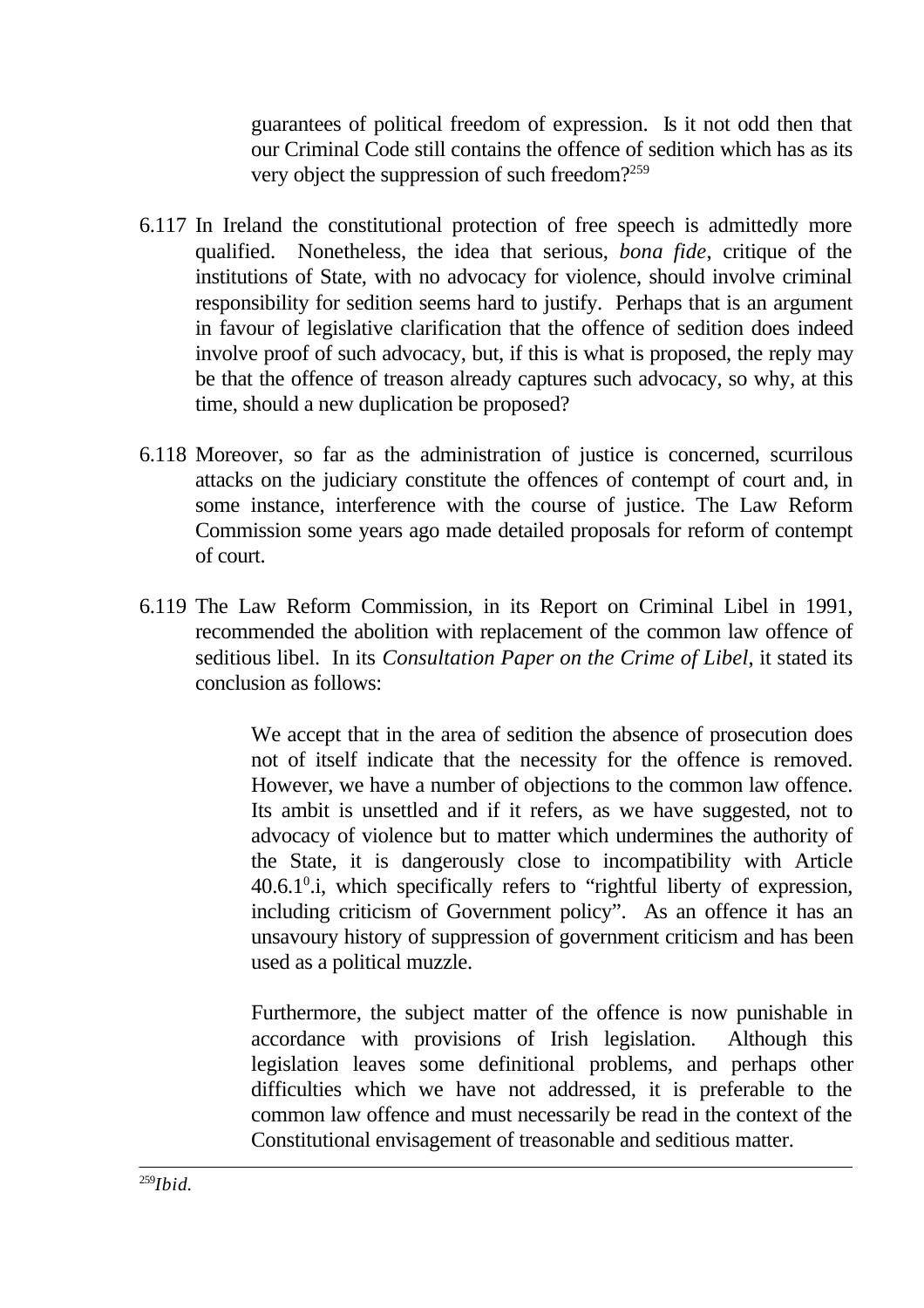We are of the view that the common law offence is incompatible with the Constitutional guarantees of free speech and would require re-definition to become legitimate. This is unnecessary in the light of the existing provisions of Irish law dealing with seditious matter.<sup>260</sup>

6.120 As can be seen from this statement, one of the reasons why the Law Reform Commission considered it desirable to make its recommendations for abolition of the common law offence of sedition was that the matter was dealt with by section 10(1) of the 1939 Act.

## **Recommendation**

6.121 *The Committee recommends the removal from the 1939 Act of references to a "seditious document". The reasons for doing so are as follows:*

> *(i) The offence of treason (and, thus, the definition of "treasonable document" in section 2 of the Offences against the State Act 1939) already embraces sedition. There is no need for duplication; indeed, duplication is poor legal drafting.*

> *(ii) Sedition without advocacy of violence is another word for a harsh critique of existing political structures. Stephen's distinction between negative and positive criticism is impossible to draw in practice without entering into strongly political disputation. Courts should not be called on to engage in such a process.*

> *(iii) The criteria contained in paragraphs (b), (c) and (d) of the definition of "seditious document" are too broad. Every newspaper editor has offended against paragraph (d). As regards paragraphs (b) and (c), scholarly debate about the legality of the provenance of existing political and constitutional structures should not be rendered criminal.*

6.122 *The Oireachtas might, however, wish to preserve criterion (a) and the latter parts of criteria (b) and (c). If this were so, a new generic title other than "seditious document" might be preferred. The advantage would be to separate completely the publication of these documents from the offence of seditious libel (which it has been suggested should be abolished). The new generic title could be "subversive document" or simply "unlawful document".*

<sup>260</sup>Law Reform Commission, *Consultation Paper on Crime of Libel* (August 1991), para 217.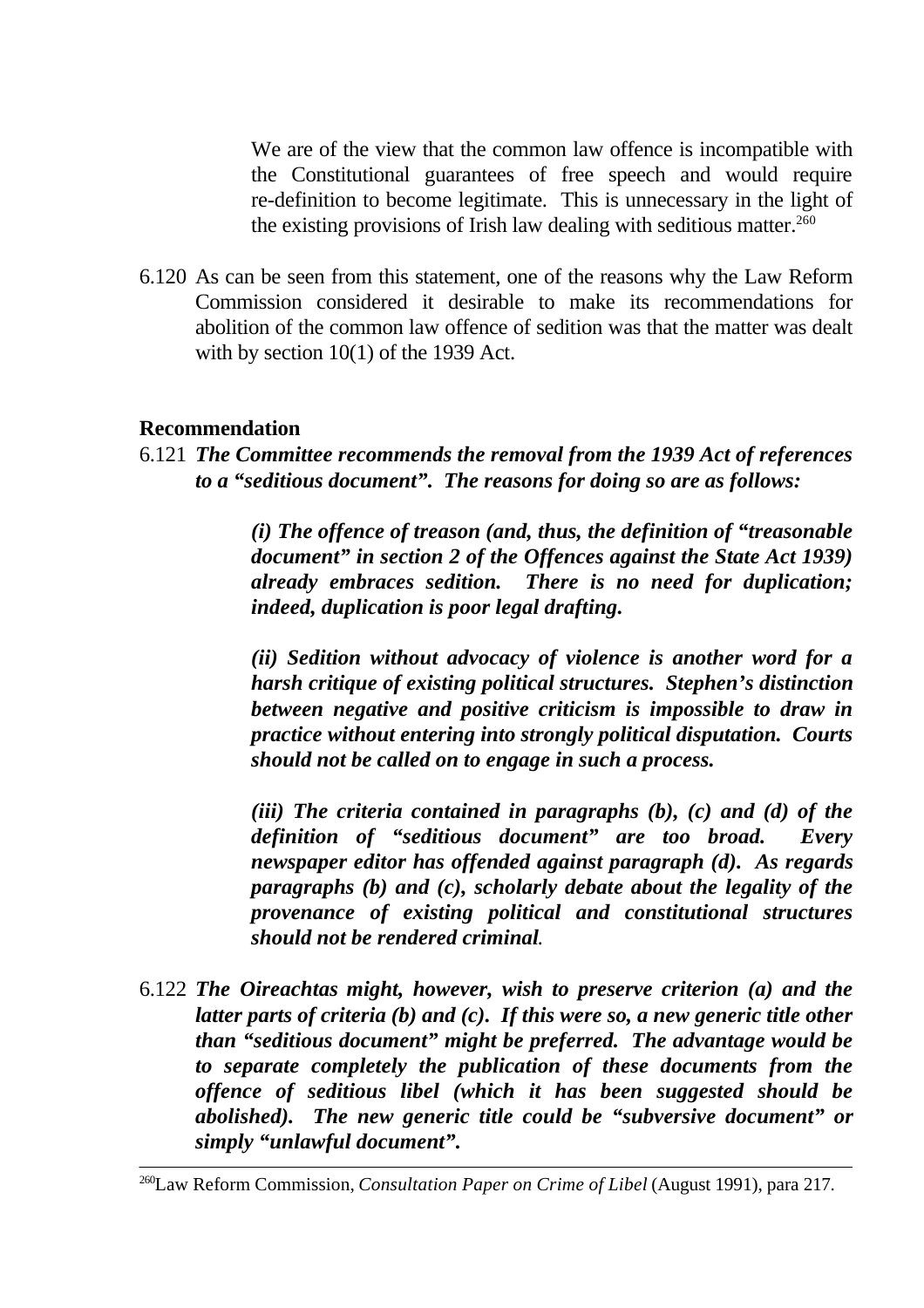### **Offences relating to documents**

6.123 *The Committee is of the view that the offence relating to the printing of certain documents contained in sections 10, 11, 13 and 14 of the 1939 Act are overbroad, outdated in the modern era of the internet and effectively unenforceable. The committee recommends that they should be repealed. With regard to section 12, which makes it an offence to possess treasonable, seditious or incriminating documents, the Committee considers that the offence should be recast to lay an emphasis on the purpose underlying possession of the document. Possession of documents should be an offence only where it is part of a process of providing active support for, or advocating, advancing or furthering the activities of an unlawful organisation falling short of actual membership.*

### **Section 25 and the closure of buildings**

- 6.124 Section 25(1)(as amended by section 4 of the Criminal Law Act 1976) permits a Chief Superintendent to direct the closure of any building for a period of 12 months where he is satisfied that a building "is being used or has been used for the purposes, direct or indirect, of an unlawful organisation". Section 25(2) permits the closing order to be extended for a further twelve months, but section 25(6)(as inserted by section 4(b) of the Criminal Law Act 1976) provides that any such closing order shall not be in operation for more than three years. Section 25(3) permits any person "with an estate or interest in the building to which such closing order relates" to apply to the High Court to quash the order. Such an order may be set aside if the High Court "is satisfied having regard to all the circumstances of the case" that the making of such an order "was not reasonable". Where a closing order is in force, then by section 25(4)(a) it is provided that "it shall not be lawful for any person to use or occupy the building to which such closing order relates or any part of such building"<sup>261</sup> and every person who uses or occupies the building in breach of the order is guilty of an offence carrying a maximum penalty of three months imprisonment.<sup>262</sup>
- 6.125 So far as the Committee can ascertain, there has been only one instance of where a closing order has been made. This was in respect of the Sinn Féin offices at Kevin Street, Dublin in the autumn of 1972. This prompted an application to the High Court under section 25(3) by the lessee of the

 $^{261}$ "Building" is defined by section 25(5) as including "part of a building and also all outhouses, yards and gardens within the curtilage of the building".

 $262$ Section 25(4)(c).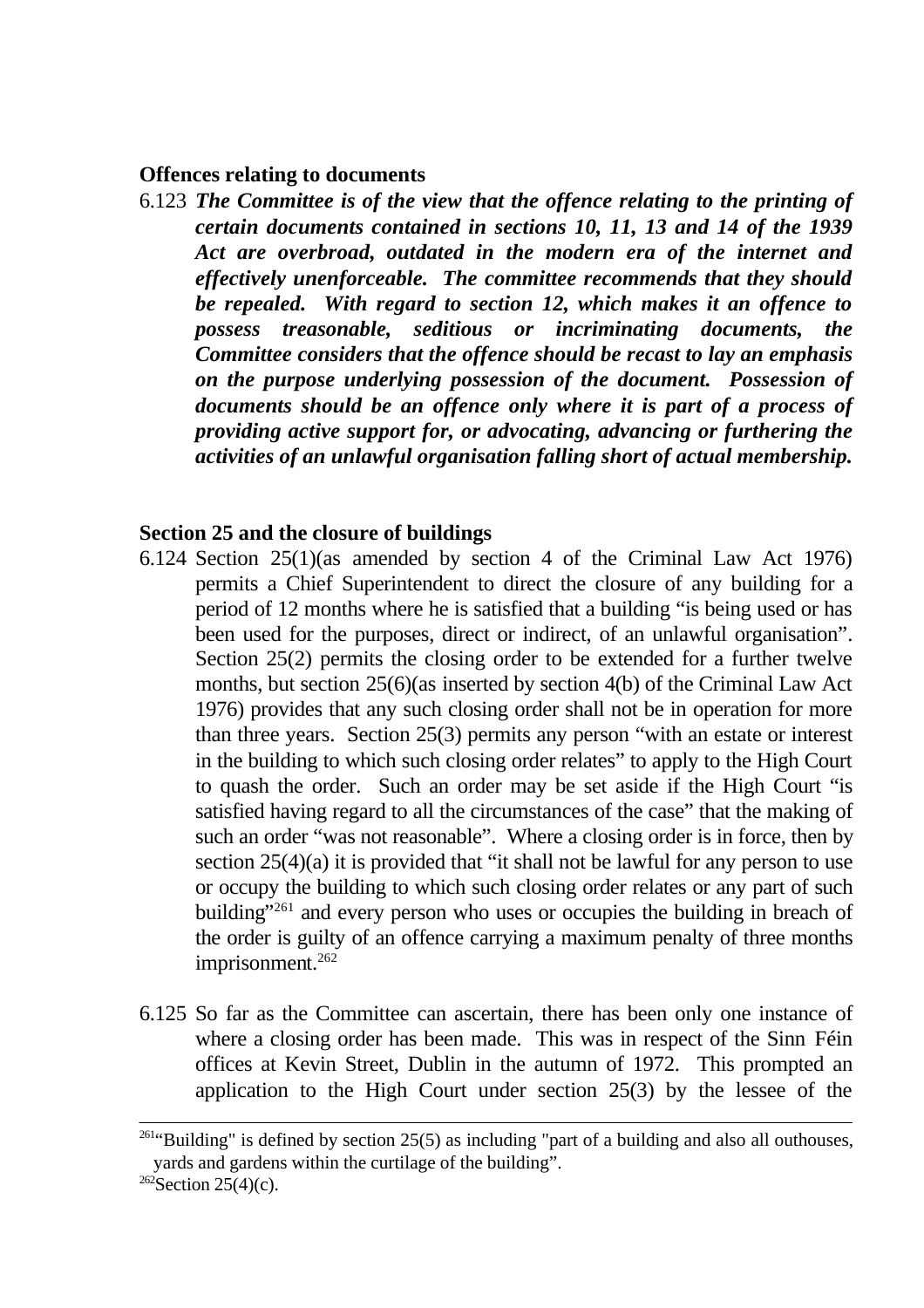building: see Ó'Brádaigh v. Fanning<sup>263</sup> Kenny J. described the power to make a closing order as "sweeping" because "so long as a closing order is in force, no one can use the premises for any purpose". The judge nonetheless affirmed the closing order because there was evidence that the premises had been used by persons who had been convicted in the past of membership of illegal organisations and by others who more recently had been convicted of firearms offences. In these circumstances, Kenny J. held that the Chief Superintendent could reasonably conclude that the premises were being used, directly or indirectly, for the purposes of an illegal organisation. In his view, the purposes referred to in section 25 included meetings and the exchange of information. Kenny J. acknowledged that there might be circumstances in which the making of an order would be unreasonable, for example where a few rooms of a large building (such as a hotel) had been used by the illegal organisation. Kenny J. found this not be the case here, since the evidence pointed to the fact that much of the building had been used for the purposes of an illegal organisation and that this user had not ceased at the time of the making of the order.

- 6.126 Given that section 25 has been used on only one occasion to date, and since to all intents and purposes the section has fallen into disuse, the Committee is of the view that on this ground alone the section ought to be repealed. As the Committee has made clear in its recommendations regarding other provisions of the 1939 Act (for example, section 10), there is little point in retaining on the statute books statutory provisions of this character where experience has shown that there is no prospect whatever that such provisions would be deployed.
- 6.127 However, quite apart from this particular consideration, the Committee is of the view that, as a matter of principle, the section is entirely unsatisfactory. It also considers that the compatibility of the section with either the Constitution or the European Convention of Human Rights is, at best, doubtful and for these reasons it concludes that the section ought to be repealed.
- 6.128 Among the unsatisfactory features are the following.
	- ü First, it is not clear whether or not section 25 requires due notice to be given to the persons affected by the proposed closing order. The structure of the section suggests otherwise in that the contemplated remedy is to appeal to the High Court against the making of the closing order. But the constitutional obligation imposed on the State by Article  $40.3.1^\circ$  seems to require that (save in cases of extreme urgency) advance notice must be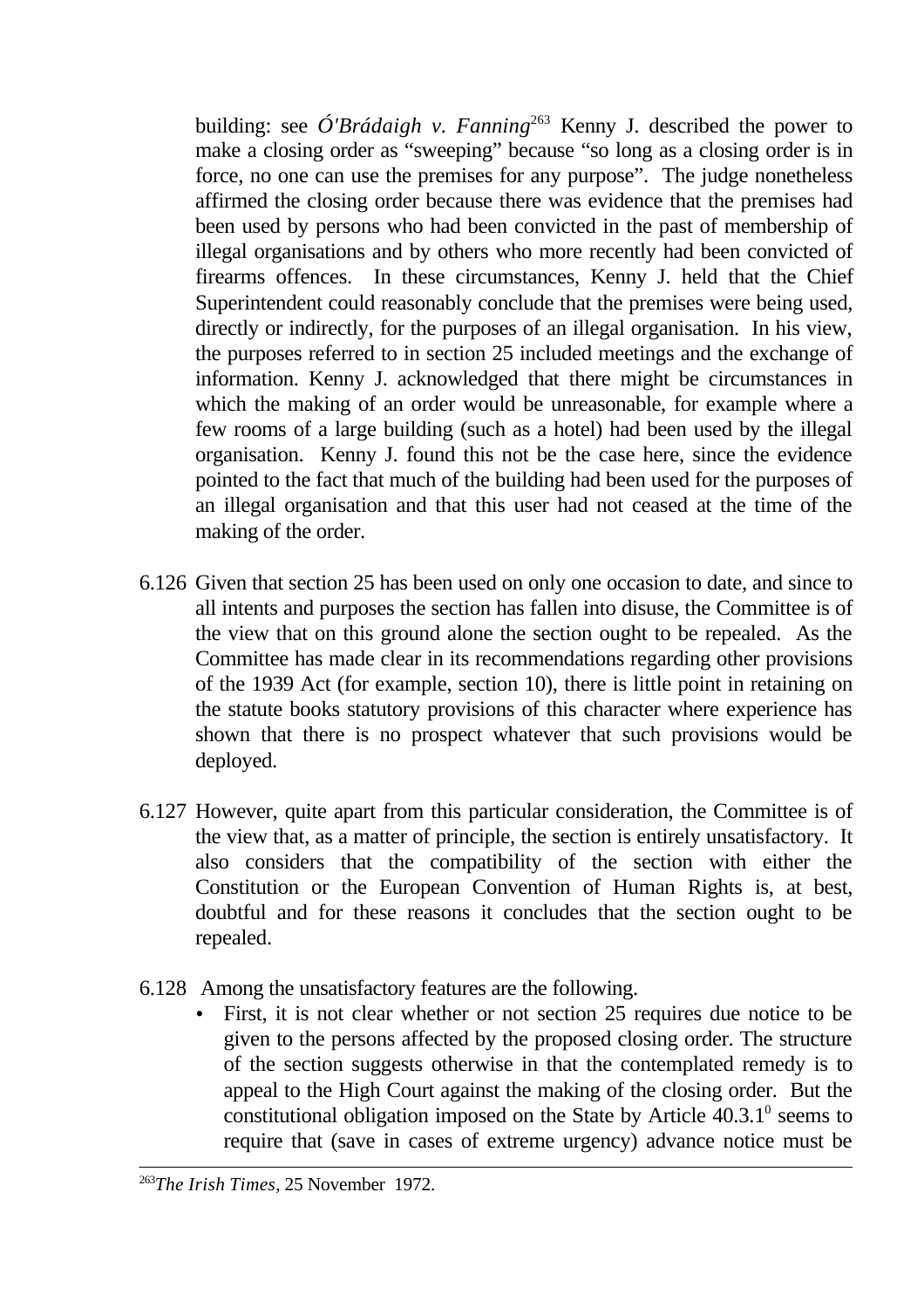given before such a drastic order interfering with property rights and other interests could be made.<sup>264</sup> It is, of course, true that section 25(3) permits an appeal by the affected person to the High Court, but this is in the context of where the order must be confirmed unless the Court is satisfied that it is unreasonable. Again, it is unsatisfactory as a matter of principle that such a drastic order could be made (apparently without notice) and that in appellate proceedings the onus would rest on the person affected to have the order set aside. The normal rule in such comparable circumstances would be that due notice would be required to be given and that the person applying for the order would carry the burden of proof of demonstrating that the order ought to have been made.

ü Secondly, the "sweeping" nature of the order radically affects not only the property rights of the persons affected, but could clearly severely prejudice their right to earn a livelihood (as protected by Article  $40.3.1^{\circ}$ ). It is very difficult to see how such a section could withstand a constitutional challenge on these grounds in the light of the modern case-law.<sup>265</sup> Moreover, any attempt to make such a closing order in respect of a private dwelling would be utterly at odds with the constitutional guarantees contained in Article 40.5.

#### **Recommendation**

6.129 *In the light of the foregoing, the Committee is of the view that section 25 should be repealed in its entirety.*

## **Section 28: Prohibition on meetings in the vicinity of the House of the Oireachtas**

6.130 Official concerns about potentially threatening marches and processions outside the Houses of the Oireachtas has probably dated back to the foundation of the State. This was certainly a concern in the 1930s when the Government invoked its powers under the emergency provisions of the then Article 2A of the 1922 Constitution to ban a proposed march on the Dáil by the National Guard. This issue was also considered by the 1934 Constitution Review Committee which recommended that Article 9 (dealing

<sup>264</sup>See, for example, *O'Callaghan v. Commissioners of Public Works* [1985] ILRM 365; *TV3 Ltd. v. IRTC* [1994] 2 IR 455; *Ó Ceallaigh v. An Bord Altranais*, [2000] 4 IR 54.

<sup>265</sup>See, for example, *Blake v. Attorney General* [1982] IR 177; *Cox v. Ireland* [1992] 2 IR 503 and *Re Planning and Development Bill, 1999*, [2000] 3 IR 320.

<sup>266</sup>Manning, *The Blueshirts* (Dublin, 1970) at 82-80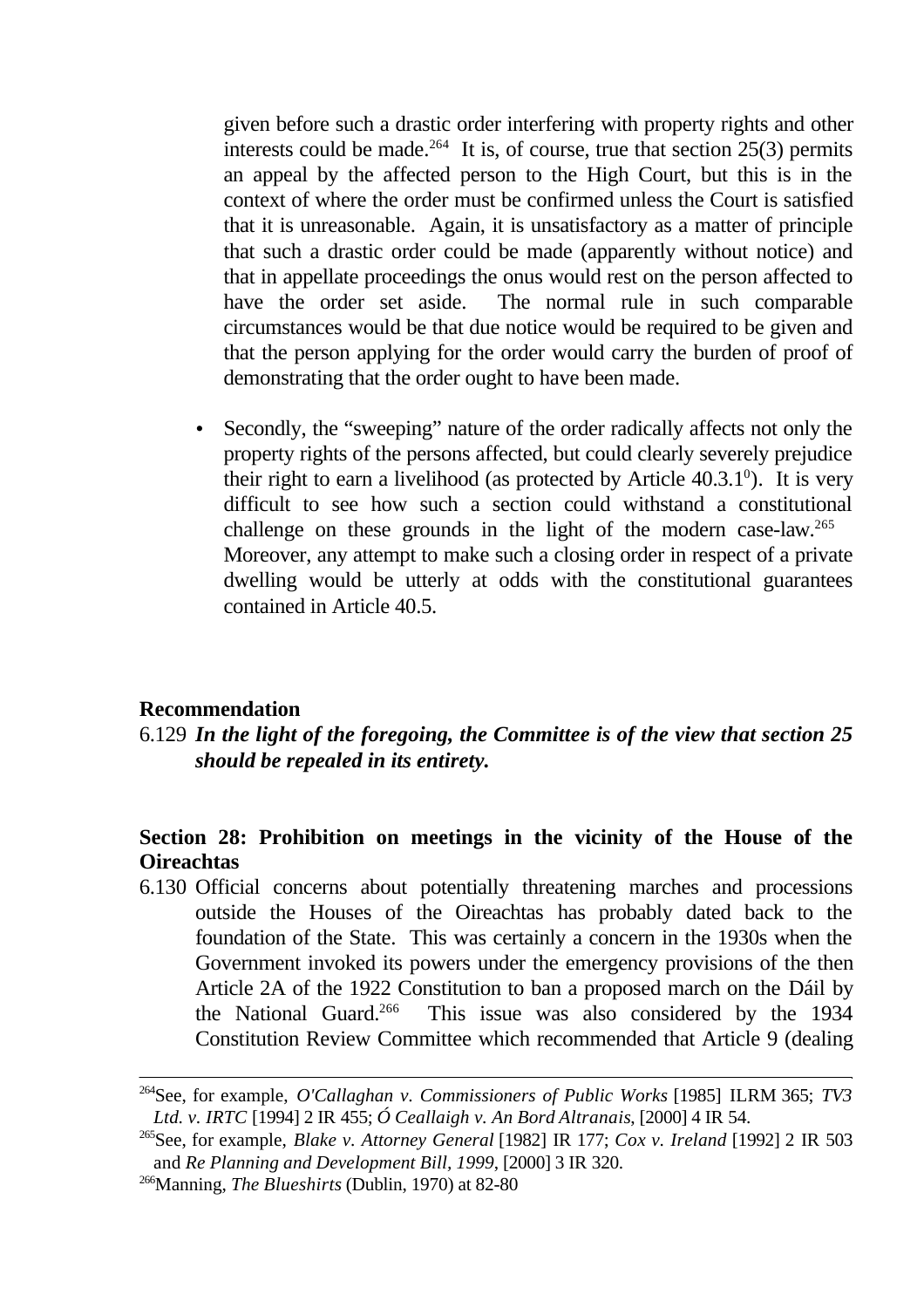with the right of assembly) of the 1922 Constitution be amended to make it clear that:

...laws may be passed, and police action taken, to prevent or control open-air meetings which might interfere with normal traffic or otherwise become a nuisance or danger to the general public. We understand that legislation on these lines has been delayed by reason of doubts as to whether such legislation could be validly enacted in view of the present wording of this Article.<sup>267</sup>

6.131 The Committee's recommendation was plainly acted on, since Article  $40.6.1<sup>0</sup>$  ii of the Constitution now provides by way of qualification of the right of citizens to assemble peaceably and without arms that:

> Provision may be made by law to prevent or control meetings which are determined in accordance with law to be calculated to cause a breach of the peace or to be a danger or nuisance to the general public and to prevent or control meetings in the vicinity of either House of the Oireachtas.

Section 28 of the 1939 Act must, therefore, be understood in this context.

6.132 Section 28(1) provides that:

It shall not be lawful for any public meeting to be held in, or any procession to pass along or through, any public street or unenclosed place which or any part of which is situate within one-half of a mile from any building in which both Houses or either Houses of the Oireachtas are or is sitting or about to sit if either:

an officer of the Garda Síochána not below the rank of Chief Superintendent has, by notice given to a person concerned in the holding or organisation of such meeting or procession or published in a manner reasonably calculated to come to the knowledge of the persons of such meeting or procession or published in a manner reasonably entitled to come to the knowledge of the persons so concerned, prohibited the holding of such meeting in or the passing of such procession or published in a manner reasonably calculated to come to the

<sup>267</sup>SPOS. 2979. See Hogan, "*The Constitution Review Committee of 1934*" in Ó'Muircheartaigh (ed.) *Ireland in the Coming Times: Essays to Celebrate T.K. Whitaker's 80 Years* (Dublin, 1997) 342, 354-365.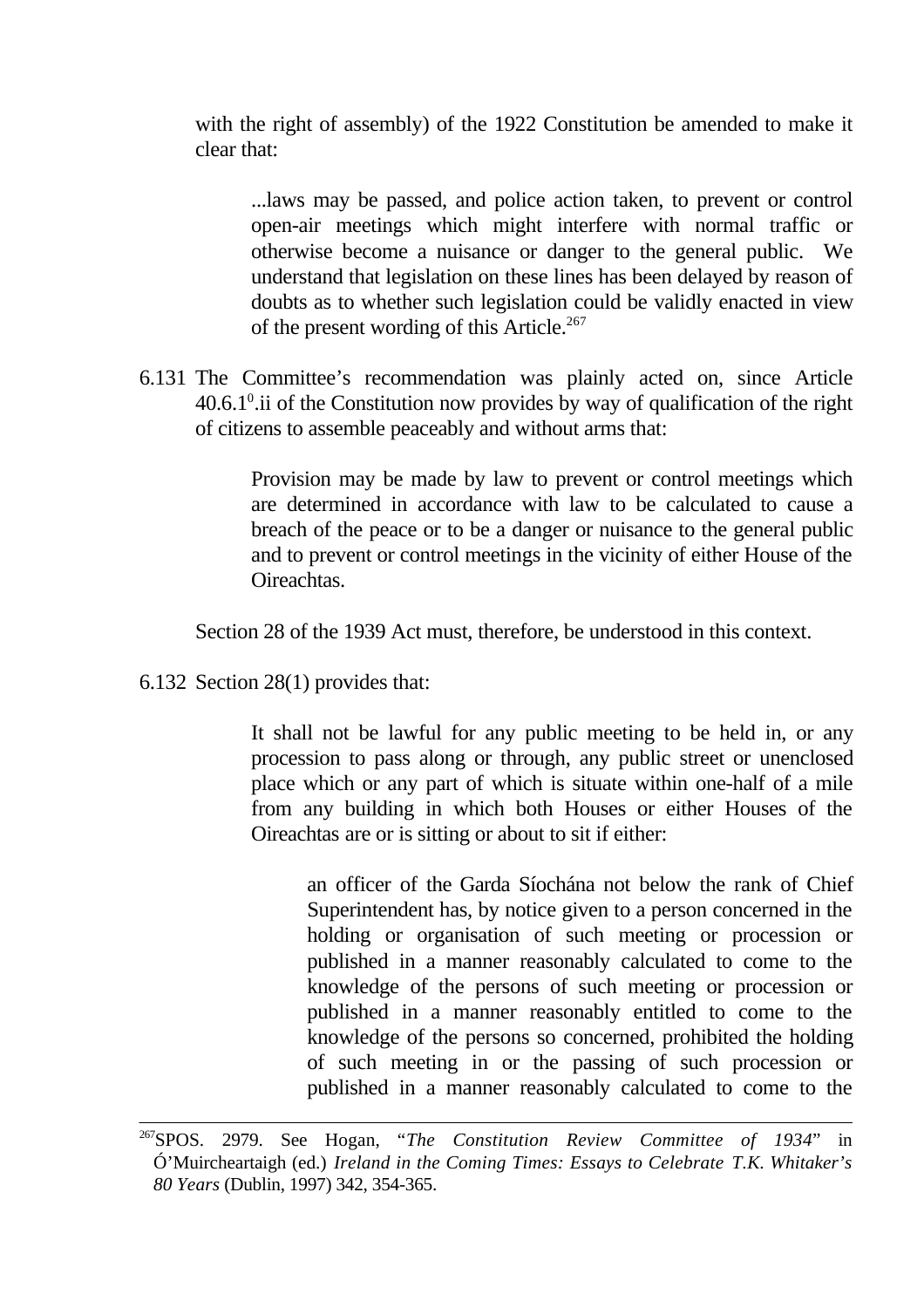knowledge of such persons so concerned, prohibited the holding of such meeting in or the passing of such procession along or through any such public street or unenclosed place as aforesaid, or

a member of the Garda Síochána calls on the persons taking part in such meeting or procession to disperse.

- 6.133 By section 28(2), persons who either organise or take part in such prohibited meetings or who fail to disperse after being called upon to do so are guilty of an offence carrying a maximum penalty of three months' imprisonment and a £50 fine.
- 6.134 Despite the permission apparently granted by Article  $40.6.1^{\circ}$ .i, by modern standards, section 28 nonetheless seems to be impermissibly overbroad and it is probably unconstitutional in its present form. The whole purpose and context of Article  $40.6.1^\circ$ .i is to enable the prohibition and control of meetings and processions which seek to intimidate or threaten the proper functioning of parliamentary democracy. This provision was never intended to effect any unnecessary restriction on the constitutional rights of free speech and assembly. Yet section 28(1)(a) places almost no constraint on the power of a Chief Superintendent to ban a meeting; there is not even, for example, the necessity for the Chief Superintendent to have formed a reasonable suspicion that the organisers of the march intend to use violent or other unconstitutional methods. The same is true *a fortiori* of section 28(b). On the face of it, this section allows any member of the Gardaí to call upon the marchers to disperse and, *de facto*, ban the meeting, even if the meeting or march was perfectly peaceful.
- 6.135 In practice, all peaceful marches and processions in and around the precincts of Leinster House are allowed to proceed to the crash barriers just outside the entrance. It is understood that the Gardaí are of the view that the ordinary public order legislation (such as that contained in the Criminal Justice (Public Order) Act 1994) is broadly sufficient to deal with the occasional incident and fracas which sometimes occur. In the case of more serious and calculated attempts to subvert the democratic process (by, for example, attempting through violence to prevent Deputies and Senators from voting), the possibility of a prosecution under section 6 (usurping the functions of government) and section 7 (violent obstruction of government, including the legislative branch) of the 1939 Act always remains open.<sup>268</sup>

<sup>&</sup>lt;sup>268</sup>cf. the reasoning of the Court of Criminal Appeal in *The People v. Kehoe* [1983] IR 136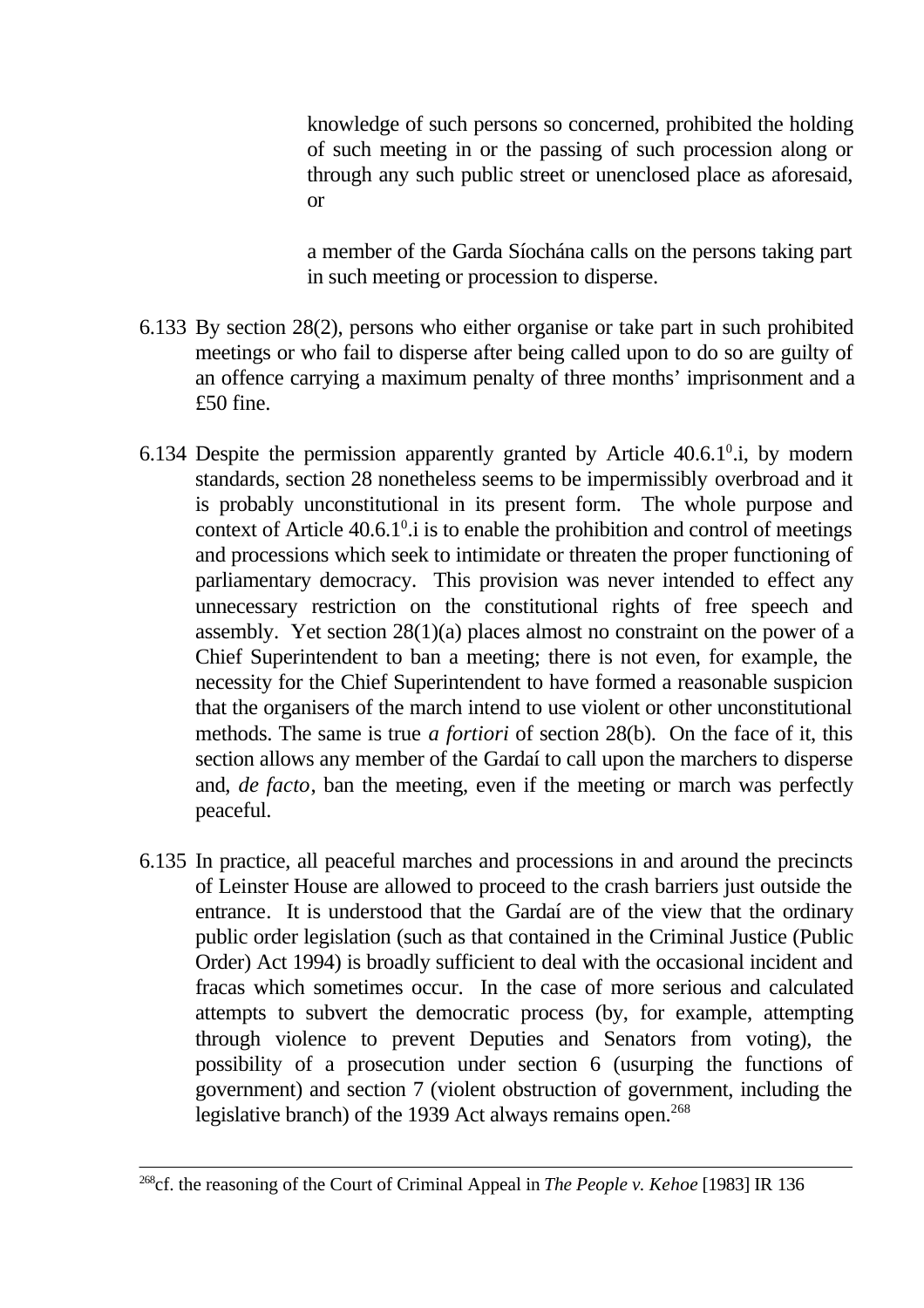6.136 In these circumstances, the Committee recommends that section 28 should be deleted in its entirety. It may be convenient nonetheless if new, tightly drawn legislation was enacted which sought to give the Gardaí particular powers of crowd control in the immediate vicinity of the Houses of the Oireachtas. Any such legislation ought to be much more narrowly drawn than the present section 28 and must generally be more accommodating of constitutional values, such as the right of free speech and peaceable assembly.

### **Recommendation**

- 6.137 *Section 28 should be repealed in its entirety. The Committee acknowledges that, broadly speaking, the powers conferred by the Criminal Justice (Public Order) Act 1994 are sufficient to enable the Gardaí to deal with any minor incidents which occur on such marches. In the case of calculated and organised violence designed to frustrate the proper functioning of the Oireachtas, the possibility of a prosecution under section 6 or section 7 of the 1939 Act is always open.*
- 6138 *Nevertheless, the Committee is of the view that it would be preferable if new legislation were enacted to give the Gardaí particular powers of crowd control in the immediate vicinity of the Houses of the Oireachtas. Any such legislation ought, however, to be much more narrowly drawn than the present section 28. It ought to respect the substance of the constitutional rights secured by Article 40.6.1<sup>0</sup> (as well as under Article 10 and Article 11 ECHR) and, in general, it ought be more accommodating of constitutional values, such as the right of free speech and peaceable assembly, than the existing section 28.*
- 6.139 *The Committee is further of the view that it might be preferable if such new legislative provisions were not contained in any re-cast version of the Offences against the State Acts legislation, but was instead contained in some other enactment.*

### **Section 29: Powers of search**

6.140 Section 29(1) of the Offences against the State Act 1939, as inserted by section 5 of the Criminal Law Act 1976, permits a Superintendent of the Garda Síochána to issue a search warrant to a member of the Garda Síochána not below the rank of Sergeant where "he is satisfied" that there are reasonable grounds for believing that evidence relating to the "commission or intended commission" of an offence under the 1939 Act, or the Criminal Law Act 1976, or an offence which is a scheduled offence for the purposes of Part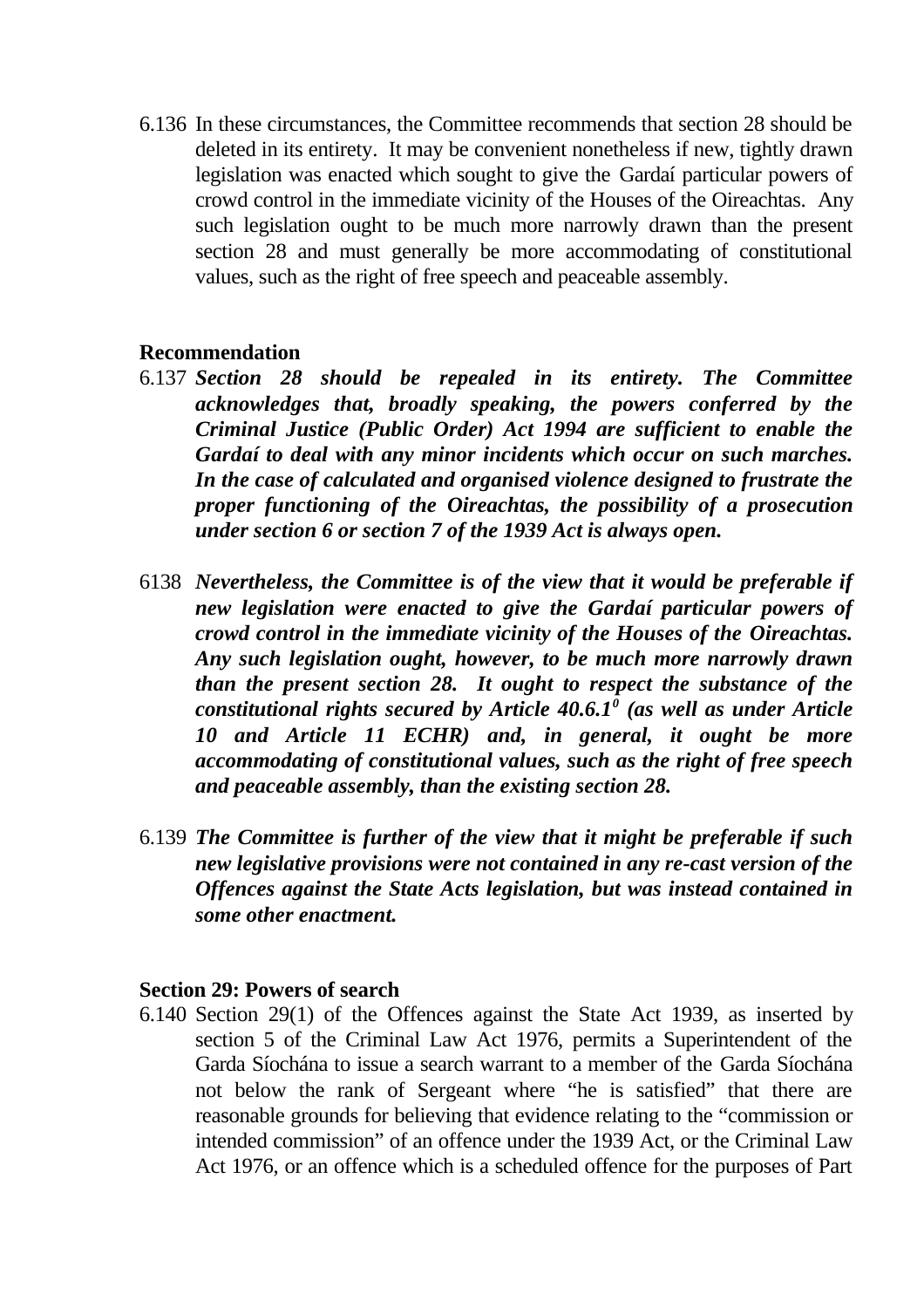V of the 1939 Act or evidence relating to the commission of treason, is to be found in any building or part of a building. Where a search warrant is so issued, section 29(2) permits the named member of the Garda Síochána, accompanied by other Gardaí or members of the Defence Forces to enter (if needs be by force) any building within one week of the date of the warrant and to "search it and any person found there" and to seize "anything found there or on such person". Section 29(3) provides that any members of the Gardaí or the Defence Forces acting under the authority of such a search warrant may (a) demand the name and address of any person found where the search takes place and (b) arrest without warrant any persons who so refuses to give a name and address or "which the member with reasonable cause suspects to be false or misleading".

6.141 There is no doubt but that the power to issue a warrant under section 29 is a vital weapon in the armoury of the Gardaí in their fight against the activities of illegal organisations. Thus, for example, many of the finds of illegal arms and explosives have resulted from the search of private lands authorised by means of a warrant issued under section 29. Given the utility and importance of this power, the Committee does not wish to make any recommendation that would undermine its effectiveness. Nevertheless, section 29, as presently drafted, raises some issues of principle which call for further consideration.

#### **Should a section 29 warrant be issued only by a Court?**

6.142 The Committee considers that it would be desireable for the legislature to introduce a maximum period within which a warrant should be executed or would otherwise lapse. The Committee has concluded and so recommends, that this period of time should be 24 hours. The Committee addressed the question whether it would be desireable to require that a warrant be issued only by a court in cases where the search of a private dwelling is envisioned. While some members of the Committee would favour this limitation in view of Article 46.5 of the Constitution and Article 8 of the European Convention of Human Rights, the Committee, on balance, does not consider that this additional limitation should form part of its recommendations on this section. Some members of the Committee consider that search warrants issued under the section should remain valid for 7 days.

#### **Recommendation**

6.143 *A majority of the Committee are of the view that the section should be amended to require that such a warrant should be executed within 24 hours or would otherwise lapse. It should be noted that by execution in this context the majority has in mind the actual entry into the dwelling,*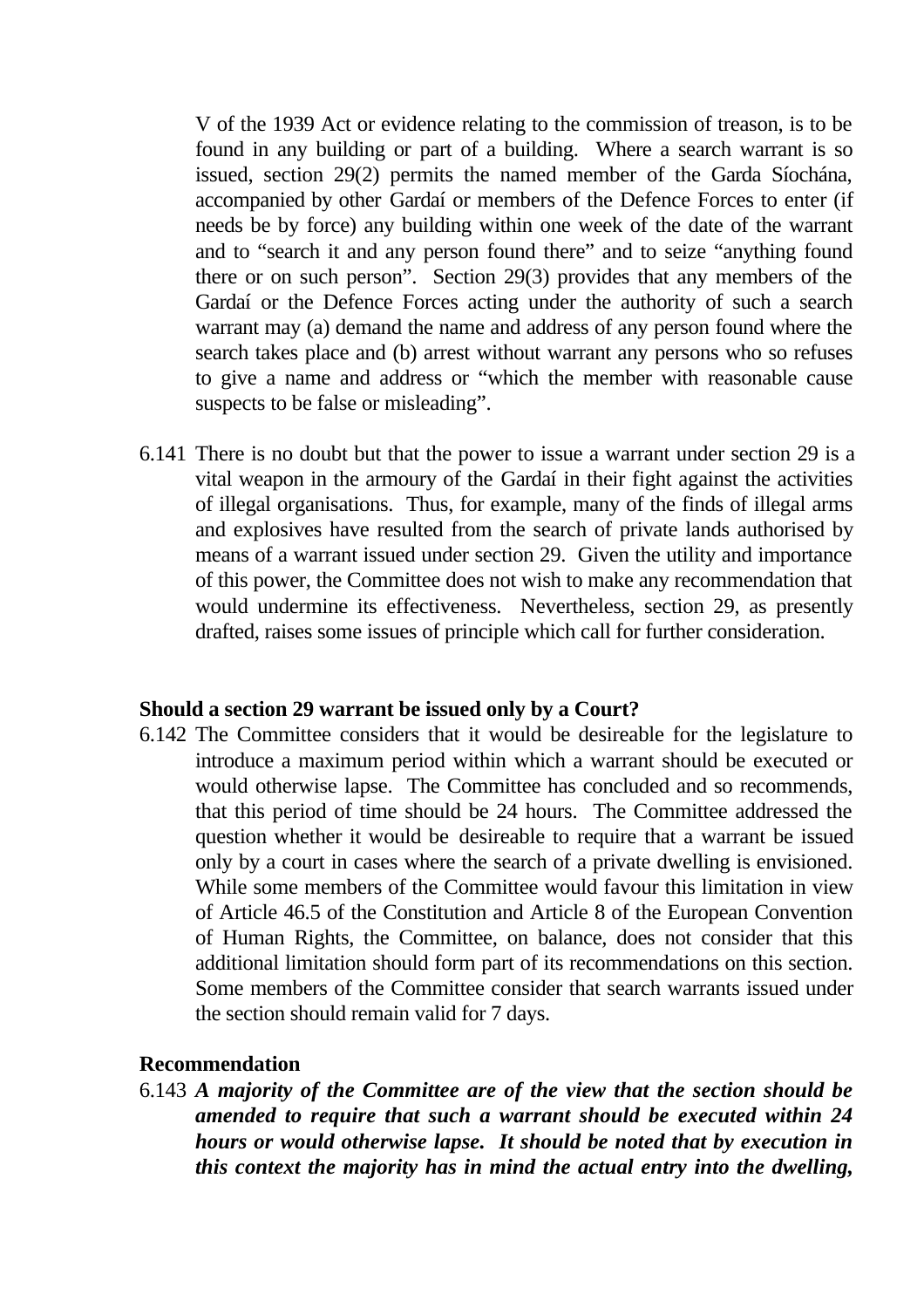*since it recognises that in some serious cases it would not be practicable to complete the search within this period. Some members consider, however, that such warrants should remain valid for seven days.*

**Should the Defence Forces enjoy a power of arrest under this section?**

6.144 With the exception of certain maritime offences (where the Naval Service enjoys certain powers of arrest) and some other special instances, the power of arrest has been traditionally confined by statute to members of the Garda Síochána. The Committee does not believe that members of the Defence Forces – whose role and training in this regard is very different to that of the Garda Síochána – should be given a power of arrest unless there were special reasons which warranted the grant of this power. Whatever might have been the situation in the rather fraught circumstances of 1976, the Committee does not believe that present circumstances are such as would justify conferring such a power on members of the Defence Forces.

### **Should the power to search be confined to certain defined offences only?**

6.145 The Committee considered a proposal whereby the power to search should be confined to certain predefined offences set out in the parent Act. It was suggested that the offences in question might comprise offences under the Explosive Substances Acts, firearms offences, and kidnapping. A majority of the Committee was not persuaded that such a change was necessary and concluded that the Government should continue to have the power to schedule offences for this particular purpose. This system not only offered the advantage of flexibility, but it was noted that if the Committee's recommendation in respect of the power to schedule under section 36 was to be accepted, it would mean that only offences carrying a penalty of more than five years' imprisonment could be scheduled. This recommendation would offer an additional safeguard, in that the power to search would be confined only to the more serious offences.

### **Directing an unlawful organisation**

6.146 The offence of directing an unlawful organisation was first created by section 6 of the Offences against the State (Amendment) Act 1998. This provides that:

> A person who directs, at any level of the organisation's structure, the activities of an organisation in respect of which a suppression order has been made under section 19 of the Act of 1939 shall be guilty of an offence and shall liable on conviction on indictment to imprisonment for life.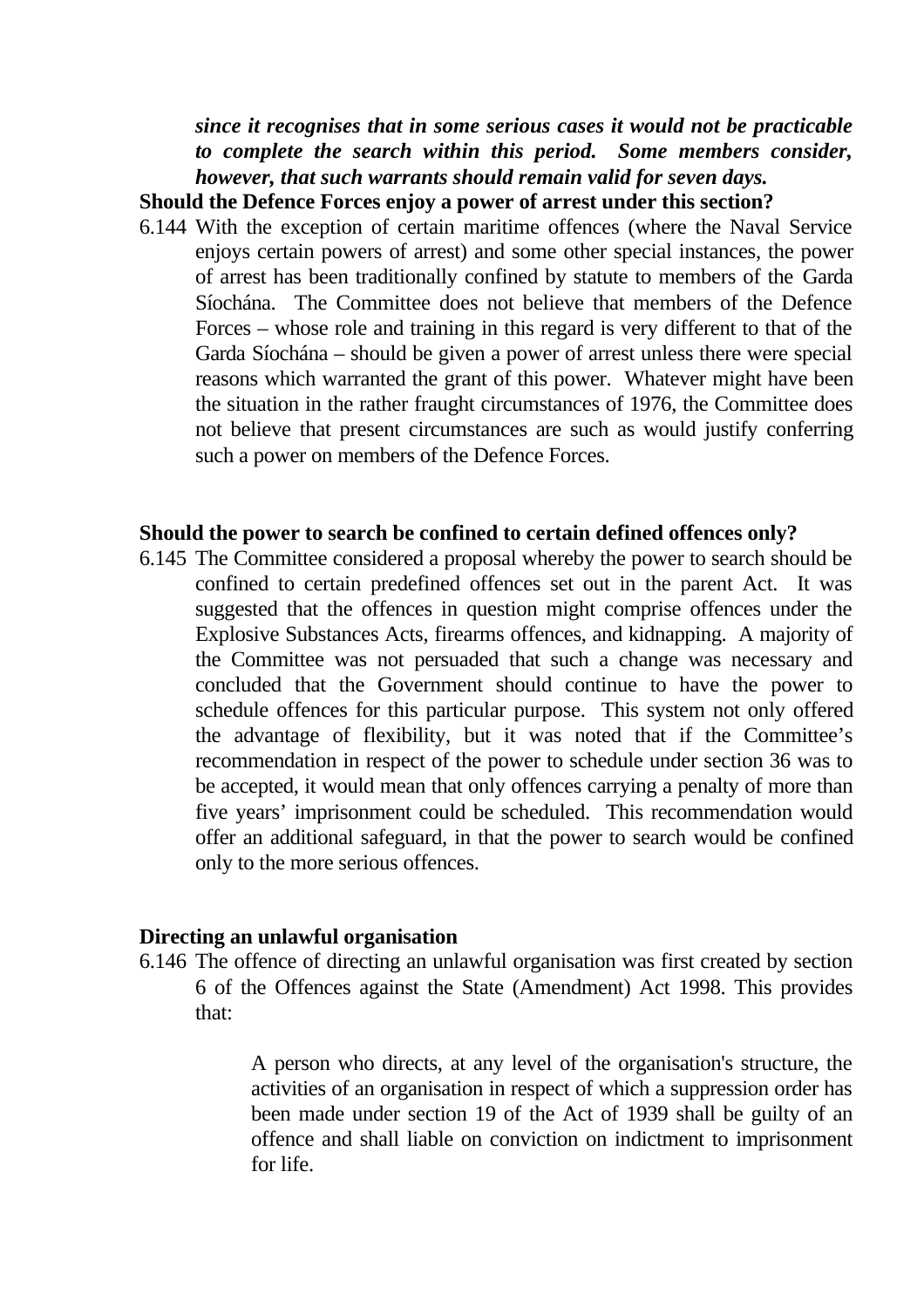- 6.147 One of the complaints that had been frequently voiced before the enactment of this section was that the 1939 Act in practice generally applied only to lower level members of illegal organisations and that those who were responsible for controlling, supervising and planning the tactics and strategy of such organisations could often arrange their affairs so as to stay just beyond the reach of the criminal law. Section 6 seeks to criminalise such activities which are clearly central to the working of any paramilitary organisation. It is not, however, clear what degree of involvement will be required to substantiate a charge of directing the activities of such an organisation, and the phrase "directs" is not itself defined by the Act.<sup>269</sup> It may be that, given the multifarious circumstances in which a paramilitary organisation can be commanded and controlled, this is a phrase which defies exact definition.
- 6.148 At all events, the Committee is of the view that the offence should be retained. Although it is perhaps somewhat surprising that no such offence existed prior to the creation of the 1998 Act, the Committee is of the view that it is desirable that those shadowy figures who control, supervise and direct the actions of paramilitaries and illegal organisations should not remain beyond the reach of the law.

### **Recommendation**

6.149 *No change is required.*

### **Unlawful possession of articles**

- 6.150 Section 7 of the 1998 Act creates a new statutory offence, but the ambit of the offence created by this statutory provision is relatively limited and is confined to the possession or control of articles connected with the preparation of offences under the Explosive Subtances Acts or the Firearms Acts.
- 6.151 Section 7(1) of the 1998 Act provides that:

A person shall be guilty of an offence if he or she has any article in his or possession or under his or her control in circumstances giving rise to a reasonable suspicion that the article is in his or her possession<sup>270</sup> or

 $^{269}$ It may be noted that the Minister for Justice (Mr. J. O'Donoghue TD) indicated that he thought that "evidence over and above that of membership of such an organisation would be called for": see 494 *Dáil Debates* at Col. 36 (1 September 1998).

<sup>270</sup>For an analysis of the concept of "possession" in this type of context, see *The People (Director of Public Prosecutions) v. Foley* [1995] 1 IR 267. In this case, the Court of Criminal Appeal held that the Special Criminal Court was entitled to infer in the absence of explanation that the accused had firearms in his possession in circumstances where guns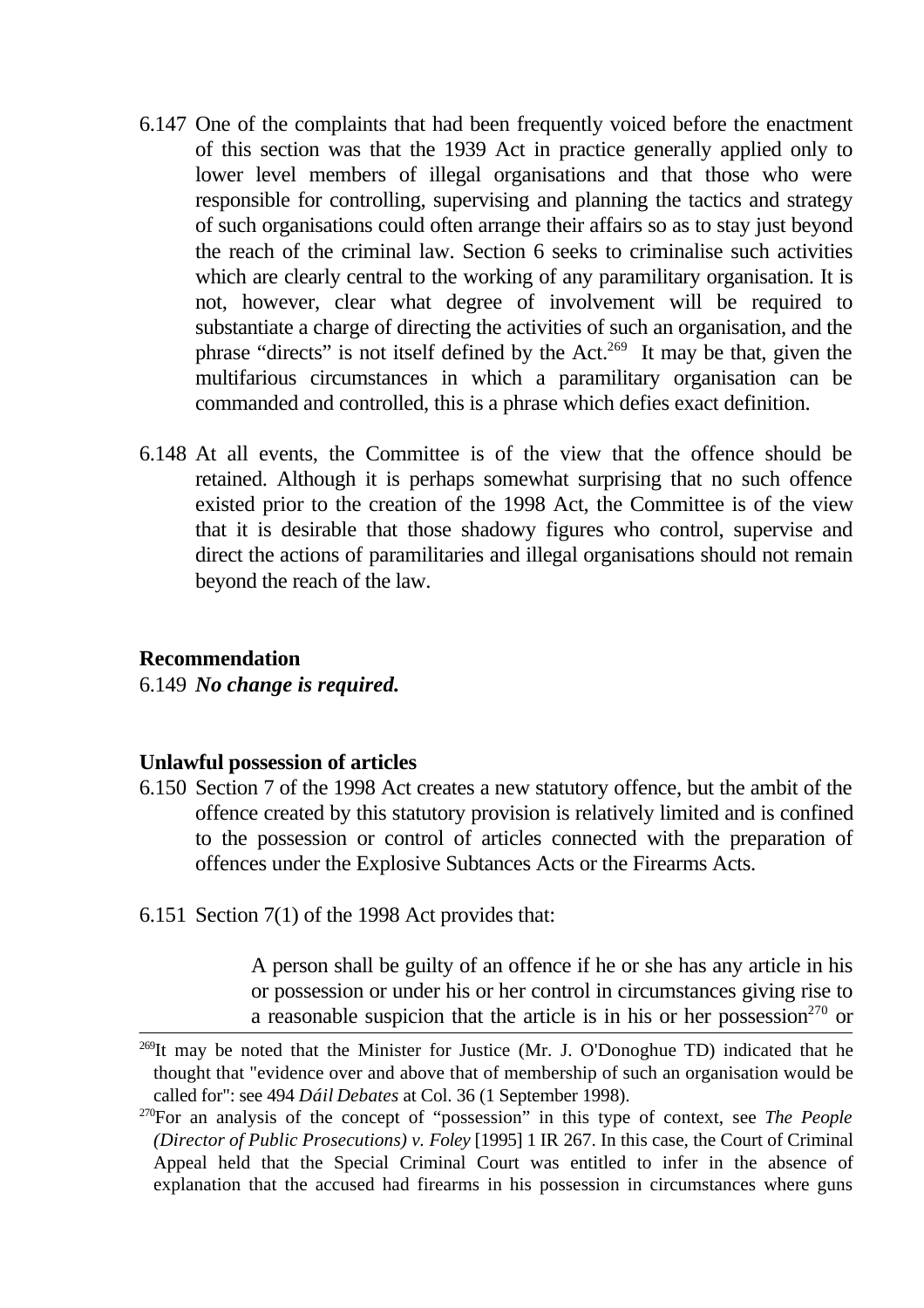under his or her control for a purpose connected with the commission, preparation or instigation of an offence under the Explosive Substances Act, 1883, or the Firearms Acts, 1925 to 1990 which is for the time being a scheduled offence for the purposes of Part V of the Act of 1939.

6.152 Section 7(2) provides that:

It shall be a defence for a person charged with an offence under this section to prove that at the time of the alleged offence the article in question was not in his or her possession or under his or her control for any purpose specified in subsection (1).

- 6.153 Section 7(3) provides that a person guilty of an offence under this section shall be liable on conviction on indictment to a fine or imprisonment for a term not exceeding ten years.
- 6.154 The Committee considers that such an offence is necessary, but has givcn consideration to whether section 7(2) needs to be recast in that, from one view, it appears to place some evidential burden on the defence. However, the Committee considers that the sub-section does no more than state the obvious, since, even if this sub-section did not exist, it would be always open to the defence to show that it did not have the articles in question in its possession or control.

## **Recommendation**

6.155 *No change is required.*

### **Training in the making or use of firearms**

6.156 Section 12(1) of the 1998 Act creates the new offence of training persons in the making or use of firerams or explosives:

> A person who instructs or trains another or receives instruction or training in the making or use of firearms or explosives shall be guilty of an offence.

6.157 Section 12(2) provides that:

It shall be a defence for a person charged with an offence under this section to prove that the giving or receiving of instruction or training was done with lawful authority or that he or she had reasonable excuse for giving or receiving such instruction or training.

were found on a bed in a small bed-sit in which the accused was sitting.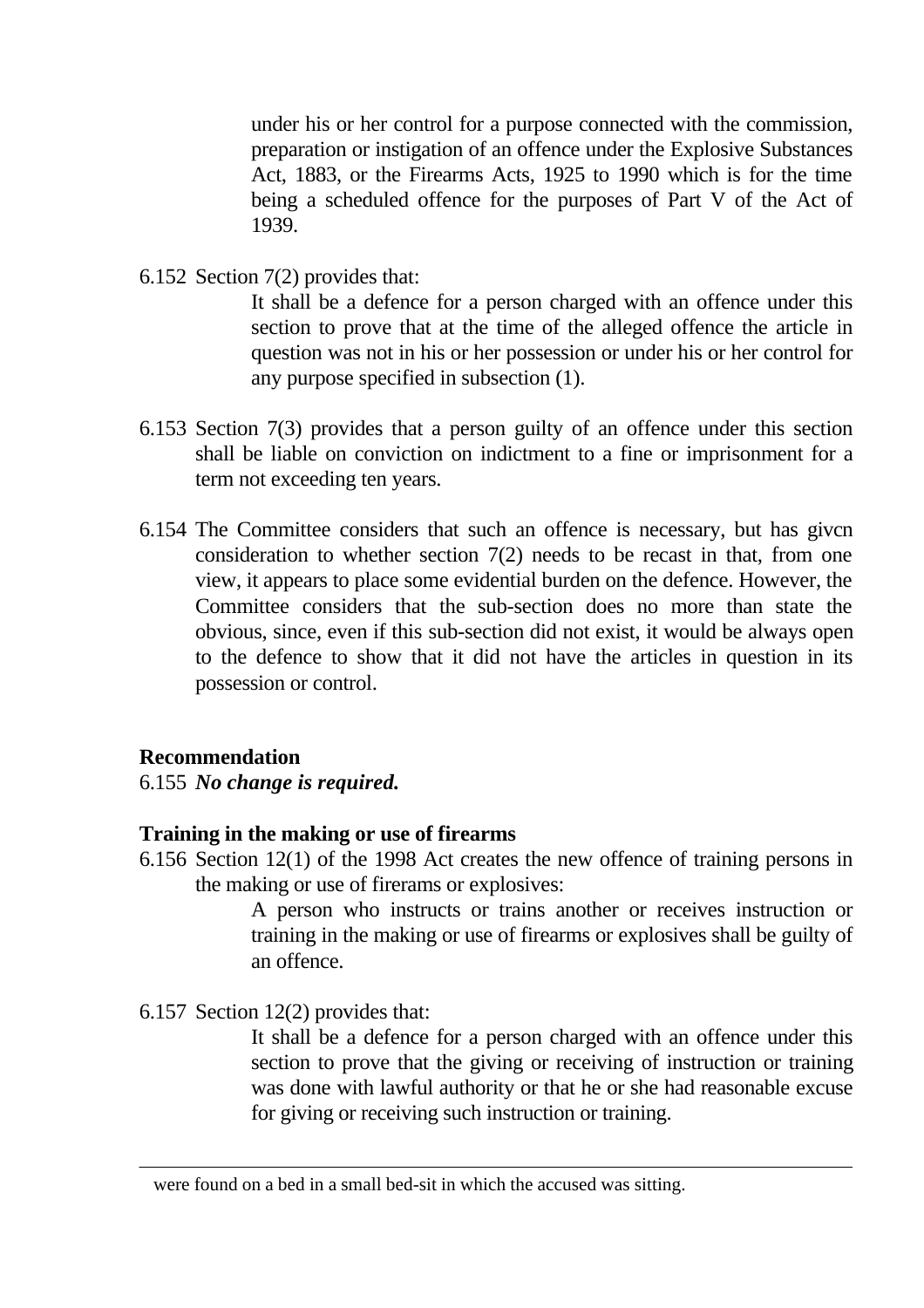6.158 In passing, it may be observed that section 12(2) represents a typical "reverse-onus" provision. While the Oireachtas is constitutionally precluded from altering the legal burden of proof, which must always rest on the prosecution, <sup>271</sup> there can be no constitutional objection to a statutory provision which, where the activitity in question is *prima facie* illegal:

> ...affords to an accused a particular defence of which he can avail if, but only if, he proves the material facts on the balance of probabilities.<sup> $272$ </sup>

- 6.159 Section 12(3) provides that a person convicted under this section is liable to a fine or imprisonment for a term not exceeding ten years or both. Finally, the effect of section 12(4) is to provide that the section shall not apply to the Defence Forces or to the Gardai.
- 6.160 The Committee agrees that the unlawful training in or instruction of persons in the use of weaponry or explosives ought to remain a serious crime. The only question which troubled the Committee is whether or not it was fair or reasonable that the evidential burden of proving lawful or authority or reasonable excuse should lie with the defence. If, for example, *bona fide* members of a gun club were prosecuted under this section, the evidential onus of proving lawful authority or reasonable authority (e.g., production of firearms certificates) would rest with them.
- 6.161 On balance, the Committee does not recommend any change to this provision. For obvious reasons, in this State the possession and use of both firearms and explosives has long been strictly regulated and controlled. No one who has a legitimate use for firearms or explosives can be but aware of this fact. In those circumstances, it does not seem unreasonable or unfair that, for example, an instructor legitimately giving a person training in the use of firearms should be required to prove affirmatively that he did so under licence or that he had some other lawful authority or reasonable excuse therefor.

#### **Recommendation**

6.162 *No change is required.*

## **Section 8 of the 1998 Act: Information offences**

<sup>271</sup>*Hardy v. Ireland* [1994] 2 IR 550, 565, per Hederman J.; *O'Leary v. Attorney General* [1995] 1 IR 254, 263, per O'Flaherty J.

<sup>272</sup>*Hardy v. Ireland* [1994] 2 IR 550, 568, per Murphy J.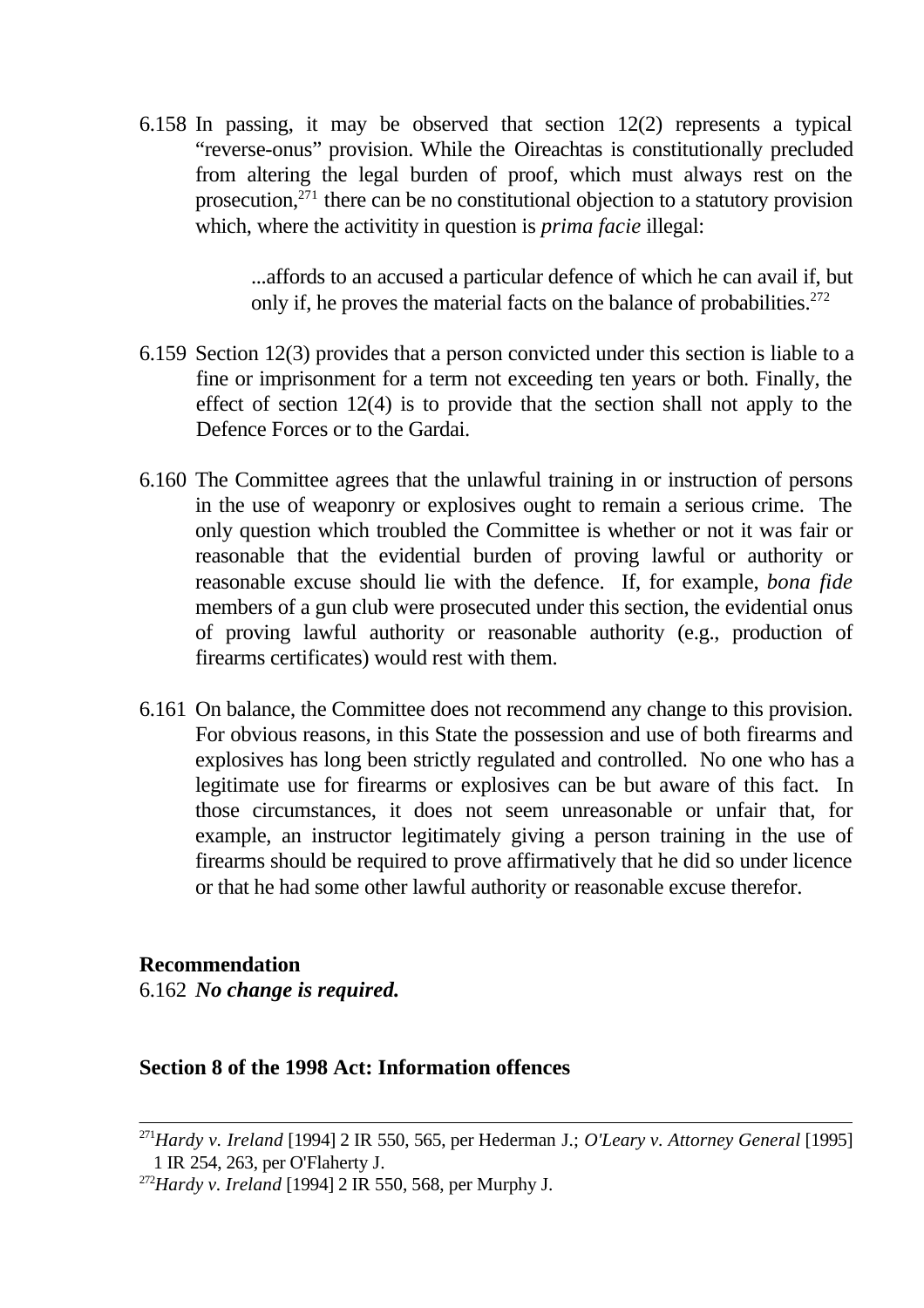6.163 A new offence is created by section 8 of the 1998 Act. Section 8(1) creates the offence of the unlawful collection of information:

> It shall be an offence for a person to collect, record or possess information which is of such a nature that it is likely to be useful in the commission by members of an unlawful organisation of serious offences generally or of any kind of serious offences.<sup>273</sup>

6.164 Section 8(2) provides that:

It shall be a defence for a person charged with an offence under this section to prove that at the time of the alleged offence the information in question was not being collected or recorded by him or her, or in his or her possession, for the purpose of its being used in such commission of any serious offences or offences.

- 6.165 Section 8(3) provides that a person convicted under this section shall be liable to a fine or a term of imprisonment not exceeding ten years.
- 6.166 The Committee fully understands the thinking behind this section. It is perfectly understandable that the Oireachtas would thereby wish to deter persons who might otherwise seek to gather information at the behest of illegal organisations. There can be little sympathy with those who would, for example, deliberately gather information about the daily movements and routines of prominent persons with a view to facilitating their ultimate assassination.
- 6.167 However, the a majority of the Committee considers that this section is far too widely drawn. As things stand, persons as diverse as a journalist writing a profile of a politician; the publishers of a publication such as "*Who's Who*" and aeroplane enthusiasts might all find themselves technically in breach of section 8(1). In those circumstances they would find themselves obliged to discharge the evidential burden and to prove on the balance of activities that the information was being collected for legitimate and *bona fide* purposes.
- 6.168 The majority considers that this situation is unsatisfactory. Unlike the firearms and explosives training example<sup>274</sup> contained in section 12 of the

<sup>&</sup>lt;sup>273</sup>"Serious offence" is defined by section  $8(4)$  as meaning any offence, which if committed by any person of full age and capacity, would be punishable by five years imprisonment or any greater punishment and is an offence that "involves loss of human life, serious personal injury (other than injury that constitutes an offence of a sexual nature), false imprisonment or serious loss of or damage to property or a serious risk of any such loss, injury, imprisonment or damage."

 $274$ See the discussion above in relation to the offences created by section 12 of the 1998 Act.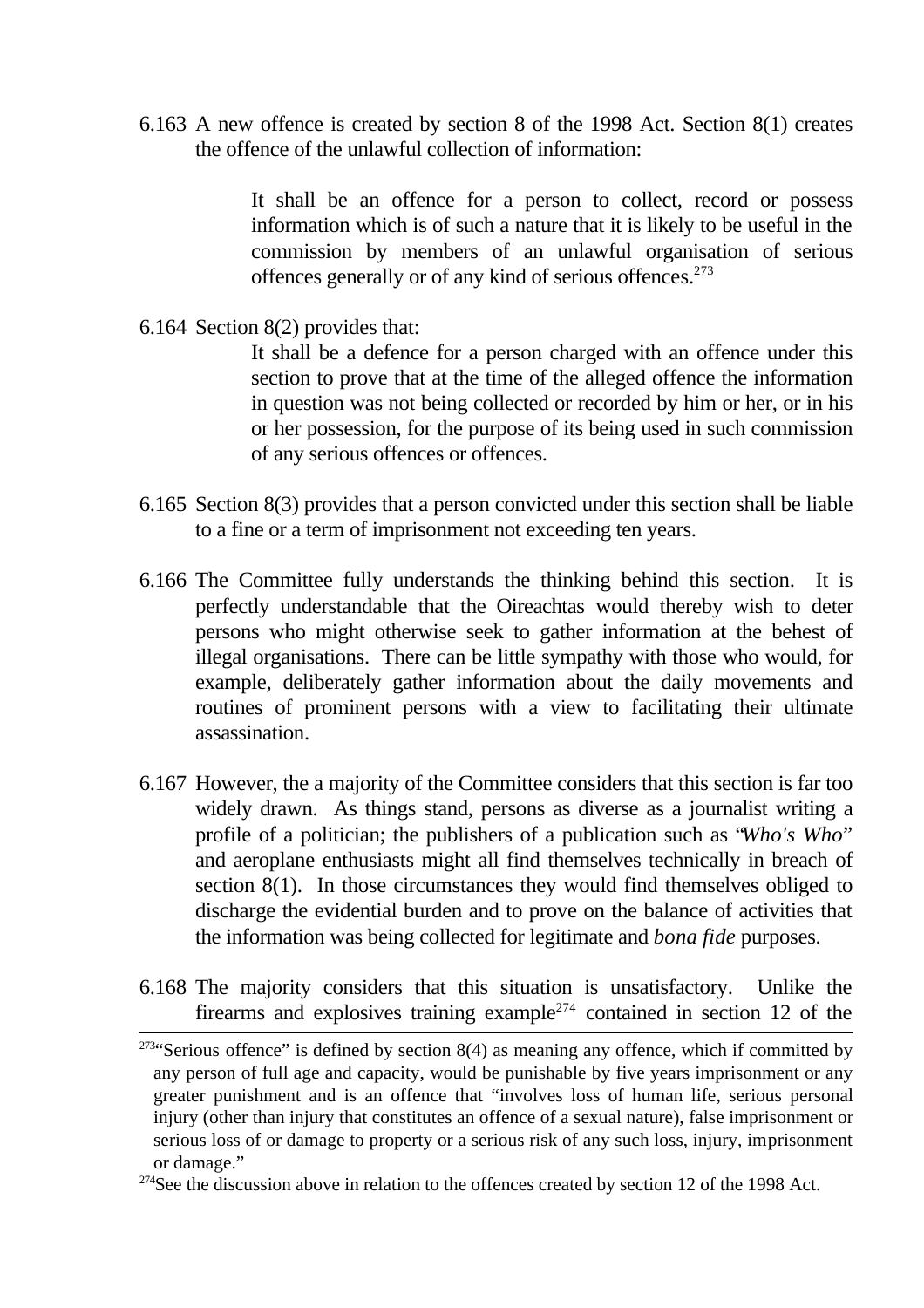1998 Act, the collection of such information is not *prima facie* illegal, but is, on the contrary, generally speaking, perfectly lawful and legitimate. This distinction is all important for a variety of reasons, not least because it is simply unfair for the Oireachtas to seek to transfer the evidential burden on to the accused where all that the prosecution has proved is simply that the accused has engaged in activity which is *prima facie* lawful.

- 6.169 The majority, accordingly, considers that this section is unsatisfactory as it stands and ought to be repealed. If it is thought necessary to replace this section with a new offence, then any such offence should be carefully drawn to ensure that the prosecution must prove that the information was knowingly collected for the purpose of assisting members of an illegal organisation to commit serious offences.
- 6.170 Two members of the Committee, while acknowledging the broad scope of the offence under section 8, strongly believe that the offence, or an offence along similar lines, is essential to combat the activities of terrorists and para-military organisations. They are of the view that any replacement offence, if there is to be a replacement, must address this particular type of terrorist activity in an effective manner. In this regard, they believe that the alternative wording suggested by the majority is problematical, requiring, as it would, proof that the information in question was knowingly collected for the purpose of assisting members of an unlawful organisation to commit serious offences, a burden of proof which would be difficult to discharge. One alternative possibility, which these members believe might balance concerns over the scope of the existing offence with the need to combat this type of terrorist activity, is for it to be made an offence for a person to collect, record or possess such information in circumstances giving rise to the reasonable inference that the collection, recording or possession was intended for use in the commission by members of an unlawful organisation of serious offences generally or of any kind of serious offences.

### **Recommendation**

#### *Majority view to repeal section 8 of the 1998 Act*

6.171 *A majority of the Committee are of the view that Section 8 of the 1998 is unsatisfactory as it stands and ought to be repealed. If it is thought necessary to replace this section with a new offence, then any such offence should be carefully drawn to ensure that the prosecution must prove that the information was knowingly collected for the purpose of assisting members of an illegal organisation to commit serious offences.*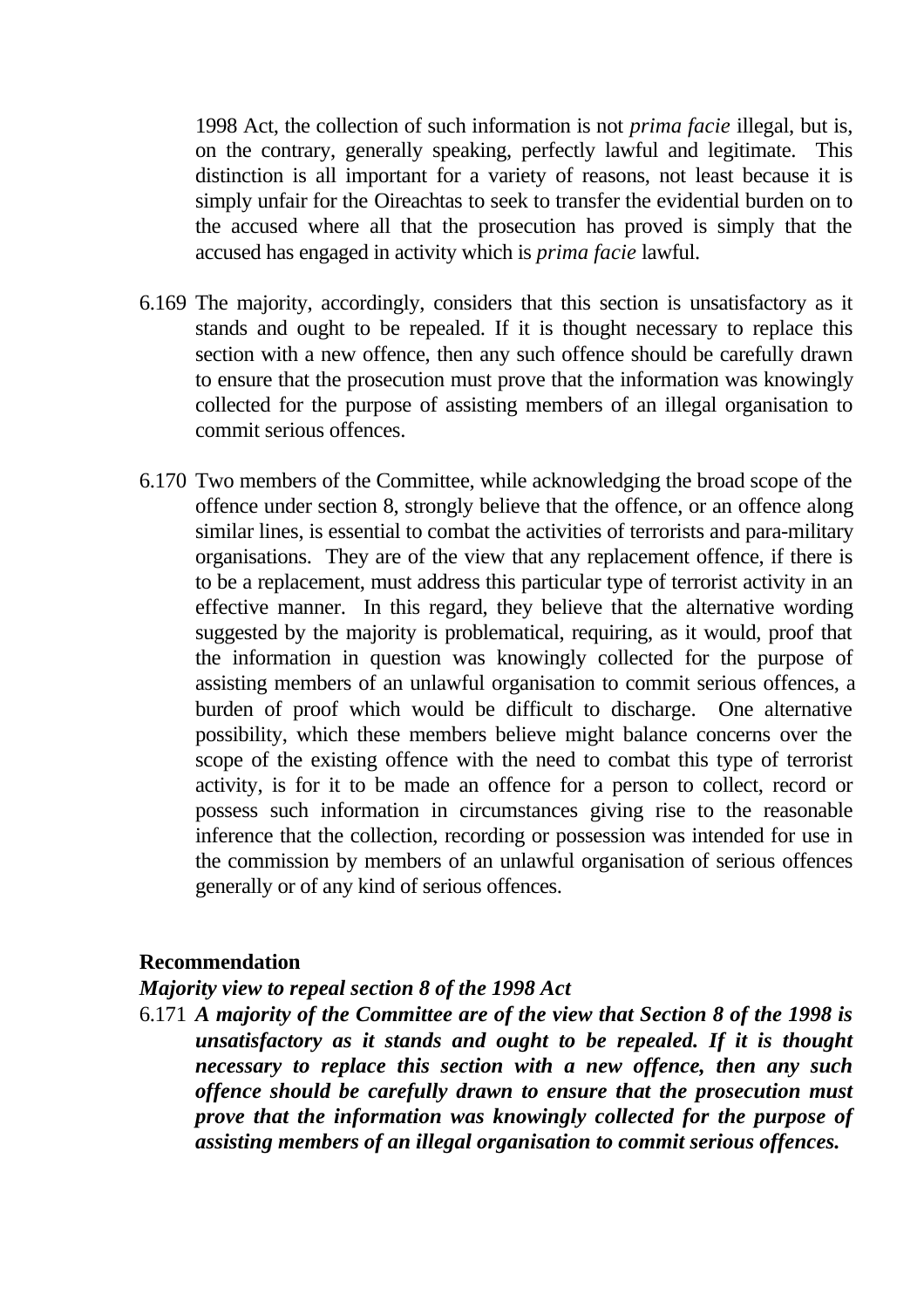### *Minority view to retain section 8 of the 1998 Act*

6.172 **A minority, while acknowledging the broad scope of the offence as it stands, believe that the offence or another offence along similar lines is essential to combat the activities of terrorists and para-military organisations.**

### **Section 9 of the 1998 Act: Withholding information**

6.173 Section 9 of the 1998 Act creates a new offence and provides that:

A person shall be guilty of an offence if he or she has information or believes might be of material assistance in

(a) preventing the commission by another person of a serious offence, or

(b) securing the apprehension, prosecution or conviction of any other person for a serious offence,  $275$ 

and fails without reasonable excuse to disclose that information as soon as it is practicable to a member of the Garda Síochána.

6.174 This section creates a new statutory offence of failing to disclose information without reasonable excuse. While there was a common law offence of misprision of felony, the ambit of this offence was always unclear. The Committee agrees that it is preferable that there should exist a modern statutory offence which traverses much of the ground hitherto covered by the offence of misprision of felony, and it does not consider it unfair that members of the public should commit an offence where in these circumstances they fail to assist the Gardaí in their law enforcement duties.

### **Recommendation**

6.175 *No change is required. However, a dissenting view, in respect of this offence, held by Professor Dermot Walsh is set out at the end of the report.*

#### **Statements constituting interference with the administration of justice**

6.176 Section 4(1) of the 1972 Act created a new offence of making public statements constituting an interference with the course of justice. Section  $4(1)(a)$  provides that:

<sup>&</sup>lt;sup>275</sup>Section 9(3) provides that "serious offence" has the same meaning as in section 8.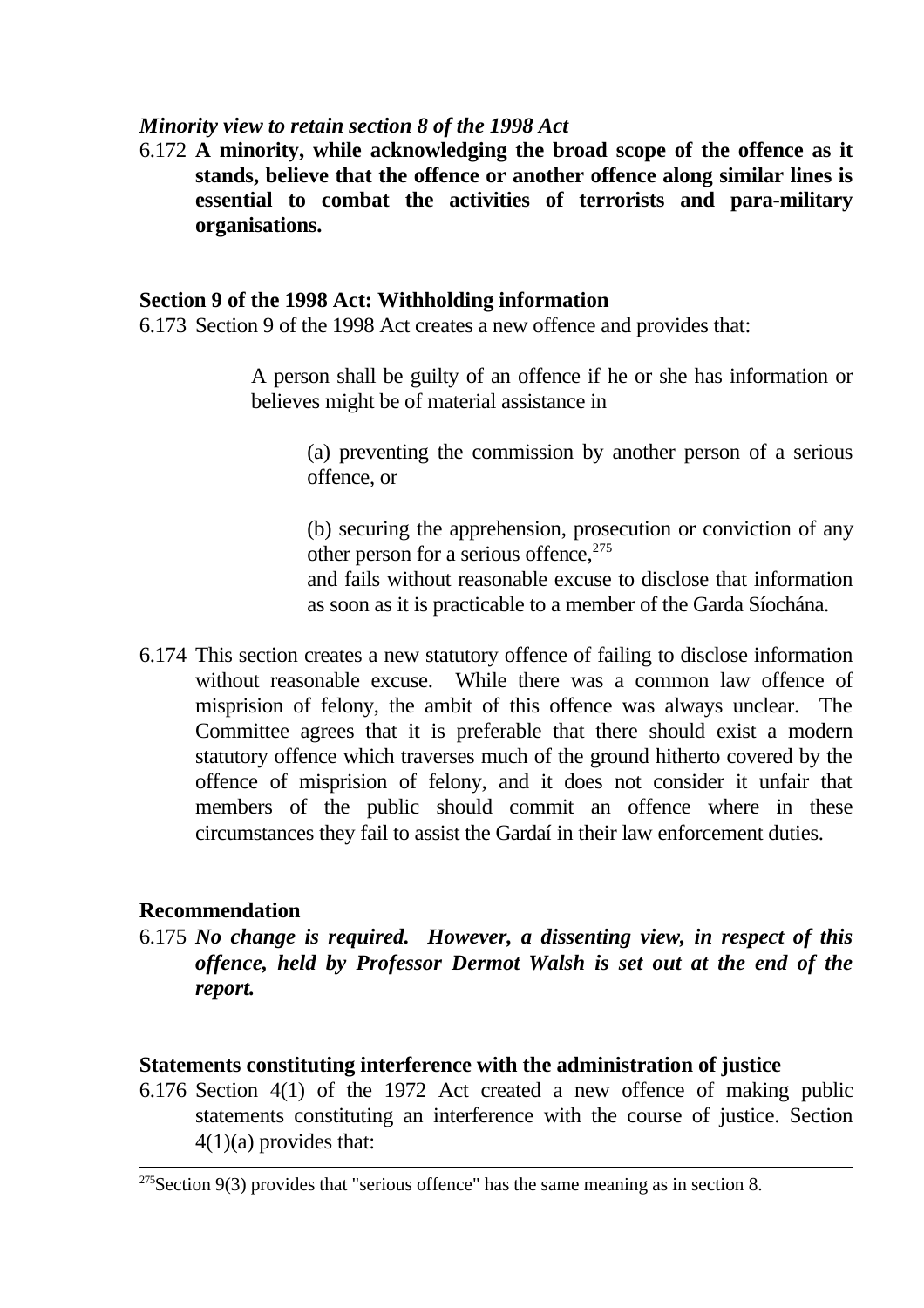Any public statement made orally, in writing or otherwise, or any meeting, procession or demonstration in public, that constitutes an interference with the course of justice shall be unlawful.

6.177 Section 4(1)(b) defines an "interference with the course of justice" in the following terms:

> A statement, meeting, procession or demonstration shall be deemed to constitute an interference with the course of justice if it is intended, or is of such character as to be likely, directly or indirectly, to influence any court, person or authority concerned with the institution, conduct or defence of any civil or criminal proceedings (including a party or witness) as to whether or how the proceedings should be instituted, conducted, continued or defended, or as to what should be their outcome.

- 6.178 Section 4(2) provides that any person who makes a statement, or who organises, holds or takes part in any meeting, procession or demonstration, that is unlawful under this section shall be guilty of an offence for which the maximum penalty following conviction on indictment is five years' imprisonment and a £1,000 fine.<sup>276</sup> Finally, section 4(3) provides that nothing in this section shall affect the law as to contempt of court. The Committee is not aware of any recent prosecutions under this section and it appears to have fallen into disuse.
- 6.179 The object of this section appears to have been designed to prevent the intimidation of judges, litigants and jurors and to prevent any interference with the administration of justice by overbearing demonstrations and public processions. Nevertheless, the Committee was struck by the very breadth of this section, and it seems difficult to see how it would survive a constitutional challenge in its present form. It seems plainly at odds with the right of free speech in Article 40.6.1<sup>0</sup> (which, *inter alia*, guarantees, subject to public order and morality, "the right of citizens to express freely their convictions and opinions" and the right of peaceable assembly) and the right to communicate as guaranteed by Article  $40.3.1<sup>0</sup>$  and, for that matter, Article 10 ECHR. Taken at face value, section 4 would, for example, have rendered unlawful the public protests which took place at the time of *X* case in 1992. It also appears to mean that any participant in such a protest would have committed a criminal offence, even though the protest became unlawful only

 $276$ Or, following summary conviction, to twelve months' imprisonment and a fine not exceeding £200.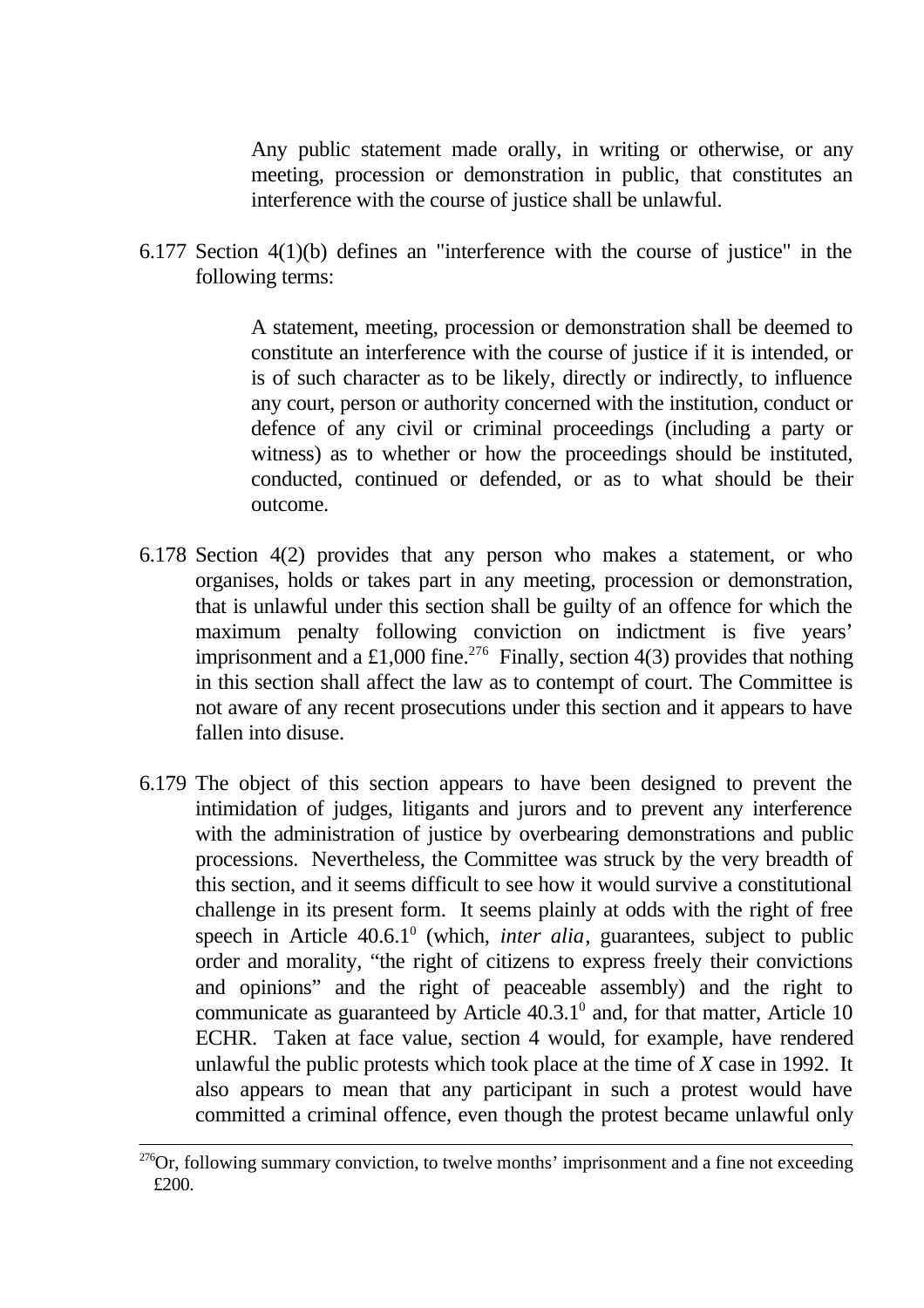by reason of the words spoken by some other person at the demonstration in question. Any attempt to suppress such peaceful protests would be wholly contrary to the very essence of the rights of free speech, communication and peaceable assembly. On this basis, the section would surely fail the proportionality test articulated by the Supreme Court in respect of cases of this nature. $277$ 

6.180 The Committee does not thereby mean to suggest that marches designed to frighten, menace or intimidate litigants, jurors, prosecutors or judges (such as, for example, a crowd picketing the house of a judge immediately prior to the imposition of a sentence on a particular accused) should be beyond the reach of the law. However, if this was the true intention of the section, the language of the section goes much further and is far too broad in its reach.

## **Recommendation**

- 6.181 *The Committee is of the view that section 4 of the 1972 Act is unsatisfactory as it stands. Given that the section as drafted is unlikely to survive constitutional challenge and has, in any event, fallen into disuse, the Committee recommends its repeal.*
- 6.182 *The law of contempt of court already provides sufficient protection for judges, jurors, litigants and other persons associated with the administration of justice. If it is nonetheless considered that special statutory protection is required, then the Committee recommends the introduction of a new and much more tighly drawn offence designed to protect litigants, jurors, prosecutors or judges from marches and processions which are designed to frighten, menace or intimidate.*

# **Section 34: Consequences of Conviction by the Special Criminal Court**

6.183 Section 34(1) of the 1939 Act provided that where any public servant was convicted of a scheduled offence in the Special Criminal Court, such person "shall immediately on such conviction forfeit such office, employment, place or emolument" and the same "shall forthwith become and be vacant". Section 34(2) provided that any such person so convicted of such offences by the Special Criminal Court should "immediately upon such conviction forfeit" all pension and superannuation allowances. Section 34(3) also provided that any such person convicted by the Special Criminal Court of such offences shall be disqualified "from holding, within seven years after the date of such conviction", any such public service position.

<sup>277</sup>*Murphy v. Independent Radio and Television Commission* [1999] 1 IR 29.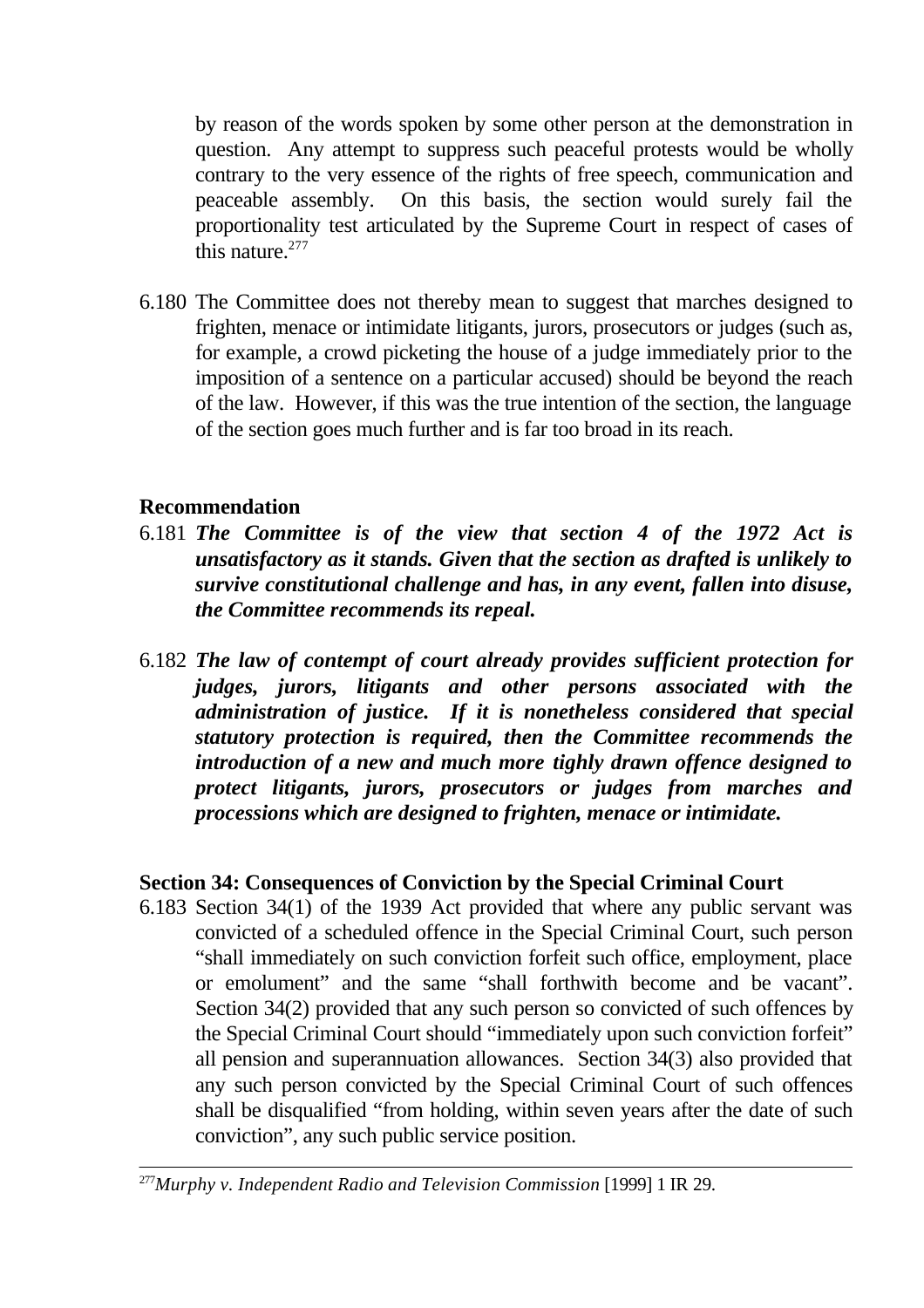- 6.184 In *Cox v. Ireland*<sup>278</sup> the plaintiff schoolteacher was convicted by the Special Criminal Court of a scheduled offence and, accordingly, his teaching post was forfeited. The plaintiff claimed that the mandatory disqualification orders were both discriminatory and disproportionate in character, and, accordingly, that section 34 infringed both Article 40.1 and Article 40.3 of the Constitution. These propositions were accepted by the Supreme Court which held the section to be unconstitutional in its entirety.
- 6.185 Chief Justice Finlay held that the task of the Court was to determine whether a fair balance had been struck between the duty of the State to vindicate and protect constitutional rights and the State's duty to ensure the maintenance and stability of its own authority. He then drew attention to the anomalies produced by section 34: it did not apply to non-public servants; nor did it apply if the accused were convicted before the ordinary courts; and persons convicted of relatively trivial scheduled offences would nonetheless attract the drastic sanctions of section 34. Finlay C.J. continued:

A citizen charged with one of the less serious offences coming within a category scheduled...and tried for such offences by such Court and convicted, if he happens to be the holder of office or employment funded by the State, has no protection against the mandatory imposition of the forfeiture provisions contained in section 34. This is so even though he might be in a position to establish…the fact that his motive or intention in committing it, or the circumstances in which it was committed, bore no relation at all to any question of the maintenance of public peace and order or the authority and stability of the State….For these reasons...notwithstanding the fundamental interests of the State which the section seeks to protect, the provisions of section 34 of the Act of 1939 fail as far as practicable to protect the constitutional rights of the citizen and are, accordingly, impermissibly wide and indiscriminate".<sup>279</sup>

6.186 While the Court held that the section was unconstitutional and void *ab initio*, some years later the Supreme Court held in *McDonnell v. Ireland<sup>280</sup>* that actions for damages for breaches of constitutional rights were governed by the Statute of Limitations 1957.

 $^{278}$ [1992] 2 IR 503.

<sup>279</sup>*Ibid*., 523-4.

<sup>&</sup>lt;sup>280</sup>[1998] 1 IR 134.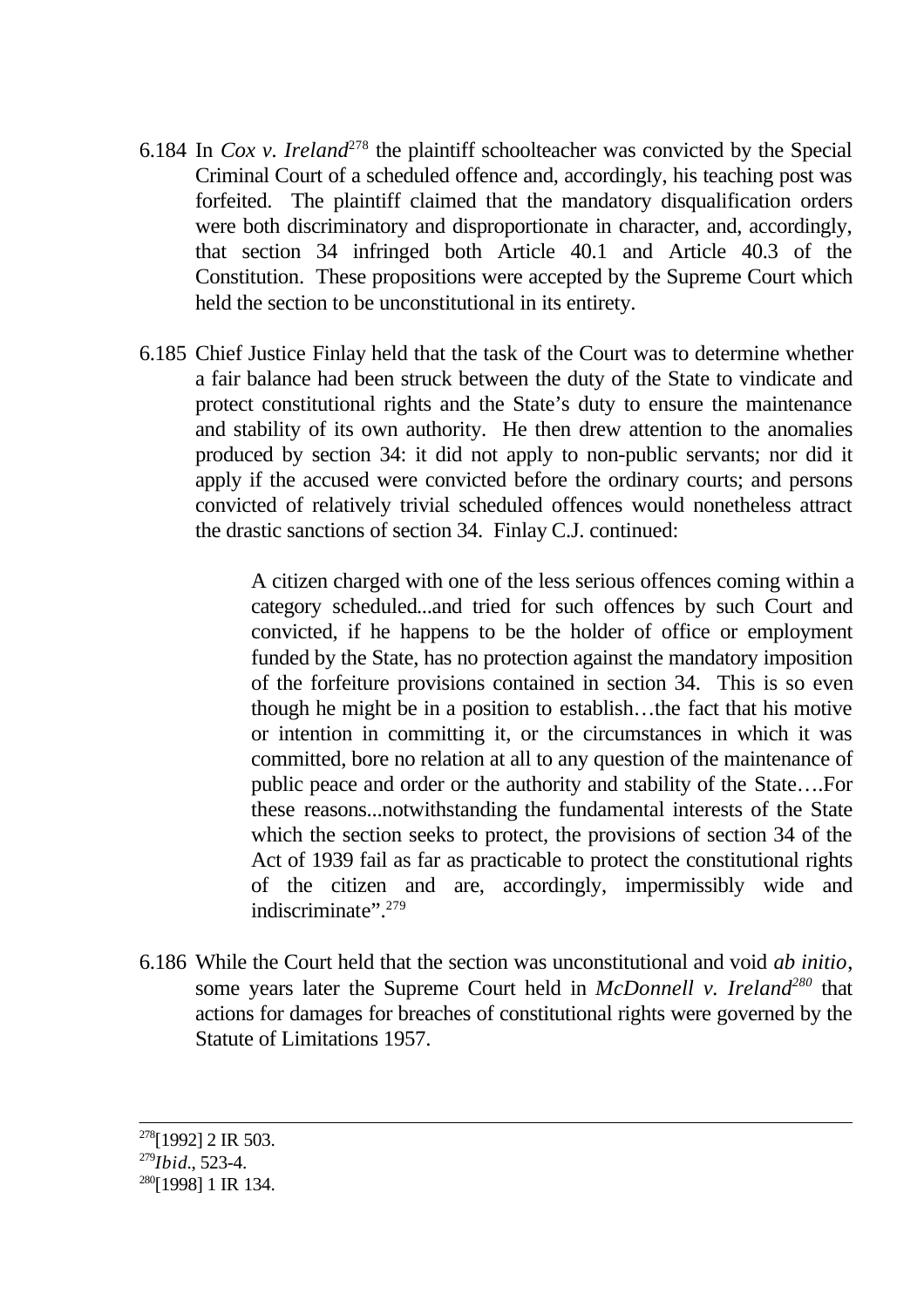- 6.187 In *McDonnell*, the plaintiff had been a civil servant working in the former Department of Posts and Telegraphs. He was convicted before the Special Criminal Court in 1934. Shortly after the Supreme Court decision in *Cox*, which declared that section 34 was unconstitutional he took his action for damages. On this occasion, the Court held that the plaintiff's action for breach of constitutional rights ought to have been brought within the six-year limitation period prescribed by the Statute of Limitations 1957 and was, in any event, barred by the doctrine of laches, i.e. prejudicial lapse of time.
- 6.188 The Committee notes that, since many of the public servants affected by section 34 were convicted in the 1970s and early 1980s, the decision in *Cox* in July 1991 may have come too late for them to take effective action by means of litigation. On the other hand, it is also worth observing that, almost by definition, most (if not all) of the public servants to whom section 34 applied were guilty of serious criminal offences and acts of disloyalty to the very State to which they had pledged their allegiance. As Barrington J. observed in *McDonnell*, the Government (or other employer, such as local authorities and health boards) would have been entitled, irrespective of the mandatory operation of section 34, to dismiss such civil servants from the public service.
- 6.189 In their submission to the Committee, Sinn Féin urged that the Committee should "recommend a special scheme of compensation for persons adversely affected by this unconstitutional section of the Offences against the State Acts."<sup>281</sup> However, the Committee considers that a recommendation of this kind, which might possibly entail the spending of considerable sums of public money, falls outside its terms of reference.

### **Recommendation**

6.190 *In the light of the decision of the Supreme Court in Cox v. Ireland holding section 34 to be unconstitutional, it should be repealed. The Government (and other employers of public servants, such as health boards) can adequately protect its interest by moving to dismiss employees who have been found guilty of serious criminal offences.*

 $^{281}$ At page 10 of their submission of October 1999.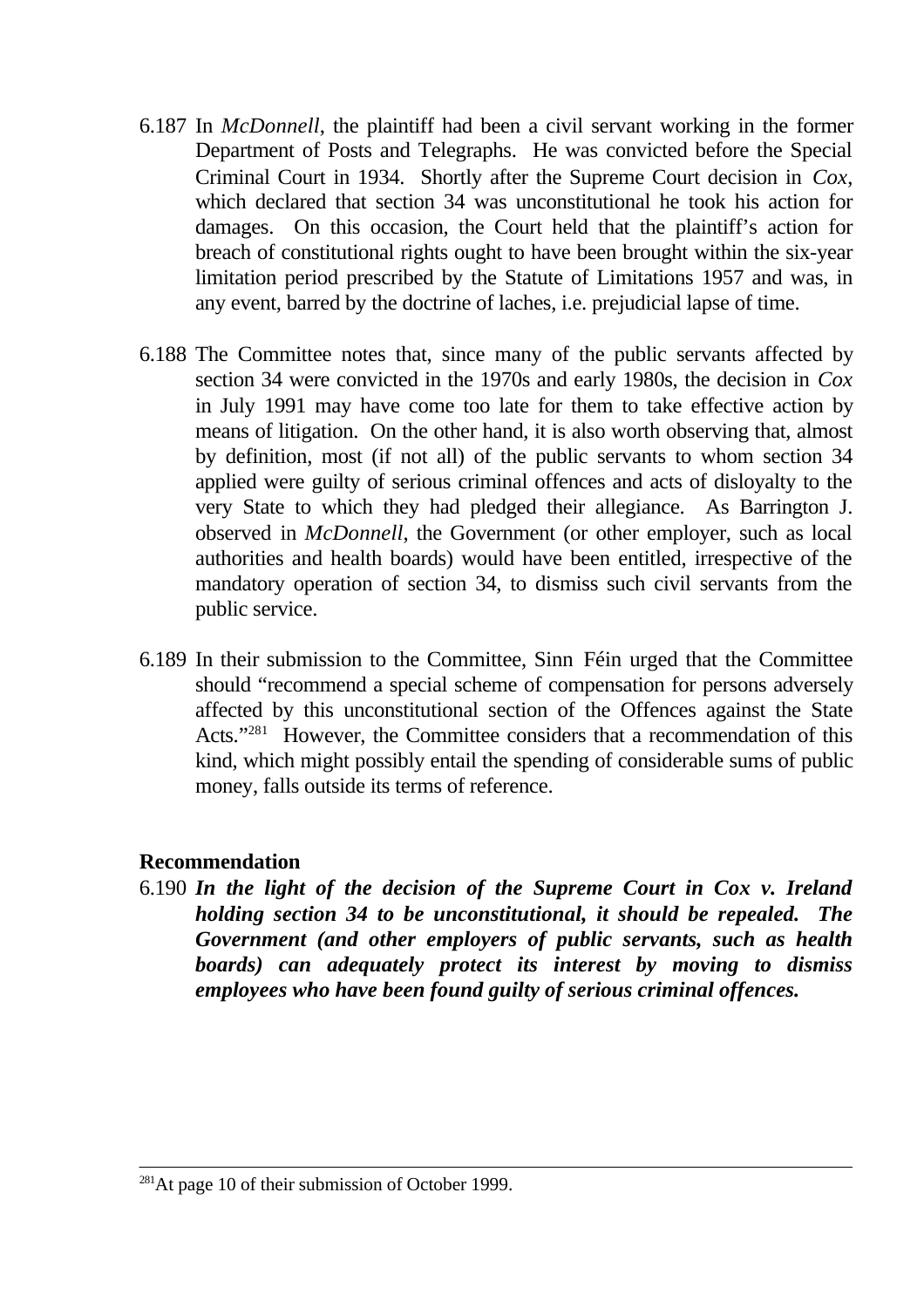# **Views and recommendations of The Hon. Mr Justice Anthony J. Hederman Professor William Binchy and Professor Dermot Walsh on the use of opinion evidence and other special evidential rules**

## 6.194 *We hold a different view from the majority in relation to certain aspects of this Chapter.*

#### *Section 24 of the 1939 Act*

6.195 *We agree with the majority that section 24 is unsatisfactory and should not be retained. However, in our view their proposal for a replacement of the section 24 involves a redundant statement in statutory form of a rule of evidence. We consider that the reformulation proposed goes no further than expressing, in statutory form, a process of inferential reasoning which a Court would be obliged to adopt in the absence of such a provision. If possession of a document is to shift the evidential burden onto the accused only "where the possession was of such a kind as to give rise to a reasonable suspicion that the accused was a member of an unlawful organisation", there is no need to state this in statutory form since the inference will necessarily arise*.

*Section 3(2) of the 1972 Act (by extension, section 26 of the 1939 Act)*

6.196 *In our view this provision violates certain crucial principles of the law of evidence and should be repealed. The evidence which section 3(2) renders admissible is not evidence given by a recognised expert in a relevant field of scientific knowledge; it may be based on hearsay and otherwise inadmissible evidence; it addresses the ultimate issue of the guilt or innocence of the accused and in practice is not easy to challenge since its source will not normally be required to be identified. It is probable that section 3(2) would be held to be incompatible with Article 6 of the European Convention on Human Rights; it is possible that, even with the amendment proposed by the majority, it would still be found to violate Article 6, since the quantum of evidence adduced by the prosecution, independent of the opinion evidence, might be minuscule.*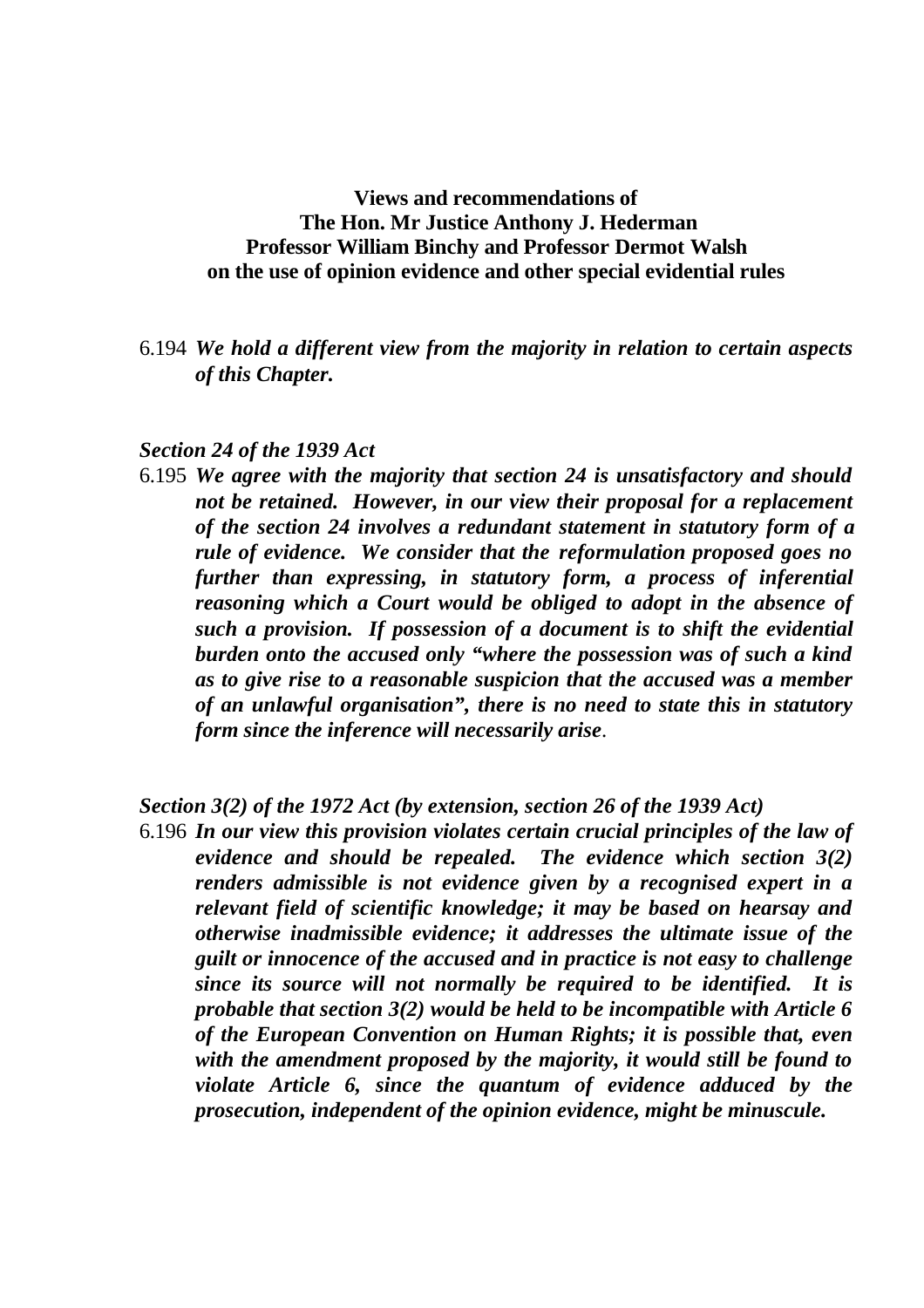6.197 *We see no merit in retaining section 26 of the 1939 Act. As has been noted earlier in the chapter, section 26 "purports to give evidential status and weight to something which may have no probative or evidential value at all".*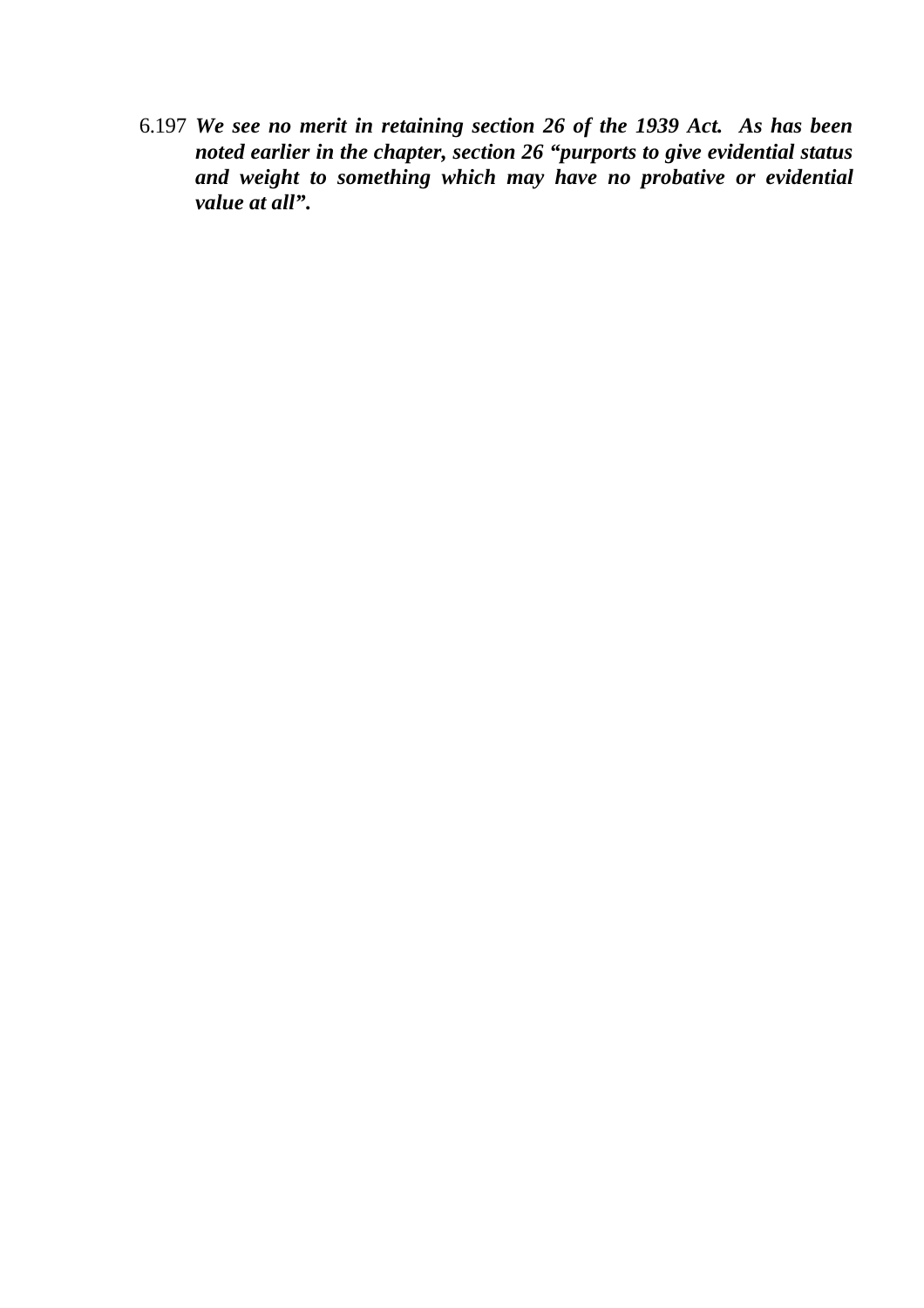## **CHAPTER 7**

# **SECTION 30 POWERS OF ARREST AND DETENTION**

#### **Background to section 30**

- 7.1 In 1922, at the date of the establishment of the Irish Free State, the power of the police to arrest and detain suspects for an extended period and to question them during such detention in respect of alleged offences was surprisingly unclear. Such uncertainties as existed were dispelled by a series of special statutes enacted in the aftermath of the Civil War, designed to permit extended detention of suspects for the purposes of interrogation. Thus, section 2(1) of the Public Safety (Emergency Power) (No.2) Act 1923 permitted detention for up to seven days, a period which was replicated by a number of other temporary items of legislation enacted in the mid- 1920s.
- 7.2 However, in the wake of the murder of the Minister for Justice, Kevin O'Higgins TD, in July 1927, the Public Safety Act 1927 was enacted. This was an altogether more draconian regime which permitted the detention of suspects in certain circumstances for up to three months, should a Minister so order. While this legislation lapsed in 1928, it was replaced in October 1931 by Part III of Article 2A of the 1922 Constitution, which provision was inserted by the Constitution (Amendment No. 17) Act 1931. Section 13 of Article 2A permitted members of the Garda Síochána and the Defence Forces to arrest any person whom they suspected of having committed any offence listed in the Appendix to Article 2A. By virtue of section 14, any person so arrested could be detained for a maximum of 72 hours.
- 7.3 Article 2A lapsed following the coming into force of the Constitution on 29 December 1937. New powers of arrest were, however, conferred on the Gardaí by section 30 of the Offences against the State Act 1939. While these powers were similar to those contained in the old Article 2A, the power of arrest was confined to members of the Garda Síochána; the list of offences scheduled by the Government tended to be shorter<sup>282</sup> and the maximum period of arrest was reduced to 48 hours.

 $282$ By virtue of section 36(1), the Government may by order declare that "offences of that particular class or kind or under that particular enactment shall be scheduled offences for the purposes of this Part of this Act." The list of scheduled offences has varied from time to time.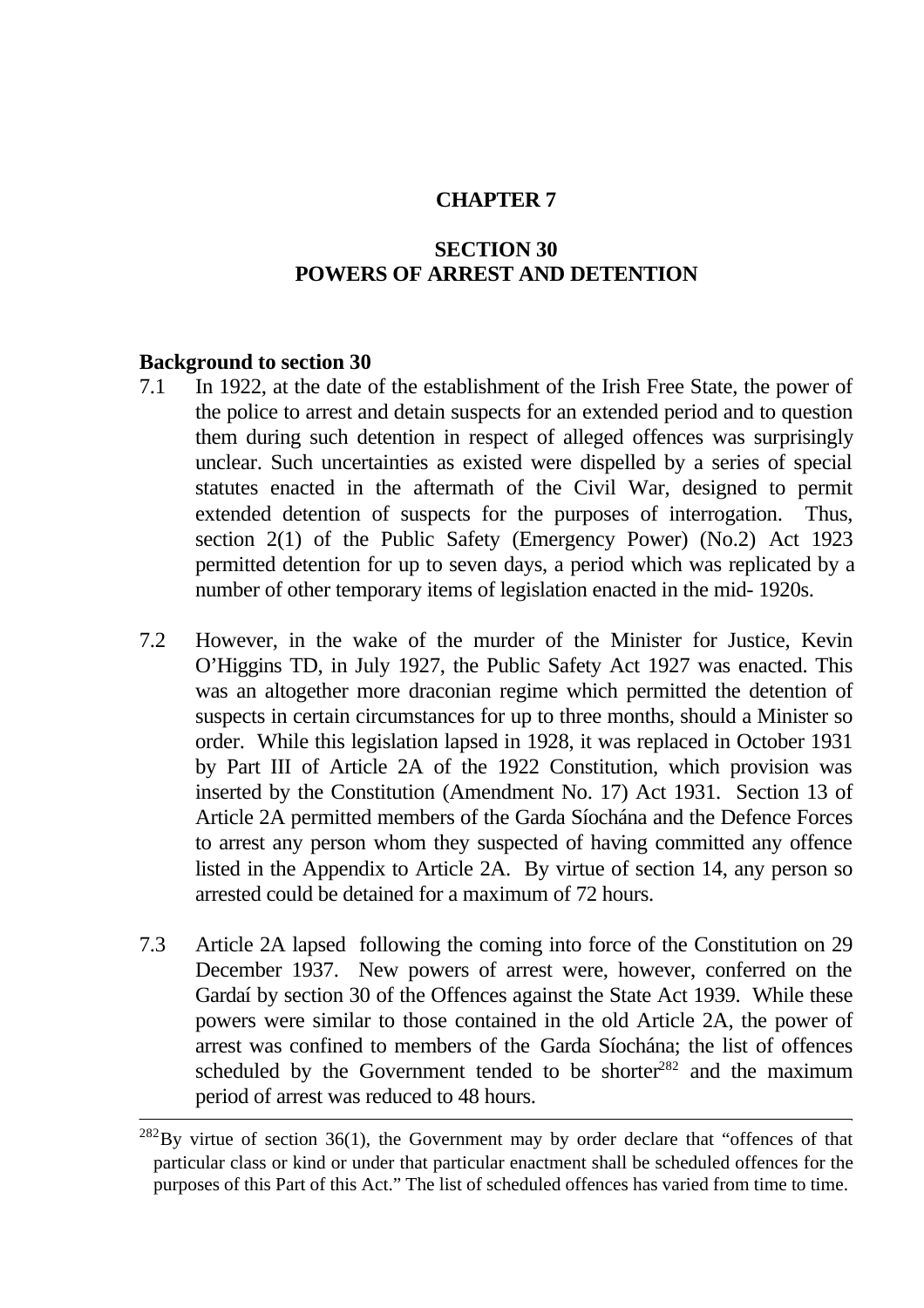- 7.4 In 1976, in the wake of the murder of the British Ambassador and a member of his diplomatic staff, the Oireachtas passed new emergency resolutions for the purposes of Article  $28.3.3^{\circ}$  of the Constitution. The only legislation passed pursuant to these resolutions -- the Emergency Powers Act 1976 - conferred powers in all material respects identical to section 30, save that it provided for seven-day detention. It bears remarking that the 1976 Act was passed under cover of these emergency resolutions and, in any event, it was allowed to lapse in October 1977. The emergency resolutions were themselves terminated by Dáil and Seanad resolutions in February 1995.
- 7.5 In 1998, in the wake of the Omagh bombing, the Oireachtas enacted the Offences against the State (Amendment) Act 1998. Section 10 of that Act amended section 30 so as to permit, subject to judicial supervision after 48 hours, a maximum of 72 hours, detention. However, by virtue of section 30(4A), the District Judge to whom the application is made for an extension can issue the warrant only if he or she "is satisfied that such further detention is necessary for the proper investigation of the offence concerned and that the investigation is being conducted diligently and expeditiously".

## **Constitutional challenges to section 30**

7.6 The constitutionality of section 30 was unsuccessfully challenged in 1992 in *The People v. Quilligan* (*No.3*),<sup>283</sup> although, of course, the Court's decision pertains only to the (then prevailing) 48-hour maximum detention period, nor did the Court have occasion to review other aspects of section 30, apart from this detention period. The principal aspect to the defendant's challenge was that the personal right to liberty protected by Article  $40.4.1^\circ$  was insufficiently guaranteed by the 48-hour detention period. They pointed to the fact that in the course of the reference to the Supreme Court, of the Emergency Powers Act 1976,<sup>284</sup> the then Attorney General<sup>285</sup> had asked the Court to rule on the constitutionality of the Bill<sup>286</sup> on the basis that seven-day detention under the equivalent of section 30 would be unconstitutional in the absence of the emergency resolutions passed by both Houses of the Oireachtas under Article  $28.3.3<sup>0</sup>$ . Of course, it must be stressed that the seven-day detention provided

<sup>&</sup>lt;sup>283</sup>[1993] 2 IR 305.

<sup>284</sup>*Re Article 26 and the Emergency Powers Bill, 1976* [1977] IR 159.

 $^{285}$ Declan Costello S.C., later judge of the High Court 1977-1994, President of the High Court 1995-1998.

<sup>&</sup>lt;sup>286</sup>The Emergency Powers Bill 1976 was referred by President Ó Dalaigh to the Supreme Court under Article 26. It only became law once the Supreme Court had upheld the constitutionality of the Bill and it was thereupon signed into law by the President.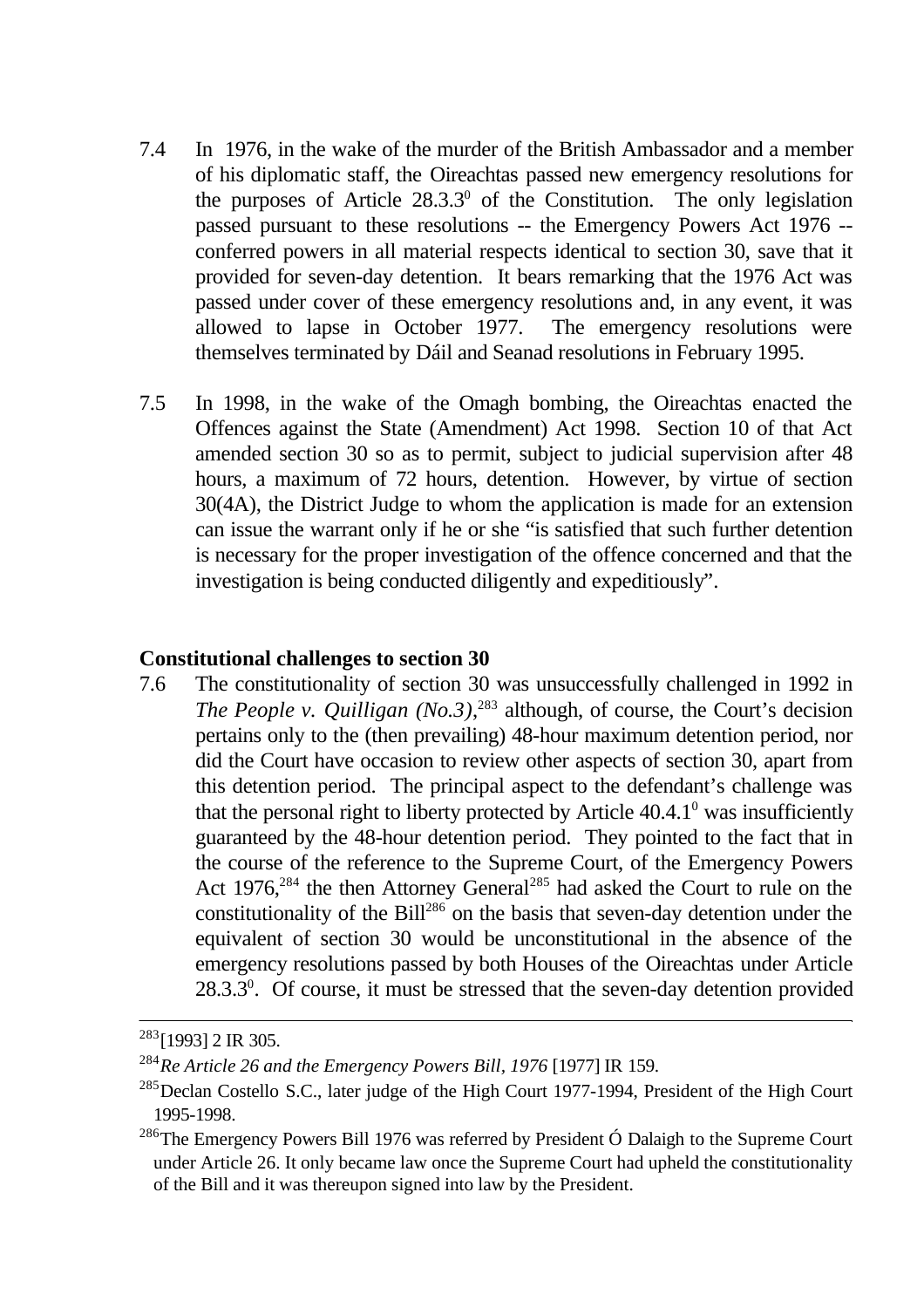for by the 1976 Act did not have any element of judicial intervention. This is in contrast to the seven-day detention provided for under the Criminal Justice (Drug Trafficking) Act 1996 where an order of the District Court is required before the suspect can be detained beyond an initial 48 hour detention period.

7.7 In *Quilligan*, the Supreme Court, however, took the view that 48-hour detention was in an entirely different category from the type of seven- day detention provided for by the 1976 Act. The Court also drew attention to the following rights and safeguards which obtained in the case of a section 30 arrest: the right to be released if the arresting Garda did not have a bona fide and reasonable suspicion based on one of the grounds of arrest mentioned in the section; the right to be informed (if he did not already know) of the offence of which he was suspected; the right to legal and medical assistance; the right to remain silent; the right to the protection of the Judge's Rules in relation to this giving of cautions, and the abstention from cross-examination of a prisoner and the right not to be subject to oppressive questioning. The Court also stressed that the original period of detention could be extended only where a Chief Superintendent had the requisite bona fide suspicion which justified the original arrest and was satisfied that further detention was necessary for the purposes of the section. It was on this basis that the constitutionality of the 48-hour detention period was upheld.

### **The increasing use of section 30 from the 1970s onwards**

- 7.8 A number of submissions made the point that the use of section 30 increased from 1972 onwards. However, this was in a context where the general powers of detention given to the Gardaí by the Oireachtas were seriously inadequate and where these omissions have been remedied only recently.<sup>287</sup>
- 7.9 It is also worth observing that the 1970s and the 1980s saw a significant increase in serious crime which was partly caused by the spill-over effect of the civil conflict in Northern Ireland into this State. Secondly, however, a series of judicial decisions exposed the legal frailty of a number of informal Garda practices which had evolved over the previous decades. In the absence of a general statutory power of arrest, the Gardaí frequently resorted to the practice of detaining suspects "for questioning." But in a series of cases decided in the late 1970s and early 1980s, the Court of Criminal Appeal and the Supreme Court held that this practice was illegal and "no more than a euphemism for false imprisonment".<sup>288</sup> It followed that such detention

<sup>&</sup>lt;sup>287</sup>Principally by the Criminal Justice Act 1984, s.4 (power to detain for up to 12 hours in respect of offences carrying a penalty of more than five years' imprisonment).

<sup>288</sup>*The People (DPP) v. Shaw* [1982] IR 1, 29 per Walsh J. The same point was made in *The*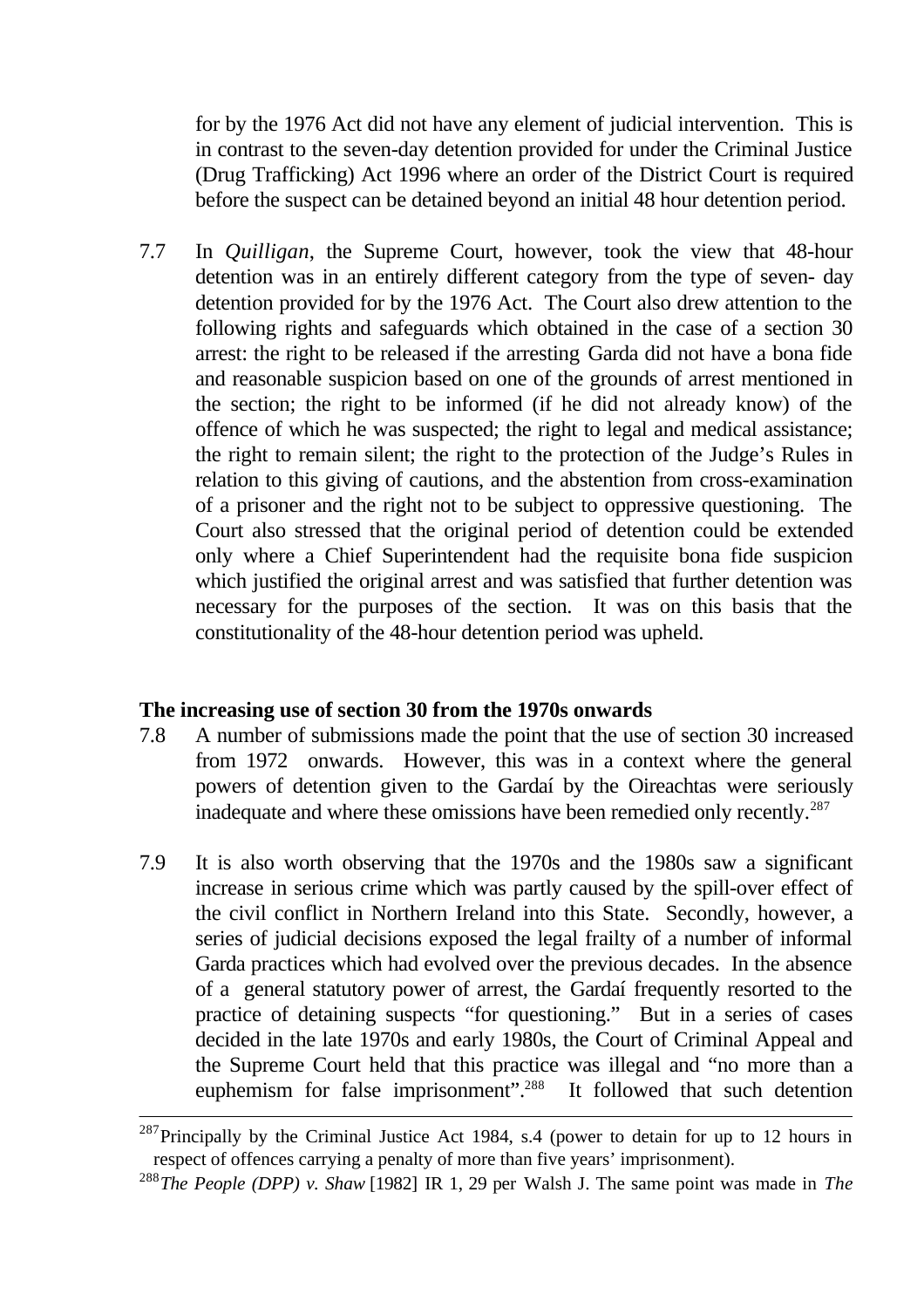constituted a violation of the suspect's constitutional right to liberty. This in turn meant that any confession evidence obtained by the Gardaí while the suspect was in such detention had to be excluded as having been obtained in breach of constitutional rights.<sup>289</sup>

- 7.10 These developments caused particular difficulties for the Gardaí. They could no longer resort to the practice of "holding for questioning", but yet there was then no statutory power of arrest and detention for serious crime such as murder and manslaughter. Although, for example, neither murder nor manslaughter were scheduled offences, in practice the Gardaí could, and often did, arrest persons suspected of such crimes under section 30 where scheduled offences were also involved. The 1980s saw a further series of cases in which the courts wrestled with the use of section 30 in such circumstances, but, by and large, the legality of this new practice was upheld by the Supreme Court.<sup>290</sup>
- 7.11 Many of the difficulties were obviated only with the coming into force of section 4 of the Criminal Justice Act 1984, in 1987. This conferred a general power of detention<sup>291</sup> on the Gardaí in respect of offences carrying a penalty of five years' imprisonment or more and authorised the detention of suspects for up to 12 hours prior to release or charge. This sequence of events was well summarised thus by Keane J. in *People v. Finnerty<sup>292</sup>*:

The common law also proceeded on the basis that the police had no right to detain a person whom they suspected of having committed a crime, for the purpose of questioning him. Their only right was to arrest him and to bring him before the appropriate court, there to be charged, as soon as practicable. Since, however, many people were unaware of their rights in this context and were not normally reminded of them, the practice, euphemistically described as 'assisting the police

*People (DPP) v. O'Loughlin* [1979] IR 85; *The People (DPP) v. Walsh* [1980] IR 294 and *The People (DPP) v. Higgins*, Supreme Court, 22 November 1985. For a discussion of this case-law, see generally Hogan and Walker, *Political Violence and the Law in Ireland* (1989) at 192-209.

<sup>289</sup>See, *e.g., People (DPP) v. O'Loughlin* [1979] IR 85; *People (DPP) v. Coffey* [1987] ILRM 727.

<sup>290</sup>See, *for example*, *People (DPP) v. Quilligan* [1986] IR 495; *People (DPP) v. Howley* [1989] ILRM 629; *People (DPP) v. Walsh* 3 Frewen 260.

<sup>&</sup>lt;sup>291</sup>In addition, of course, a statutory power of *arrest* in respect of offences carrying a penalty of five years' imprisonment is contained in the Criminal Law Act 1997, s. 4(3).

<sup>&</sup>lt;sup>292</sup>[1999] 4 IR 364.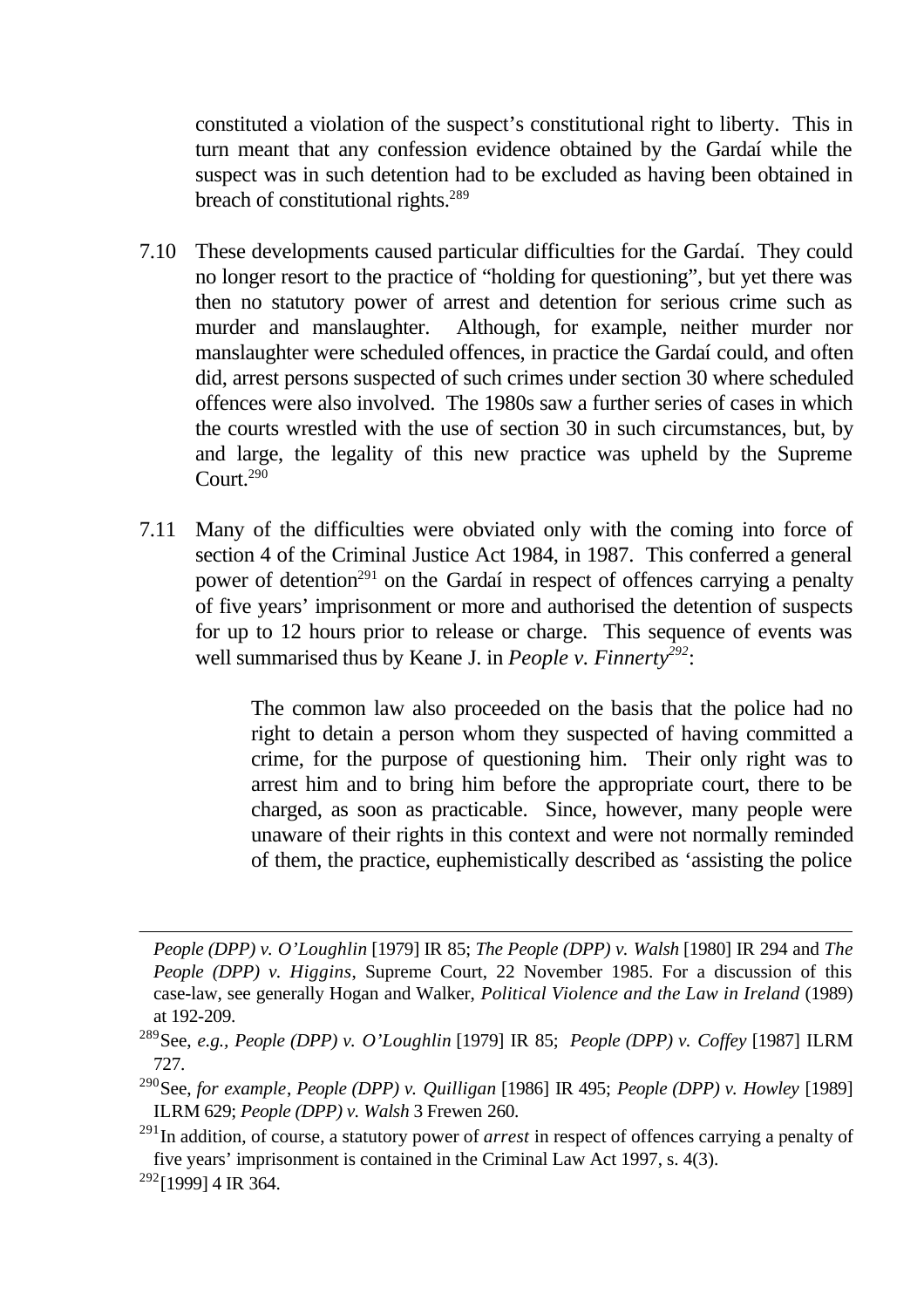with their inquiries', mutated into what was, in practice, if not in theory, a form of unlawful detention...<sup>293</sup>

- 7.12 Before to the Act of 1984, one major abridgement of the citizen's rights in this regard had been effected in the form of the Offences against the State Acts, 1939 to 1972. While the provisions of that legislation were intended to afford the Gardaí specific powers in cases where the security of the State was threatened, they were routinely applied in cases of what came to be described as "ordinary crime". Thus, the husband who killed his wife following the discharge of a firearm could not have been detained for questioning at common law on the ground that he was suspected of having committed the murder. He could, however, be detained under section 30 because he was suspected of having committed a firearms offence.
- 7.13 It was against this background that the Act of 1984 was enacted. The policy of the legislation was clear: to end the dubious practice of bringing people to the Garda station for the purpose of "assisting the Gardaí with their inquiries", or in purported reliance on the legislation directed primarily at subversive crime, and to substitute therefor an express statutory regime under which the Gardaí would have the right to detain a person in custody for a specified period of six hours, which could be extended for a further six hours for the purpose of investigating serious crime. It included the right to question him concerning the crime, but the significant erosion of the suspected person's rights at common law was balanced by the provision of express safeguards.
- 7.14 Nevertheless, concern has been expressed in some quarters about the manner in which the section 30 powers have been employed. Thus, for example, in its report on Ireland in July 2000, the UN Human Rights Committee was concerned that "the majority of persons arrested are never charged with an offence" and the figures from 1981 to 1986 bear this out.<sup>294</sup>

| <sup>294</sup> According to figures supplied by the Minister for Justice in written answers to parliamentary                                       |                 |                |  |
|----------------------------------------------------------------------------------------------------------------------------------------------------|-----------------|----------------|--|
| questions on 14 November 1986 (369 <i>Dáil Debates</i> at Col. 2562) and 31 March 1987 (371                                                        |                 |                |  |
| <i>Dáil Debates</i> at Col. 714) the number of persons <i>arrested</i> and <i>charged</i> respectively in the<br>years 1981 - 1986 was as follows: |                 |                |  |
| Year                                                                                                                                               | <b>Arrested</b> | <b>Charged</b> |  |
| 1981                                                                                                                                               | 2,303           | 323            |  |
| 1982                                                                                                                                               | 2,308           | 256            |  |
| 1983                                                                                                                                               | 2,334           | 363            |  |
| 1984                                                                                                                                               | 2.216           | 374            |  |
| 1985                                                                                                                                               | 1,834           | 366            |  |

1986 2,387 484

<sup>293</sup> *Ibid*., 377-378.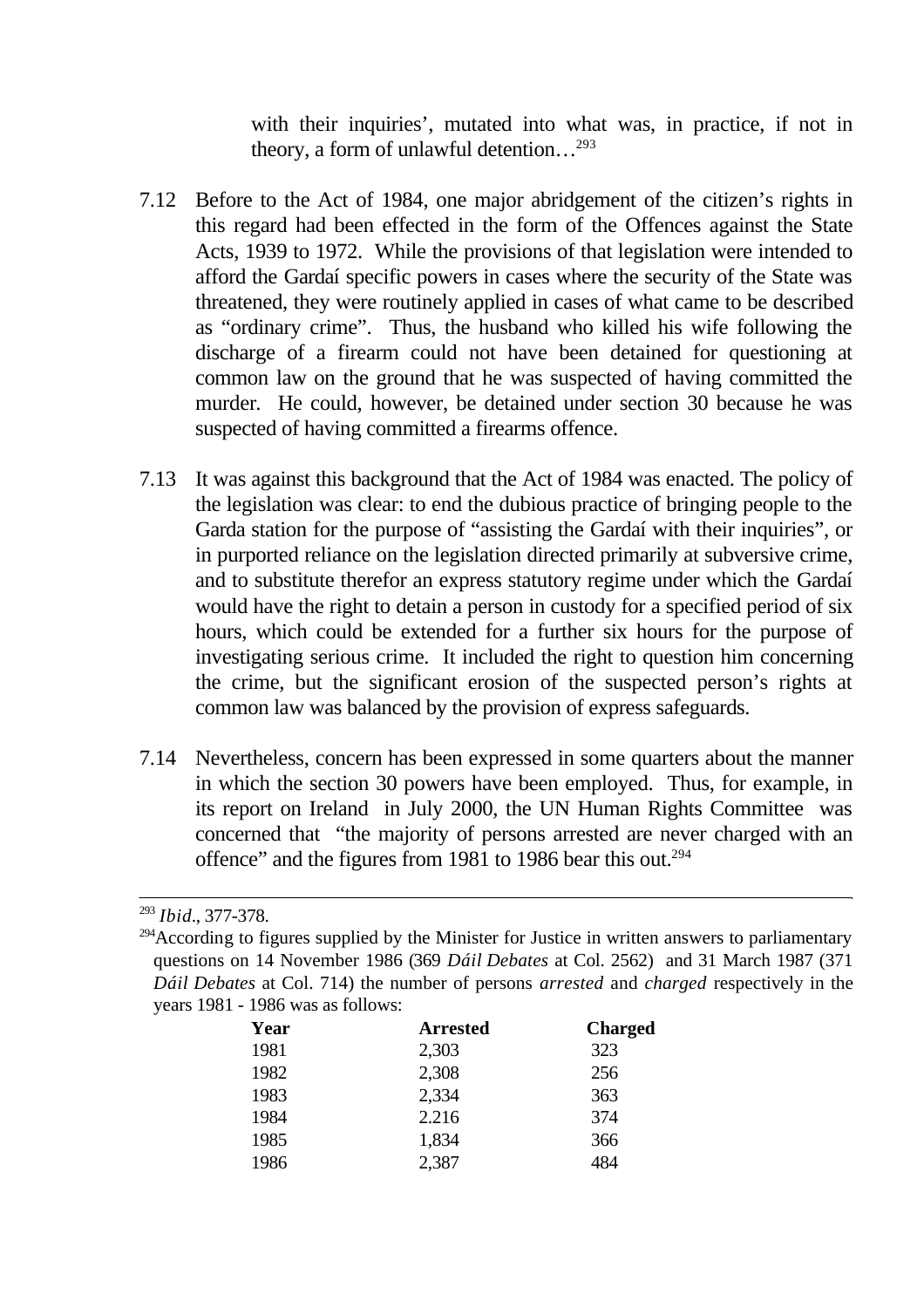- 7.15 This Committee, however, was unable to obtain reliable recent data on this point and it is understood that no such statistics are kept by official sources.<sup>295</sup> On the assumption that the majority of persons arrested under section 30 are not charged with offences, the situation is somewhat more complex than it might appear.
- 7.16 By virtue of the Prosecution of Offences Act 1974, the Director of Public Prosecutions is an independent official who ultimately determines what (if any) charges will be preferred in serious cases. There will often be circumstances in which the Gardaí will entertain a reasonable suspicion that the person arrested under section 30 will have committed a scheduled offence, but where the Director will form the view that there is insufficient evidence to justify the proferment of a charge. In other cases, the Gardaí themselves, following the informal consultation which can take place with the Director of Public Prosecutions or his officials in cases of this kind, may determine that there is simply no evidence or insufficient evidence to justify a charge at the end of questioning following an arrest under section 30.
- 7.17 These considerations notwithstanding, the Committee acknowledges that concerns about a possible disparity between the number of persons arrested under section 30 and the number of persons subsequently charged persist in certain quarters. Without necessarily endorsing the analysis, the Committee nevertheless considered it appropriate to recommend the introduction of a further safeguard regarding section 30 detention so as to guard against the

| fromation regarding the number of persons <i>arrested</i> under section 30: |                 |      |                 |      |                 |  |
|-----------------------------------------------------------------------------|-----------------|------|-----------------|------|-----------------|--|
| Year                                                                        | <b>Arrested</b> | Year | <b>Arrested</b> | Year | <b>Arrested</b> |  |
| 1971                                                                        | 26              | 1981 | 2,303           | 1991 | 3,860           |  |
| 1972                                                                        | 229             | 1982 | 2,308           | 1992 | 1,542           |  |
| 1973                                                                        | 271             | 1983 | 2,334           | 1993 | 922             |  |
| 1974                                                                        | 602             | 1984 | 2,216           | 1994 | 1,054           |  |
| 1975                                                                        | 607             | 1985 | 1,834           | 1995 | 937             |  |
| 1976                                                                        | 1,015           | 1986 | 2,387           | 1996 | 1,395           |  |
| 1977                                                                        | 1,144           | 1987 | 2,854           | 1997 | 1,168           |  |
| 1978                                                                        | 912             | 1988 | 1,938           | 1998 | 888             |  |
| 1979                                                                        | 1,431           | 1989 | 2,040           | 1999 | 740             |  |
| 1980                                                                        | 1,874           | 1990 | 1,837           |      |                 |  |

<sup>295</sup>From answers given to Dáil questions, the Committee has obtained the following information regarding the number of persons *arrested* under section 30:

The 1999 figure was up to 31 October 1999. In each case, however, the parliamentary answer stated that the compilation of the number of persons who were subsequently *charged* with offences could only be at the cost "of a disproportionate amount of scarce Garda resources."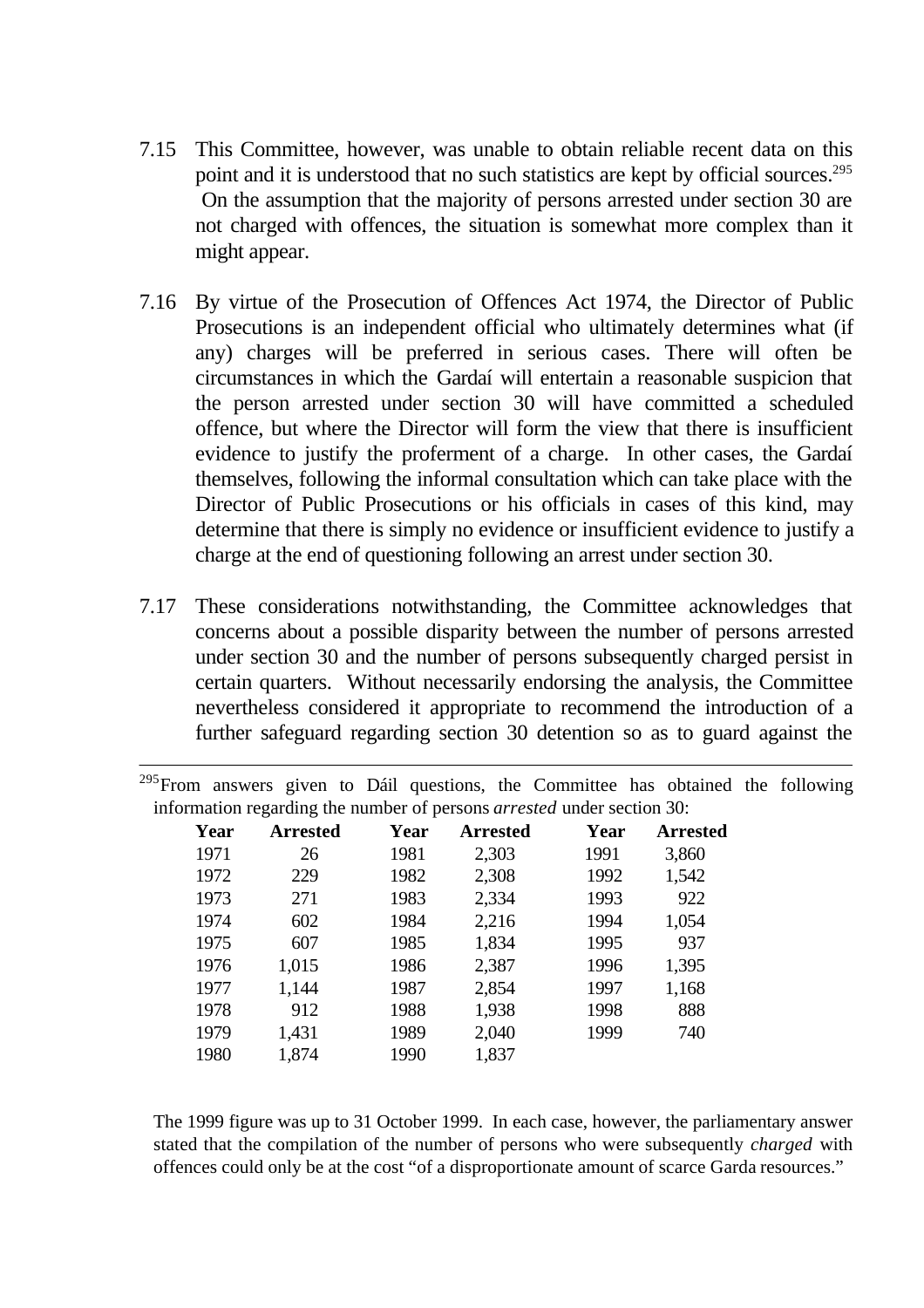possibility that these important powers of arrest and detention might be the subject of inappropriate application. To this end, the Committee draws attention to the provisions of section 4(4) of the Criminal Justice Act 1984 which provides that:

If at any time during the detention of a person pursuant to this section there are no longer reasonable grounds for suspecting that he has committed an offence to which this section applies, he shall be released from custody forthwith unless his detention is authorised apart from this Act.

7.18 The Committee considers that it would be appropriate that a similar provision ought to apply to detention under section 30, and it so recommends.

# **Recommendation**

7.19 *In order to provide a further safeguard against the possibility that the powers of arrest and detention contained in section 30 might be misapplied, the Committee recommends that the Gardaí be placed under a statutory duty along the lines of section 4(4) of the Criminal Justice Act 1984 to release a suspect detained under section 30 if at any stage it becomes clear that there are no longer reasonable grounds for such continued detention.*

# **The necessity for extended detention**

- 7.20 At common law, the purpose of an arrest was to ensure that the accused would be brought before the courts for the purpose of being charged: as we have just noted, the law did not permit the practice of "holding for questioning".<sup>296</sup> If this common law rule were to remain the norm the Gardaí would be effectively powerless to detain and question a suspect.
- 7.21 In a modern environment, the Committee does not believe that this is a realistic option so far as serious crime is concerned. It may be noted that, quite apart from section 30, the Oireachtas has taken steps to modify this common law rule. The Criminal Justice Act 1984, section 4 permits detention up to 12 hours in respect of offences carrying a penalty of five years or more, and the Criminal Justice (Drug Trafficking) Act 1996, section 2 permits judicially supervised detention for up to seven days.

<sup>296</sup>*People (Director of Public Prosecutions) v. O'Loughlin* [1979] IR 85; *People (Director of Public Prosecutions) v. Walsh* [1980] IR 294.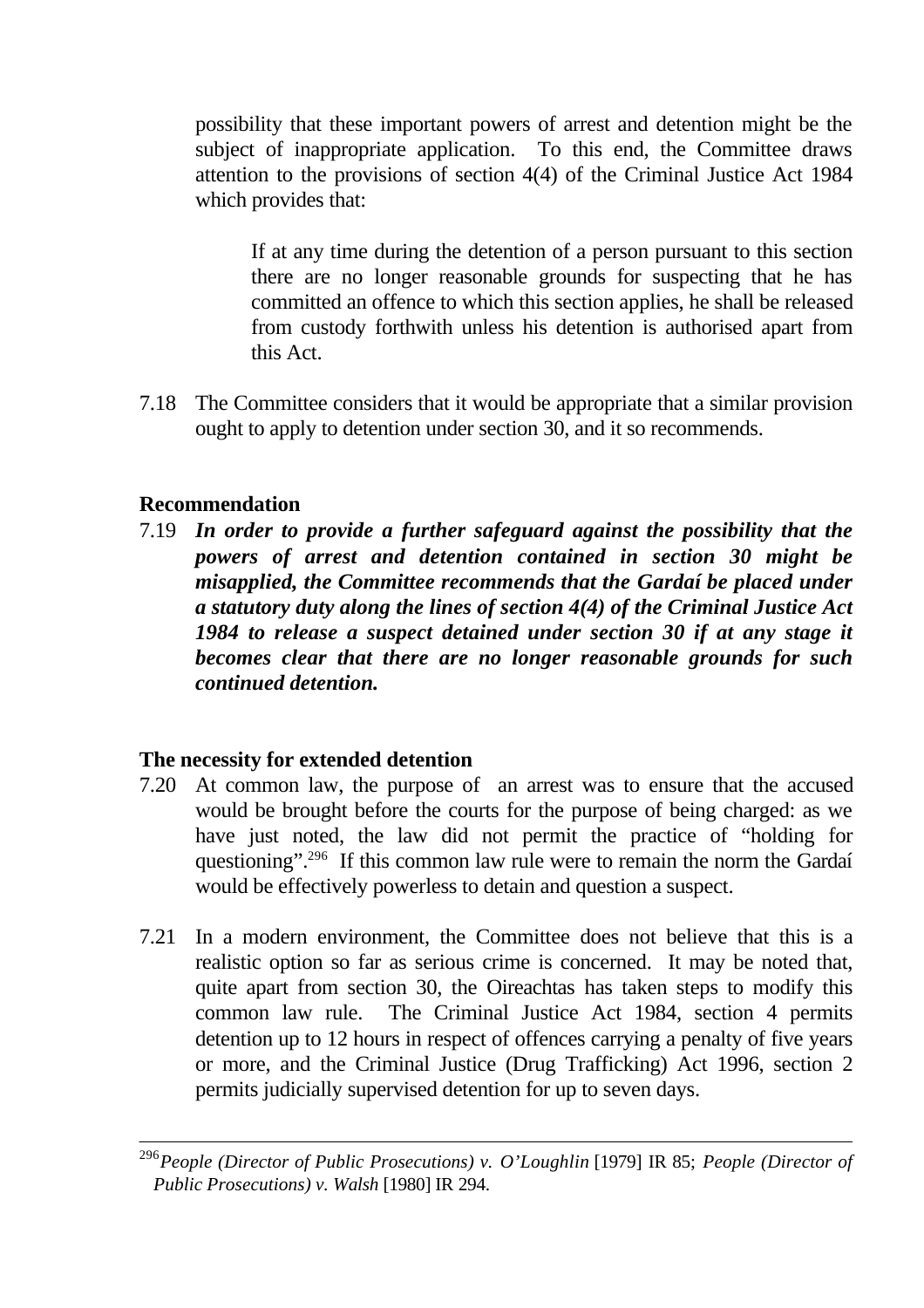7.22 Most offences coming within the ambit of section 30 are both serious and complex. In many instances, inquiries will have to be carried out while the suspect is in detention and questioning may be contingent on the results of forensic investigations or the checking of alibis. All members of the Committee are agreed that *some period* of extended detention is necessary to deal with this sort of crime. There is, however, significant disagreement as to how long that period of time ought to be: opinion within the Committee ranges from 24 hours to 72 hours. This latter issue will be dealt with in more detail at 7.32 below.

## **The basis for the power of arrest**

7.23 Section 30(1) provides that a member of the Garda Síochána may, *inter alia*, "without warrant stop, search, interrogate and arrest any person" whom he suspects has committed or is about to commit a scheduled offence for the purposes of Part V of the 1939 Act or an offence under the 1939 Act itself. In addition, section 30(1) provides that an arrest may be effected under this section where the Garda suspects that the person concerned is:

> …carrying a document relating to the commission or intended commission of any such offence as aforesaid or whom he suspects as being in the possession of information relating to the commission or intended commission of any such offence as aforesaid.

7.24 At present<sup>297</sup> the scheduled offences are: offences under the Explosive Substances Act 1883; offences under the Firearms Acts 1924-1971 and offences under sections 6, 7, 8, 9 and 12 of the Offences against the State (Amendment) Act  $1998<sup>298</sup>$  By virtue of section 37 of the 1939 Act, the following are also deemed to be scheduled offences:

> ...attempting or conspiring or inciting to commit or aiding or abetting the commission of, any such scheduled offence, shall itself be a scheduled offence…

 $297$ Offences under the Malicious Damage Act 1861 and under section 7 of the Conspiracy and Protection of Property Act 1875 were originally scheduled under the Offences against the State Act 1939 (Scheduled Offences) Order 1972 (SI No. 142 of 1972) and Offences against the State Act 1939 (Scheduled Offences)(No.2) Order 1972 (SI No. 282 of 1972). The Malicious Damage Act 1861 was largely repealed by the Criminal Damage Act 1991, and section 7 of the 1875 Act was repealed by section 31 of the Non-Fatal Offences against the Person Act 1997.

 $298$ Section 14(2) of the Offences against the State (Amendment) Act 1998 provides that each of the offences under sections 6 to 9 and 12 of the 1998 Act "shall be deemed to be a scheduled offence for the purposes of Part V of the Act of 1939".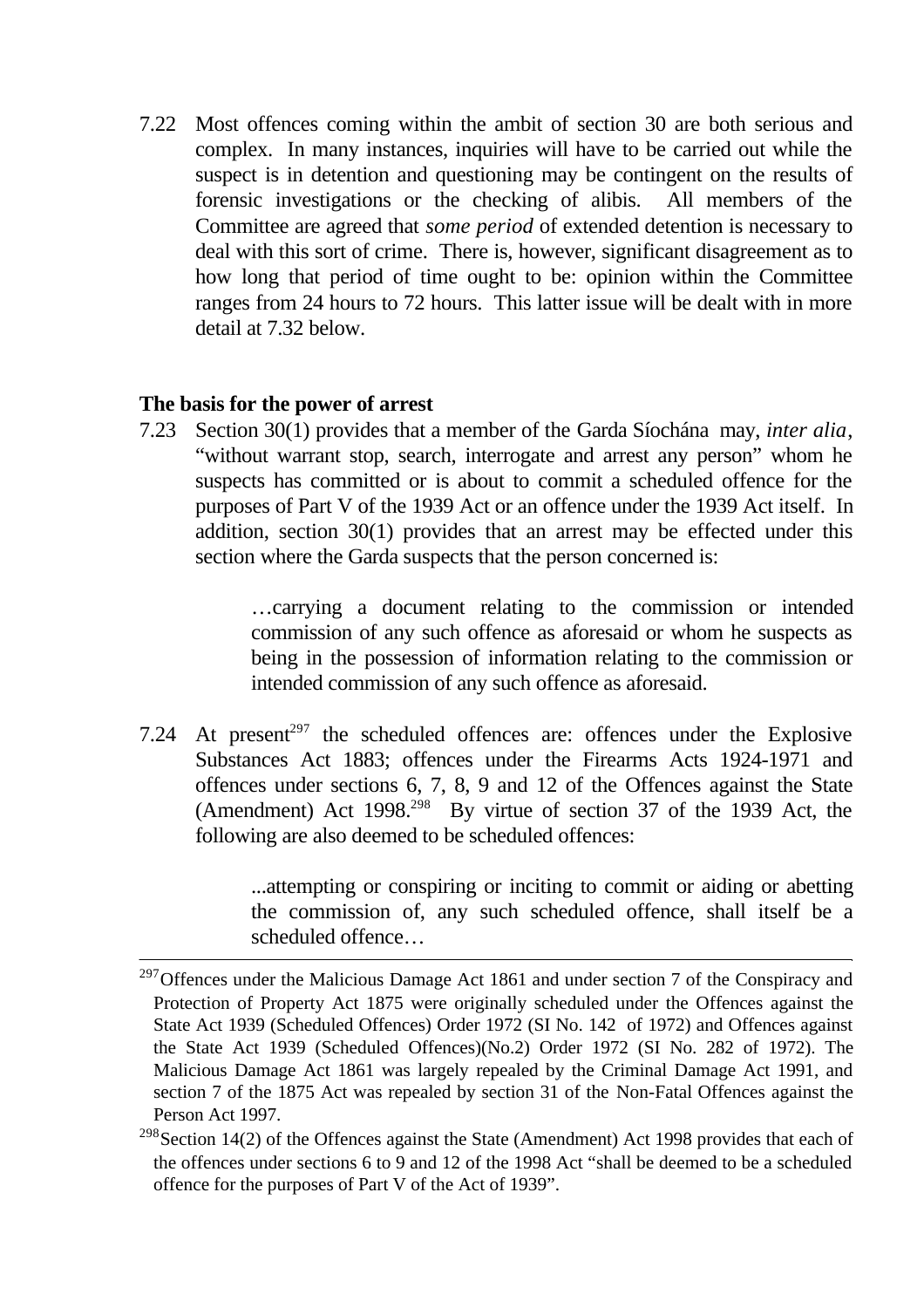- 7.25 While the scheduling system has the great merit of flexibility, that very flexibility may well prove to be its undoing. The net effect of the scheduling power in section 36 is to give the Government the right to decide the category of offences which may trigger the powers of arrest and detention under section 30. In this regard, there must be a real danger that section 36 would be found to be unconstitutional on the ground that it effectively gives the Government a power to legislate, thus usurping the exclusive role of the Oireachtas assigned to it in this regard by Article  $15.2.1^\circ$  of the Constitution.<sup>299</sup>
- 7.26 In any event, and quite irrespective of this possible constitutional infirmity, the Committee is of the view that the offences that trigger the application of the section 30 arrest powers ought to be determined by the Oireachtas itself by means of primary legislation.<sup>300</sup> While the experience of scheduling has shown that it is more or less impossible to determine on an *a priori* basis the offences which are largely connected with subversive crime,<sup>301</sup> the Committee is nonetheless of the view that the Oireachtas should decide what offences ought to trigger these extended arrest and detention powers. In making that judgment, the Oireachtas will have to consider factors such as the connection between the offence in question and paramilitary crime and (if thought appropriate) organised crime; the seriousness of the offence; the inherent complexity of the offence and whether or not extended detention is necessary for the proper investigation of that crime. The Committee considers that any such list of offences should be tightly drawn with these considerations in mind and that the list of specified offences ought to reviewed by the Oireachtas at regular intervals, preferably every three years. The Committee further believes that the majority of the offences which are scheduled at present by and large meet these criteria. This is certainly true of the offences arising under the Offences against the State Acts 1939-1998 themselves and offences arising under the Explosives Substances Act 1883; most, if not all, of the offences arising under the Firearms Acts 1924-2000 meet these criteria.

<sup>299</sup>See, fro example, *McDaid v. Sheedy* [1991] 1 IR 1; *Laurentiu v. Minister for Justice, Equality and Law Reform* [1999] 4 IR 26.

<sup>&</sup>lt;sup>300</sup>Some members of the Committee consider that a requirement that the offences in question be set out in primary legislation is too rigid. Their view is that the objective of ensuring legislative control in respect of the offences to be so scheduled could be equally be met if there was a requirement that the list of scheduled offences had to be approved in advance by both Houses of the Oireachtas.

 $301$  See, for example, the extended discussion of this issue in the various judgments of the Supreme Court in *The People (Director of Public Prosecutions) v. Quilligan* [1986] IR 495.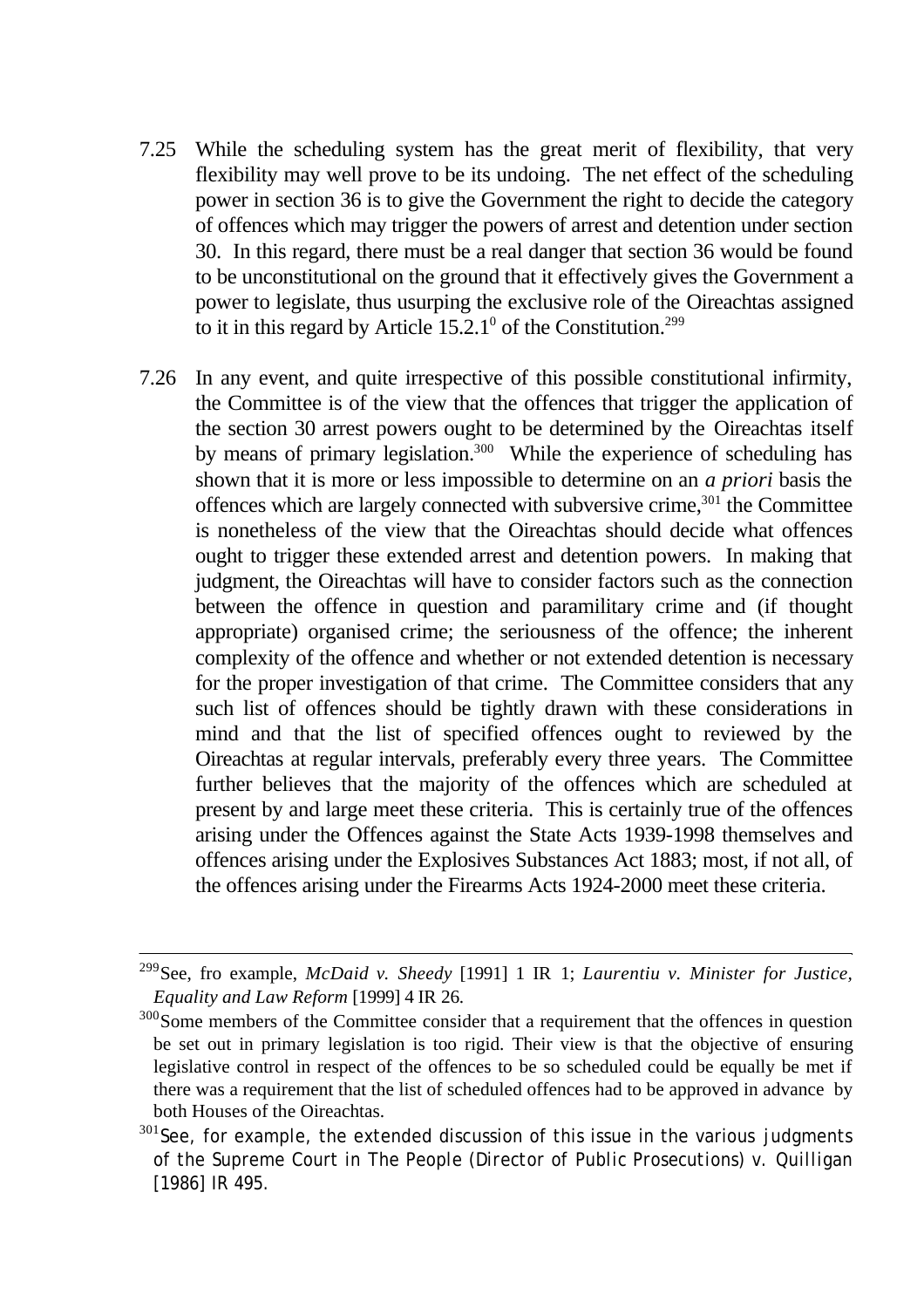- 7.27 The Committee examined a proposal to abandon the scheduled offence system in favour of a system which permitted the Gardaí to arrest pursuant to section 30 if they thought a particular offence had been committed by paramilitaries or by members of organised criminal gangs. While the proposal has some merit, the Committee felt that its complexities were such that it could not be recommended. Quite apart from the fact that there is no satisfactory definition of terrorism<sup>302</sup> or organised crime, a requirement on the Gardaí to have a reasonable suspicion that the offence was committed by paramilitaries or had organised crime involvement would add a new layer of complexity to the already tangled section 30 jurisprudence. Such a requirement, turning, as it does in part, on the possible motive for the crime, would be at odds with the need for legal certainty, could lead to new anomalies,<sup>303</sup> and would be likely to lead to complex trials within a trial where the validity of the section 30 arrest would be determined.
- 7.28 As originally enacted, section 30(1) provided that the maximum period of detention was for an initial 24 hours, but such detention may "if an officer of the Garda Síochána not below the rank of Chief Superintendent so directs" be extended "for a further period of twenty-four hours".<sup>304</sup> However, this forty-eight-hour period can now itself be extended by means of court order to seventy-two hours under certain limited circumstances. Section 30(4) (as

"(b) the use or threat is designed to influence the government or to intimidate the public or a section of the public, and

(c) the use or threat is made for the purpose of advancing a political, religious or ideological cause."

<sup>&</sup>lt;sup>302</sup>Note, however, the definition of terrorism contained in US Federal legislation, the Omnibus Counterterrorism Act 1995. This defines terrorism as meaning "premeditated, politically motivated violence perpetrated against noncombatant targets by subnational groups or clandestine agents", and "terrorist groups" is defined as meaning "any group practising, or which has significant subgroups which practice, international terrorism". Likewise, the definition of terrorism contained in section 1 of the Terrorism Act 2000 in the United Kingdom may also be noted. Section 1 defines terrorism as actions involving serious violence or the threat of same which:

<sup>&</sup>lt;sup>303</sup>Suppose, for example, that the Gardaí believed that persons carried out a bank robbery using firearms at the behest of an illegal organisation, but it transpired following the arrest of the suspects under section 30 that they had robbed the bank for their own purposes. Alternatively, suppose that the Gardaí believed that a particular person had been shot dead by a known paramilitary, but suspected that the killing had taken place for reasons of private revenge. In both examples it would be unclear whether the Gardaí would be entitled to arrest the suspects under section 30 of the 1939 Act (assuming it had been amended on the lines canvassed) or whether they would be confined to arresting the suspect under section 4 of the Criminal Justice Act 1984.

 $304$ Section 30(3).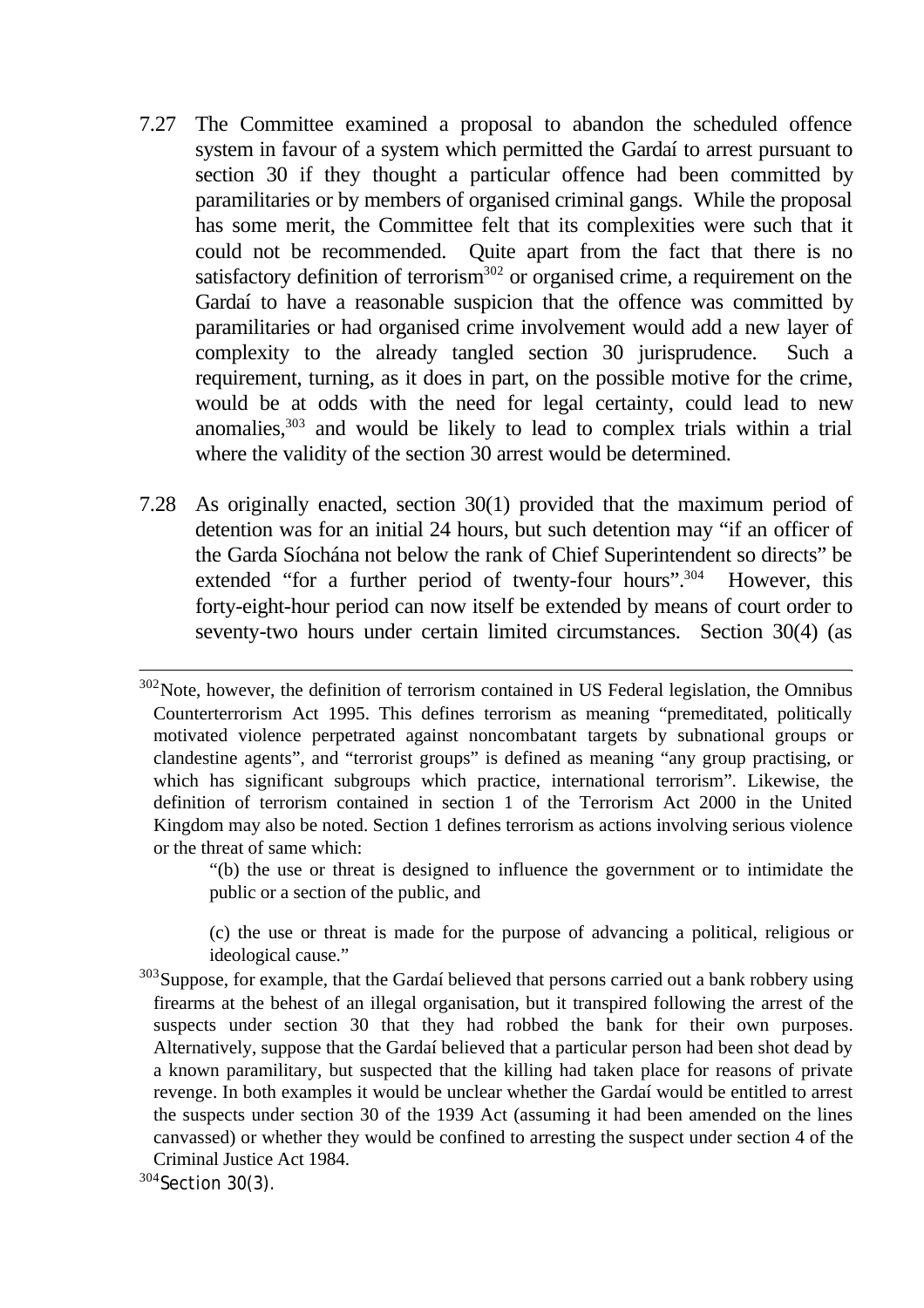inserted by section 10 of the Offences against the State (Amendment) Act 1998) now provides that:

(4) An officer of the Garda Síochána not below the rank of Superintendent may apply to a judge of the District Court for a warrant authorising the detention of a person detained pursuant to a direction under sub-section (3) of this section for a further period not exceeding 24 hours if he has reasonable grounds for believing that such further detention is necessary for the proper investigation of the offence concerned.

(4A.) On an application under subsection (4) of this section the judge concerned shall issue a warrant authorising the detention of the person to whom the application relates for a further period not exceeding 24 hours if, but only if, the judge is satisfied that such further detention is necessary for the proper investigation of the offence concerned and that the investigation is being conducted diligently and expeditiously.

- 7.29 Since the powers of detention under section 30 are longer than in the case of "ordinary" crimes, this can give rise to anomalies. Thus, if a person is suspected of having raped his victim and then having strangled her, he can be detained only for a maximum of 12 hours under section 4 of the Criminal Justice Act 1984. On the other hand, if a suspect is arrested in connection with relatively minor firearms offences, he could be detained under section 30 for 48 hours (extendable to 72 hours). The Committee also notes that the Criminal Justice (Drug Trafficking) Act 1996 allows for extended detention for up to seven days with provision for judicial intervention after the first 48 hours detention.
- 7.30 These anomalies are to some extent unsatisfactory and result in part from the fact that the number of scheduled offences is relatively limited and also in part because, at the time of the enactment of the 1939 Act, the common law powers of arrest of the Gardaí in respect of "ordinary crimes" were believed to be satisfactory. However, as we have already seen, by the mid-1980s, the effectiveness of these common law powers of arrest had been entirely eroded by a series of judicial decisions. There may be merit in the view that, to avoid existing and possibly future anomalies resulting from the scheduling system, the Gardaí should be given by statute a unified power of detention in respect of all serious offences.
- 7.31 On the other hand, it is equally clear that the Oireachtas has, as occasion required, made policy choices regarding the length of detention considered to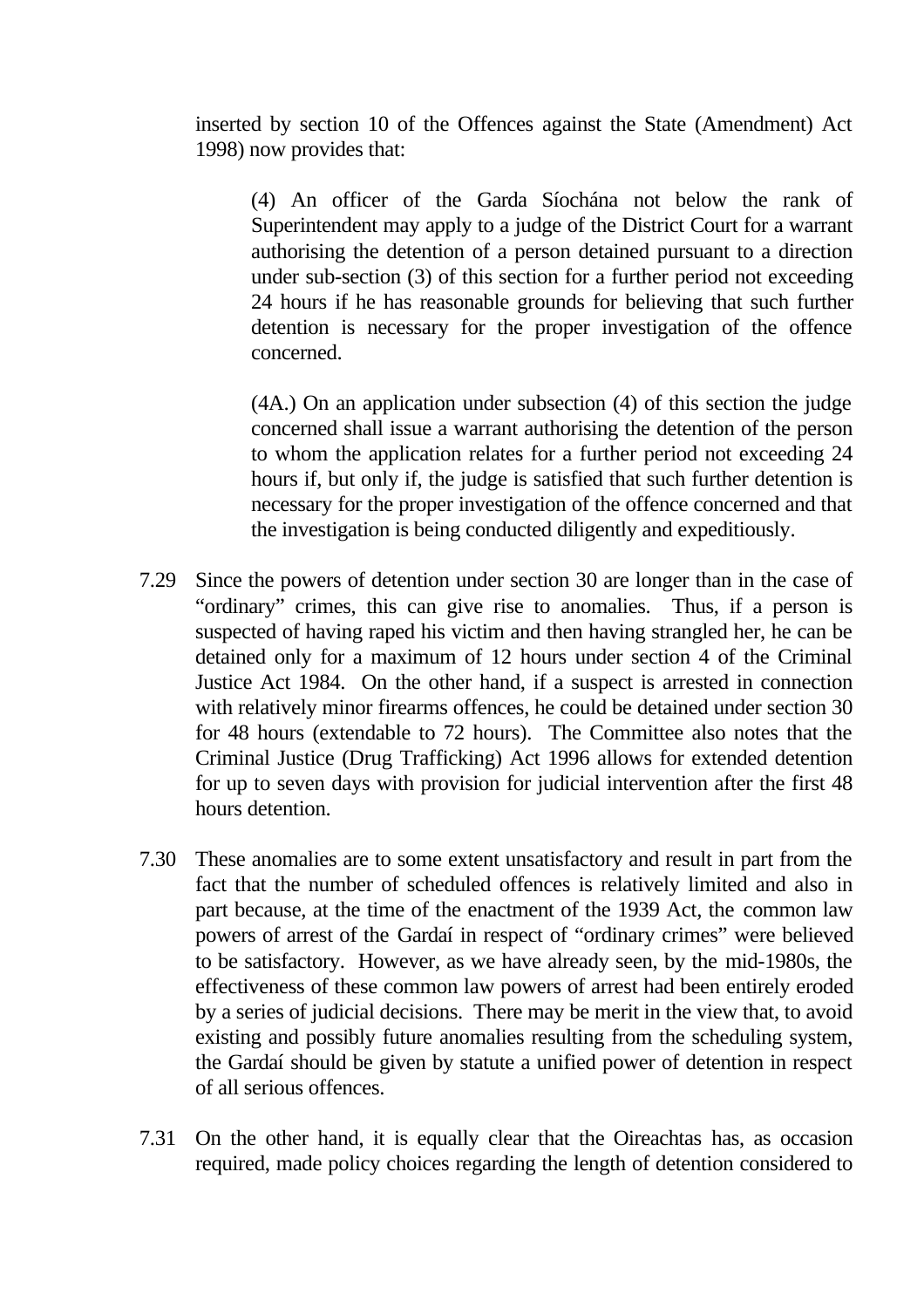be appropriate in respect of certain crimes. No one suggests, for example, that just because section 2 of the Criminal Justice (Drug Trafficking) Act 1996 provides for seven days detention (albeit with judicial supervision) that the detention period for other serious offences should be extended to seven days in order to avoid potential anomalies. In any event, the Committee considered that its remit was confined solely to the Offences against the State Acts and it considered that it had no jurisdiction to make wider recommendations regarding criminal procedure in general.

#### **The length of detention**

- 7.32 Prior to the 1998 Act, the maximum period of detention was 48 hours. However, section 30(4) of the 1939 Act (as inserted by section 10 of the 1998 Act) now provides that the District Court may, following a hearing, order the extension of the detention period for a further 24 hours, i.e., up to a maximum of 72 hours. The Committee understands that these extended detention periods have been utilised on more than  $56$  occasions<sup>305</sup> in the three years or so since the amendments came into force on 3 September 1998.
- 7.33 Contrary to the impression which may be given by some critics of the legislation $306$ , this period of time does not seem excessively long by reference to maximum periods of detention permitted in other democratic countries.<sup>307</sup>

9 persons in respect of whom orders were made were charged and 2 of these were convicted of an offence; the remaining [7] cases are before the courts. A number of other files have been submitted to the Law Officers for directions.

- $306$ The UN Human Rights Committee in its Report (July 2000) on the  $2<sup>nd</sup>$  periodic report of Ireland under the UN Civil and Political Rights Covenant expressed concern that "the periods of detention without charge under the [1939] Act have been increased." But this criticism fails to take into account the all-important fact that the decision to continue detention for a further 24 hours can be made only by a judge of the District Court, who must be satisfied that certain statutory criteria have been satisfied. Moreover, judged by this Committee's own survey of the length of detention periods in other countries for persons suspected of serious offences, this detention period does not seem excessively long.
- <sup>307</sup>In the United Kingdom, the Terrorism Act 2000 (which came into force on 19 February 2001) permits detention for up to 48 hours, but this may be extended by judicial authority for up to a further five days. The application to extend the period of detention may be made within six hours of the end of the original detention period, so that even where the extension is refused, the detained person may have been in police custody for a maximum of 54 hours. In Canada the maximum period of detention is 24 hours and under Australian federal law, the

<sup>&</sup>lt;sup>305</sup>This information is gleaned from the reports of the Minister for Justice laid before the Oireachtas pursuant to section 18(3) of the Offences against the State (Amendment) Act 1998. According to the Report of the Minister for Justice on the operation of the 1998 Act during the period from 29 May 2000 to 31 May 2001, the number of extension orders made during this period was 27: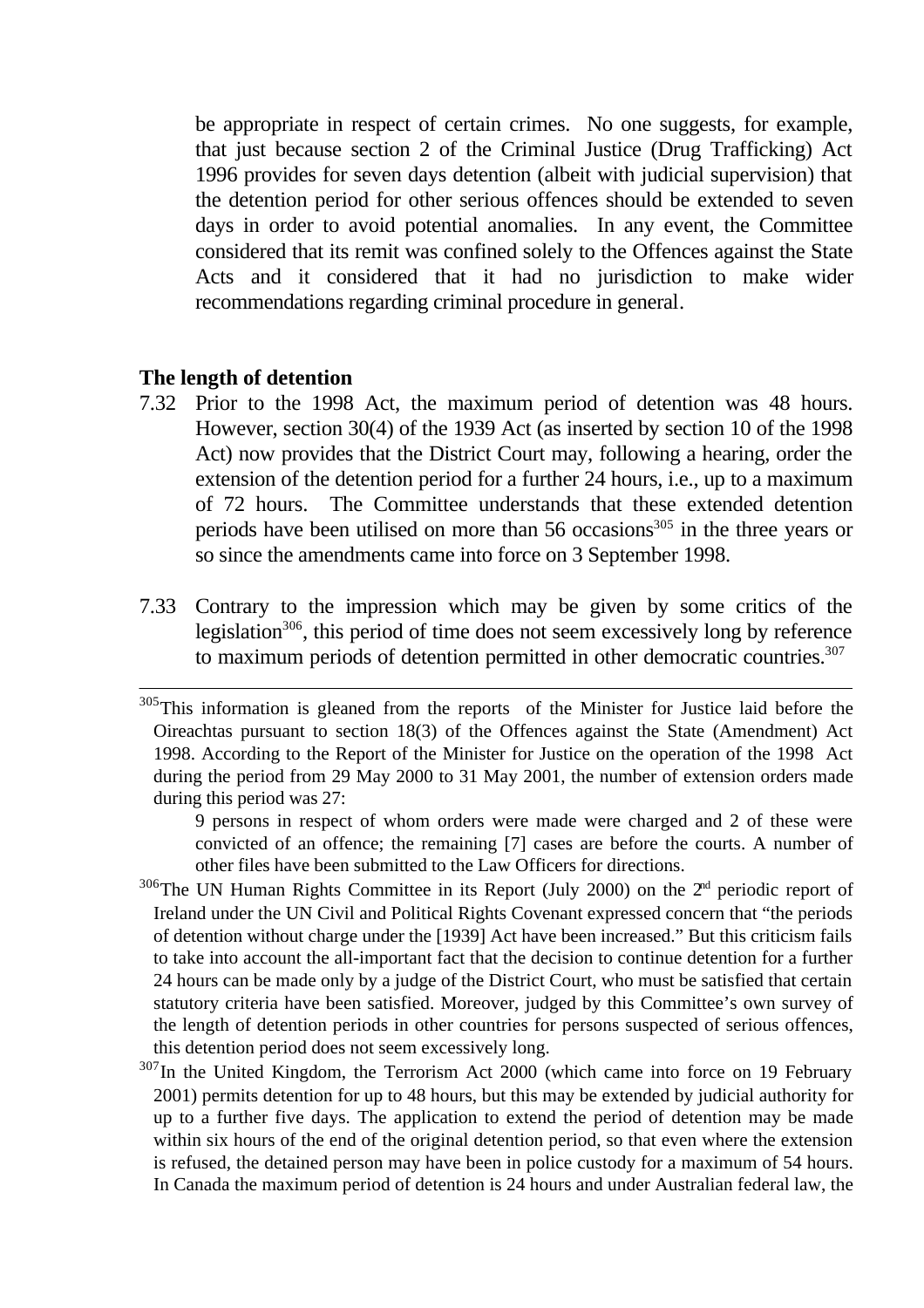Nor does it seem that the 48 hour detention period prior to any judicial involvement is problematic as far as Article 5(3) ECHR is concerned. That Article provides that:

Everyone arrested or detained in accordance with the provisions of Article  $5(1)(c)$  of this Article shall be brought promptly before a judge or other officer authorised by law to exercise judicial power and shall be entitled to trial within a reasonable time or to release pending trial. Release may be conditioned by guarantees to appear for trial.

7.34 In the leading decision of *Brogan v. United Kingdom<sup>308</sup>* a number of suspects were arrested under section 12 of the Prevention of Terrorism (Temporary Provisions) Act 1984 and were detained in custody for periods ranging from four days and six hours to just over six days. The key question before the European Court of Human Rights was whether such detention periods in custody were compatible with the obligation to bring the suspect "promptly" before a court. The Court observed that:

> …the scope for flexibility in interpreting and applying the notion of "promptness" is very limited. In the Court's view, even the shortest of the four periods of detention [four days and six hours] falls outside the strict constraints as to time permitted by Article 5(3). To attach such importance to the special features of this case as to justify so lengthy a period of detention without appearance before a judge or other judicial officer would be an unacceptably wide interpretation of the plain meaning of the word "promptly". An interpretation to this effect would import into Article 5(3) a serious weakening of a procedural guarantee to the detriment of the individual and would entail consequences impairing the very essence of the right protected by this provision. The Court has thus to conclude that none of the applicants was either brought "promptly" before a judicial authority or released "promptly" following his arrest. The undoubted fact that the arrest and detention of the applicants were inspired by the legitimate aim of protecting the

<sup>308</sup>(1989) 11 EHRR 117. maximum detention period is 4 hours, with the possibility of a judicially sanctioned extension for a further 8 hours. In France suspects may be detained for 48 hours if there are grounds for believing that the suspect will be charged (Article 63 Penal Code), but in terrorist cases the detention period may be extended for a further three days: Article 706 Penal Code. (The last two days' detention must be judicially authorised.) In Germany the maximum period of detention under the Criminal Procedure Act is 24 hours. In Spain, Article 17.5 of the Constitution provides that a person may be detained for up to 72 hours before being brought before a judicial authority, but this period may be judicially extended for a further 48 hours.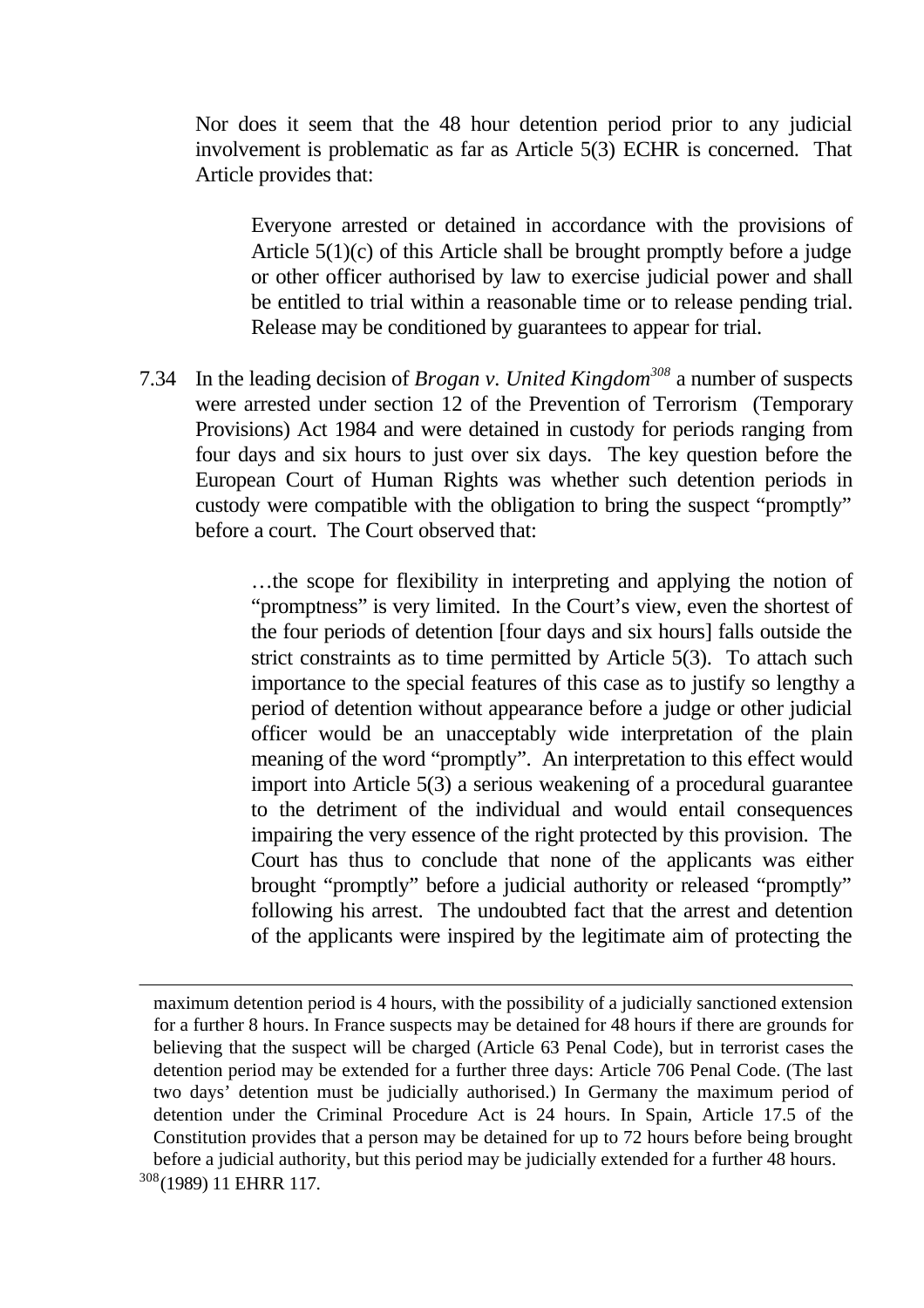community as a whole from terrorism is not on its own sufficient to ensure compliance with the specific requirements of Article  $5(3).^{309}$ 

- 7.35 While the Court accordingly concluded that a period in police custody of over four days without judicial supervision constituted a breach of Article 5(3), it does not seem that the two-day period prescribed under section 30 of the 1939 Act, as originally enacted, would prove problematic as far as the ECHR is concerned. The Committee does not consider that the amended version of section 30 presents any difficulties as far as Article 5(3) is concerned either, since that provision envisages that the suspect will be brought before a judicial authority with a view to either remand in custody or release i.e. precisely the regime in operation under the amended version of section 30.<sup>310</sup>
- 7.36 Nevertheless, the Committee is of the view that prolonged periods of detention in police custody are undesirable. Even with the most elaborate of safeguards, experience has shown that the psychological and other pressures inherent in such detention increase with longer detention periods. Accordingly, any legislation providing for detention periods longer than 48 hours requires a particular justification.
- 7.37 As will next be seen, the Committee is evenly divided on the question of whether or not section 10 of the 1998 Act should be retained. Nevertheless, the Committee is conscious of the fact that any extension ordered under section 30(4A) can only be done by a District Court Judge on notice to both parties and that this fact alone provides a considerable safeguard. Moreover, the fact that extension orders have on occasion been refused by the District Court is evidence of the fact that the judicial involvement is no mere "rubber-stamping" formality.

### **Recommendation**

7.38 *The Committee is evenly divided on whether or not section 10 of the 1998 Act (which allows the District Court to order the extension of time within which persons arrested under section 30 of the 1939 Act may be detained) should be repealed.*

<sup>309</sup>*Ibid.*, 135-136.

 $310$ In the United Kingdom, the 8<sup>th</sup> Schedule to the Terrorism Act 2000 requires judicial supervision before the 48 hour detention can be extended to seven days. This prompted the following observations from one noted commentator (Walker, "Briefing on the Terrorism Act 2000" (2000) 12 *Terrorism and Political Violence* 1, 20): "…the power to extend detentions beyond 48 hours for a total of up to seven days is to be vested in an independent judicial officer, so the problem which arose before the European Court of Human Rights in *Brogan and others v. United Kingdom* is now largely settled."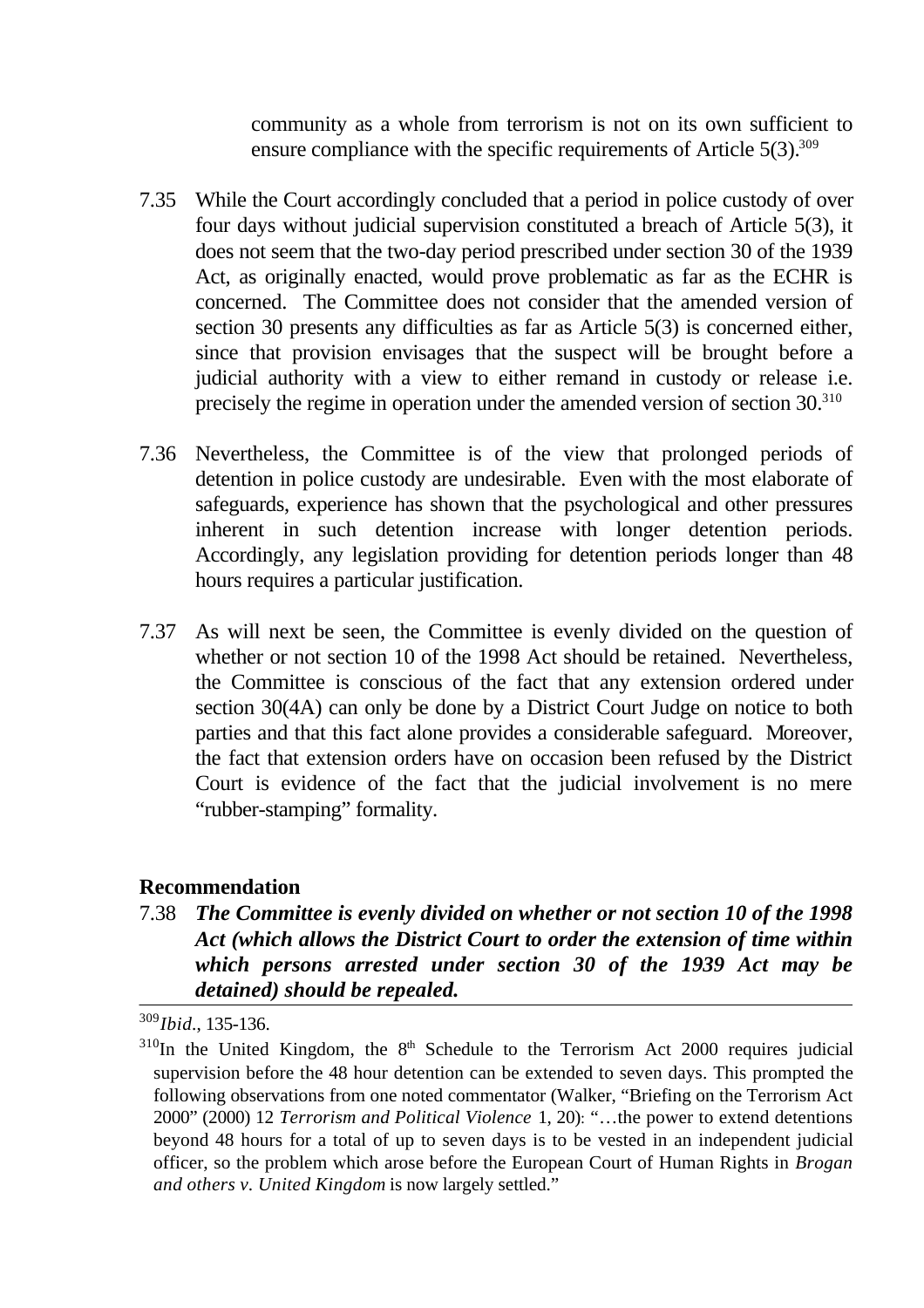- 7.39 *Some members of the Committee are of the view that the maximum period of detention in respect of persons detained under section 30 should be confined to 48 hours, i.e. the position which obtained prior to the 1998 Act. (Indeed, some members take the view that even this period of detention is too long). These members take the view that the extended detention cannot be justified by pointing to longer periods of detention permitted in other countries with different forms of criminal procedure or by demonstrating that such a proposal is neither unconstitutional nor contrary to the ECHR. They consider that it is necessary to demonstrate that the old 48-hour rule was not sufficient and that the increase to 72 hours has been necessary to secure reliable convictions (which accord with due process) against individuals in circumstances where such convictions could not have been obtained if only 48 hours detention was permitted. They do not believe that such a case has been made.*
- 7.40 *Other members of the Committee consider that the 72-hour detention period is not excessively long by international standards and that the judicial supervision by the District Court after 48 hours provides an adequate safeguard. They take the view that given the complexity of modern serious crime (which may often require trans-border and international inquiries), such an extended period of detention is often necessary.*

### **The power to interrogate under section 30**

- 7.41 The opening lines of section 30(1) provide that a member of the Gardaí may "without warrant stop, search, interrogate and arrest any person". The juxtaposition of the word "interrogate" before "arrest" suggests that this power is primarily designed to permit the Gardaí to question a potential suspect before deciding whether or not to effect an arrest. However, the Committee accepts that the use of the word "interrogate" in section 30(1) may convey the impression that the Gardaí have been given a general power to question suspects and that such suspects are thereby obliged to answer the questions posed. Heretofore, the existence of section 52 may also have served to reinforce this impression.
- 7.42 The Committee considers that the word "interrogate" is a rather old-fashioned and outdated word which may carry unfortunate connotations. Since there is, generally speaking, no obligation on a person to answer questions prior to  $arrest<sup>311</sup>$  and because a Garda can always, in any event, ask any question

 $311$ There are some exceptions to this rule. Thus, by virtue of sections 15 and 16 of the Criminal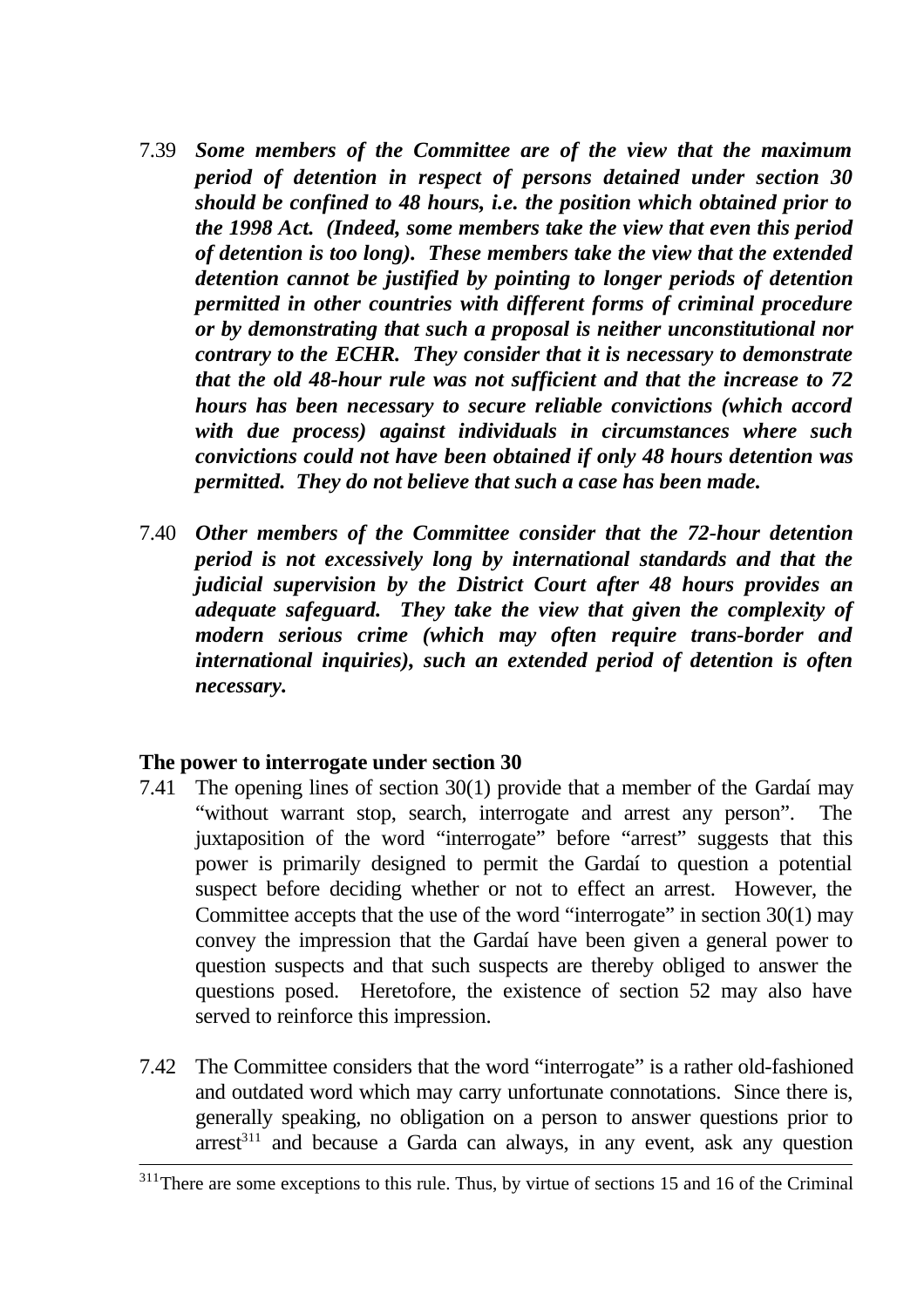before making an arrest, the word "interrogate" seems to be otiose and can be safely deleted.

## **Recommendation**

7.43 *The Committee recommends that the word "interrogate" be deleted from section 30(1).*

### **Power to detain persons suspected of having information**

- 7.44 Section 30(1) also permits members of the Garda Síochána to arrest any person: "whom he suspects of being in possession of information relating to the commission or intended commission of any such offence as aforesaid."
- 7.45 The Committee was struck by the potential breadth of this provision. At face value, this provision appears to permit the arrest of totally innocent persons, simply because they might have witnessed events or chanced upon certain matters with the result that they came to be in possession of "information relating to the commission or intended commission" of either an offence under the 1939 Act or any scheduled offence. Thus, for example, it seems to permit the arrest of a law-abiding member of the public who happened to chance upon paramilitary drilling in a local wood. As thus construed, this power not only appears to give rise to constitutional issues, but there would also be a serious doubt about the compatibility of this aspect of section 30(1) with Article 5 ECHR.
- 7.46 In view of the likely incompatibility of this part of section 30(1) with Article 5 ECHR, the Committee is of the view that this sub-section ought not to be allowed to remain in its present form. However, as we have already noted, these particular powers are of importance to the Gardaí as a means of counteracting the activities of both paramilitary organisations and organised crime and the Committee is firmly of the view that these type of powers should be retained, albeit recast in a manner that is likely to be compatible with the ECHR.

Justice Act 1984, where a person is found in possession of firearms and goods in circumstances where the Gardaí have reasonable grounds for believing that the firearms were held illegally and the goods in question, the person in question is obliged to answer questions as to how he came to be in possession of the firearms or the goods. Failure to answer the questions posed is an offence, but the answer given in response to the questions is not admissible in any subsequent criminal prosecution.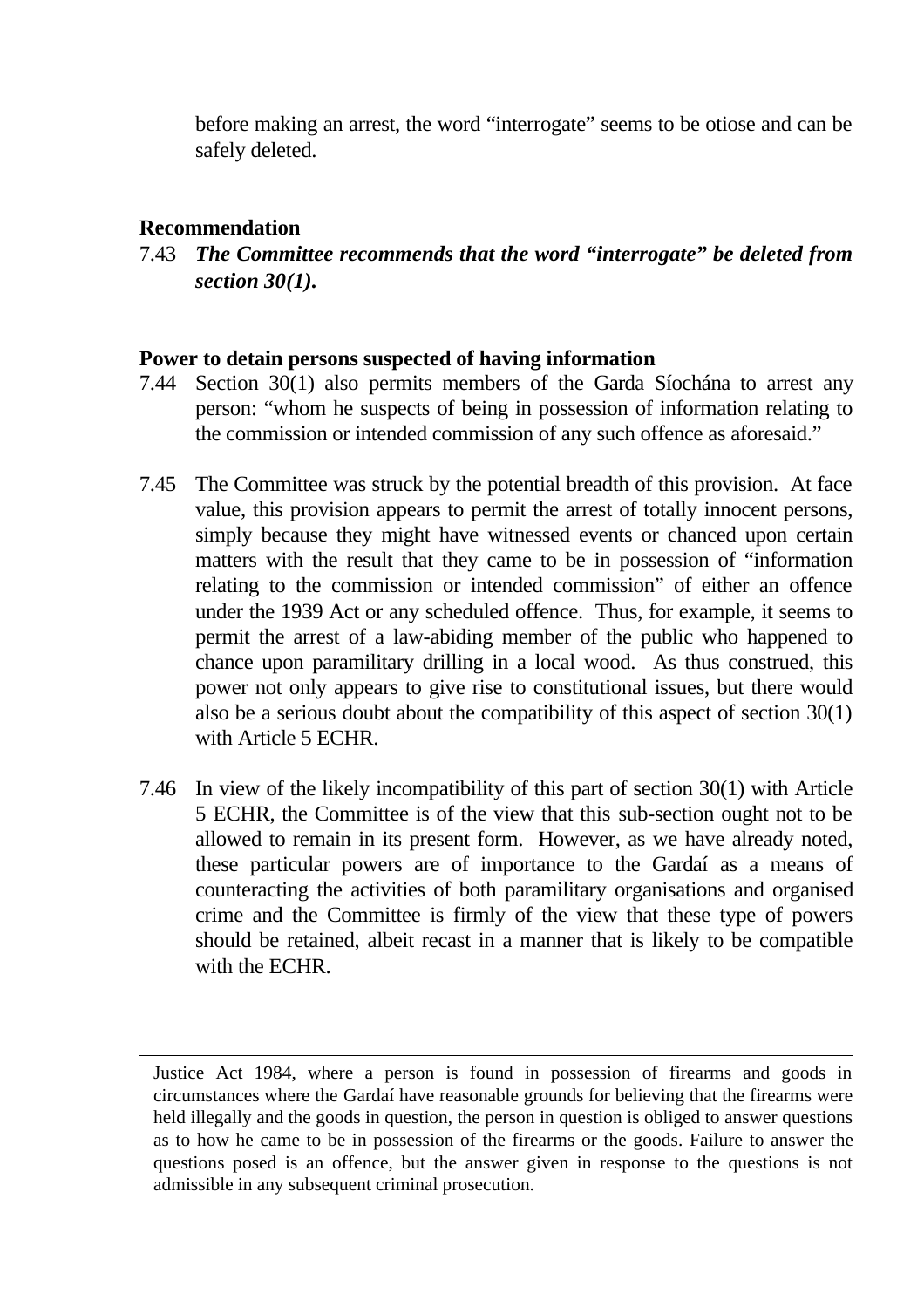7.47 While acknowledging the potential overbreadth of the existing powers of arrest under section 30(1), this sub-section has, in any event, been overtaken by the new offence contained in section 9(1) of the 1998 Act. This provides that:

> A person shall be guilty of an offence if he or she has information which he or she knows or believes might be of material assistance in

preventing the commission by any other person of a serious offence,<sup>312</sup> or

securing the apprehension, prosecution or conviction of any other person for a serious offence,

and fails without reasonable excuse to disclose that information as soon as it is practicable to a member of the Garda Síochána.<sup>313</sup>

- 7.48 This section does not criminalise the mere possession of relevant information, but addresses the real mischief by making it an offence to fail without reasonable excuse to disclose same to the Garda Síochána as soon as it is practicable to do so. Moreover, section 9 of the 1998 Act is a scheduled offence for the purposes of the 1939 Act.<sup>314</sup>
- 7.49 Accordingly, it follows that the Gardaí may arrest under section 30(1) where they have a reasonable suspicion that the suspect committed an offence under section 9. It seems to the Committee that these new provisions deal adequately with the problem at hand. Should the Gardaí effect a section 30 arrest on this basis, it will be because they have a reasonable suspicion that the suspect committed a particular scheduled offence, namely, section 9 of the 1998 Act. The Committee is therefore of the view that the powers to arrest persons in possession of information under section 30(1) are no longer necessary.

### **Recommendation**

7.50 *Insofar as section 30(1) enables the Gardaí to arrest persons simply because they happen to have in their possession certain documents or*

 $312$ By virtue of section 9(3), "serious offence" has the same meaning as in section 8 of the 1998 Act. By virtue of section 8, "serious offence" in effect means an offence involving personal violence or false imprisonment or a serious damage to property and carrying a penalty of more than five years' imprisonment.

 $313$ This offence carries a penalty of five years' imprisonment (see section 9(2)) and is therefore an arrestable offence by reason of the Criminal Law Act 1997.

 $314$ 1998 Act, s. 14(1) and s. 14(2).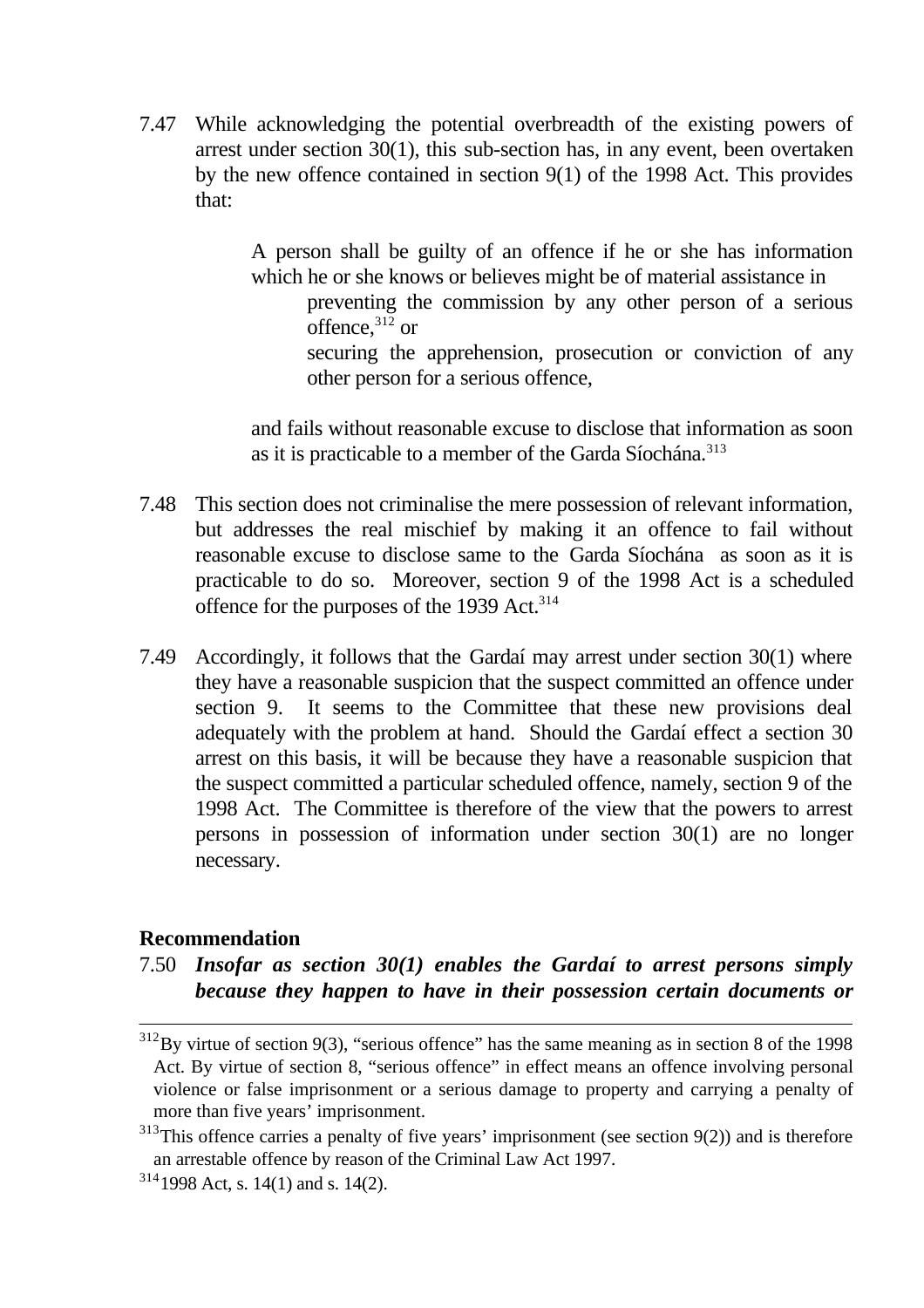*information relating to actual crimes or the intended commission of offences under the 1939 Act or scheduled offences, it is unsatisfactory and ought to be changed. However, because the Gardaí already have powers to arrest under section 30(1) persons who are reasonably suspected of having committed the scheduled offence under section 9 of the 1998 Act, the Committee is of the view that the power to arrest persons under section 30(1) because they are believed to be in possession of information is no longer necessary and should be deleted.* 

### **Power to arrest someone suspected of being about to commit an offence**

7.51 Section 30(1) provides that a member of the Garda Síochána may arrest any person whom he suspects:

> ...of having committed or being about to commit or being or having being concerned in the commission of any offence under any section or sub-section of this Act or an offence which is for the time being a scheduled offence for the purposes of Part V of this Act…

- 7.52 The references to "having committed" an offence or "being or having being concerned" in the commission of an offence are not problematic. However, it will be observed that, unlike other common law or statutory powers of arrest, section 30(1) confers a power to arrest someone who is suspected of being *about* to commit an offence. It is important here to draw the distinction (which, admittedly, is not always the easiest to draw in practice) between a criminal attempt on the one hand and an intention to commit a crime on the other. The former is a criminal offence in its own right, whereas the latter is not. As the Supreme Court indicated in *Attorney General v. Sullivan*<sup>315</sup> "mere preparation for the crime is not enough" and that it is necessary to go further and demonstrate that "they constituted acts sufficiently proximate to amount to attempts to commit the substantive offences."<sup>316</sup>
- 7.53 If it were the case that the Gardaí were given a general power of arrest in respect of conduct that was not criminal, this would be a matter for concern. It is true that the distinction between mere intention to commit a crime on the one hand and an attempt to commit a crime on the other is one which has frequently exercised the minds of textbook writers. However, the power of arrest under section 30(1) is not triggered by a mere inchoate intention to

 $315$ [1964] IR 169.

<sup>316</sup>[1964] IR 169, 195, per Walsh J. In *R v. White* [1910] 2 KB 124 the English Court of Criminal Appeal held that an act is proximate if it was the first of a series of similar acts intended to result cumulatively in the crime.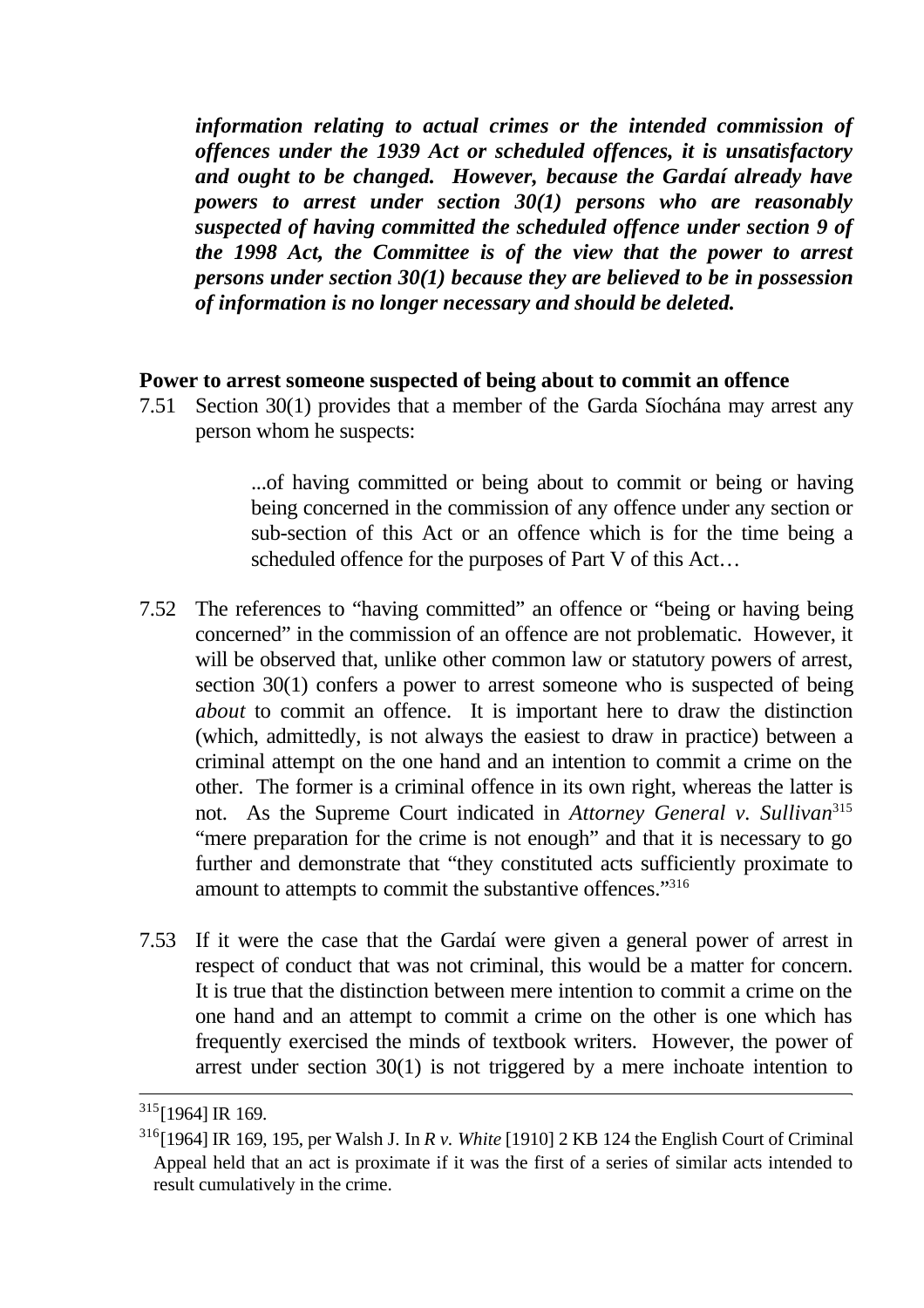commit a crime: instead, the Gardaí must have a suspicion (which is not unreasonable) that the arrested person is "about to commit a crime". Although there is no authoritative judicial determination as to the meaning of these words, the Committee considers that, to a very large extent, they overlap significantly with the law of attempt.

- 7.54 If, for example, the Gardaí intercept a would-be assassin just before he places a rifle on an already-assembled tripod, it would be hard to say that they did not have a reasonable suspicion justifying his arrest on the basis that he had either actually committed an offence under the Firearms Acts or that he had attempted to do so. Equally, however, the arrest could be justified under the present version of section 30(1) on the ground that the Gardaí have reasonable suspicion that the suspect is about to commit an offence.
- 7.55 Despite the fact that the Committee is of the view that the words "being about to commit" an offence overlap in large measure with the law on attempt (so that "about to commit" an offence is effectively synonymous with an attempt to commit an offence), there may be concerns that these powers might be used to justify the detention of persons in respect of conduct which is not criminal and which is not sufficiently proximate to any intended criminal act to constitute a criminal attempt. In these circumstances, the Committee recommend the deletion of the words "being about to commit" and their replacement with language largely drawn from Article 5(1)(c) ECHR. That Article permits the lawful arrest of a person for the purpose of bringing him before the competent legal authority:

...on reasonable suspicion of having committed an offence or when it is reasonably considered necessary to prevent his committing an offence…

7.56 The Committee did not feel that it could recommend directly employing the language of Article 5(1)(c) ECHR since such would actually *widen* the grounds on which a suspect might be arrested. Indeed, a statutory provision along the lines of Article 5(1)(c) ECHR might well encounter constitutional difficulties, given the manner in which the guarantee of personal liberty contained in Article  $40.4.1<sup>0</sup>$  of the Constitution has been judicially interpreted.<sup>317</sup> Accordingly, the Committee recommends that the Gardaí be given the power to effect an arrest "when it is reasonably considered necessary to prevent the imminent commission of an offence." Such an amendment should help allay any residual fears concerning the scope of this

<sup>317</sup>*People v. O'Callaghan* [1966] IR 501; *Director of Public Prosecutions v. Ryan* [1989] IR 399.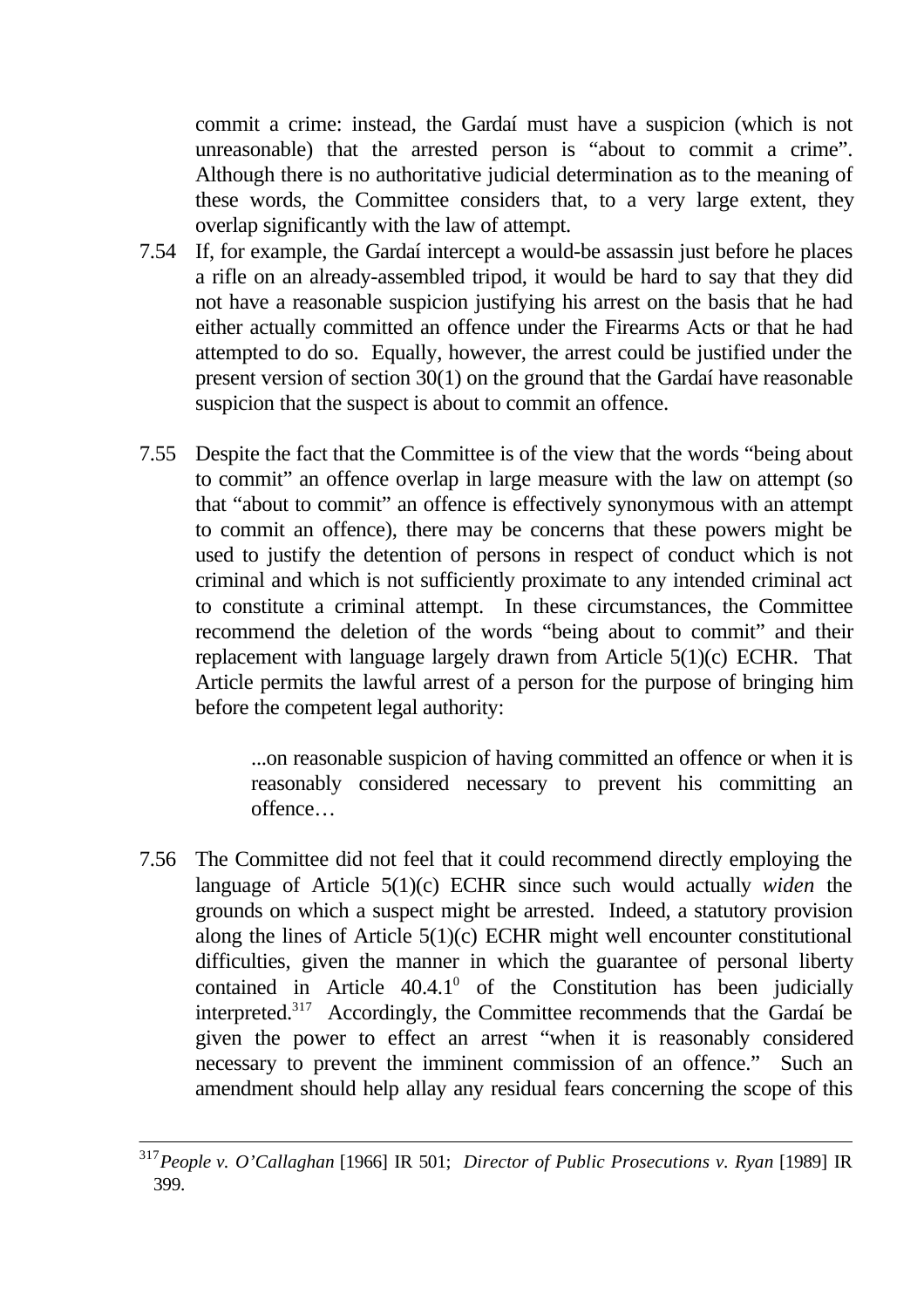aspect of section 30 and ensures that the power of arrest is tied in to an even more stringent version of Article 5(1)(c) ECHR.

### **Recommendation**

7.57 *Although the Committee considers that the power of the Gardaí to effect an arrest under section 30(1) on the basis that the person is about to commit an offence substantially overlaps with the law on criminal attempts, it nonetheless recommends the deletion of this phrase to allay any lingering concerns about the breadth of this aspect of section 30(1). Instead, the Committee recommends that the Gardaí be given the power to effect an arrest "when it is reasonably considered necessary to prevent the imminent commission of an offence." Such an amendment would ensure that this aspect of the power of arrest in section 30(1) is tied in directly to an even more stringent version of Article 5(1)(c) ECHR.*

#### **Right of an accused to have a solicitor present during section 30 detention**

7.58 While the Supreme Court has repeatedly stressed that an accused person has a constitutional right of access to a solicitor while in pre-trial custody<sup>318</sup> (a right which, in any event, has also been provided by the Criminal Justice Act 1984, s.5 and to some extended supplemented by the Criminal Justice Act 1984 (Treatment of Persons in Custody of Garda Síochána) Regulations  $1987$ <sup>319</sup> doubts have been in expressed in some quarters about the effectiveness of this vital right.<sup>320</sup> The accused may not, for example, know any solicitor and, even if he does, the solicitor in question may, in any event, be uncontactable or unavailable. However, the Committee, however, notes with satisfaction that by virtue of a new administrative scheme which took effect on 14 February 2001, legal aid is now available for persons detained in police custody. Finally, the right of access itself is somewhat nebulous and vague and the courts have not yet fully clarified the extent to which a suspect is entitled to his or her solicitor during the course of his detention.

…people detained for criminal matters in Ireland are not entitled to have access to counsel during questioning. In addition, as a result of the fact that there is no provision for legal aid for lawyers to attend police stations, those people who are detained who are without sufficient means are often denied assistance of counsel throughout the investigation.

<sup>318</sup>*People v. Healy* [1990] 2 IR 73.

<sup>319</sup>S.I. No. 119 of 1987.

<sup>&</sup>lt;sup>320</sup>See generally White, "The Confessional State: Police Interrogation in the Irish Republic" (2000) 10 *Irish Criminal Law Journal* 17. In its submission of October 1999, Amnesty International expressed concern that: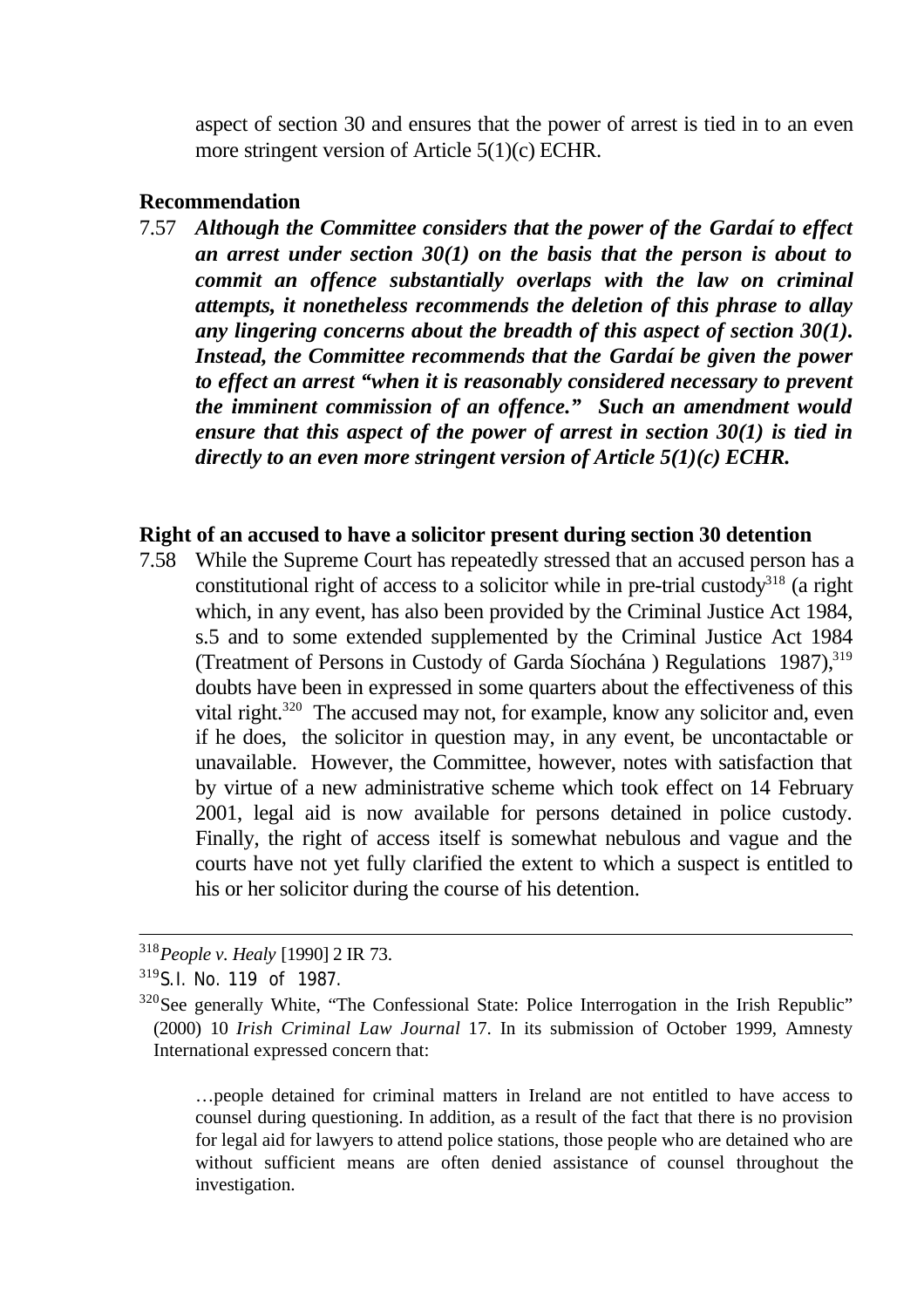7.59 It is true that having access to a solicitor will generally be of assistance to the detained person since it enables him to be informed of his rights. As Finlay C.J. put it in *The People v. Healy*: 321

> The undoubted right of reasonable access to a solicitor enjoyed by a person who is in detention must be interpreted as being directed towards the vital function of ensuring that such a person is aware of his rights and has the independent advice which would be appropriate in order to permit him to reach a truly free decision as to his attitude to interrogation or to the making of any statement, be it exculpatory or inculpatory. The availability of advice must, in my view, be seen as a contribution, at least, towards some measure of equality in the position of the detained person and his interrogators.<sup>322</sup>

7.60 But despite the ringing endorsement of the right of access in *Healy*, the courts have not required or even permitted the presence of a solicitor during the course of interrogation. In *Barry v. Waldron<sup>323</sup>* Carney J. refused to order the release the applicant, who had been detained under section 4 of the Criminal Justice Act 1984, when the Gardaí had declined to permit his solicitor to be present during interrogation. The applicant frankly acknowledged that he desired the presence of his solicitor for the duration of the twelve-hour detention period so that he could:

> ...continue with his formula of saying that he wanted to assert his right to silence and refuse to answer any questions and he would be supported…and maintained in that position by [his solicitor] for the statutory period of detention. If he did not have the support of an independent person, he would probably not be able to maintain such a

 $321$ [1990] 2 IR 73.

<sup>322</sup>*Ibid*., 81. Cf. the similar comments of the European Court of Human Rights in *Magee v. United Kingdom* (2001) 31 EHRR 822 on the question of whether the accused ought to have been denied access to a lawyer following his detention in Castlereagh Barracks in Northern Ireland:

The austerity of the conditions of his detention and his exclusion from outside contact were intended to be pyschologically coercive and conducive to breaking down any resolve he may have manifested at the beginning of his decision to remain silent. Having regard to these considerations, the Court is of opinion that the applicant, as a matter of procedural fairness, should have been given access to a solicitor at the initial stages of interrogation as a counterweight to the intimidating atmosphere specifically designed to sap his will and make him confide in his interrogators.

<sup>323</sup>High Court, 23 May 1996. Cf. the dictum of O'Flaherty J. in *Lavery v. Member in Charge, Carrickmacross Garda Station* [1999] 2 IR 390, 396: "The solicitor is not entitled to be present at the [police] interviews."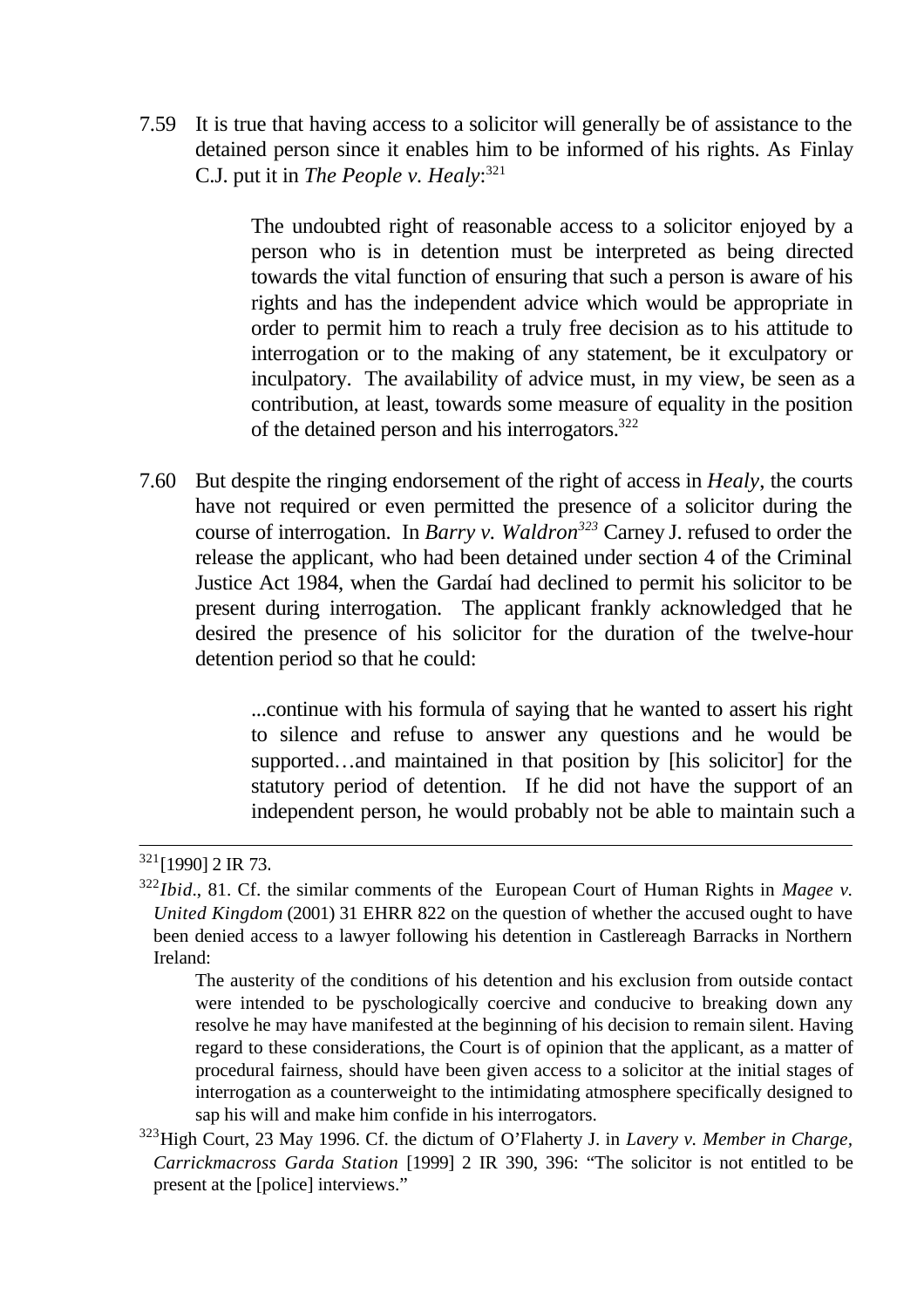stance, which does require a considerable degree of strength against people who are trained in interrogation techniques. And let us not be frightened of the word "interrogation" because that is what it is all about and that is what the statute provides for.

- 7.61 On the question of whether or not any recommendation on this issue should be made, the Committee was divided. A number of members are of the view that the question of whether or not a suspect is entitled to have a solicitor present during the course of police questioning is one which falls to be considered in a wider context that goes beyond the remit of the Committee. They take the view that detention and questioning under the Offences against the State Acts do not give rise to special considerations which do not otherwise arise under the general criminal law.
- 7.62 While a majority of the Committee is of the view that the question does fall within the terms of reference, they are divided on this issue and do not make a recommendation on the wider question of whether or not the suspect is entitled to have a solicitor present during the course of police interviews. Some of this majority are of the view that, provided that *Healy*-type safeguards, in terms of access to a solicitor, are put in place there is no necessity to recommend that a solicitor should be present during questioning. Others take a different view and consider that, at the very least, immediate steps should be taken to move towards a regime whereby the presence of solicitors during the course of police interviews becomes the norm. Even these members recognised, however, that such a change might have to be made incrementally and that there would be practical difficulties (not least in terms of cost and time management) in arranging for a solicitor to be present for the duration of all interviews conducted during the course of a detention under section 30.
- 7.63 Nevertheless, the Committee as a whole is of the view that, consistent with its terms of reference, it can deal with one specific aspect of this wider issue in the special context of the inference-drawing provisions contained in sections 2 and 5 of the 1998 Act and (naturally) any recast version of section 52 of the 1939 Act.
- 7.64 As the Committee has noted in its discussion of the right to silence, it might be argued that one logical consequence of the European Court of Human Right's decision in *Murray v. United Kingdom*<sup>324</sup> (and the subsequent case-law of that Court) is that no inference can properly or fairly be drawn from an accused's silence before he has had an opportunity to take appropriate

<sup>324</sup>(1996) 23 EHRR 29.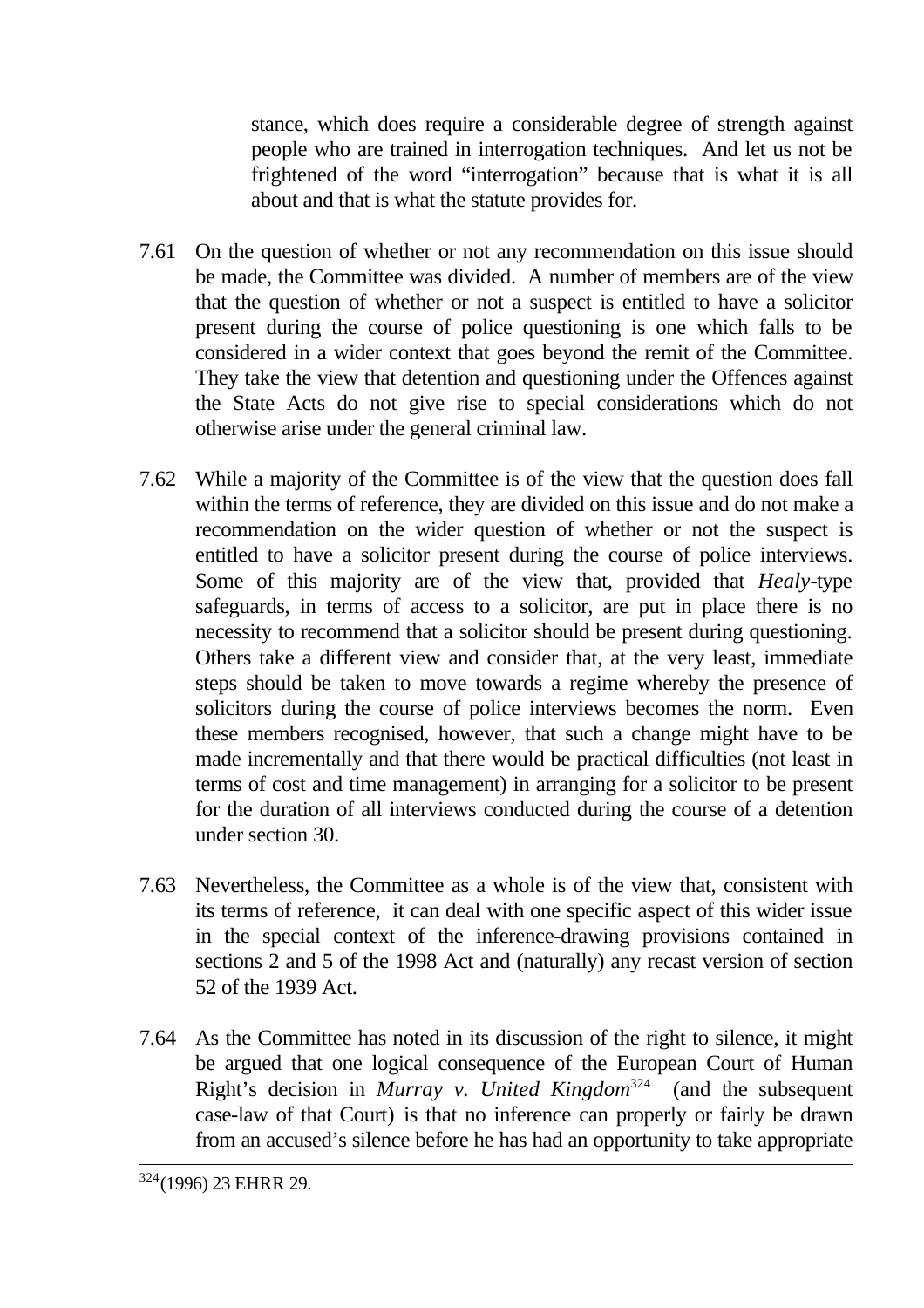legal advice as to the possible consequences of any failure to answer questions. In any event, the Committee considers that if inferences are to be drawn from an accused's silence, it is desirable that he would have had access to prior legal advice so that he can be independently advised as to his legal position and the consequences for him of failure to answer the questions posed. Accordingly, the Committee is of the view that no inferences should be drawn from a suspect's silence unless the suspect has had an adequate opportunity of consulting with and being advised by his solicitor. $325$ 

#### **Recommendation**

7.65 *While a majority of the Committee is of the view that the wider issue of the right of a suspect to have a solicitor present during the course of questioning while in Garda custody is within its terms of reference, for the reasons just mentioned the Committee does not make any recommendation in relation to this issue. It is nonetheless of the view that no inferences should be drawn from a suspect's silence unless the suspect has had an adequate opportunity of consulting with and being advised by his solicitor. Special provision would have to be made for circumstances amounting to* **force majeure***, such as where the solicitor is unavailable or otherwise uncontactable.*

#### **Power of arrest to be grounded on a reasonable suspicion**

7.66 At present, section 30(1) simply enables the Garda to effect an arrest based on "suspicion"; there is no express statutory requirement to the effect that the suspicion must be a reasonable one. In view of the fact that in *People v. Quilligan*<sup>326</sup> Walsh J. said that the requisite suspicion "must be bona fide held and not unreasonable", $327$  the Committee cannot, with respect, accept the assertions contained in a number of submissions to the effect that section 30 would violate Article 5(1) ECHR because it did not contain an express requirement to the effect that an arresting officer should have a reasonable suspicion. Having regard to the fact that the European Court of Human Rights would not go behind such an authoritative statement of domestic law,<sup>328</sup> the

 $326$ [1986] IR 495. <sup>325</sup>Special provisions would have to be made for circumstances amounting to *force majeure*, such as, for example, where the solicitor could not be contacted or was unduly delayed.

<sup>&</sup>lt;sup>327</sup>*Ibid.*, 507. Walsh J. also pointed out that the suspicion of the arresting Garda under s. 30 was "not beyond judicial review", as illustrated by cases such *as The State (Trimbole) v. Governor of Mountjoy Prison* [1985] IR 550.

<sup>328</sup>See, for example, *Pine Valley Developments Ltd. v. Ireland* (1992) 14 EHRR 449.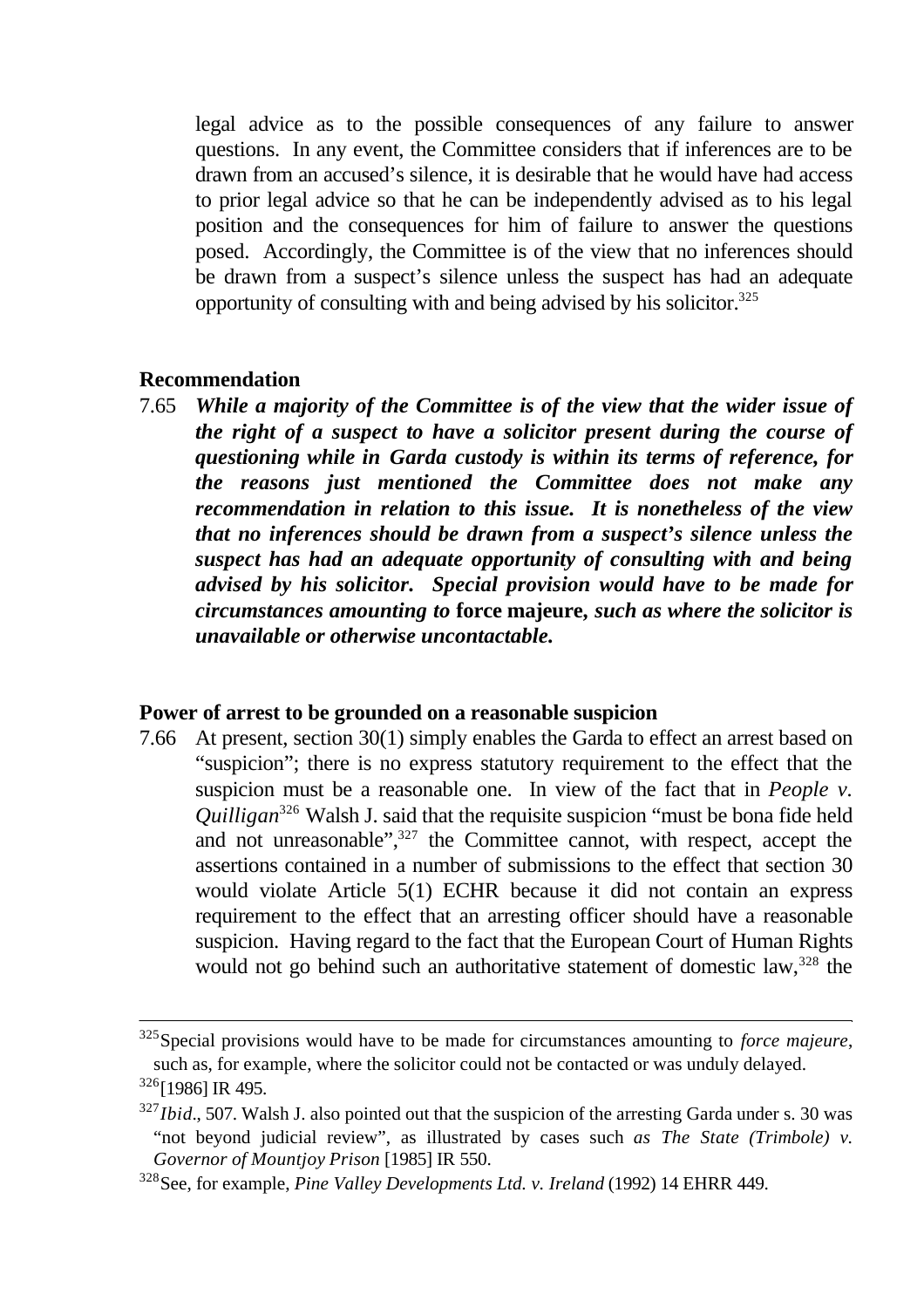Committee is of opinion that it is unlikely that section 30(1) would be found to be contrary to Article 5(1) on this ground.

7.67 Although it seems clear that the courts have interpreted section 30(1) as requiring that the requisite suspicion must be a "reasonable" one,  $329$  the Committee is nevertheless of the view that to avoid any room for possible misunderstandings, it would be desirable if any recast version of this power of arrest expressly referred to "reasonable suspicion".

## **Recommendation**

- 7.68 *In order to remove any lingering doubts and any possible misunderstanding, the Committee recommends that section 30 should be amended to make it clear that the power of arrest must be grounded on the reasonable suspicion of the arresting member of the Gardaí.*
- 7.69 *The dissenting views of Profesor Dermot Walsh in relation to aspects of this chapter are set out in a general dissent at the end of the report.*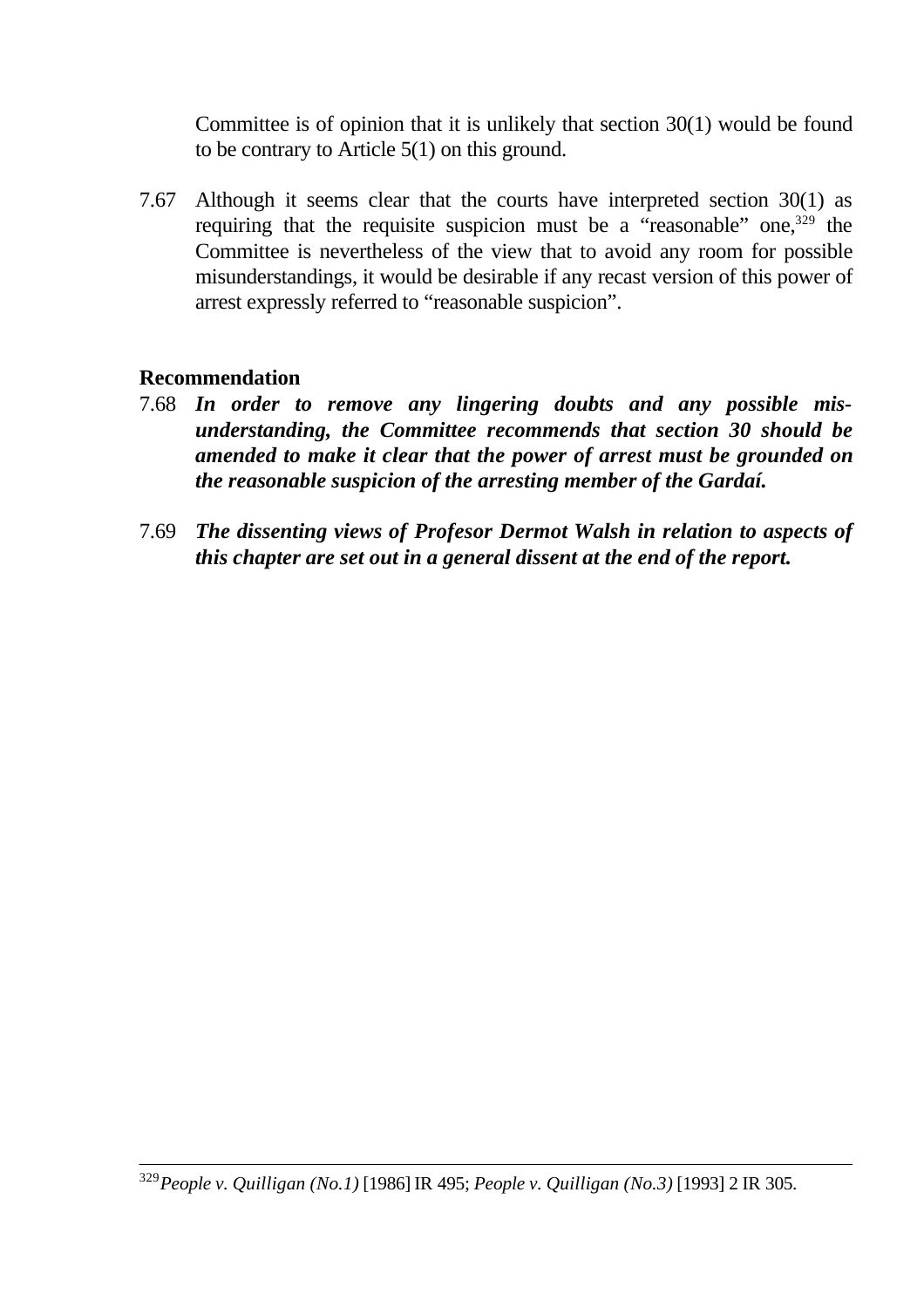## **CHAPTER 8**

# **THE RIGHT TO SILENCE**

#### **Background**

- 8.1 The privilege against self-incrimination was first generally recognised in the common law world during the course of the seventeenth century. The rule evolved as a result of popular revulsion against the excesses of the Court of Star Chamber, whereby all those who were charged with an offence were interrogated on oath. From this evolved the rule that the accused could not testify in a criminal case<sup>330</sup> and the associated rule that no one could be obliged to jeopardise his life or liberty by answering questions on oath. By the eithteenth century the rule had become so central to all criminal proceedings that the privilege against self-incrimination was expressly protected by the fifth Amendment of the US Constitution which provides that "No person...shall be compelled in any criminal case to be a witness against himself."
- 8.2 The modern era has seen the emergence of two divergent schools of thought on the privilege against self-incrimination. The first sees the privilege essentially as an "archaic and uniustifiable survival from the past"<sup>331</sup> and considers that the administration of justice in general and law enforcement in particular would be best served by giving the privilege a restrictive interpretation. Those who support this view reject the argument that any encroachment upon this right presents any dangers to the public at large.<sup>332</sup>

While it may no doubt be expected in most cases that innocent persons would be willing to co-operate with the police in explaining that they were not involved in any

<sup>330</sup>A rule which was abolished in Ireland as late as 1924: see Criminal Justice (Evidence) Act 1924, s. 1.

<sup>&</sup>lt;sup>331</sup>*Istel Ltd. v. Tully* [1993] AC 45, 53, per Lord Templeman. The comments were, however, made in the context of the exercise of the privilege in civil proceedings.

<sup>332</sup>See, for example, the comments of O'Flaherty J. in *Heaney v. Ireland* [1996] 1 IR 580, 590: "…the innocent person has nothing to fear from giving an account of his or her movements." But cf. the comments (at para. 49) of the European Court of Human Rights in *Averill v. United Kingdom* (2001) 31 EHRR 839: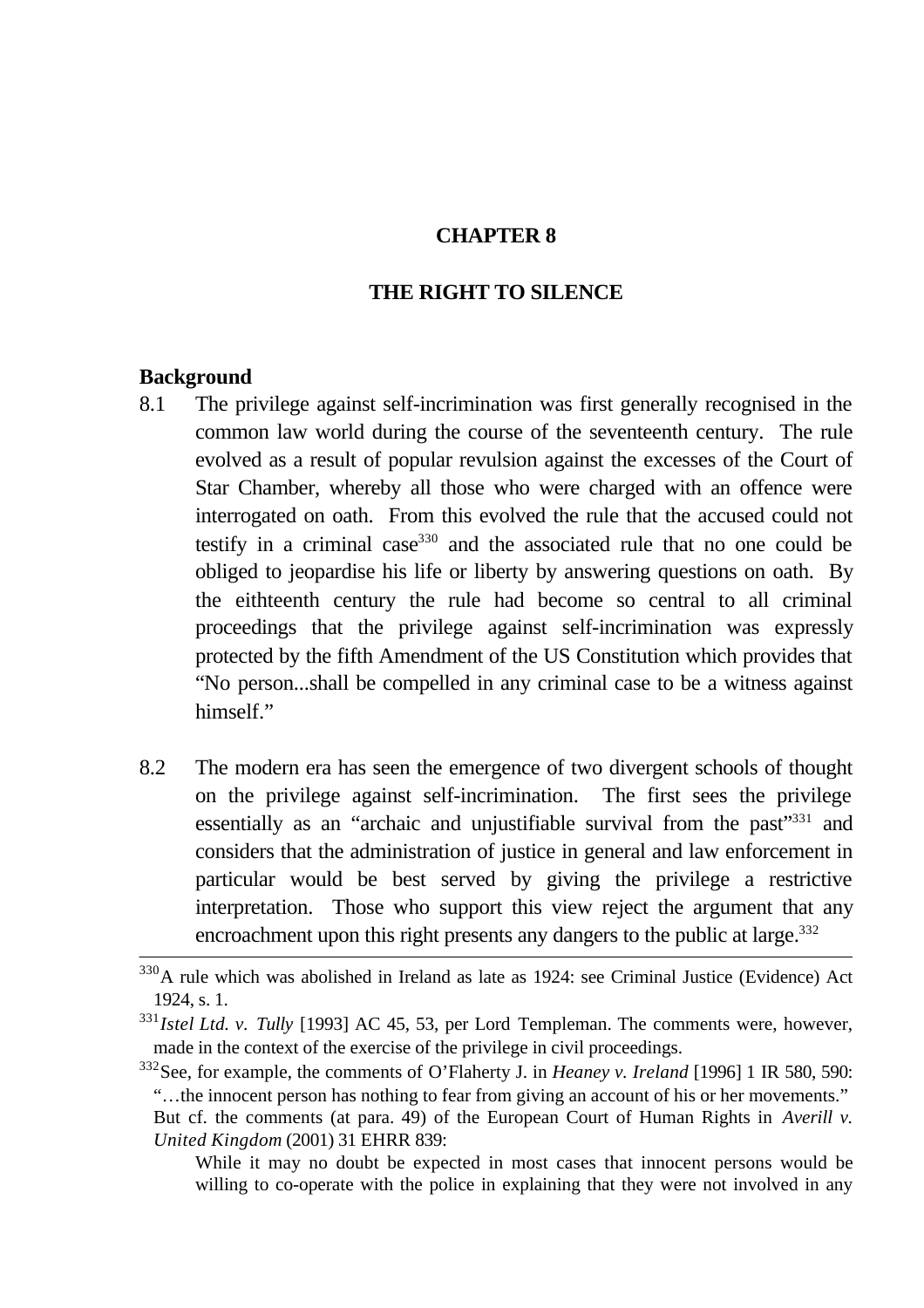8.3 The other school of thought considers that the privilege against self-incrimination represents "a bastion of human freedom from oppression by the state."<sup>333</sup> As Murphy J. stated in *Pyneboard Pty. Ltd. v. Trade Practices Commission*:

> The privilege against compulsory self-incrimination is part of the common law of human rights. It is based on the desire to protect personal freedom and human dignity. These social values justify the impediment the privilege presents to judicial or other investigations. It protects the innocent as well as the guilty from the indignity and invasion of privacy which occurs in compulsory self-incrimination: it is society's acceptance of the inviolability of human personality.<sup>334</sup>

- 8.4 In addition, adherents to this school of thought consider that any erosion of the privilege might present some risk to the innocent (especially the forgetful, the inarticulate and the socially vulnerable), so that these immunities "contribute to avoiding miscarriages of justice".<sup>335</sup>
- 8.5 The Oireachtas has, generally speaking, sought to steer a *via media* between these two opposing schools, although, perhaps, inclining to the latter rather than the former school. While the privilege against self-incrimination is still generally respected by our law, there are numerous statutory provisions (leaving aside for a moment the provisions of the Offences against the State Acts) which to a greater or lesser extent tend to erode the privilege.<sup>336</sup> And, while it is probably fair to say that there has been increasing political and other pressures in favour of curtailing the operation of the privilege, recent decisions of both the Supreme Court<sup>337</sup> and the European Court of Human

suspected crime, there may be reasons why in a specific case an innocent person would not be prepared to do so. In particular, an innocent person may not wish to make any statement before he has had the opportunity to consult a lawyer.

<sup>&</sup>lt;sup>333</sup>Cross & Tapper on *Evidence* ( $8<sup>th</sup>$  ed.)(1995) at p. 454.

<sup>334</sup>(1983) 152 CLR 328, 346.

<sup>335</sup>*Murray v. United Kingdom* (1996) 23 EHRR 29, para. 45.

 $336$ See, for example, Criminal Justice Act 1984, ss. 15-19; Bankruptcy Act 1988, s. 21(4) (this sub-section, however, provides that none of the answers "shall be admissible in evidence against him in any other proceedings, civil or criminal, except in the case of any criminal proceedings for perjury in respect of any such answer"); Criminal Justice (Drug Trafficking) Act 1996, s. 7 (inferences from failure to mention a particular fact).

<sup>337</sup>*Re Northern Irish Bank Ltd.* [1999] 3 IR 145; *People v. Finnerty* [1999] 4 IR 364.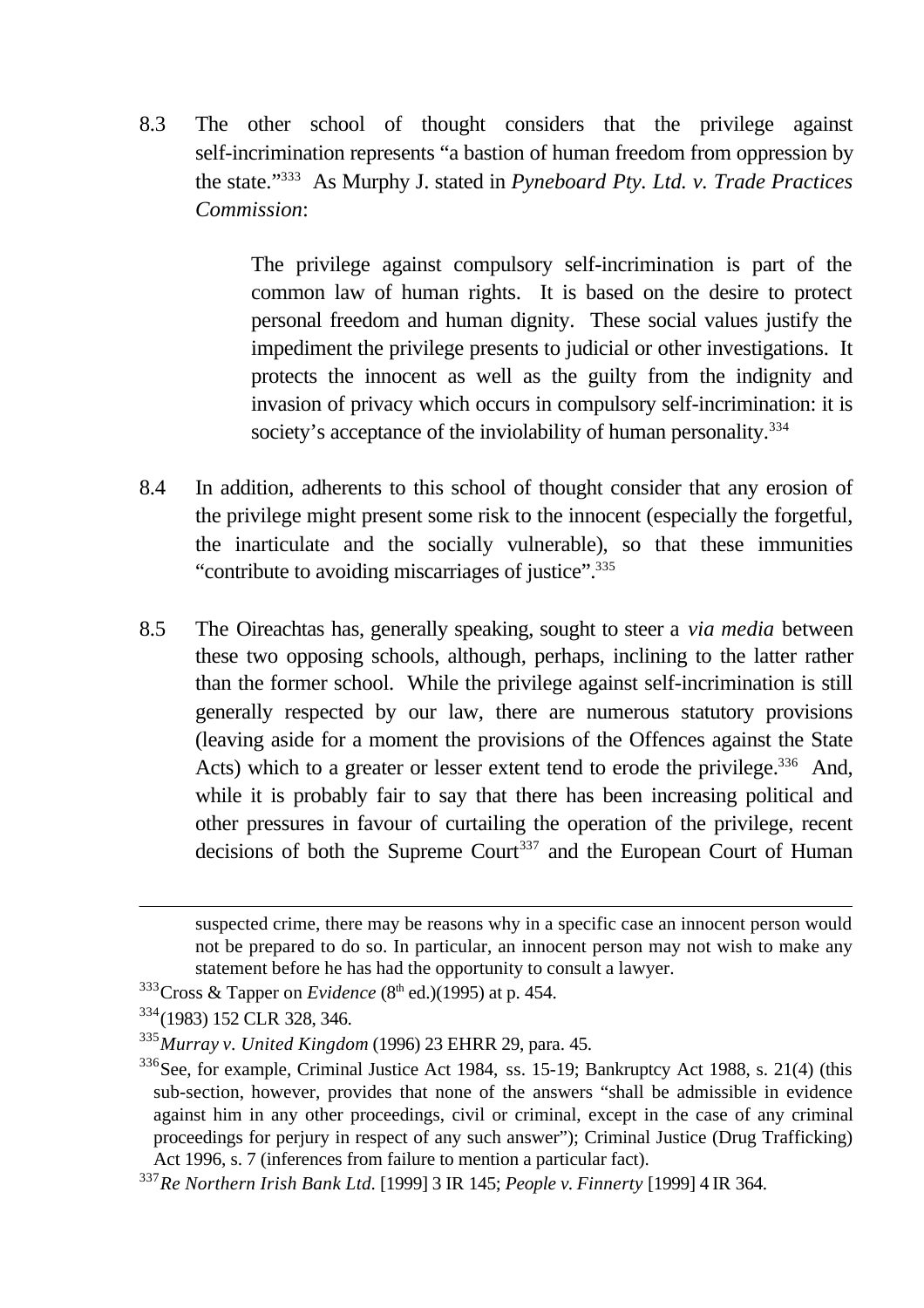Rights<sup>338</sup> impose substantial limitations on the capacity of the Oireachtas to effect further abridgements of the right to silence.

# **The right to silence and the Offences against the State Acts**

8.6 There are four separate provisions of the Offences against the State Acts 1939-1998 which encroach on the right to silence. <sup>339</sup> We may first consider section 52 of the Offences against the State Act 1939, which enables a member of the Garda Síochána to question a person detained pursuant to Part IV of that Act (principally pursuant to the powers of arrest contained in section 30) and such person is required to give:

> ...a full account of such person's movements and actions during such specified period and all information in his possession in relation to the commission or intended commission by another person of any offence under [the 1939 Act] or any scheduled offence.

8.7 Section 52(2) provides that any person who fails or refuses to give such account or information or gives false or misleading information is guilty of an offence carrying a penalty of six months' imprisonment. Section 13 of the Offences against the State (Amendment) Act 1998 now provides that section 52 shall not have effect in relation to any person detailed under that section unless:

> …immediately before a demand is made of him or her under that subsection, he or she is informed in ordinary language by a member of the Garda Síochána of:

(a) the fact that the demand is being made under the section 52, and

(b) the consequences provided by that section for a failure or refusal to comply with such a demand or the giving of any account or information in purported compliance with such a demand which is false or misleading.

<sup>338</sup>*Funke v. France* (1993) 16 EHRR 297; *Murray v. United Kingdom* (1996) 22 EHRR 29; *Saunders v. United Kingdom* (1996) 23 EHHR 313; *Averill v. United Kingdom*, (2001) 31 EHRR 839; *IJL v. United Kingdom* (2001) 33 EHRR 225 and *Quinn v. Ireland*, *Heaney v. Ireland* (2001) 33 EHRR 334.

<sup>339</sup>See generally, Ryan, "The Decline and Fall of the Right to Silence" (1997) 7 *Irish Criminal Law Journal* 22.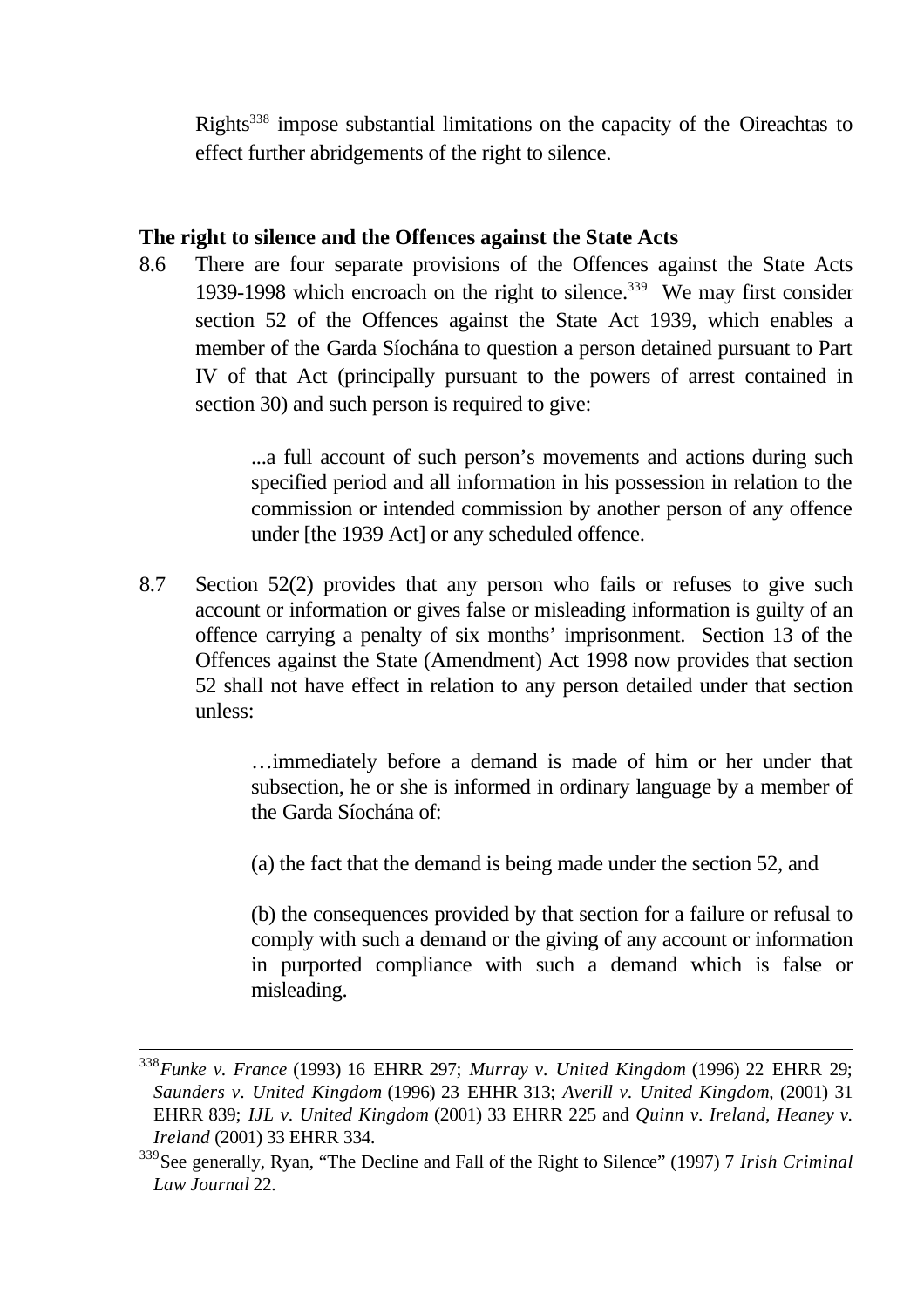- 8.8 It may be noted that section 52(1) has two distinct components: the obligation to give an account of one's movements and actions, but also the obligation to give all the information in one's possession regarding the commission or intended commission by another person of a scheduled offence. It is, of course, only the obligation to give an account of one's own movements that raises the issue of possible self-incrimination. The number of prosecutions under this section appears to have been relatively few, but it also seems that the section has nonetheless been of some assistance to the Gardaí in their crime detection efforts.
- 8.9 It is also worth noting that section 52(1) does not seem to be compatible with international human rights norms. Thus, leaving aside for a moment the provisions of Article 6 of the European Convention of Human Rights (which shall be examined presently), section 52(1) seems at odds with Article 14(3)(g) of the United Nations International Covenant on Civil and Political Rights (1967) which provides that an accused shall not "be compelled to testify against himself or to confess guilt".

# **Section 2 of the 1972 Act**

8.10 Section 2 of the Offences against the State (Amendment) Act 1972 provides that where a member of the Gardaí:

> (a) has reasonable grounds for believing that an offence which is for the time being a scheduled offence for the purposes of Part V of the Act of 1939 is being or was committed at any place,

> (b) has reasonable grounds for believing that any person whom he finds at or near the place at the time of the commission of the offence or soon afterwards knows, or knew at the time, of its commission and

(c) informs the person of his belief aforesaid,

the member may demand of the person his name and address and an account of his movements and if the person fails or refuses to give the information or gives information which is false or misleading, he shall be guilty of an offence and shall be liable on conviction to a fine not exceeding £200 or, at the discretion of the court, to imprisonment for a term not exceeding twelve months or to both such fine and such imprisonment.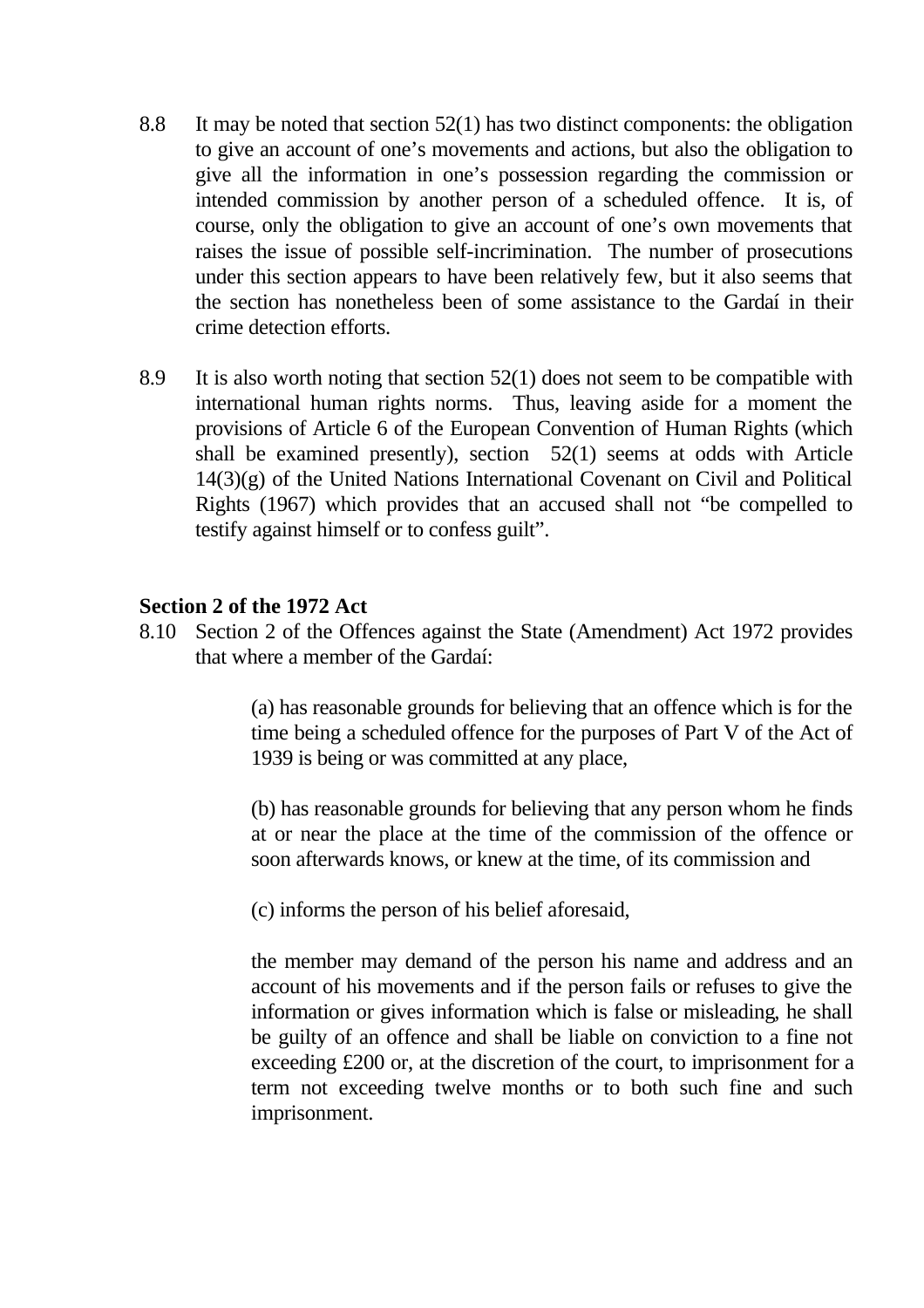This section was enacted prior to the Criminal Justice Act 1984, and it now appears to have been largely overtaken by sections  $18$  and  $19$  of that Act.<sup>340</sup> These sections enable the courts to draw inferences from a suspect's silence in circumstances which might reasonably call for an explanation. Unlike the inference-drawing provisions of sections 18 and 19 of the 1984 Act, section 2, in common with section 52 of the 1939 Act, makes it a criminal offence to fail to answer the question. It is clear from the Supreme Court's decision in *In re National Irish Banks Ltd.* that, in the light of guarantees contained in Article 38.1 of the Constitution, any statement made in pursuance to such statutory demand would be constitutionally inadmissible as evidence in a criminal prosecution. It is equally clear, in the light of the judgment of the European Court of Human Rights in *Quinn v. Ireland*,<sup>341</sup> that a statutory provision such as this, which criminalised a failure to answer a question, would on this ground alone be incompatible with Article 6 of the European Convention of Human Rights in the absence of this constitutional guarantee regarding the admission of evidence obtained pursuant to a statutory demand.

## **Sections 2 and 5 of the 1998 Act**

8.11 Section 2(1) of the Offences against the State (Amendment) Act 1998 provides that where, in any prosecution of an accused in respect of membership of an unlawful organisation under section 21 of the 1939 Act, evidence is given that the accused:

> …at any time before he or she was charged with the offence, on being questioned by a member of the Garda Síochána in relation to the offence, failed to answer any question material to the investigation of the offence, then…. the court (or subject to the judge's directions, the jury) in determining whether the accused is guilty of an offence may draw such inferences from the failure as appear proper; and the failure may, on the basis of such inferences, be treated as, or as capable of amounting to corroboration of any evidence in relation to the offence, but a person shall not be convicted of the offence solely on an inference drawn from such a failure.

8.12 Section 2(2) provides that section 2(1) shall not have effect unless an accused was told in ordinary language "when being questioned what the effect of such failure might be".

<sup>340</sup>Which are considered below at paras. 8.19 - 8.21 and 8.40 - 8.41.

<sup>341</sup>(2001) 33 EHRR 334.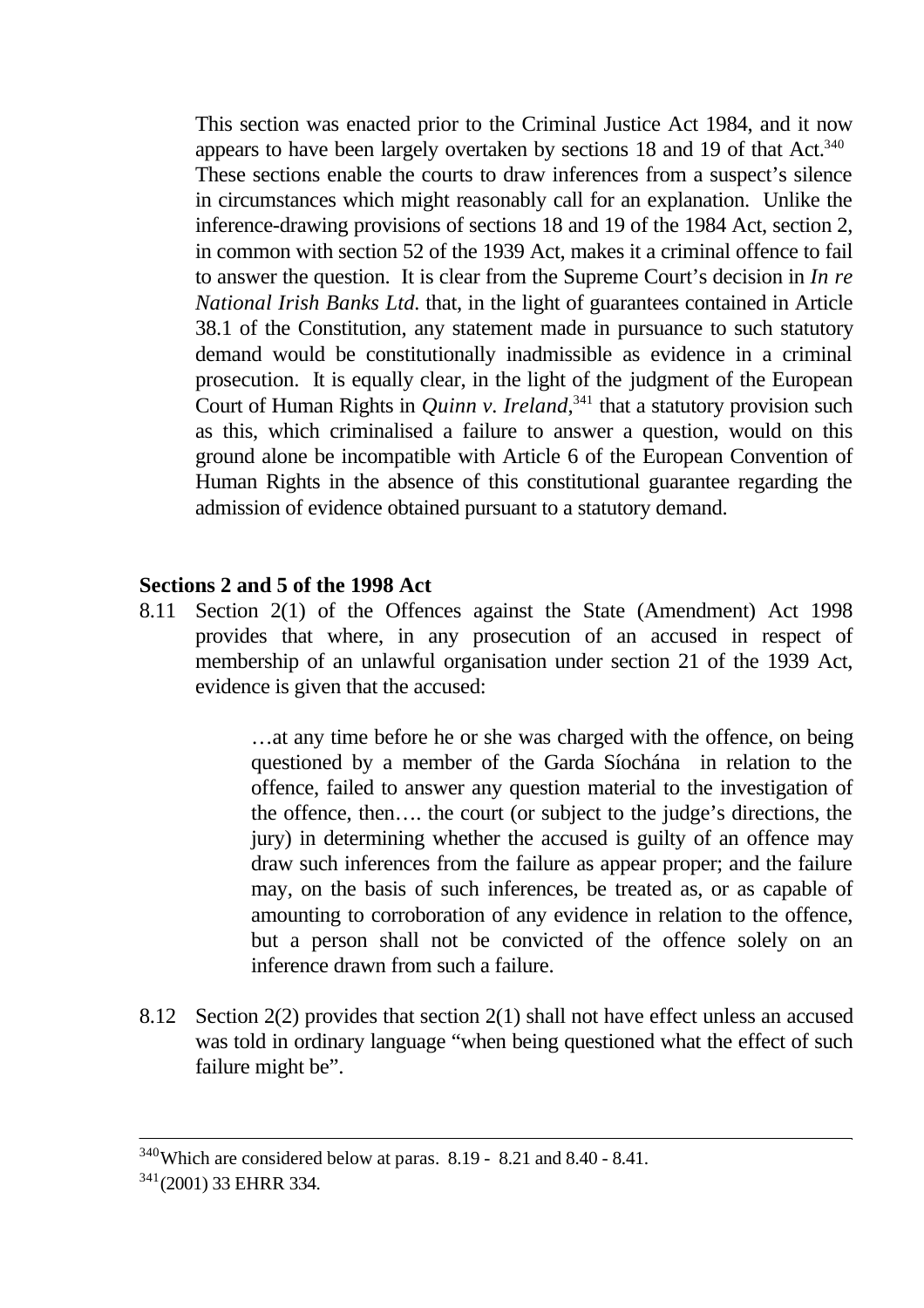8.13 Section 5 is in similar terms. Section 5(1) provides that the section applies to any offence under the Offences against the State Acts or which is a scheduled offence thereunder or is an offence "arising out of the same set of facts" being an offence which, by virtue of any enactment, the accused may be "punished by imprisonment for a term of five years or by a more severe penalty". Section 5(2) takes a slightly different approach than section 2(2) and provides that:

> Where in any proceedings against a person for an offence to which this section applies evidence is given that the accused:

> (a) at any time before he or she was charged with the offence, on being questioned by a member of the Garda Síochána in relation to the offence, or

> (b) when being charged with the offence or informed by a member of the Garda Síochána that he or she might be prosecuted for it,

> failed to mention any fact relied on in his or her defence in those proceedings, being a fact which in the circumstances existing at the time he or she could reasonably have been expected to mention when so questioned, charged or informed, as the case may be, then the court...in determining whether the accused is guilty of the offence charged...may draw such inferences from the failure as appear proper and the failure may, on the basis of such inferences, be treated as, or as capable of amounting to corroboration of any evidence in relation to which the failure is material, but a person shall not be convicted of an offence solely on an inference drawn from such a failure.<sup>342</sup>

8.14 It will be seen that, while the inference-drawing power is similar to that found in section 2(2), it is triggered by the failure of an accused to mention matters which he or she "could reasonably have been expected to mention" when so charged or informed of the likelihood of a prosecution. Section 5(3) provides that no inference may be drawn unless the suspect is told in ordinary language what the effect of failure to answer the question posed might be. In effect, the purpose of the inference-drawing provisions under section 5 of the 1998 Act is to permit the court (or jury, as the case may be) in appropriate cases to look with scepticism on an ambush defence, whereas the object of section is to

<sup>&</sup>lt;sup>342</sup>This sub-section is practically identical to the provisions of the Criminal Justice (Drug Trafficking) Act 1996, s.7 and also mirrors the provisions of Article 3 of the Criminal Evidence (Northern Ireland) Order 1988.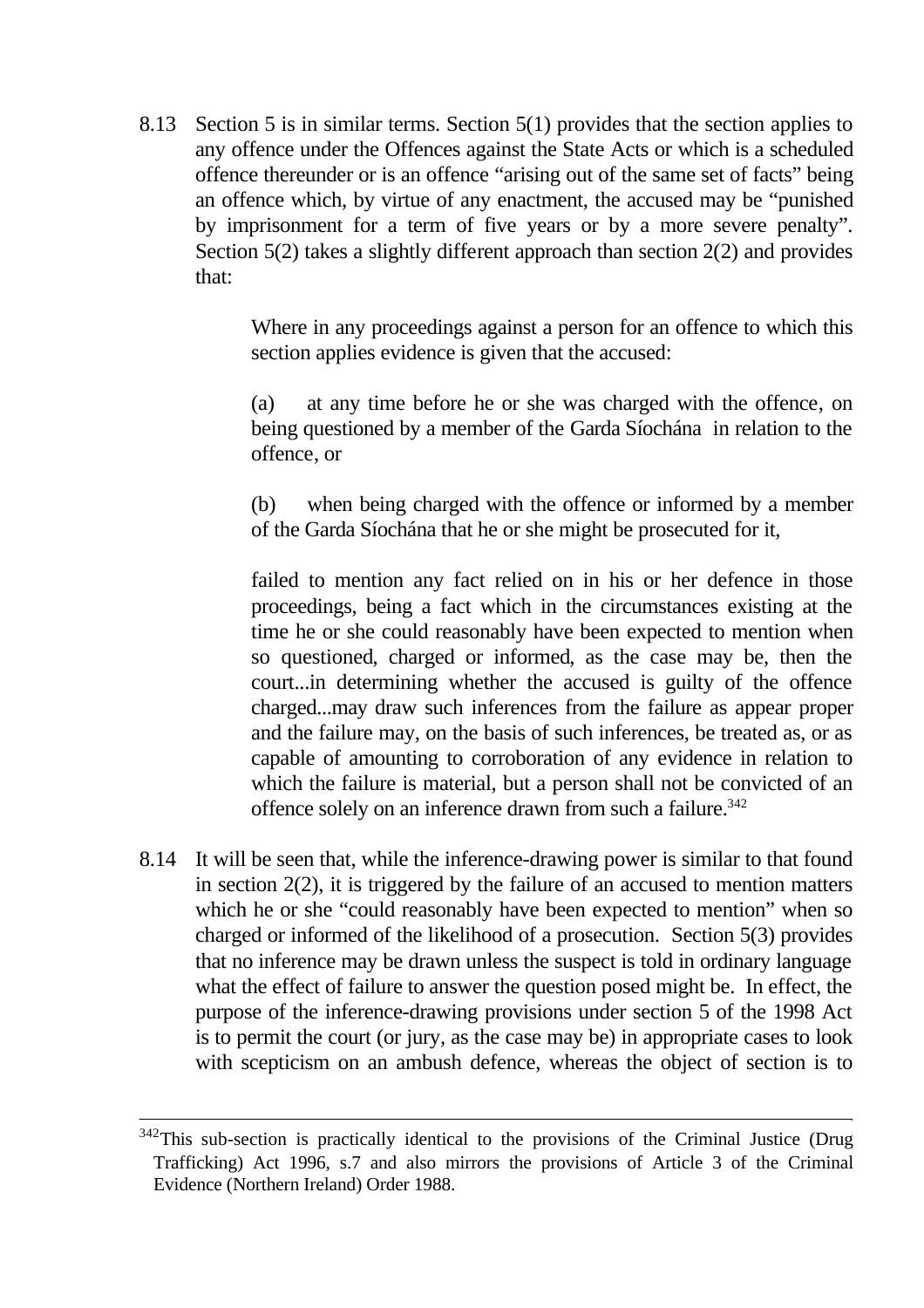allow for inferences to be drawn in circumstances where an explanation is (or, at least, may be) called for.

# **Recent case-law**

- 8.15 In the first modern decision dealing with the right to silence, *The People (Director of Public Prosecutions) v. McGowan*, <sup>343</sup> the Court of Criminal Appeal suggested that information which is lawfully obtained pursuant to section 52(1) was admissible in evidence in a subsequent prosecution for a different offence. The Court of Criminal Appeal did not, however, consider and would have had no jurisdiction to consider - any question as to the constitutionality of this sub-section.
- 8.16 Prior to two recent Supreme Court decisions, there was an uncertainty as to whether or not this provision was unconstitutional and, even if it was not, whether *McGowan* had been correctly decided insofar as the Court of Criminal Appeal had ruled admissions obtained pursuant to a statutory demand under section 52(1) were admissible in evidence. In addition, the compatibility of these provisions with the European Convention of Human Rights was then regarded as an open question.
- 8.17 As far as the first question is concerned, the constitutionality of this provision was upheld by the Supreme Court in *Heaney v. Ireland*,<sup>344</sup>, with O'Flaherty J. reasoning that section 52 did not constitute a disproportionate interference with the right to free speech:

On the one hand, constitutional rights must be construed in such a way as to give life and reality to what is being guaranteed. On the other hand, the interest of the State in maintaining public order must be respected and protected. We must, therefore, ask ourselves whether the restriction which section 52 places on the right to silence is any greater than necessary having regard to the disorder against which the State is attempting to protect the public…. Of course, in this pursuit the constitutional rights of the citizen must be affected as little as possible. As already stated, the innocent person has nothing to fear from giving an account of his or her movements, even though on grounds of principle, or in the assertion of constitutional rights, such a person may wish to take a stand. However, the Court holds that the *prima facie* entitlement of citizens to take such a stand must yield to the right of the State to protect itself. *A fortiori*, the entitlement of

<sup>343&</sup>lt;sup>[1979]</sup> IR 45.

<sup>&</sup>lt;sup>344</sup>[1996] 1 IR 580.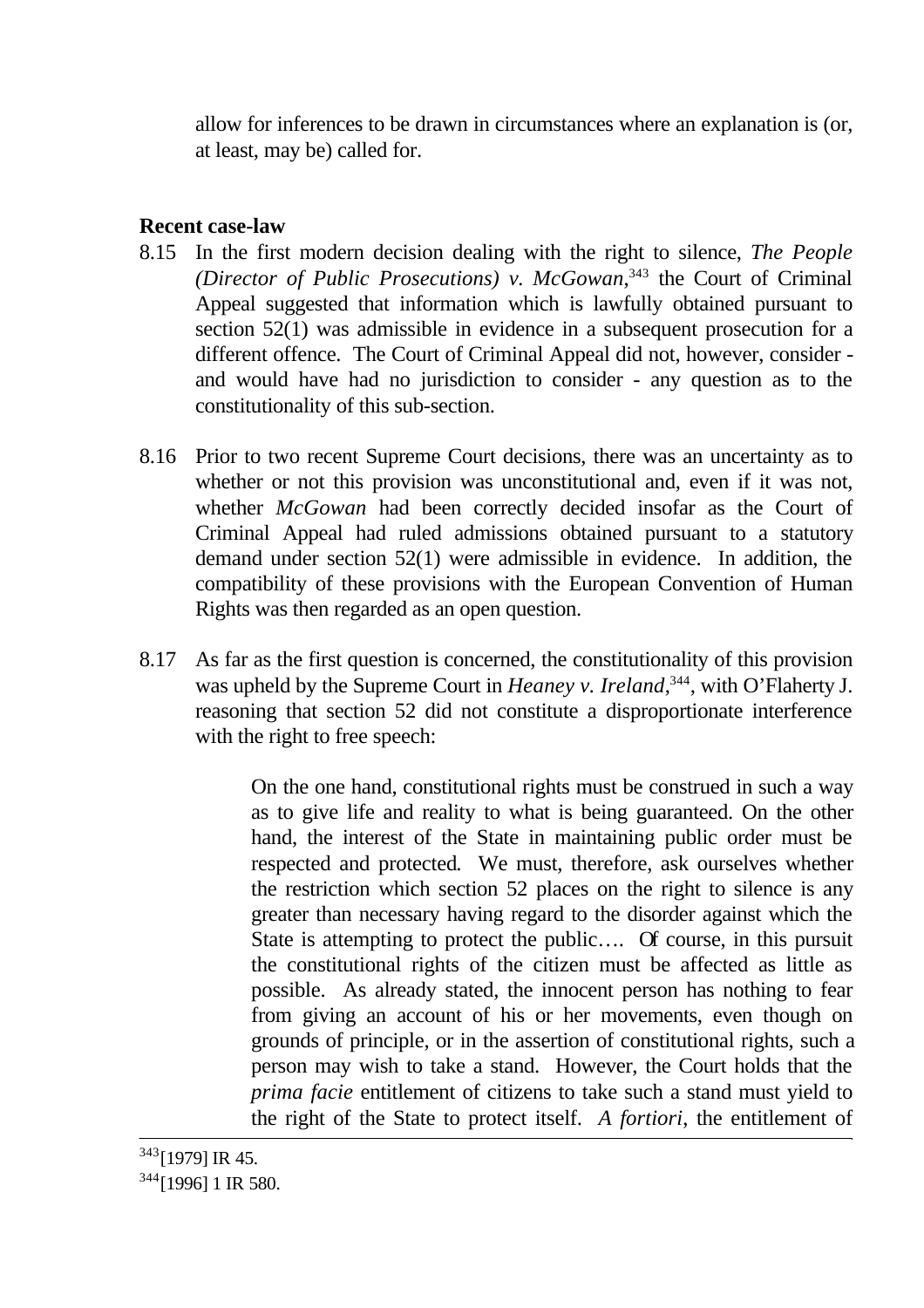those with something relevant to disclose concerning the commission of a crime to remain mute must be regarded as of a lesser order. The Court concludes that there is a proper proportionality between any infringement in the citizen's rights with the entitlement of the State to protect itself.<sup>345</sup>

- 8.18 The Court also reserved the question of whether *McGowan* had been correctly decided, but it proceeded to uphold the constitutionality of the sub-section without deciding what might be thought to be the most critical antecedent question bearing on the constitutional question, namely, whether statements obtained pursuant to section 52(1) were generally admissible in evidence. The reasoning in this case is widely regarded as unsatisfactory<sup>346</sup> and it may be queried whether or not, in the light of the Supreme Court's decision in *Re National Irish Banks* and *The People v. Finnery*, the decision would now be followed. In any event, as we shall see, section 52 has been found by the European Court of Human Rights to be incompatible with Article 6(1) ECHR in the absence of the pre-*National Irish Banks* guarantees regarding the inadmissibility of evidence obtained prior to the statutory demand.
- 8.19 *Heaney* was subsequently applied by the Supreme Court in *Rock v. Ireland*,<sup>347</sup> a case concerning the constitutionality of sections 18 and 19 of the Criminal Justice Act 1984. Section 18 permits a court of trial to draw inferences from an accused's failure to account for the presence of objects, substances, or marks on his person or clothing which the Garda effecting the arrest reasonably believes "may be attributable to the participation of the person arrested in the commission of the offence". Section 19 is in similar terms and permits inferences to be drawn from an accused's failure to account for his presence at a particular place "at or about the time the offence in respect of which he was arrested is alleged to have been committed". Both sections provide that the court:

...may draw such inferences from the failure or refusal as appear proper; and the failure or refusal may, on the basis of such inferences, be treated as, or as capable of amounting to corroboration of any evidence in relation to which the failure or refusal is material, but a person shall

<sup>345</sup>*Ibid*., 589 - 590.

<sup>346</sup>See, e.g., McGrath, "The Right to Silence" in Byrne and Binchy (eds)., *Annual Review of Irish Law 1996* (Dublin 1997) at 329; Hogan, "The Right to Silence after *National Irish Banks* and *Finnerty*" (1999) 21 *Dublin University Law Journal* 176.

<sup>347&</sup>lt;sup>[1997]</sup> 3 IR 484.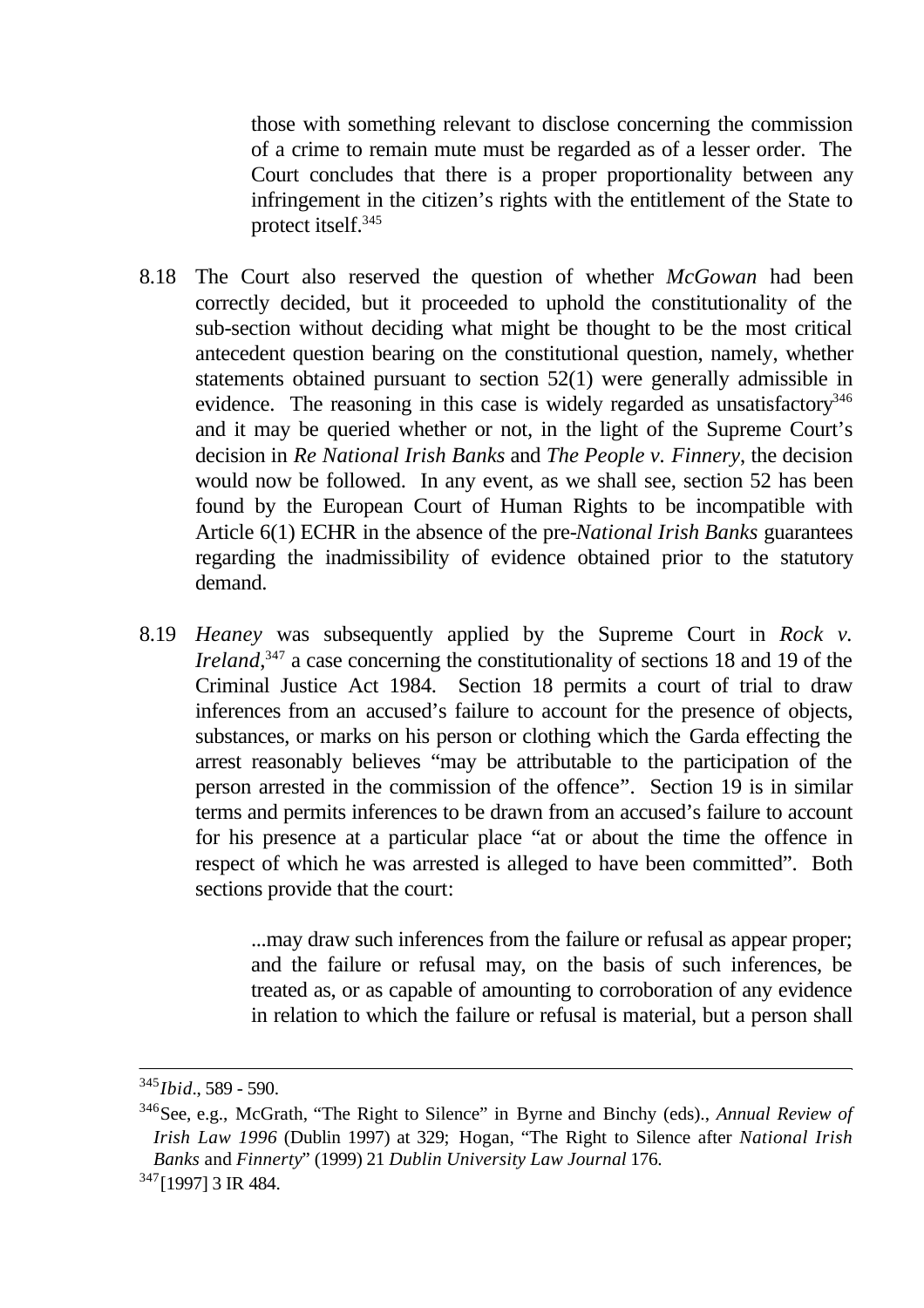not be convicted of an offence solely on an inference drawn from such failure or refusal.

8.20 These sections are of some importance in the present context, since the inference-drawing provisions contained in section 2(2) and section 5(20 of the 1998 Act are drafted in similar terms. Having noted that the decision in *Heaney* did not "automatically dispose of the issues in the case", the Court nonetheless upheld the constitutionality of the provisions in question. Hamilton C.J. drew attention to the limitations inherent in the inference-drawing power:

> In deciding what inferences may properly be drawn from the accused's failure or refusal, the court is obliged to act in accordance with the principles of constitutional justice and, having regard to an accused person's entitlement to a fair trial, must be regarded as being under a constitutional obligation to ensure no proper or unfair inferences are drawn or permitted to be drawn from such failure or refusal.... If inferences are properly drawn, such inferences amount to evidence only; they are not to be taken as proof. A person may not be convicted of an offence solely on the basis of inferences that may properly be drawn from his failure to account; such inferences may only be used as corroboration of any other evidence in relation to which the failure or refusal is material. The inferences drawn may be shaken in many ways, by cross-examination, by submission, by evidence or the circumstances of the case. 348

- 8.21 The Chief Justice later observed that since only such inferences as "appear proper" could be drawn, this meant that a court "could refuse to allow an inference in circumstances where its prejudicial effect would wholly outweigh its probative value as evidence". <sup>349</sup> Against this background, the Court concluded that the legislation in question did not disproportionately interfere with the right to silence. $350$
- 8.22 A few months after *Heaney* was decided, different sentiments were expressed by the European Court of Human Rights regarding the importance of the right to silence. In *Saunders v. United Kingdom*<sup>351</sup> where it held that the

<sup>348</sup>*Ibid* 497-498.

<sup>349</sup>*Ibid*., 501.

<sup>&</sup>lt;sup>350</sup>The European Court of Human Rights would probably agree with this conclusion in the light of its reasoning in *Averill v. United Kingdom* (2001) 31 EHRR 839.

<sup>351</sup>(1996) 23 EHRR 313 See also the companion case, *IJL v. United Kingdom* (2001) 33 EHRR 225 where the conviction of Saunders's co-accused based on the use of evidence obtained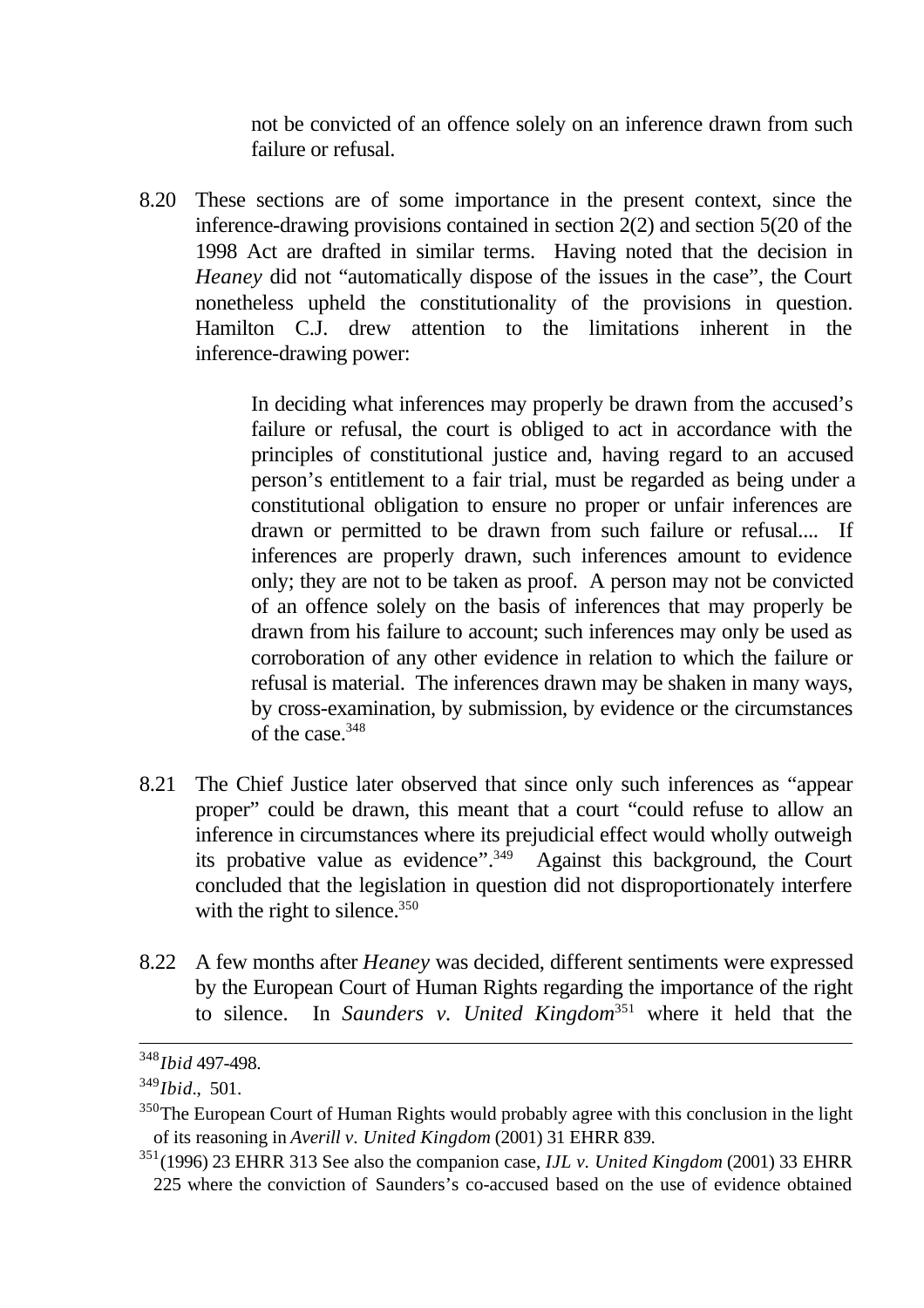admission of evidence obtained pursuant to a statutory demand (in this case, demands made by a companies inspector pursuant to the UK Companies Acts) in a subsequent criminal trial constituted a breach of Article 6(1) ECHR. While the Court held that the application of the guarantees of Article 6(1) to investigative procedures of this kind would "unduly hamper the effective regulation in the public interest of complex financial and commercial activities",<sup>352</sup> the issue as to whether or not such answers were admissible in evidence in a subsequent criminal prosecution was quite a separate matter. The Court held that the use of such statutorily-compelled answers constituted a denial of his rights under Article 6(1) ECHR:

The public interest cannot be invoked to justify the use of answers compulsorily obtained in a non-judicial investigation to incriminate the accused during the trial proceedings…. Moreover the fact that statements were made by the applicant prior to his being charged does not prevent their later use in criminal proceedings from constituting an infringement of his rights.<sup>353</sup>

8.23 Just as importantly, perhaps, a few months before *Saunders* that Court had also held in *Murray v. United Kingdom<sup>354</sup>* that the drawing of inferences from an accused's silence during the pre-trial detention constituted a breach of Article 6(1) (the right to a fair trial) when read in conjunction with Article  $6(3)(c)$  (the right to a lawyer). In that case, the applicant had been arrested under the (UK) Prevention of Terrorism (Temporary Provisions) Act 1989. Following his arrest he was cautioned under the Criminal Evidence (Northern Ireland) Order 1988 where he was informed that adverse inferences could be drawn at his trial if he elected to remain silent and to answer police questions. He was also denied access to legal advice for the first 48 hours of his detention. In finding the accused guilty of the offences in question (aiding and abetting false imprisonment), the trial judge made it clear that he had drawn adverse inferences from the accused's failure to answer police questions and from the fact that the accused had not given evidence at his trial.

# 8.24 The European Court first explained the rationale behind the right to silence:

pursuant to a statutory demand was similarly held to be a breach of Article 6(1) .

<sup>352</sup>*Ibid*., 337.

<sup>353</sup>*Ibid*., 340.

<sup>354</sup>(1996) 22 EHRR 29. See also *Funke v. France* (1993) 16 EHRR 297 where criminal proceedings were brought against the applicant by the customs authorities in an attempt to compel him to provide evidence of offences he had allegedly committed. The European Court of Human Rights held that such a degree of compulsion was incompatible with Article 6 since, in effect, it destroyed the very essence of the privilege against self-incrimination.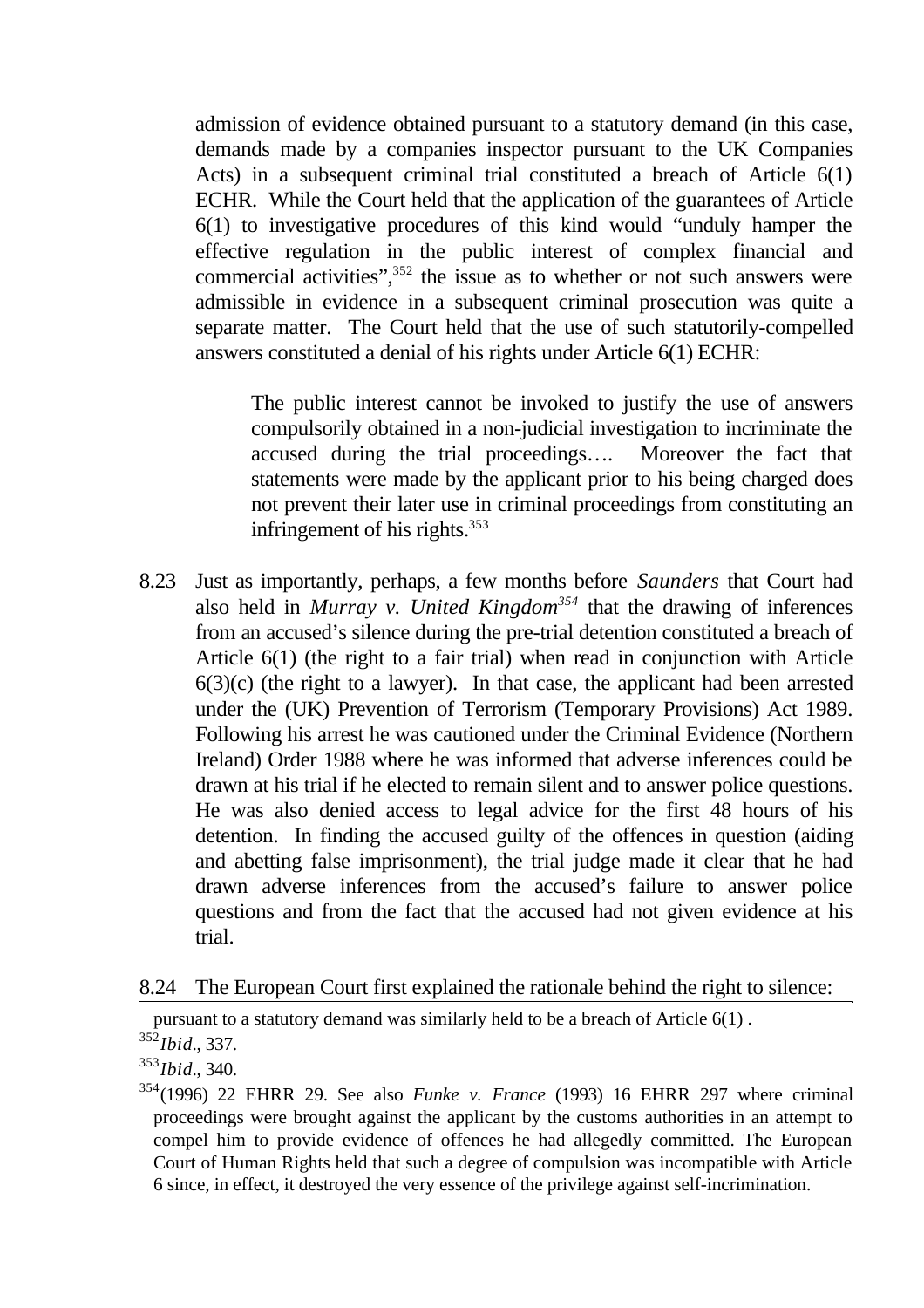Although not specifically mentioned in Article 6 of the Convention, there can be no doubt that the right to remain silent under police questioning and the privilege against self-incrimination are generally recognised international standards which lie at the heart of the notion of a fair procedure under Article 6. By providing the accused with protection against improper compulsion by the authorities these immunities contribute to avoiding miscarriages of justice and to securing the aim of Article 6.<sup>355</sup>

8.25 The Court then continued by saying that:

On the one hand, it is self-evident that it is incompatible with the immunities under consideration to base a conviction solely or mainly on the accused's silence or on a refusal to answer questions or to give evidence himself. On the other hand, the Court deems is equally obvious that these immunities cannot and should not prevent that the accused's silence, in situations which clearly call for an explanation from him, be taken into account in assessing the persuasiveness of the evidence adduced by the prosecution. Wherever the line between these two extremes is to be drawn, it follows from this understanding of the "right to silence" that the question whether the right is absolute must be answered in the negative.<sup>356</sup>

8.26 The Court concluded that the drawing of the adverse inferences by the trial judge was not in itself a breach of Articles 6(1) and 6(2), since appropriate warnings were given as to the effect of remaining silent; that there was no evidence that the accused had failed to understand the importance of such warnings, and the inferences could be drawn only where a *prima facie* case had been shown against the accused.<sup>357</sup> Nor were the inferences unfairly or unreasonably drawn:

<sup>355</sup>*Ibid*., 60.

<sup>356</sup>*Ibid*., 60-61.

 $357\text{As}$  the Court observed (at 62), the question in each case is whether or not the evidence adduced by the prosecution is sufficiently strong to require an answer:

The national court cannot conclude that the accused is guilty merely because he chooses to remain silent. It is only if the evidence against the accused "calls" for an explanation which the accused ought to be in a position to give that a failure to give that explanation "may as a matter of common sense" allow the drawing of an inference that there is no explanation and that the accused is guilty. Conversely, if the case presented by the prosecution had so little evidential value that it called for no answer, a failure to provide one could not justify an inference of guilt. In sum, it is only common sense inferences which the judge considers proper, in the light of the evidence against the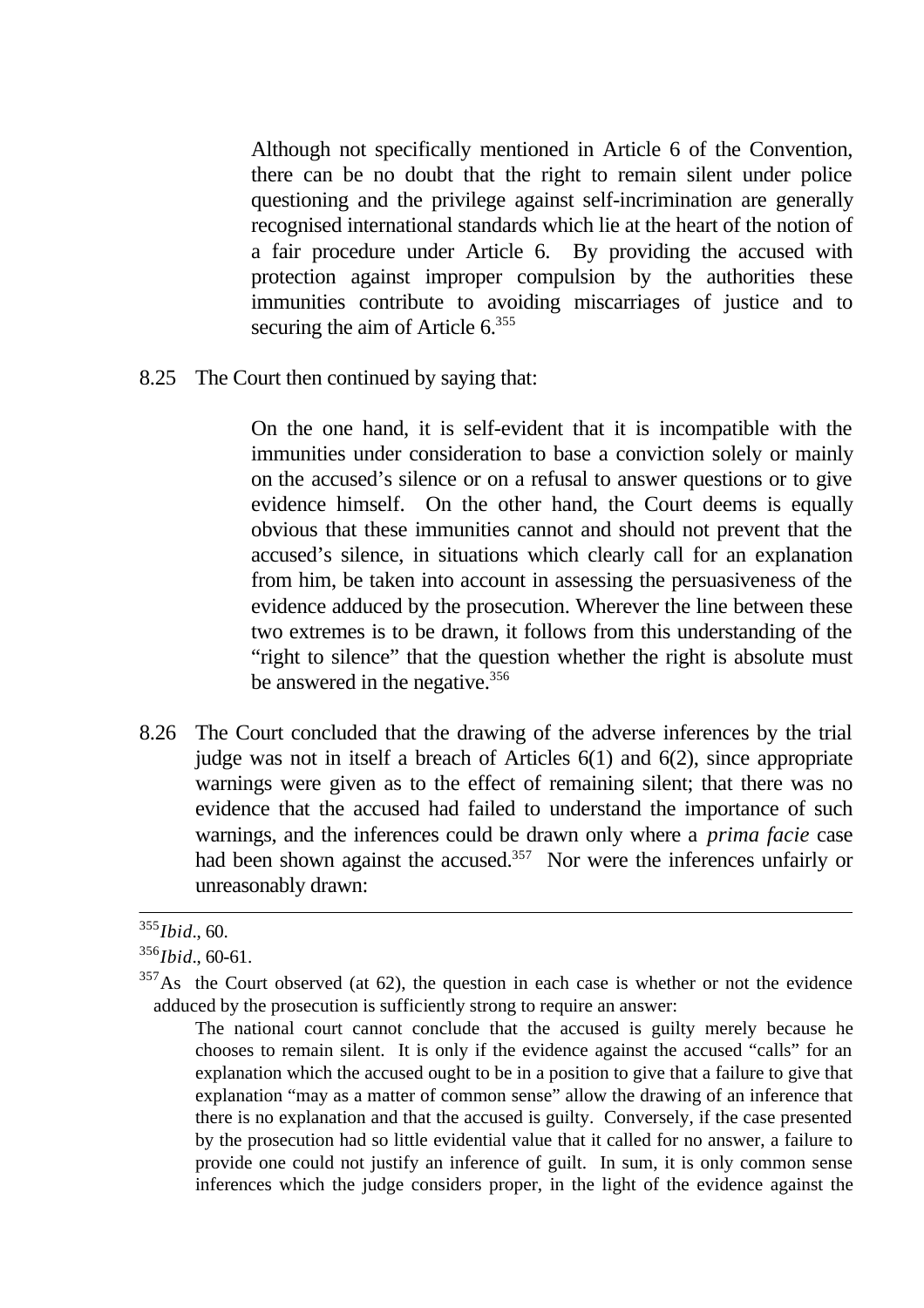In the Court's view, having regard to the weight of the evidence against the applicant...the drawing of inferences from his refusal, at arrest during police questioning and at trial, to provide an explanation for his presence in the house was a matter of common sense and cannot be regarded as unfair or unreasonable in the circumstances.... [T]he courts in a considerable number of countries where evidence is freely assessed may have regard to all relevant circumstances, including the manner in which the accused has behaved or conducted his defence, when evaluating the evidence in the case. It considers that, what distinguishes the drawing of inferences under the Order is that, in addition to the existence of specific safeguards mentioned above, it constitutes, as described by the Commission, "a formalised system which aims at allowing common sense implications to play an open role in the assessment of evidence". Nor can it be said against this background, that the drawing of reasonable inferences from the applicant's behaviour had the effect of so shifting the burden of proof from the prosecution to the defence so as to infringe the principle of the presumption of innocence.<sup>358</sup>

8.27 However, the Court continued by saying that the drawing of adverse inferences in circumstances where the accused had been denied access to a lawyer did violate the accused's rights under Article 6:

> The Court is of opinion that the scheme contained in the [1988] Order is such that it is of paramount importance for the rights of the defence that an accused has access to a lawyer at the initial stages of police interrogation. It observes in this context that, under the Order, at the beginning of police interrogation, an accused is confronted with a fundamental dilemma relating to his defence. If he chooses to remain silent, adverse inferences may be drawn against him in accordance with the provisions of the Order. On the other hand, if the accused opts to break his silence during the course of interrogation, he runs the risk of prejudicing his defence without necessarily removing the possibility of inferences being drawn against him. Under such conditions the concept of fairness enshrined in Article 6 requires that the accused has the benefit of the assistance of a lawyer already at the initial stages of police interrogation. To deny access to a lawyer for the first 48 hours of police questioning in a situation where the rights of the defence may

<sup>358</sup>*Ibid*., 63. accused, that can be drawn under the Order.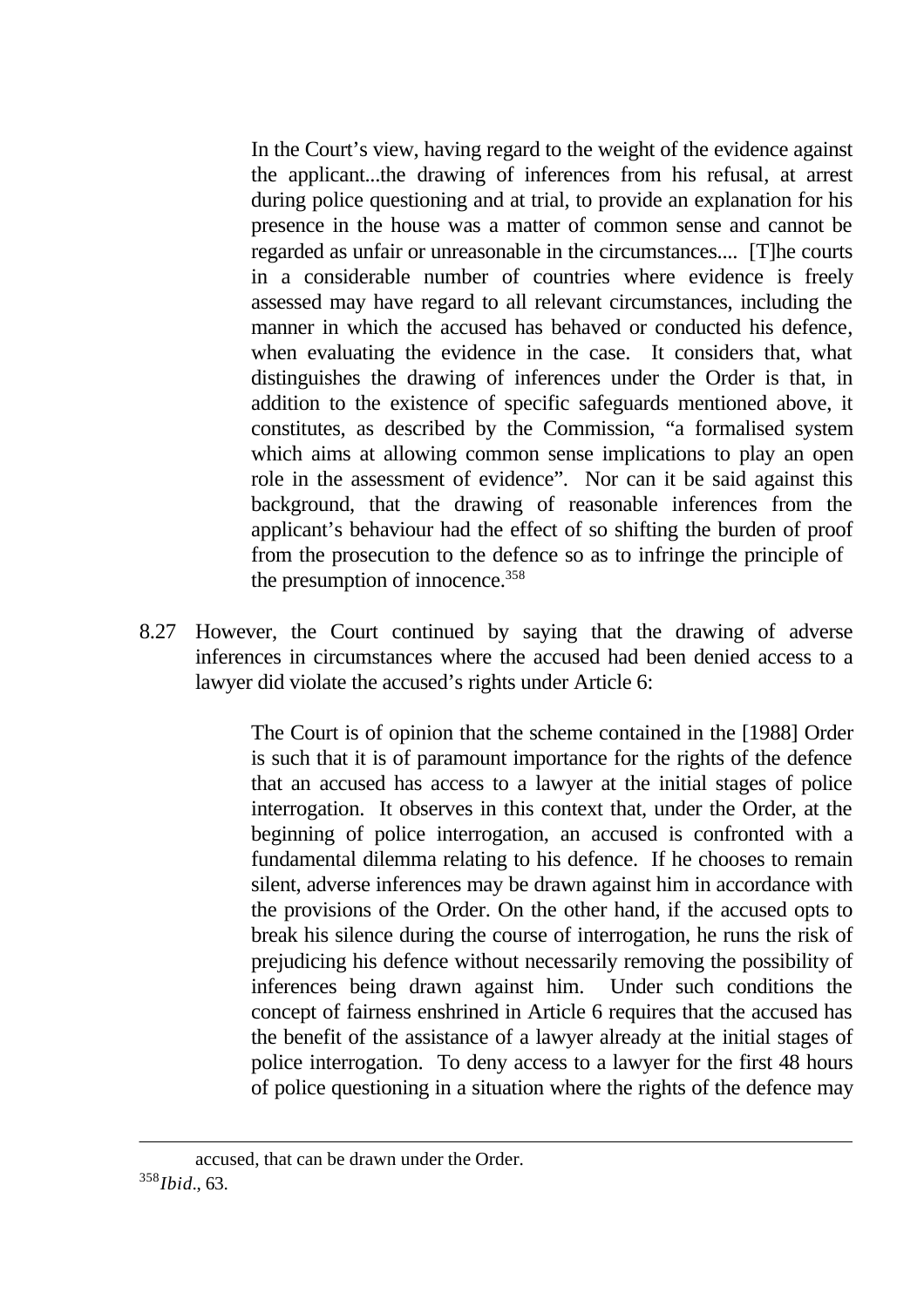well be irretrievably prejudiced is, whatever the justification for such denial, incompatible with the rights of the accused under Article 6.<sup>359</sup>

- 8.28 The potential implications for Ireland of this important decision are diminished somewhat by reason of the fact that reasonable access to a solicitor during police custody is constitutionally guaranteed, $360$  and this right is, in any event, protected by statute.<sup>361</sup> This notwithstanding, the decision is still of considerable importance in as much as it places some (although somewhat imprecise) limitations on the entitlement of Contracting States to legislate for the drawing of adverse inferences from an accused's silence. It might also be argued that one logical consequence of *Murray* is that no inference can properly or fairly be drawn from an accused's silence before he or she has had an opportunity of taking appropriate legal advice as to the possible consequences of any failure to answer questions.
- 8.29 The importance of *Murray* is brought home by the more recent decision of the European Court in *Condron v. United Kingdom*. <sup>362</sup> In this case, two heroin addicts were charged with supplying heroin after sachets of heroin were found in their flat. They were warned during a police interview that it might harm their defence if they omitted to mention anything which they later relied on in court. When asked to explain what they had been doing when they were observed by police handing items to a neighbour, they replied "No comment". At their trial the police interviews were admitted in evidence. However, the accused claimed that the drugs had been for their personal use and that the items they had handed to their neighbour had not been drugs. They maintained that they had not mentioned this at interview because their lawyer considered that they were suffering from withdrawal symptoms. The applicants were convicted by a jury and their appeal against conviction was dismissed.
- 8.30 The European Court concluded that the formula used by the trial judge did not adequately reflect the balance to be struck and that the convictions were in breach of Article 6(1). The Court explained that the principle in *Murray* was that "provided adequate safeguards are in put in place, an accused's silence, in situations which clearly call for an explanation, may be taken into account in assessing the persuasiveness of the evidence adduced by the prosecutions against him." Here the applicants put forward an explanation for their silence (namely, their lawyer's advice), but the judge left the jury free to draw

<sup>359</sup>*Ibid*., 67.

<sup>360</sup>*People v. Healy* [1990] 2 IR 73.

<sup>&</sup>lt;sup>361</sup>Criminal Justice Act 1984, s.5.

<sup>362</sup> (2001) 31 EHRR 1.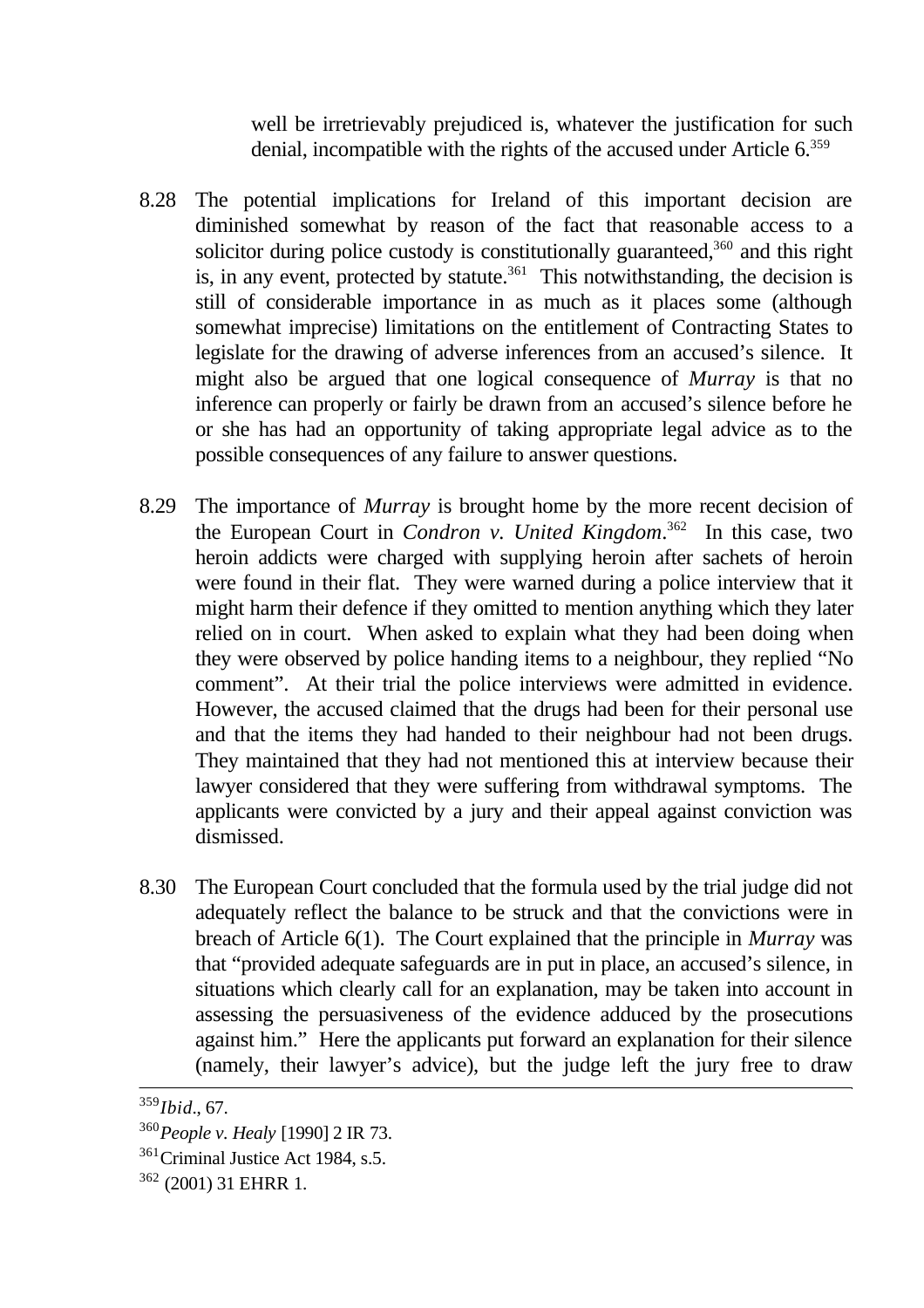adverse inferences, even if satisfied that the explanation was plausible. This omission to give appropriate directions to the jury had not been remedied on appeal and was incompatible with the applicants' right to silence. In these circumstances there had been a violation of Article 6(1).

### **Averill v. United Kingdom**

8.31 However, in *Averill v. United Kingdom*, <sup>363</sup> a judgment delivered approximately one month after *Condron*, the Court also acknowledged that not every inference-drawing provision was incompatible with Article 6 ECHR. In this case the applicant had been convicted of a double murder in Northern Ireland. Following his arrest, he was questioned relentlessly over a seven-day period and was denied access to a lawyer during police interviews. Although he was warned that, pursuant to Article 3 of the Criminal Evidence (Northern Ireland) Order  $1988$ ,  $364$  if he failed to mention during the interview any facts which he subsequently relied on during the course of the trial, adverse inferences might be drawn against him, he remained silent throughout the course of 37 interviews in seven days. He was also warned that adverse inferences might be drawn, pursuant to Article 5 of the 1988 Order,  $365$  in respect of his failure to account for the presence of clothing fibres which were forensically linked to material found in a motor vehicle that had, allegedly, been used by the culprits. Again, the applicant remained silent. At the trial, the applicant led evidence in respect of a hitherto-undisclosed alibi, but a trial in the Diplock Court, Hutton L.C.J. drew adverse inferences against the accused under Articles 3 and 5 of the 1988 Order. The accused was duly convicted and the Northern Irish Court of Appeal subsequently upheld the conviction. MacDermott L.J. observed that:

> In this case the significance of the forensic evidence could scarcely be more obvious and important. It called for the production of the appellant's explanation at the earliest moment. The failure to produce that explanation on a point of such obvious and immediate importance justified the drawing of a strong adverse inference against the appellant. When that failure went unexplained (save by reference to a policy [of distrust and non-co-operation with the RUC] which was neither justified nor elaborated upon by the [applicant]), the drawing of a strong adverse inference against him was virtually inevitable.

<sup>363</sup>(2001) 31 EHRR 839.

 $364$ This provision broadly corresponds to the provisions of section 5(2) of the Offences against the State (Amendment) Act 1998.

<sup>&</sup>lt;sup>365</sup>This provision broadly corresponds to the provisions of sections 18 and 19 of the Criminal Justice Act 1984.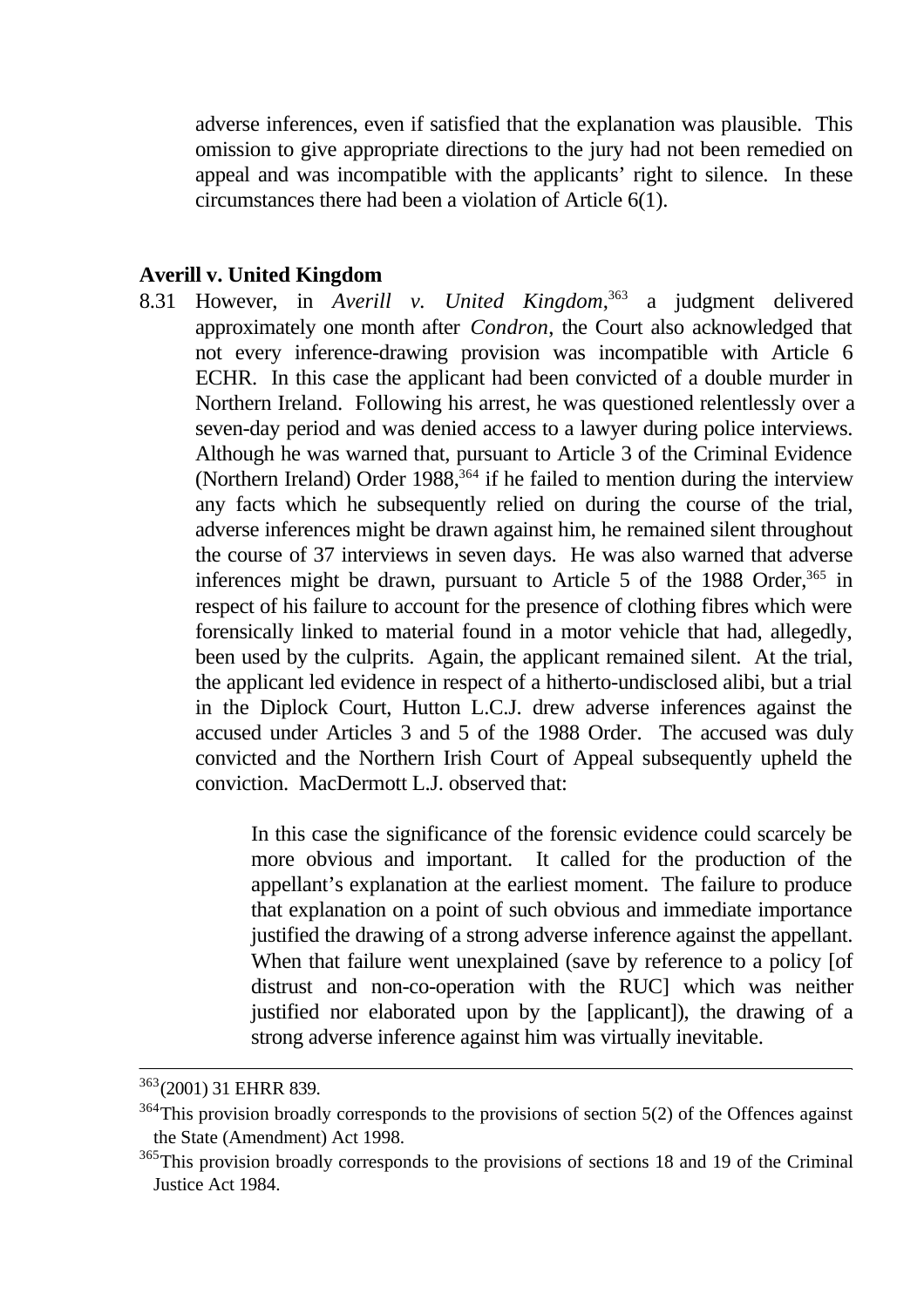- 8.32 The European Court of Human Rights concluded that the drawing of adverse inferences in this circumstances did not violate Article 6(1) ECHR, but the denial of access to a lawyer during the first 24 hours of his detention was held to constitute a breach of Article 6(2) ECHR.
- 8.33 As far as the inference-drawing powers were concerned the Court concluded that in exercising these powers in the present case, Hutton L.C.J. had not exceeded "the limits of fairness" since he could properly have concluded that:

…when taxed in custody by questions as to his whereabouts at the material time or the presence of fibres on his hair and clothing, the applicant could have been expected to provide the police with explanations. It is to be noted that the applicant had been stopped by the police not far from the scene of the crime and had volunteered an explanation of his movements. However, he held his silence after being taken into custody. For the Court, the presence of incriminating fibres in the applicant's hair and clothing called for an explanation from him. His failure to provide an explanation when questioned by the police at Gough Barracks could, as a matter of common sense, allow the drawing of an adverse inference that he had no explanation and was guilty, all the more so since he did have daily access to his lawyer after the first 24 hours of his interrogation when he was again questioned about these matters under caution. Moreover, the applicant did not contend at his trial that he remained silent on the strength of legal advice. His only explanation was that he did not co-operate with the Royal Ulster Constabulary for reasons of policy…. Quite apart from the consideration that the defence of policy sits ill with the fact that the appellant volunteered information to [the police] when stopped at a checkpoint soon after the [murders], it must be noted that the applicant was fully apprised of the implications of remaining silent and was therefore aware of the risks which a policy-based defence could entail for his trial.<sup>366</sup>

8.34 The Court accordingly concluded that the drawing of inferences did not violate Article 6(1) ECHR. However, the Court concluded that the denial of access to a lawyer in circumstances where adverse inferences could be drawn from his silence constituted a violation of Article 6(3)(c)ECHR:

> …under the [1988] Order, an accused is confronted at the beginning of the police interrogation with a fundamental dilemma relating to his

<sup>366</sup>At para. 51.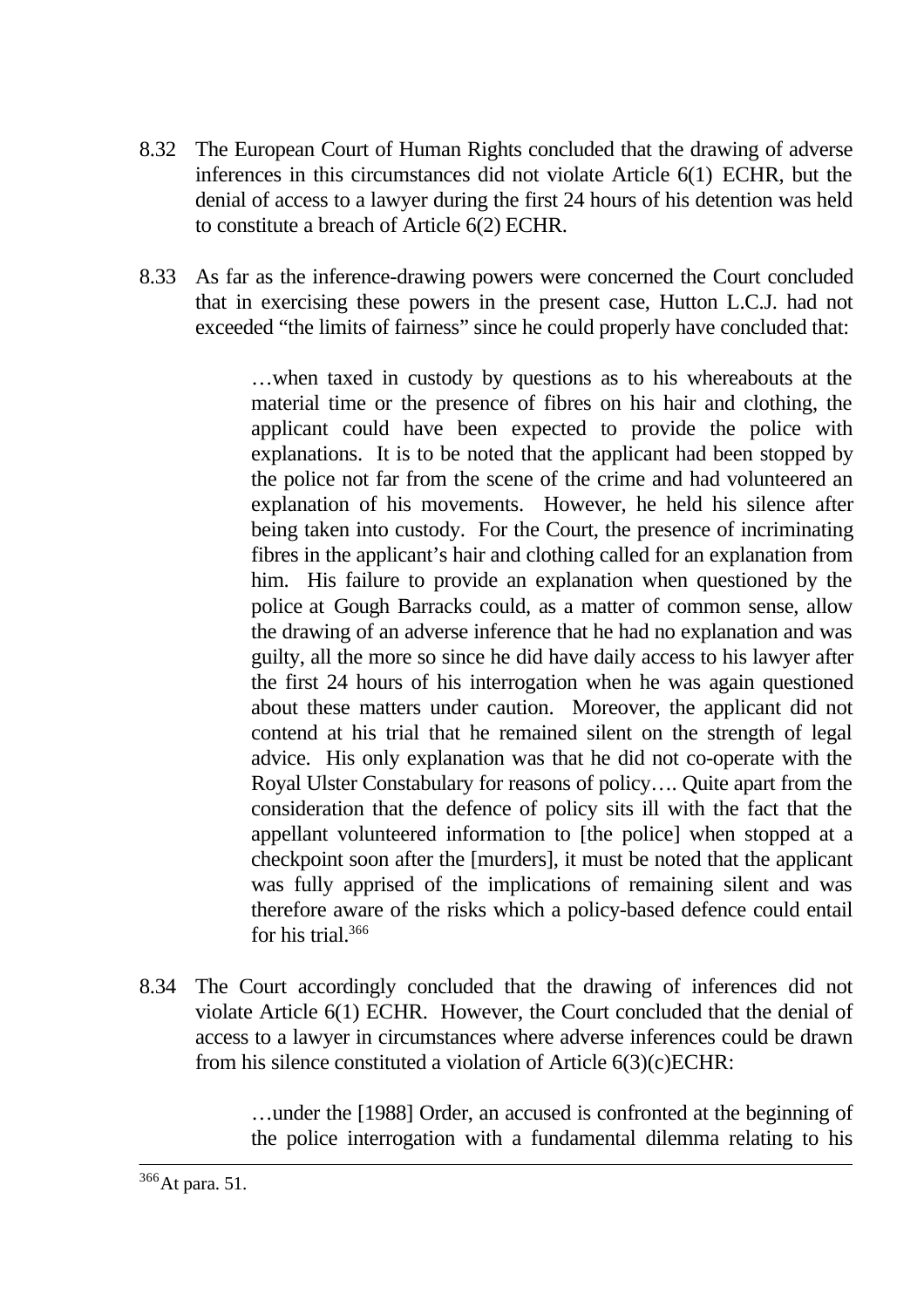defence. If he chooses to remain silent, adverse inferences may be drawn against him in accordance with the provisions of the Order. On the other hand, if the accused opts to break his silence during the course of the interrogation, he runs the risk of prejudicing his defence without necessarily removing the possibility of inferences being drawn against him. Under such conditions the concept of fairness enshrined in Article 6 requires that the accused has the benefit of the assistance of a lawyer already at the initial stages of police interrogation.<sup>367</sup>

8.35 The Court noted that adverse inferences were drawn from the accused's silence during his first 24 hours of detention at a time when access to a lawyer was refused. This was held to constitute a violation of Article 6(3)(c), taken in conjunction with Article 6(1), since "as a matter of fairness", access to a lawyer "should have been guaranteed to the applicant before his interrogation began".

# **Supreme Court decisions in National Irish Banks and Finnerty**

8.36 Returning now to this jurisdiction: subsequent to the decisions in *Murray* and *Saunders,* in *Re National Irish Banks Ltd*. <sup>368</sup> the Supreme Court, which doubtless had regard to the intervening judgments of the European Court, confirmed that evidence obtained pursuant to a statutory demand could not constitutionally be admitted in a subsequent criminal trial. This case concerned section 18 of the Companies Act 1990, which provided that statements made by any officer or agent of a company to inspectors appointed by the High Court "may be used in evidence against him". The issue thus arose as to whether or not any statements made by such persons were admissible in any subsequent criminal prosecution. The Supreme Court held that the use of compelled answers in a criminal prosecution violated Article 38.1 of the Constitution:

> It is proper, therefore, to make clear that what is objectionable under Article 38 of the Constitution is compelling a person to confess and then convicting him on the basis of his compelled confession.<sup>369</sup>

8.37 The Court concluded that it was possible to read section 18 in a constitutional fashion by confining the admissibility of such statements to civil proceedings only. It followed that persons appearing before the inspectors could answer such questions as were posed by them pursuant to these statutory powers, in the knowledge that any such answers were inadmissible in evidence.

<sup>367</sup>At para. 59.

<sup>368</sup>[1999] 1 ILRM 191.

<sup>369</sup>*Ibid*., 360 per Barrington J.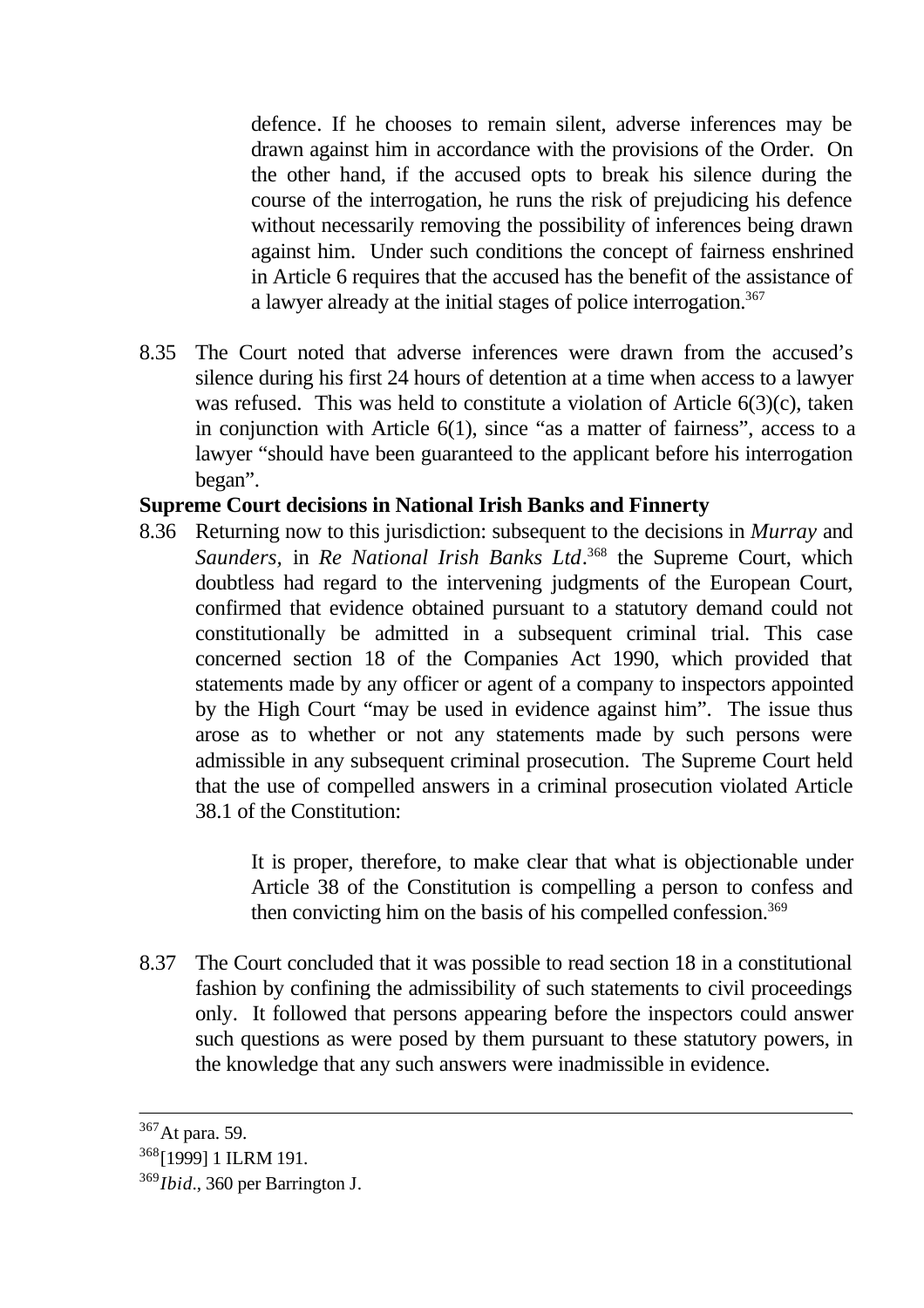- 8.38 This gloss on *Heaney* is of enormous practical significance since it means that any statements obtained pursuant to a statutory demand under section 52 of the 1939 Act or under section 2 of the 1972 Act could never constitutionally be admitted in evidence against the accused in the course of a criminal prosecution. While this fact was readily acknowledged by the European Court of Human Rights in its judgment in *Quinn v. Ireland*, it was still not enough to envelop section 52 with sufficient safeguards to protect the section against a judicial finding that it was incompatible with Article 6 ECHR, at least as far as that law had been judicially interpreted on the issue of the admissibility of evidence prior to the decision in *National Irish Banks* in 1999.
- 8.39 The decision of the Supreme Court in *People v. Finnerty*<sup>370</sup> also dealt with many of these critical issues. The accused in this case had been charged with rape. The complainant gave evidence that she had accompanied the accused as a passenger in a car where she was then brutally raped. The complainant was then cross-examined by the accused's counsel, who suggested that the entire allegations of rape were a fabrication and that the parties had had consensual sexual relations in the car. Beyond denying the allegation of rape and saying that the sexual relations had been consensual when first confronted with the charge, the accused had remained silent when detained by the Gardaí pursuant to section 4 of the Criminal Justice Act 1984. However, following this line of cross-examination of the complainant, the prosecution applied for, and were granted, leave to cross-examine the accused as to why he had not answered any questions during his time in Garda custody.
- 8.40 The Supreme Court quashed the conviction, holding that the accused could not constitutionally have been cross-examined as to the reasons he remained silent, at least in the absence of an express statutory abridgement of that right. As Keane J. put it, the right of the suspect in custody to remain silent:

…is also a constitutional right and the provisions of the 1984 Act must be construed accordingly. Absent any express statutory provisions entitling a court or jury to draw inferences from such silence, the conclusion follows inevitably that the right is left unaffected by the 1984 Act save in cases coming within sections 18 and 19 and must be upheld by the courts."<sup>371</sup>

<sup>370</sup>[2000] 1 ILRM 191.

<sup>&</sup>lt;sup>371</sup>*Ibid.*, 207. This reasoning very much anticipates the approach subsequently adopted by the European Court in *Condron.*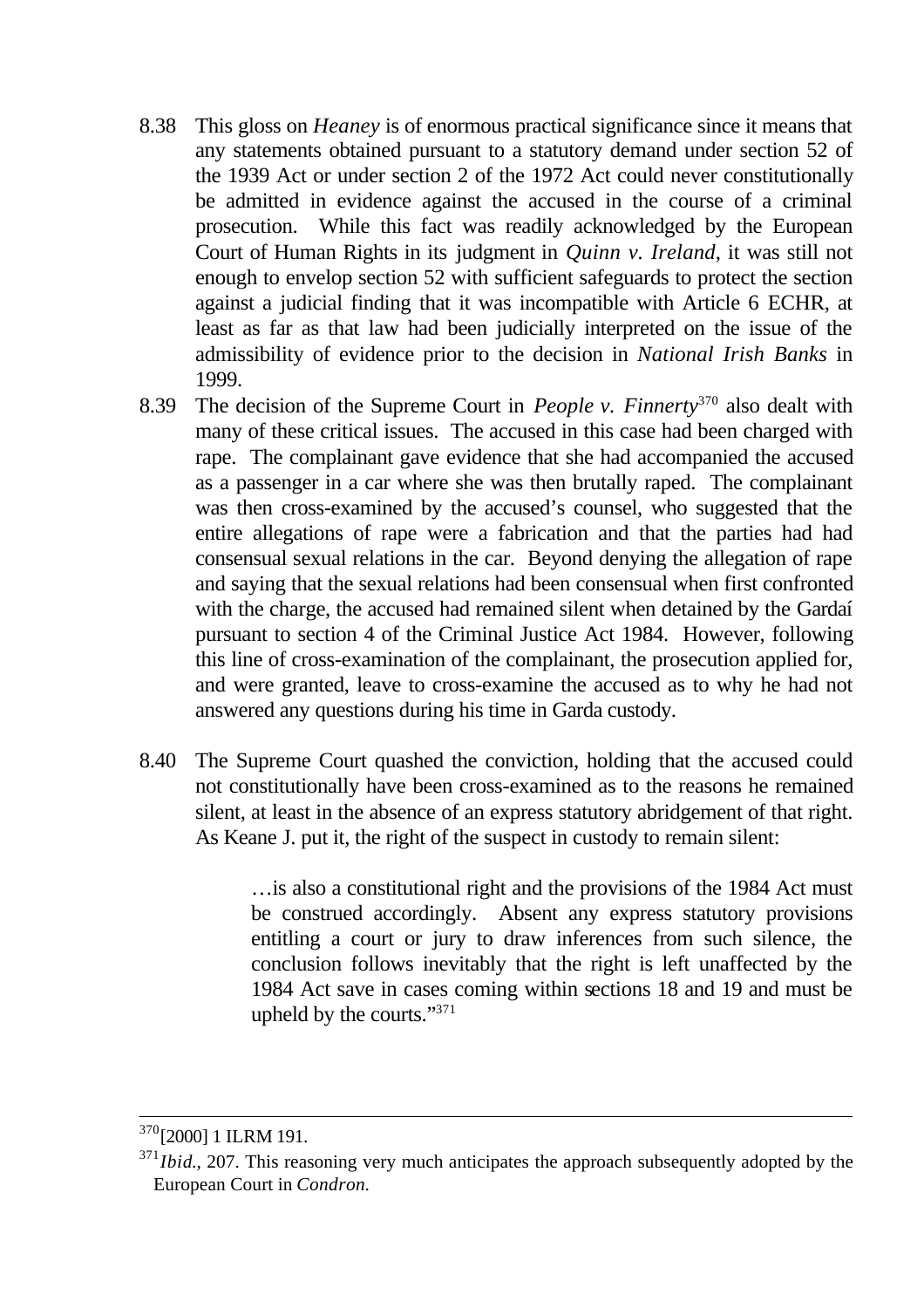8.41 Sections 18 and 19 of the 1984 Act permit adverse inferences to be drawn from silence in the face of inherently suspicious circumstances, for example, failure to account for blood-stains on one's clothing.

# **The European Court of Human Rights and the Quinn and Heaney cases**

- 8.42 In *Quinn*, the applicant had been arrested under section 30 in the aftermath of the murder of Detective Garda McCabe in Adare, Co. Limerick on suspicion of being a member of the IRA, contrary to section 21 of the 1939 Act. During the 48 hour detention period the applicant saw his solicitor on three occasions, but the solicitor did not attend the applicant's eight interviews with the Gardaí. Although the applicant had been cautioned that he was not obliged to say anything, he was later warned that failure to account for his movements would constitute an offence. The applicant denied any connection with the Adare events and indicated that he was in London when he heard the news of the murder. He otherwise refused to give an account of his movements, saying that he had been advised by his solicitor not to answer questions.
- 8.43 The applicant was subsequently charged in the District Court and convicted on one charge of failing to give an account of his movements and received a sentence of six months' imprisonment. The European Court held that this conviction was contrary to Article 6(1) ECHR (right to fair trial) and Article 6(2) ECHR (presumption of innocence).
- 8.44 In its judgment, the Court noted that in the companion *Heaney* case the Supreme Court had considered that:

…such protections minimised the risk of an accused wrongfully confessing to a crime and safeguarded against the possible abuse of the powers provided by section 52 of the 1939 Act. Important as they are, the Court is, however, of the view that such protections could only be relevant to the present complaints if they could effectively and sufficiently reduce the degree of compulsion imposed by section 52 of the 1939 Act to the extent that the essence of the rights at issue would not be impaired by that domestic provision. However, it is considered that the protections referred to by the Government could not have had this effect. The application of section 52 of the 1939 Act in an entirely lawful manner and in circumstances which conformed with all of the safeguards referred to above, could not alter the choice presented by section 52 of the 1939 Act: either the information requested was provided by the applicant or he faced potentially six months' imprisonment.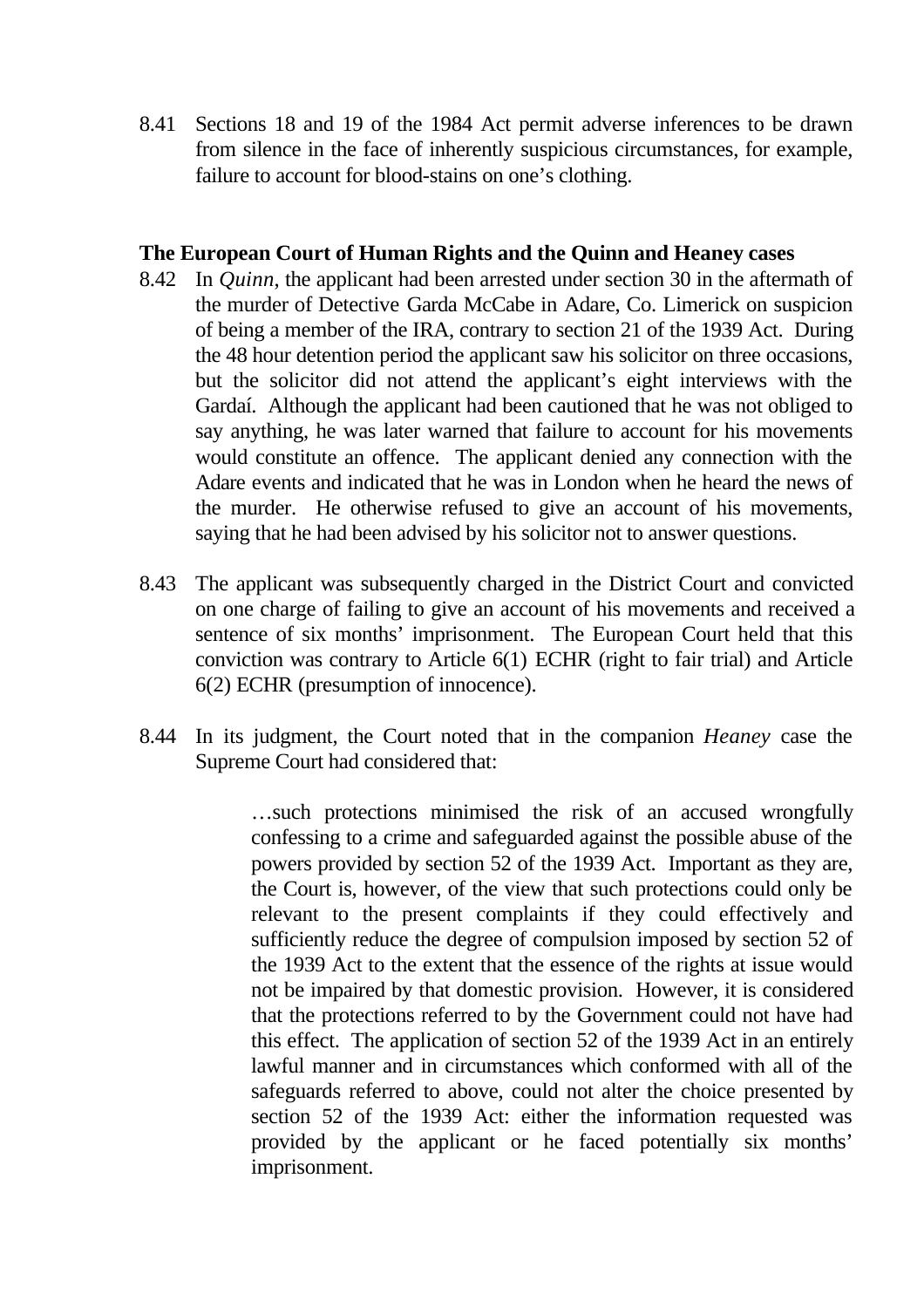8.45 The European Court also laid considerable emphasis on the fact that at the date the applicant had been questioned under section 52 - July 1996 - the legal position regarding the admissibility of any statements made by an arrested person in a subsequent criminal prosecution was unclear and this was clarified only by the subsequent Supreme Court judgment in *National Irish Banks* in January 1999. The Court then concluded:

> Given this uncertainty, the position in July 1996 as regards the later admission into evidence of section 52 statements could not have, in the Court's view, contributed to restoring the essence of the present applicant's right to silence and against self-incrimination guaranteed by Article 6 of the Convention.

> The Court is not, therefore, called upon in the present case to consider the impact on the rights to silence or against self-incrimination of the direct or indirect use made in later proceedings against an accused of statements made pursuant to section 52 of the 1939 Act. Accordingly, the Court finds that the "degree of compulsion" imposed on the applicant by the application of section 52 of the 1939 Act with a view to compelling him to provide information relating to charges against him under that Act, in effect destroyed the very essence of his privilege against self-incrimination and his right to remain silent.

- 8.46 A similar conclusion was reached in the companion *Heaney* case.
- 8.47 It is of very great significance that both *Quinn* and *Heaney* were pre-*National Irish Bank*s cases. In other words, the judgments in both *Quinn* and *Heaney* turn on the fact that, at the date of the convictions, it was unclear whether or not statements obtained pursuant to a statutory demand would have been subsequently admissible in evidence. What is, perhaps, less clear is what the European Court's attitude to section 52 would have been had the law been clarified at the relevant time so that the suspects understood that it would have been constitutionally impermissible for the prosecution to tender any statements made pursuant to section 52 demands in any subsequent criminal prosecution. If *Quinn* were subsequently interpreted - and it is not at all clear that it *ought* to be so interpreted - to mean that legislation *cannot* compel a suspect to answer a question *even though* such evidence cannot subsequently be used in a criminal prosecution, it would have far-reaching implications indeed, not least (so far as this State is concerned) for our system of company inspectors and tribunals of inquiry.<sup>372</sup> Indeed, had, for example, section  $52$

<sup>372</sup>Thus, for example, although section 21(4) of the Bankruptcy Act 1988 provides for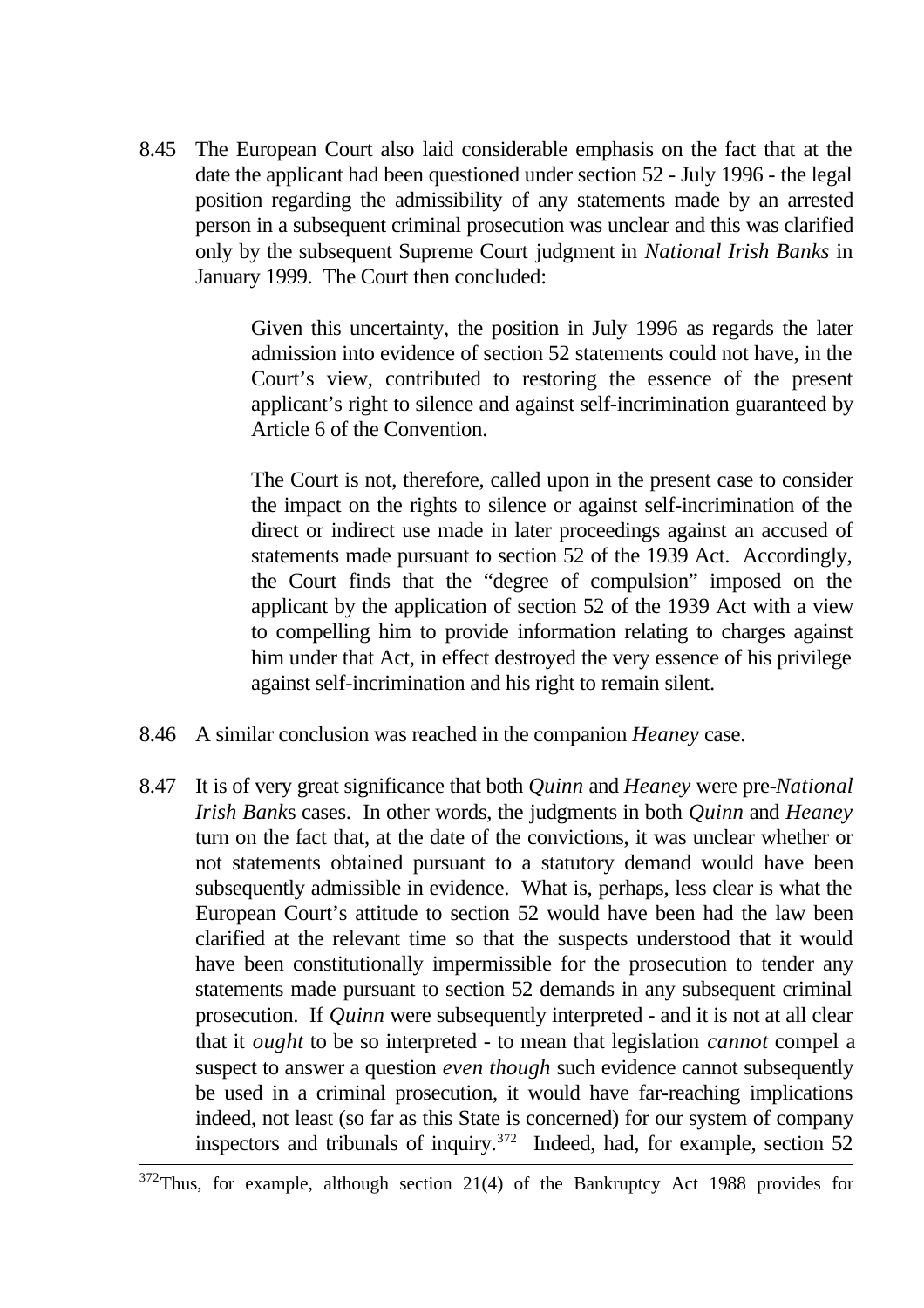contained an express statement to the effect that any evidence obtained pursuant to such a statutory demand would be inadmissible in evidence in any subsequent criminal trial i.e., the effect of the subsequent guarantee in *National Irish Banks*, it is not clear that the European Court of Human Rights would have held that the section was contrary to Article 6(1) ECHR.

8.48 Despite these uncertainties concerning the precise ambit of the *Quinn* and *Heaney* judgments, the Committee nonetheless agrees that they effectively spell the death-knell for section 52, at least in its present form.

# **Conclusions**

- 8.49 Summing up, therefore, it seems that the following principles can be drawn from this rather complex case-law:
	- ü Admissions or statements obtained pursuant to a statutory demand under section 52 of the 1939 Act are inadmissible in evidence. If the Oireachtas sought to make such statements admissible in evidence, this would be unconstitutional: see *National Irish Banks.*
	- Although the constitutionality of section  $52(1)$  was upheld by the Supreme Court in *Heaney*, the reasoning in that case seems at odds with the later judgments in *National Irish Banks* and *Finnerty*. Moreover, in the light of the European Court's decision in *Quinn*, section 52 appears to have been found to be the incompatible with Article 6(1) ECHR, although this reasoning rests in significant part on the fact that the events in that case took place before the decision in *National Irish Banks*.
	- In both *Murray* and *Averill*, the European Court concluded that an accused is entitled to legal assistance at the pre-trial detention stage before any inferences from silence can properly be drawn. Of course, the Supreme Court has held that a detained suspect has a constitutional right to have reasonable access to a lawyer during this period: see *The People v. Healy*. <sup>373</sup> To ensure compatibility with Article 6 ECHR, this right will

compulsory self-incrimination in certain circumstances, it contains the vital safeguard that none of the answers "shall be admissible in evidence against him in any other proceedings, civil or criminal, except in the case of any criminal proceedings for perjury in respect of any such answer". The US Supreme Court has held that this form of immunity (sometimes described as "transactional immunity") satisfies the requirements of the Fifth Amendment of US Constitution and is not unconstitutional: see, for example, *Kastigar v. United States* 406 US 441 (1972).

<sup>373</sup>[1990] 2 IR 53. See also *Lavery v. Member in Charge*, *Carrickmacross Garda Station* [1999] 2 IR 390 and Breen and McEntee, "The Right to Silence after *Lavery v. Member in Charge, Carrickmacross Garda Station*" (1999) 5 *Bar Review* 6. In *Lavery* the applicant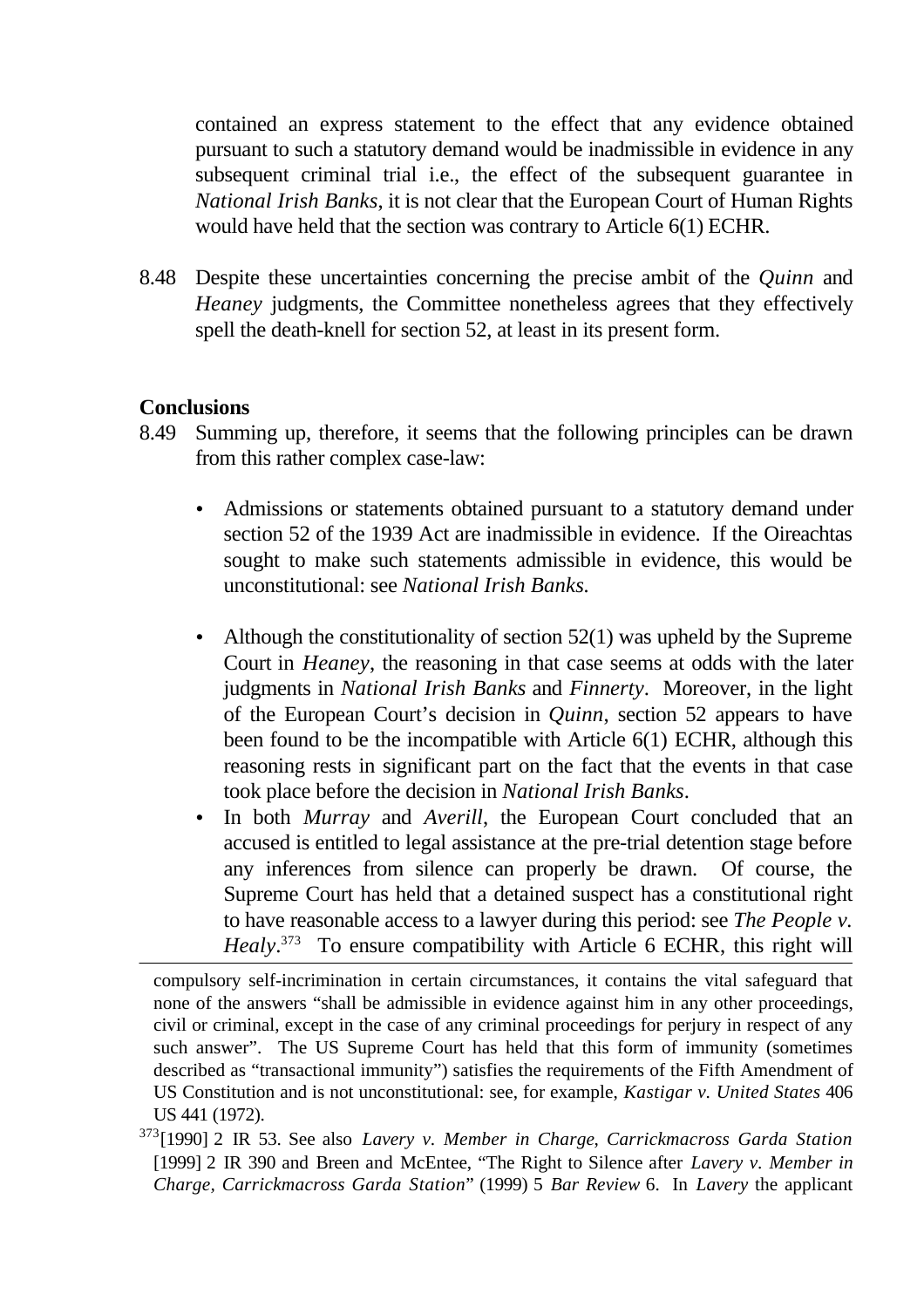have to be construed as permitting a person in detention access to a lawyer before any adverse inferences can subsequently be drawn from that person's silence.

ü Given that the right to silence is constitutionally protected, express statutory language is required if that right is to be abridged and any abridgement of that right requires objective justification: see *The People v. Finnerty*.

# **The Committee's views regarding the right to silence**

- 8.50 It may be helpful if the Committee were to set out its general views before proceeding directly to consider possible revisions of section 52 of the 1939 Act, section 2 of the 1972 Act and sections 2 and 5 of the 1998 Act.
- 8.51 The Committee is of opinion that any recommendations regarding section 52 (and, for that matter, the drawing of inferences and the right to silence generally) must respect these fundamental constitutional principles and have due regard to our international obligations. Accordingly, in making our recommendations, we are conscious that any legislation abridging or restricting the right to silence must, however, "protect the essence of the privilege against self-incrimination".<sup>374</sup> It is, of course, correct to say that the right to silence, like, perhaps, any other legal right, is capable of abuse and, for this reason, there has been a legislative tendency over the last two decades to abridge and curtail this right. However, irrespective of constitutional constraints in particular and international legal obligations in general, there is a strong body of opinion which does not agree with the view that the right to silence should be significantly abridged. Many people find distasteful the suggestion that a suspect should be coerced into incriminating himself or herself. There is also a perceived risk that innocent persons will wrongly

had been arrested under section.30 of the Offences against the State Act 1939 after the 1998 Act had come into operation. He had been arrested early in the morning and his solicitor had spoken to him about the implications of the 1998 Act. When the solicitor arrived at the Garda station in the mid-afternoon, he sought access to certain Garda notes so that he could advise his client on the issue of adverse inferences. When this was refused, McGuinness J. made an order under Article 40.4 of the Constitution releasing the applicant on the basis that this refusal had rendered the continued detention unlawful. Her decision was, however, reversed by the Supreme Court on appeal, with O'Flaherty J. ruling that the failure to produce the notes did not of itself render the continued detention to be unlawful. While the some of the issues raised in *Murray* were, perhaps, in view in *Lavery*, the latter decision does not directly deal with right to silence issues.

<sup>374</sup>*Murray v. United Kingdom* (1996) 22 EHRR 29, 63.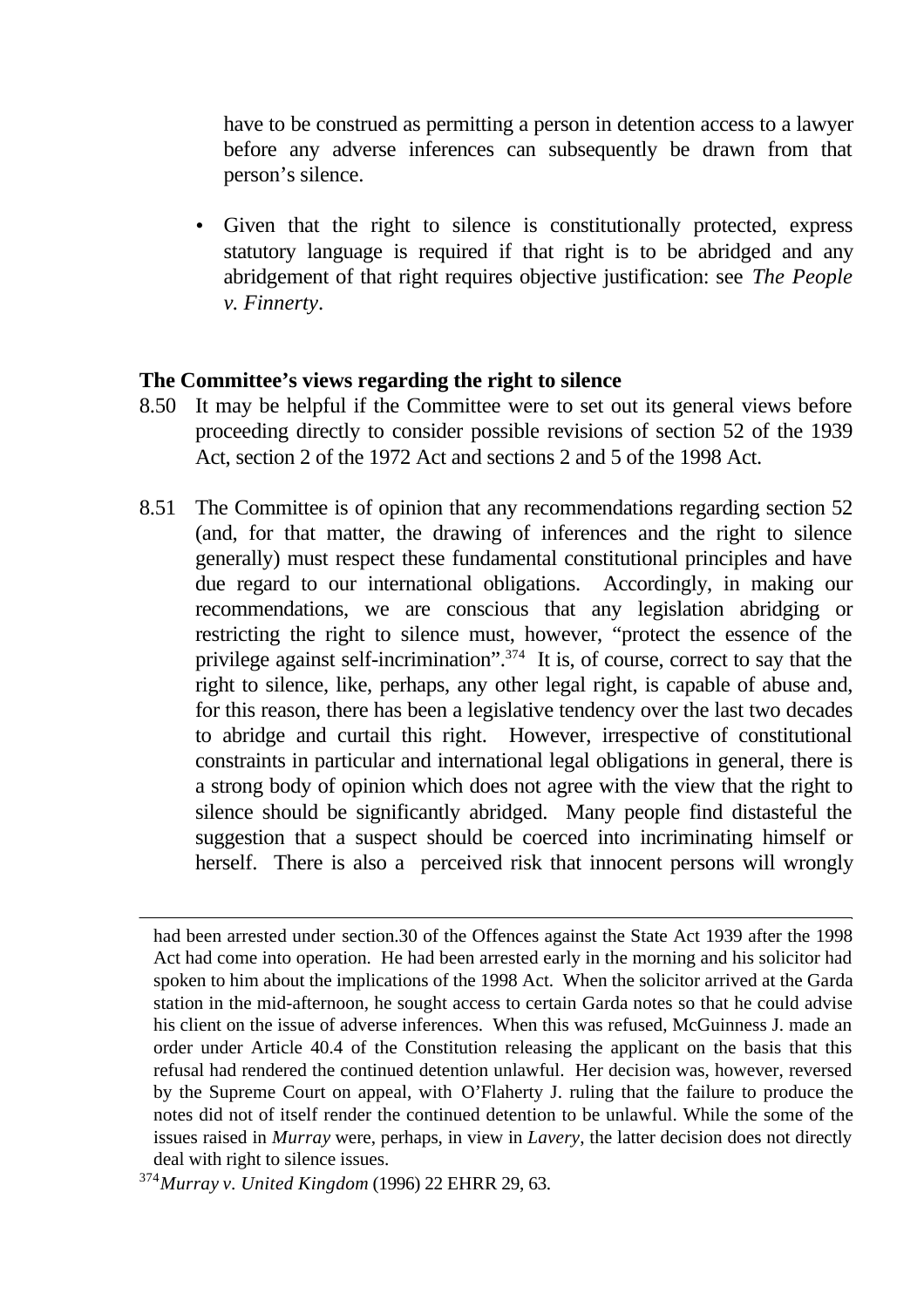incriminate themselves if they are obliged to answer questions under threat of legal sanction.

- 8.52 It has also been urged that, to some extent, statutory rules providing for the drawing of inferences could be viewed in some instances as unnecessary and in other cases as wholly artificial. As far as the former category is concerned, it may be questioned if the inference-drawing power adds anything to existing rules regarding circumstantial evidence. If, for example, a suspect emerges from a room containing the body of his victim with a blood-soaked knife in his possession, the failure of the defence to offer any rebutting evidence will weigh heavily with any court or jury considering whether or not to convict. In this type of case - with admittedly strong facts - the existence of section 19 of the Criminal Justice Act 1984 (which permits inferences to be drawn from an accused's failure to account for his presence at a particular place "at or about the time the offence in respect of which he was arrested is alleged to have been committed") seems to add little the ordinary law relating to circumstantial evidence.
- 8.53 In other circumstances, the provision by statute of an inference- drawing power seems quite artificial. Thus, for example, by virtue of section  $3(1)(b)(ii)$  of the 1972 Act (as inserted by section 4 of the 1998 Act) and section 2 of the 1998 Act, an adverse inference can be drawn from the failure of an accused to deny published reports that he was a member of an illegal organisation in order to corroborate other evidence of membership. This may lead to the court drawing a conclusion that it would otherwise not draw from such failure, whether by reason of the application of the ordinary rules of evidence or simply as a matter of plain common sense.
- 8.54 While the Committee acknowledge these considerations, a majority does not reject statutory inference-drawing powers as a matter of principle, although they do agree that it is important that such inference-drawing provisions should be carefully drawn. There is the further consideration that, in the light of the Supreme Court's decision in *Finnerty*, it appears that express statutory authority is required before an inference can be drawn in respect of the accused's exercise of his constitutional right to silence. It could not be said, therefore, that these inference-drawing provisions add nothing to the ordinary law of criminal evidence. Thus, for example, section 19 of the 1984 Act permits in appropriate cases a court or jury to draw inferences from the failure of an accused to explain his or her presence at the scene of a crime in circumstances where an explanation is reasonably called for. In the light of *Finnerty* and in the absence of such a provision, while there would still remain the circumstantial evidence of his or her presence, no adverse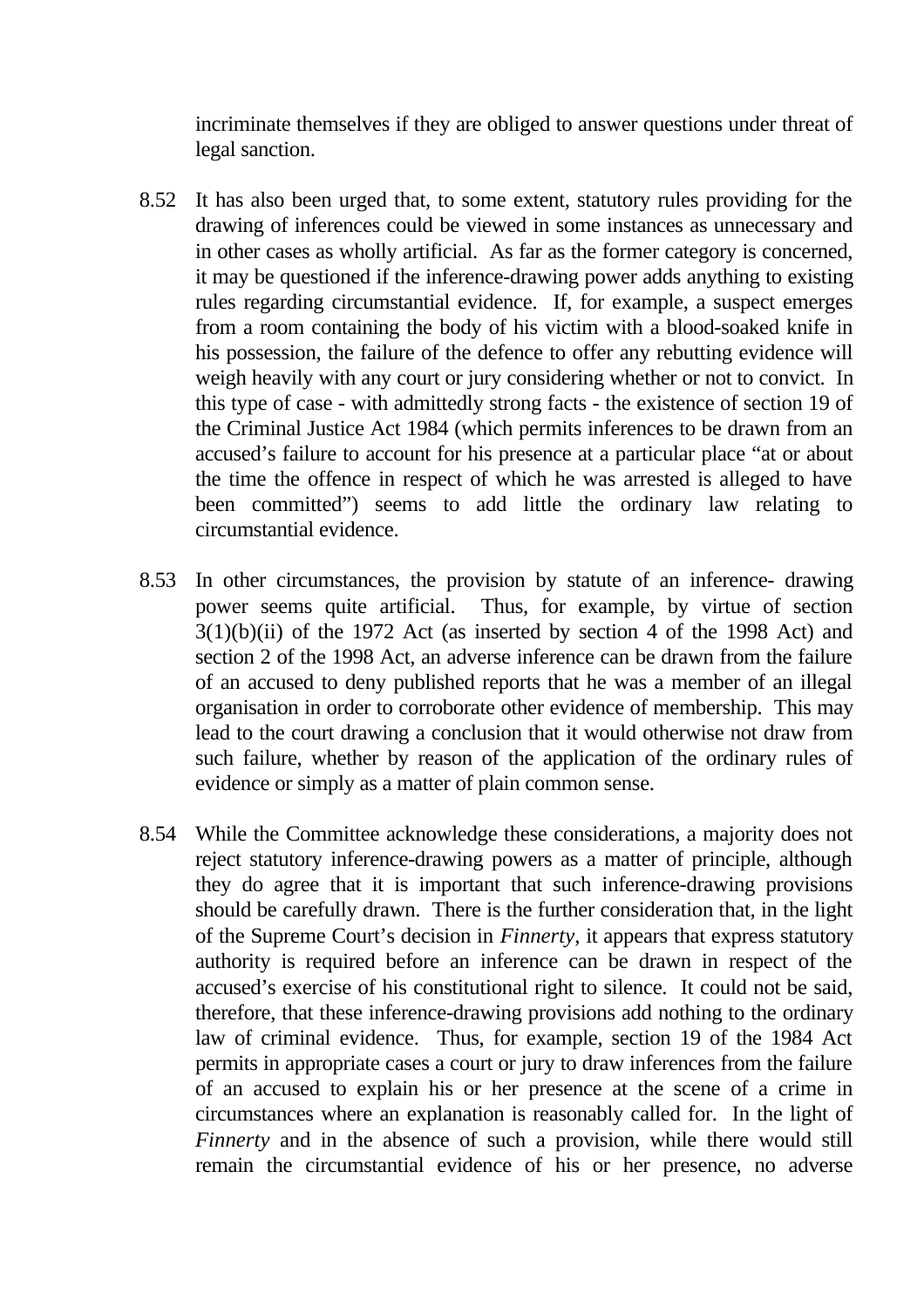inference could be drawn from the silence of an accused in the face of Garda questioning on this point. Section 19, therefore, enables matters to be taken into account which could not otherwise be taken into account.

8.55 On the other hand, a minority of the Committee, The Chairman Mr. Justice Anthony J. Hederman, Professor William Binchy and Professor Dermot Walsh consider that statutory inference-drawing powers either add little or nothing to the ordinary rules relating to circumstantial evidence and, where they go further, the very artificiality of such inference-drawing powers is in itself a ground for rejecting them. Their views are set out fully at paragraph 8.67.

# **Retention of Section 52 of the 1939 Act and Section 2 of the 1972 Act**

- 8.56 It follows from the foregoing that the Committee is therefore opposed to the retention of section 52(1) of the 1939 Act and section 2 of the 1972 Act in their present form. As it happens, the Committee had arrived at this conclusion even before the European Court's decision in *Quinn v. Ireland* in December 2000*,* but, in any event, in the light of this decision, it is inconceivable that either section 52 or section 2 of the 1972 Act (which is in roughly similar terms) should be left on the statute books in their present form.
- 8.57 Beyond this the Committee is divided as to whether a recast section 52 should be replaced by an inference-drawing section. A majority is of the of the view that it would be more appropriate if legislation permitted a court of trial to draw the appropriate inferences from silence, *provided* that such legislation contained necessary safeguards for the protection of the suspect. These safeguards should include an explicit warning as to the likely implications of the failure to answer questions posed; the right of reasonable access to a lawyer during police custody and the failure to answer questions should be regarded as corroborative only. Some members consider that another solution to the difficulties thrown up in respect of section 52 of the 1939 Act (and, by extension, section 2 of the 1972 Act) by the *Quinn* and *Heaney* decisions is to amend the section by providing expressly that statements obtained pursuant to a statutory demand are inadmissible in any subsequent criminal prosecution. They consider that were the Oireachtas to provide for such "transaction immunity" in this fashion, then no constitutional or ECHR issues would thereby arise.
- 8.58 Moreover, it now seems clear, in the light of the European Court's decision in *Condron* and (to some extent) in *Averill*, that adverse inferences could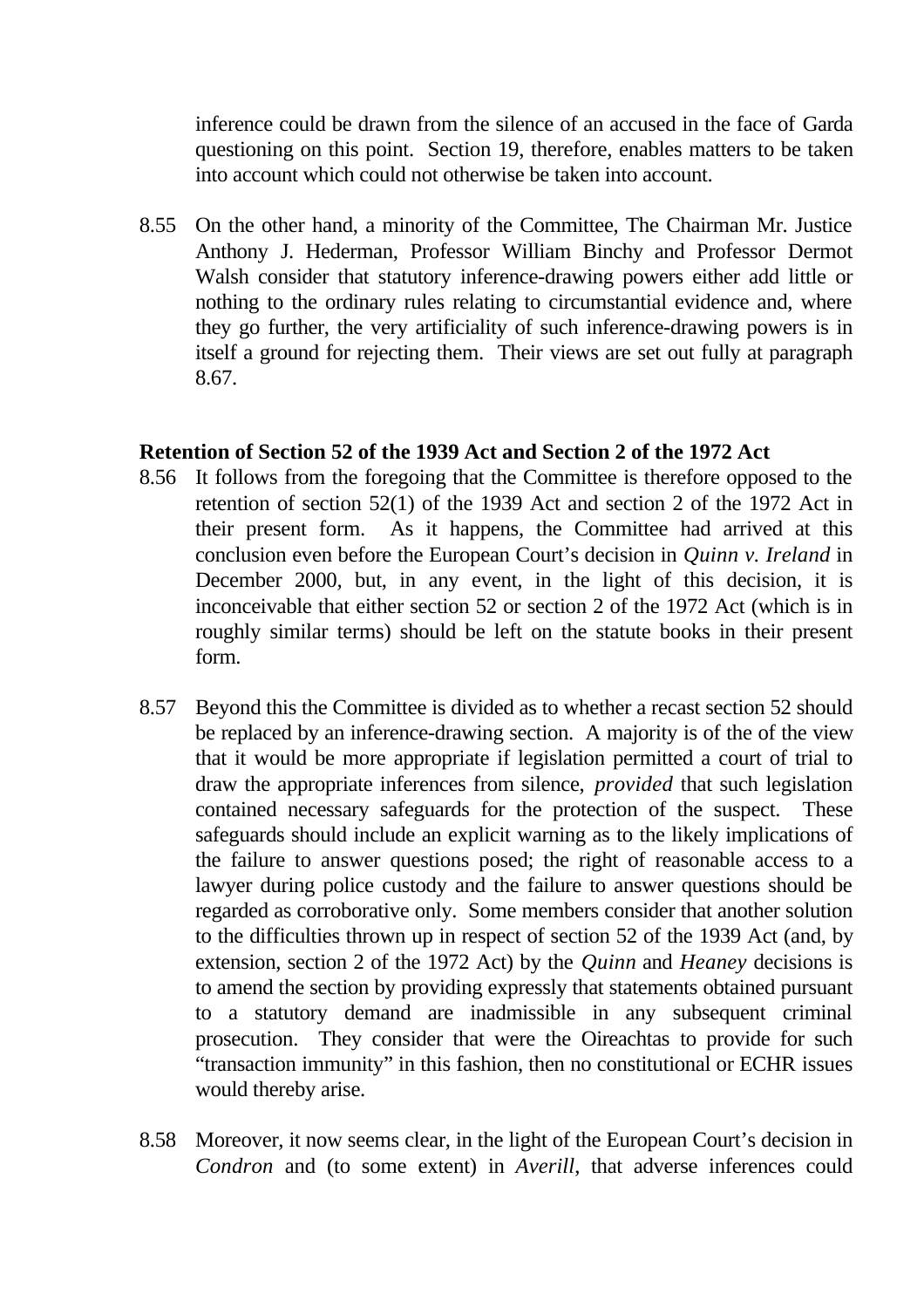properly be drawn only where the court is of opinion that the prosecution evidence is such that it reasonably calls for an explanation by the accused. Mere failure to answer a question should never in itself be regarded as evidence of guilt. Moreover, it is clear from *Averill* that inferences must not be drawn from silence before the accused has not otherwise had effective access to legal advice. In this regard the majority of the Committee respectfully agrees with the approach of the European Court in *Murray*, *Condron* and *Averill* and believes that its recommendations are in harmony with the Strasbourg case-law.

8.59 A minority of the Committee, as set out above, are opposed to the inference-drawing powers as a matter of principle, since they consider that such provisions either add nothing to the ordinary rules relating to circumstantial evidence or, where they go further, they are objectionable on the ground of their very artificiality. Their views are set out full at paragraph 8.67.

# **Recommendation**

- 8.60 *The Committee is unanimously of the view that section 52 of the 1939 Act and section 2 of the 1972 Act ought to be repealed.*
- 8.61 *A majority of the Committee is of the view that this section could be replaced with a section allowing inferences to be drawn from the accused's silence, provided, however, the following safeguards were included:*
	- ü *An explicit warning as to the likely implications of the failure to answer questions posed must be given.*
	- ü *The failure to answer questions should be regarded as corroborative only.*
	- ü *Adverse inferences could only properly be drawn where the court is of opinion that the prosecution evidence is such that it reasonably calls for an explanation by the accused. Mere failure to answer a question should never in itself be regarded as evidence of guilt.*
	- ü *The right of reasonable access to a lawyer during police custody.*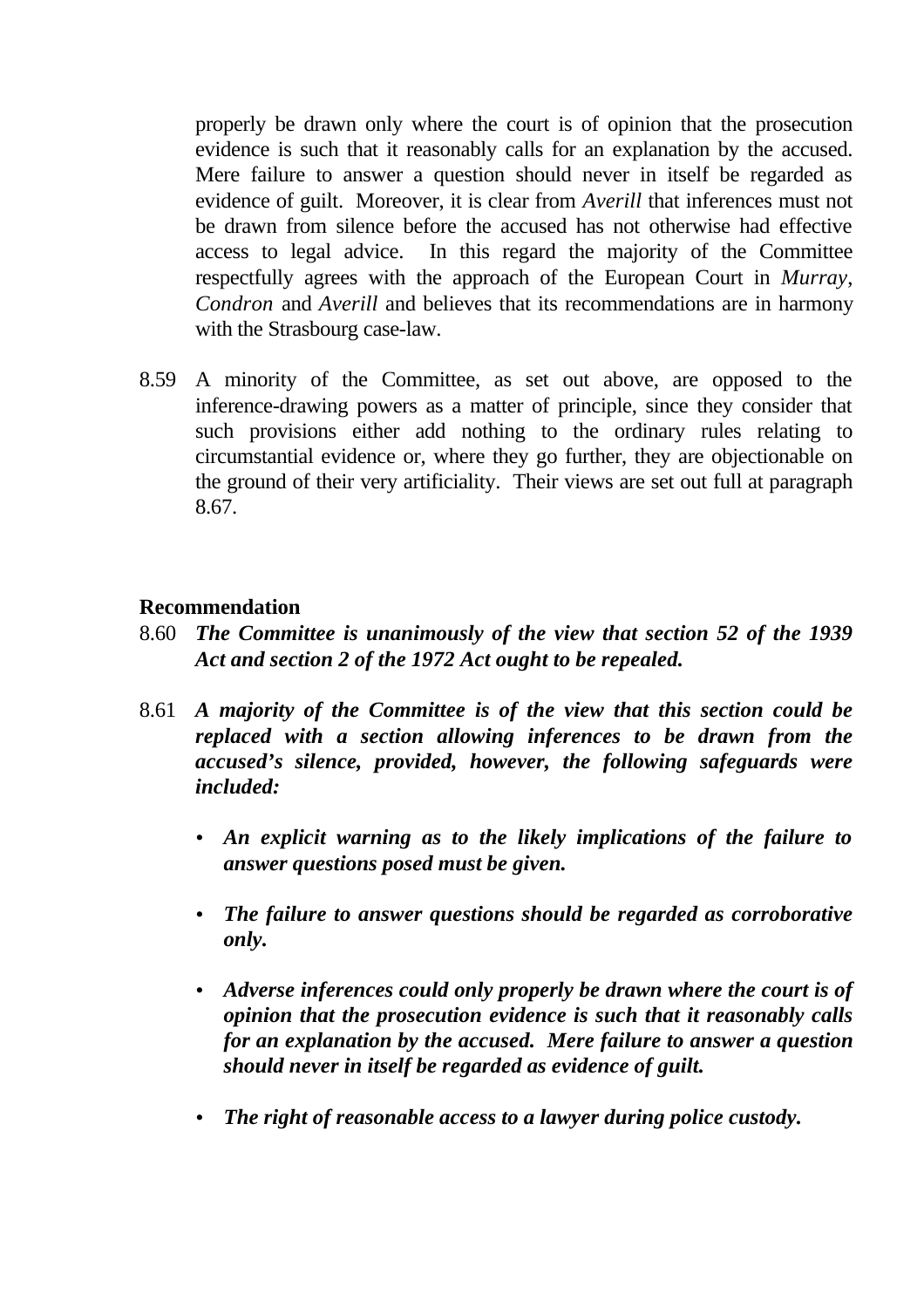- ü *Inferences must not be drawn from silence before the accused has had effective access to legal advice.*
- 8.62 *The minority views and recommendations of The Hon. Mr Justice Anthony J. Hederman, Professor William Binchy and Professor Dermot Walsh, in relation to the use of inference-drawing provisions arising from the silence of the accused are set out at 8.68 to 8.71 below.*

### **Sections 2 and 5 of the 1998 Act**

- 8.63 A majority of the Commitee is of the view that these provisions should be retained. The language of these provisions is similar to sections 18 and 19 of the 1984 Act and, in the light of the Supreme Court's decisions in *Heaney* and especially in *Rock* and the European Court of Human Rights's decision in *Averill*, it seems that any constitutional challenge would be unlikely to be successful, nor would the section be found to be contrary to Article 6(1) ECHR. As was pointed out in *Rock*, the inference-drawing power in question is a limited one, and the court is by no means empowered to draw such an inference where, for example, it was of opinion that the prejudicial effect of such an inference would outweigh its probative value. Moreover, both section 2(2) and section 5(2) contain the essential safeguards necessary to protect the very essence of the right to silence, including the fact that the suspect must be warned in ordinary language of the possible effect of failure to answer, and the fact that such failure could only be corroborative of other evidence. An accused could never be convicted of an offence by virtue of the infrence-drawing provisions of these sections merely because of his silence.
- 8.64 A minority is opposed to the retention of these provisions, principally because these inference-drawing powers seem wider than those envisaged as constitutionally permissible by the Supreme Court in *Finnerty* or than the European Court was prepared to allow in *Murray* and in *Condron*. In particular, both section 2(2) and section 5(2) seem to permit adverse inferences to be drawn even where there is no *prima facie* case or other set of circumstances which, as a matter of common sense, call for an explanation from the accused. In this respect, these provisions of the 1998 Act go further than sections 18 and 19 of the 1984 Act in as much as the operation of the latter provisions is confined to circumstances where, for example, the presence of marks or stains on a suspect's clothing is one which may fairly be deemed to call for an explanation from an accused. To that extent, *Rock* cannot be relied on as a direct authority in support of the constitutionality of either section 2(2) or section 5(2).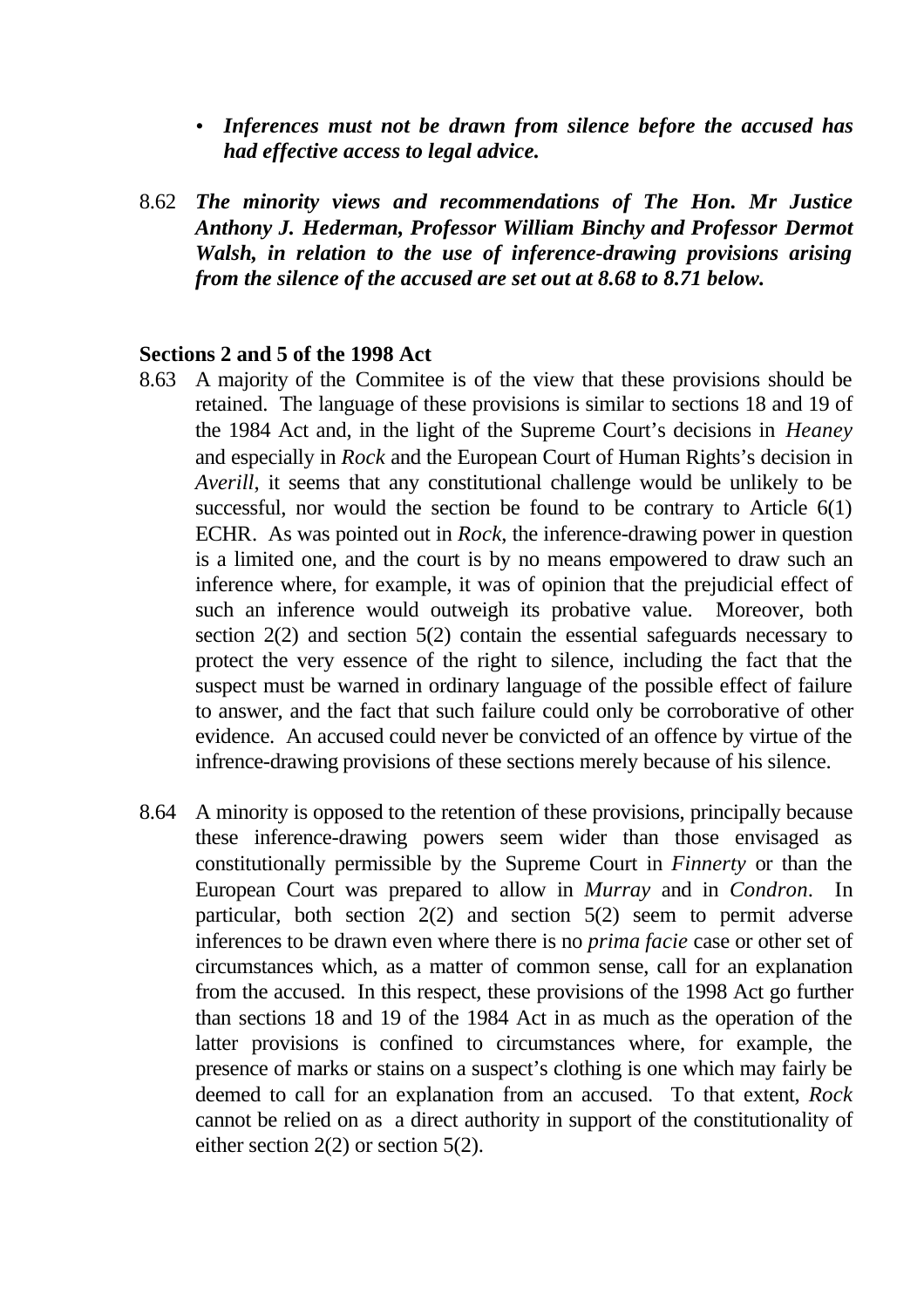- 8.65 In addition, this minority considers that these provisions are capable of operating in a manner that is potentially unfair to an accused. Thus, for example, it is possible that an accused, placed in the unfamiliar and potentially hostile surroundings of Garda custody, may be confused or tongue-tied or may simply forget important matters which, in a calmer environment and on fuller, reflection he may wish to rely on.<sup>375</sup> Yet, despite such extenuating circumstances, section  $5(2)$  permits the court to draw adverse inferences from earlier silence.
- 8.66 A different minority agrees fully with these criticisms of section 2(2) and section 5(2), but, for the reasons already outlined above, are also opposed to such inference-drawing provisions as a matter of principle. Again, the views and recommendations of this minority are set out at paragraph 8.68.

#### **Recommendation**

#### *Majority view to retain sections 2 and 5 of the 1998 Act*

8.67 *A majority of the Committee are of the view that sections 2 and 5 of the Offences against the State (Amendment) Act 1998 ought to be retained*

*Minority views and recommendations in relation to the use of inference-drawing provisions arising from the silence of the accused*

- 8.68 *The Hon. Mr Justice Anthony J. Hederman,Professor William Binchy and Professor Dermot Walsh differ from the majority on the use in the legislation of inference-drawing provisions which have the effect of compromising the right to silence. In their view the right to silence is of crucial importance in a democracy. The task of proving a person's guilt should lie with the prosecution. If the prosecution cannot produce evidence that proves the case beyond a reasonable doubt, the accused should not be required to assist in his or her own conviction.*
- 8.69 *In their view, inference-drawing provisions also carry the real risk of injustice in that they may result in mistaken assumptions of guilt. A*

I should not regard it as reasonable for a person being interviewed to fail to mention facts simply because he had been advised by his solicitor to remain silent. If that failure is objectively unreasonable, it does not in my view become reasonable merely because a solicitor gave his client ill-judged advice.

Such an approach, however, seems plainly at odds with the attitude subsequently adopted by the European Court of Human Rights in *Condron*.

 $375$ This would be especially true if the test of what the suspect might "reasonably have been expected to mention" at interview for the purposes of section 5(2) was held to be an objective test. This was the approach of Carswell J. in *R. v. Connolly*, Northern Ireland High Court, 5 June 1992: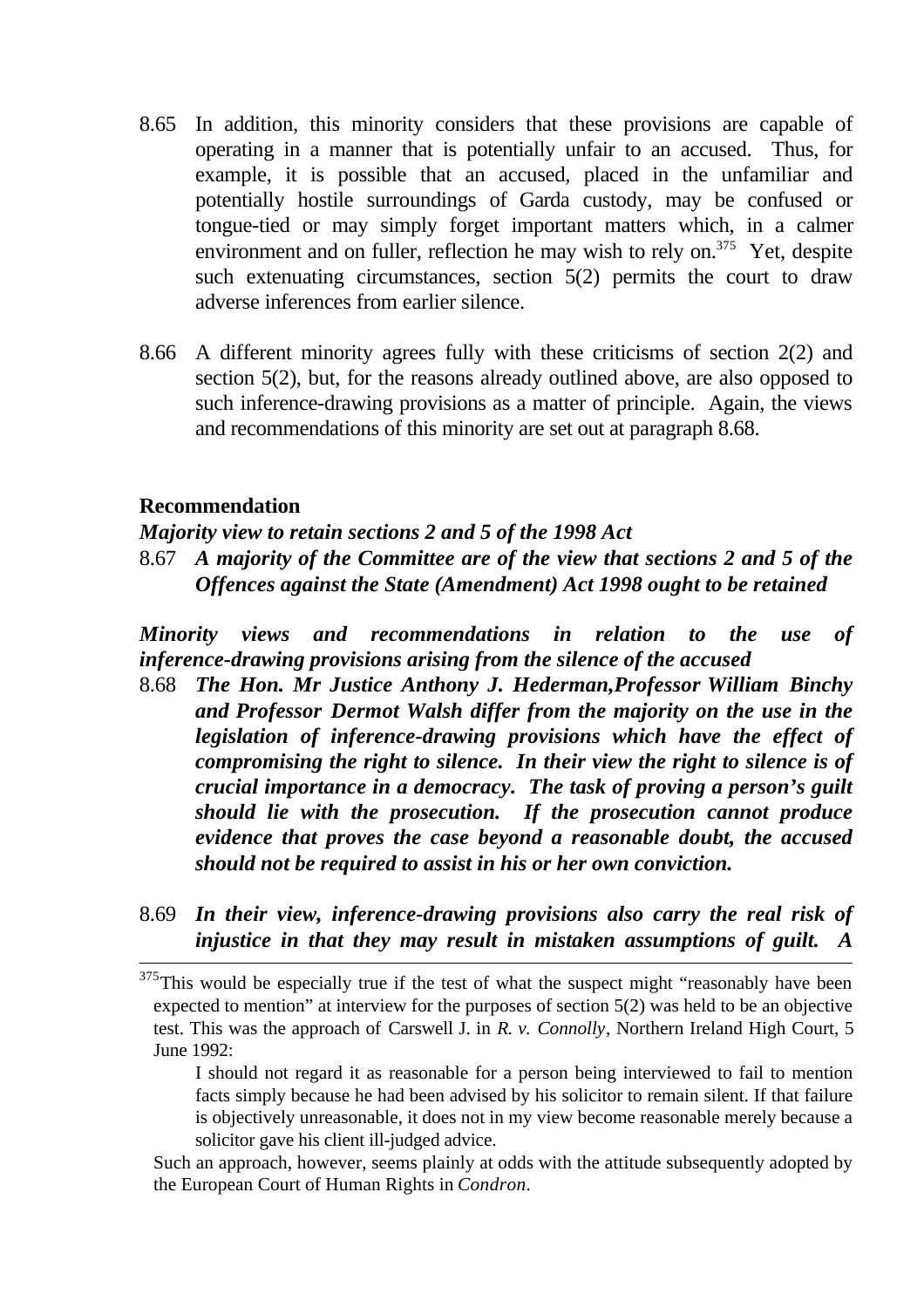*person who is suspected of an offence may be confused; he or she may be fearful of other facts emerging, unconnected with the offence of which he or she is suspected, if full disclosure is given.*

- 8.70 *The recent jurisprudence of the European Court of Human Rights indicates the difficulty that arises in formulating inference-drawing provisions in a manner that is consistent with the values of the Convention. In the view of these members, legislation relating to the questioning of an accused person should reflect the highest standards rather than merely seek to comply with the minimum requirements.*
- 8.71 *The minority, therefore, recommend the following:*
	- *1. The repeal of section 52 of the 1939 Act, section 2 of the 1972 Act and sections 2 and 5 of the 1998 Act;*
	- *2 The requirement, in respect of section 30 of the 1939 Act, that a suspect should be entitled to have access to advice from his or her solicitor and to the presence of the solicitor during the course of police interviews.*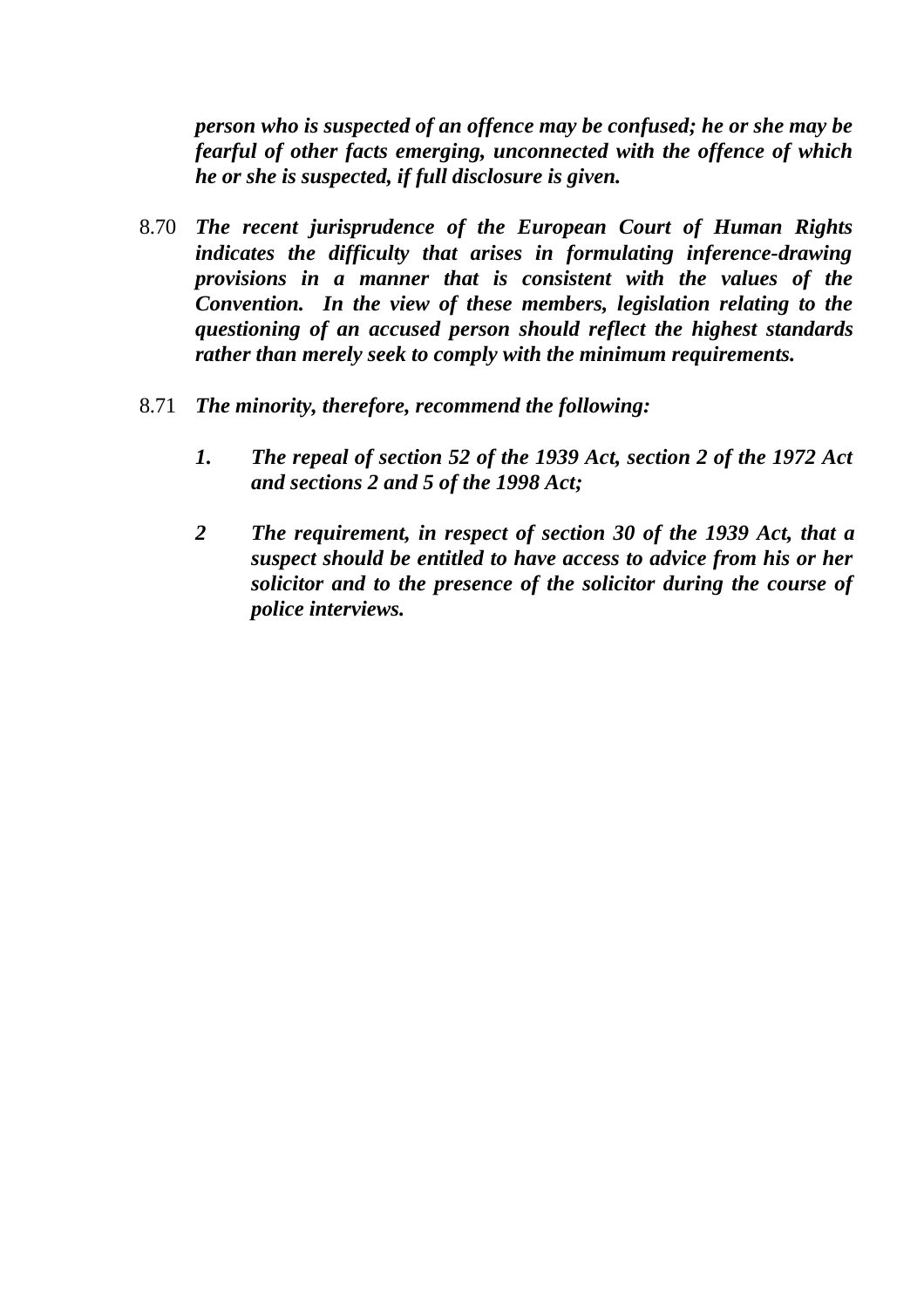# **CHAPTER 9**

# **SPECIAL CRIMINAL COURT**

#### **Historical background**

9.1 The drafters of the Constitution of the Irish Free State evidently thought that it would be possible to have trial by jury as the norm for all serious offences. Article 72 enshrined the right to jury trial save in respect of minor offences and in cases of charges triable by military law. Article 70 provided in relevant part that:

> No one shall be tried save in due course of law and extraordinary courts shall not be established, save only such Military Tribunals as may be authorised by law for dealing with military offences against military law. The jurisdiction of Military Tribunals shall not be extended to or exercised over the civil population save in time of war or armed rebellion and for acts committed in time of war or armed rebellion and in accordance with the regulations to be prescribed by law.

9.2 The drafters' expectations proved in time to be hopelessly unrealistic. By 1931, a system of standing military tribunal with drastic powers - including the right to impose the death penalty in any case where the tribunal thought it expedient to do so, even if the offence of which the accused was found guilty did not so provide and from whose decisions no appeal lay - had been established following the insertion of Article  $2A^{376}$ into the Constitution.<sup>377</sup> Article 2A was, in reality, an elaborate form of Public Safety Act which had been inserted into the Constitution. This arrangement was widely perceived as unsatisfactory,  $378$  but the 1934 Constitution Review Committee's

<sup>&</sup>lt;sup>376</sup>This Article was inserted by means of ordinary legislation without a referendum. The constitutionality of this amendment was upheld by a majority of the Supreme Court in *The State (Ryan) v. Lennon* [1935] IR 170.

 $377$ The Government had originally hoped to have ordinary judges sitting in a non-jury court to try criminal cases, but two members of the Supreme Court informed the then President of the Executive Council (W.T. Cosgrave TD) that that they would resign rather than sit in such a court: see 40 *Dáil Debates* at 45 (14 October 1931).

<sup>&</sup>lt;sup>378</sup>In a memorandum to the Constitution Review Committee of 1934, the then Secretary to the Department of Justice argued that:

With particular reference to Article 2A, I agree that *in form* that Article is grotesque as an Article of the Constitution. It must go. On the other hand, so long as we keep to the ideal of a 'normal' written Constitution, with all the sorts of snags and pit-falls for the Executive, we must have something, somewhere, on the lines of Article 2A.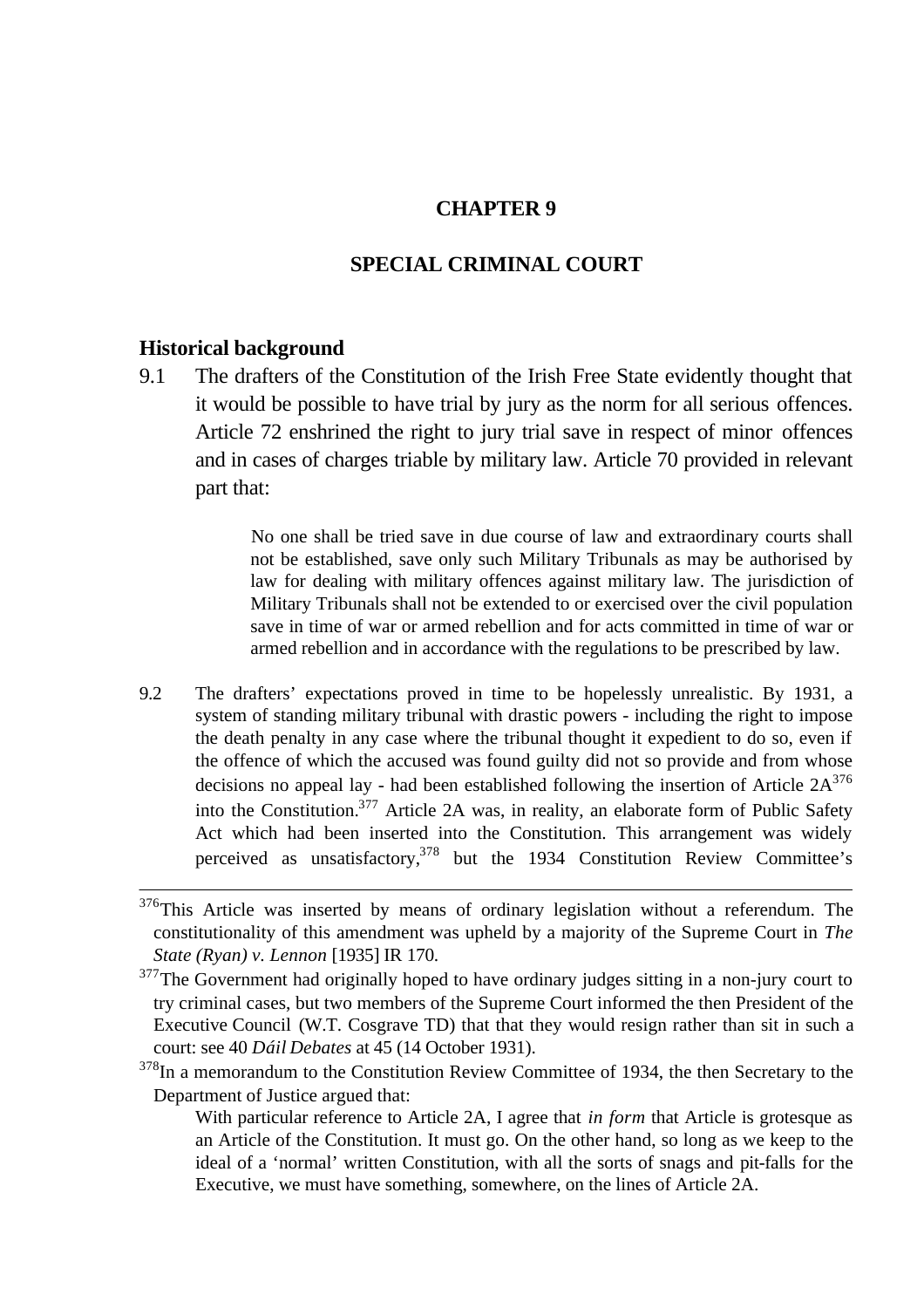recommendations<sup>379</sup> contained the outline of what was ultimately to become Article 38.3 of the Constitution, permitting the establishment by law of the Special Criminal Court.

#### **Constitutional provisions**

9.3 Article 38.3 of the Constitution is in the following terms:

- 1. Special courts may be established by law for the trial of offences in cases where it may be determined in accordance with such law that the ordinary courts are inadequate to secure the effective administration of justice and the preservation of public peace and order.
- 2. The constitution, powers, jurisdiction and procedure of such special courts shall be prescribed by law.
- 9.4 Article 38.5 permits the trial without a jury of persons tried by the Special Criminal Court.
- 9.5 In addition, Article 38.6 provides that:

The provisions of Articles 34 and 35 of this Constitution shall not apply to any court or tribunal set up under section 3 or section 4 of this Article.

- 9.6 Although Articles 34 and 35 guarantee, *inter alia*, the public administration of justice by independent judges enjoying security of tenure and the existence of a right of appeal, the potentially sweeping effects of this exclusion have been diluted by the Supreme Court's decision in *Eccles v. Ireland*<sup>380</sup> In this case the Court held that, Article 38.6 notwithstanding, judges of the Special Criminal Court enjoyed a constitutional guarantee of independence derived from an accused's right to trial in due course of law as protected by Article 38.1 of the Constitution.
- 9.7 Part V of the Offences against the State Act 1939 provided for the establishment of the Special Criminal Court.<sup>381</sup> Section 35(1), reproducing the formula of Article 38.3.1, is in the following terms:

...if and whenever and so often the Government is satisfied that the ordinary courts are inadequate to secure the effective administration of justice and the preservation of public peace and order and that it is therefore necessary that this

<sup>&</sup>lt;sup>380</sup>[1985] IR 545. <sup>379</sup>Hogan, "The Constitution Review Committee of 1934" in Ó'Muircheartaigh (ed.), *Ireland in the Coming Times: Essays to Celebrate T.K. Whitaker's 80 Years* (IPA, 1997) 342, 350-353.

<sup>381</sup>See generally, Kelly, *The Irish Constitution* (Dublin, 1994) at 639-656; Casey, *Constitutional Law in Ireland* (Dublin, 2000) at 327-331; Hogan and Walker, *Political Violence and the Law in Ireland* (Manchester, 1989) at 227-244; Robinson, *The Special Criminal Court* (1974) and Charleton and McDermott, "Constitutional Aspects of Non-Jury Courts" (2000) 6 *Bar Review* 106 (Part I); 142 (Part II).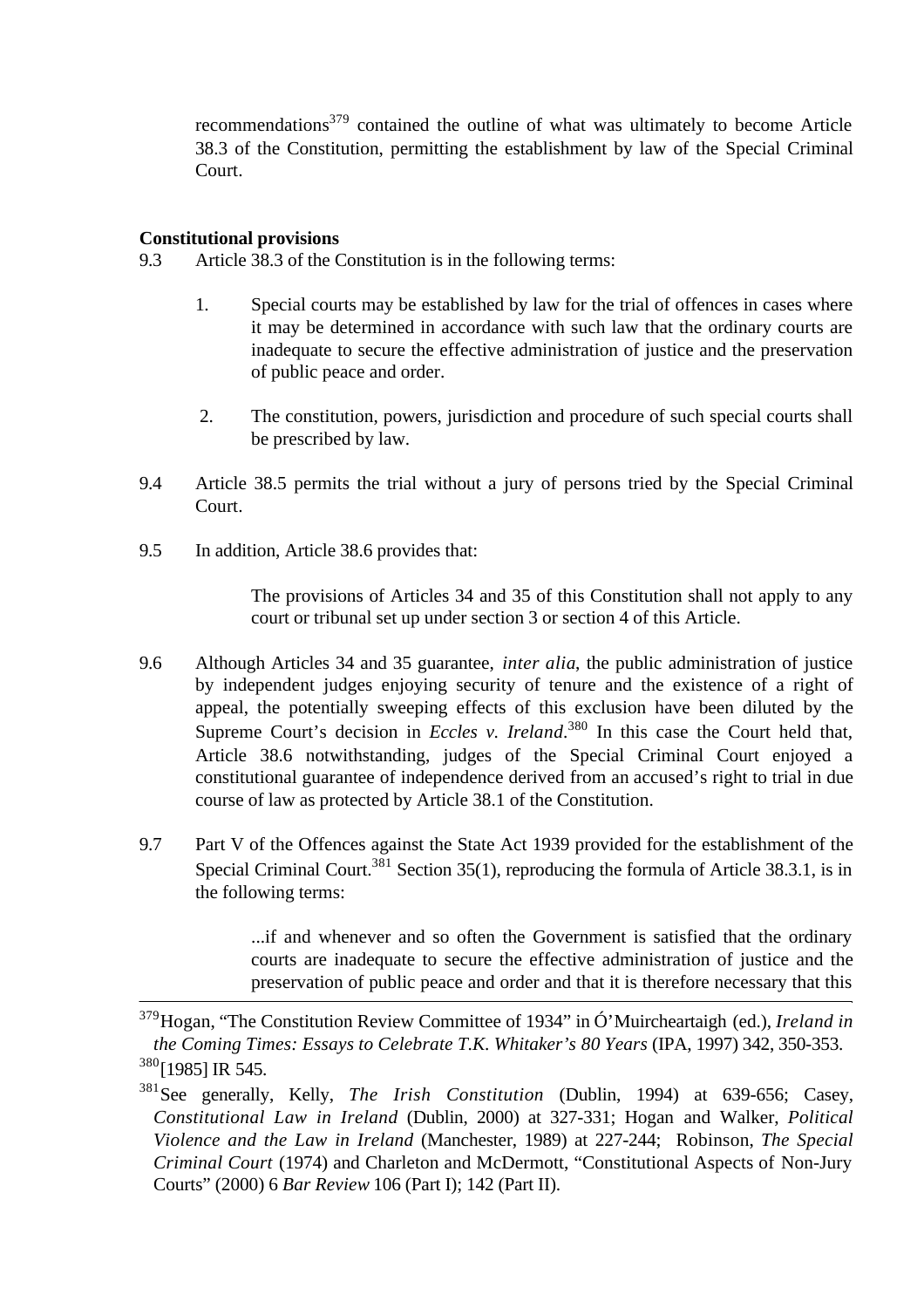Part of this Act should come into force, the Government may make and publish a proclamation declaring that the Government is satisfied as aforesaid and ordering that this Part of this Act shall come into force.

- 9.8 The Special Criminal Court sat between 1939 and 1946; 1961 and 1962 and from May 1972 to date. While earlier Special Criminal Courts were staffed by military officers, since 1972 only judges or former judges have sat on the Court and, indeed, since 1986, the almost invariable practice has been that only serving judges have sat. Unlike the former Article 2A regime, the Special Criminal Court is required by section 41(4) of the 1939 Act to follow "as far as practicable" the practice and procedure of the Central Criminal Court<sup>382</sup> and there is a right of appeal (subject to purely formal leave requirements) against conviction and sentence to the Court of Criminal Appeal.<sup>383</sup>
- 9.9 Contrary to what is sometimes asserted, the Special Criminal Court bound as it is by the Constitution and the law and whose practice and procedure is statutorily assimilated to that of the Central Criminal Court - must and does apply the ordinary rules of evidence. If legislation did, in fact, provide for special rules of evidence in the Special Criminal Court, it is clear from the decision of the Supreme Court in *Cox v. Ireland<sup>384</sup>* that such arrangements would be unconstitutional.

### **The right of the Director of Public Prosecutions to prosecute accused persons before the Special Criminal Court**

- 9.10 Section 45(1) of the 1939 Act provides that in the case of a person who is charged in the District Court with a scheduled offence which that Court has jurisdiction to deal with summarily, whenever the Director of Public Prosecutions requests that such person be sent forward for trial to the Special Criminal Court, the District Judge shall send such person forward for trial before that Court.
- 9.11 Section 45(2) provides that in the case of a person charged with a scheduled offence which is also an indictable offence and the district judge decides to return that person for trial, such person shall be returned for trial to the Special Criminal Court unless the Director otherwise directs.
- 9.12 Section 46(1) and (2) contain corresponding provisions in respect of non-scheduled offences, save that they provide that such persons are to be tried in the ordinary courts unless the Director otherwise directs.
- 9.13 Section 47(1) enables the Director to direct that an accused be charged with a scheduled offence before the Special Criminal Court and section 47(2) enables the Director to prefer charges in respect of non-scheduled offences directly before that Court provided that the appropriate certificate is given.

 $382$  1939 Act, s. 41(4).

<sup>383</sup>1939 Act, s. 44.

<sup>384&</sup>lt;sub>[1992]</sub> 2 IR 532.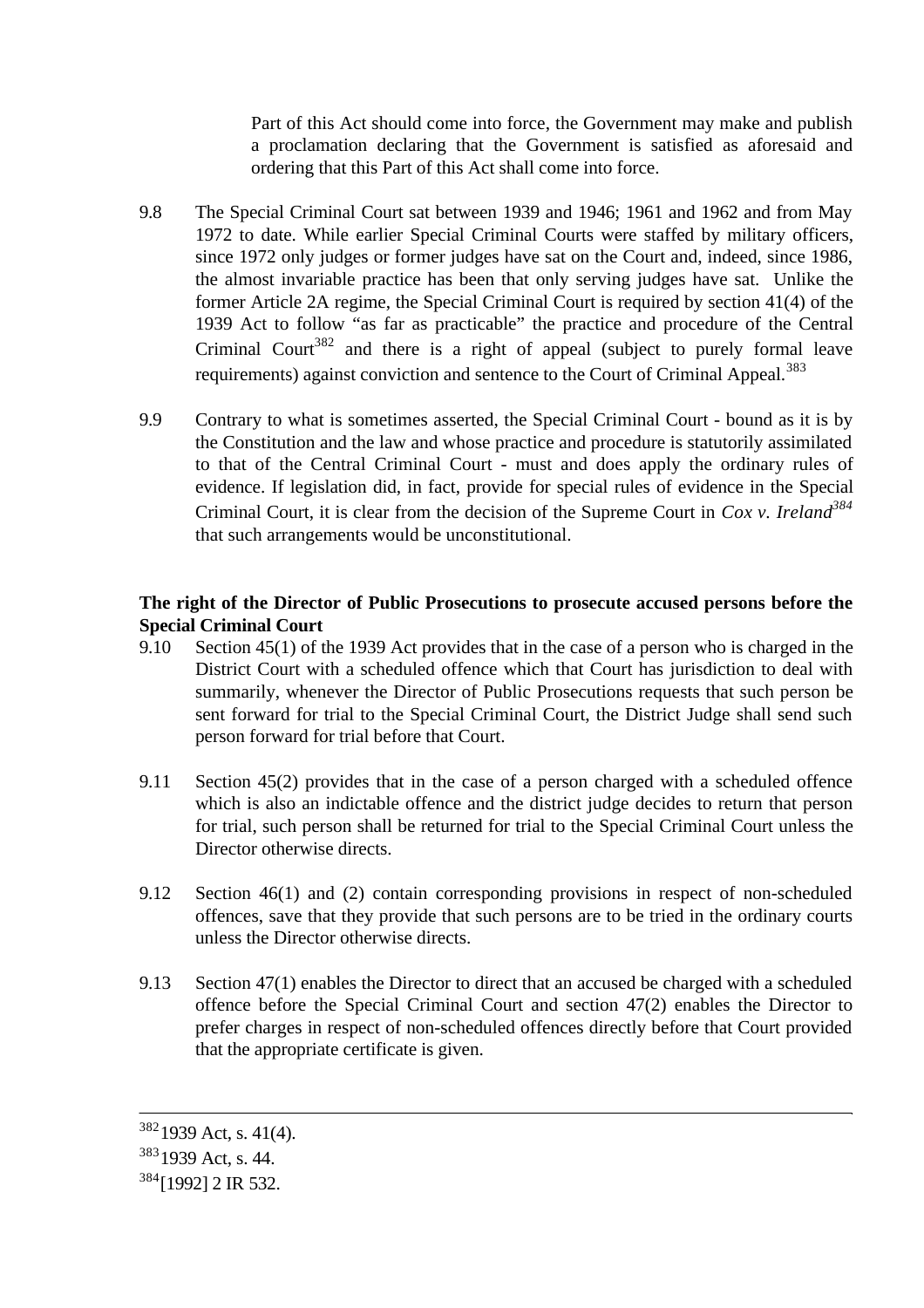- 9.14 Finally, section 48 completes the picture in that it provides for the automatic transfer of a trial pending before either the Circuit Court or the Central Criminal Court following an application by the Director, to the High Court.
- 9.15 Section 36(1) gives the Government power to schedule offences for as long as Part V of the Act is in force. The scheduled offences at present<sup>385</sup> are the Explosives Substances Act 1883<sup>386</sup>; the Firearms Acts 1925 to 1971 and offences under the Offences against the State Act  $1939^{387}$ ; and sections 6 to 9 and 12 of the Offences against the State (Amendment) Act 1998.<sup>388</sup>

#### **Challenges to the operation of the Special Criminal Court**

9.16 Ever since the Special Criminal Court was first established, its operation has been the subject of frequent - but unsuccessful - legal challenges. In *Re McCurtain*,<sup>389</sup> the Supreme Court rejected the argument that the accused's trial by a Special Criminal Court consisting exclusively of army officers was unconstitutional since it was in reality a form of military tribunal of the sort contemplated by Article 38.4 and permissible in the case of civilians only in time of war or armed rebellion. Sullivan C.J. stressed that the actual composition of the Court was a matter for the Oireachtas by virtue of Article 38.3.2. The Court also rejected the argument that the powers given to the Government to establish the Court and to the Attorney General (now the Director of Public Prosecutions) to certify the inadequacy of the ordinary

<sup>&</sup>lt;sup>385</sup>Offences under the Malicious Damage Act 1861 were scheduled in the Offences against the State Act 1939 (Scheduled Offences) Order 1972 (SI No. 142 of 1972). However, since most of the 1861 Act was repealed and replaced by the Criminal Damage Act 1991 and because only a small number of relatively minor offences remain under the 1861 Act, the practical significance of scheduling offences under the 1861 Act is nowadays rather slight. Likewise, the Offences against the State Act 1939 (Scheduled Offences) (No.2) Order 1972 (SI No. 282 of 1972) provided that section 7 of the Conspiracy and Protection of Property Act 1875 was a scheduled offence, but this statutory offence has now been repealed by section 31 of the Non-Fatal Offences against the Person Act 1997.

<sup>&</sup>lt;sup>386</sup>Note that the original section 3 of this Act was amended by the subsitiution of a new section 3 by the Criminal Law (Jurisdiction) Act 1976. In *The State (Daly) v. Delap*, High Court, 30 June 1980 it was held that this amendment by substitution did not mean that section 3 of the 1883 Act ceased to be a scheduled offence for the purposes of the Offences against the State Act 1939 (Scheduled Offences) Order 1972 (SI No. 142 of 1972). This reasoning was subsequently approved by the Court of Criminal Appeal in *The People (Director of Public Prosecutions) v. Tuite* (1983) 2 Frewen 175.

<sup>&</sup>lt;sup>387</sup>As so provided by the Offences against the State Act 1939 (Scheduled Offences) Order 1972 (SI No. 142 of 1972).

<sup>388</sup>As so provided by the Offences against the State (Amendment) Act 1998, s 14(2).

<sup>389</sup>[1941] IR 83.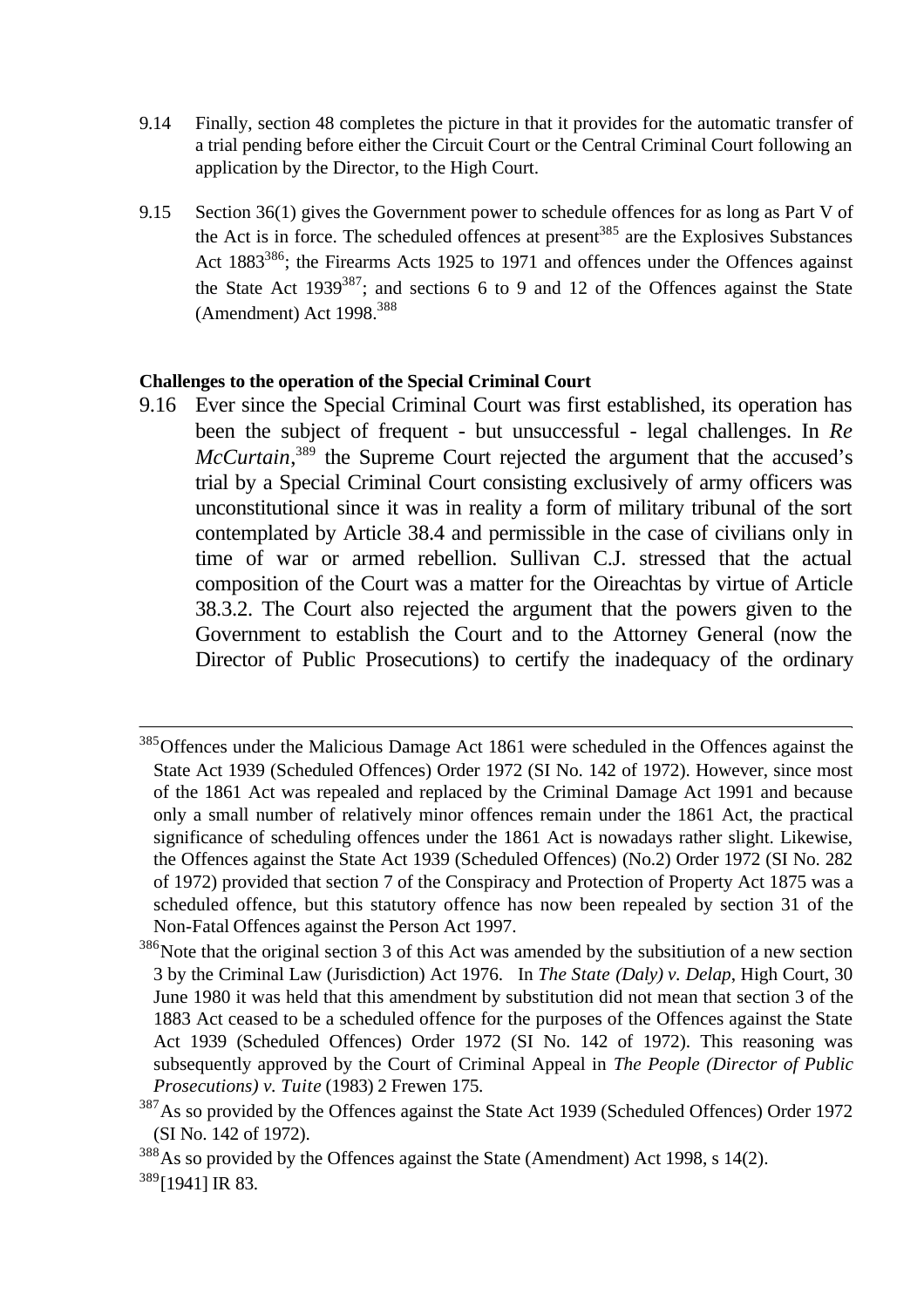courts amounted to the administration of justice by non-judicial personages, contrary to Article 34.<sup>390</sup>

- 9.17 A number of the submissions received by the Committee argued that in recent years an increasing number of persons charged with offences which were thought to have been the work of members of organised criminal groups found themselves facing trial before the Special Criminal Court, so extending the remit of the Court beyond its intended purpose. They did not dispute that organised crime is a serious problem, but argued that any developed system of criminal justice must be able to confront this problem and that to refer persons other than those charged with purely subversive criminal offences to the Special Criminal Court gave rise to concerns that a dual criminal justice system is now effectively in operation and that the constitutional right to jury trial is being thereby devalued.
- 9.18 Many submissions<sup>391</sup> were critical of the power of the Director of Public Prosecutions to direct that a person charged with a non-scheduled offence should be tried in the Special Criminal Court. They argue that the use of this power has resulted in the Special Criminal Court trying persons charged with such diverse offences as murder, receiving stolen goods, vehicle theft, the theft of computer parts and the possession of drugs for supply. Some submissions also argued that a system where an accused with no obvious paramilitary connections can be sent for trial to the Special Criminal Court is open to abuse, particularly since the Director does not reveal the reasons for issuing certificates, and there is no effective mechanism whereby the decisions of the Director may be reviewed.
- 9.19 In more recent times the Supreme Court has confirmed in two major decisions that, first, the operation of the 1939 Act is not necessarily confined to subversive cases and, secondly, that the decision of the Government to keep the Court in operation and that of the Director to send an accused for trial before the Special Criminal Court, while not beyond the reach of judicial control, is practically unreviewable. In *The People v. Quilligan (No.1)*, <sup>392</sup> the Supreme Court rejected the argument that the powers of arrest under section 30 were confined to subversive cases. Walsh J. noted that the Special Criminal Court was very frequently engaged in trying "black market" cases during and in the immediate aftermath of World War II. He then continued:

<sup>390</sup>This decision has been applied in a series of subsequent cases, see, for example, *The State (Bollard) v. Governor of Portlaoise Prison*, High Court, 4 December 1972.

 $391$  For example, the submission of British Irish Rights Watch of 15 October 1999, at paras. 2.3 to 2.4; submission of the Irish Council for Civil Liberties of 6 October 1999, p.6.

<sup>&</sup>lt;sup>392</sup>[1986] IR 485.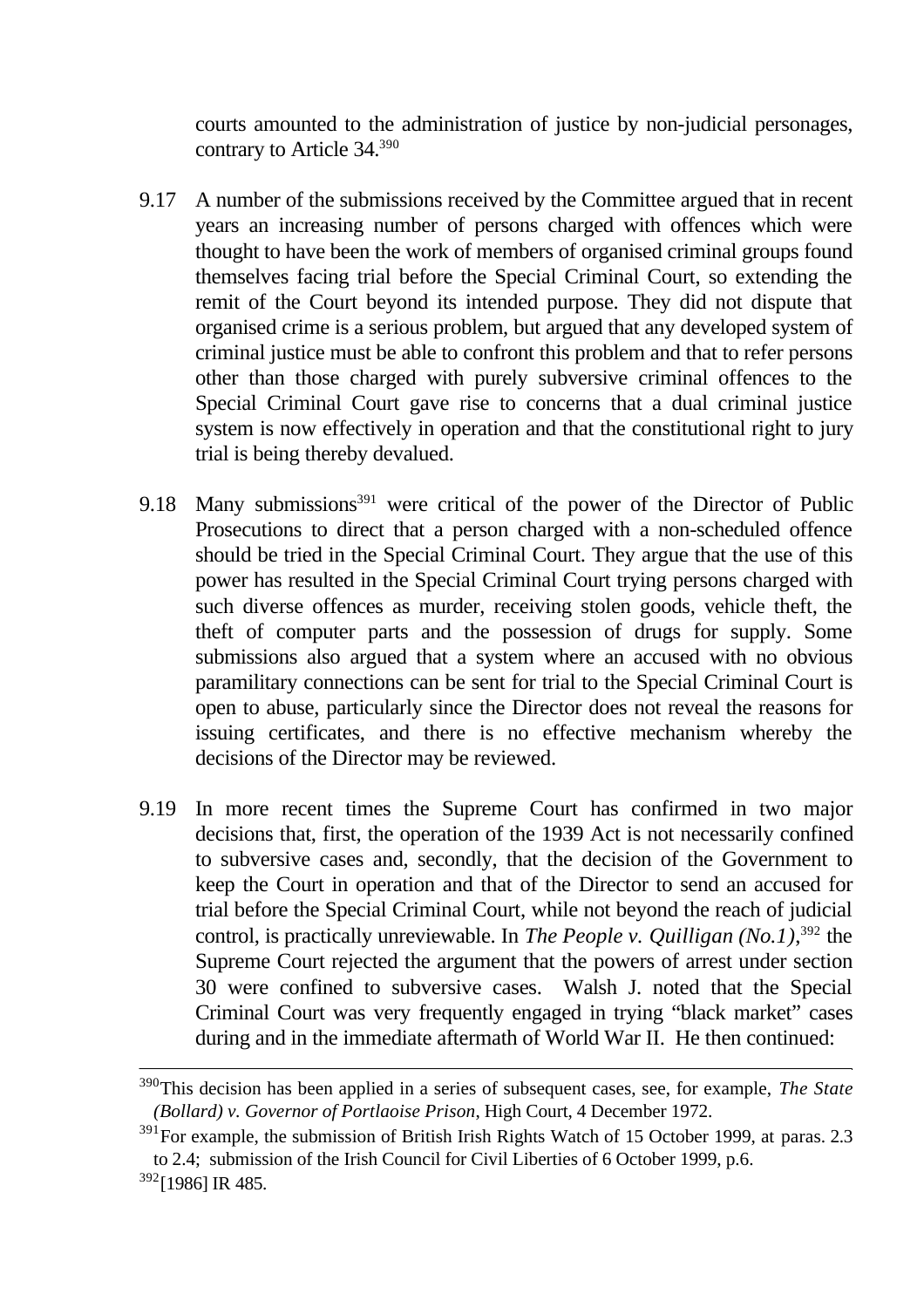It is common knowledge, and, indeed, was discussed in the debates in the Oireachtas leading to the enactment of the 1939 Act that what was envisaged were cases or situations of a political nature where juries could be open to intimidation or threats of various types. However, a similar situation could well arise in types of cases far removed from what one could call "political type" offences. There could well be a grave situation in dealing with ordinary gangsterism or well financed…drug dealing or other situations where it might be believed or established that juries were for some corrupt reason, or by virtue of threats, or illegal interference, being prevented from doing justice. $393$ 

- 9.20 In *Kavanagh v. Ireland*<sup>394</sup> the applicant had been charged with false imprisonment, robbery and firearms offences. The Director gave the appropriate certificate in respect of the non-scheduled offences and the applicant was charged directly before the Special Criminal Court. The applicant, however, first challenged the decision of the Government to maintain the Court in operation, claiming that the establishment of the Court was a direct consequence of the civil conflict in Northern Ireland<sup>395</sup> and that, in the wake of the paramilitary ceasefires, the Government had a duty to keep the situation under review.
- 9.21 On this point, Barrington J. said that the affidavits filed on behalf of the Government indicated that it had kept the situation under review.<sup>396</sup> Keane J. added that, while the decision to maintain the Special Criminal Court in operation was essentially a political one and, although the applicant had failed in the present case to discharge the onus of demonstrating that the Government's decision in this regard was not factually justifiable, nevertheless:

<sup>393</sup>*Ibid*., 509-510.

<sup>394</sup> [1996] 1 IR 321.

<sup>&</sup>lt;sup>395</sup> The applicant relied to this end on a statement made by the then Attorney General to the Human Rights Committee of the United Nations and referred to in the Committee's Report (7 October 1993) at para. 575:

With respect to the Special Criminal Court, the representative stressed that the court was needed to ensure the fundamental rights of citizens and protect democracy and the rule of law from the ongoing campaign relating to the problem of Northern Ireland. The Special Criminal Court differed from ordinary courts only in two respects: there was no jury and that instead of one judge there were three judges. Otherwise the same rules of evidence applied and the decisions of the courts were subject to review by the Court of Criminal Appeal.

<sup>396</sup>[1996] 1 IR 321, 359.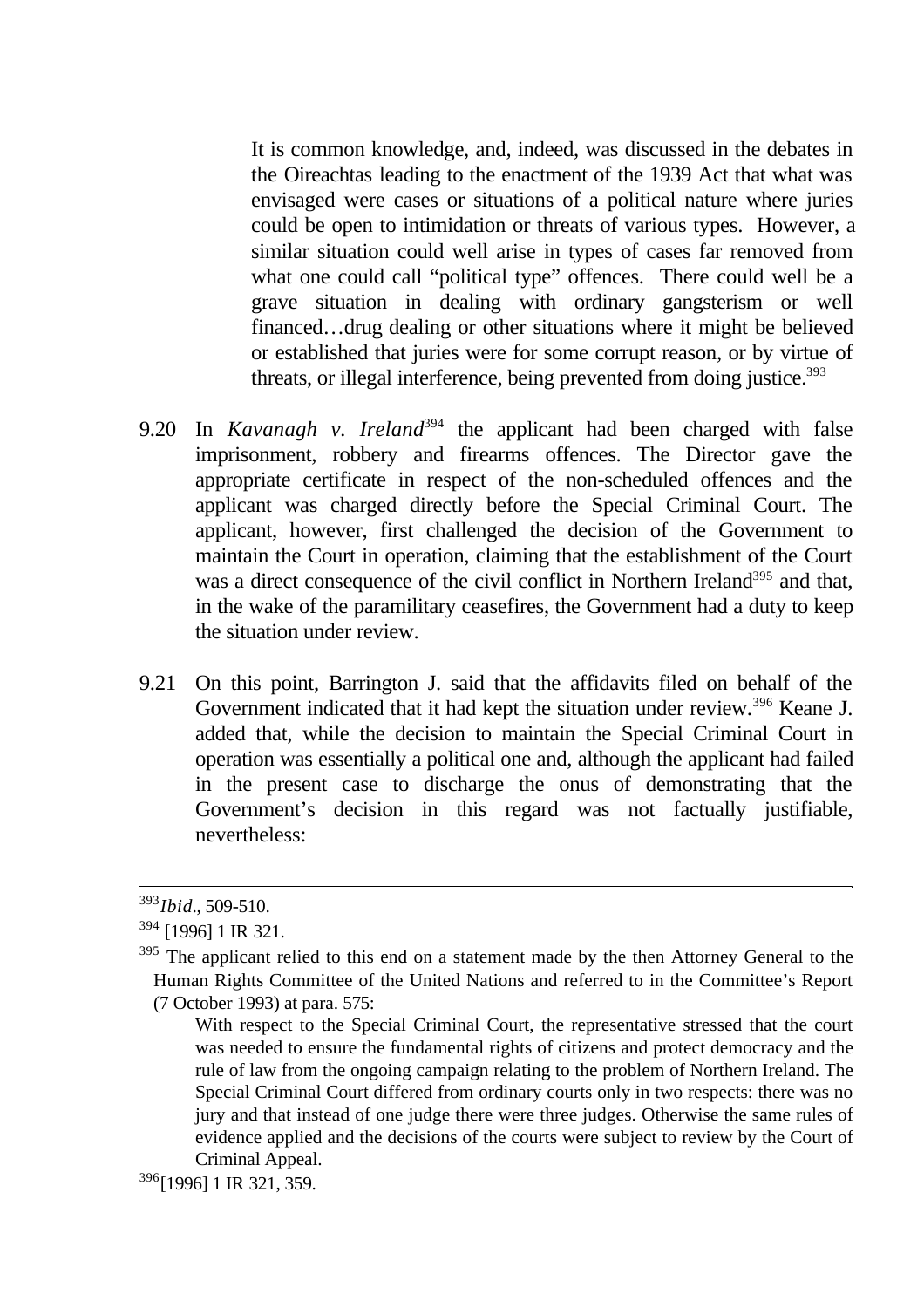A decision of this nature taken by the Government...cannot be regarded as forever beyond the reach of judicial control...the powers conferred by Part V of the Act are indeed far-reaching and allow for the trial of persons on serious offences, not merely without a jury, but by tribunals composed of persons without any legal qualifications. Save in the exceptional circumstances envisaged by Article 28.3, the courts at all times retain their jurisdiction so as to ensure that the exercise of these drastic powers to abridge the citizen's rights is not abused by the arm of government to which they have been entrusted.<sup>397</sup>

9.22 The applicant also challenged the decision of the Director to grant the appropriate certificate in respect of the non-scheduled offences, contending that the "offences in respect of which he stood charged were ordinary crimes with no political or subversive connection".<sup>398</sup> Barrington J. first referred with approval to the earlier *dictum* of Walsh J. in *Quilligan* and then added:

All the offences in respect of which the applicant was charged are scheduled offences or offences in respect of which the Director of Public Prosecutions has issued a certificate under section 47(2) of the Act. Under these circumstances it avails the applicant nothing to submit that the offences in respect of which he has been charged are not of a "subversive" nature, for the issue involved is not the nature of the offences but the adequacy, in the opinion of the Government or the Director of Public Prosecutions, of the ordinary courts to secure the effective administration of justice in relation to them.<sup>399</sup>

9.23 The practical effects of this decision are, first, to render it all but impossible to mount a legal challenge to a decision of the Government to establish or maintain in force the Special Criminal Court (provided that this question is kept under review by the Government) and, secondly, to challenge a decision of the Director to direct that an accused face trial in that Court in respect of either a scheduled or a non-scheduled offence.<sup>400</sup> This principle has been

<sup>397</sup>At 365-6.

<sup>398</sup>At 356, per Barrington J.

<sup>399</sup>At 358. Cf. the comments of Kearns J. in *Eviston v. Director of Public Prosecutions*, High Court, 26 January 2001: "The prosecutorial discretion is regarded as almost completely immune from judicial scrutiny except in extremely limited circumstances." In *Kavanagh v. Ireland*, decision of the UN Human Rights Committee, 4 April 2001 (CCPR/C/71/D/819/1998), the Committee observed that judicial review of the Director's decisions "is effectively restricted to the most exceptional and virtually undemonstrable grounds".

 $400$ Of course, by virtue of s. 35(5) of the 1939 Act, it is open to Dáil Éireann to annul "the proclamation [relating to the Special Criminal Court] by virtue of which this Part of this Act shall cease to be in force."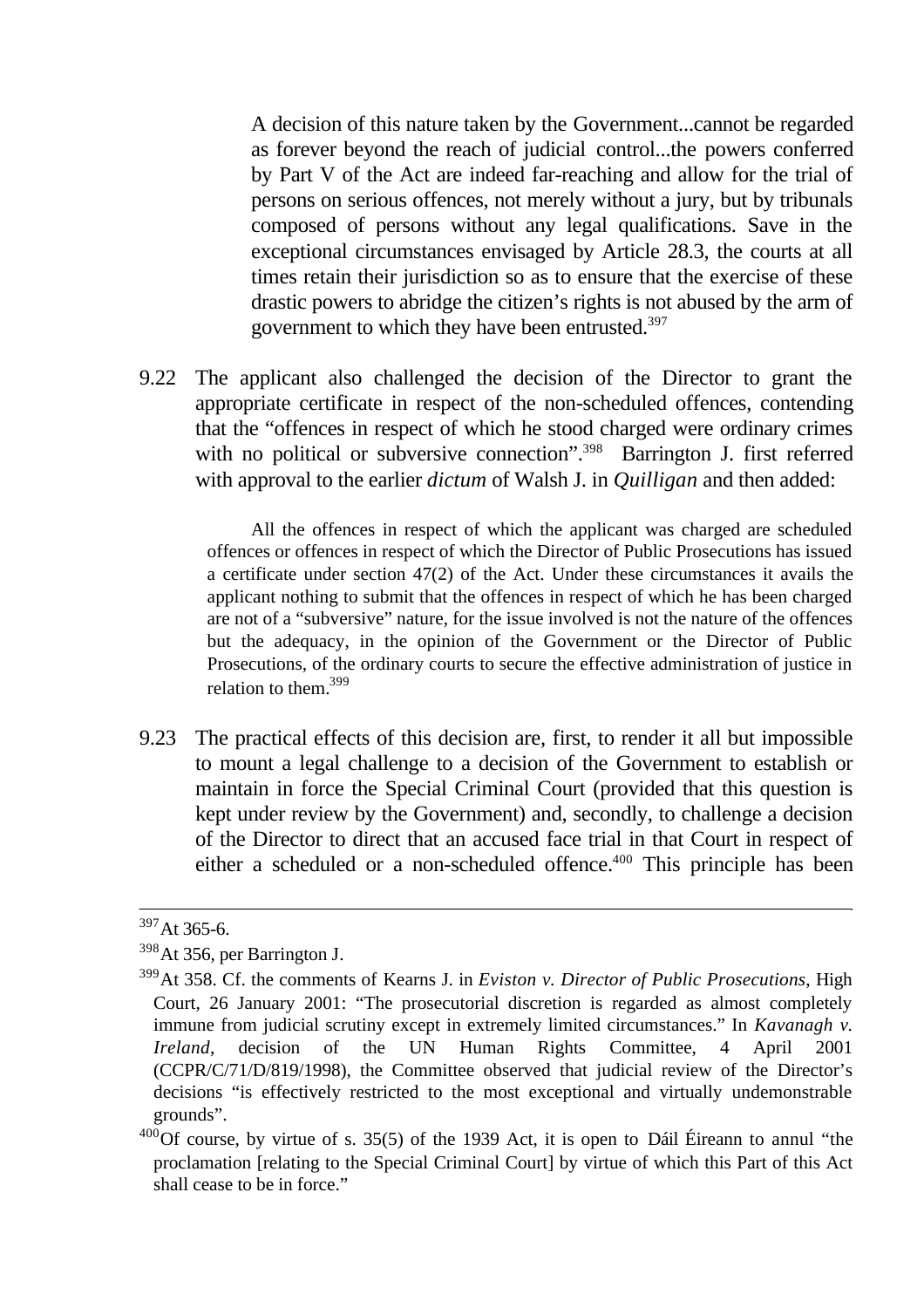confirmed in a series of decisions which preceded<sup>401</sup> and post-dated<sup>402</sup> the Supreme Court's decision in *Kavanagh*. One consequence of these decisions has been effectively to sanction the development of a prosecutorial practice of referring such cases to the Special Criminal Court, and that Court has been employed in recent years as a venue for the trial of persons charged with offences arising from the operation of organised crime, as opposed to offences committed by members of paramilitary groups.

#### **The view of the UN Human Rights Committee**

9.24 Following the decision of the Supreme Court, the applicant in *Kavanagh v. Ireland* applied to the UN Human Rights Committee and complained that the procedures adopted in the reference of his case to the Special Criminal Court violated his entitlement to equality before the law, as guaranteed by Article 26.1 of the International Covenant on Civil and Political Rights.<sup>403</sup> The UN Committee upheld this complaint, observing that:

> No reasons are required to be given for the decisions that the Special Criminal Court would be "proper" or that the ordinary courts are "inadequate", and no reasons for the decision in the particular case have been provided to the Committee. Moreover, judicial review of the DPP's decisions is effectively restricted to the most exceptional and virtually undemonstrable circumstances.

> The Committee considers that the State party has failed to demonstrate that the decision to try the author before the Special Criminal Court was based on reasonable and objective grounds. Accordingly, the Committee concludes that the author's right under Article 26 to equality before the law and to equal protection of the law has been violated.

<sup>401</sup>*Savage v. Director of Public Prosecutions* [1982] ILRM 385; *O'Reilly v. Director of Public Prosecutions* [1984] ILRM 224; *Foley v. Director of Public Prosecutions, The Irish Times*, 25 September 1989.

<sup>402</sup>*Byrne & Dempsey v. Government of Ireland,* Supreme Court, 11 March 1999; *Gilligan v. Ireland* [2001] 1 ILRM 473. In the latter case, the Court refused the applicant leave to challenge by way of judicial review the 1972 proclamation establishing the Special Criminal Court, but indicated that he could do so in the ordinary way by means of the plenary summons. This decision thus appears to turn in part on the fact that there had been undue delay on the part of the applicant in seeking an order which would have had the effect of delaying a pending criminal trial. The Court nevertheless also appeared to reaffirm the decision in *Kavanagh* and the subsequent case-law.

<sup>403</sup>4 April 2001 (CCPR/C/71/D/819/1998).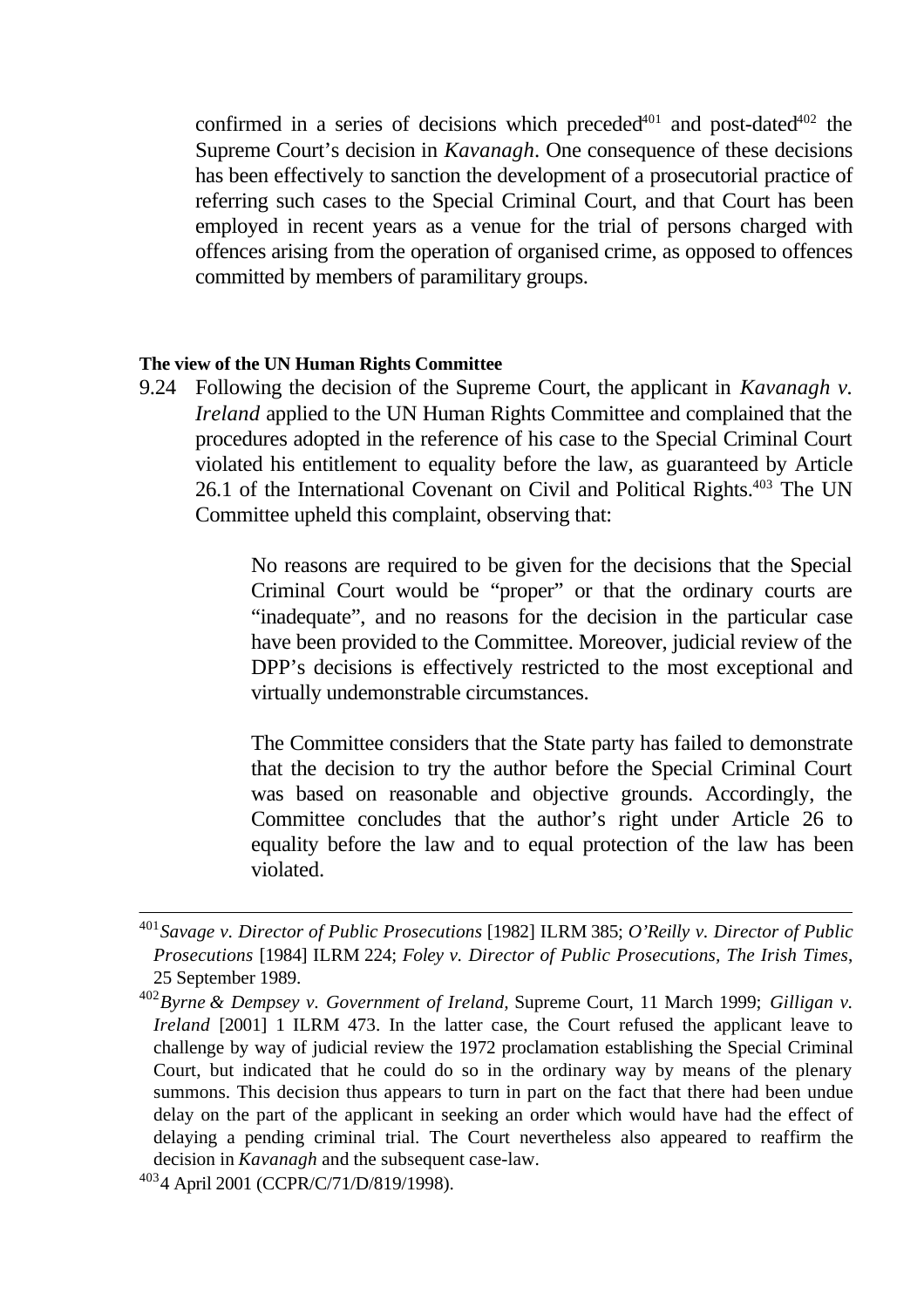9.25 The Committee will presently examine ways in which the view of the UN Committee can be complied with in order to ensure that, henceforth, persons are not tried before the Special Criminal Court "unless reasonable and objective criteria for the decision are provided".

# **Retention of the Special Criminal Court**

- 9.26 The workload of the Special Criminal Court has steadily declined since the mid-1970s. In 1973, 286 persons were charged with offences before that Court, but that figure had declined by 1995 to just 12. While 37 persons were charged in 1998 and although there also appears to be a small increase in that figure projected for the years 1999 and 2000, there is every reason to believe that such an increase will be temporary. Indeed, following the commencement of the operation of the Good Friday Agreement in December 1999, it may be expected that the workload of the Court will decline over the long term. At the same time, the possibility of a resurgence of violence caused by the operations of disaffected republican and loyalist paramilitary groupings cannot be discounted.
- 9.27 It should be noted, however, that case-load figures alone might give a slightly false impression, since many of the cases awaiting trial before the Court at present are likely to be difficult and lengthy and are cases where the accused have been charged with very serious offences. In many respects, it is the nature and seriousness of the cases coming before the Special Criminal Court, rather than the actual volume, which must be considered.
- 9.28 It is understood that, in the wake of the first IRA ceasefire and prior to the Supreme Court's decision in Kavanagh v. Ireland<sup> $404$ </sup> (where the Court indicated that the necessity for the Special Criminal Court should be kept under review), the Government decided that such a review procedure should be put in place. Reviews took place in 1997, 1998, 1999 and 2000 and involved consultations with the Department of Justice, Equality and Law Reform, the Attorney General, the Director of Public Prosecutions and the Gardaí. In each review to date the continuing necessity for the Special Criminal Court was considered to be warranted on a number of grounds, including the continuing threat to the security of the State posed by subversive organisations and the ruthlessness of certain organised criminal gangs operating within the State. Concerns were also expressed that attempts might be made to interfere with juries or witnesses in some cases. In these circumstances, the view was taken that the ordinary courts were inadequate to

 $404$ [1996] 1 IR 321.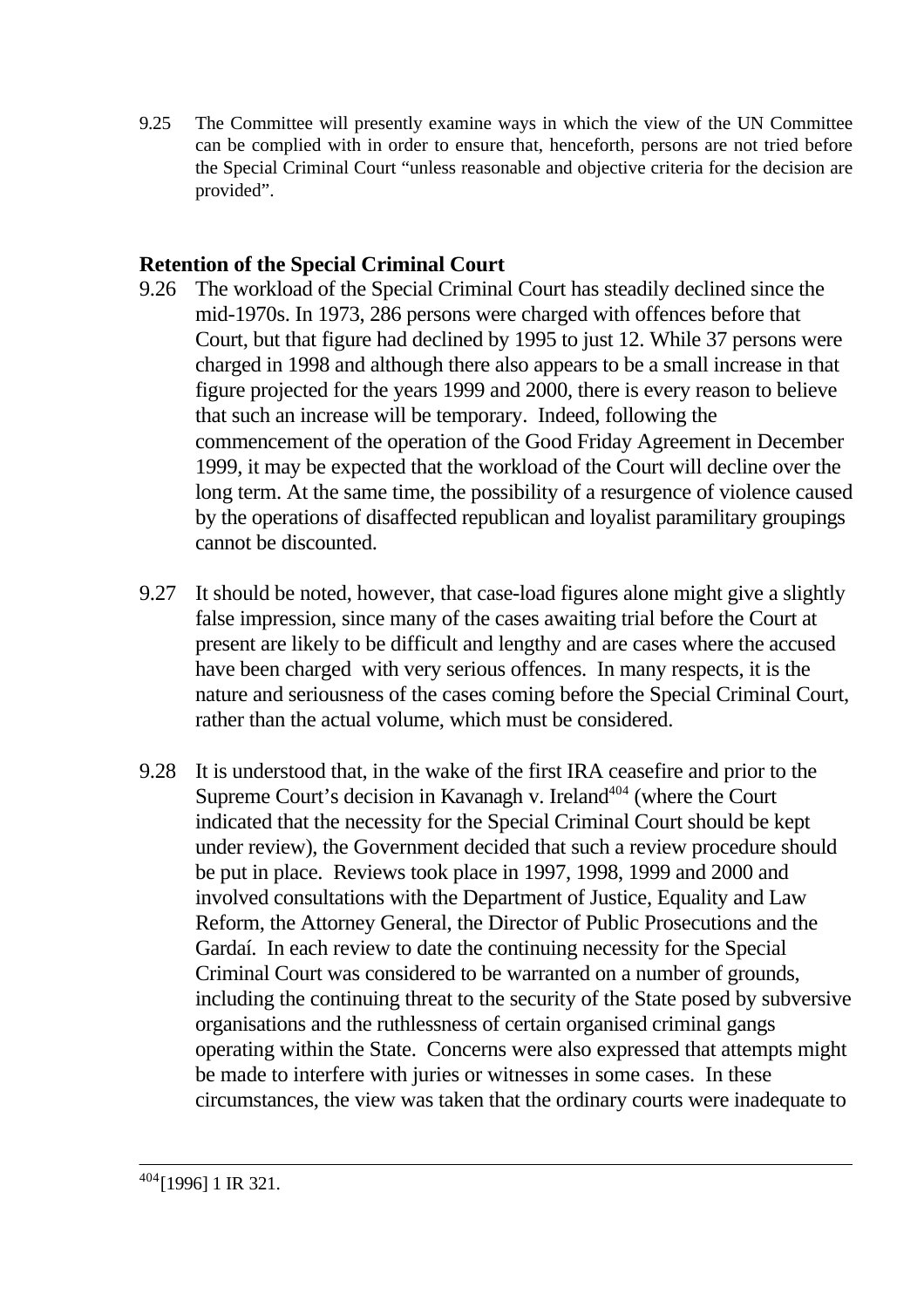secure the effective administration of justice and the preservation of public peace and order.

9.29 As things stand, the issue as to whether the continued security threat from paramilitaries alone is presently sufficient to justify the continued operation in force of the Special Criminal Court must be considered. A majority of the Committee is of the view that the security risk is sufficiently high to justify the retention of the Court on this ground alone, albeit that they are also of the view that this issue should be kept under constant review. These members take the view that for so long as there is in existence a paramilitary threat to public peace and order, the need for the Special Criminal Court will probably remain. In this regard, they are of the view that comparisons with jury practice in the United States (where trials with anonymous juries often take place in sensitive cases) are essentially misplaced. Unlike a vast country with a huge population such as the United States, the small and dispersed nature of Irish society means that the risk of jury-tampering and intimidation will remain a significant one. This seems to be especially true of paramilitary groups, because they have demonstrated in the past (including the recent past) that they retain the power to wield a sinister influence in respect of certain communities; to discipline their members and supporters by the use of violence (including murder) and generally to intimidate and threaten witnesses. The majority of the Committee has little doubt but that such groups would have no hesitation in attempting to intimidate jurors and potential jurors if jury trial were to be restored in such cases.

# **Use of the Special Criminal Court to deal with organised crime**

- 9.30 The other main justification for the continued existence of the Special Criminal Court is the very real threat posed by organised crime. If the Court were to be retained on this ground, it seems to give rise to two issues of principle.
- 9.31 First, it may be contended that this ground was not the original rationale for the establishment of the Special Criminal Court in its present phase of operation in May 1972. The reason for the establishment of the Court in 1972 is commonly believed to have been associated with the overspill in violence from the civil conflict in Northern Ireland. However, it may be noted that the Government statement announcing the establishment of the Special Criminal Court did not expressly state that this was the reason for the decision. Instead, the statement merely recorded that: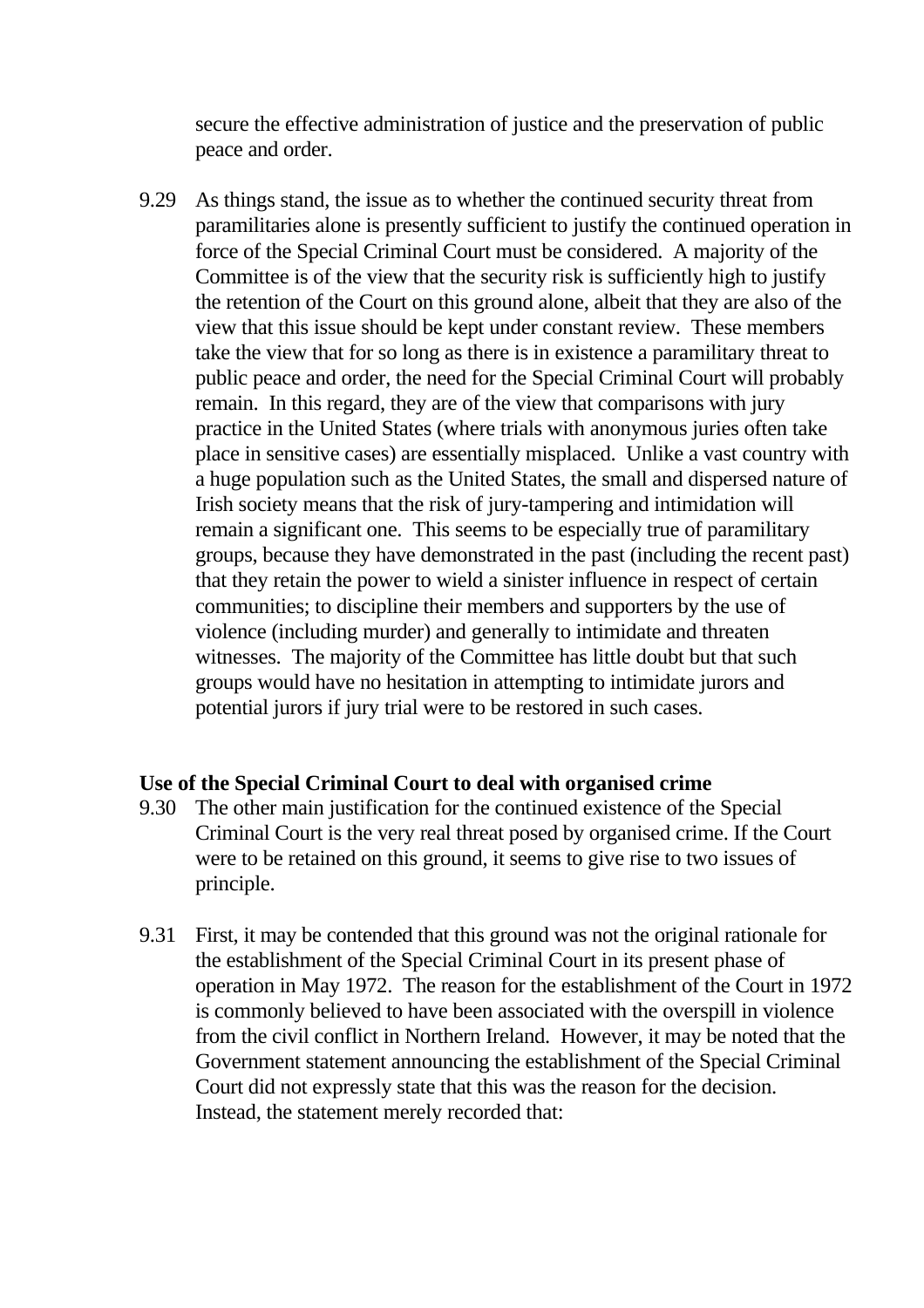The Government are satisfied that this step is necessary on the grounds that the ordinary courts are inadequate at the present time to secure the effective administration of justice and the preservation of public peace and order.<sup>405</sup>

- 9.32 Nevertheless, given that the original justification for the establishment of the Special Criminal Court is commonly believed to be directly associated with the civil conflict in Northern Ireland, if the Government wishes to rely on the organised crime ground as justification for the maintenance of the Court in operation, it is arguable that this ought to be clearly and openly stated to the Houses of the Oireachtas.
- 9.33 Secondly, the argument for maintaining the Special Criminal Court to deal with cases of organised crime is contingent on the premise that the ordinary courts are inadequate to deal with such cases. Recent experience has shown that juries have been distinctly uncomfortable - and have been made to feel distinctly uncomfortable - in dealing with certain cases involving organised crime.
- 9.34 The Committee was under no illusions about the potential threat to the administration of justice posed by such organised criminals. As Charleton and McDermott have argued:

It is undesirable to deprive people of jury trials where it is their ordinary constitutional entitlement. However, in the case of armed gangs, be they subversive or not, who are determined not just to commit crime, but to set up structures to subvert the State and destroy the administration of justice as it applies to them, it seems to us that it is expecting too much to expect citizens to sit on juries and face the prospect of intimidation or trickery…. The extent to which [organised crime] can grow and dominate society, the arrogance of those involved with their gangs and their determination not to abide by any rules of decency and standards makes for us, at least, a reasonable case for the measured use of multi-judge, non-jury courts on an emergency basis. Nor should one forget that the European system of criminal trial does not employ a jury. The model in Holland, for example, involves a trial by three judges, a right of re-hearing on appeal by three High Court judges and finally an appeal on a point of law to the Dutch Supreme

<sup>405</sup>*The Irish Times*, 27 May 1972. It may be noted that in a subsequent Dáil question regarding the establishment of the Special Criminal Court, the Minister for Justice (Mr. D. O'Malley TD) declined to elaborate further on the reasons for the decision: see 261 *Dáil Debates* at Col. 599 (30 May 1972).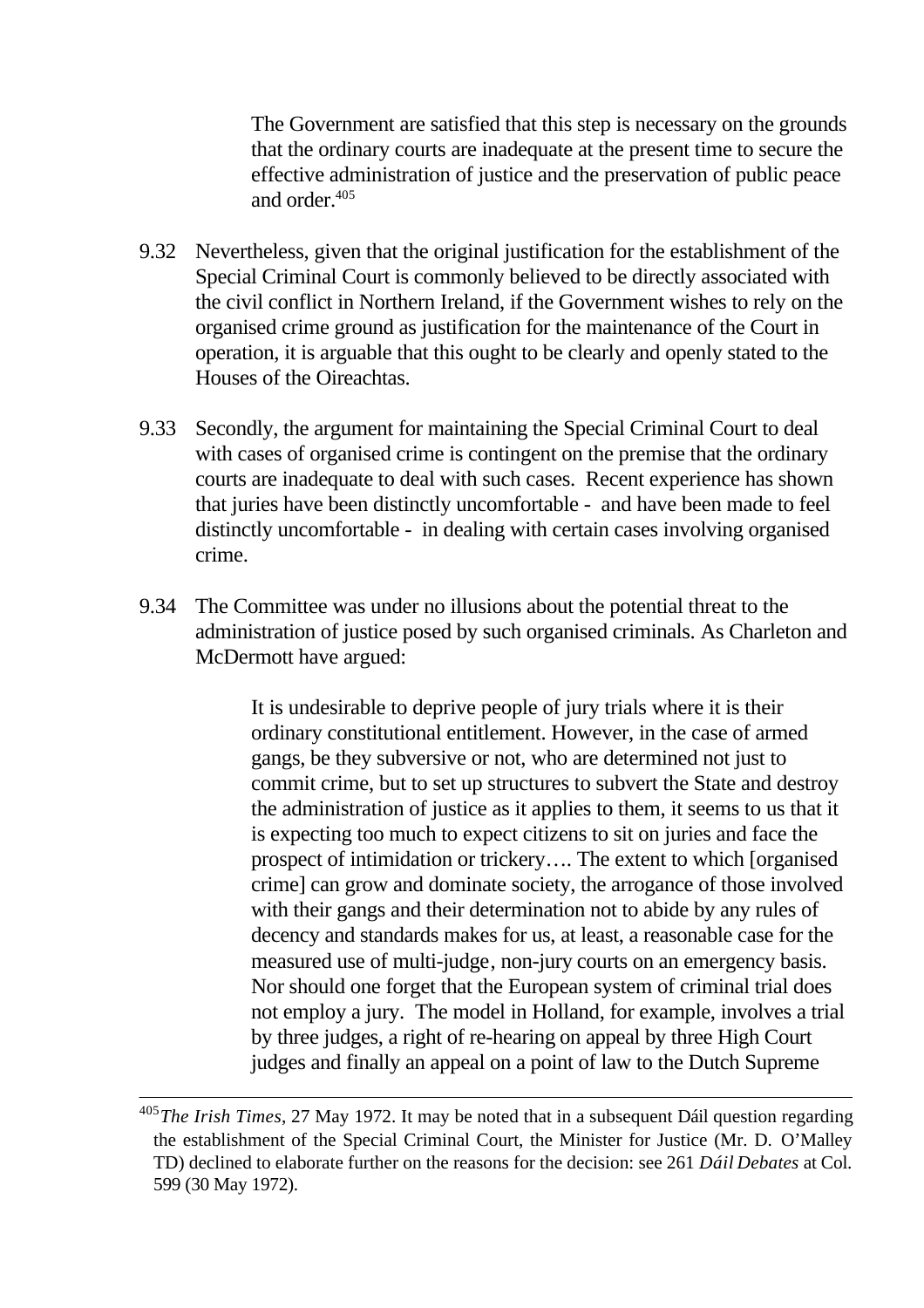Court. Why is that system any less fair than the common law system of jury trial? "406

9.35 In Director of Public Prosecutions v. Special Criminal Court*<sup>407</sup>* Carney J. put it even more graphically:

> Those engaged in [organised] crime require a wall of silence to surround their activities and believe that its maintenance is necessary for their protection. They have at their disposal the resources including money and firearms to maintain this wall of silence and will resort to any necessary means including murder to further this objective.<sup>408</sup>

- 9.36 Indeed, there have been instances in recent times where it appears that attempts have been made to tamper with juries in high-profile criminal trials in the ordinary courts.
- 9.37 A majority of the Committee was of the view that the threat posed by organised crime was sufficiently serious to justify the continuation of the Special Criminal Court on this ground alone. Individual members of the Committee expressed some concern that the Court was now being used for a purpose which was different from that for which it had been originally intended. To this end, it was suggested that it might be useful to draw on the experience of other common law jurisdictions whose criminal justice system had to confront problems posed by organised crime. Concern was also expressed that if the use of the Court to deal with organised crime were to be officially sanctioned, this would amount to a tacit admission that the Court was now to remain a more or less permanent feature of our system of criminal justice.

# **Recommendation**

9.38 *A majority of the Committee is of the view that the threat posed by paramilitaries alone is sufficient to justify the retention of the Court. A majority of the Committee is also of the view that the threat posed by organised crime alone is also sufficient to justify the maintenance of the Special Criminal Court. On either or both grounds, therefore, a majority of the Committee is of opinion that the Court ought to be retained. This recommendation is, however, subject to two important qualifications.*

<sup>406</sup>Charleton and McDermott, *loc.cit*., 141, 142.

<sup>407</sup>[1999] 1 IR 60.

<sup>408</sup>*Ibid.,* 63.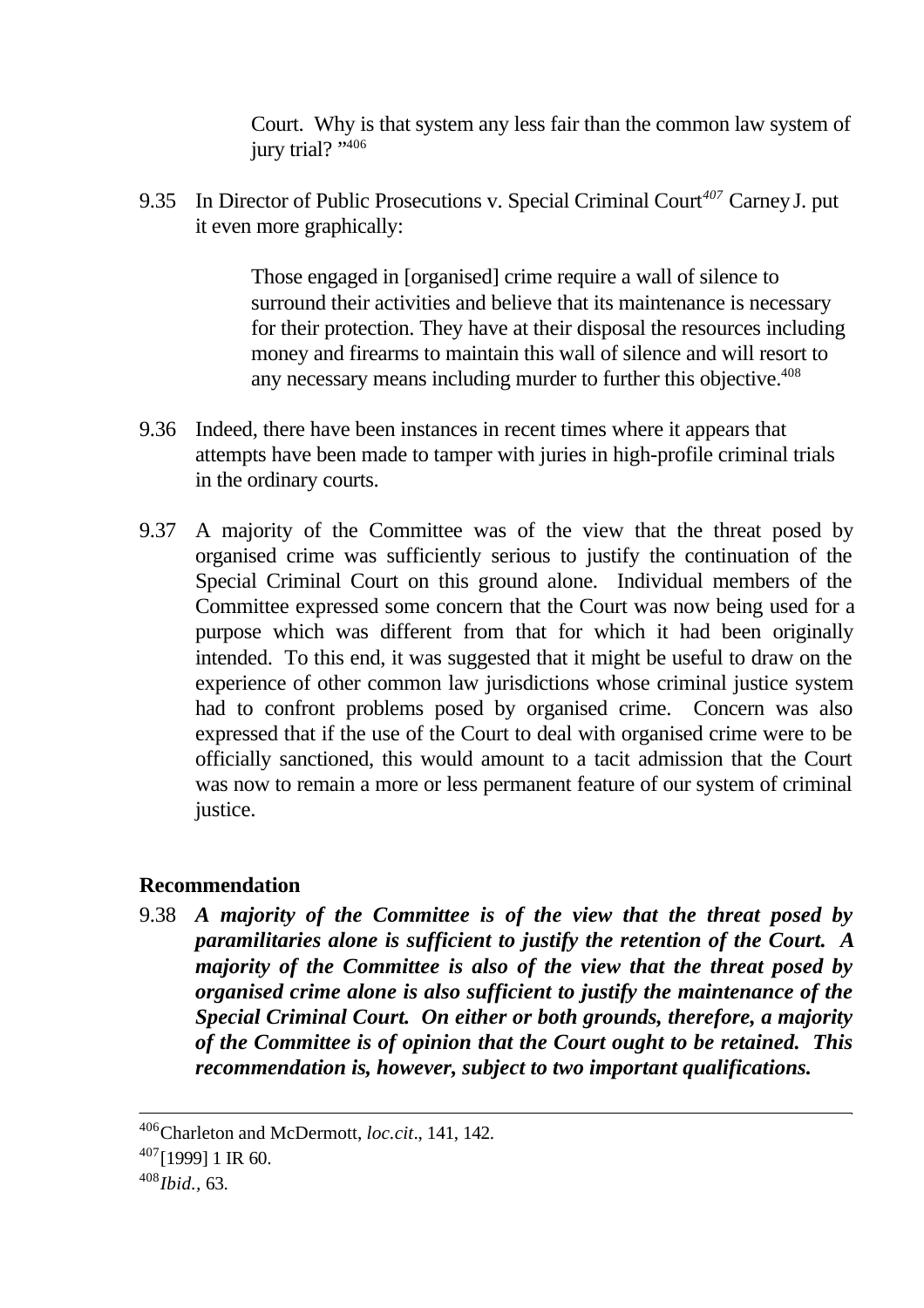- 9.39 *First, the necessity for the Court must be kept under regular review. Secondly, the Oireachtas should enact as speedily as possible amending legislation which would, first, remove objectionable features of the 1939 Act so far as it concerns the Special Criminal Court (for example, the provisions permitting members of the Defence Forces to sit as judges of that Court) and, secondly, take steps to ensure that judges of the Court enjoy traditional guarantees in respect of tenure, salary and independence. The nature of these safeguards is discussed below.*
- 9.40 *The opportunity should also be taken at an appropriate time in line with the recommendations of the Constitution Review Group - to seek to have Article 38.6 of the Constitution amended to provide that judges of the Special Criminal Court are brought expressly within the protections contained in Articles 34 and 35 of the Constitution, which protections apply to all other judges.*

#### **Supervision of the necessity for the Special Criminal Court**

9.41 Section 35(1) of the 1939 Act, which follows the language of Article 38.3.1 of the Constitution, provides that:

> If and whenever and so often as the Government is satisfied that the ordinary courts are inadequate to secure the effective administration of justice and the preservation of public peace and order and that it is therefore necessary that this Part of this Act should come into force, the Government may make and publish a proclamation declaring that the Government is satisfied as aforesaid and ordering that this Part of this Act shall come into force.

- 9.42 Section 35(5) of the 1939 Act provides that Dáil Éireann may by resolution annul such a proclamation. The Government established the Special Criminal Court by resolution in May 1972 and no motion to annul such a resolution has ever been considered by Dáil Éireann.
- 9.43 While the Committee is aware that annual reviews of the necessity for the Special Criminal Court have been conducted by the Government since 1997, it is of the opinion that, in addition, there ought to be parliamentary reviews at regular intervals and that the present open-ended arrangements regarding the continuing in operation of the Special Criminal Court are inherently unsatisfactory. It is, accordingly, of the view that if the operation of the Special Criminal Court is to be retained, this should be contingent on a positive resolution passed by both Houses of the Oireachtas continuing the Court in operation for a further specified period of years.

#### **Recommendation**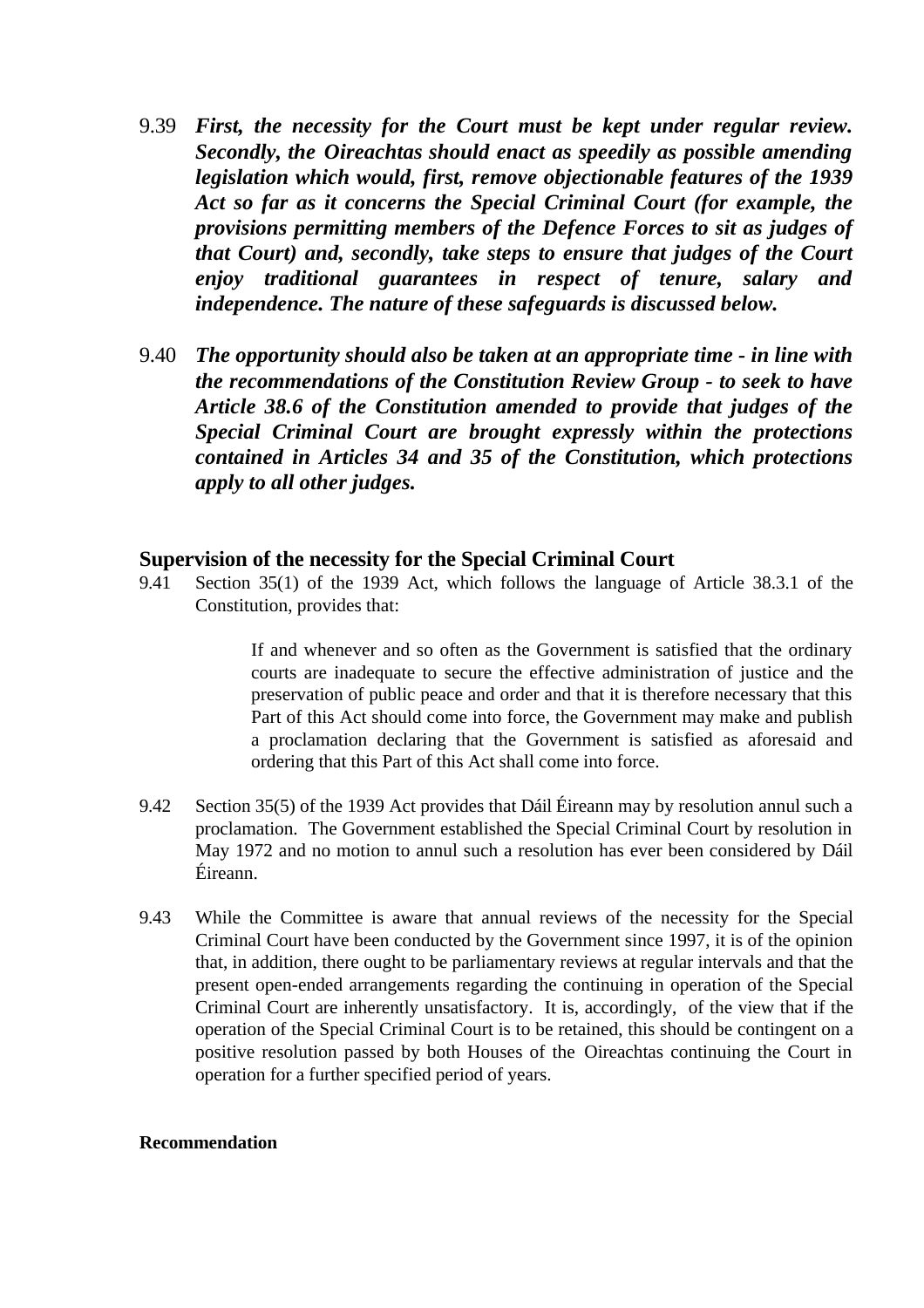9.44 *The Committee is of the opinion that section 35 should be amended to ensure that any such resolution establishing the Special Criminal Court should automatically lapse unless it is positively affirmed by resolutions passed by both Houses of the Oireachtas at three-yearly intervals.<sup>409</sup> Any such resolution should expressly set out the basis on which the Court is to be established or (as the case may be) continued in force. Any such legislation should also provide for a three-yearly report by the Government to the Oireachtas on the working of the Special Criminal Court and the necessity (if such be the case) for its continued existence.*

#### **Composition and independence of the Court**

- 9.45 Article 35 of the Constitution contains standard guarantees designed to protect the tenure of the judiciary and to ensure their independence. These include an express guarantee of judicial independence in the exercise of judicial functions "subject only to this Constitution and the law";<sup>410</sup> a guarantee of non-removal from office except for "stated misbehaviour or incapacity" and then only on resolutions passed by Dáil Éireann and by Seanad Éireann<sup>411</sup> and a guarantee that the remuneration of a judge "shall not be reduced during his continuation in office."<sup>412</sup>
- 9.46 However, Article 38.6 expressly provides that these guarantees do not apply to any court established under Article 38.3, i.e., the Special Criminal Court. Section 39(3) of the Offences against the State Act 1939 accordingly provides that:

No person shall be appointed to be a member of a Special Criminal Court unless he is a judge of the High Court or the Circuit Court or a justice of the District Court, or a barrister of not less than seven years standing or a solicitor of not less then seven years standing, or an officer of the Defence Forces not below the rank of commandant.

9.47 Section 39(4) permits the Minister for Finance to fix the remuneration and allowances to be paid to members of the Special Criminal Court, and section 39(5) enables the Government to remove members of the Court. In practice, the Government chooses a number of judges (who are generally experienced trial judges in criminal cases) from the High Court, Circuit Court and District Court to be judges of the Special Criminal Court. However, this method of appointment is open to criticism.

<sup>&</sup>lt;sup>409</sup>In the view of the Committee, it would suffice if the review took place within three calendar years (*e.g*., January 2002 to December 2005), thus leaving the Government and the Oireachtas a certain flexibility regarding the date on which any such review or vote might take place.

 $410$ <sup>410</sup> Article 35.2.

 $411$  Article 35.4.

 $412$  Article 35.5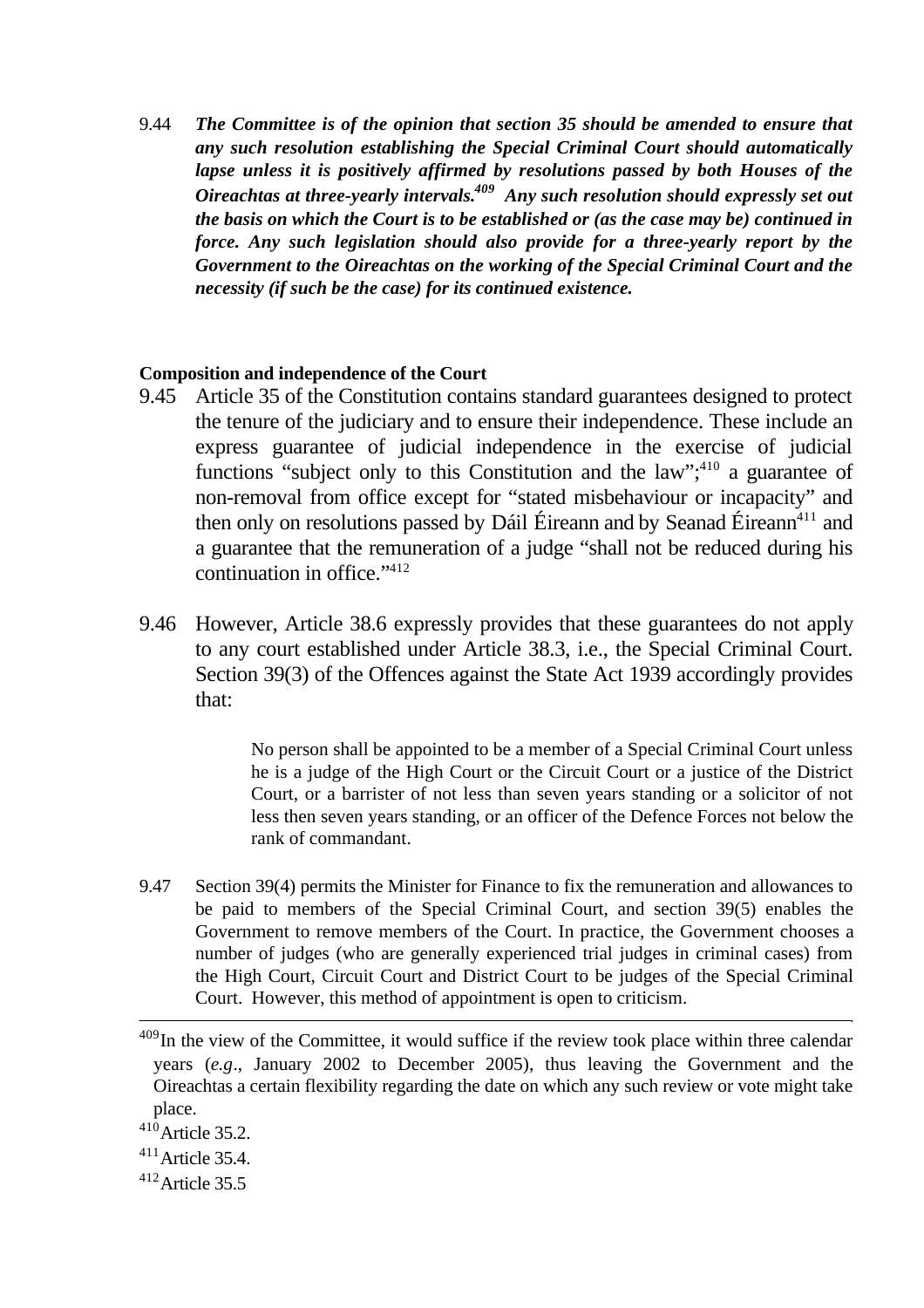9.48 The constitutionality of section 39 was challenged in *Eccles v. Ireland*<sup>413</sup> where the applicants had been convicted of capital murder by the Special Criminal Court. The contention was that section 39 was unconstitutional in that it allowed the Government to remove the judges of that Court at will and thus to deprive the Court of the benefit of the guarantees of judicial independence. While the Supreme Court acknowledged that Article 38.6 did not apply to the Special Criminal Court, Finlay C.J., relying on the presumption of constitutionality, said that it was incorrect in law to say, for example, that the power of the Minister for Finance to fix the remuneration of the members of the Court under section 39(3) extended to the power to refuse to pay such remuneration for the reason only that their decisions did not suit the executive. Finlay C.J. continued:

> If [the executive were] to seek to exercise its power in a manner capable of interfering with the judicial independence of the Court in the trial of persons charged before it, it would be attempting to frustrate the constitutional right of persons charged before that court to trial in due course of law. Any such attempt would be prevented and corrected by the courts established under the Constitution. Whilst, therefore, the Special Criminal Court does not attract the express guarantees of judicial independence contained in Article 35, it does have, derived from the Constitution, a guarantee of independence in the carrying out of its functions.<sup>414</sup>

9.49 Following this decision, the applicants unsuccessfully complained to the European Commission of Human Rights that the appointments system did not comply with the requirements of Article 6(1) of the European Convention of Human Rights which, *inter alia*, guarantees a hearing before "an independent and impartial tribunal": see *Eccles, McPhillips & McShane v. Ireland.*<sup>415</sup> That decision was based, in part, on existing practice - no serving judge of the Court has ever been removed from that Court against his will - but it is questionable whether or not that decision of the Commission would now be followed by the new European Court of Human Rights. In this regard, it may be noted that the Scottish High Court of Justiciary has held that a judge who had no security of tenure and whose appointment was subject to annual renewal was not independent within the meaning of Article 6(1) ECHR: see *Starrs v. Ruxton, Procurator Fiscal, Linlithgow.*<sup>416</sup> Likewise in *Lauko v. Slovakia*<sup>417</sup> the Court found a violation of Article 6 where the adjudication of certain minor offences had been committed to local and district officials. The European Court observed that:

<sup>413</sup>[1985] IR 545.

<sup>414</sup>*Ibid*., 549.

 $415(1988)$  59 DR 212.

<sup>416</sup>(1999) SCCR 1052.

<sup>417</sup>[1998] Reports, IV-2492.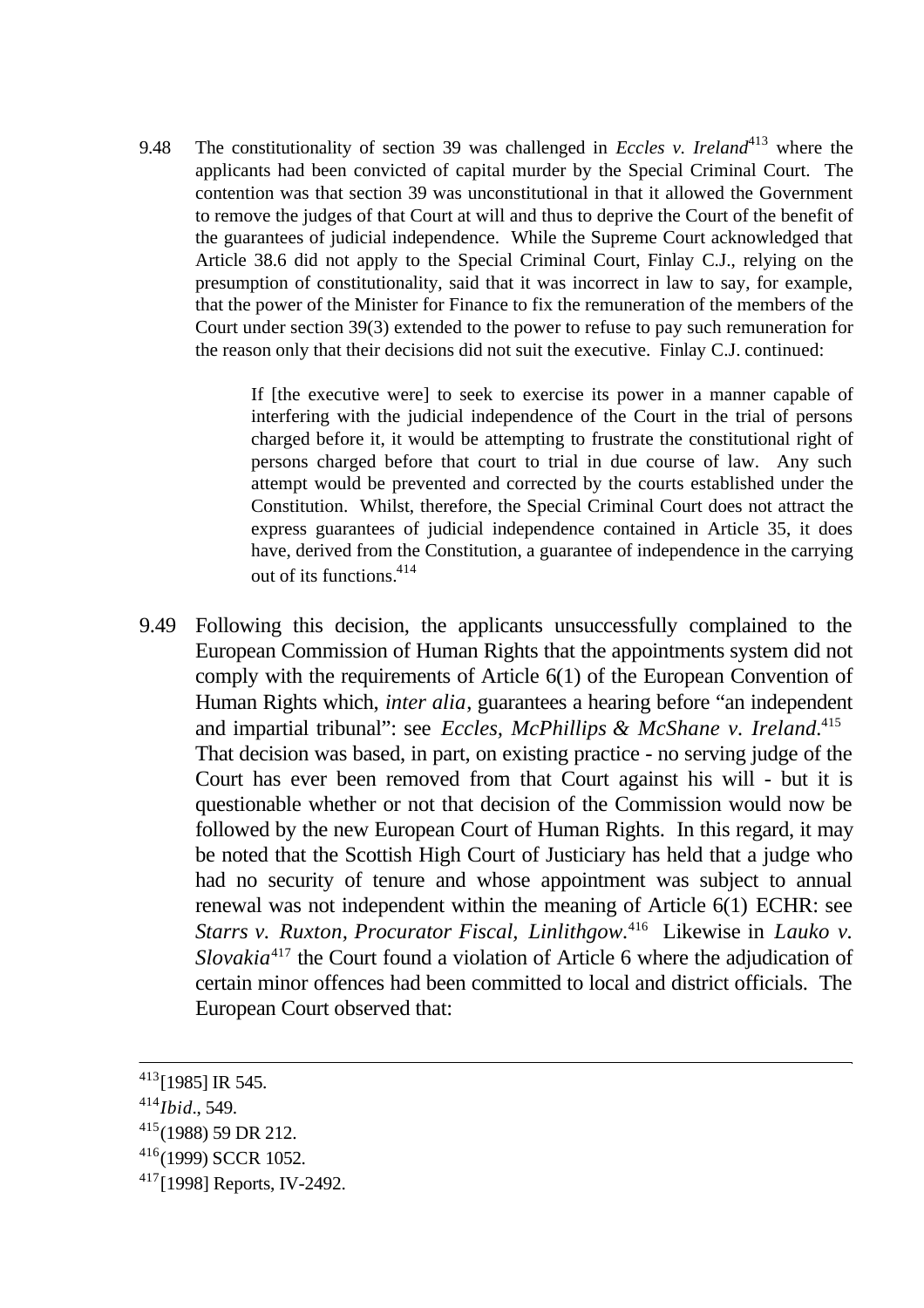...in order to determine whether a body can be considered 'independent' of the executive it is necessary to have regard to the manner of its appointment of its members and the duration of their terms of office, the existence of guarantees against outside pressures and the question whether the body presents an appearance of independence.

- 9.50 The appointment of those officials was in the hands of the executive and their status was that of salaried officials. As such, there were insufficient "guarantees against" outside pressure" so that these bodies could not be judged independent for the purposes of Article 6(1) ECHR.
- 9.51 In this regard it should be noted that the Constitution Review Group was of the view that special courts should be brought within the ambit of Articles 34 and 35:

The provision in Article 38.6 which exempts special courts (as distinct from military courts) from the provisions of Articles 34 and 35 of the Constitution does not appear to be warranted. The proposal is that the phrase "section 3 or" should be deleted from that sub-section. This would have the result that special courts would function under the same constitutional regime as the ordinary courts with the exception, of course, of a jury. $418$ 

- 9.52 This was also the view of the All-Party Oireachtas Committee on the Constitution in its 4<sup>th</sup> Report *The Courts and the Judiciary*.<sup>419</sup> This Committee respectfully agrees with these views and endorses the appropriateness of the suggested constitutional change. Of course, if this change were to be adopted, it would have the effect of rendering section 39 unconstitutional.
- 9.53 A majority of the Committee is also of the view that District Court Judges should continue to be eligible to sit as members of the Special Criminal Court. Such judges have considerable experience of sitting in criminal cases without a jury where they are required to form conclusions as to facts in general and with regard to the credibility of individual witnesses in particular.
- 9.54 A minority of the Committee disagrees with this conclusion. Without in any way wishing to reflect on the quality of District Court Judges, they observe that the judicial experience of District Court Judges is confined to summary trial. Such judges have no judicial experience of jury trial and trial on indictment. Given that the Special Criminal Court is required by s. 41(4) of

<sup>418</sup>Pn. 2632 at 198.

<sup>419</sup>Pn. 7831, at pp. 34-35.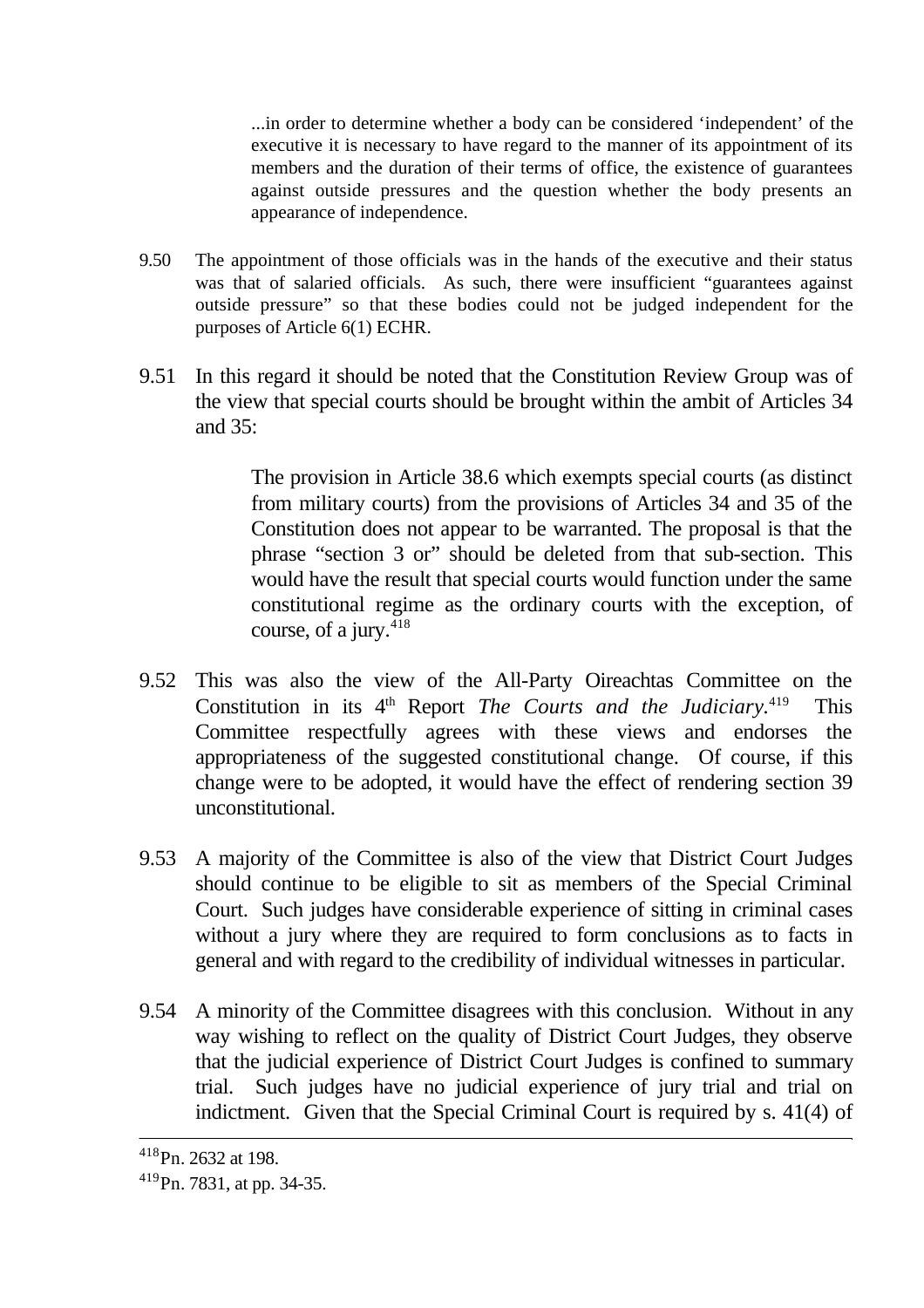the 1939 Act to follow "as far as practicable" the practice and procedure applicable to the trial of a person on indictment in the Central Criminal Court, a minority of the Committee is of opinion that it would be appropriate that members of the Court should have prior judicial experience of trial on indictment. These members also draw attention to the fact that the Special Criminal Court has a sentencing jurisdiction which far exceeds the constitutional limitations imposed on the District Court. They also expressed concerns that, given the hierarchical structure prevailing among the judiciary, there is a risk that such a disparity in judicial status might tend to inhibit District Judges from disagreeing with their more senior judicial colleagues.

#### **Recommendations**

- 9.55 *The Committee is of the view that section 39 requires to be overhauled in order to bring it into line with modern practice and Irelamd's international obligations. Specifically, the Committee is of the view that the present section 39 should be replaced since it contains provisions for example, section 39(4) (which allows the Government to remove members of the Special Criminal Court at will) - which are manifestly inappropriate. It accordingly recommends that a recast section 39 should provide that:*
	- *Only serving judges of the High Court, Circuit Court and District Court should be liable to serve as judges of the Special Criminal Court. This, in any event, is in line with practice since 1986.<sup>420</sup>*
	- *The Government should no longer appoint particular High Court, Circuit Court or District Court judges to be judges of the Special Criminal Court. Instead, all serving members of the High Court, Circuit Court and District Court should be liable to serve as members of the Special Criminal Court.<sup>421</sup> The President of the High Court would act ex officio as President of that Court and, having consulted with the President of the Circuit Court and the President of the District Court, he or she would be exclusively responsible for the designation of which judges should sit on any particular case. Such arrangements would not only be more flexible than those which*

<sup>&</sup>lt;sup>420</sup>Military officers have not served during the present phase of the Court's existence from 1972 to date, but retired judges did serve between 1972 and 1986.

 $421$ Special transitional arrangements would have to be made in respect of existing judges. No such judge could be compelled to sit on the Special Criminal Court unless he or she consented to so sitting.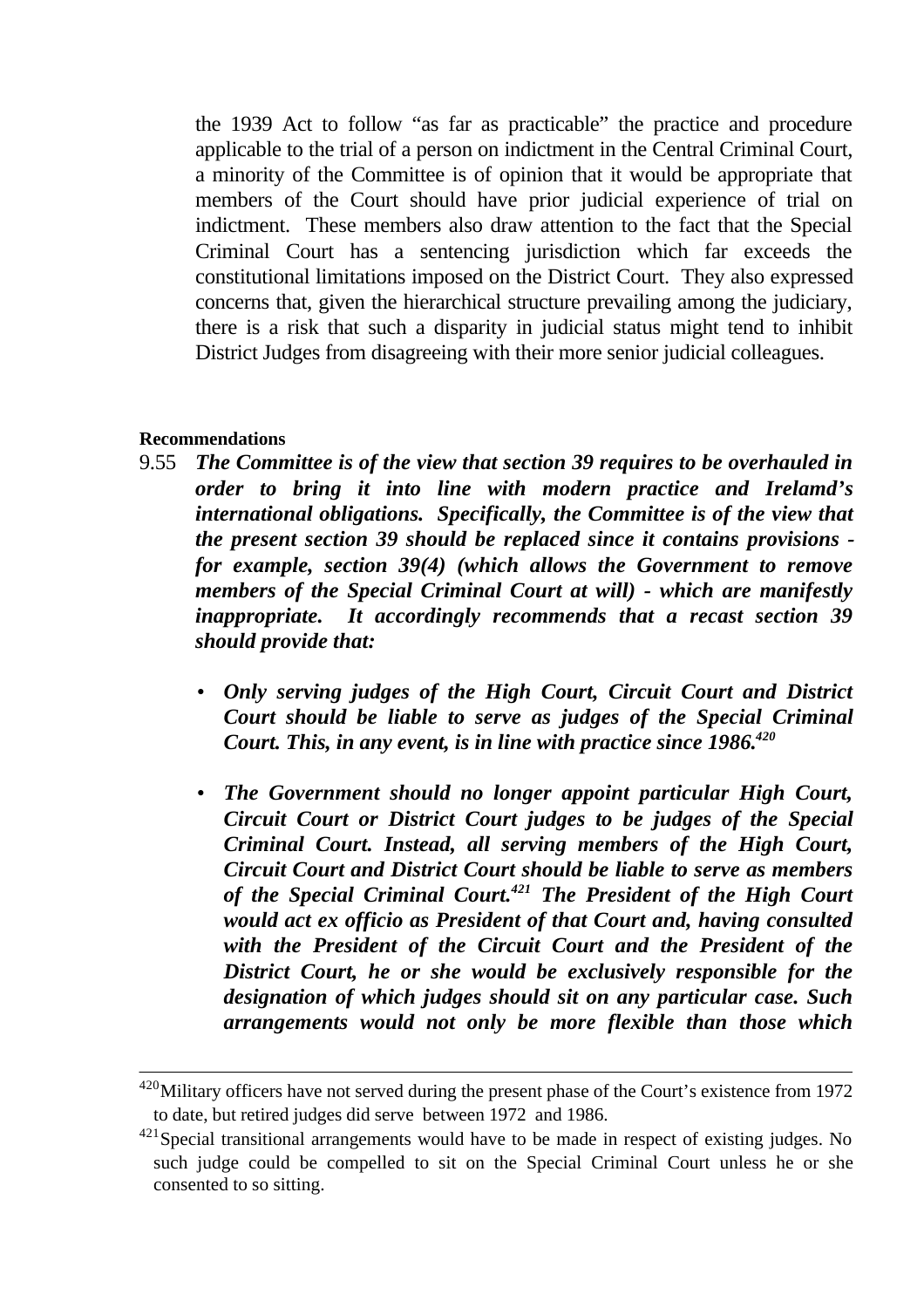*currently prevail, but would also further underscore the independence of the Court.*

9.56 *In addition, the Committee endorses the recommendation of the Constitution Review Group that Article 38.6 of the Constitution should be amended so as to provide that the traditional guarantees of independence and tenure contained in Articles 34 and 35 should apply to judges of the Special Criminal Court.*

#### **Scheduled/non-scheduled offences distinction**

- 9.57 *The Committee is of the view that the scheduled /non-scheduled distinction should no longer be retained, at least as far as the triggering of the jurisdiction of the Special Criminal Court is concerned. The Committee considers that this distinction does not provide a sufficiently clear and transparent basis for depriving an accused of the right to jury trial to which he or she is otherwise prima facie constitutionally entitled. The Committee is of the view that it would be preferable that any such decision would be based on the merits of the individual case, instead of some preconceived statutory assumption that persons charged with certain types of offences should be sent to the Special Criminal Court unless the Director of Public Prosecutions otherwise orders.*
- 9.58 Indeed, the Committee notes that it might well be argued that the present scheduling procedure does not accord with the requirements of Article 38.3 of the Constitution. This provision allows for the trial of offences in the Special Criminal Court "in cases where it may be determined in accordance with law that the ordinary courts are inadequate to secure the effective administration of justice and the preservation of public peace and order". It could thus be contended that the constitutional jurisdiction to try an accused in the non-jury courts rests on an assessment *in that individual case* that the ordinary courts are inadequate and that these constitutional requirements are not satisfied by the scheduling of certain offences by the Oireachtas itself (as in the case of the 1998 Act) or in a manner permitted by the Oireachtas (as in the case of orders made under section 36 of the 1939 Act), since the very act of scheduling permits the trial of those very offences (unless the Director of Public Prosecution otherwise directs) without any consideration of the individual merits of the case at hand and whether or not the ordinary courts are inadequate *to try that particular case.*
- 9.59 Although some members of the Committee expressed concern that such a move would potentially widen the ambit of the Court, the fact remains that, as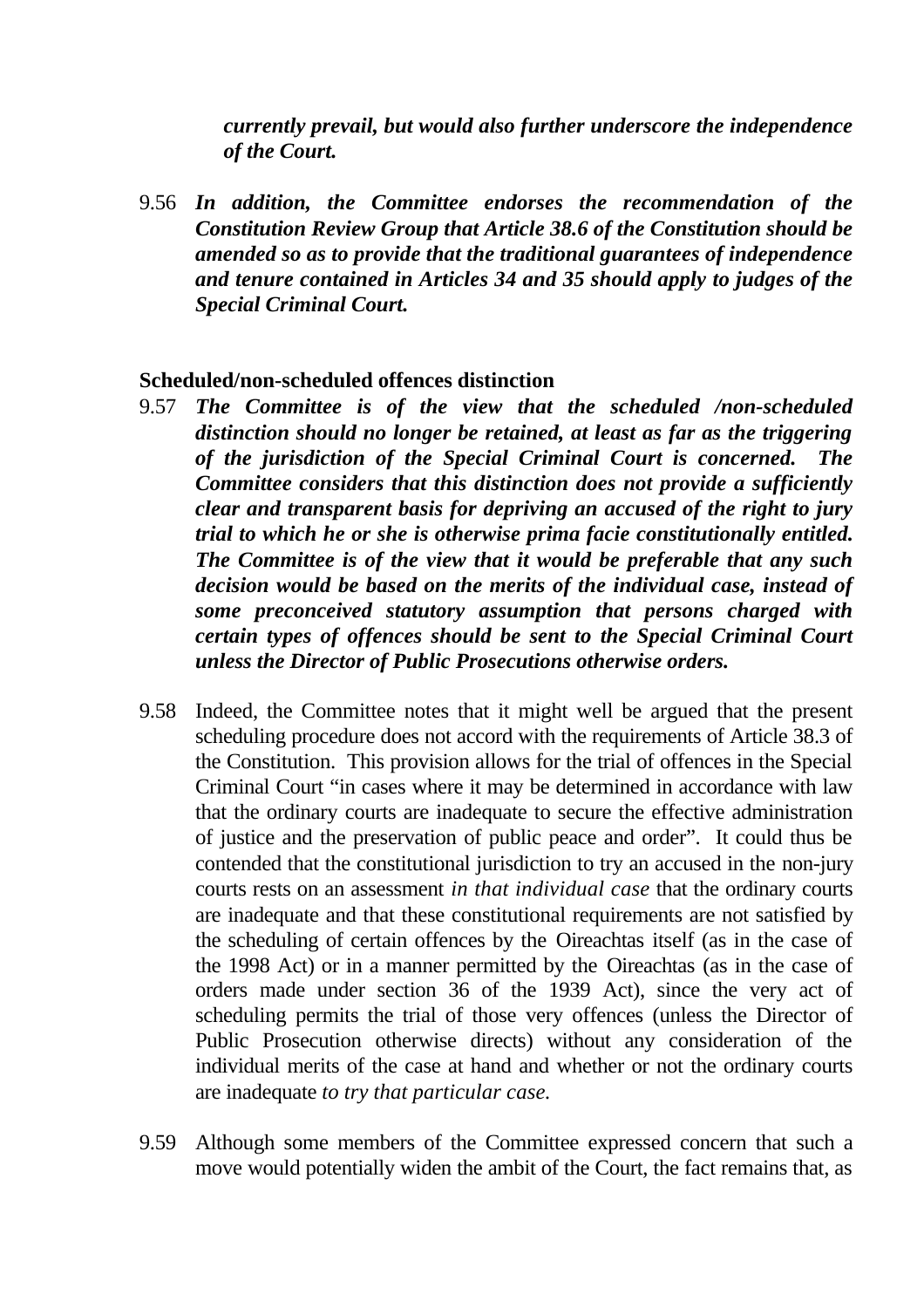things stand, the Director can ensure that the accused stands trial in the Special Criminal Court in respect of any offence, irrespective of whether it is presently scheduled or not. Moreover, the guiding principle in all such cases must remain the basic constitutional mandate of jury trial, save where it is determined in accordance with law that the ordinary courts are inadequate to secure the effective administration of justice and the preservation of public peace and order in any given case. In addition, if the Committee's recommendations were to be accepted, there would be in existence a new review mechanism which would provide a further safeguard in respect of the Director's decision to charge.

### **Review of the decision of the Director of Public Prosecutions to refer cases to the Court**

9.60 Many of the submissions to the Committee were critical of the fact that a decision of the Director of Public Prosecutions to direct a trial in the Special Criminal Court was effectively unreviewable.<sup> $422$ </sup> Thus, the submission of the Law Society argued that:

> …it is clearly discriminatory that two persons charged with the same type of offence, e.g., receiving stolen property or drug-dealing, should be tried by different courts, one with a jury and the other without. Even if such discrimination could be justified on any grounds absent a state of emergency, in order to comply with international standards the reasons for depriving the individual of the right to jury trial should be given in each particular case and that decision should be subject to review by some independent authority to which the accused person would be entitled to make representations.<sup>423</sup>

9.61 The Committee further notes that the present practice regarding prosecution choice of venue was the subject of unfavourable comment by the United Nations Human Rights Committee which expressed concern that:

> The law establishing the Special Criminal Court does not specify clearly the cases which are to be assigned to that Court but leaves it to the broadly defined discretion of the Director of Public Prosecutions.<sup>424</sup>

 $422$ For example, the submission of the Irish Council for Civil Liberties of 15 October 1999; and the submission of Amnesty International of 30 October 1999 (requirement to show *mala fides* or improper motives amounts to "almost insurmountable burden for the defence in view of reports that the DPP has not routinely provided such reasons.")

<sup>&</sup>lt;sup>423</sup>Submission of the Law Society of Ireland, 19 November 1999 at p. 10.

 $424$ At para. 13 of the Committee's Final Conclusions on the  $2<sup>nd</sup>$  Periodic Report of Ireland (July 2000).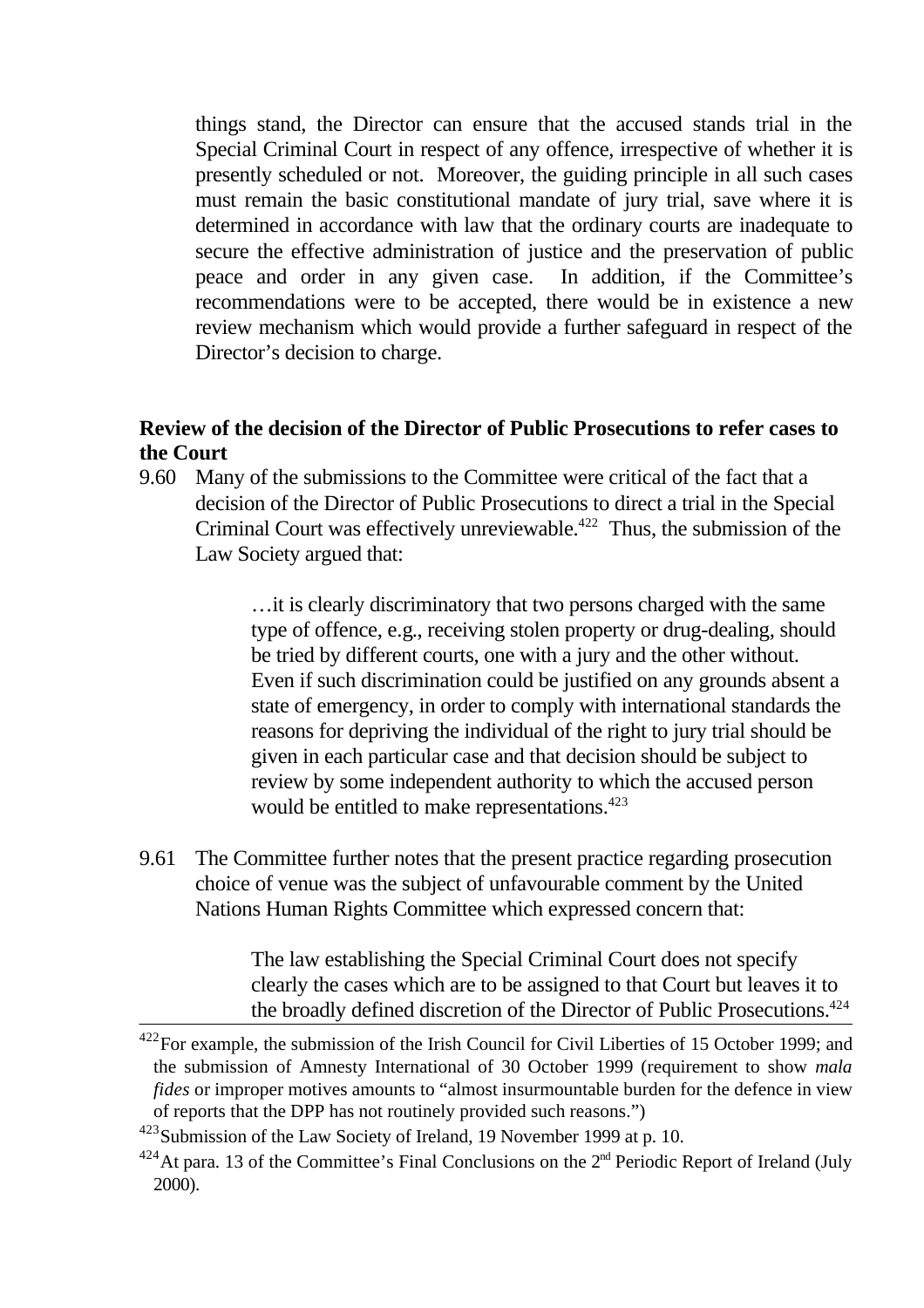- 9.62 As we have already seen, a similar conclusion was reached by the UN Human Rights Committee in Kavanagh v. Ireland. It is important to add, of course, that in neither instance had the Committee a difficulty with the concept of non-jury courts as such, but only with the present mechanism for referring cases to it.
- 9.63 In addition, it has also been argued that the present arrangements are unsatisfactory in as much as (i) a citizen might, in effect, thereby be unfairly deprived of his constitutional right to jury trial and (ii) it violated the principle of "equality of arms", i.e., it conferred a right to choice of venue on the prosecution, which was denied to the defence.
- 9.64 The Committee has taken note of these criticisms. Accordingly, it recommends that any decision of the Director of Public Prosecutions to send an accused for trial to that Court should be subject to a positive review mechanism. The Committee accordingly gave consideration to four types of possible review mechanisms.
- 9.65 In considering these four options the Committee believes that the independent counsel option might with advantage be employed in conjunction with any of them. Traditionally, in cases involving the disclosure of sensitive information from one party to another, the courts have been reluctant to impose conditions on the use of such information so as to prevent counsel revealing this information to their clients.<sup>425</sup> In the context of a review of a decision of the prosecution to prosecute before the Special Criminal Court, it would be invidious if counsel for the accused became aware of information regarding their client which they were not at liberty to disclose to him.
- 9.66 If the independent counsel procedure were employed, the case against the choice of the Special Criminal Court as venue for the trial might be made by court-appointed independent counsel. Such counsel would represent the interests of the accused, although they would not act for him. Such counsel would be apprised of the material on which the prosecution sought to rely to justify the decision to prosecute before the Special Criminal Court. Having argued the case as legitimus contradictors of the prosecution's position in

<sup>425</sup>See, e.g., *Burke v. Central Independent Television Plc* [1994] 2 IR 61, 80 ("an unprecedented and wholly undesirable breach in duty which counsel would owe to their client"; *R v. Davis* [1993] 1 WLR 613 ("...it would wholly undermine counsel's relationship with his client if he were privy to issue in client but could reveal neither the discussion nor even the issues to his client"); *Director of Public Prosecutions v. Special Criminal Court* [1999] 1 IR 60, 88 ("possibility that the lawyers for the [accused] might see the documents is not a feasibly compromise solution").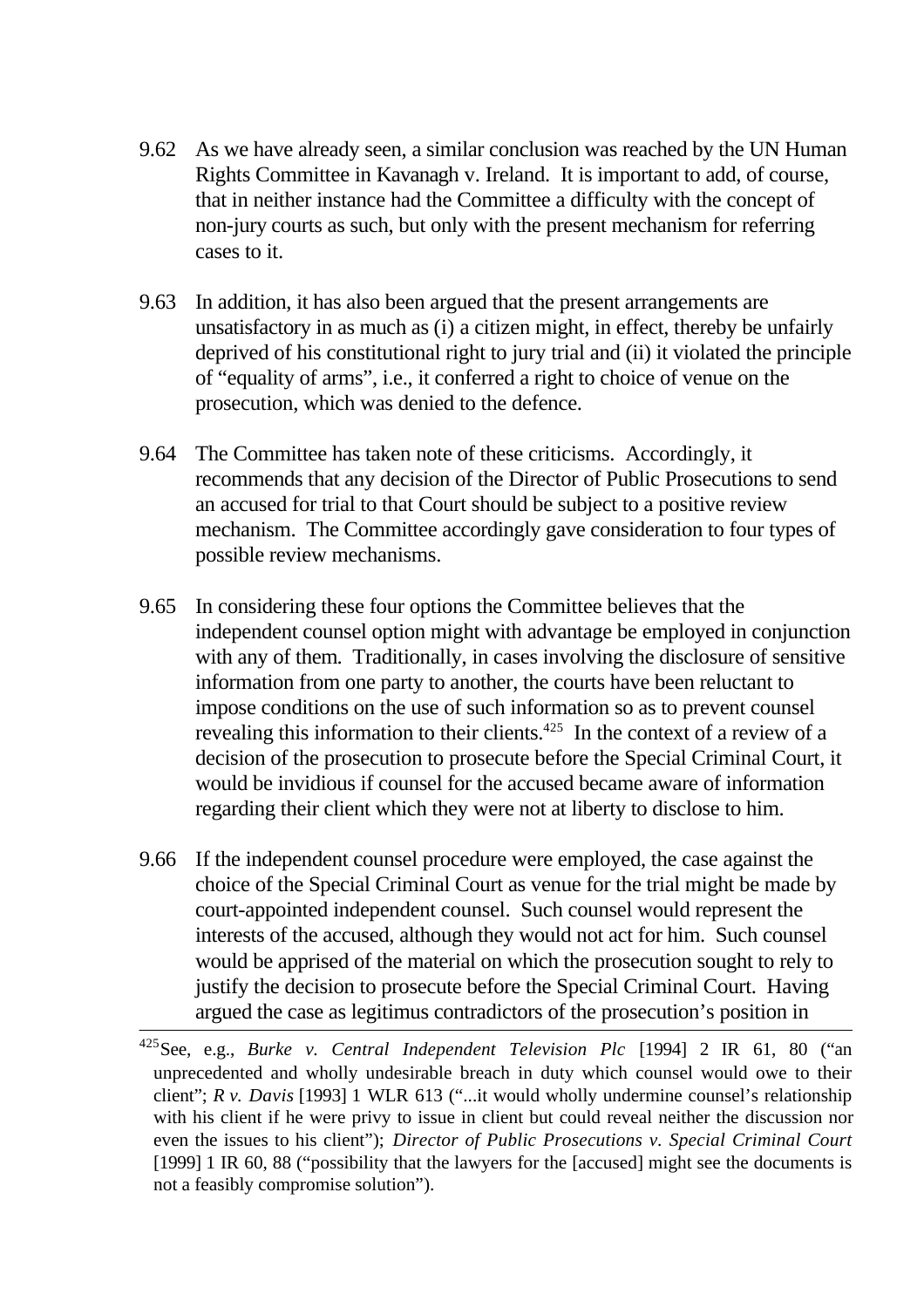camera before the High Court, they would have no further connection with the case. Such a procedure would go some distance towards meeting the legitimate concerns of the prosecution identified above, but would also provide an effective mechanism for the protection of the interests of the accused, without compromising the integrity or independence of the accused's own counsel.

#### **Option 1: Review by the High Court following inter partes hearing**

- 9.67 Under this proposal, any decision of the Director of Public Prosecutions to send an accused forward for trial in the Special Criminal Court would have to be approved by the High Court, following an inter partes hearing with prosecution and defence. The Court would have to be satisfied that there were valid grounds for such a decision in that there was a real or significant risk that the ordinary courts would be inadequate to deal with the case by reason of the threat of intimidation of actual or potential jurors.
- 9.68 In order to ensure that this review mechanism did not unduly delay the ultimate hearing of the trial, the Oireachtas might consider legislative measures such as requiring the High Court to give priority to any such application and restricting the right of appeal from any decision of the High Court on this matter to the Supreme Court.
- 9.69 The disadvantages with such a proposal would be that the prosecution might find itself coerced to reveal sensitive security information to the accused, his counsel and to the wider public and, moreover, many of the prosecution's concerns might not be susceptible of exact legal proof. These difficulties might be overcome in part if the High Court were given the jurisdiction to order that all or part of the hearing might be heard in camera if it considered that the interests of justice so required. Nevertheless, in the absence of an independent counsel procedure, the in camera hearing would not prevent this information coming to the attention of the accused or his own counsel.

### **Option 2: Application to the High Court ex parte, but in camera**

9.70 Another possible manner of circumventing these possible difficulties would be to provide that the Director would be required to apply ex parte (i.e. without notice to the accused) to the High Court, sitting otherwise than in public, for an order approving the trial venue. In the absence of the independent counsel procedure, the Committee considered this option to be unsatisfactory, not least because the constitutional requirement of fair procedures seems to render any such proposal to be unconstitutional: if the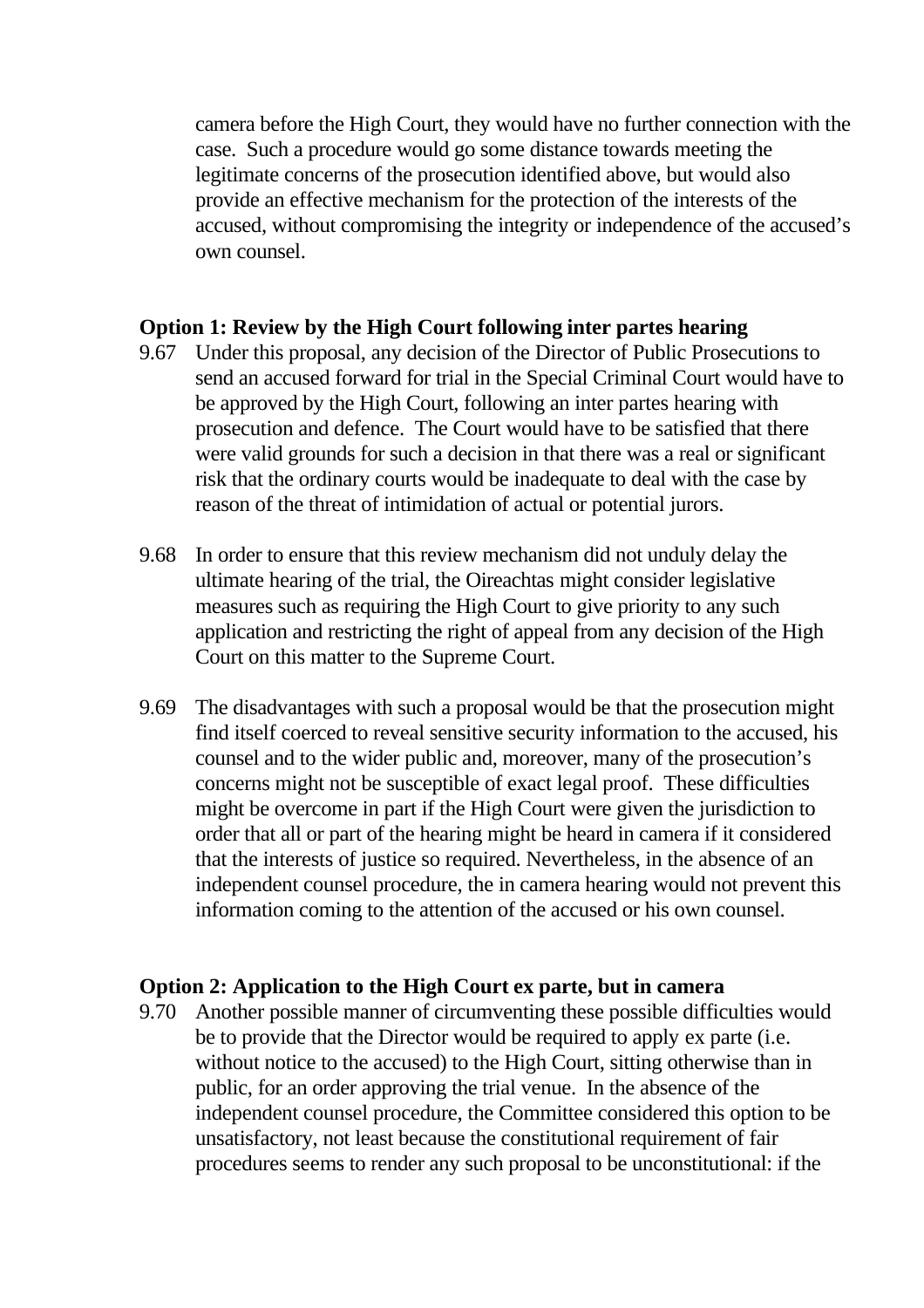Oireachtas were to confer such powers on the High Court, "fair procedures" requires that both sides be present before any final order is made.

# **Option 3: Administrative review by a retired judge**

- 9.71 The third proposal is that the decision of the Director of Public Prosecutions to send an accused for trial in the Special Criminal Court should be reviewed by a retired judge (or some other senior non-practising legal figure with the requisite experience) within a very short period thereafter. This review process might be in the nature of an administrative review in much the same way as the review mechanism under the Interception of Postal Packets and Telecommunications Messages (Regulation) Act 1993.<sup>426</sup> The retired judge would have access to the entire file and would have the right to pose questions to the Director and his staff regarding that decision. Unless the retired judge was satisfied that the Director's decision "to try [the accused] before the Special Criminal Court was based upon reasonable and objective grounds" (adopting the language of the UN Human Rights Committee in Kavanagh v. Ireland), the Director would be obliged to apply to have the case re-transferred to the ordinary courts.
- 9.72 The disadvantage with such a proposal is that, while undoubtedly an improvement on present practice, some might argue that it is not sufficiently objective and transparent to meet the objections already discussed. It might also be contended that this suggestion amounts to the de facto administration of justice in private.

# **Option 4: Review by a judge of the Supreme Court**

- 9.73 The fourth proposal would require the Director of Public Prosecutions within 28 days (or such further limited time as might be permitted) of the charging of an accused before the Special Criminal Court to submit to a serving member of the Supreme Court nominated by the Chief Justice both the decision to refer the case to the Special Criminal Court and the reasons which gave rise to that decision.
- 9.74 If the nominated Supreme Court judge were so satisfied, he or she could then issue a certificate indicating that the decision had been reviewed and that the Director's decision to try the accused before the Special Criminal Court was based "upon reasonable and objective grounds" (again adopting the language of the UN Human Rights Committee). The certificate would then be produced in the Special Criminal Court before the date fixed for the trial. In the absence of such a certificate or in circumstances where the certificate was

 $426$ Save that in the case of the 1993 Act, the review is conducted by a serving High Court judge.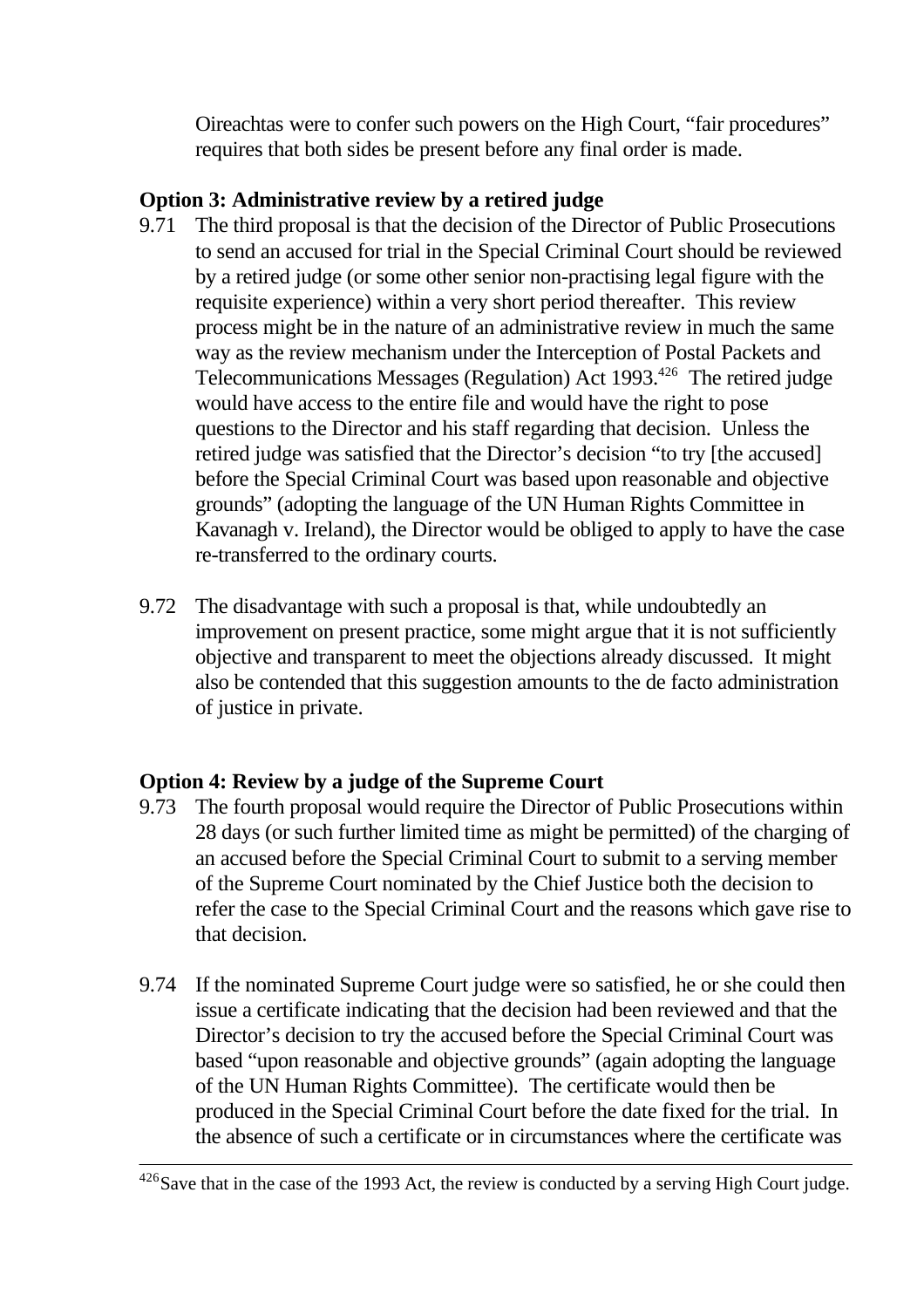refused, the Special Criminal Court would have power to remand the accused to the ordinary courts if it saw fit. Provision might also be made for the Director to seek a certificate from a nominated Supreme Court judge in advance of the charging of an accused in the Special Criminal Court.

9.75 The disadvantages associated with this proposal are that the accused would still not have access to the information grounding the decision to refer the case to the Special Criminal Court. In addition, some might argue that this proposal entailed a serving member of the Supreme Court engaging in what amounted to "the administration of justice in private" without notice to the accused which would be open to objection. Here again, some of these potential difficulties might be mitigated through the use of an independent counsel procedure.

### **Recommendation**

- 9.76 **The Committee recognises that the current arrangements have been subject to criticism. A majority of the Committee accordingly suggests that, while recognising that the present arrangements have worked reasonably well in practice, perhaps the fourth option - review by a serving Supreme Court judge, perhaps in conjunction with the independent counsel procedure - should be considered. If experience were to show that this option was unsatisfactory in practice, then, perhaps, at a later stage, other options might be considered.**
- 9.77 **The majority of the Committee is of the view that all the above options would meet the objections identified by the UN Human Rights Committee in Kavanagh v. Ireland. The objection of the UN Committee was not, of course, to the concept of non-jury trial as such. It rather considered that the absence of "reasonable and objective criteria" against which the transfer of the accused to the Special Criminal Court could be measured gave rise to a violation of the principle of equality before the law. A majority of the Committee believes that its proposals would meet these objections in as much as they would provide a mechanism whereby the existence of such grounds could be objectively assessed as far as any given case was concerned.**

### **Right of appeal from decisions of the Special Criminal Court**

9.78 By virtue of section 44 of the 1939 Act, convictions and sentences of a Special Criminal Court are subject to an appeal to the Court of Criminal Appeal $427$  in the same way as convictions or sentences of the Central Criminal

 $427$ Should Part II of the Courts and Court Officers Act 1995 come into operation, this appellate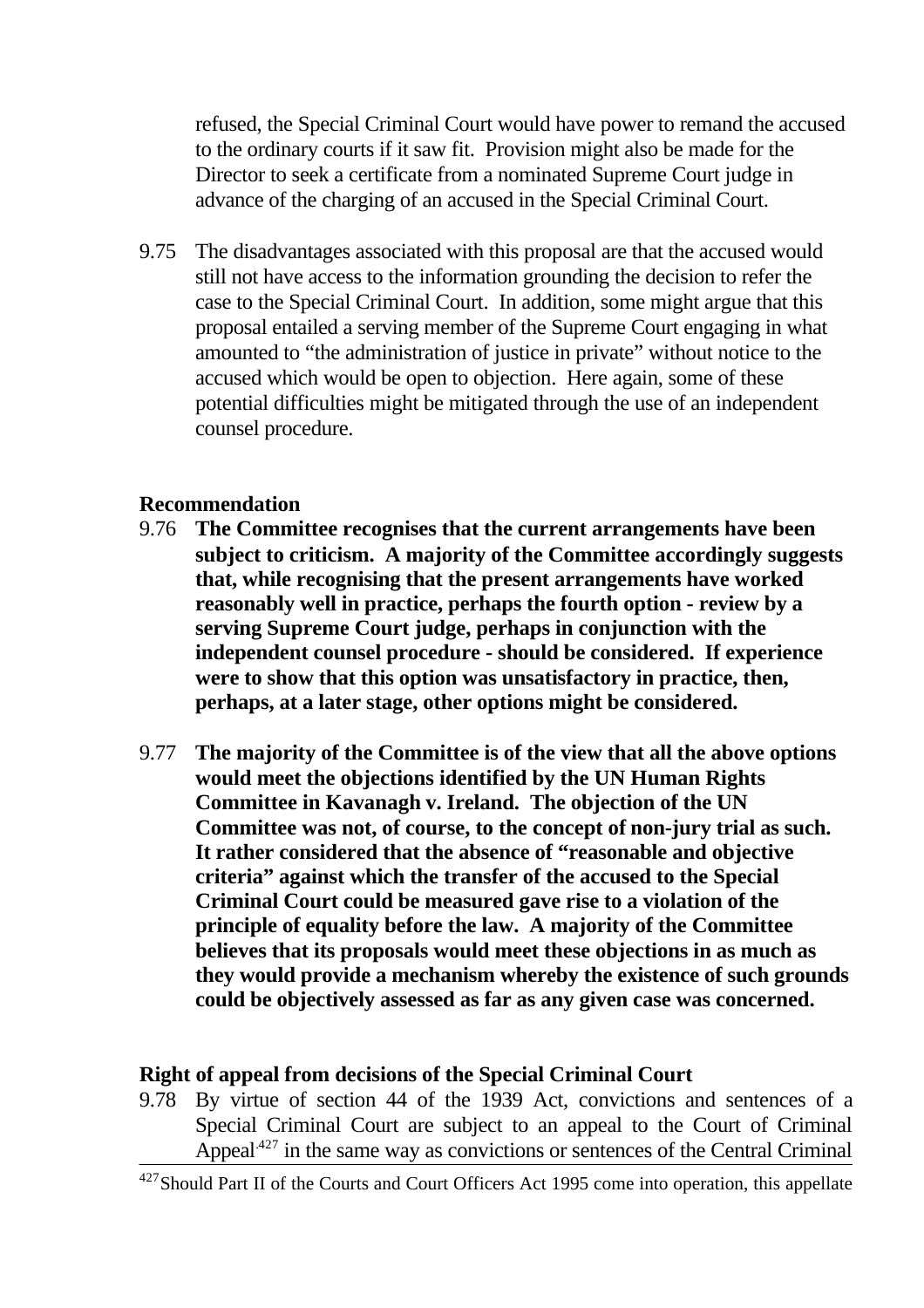Court. In theory, just as with appellants from the Central Criminal Court, leave to appeal is required before such an appeal can be taken - such leave to be granted by either the court of trial or the Court of Criminal Appeal itself. In practice, however, all convicted persons enjoy a full right of appeal to the Court of Criminal Appeal,<sup>428</sup> since even where (as is normal practice) leave to appeal is refused by the Special Criminal Court, the Court of Criminal Appeal invariably treats the application for leave as the hearing of the substantive appeal on the merits. In truth, the leave to appeal/appeal distinction is nowadays largely meaningless and is a hangover from a much earlier era when criminal appeals were still a novelty.<sup>429</sup>

- 9.79 At all events, this Committee considers it appropriate that persons convicted of serious crime should enjoy an untrammelled right of appeal against conviction and sentence.<sup>430</sup> It consequently recommends the amendment of section 44 to ensure that persons convicted by the Special Criminal Court should have a full and unqualified right of appeal against conviction and sentence to the Court of Criminal Appeal without the necessity for prior leave to appeal.
- 9.80 A minority of the Committee, while recognising the arguments made for an unqualified right of appeal from decisions of the Special Criminal Court, believes that this issue is not unique to the Special Criminal Court. Instead, this minority considers that the issue of a right of appeal from conviction on indictment is one which is of general application and which does not solely or even peculiarly concern the Special Criminal Court and, as such, it does not fall to be considered by this Committee.

#### **Recommendation**

function would be transferred from the Court of Criminal Appeal to the Supreme Court.

 $428$ With the possibility of a further right of appeal by the appellant from decisions of the Court of Criminal Appeal to the Supreme Court if either the former Court or the Attorney General or the Director of Public Prosecutions grants leave to appeal: see Courts of Justice Act 1924, s.29. Such leave to appeal can be granted only where the point of law raised is of public importance and that it is desirable in the public interest that such leave be granted: see *The People v. Littlejohn* [1976-77] ILRM 147.

 $429$ There was no general right of appeal in respect of indictable crime prior to the establishment of the Court of Criminal Appeal by the Courts of Justice Act 1924.

 $430$  It may be noted that Article 2(1) of Protocol No. 7 ECHR (which Ireland has signed and recently ratified) provides that:

Everyone convicted of a criminal offence by a tribunal shall have the right to have his conviction or sentence reviewed by a higher tribunal. The exercise of this right, including the grounds on which it may be exercised, shall be governed by law.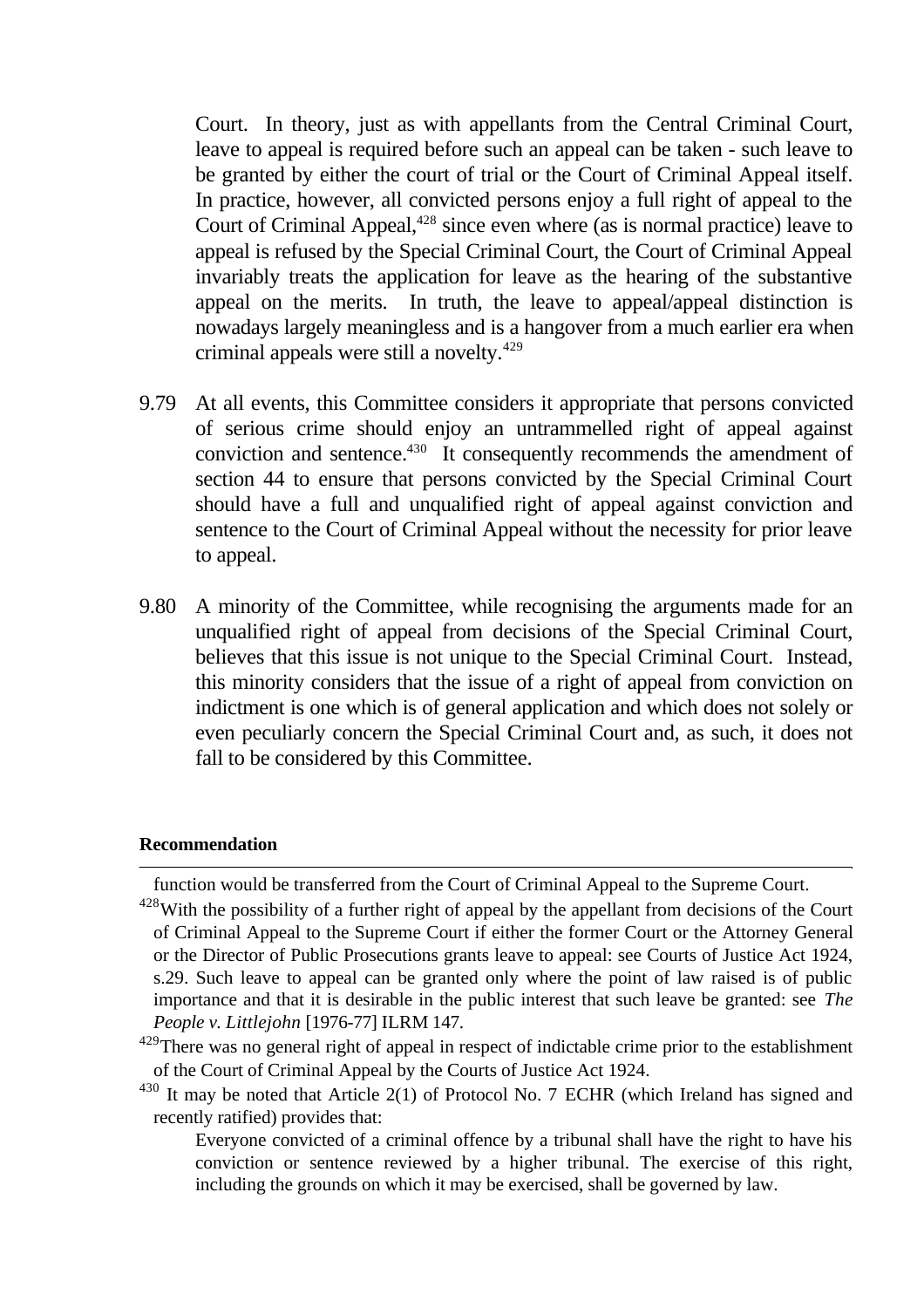9.81 *Section 44 of the 1939 Act should be amended to ensure that persons convicted by the Special Criminal Court should have a full right of appeal against conviction and sentence to the Court of Criminal Appeal without the necessity for prior leave to appeal.*

#### **Requirement for unanimity**

- 9.82 Section 40 provides that the
	- ...determination of every question before a Special Criminal Court shall be according to the opinion of the members of such Special Criminal Court present at and taking part in such determination…
- 9.83 While a unanimity rule might not be practicable in respect of every determination of the Court, the Committee is nonetheless of the view that no person should be convicted unless there was unanimity on this particular issue on the part of the three-judge Court. Such a requirement is not an unreasonable one and it provides a further safeguard for the accused. In a case where a majority was of the view that the accused should be acquitted, then, of course, the verdict must be one of acquittal.
- 9.84 A minority of the Committee cannot agree with this recommendation which these members consider, with respect, to be more of an assertion of a view rather than a reasoned argument for change. This minority does not agree that the case for such a change has been made out by the majority.

#### **Recommendation**

9.85 *A majority of the Committee recommends that no person should be convicted by the Special Criminal Court unless there is unanimity on this issue on the part of the three judges trying the case. If all members of the Court cannot agree on this question, then the Court would have jurisdiction to order one further re-trial before a differently composed panel of that Court. If, following a re-trial, there was still a lack of unanimity, then the accused must be acquitted.*

#### **Statutory requirement for written reasons**

9.86 In practice, the Special Criminal Court will nowadays give a written judgment on all major issues coming before it. The Committee believes that it is important that a written judgment accompanies any decision to convict an accused. Not only is the giving of reasons nowadays regarded as an indispensable and constitutionally required feature of the proper administration of justice and the determination of legal rights, $431$  the giving of

<sup>431</sup>See, *for example, The State (Daly) v. Minister for Agriculture* [1987] IR 165; *The State (Creedon) v. Criminal Injuries Compensation Tribunal* [1988] IR 51; *Breen v. Minister for Defence* [1994] 2 IR 34*; Ní Eili v. Environmental Protection Agency*, Supreme Court, July 31, 1999; *Orange Communications Ltd. v. Director of Telecommunication Regulations (No.2)* [2000] 4 IR 159.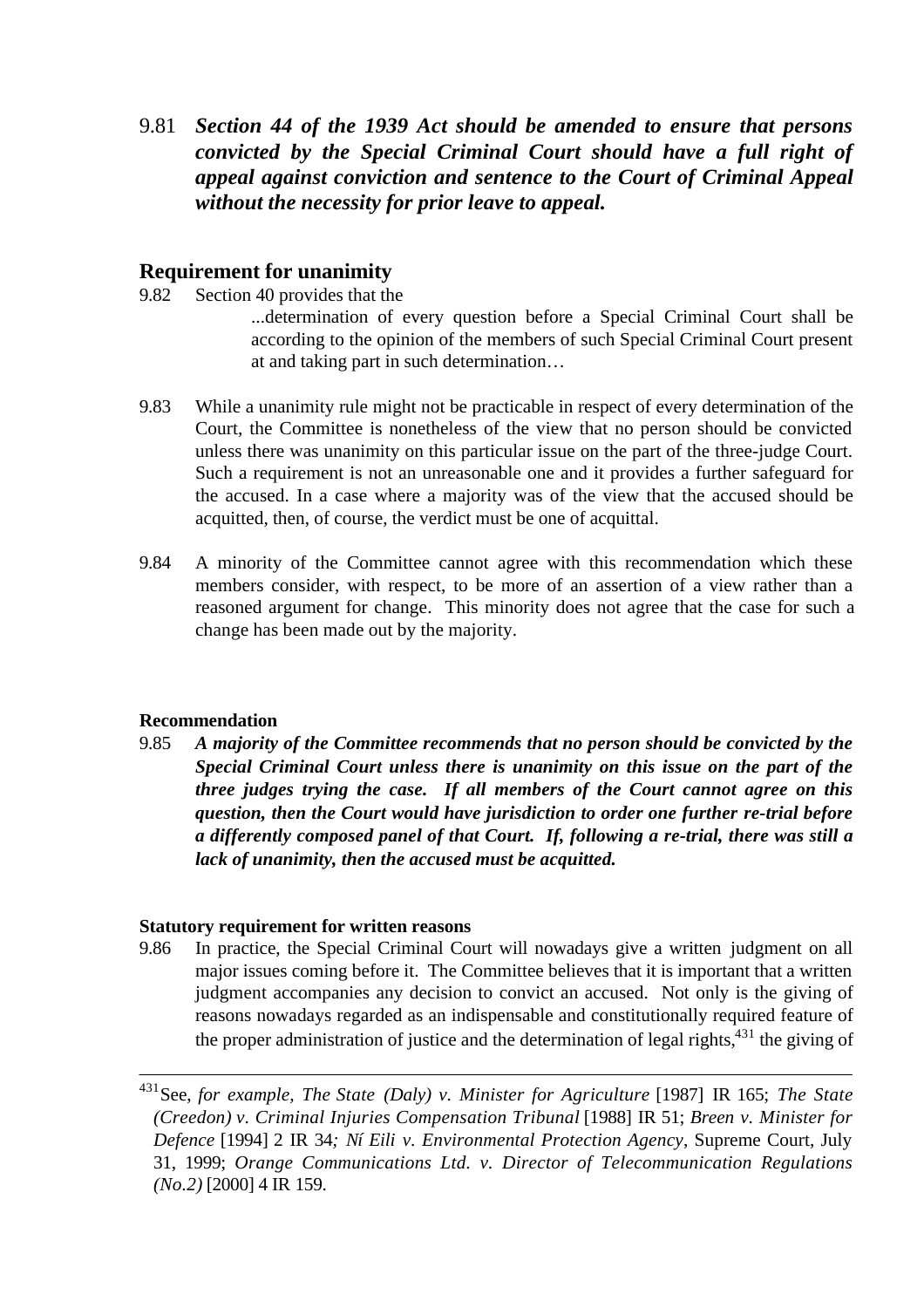such reasons in writing provides a basis by which the reasoning of the Court in arriving at its decision to convict the accused can be subject to the appropriate level of scrutiny by the Court of Criminal Appeal or the Supreme Court (as the case may be).

#### **Recommendation**

9.87 *Where the Special Criminal Court proposes to convict an accused of an offence, then it ought to be required to give its decision and the reasons therefor in writing*.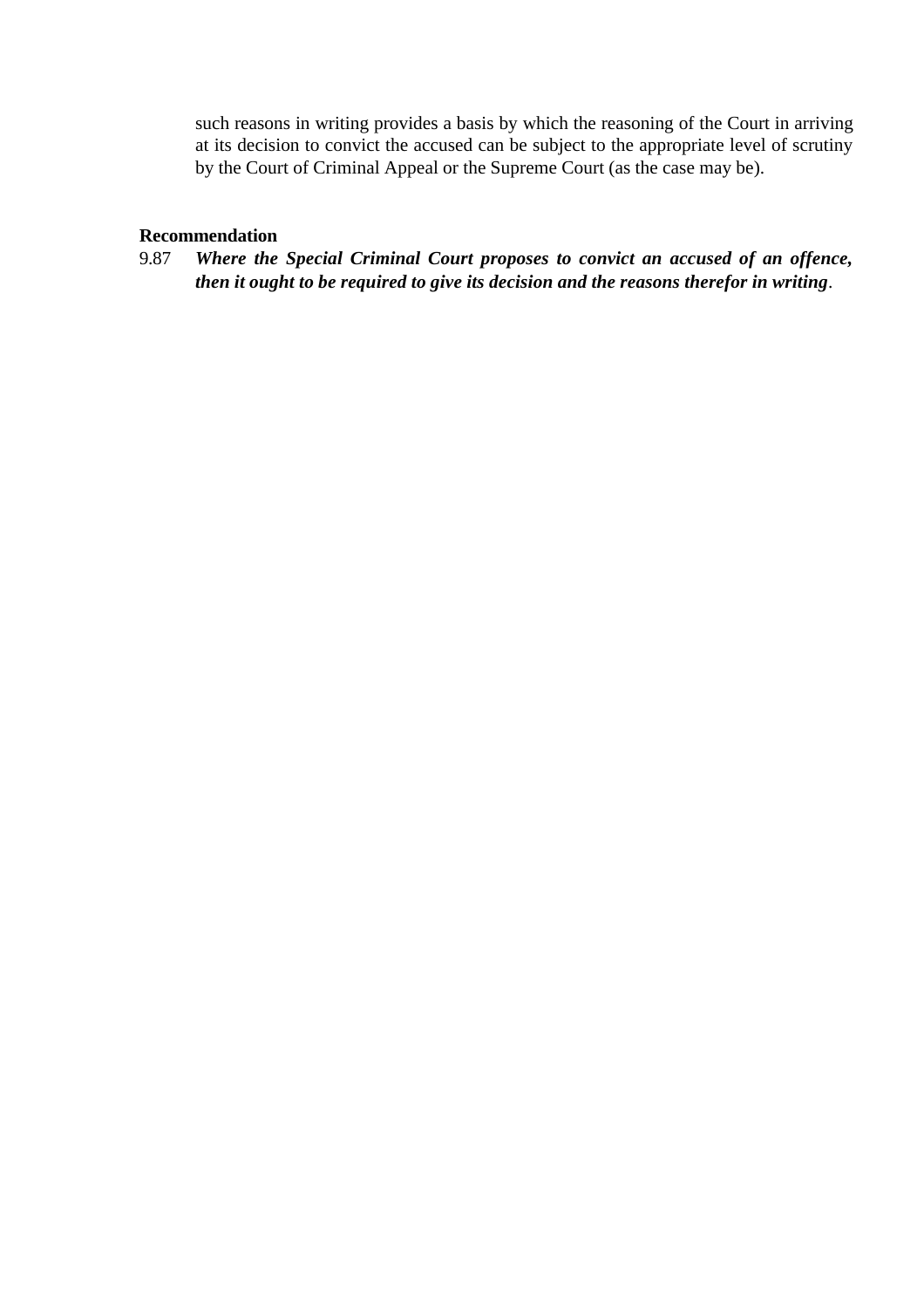### **Views and recommendations of The Hon. Mr. Justice Anthony J. Hederman, Professor William Binchy, Professor Dermot Walsh on the Special Criminal Court**

- 9.88 *Trial by jury is a cornerstone of the criminal law system. It ensures that the innocence or guilt of a person charged with an offence is determined by twelve randomly chosen members of the community, each of whom brings to the process the benefit of his or her life-experience and individual perspective. Lord Devlin used somewhat colourful language when he observed that trial by jury is "the lamp which shows that freedom lives". His insight is, however, important in emphasising the liberal democratic basis of jury trial.*
- 9.89 *We are of the view that the case in favour of the continued existence of the Special Criminal Court has not been made out. We are not here principally concerned with specific unacceptable aspects of the legislation relating to the court (such as the facility for retired judges to sit on the court or the power of the Director of Public Prosecutions to decide who is to be charged before the court). In our view, there is a more fundamental difficulty. We consider that the arguments adduced in support of the very existence of the court do not stand up to scrutiny in the light of constitutional values and human rights norms.*
- 9.90 *Before we deal with those arguments, some rather obvious facts may be acknowledged. Resort to the Special Criminal Court is highly convenient from the standpoint of the prosecution. The risk of possible jury intimidation is reduced; the members of the Court can be relied on not to be swayed by political views from convicting where the offence was politically inspired; and the prospects of conviction may be considered more likely, not because the members of the Court are unfair but because studies have consistently shown that non-jury courts have a higher conviction rate than courts with trial by jury.*
- 9.91 *The matter is not simply one of convenience, however, whether from the standpoint of the prosecution or from that of the administration of justice in general. If convenience were the predominant test, trial by jury for*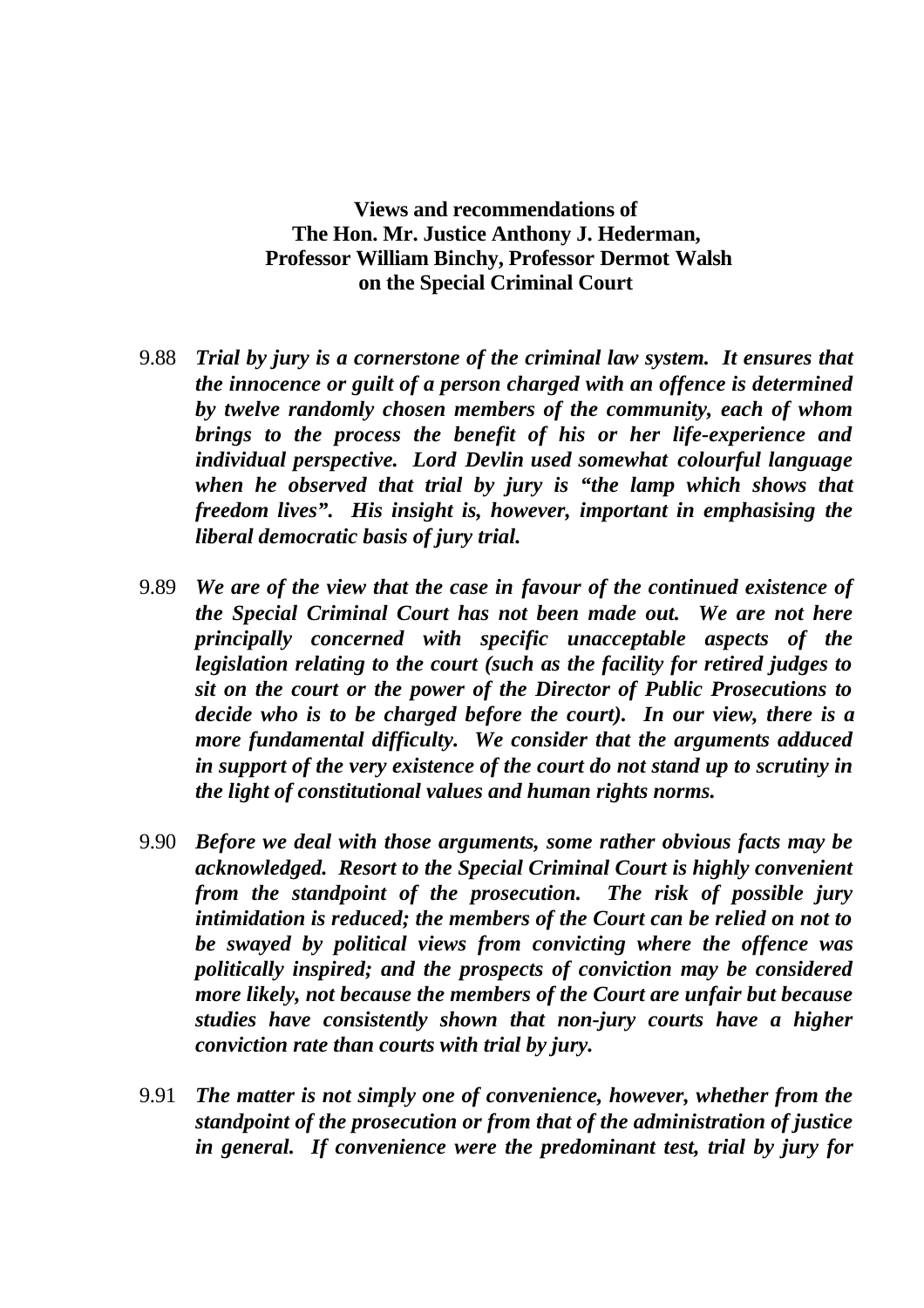*any offence would be abolished. Jury trial is valuable, in spite of its inconvenience, because of deeper values relating to a liberal democracy.*

- 9.92 *If a pressing case for the necessity of a special criminal court could be made out, we naturally would heed it, but in our view no such case has been proferred. All that has been indicated is a belief, based on an assessment of the undoubtedly violent and intimidatory disposition of certain criminals, that these criminals might successfully intimidate juries if they or their associates were tried by jury.*
- 9.93 *In measuring the weight of this concern, it is worth noting that no other common law jurisdiction has come to the conclusion that the risk of jury intimidation warrants non-jury trial in a special criminal court. In Northern Ireland, but not in England, Wales or Scotland, there is, at present, a system of criminal trial involving judges without a jury: the "Diplock Courts"; it is our understanding that the British Government is committed to move as quickly as circumstances allow to jury trial for all offences. While Ireland unfortunately has experienced the growth of organised crime in recent years, it is not plausible to suggest that, in contrast to other common law jurisdictions such as the United States of America, England and Australia, Irish social conditions are so perilous as to warrant dispensing with jury trial. Few would suggest that had the 1939 Act not come into being in the context of concerns for subversion, legislation would have been enacted in recent years to dispense with jury trial for those suspected of organised crime.*
- 9.94 *With any system of jury trial, there will be the possibility of jury intimidation. That risk will be greater in some cases than others, but there is no evidence, from any jurisdiction, that the risk is of such proportions as to warrant dispensing with trial by jury. Other common law jurisdictions have not taken such a suggestion seriously.*
- 9.95 *There are many steps that can be taken to reduce the possibility of jury intimidation. Juries can be anonymous; they can be protected during the trial; they can even be located in a different place from where the trial is held, with communication by video link. It is true that in a small jurisdiction such as Ireland, anonymity is hard to secure, but if the jury are anonymous and at a secure and secret location, the risk of effective jury intimidation would not be very great. At some point, the theoretical risk of the possibility of jury intimidation becomes frankly implausible.*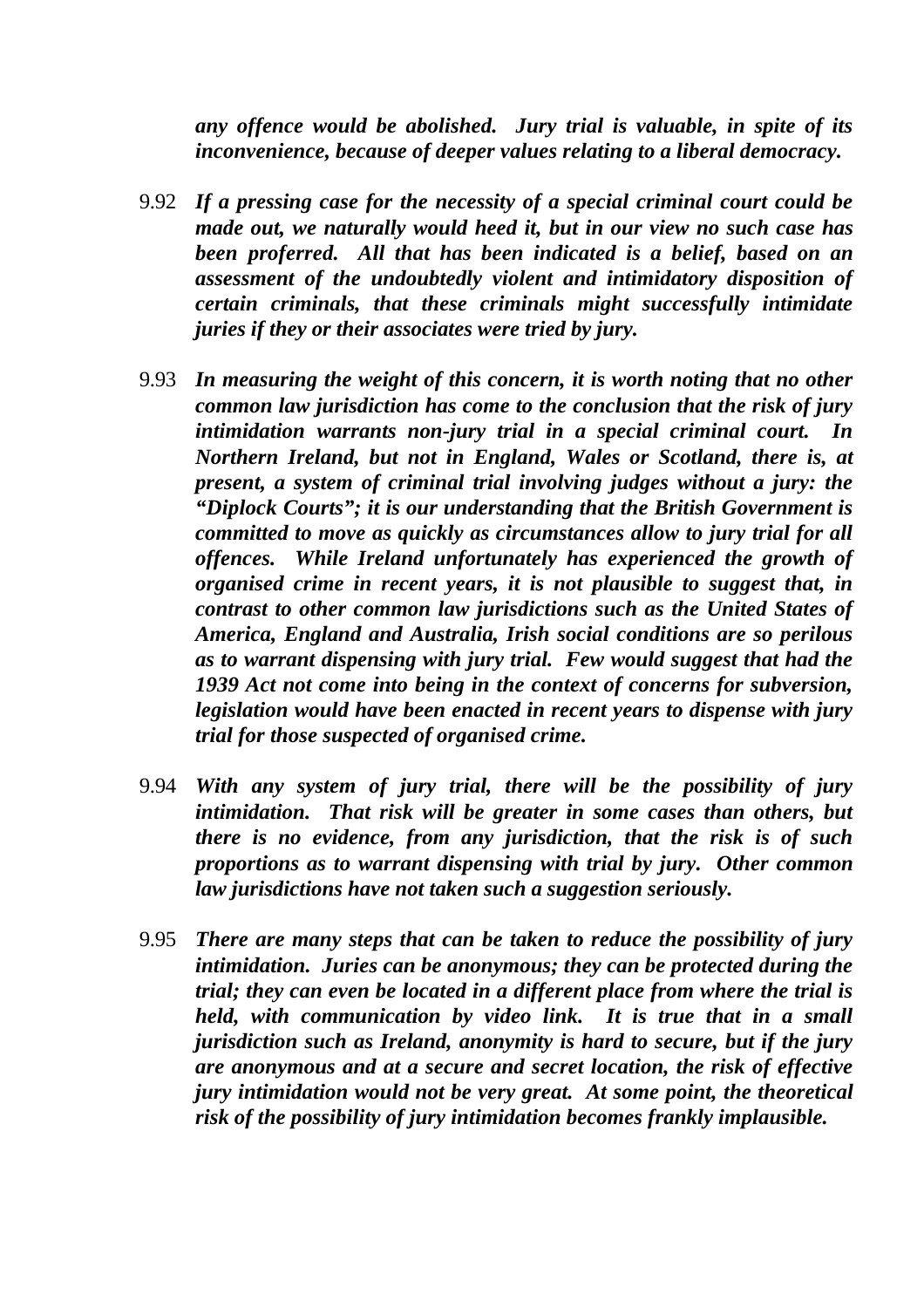- 9.96 *The existence of the Special Criminal Court can best be explained not by factually justified and specifically focused concerns relating to the risk of jury intimidation unique in the common law world, but by the desire to use strong means to put down violent, politically inspired crime. That desire is understandable but the means are, unfortunately, inconsistent with the values of a modern liberal democratic society and the protection of human rights. In our judgment, the best course is for Ireland to join all other common law countries with jury trial and dispense with the Special Criminal Court.*
- 9.97 *The minority also wishes to make the following important point:*

*Even if non-jury trials were considered appropriate in certain circumstances, the Special Criminal Court is unacceptable to us, on the basis that the decision whether an individual forfeits his or her right to jury trial is made by the Director of Public Prosecutions on his own discretion, and with no reasons given - a position which is in practice unreviewable in most cases.*

*In finding this unacceptable, we do not wish to criticise in any way the Director of Public Prosecutions, who performs a most valuable independent role as a prosecuting officer on behalf of the People. Our concern springs from the fact that, in discharging that role, he represents one side of an adversarial process. As an active participant in that adversarial process, it is not just that he should be given powers relating to the trial of the accused which can detrimentally affect the interests of the accused. Even if these powers were to be exercised in good faith in all cases, they do not have the appearance of the impartial and objective protection of the right of accused persons to a fair trial.*

*It is worth noting that in the Kavanagh case, on 4 April 2001, the Human Rights Committee concluded that Ireland had failed to demonstrate that the Director of Public Prosecutions' election for trial before the Special Criminal Court had been based on reasonable and objective grounds and that accordingly there had been a violation of the equal protection of the law guaranteed by Article 26 of the International Covenant on Civil and Political Rights.*

*The majority has not proposed any acceptable reviewable mechanism or alternative decision-making process which would*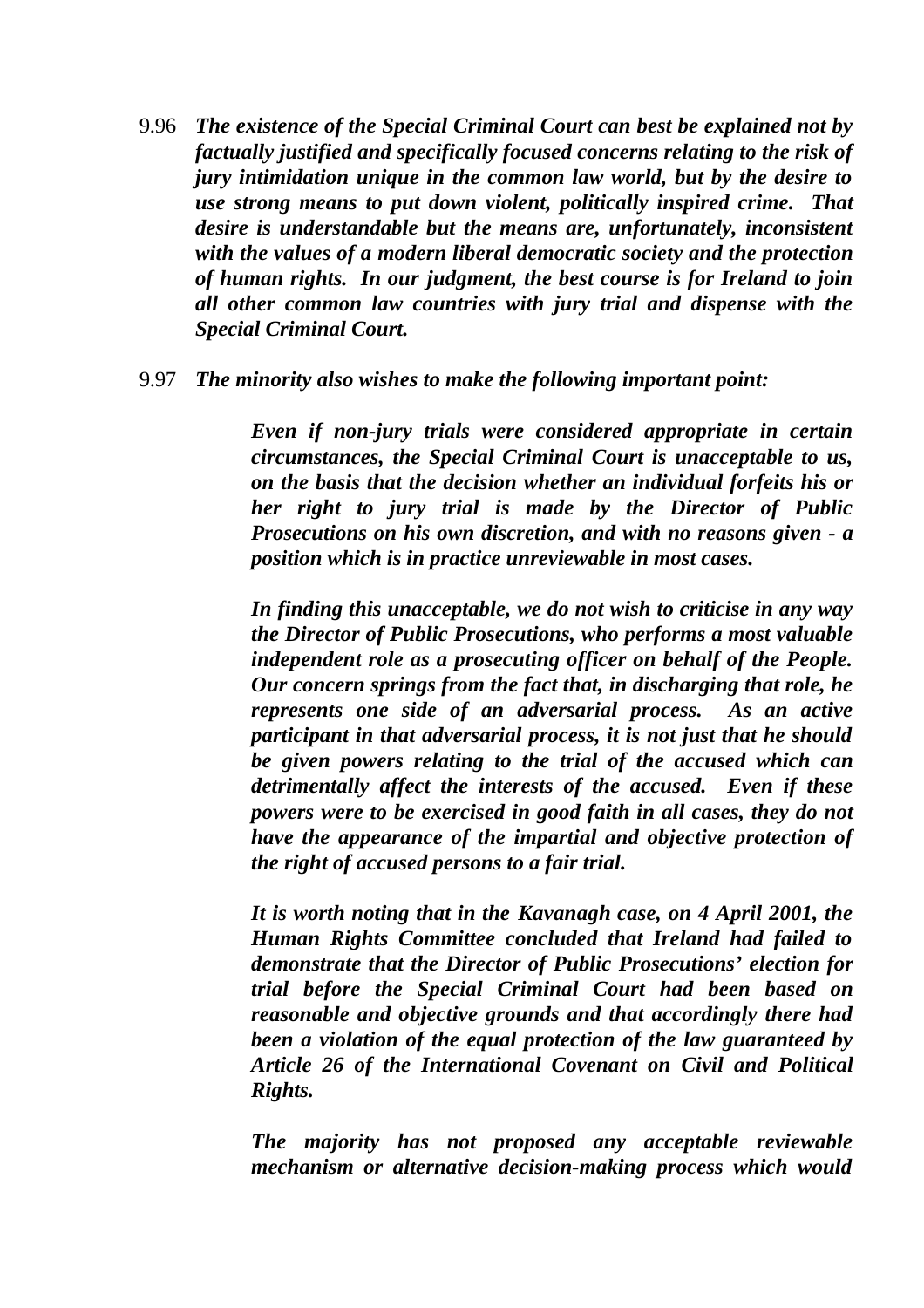*cure this fundamental defect in the proper operation of the Special Criminal Court.*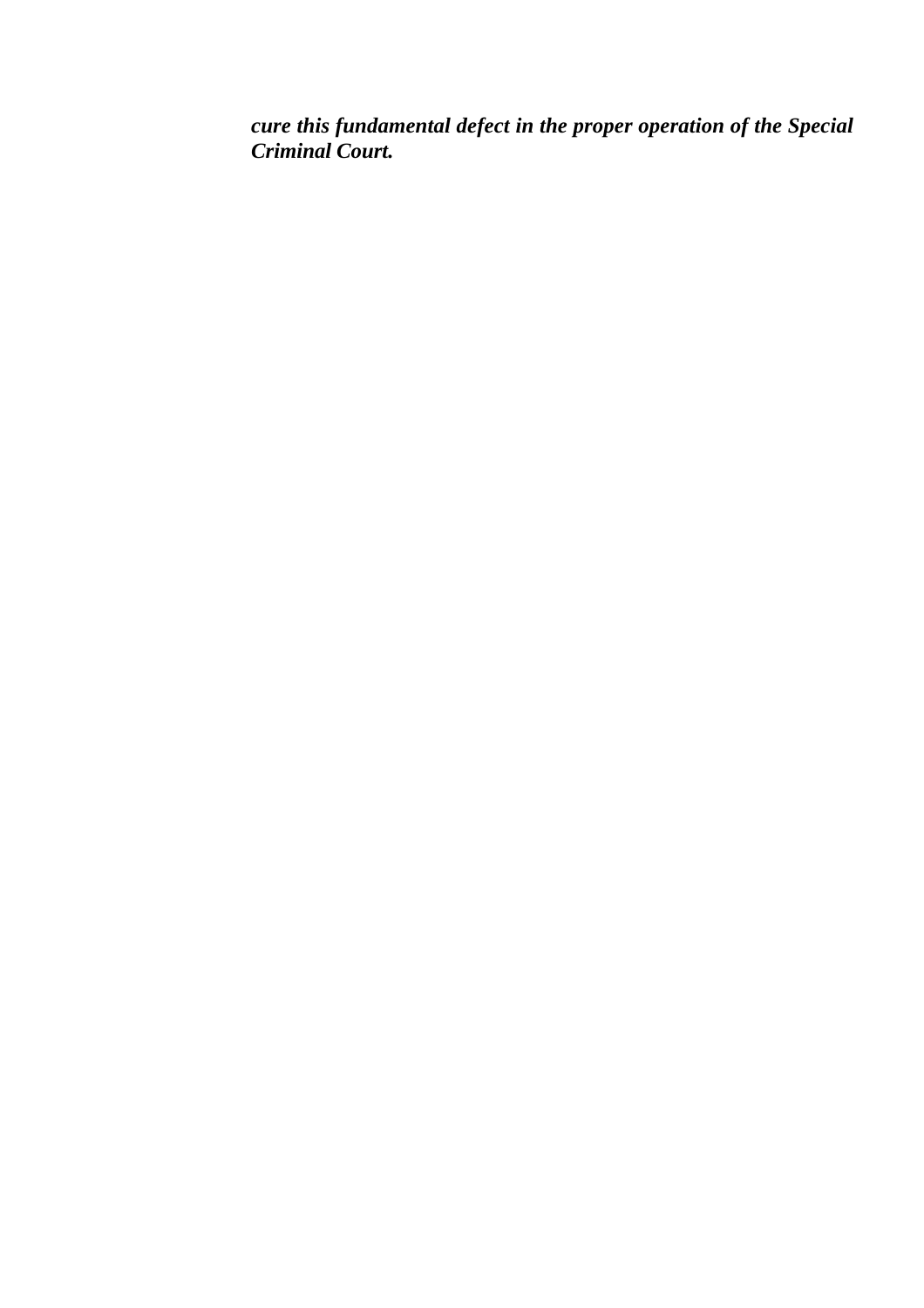### **CHAPTER 10**

### **OTHER POLICE POWERS AND PROCEDURES TO COMBAT TERRORISM AND ORGANISED CRIME**

#### **Introduction**

- 10.1 Irish law does not offer a definition of terrorism or organised crime. Equally, there are no legislative measures dealing specifically and solely with them. Certain measures, such as the Offences against the State Acts 1939-1998 and the Criminal Justice (Drug Trafficking) Act, 1996, are associated primarily with terrorism and/or organised crime. Even though the powers and procedures set out in these Acts are not defined by reference to terrorism and organised crime, they can be used against any form of criminality where the necessary statutory prerequisites for their exercise are satisfied.<sup>432</sup> Indeed, it will be seen below that there is a wide range of common law and statutory provisions, quite separate from the Offences against the State Acts 1939-1998, which confer extensive powers on the police and the State and which can be used to combat terrorism, organised crime, as well as other forms of criminal activity. Some of the statutory measures have been enacted primarily in order to implement EU policy on combating organised crime.
- 10.2 The continued existence of the Offences against the State Acts 1939-1998, alongside the range of other police powers and procedures, creates a situation where the police will often have a choice over which measures to use in any individual situation. This choice can work both ways. Not only can the police use the non-Offences against the State measures to combat terrorism and organised crime, they will often be able to resort to the Offences against the State legislation to deal with "ordinary crime". The availability of these measures must inform any assessment of which provisions of the Offences against the State legislation can be repealed. The following outline of relevant measures outside of the Offences against the State legislation identifies a range of these police powers which can be used against terrorism and organised crime, as well as the confiscation of assets procedure which was introduced essentially to combat organised crime. Where appropriate, the individual provisions are related to the relevant provisions in the Offences against the State legislation. Provisions which have been discussed fully in

<sup>432</sup>See, for example, the reasoning of the Supreme Court in *The People (DPP) v. Quilligan* [1986] IR 495.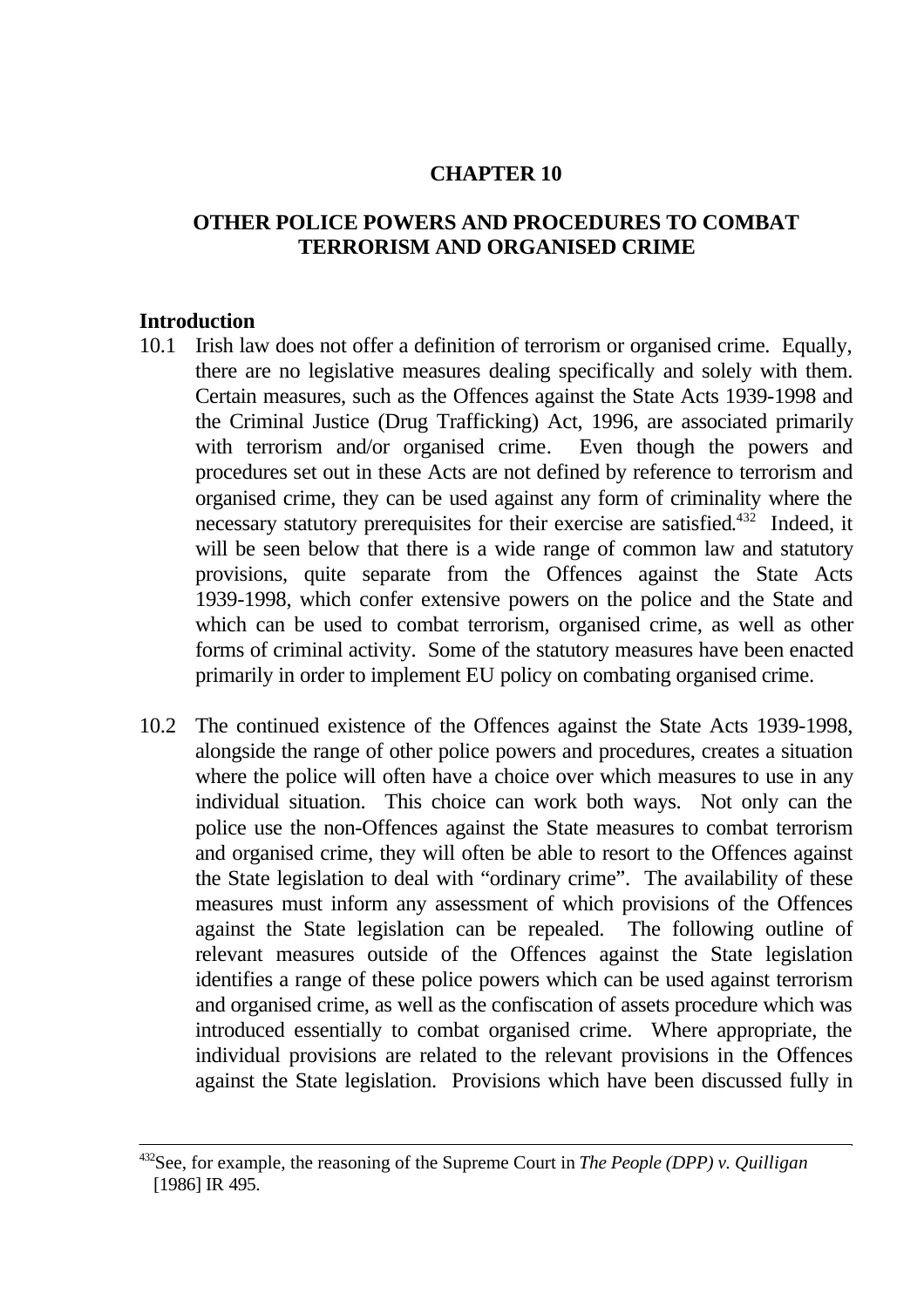other chapters, such as the inference-drawing provisions of sections 18 and 19 of the Criminal Justice Act, 1984,<sup>433</sup> are not pursued further here.

### **Arrest and detention**

- 10.3 Police powers of arrest and detention have expanded significantly since 1939. The old distinction between felonies and misdemeanours was abolished by the Criminal Law Act 1997 which introduced a general power of summary arrest for all offences which carry a possible prison sentence on conviction of five years or more.<sup>434</sup> Many new statutory offences have also been created since 1939, carrying summary powers of arrest. Equally, there have been a number of statutory enactments conferring powers of summary arrest in respect of offences committed in certain specified circumstances.
- 10.4 The cumulative effect of these developments is that there are very few offences associated with terrorism or organised crime in respect of which a member of the Garda Síochána does not have a power of summary arrest independently of section 30 of the Offences against the State Act 1939. However, most of the arrest powers outside of the 1939 Act are available only where a member of the Garda Síochána has reasonable grounds to suspect that the individual is committing or has committed the offence in question. Section 30 is singular in that it permits a member to arrest someone whom he suspects is about to commit an offence. This may allow earlier intervention than might otherwise be the case under other arrest powers, although a majority of the Committee is not persuaded that in this respect the section 30 powers of arrest are appreciably greater than in cases where the Gardai effect an arrest on the ground that the suspect has attempted to commit a crime. Section 30 is also unusual in that it permits the arrest of someone merely on suspicion - which must not be unreasonable<sup>435</sup> - that they have a document or information relating to a relevant crime.
- 10.5 The power to detain an arrested person without charge has been available in the "ordinary" law since 1987, when section 4 of the Criminal Justice Act 1984 came into effect. It permits the detention without charge of a person arrested summarily for an "arrestable offence". An "arrestable offence" is defined as one for which a person could be sentenced on conviction for a period of five years or more; i.e. the same definition used in the Criminal Law Act 1997 which confers a general power of summary arrest in respect of such offences. A person detained under section 4 can be held without charge for

<sup>433</sup>Discussed in Chapter 8.

<sup>434</sup>Criminal Law Act 1997, s5.

<sup>435</sup>See *The people (DPP) v. Quilligan* [1986] IR 495, per Walsh J.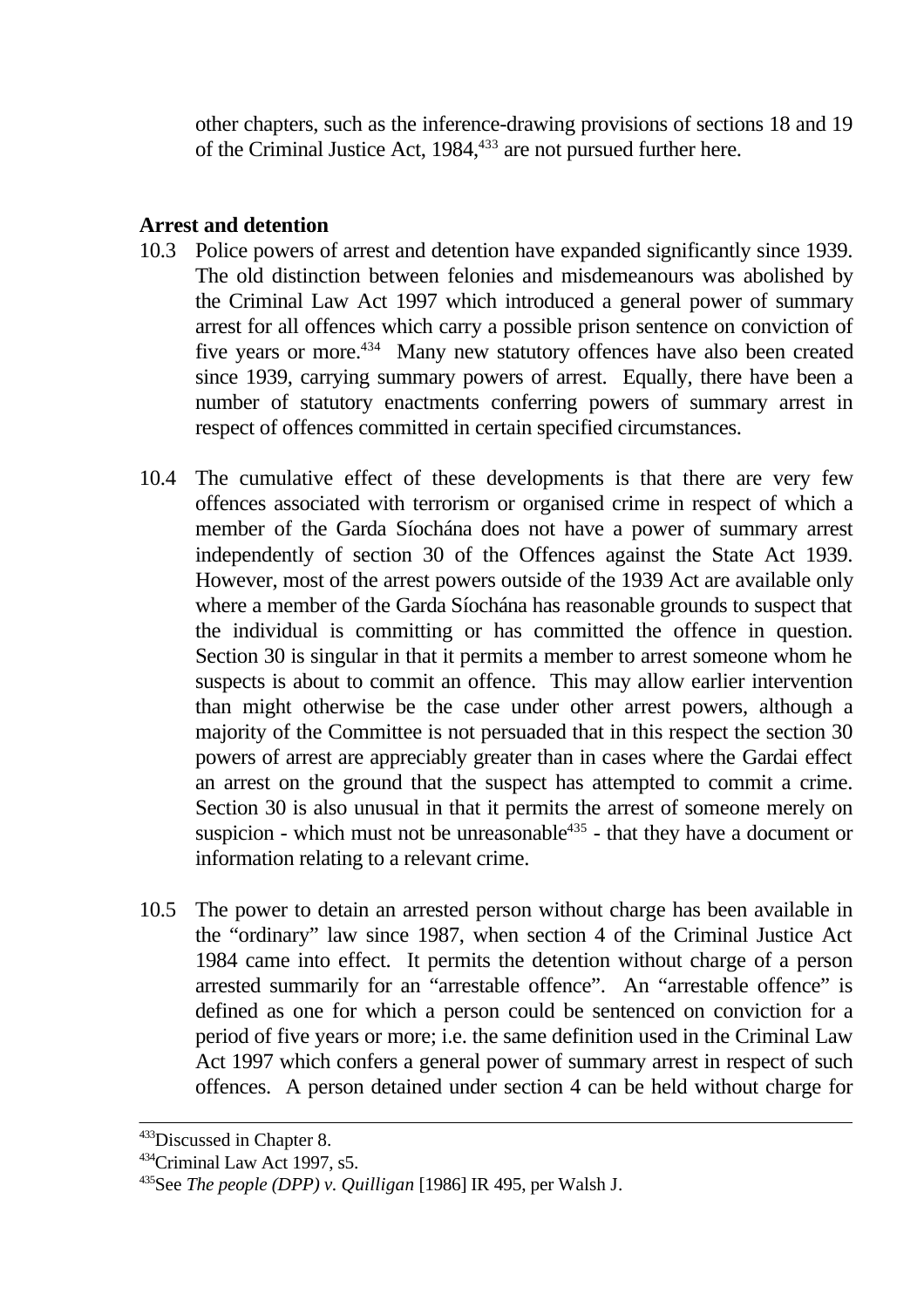up to six hours, which can be extended for another six hours by a member of the Garda Síochána not below the rank of Superintendent. If a person is in police custody between midnight and 8 am, the station officer in charge may suspend the questioning for up to a maximum of 8 hours between midnight and 8 am where he is of the opinion that questioning should be suspended in order to afford the person reasonable time to rest and the person consents to such suspension. It follows that there are circumstances in which a person detained under section 4 of the 1984 Act can be detained for up to a maximum of 20 hours in police custody. Under section 30, by comparison, the maximum period of detention is 48 hours, although the detention period may be extended by a District Judge for a further 24 hours following a hearing at which both sides will have been represented.<sup>436</sup>

- 10.6 Detention without charge has been extended further in the "ordinary" law by section 2 of the Criminal Justice (Drug Trafficking) Act 1996. It provides for the detention of a person without charge where the person in question has been arrested for a drug-trafficking offence. The person may be detained in the first instance for up to 6 hours which may be extended for up to a further 18 hours by a member of the Garda Síochána not below the rank of Chief Superintendent. The detention may be extended by such an officer for a further period of up to 24 hours. There is provision for the detention to be further extended after a hearing by a Judge of the Circuit Court or a Judge of the District Court for periods of up to 72 hours and 48 hours respectively. The maximum period of detention under this provision must not exceed 7 days.<sup>437</sup>
- 10.7 Suspects detained under section 4 of the 1984 Act, section 2 of the 1996 Act and section 30 of the 1939 Act can all be fingerprinted, palmprinted and photographed.<sup>438</sup> They are also protected by the same rules and regulations while in custody. These are to be found primarily in the Judges Rules, the Criminal Justice Act 1984 (Treatment of Persons in Custody in Garda Stations) Regulations 1987<sup>439</sup> and the Criminal Justice Act 1984 (Electronic Recording of Interviews) Regulations 1997.<sup>440</sup> As of March 2002 the Committee understands that 171 interview rooms in 97 stations have been fitted out with the required equipment and that of these 151 are in use. However, many interviews of suspects in police custody are still not

 $436$ Section 30 (4B), as inserted by section 10 of the Offences against the State (Amendment) Act 1998.

<sup>437</sup>Section 2(7) of the 1996 Act.

 $438$ Section 6(1)(c) and (d) of the 1984 Act; section 5 of the 1996 Act and section 30 (5) of the 1939 Act.

<sup>439</sup>S.I. No. 119 of 1987.

<sup>440</sup>S.I. No. 74 of 1997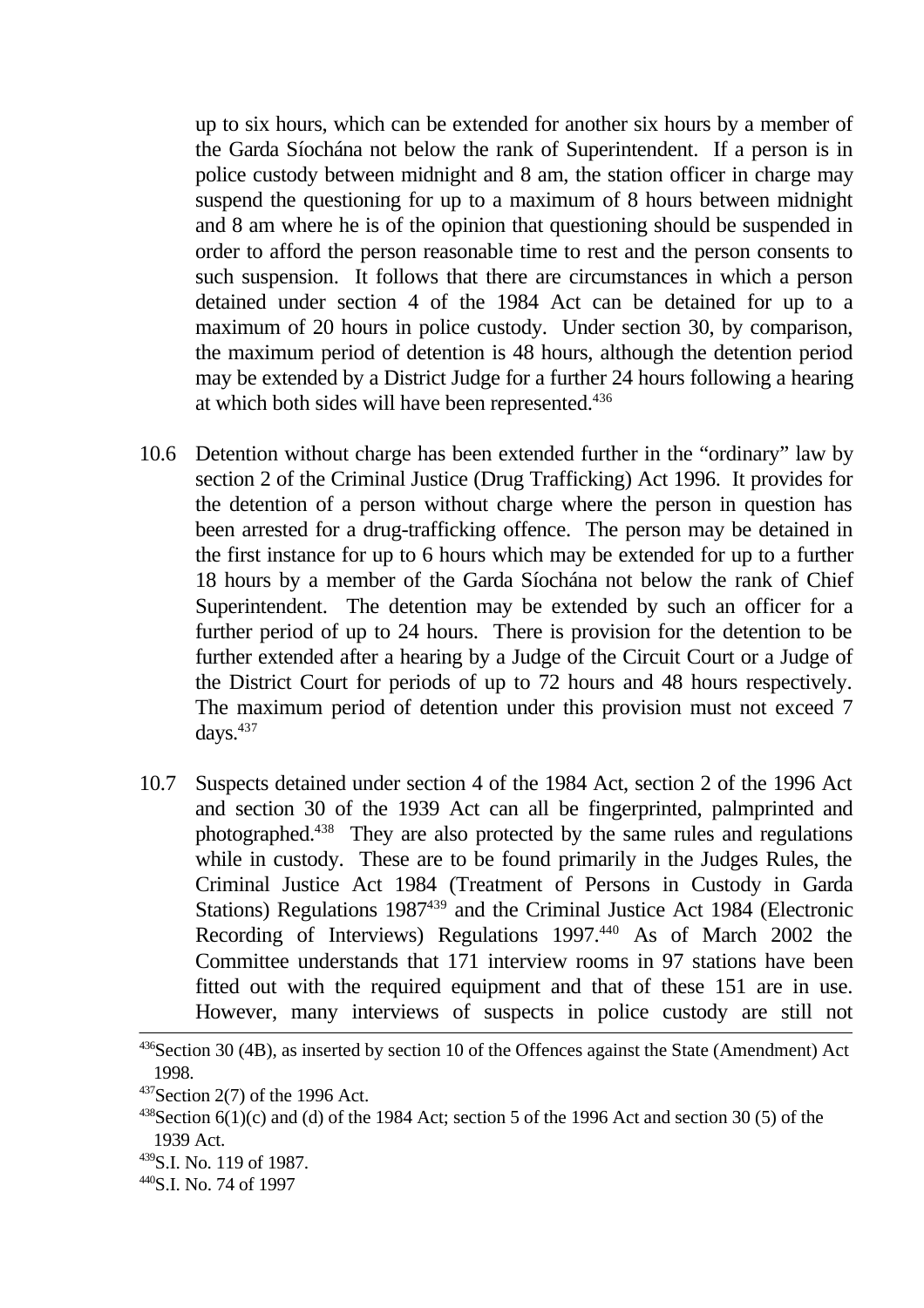electronically recorded and, as yet, no independent empirical research has been carried out on the extent to which electronic recording of interviews has been used and the factors which influence its usage or non-usage.

### **Entry, search and seizure**

- 10.8 Police powers of entry, search and seizure outside of section 29 of the Offensive against the State Act 1939 are extensive. They are to be found primarily in a body of statutory provisions which has been built up in a piecemeal fashion over the past two centuries. Many of these enactments provide for the issue of search warrants in situations relevant to the activities of organised crime and terrorism. Examples include: firearms, explosives and chemical weapons; certain serious offences against the person (including kidnapping); controlled drugs and substances; unlawful presence of aliens and trafficking in illegal aliens; damage to property; stolen goods; fraud and forgery; business books and records; money-laundering; seizure of criminal assets; breach of censorship laws; breach of copyright and patents; immorality; wireless telegraphy; gaming; manufacture, consumption and sale of liquor; videos; and sexual offences.
- 10.9 Not all these powers are as extensive in every respect as section 29 of the Offences against the State Act. Nevertheless, some which are of particular relevance to organised crime and terrorism are very similar. The Misuse of Drugs Act 1977, for example, permits a Superintendent who has the requisite suspicion to issue a search warrant where the offence in question is a drug-trafficking offence and the circumstances are such that it would be impracticable to apply to a District Court Judge or a peace commissioner. The warrant authorises the named member (accompanied by such other members and persons as may be necessary) at any time or times within one month of the date of issue of the warrant, to enter (using force if necessary) the premises for the purpose of searching it and any person found there. It also authorises, in certain circumstances, the examination of any substance, article or thing found there and the inspection of any book, record or document.
- 10.10 Similarly, the Criminal Assets Bureau Act 1996 permits a Garda officer of the Criminal Assets Bureau not below the rank of Superintendent to issue a search warrant where he or she has the requisite suspicion and is satisfied that circumstances of urgency giving rise to the need for the immediate issue of the warrant would render it impracticable to apply to a District Court judge.<sup>441</sup> The warrant authorises a search of the place in question (which can be a

<sup>441</sup>Criminal Assets Bureau Act 1996, section 14(3).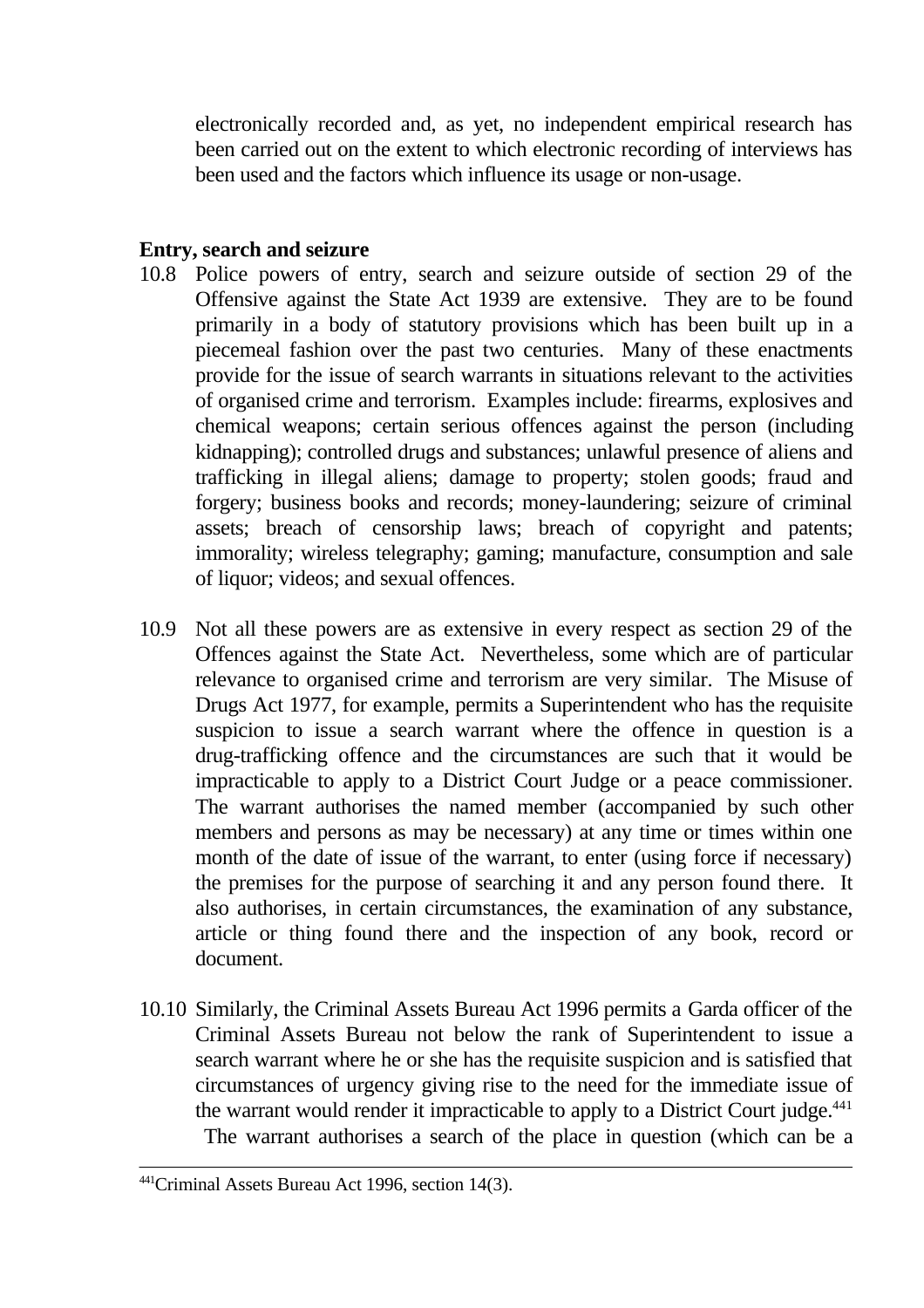dwelling) and any person found there for evidence of or relating to criminal assets or proceeds. Entry under the warrant must be effected within one week of its date of issue.<sup>442</sup>

- 10.11 Another power worth noting in this context is that provided by the Official Secrets Act 1963. It enables a member of the Garda Síochána not below the rank of Chief Superintendent to issue a search warrant where he has the requisite suspicion and reasonable grounds for believing, that in the interests of the State, immediate action is necessary. The warrant authorises a member of the Garda Síochána and any other named person to enter the specified place, premises or vehicle for the purpose of searching it and any person found there and to seize any document or thing which the member reasonably believes to be evidence of or relating to any act or information prejudicial to the safety of the State. The entry and search must be effected within one week of the date of issue of the warrant.
- 10.12 Police powers of entry pursuant to a search warrant are supplemented at both common law and under statute by a range of powers of entry onto private property without a warrant. At common law a member of the Garda Síochána can effect an entry without a warrant into a dwelling without the consent of the occupier in order to protect the right to life of a person within the dwelling.<sup>443</sup> The Oireachtas has also significantly enhanced police powers to enter and search premises without a warrant. These include premises where there are reasonable grounds to suspect that an offence concerned with one of the following is being committed: the possession of explosives and chemical weapons; the manufacture, distribution or use of animal remedies; drug-trafficking; moneylending; and the sale of liquor. A member of the Garda Síochána may also enter premises (including a dwelling) to effect an arrest in certain circumstances. Moreover, where a member effects a lawful arrest in any situation, he or she can search that person and the immediate vicinity in which the person was arrested.
- 10.13 In some situations the owner of a premises may be regarded as having given implied permission (which, of course, may be revoked) to a member of the Garda Síochána to come on to his premises to see to the enforcement of the law or to prevent a breach thereof.<sup>444</sup> Prior suspicion is not normally a prerequisite for the exercise of any of these powers. Most are conferred by statute and relate to premises which are used for activities that are a potential

<sup>442</sup>Criminal Assets Bureau Act 1996, section 14(4).

<sup>443</sup> *Director of Public Prosecutions v. Delany* [1997] 3 IR 453.

<sup>444</sup>Minister for Justice v. Wang Zhu Jie [1993] 1 IR 426; Director of Public Prosecutions v. Forbes [1993] ILRM 817.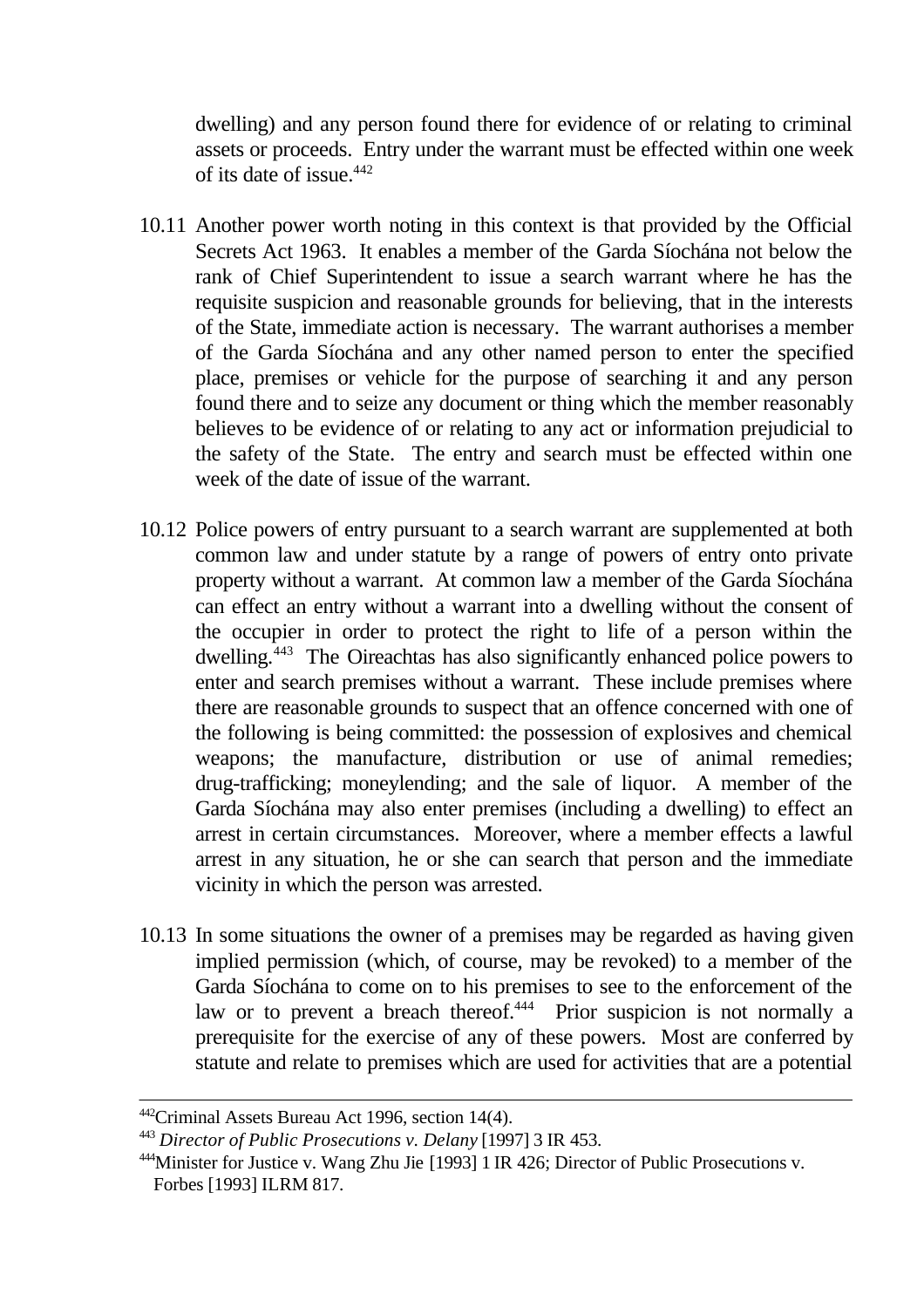source of: criminal or terrorist activity, anti-social behaviour, danger to customers or employees and public health risks.

- 10.14 Section 9 of the Criminal Law Act 1976 confers an extensive power of seizure on gardaí who are exercising a lawful power to search a premises. It states that when a member of the Garda Síochána is carrying out a search under any power, whether conferred by statute or at common law, he or she may seize anything that he or she believes to be evidence of an offence. It does not matter that the power of search was confined to an offence which is totally unrelated to that associated with the suspected offence for which the goods were seized. Moreover, it does not matter that the search was being carried out under a warrant which specifically prescribed the goods to be seized. A member acting under this warrant will still be able to seize anything which he or she suspects to be evidence of any offence, even though it might have no connection with the goods or offence mentioned in the warrant. The fact that the member in question need only suspect, as opposed to reasonably suspect, that the goods seized are evidence of an offence (or any suspected offence) emphasises its exceptional scope.
- 10.15 It is also worth noting a few specific powers of seizure which are not associated with powers of entry and search and are not found in the Offences against the State legislation. They might be considered particularly relevant in combating organised crime and terrorism. The Criminal Justice Act 1994, for example, permits a member of the Garda Síochána to seize any cash being imported into or exported out of the State in excess of a prescribed amount, if he or she has reasonable grounds for suspecting that it represents the proceeds of any drug-trafficking or is for use in any drug-trafficking. Cash so seized can be detained for no longer than 48 hours, unless its further detention is authorised by a District Court Judge. A similar power to seize property in order to prevent it from being removed from the State is provided by the Proceeds of Crime Act 1996, while the National Monuments (Amendment) Act 1994 provides powers of seizure designed to protect archaeological sites and artefacts. These powers are all preventative in nature. They are clearly aimed at preserving the status quo until a perceived threat to an important public interest is investigated.

### **Stop, question, search and surveillance Introduction**

10.16 The investigation of terrorist and organised crime offences is enhanced by a range of police powers which can come into play independently of an arrest or an entry, search and seizure. For the purposes of this chapter, they are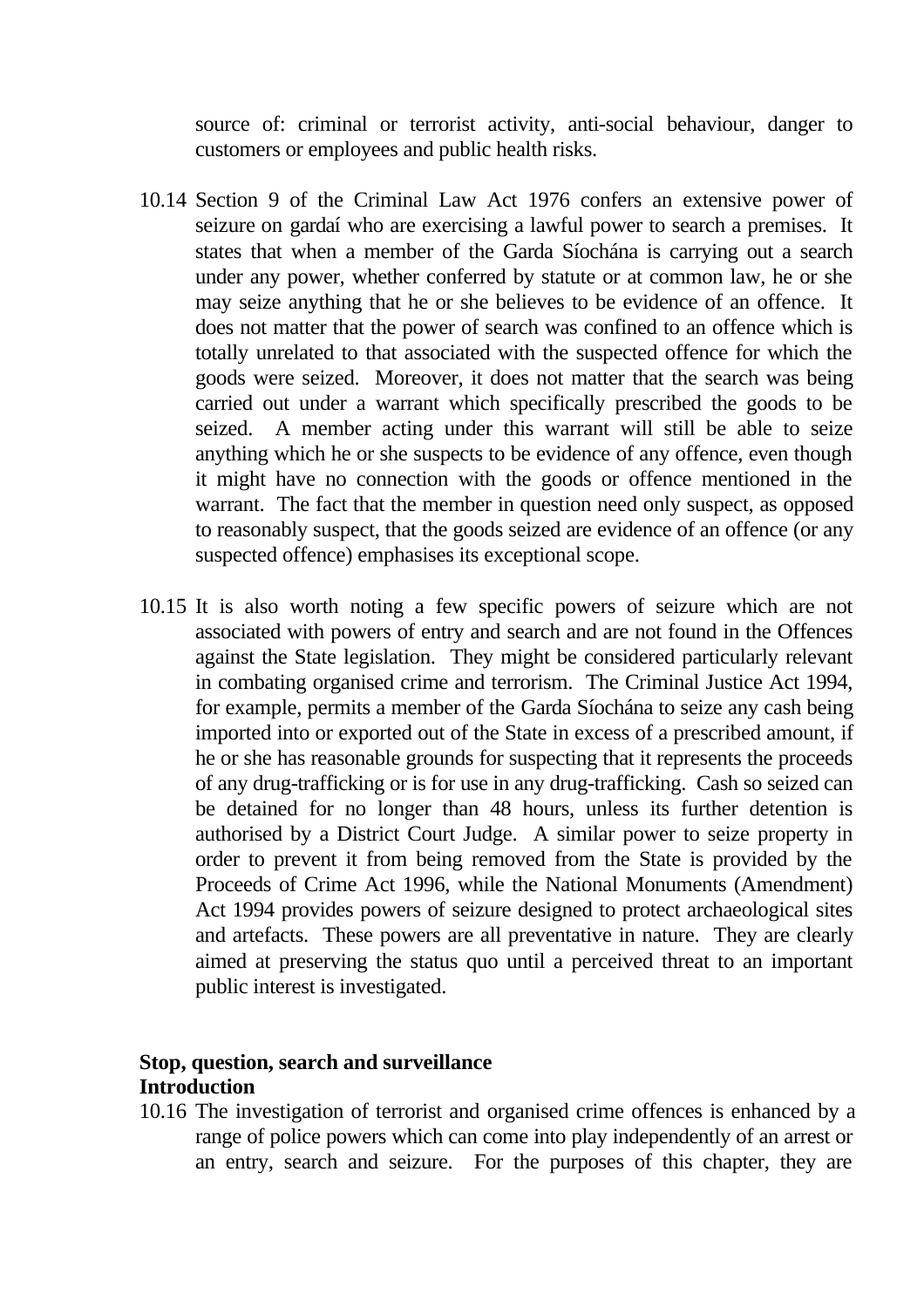classified as powers of stop, question, search and surveillance, and must be distinguished from the police and revenue powers associated with the confiscation of criminal assets, which are dealt with later.

### **Observation**

10.17 It is firmly established that the Gardaí have a general responsibility for the prevention, investigation and detection of crime. To this end, they are free to maintain observation on individuals and places and to seek to put questions to anyone whom they believe might be able to assist their inquiries into criminal activity. They can keep a suspect under both overt and covert surveillance so long as this does not involve a trespass to property or to the person, and is not so oppressive as to amount to a constitutional invasion of the individual's constitutional right to privacy.<sup>445</sup> Apart from the statutory provisions regulating postal and telecommunications intercepts, there is no legal regulation or restriction on the police use of high-tech listening, tailing or video-recording devices. It is worth noting, however, that evidence gathered by surveillance or investigation methods which are not unlawful in themselves may be excluded at trial if the court deems their use to be unfair in the particular circumstances.<sup>446</sup>

### **Power to demand information**

- 10.18 In addition to his or her powers under sections 30 and 52 of the Offences against the State Act 1939 and section 2 of the Offences against the State (Amendment) Act 1972, a member of the Garda Síochána has a variety of powers which can be used to coerce the co-operation of a person with police inquiries. There are a number of situations in which a person can be compelled to answer certain questions when required to do so by a member of the Garda Síochána. The primary examples in the context of criminal investigations are to be found in the Criminal Justice Act 1984.
- 10.19 Under the Criminal Justice Act 1984 Act it is a criminal offence for a person to withhold information concerning the possession of firearms or stolen goods in certain circumstances.<sup>447</sup> Where a member of the Garda Síochána finds a person in possession of a firearm or ammunition, has reasonable grounds for believing that the possession is contrary to the criminal law, and informs the person of his belief, he may require that person to give him any information as to how he came by the firearm or ammunition. This requirement can extend

 $447$ Section 15 of the 1984 Act. <sup>446</sup>See, for example, *The People (Attorney General) v. O'Brien* [1965] IR 142 445See, for example, *Kane v. Governor of Mountjoy Prison* [1983] IR 757.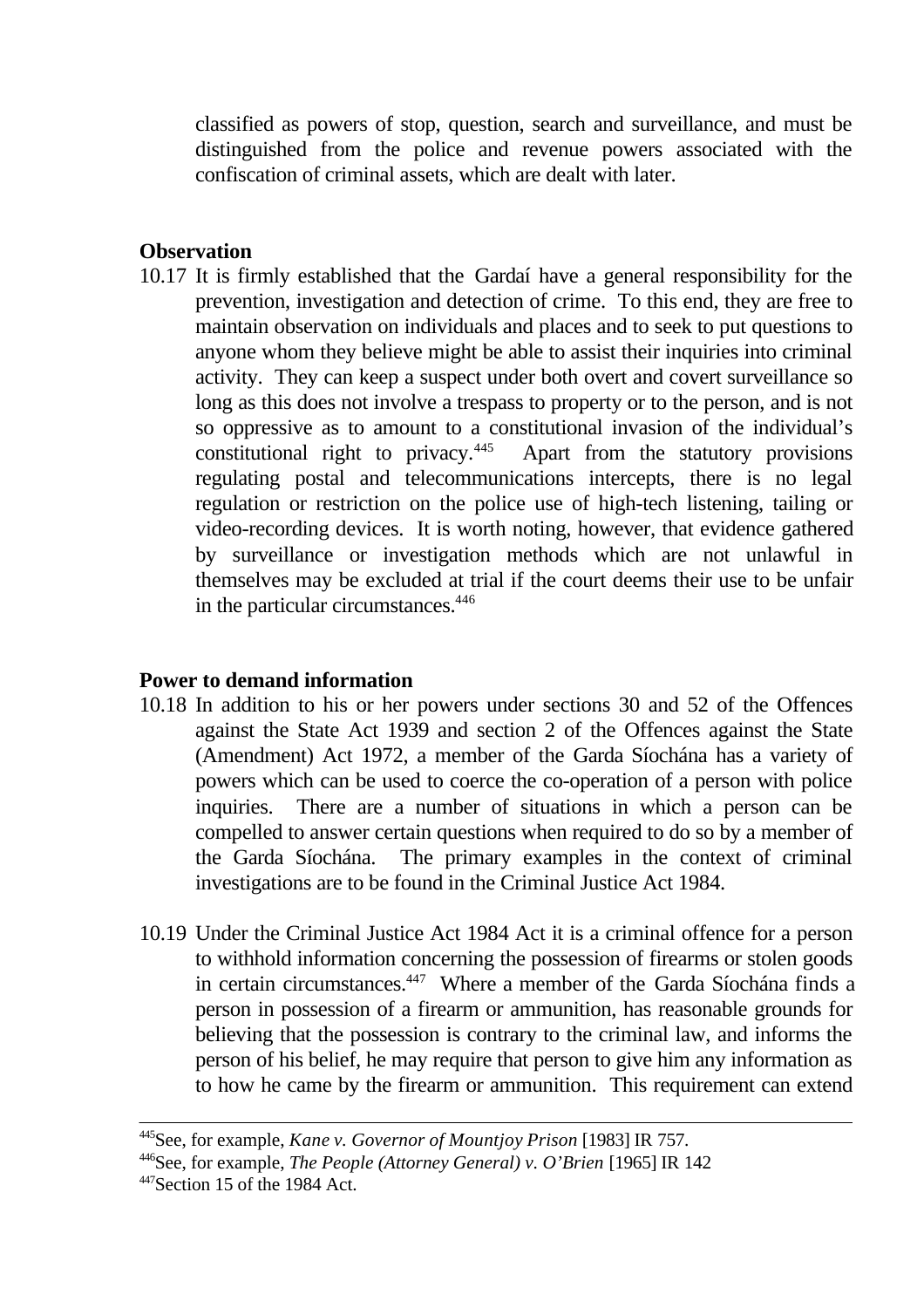to any information as to previous dealings with the firearm or ammunition whether by the person concerned or by any other person. Moreover, it can cover not only information in the possession of the person concerned but also information which he can obtain by taking reasonable steps. If the person in possession fails or refuses, without reasonable excuse, to give the information or gives information that he knows to be false or misleading, he is guilty of an offence punishable on summary conviction by a fine not exceeding £1,000 or to imprisonment for up to twelve months or both. Criminal liability can attach under this provision only if the person concerned was told in ordinary language by a member of the Garda Síochána at the time he was asked for the information what the effect of the failure or refusal might be.

- 10.20 Evidence given by a person in compliance with a requirement made pursuant to this provision is statutorily inadmissible in evidence against that person or his or her spouse in any civil or criminal proceedings, apart from a prosecution for the actual offence created by the provision itself.<sup>448</sup> It is also worth emphasising that this obligation to co-operate by answering the questions fully and truthfully is not confined to persons detained under section 4 of the 1984 Act. It is available in any situation where the member has reasonable grounds for believing that the possession of the firearm or ammunition is contrary to the criminal law. The person in possession need not be in police custody or even suspected of any criminal offence.
- 10.21 A member of the Garda Síochána can also demand information about stolen property in certain circumstances.<sup>449</sup> For this to be available the member must first have reasonable grounds for believing that an offence consisting of the stealing, fraudulent conversion, embezzlement or unlawful obtaining or receiving of property has been committed. If the member finds a person in possession of property and has reasonable grounds for believing that it is or may include such property or the proceeds of such property or any part of the property or its proceeds, he may, after informing the person of his belief, require that person to give him an account of how he came by the property. If the person concerned fails or refuses to comply without a reasonable excuse, or if he gives information which he knows to be false or misleading, he will be guilty of an offence punishable on conviction by a fine not exceeding £1,000 or to imprisonment for a term not exceeding twelve months or both. However, criminal liability can attach only if, at the time the information was demanded, a member of the Garda Síochána told the person concerned what

<sup>448</sup>However, the Supreme Court ruled in *Re National Irish Banks Ltd*. [1999] 3 IR 145, the constitutional guarantee contained in Article 38.1 to trial in due course of law means that any evidence obtained pursuant to a statutory demand is constitutionally inadmissible in any subsequent prosecution.

<sup>449</sup>Criminal Justice Act 1984, section 16.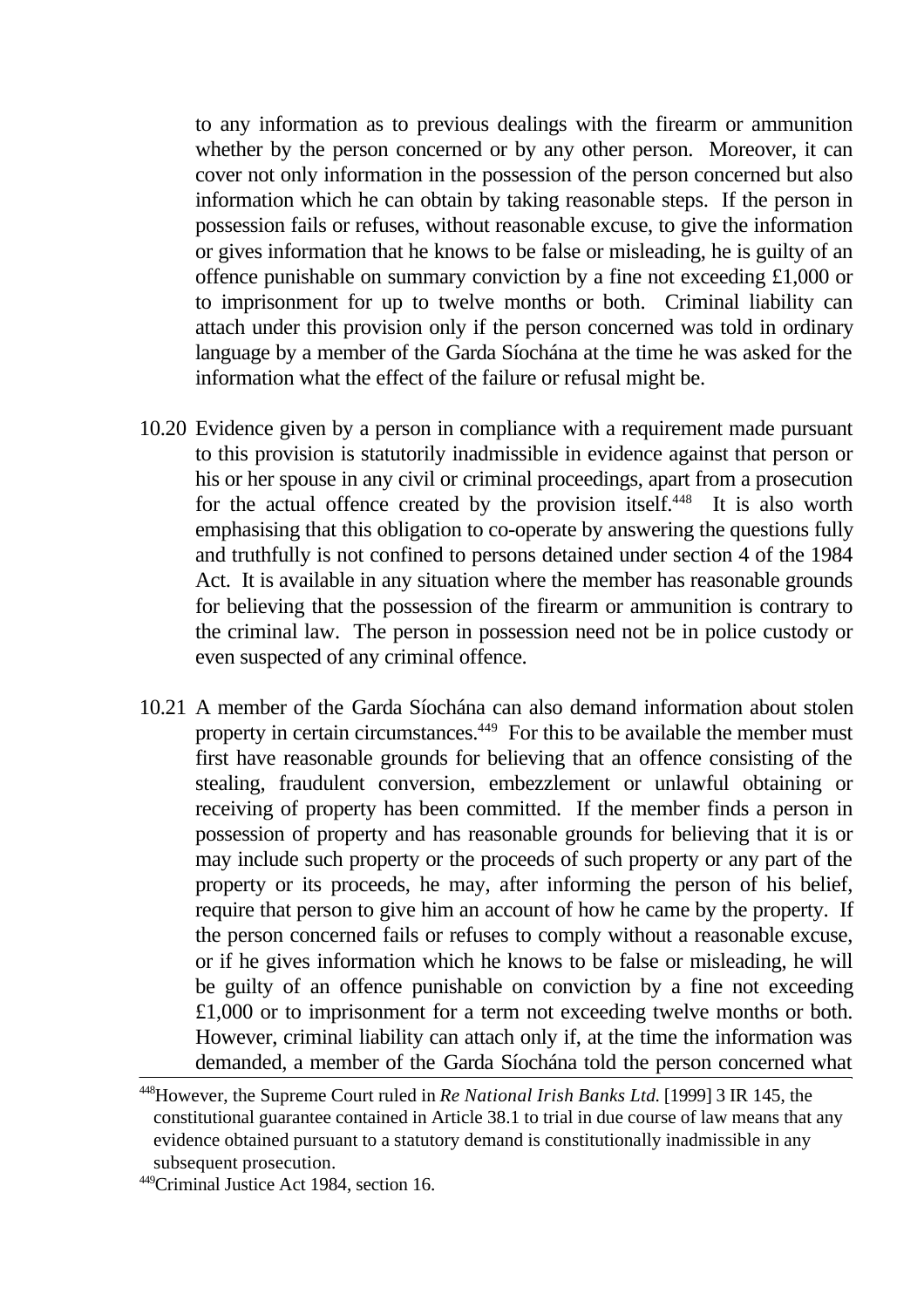the effect of a failure or refusal to comply might be. As is the case with firearms, any information given by a person in compliance with a demand under these provisions is not admissible in evidence against him or his spouse in any civil or criminal proceedings, apart from proceedings for an offence under these provisions.

- 10.22 Given that possession of firearms and stolen goods will often feature in terrorist and organised crime activity, it is clear that these provisions have particular relevance to the police investigation of criminal offences associated with terrorism and organised crime.
- 10.23 There are a considerable number of statutory provisions, apart from section 30 of the 1939 Act, which allow a member of the Garda Síochána to stop a citizen for certain purposes. Some of these powers are very specific in that they are available only in narrowly defined circumstances, while others are much more general in their scope. Probably the most well known in practice is section 109(1) of the Road Traffic Act 1961 which compels a motorist to bring his vehicle to a halt when required by a member of the Garda Síochána and to keep it stationary for such period as is reasonable to enable the member to discharge his or her duties. Although it does not specifically impose an obligation on the motorist to answer questions it can provide an opportunity for the member to question motorists on a range of matters. A more far-reaching example is to be found in the National Monuments (Amendment) Act  $1987<sup>450</sup>$  This stipulates that where a member of the Garda Síochána finds a person in possession of an archaeological object, and he reasonably suspects that an offence has been committed under the Act, he may require the person concerned to give an account of how he came to have the object. If he suspects that the person concerned has committed an offence, he can demand his name and address. In both situations the person concerned is under an obligation to co-operate, save, of course, that (as already noted) by virtue of the Supreme Court's decision in *Re National Irish Banks*<sup>451</sup> any such responses are constitutionally inadmissible in evidence.
- 10.24 These statutory provisions are complemented by common law developments. In *Director of Public Prosecutions (Stratford) v. Fagan*, <sup>452</sup> the Supreme Court ruled that a member of the Garda Síochána has a common law power to stop motorists at random in order to detect and prevent crime. This might be used, for example, in the vicinity of licensed premises at night to identify

<sup>450</sup>Section 20 (1) of the 1987 Act.

<sup>&</sup>lt;sup>451</sup>[1993] IR 145. In any event section 20(3) of the 1987 Act provides that any such answers are inadmissible in evidence.

 $452$ [1994] 3 IR 265.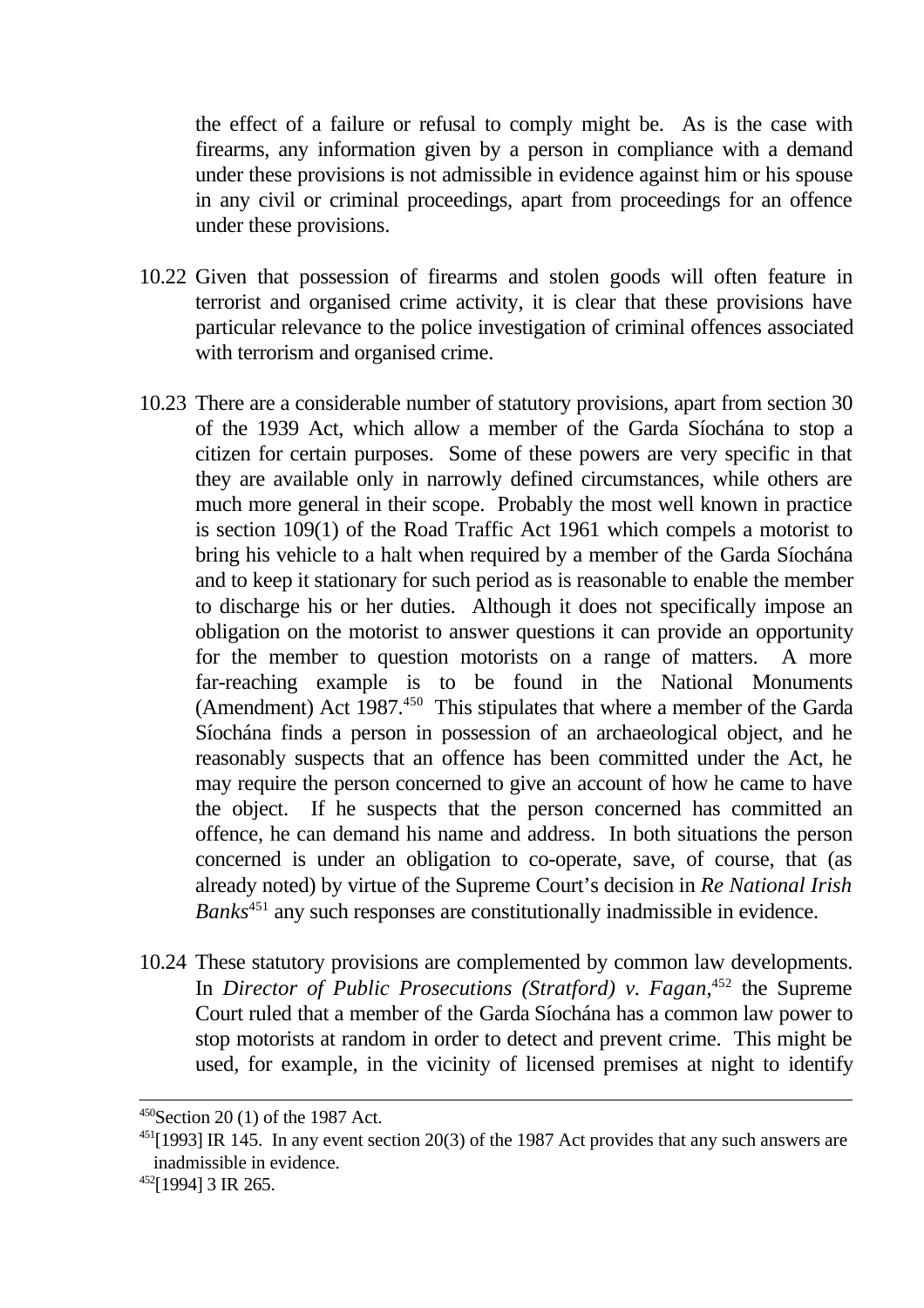drunk-drivers, or to check traffic using a particular route where a serious crime had been committed and it was possible that a car carrying the perpetrators would use that route. While the motorist must stop the vehicle so that the member can check that the occupants are not engaged in criminal activity, there is no obligation on the motorist or passengers to answer questions.

#### **Stop and Search**

- 10.25 The pattern of police powers to stop and search, short of arrest, follows that of demanding information outlined above, apart from the fact that the common law in these islands has yet to accept the notion of a limited police power to stop and search short of arrest. Prior to the enactment of section 30 of the 1939 Act (with its power to stop and search) there were a number of statutory powers of stop and search available to the police. More have been added since. For the most part, they are more precise in their scope and application than that provided by section 30. The major exception is section 8 of the Criminal Law Act 1976 which, in many respects, might be considered to be part of the Offences against the State legislation.
- 10.26 Unlike the section 30 power, the section 8 power arises initially in respect of a vehicle stop. It stipulates that a member of Garda Síochána, who with reasonable cause suspects that any one of a number of specified offences has been committed, is being committed or is about to be committed, may require a person to stop a vehicle with a view to ascertaining whether:
	- (a) any person in or accompanying the vehicle has committed, is committing or is about to commit the offence, or
	- (b) evidence relating to the commission or intended commission of the offence by any person is in the vehicle or on any person in or accompanying it.
- 10.27 Clearly, in the first instance, the member's power of search is confined to the vehicle. If, however, either before or after commencing the search, he or she suspects with reasonable cause that any one of the facts mentioned in (a) or (b) above exists, he or she may search any person in or accompanying the vehicle. The offences suspicion of which may trigger the search powers under section 8 are:
	- (a) an offence under the Act of 1939 or an offence that is for the time being a scheduled offence for the purposes of Part V of that Act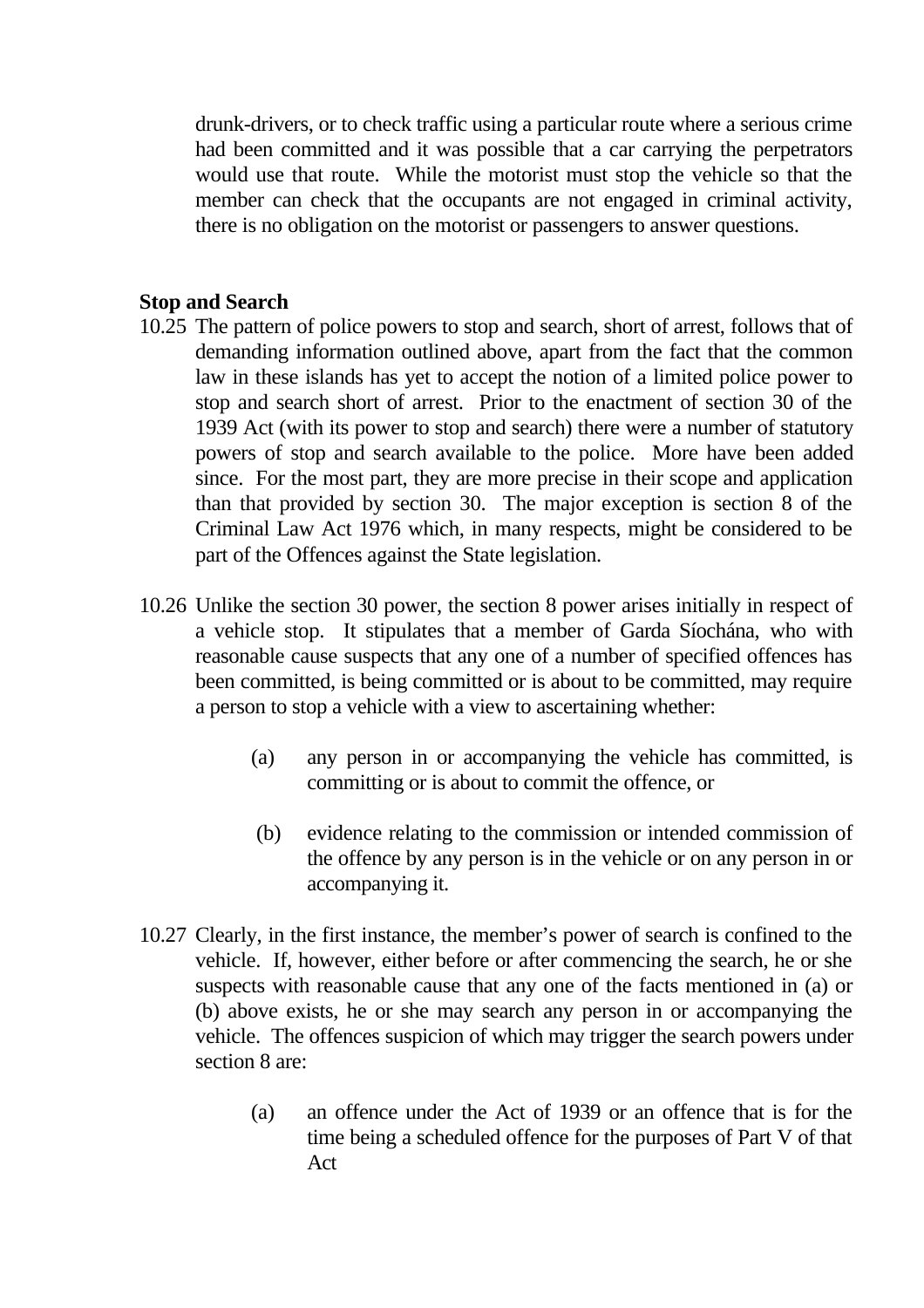- (b) an offence under section 2 or 3 of the Criminal Law (Jurisdiction) Act, 1976
- (c) murder, manslaughter [or an offence under section 18 of the Offences against the Person Act,  $1861$ <sup>453</sup>
- (d) an offence under section 23, 23A or 23B of the Larceny Act, 1916
- (e) an offence of malicious damage to property involving the use of fire or of any explosive substance (within the meaning of section  $7(1)(e)$  of this Act
- (f) an offence under the Firearms Acts, 1925 to 1971
- (g) escape from lawful custody
- (h) an offence under section 11 of the Air Navigation and Transport Act, 1973, or under section 10 of the Criminal Law (Jurisdiction) Act, 1976
- (i) an offence under this Act
- (j) an offence under section 12(1) of the Firearms and Offensive Weapons Act, 1990; an offence under s.112(2) of the Road Traffic Act, 1961 (substituted by s.3(7) of the Road Traffic (Amendment) Act, 1984)(taking a vehicle without consent of the owner and without authority)
- (k) an offence under section 2 of the Illegal Immigrants (Trafficking) Act, 2000
- 10.28 A member of the Garda Síochána may use reasonable force in order to compel a person to comply with a requirement to stop a vehicle. Such force may include the placing of a barrier or other device in the path of vehicles.
- 10.29 Other police powers of stop and search which are relatively broad-based arise largely in the context of the enforcement of the customs laws, persons entering or leaving the State or persons in the area of a port or airport. More focused powers of stop and search are available in respect of specific criminal

<sup>453</sup> Section 18 has been abolished by the Schedule to the Non-Fatal Offences against the Person Act 1997.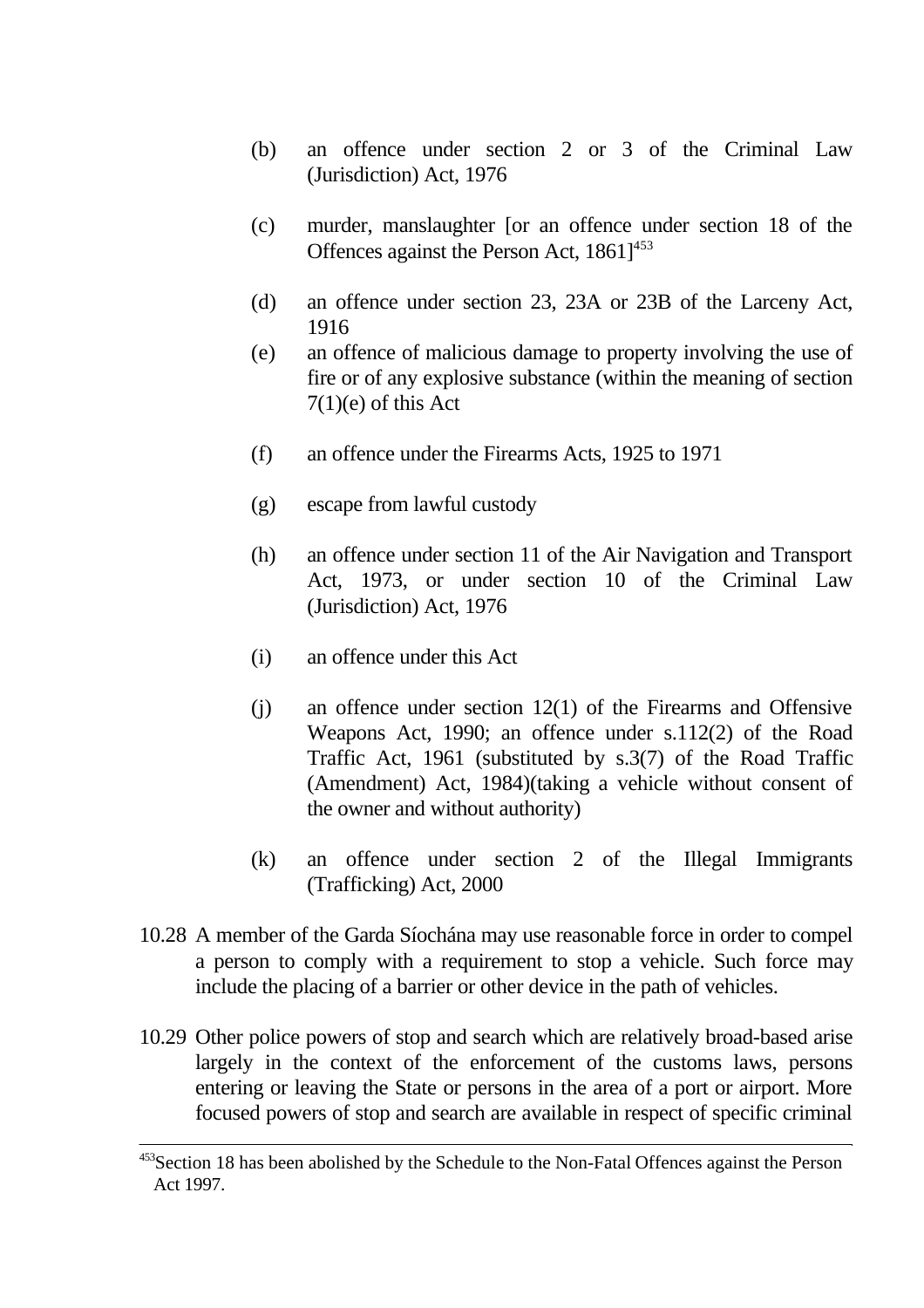offences. Typically, they will empower a member of the Garda Síochána, or other authorised official, to stop and search a person and/or a vehicle where he or she has reason to believe that the relevant criminal offence has been committed or is being committed. Examples of such offences and associated powers are to be found in the: Wildlife Act 1976, Misuse of Drugs Act 1977, the Explosive Substances Act 1875 and liquor legislation.

10.30 The primary example of a search power created to deal with a specific kind of offence, and which is of particular relevance to organised crime, is that provided by section 23 of the Misuse of Drugs Act 1977. It enables a member of the Garda Síochána to search any person whom he has reasonable cause to suspect is in possession of a controlled drug in breach of the Act. A prior arrest is not made a precondition for the exercise of this power. A member of the Garda Síochána may also stop and search any vehicle, vessel or aircraft where he suspects that such a drug may be found. A key point to note is that the availability of the section 23 power is not predicated on a prior stop. The search power is available irrespective of whether the person to be searched is stopped in public, is in a Garda station, is in his or her own home or is on property belonging to another. Where the relevant suspicion is present, the member is empowered simply to search the person concerned. A constitutional challenge to the power on the basis that it permits the detention and strip search of the individual short of arrest was rejected by the Supreme Court.<sup>454</sup>

# **Interception of Posts and Telecommunications**

- 10.31 It is generally a criminal offence to intercept a telecommunications message transmitted by Eircom or to interfere with a postal packet addressed to another person. It is also an offence to possess certain listening devices without a licence. The Offences against the State legislation does not confer on gardaí any immunity from these offences in the context of criminal investigations. However, they can be authorised to intercept telecommunications messages or open postal packets in certain limited circumstances pursuant to the provisions of the Postal and Telecommunications Services Act 1983 and the Interception of Postal Packets and Telecommunications Messages (Regulation) Act 1993.
- 10.32 Broadly speaking, these measures establish a statutory procedure whereby the Garda Commissioner can apply to the Minister for Justice, Equality and Law Reform for an authorisation for a telephone or postal intercept for the purposes of a criminal investigation or in the interests of the security of the

<sup>454</sup>*O'Callaghan v. Ireland* [1994] 1 IR 555.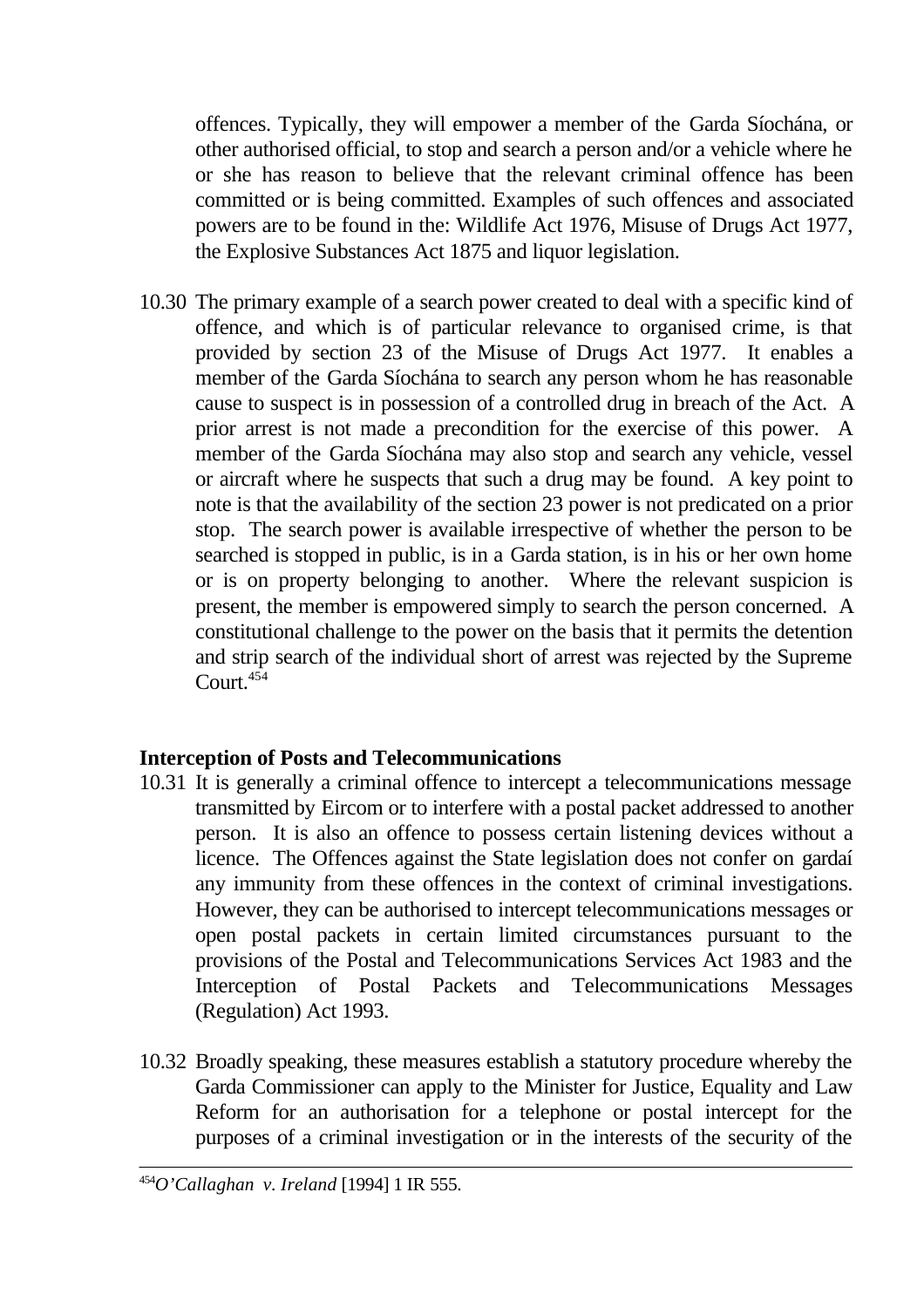State. Authorisation is issued in the form of a warrant permitting the relevant interception. There are a number of safeguards built into the procedure to protect against abuse.

- 10.33 Although this statutory scheme represents a very substantial attempt to regulate the state interception of communications, initially it did suffer from some serious omissions. Originally, it did not extend to the postal and telecommunications services provided to the public by bodies other than An Post and An Bord Telecom, however with the passing of the Postal and Telecommunications Services (Amendment) Act 1999 this aanomaly has been corrected in sofar as mobile phone operators are concerned. The position with respect to the interception of postal packets the position is clear - only those services operated by An Post are capable of lawful interception. Any attempt to apply to private courier companies the administrative warrant procedure, which the 1993 Act was designed to replace, would be likely to fall foul of Ireland's obligations under the European Convention for the Protection of Human Rights and Fundamental Freedoms.
- 10.34 Also worth noting from the perspective of the individual's right to privacy is the fact that the regulatory scheme does not extend to the use of forms of state surveillance other than the interception of postal packets and telecommunications messages. It would not apply, for example, to a case where the police used special listening, optical, video or localisation devices in the course of a criminal investigation. The police are free to use these devices so long as the manner of their use in any individual case does not infringe the individual's legal or constitutional rights or provisions of the Wireless Telegraphy Acts.

### **Public order**

10.35 There are a number of common law and statutory powers, outside of section 28 of the Offences against the State Act 1939, which the Garda authorities can use to deal with any actual or threatened public disorder or interference with the working of the Oireachtas arising from any procession or meeting in the vicinity of Leinster House. Unlike section 28, all of these powers are predicated on the occurrence or apprehension of some form of public disorder or breach of the peace. At common law a member of the Garda Síochána can arrest anyone who is committing a breach of the peace or who is engaged in behaviour which is likely to lead to a breach of the peace. Gardaí can use reasonable force to quell a breach of the peace.<sup>455</sup>

<sup>455</sup>Ryan and McGee, *The Irish Criminal Process* (Cork, 1983) at p.96.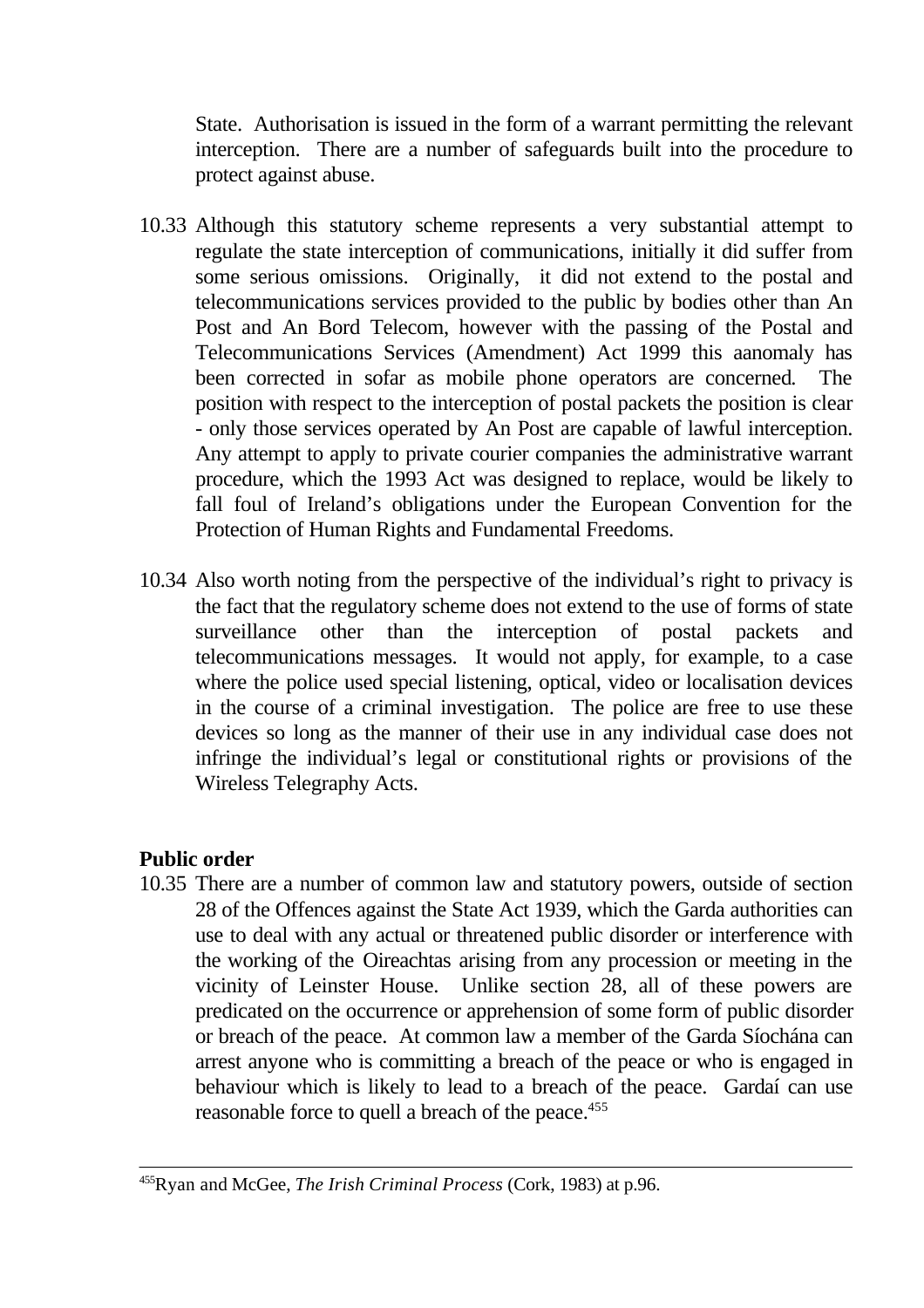- 10.36 The statutory powers are to be found primarily in the Criminal Justice (Public Order) Act 1994. This Act, *inter alia*, replaces the common law offences of riot, rout, unlawful assembly and affray with similar statutory offences and creates a number of new public order offences. The former are satisfied when a specified minimum number of persons gather together and use or threaten to use unlawful violence for a common purpose. The offences differ depending upon whether there are at least two, three or twelve persons in the gathering. The totally new offences include: disorderly conduct in a public place between midnight and 7 am, or at any time when having been requested by a member of the Garda Síochána to desist; using or engaging in any threatening, abusive or insulting words or behaviour with intent to provoke a breach of the peace or being reckless as to whether a breach of the peace may be occasioned; distributing or displaying in a public place any material which is threatening, abusive or obscene; and preventing or interrupting the free passage of any person or vehicle in a public place without lawful authority or reasonable excuse.<sup>456</sup> There are also a number of offences pertaining to intoxication in a public place<sup>457</sup> and trespassing on any building.<sup>458</sup>
- 10.37 These offences are clearly applicable to any procession or meeting in the vicinity of the Oireachtas which is posing a public order problem or otherwise causing alarm or serious inconvenience to members of the public. The 1994 Act also confers a number of powers on gardai to deal with persons who are engaging in these prohibited activities. A member of the Garda Síochána may arrest without warrant any person whom he or she finds committing one of the offences. If the member is of the opinion that one of the offences has been committed, he or she may demand the name and address of any person who he or she reasonably suspects of committing the offence. Failure to co-operate is an offence which carries a power of summary arrest. A member of the Garda Síochána may also issue a direction to any person whom he or she finds in a public place and suspects with reasonable cause to be committing one of these offences. A direction will require the person concerned either to desist from the unlawful activity or to leave the vicinity of the place in question in a peaceful or orderly manner. Such a direction can also be issued where the member reasonably suspects a person to be loitering in a public place without lawful authority or reasonable excuse and in a manner which gives rise to a reasonable apprehension for the safety of persons or property or for the maintenance of the public peace. The existence of these powers under the Criminal Justice (Public Order) Act 1994 to some

<sup>456</sup>Section 5 and 6 of the 1994 Act. The potentially wide ambit of these offences will doubtless be curtailed in practice, having regard to the Courts' obligation to protect the essence of the right of free speech in Article 40.6.1 of the Constitution.

<sup>457</sup>Section 4 of the 1994 Act.

<sup>458</sup>Section 13 of the 1994 Act.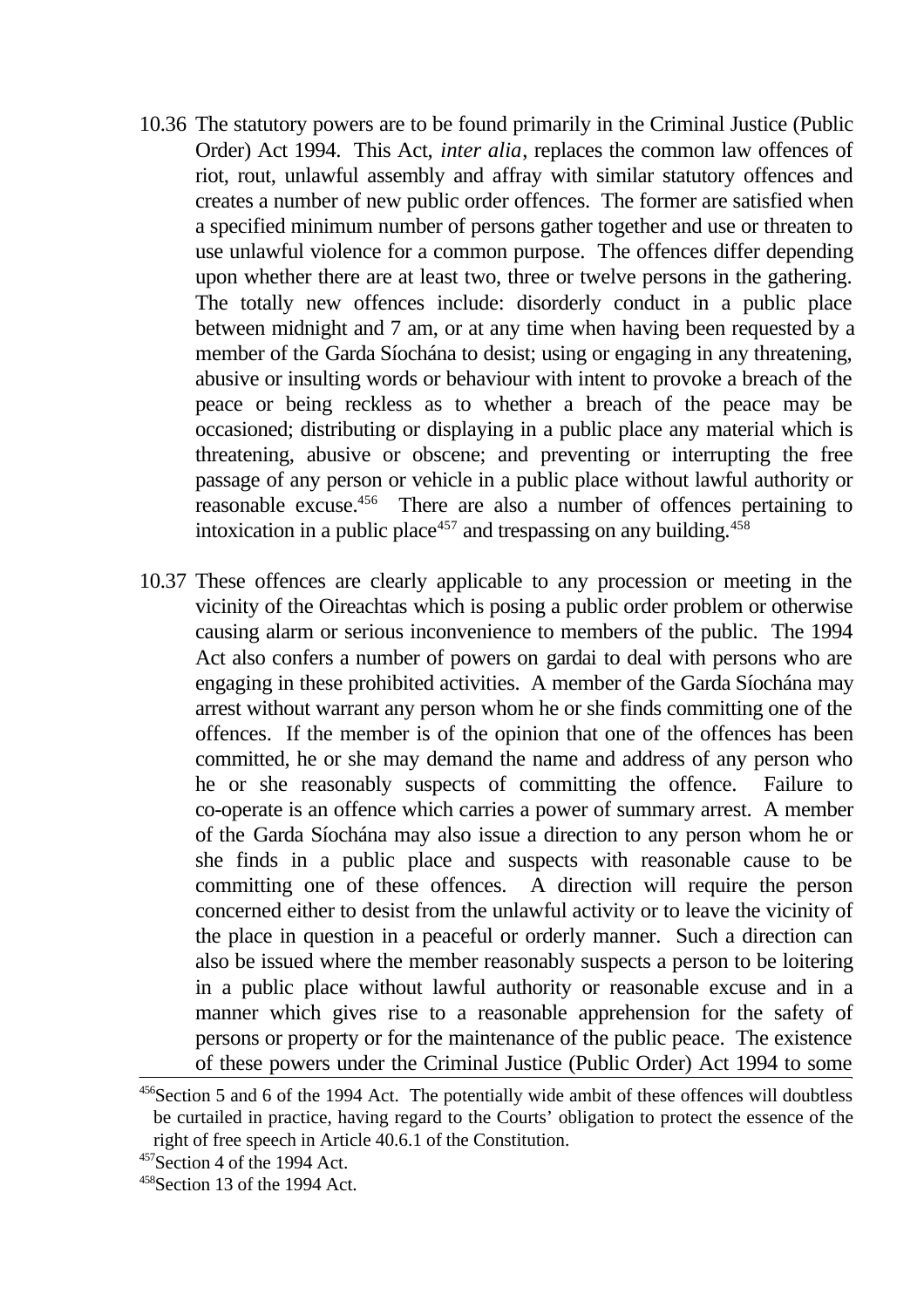extent supplement the provisions of section 28 of the 1939 Act and this is a matter to which the Committee proposes to have regard in its examination of the latter section.

### **Confiscation of criminal assets Introduction**

- 10.38 In 1996 the confiscation of criminal assets was adopted as a primary strategy to combat the growing threat from organised crime with the enactment of the Criminal Assets Bureau Act 1996, the Proceeds of Crime Act 1996 and the Disclosure of Certain Information for Taxation and other Purposes Act 1996. Confiscating criminal assets was not an entirely novel approach. There were already a range of provisions in Irish law providing for confiscation. For the most part, these were associated with the prosecution of or conviction for a specific criminal offence. Under the Misuse of Drugs Act 1977, for example, where a person is convicted of an offence under the Act, the court can order the forfeiture or destruction of anything which is shown to its satisfaction to be related to the commission of the offence.<sup>459</sup> Similarly, the Illegal Immigrants (Trafficking) Act 2000 permits a court, where a person is convicted on indictment of an offence under the Act, to order the forfeiture of any vehicle used by that person in the commission of the offence.
- 10.39 The Criminal Justice Act 1994 goes much further than the Misuse of Drugs Act or the Illegal Immigrants (Trafficking) Act. Section 4 of this Act empowers the trial court, on the application of the DPP, to investigate the profit that a person convicted on indictment of a drug-trafficking offence has made from drug-trafficking. This can include profits from drug-trafficking for which the offender has not been convicted. Where a person is convicted of a non-drug-trafficking offence, the Court, on the application of the DPP, can order an investigation of the profit he or she has made from the crime in question. In either case, if the person fails to pay the confiscation order based on the resultant valuation, the DPP can apply to the High Court to have the individual imprisoned in default for the appropriate period specified in the table set out in the 1994 Act. $460$
- 10.40 The Criminal Justice Act 1994 also makes provision for the confiscation and forfeiture of the assets of persons charged with drug-trafficking or other serious crimes. Under this procedure, property can be restrained or frozen pending the criminal trial to ensure that it will be available in the event of a confiscation order being made subsequent to conviction. There is also

<sup>459</sup>Section 30(1) of the 1977 Act. See generally, *Bowes v. Devally* [1995] 1 IR 315.

<sup>460</sup>Criminal Justice Act 1994, section 19.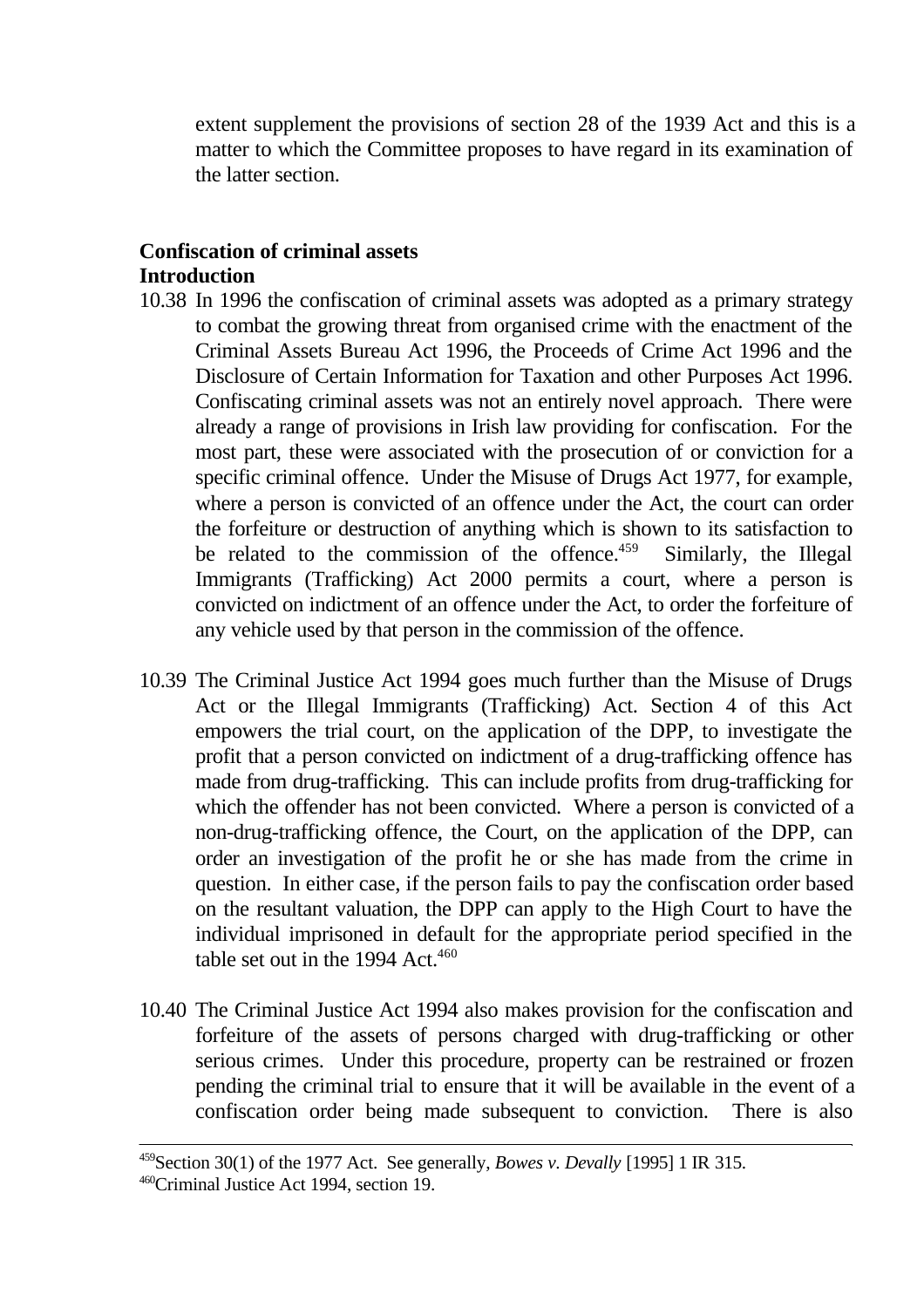provision for the High Court to appoint a receiver over property in appropriate circumstances. This is available in association with both a restraint order and a confiscation order.<sup>461</sup>

- 10.41 The Offences against the State (Amendment) Act 1985 introduced an approach which was not dependent on the initiation of criminal proceedings at all. Now lapsed, it provided for the seizure of bank funds in certain circumstances where the Minister for Justice, Equality and Law Reform was of the opinion that the funds were the property of an unlawful organisation. Associated criminal proceedings were not a prerequisite for such a seizure. The measures introduced in 1996 share with the 1985 measures this independence from associated criminal proceedings. However, the 1996 measures are unique in the manner and extent to which they rely on the civil, as distinct from the criminal, process to tackle criminal assets. They represent a fundamentally new approach to dealing with persons suspected of involvement in serious crime aimed at generating large profits.
- 10.42 The focus of the 1996 measures is the assets themselves, as distinct from the status of the person who has ownership or possession of them. So long as the assets have a value in excess of £10,000 and are either the proceeds of crime or have been acquired through the proceeds of the crime they are liable to restraint, seizure and disposal through a sophisticated civil process. It does not matter what form the assets take. Probably the most distinctive feature of the 1996 measures is the establishment of a multi-disciplinary body to take a proactive role in seeking out criminal assets and securing the necessary confiscation orders through the civil process. For the first time in the history of the State, this multi-disciplinary body, known as the Criminal Assets Bureau, combines the powers, resources and expertise of the Garda Síochána, the Revenue Commissioners and the Officers of the Minister for Social, Community and Family Affairs to tackle crime. Nor are their efforts confined to using the civil process to confiscate criminal assets. They can also seek to deprive criminals of the fruits of the criminal enterprise by subjecting them to tax assessments.

### **Criminal Assets Bureau Composition**

10.43 The Criminal Assets Bureau (CAB) is established as a body corporate by the Criminal Assets Bureau Act, 1996. The Act makes provision for the appointment of a Chief Bureau Officer, Bureau Officers and Bureau staff. The Chief Bureau Officer must be a Garda Chief Superintendent appointed

<sup>461</sup>Criminal Justice Act 1994, section 26.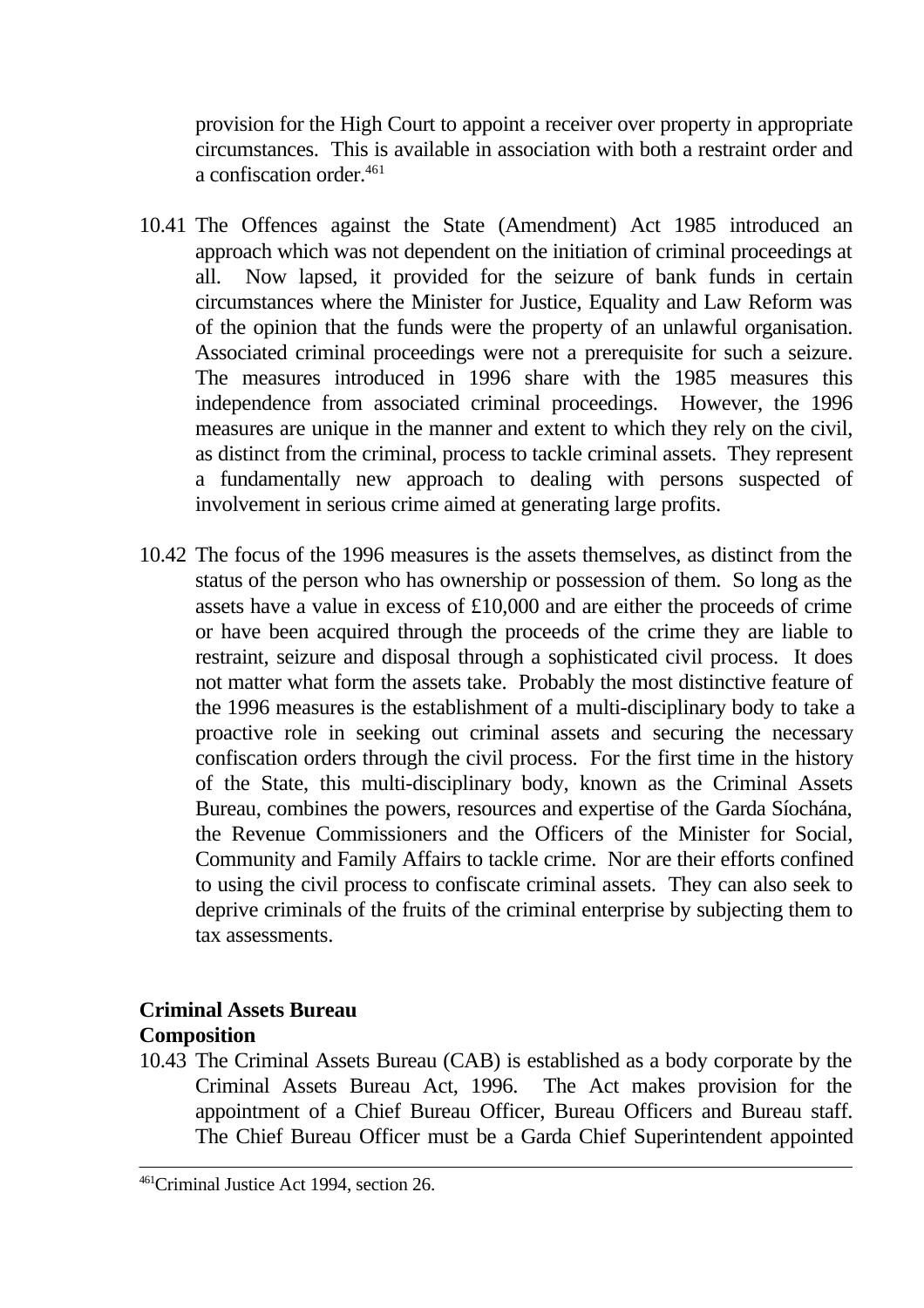from time to time by the Garda Commissioner, who also enjoys a power of removal. The management and control of the CAB is vested in the Chief Bureau Officer, who is responsible to the Garda Commissioner for the performance of its functions. The other CAB officers are appointed by the Minister for Justice, Equality and Law Reform from members of the Garda Síochána, officers of the Revenue Commissioners, officers of the Minister for Social, Community and Family Affairs. The power to remove a bureau officer from his or her appointment to the Bureau vests in the Chief Bureau Officer, acting with the consent of the Garda Commissioner.

10.44 In addition to the Chief Bureau Officer and the Bureau Officers there is provision for the appointment of professional and technical staff(for example, accountants, computer technicians, chemists). The staff assist the Bureau officers in the performance of their powers and duties and work under the direction of the Chief Bureau Officer. They are removable at any time by the Garda Commissioner. There is separate provision for the appointment of a full-time Bureau legal officer.

### **Protection for Staff and Officers**

- 10.45 The anonymity of Bureau staff and officers, apart from Garda officers, is specifically protected. The Act states that all reasonable care must be taken to ensure that their identity is not revealed.<sup>462</sup> This can extend to court proceedings. Where the officer or staff member is required to give evidence in any such proceedings, whether by affidavit, certificate or orally, the judge or (in relation to matters not before a Court) person in charge of the proceedings may, on the application of the Chief Bureau Officer, if satisfied that there are reasonable grounds in the public interest to do so, give such directions for the preservation of the anonymity of the officer or staff member as he or she thinks fit.  $463$
- 10.46 The 1996 Act makes it a criminal offence to identify non-Garda Bureau officers, Bureau staff and their families. It is equally an offence to publish their addresses. The Act also introduces specific offences of assault, obstruction and intimidation with respect to officers, their staff and families.

### **Bureau Objectives and Functions**

10.47 The Bureau's statutory objectives are to:

<sup>462</sup>Criminal Assets Bureau Act 1996, section 11.

<sup>463</sup>Criminal Assets Bureau Act 1996, section 10(7).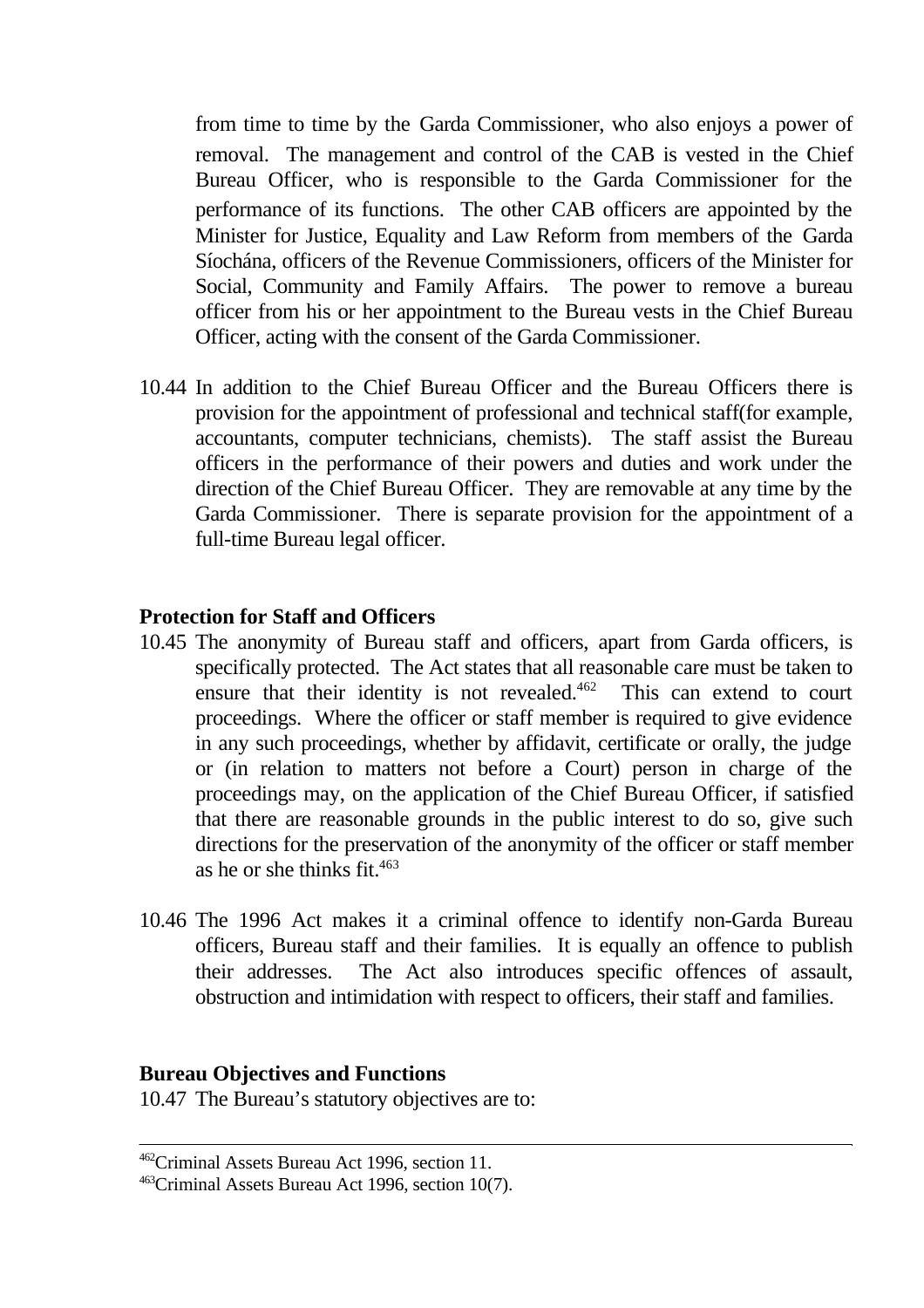- identify assets which derive from criminal activity and to take steps to ensure that such assets are confiscated;to ensure that the proceeds of suspected criminal activity are subject to tax
- ü to investigate and determine any claim for social welfare benefit by any person engaged in criminal activity
- ü to investigate and determine any social welfare claim in respect of which officers of the Minister may be subject to threats or intimidation.<sup>464</sup>

10.48 These objectives are complemented by four statutory functions:

- ü the taking of all necessary actions, in accordance with police functions, for the purposes of the confiscation, restraint of use, freezing, preservation or seizure of assets deriving or suspected of deriving, directly or indirectly, from criminal activity
- the taking of all necessary actions under revenue legislation to ensure that the proceeds of crime or suspected criminal activity are subject to tax and that the revenue legislation is fully applied to such proceeds or activities
- ü the taking of all necessary actions under the social welfare legislation for the investigation and determination of any claim for social welfare benefit by any person engaged in criminal activity
- ü the taking of all necessary actions, at the request of the Minister for Social, Community and Family Affairs, to investigate and determine any claim in respect of welfare benefit where the Minister certifies that there are reasonable grounds for believing that, in the case of a particular investigation, officers of the Minister may be subject to threats or other forms of intimidation.<sup>465</sup>

### **Powers and Status of Bureau Officers**

10.49 Apart from a power of entry, search and seizure under warrant, the 1996 measures do not confer specific powers on officers of the CAB. However, they do retain the powers vested in them by virtue of their status as members of the Garda Síochána, officers of the Revenue Commissioners or officers of the Minister for Social, Community and Family Affairs, as the case may be.

<sup>464</sup>Criminal Assets Bureau Act 1996, section 4.

<sup>465</sup>Criminal Assets Bureau Act 1996, section 5.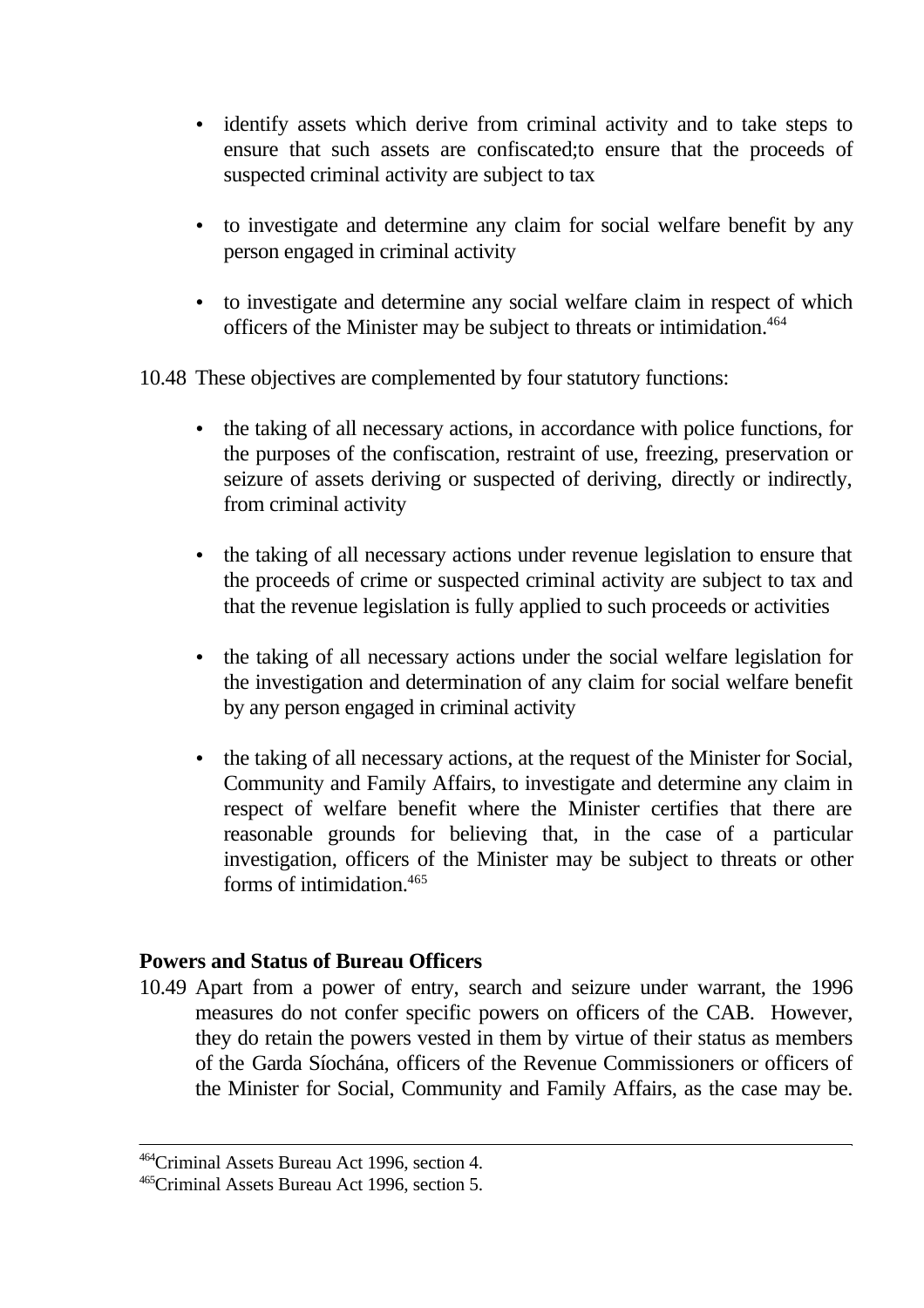It is expected that they will use these powers in the service of the objectives and functions of the Bureau.

- 10.50 It is also worth noting that a Bureau officer may be accompanied or assisted in the exercise or performance of his or her powers or duties by such other persons as he or she considers necessary. Where this other person is also a Bureau officer, he or she shall have the powers and duties of the Bureau officer whom he or she is assisting. These additional powers are available for the purposes of that assistance only. It follows, for example, that a Bureau officer from the Revenue Commissioners who is assisting a Bureau officer from the Garda Síochána under these provisions will acquire the powers of a member of the Garda Síochána for the purposes of the assistance. The same, of course, applies in reverse if it is the officer from the Garda Síochána who is assisting the officer from the Revenue Commissioners.
- 10.51 When exercising their powers and discharging their duties on behalf of the Bureau, officers are required to function as a team. The Criminal Assets Bureau Act 1996 specifically states that their exercise or performance of any power or duty for the purposes of the Act shall be exercised or performed in the name of the Bureau. Moreover, a Bureau officer is under the direction and control of the Chief Bureau Officer when exercising or performing any powers or duties for the purposes of the Act. The Chief Bureau Officer also acquires those powers of direction and control to which Bureau officers were subject prior to their appointment as Bureau officers.
- 10.52 The combination of the Bureau's composition, management structures, objectives and the functions confirm that it is an inter-agency police force for tackling organised crime. The Garda Síochána, the Revenue Commissioners and the Minister for Social, Community and Family Affairs will pool their expertise, resources and competencies in targeting the assets of those suspected of being engaged in organised crime and those enjoying the benefit of such assets. The traditional police approach of securing convictions against the offenders has been complemented by a strategy that focuses on the wealth that is believed to derive, directly or indirectly, from organised crime. By combining the knowledge and skills of the Revenue Commissioners and the social welfare officers with those of the Garda Síochána, it will be easier to identify suspects who appear to be enjoying a lifestyle which grossly exceeds their publicly declared income and capital. The resources and competencies of all three services can then be used to ensure that the individuals in question are denied social welfare benefits to which they are not entitled, are taxed on their undeclared income and capital and, where appropriate, are deprived of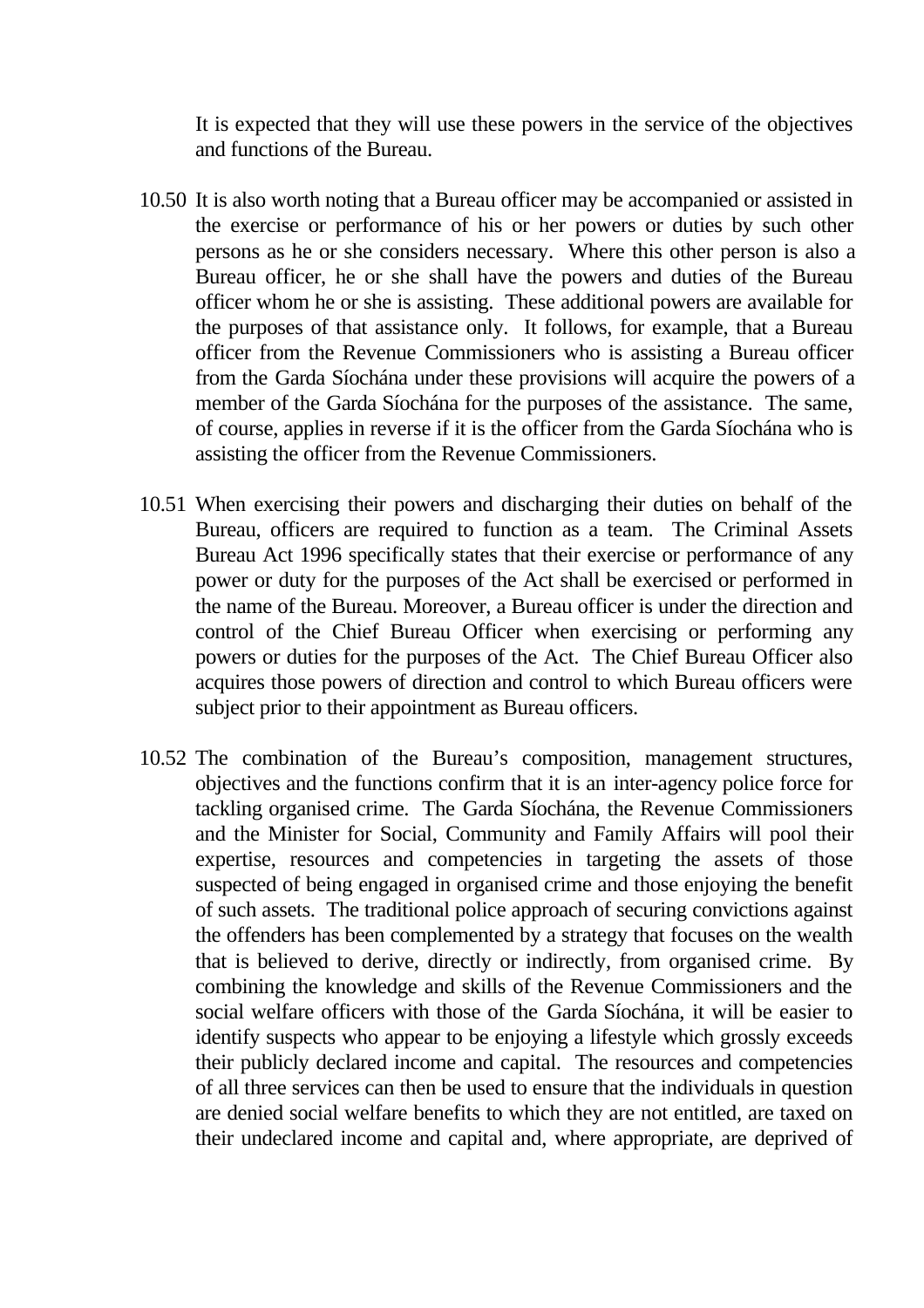wealth which is suspected of deriving directly or indirectly from criminal activity.

### **Confiscation Procedure**

10.53 The primary confiscation procedures are laid down in the Proceeds of Crime Act 1996 which makes provision for the granting of interim, interlocutory and disposal orders.

### **Interim Orders**

- 10.54 The High Court can issue an interim order prohibiting the respondent, or any specified person, having notice of the order, from disposing of or otherwise dealing with specified property or diminishing its value during the period of 21 days from the date of the order. The application is heard *ex parte* and in private.<sup>466</sup> The court may issue an order under these provisions where it is shown to its satisfaction that a person is in possession of the property concerned and that it constitutes, directly or indirectly, the proceeds of crime or was acquired, in whole or in part, with or in connection with property that, directly or indirectly, constitutes the proceeds of crime and the value of the property is not less than £10,000. The belief of a member of the Garda Síochána not below the rank of Chief Superintendent, or of an authorised officer of the CAB, is admissible as evidence of these matters when stated in an affidavit or in oral evidence.<sup>467</sup>
- 10.55 In the course of the application, or while an interim order is in force, the court may grant an application compelling the respondent to file information on his or her assets and income. Equally, once an interim order has issued the court may appoint a receiver to manage or deal with the property.
- 10.56 The net effect of the order is to ensure that the property in question is available for confiscation at a later date should that prove necessary. Its singular nature is emphasised by the ease with which it can be obtained, the potentially far-reaching scope of the order and the extent to which it encroaches on the property rights of the individual. There is provision for the respondent (or any person claiming an interest in the property) to challenge an order after the event. However, the onus will be on the individual to satisfy the court that the property, or any part of it, is not the proceeds of crime or that its value is less than  $£10,000$ . If the applicant succeeds, the court may vary or discharge the order.

<sup>466</sup>Proceeds of Crime Act 1996, section 2

 $467$ Proceeds of Crime Act 1996, section 8(1).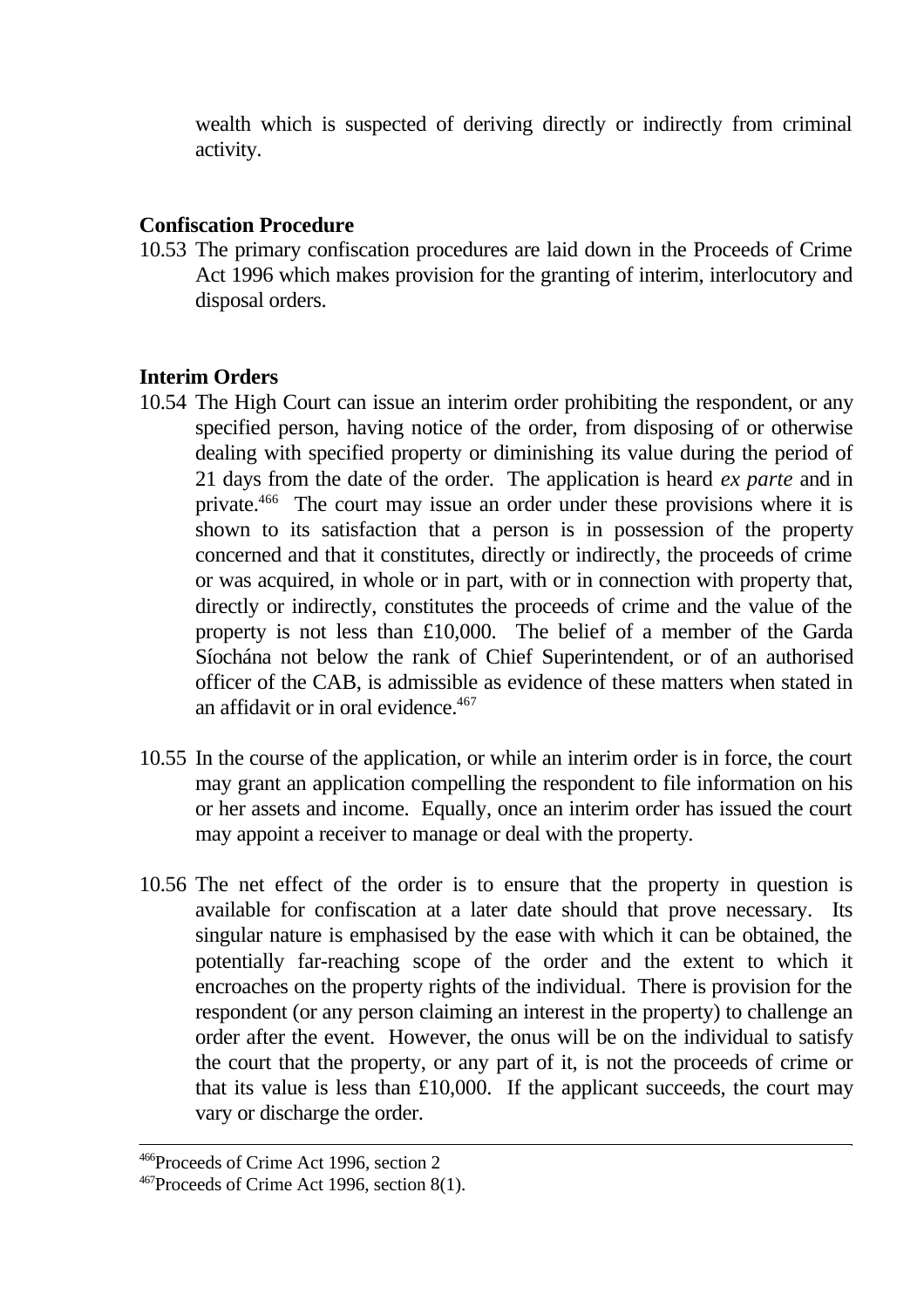10.57 An interim order lapses automatically after 21 days unless an application for an interlocutory order is brought within that period.

## **Interlocutory Orders**

- 10.58 The High Court can issue an interlocutory order where the applicant tenders admissible evidence to the effect that a person is in possession or control of property which constitutes the proceeds of crime and which has a value of not less than £10,000.<sup>468</sup> Notice of the application must be given to the person or persons concerned unless the court is satisfied that it is not reasonably possible to ascertain their whereabouts.
- 10.59 A striking feature of this provision is that the case for an order can be made out simply by a member of the Garda Síochána not below the rank of Chief Superintendent or an authorised officer of the CAB, stating, either in an affidavit or in oral evidence, his or her belief that:

(i) the respondent is in possession or control of specified property and that the property constitutes directly or indirectly the proceeds of crime; or

(ii) that the respondent is in possession or control of specified property and that the property was acquired in whole or in part with or in connection with property that directly or indirectly constitutes the proceeds of crime; and

- (iii) that the value of the property is not less than  $£10,000$ .
- 10.60 Where such evidence is placed before the court, it must grant the order unless the respondent introduces evidence to the contrary or the court is satisfied that there would be a serious risk of injustice.
- 10.61 As with the procedure for an interim order, an application can be made to the court for an order compelling the respondent to file an affidavit in the Central Office of the High Court specifying the property in his or her possession or control or his or her income or sources of income during such period as the court may specify. The period may not exceed ten years, ending on the date of the application. The significance of this provision is underlined by the fact that the respondent need not have been charged with, nor convicted of, a criminal offence for the obligation to arise.

<sup>468</sup>Proceeds of Crime Act 1996, section 3(1).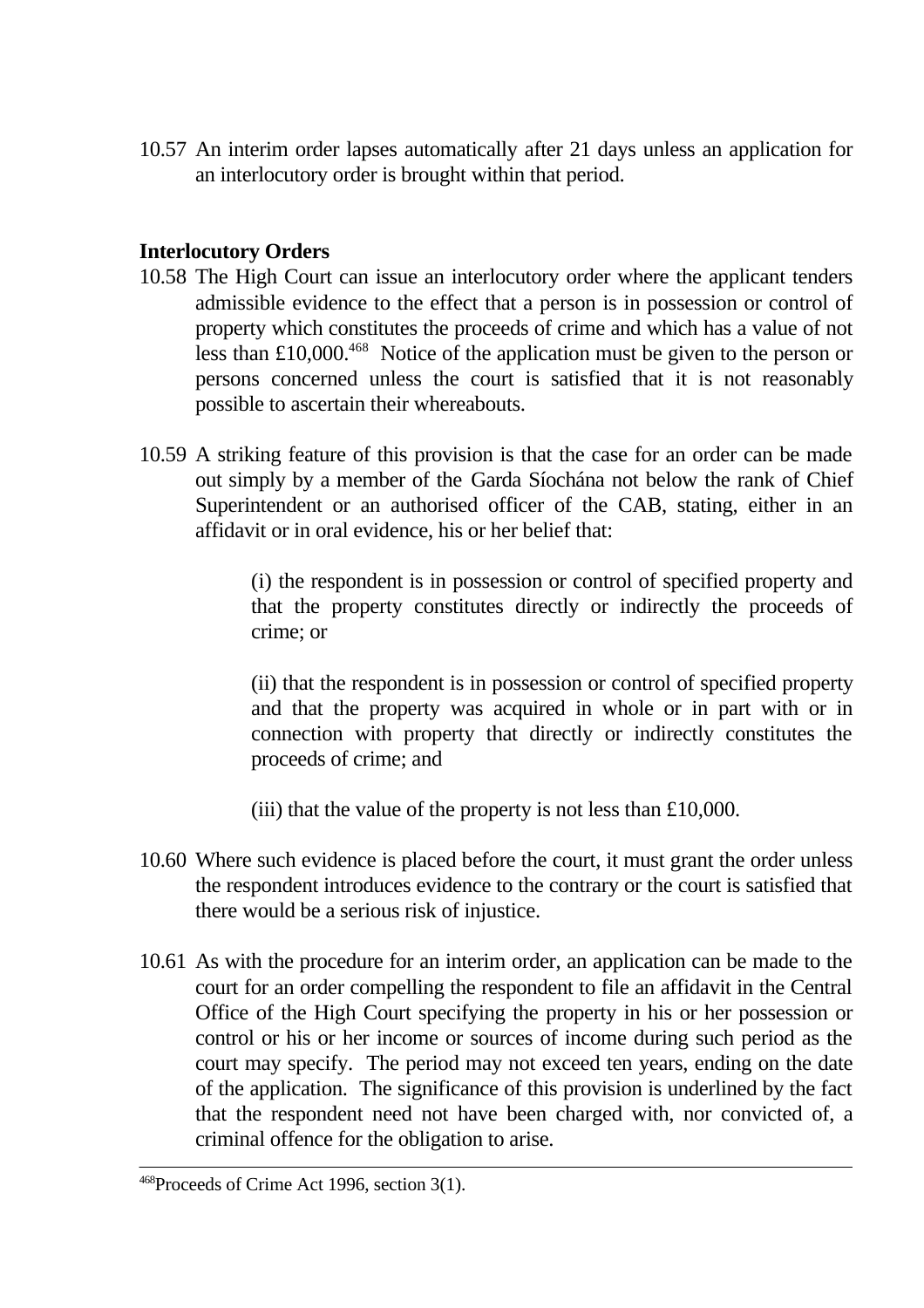10.62 The interlocutory order has much the same effect on the property as an interim order, subject to the critical difference that it can last longer. Unless a person concerned establishes at some point that the property does not satisfy the criteria for an interlocutory order, the order will remain in force until the determination of an application for a disposal order. An application for a disposal order can be made only after an interlocutory order has been in force for at least seven years. The court, however, retains the power to vary the interlocutory order during this period. It may make orders enabling the respondent to discharge out of the property reasonable living or other necessary expenses and carry on a business, trade or profession to which any of the property relates. $469$  The court may also appoint a receiver at any time when an interlocutory (or an interim) order is in force. The receiver may be given such powers as the court thinks appropriate, including the power to take possession of the property to which the order relates and to manage or otherwise deal with it in accordance with the court's directions.

## **Disposal Orders**

- 10.63 After an interlocutory order has been in force in respect of specified property for a period of at least seven years, an application can be made for a disposal order in relation to that property. The application is made to the High Court, with due notice to the respondent and other such persons as the court should order. The court must grant the disposal order unless it is shown to its satisfaction that the property is not the proceeds of crime. The Court cannot make the order if it is satisfied that there would be a serious risk of injustice. Any person claiming ownership of any of the property must be given an opportunity to show cause why a disposal order should not be made.
- 10.64 Once granted, the order deprives the respondent of his or her rights in the property, which automatically transfers to the Minister for Justice, Equality and Law Reform or such other person to whom the order relates. Where property vests in the Minister pursuant to these provisions, he can sell or otherwise dispose of it, and the proceeds of any such disposition (or moneys transferred to him) are for the benefit of the Exchequer.
- 10.65 There are provisions for the payment of compensation to persons who suffer loss as a result of orders being issued under these provisions in respect of property which does not constitute directly or indirectly the proceeds of crime or which was not acquired in whole or in part with or in connection with such property. Compensation can be awarded where the applicant shows, to the

<sup>469</sup>Proceeds of Crime Act 1996, section 4.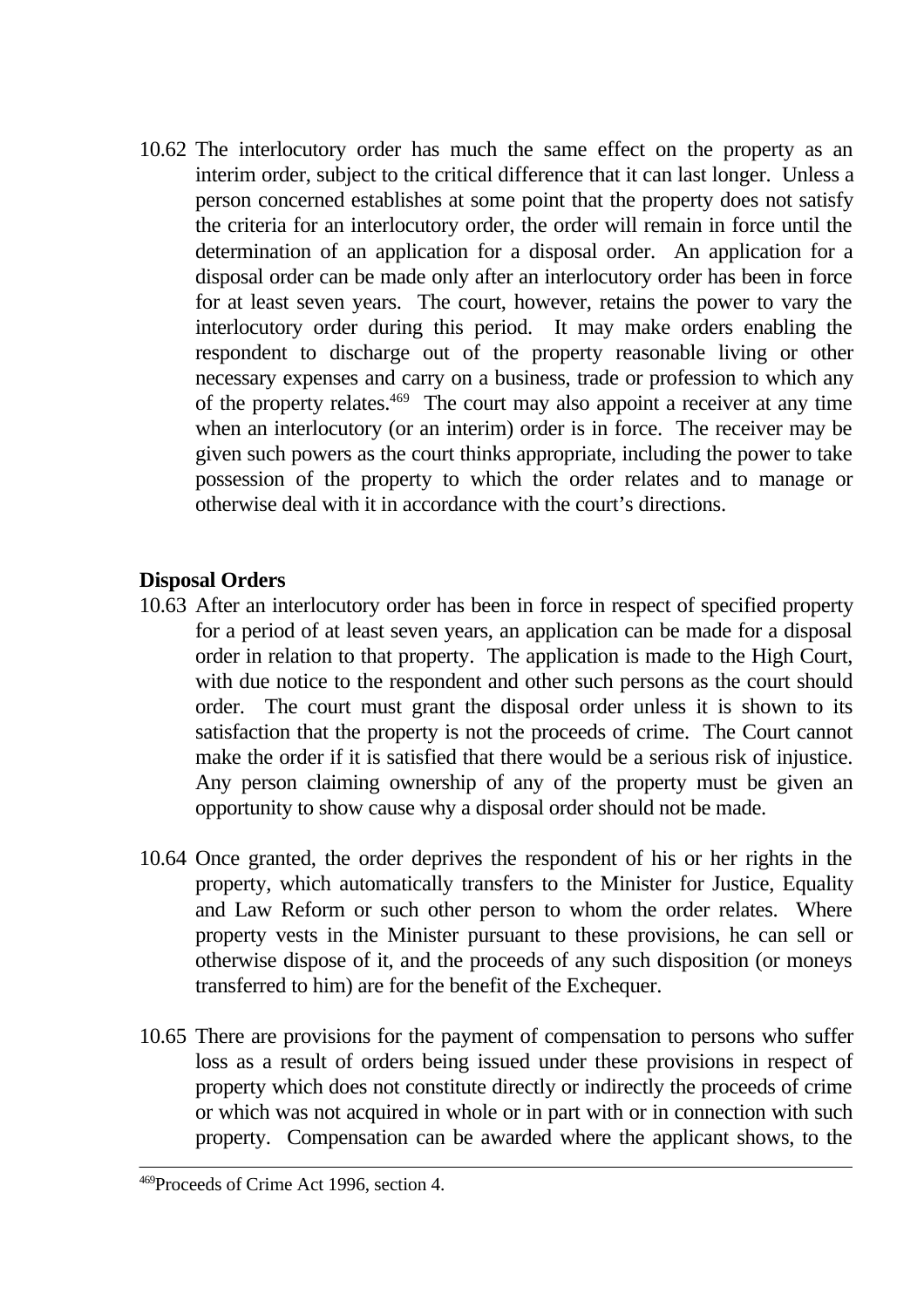satisfaction of the court, that he or she is the owner of the property in question and that the order has been discharged or varied or has lapsed. Where compensation is awarded, it is paid by the Minister for Justice, Equality and Law Reform  $470$ 

#### **Gathering the Evidence for an Order**

- 10.65 Although the CAB is not the only authority which may seek interim, interlocutory and disposal orders under the 1996 Act, in practice it is the source of virtually all applications.
- 10.66 For the purpose of gathering the evidence necessary to sustain an application for any of the court orders Bureau Officers can exercise the powers vested in them by virtue of their status as members of the Garda Síochána or as officers of the Revenue Commissioners. In practice, Garda powers such as the powers of arrest and entry, search and seizure, as well as powers to access financial records are of particular importance in this context. The Criminal Assets Bureau Act 1996 provides an additional power of entry, search and seizure. It confers jurisdiction on a judge of the District Court to issue a warrant for the search of a specified place and any person found at that place.<sup>471</sup> The warrant may issue where the judge is satisfied after hearing evidence on oath from a Bureau Officer who is a member of the Garda Síochána, that there are reasonable grounds for suspecting that evidence of, or relating to, assets or proceeds deriving from criminal activities, or to their identity or whereabouts, is to be found at the specified place. The warrant is valid for seven days. In a situation of emergency, a Bureau officer who is a member of the Garda Síochána not below the rank of Superintendent may issue a search warrant. He can do this where he is satisfied that circumstances of urgency giving rise to the need for the immediate issue of the warrant would render it impracticable to apply to a judge of the District Court for the issue of a warrant. $472$  A warrant issued under this emergency provision is valid for 24 hours.

#### **Charging Criminal Assets to Tax**

10.67 The Revenue Officers in the Bureau are empowered and obliged to charge to tax, profits or gains from an unlawful or unknown source and to deal with the assessment and collection of any tax following an investigation by the Bureau. The Disclosure of Certain Information for Taxation and other Purposes Act

<sup>&</sup>lt;sup>470</sup>Proceeds of Crime Act 1996, section 16.

<sup>&</sup>lt;sup>471</sup>Proceeds of Crime Act 1996, section 14.

<sup>&</sup>lt;sup>472</sup>Proceeds of Crime Act 1996, section 14(3).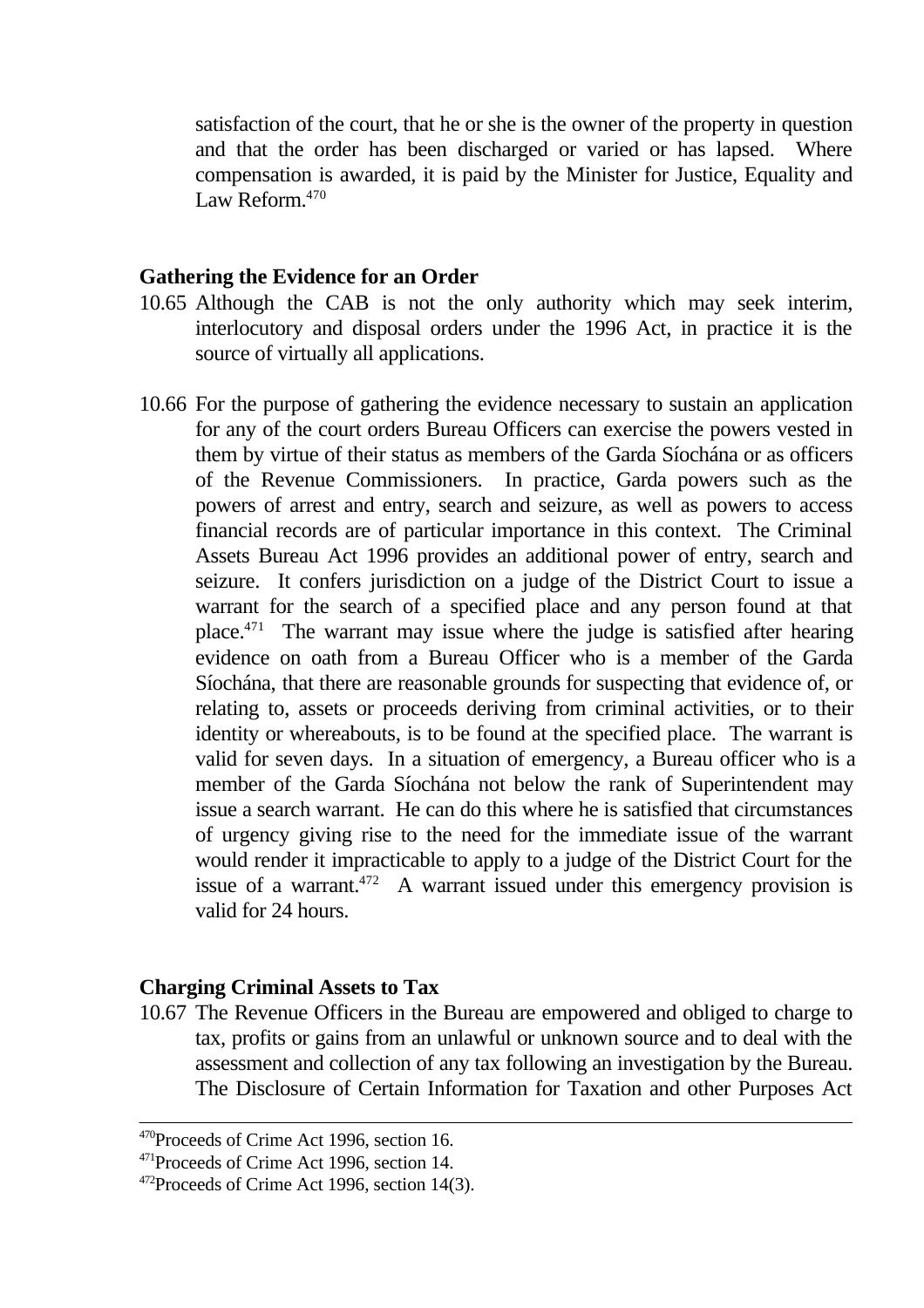1996 provides for the exchange of information between the Revenue Commissioners and the Garda Síochána in certain circumstances.

10.68 The CAB's application of the Revenue Acts has been extremely effective in depriving persons of the benefit of suspected criminal activity. Revenue officers in the CAB have benefited from the investigations, enquiries and information of the other two agencies represented in the Bureau. On the basis of this information, they have been able to raise substantial assessments on persons in possession of money or property who are suspected of having obtained the money or property from drug-trafficking or other criminal activity. Of particular importance in this context is the fact that where such assessments are challenged, the question of whether the profits or gains are the result of criminal activity must, by statute, be disregarded. Unless the person concerned can show that the money or property has been obtained from a lawful source, there is no answer to the tax assessment. The assessment becomes final and conclusive and the enforcement procedures available are being used by the CAB. In effect, the onus has moved from the authorities to the person in possession of income or capital to establish that the CAB's demands are not warranted.

## **Results**

- 10.69 The CAB's latest annual report reveals that in 1999 alone it secured interim and interlocutory orders on property with a value of £15 million and £813,659 respectively. Tax and interest to a value of £13.5 million were demanded, while social welfare savings amounted to £596,729.
- 10.70 This brief survey of the range of police powers and confiscation procedures is not meant not to be comprehensive. It is an attempt merely to sketch out the general range of police powers and confiscation procedures which are available, in addition to those provided by the Offences against the State legislation, to combat terrorism and organised crime. Any assessment of the need to retain any or all of the provisions of the Offences against the State legislation must take account of the availability of these other powers and procedures.
- 10.71 Two members of the Committee, while acknowledging that this chapter contains much useful information on Garda powers in the investigation of offences, would emphasise that all such powers have, where relevant, been taken into account in the review of the provisions of the Offences against the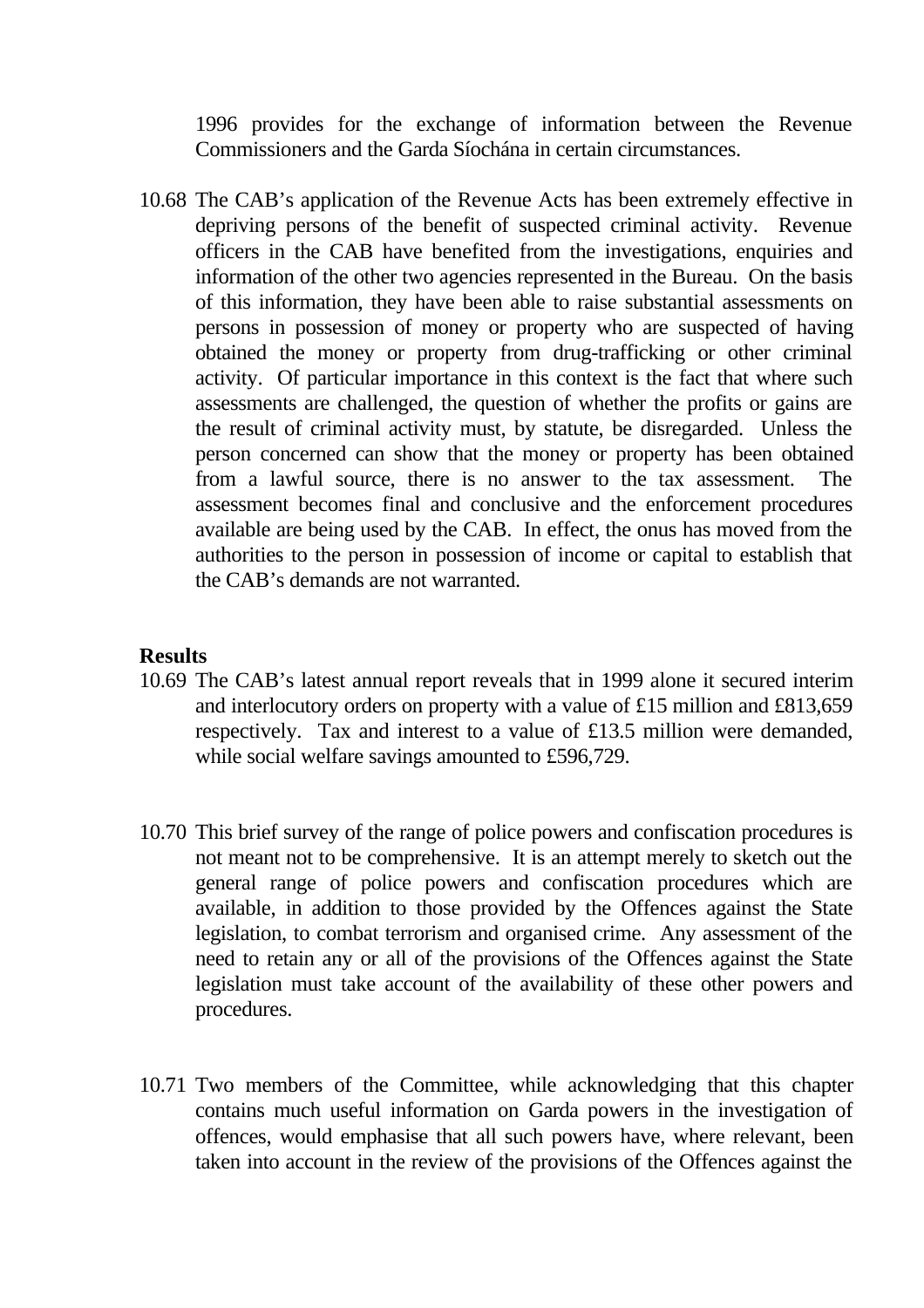State Acts, and that any recommendation on the retention or an amendment of a provision in those Acts has been made in the knowledge of the existence of these other provisions (the members question the relevance to the investigation of terrorism and organised crime of a number of the powers cited in this chapter, such as powers under the Official Secrets Act, the National Monuments Act, the Wildlife Act and intoxicating liquor legislation).

- 10.72 As regards the contention that "police powers of entry, search and seizure outside of section 29 of the Offences against the State Act, 1939 are extensive", these members agree that such powers are extensive but only in a purely numerical sense, and disagree with the implication that they are comprehensive. Garda powers of search in respect of evidence of serious offences are, in their view, seriously inadequate in some respects and they point out that legislation is currently proposed to rectify this.
- 10.73 As regards section 9 of the Criminal Law Act, 1976, which permits a Garda exercising a lawful power of search in respect of an offence to seize anything which he or she believes to be evidence of another offence, the members question the characterisation of this power as "extensive" or as of "exceptional scope". On the contrary, the members believe that it would be difficult to justify a contrary situation where a Garda carrying out a search in respect of a particular offence would be unable to seize evidence of another offence which he or she comes across, no matter how serious the offence.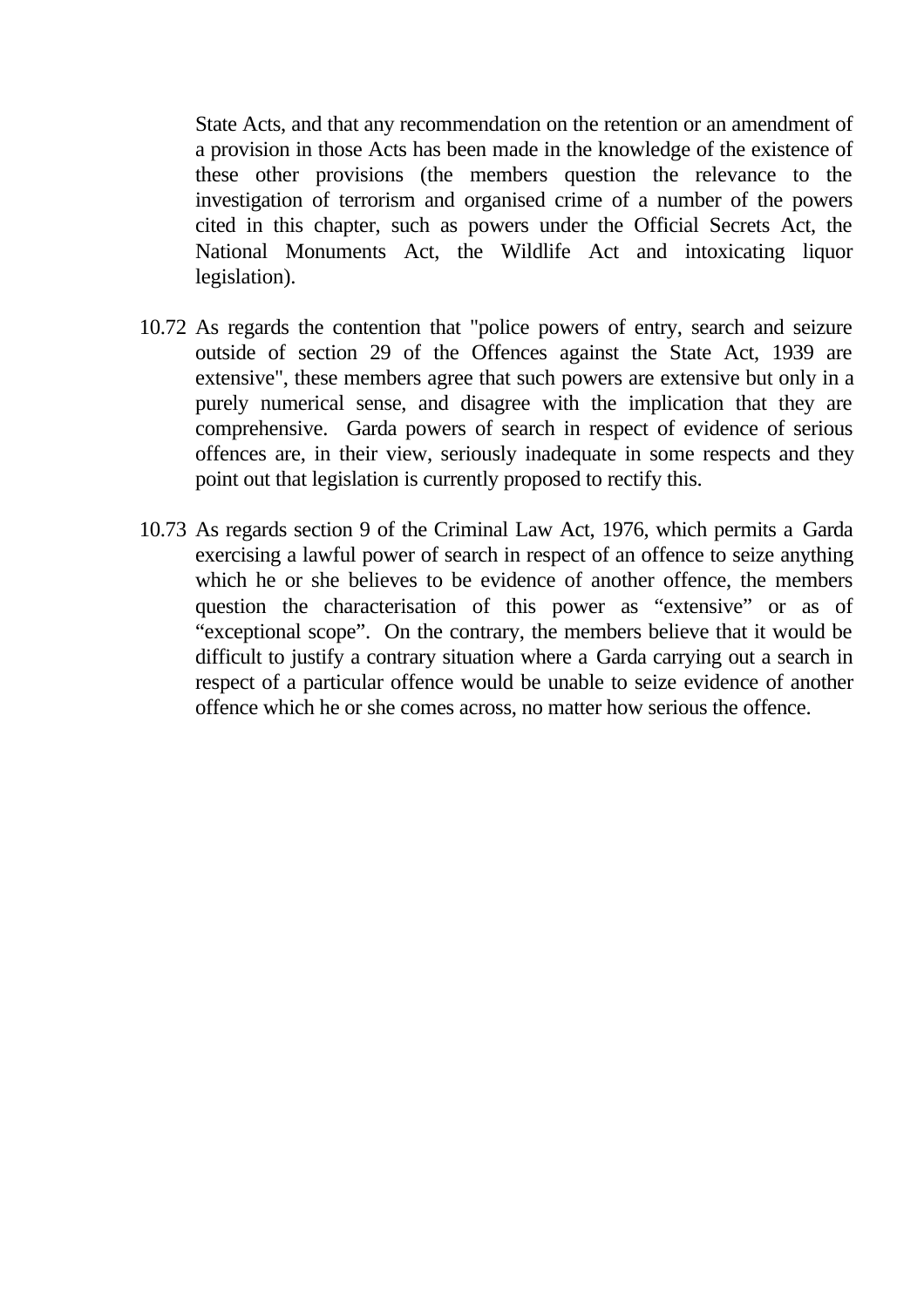# **GENERAL DISSENTING VIEWS OF PROFESSOR DERMOT WALSH**

I am unable to subscribe to the majority recommendations on several key provisions of the Offences against the State Acts and their assessment of when it is justified to resort to special measures to combat terrorism and organised crime. Generally, I feel that the majority's positions on these matters do not take sufficient cognisance of human rights norms and are not adequately supported by empirical data or persuasive argument. Accordingly, I join with the minority in recommending the repeal of the provisions on internment, the Special Criminal Court, adverse inferences, opinion evidence and other special evidential rules. Indeed, I would go further and recommend the repeal of section 30 and the abolition of the offences of withholding information and membership of an unlawful organisation. Before setting out my position on these provisions briefly, I should explain why I cannot subscribe fully to the majority's position on when it is justified to resort to emergency or special criminal justice measures in a democracy.

The majority is prepared to countenance the use of exceptional criminal justice measures against bodies and persons who are perceived as posing a threat to the established order in the State, even though they do not pursue their objectives directly through violent means. I have grave difficulties with this approach. I can accept that from time to time exceptional measures will be needed to combat threats to the stability of the State and its institutions. I am firmly of the view, however, that the nature of such measures and their inherent potential to be used as powerful instruments to crush political opposition, trade union activity, the promulgation of unconventional views are such that they must be framed in very clear and precise terms. Equally, their scope and application must be clearly limited to the identified threat. Otherwise they become insidious instruments through which a democratic State becomes intolerant of minority and unconventional views and resistant to democratic change.

It is my view that such measures are justified only in combating bodies and persons who resort to violence or other such unlawful means in order to pursue their political objectives, to terrorise sections of the population or to destablise the State. Extending these measures to *bona fide*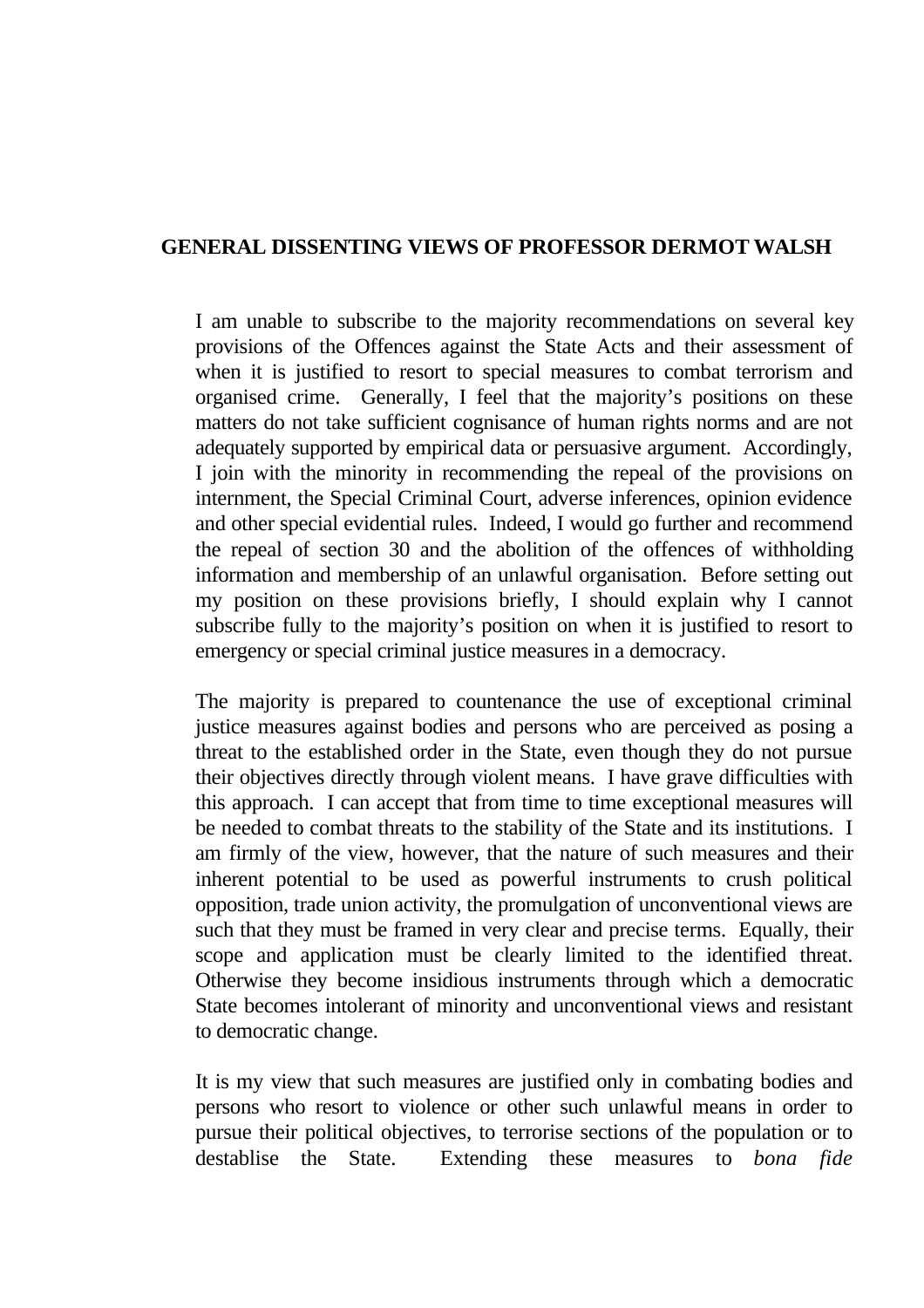political/community organisations who neither use nor incite others to use such methods is in my view unacceptable in a State which respects the fundamental tenets of democracy and human rights.

I hold this position in the full knowledge that there will be political/community groups that share the same goals as other bodies that unashamedly use violence to pursue their aims. Indeed, there may be historical links between the political/community groups and the bodies that resort to violence, and the former may even exude a degree of sympathy/understanding for the violent activities of the latter. Nevertheless, so long as a body does not resort to violence or other such unlawful activity or incite others to do so in order to pursue its agenda, I think that it is vitally important that it should not be suppressed or be seen as a legitimate target for exceptional criminal justice measures. The pursuit of an objective (such as the reunification of Ireland; the establishment of a socialist republic; reunification with the United Kingdom, withdrawal from the European Union; the establishment of an eco-state, or whatever) should never be seen as subversive in itself. Individuals or bodies who pursue such objectives should not be suppressed, unless they seek to achieve them by violence or other such unlawful activity, or incite others to do so.

There are too many contemporary and historical examples from around the world of States in which political/economic elites have used the cover of emergency or special measures to suppress the growth of opposition and of alternative views. For me, that is the greatest danger posed by such measures. Unless confined to very specific, objectively defined targets, they have a tendency to be used by the State, and by powerful forces or interests within the State, to pursue ulterior agendas. Under the guise of combating terrorism, they can end up causing more lasting damage to basic democratic values and the rule of law than the terrorists could ever hope to have achieved. My fear is that the majority have not been sufficiently conservative in defining the threat which warrants the use of exceptional criminal justice measures in post Good Friday Peace Agreement Ireland.

## **Section 30**

In a society based on respect for human rights and civil liberties, a reasonable balance must be maintained between the individual's fundamental right to liberty and the police need to use arrest and detention for the effective investigation and detection of crime. Since section 30 constitutes a gross departure from the norms governing police powers of arrest and detention, it follows that its retention needs to be justified by very convincing arguments.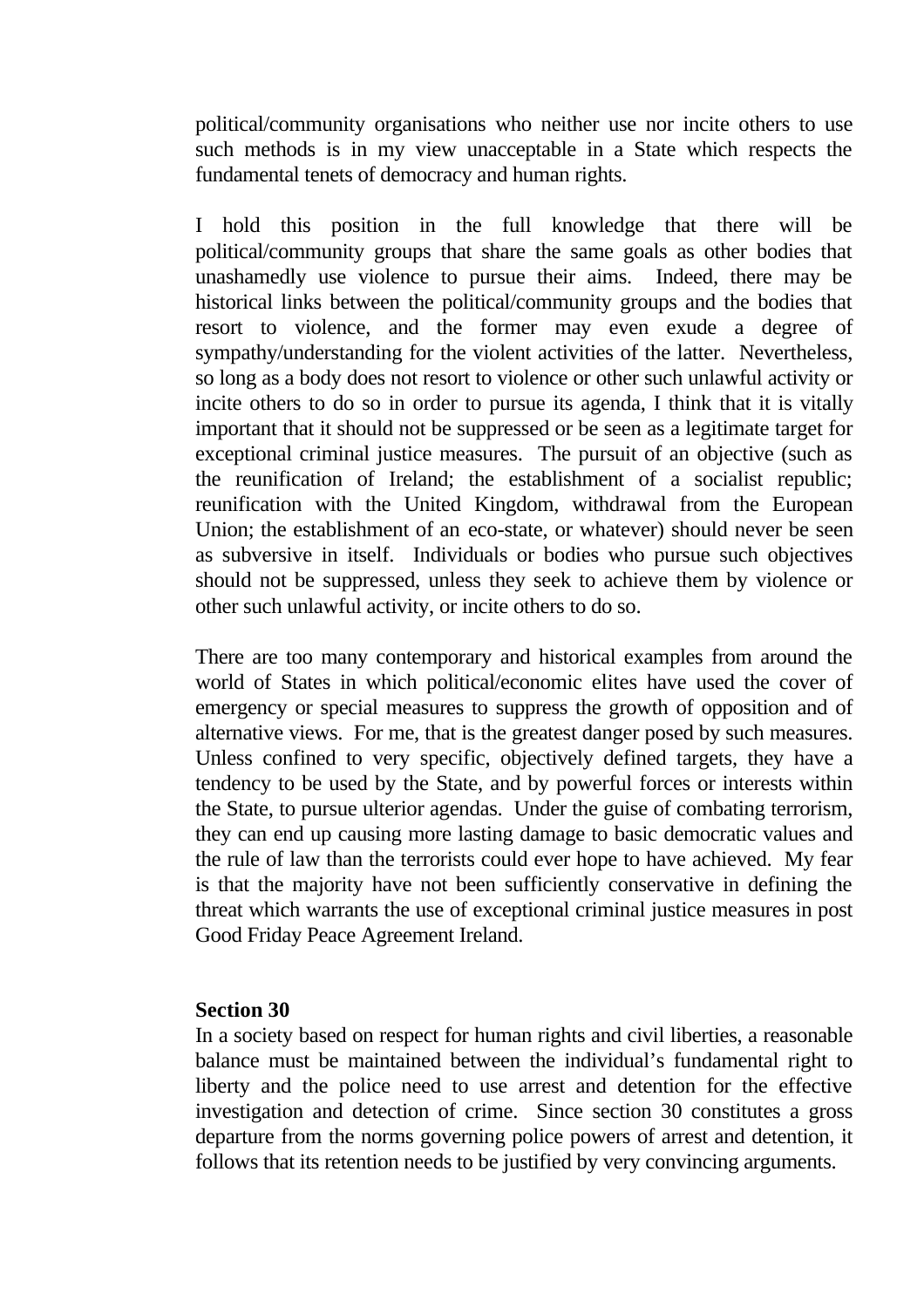In my view the majority does not offer any empirical evidence or compelling justification why periods of detention for 72 hours (or even 48 hours) are necessary for such a broad range of offences when the norm is twelve hours. Comparisons with the few other jurisdictions cited reveal several in which the maximum period of detention without charge falls very far short of 72 hours. Those which equal or exceed 72 hours can be explained either as exceptional measures or as being located within criminal justice systems which differ in several material respects from the Irish system. Furthermore, empirical evidence from Northern Ireland and Britain suggests that most confessions are obtained from suspects within the first twelve hours of detention. This calls into question the justification for the retention of periods of detention which greatly exceed twelve hours. It is also worth bearing in mind that extended periods of detention in police custody heighten the risk that the detainee will suffer from anxiety and oppression, irrespective of whether or not he or she is actually subjected to oppressive treatment at the hands of one or more police officers. The legal and administrative safeguards cannot protect fully against this risk.

Even if a case can be made out for special powers of arrest and detention to combat terrorism and organised crime, the majority's recommendations will not ensure that the section 30 power is confined to persons suspected of involvement in such activities. Indeed, their recommendations do not even go far enough to ensure that it cannot be used against persons who are not genuinely suspected of active participation in the commission of any offence. Their recommendation with respect to the offence of withholding information (see below) will positively encourage the use of the power against persons who are merely suspected of having information about the commission of a relevant offence by others. Moreover, their recommendation with respect to the availability of section 30 to prevent the *imminent* commission of an offence ensures that the power can continue to be used against persons who are not committing and have not committed an offence. If the majority had settled for the availability of section 30 in respect of an *attempt* to commit a relevant offence, its position would at least have the merit of confining section 30 to suspicion of an actual criminal offence (since an attempt to commit a criminal offence is in itself a criminal offence). By going beyond this traditional standard, it has, in effect, recommended the continuation of section 30 as a power of preventative detention. In my view, they have not convincingly justified the need for this radical departure from the norm in respect of powers of arrest.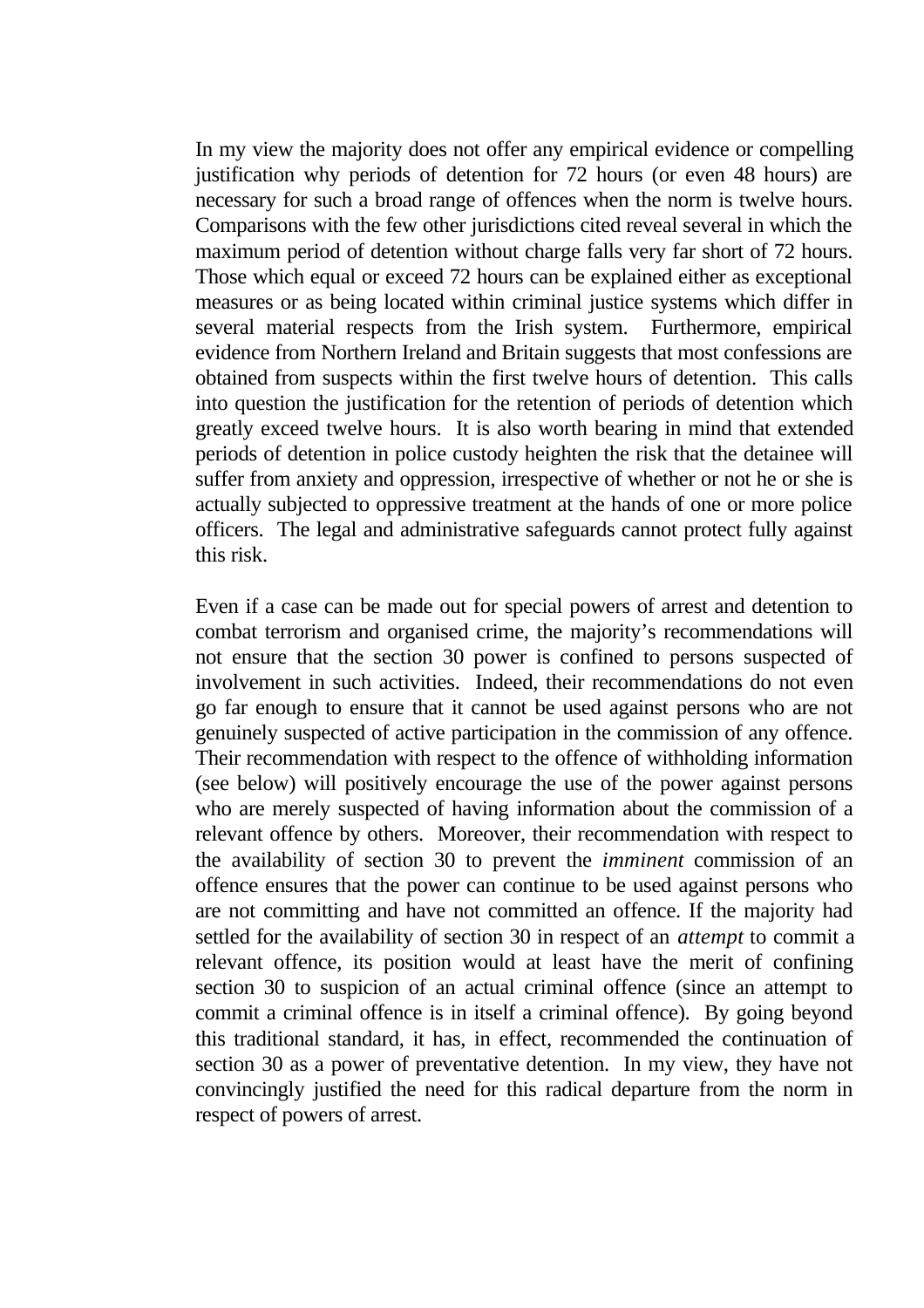In summary, my position is that section 30 constitutes an excessive and unwarranted intrusion on the individual's fundamental right to liberty in a "normal" society based on respect for human rights. Even without section 30, the Garda Síochána are already very well provisioned with powers and procedures to combat the threat of terrorism and organised crime (see chapter 10). Just because they may find it convenient to resort to arrest and prolonged detention as a means of gathering intelligence that may prove useful in a criminal investigation, it does not follow that they should have such a power. A more reasonable balance needs to be struck between the requirements of effective criminal investigation and the individual's fundamental right to liberty. Extending police powers of arrest and prolonged detention to individuals who are not actually suspected of committing or having committed a serious criminal offence will push this balance too far in the direction of a police state.

I should emphasise that nothing I have said here should be interpreted, directly or indirectly, as a criticism of the Garda Síochána. Members of the Garda Síochána are fully entitled to use all lawful powers placed at their disposal in order to discharge their functions to the best of their ability. I am also very conscious of the huge price which members of the force have paid in terms of personal injuries and their very lives in seeking to combat the evils of terrorism and organised crime. I would be willing to recommend granting further exceptional powers of arrest and detention to members of the Garda Síochána in order to combat terrorism and organised crime if it was shown that such powers were no more than was necessary for the proper investigation of serious acts of violence associated with terrorism and organised crime, were confined to such offences, could be used only against persons reasonably suspected of such offences and were subject to measures which would minimise the scope for oppression and miscarriages of justice. I am not persuaded that the majority's position on section 30 fully satisfies these requirements.

## **Withholding Information**

The offence of withholding information created by section 9 of the 1998 Act is, in my view, fundamentally objectionable in a society which seeks to strike a fair balance between the autonomy of the individual and the intrusive demands of the State. Just as the State should not use the criminal sanction to compel an individual to provide evidence against himself or herself in a criminal investigation, so also should it not use the criminal sanction to compel the individual's co-operation with a police investigation. I fully accept that citizens have responsibilities as well as rights and that citizens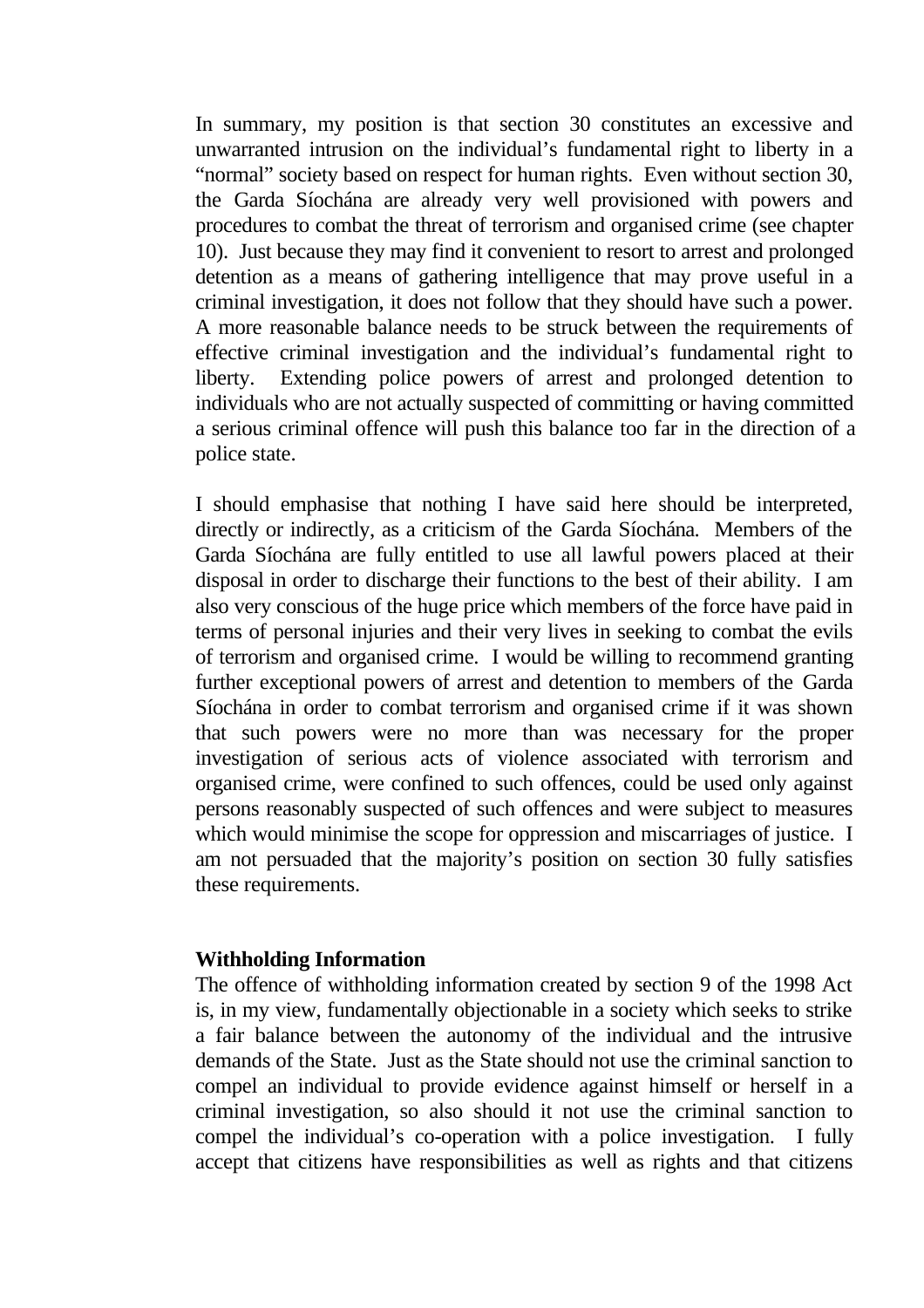should feel under a moral duty to assist the State in the prevention and detection of crime. It is also my view, however, that the enforcement of this moral duty through the full panoply of the criminal law constitutes both an improper use of the criminal law and an excessive encroachment on the autonomy of the individual.

The existence of the offence places the State in a position whereby it can coerce "innocent" individuals to co-operate with the criminal investigation of others for serious offences. The "innocent" individual can be arrested and detained for up to 72 hours and threatened with prosecution and a lengthy prison sentence if he or she fails without reasonable excuse to co-operate. In my view the State should not have the power to place an "innocent" individual in such an invidious position. Its use in the context of section 30, as recommended by the majority, is particularly objectionable. In effect, it criminalises an individual so as to ensure that he or she is amenable to arrest and detention under section 30 for the purpose of facilitating an investigation into a criminal offence which others are suspected of having committed.

## **Membership**

It is my view that the offence of membership of an unlawful organisation, as defined in section 21 of the Offences against the State Act 1939, is unacceptable and unnecessary in a State based on respect for fundamental human rights and civil liberties. Not only does the offence infringe upon fundamental freedoms, such as association and expression, but it also appears to run contrary to certain basic principles of legality and due process in criminal matters.

The offence is defined by reference to the concept of an unlawful organisation. The statutory definition of the latter is so broad as to render it virtually impossible for the individual to predict with any accuracy whether certain forms of organised political or lobbying activities are safe. There is, for example, no definition of what is meant by an organisation. Is it necessary to have a constitution, formal title, admissions procedure, membership list, rules of procedure? Is it sufficient that two individuals come together with a view to minimising their tax liability by fair means or foul? The legislation does not address these matters.

The scope of some of the activities or objectives listed in paras (a) to (f) of section 18 is also exceptionally broad and vague. Even if these paragraphs are amended as recommended by the majority, the scope of the offence will still fall short of the clarity and precision which one is entitled to expect in the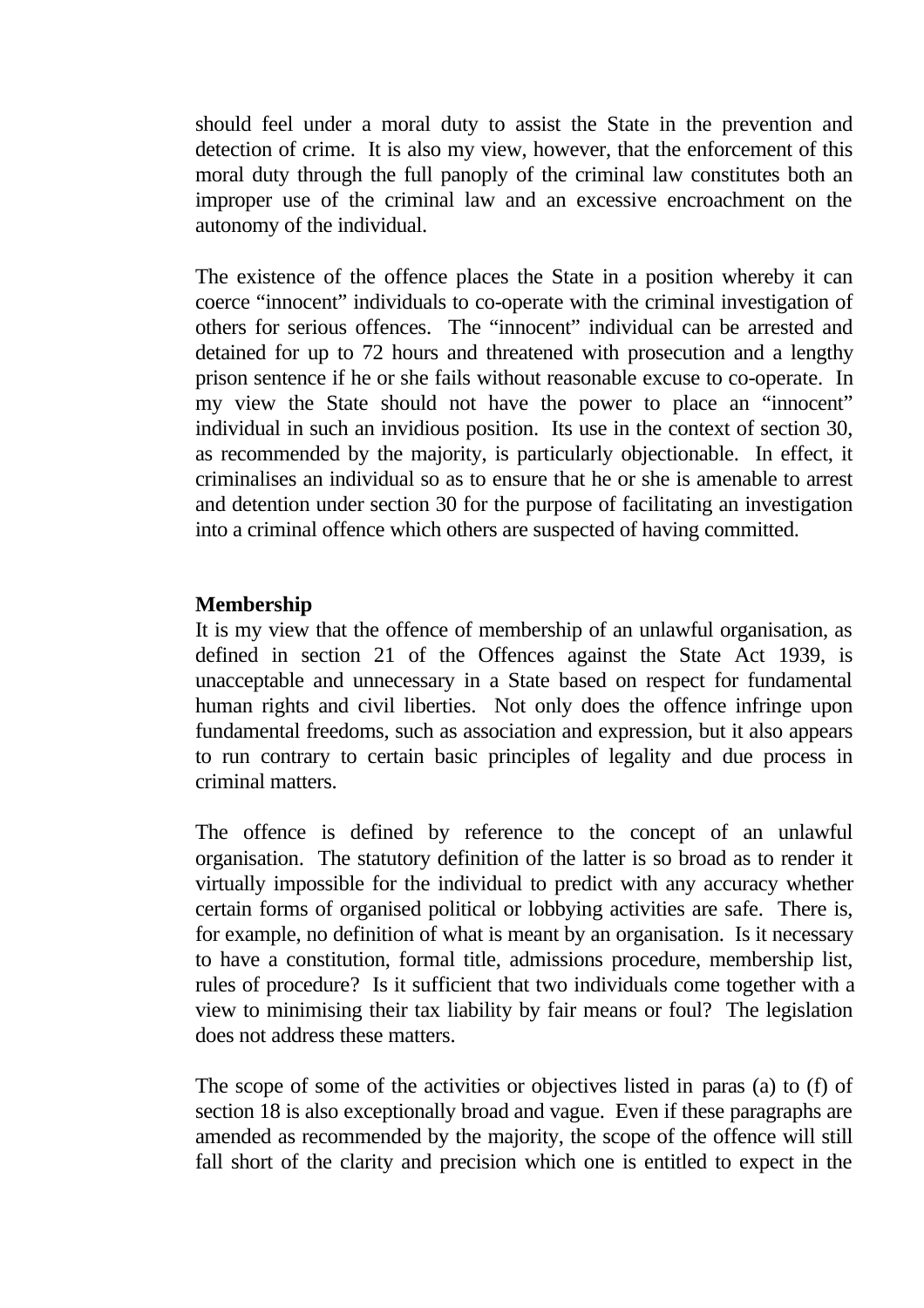definition of a criminal offence. Notwithstanding the decision of the Court of Criminal Appeal in *The People (DPP) v. James Cull* (2 Frewen 36), the special evidential provisions applicable to membership place the individual in the dilemma that a whole range of innocent and innocuous actions and associations on his or her part could be used as evidence to sustain a conviction for membership, even though he or she was not in fact a member of any unlawful organisation. The combined effect of these provisions is such that the individual will have difficulty in predicting whether or not his or her expression of personal opinion or exercise of the basic freedom of association will expose him or her to a criminal sanction for membership. Equally, it creates a situation where the scope and content of the criminal law is uncertain, and where the short description of an offence does not adequately convey the range of behaviour which is penalised by its provisions. The result is a serious breach of the basic principles of legality.

Generally the criminal sanction is reserved for the punishment of acts or omissions which must be outlawed in order to facilitate the proper functioning of society. In those rare situations where it is deemed necessary to punish a *state of being*, there will usually be an associated and readily identifiable physical manifestation of the *state of being* (for example, possession of an object, drunkenness). In the offence of membership, no such physical manifestation is necessary. There is no requirement for the individual to have gone through a prior act of initiation into the organisation, nor is there any requirement for the individual to proclaim himself or herself a member or for the organisation to claim him or her as a member, nor is there any requirement for the individual to be in possession of property belonging to the organisation or to participate in the activities of the organisation. It is sufficient for an individual simply *to be* a member of the organisation, and that *state of being* can be established on the basis of the "opinion" evidence of a Chief Superintendent. This comes very close to using the criminal law to punish someone for a virtual offence.

By punishing the mere condition or appearance of membership (as distinct from any act of joining or contributing to the activities of an organisation), we are coming dangerously close to using the criminal law to control how an individual defines himself or herself. This is a gross and unnecessary intrusion on the freedom of thought, the freedom of personal identity and the freedom of expression. No matter how objectionable the policies or activities of a particular organisation or group are to the majority, we should not resort to the criminal law to silence the voice of those who think otherwise.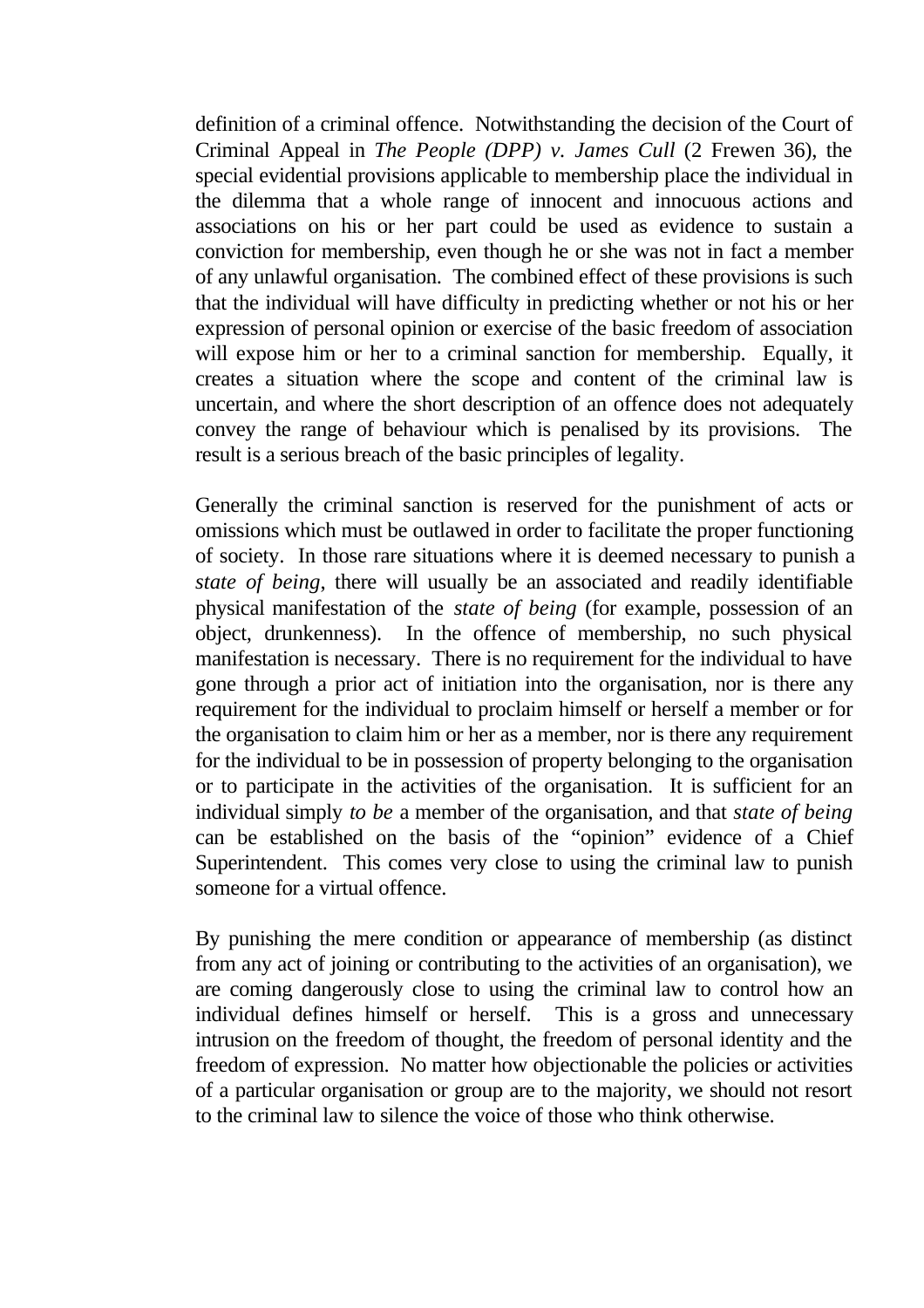It is desirable that the number and range of criminal offences should not proliferate more than is strictly necessary in the interests of the common good. Creating an offence of membership cannot be justified unless it is going to punish conduct that needs to be punished by the criminal law in the interests of the common good and which is not already proscribed by the criminal law. If it is the case (which has yet to be established) that the existing common law offences of aiding, abetting, counselling, procuring, conspiracy, incitement and attempt are insufficient to deal with positive contributions to the criminal activities of an unlawful organisation or any organised body, then the solution should be found in piecemeal and carefully constructed amendments or additions to these common law offences.

#### **Conclusion**

In conclusion, I would like to emphasise that nothing I have said in these paragraphs should be interpreted as a criticism of the Garda Síochána, the Prosecution Service or the Courts in this country for anything done in the past under the Offences against the State legislation. All three have demonstrated a commitment to the highest standards of justice throughout many difficult years. My perspective is based on the criminal justice values I feel should underpin a peaceful environment in which, as a result of the Good Friday Peace Agreement, security arrangements and practices are normalised. In such an environment, the standards underpinning the Offences against the State legislation should be replaced with standards that are more firmly rooted in due process, civil liberties and human rights.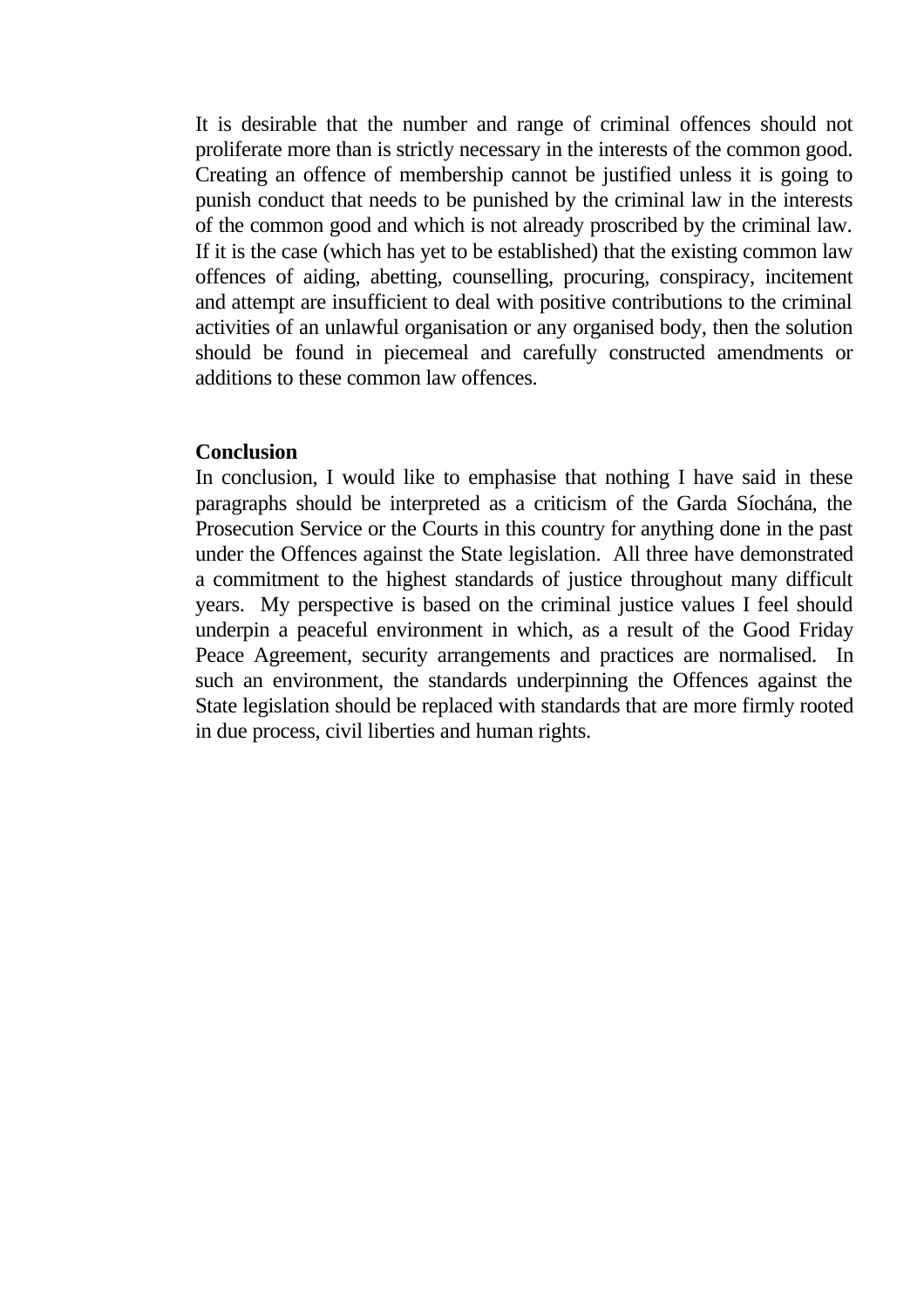**APPENDIX 1**

**LIST OF SUBMISSIONS**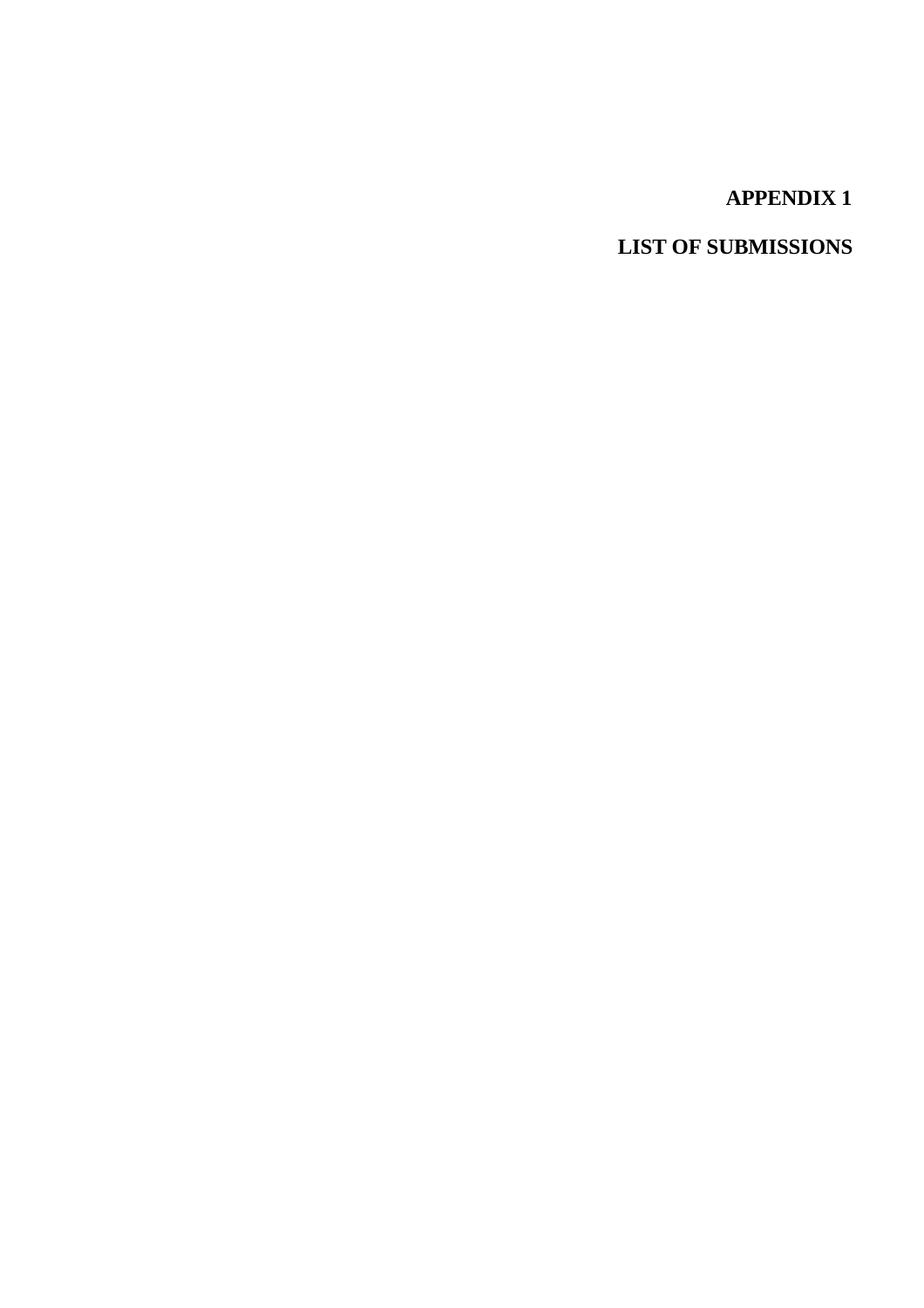## **SUBMISSIONS**

#### **Submissions received from Organisations**

American Living History Society of Ireland, Republic of Ireland Section Amnesty International An Garda Síochána British Irish RIGHTS WATCH Department of Banking and Finance, University College Dublin Irish Council for Civil Liberties Law Society of Ireland Sinn Féin Sinn Féin, Thomas Ashe Cumann, Co. Cavan The Table Campaign

## **Submissions received from individuals**

Mr Donal Clancy, Dublin Mr Noel Conway, United States of America Mr Pat Doherty, Co. Donegal Mr Stephen Kearney, Dublin Mr Liam MacGarraidhe, Co Wexford Mrs. Bridie Martin, Co. Cavan Mr John Perry, Australia Mr James Sheehan, Co. Kerry Mr Frank Sutcliffe, Dublin Mr Anselm J. Walsh, Co. Tipperary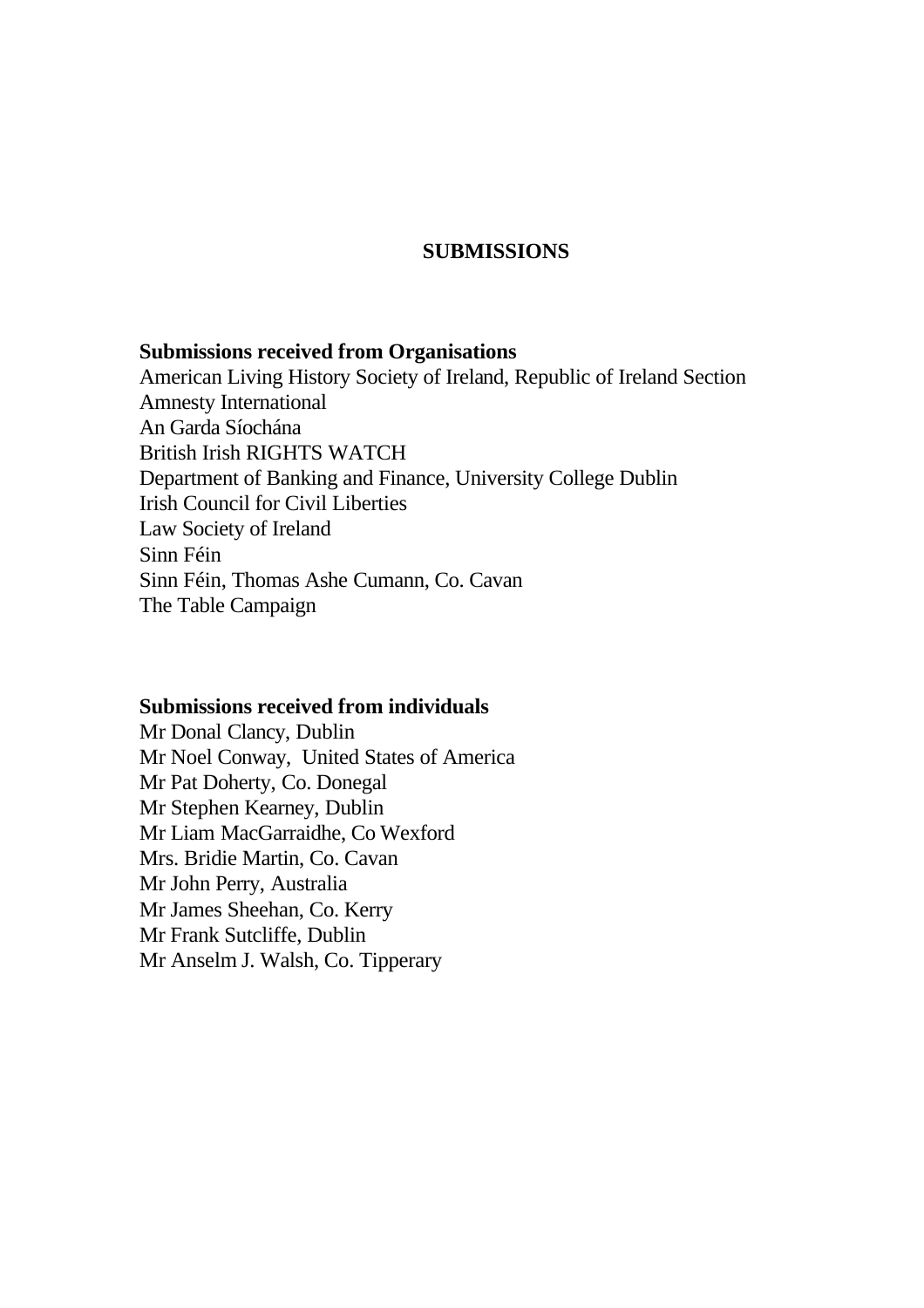**APPENDIX 2**

**TABLE OF CASES**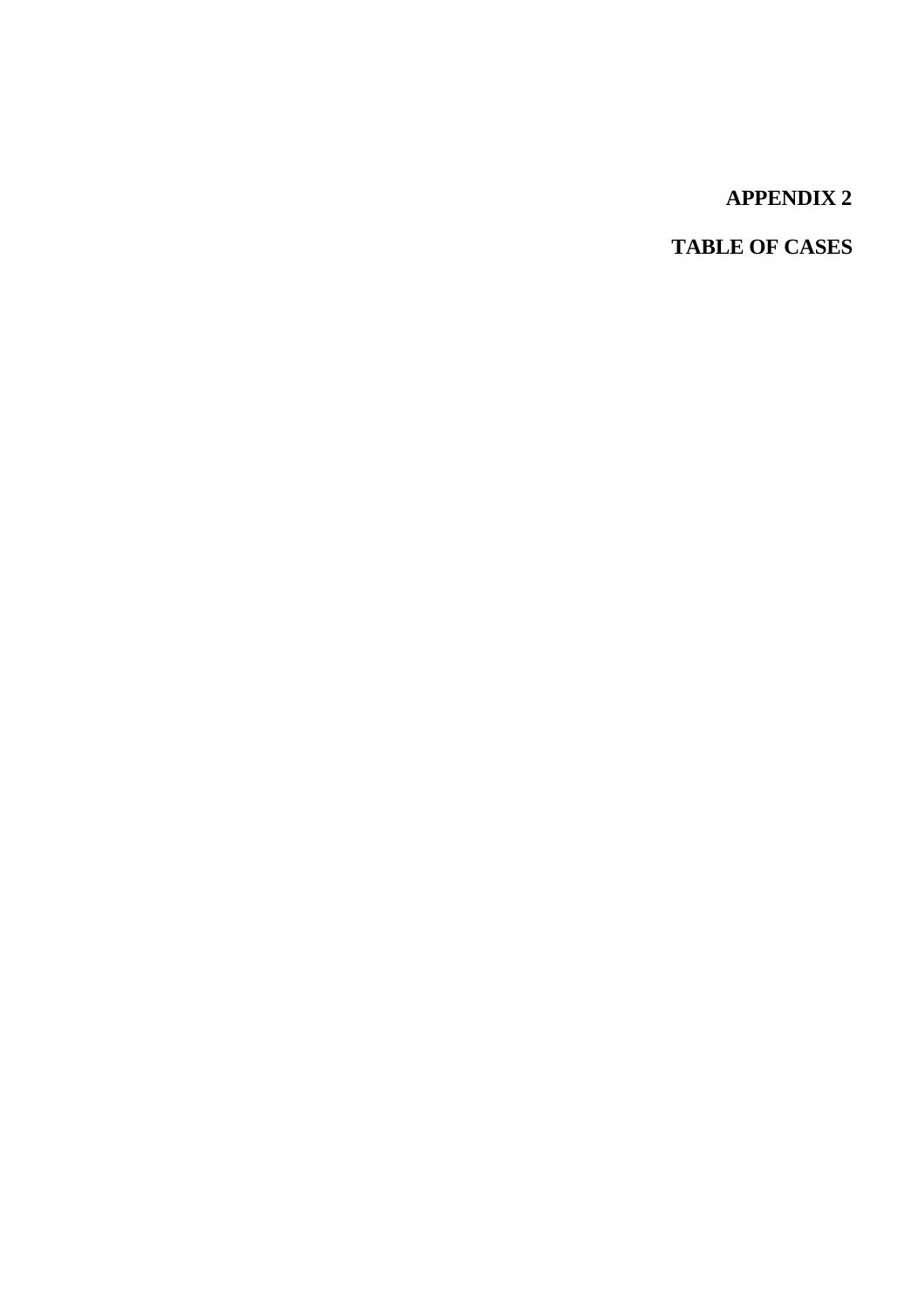# **TABLE OF CASES**

|                                                                                         | Para. |
|-----------------------------------------------------------------------------------------|-------|
|                                                                                         |       |
| Adams v. Director of Public Prosecutions High Court, 12 April, 2000  3.17               |       |
|                                                                                         |       |
|                                                                                         |       |
|                                                                                         |       |
|                                                                                         |       |
|                                                                                         |       |
|                                                                                         |       |
|                                                                                         |       |
|                                                                                         |       |
| Brannigan and McBride v. United Kingdom (1993) 17 EHRR 539  2.10, 5.46                  |       |
|                                                                                         |       |
| Byrne & Dempsey v. Government of Ireland, Supreme Court, 11 March 1999  9.23            |       |
|                                                                                         |       |
|                                                                                         |       |
|                                                                                         |       |
|                                                                                         |       |
|                                                                                         |       |
| Director of Public Prosecutions v. A & BC Chewing Gum Ltd. [1968] 1 QB 159  6.91        |       |
|                                                                                         |       |
|                                                                                         |       |
| Director of Public Prosecutions v. The Special Criminal Court [1999] 1 IR 60 9.35, 9.65 |       |
| Director of Public Prosecutions (Stratford) v. Fagan [1994] 3 IR 265  10.24             |       |
|                                                                                         |       |
| East Donegal Co-Operative Ltd. v. Attorney General [1970] IR 317 5.73                   |       |
|                                                                                         |       |
|                                                                                         |       |
| Eviston v. Director of Public Prosecutions, High Court, 26 January 2001  9.22           |       |
| Foley v. Director of Public Prosecutions, Irish Times, 25 September 1989  9.23          |       |
|                                                                                         |       |
|                                                                                         |       |
|                                                                                         |       |
|                                                                                         |       |
| Government of Canada v. Employment Appeals Tribunal [1994] 2 IR 484 3.17                |       |
|                                                                                         |       |
|                                                                                         |       |
|                                                                                         |       |
|                                                                                         |       |
|                                                                                         |       |
|                                                                                         |       |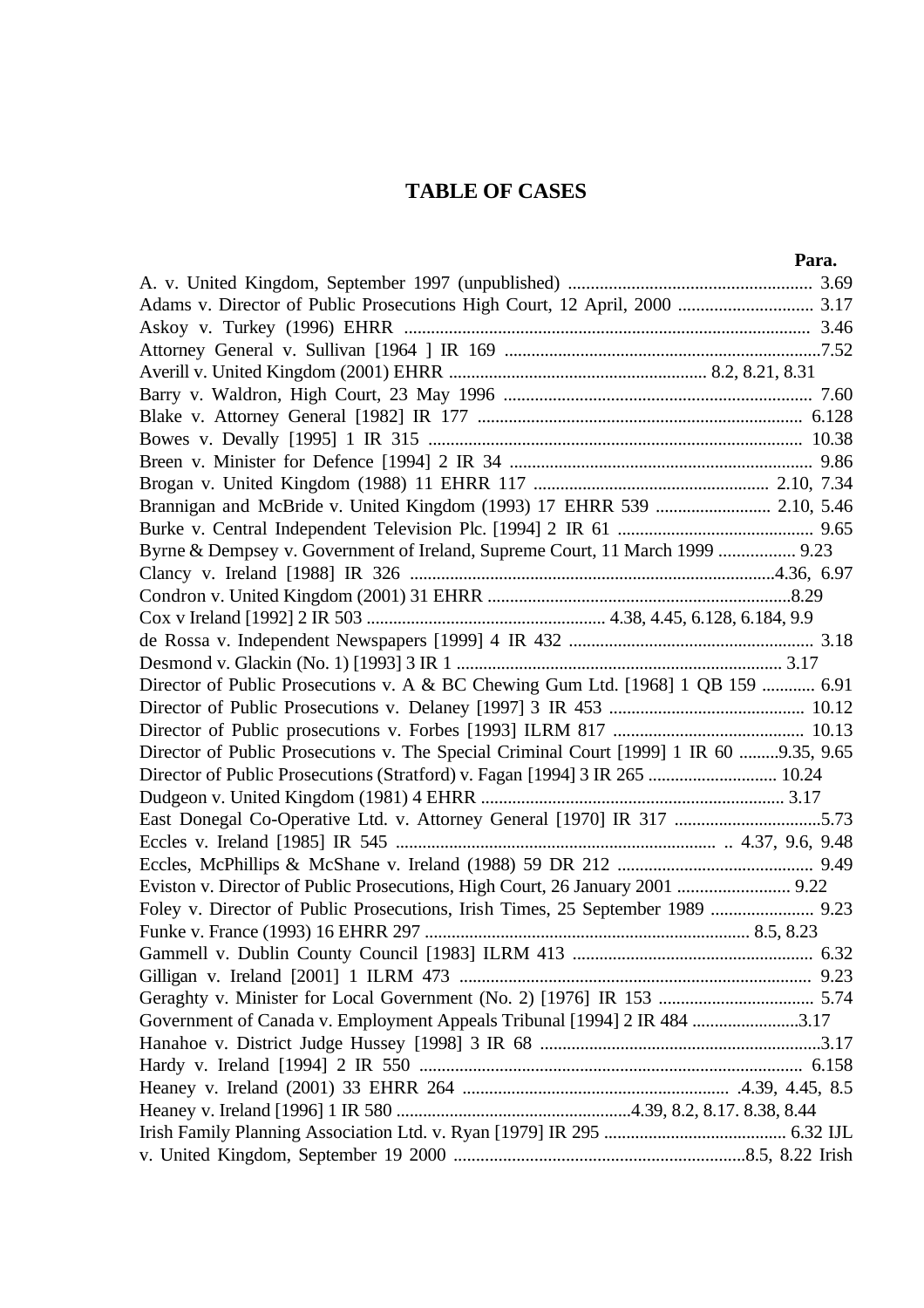| Kavanagh v. Government of Ireland [1996] 1 IR 321  3.25, 4.42, 5.63, 9.20, 9.28           |               |
|-------------------------------------------------------------------------------------------|---------------|
|                                                                                           |               |
|                                                                                           |               |
|                                                                                           |               |
|                                                                                           |               |
|                                                                                           |               |
| Laurentiu v. Minister for Justice, Equality and Law Reform [1999] 4 IR 26  7.25           |               |
| Lavery v. Member inCharge, Carrickmacross Garda Station [1999] 2IR 3907.60, 8.49          |               |
|                                                                                           |               |
|                                                                                           |               |
|                                                                                           |               |
|                                                                                           |               |
|                                                                                           |               |
|                                                                                           |               |
|                                                                                           |               |
|                                                                                           |               |
|                                                                                           |               |
| Murphy v. Independent Radio and Television Commission [1999] 1 IR 263.18, 6.179           |               |
|                                                                                           |               |
|                                                                                           |               |
| Eili v. Environmental Protection Agency, Supreme Court, 31 July, 1999  9.86               |               |
|                                                                                           |               |
|                                                                                           |               |
|                                                                                           |               |
|                                                                                           |               |
|                                                                                           |               |
| O'Leary v. Attorney General [1995] 1 IR 254 (SC); [1993] 1 IR 102 (HC)  3.39, 6.55, 6.158 |               |
| Orange Communications v. Director of Telecommunications Regulation (No 1) [2000] 4 IR     |               |
|                                                                                           | 6.36,<br>9.86 |
| Orange Communications v. Director of Telecommunications Regulation (No 2) [2000] 4 IR     |               |
|                                                                                           | 6.36          |
|                                                                                           |               |
|                                                                                           |               |
|                                                                                           |               |
|                                                                                           |               |
| Pyneboard Pty. Ltd. v. Trade Practices Commission (1983) 153 CLR 328  8.3                 |               |
|                                                                                           |               |
| R (Childers) v. Adjutant General of Provisional Forces [1923] 1 IR 5; 4.2 R.              |               |
|                                                                                           |               |
| (O'Brien) v. Military Governor, North Dublin Union [1924] 1 IR 32  4.2 R v.               |               |
|                                                                                           |               |
|                                                                                           |               |
|                                                                                           |               |
|                                                                                           |               |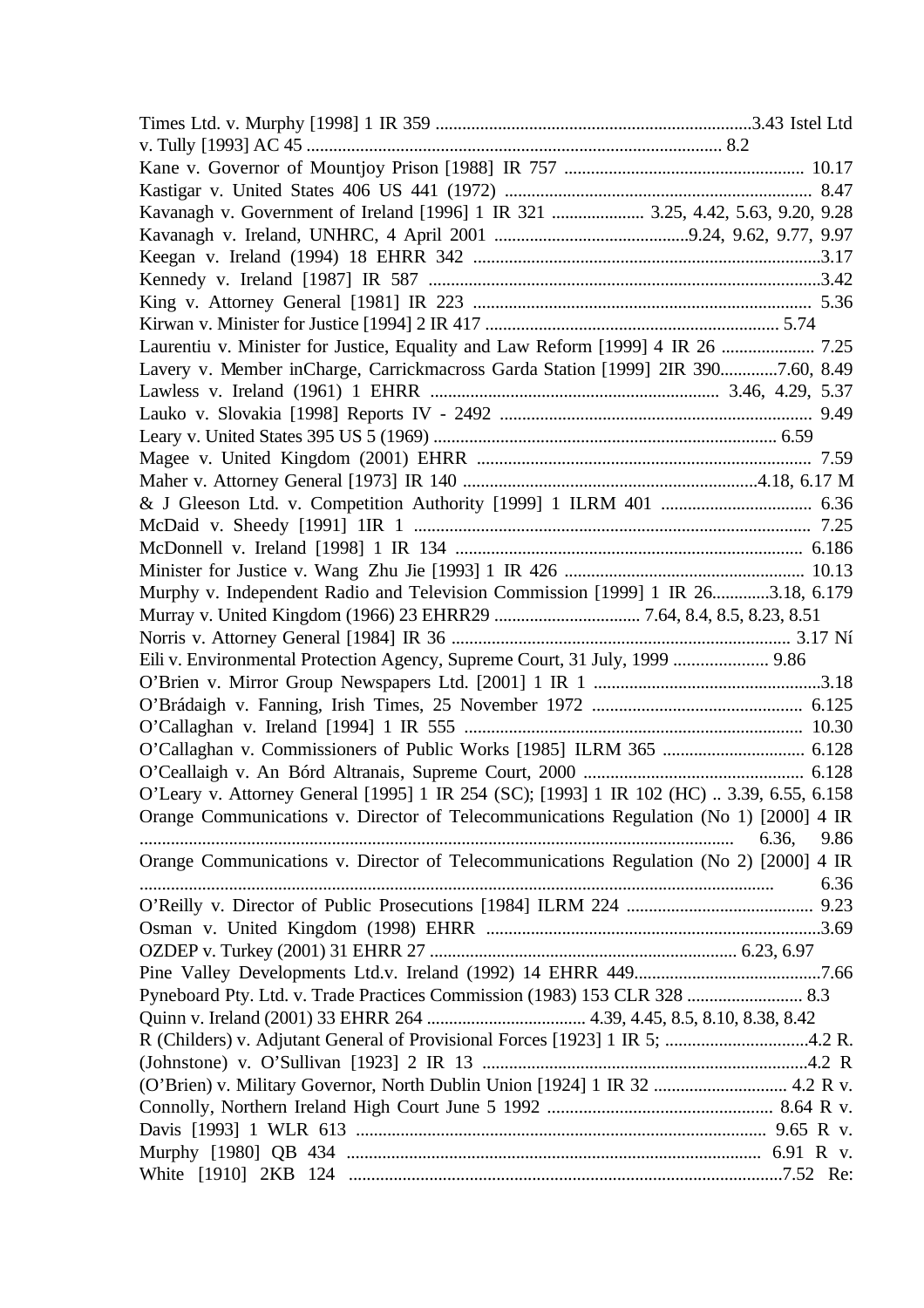| Article 26 and the Emergency Powers Bill 1976 [1977] IR 159 4.35, 5.9, 5.34 ,7.6 Re:   |  |
|----------------------------------------------------------------------------------------|--|
| Article 26 and the Illegal Immigrants (Trafficking) Bill [2000] 2 IR 360 2.19 Re:      |  |
| Article 26 and the Offences Against the State (Amendment) Bill [1940] IR 470  4.23 Re: |  |
| Article 26 and the Planning and Development Bill [2000] 1 IR 321 3.18, 6.128 Re:       |  |
|                                                                                        |  |
|                                                                                        |  |
|                                                                                        |  |
|                                                                                        |  |
|                                                                                        |  |
|                                                                                        |  |
|                                                                                        |  |
|                                                                                        |  |
|                                                                                        |  |
|                                                                                        |  |
|                                                                                        |  |
|                                                                                        |  |
| Starrs v. Ruxton, Procurator Fiscal, Linlithgow (1999) SCCR 1052  9.49                 |  |
|                                                                                        |  |
|                                                                                        |  |
|                                                                                        |  |
|                                                                                        |  |
|                                                                                        |  |
|                                                                                        |  |
|                                                                                        |  |
|                                                                                        |  |
| People v. Ferguson, Court of Criminal Appeal October 31 1975  4.33, 6.85 The           |  |
|                                                                                        |  |
|                                                                                        |  |
|                                                                                        |  |
|                                                                                        |  |
|                                                                                        |  |
|                                                                                        |  |
|                                                                                        |  |
|                                                                                        |  |
|                                                                                        |  |
|                                                                                        |  |
|                                                                                        |  |
|                                                                                        |  |
|                                                                                        |  |
|                                                                                        |  |
|                                                                                        |  |
|                                                                                        |  |
|                                                                                        |  |
|                                                                                        |  |
|                                                                                        |  |
|                                                                                        |  |
|                                                                                        |  |
|                                                                                        |  |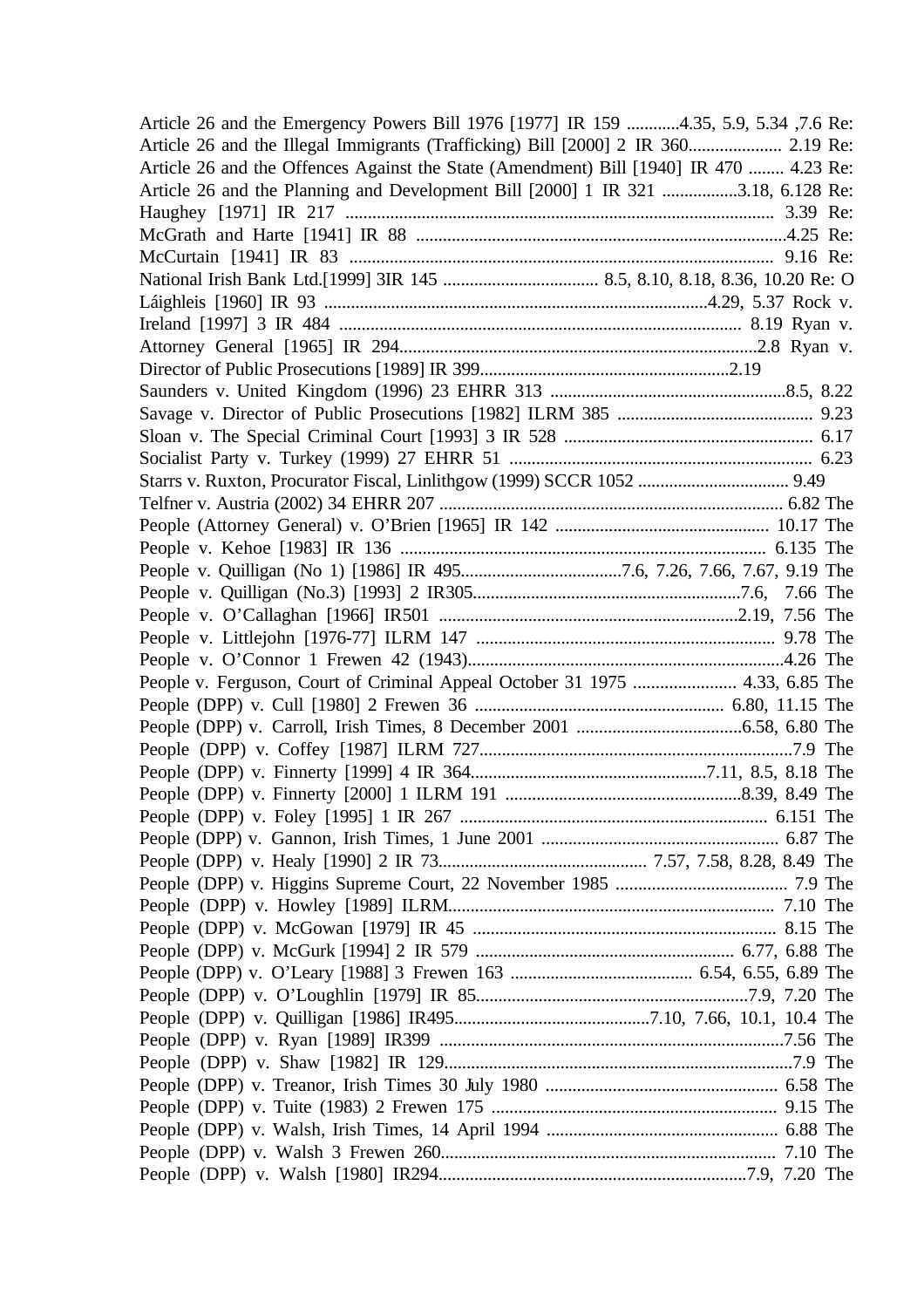| State (Bollard) v. Governor of Portlaoise Prison, High Court, 4 December 1972  9.16 The |  |
|-----------------------------------------------------------------------------------------|--|
|                                                                                         |  |
|                                                                                         |  |
|                                                                                         |  |
| (Creedon) v. Criminal Injuries Compensation Tribunal [1988] IR 51  9.86 The State       |  |
|                                                                                         |  |
|                                                                                         |  |
|                                                                                         |  |
|                                                                                         |  |
|                                                                                         |  |
|                                                                                         |  |
|                                                                                         |  |
|                                                                                         |  |
|                                                                                         |  |
|                                                                                         |  |
|                                                                                         |  |
|                                                                                         |  |
|                                                                                         |  |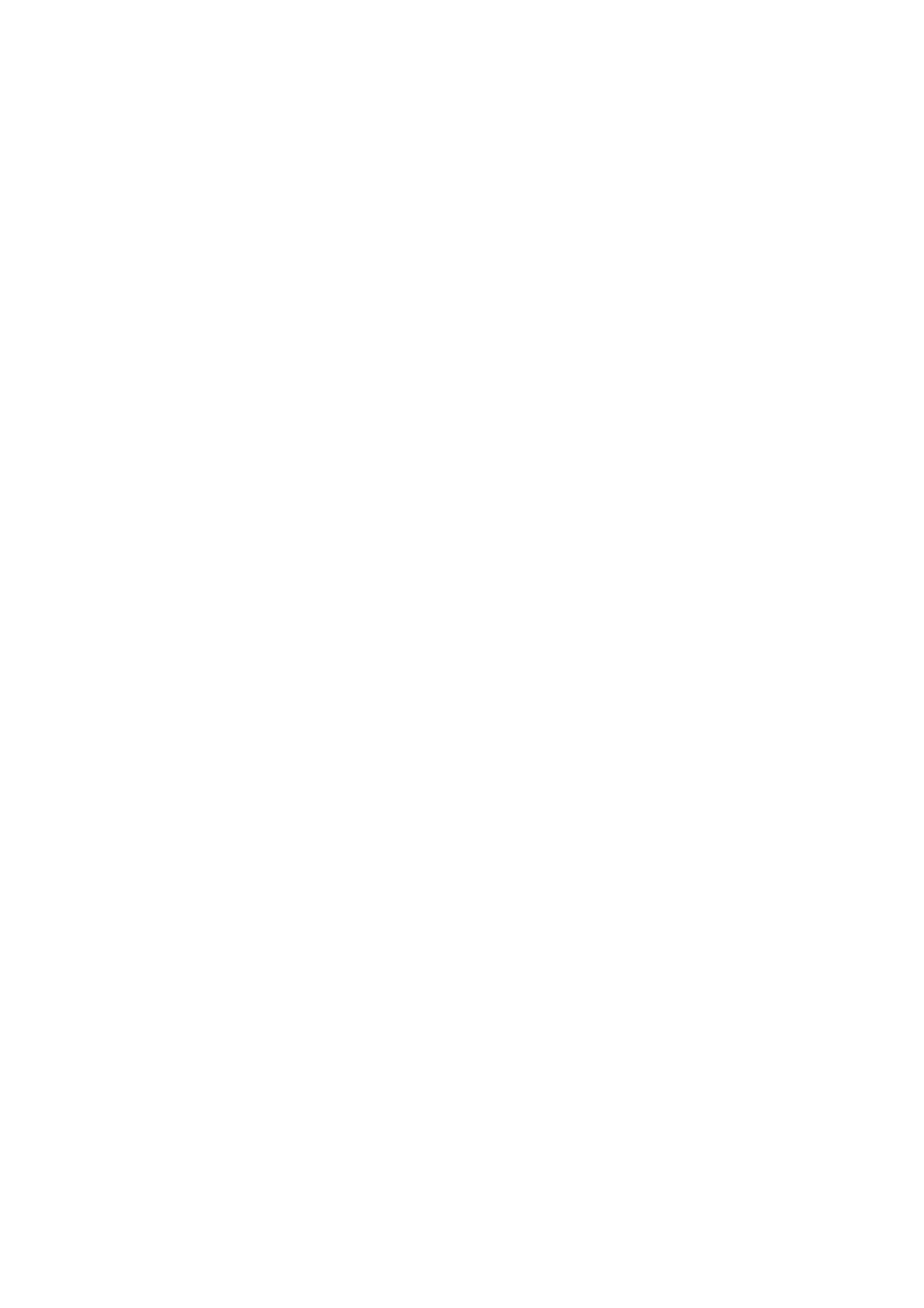# **APPENDIX 3**

# **ACTS AS PROMULGATED**

| No. 13/1939 | Offences Against the State Act 1939             |
|-------------|-------------------------------------------------|
| No. 2/1940  | Offences Against the State (Amendment) Act 1940 |
| No. 26/1972 | Offences Against the State (Amendment) Act 1972 |
| No. 3/1985  | Offences Against the State (Amendment) Act 1985 |
| No. 39/1998 | Offences Against the State (Amendment) Act 1998 |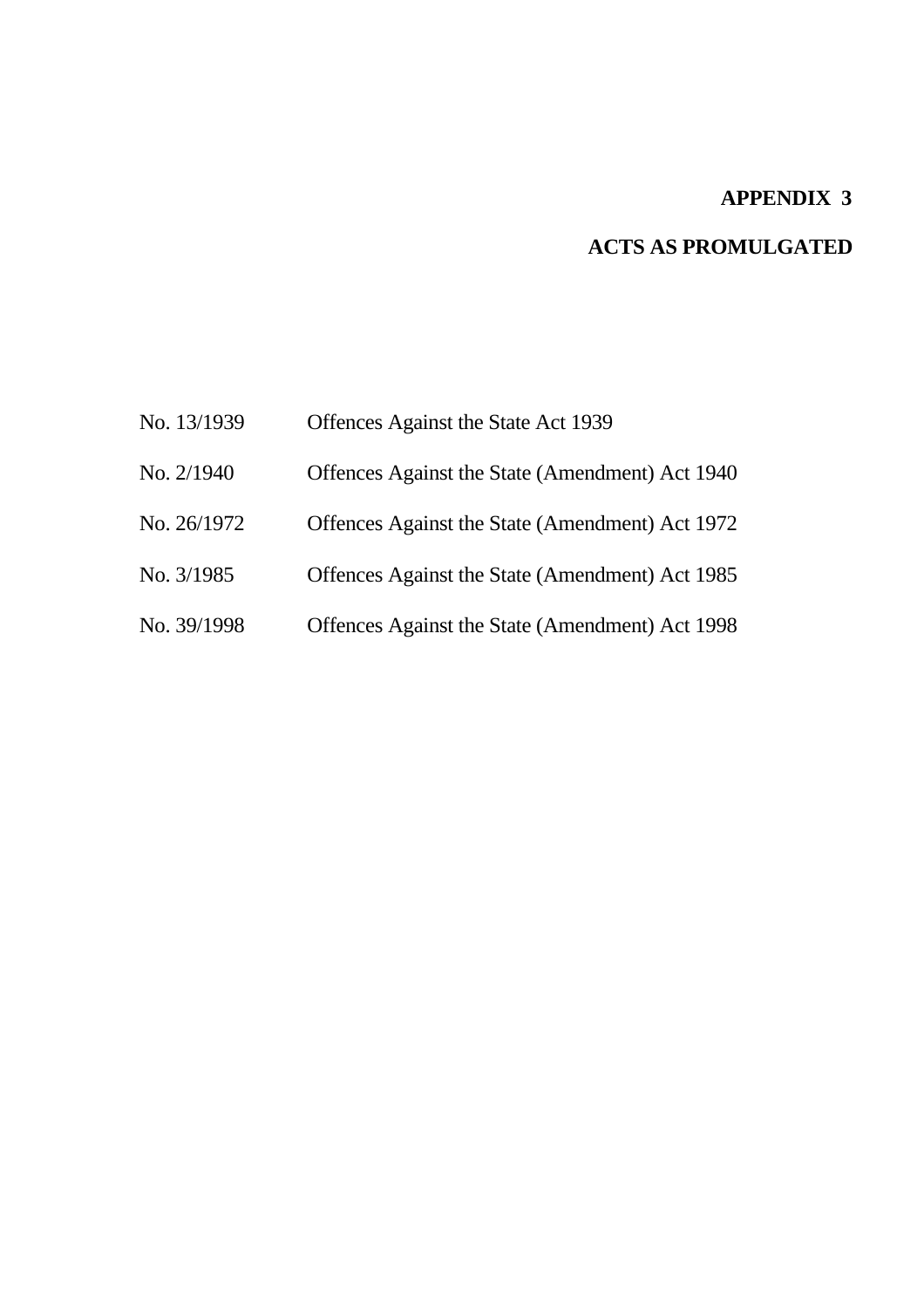### **Number 13 of 1939. \_\_\_\_\_\_\_\_\_\_\_\_\_\_\_\_\_\_\_\_\_\_\_\_\_\_\_\_\_**

## **No. 13/1939: OFFENCES AGAINST THE STATE ACT, 1939. \_\_\_\_\_\_\_\_\_\_\_\_\_\_\_\_\_\_\_\_\_\_\_\_\_\_\_\_**

AN ACT TO MAKE PROVISION IN RELATION TO ACTIONS AND CONDUCT CALCULATED TO UNDERMINE PUBLIC ORDER AND THE AUTHORITY OF THE STATE, AND FOR THAT PURPOSE TO PROVIDE FOR THE PUNISHMENT OF PERSONS GUILTY OF OFFENCES AGAINST THE STATE, TO REGULATE AND CONTROL IN THE PUBLIC INTEREST THE FORMATION OF ASSOCIATIONS, TO ESTABLISH SPECIAL CRIMINAL COURTS IN ACCORDANCE WITH ARTICLE 38 OF THE CONSTITUTION AND PROVIDE FOR THE CONSTITUTION, POWERS, JURISDICTION, AND PROCEDURE OF SUCH COURTS, TO REPEAL CERTAIN ENACTMENTS AND TO MAKE PROVISION GENERALLY IN RELATION TO MATTERS CONNECTED WITH THE MATTERS AFORESAID. [14th June, 1939].

#### BE IT ENACTED BY THE OIREACHTAS AS FOLLOWS:—

## PART I PRELIMINARY AND GENERAL

1 Short title.

1.— This Act may be cited as the Offences against the State Act, 1939.

2 Definitions.

2.— In this Act—

the word "organisation" includes associations, societies, and other organisations or combinations of persons of whatsoever nature or kind, whether known or not known by a distinctive name;

the word "document" includes a book and also a newspaper, magazine, or other periodical publication, and also a pamphlet, leaflet, circular, or advertisement;

the expression "incriminating document" means a document of whatsoever date, or bearing no date, issued by or emanating from an unlawful organisation or appearing to be so issued or so to emanate or purporting or appearing to aid or abet any such organisation or calculated to promote the formation of an unlawful organisation;

the expression "treasonable document" includes a document which relates directly or indirectly to the commission of treason; the expression "seditious document" includes—

( a ) a document consisting of or containing matter calculated or tending to undermine the public order or the authority of the State, and

( b ) a document which alleges, implies, or suggests or is calculated to suggest that the government functioning under the Constitution is not the lawful government of the State or that there is in existence in the State any body or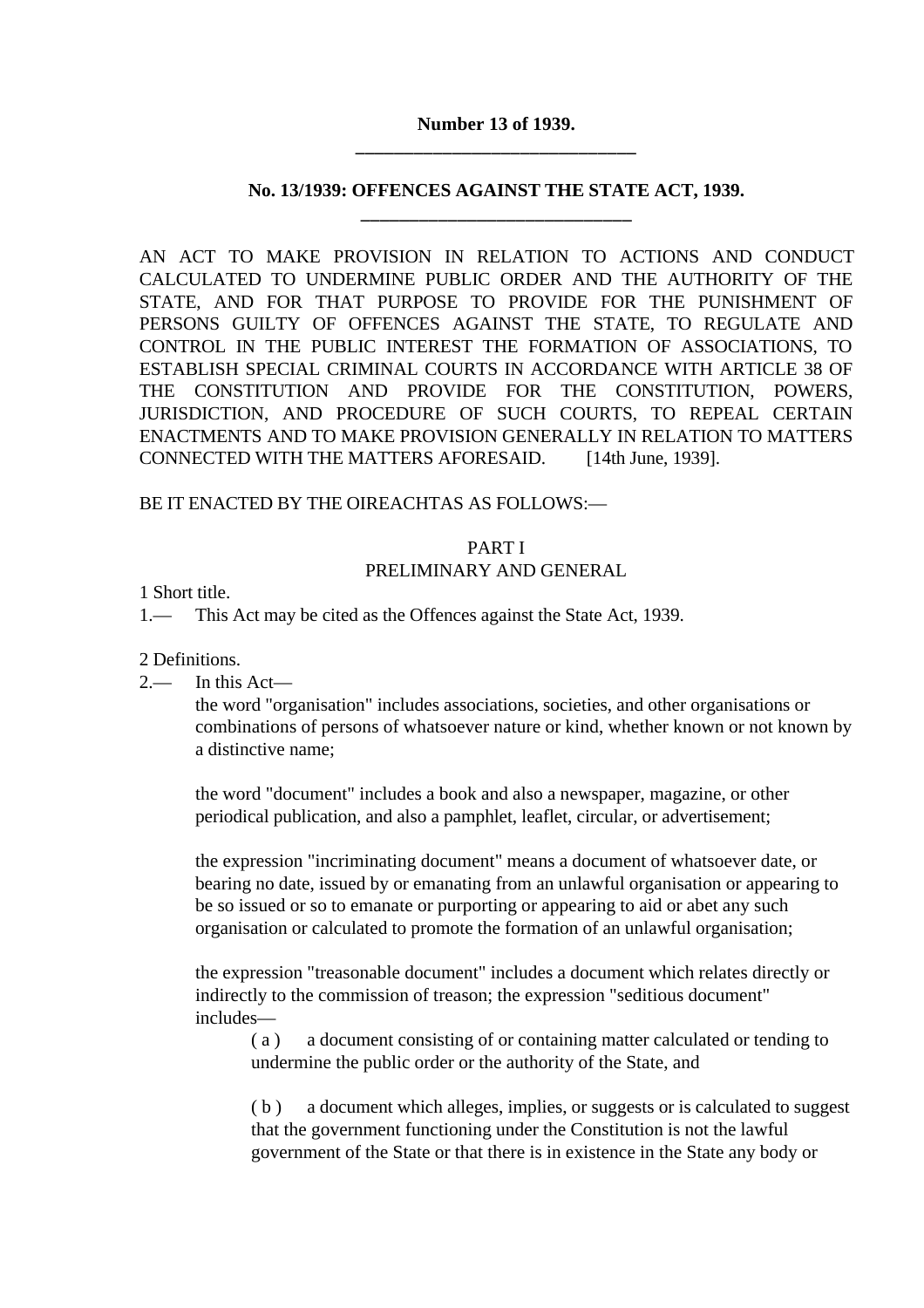organisation not functioning under the Constitution which is entitled to be recognised as being the government of the country, and

( c ) a document which alleges, implies, or suggests or is calculated to suggest that the military forces maintained under the Constitution are not the lawful military forces of the State, or that there is in existence in the State a body or organisation not established and maintained by virtue of the Constitution which is entitled to be recognised as a military force, and

( d ) a document in which words, abbreviations, or symbols referable to a military body are used in referring to an unlawful organisation;

the word "offence" includes treason, felonies, misdemeanours, and statutory and other offences;

references to printing include every mode of representing or reproducing words in a visible form, and the word "print" and all cognate words shall be construed accordingly.

- 3 Exercise of powers by superintendents of the Gárda Síochána.
- 3.— Any power conferred by this Act on an officer of the Gárda Síochána not below the rank- of chief superintendent may be exercised by any superintendent of the Gárda Síochána who is authorised (in respect of any particular power or any particular case) in that behalf in writing by the Commissioner of the Gárda Síochána.
- 4 Expenses.
- 4.— The expenses incurred by any Minister of State in the administration of this Act shall, to such extent as may be sanctioned by the Minister for Finance, be paid out of moneys provided by the Oireachtas.
- 5 Repeals.
- 5.— The Treasonable offences Act, 1925 (No. 18 of 1925), and the Public Safety (Emergency Powers) Act, 1926 (No. 42 of 1926), are hereby repealed.

#### PART II OFFENSES AGAINST THE STATE

- 6 Usurpation of functions of government.
- 6.— (1) Every person who usurps or unlawfully exercises any function of government, whether by setting up, maintaining or taking part in any way in a body of persons purporting to be a government or a legislature but not authorised in that behalf by or under the Constitution, or by setting up, maintaining, or taking part in any way in a purported court or other tribunal not lawfully established, or by forming, maintaining, or being a member of an armed force or a purported police force not so authorised, or by any other action or conduct whatsoever, shall be guilty of felony and shall be liable on conviction thereof to suffer penal servitude for a term not exceeding ten years or to imprisonment for a term not exceeding two years.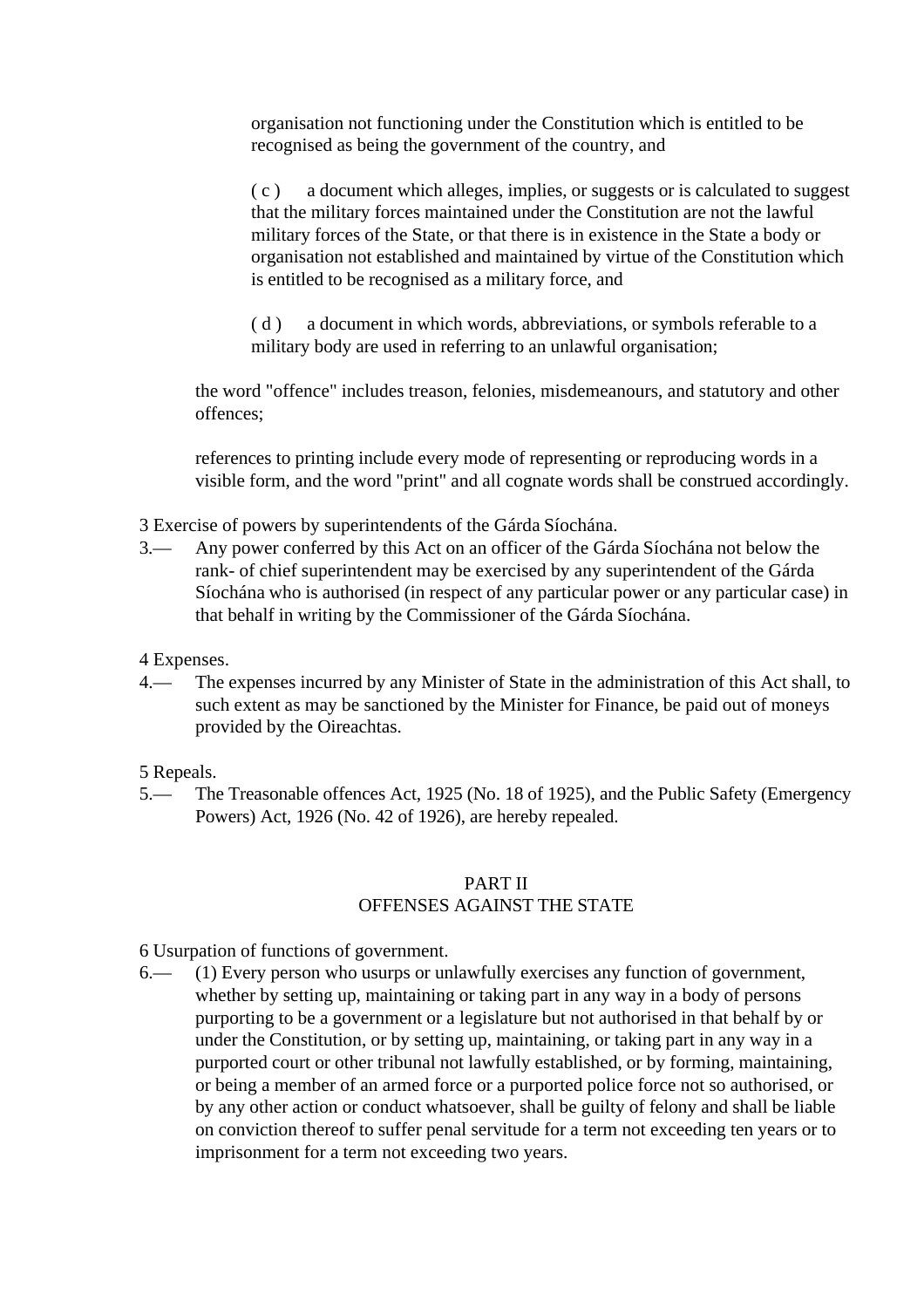(2) Every person who shall attempt to do any thing the doing of which is a felony under the foregoing sub-section of this section or who aids or abets or conspires with another person to do or attempt to do any such thing or advocates or encourages the doing of any such thing shall be guilty of a misdemeanour and shall be liable on conviction thereof to imprisonment for a term not exceeding two years.

#### 7 Obstruction of government.

7.— (1) Every person who prevents or obstructs, or attempts or is concerned in an attempt to prevent or obstruct, by force of arms or other violent means or by any form of intimidation the carrying on of the government of the State or any branch (whether legislative, judicial, or executive) of the government of the State or the exercise or performance by any member of the legislature, the judiciary, or the executive or by any officer or employee (whether civil (including police) or military) of the State of any of his functions, powers, or duties shall be guilty of felony and shall be liable on conviction thereof to suffer penal servitude for a term not exceeding seven years or to imprisonment for a term not exceeding two years.

(2) Every person who aids or abets or conspires with another person to do any thing the doing of which is a felony under the foregoing sub-section of this section or advocates or encourages the doing of any such thing shall be guilty of a misdemeanour and shall be liable on conviction thereof to imprisonment for a term not exceeding two years.

8 Obstruction of the President.

8.— (1) Every person who prevents, or obstructs, or attempts or is concerned in an attempt to prevent or obstruct, by force of arms or other violent means or by any form of intimidation the exercise or performance by the President of any of his functions, powers, or duties shall be guilty of felony and shall be liable on conviction thereof to suffer penal servitude for a term not exceeding seven years or to imprisonment for a term not exceeding two years.

(2) Every person who aids or abets or conspires with another person to do any thing the doing of which is a felony under the foregoing sub-section of this section or advocates or encourages the doing of any such thing shall be guilty of a misdemeanour and shall be liable on, conviction thereof to imprisonment for a term not exceeding two years.

9 Interference with military or other employees of the State.

9.— (1) Every person who shall with intent to undermine public order or the authority of the State commit any act of violence against or of interference with a member of a lawfully established military or police force (whether such member is or is not on duty) or shall take away, injure, or otherwise interfere with the arms or equipment, or any part of the arms or equipment, of any such member shall be guilty of a misdemeanour and shall be liable on conviction thereof to imprisonment for a term not exceeding two years.

(2) Every person who shall incite or encourage any person employed in any capacity by the State to refuse, neglect, or omit (in a manner or to an extent calculated to dislocate the public service or a branch thereof) to perform his duty or shall incite or encourage any person so employed to be negligent or insubordinate (in such manner or to such extent as aforesaid) in the performance of his duty shall be guilty of a misdemeanour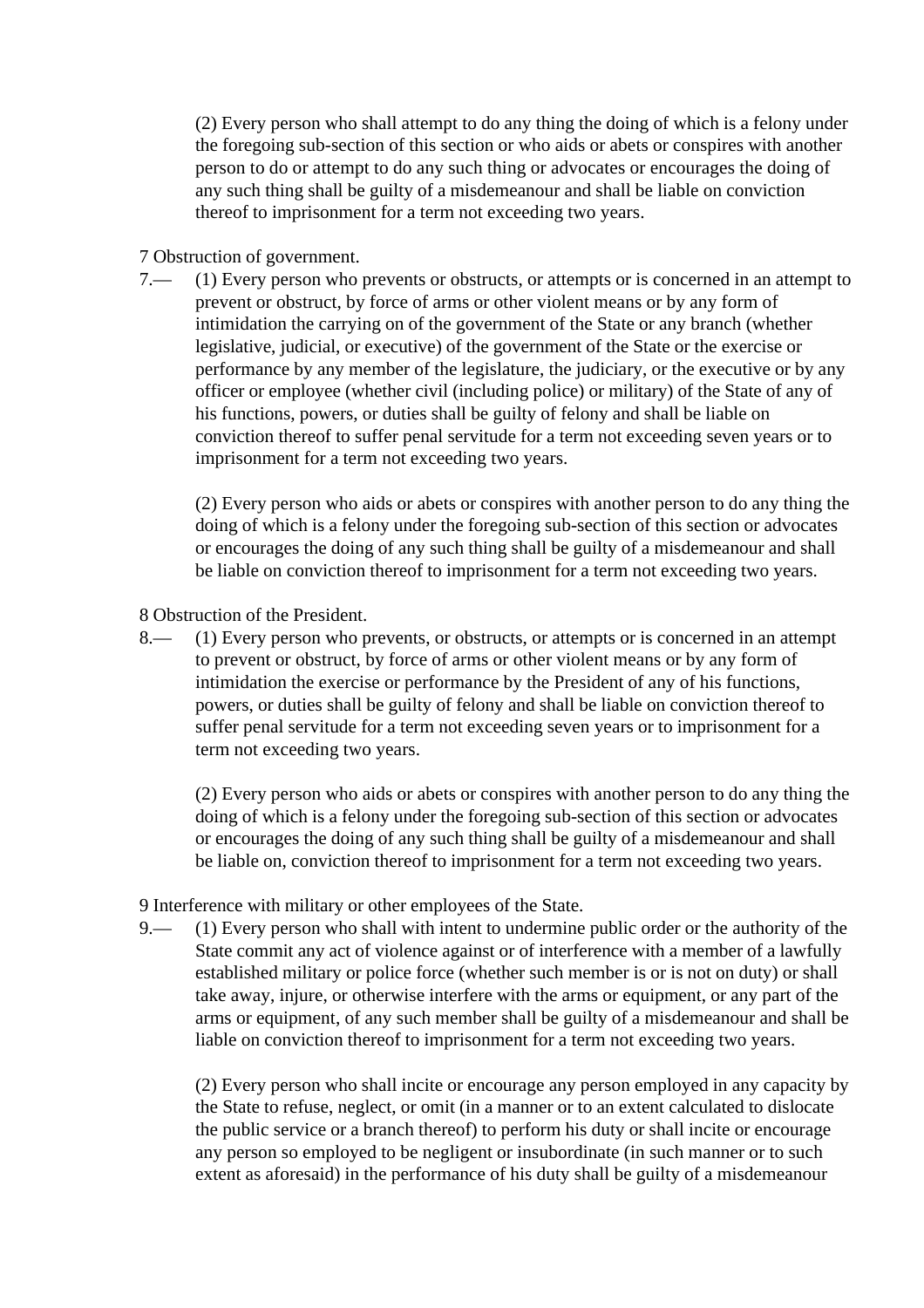and shall be liable on conviction thereof to imprisonment for a term not exceeding two years

(3) Every person who attempts to do anything the doing of which is a misdemeanour under either of the foregoing sub-sections of this section or who aids or abets or conspires with another person to do or attempt to do any such thing or advocates or encourages the doing of any such thing shall be guilty of a misdemeanour and shall be liable on conviction thereof to imprisonment for a term not exceeding twelve months.

10 Prohibition of printing, etc, certain documents.

- 10.— (1) It shall not be lawful to set up in type, print, publish, send through the post, distribute, sell, or offer for sale any document—
	- ( a ) which is or contains or includes an incriminating document, or
	- ( b ) which is or contains or includes a treasonable document, or
	- ( c ) which is or contains or includes a seditious document.

(2) In particular and without prejudice to the generality of the foregoing sub-section of this section, it shall not be lawful for any person to send or contribute to any newspaper or other periodical publication or for the proprietor of any newspaper or other periodical publication to publish in such newspaper or publication any letter, article, or communication which is sent or contributed or purports to be sent or contributed by or on behalf of an unlawful organisation or which is of such nature or character that the printing of it would be a contravention of the foregoing sub-section of this section.

(3) Every person who shall contravene either of the foregoing sub-sections of this section shall be guilty of an offence under this sub-section and shall be liable on summary conviction thereof to a fine not exceeding one hundred pounds, or, at the discretion of the Court, to imprisonment for a term not exceeding six months or to both such fine and such imprisonment and also (in any case), if the Court so directs, to forfeit every copy in his possession of the document, newspaper, or publication in relation to which the offence, was committed and also (where the act constituting the offence was the setting up in type or the printing of a document) to forfeit, if the Court so directs, so much of the printing machinery in his possession as is specified in that behalf by the Court.

(4) Every person who unlawfully has in his possession a document which was printed or published in contravention of this section or a newspaper or other periodical publication containing a letter, article, or other communication published therein in contravention of this section shall, when so requested by a member of the Gárda, Síochána, deliver up to such member every copy in his possession of such document or of such newspaper or publication (as the case may be), and if he fails or refuses so to do he shall be guilty of an offence under this sub-section and shall be liable on summary conviction thereof to imprisonment for a term not exceeding three months and also, if the Court so directs, to forfeit every copy in his possession of the document, newspaper or publication in relation to which the offence was committed.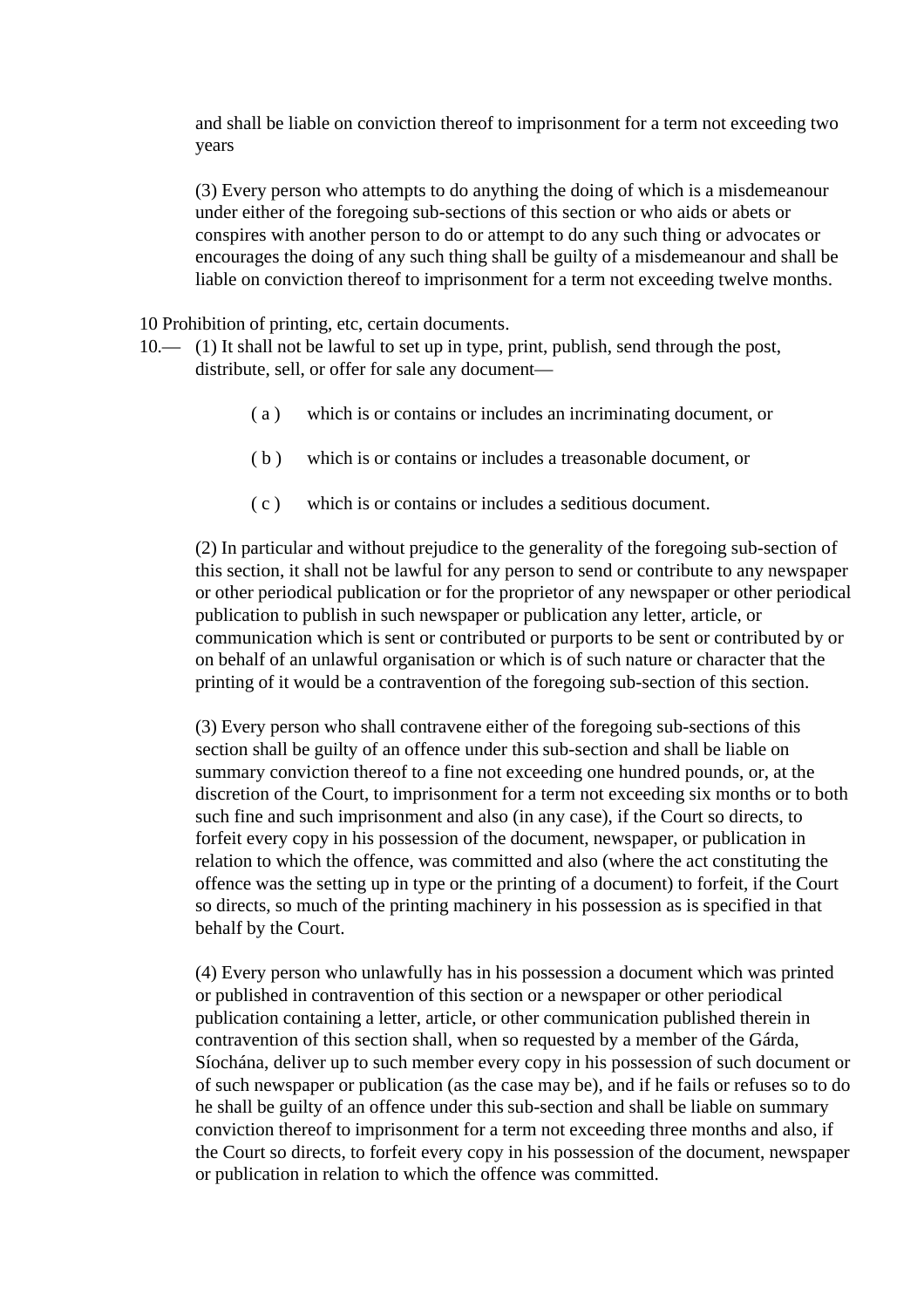(5) Nothing in this section shall render unlawful the setting tip in type, printing, publishing, sending through the post, distributing, selling, offering for sale, or having possession of a document or a copy of a document which is published at the request or by permission of the Government or is published in the course or as part of a fair report of the proceedings in either House of the Oireachtas or in a court of justice or before any other court or tribunal lawfully exercising jurisdiction.

11 Foreign newspapers, etc, containing seditious or unlawful matter.

11.— (1) Whenever the Minister for Justice is of opinion, in respect of a newspaper or other periodical publication ordinarily printed outside the State, that a particular issue of such publication either is seditious contains any matter the publication of which is a contravention of this Act, the said Minister may by order, if he considers that it is in the public interest so to do, do either or both of the, following things, that is to say:—

> ( a ) authorise members of the Gárda Síochána to seize and destroy all copies of the said issue of such publication wherever they may be found;

( b ) prohibit the importation of any copy of any issue of such publication published within a specified period (not exceeding three months) after the publication of the said issue of such publication.

(2) The Minister for Justice may by order, whenever he thinks proper so to do, revoke or amend any order made by him under the foregoing sub-section of this section or any order (made 'by him under this sub-section) amending any such order.

(3) It shall not be lawful for any person to import any copy of an issue of a periodical publication the importation of which is prohibited by an order under this section, and all such copies shall be deemed to be included amongst the goods enumerated and described in the Table of Prohibitions and Restrictions Inwards annexed to section 42 of the Customs Consolidation Act, 1876, and the provisions of that Act (as amended or extended by subsequent Acts) relating to the importation of prohibited or restricted goods shall apply accordingly.

12 Possession of treasonable, seditious, or incriminating documents.

12.— (1) It shall not be lawful for any person to have any treasonable document, seditious document, or incriminating document in his possession or on any lands or premises owned or occupied by him or under his control.

(2) Every person who has a treasonable document, seditious document, or incriminating document in his possession or on any lands or premises owned or occupied by him or under his control shall be guilty of an offence under this sub-section and shall be liable on summary conviction thereof to a fine not exceeding fifty pounds or, at the discretion of the Court, to imprisonment for a term not exceeding three mouths or to both such fine and such imprisonment.

(3) Where a person is charged with an offence under this section, it shall be a good defence to such charge for Such person to prove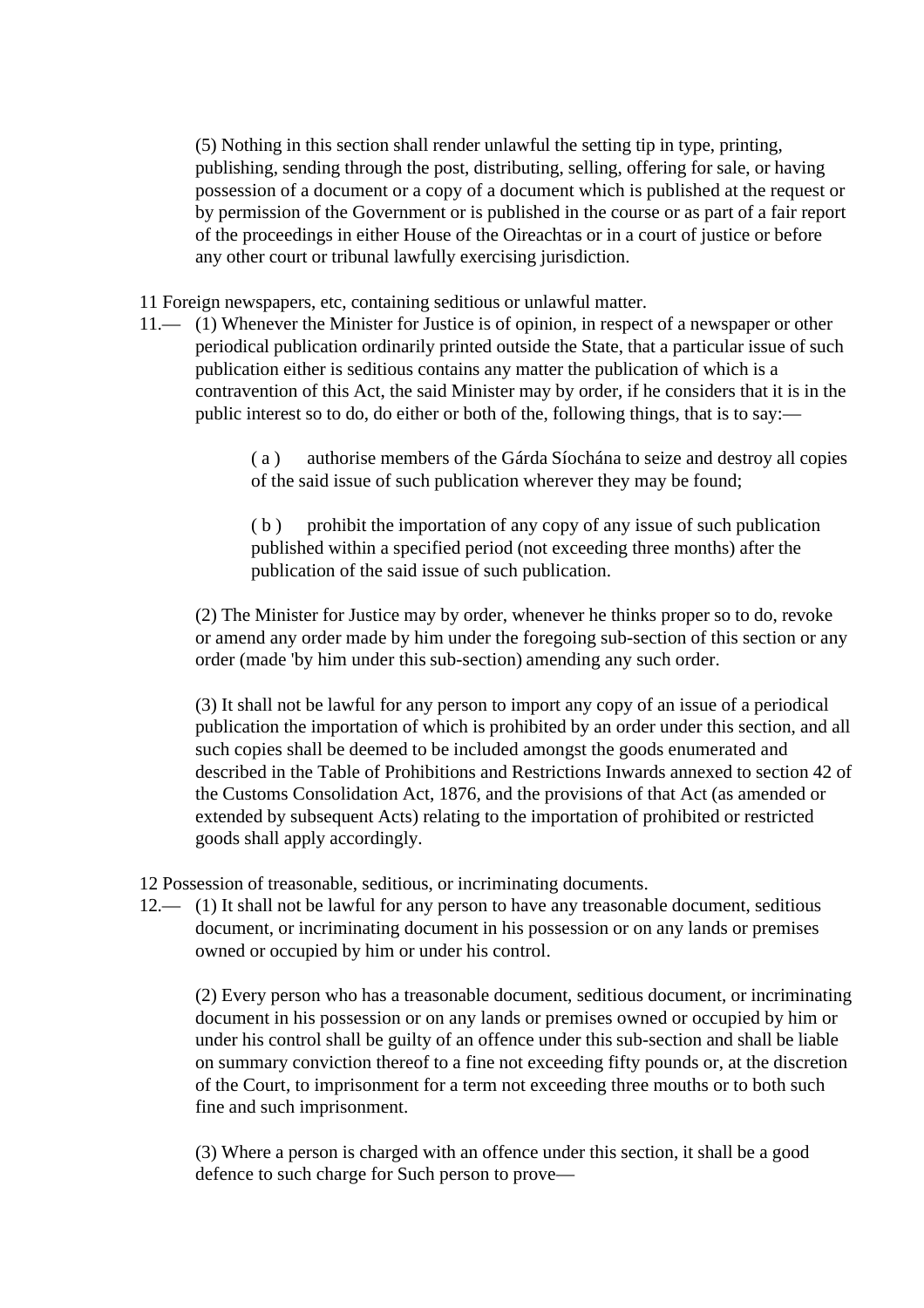( a ) that he is an officer of the State and had possession or custody of the document in respect of which the offence is alleged to have been committed in the course of his duties as such officer, or

( b ) that he did not know that the said document was in his possession or on any lands or premises owned or occupied by him or under his control, or

( c ) that he did not know the nature or contents of the said document.

(4) Every person who has in his possession a treasonable document, seditious document, or incriminating document shall, when so requested by a member of the Gárda Síochána, deliver up to such member the said document and every copy thereof in his possession, and if he fails or refuses so to do he shall be guilty of an offence under this sub-section and shall be liable on summary conviction thereof to imprisonment for a term not exceeding three months.

(5) Where the proprietor or the editor or other chief officer of a newspaper or other periodical publication receives a document which appears to him to be a treasonable document, a seditious document, or an incriminating document and such document is not published in such newspaper or periodical publication, the following provisions shall have effect, that is to say:—

( a ) if such proprietor, editor, or chief officer is requested by a member of the Gárda Síochána to deliver up such document to such member, such proprietor, editor, or chief officer may, in lieu of so delivering up such document, destroy such document and every (if any) copy thereof in his possession in the presence and to the satisfaction of such member;

( b ) if such proprietor, editor, or chief officer destroys under the next preceding paragraph of this sub-section such document and every (if any) copy thereof in his possession or of his own motion destroys such document within twenty-four hours after receiving it and without having made any copy of it or permitted any such copy to be made, such destruction shall be a good defence to any charge against such proprietor, editor, or chief officer of an offence under any sub-section of this section in respect of such document and no civil or criminal action or other proceeding shall lie against such proprietor, editor, or chief officer on account of such destruction.

13 Provisions in respect of documents printed for reward.

13.— (1) Every person who shall print for reward any document shall do every of the following things, that is to say:—

> ( a ) at the time of or within twenty-four hours after printing such document, print or write on at least one copy of such document the name and address of the person for whom or on whose instructions such document was printed;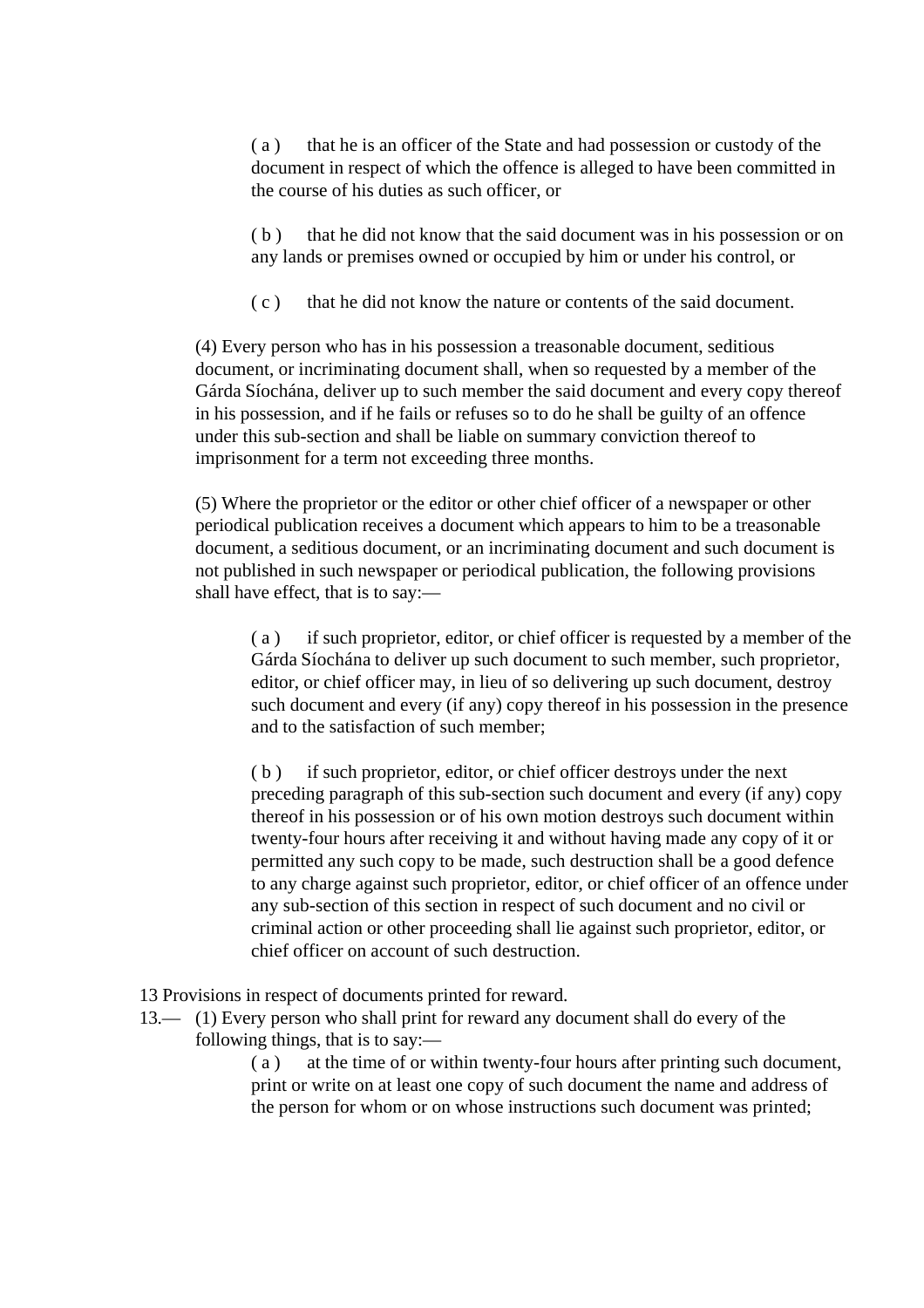( b ) retain, for six months from the date on which such document was printed, a copy of such document on which the said name and address is printed or written as aforesaid;

( c ) on the request of a member of the Gárda Síochána at any time during the said period of six months, produce for the inspection of such member the said copy of such document so retained as aforesaid.

(2) Every person who shall print for reward any document and shall fail to comply in any respect with the foregoing sub-section of this section shall be guilty of an offence under this section and shall be liable on summary conviction thereof, in the case of a first such offence, to a fine not exceeding twenty-five pounds and, in the case of a second or any subsequent such offence, to a fine not exceeding fifty pounds.

(3) This section does not apply to any newspaper, magazine or other periodical publication which is printed by the proprietor thereof on his own premises.

14 Obligation to print printer's name and address on documents.

14.— (1) Every person who shall print for reward any document (other than a document to which this section does not apply) which he knows or has reason to believe is intended to be sold or distributed (whether to the public generally or to a restricted class or number of persons) or to be publicly or privately displayed shall, if such document consists only of one page or sheet printed on one side only, print his name and the address of his place of business on the front of such document and shall, in every other case, print the said name and address on the first or the last page of such document.

(2) Every person who shall contravene by act or omission the foregoing sub-section of this section shall be guilty of an offence under this section and shall be liable on summary conviction thereof, in the case of a first such offence, to a fine not exceeding twenty-five pounds and, in the case of a second or any subsequent such offence, to a fine not exceeding fifty pounds.

(3) This section does not apply to any of the following documents, that is to say:—

( a ) currency notes, bank notes, bills of exchange, promissory notes, cheques, receipts and other financial or commercial documents,

( b ) writs, orders, summonses, warrants, affidavits, and other documents for the purposes of or for use in any lawful court or tribunal,

( c ) any document printed by order of the Government, either House of the Oireachtas, a Minister of State, or any officer of the State in the execution of his duties as such officer,

( d ) any document which the Minister for Justice shall by order declare to be a document to which this section does not apply.

15 Unauthorised military exercises prohibited.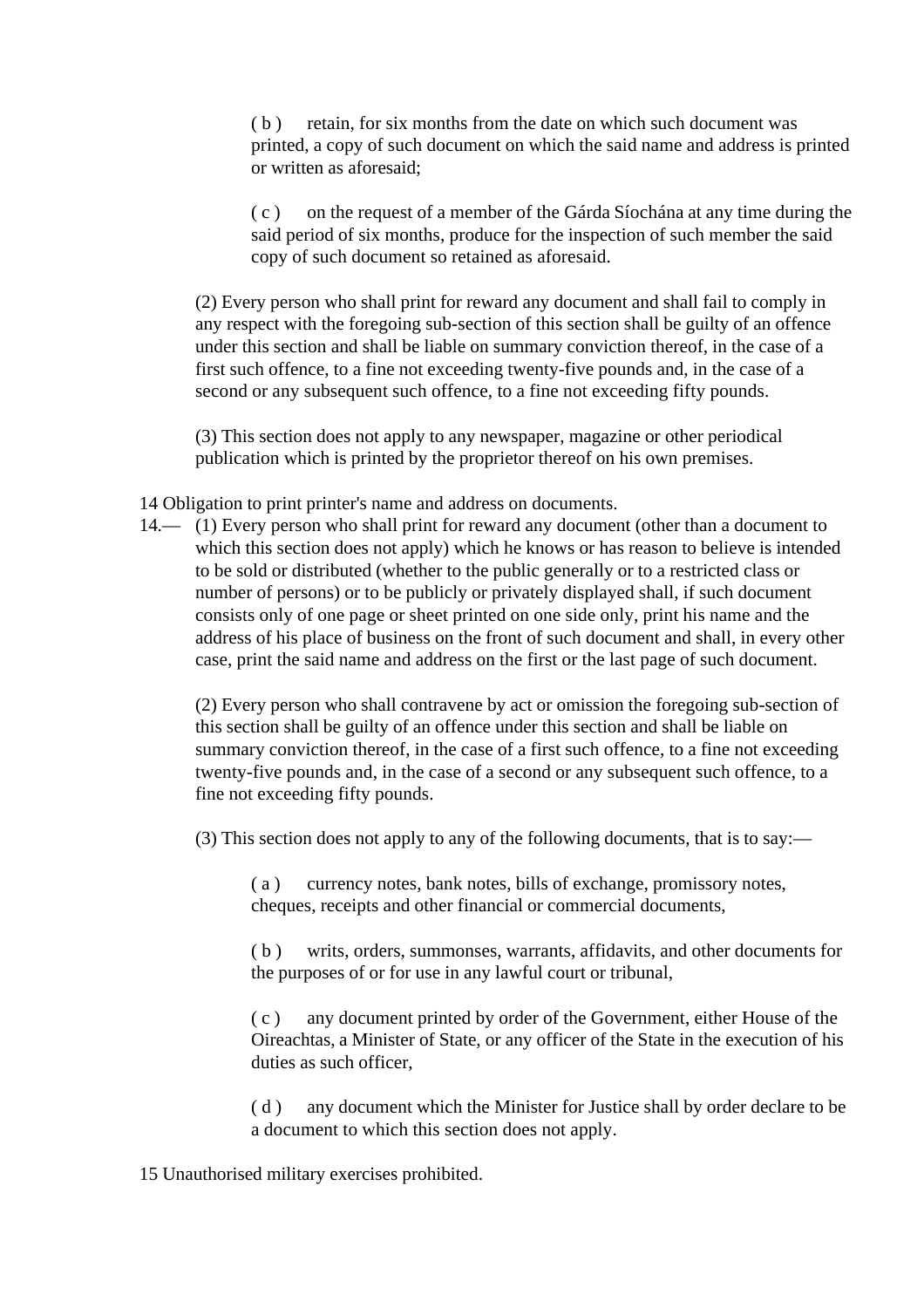15.— (1) Save as authorised by a Minister of State under this section, and subject to the exceptions hereinafter mentioned, it shall not be lawful for any assembly of persons to practise or to train or drill themselves in or be trained or drilled in the use of arms or the performance of military exercises, evolutions, or manoeuvres nor for any persons to meet together or assemble for the purpose of so practising or training or drilling or being trained or drilled.

(2) A Minister of State may at his discretion by order, subject to such limitations, qualifications and conditions as he shall think fit to impose and shall express in the order, authorise the members of any organisation to meet together and do such one or more of the following things as shall be specified in such order, that is to say, to practise or train or drill themselves in or be trained or drilled in the use of arms or the performance of military exercises, evolutions, or manoeuvres.

(3) If any person is present at or takes part in or gives instruction to or trains or drills an assembly of persons who without or otherwise than in accordance with an authorisation, granted by a Minister of State under this section practise, or train or drill themselves in, or are trained or drilled in the use of arms or the performance of any military exercise, evolution, or manoeuvre or who without or otherwise than in accordance with such authorisation have assembled or met together for the purpose of so practising, or training or drilling or being trained or drilled, such person shall be guilty of a misdemeanour and shall be liable on conviction thereof to imprisonment for a term not exceeding two years.

(4) This section shall not apply to any assembly of members of any military or police force lawfully maintained by the Government.

(5) In any prosecution under this section the burden of proof that any act was authorised under this section shall lie on the person prosecuted.

16 Secret societies in army or police.

16.— (1) Every person who shall—

( a ) form, organise, promote, or maintain any secret society amongst or consisting of or including members of any military or police force lawfully maintained by the Government, or

( b ) attempt to form, organise, promote or maintain any such secret society, or

( c ) take part, assist, or be concerned in any way in the formation, organisation, promotion, management, or maintenance of any such society, or

( d ) induce, solicit, or assist any member of a military of police force lawfully maintained by the Government to join any secret society whatsoever,

shall be guilty of a misdemeanour and shall be liable on conviction thereof to suffer penal servitude for any term not exceeding five years or imprisonment for any term not exceeding two years.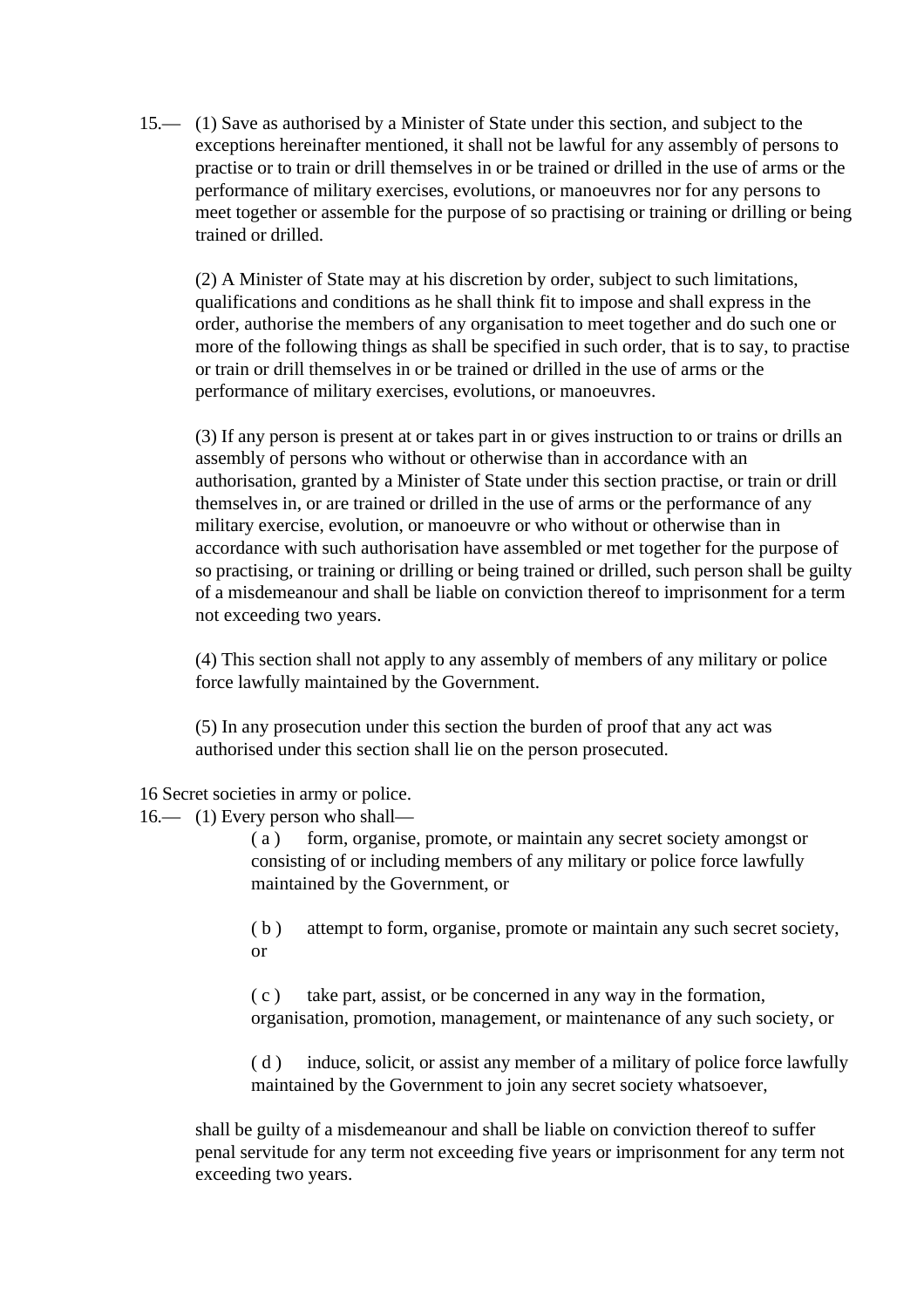(2) In this section the expression "secret society" means an association, society, or other body the members of which are required by the regulations thereof to take or enter into, or do in fact take or enter into, an oath, affirmation, declaration or agreement not to disclose the proceedings or some part of the proceedings of the association, society, or body.

#### 17 Administering unlawful oaths.

17.— (1) Every person who shall administer or cause to be administered or take part in, be present at, or consent to the administering or taking in any form or manner of any oath, declaration, or engagement purporting or intended to bind the person taking the same to do all or any of the following things, that is to say:—

> ( a ) to commit or to plan, contrive, promote, assist, or conceal the commission of any crime or any breach of the peace, or

( b ) to join or become a member of or associated with any organisation having for its object or one of its objects the commission of any crime, or breach of the peace, or

 $(c)$  to abstain from disclosing or giving information of the existence or formation or proposed or intended formation of any such organisation, association, or other body as aforesaid or from informing or giving evidence against any member of or person concerned in the formation of any such organisation, association, or other body, or

( d ) to abstain from disclosing or giving information of the Commission or intended or proposed commission of any crime, breach of the peace, or from informing or giving evidence against the person who committed such an act,

shall be guilty of a misdemeanour and shall be liable on conviction thereof to suffer imprisonment for any term not exceeding two years.

(2) Every person who shall take any such oath, declaration, or engagement as is mentioned in the foregoing sub-section shall be guilty of a misdemeanour and be liable on conviction thereof to suffer imprisonment for any term not exceeding two years unless he shall show—

( a ) that he was compelled by force or duress to take such oath, declaration, or engagement (as the case may be), and

( b ) that within four days after the taking, of such oath, declaration, or engagement, if not prevented by actual force or incapacitated by illness or other sufficient cause, or where so prevented or incapacitated then within four days after the cessor of the hindrance caused by such force, illness or other cause, he declared to an officer of the Gárda Síochána the fact of his having taken such oath, declaration, or engagement, and all the circumstances connected therewith and the names and descriptions of all persons concerned in the administering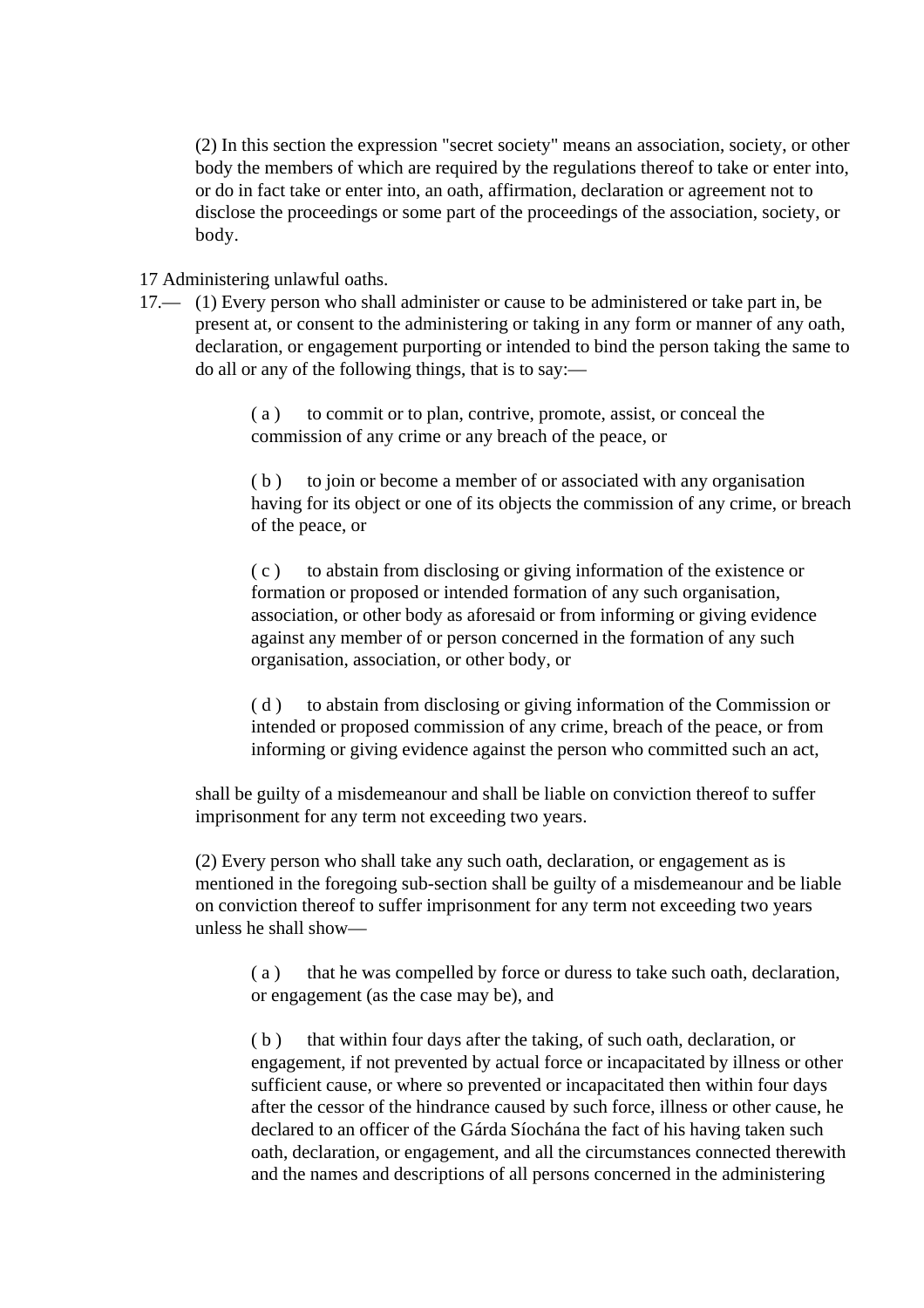thereof so far as such circumstances, names, and descriptions were known to him.

## PART III UNLAWFUL ORGANISATION

18 Unlawful organisations.

18.— In order to regulate and control in the public interest the exercise of the constitutional right of citizens to form associations, it is hereby declared that any organisation which—

> ( a ) engages in, promotes, encourages, or advocates the commission of treason or any activity of a treasonable nature, or

( b ) advocates, encourages, or attempts the procuring by force, violence, or other unconstitutional means of an alteration of the Constitution, or

( c ) raises or maintains or attempts to raise or maintain a military or armed force in contravention of the Constitution or without constitutional authority, or.

( d ) engages in, promotes, encourages, or advocates the commission of any criminal offence or the obstruction of or interference with the administration of justice or the enforcement of the law, or

( e ) engages in, promotes, encourages, or advocates the attainment of any particular object, lawful or unlawful, by violent, criminal, or other unlawful means, or

( f ) promotes, encourages, or advocates the non-payment of moneys payable to the Central Fund or any other public fund or the non-payment of local taxation,

shall be an unlawful organisation within the meaning and for the purposes of this Act, and this Act shall apply and have effect in relation to such organisation accordingly.

19 Suppression orders.

19.— (1) If and whenever the Government are of opinion that any particular organisation is an unlawful organisation, it shall be lawful for the Government by order (in this Act referred to as a suppression order) to declare that such organisation is an unlawful organisation and ought, in the public interest, to be suppressed.

(2) The Government may by order, whenever they so think proper, amend or revoke a suppression order.

(3) Every suppression order shall be published in the Iris Oifigiúil as soon as conveniently may be after the making thereof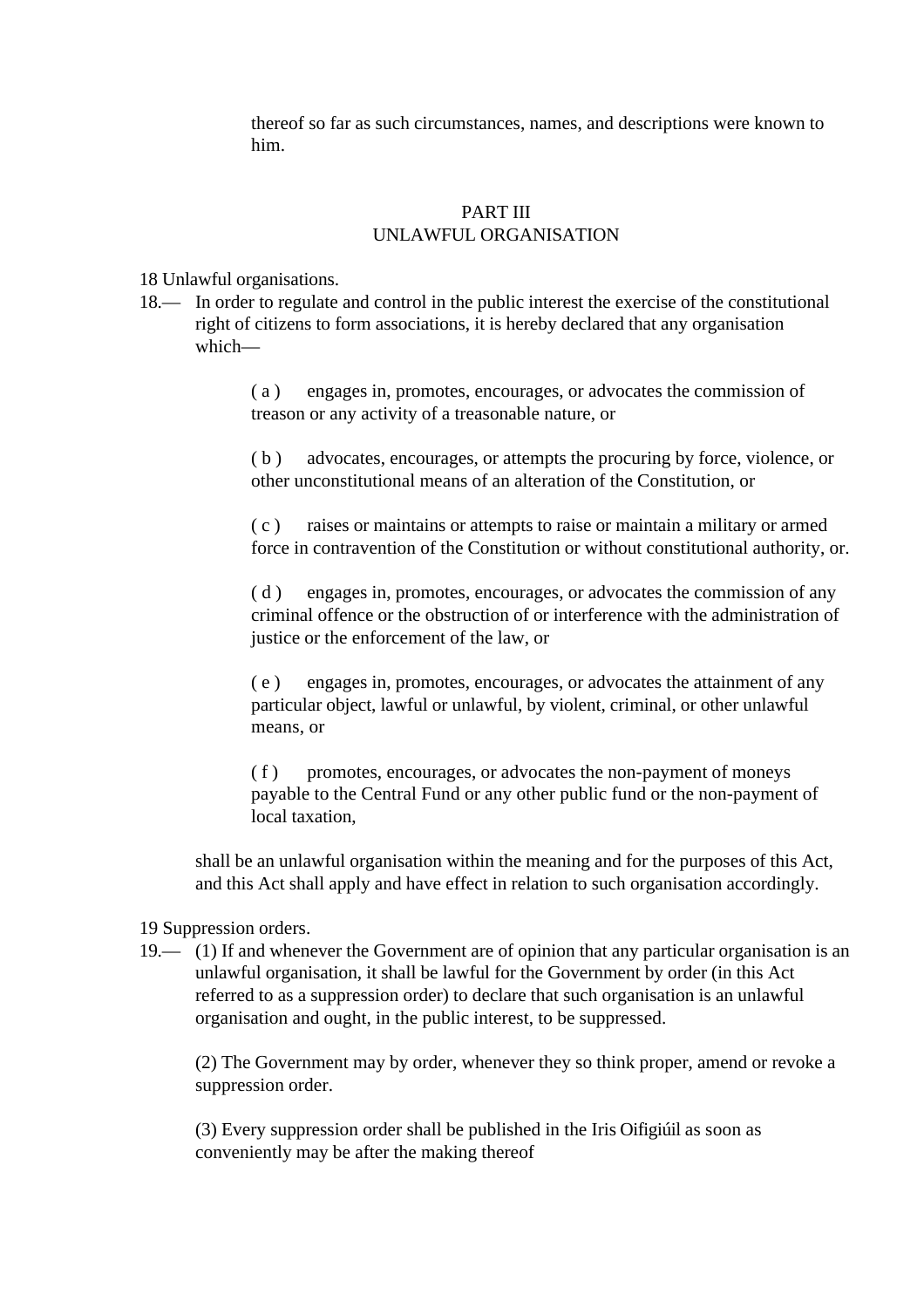(4) A suppression order shall be conclusive evidence for an purposes other than an application for a declaration of legality that the organisation to which it relates is an unlawful organisation within the meaning of this Act.

#### 20 Declaration of legality.

20.— (1) Any person (in this section referred to as the applicant) who claims to be a member of an organisation in respect of which a suppression order has been made may, at any time within thirty days after the publication of such order in the Iris Oifigiúil, apply to the High Court in a summary manner on notice to the Attorney-General for a declaration (in this Act referred to as a declaration of legality) that such organisation is not an unlawful organisation.

(2) Where, on an application under the foregoing sub-section of this section, the High Court, after hearing such evidence as may be adduced by the applicant or by the Attorney-General, is satisfied that the organisation to which such application relates is not an unlawful organisation, it shall be lawful for the High Court to make a declaration of legality in respect of such organisation.

(3) The High Court shall not make a declaration of legality unless the applicant for such declaration either—

( a ) gives evidence in support of the application and submits himself to cross-examination by counsel for the Attorney-General, or

( b ) satisfies the High Court that he is unable by reason of illness or other sufficient cause to give such evidence and adduces in support of the application the evidence of at least one person who submits himself to cross-examination by counsel for the Attorney-General.

(4) Whenever, on an application under this section, the High Court, or the Supreme Court on appeal from the High Court, makes a declaration of legality in respect of an organisation, the suppression order relating to such organisation shall forthwith become null and void, but without prejudice to the validity of anything previously done thereunder.

(5) Where the High Court makes a declaration of legality, it shall be lawful for that court, on the application of the Attorney-General, to suspend the operation of the next preceding sub-section of this section in respect of such declaration until the final determination of an appeal by the Attorney-General to the Supreme Court against such declaration, and if the High Court so suspends the said sub-section, the said sub-section shall only come into operation in respect of such declaration if and when the Supreme Court affirms the order of the High Court making such declaration.

(6) Whenever an application for a declaration of legality is made under this section and is refused by the High Court, or by the Supreme Court on appeal from the High Court, it shall not be lawful, in any prosecution of the applicant for the offence of being a member of the organisation to which such application relates, to give in evidence against the applicant any of the following matters, that is to say:—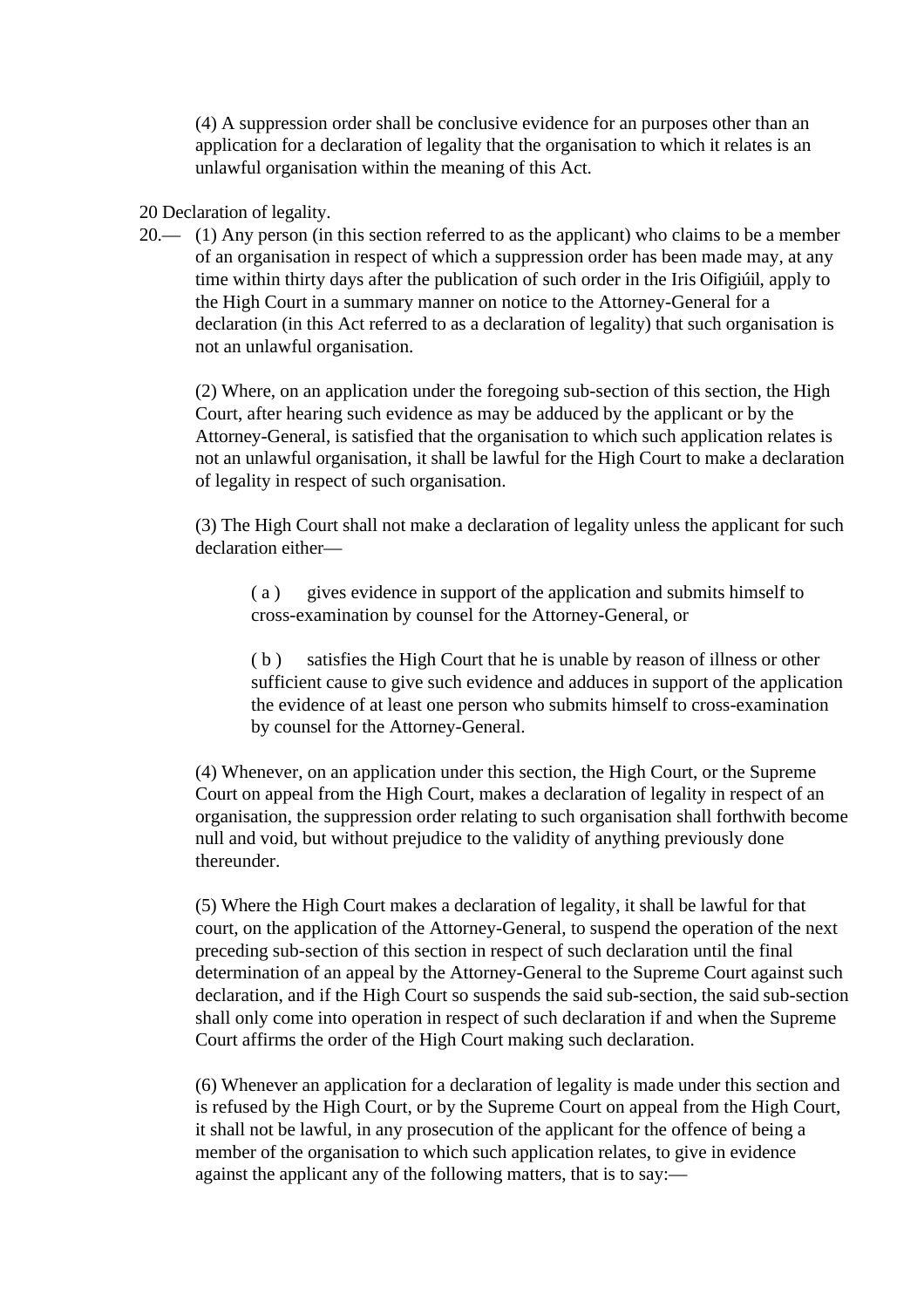( a ) the fact that he made the said application, or

( b ) any admission made by him or on his behalf for the purposes of or during the hearing of the said application, or

( c ) any statement made in the oral evidence given by him or on his behalf (whether on examination in chief, cross examination, or re-examination) at the hearing of the said application, or

( d ) any affidavit made by him or on his behalf for the purposes of the said application:

21 Prohibition of membership of an unlawful organisation.

21.— (1) It shall not be lawful for any person to be a member of an unlawful organisation.

(2) Every person who is a member of an unlawful organisation in contravention of this section shall be guilty of an offence under this section and shall—

( a ) on summary conviction thereof, be liable to a fine not exceeding fifty pounds or, at the discretion of the court, to imprisonment for a term not exceeding three months or to both such fine and such imprisonment, or

( b ) on conviction thereof on indictment, be liable to imprisonment for a term not exceeding two years.

(3) It shall be a good defence for a person charged with the offence under this section of being a member of an unlawful organisation, to show—

( a ) that he did not know that such organisation was an unlawful organisation, or

( b ) that, as soon as reasonably possible after he became aware of the real nature of such organisation or after the making of a suppression order in relation to such organisation, he ceased to be a member thereof and dissociated himself therefrom.

(4) Where an application has been made to the High Court for a declaration of legality in respect of an organisation no person who is, before the final determination of such application, charged with an offence under this section in relation to that organisation shall be brought to trial on such charge before such final determination, but a postponement of the said trial in pursuance of this sub-section shall not prevent the detention of such person in custody during the period of such postponement.

22 Provisions consequent upon the making of a suppression order.

22.— Immediately upon the making of a suppression order, the following provisions shall have effect in respect of the organisation to which such order relates, that is to say:—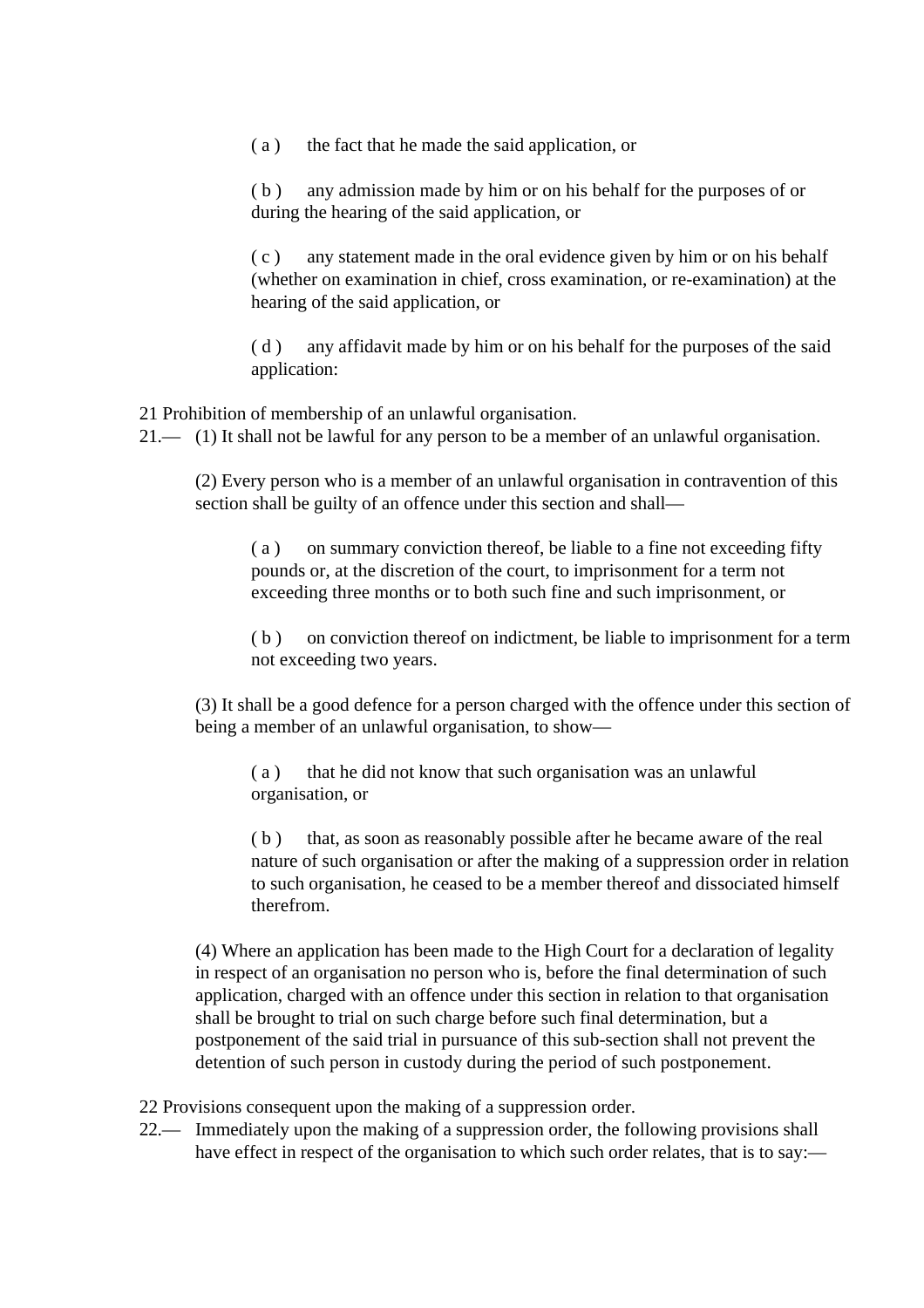( a ) all the property (whether real, chattel real, or personal and whether in possession or in action) of such organisation shall become and be forfeited to and vested in the Minister for Justice;

( b ) the said Minister shall take possession of all lands and premises which become forfeited to him under his section and the said Minister may cause all such things to be done by members of the Gárda Síochána as appear to him to be necessary or expedient for the purpose of such taking possession;

( c ) subject to the subsequent provisions of this section, it shall be lawful for the said Minister to sell or let, on such terms as he shall, with the sanction of the Minister for Finance, think proper, any lands or premises which become forfeited to him under this section or to use any such lands or premises for such government purposes as he shall, with the sanction aforesaid, think proper;

( d ) the Minister for Justice shall take possession of, recover, and get in all personal property which becomes forfeited to him under this section and may take such legal proceedings and other steps as shall appear to him to be necessary or expedient for that purpose;

( e ) subject to the subsequent provisions of this section, it shall be lawful for the said Minister to sell or otherwise realise, in such manner and upon such terms as he shall, with the sanction of the Minister for Finance, think proper, all personal property which becomes forfeited to him under this section;

( f ) the Minister for Justice shall pay into or dispose of for the benefit of the Exchequer, in accordance with the directions of the Minister for Finance, all money which becomes forfeited to him under this section and the net proceeds of every sale, letting, realisation, or other disposal of any other property which becomes so forfeited;

( g ) no property which becomes forfeited to the Minister for Justice under this section shall be sold, let, realised, or otherwise disposed of by him until the happening of whichever of the following events is applicable, that is to say:—

(i) if no application is made under this Act for a declaration of legality in respect of the said organisation within the time limited by this Act for the making of such application, the expiration of the time so limited,

(ii) if any such application is so made, the final determination of such application.

23 Provisions consequent upon the making of a declaration of legality.

23.— (1) Whenever a declaration of legality is made, the following provisions shall have effect, that is to say:—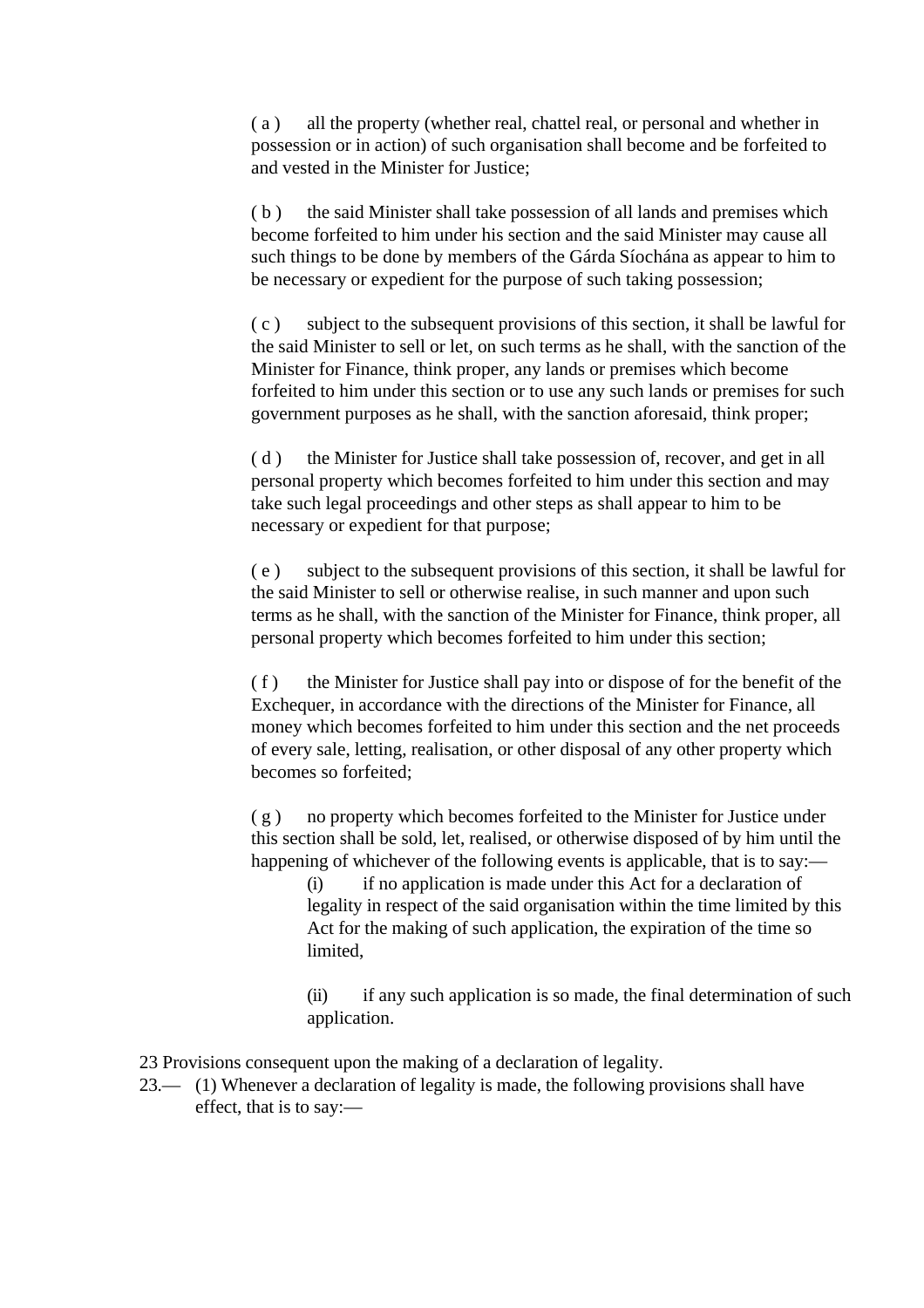( a ) every person who is detained in custody charged with the offence of being a member of the organisation to which such declaration of legality relates shall forthwith be released from such custody;

( b ) all the property of the said organisation which became forfeited to the Minister for Justice by virtue of this Act on the making of the suppression order in respect of the said organisation shall become and be the property of the said organisation and shall be delivered to the said organisation by the said Minister on demand.

(2) Where the High Court makes a declaration of legality, it shall be lawful for that court, on the application of the Attorney-General, to suspend the operation of the foregoing sub-section of this section in respect of such declaration until the final determination of an appeal by the Attorney-General to the Supreme Court against such declaration, and if the High Court so suspends the said sub-section, the said sub-section shall only come into operation in respect of such declaration if and when the Supreme Court affirms the order of the High Court making such declaration.

24 Proof of membership of an lawful organisation by possession of incriminating document.

24.— On the trial of a person charged with the offence of being a member of an unlawful organisation, Proof to the satisfaction of the court that an incriminating document relating to the said organisation was found on such person or in his possession or on lands or in premises owned or occupied by him or under his control shall, without more, be evidence until the contrary is proved that such person was a member of the said organisation at the time alleged in the said charge.

25 Closing of buildings.

25.— (1) Whenever an officer of the Gárda Síochána not below the rank of chief superintendent is satisfied that a building is being used or has been used in any way for the purposes, direct or indirect, of an unlawful organisation, such officer may make an order (in this section referred to as a closing order) that such building be closed for the period of three months from the date of such order.

(2) Whenever a closing order has been made an officer of the Gárda Síochána not below the rank of chief superintendent may—

( a ) extend the operation of such closing order for a farther period not exceeding three months from the expiration of the period mentioned in such closing order;

( b ) terminate the operation of such closing order.

(3) Whenever a closing order has been made or has been extended, any person having an estate or interest in the building to which such closing order relates may apply to the High Court, in a summary manner on notice to the Attorney-General, for such order as is hereinafter mentioned, and on such application the High Court, if it is satisfied that, having regard to all the circumstances of the case, the making or the extension (as the case may be) of such closing order was not reasonable, may make an order quashing such closing order or the said extension thereof, as the case may be.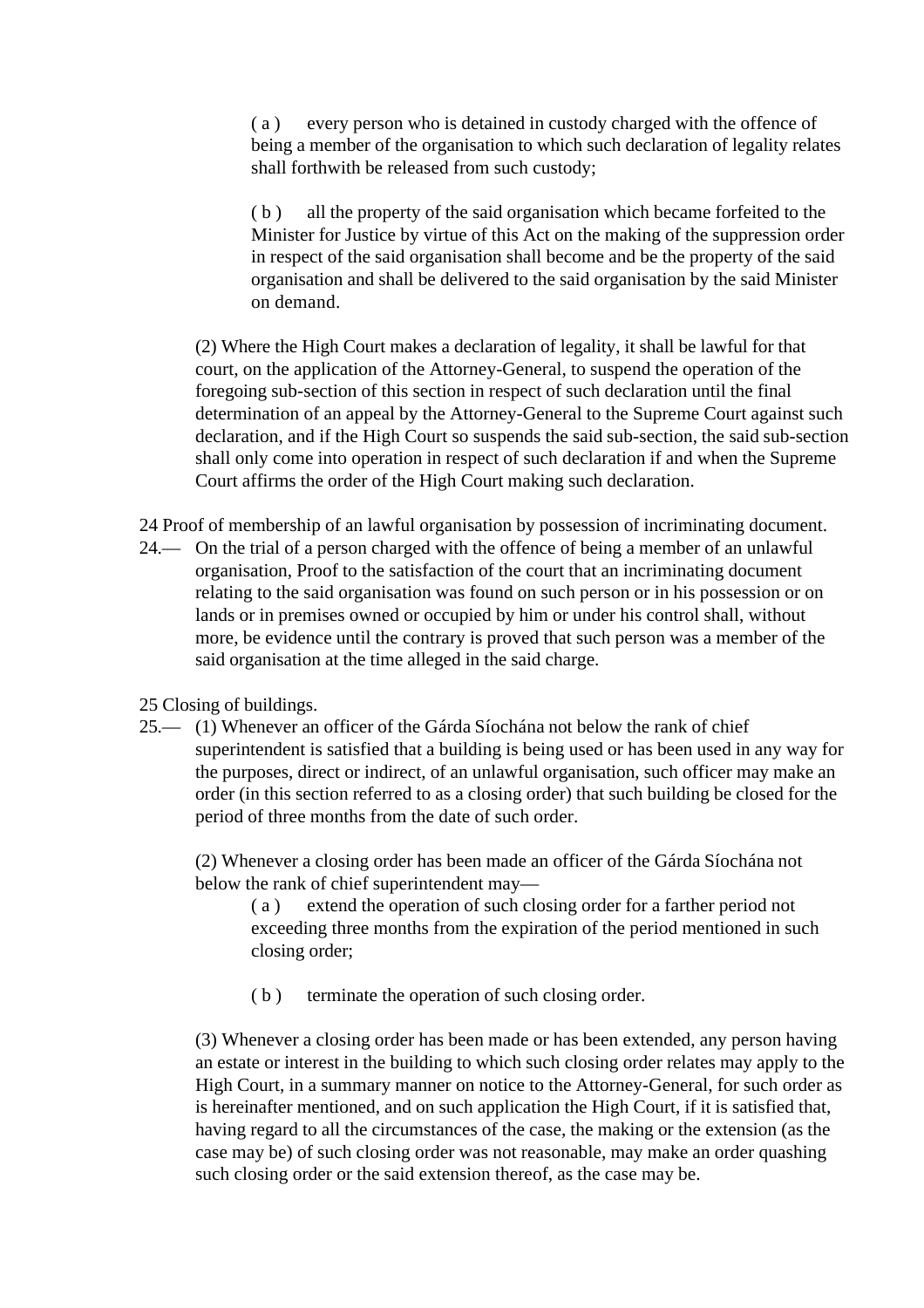(4) Whenever and so long as a closing order is in operation, the following provisions shall have effect, that is to say:—

( a ) it shall not be lawful for any person to use or occupy the building to which such closing order relates or any part of such building;

( b ) any member of the Gárda Síochána not below the rank of inspector may take all such steps as he shall consider necessary or expedient to prevent such building or any part thereof being used or occupied in contravention of this sub-section;

( c ) every person who uses or `occupies such building or any part of such building in contravention of this sub-section shall be guilty of an offence under this section and shall be liable on summary conviction thereof to imprisonment for a term not exceeding three months.

(5) In this section the word "building" includes a part of a building and also all outhouses, yards, and gardens within the curtilage of the building.

#### PART IV MISCELLANEOUS

26 Evidence of publication of treasonable, seditious or incriminating document.

- 26.— (1) Where in any criminal proceedings the question whether a particular treasonable document, seditious document, or incriminating document was or was not published by the accused (whether by himself or in concert with other persons or by arrangement between himself and other persons) is in issue and an officer of the Gárda Síochána not below the rank of chief superintendent states on oath that he believes that such document was published (as the case may be) by the accused or by the accused in concert with other persons or by arrangement between the accused and other persons, such statement shall be evidence (until the accused denies on oath that he published such document either himself or in concert or by arrangement as aforesaid) that the accused published such document as alleged in the said statement on oath of such officer.
- 27 Prohibition of certain public meetings.
- 27.— (1) It shall not be lawful to hold a public meeting which is held or purports to be held by or on behalf of or by arrangement or in concert with an unlawful organisation or which is held or purports to be held for the purpose of supporting, aiding, abetting, or encouraging an unlawful organisation or of advocating the support of an unlawful organisation.

(2) Whenever an officer of the Gárda Síochána not below the rank of chief superintendent is of opinion that the holding of a particular public meeting about to be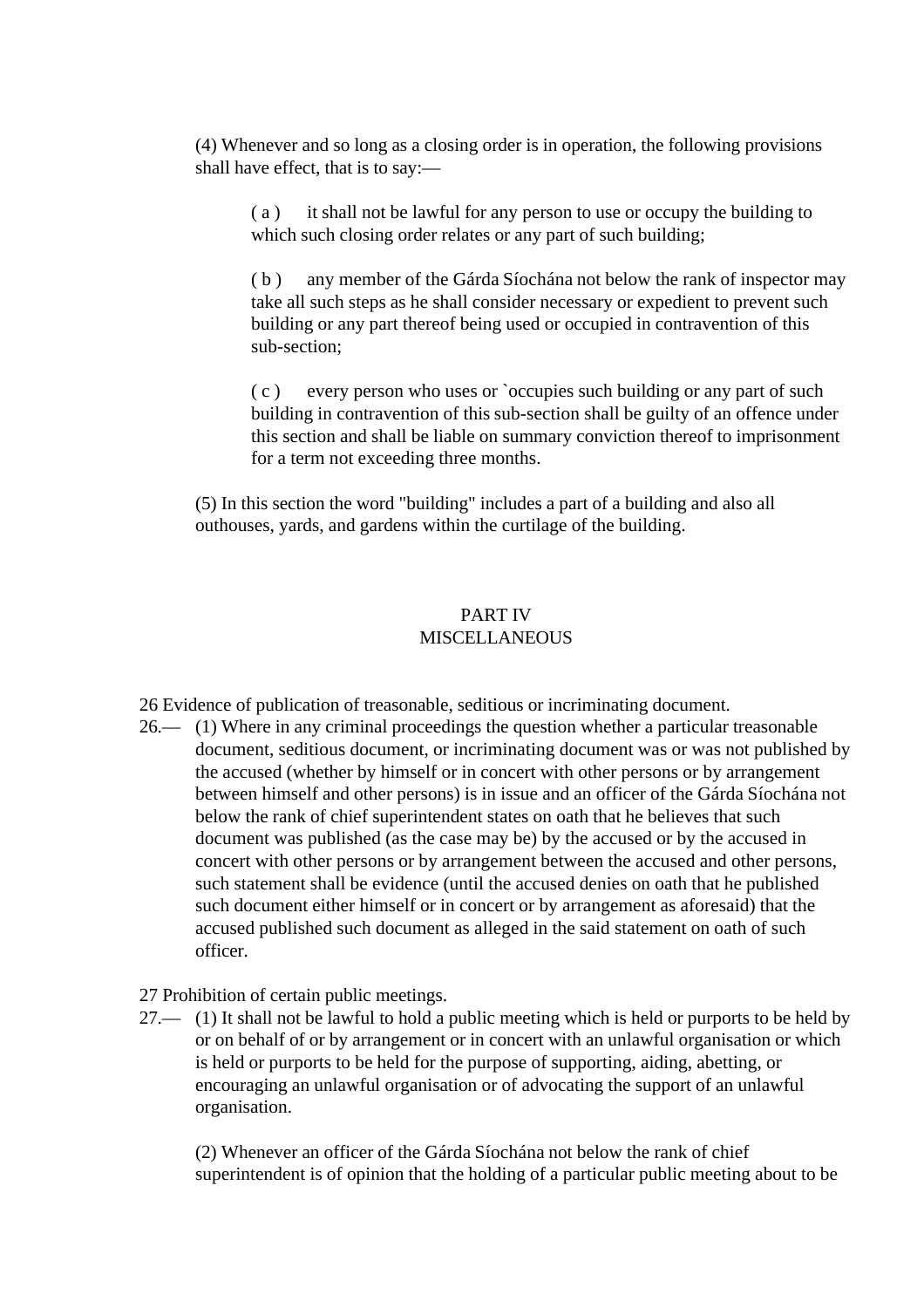or proposed to be held would be a contravention of the next preceding sub-section of this section, it shall be lawful for such officer by notice given to a person concerned in the holding or organisation of such meeting or published in a manner reasonably calculated to come to the knowledge of the persons so concerned, to prohibit the holding of such meeting, and thereupon the holding of such meeting shall become and be unlawful.

(3) Whenever an officer of the Gárda, Síochána gives any such notice as is mentioned in the next preceding sub-section of this section, any person claiming to be aggrieved by such notice may apply to the High Court in a summary manner on notice to the Attorney General for such order as is hereinafter mentioned and, upon the hearing of such application, the High Court if it so thinks proper, may make an order annulling such notice.

(4) Every person who organises or holds or attempts to organise or hold a public meeting the holding of which is a contravention of this section or who takes part or is concerned in the organising or the holding of any such meeting shall be guilty of an offence under this section and shall be liable on summary conviction thereof to a fine not exceeding fifty pounds or, at the discretion of the court, to imprisonment for a term not exceeding three months or to both such fine and such imprisonment.

(5) In this section the expression "public meeting" includes a procession and also includes (in addition to a meeting held in a public place or on unenclosed land) a meeting held in a building or on enclosed land to which the public are admitted, whether with or without payment.

28 Prohibition of meetings in the vicinity of the Oireachtas.

28.— (1) It shall not be lawful for any public meeting to be held in, or any procession to pass along or through, any public street or unenclosed place which or any part of which is situate within one-half of a mile from any building in which both Houses or either House of the Oireachtas are or is sitting or about to sit if either—

> ( a ) an officer of the Gárda Síochána not below the rank of chief superintendent has, by notice given to a person concerned in the holding or organisation of such meeting or procession or published in a manner reasonably calculated to come to the knowledge of the persons so concerned, prohibited the holding of such meeting in or the passing of such procession along or through any such public street or unenclosed place as aforesaid, or

> ( b ) a member of the Gárda Síochána calls on the persons taking part in such meeting or procession to disperse.

(2) Every person who—

( a ) shall organise, hold, or take part in or attempt to organise, hold or take part in a public meeting or a procession in any such public street or unenclosed place as is mentioned in the foregoing sub-section of this section after such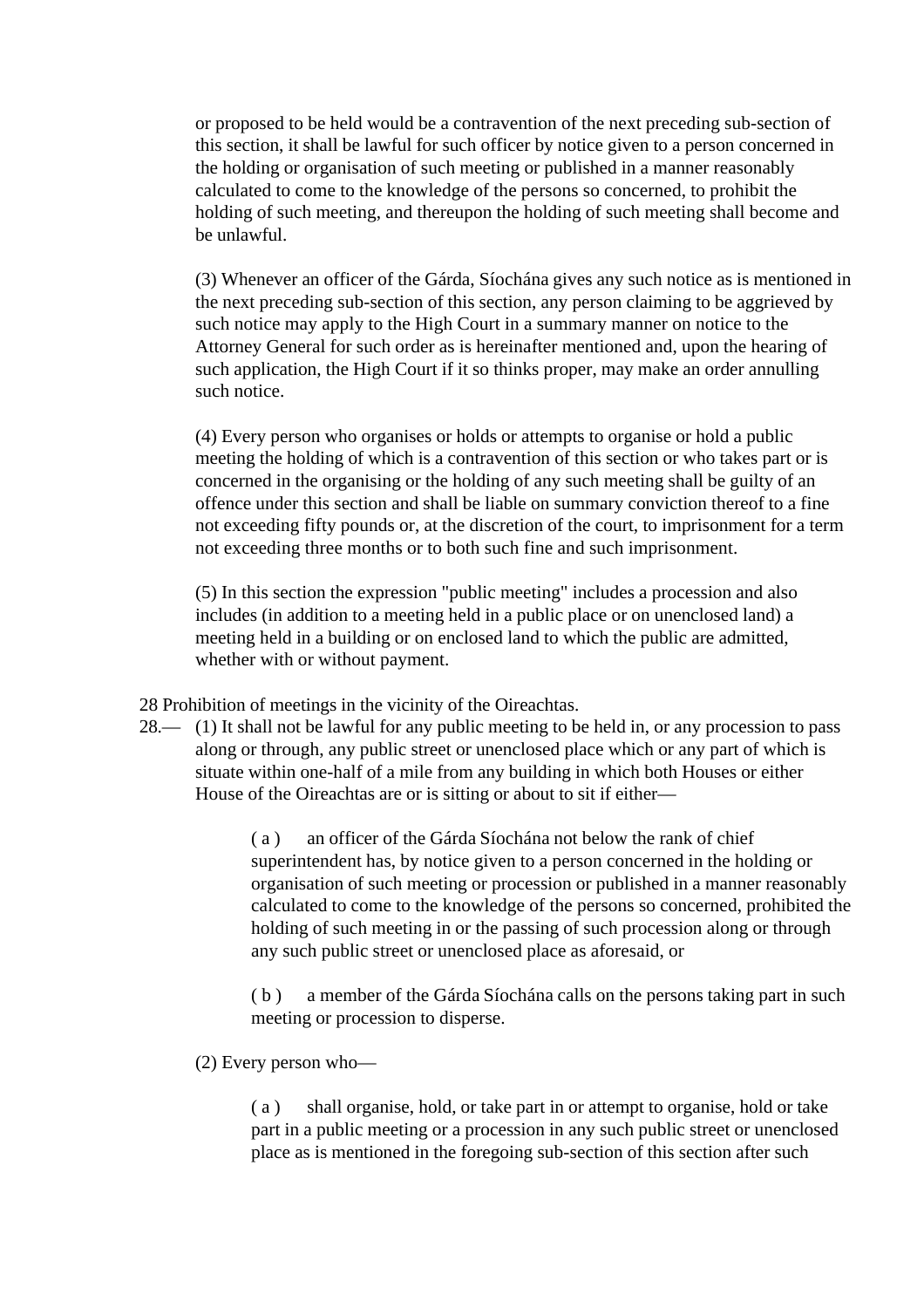meeting or procession has been prohibited by a notice under paragraph (a) of the said sub-section,

( b ) shall hold or take part in or attempt to hold or take part in a public meeting or a procession in any such Public street or unenclosed place as aforesaid after a member of the Gárda Síochána has, under paragraph (b) of the said sub-section, called upon the persons taking part in such meeting or procession to disperse, or

( c ) shall remain in or enter into any such public street or unenclosed space after being called upon to disperse as aforesaid,

shall be guilty of an offence under this section and shall be liable on summary conviction thereof to a fine not exceeding fifty pounds or, at the discretion of the court, to imprisonment for a term not exceeding three months or to both such fine and such imprisonment.

29 Search warrants in relation to the commission of offences under this Act or to treason.

29.— (1) Where an officer of the Gárda Síochána, not below the rank of chief superintendent is satisfied that there is reasonable ground for believing that documentary evidence of or relating to the commission or intended commission of an offence under any section or sub-section of this Act or any document relating directly or indirectly to the commission or intended commission of treason is to be found in any particular building or other place, the said officer may issue to a member of the Gárda Síochána not below the rank of inspector a search warrant in accordance with this section.

(2) A search warrant issued under this section shall be expressed and shall operate to authorise a member of the Gárda Síochána (not below the rank of inspector) named in such warrant together with such other persons (if any) as are named therein and any member of the Gárda Síochána to enter, within one week from the date of such warrant, and if necessary by the use of force, any building or other place named in such warrant and to search the said building or other place, and any person found therein, and to seize any document or thing found in such building or other place or on such person which such member reasonably believes to be evidence of or to relate directly or indirectly to the commission or intended commission of an offence under any section or sub-section of this Act or to the commission or intended commission of treason.

(3) A member of the Gárda Síochána acting under the authority of a search warrant issued under this section may—

( a ) demand the name and address of any person found in the building or other place named in such warrant, and

( b ) arrest without warrant any such person who refuses to give his name and address, or gives a false name or a false address.

(4) Any document seized under this section may be removed and retained for so long as the Minister for Justice thinks proper, and any other thing so seized may be removed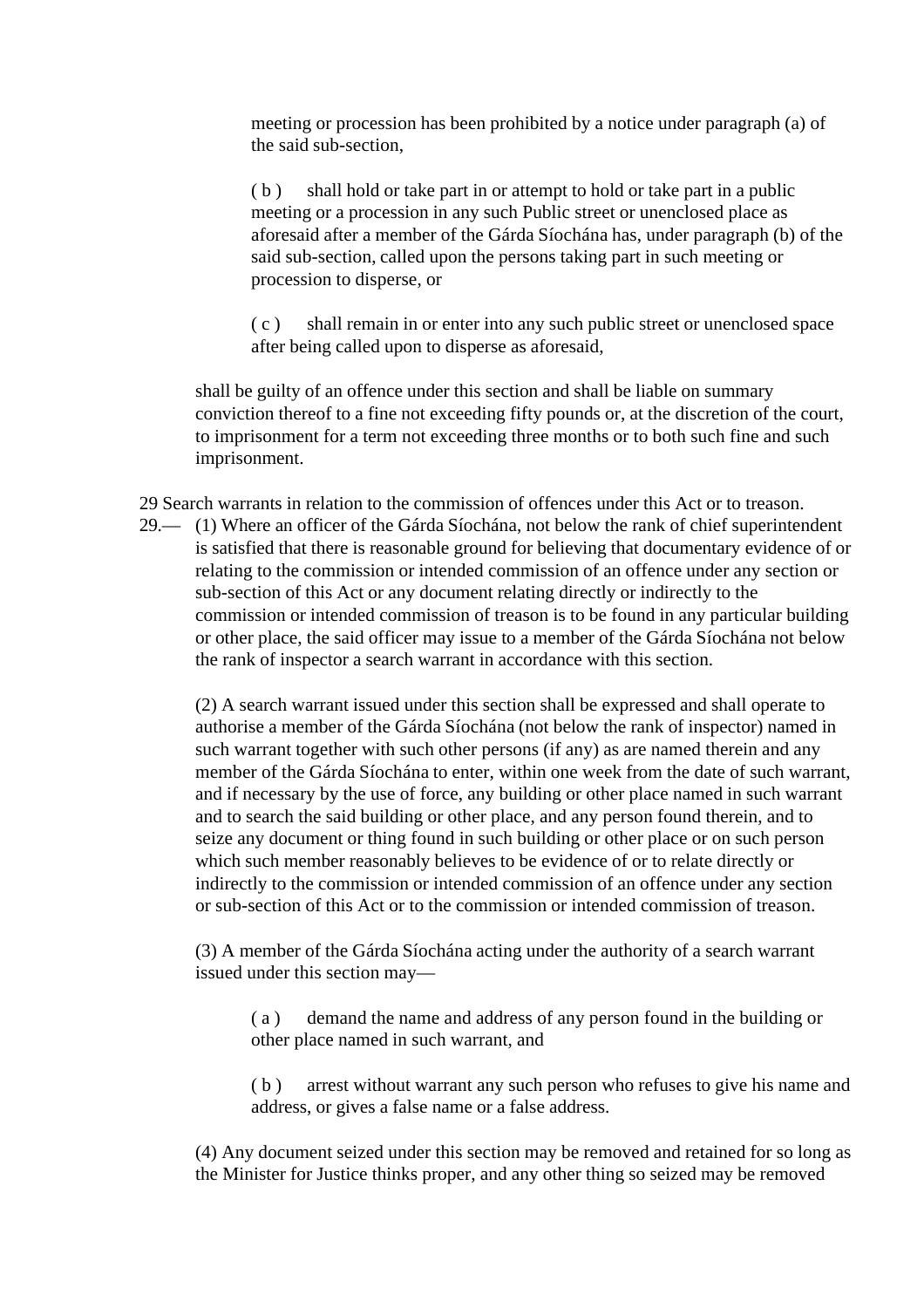and retained for a period of one month from the date of its seizure, or; if proceedings are commenced within such period for an offence under any section or sub-section of this Act or for treason, until the conclusion of such proceedings, and thereafter the provisions of the Police (Property) Act, 1897, shall, subject to the provisions of this Act in relation to the forfeiture of certain property, apply to the thing so seized in the same manner as that Act applies to property which has come into the possession of the Gárda Síochána in the circumstances mentioned in that Act.

(5) Every person who obstructs or attempts to obstruct any member of the Gárda Síochána or any other person acting under the authority of a search warrant issued under this section shall be guilty of an offence under this section and shall be liable on summary conviction thereof to a fine not exceeding fifty pounds or, at the discretion of the court, to imprisonment for a term not exceeding three months or to both such fine and such imprisonment.

30 Arrest and detention of suspected persons.

30.— (1) A member of the Gárda Síochána (if he is not in uniform on production of 'his identification card if demanded) may without warrant stop, search, interrogate, and arrest any person, or do any one or more of those things in respect of any person, whom he suspects of having committed or being about to commit or being or having been concerned in the commission of an offence under any section or sub-section of this Act or an offence which is for the time being a scheduled offence for the purposes of Part V of this Act or whom he suspects of carrying a document relating to the commission or intended commission of any such offence as aforesaid or whom he suspects of being in possession of information relating to the commission or intended commission of any such offence as aforesaid.

(2) Any member of the Gárda Síochána (if he is not in uniform on production of his identification card if demanded) may, for the purpose of the exercise of any of the powers conferred by the next preceding sub-section of this section, stop and search (if necessary by force) any vehicle or any ship, boat, or other vessel which he suspects to contain a person whom he is empowered by the said sub-section to arrest without warrant.

(3) Whenever a person is arrested under this section, he may be removed to and detained in custody in a Gárda Síochána station, a prison, or some other convenient place for a period of twenty-four hours from the time of his arrest and may, if an officer of the Gárda Síochána not below the rank of Chief Superintendent so directs, be so detained for a further period of twenty-four hours.

(4) A person detained under the next preceding sub-section of this section may, at any time during such detention, be charged before the District Court or a Special Criminal Court with an offence or be released by direction of an officer of the Gárda Síochána, and shall, if not so charged or released, be released at the expiration of the detention authorised by the said sub-section.

(5) A member of the Gárda Síochána may do all or any of the following things in respect of a person detained under this section, that is to say:—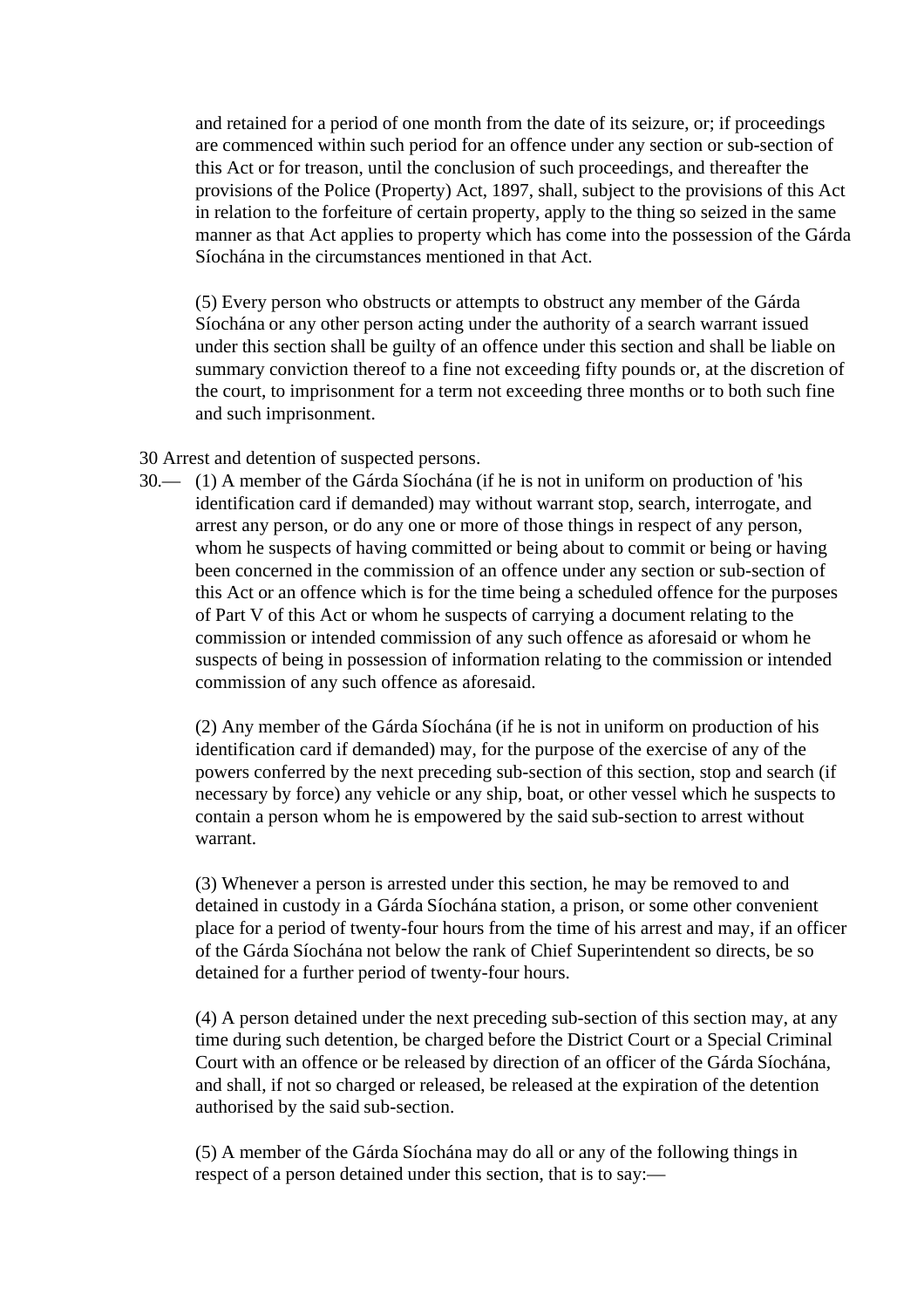- ( a ) demand of such person his name and address;
- ( b ) search such person or cause him to be searched;
- ( c ) photograph such person or cause him to be photographed;
- ( d ) take, or cause to be taken, the fingerprints of such person.

(6) Every person who shall obstruct or impede the exercise in respect of him by a member of the Gárda Síochána of any of the powers conferred by the next preceding sub-section of this section or shall fail or refuse to give his name and address or shall give, in response to any such demand, a name or an address which is false or misleading shall be guilty of an offence under this section and shall be liable on summary conviction thereof to imprisonment for a term not exceeding six mouths.

- 31 Offences by bodies corporate.
- 31.— Where an offence under any section or sub-section of this Act is committed by a body corporate and is proved to have been so committed with the consent or approval of or to have been facilitated by any neglect on the part of, any director, manager, secretary, or other officer of such body corporate, such director, manager, secretary, or other officer shall be deemed to be guilty of that offence and shall be liable to be proceeded against and punished accordingly, whether such body corporate has or has not been proceeded, against in respect of the said offence.
- 32 Re-capture of escaped prisoners.
- 32.— (1) Whenever any person detained under this Act shall have escaped from such detention, such person may be arrested without warrant by any member of the Gárda Síochána and shall thereupon be returned in custody to the place from which he so escaped.

(2) Every person who shall aid or abet a person detained under this Act to escape from such detention or to avoid recapture after having so escaped shall be guilty of an offence under this section and shall be liable on summary conviction thereof to imprisonment for a term not exceeding three months.

- 33 Remission etc, in respect of convictions by a Special Criminal Court.
- 33.— (1) Except in capital cases, the Government may, at their absolute discretion, at any time remit in whole or in part or modify (by way of mitigation only) or defer any punishment imposed by a Special Criminal Court.

(2) Whenever the Government remits in whole or in part or defers a punishment imposed by a Special Criminal Court, the Government may attach to such remittal or deferment such conditions (if any) as they may think proper.

(3) Whenever the Government defers under the next preceding sub-section of this section the whole or any part of a sentence of imprisonment, the person on whom such sentence was imposed shall be bound to serve such deferred sentence, or part of a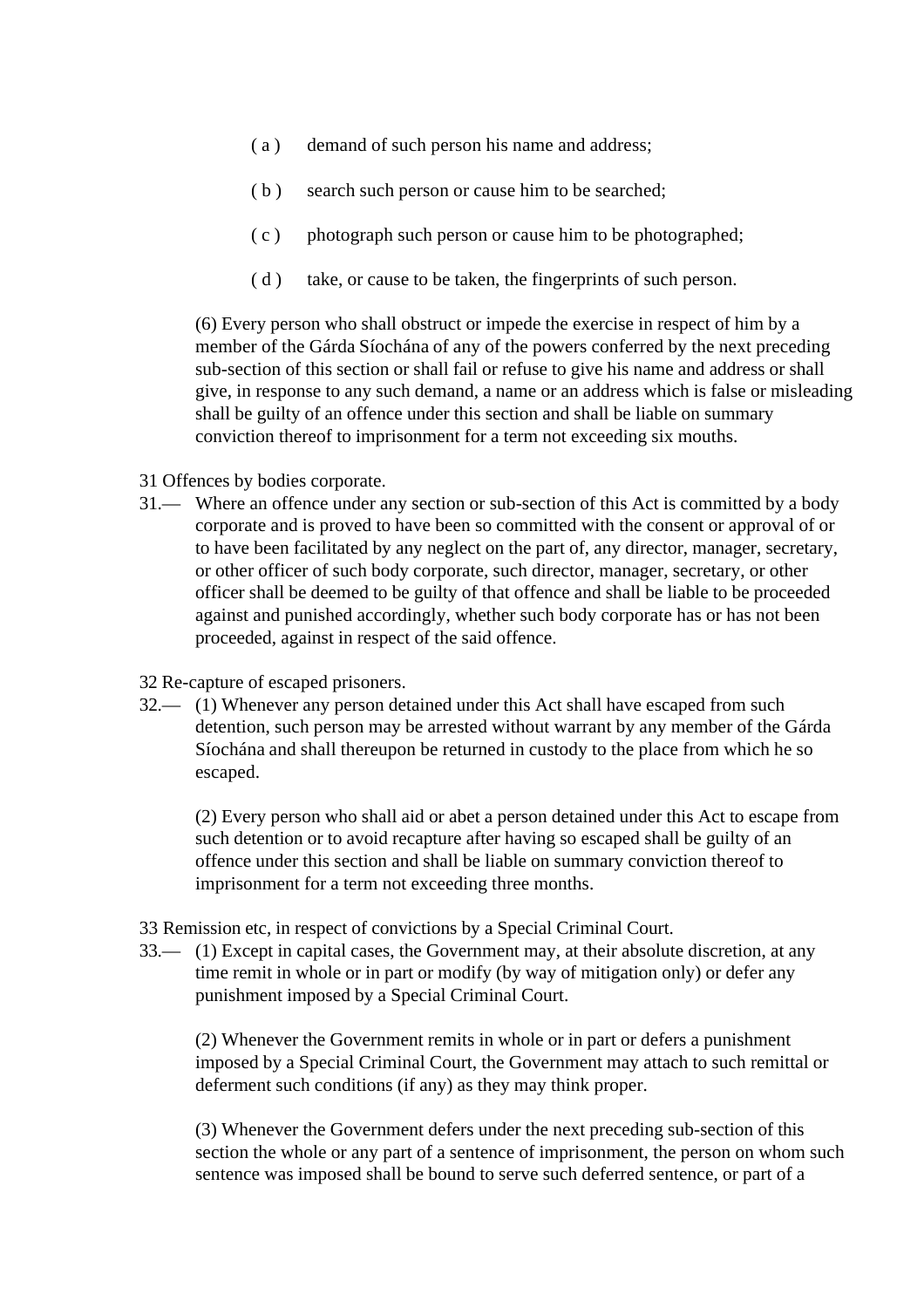sentence, of imprisonment when the same comes into operation and may for that purpose be arrested without warrant.

34 Forfeiture and disqualifications on certain convictions by a Special Criminal Court.

34.— (1) Whenever a person who is convicted by a Special Criminal Court of an offence which is, at the time of such conviction, a scheduled offence for the purposes of Part V of this Act, holds at the time of such conviction an office or employment remunerated out of the Central Fund or moneys provided by the Oireachtas or moneys raised by local taxation, or in or under or as a paid member of a board or body established by or under statutory authority, such person shall immediately on such conviction forfeit such office, employment, place, or emolument and the same shall forthwith become and be vacant.

(2) Whenever a person who is convicted by a Special Criminal Court of an offence which is, at the time of such conviction, a scheduled offence for the purposes of Part V of this Act, is at the time of such conviction in receipt of a pension or superannuation allowance payable out of the Central Fund or moneys provided by the Oireachtas or moneys raised by local taxation, or the funds of a board or body established by or under statutory authority, such person shall immediately upon such conviction forfeit such pension or superannuation allowance and such pension or superannuation allowance shall forthwith cease to be payable.

(3) Every person who is convicted by a Special Criminal Court of an offence which is, at the time of such conviction, a scheduled offence for the purposes of Part V of this Act, shall be disqualified—

(a) for holding, within seven years after the date of such conviction, any office or employment remunerated out of the Central Fund or moneys provided by the Oireachtas or moneys raised by local taxation or in or under or as a paid member of a board or body established by or under statutory authority, and

( b ) for being granted out of the Central Fund or any such moneys or the funds of any such board or body, at any time after the date of such conviction, any pension, superannuation allowance, or gratuity in respect wholly or partly of any service rendered or thing done by him before the date of such conviction, and

 $(c)$  for receiving at any time after such conviction any such pension, superannuation allowance, or gratuity as is mentioned in the next preceding paragraph of this section which was granted but not paid on or before the date of such conviction.

(4) Whenever a conviction which occasions by virtue of this section any forfeiture or disqualification is quashed or annulled or the convicted person is granted a free pardon such forfeiture or disqualification shall be annulled, in the case of a quashing or annulment, as from the date of the conviction and, in the case of a free pardon, as from the date of such pardon.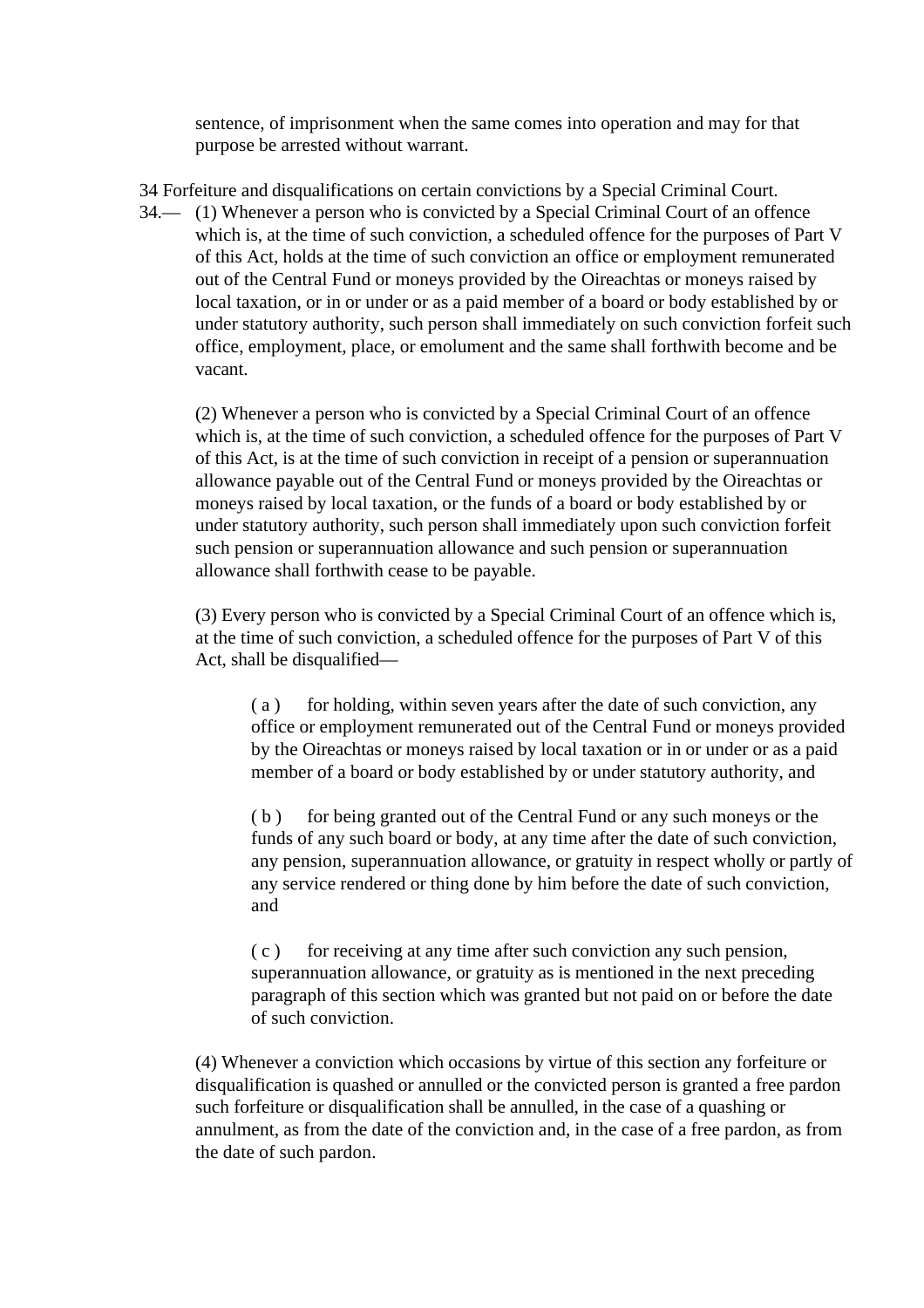(5) The Government may, at their absolute discretion, remit, in whole or in part, any forfeiture or disqualification incurred under this section and restore or revive, in whole or in part, the subject of such forfeiture as from the date of such remission.

## PART V SPECIAL CRIMINAL COURTS

35 Commencement and cesser of this Part of this Act.

35.— (1) This Part of this Act shall not come into or be in force save as and when and for so long as is provided by the subsequent sub-sections of this section.

(2) If and whenever and so often as the Government is satisfied that the ordinary courts are inadequate to secure the effective administration of justice and the preservation of public peace and order and that it is therefore necessary that this Part of this Act should come into force, the Government may make and publish a proclamation declaring that the Government is satisfied as aforesaid and ordering that this Part of this Act shall come into force.

(3) Whenever the Government makes and publishes, under the next preceding sub-section of this section, such proclamation as is mentioned in that sub-section, this Part of this Act shall come into force forthwith.

(4) If at any time while this Part of this Act is in force the Government is satisfied that the ordinary courts are adequate to secure the effective administration of justice and the preservation of public peace and order, the Government shall make and publish a proclamation declaring that this Part of this Act shall cease to be in force, and thereupon this Part of this Act shall forthwith cease to be in force.

(5) It shall be lawful for Dáil Eireann, at any time while this Part of this Act is in force, to pass a resolution annulling the proclamation by virtue of which this Part of this Act is then in force, and thereupon such proclamation shall be annulled and this Part of this Act shall cease to be in force, but without prejudice to the validity of anything done under this Part of this Act after the making of such proclamation and before the passing of such resolution.

(6) A proclamation made by the Government under this section shall be published by publishing a copy thereof in the Iris Oifigiúil and may also be published in any other manner which the Government shall think proper.

36 Schedule offences.

36.— (1) Whenever while this Part of this Act is in force the Government is satisfied that the ordinary courts are inadequate to secure the effective administration of justice and the preservation of public peace and order in relation to offences of any particular class or kind or under any particular enactment, the Government may by order declare that offences of that particular class or kind or under that particular enactment shall be scheduled offences for the purposes of this Part of this Act.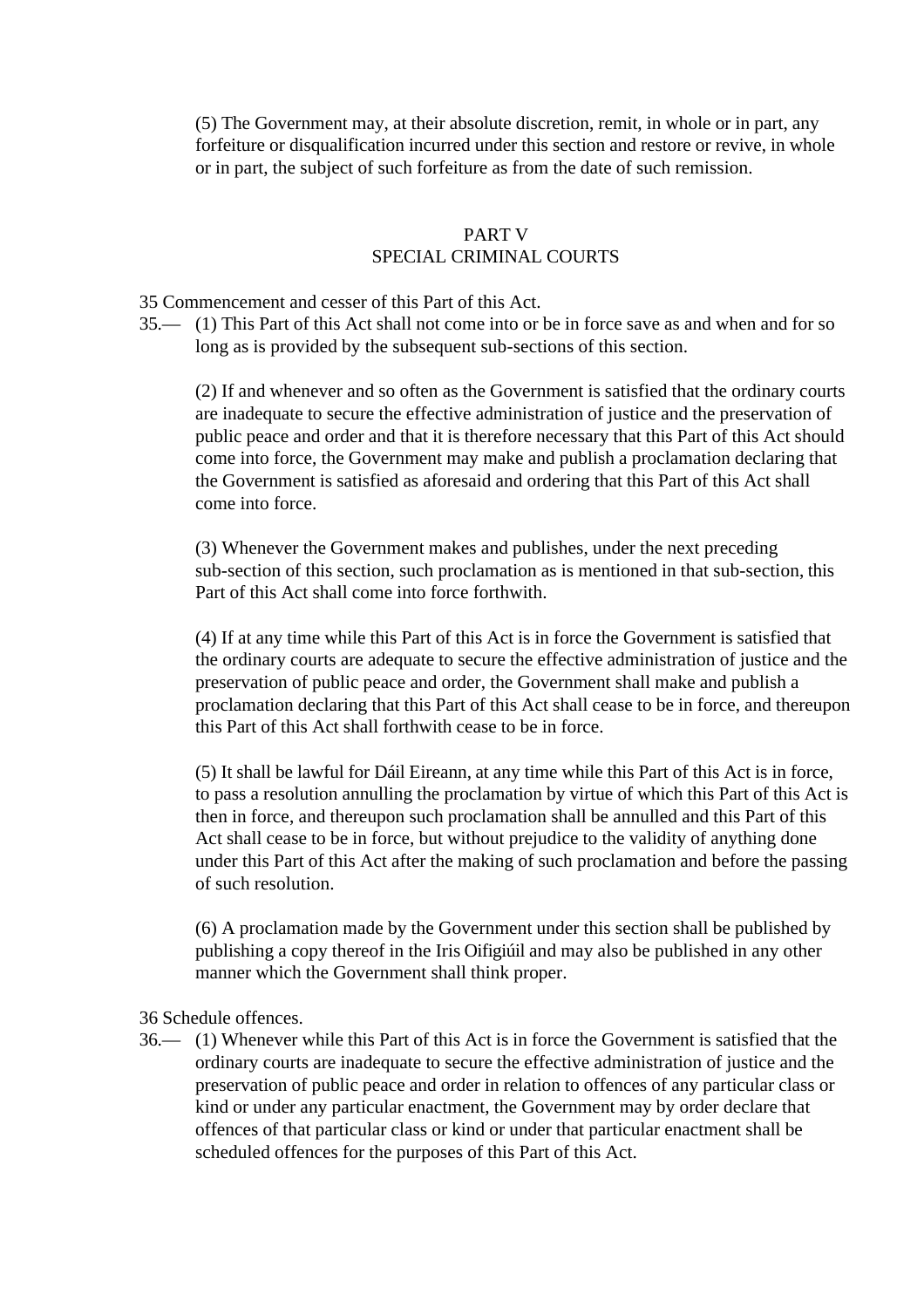(2) Whenever the Government has made under the foregoing sub-section of this section any such declaration as is authorised by that sub-section, every offence of the particular class or kind or under the particular enactment to which such declaration relates shall, until otherwise provided by an order under the next following sub-section of this section, be a scheduled offence for the purposes of this Part of this Act.

(3) Whenever the Government is satisfied that the effective administration of justice and the preservation of public peace and order in relation to offences of any particular class or kind or under any particular enactment which are for the time being scheduled offences for the purposes of this Part of this Act can be secured through the medium of the ordinary courts, the Government may by order declare that offences of that particular class or kind or under that particular enactment shall, upon the making of such order, cease to be scheduled offences for the purposes of this Part of this Act.

37 Attempting, etc, to commit a scheduled offence.

37.— In addition to the offences which are, by virtue of an order made under the next preceding section, for the time being scheduled offences for the purposes of this Part of this Act, each of the following acts, that is to say, attempting or conspiring or inciting to commit, or aiding or abetting the commission of, any such schedule offence shall itself be a scheduled offence for the said purposes.

38 Establishment of Special Criminal Courts.

38.— (1) As soon as may be after the coming into force of this Part of this Act, there shall be established for the purposes of this Part of this Act, a court which shall be styled and known and is in this Act referred to as a Special Criminal Court.

(2) The Government may, whenever they consider it necessary or desirable so to do, establish such additional number of courts for the purposes of this Part of this Act as they think fit, and each court so established shall also be styled and known and is in this Act referred to as a Special Criminal Court.

(3) Whenever two or more Special Criminal Courts are in existence under this Act, the Government may, if and so often as they so think fit, reduce the number of such Courts and for that purpose abolish such of those existing Courts as appear to the Government to be redundant.

39 Constitution of Special Criminal Courts.

39.— (1) Every Special Criminal Court established under this Part of this Act shall consist of such uneven number (not being less than three) of members as the Government shall, from time to time determine, and different numbers of members may be so fixed in respect of different Special Criminal Courts.

(2) Each member of a Special Criminal Court shall be appointed, and be removable at will, by the Government.

(3) No person shall be appointed to be a member of a Special Criminal Court unless he is a judge of the High Court or the Circuit Court, or a justice of the District Court, or a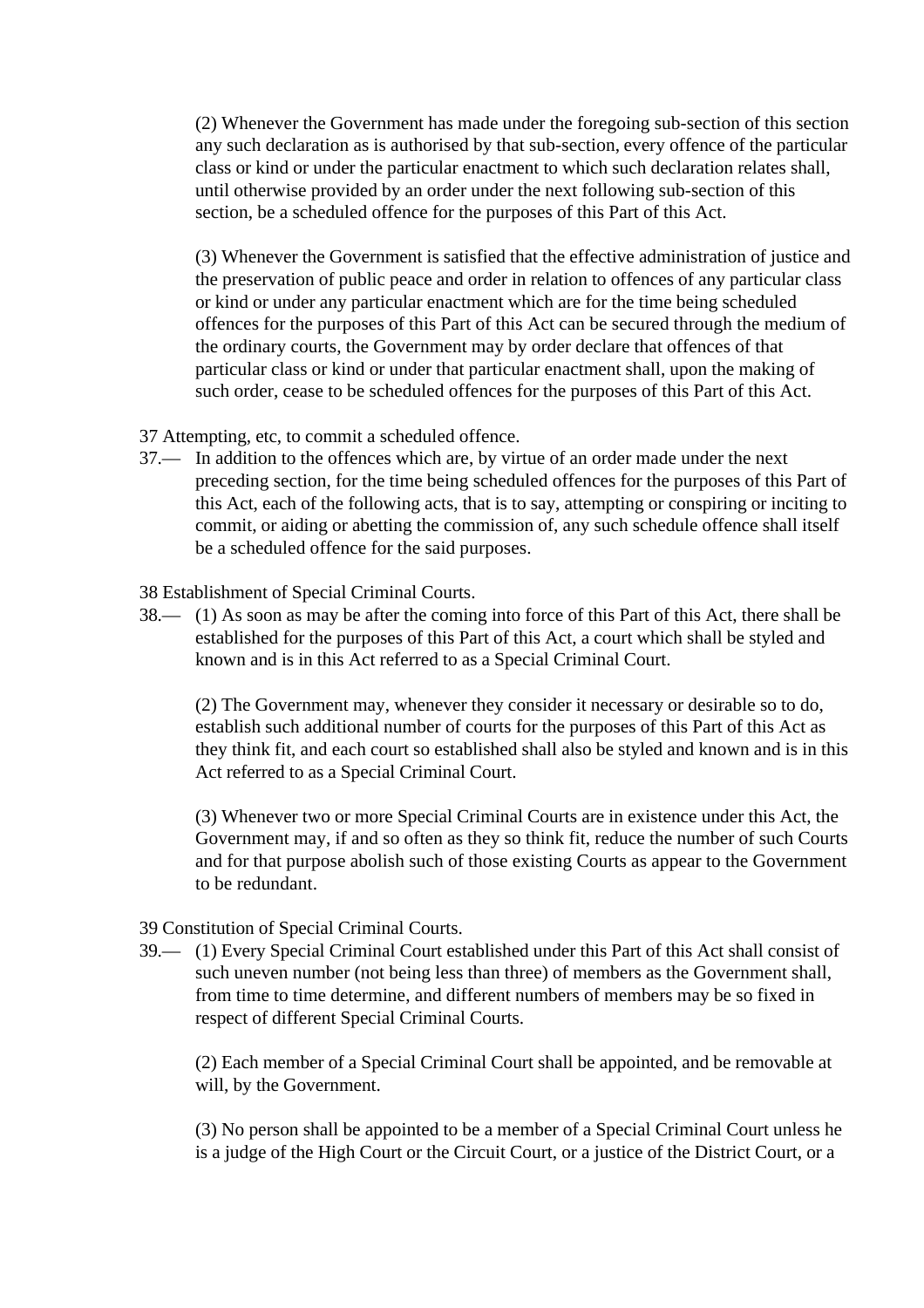barrister of not less than seven years standing, or a solicitor of not less than seven years standing, or an officer of the Defence Forces not below the rank of commandant.

(4) The Minister for Finance may pay to every member of a Special Criminal Court such (if any) remuneration and allowances as the said Minister may think proper, and different rates of remuneration and allowances may be so paid to different members of any such Court, or to the members of different such Courts.

(5) The Government may appoint such registrars for the purposes of any Special Criminal Court as they think proper, and every such registrar shall hold his office on such terms and conditions and shall receive such (if any) remuneration as the Minister for Finance shall from time to time direct.

40 Verdicts of Special Criminal Courts.

40.— (1) The determination of every question before a Special Criminal Court shall be according to the opinion of the majority of the members of such Special Criminal Court present at and taking part in such determination, but no member or officer of such Court shall disclose whether any such determination was or was not unanimous or, where such determination was not unanimous, the opinion of any individual member of such Court.

(2) Every decision of a Special Criminal Court shall be pronounced by such one member of the Court as the Court shall determine, and no other member of the Court shall pronounce or indicate his concurrence in or dissent from such decision.

41 Procedure of Special Criminal Courts.

41.— (1) Every Special Criminal Court shall have power, in its absolute discretion, to appoint the times and places of its sittings, and shall have control of its own procedure in all respects and, shall for that purpose make, with the concurrence of the Minister for Justice, rules regulating its practice and procedure and may in particular provide by such rules for the issuing of summonses, the procedure for bringing (in custody or on bail) persons before it for trial, the admission or exclusion of the public to or from its sittings, the enforcing of the attendance of witnesses, and the production of documents.

(2) A Special Criminal Court sitting for the purpose of the trial of a person, the making of any order, or the exercise of any other jurisdiction or function shall consist of an uneven number (not less than three) of members of such Court present at and taking part in such sitting.

(3) Subject and without prejudice to the provisions of the next preceding sub-section of this section, a Special Criminal Court may exercise any power, jurisdiction, or function notwithstanding one or more vacancies in the membership of such court.

(4) Subject to the provisions of this Act, the practice and procedure applicable to the trial of a person on indictment in the Central Criminal Court shall, so far as practicable, apply to the trial of a person by a Special Criminal Court, and the rules of evidence applicable upon such trial in the Central Criminal Court shall apply to every trial by a Special Criminal Court.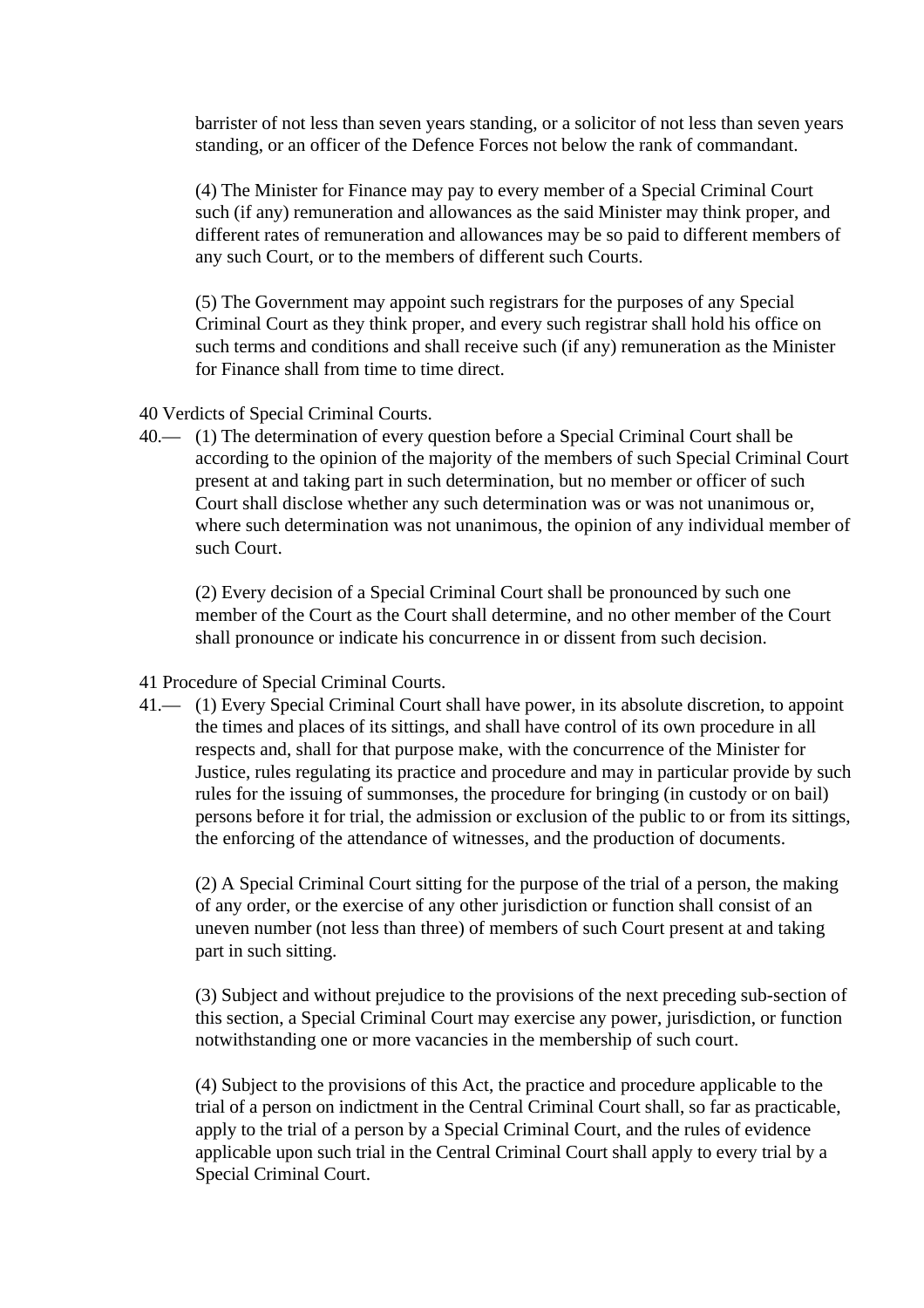- 42 Authentication of orders of Special Criminal Courts.
- 42.— (1) Every order or other act of a Special Criminal Court shall be authenticated by the signature of a registrar of that Court.

(2) Every document which purports to be an order or other act of a Special Criminal Court and to be authenticated by the signature of a registrar of that Court shall be received in evidence in all Courts and be deemed to be an order or other act (as the case may require) of such Special Criminal Court without proof of the signature by which such order or act purports to be authenticated or that the person whose signature such signature purports to be was a registrar of the said Special Criminal Court.

- 43 Jurisdiction of Special Criminal Courts.
- 43.— (1) A Special Criminal Court shall have jurisdiction to try and to convict or acquit any person lawfully brought before that Court for trial under this Act, and shall also have the following ancillary jurisdictions, that is to say:—

( a ) jurisdiction to sentence every person convicted by that Court of any offence to suffer the punishment provided by law in, respect of such offence;

( b ) jurisdiction, in lieu of or in addition to making any other order in respect of a person, to require such person to enter into a recognisance before such Special Criminal Court or before a justice of the District Court, in such amount and with or without sureties as such Special Criminal Court shall direct, to keep the peace and be of good behaviour for such period as that Court shall specify;

( c ) jurisdiction to order the detention of and to detain in civil or military custody, or to admit to bail in such amount and with or without sureties as that Court shall direct, pending trial by that Court and during and after such trial until conviction or acquittal, any person sent, sent forward, transferred, or otherwise brought for trial by that Court;

( d ) power to administer oaths to witnesses;

( e ) jurisdiction and power to punish, in the same manner and in the like cases as the High Court, all persons whom such Special Criminal Court finds guilty of contempt of that Court or any member thereof, whether such contempt is or is not committed in the presence of that Court;

( f ) power, in relation to recognisances and bail bonds entered into before such Special Criminal Court, to estreat such recognisances and bail bonds in the like manner and in the like cases as the District Court estreats recognisances and bail bonds entered into before it.

(2) The provisions of this Part of this Act in relation to the carrying out of sentences of imprisonment pronounced by Special Criminal Courts and the regulations made under those provisions shall apply and have effect in relation to the carrying out of orders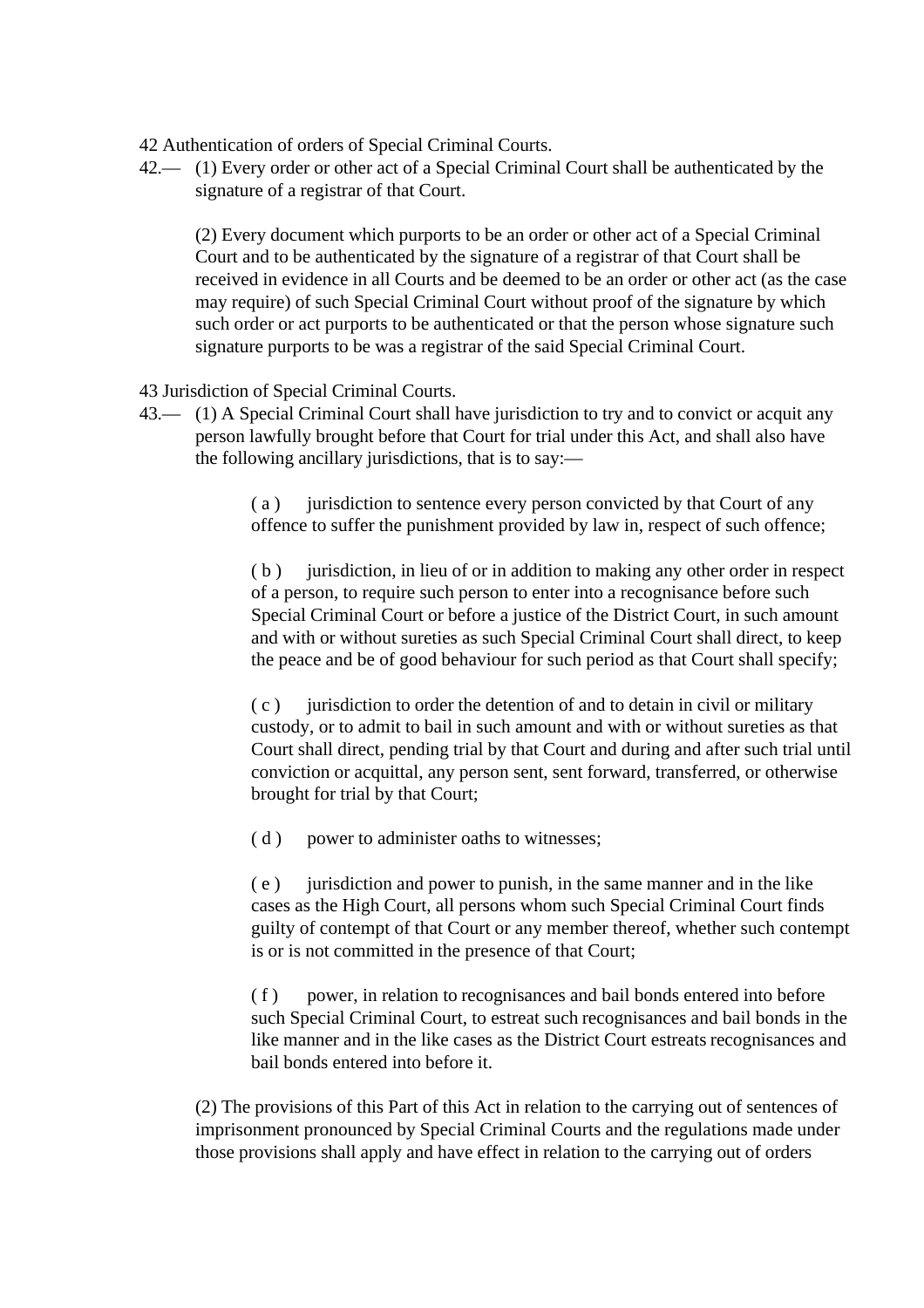made by Special Criminal Courts under the foregoing sub-section of this section for the detention of persons in custody, whether civil or military.

- 44 Appeal to Court of Criminal Appeal.
- 44.— (1) A person convicted by a Special Criminal Court of any offence or sentenced by a Special Criminal Court to suffer any punishment may appeal to the Court of Criminal Appeal from such conviction or sentence if, but only if, either he obtains from that Special Criminal Court a certificate that the case is a fit case for appeal or, where such Special Criminal Court refuses to grant such certificate, the Court of Criminal Appeal on appeal from such refusal grants to such person leave to appeal under this section.

(2) Sections 28 to 30 and sections 32 to 35 of the Courts of Justice Act, 1924 (No. 10 of 1924), and sections 5, 6, and 7 of the Courts of Justice Act, 1928 (No. 15 of 1928), shall apply and have effect in relation to appeals under this section in like manner as they apply and have effect in relation to appeals under section 31 of the Courts of Justice Act, 1924.

45 Proceedings in the District Court in relation to scheduled offences.

45.— (1) Whenever a person is brought before a justice of the District Court charged with a scheduled offence which such justice has jurisdiction to dispose of summarily, such justice shall, if the Attorney-General so requests; send such person (in custody or on bail) for trial by a Special Criminal Court on such charge.

(2) Whenever a person is brought before a justice of the District Court charged with a scheduled offence which is an indictable offence and such justice receives informations in relation to such charge and sends such person forward for trial on such charge, such justice shall (unless the Attorney-General otherwise directs) send such person forward in custody or, with the consent of the Attorney-General, at liberty on bail for trial by a Special Criminal Court on such charge.

(3) Where under this section a person is sent or sent forward in custody for trial by a Special Criminal Court, it shall be lawful for the High Court, on the application of such person, to allow him to be at liberty on such bail (with or without sureties) as the High Court shall fix for his due attendance before the proper Special Criminal Court for trial on the charge on which he was so sent forward.

46 Proceedings in the District Court in relation to non-scheduled offences.

46.— (1) Whenever a person is brought before a justice of the District Court charged with an offence which is not a scheduled offence and which such justice has jurisdiction to dispose of summarily, such justice shall, if the Attorney-General so requests and certifies in writing that the ordinary courts are in his opinion inadequate to secure the effective administration of justice and the preservation of public peace and order in relation to the trial of such person on such charge, send such person (in custody or on bail) for trial by a Special Criminal Court on such charge.

(2) Whenever a person is brought before a justice of the District Court charged with an indictable offence which is not a scheduled offence and such justice receives informations in relation to such charge and sends such person forward for trial on such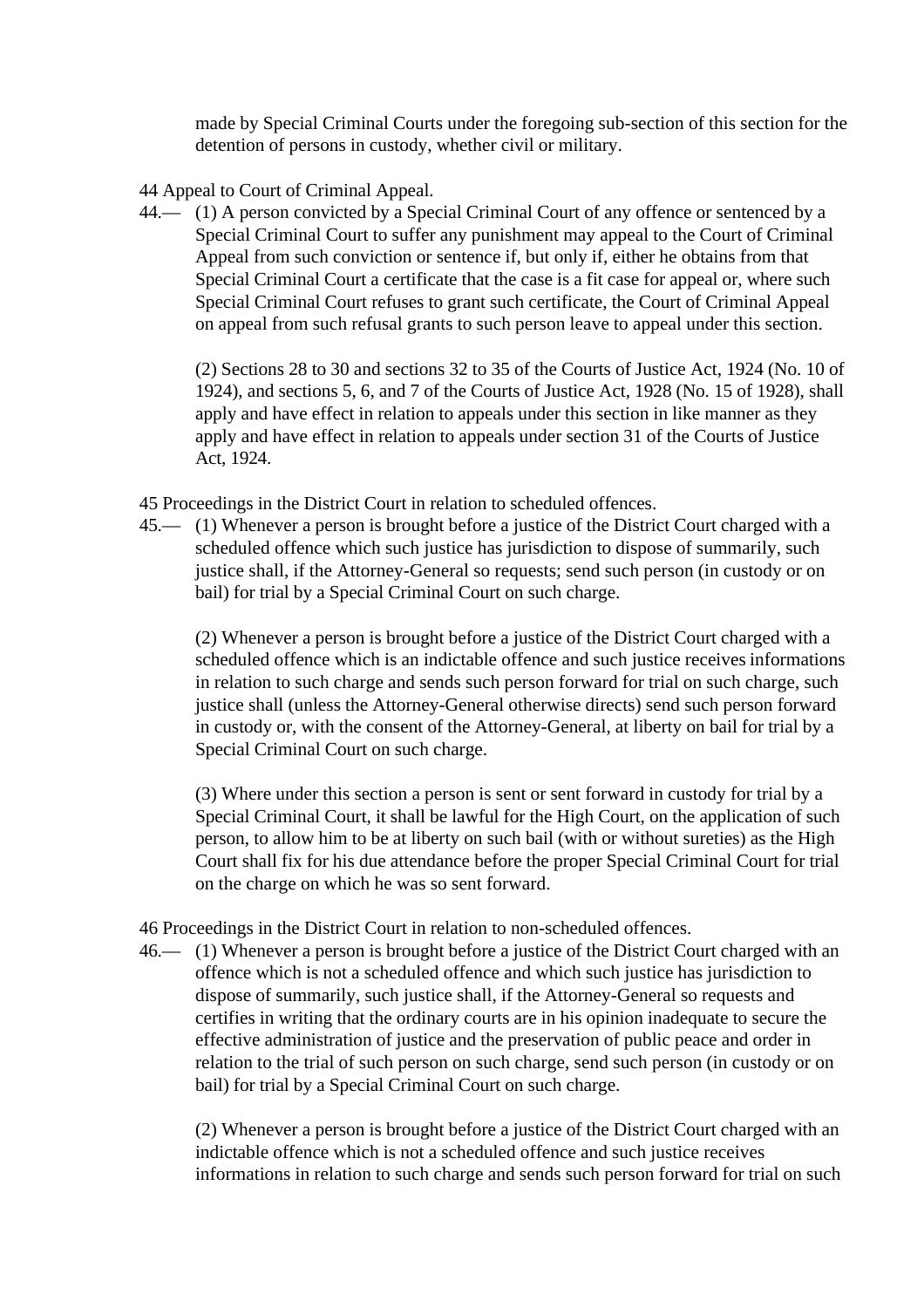charge, such justice shall, if an application in this behalf is made to him by or on behalf of the Attorney-General grounded on the certificate of the Attorney-General that the ordinary Courts are, in his opinion inadequate to secure the effective administration of justice and the preservation of public peace and order in relation to the trial of such person on such charge, send such person forward in custody or, with the consent of the Attorney-General, at liberty on bail for trial by a Special Criminal Court on such charge.

(3) Where under this section a person is sent or sent forward in custody for trial by a Special Criminal Court, it shall be lawful for the High Court, on the application of such person, to allow him to be at liberty on such bail (with or without sureties) as the High Court shall fix for his due attendance before the proper Special Criminal Court for trial on the charge on which he was so sent forward.

- 47 Charge before Special Criminal Court in lieu of District Court.
- 47.— (1) Whenever it is intended to charge a person with a scheduled offence, the Attorney-General may, if he so thinks proper, direct that such person shall, in lieu of being, charged with such offence before a justice of the District Court, be brought before a Special Criminal Court and there charged with such offence and, upon such direction being so given, such person shall be brought before a Special Criminal Court and shall be charged before that Court with such offence and shall be tried by such Court on such charge.

(2) Whenever it is intended to charge a person with an offence which is not a scheduled offence and the Attorney-General certifies that the ordinary Courts are, in his opinion, inadequate to secure the effective administration of justice and the preservation of public peace and order in relation to the trial of such person on such charge, the foregoing sub-section of this section shall apply and have effect as if the offence with which such person is so intended to be charged were a scheduled offence.

(3) Whenever a person is required by this section to be brought before a Special Criminal Court and charged before that Court with such offence, it shall be lawful for such Special Criminal Court to issue a warrant for the arrest of such person and the bringing of him before such Court and, upon the issue of such warrant, it shall be lawful for such person to be arrested thereunder and brought in custody before such Court.

- 48 Transfer of trials from ordinary Courts to a Special Criminal Court.
- 48.— Whenever a person charged with an offence has been sent forward by a justice of the District Court for trial by the Central Criminal Court or the Circuit Court on such charge, then and in every such case the following provisions shall have effect, that is to say:—

( a ) if the Attorney-General certifies that the ordinary Courts are, in his opinion, inadequate to secure the effective administration of justice and the preservation of public peace and order in relation to the trial of such person on such charge, the Attorney-General shall cause an application, grounded on his said certificate, to be made on his behalf to the High Court for the transfer of the trial of such person on such charge to a Special Criminal Court, and on the hearing of such application the High Court shall make the order applied for, and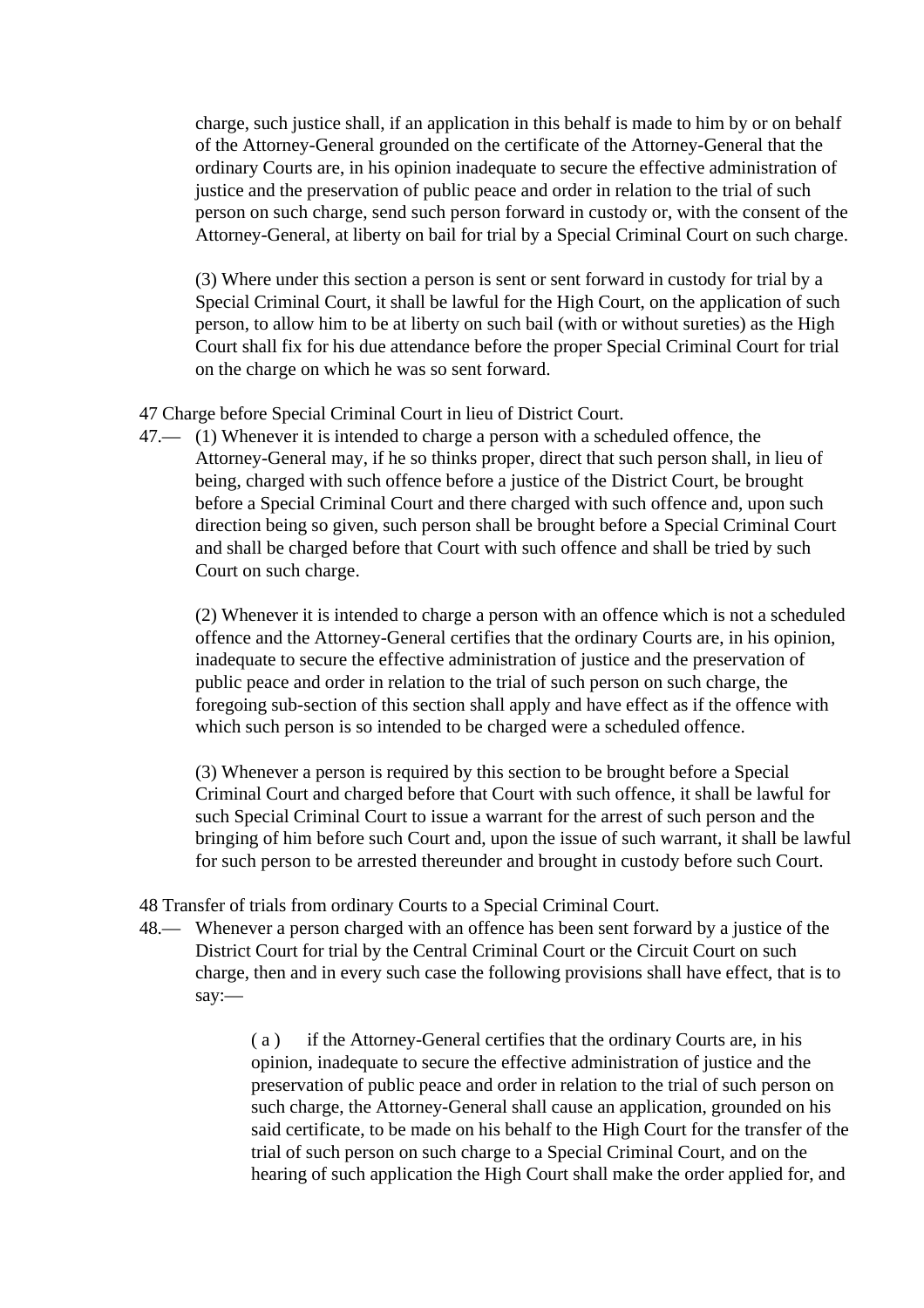thereupon such person shall be deemed to have been sent forward to a Special Criminal Court for trial on such charge;

( b ) whenever the High Court has made, under the next preceding paragraph of this sub-section, such order as is mentioned in that Paragraph, the following provisions shall have effect, that is to say:—

(i) a copy of such order shall be served on such person by a member of the Gárda Síochána,

(ii) a copy of such order shall be sent to the appropriate county registrar,

(iii) such person shall be brought before a Special Criminal Court for trial at such time and place as that Court shall direct,

(iv) if such person is in custody when such order is made, he may be detained in custody until brought before such Special Criminal Court for trial,

(v) if such person is at liberty on bail when such order is made, such bail shall be deemed to be for his attendance before a Special Criminal Court for trial at such time and place as that Court shall direct and, if he fails so to attend before the said Court, he shall be deemed to have broken his bail and his bail bond shall be estreated accordingly.

49 Selection of the Special Criminal Court by which a person is to be tried.

49.— Where a person is (in the case of an offence triable summarily) sent or (in the case of an indictable offence) sent forward by a justice of the District Court to a Special Criminal Court for trial or the trial of a person is transferred under this Act to a Special Criminal Court or a person is to be charged before and tried by a Special Criminal Court, such of the following, provisions as are applicable shall have effect, that is to say:—

> ( a ) where a person is so sent or sent forward, the justice shall not specify the particular Special Criminal Court to which he sends or sends forward such person for trial;

( b ) where the trial of a person is so transferred, the order effecting such transfer shall not specify the particular Special Criminal Court to which such trial is transferred;

( c ) if only one Special Criminal Court is in existence under this Act at the time of such sending or sending forward or such transfer (as the case may be), such sending, sending forward, or transfer shall be deemed to be to such one Special Criminal Court;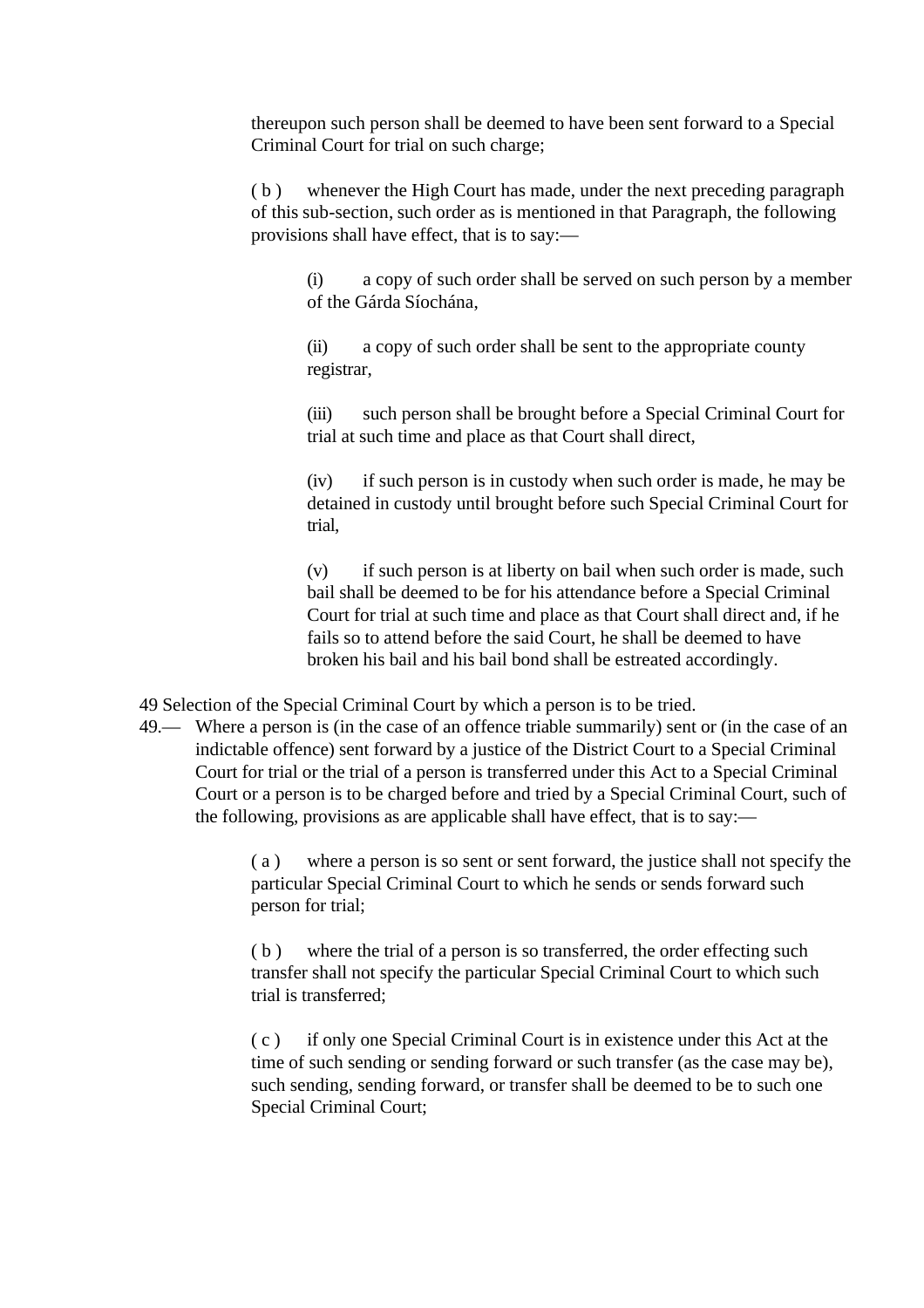( d ) if only one Special Criminal Court is in existence under this Act when such person is to be so charged and tried, such person shall be charged before and tried by that Special Criminal Court;

( e ) if two or more Special Criminal Courts are in existence under this Act at the time of such sending or sending forward or such transfer or such charging (as the case may be), it shall be lawful for the Attorney General to cause an application to be made on his behalf to such Special Criminal Court as he shall think proper for an order that such person be tried by or charged before and tried by that Court and thereupon the said Court shall make the order so applied for;

( f ) upon the making of the order mentioned in the next preceding paragraph of this section, whichever of the following provisions is applicable shall have effect, that is to say:—

(i) such person shall be deemed to have been sent or sent forward for trial by the Special Criminal Court which made the said order and all persons concerned shall act accordingly, or

(ii) the trial of such person shall be deemed to have been transferred to the said Special Criminal Court and all persons concerned shall act accordingly, or

(iii) such person shall be charged before and tried by the said Special Criminal Court and all persons concerned shall act accordingly.

50 Orders and sentences of Special Criminal Courts.

50.— (1) Save as shall be otherwise provided by regulations made under this section, every order made or sentence pronounced by a Special Criminal Court shall be carried out by the authorities and officers by whom, and in the like manner as, a like order made or sentence pronounced by the Central Criminal Court is required by law to be carried out.

(2) Every order, conviction, and sentence made or pronounced by a Special Criminal Court shall have the like consequences in law as a like order, conviction, or sentence made or pronounced by the Central Criminal Court would have and, in particular, every order made and every sentence pronounced by a Special Criminal Court shall confer on the persons carrying out the same the like protections and immunities as are conferred by law on such persons when carrying out a like order made or a like sentence pronounced by the Central Criminal Court.

(3) The Minister for Justice may make regulations in relation to the carrying out of sentences of penal servitude or of imprisonment pronounced by Special Criminal Courts and the prisons and other places in which persons so sentenced shall be imprisoned and the maintenance and management of such places, and the said Minister may also, if he so thinks proper, make by writing under his hand such special provision as he shall think fit in relation to the carrying out of any such sentence in respect of any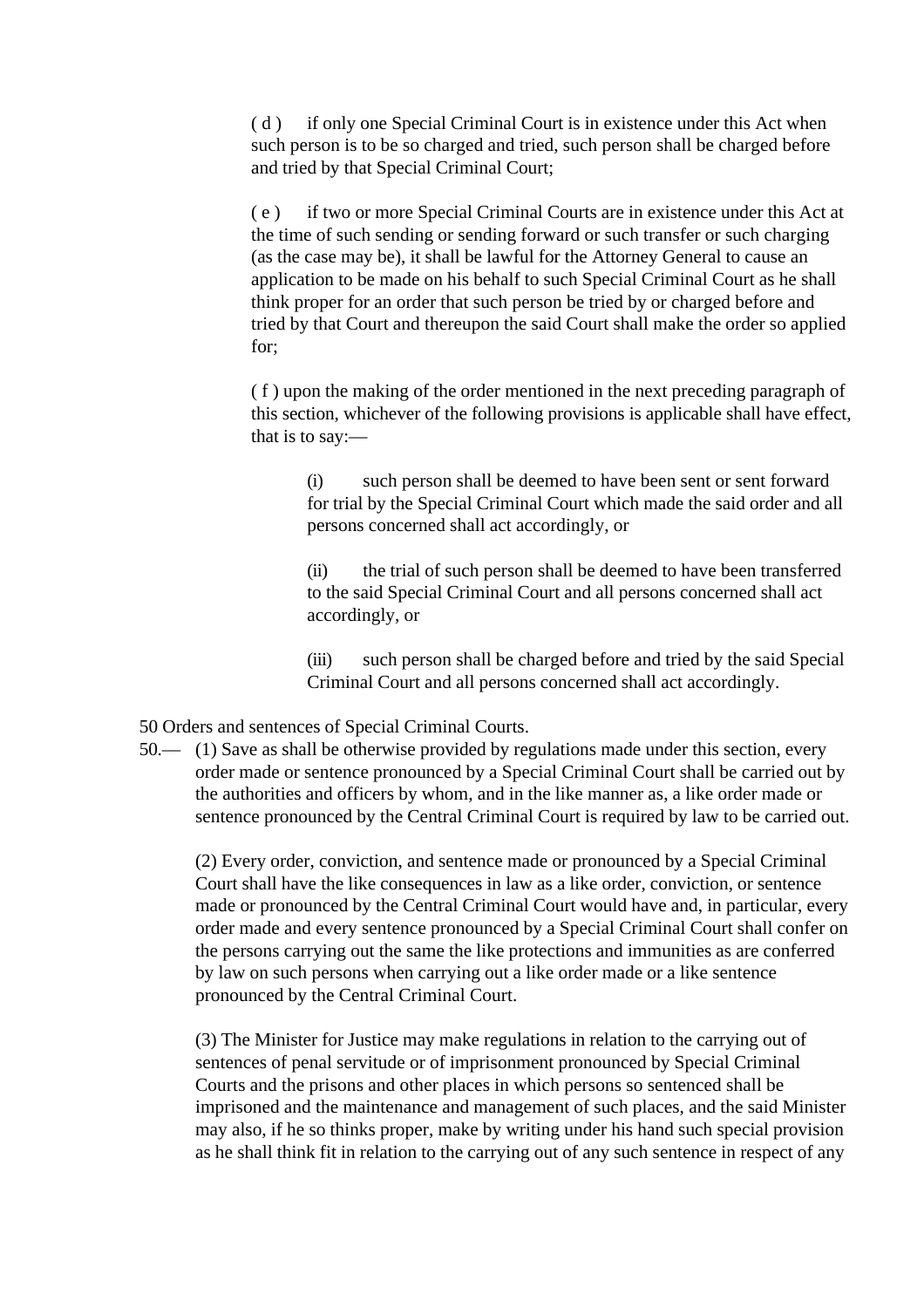particular individual, including transferring to military custody any particular individual so sentenced.

(4) The Minister for Defence may make regulations in relation to the places and the manner generally in which persons transferred to military custody under the next preceding sub-section of this section shall be kept in such custody, and the said Minister may also, if he so thinks proper, make by writing under his hand such special provision as he shall think fit in respect of the custody of any particular such person.

- 51 Standing mute of malice and refusal to plead etc.
- 51.— Whenever a person brought before a Special Criminal Court for trial stands mute when called upon to plead to the charge made against him, that Court shall hear such evidence (if any) relevant to the issue as to whether such person stands mute of malice or by the visitation of God as may then and there be adduced before it, and

( a ) if that Court is satisfied on such evidence that such person is mute by the visitation of God, all such consequences shall ensue as would have ensued if such person had been found to be so mute by a Judge sitting in the Central Criminal Court, and

( b ) if that Court is not so satisfied or if no such evidence is adduced, that Court shall direct a plea of "not guilty" to be entered for that person.

(2) Whenever a person brought, before a Special Criminal Court for trial fails or refuses in any way, other than standing mute, to plead to the charge made against him when called upon to do so, that Court shall (without prejudice to its powers under the next following sub-section of this section) direct a plea of "not guilty" to be entered for such person.

(3) Whenever a person at any stage of his trial before a Special Criminal Court by any act or omission refuses to recognise the authority or jurisdiction of that Court, or does any act (other than lawfully objecting in due form of law to the jurisdiction of that Court to try him) which, in the opinion of that Court, is equivalent to a refusal to recognise that Court, or the authority or jurisdiction thereof, such person shall be guilty of contempt of that Court and may be punished by that Court accordingly

52 Examination of detained persons.

52.— (1) Whenever a person is detained in custody under the provisions in that behalf contained in Part IV of this Act, any member of the Gárda Síochána may demand of such person, at any time while he is so detained, a full account of such person's movements and actions during any specified period and all information in his possession in relation to the commission or intended commission by another person of any offence under any section or sub-section of this Act or any scheduled offence.

(2) If any person, of whom any such account or information as is mentioned in the foregoing sub-section of this section is demanded under that sub-section by a member of the Gárda Síochána, fails or refuses to give to such member such account or any such information or gives to such member any account or information which is false or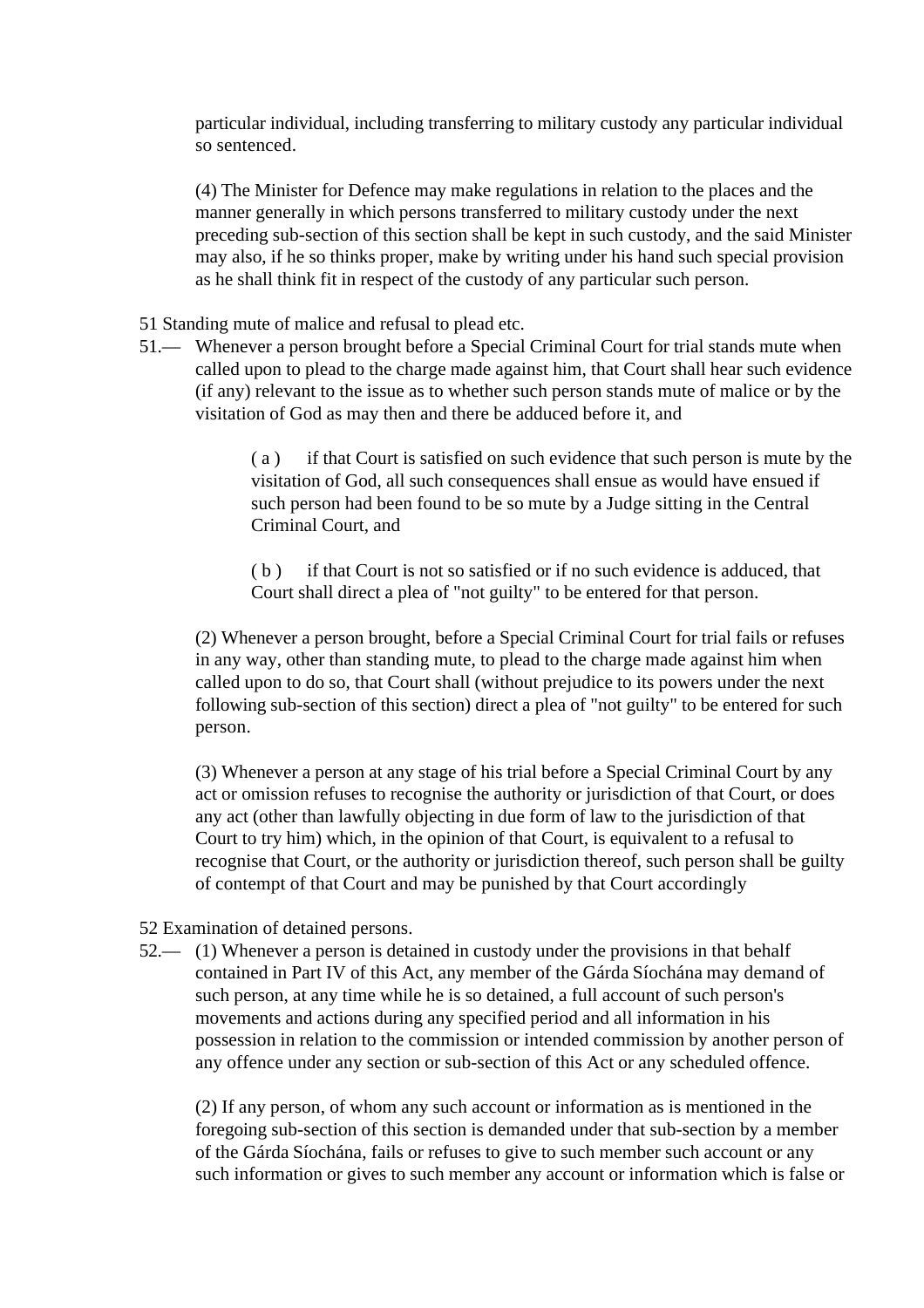misleading, he shall be guilty of an offence under this section and shall be liable on summary conviction thereof to imprisonment for a term not exceeding six months.

- 53 Immunities of members, etc, of Special Criminal Courts.
- 53.— (1) No action, prosecution, or other proceeding, civil or criminal, shall lie against any member of a Special Criminal Court in respect of any order made, conviction or sentence pronounced, or other thing done by that Court or in respect of anything done by such member in the course of the performance of his duties or the exercise of his powers as a member of that Court or otherwise in his capacity as a member of that Court, whether such thing was or was not necessary to the performance of such duties or the exercise of such powers.

(2) No action or other proceeding for defamation shall lie against any person in respect of anything written or said by him in giving evidence, whether written or oral, before a Special Criminal Court or for use in proceedings before a Special Criminal Court.

(3) No action, prosecution, or other proceeding, civil or criminal, shall lie against any registrar, clerk, or servant of a Special Criminal Court in respect of anything done by him in the performance of his duties as such registrar, clerk, or servant, whether such thing was or was not necessary to the performance of such duties.

## PART VI POWERS OF INTERNMENT

54 Commencement and cesser of this Part of this Act.

54.— (1) This Part of this Act shall not come into or be in force save as and when and for so long as is provided by the subsequent sub-sections of this section.

(2) If and whenever and so often as the Government makes and publishes a proclamation declaring that the powers conferred by this Part of this Act are necessary to secure the preservation of public peace and order and that it is expedient that this Part of this Act should come into force immediately, this Part of this Act shall come into force forthwith.

(3) If at any time while this Part of this Act is in force the Government makes and publishes a proclamation declaring that this Part of this Act shall cease to be in force, this Part of this Act shall forthwith cease to be in force.

(4) Whenever the Government has made and published a proclamation under the second sub-section of this section, it shall be lawful for Dáil Eireann, at any time while this Part of this Act is in force by virtue of such proclamation, to pass a resolution annulling such proclamation, and thereupon such proclamation shall be annulled and this Part of this Act shall cease to be in force, but without prejudice to the validity of anything done under this Part of this Act after the making of such proclamation and before the passing of such resolution.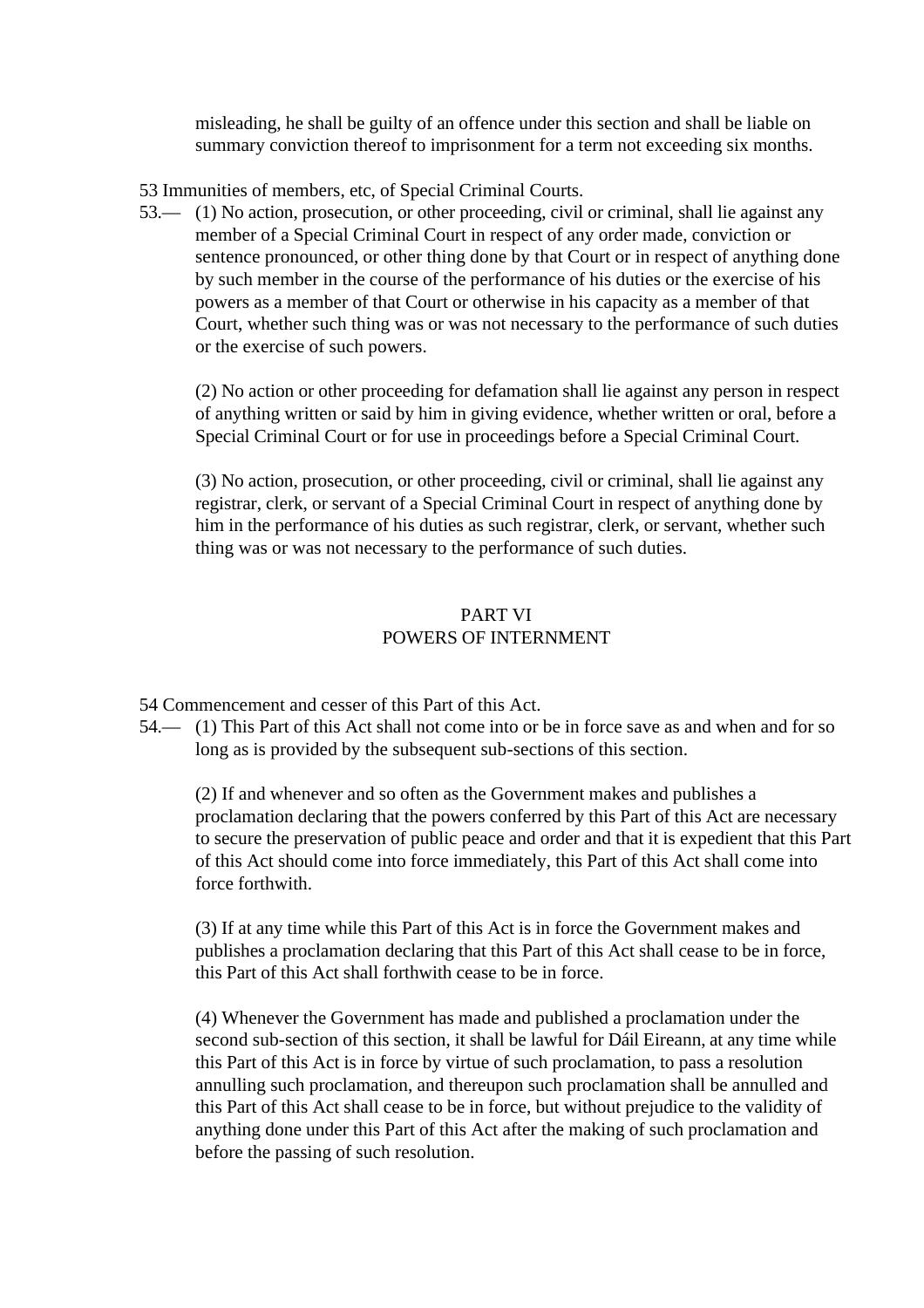(5) A proclamation made by the Government under this section shall be published by publishing a copy thereof in the Iris Oifigiúil and may also be published in any other manner which the Government shall think proper.

55 Special powers of arrest and detention.

55.— (1) Whenever a Minister of State is satisfied that any particular person is engaged in activities calculated to prejudice the preservation of the peace, order, or security of the State, such Minister may by warrant under his hand order the arrest and detention of such person under this section.

(2) Any member of the Gárda Síochána may arrest without other warrant any person in respect of whom a warrant has been issued by a Minister of State under the foregoing sub-section of this section.

(3) Every person arrested under the next preceding sub-section of this section shall be attained in a prison or other place prescribed in that behalf by regulations made under this Part of this Act until this Part of this Act ceases to be in force or until he is released under the subsequent provisions of this Part of this Act, whichever first happens.

56 Powers of search, etc, of detained persons.

- 56.— (1) It shall be lawful for any member of the Gárda Síochána to do all or any of the following things in respect of any person who is arrested and detained under this Part of this Act, that is to say:—
	- ( a ) to demand of such person his name and address;
	- (b) to search such person or cause him to be searched;
	- ( c ) to photograph such person or cause him to be photographed;
	- (d) to take, or cause to be taken the finger-prints of such person.

(2) Every person who shall obstruct or impede the exercise in respect of him by a member of the Gárda Síochána of any of the powers conferred by the next preceding sub-section of this section or shall or refuse to give his name and address when demanded of him by a member of the Gárda Síochána under the said sub-section or shall give a name or an address which is false or misleading shall be guilty of a contravention of the regulations made under this Part of this Act in relation to the preservation of discipline and shall be dealt with accordingly.

57 Release of detained persons.

57.— A Minister of State may by writing under his hand, if and whenever he so thinks proper, order the release of any particular person who is for the time being detained under this Part of this Act, and thereupon such person shall forthwith be released from such detention.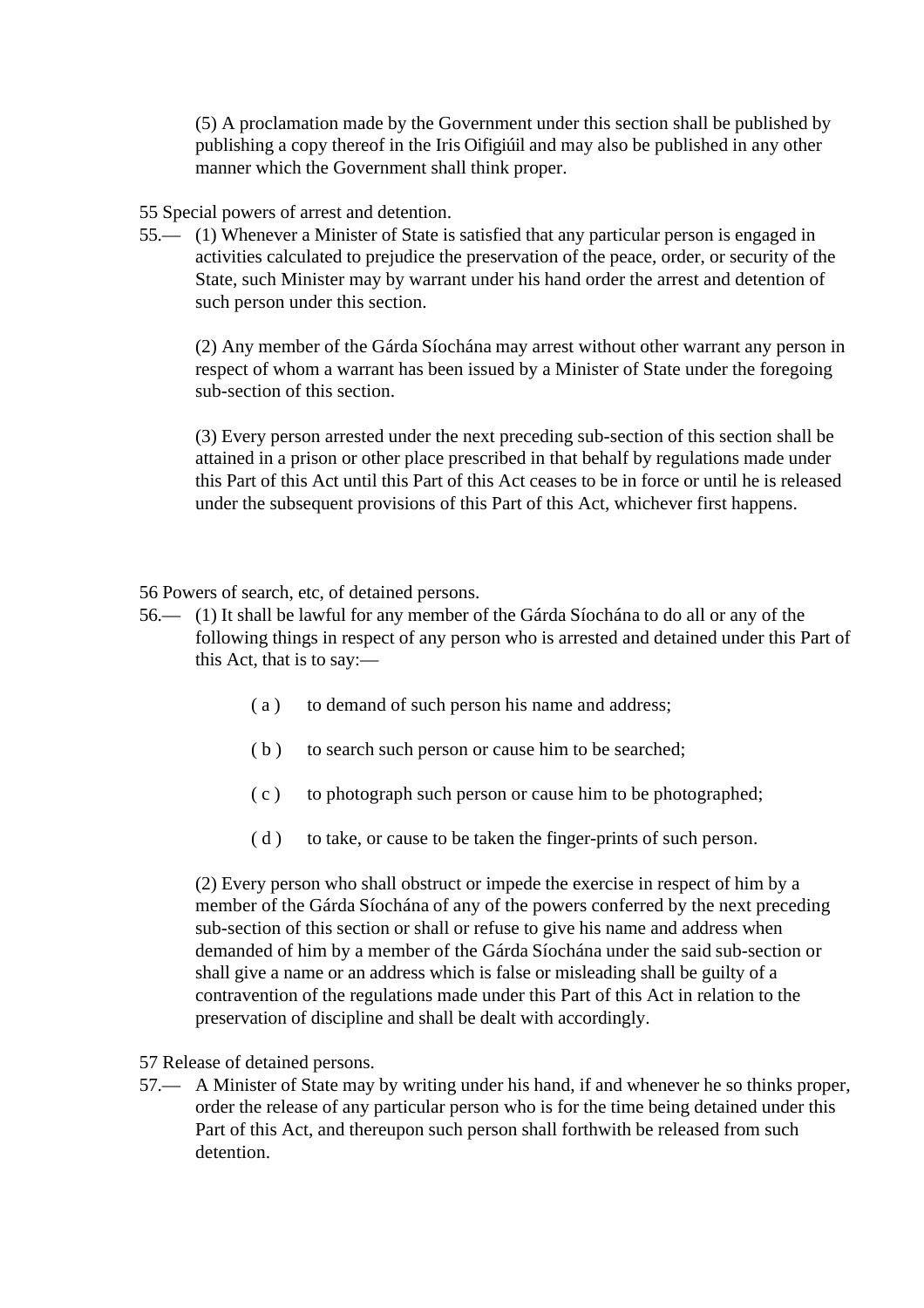58 Regulations in relation to places of detention.

58.— A Minister of State may by order make regulations for all or any of the following purposes, that is to say

> ( a ) prescribing the prisons, internment camps, and other places in which persons may be detained under this Part of this Act;

( b ) providing for the efficient management, sanitation, control, and guarding of such prisons, internment camps, and other places;

( c ) providing for the enforcement and preservation of discipline amongst the persons detained in any such prison, internment camp, or other place as aforesaid;

( d ) providing for the punishment of persons so detained who contravene the regulations;

( e ) prescribing or providing for any other matter or thing incidental or ancillary to the efficient detention of persons detained under this Part of this Act.

- 59 Commission for inquiring into detention.
- 59.— (1) As soon as conveniently may be after this Part of this Act comes into force, the Government shall set up a Commission (in this section referred to as the Commission) to perform the functions imposed upon the Commission by this section.

(2) The following provisions shall apply and have effect in relation to the Commission, that is to say—

( a ) the members of the Commission shall be appointed and be removable by the Government;

( b ) the Commission shall consist of three persons of whom one shall be a barrister or solicitor of not less than seven years standing or be or have been a judge of the Supreme Court, the High Court, or the Circuit Court or a justice of the District Court;

( c ) there may be paid out of moneys provided by the Oireachtas to any member of the Commission who is not in receipt of remuneration out of public funds such (if any) fees or remuneration as the Minister for Finance shall determine.

(3) Any person who is detained under this Part of this Act may apply in writing to the Government to have his said detention considered by the Commission, and upon such application being so made the following provisions shall have effect, that is to say:—

( a ) the Government shall forthwith refer the matter of such person's detention to the Commission;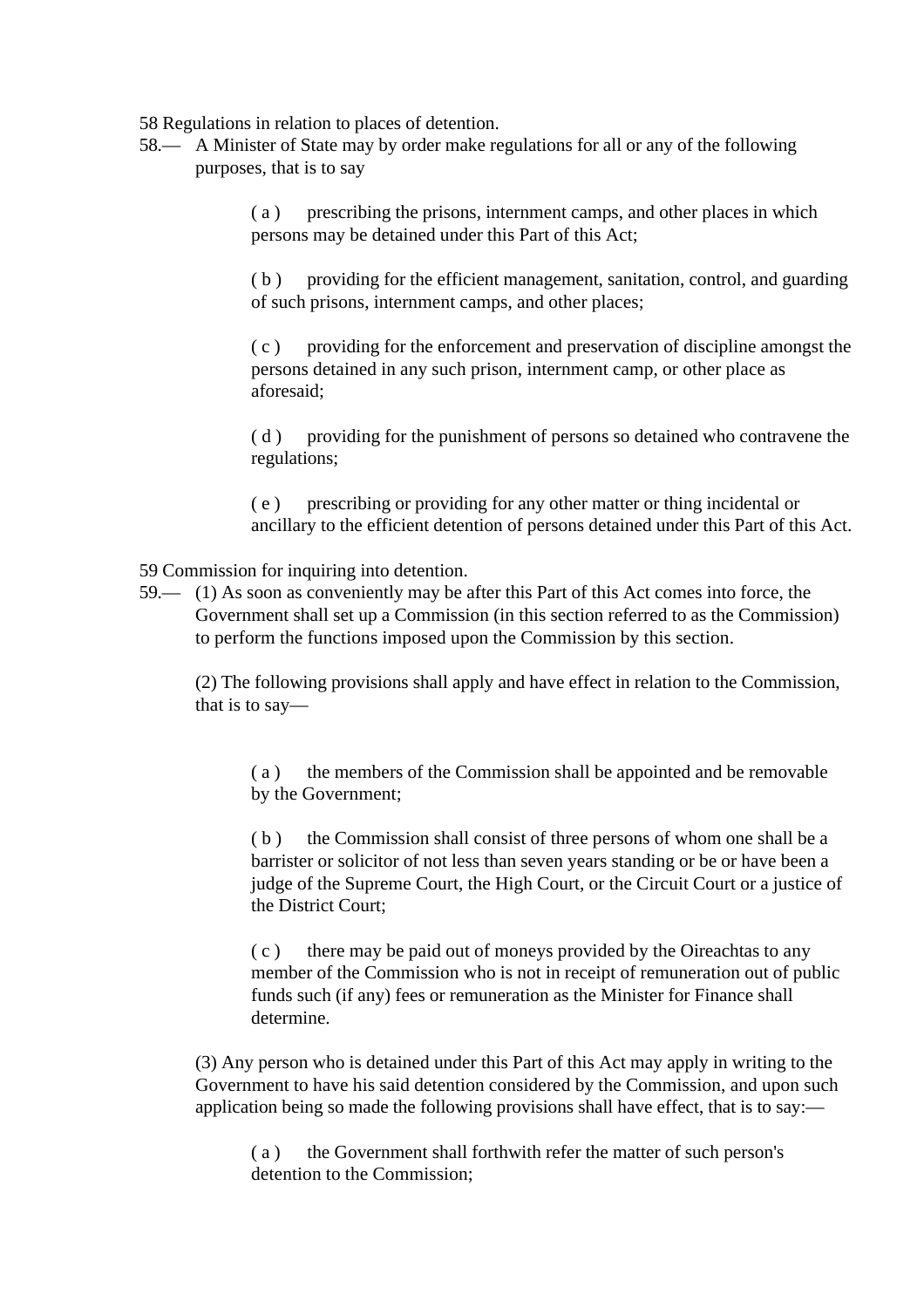( b ) the Commission shall inquire into the grounds of such person's detention and shall, with all convenient speed, report thereon to the Government;

 $(c)$  the Minister for Justice shall furnish to the Commission such information and documents (relevant to the subject matter of such inquiry) in the possession or procurement of the Government or of any Minister of State as shall be called for by the Commission;

( d ) if the Commission reports that no reasonable grounds exist for the detention of such person, such person shall within one week either be released or be charged according to law with an offence.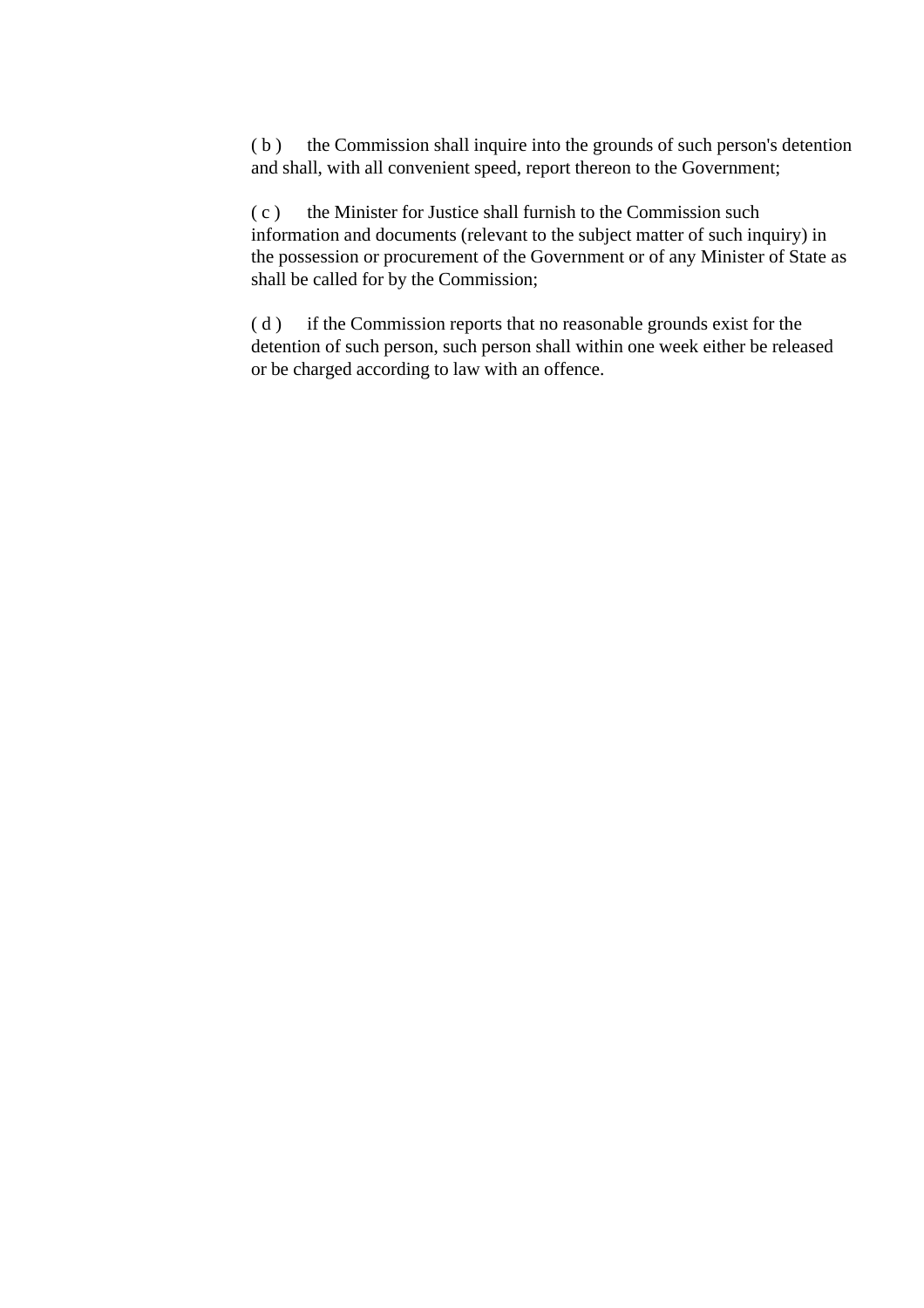### **Number 2 of 1940. \_\_\_\_\_\_\_\_\_\_\_\_\_\_\_\_\_\_\_\_\_\_\_\_\_\_\_\_\_**

### **OFFENCES AGAINST THE STATE (AMENDMENT) ACT, 1940. \_\_\_\_\_\_\_\_\_\_\_\_\_\_\_\_\_\_\_\_\_\_\_\_\_\_\_\_**

AN ACT TO REPEAL PART VI OF THE OFFENCES AGAINST THE STATE ACT, 1939, AND TO MAKE OTHER PROVISIONS IN RELATION TO THE DETENTION OF CERTAIN PERSONS. [9th February, 1940.]

#### BE IT ENACTED BY THE OIREACHTAS AS FOLLOWS:—

# PART I

### PRELIMINARY AND GENERAL

1 Short title, construction, and collective citation.

1.— (1) This Act may be cited as the Offences Against the State (Amendment) Act, 1940.

(2) This Act shall be construed as one with the Offences Against the State Act, 1939 (No. 13 of 1939).

(3) The Offences Against the State Act, 1939, and this Act may be cited together as the Offences Against the State Acts, 1939 and 1940.

2 Repeal.

2.—Part VI of the Offences Against the State Act, 1939 (No. 13 of 1939), is hereby repealed.

#### PART II POWERS OF DETENTION

3 Commencement and cesser of this Part of this Act.

3.— (1) This Part of this Act shall not come into or be in force save as and when and for so long as is provided by the subsequent sub-sections of this section.

(2) If and whenever and so often as the Government makes and publishes a proclamation declaring that the powers conferred by this Part of this Act are necessary to secure the preservation of public peace and order and that it is expedient that this Part of this Act should come into force immediately, this Part of this Act shall come into force forthwith.

(3) If at any time while this Part of this Act is in force the Government makes and publishes a proclamation declaring that this Part of this Act shall cease to be in force, this Part of this Act shall forthwith cease to be in force.

(4) Whenever the Government has made and published a proclamation under the second sub-section of this section, it shall be lawful for Dáil Eireann, at any time while this Part of this Act is in force by virtue of such proclamation, to pass a resolution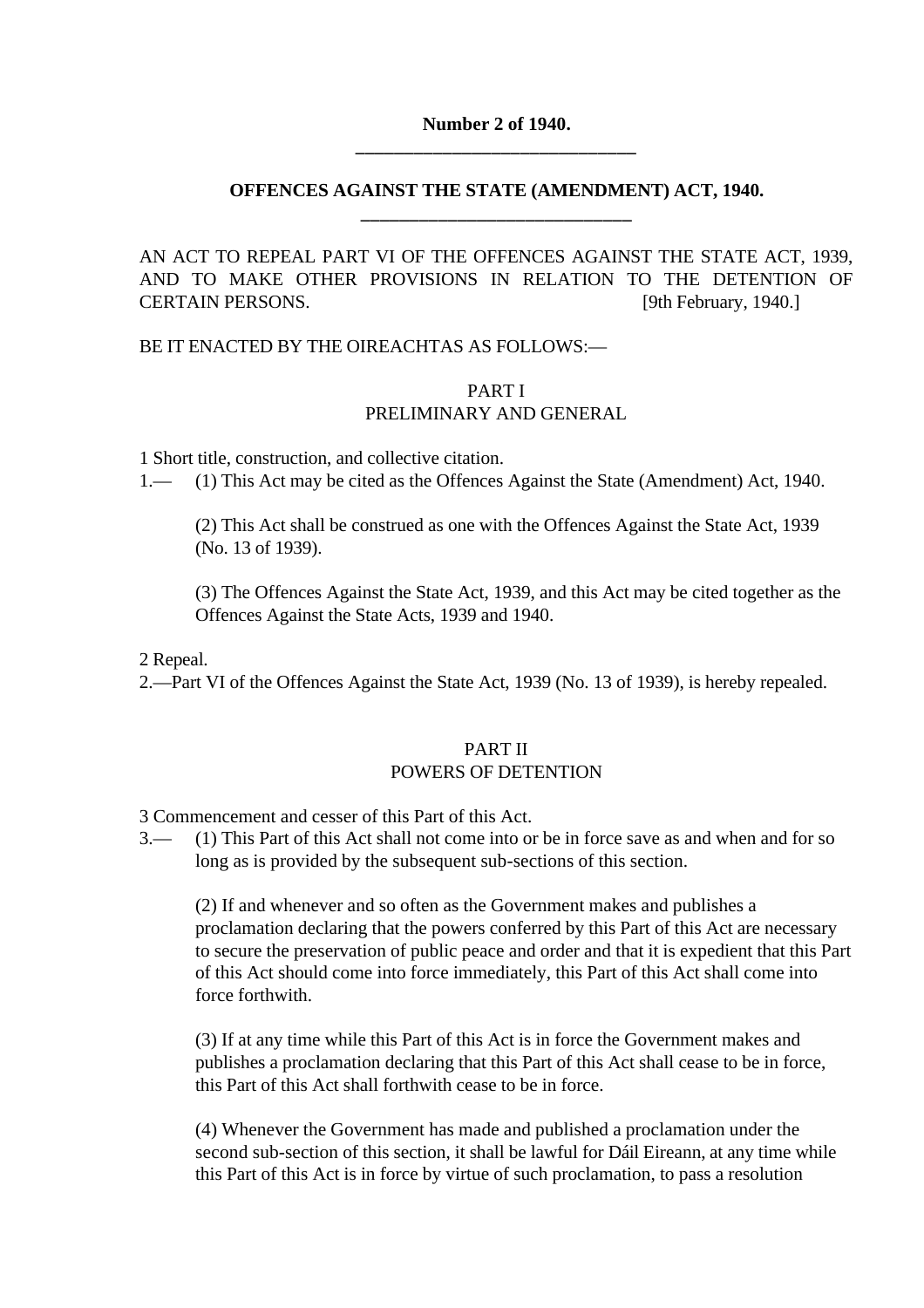annulling such proclamation, and thereupon such proclamation shall be annulled and this Part of this Act shall cease to be in force, but without prejudice to the validity of anything done under this Part of this Act after the making of such proclamation and before the passing of such resolution.

(5) A proclamation made by the Government under this section shall be published by publishing a copy thereof in the Iris Oifigiúil and may also be published in any other manner which the Government shall think proper.

4 Special powers of arrest and detention.

4.— (1) Whenever a Minister of State is of opinion that any particular person is engaged in activities which, in his opinion, are prejudicial to the preservation of public peace and order or to the security of the State, such Minister may by warrant under his hand and sealed with his official seal order the arrest and detention of such person under this section.

(2) Any member of the Gárda Síochána may arrest without warrant any person in respect of whom a warrant has been issued by a Minister of State under the foregoing sub-section of this section.

(3) Every person arrested under the next preceding sub-section of this section shall be detained in a prison or other place prescribed in that behalf by regulations made under this Part of this Act until this Part of this Act ceases to be in force or until he is released under the subsequent provisions of this Part of this Act, whichever first happens.

(4) Whenever a person is detained under this section, there shall be furnished to such person, as soon as may be after he arrives at a prison or other place of detention prescribed in that behalf by regulations made under this Part of this Act, a copy of the warrant issued under this section in relation to such person and of the provisions of section 8 of this Act.

(5) Every warrant issued by a Minister of State under this section shall be in the form set out in the Schedule to this Act or in a form to the like effect.

5 Powers of search, etc., of detained persons.

- 5.— (1) It shall be lawful for any member of the Gárda Síochána to do all or any of the following things in respect of any person who is arrested and detained under this Part of this Act, that is to say:—
	- ( a ) to demand of such person his name and address;
	- (b) to search such person or cause him to be searched;
	- ( c ) to photograph such person or cause him to be photographed;
	- ( d ) to take, or cause to be taken the fingerprints of such person.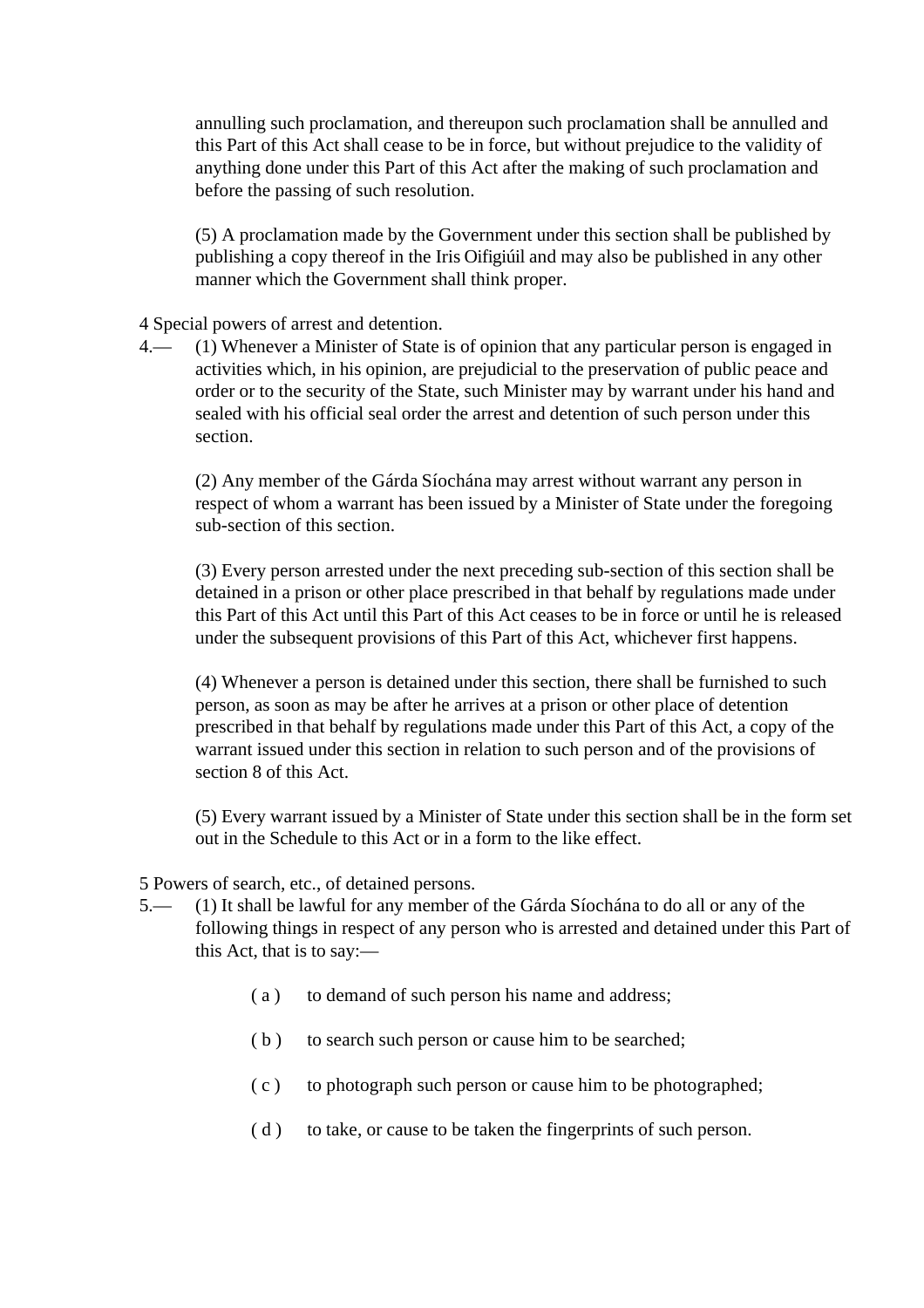(2) Every person who shall obstruct or impede the exercise in respect of him by a member of the Gárda Síochána of any of the powers conferred by the next preceding sub-section of this section or shall fail or refuse to give his name and address when demanded of him by a member of the Gárda Síochána under the said sub-section or shall give a name or an address which is false or misleading shall be guilty of a contravention of the regulations made under this Part of this Act in relation to the preservation of discipline and shall be dealt with accordingly.

6 Release of detained persons.

6.— A Minister of State may by writing under his hand, if and whenever he so thinks proper, order the release of any particular person who is for the time being detained under this Part of this Act, and thereupon such person shall forthwith be released from such detention.

7 Regulations in relation to places of detention.

7.— (1) A Minister of State may by order make regulations for all or any of the following purposes, that is to say:—

> ( a ) prescribing the prisons, internment camps, and other places in which persons may be detained under this Part of this Act;

( b ) providing for the efficient management, sanitation, control, and guarding of such prisons, internment camps, and other places;

( c ) providing for the enforcement and preservation of discipline amongst the persons detained in any such prison, internment camp, or other place as aforesaid;

( d ) providing for the punishment of persons so detained who contravene the regulations;

( e ) prescribing or providing for any other matter or thing incidental or ancillary to the efficient detention of persons detained under this Part of this Act.

(2) Every regulation made under this section shall be laid before each House of the Oireachtas as soon as may be after it is made, and if a resolution annulling such regulation is passed by either House of the Oireachtas within the next subsequent twenty-one days on which such House has sat after such regulation is laid before it, such regulation shall be annulled accordingly, but without prejudice to the validity of anything previously done under such regulation.

8 Commission for inquiring into detentions.

8.— (1) As soon as conveniently may be after this Part of this Act comes into force, the Government shall set up a Commission (in this section referred to as the Commission) to perform the functions imposed upon the Commission by this section.

(2) The following provisions shall apply and have effect in relation to the Commission, that is to say:—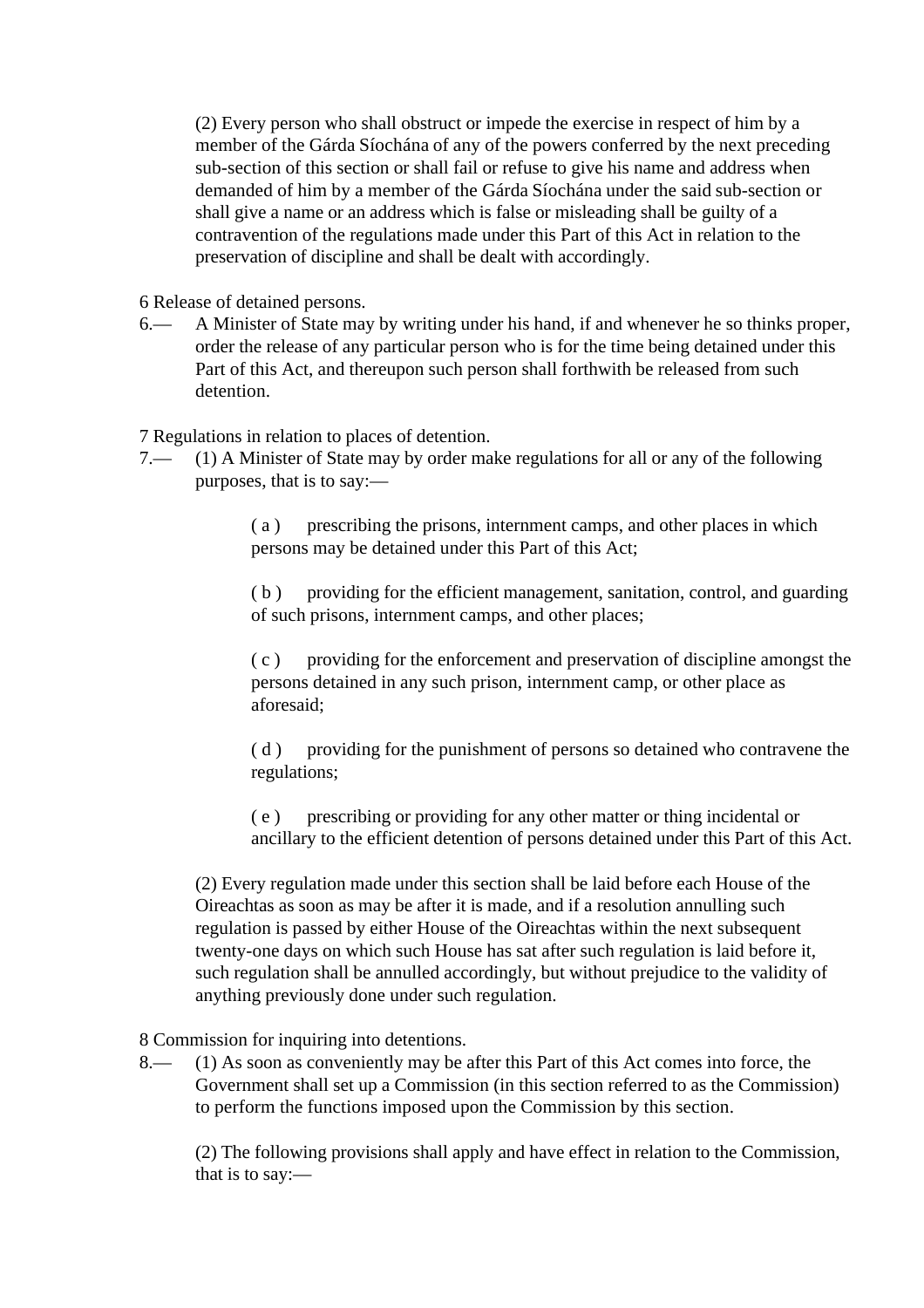( a ) the members of the Commission shall be appointed and be removable by the Government;

( b ) the Commission shall consist of three persons of whom one shall be a commissioned officer of the Defence Forces with not less than seven years' service and each of the others shall be a barrister or solicitor of not less than seven years' standing or be or have been a judge of the Supreme Court, the High Court, or the Circuit Court or a justice of the District Court;

( c ) there may be paid out of moneys provided by the Oireachtas to any member of the Commission such (if any) fees or remuneration as the Minister for Finance shall determine.

(3) Any person who is detained under this Part of this Act may apply in writing to the Government to have the continuation of his said detention considered by the Commission, and upon such application being so made the following provisions shall have effect, that is to say:—

( a ) the Government shall, with all convenient speed, refer the matter of the continuation of such person's detention to the Commission;

( b ) the Commission shall inquire into the grounds of such person's detention and shall, with all convenient speed, report thereon to the Government;

 $(c)$  the Minister for Justice shall furnish to the Commission such information and documents (relevant to the subject-matter of such inquiry) in the possession or procurement of the Government or of any Minister of State as shall be called for by the Commission;

( d ) if the Commission reports that no reasonable grounds exist for the continued detention of such person, such person shall, with all convenient speed, be released.

9 Returns to be laid before each House of the Oireachtas.

9.— The Government shall once at least in every six months furnish to each House of the Oireachtas particulars of (a) persons detained under this Part of this Act, (b) persons in respect of whom the Commission has made a report to the Government, (c) persons in respect of whom the Commission has reported that no reasonable grounds exist for their continued detention, (d) persons who had been detained under this Part of this Act but who had been released on the report of the Commission, and (e) persons who had been detained under this Part of this Act but who had been released without a report of the Commission.

### **SCHEDULE**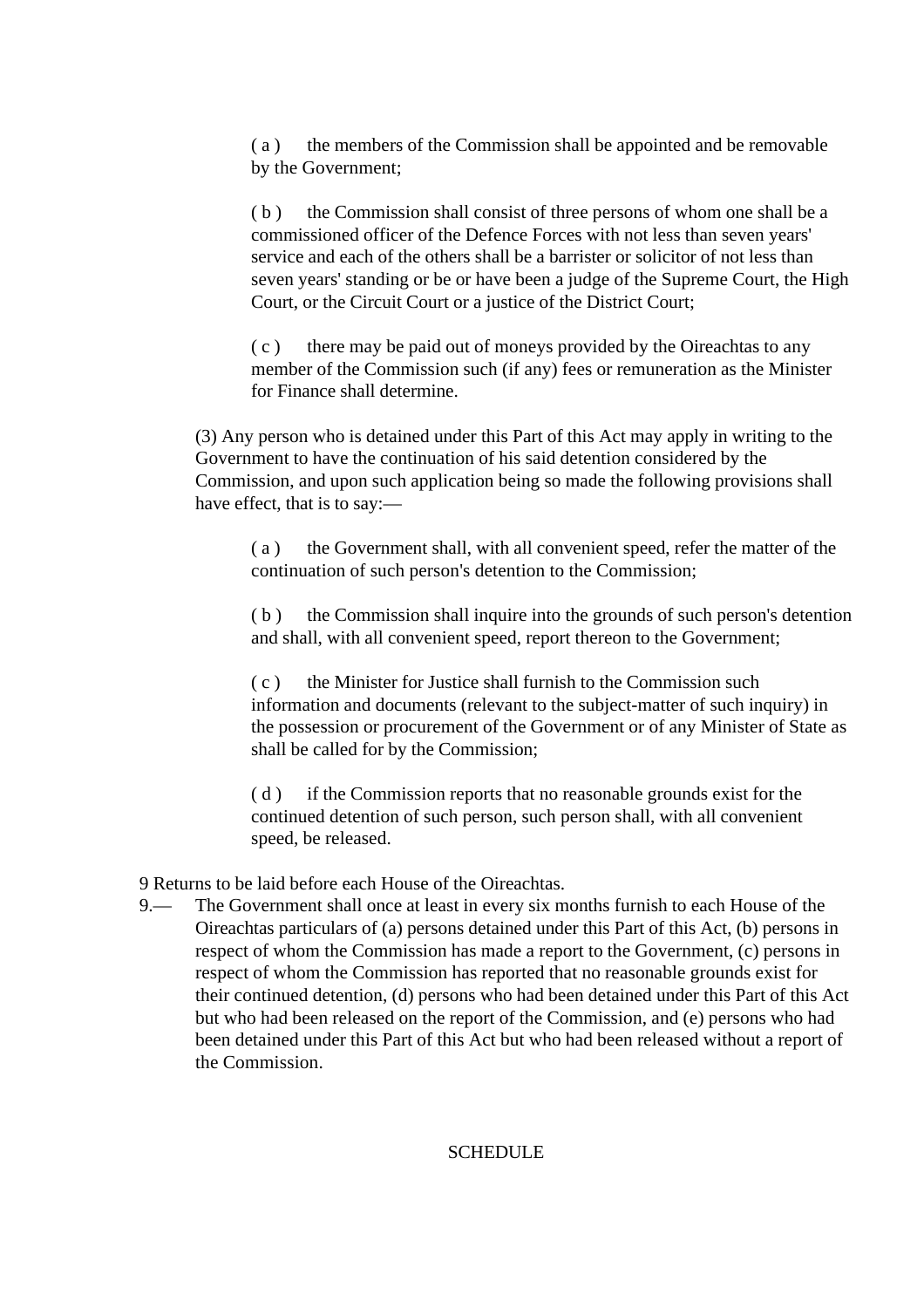### FORM OF WARRANT UNDER SECTION 4. OFFENCES AGAINST THE STATE (AMENDMENT) ACT, 1940.

### SECTION 4

| In exercise of the powers conferred on me by section 4 of the Offences Against the State           |  |
|----------------------------------------------------------------------------------------------------|--|
|                                                                                                    |  |
|                                                                                                    |  |
|                                                                                                    |  |
|                                                                                                    |  |
| preservation of public peace and order (or to the security of the State), do by this warrant order |  |
|                                                                                                    |  |
| the said section 4.                                                                                |  |

# Given under my Official Seal

this.......................................... day of ...........................................

19.........................................

Minister for...............................................................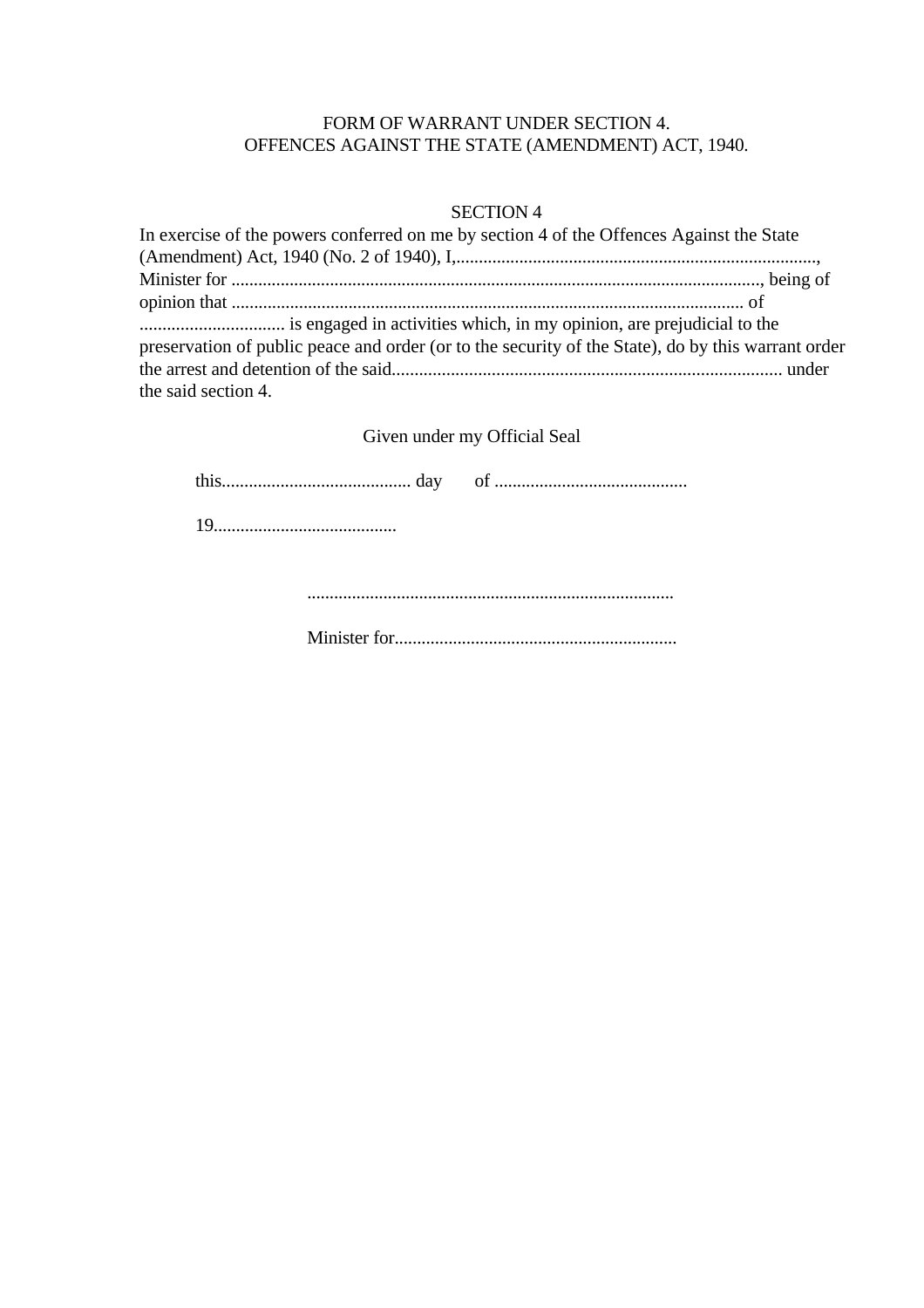### **Number 26 of 1972. \_\_\_\_\_\_\_\_\_\_\_\_\_\_\_\_\_\_\_\_\_\_\_\_\_\_\_\_\_**

**\_\_\_\_\_\_\_\_\_\_\_\_\_\_\_\_\_\_\_\_\_\_\_\_\_\_\_\_**

### **No. 26/1972: OFFENCES AGAINST THE STATE (AMENDMENT) ACT, 1972. \_\_\_\_\_\_\_\_\_\_\_\_\_\_\_\_\_\_\_\_\_\_\_\_\_\_\_\_**

## AN ACT TO AMEND AND EXTEND THE OFFENCES AGAINST THE STATE ACTS, 1939 AND 1940 [3rd December, 1972]

BE IT ENACTED BY THE OIREACHTAS AS FOLLOWS: 1 Definition. 1.— In this Act "the Act of 1939" means the Officers against the State Act, 1939.

2 Power to question found near place of commission of scheduled offence.

2.— Where a member of the Garda Síochána—

( a ) has reasonable grounds for believing that an offence which is for the time being at scheduled offence for the purposes of Part V of the Act of 1939 is being or was committed at any place,

( b ) has reasonable grounds for believing that any person whom he finds at or near the place at the time of the commission of the offence or soon afterwards knows, or knew at that time, of its commission, and

( c ) informs the person of his belief as aforesaid,

the member may demand of the person his name and address and an account at his recent movements and, if the person fails or refuses to give the information or gives information that is false or misleading, he shall be guilty of an offence and shall be liable on summary conviction to a fine not exceeding £200 or, at the discretion of the court, to imprisonment for a term not exceeding twelve months or to both such fine and such, imprisonment.

3 Evidence of membership of unlawful organisation.

3.— (1) ( a ) Any statement made orally, in writing or otherwise, or any conduct, by an accused person implying or leading to a reasonable inference that he was at a material time a member of an unlawful organisation shall, in proceedings under section 21 of the Act of 1939, be evidence that he was then such a member.

> ( b ) In paragraph ( a ) of this subsection "conduct" includes omission by the accused person to deny published reports that he was a member of an unlawful organisation, but the fact of such denial shall not by itself be conclusive.

(2) Where an officer of the Garda Síochána, not below the rank of Chief Superintendent, in giving evidence in proceedings relating to an offence under the said section 21, states that he believes that the accused was at a material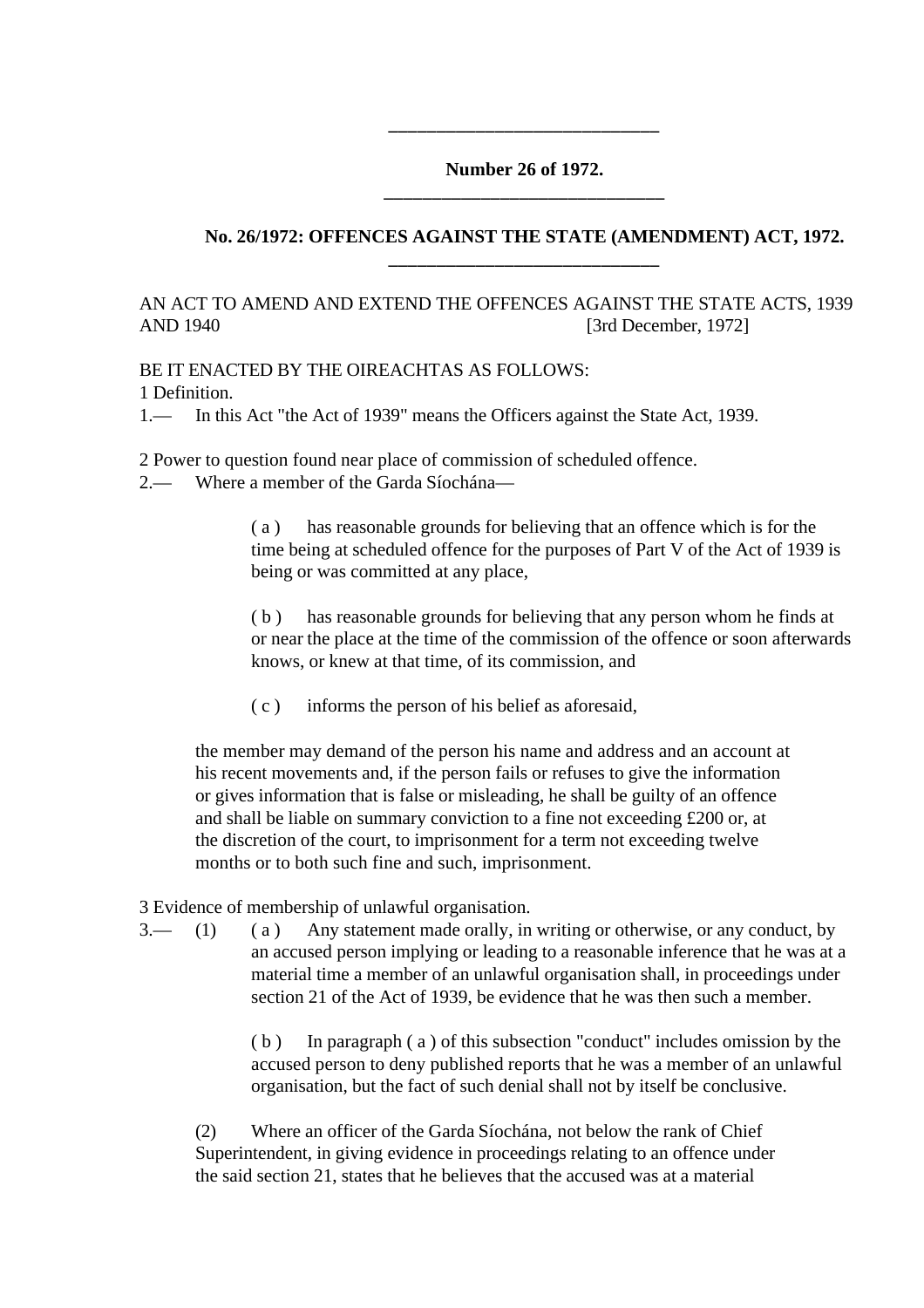time a member of an unlawful organisation, the statement shall be evidence that he was then such a member.

(3) Subsection (2) of this section shall be in force whenever and for so long only as Part V of the Act of 1939 is in force.

- (4) Statements, meetings etc., constituting interference with the course of justice.
- 4.— (1) (a) Any public statement made orally, in writing or otherwise, or any meeting, procession or demonstration in public, that constitutes an interference with the course of justice shall be unlawful.

( b ) A statement, meeting, procession or demonstration shall be deemed to constitute an interference with the course of justice if it is intended, or is of such a character as to be likely, directly or indirectly to influence any court, person or authority concerned with the institution, conduct or defence of any civil or criminal proceedings (including a party or witness) as to whether or how the proceedings should be instituted, conducted, continued or defended, or as to what should be their outcome.

(2) A person who makes any statement, or who organises, holds or takes part in any meeting, procession or demonstration, that is unlawful under this section shall be guilty of an offence and shall be liable—

(a) on summary conviction, to a fine not exceeding  $£200$  or, at the discretion of the court, to imprisonment for a term not exceeding twelve months or to both such fine and such imprisonment;

(b) on conviction on indictment, to a fine not exceeding  $\pounds1,000$  or to imprisonment for a term not exceeding five years or to both such fine and such imprisonment.

(3) Nothing in this section shall affect the law as to contempt of court.

5 Amendment of section 2 of Act of 1939.

5.— The definition of "document" in section 2 of the Act of 1939 is hereby amended by the insertion after "advertisement" of the following:

"and also—

- ( a ) any map, plan, graph or drawing,
- ( b ) any photograph,
- ( c ) any disc, tape, sound track or other device in which sounds or other data (not being visual images) are embodied so as to be capable (with or without the aid of some other equipment) of being reproduced there from, and
- ( d ) any film, microfilm, negative, tape or ether device in which one or more visual images are embodied (whether with or without sounds or other data) so as to be capable (as aforesaid) of being reproduced therefrom and a reproduction or still reproduction of the image or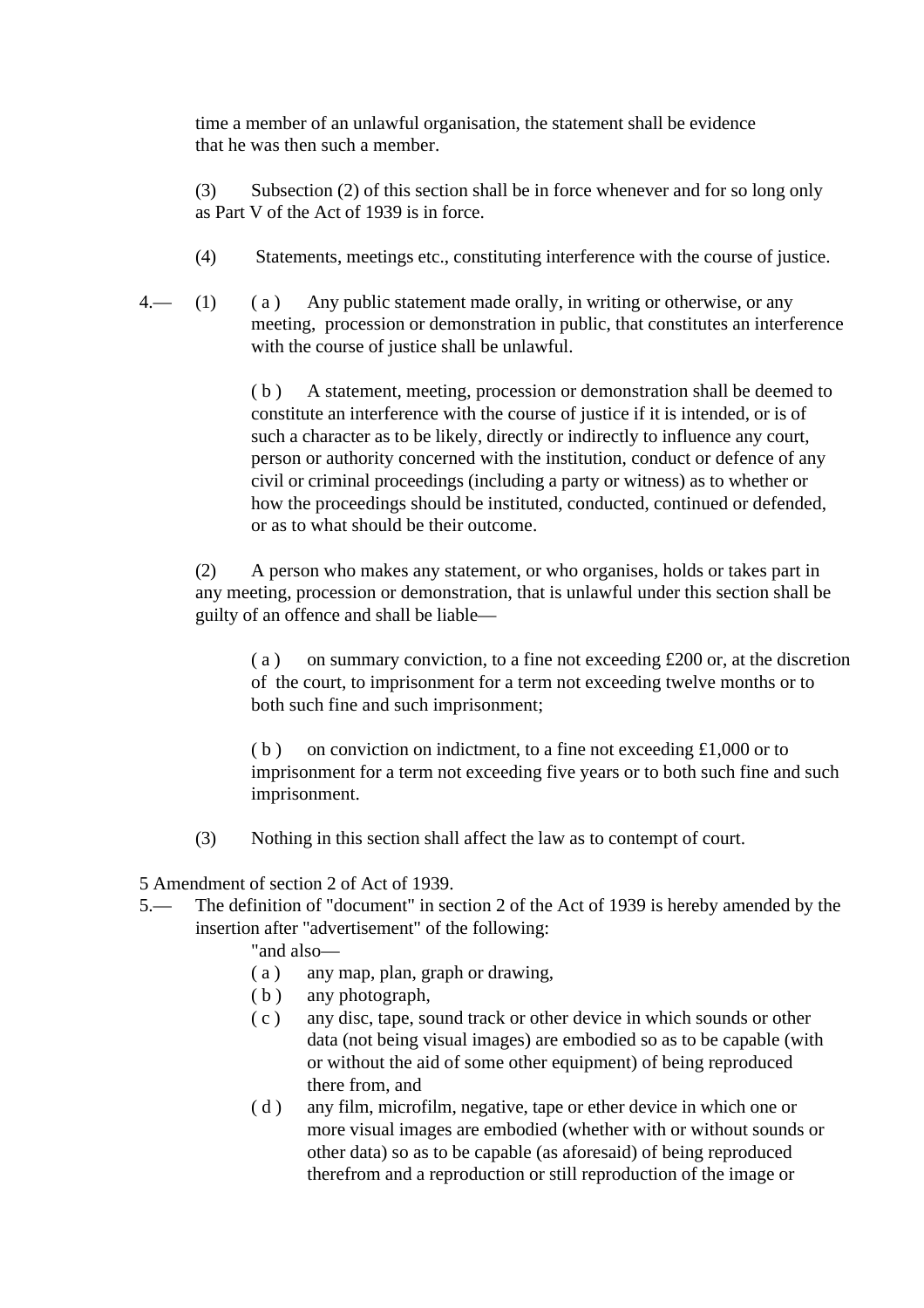images embodied therein whether enlarged or not and whether with or without sounds or other data".

6 Short title, construction and collective citation.

6.— (1) This Act may be cited as the Offences against the State Act, 1972.

(2) The Offences against the State Acts, 1939 and 1940, and this Act shall be construed as one and may be cited together as the Offences against the State Acts, 1939 to 1972.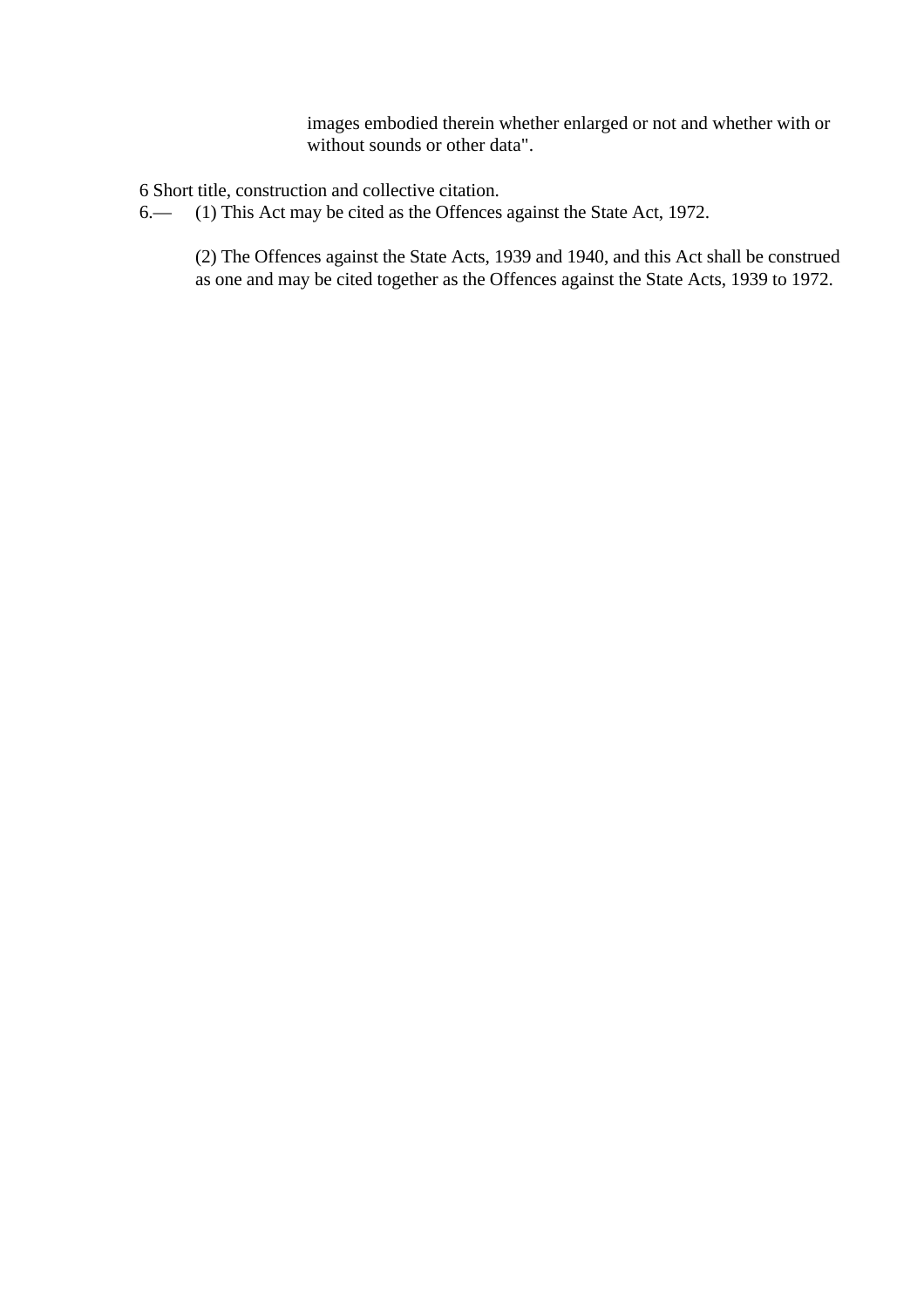Number 3 of 1985. \_\_\_\_\_\_\_\_\_\_\_\_\_\_\_\_\_\_\_\_\_\_\_\_\_\_\_\_\_

\_\_\_\_\_\_\_\_\_\_\_\_\_\_\_\_\_\_\_\_\_\_\_\_\_\_\_\_

No. 3/1985: OFFENCES AGAINST THE STATE (AMENDMENT) ACT, 1985. \_\_\_\_\_\_\_\_\_\_\_\_\_\_\_\_\_\_\_\_\_\_\_\_\_\_\_\_

### ARRANGEMENT OF SECTIONS

Section

- 1. Definitions.
- 2. Payment of moneys of unlawful organisations into High Court.
- 3. Recovery by owner, in certain circumstances, of moneys paid into High Court under section 2.
- 4. Compensation for owner, in certain circumstances, where moneys are paid into High Court under section 2.
- 5. Evidence.
- 6. Immunity from proceedings.
- 7. Offences.
- 8. Meaning of "property of unlawful organisation" in this Act and sections 22 and 23 of Principal Act.
- 9. Short title and construction.

## ACTS REFERRED TO

\_\_\_\_\_\_\_\_\_\_\_\_\_\_\_\_\_\_\_\_\_\_\_\_\_\_\_\_

Central Bank Act, 1971 1971, No. 24 Offences against the State Act, 1939 1939, No. 13 Offences against the State Acts, 1939 to 1972.

\_\_\_\_\_\_\_\_\_\_\_\_\_\_\_\_\_\_\_\_\_\_\_\_\_\_\_\_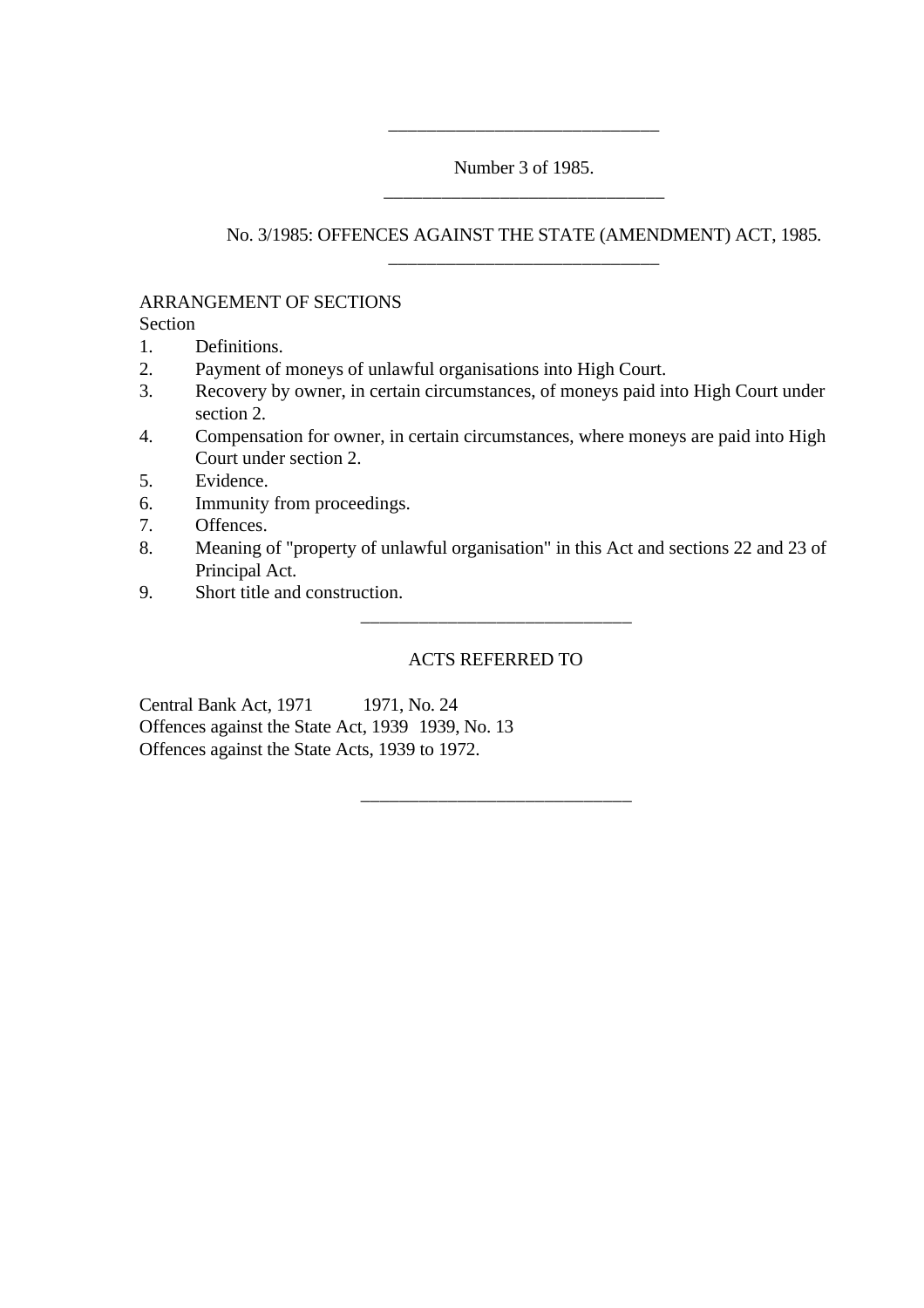Number 3 of 1985 \_\_\_\_\_\_\_\_\_\_\_\_\_\_\_\_\_\_\_\_\_\_\_\_\_\_\_\_

No. 3/1985: OFFENCES AGAINST THE STATE (AMENDMENT) ACT, 1985 \_\_\_\_\_\_\_\_\_\_\_\_\_\_\_\_\_\_\_\_\_\_\_\_\_\_\_\_

AN ACT TO AMEND AND EXTEND THE OFFENCES AGAINST THE STATE ACTS, 1939 to 1972. [19th February, 1985]

BE IT ENACTED BY THE OIREACHTAS AS FOLLOWS:

### 1 Definitions.

 $1$ —  $(1)$  In this Act—

"bank" means the holder of a licence under the Central Bank Act, 1971, and the persons specified in section 7 (4) of that Act and any other financial institution;

"the Minister" means the Minister for Justice;

"the Principal Act" means the Offences Against the State Act, 1939.

(2) References in this Act to moneys held by a bank include references to shares in a building society of a depositor in the society.

2 Payment of moneys of unlawful organisations into High Court.

 $2$ — (1) (a) On production to any bank of a document purporting to be signed by the Minister and bearing the seal of the Minister and stating—

> (i) that, in the opinion of the Minister, moneys described in the document and held by the bank would, but for the operation of section 22 of the Principal Act, be the property of an unlawful organisation and that those moneys stand forfeited to and vested in the Minister by virtue of the said section 22, and

> (ii) that the Minister requires the bank to pay those moneys, or so much of them as are held by the bank at the time of the production to it of the document, into the High Court on a specified day or not later than a specified day and, in the meantime, to refrain from doing any act or making any omission inconsistent with that requirement and to notify as soon as may be thereafter the person or persons in whose name or names the moneys are held by the bank of their payment into that Court,

the bank shall comply with the requirement

( b ) Production of a document specified in paragraph (a) of this subsection to the chief officer or other person, by whatever name called, having charge of the management of the bank or to the manager, or an official of the bank acting as manager, of the branch of a bank into which the moneys concerned were, or are believed by the Minister to have been, paid shall be deemed for the purposes of that paragraph to be production of the document to the bank.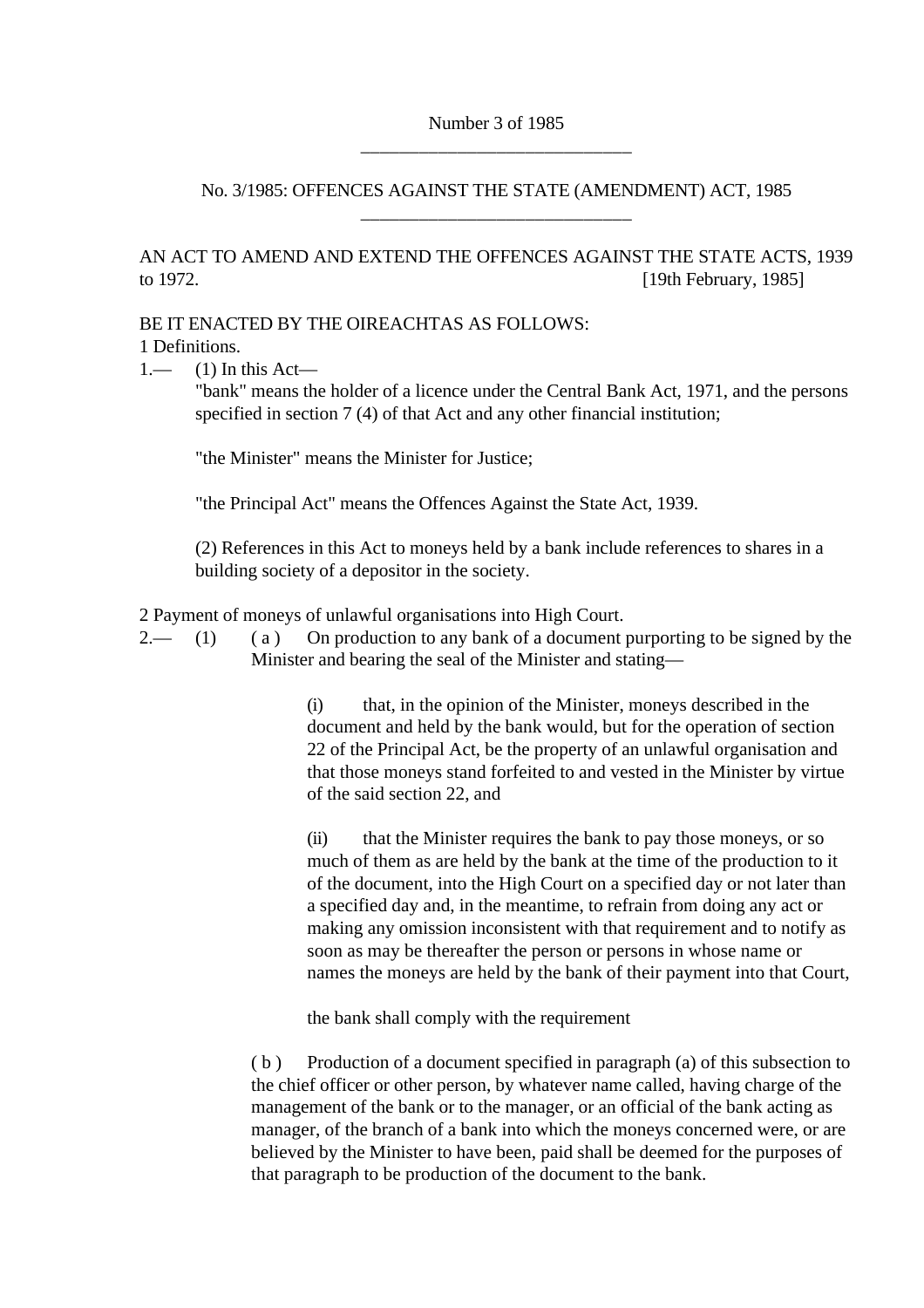$(c)$  (i) Subject to subparagraph (ii) of this paragraph, paragraph (a) of this subsection shall remain in operation for the period of 3 months beginning on its commencement and shall then cease to be in operation

(ii) The Government may, from time to time by order at any time when paragraph (a) of this subsection is in operation, continue that paragraph in operation for such further period not exceeding 3 months as may be specified in the order.

(iii) The Government may from time to time by order, at any time when paragraph (a) of this subsection is not in operation, provide that that paragraph shall come into operation on such day as may be specified in the order and shall remain in operation for such period not exceeding 3 month as may be specified in the order, and that paragraph shall come into and remain in operation in accordance with the provisions of any such order.

(iv) Every order under this paragraph shall be laid before each House of the Oireachtas as soon as may be after it is made and, if a resolution annulling the order is passed by either such House within the next 21 days on which that House has sat after the order is laid before it, the order shall be annulled accordingly, but without prejudice to the validity of anything previously done thereunder.

( 2 ) ( a ) If proceedings are not brought, under section 3 of this Act or otherwise, in relation to money paid into the High Court under this section or in respect of or arising out of any such payment within 6 months of the day on which the moneys were paid into that Court or if all such proceedings brought are dismissed—

> (i) the moneys shall not be paid out of the High Court otherwise than in accordance with subparagraph (ii) of this paragraph, and

(ii) the Minister may, after the expiration of the period aforesaid of 6 months, apply ex parte to the High Court for an order directing that the moneys be paid to the Minister or into such account at such bank as the Minister may specify, and,

without prejudice to the right of any person under section 4 of this Act, the High Court shall make the order and the Minister shall cause a copy of the order to be sent to the Minister shall cause a copy of the order to be sent to the bank by whom the moneys were paid into that Court.

( b ) The reference in paragraph ( a ) of this subsection to the dismissal of proceedings includes a reference to the case where, following the decision of the Supreme Court in a case where there is an appeal in any such proceedings to that Court, the proceedings stand dismissed.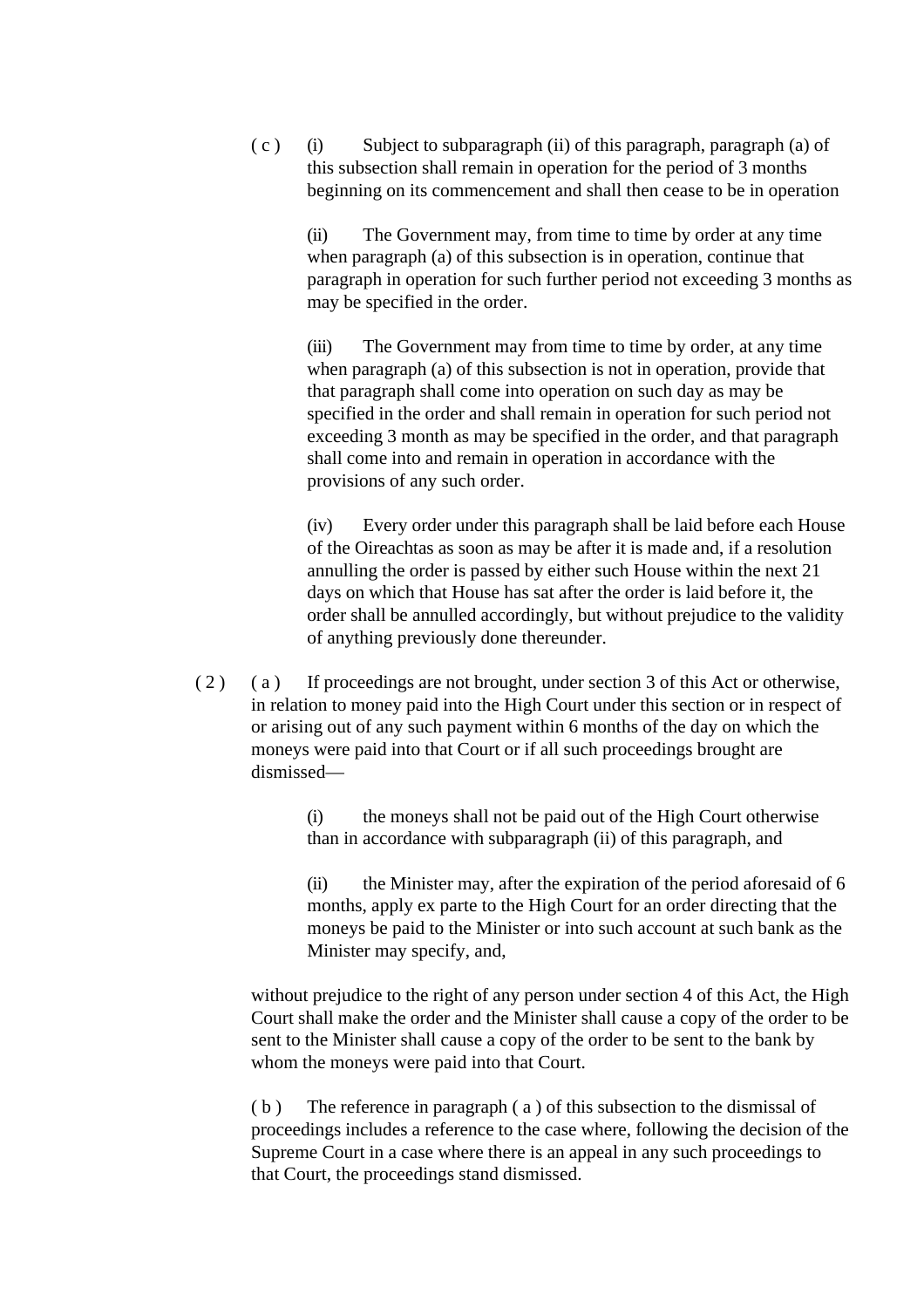( c ) Moneys paid pursuant to an order of the High Court under section 2 of this Act shall be paid into or disposed of for the benefit of the Exchequer in accordance with the directions of the Minister for Finance.

3 Recovery by owner, in certain circumstances, of moneys paid into High Court under section 2.

3.— (1) A person claiming to be an owner of moneys paid into the High Court pursuant to section 2 of this Act may, within 6 months of the day on which the moneys were paid into that Court, apply to that Court for an order directing that the moneys, together with such amount in respect of interest thereon as that Court considers reasonable, be paid to him and, if that Court is satisfied that section 22 of the Principal Act has not had effect in relation to the moneys and that the person is the owner of the moneys, it shall make the order aforesaid.

(2) The Minister shall be given notice of, and be entitled to be heard in, any proceedings under subsection (1) of this section.

4 Compensation for owner, in certain circumstances, where moneys are paid into High Court under section 2.

4.— (1) Where moneys paid into the High Court pursuant to section 2 of this Act are ordered by that Court under section 3 of this Act to be paid to any person, that Court may, on application to it under this subsection award to the person compensation payable by the Minister in respect of any loss incurred by him by reason of the payment of the moneys into and their retention in that Court under the said section 2.

(2) Where, on application to the High Court under this subsection, a person shows to the satisfaction of that Court—

( a ) that moneys paid to the Minister under section 2 of this Act are not moneys in relation to which section 22 of the Principal Act has had effect, and

( b ) that the person is the owner of the, moneys,

the High Court may—

(i) if it is of opinion that there are reasonable grounds for the failure of the person to make an application to that Court under section 3 of this Act in respect of the moneys within the time specified in that section, and

(ii) if the application under this subsection has been made within 6 years of the day on which the moneys were paid into that Court pursuant to section 2 of this Act,

award to the person compensation payable by the Minister in respect of any loss incurred by the person by reason of the payment of the moneys into and their retention in the High Court, and their payment to the Minister and retention by the State, under the said section 2.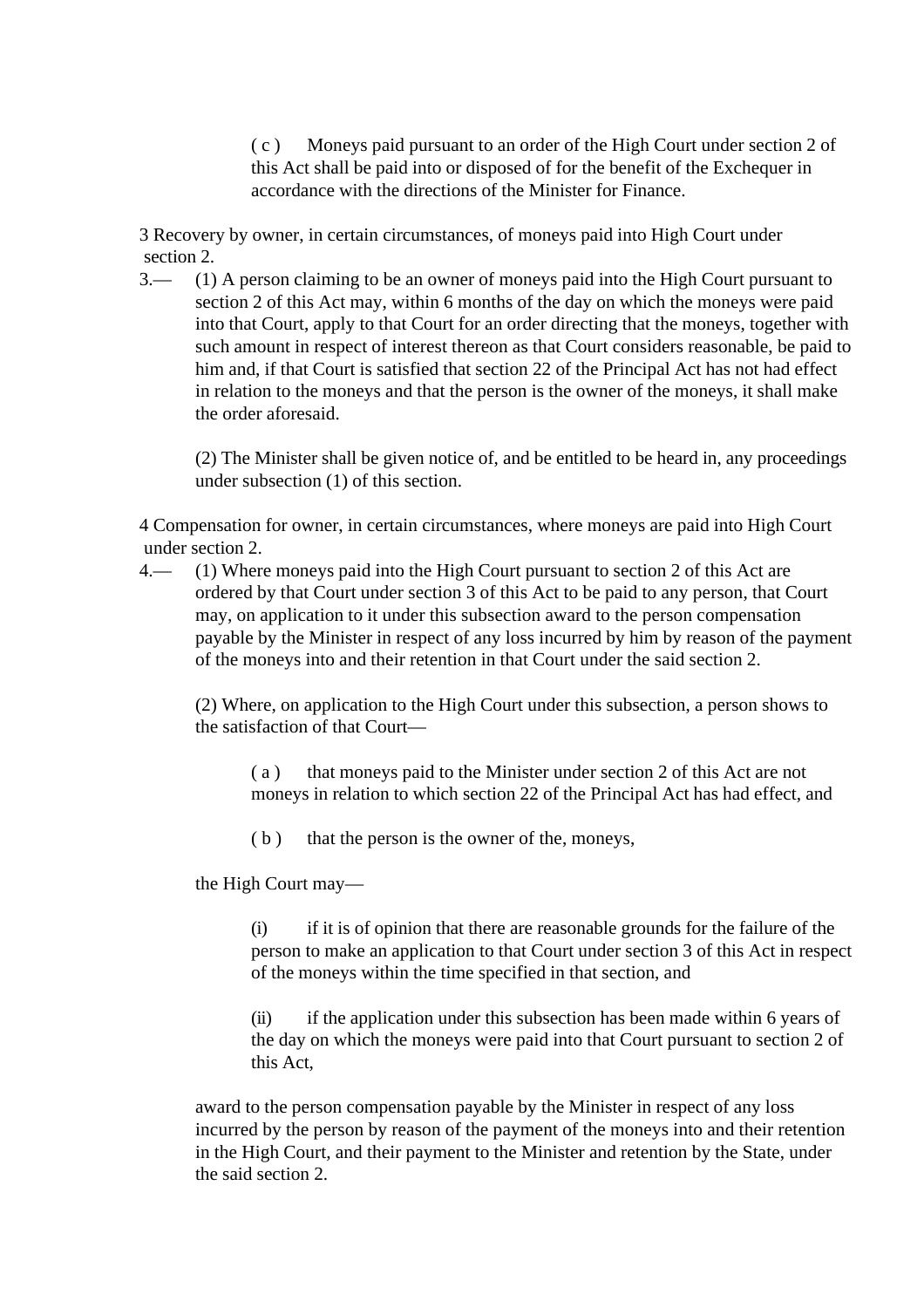(3) The Minister shall be given notice of, and be entitled to be heard in, any proceedings under this section.

### 5 Evidence.

5.— (1) Production to a court in any proceedings of a document signed by the Minister and stating that moneys described in the document that were held on a specified day by a specified bank would, but for the operation of section 22 of the Principal Act, have been the property of an unlawful organisation on that day shall be evidence that the moneys so described would, but for the operation of the said section 22, have been the property of an unlawful organisation on the day so specified.

(2) A document purporting to be a document of the Minister under subsection (1) of this section and to be signed by the Minister shall be deemed for the purposes of this section to be such a document and to be so signed unless the contrary is shown.

(3) On the application of any party to proceedings, under section 3 of this Act or otherwise, in relation to moneys paid into the High Court under section 2 of this Act by a bank or in respect of or arising out of any such payment, the court may order the bank or a specified officer of the bank to produce and prove to the court all or specified documents or records in the bank's possession or within its procurement that are relevant to the payment of the moneys or part of them into or out of the bank or to the opening, maintenance, operation or closing of any account at the bank in respect of the moneys or part of them.

#### 6 Immunity from proceedings.

6.— No action or proceedings of any kind shall lie against a bank in any court in respect of— ( a ) acts done by the bank in compliance with a requirement in a document produced to it pursuant to section 2 of this Act, or

> ( b ) the non-payment by the bank of the moneys, or part thereof, to which the document relates, or other moneys in lieu of them, to the person (or a person authorised by him to receive them) who, but for the operation of section 22 of the Principal Act, would be the owner of the moneys.

### 7 Offences.

7.— (1) A bank that fails or refuses to comply with a requirement in a document under section 2 of this Act shall be guilty of an offence and shall be liable, on conviction on indictment, to a fine not exceeding £100,000.

(2) Where an offence committed by a bank under subsection (1) of this section is proved to have been committed with the consent or connivance of, or to have been attributable to any neglect on the part of, any person who, when the offence was committed, was a director, member of the committee of management or other controlling authority of the bank concerned, or the chief officer or other person, by whatever name called, having charge of the management of the bank, or the secretary or other officer of the bank (including the manager of, or other official of the bank at, a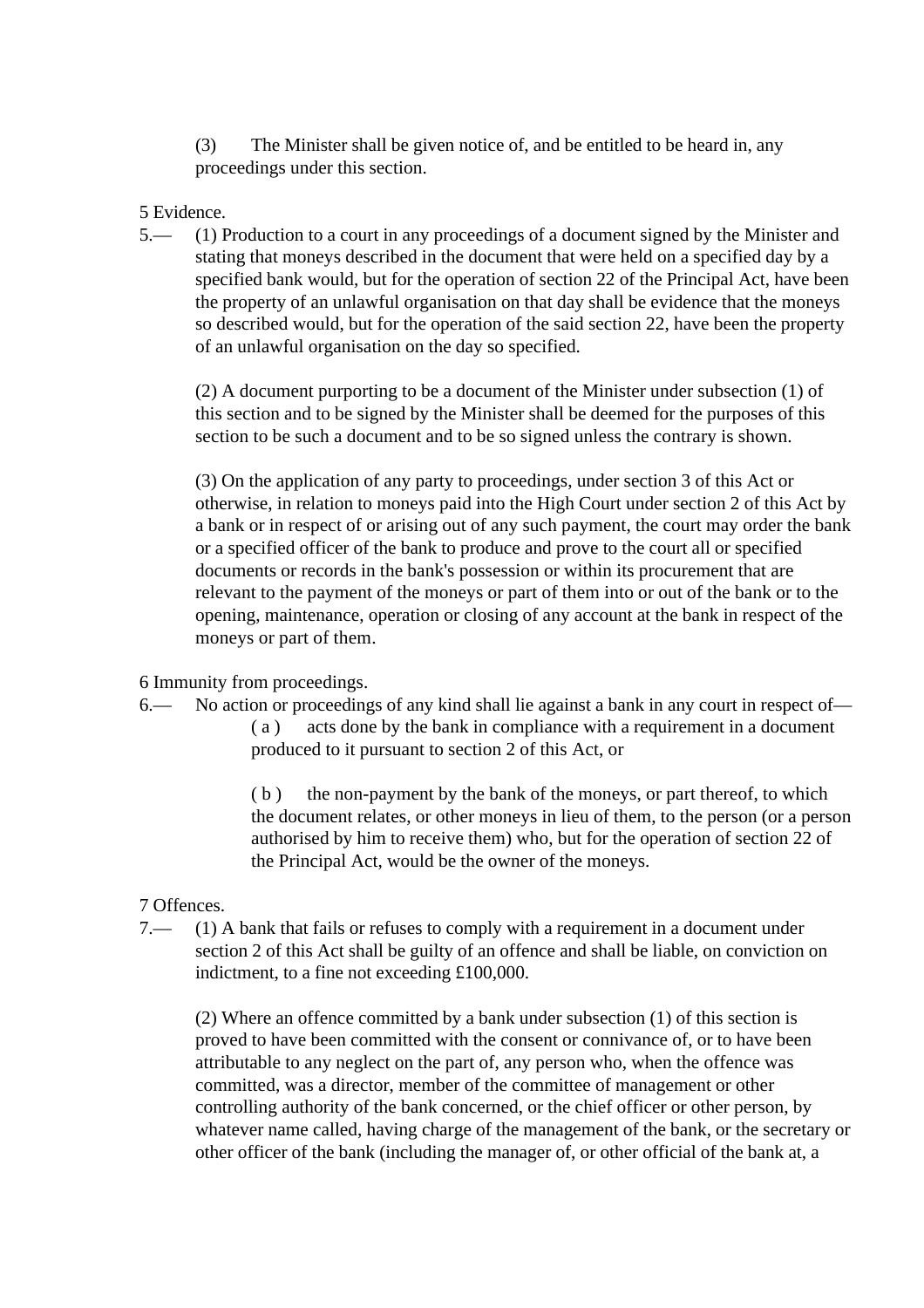branch of the bank), that person shall also be deemed to have committed the offence and shall be liable—

(a) on summary conviction, to a fine not exceeding  $\pounds1,000$  or, at the discretion of the court, to imprisonment for a term not exceeding 12 months or to both the fine and the imprisonment, or

 $(b)$  on conviction on indictment, to a fine not exceeding £10,000 or, at the discretion of the court, to imprisonment for a term not exceeding 2 years or to both the fine and the imprisonment.

8 Meaning of "property of unlawful organisation" in this Act and sections 22 and 23 of Principal Act.

8.— (1) For the removal of doubt, it is hereby declared that section 22 of the Principal Act applies and always applied to property of an unlawful organisation acquired by it at any time while a suppression order under section 19 of that Act in respect of it is or was in force as well as to the property of the organisation immediately upon the making of the suppression order.

(2) Moneys held by any person for the use or benefit of, or for use for the purposes of, an unlawful organisation in respect of which a suppression order under section 19 of the Principal Act is in force shall be deemed, for the purposes of this Act and sections 22 and 23 of The Principal Act, to be the property of the organisation, and this Act and those sections shall apply and have effect accordingly.

9 Short title and construction.

9.— (1) This Act may be cited as the Offences against the State (Amendment) Act, 1985.

(2) The Offences against the State Acts, 1939 to 1972, and this Act shall be construed as one and may be cited together as the Offences against the State Acts, 1939 to 1985.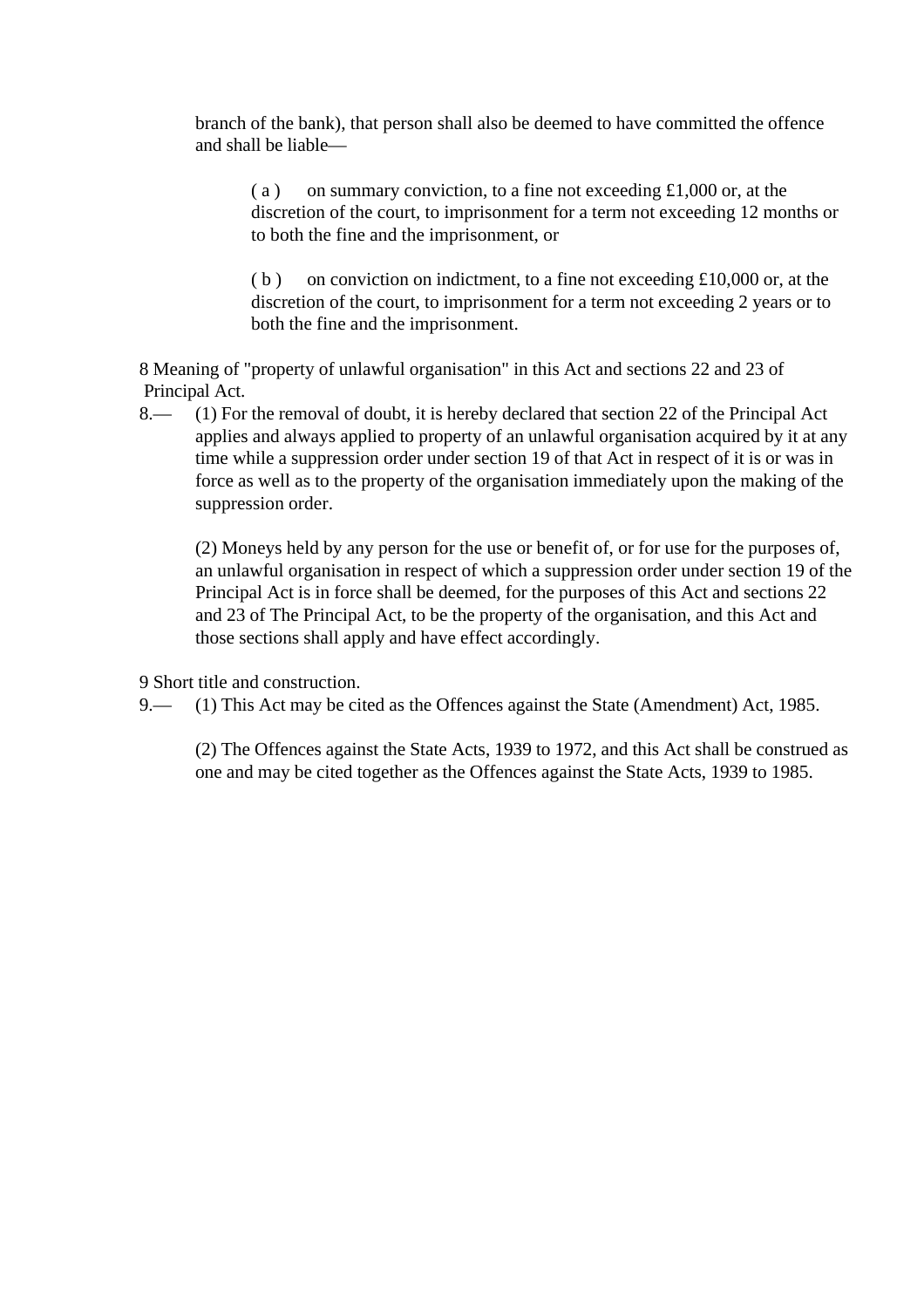### Number 39 of 1998 \_\_\_\_\_\_\_\_\_\_\_\_\_\_\_\_\_\_\_\_\_\_\_\_\_\_\_\_

### OFFENCES AGAINST THE STATE (AMENDMENT) ACT, 1998 \_\_\_\_\_\_\_\_\_\_\_\_\_\_\_\_\_\_\_\_\_\_\_\_\_\_\_\_

### ARRANGEMENT OF SECTIONS

#### Section

- 1. Interpretation.
- 2. Membership of an unlawful organisation: inferences that may be drawn.
- 3. Notification of witnesses.
- 4. Amendment of section 3 of Offences against the State (Amendment) Act, 1972.
- 5. Inferences from failure of accused to mention particular facts.
- 6. Directing an unlawful organisation.
- 7. Possession of articles for purposes connected with certain offences.
- 8. Unlawful collection of information.
- 9. Withholding information.
- 10. Extension of period of detention under section 30 of Act of 1939.
- 11. Rearrest under section 30 of Act of 1939.
- 12. Training persons in the making or use of firearms, etc.
- 13. Provision in relation to section 52 of Act of 1939.
- 14. Offences under Act to be scheduled offences.
- 15. Penalties for certain offences.
- 16. Amendment of Schedule to Bail Act, 1997.
- 17. Forfeiture of property.
- 18. Duration of certain sections.
- 19. Short title, construction and collective citation.

### \_\_\_\_\_\_\_\_\_\_\_\_\_\_\_\_\_\_\_\_\_\_\_\_\_\_\_\_ ACTS REFERRED TO

Bail Act, 1997 1997, No. 16 Criminal Justice Act, 1984 1984, No. 22 Criminal Justice Act, 1994 1994, No. 15 Criminal Law (Jurisdiction) Act, 1976 1976, No. 14 Explosive Substances Act, 1883  $46 \& 47$  Vict., c.3 Explosives Act, 1875 38 & 39 Vict., c.17 Firearms Act, 1925 1925, No. 17 Firearms Act, 1964 1964, No. 1 Firearms Acts, 1925 to 1990 Offences against the State Act, 1939 1939, No. 13 Offences against the State (Amendment) Act, 1972 1972, No. 26 Offences against the State Acts, 1939 to 1985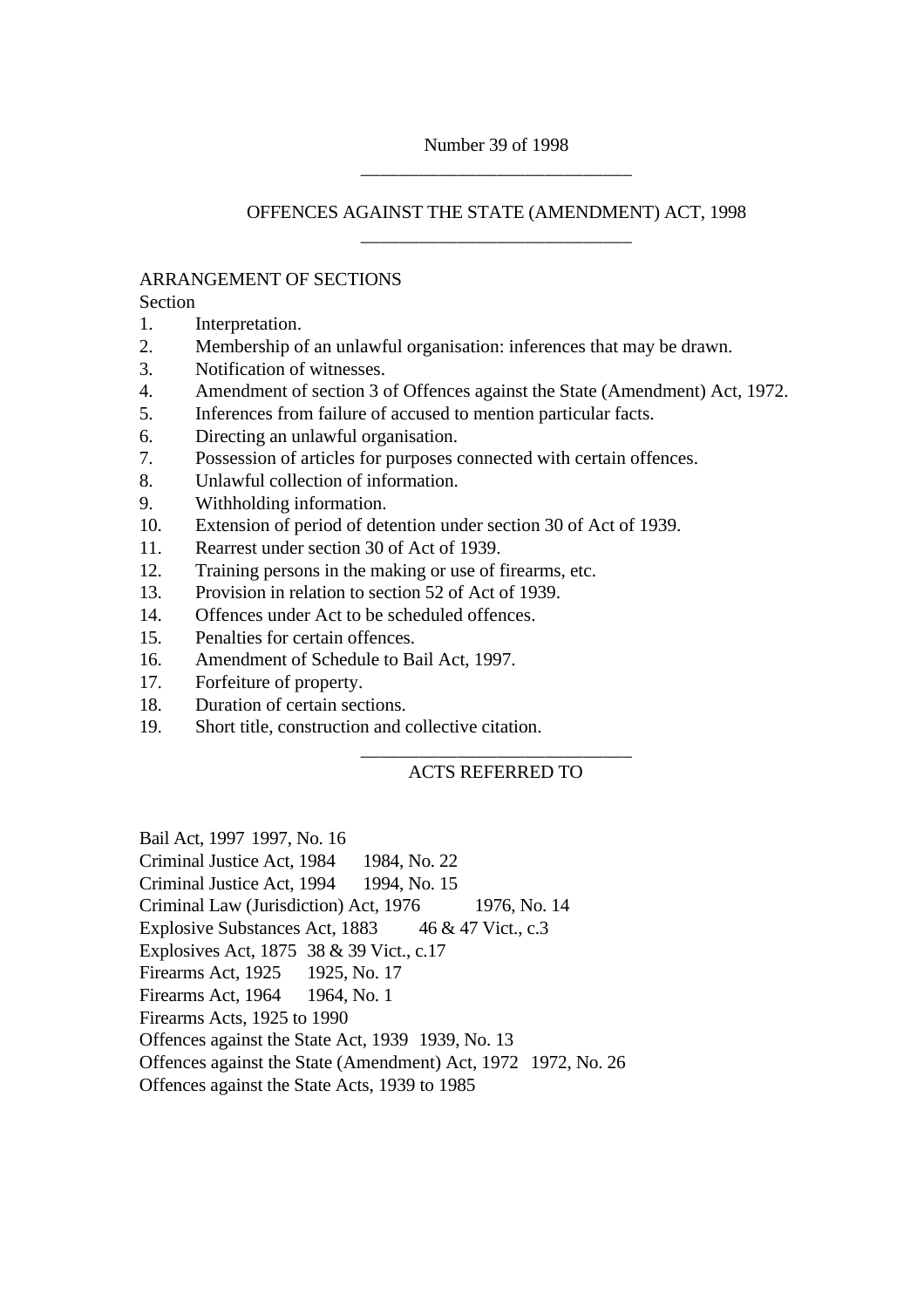Number 39 of 1998 \_\_\_\_\_\_\_\_\_\_\_\_\_\_\_\_\_\_\_\_\_\_\_\_\_\_\_\_

\_\_\_\_\_\_\_\_\_\_\_\_\_\_\_\_\_\_\_\_\_\_\_\_\_\_\_\_

### OFFENCES AGAINST THE STATE (AMENDMENT) ACT, 1998 \_\_\_\_\_\_\_\_\_\_\_\_\_\_\_\_\_\_\_\_\_\_\_\_\_\_\_\_

AN ACT TO AMEND AND EXTEND THE OFFENCES AGAINST THE STATE ACTS, 1939 TO 1985, AND CERTAIN OTHER ENACTMENTS RELATING TO CRIMINAL LAW AND TO PROVIDE FOR RELATED MATTERS. [3rd September, 1998]

BE IT ENACTED BY THE OIREACHTAS AS FOLLOWS: 1.Interpretation.

 $1$ —  $(1)$  In this Act—

"the Act of 1939" means the Offences against the State Act, 1939; "the Acts" means the Offences against the State Acts, 1939 to 1998; "explosive" means an explosive within the meaning of the Explosives Act, 1875, and any other substance or thing that is an explosive substance within the meaning of the Explosive Substances Act, 1883;

"firearm" has the same meaning as it has in the Firearms Acts, 1925 to 1990.

(2) A reference in this Act to a section is a reference to a section of this Act unless it is indicated that reference to some other enactment is intended.

(3) A reference in this Act to a subsection or paragraph is a reference to the subsection or paragraph of the provision in which the reference occurs unless it is indicated that reference to some other provision is intended.

(4) A reference in this Act to any other enactment shall, unless the context otherwise requires, be construed as a reference to that enactment as amended, extended or adapted by or under any subsequent enactment, including this Act.

2 Membership of an unlawful organisation: inferences that may be drawn.

2.— (1) Where in any proceedings against a person for an offence under section 21 of the Act of 1939 evidence is given that the accused at any time before he or she was charged with the offence, on being questioned by a member of the Garda Síochána in relation to the offence, failed to answer any question material to the investigation of the offence, then the court in determining whether to send forward the accused for trial or whether there is a case to answer and the court (or subject to the judge's directions, the jury) in determining whether the accused is guilty of the offence may draw such inferences from the failure as appear proper; and the failure may, on the basis of such inferences, be treated as, or as capable of amounting to, corroboration of any evidence in relation to the offence, but a person shall not be convicted of the offence solely on an inference drawn from such a failure.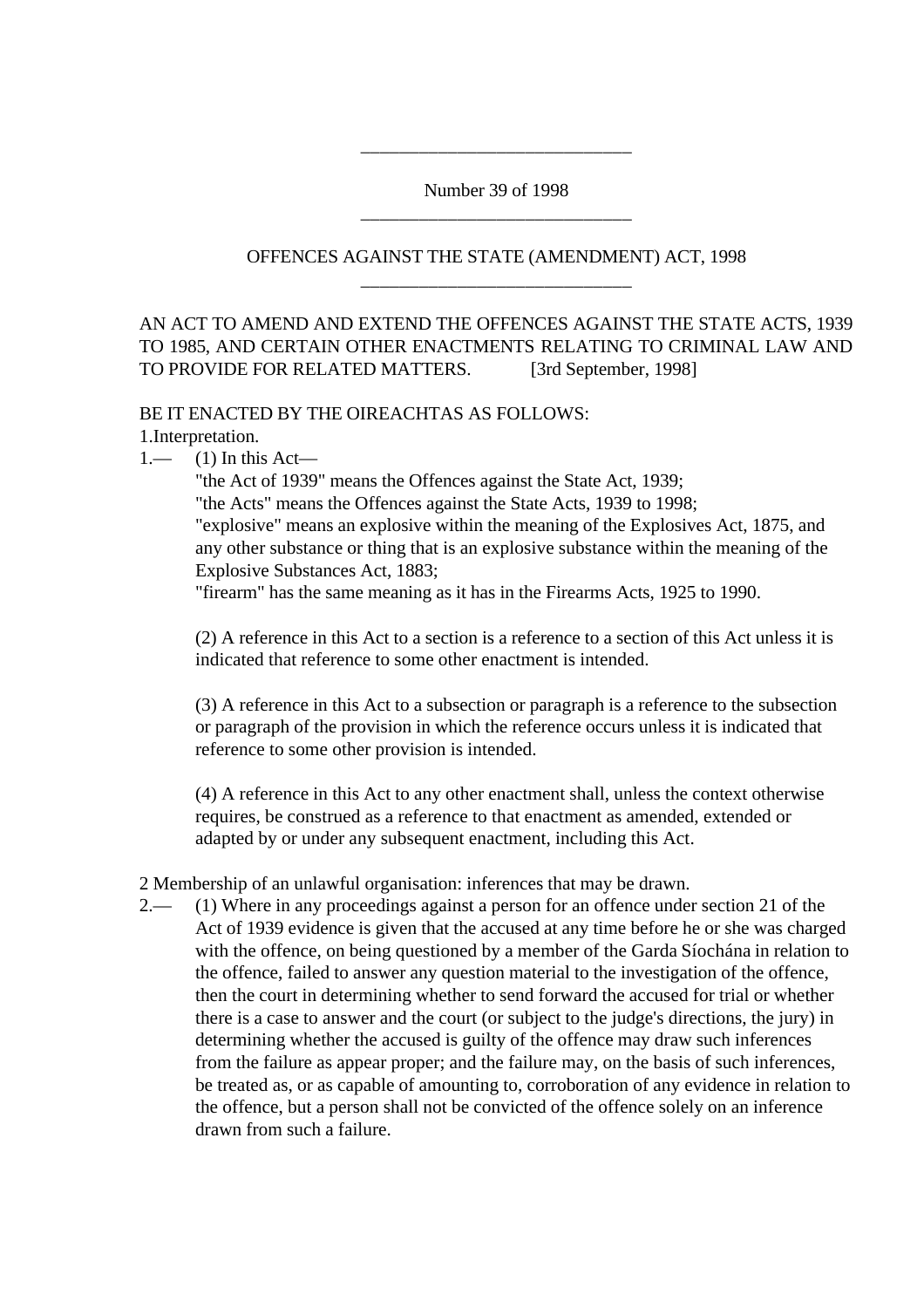(2) Subsection (1) shall not have effect unless the accused was told in ordinary language when being questioned what the effect of such a failure might be.

(3) Nothing in this section shall, in any proceedings—

(a) prejudice the admissibility in evidence of the silence or other reaction of the accused in the face of anything said in his or her presence relating to the conduct in respect of which he or she is charged, in so far as evidence thereof would be admissible apart from this section, or

(b) be taken to preclude the drawing of any inference from the silence or other reaction of the accused which could be properly drawn apart from this section.

(4) In this section—

(a) references to any question material to the investigation include references to any question requesting the accused to give a full account of his or her movements, actions, activities or associations during any specified period,

(b) references to a failure to answer include references to the giving of an answer that is false or misleading and references to the silence or other reaction of the accused shall be construed accordingly.

(5) This section shall not apply in relation to failure to answer a question if the failure occurred before the passing of this Act.

3 Notification of witnesses.

3.— (1) In proceedings for an offence under section 21 of the Act of 1939 the accused shall not without the leave of the court call any other person to give evidence on his or her behalf unless, before the end of the prescribed period, he or she gives notice of his or her intention to do so.

(2) Without prejudice to subsection (1), in any such proceedings the accused shall not without the leave of the court call any other person (in this section referred to as "the witness") to give such evidence unless—

(a) the notice under that subsection includes the name and address of the witness or, if the name or address is not known to the accused at the time he or she gives the notice, any information in his or her possession which might be of material assistance in finding the witness,

(b) if the name or the address is not included in that notice, the court is satisfied that the accused, before giving the notice, took and thereafter continued to take all reasonable steps to secure that the name or address would be ascertained,

(c) if the name or the address is not included in that notice, but the accused subsequently discovers the name or address or receives other information which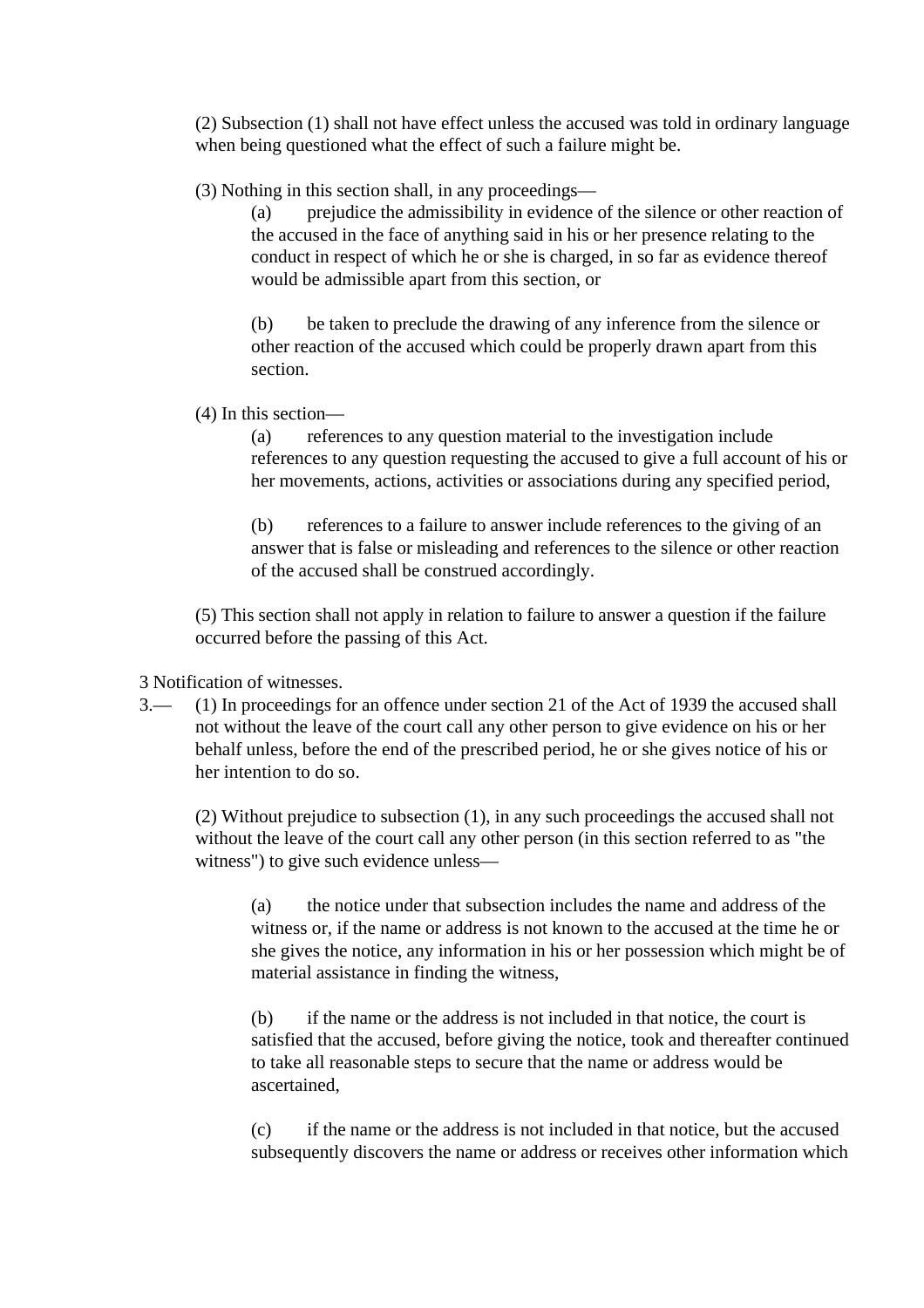might be of material assistance in finding the witness, he or she gives notice forthwith of the name, address or other information, as the case may be, and (d) if the accused is notified by or on behalf of the prosecution that the witness has not been traced by the name or at the address given, he or she gives notice forthwith of any such information which is then in his or her possession or, on subsequently receiving any such information, gives notice of it forthwith.

(3) The court shall not refuse leave under this section if it appears to the court that the accused was not informed of the requirements of this section—

(a) by the District Court when he or she was sent forward for trial, or

(b) by the trial court when, on being sent forward by the District Court for sentence, he or she changed his or her plea to one of not guilty, or

(c) where he or she was brought before a Special Criminal Court for trial under section 47 of the Act of 1939, by the Court when it fixed the date of trial.

(4) Any notice purporting to be given under this section on behalf of the accused by his or her solicitor shall, unless the contrary is proved, be deemed to be given with the authority of the accused.

(5) A notice under subsection (1) shall either be given in court during, or at the end of, the preliminary examination of the offence concerned or be given in writing to the solicitor for the prosecution, and a notice under paragraph (c) or (d) of subsection (2) shall be given in writing to that solicitor.

(6) A notice required by this section to be given to the solicitor for the prosecution may be given by delivering it to him or her or by leaving it at his or her office or by sending it to him or her by registered post at his or her office.

(7) In this section "the prescribed period" means—

(a) the period of 14 days from the end of the preliminary examination referred to in subsection (5), or

(b) where the accused waives a preliminary examination, the period of 14 days from the date of the waiver, or

(c) where the accused, on being sent forward for sentence, changes his or her plea to one of not guilty, the period of 14 days from the date on which he or she does so, or

(d) where the accused is brought before a Special Criminal Court for trial under section 47 of the Act of 1939, such period as is fixed by the Court when the Court fixes the date of trial.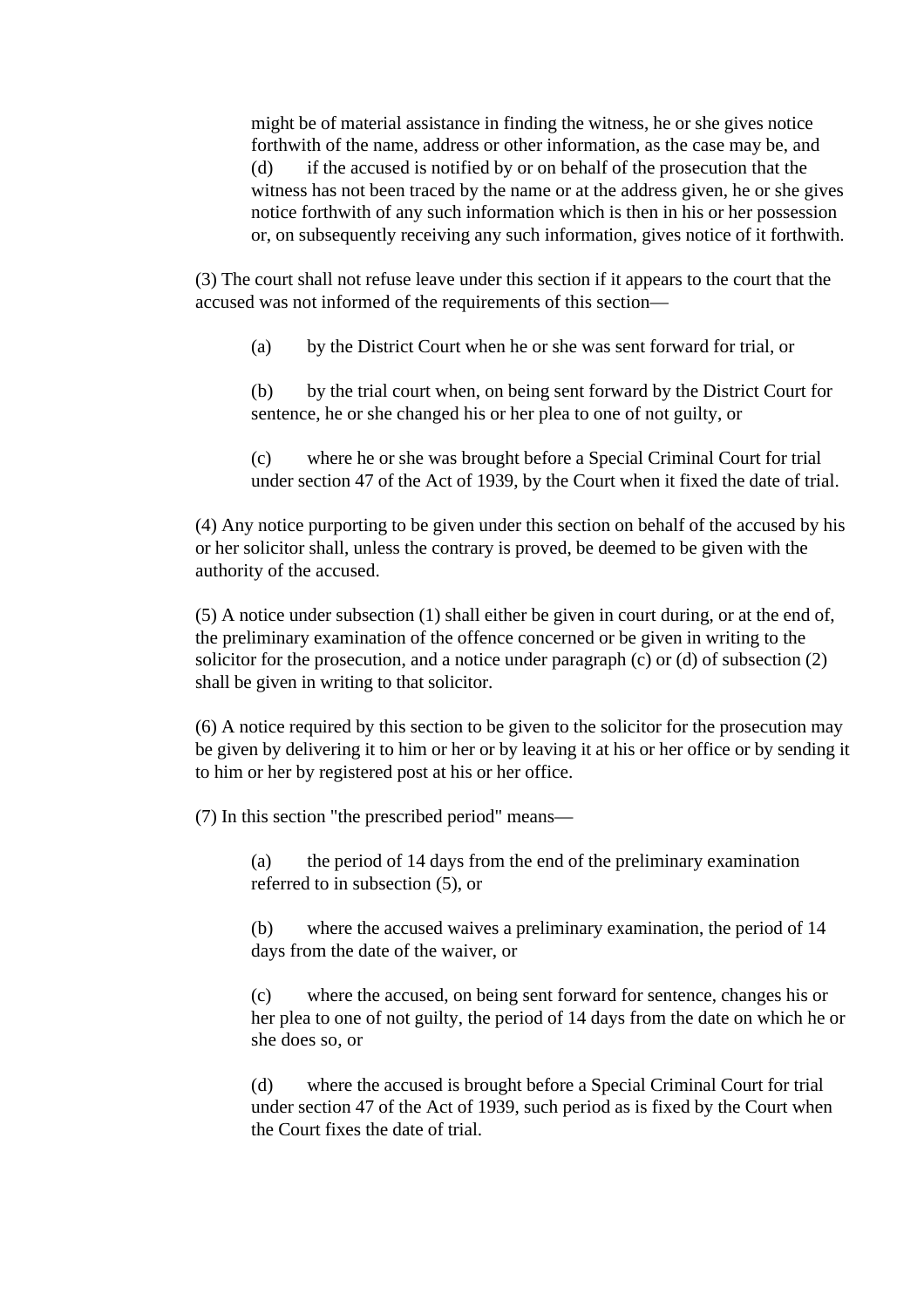(8) This section shall not apply in respect of any person whom the accused intends to call to give evidence on his or her behalf solely in relation to the matter of sentence in the event that the accused is convicted of the offence concerned.

(9) This section shall not apply in relation to proceedings referred to in subsection (1) commenced before the passing of this Act and for the purposes of this subsection proceedings referred to in subsection (1) are commenced when the accused is first brought before a court charged with the offence concerned or, as the case may be, is charged before a court with the offence concerned.

4 Amendment of section 3 of Offences against the State (Amendment) Act, 1972.

- 4.— Section 3 of the Offences against the State (Amendment) Act, 1972, is hereby amended by the substitution of the following paragraph for paragraph (b) of subsection (1):
	- "(b) In paragraph (a) of this subsection 'conduct' includes—
		- (i) movements, actions, activities or associations on the part of the accused person, and

(ii) omission by the accused person to deny published reports that he was a member of an unlawful organisation, but the fact of such denial shall not by itself be conclusive.".

- 5 Inferences from failure of accused to mention particular facts.
- 5.— (1) This section applies to—
	- (a) an offence under the Acts,
	- (b) an offence that is for the time being a scheduled offence for the purposes of Part V of the Act of 1939,
	- (c) an offence arising out of the same set of facts as an offence referred to in paragraph (a) or (b),

being an offence for which a person of full age and capacity and not previously convicted may, under or by virtue of any enactment, be punished by imprisonment for a term of 5 years or by a more severe penalty.

(2) Where in any proceedings against a person for an offence to which this section applies evidence is given that the accused—

(a) at any time before he or she was charged with the offence, on being questioned by a member of the Garda Síochána in relation to the offence, or

(b) when being charged with the offence or informed by a member of the Garda Síochána that he or she might be prosecuted for it,

failed to mention any fact relied on in his or her defence in those proceedings, being a fact which in the circumstances existing at the time he or she could reasonably have been expected to mention when so questioned, charged or informed, as the case may be, then the court, in determining whether to send forward the accused for trial or whether there is a case to answer and the court (or, subject to the judge's directions, the jury) in determining whether the accused is guilty of the offence charged (or of any other offence of which he or she could lawfully be convicted on that charge) may draw such inferences from the failure as appear proper; and the failure may, on the basis of such inferences, be treated as, or as capable of amounting to, corroboration of any evidence in relation to which the failure is material, but a person shall not be convicted of an offence solely on an inference drawn from such a failure.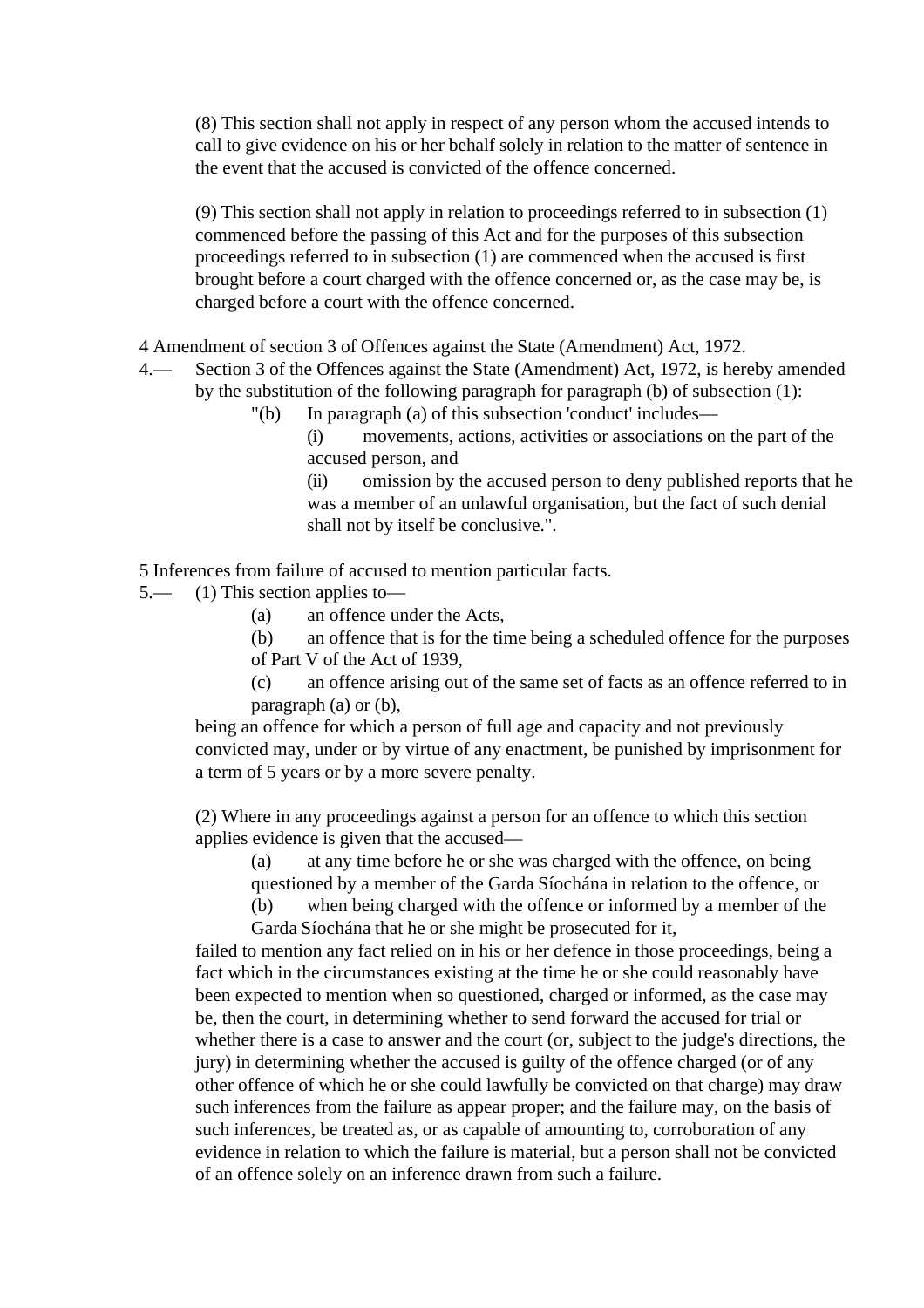(3) Subsection (2) shall not have effect unless the accused was told in ordinary language when being questioned, charged or informed, as the case may be, what the effect of such a failure might be.

(4) Nothing in this section shall, in any proceedings—

(a) prejudice the admissibility in evidence of the silence or other reaction of the accused in the face of anything said in his or her presence relating to the conduct in respect of which he or she is charged, in so far as evidence thereof would be admissible apart from this section, or

(b) be taken to preclude the drawing of any inference from the silence or other reaction of the accused which could properly be drawn apart from this section.

(5) This section shall not apply in relation to a failure to mention a fact if the failure occurred before the passing of this Act.

6 Directing an unlawful organisation.

6.— A person who directs, at any level of the organisation's structure, the activities of an organisation in respect of which a suppression order has been made under section 19 of the Act of 1939 shall be guilty of an offence and shall be liable on conviction on indictment to imprisonment for life.

7 Possession of articles for purposes connected with certain offences.

7.— (1) A person shall be guilty of an offence if he or she has any article in his or her possession or under his or her control in circumstances giving rise to a reasonable suspicion that the article is in his or her possession or under his or her control for a purpose connected with the commission, preparation or instigation of an offence under the Explosive Substances Act, 1883, or the Firearms Acts, 1925 to 1990, which is for the time being a scheduled offence for the purposes of Part V of the Act of 1939.

(2) It shall be a defence for a person charged with an offence under this section to prove that at the time of the alleged offence the article in question was not in his or her possession or under his or her control for any purpose specified in subsection (1).

(3) A person guilty of an offence under this section shall be liable on conviction on indictment to a fine or imprisonment for a term not exceeding 10 years or both.

(4) The reference in subsection (1) to an offence under an enactment referred to therein shall be deemed to include a reference to an act or omission done or made outside the State that would be an offence under such an enactment if done or made in the State.

8 Unlawful collection of information.

8.— (1) It shall be an offence for a person to collect, record or possess information which is of such a nature that it is likely to be useful in the commission by members of any unlawful organisation of serious offences generally or any particular kind of serious offence.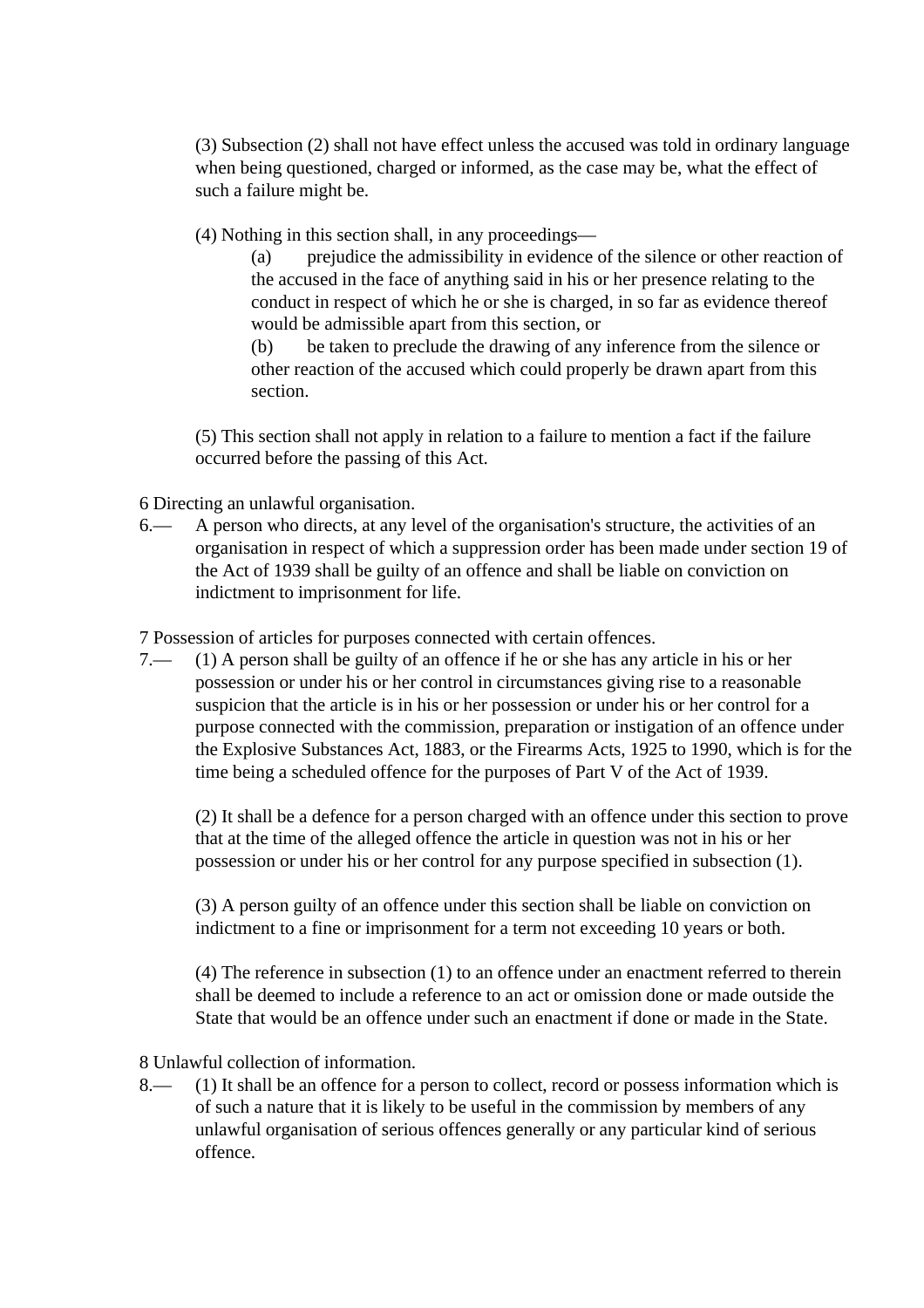(2) It shall be a defence for a person charged with an offence under this section to prove that at the time of the alleged offence the information in question was not being collected or recorded by him or her, or in his or her possession, for the purpose of its being used in such commission of any serious offence or offences.

(3) A person guilty of an offence under this section shall be liable on conviction on indictment to a fine or imprisonment for a term not exceeding 10 years or both.

(4) In this section—

"members of any unlawful organisation" includes members of such an organisation whose identities are unknown to the Garda Síochána;

"serious offence" means an offence which satisfies both of the following conditions:

(a) it is an offence for which a person of full age and capacity and not previously convicted may, under or by virtue of any enactment, be punished by imprisonment for a term of 5 years or by a more severe penalty, and (b) it is an offence that involves loss of human life, serious personal injury (other than injury that constitutes an offence of a sexual nature), false imprisonment or serious loss of or damage to property or a serious risk of any such loss, injury, imprisonment or damage,

and includes an act or omission done or made outside the State that would be a serious offence if done or made in the State.

9 Withholding information.

- 9.— (1) A person shall be guilty of an offence if he or she has information which he or she knows or believes might be of material assistance in—
	- (a) preventing the commission by any other person of a serious offence, or
	- (b) securing the apprehension, prosecution or conviction of any other person for a serious offence,

and fails without reasonable excuse to disclose that information as soon as it is practicable to a member of the Garda Síochána.

(2) A person guilty of an offence under this section shall be liable on conviction on indictment to a fine or imprisonment for a term not exceeding five years or both.

(3) In this section "serious offence" has the same meaning as it has in section 8.

10 Extension of period of detention under section 30 of Act of 1939.

10.— Section 30 of the Act of 1939 is hereby amended by the substitution of the following subsections for subsection (4):

"(4) An officer of the Garda Síochána not below the rank of superintendent may apply to a judge of the District Court for a warrant authorising the detention of a person detained pursuant to a direction under subsection (3) of this section for a further period not exceeding 24 hours if he has reasonable grounds for believing that such further detention is necessary for the proper investigation of the offence concerned.

(4A) On an application under subsection (4) of this section the judge concerned shall issue a warrant authorising the detention of the person to whom the application relates for a further period not exceeding 24 hours if, but only if, the judge is satisfied that such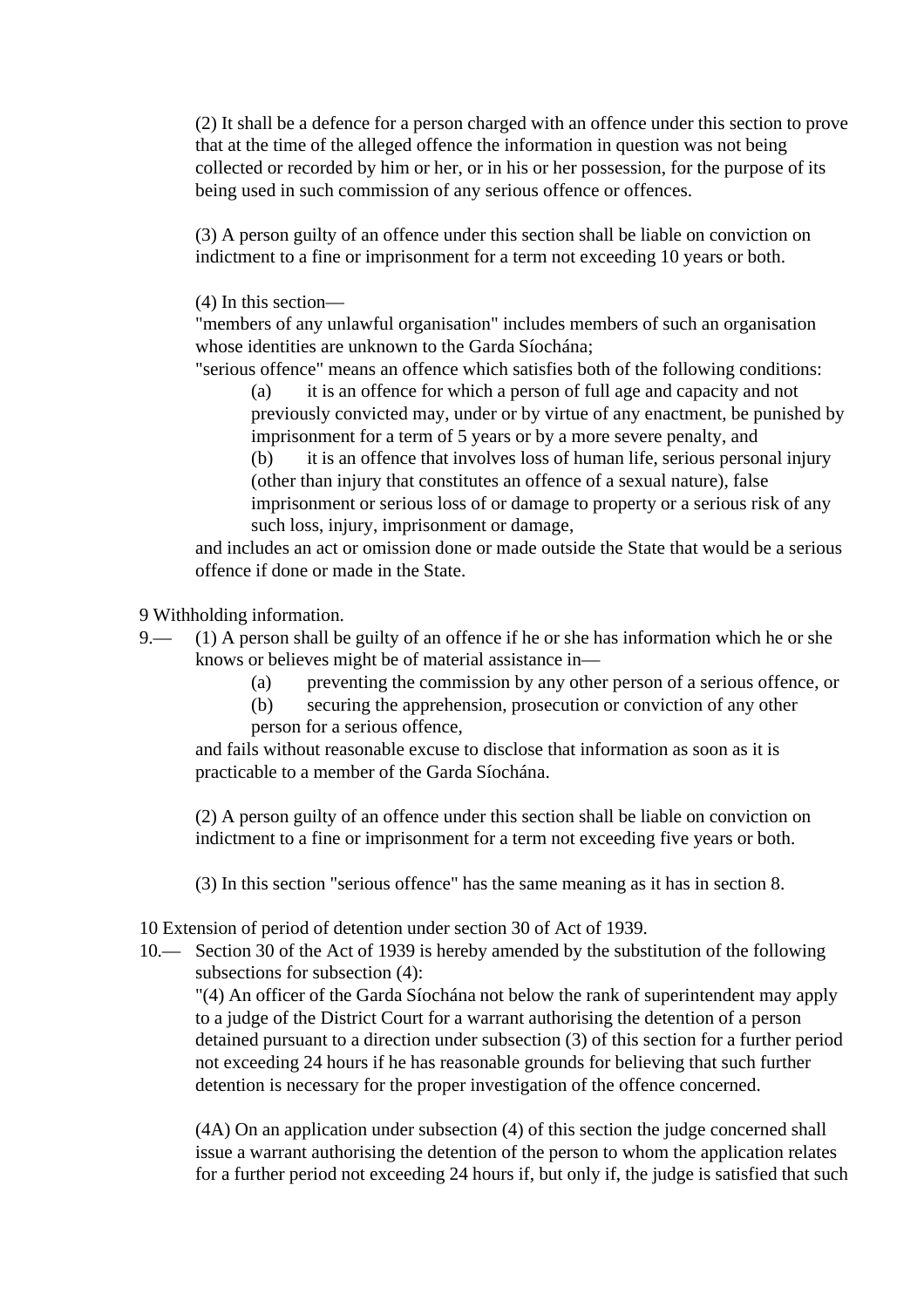further detention is necessary for the proper investigation of the offence concerned and that the investigation is being conducted diligently and expeditiously.

(4B) On an application under subsection (4) of this section the person to whom the application relates shall be produced before the judge concerned and the judge shall hear any submissions made and consider any evidence adduced by or on behalf of the person and the officer of the Garda Síochána making the application.

(4C) A person detained under this section may, at any time during such detention, be charged before the District Court or a Special Criminal Court with an offence or be released by direction of an officer of the Garda Síochána and shall, if not so charged or released, be released at the expiration of the period of detention authorised by or under subsection (3) of this section or, as the case may be, that subsection and subsection (4A) of this section.".

- 11 Rearrest under section 30 of Act of 1939.
- 11.— The following section is hereby inserted after section 30 of the Act of 1939:
	- "30A. (1) Where a person arrested on suspicion of having committed an offence is detained pursuant to section 30 of this Act and is released without any charge having been made against him he shall not—
		- (a) be arrested again for the same offence, or

(b) be arrested for any other offence of which, at the time of the first arrest, the member of the Garda Síochána by whom he was arrested, suspected, or ought reasonably to have suspected, him of having committed,

except under the authority of a warrant issued by a judge of the District Court who is satisfied on information supplied on oath by an officer of the Garda Síochána not below the rank of superintendent that further information has come to the knowledge of the Garda Síochána since the person's release as to his suspected participation in the offence for which his arrest is sought.

(2) Section 30 of this Act, and, in particular, any powers conferred thereby, shall apply to or in respect of a person arrested in connection with an offence to which that section relates under a warrant issued pursuant to subsection (1) of this section as it applies to or in respect of a person to whom that section applies, with the following and any other necessary modifications:

- (a) the substitution of the following subsection for subsection (3): '(3) Whenever a person is arrested under a warrant issued pursuant to section 30A(1) of this Act, he may be removed to and detained in custody in a Garda Síochána station, a prison or some other convenient place for a period of 24 hours from the time of his arrest.',
- (b) the deletion of subsections  $(4)$ ,  $(4A)$  and  $(4B)$ , and
- (c) the addition of the following at the end of subsection  $(4C)$ : 'or, in case the detention follows an arrest under a warrant issued pursuant to section 30A of this Act, by subsection (3) of this section as substituted by the said section 30A.'.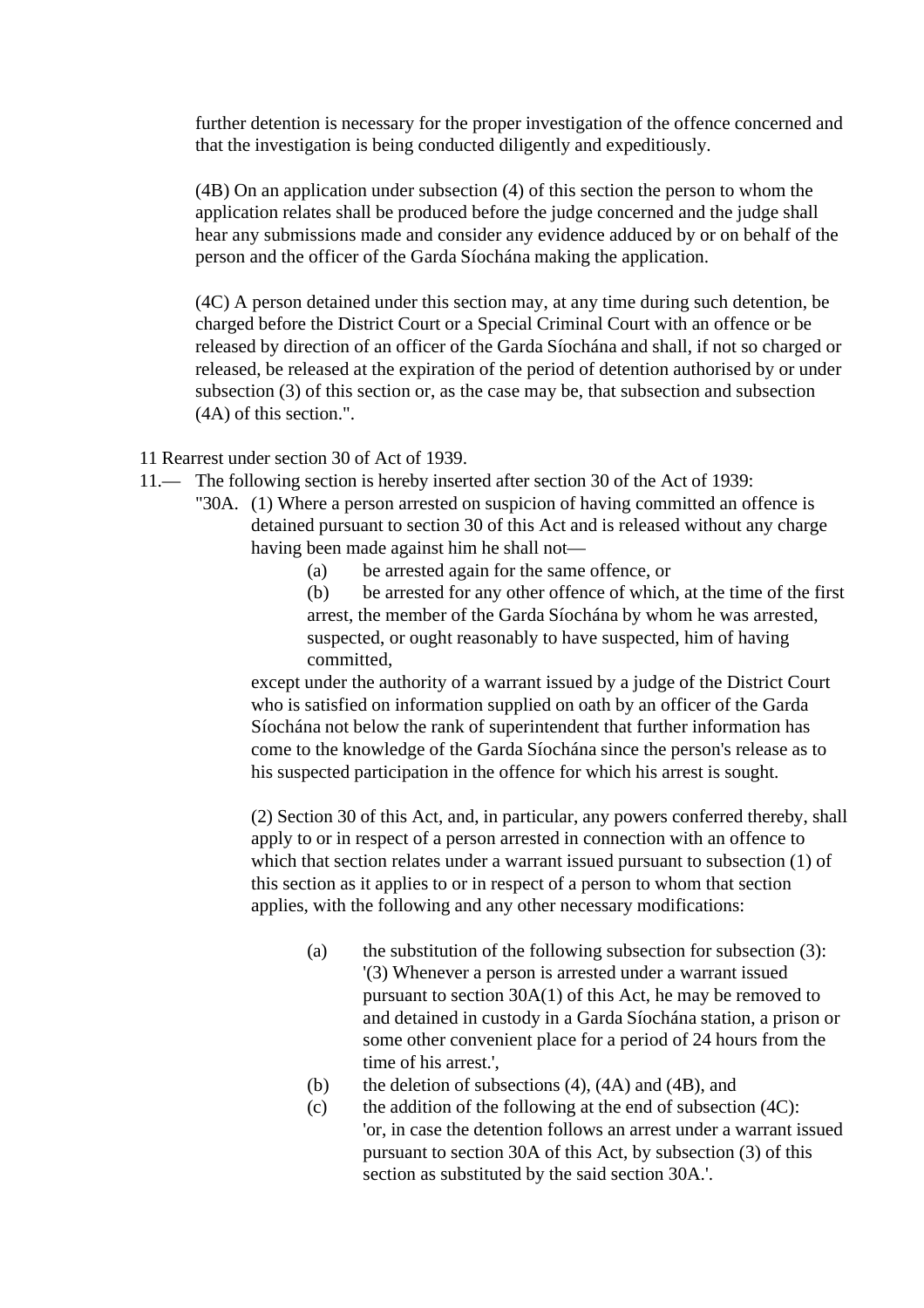(3) Notwithstanding subsection (1) of this section, a person to whom that subsection relates may be arrested for any offence for the purpose of charging him with that offence forthwith.".

12 Training persons in the making or use of firearms, etc.

12.— (1) A person who instructs or trains another or receives instruction or training in the making or use of firearms or explosives shall be guilty of an offence.

(2) It shall be a defence for a person charged with an offence under this section to prove that the giving or receiving of such instruction or training was done with lawful authority or that he or she had reasonable excuse for giving or receiving such instruction or training.

(3) A person guilty of an offence under this section shall be liable on conviction on indictment to a fine or imprisonment for a term not exceeding 10 years or both.

(4) This section shall not apply to any assembly referred to in section 15(4) of the Act of 1939.

13 Provision in relation to section 52 of Act of 1939.

13.— Section 52 of the Act of 1939 shall not have effect in relation to a person referred to in subsection (1) thereof unless, immediately before a demand is made of him or her under that subsection, he or she is informed in ordinary language by a member of the Garda Síochána of—

(a) the fact that the demand is being made under the said section 52, and

(b) the consequences provided by that section for a failure or refusal to comply with such a demand or for the giving of any account or information in purported compliance with such a demand which is false or misleading.

14 Offences under Act to be scheduled offences.

14.— (1) It is hereby declared that the ordinary courts are inadequate to secure the effective administration of justice and the preservation of public peace and order in relation to each offence under sections 6 to 9 and 12.

(2) Each offence under sections 6 to 9 and 12 shall be deemed to be a scheduled offence for the purposes of Part V of the Act of 1939 as if an order had been made under section 36 of that Act in relation to it and subsection (3) of that section and section 37 of that Act shall apply to such an offence accordingly.

(3) Nothing in subsection (1) or (2) shall be construed as affecting, or limiting in any particular case, the exercise—

(a) by the Government of any of its powers under any provision of section 35 or 36 of the Act of 1939,

(b) by the Director of Public Prosecutions of his or her power under section 45(2) of the said Act to direct that a person not be sent forward for trial by the Special Criminal Court on a particular charge, or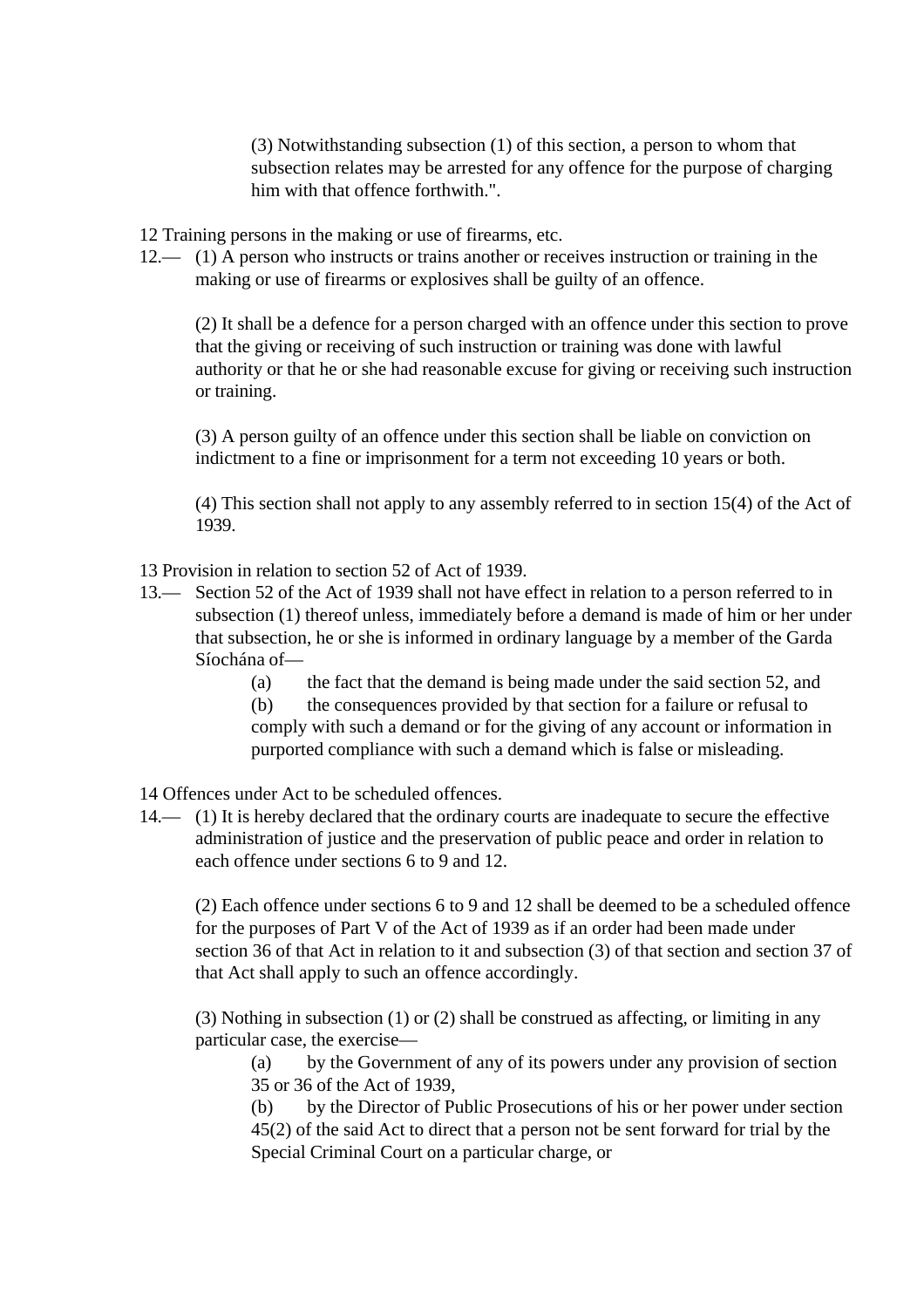(c) by the Government or the Director of Public Prosecutions of any other of its or his or her powers under Part V of the said Act or by any other person of his or her powers under the said Part.

#### 15 Penalties for certain offences.

15.— (1) Section 15 of the Firearms Act, 1925, as amended by section 21(4) of the Criminal Law (Jurisdiction) Act, 1976, and section 14 of the Criminal Justice Act, 1984 (possessing firearm or ammunition with intent to endanger life or cause serious injury to property) is hereby amended by the substitution for "imprisonment for life" of "a fine or imprisonment for life or both".

(2) Section 27A(1) of the Firearms Act, 1964, inserted by section 8 of the Criminal Law (Jurisdiction) Act, 1976, and amended by section 14 of the Criminal Justice Act, 1984 (possession of firearm or ammunition in suspicious circumstances) is hereby amended by the substitution for "imprisonment for a term not exceeding ten years" of "a fine or imprisonment for a term not exceeding ten years or both".

(3) Section 3 of the Explosive Substances Act, 1883, inserted by section 4 of the Criminal Law (Jurisdiction) Act, 1976, is hereby amended by the substitution for "imprisonment for life" of "a fine or imprisonment for life or both".

(4) Section 4 of the Explosive Substances Act, 1883, is hereby amended by the deletion in subsection (1) of all the words from "of felony" to the end of that subsection and the substitution of "of an offence and shall be liable, on conviction on indictment, to a fine or imprisonment for a term not exceeding 14 years or both, and the explosive substance shall be forfeited.".

16 Amendment of Schedule to Bail Act, 1997.

16.— The Schedule to the Bail Act, 1997, is hereby amended by the substitution for paragraph 25 of the following paragraph:

"25. Any offence under the Offences against the State Acts, 1939 to 1998.".

17 Forfeiture of property.

- 17.— Section 61 of the Criminal Justice Act, 1994, is hereby amended—
	- (a) by the insertion of the following subsection after subsection  $(1)$ : "(1A) Where—

(a) a person has been convicted of an offence under section 3 or 4 of the Explosive Substances Act, 1883, section 15 of the Firearms Act, 1925, or section 27A of the Firearms Act, 1964, and

(b) a forfeiture order may be made in the case of that person by virtue of subsection (1) of this section in respect of property to which that subsection applies,

the court shall, subject to subsection (5) of this section, make the forfeiture order, unless, having regard to the matters mentioned in subsection (2) of this section and to the nature and degree of seriousness of the offence of which the person has been convicted, it is satisfied that there would be a serious risk of injustice if it made the order.",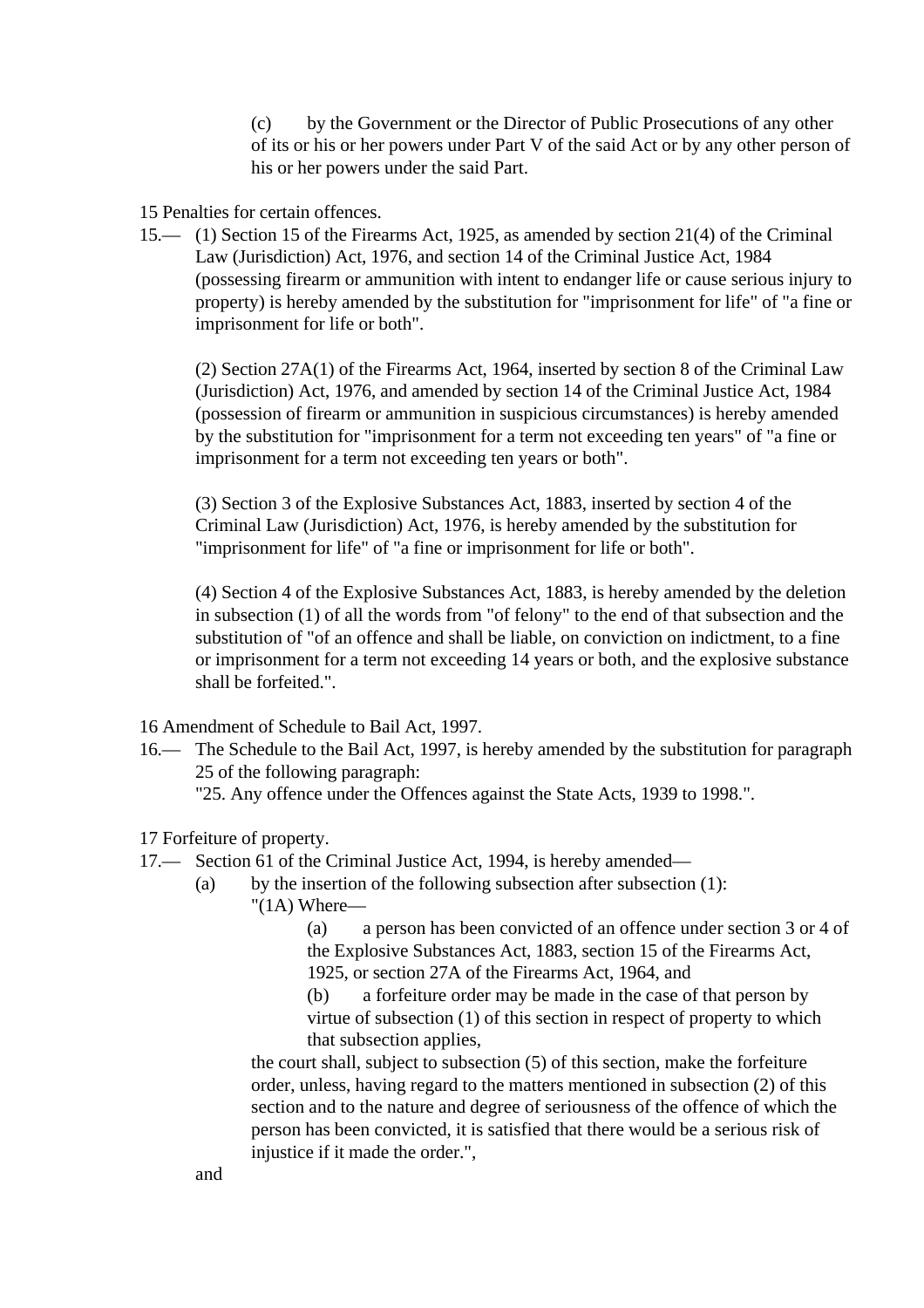(b) by the insertion of the following subsection after subsection  $(5)$ : "(5A) A court may, in making a forfeiture order, include such provisions in that order, or, as the case may require, may make an order supplemental to that order that contains such provisions, as appear to it to be necessary to protect any interest in the property, the subject of the forfeiture order, of a person other than the offender."

#### 18 Duration of certain sections.

18.— (1) Each of the following sections, namely sections 2 to 12 and 14 and 17 shall, subject to subsection (2), cease to be in operation on and from the 30th day of June, 2000, unless a resolution has been passed by each House of the Oireachtas resolving that that section should continue in operation.

(2) A section referred to in subsection (1) may be continued in operation from time to time by a resolution passed by each House of the Oireachtas before its expiry for such period as may be specified in the resolutions.

(3) Before a resolution under this section in relation to a section specified in subsection (1) is passed by either House of the Oireachtas, the Minister for Justice, Equality and Law Reform shall prepare a report, and shall cause a copy of it to be laid before that House, of the operation of the section during the period beginning on the passing of this Act or, as may be appropriate, the date of the latest previous report under this subsection in relation to that section and ending not later than 21 days before the date of the moving of the resolution in that House.

(4) For the avoidance of doubt, any enactment the amendment of which is effected by a section of this Act that ceases to be in operation on and from the day referred to in subsection (1) or, as the case may be, the expiry of the period for which it is continued in operation under subsection (2) ("the expiry") shall, an and from that day or, as the case may be, the expiry, apply and have effect as it applied and had effect immediately before the passing of this Act but subject to any amendments made by any other Act of the Oireachtas after such passing.

19 Short title, construction and collective citation.

19.— (1) This Act may be cited as the Offences against the State (Amendment) Act, 1998. (2) The Offences against the State Acts, 1939 to 1985, and this Act (other than sections 15 to 18) shall be construed together as one and may be cited together as the Offences against the State Acts, 1939 to 1998.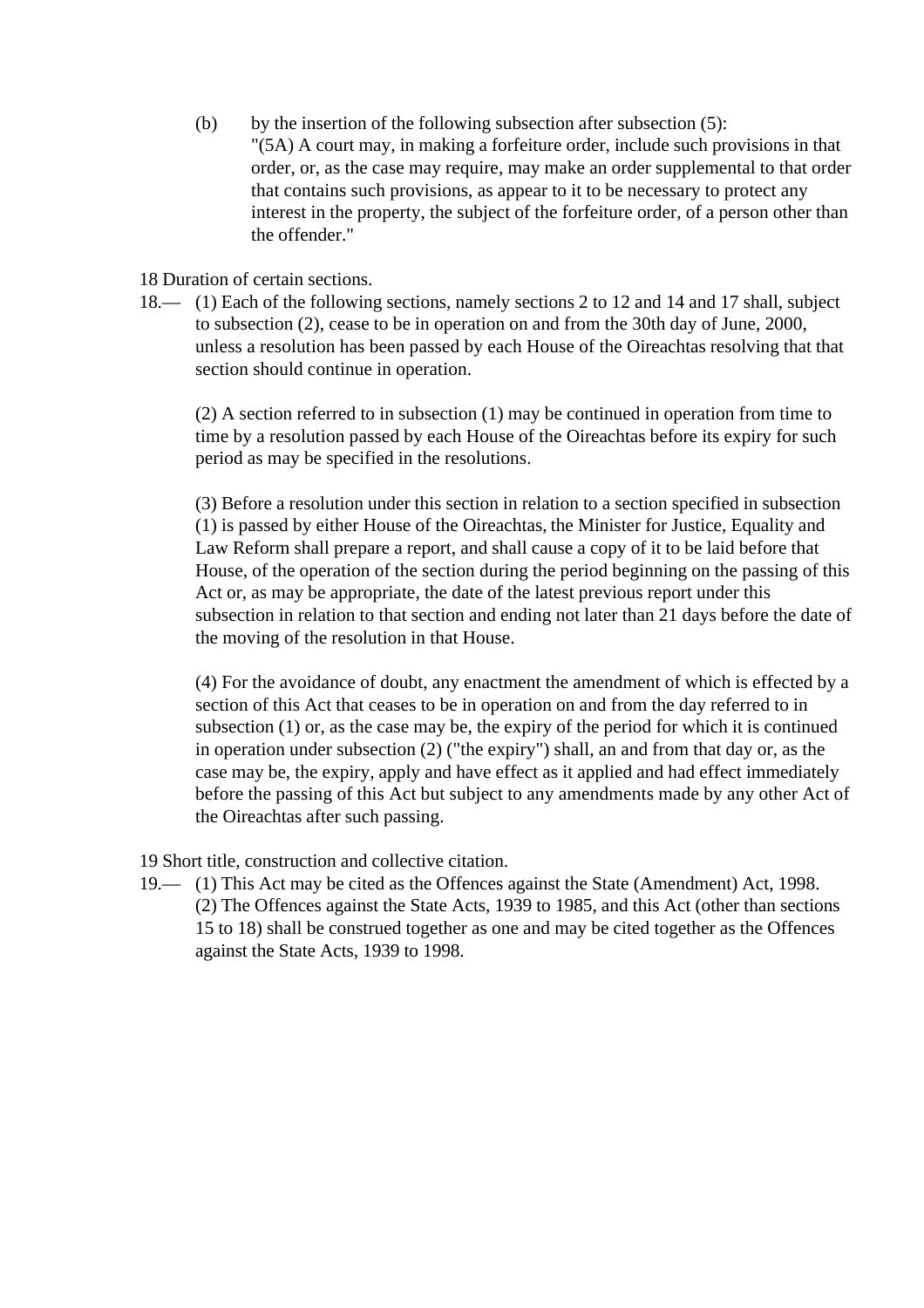# **APPENDIX 4**

# **STATUTORY INSTRUMENTS**

| No. 162/1939 | <b>Unlawful Organisation (Suppression) Order 1939</b>                 |
|--------------|-----------------------------------------------------------------------|
| No. 339/1939 | Offences against the State (Scheduled Offences) Order 1939            |
| No. 343/1939 | Offences against the State (Scheduled Offences)<br>(No. 2) Order 1939 |
| No. 334/1940 | Offences against the State (Scheduled Offences)<br>(No. 3) Order 1940 |
| No. 142/1972 | Offences against the Sates (Scheduled Offences) Order 1972            |
| No. 282/1972 | Offences against the State (Scheduled Offences)<br>(No. 2) Order 1972 |
| No. 7/1983   | <b>Unlawful Organisation (Suppression) Order 1983</b>                 |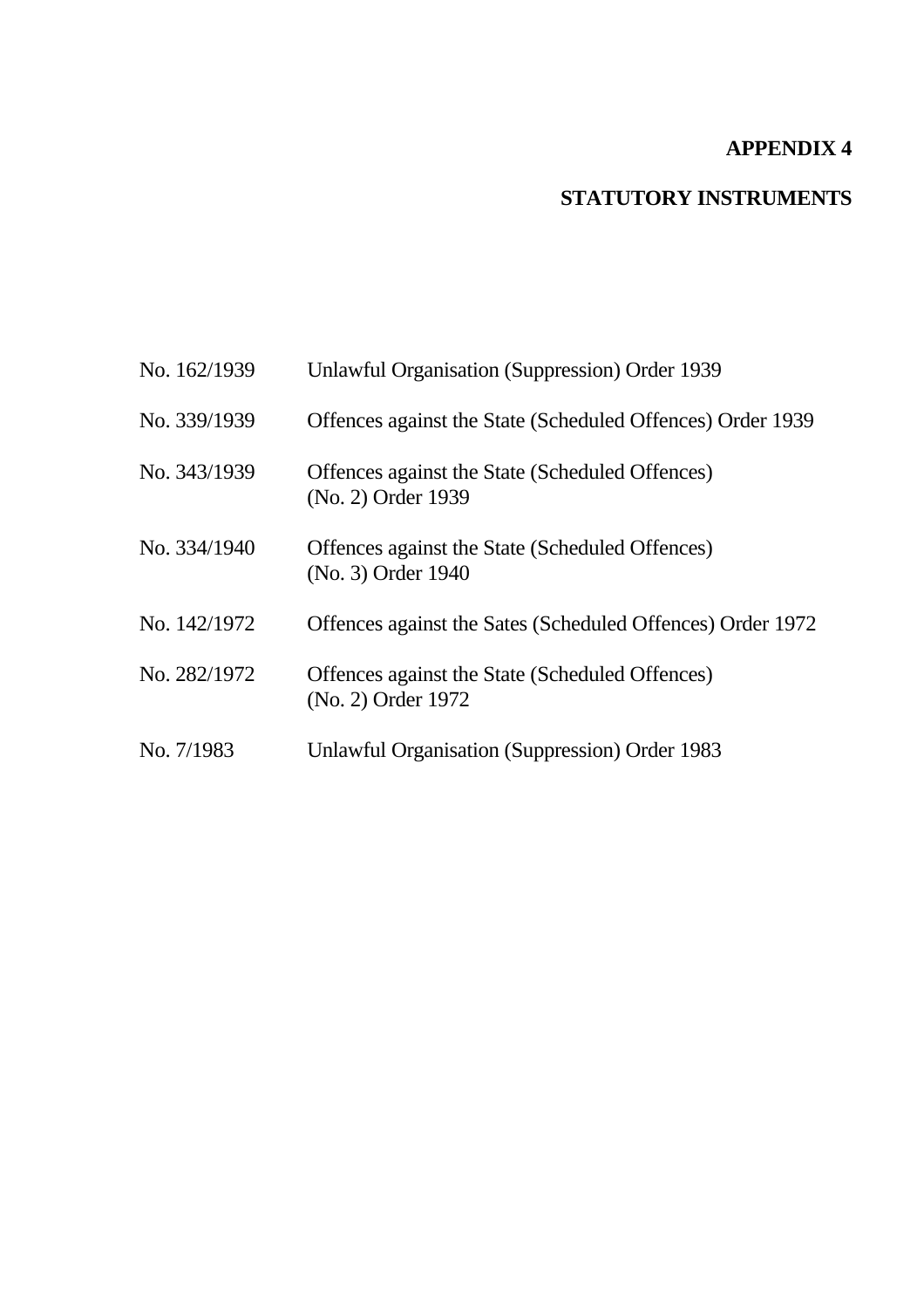## **STATUTORY RULES AND ORDERS.**

# **No. 162/1939: UNLAWFUL ORGANISATION (SUPPRESSION) ORDER, 1939**.

WHEREAS it is enacted by Section 18 of the Offences against the State Act, 1939 (No. 13 of 1939), that an organisation which does any of certain things enumerated in that section shall be an unlawful organisation within the meaning and for the purposes of that Act :

AND WHEREAS it is enacted by sub-section (1) of Section 19 of the said Act that, if and whenever the Government are of opinion that any particular organisation is an unlawful organisation, it shall be lawful for the Government by order to declare that such organisation is an unlawful organisation and ought, in the public interest, to be suppressed :

AND WHEREAS the Government are of opinion that the organisation styling itself the Irish Republican Army (also the I.R.A. and Oglaigh na hÉireann) is an unlawful organisation :

NOW, the Government, in exercise of the power conferred on them by sub-section (1) of Section 19 of the Offences against the State Act, 1939 (No. 13 of 1939), and of every and any other power them in this behalf enabling do hereby order as follows :—

- 1. This Order may be cited as the Unlawful Organisation (Suppression) Order, 1939.
- 2. It is hereby declared that the organisation styling itself the Irish Republican Army (also the I.R.A. and Oglaigh na héireann) is an unlawful organisation and ought, in the public interest, to be suppressed.

Dublin.

This 23rd day of June, 1939.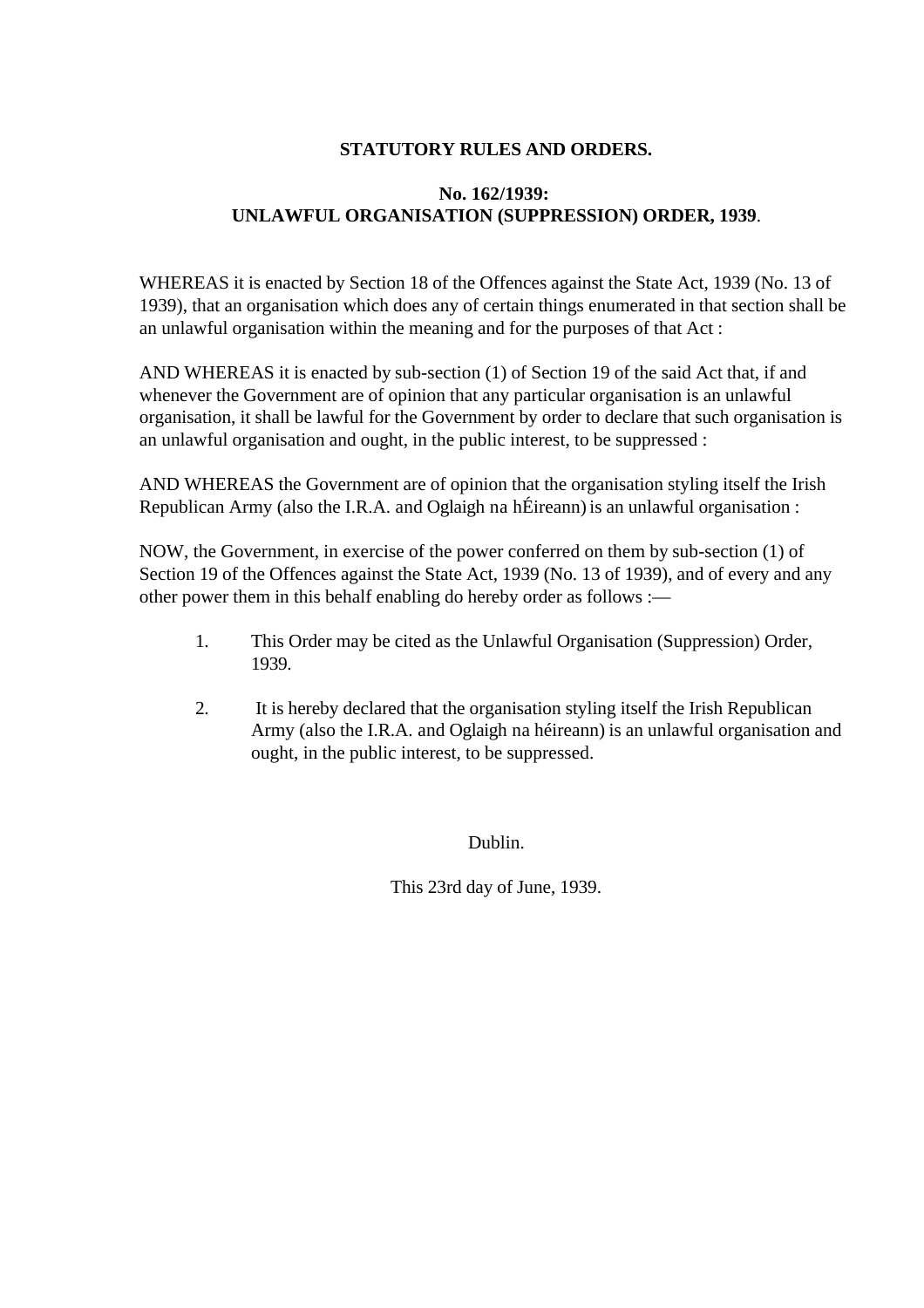### **STATUTORY RULES AND ORDERS.**

## **1939. No. 339. OFFENCES AGAINST THE STATE (SCHEDULED OFFENCES) ORDER, 1939.**

WHEREAS it is enacted by sub-section (1) of section 36 of the Offences Against the State Act, 1939 (No. 13 of 1939), that whenever while Part V of the said Act is in force the Government is satisfied that the ordinary courts are inadequate to secure the effective administration of justice and the preservation of public peace and order in relation to offences under any particular enactment, the Government may by order declare that offences under that particular enactment shall be scheduled offences for the purposes of the said Part of the said Act :

AND WHEREAS Part V of the Offences Against the State Act, 1939, is in force :

AND WHEREAS the Government is satisfied that the ordinary courts are inadequate to secure the effective administration of justice and the preservation of public peace and order in relation to offences under the said Offences Against the State Act, 1939 :

NOW, the Government, in exercise of the powers conferred on them by section 36 of the Offences Against the State Act, 1939 (No. 13 of 1939), and of every and any other power them in this behalf enabling hereby order as follows :—

- 1. This Order may be cited as the Offences Against the State (Scheduled Offences) Order, 1939
- 2. It is hereby declared that offences under the Offences Against the State Act, 1939 (No. 13 of 1939), shall be scheduled offences for the purposes of Part V of that Act.

#### DUBLIN.

This 17th day of November, 1939.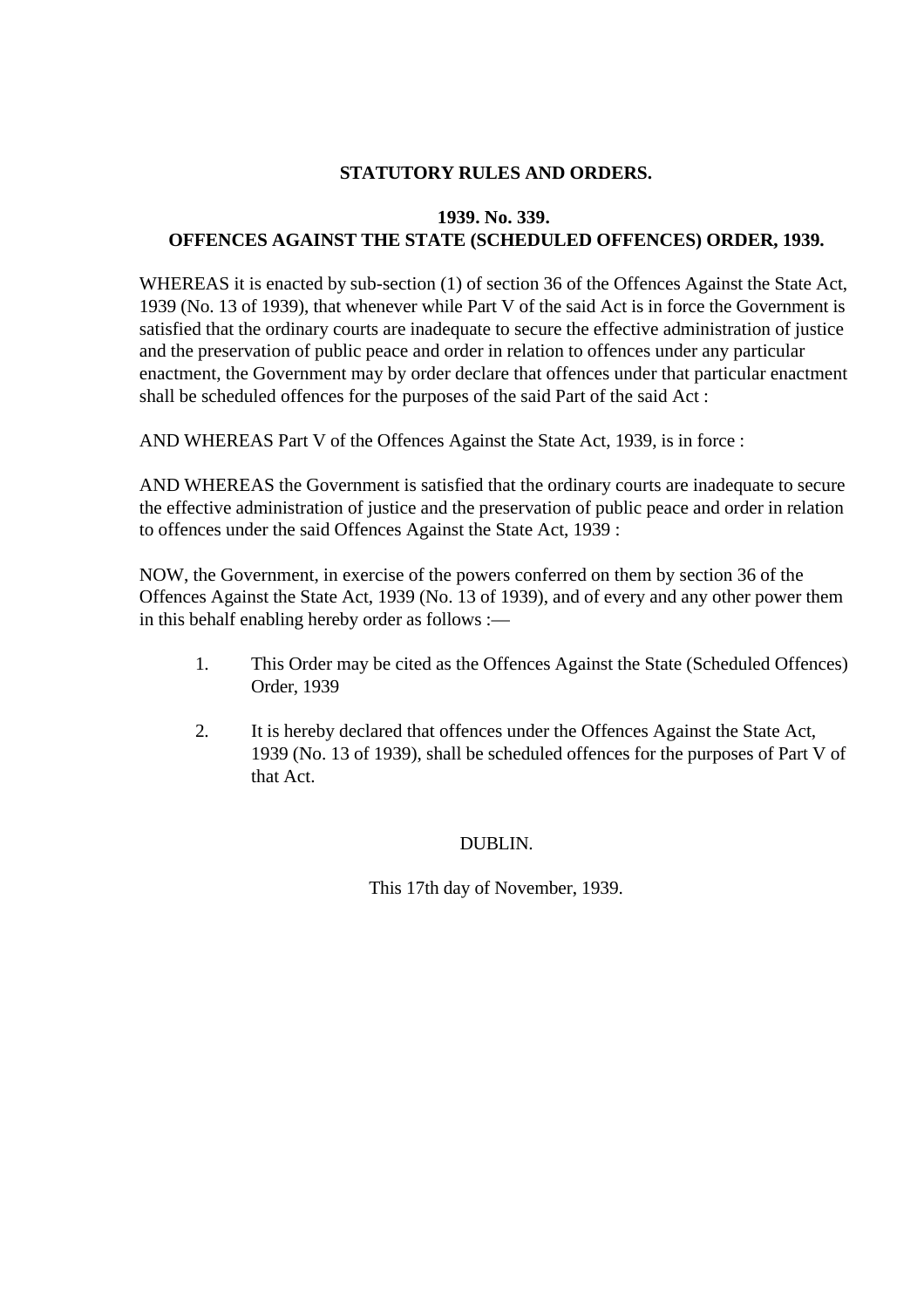## **STATUTORY RULES AND ORDERS.**

## **1939. No. 343. OFFENCES AGAINST THE STATE (SCHEDULED OFFENCES) (No. 2) ORDER, 1939.**

WHEREAS it is enacted by subsection (1) of section 36 of the Offences Against the State Act, 1939 (No. 13 of 1939), that whenever while Part V of the said Act is in force the Government is satisfied that the ordinary courts are inadequate to secure the effective administration of justice and the preservation of public peace and order in relation to offences of any particular class or kind or under any particular enactment, the Government may by order declare that offences of that particular class or kind or under that particular enactment shall be scheduled offences for the purposes of the said Part of the said Act :

AND WHEREAS Part V of the Offences Against the State Act, 1939, is in force :

AND WHEREAS the Government is satisfied that the ordinary courts are inadequate to secure the effective administration of justice and the preservation of public peace and order in relation to the offences specified in the Appendix hereto :

NOW, the Government, in exercise of the powers conferred on them by section 36 or the Offences Against the State Act, 1939 (No. 13 of 1939), and of every and any other power them in this behalf enabling, hereby order as follows :—

1. This Order may be cited as the Offences Against the State (Scheduled Offences) (No. 2) Order, 1939.

2. It is hereby declared that the offences specified in the Appendix hereto shall be scheduled offences for the purposes of Part V of the Offences Against the State Act, 1939 (No. 13 of 1939).

## **APPENDIX**

- 1. Unlawful assembly.
- 2. Any offence against the Malicious Damage Act, 1861.
- 3. An offence under section 7 of the Conspiracy and Protection of Property Act, 1875.
- 4. An offence under section 5 of the Emergency Powers Act, 1939 (No. 28 of 1939).

#### DUBLIN.

This 24th day of November, 1939.

**S.I. No. 142 of 1972.**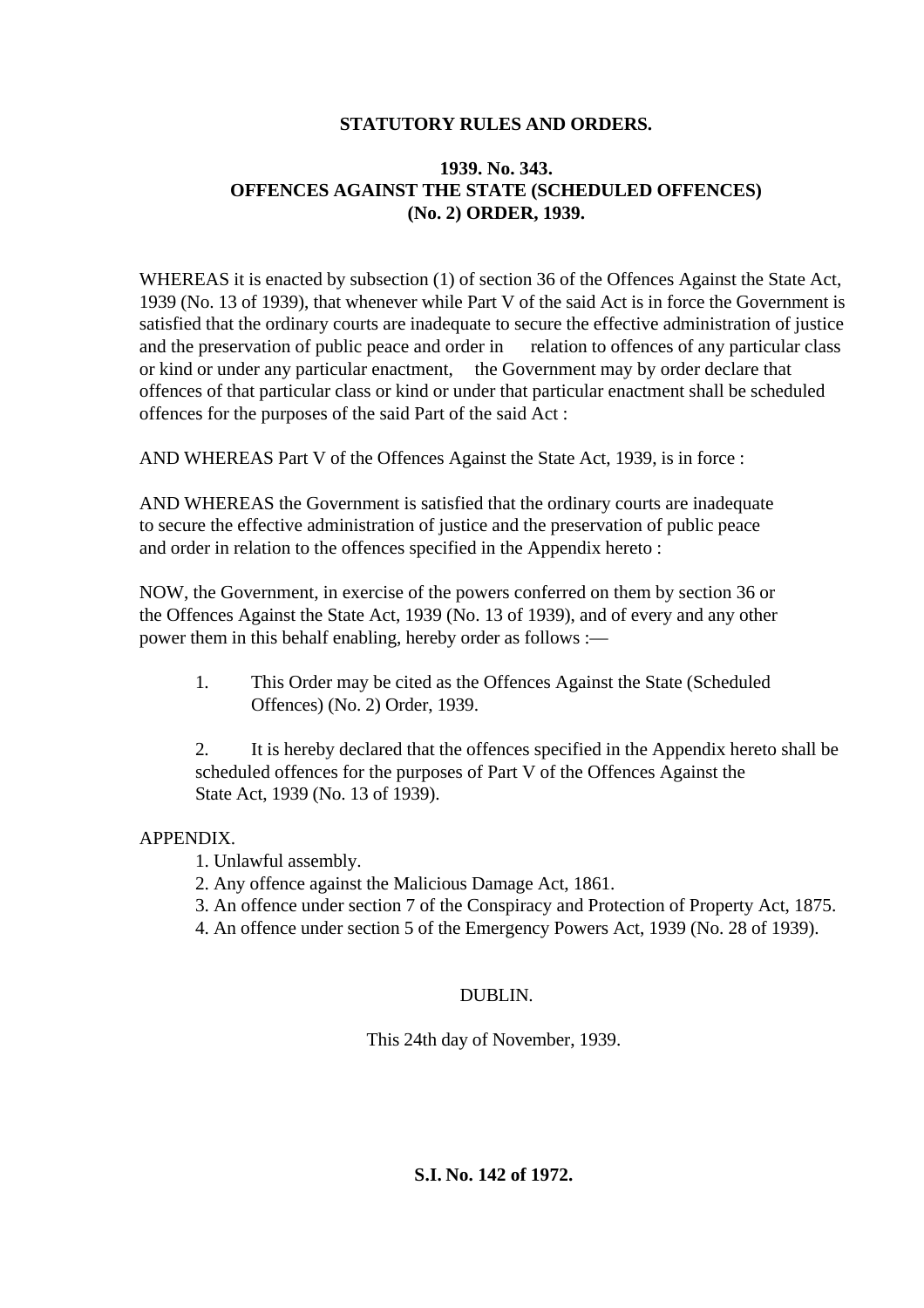# **OFFENCES AGAINST THE STATE (SCHEDULED OFFENCES) ORDER, 1972.**

WHEREAS it is enacted by section 36 (1) of the Offences against the State Act, 1939 (No. 13 of 1939), that whenever while Part V of the said Act is in force the Government is satisfied that the ordinary courts are inadequate to secure the effective administration of justice and the preservation of public peace and order in relation to offences of any particular class or kind or under any particular enactment, the Government may by order declare that offences of that particular class or kind or under that particular enactment shall be scheduled offences for the purposes of the said Part of the said Act :

AND WHEREAS Part V of the Offences against the State Act, 1939, is in force :

AND WHEREAS the Government is satisfied that the ordinary courts are inadequate to secure the effective administration of justice and the preservation of public peace and order in relation to the offences specified in the Appendix hereto :

NOW, the Government, in exercise of the powers conferred on them by section 36 of the Offences against the State Act, 1939 (No. 13 of 1939), hereby order as follows :

- 1. This Order may be cited as the Offences against the State (Scheduled Offences) Order, 1972.
- 2. It is hereby declared that the offences specified in the Appendix hereto shall be scheduled offences for the purposes of Part V of the Offences against the State Act, 1939 (No. 13 of 1939).

#### APPENDIX

- 1. Offences under the Malicious Damage Act, 1861.
- 2. Offences under the Explosive Substances Act, 1883.
- 3. Offences under the Firearms Acts, 1925 to 1971.
- 4. Offences under the Offences against the State Act, 1939.

GIVEN under the Official Seal of the Government, this 30th day of May, 1972.

SEÁN Ó LOINSIGH Taoiseach.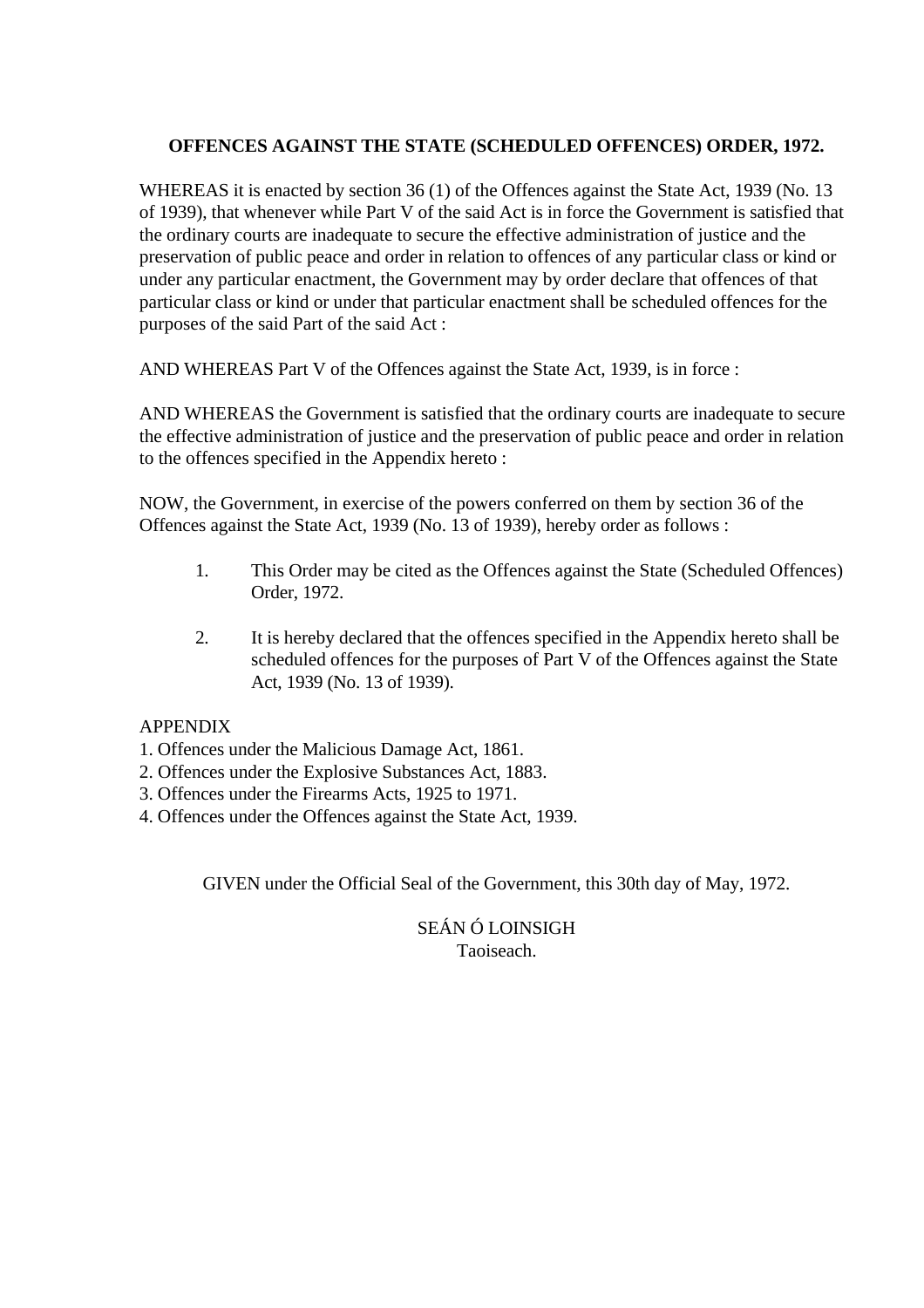## **S.I. No. 282 of 1972.**

## **OFFENCES AGAINST THE STATE (SCHEDULED OFFENCES) (No. 2) ORDER, 1972.**

WHEREAS it is enacted by section 36 (1) of the Offences against the State Act, 1939(No. 13 of 1939), that whenever while Part V of the said Act is in force the Government is satisfied that the ordinary courts are inadequate to secure the effective administration of justice and the preservation of public peace and order in relation to offences of any particular class or kind or under any particular enactment, the Government may by order declare that offences of that particular class or kind or under that particular enactment shall be scheduled offences for the purposes of the said Part of the said Act :

AND WHEREAS Part V of the Offences against the State Act, 1939, is in force :

AND WHEREAS the Government is satisfied that the ordinary courts are inadequate to secure the effective administration of justice and the preservation of public peace and order in relation to the offences specified in the Appendix hereto :

NOW, the Government, in exercise of the powers conferred on them by section 36 of the Offences against the State Act, 1939 (No. 13 of 1939), hereby order as follows :

- 1. This Order may be cited as the Offences against the State (Scheduled Offences) (No. 2) Order, 1972.
- 2. It is hereby declared that the offences specified in the Appendix hereto shall be scheduled offences for the purposes of Part V of the Offences against the State Act, 1939 (No. 13 of 1939).

## APPENDIX.

Offences under section 7 of the Conspiracy and Protection of Property Act, 1875.

GIVEN under the Official Seal of the Government, this 17th day of November, 1972.

SEÁN Ó LOINSIGH. Taoiseach.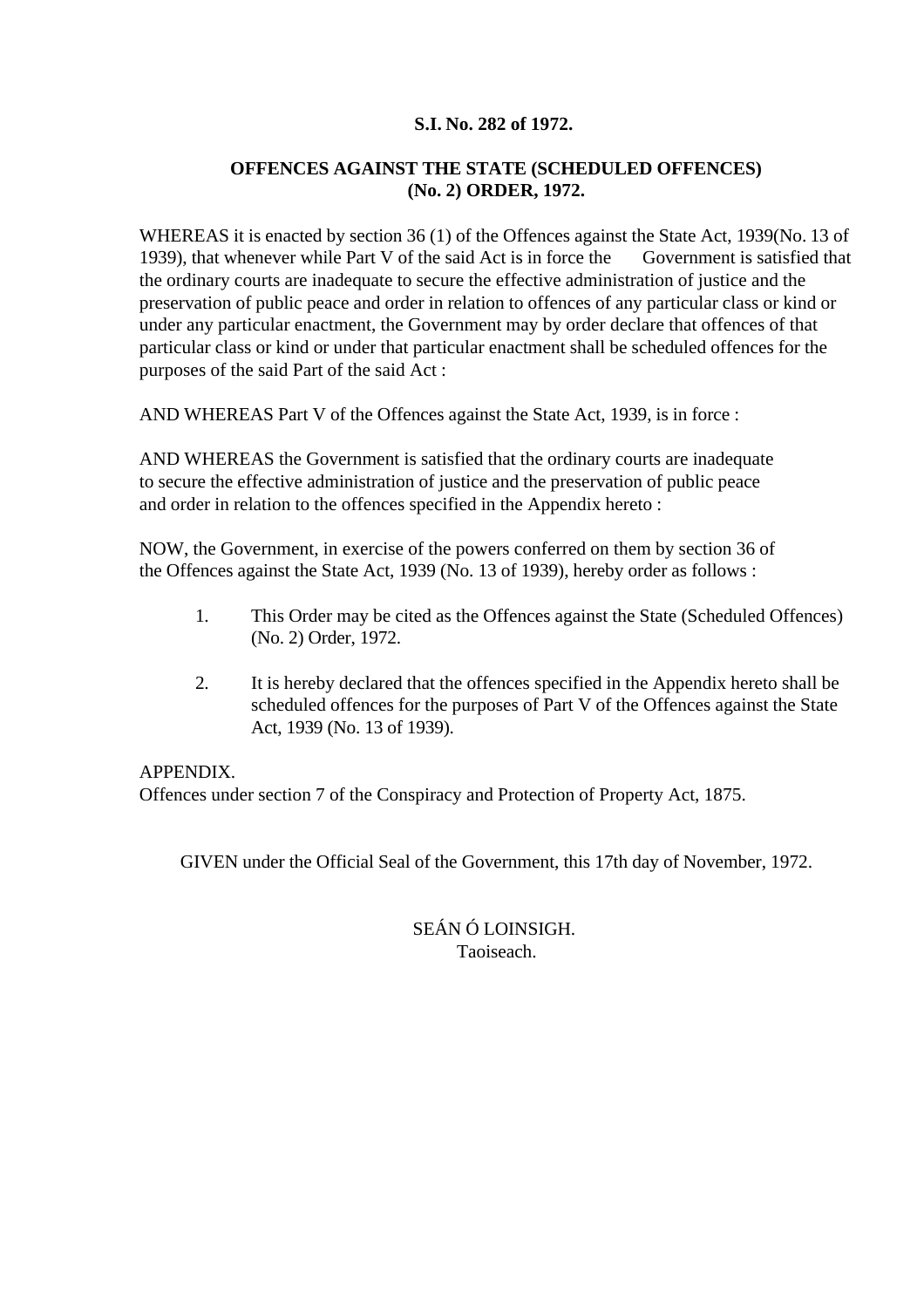# **S.I. No. 7 of 1983.**

## **UNLAWFUL ORGANISATION (SUPPRESSION) ORDER, 1983.**

WHEREAS it is enacted by section 18 of the Offences against the State Act, 1939 (No. 13 of 1939), that an organisation which does any of certain things enumerated in that section shall be an unlawful organisation within the meaning and for the purposes of that Act:

AND WHEREAS it is enacted by section 19 (1) of the said Act that, if and whenever the Government are of opinion that any particular organisation is an unlawful organisation, it shall be lawful for the Government by order to declare that such organisation is an unlawful organisation and ought, in the public interest, to be suppressed:

AND WHEREAS the Government are of opinion that the organisation styling itself the Irish National Liberation Army (also the I.N.L.A.) is an unlawful organisation:

NOW, the Government, in exercise of the power conferred on them by section 19 (1) of the Offences Against the State Act, 1939, hereby order as follows:—

- 1. This Order may be cited as the Unlawful Organisation (Suppression) Order, 1983.
- 2. It is hereby declared that the organisation styling itself the Irish National Liberation Army (also the I.N.L.A.) is an unlawful organisation and ought, in the public interest, to be suppressed.

GIVEN under the Official Seal of the Government, this 5th day of January, 1983.

#### GARRET FITZGERALD, Taoiseach.

#### EXPLANATORY NOTE.

This Order declares that the organisation styling itself the Irish National Liberation Army (also the I.N.L.A.) is an unlawful organisation.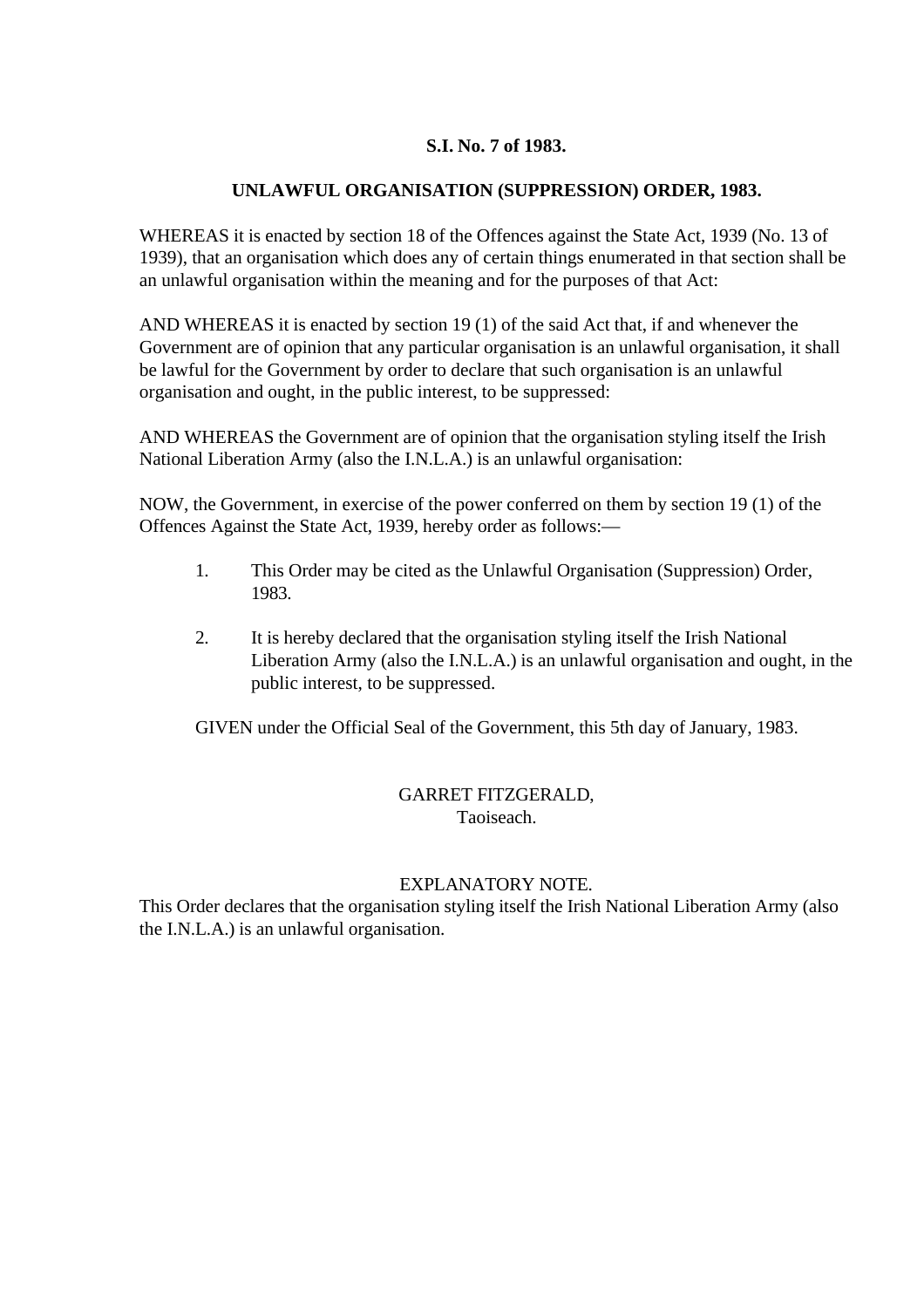# **APPENDIX 5**

**INFORMAL CONSOLIDATION OF LEGISLATION**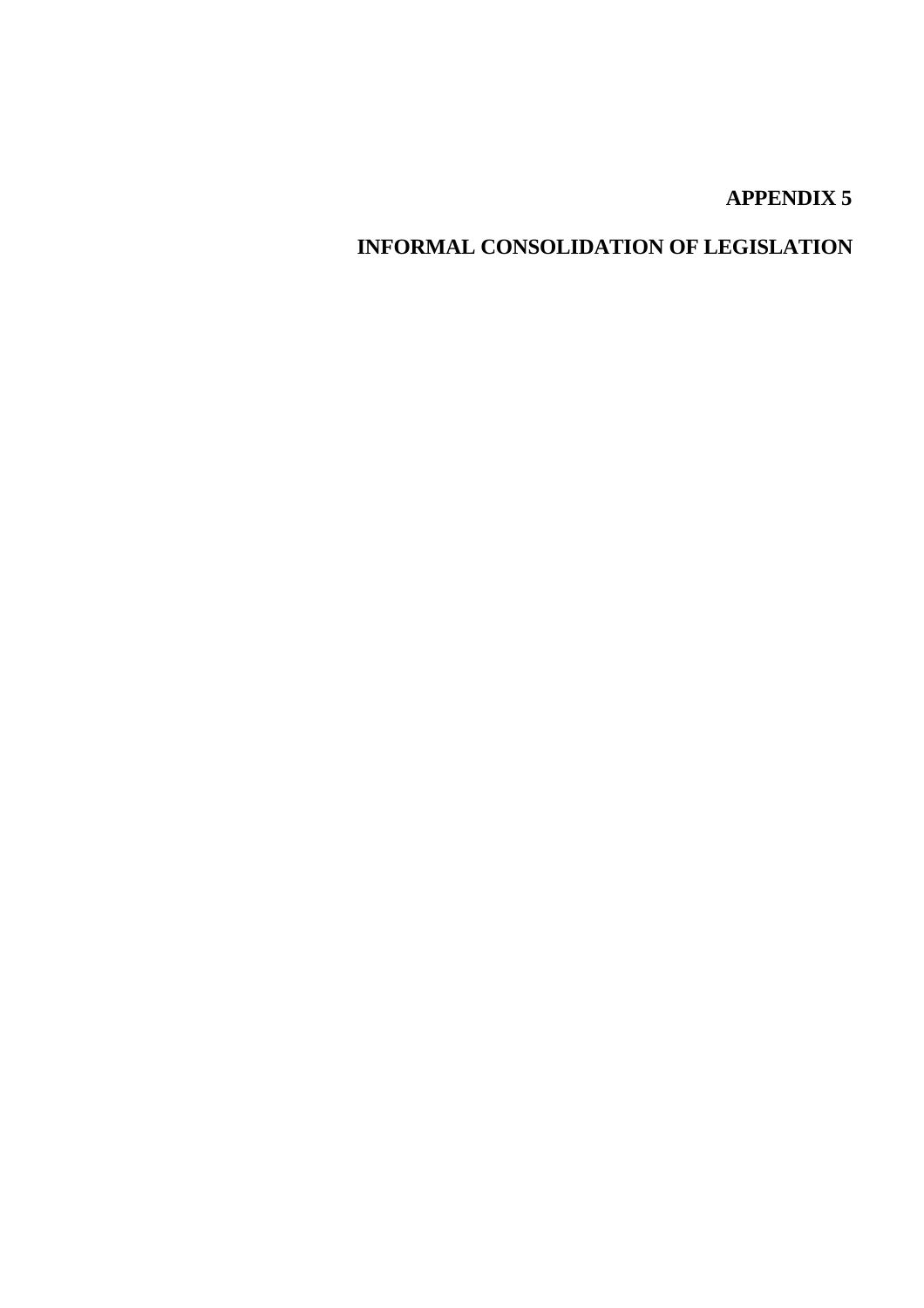## **OFFENCES AGAINST THE STATE ACT, 1939**

## ARRANGEMENT OF SECTIONS.

## Preliminary and General.

#### Section.

- 1. Short title.
- 2. Definitions.
- 3. Exercise of powers by superintendents of the Gárda Síochána.
- 4. Expenses.
- 5. Repeals.

#### PART II.

## OFFENCES AGAINST THE STATE.

- 6. Usurpation of functions of government.
- 7. Obstruction of government.
- 8. Obstruction of the President.
- 9. Interference with military or other employees of the State.
- 10. Prohibition of printing, etc., certain documents.
- 11. Foreign newspapers, etc., containing seditious or unlawful matter.
- 12. Possession of treasonable, seditious, or incriminating documents.
- 13. Provisions in respect of documents printed for reward.
- 14. Obligation to print printer's name and address on documents.
- 15. Unauthorised military exercises prohibited.
- 16. Secret societies in army or police.
- 17. Administering unlawful oaths.

## PART III.

## UNLAWFUL ORGANISATIONS.

- 18. Unlawful organisations.
- 19. Suppression orders.
- 20. Declarations of legality.
- 21. Prohibition of membership of an unlawful organisation.
- 22. Provisions consequent upon the making of a suppression order.
- 23. Provisions consequent upon the making of a declaration of legality.
- 24. Proof of membership of an unlawful organisation by possession of incriminating document.
- 25. Closing of buildings.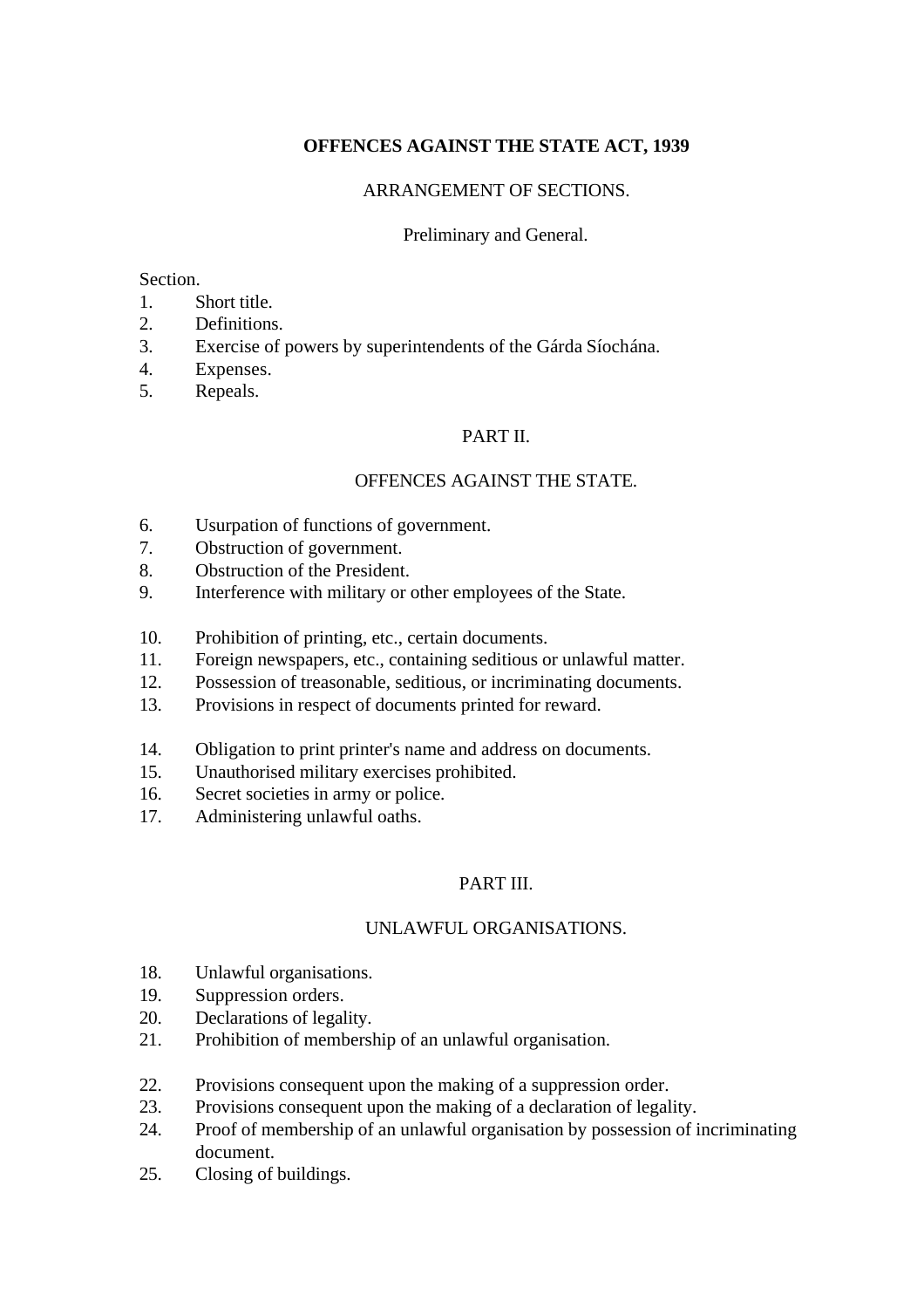### PART IV.

#### MISCELLANEOUS.

- 26. Evidence of publication of treasonable, seditious, or incriminating document.
- 27. Prohibition of certain public meetings.
- 28. Prohibition of meetings in the vicinity of the Oireachtas.
- 29. Search warrants in relation to the commission of offences under this Act or to treason.
- 30. Arrest and detention of suspected persons.
- 31. Offences by bodies corporate.
- 32. Re-capture of escaped prisoners.
- 33. Remission, etc., in respect of convictions by a Special Criminal Court.
- 34. Forfeitures and disqualifications on certain convictions by a Special Criminal Court.

#### PART V.

## SPECIAL CRIMINAL COURTS.

- 35. Commencement and cesser of this Part of this Act.
- 36. Scheduled offences.
- 37. Attempting, etc., to commit a scheduled offence.
- 38. Establishment of Special Criminal Courts.
- 39. Constitution of Special Criminal Courts.
- 40. Verdicts of Special Criminal Courts.
- 41. Procedure of Special Criminal Courts.
- 42. Authentication of orders of Special Criminal Courts.
- 43. Jurisdiction of Special Criminal Courts.
- 44. Appeal to Court of Criminal Appeal.
- 45. Proceedings in the District Court in relation to scheduled offences.
- 46. Proceedings in the District Court in relation to non-scheduled offences.
- 47. Charge before Special Criminal Court in lieu of District Court.
- 48. Transfer of trials from ordinary Courts to a Special Criminal Court.
- 49. Selection of the Special Criminal Court by which a person is to be tried.
- 50. Orders and sentences of Special Criminal Courts.
- 51. Standing mute of malice and refusal to plead, etc.
- 52. Examination of detained persons.
- 53. Immunities of members, etc., of Special Criminal Courts.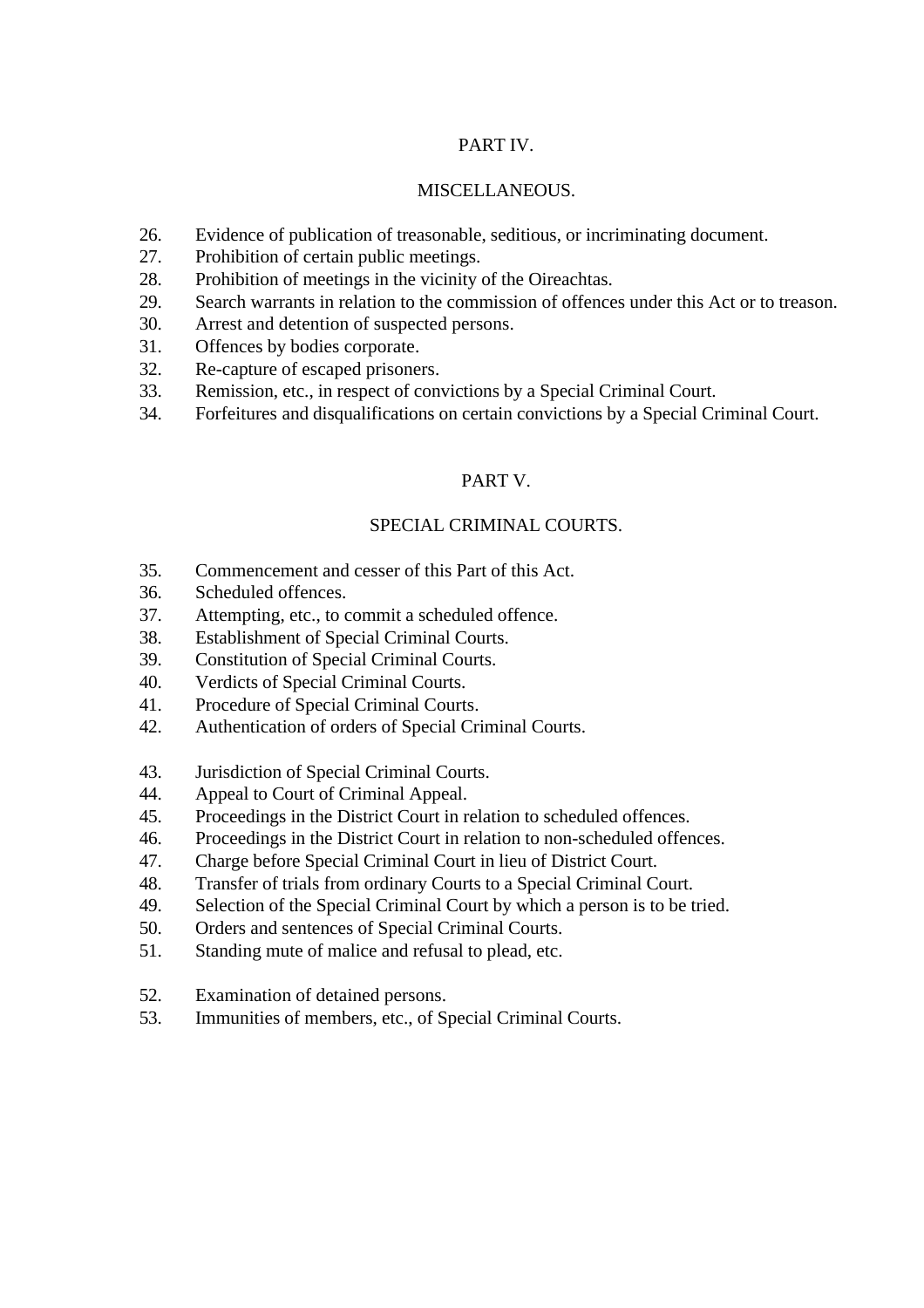#### *PART VI.*

## *POWERS OF INTERNMENT.*

- *54. Commencement and cesser of this Part of this Act.*
- *55. Special powers of arrest and detention.*
- *56. Powers of search, etc., of detained persons.*
- *57. Release of detained persons.*
- *58. Regulations in relation to places of detention.*
- *59. Commission for inquiring into detentions.*

*(Sections 54-59 inclusive repealed by 1940 Act)*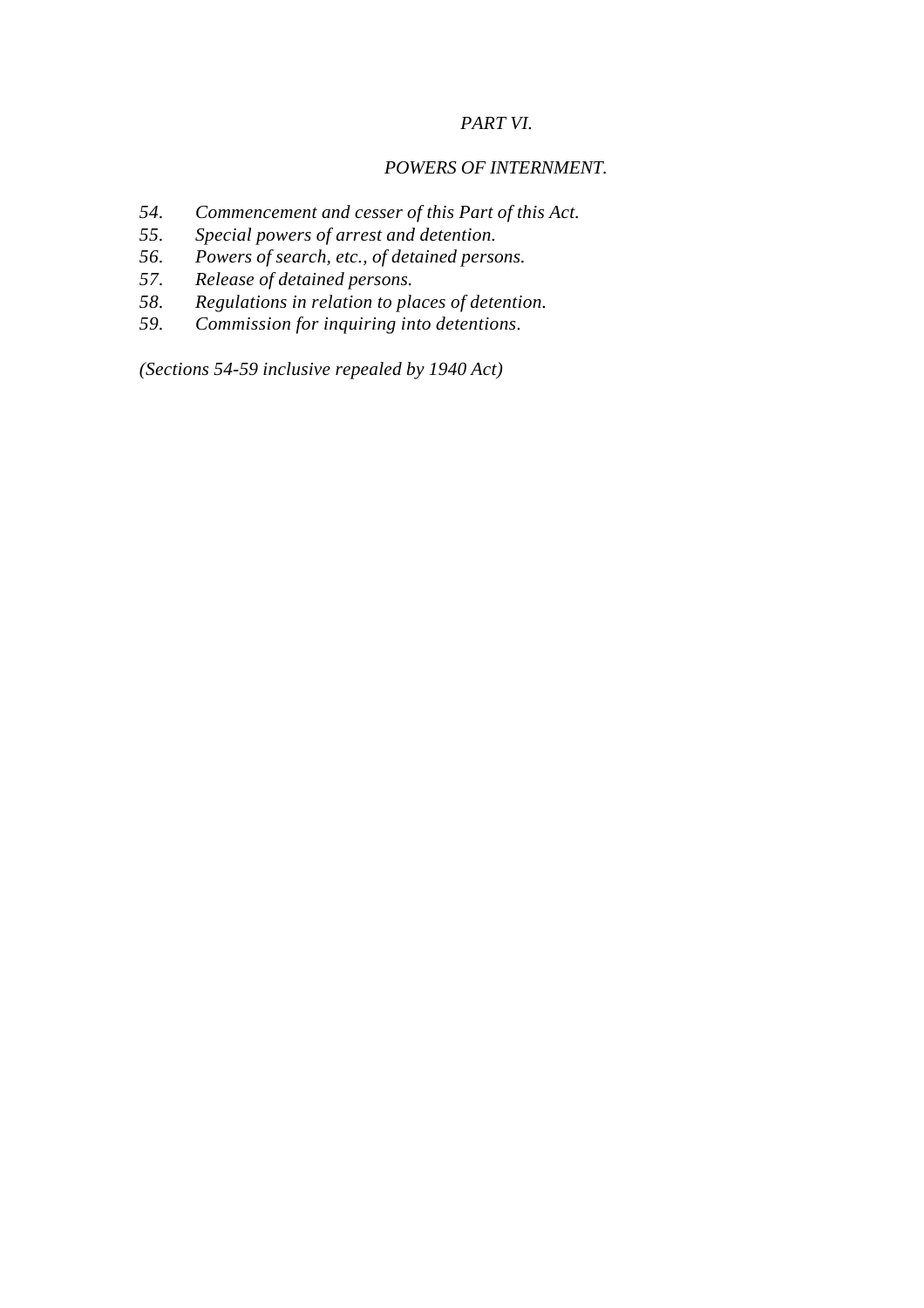ÉIRE \_\_\_\_\_\_\_\_\_\_\_\_\_\_\_\_\_

Number 13 of 1939 \_\_\_\_\_\_\_\_\_\_\_\_\_\_\_\_\_\_\_\_\_

Offences Against the State Act, 1939. \_\_\_\_\_\_\_\_\_\_\_\_\_\_\_\_

AN ACT TO MAKE PROVISION IN RELATION TO ACTIONS AND CONDUCT CALCULATED TO UNDERMINE PUBLIC ORDER AND THE AUTHORITY OF THE STATE AND FOR THAT PURPOSE TO PROVIDE FOR THE PUNISHMENT OF PERSONS GUILTY OF OFFENCES AGAINST THE STATE, TO REGULATE AND CONTROL IN THE PUBLIC INTEREST THE FORMATION OF ASSOCIATIONS, TO ESTABLISH SPECIAL CRIMINAL COURTS IN ACCORDANCE WITH ARTICLE 38 OF THE CONSTITUTION AND PROVIDE FOR THE CONSTITUTION, POWERS, JURISDICTION, AND PROCEDURE OF SUCH COURTS, TO REPEAL CERTAIN ENACTMENTS AND TO MAKE PROVISION GENERALLY IN RELATION TO MATTERS CONNECTED WITH THE MATTERS AFORESAID. [14*th June*, 1939].

#### BE IT ENACTED BY THE OIREACHTAS AS FOLLOWS:-

#### PART I.

#### Preliminary and General.

| $1. -$ | This Act may be cited as the Offences against the State Act, 1939.                                                                                                                                 | Short title.             |
|--------|----------------------------------------------------------------------------------------------------------------------------------------------------------------------------------------------------|--------------------------|
| $2 -$  | In this Act -                                                                                                                                                                                      | Definitions.             |
|        | the word "organisation" includes associations, societies, and other<br>organisations or combinations of persons of whatsoever nature or<br>kind, whether known or not known by a distinctive name; |                          |
|        | the word "document" includes a book and also a newspaper,                                                                                                                                          |                          |
|        | magazine, or other periodical publication, and also a pamphlet,                                                                                                                                    |                          |
|        | leaflet, circular or advertisement and also-                                                                                                                                                       | Added by<br>Section 5 of |
|        | any map, plan, graph or drawing<br>(a)                                                                                                                                                             | 1972 Act.                |
|        | any photograph,<br>(b)                                                                                                                                                                             |                          |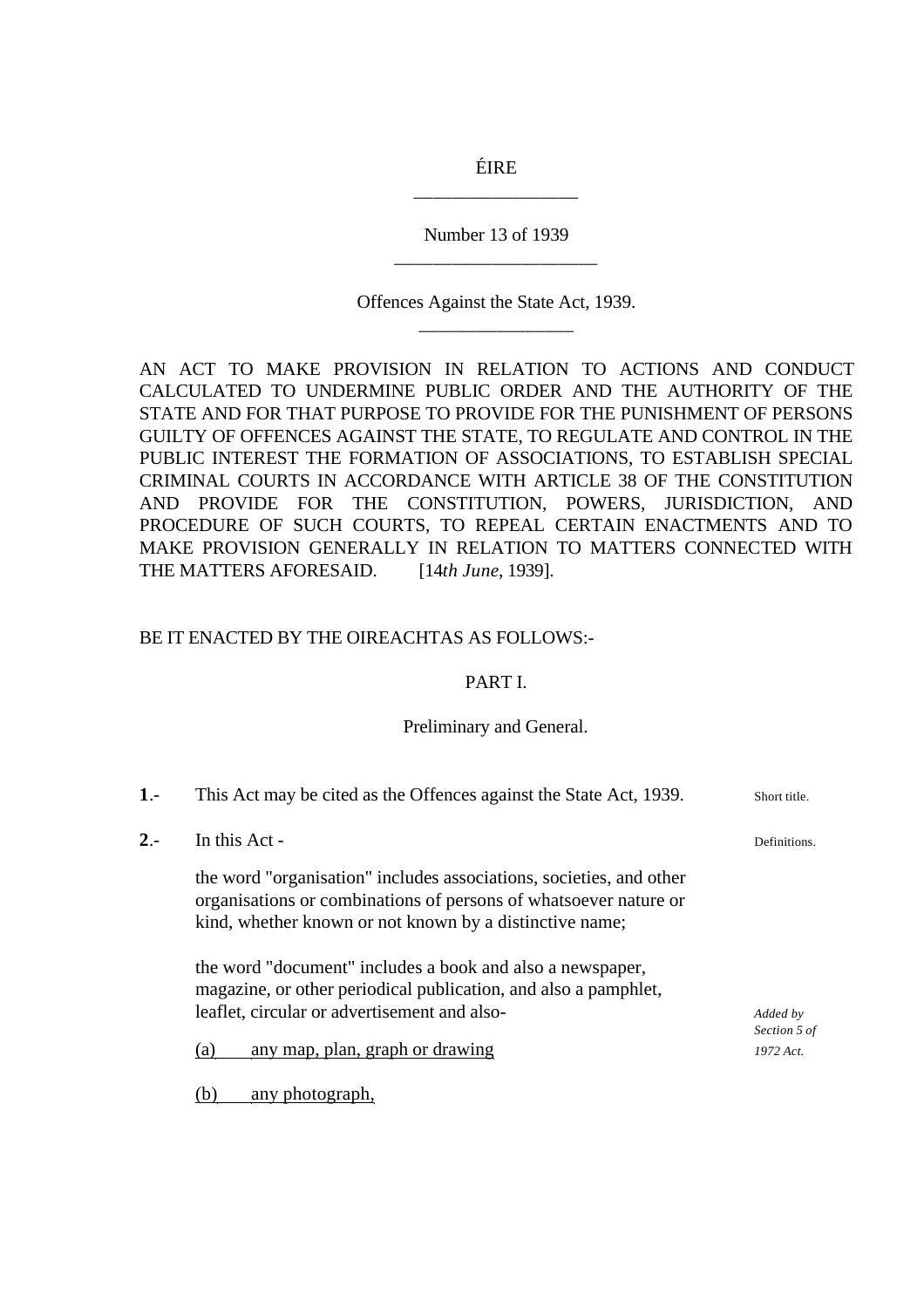(c) any disc, tape, sound track or other device in which sounds or other data (not being visual images) are embodied so as to be capable (with or without the aid of some other equipment) of being reproduced therefrom, and

(d) any film, microfilm, negative, tape or other device in which one or more visual images are embodied (whether with or without sounds or other data) so as to be capable (as aforesaid) of being reproduced therefrom and a reproduction or still reproduction of the image or images embodied therein whether enlarged or not and whether with or without sounds or other data;

the expression "incriminating document" means a document of whatsoever date, or bearing no date, issued by or emanating from an unlawful organisation or appearing to be so issued or so to emanate or purporting or appearing to aid or abet any such organisation or calculated to promote the formation of an unlawful organisation;

the expression "treasonable document" includes a document which relates directly or indirectly to the commission of treason;

the expression "seditious document" includes-

(a) a document consisting of or containing matter calculated or tending to undermine the public order or the authority of the State, and

(b) a document which alleges, implies, or suggests or is calculated to suggest that the government functioning under the Constitution is not the lawful government of the State or that there is in existence in the State any body or organisation not functioning under the Constitution which is entitled to be recognised as being the government of the country, and

(c) a document which alleges, implies, or suggests or is calculated to suggest that the military forces maintained under the Constitution are not the lawful military forces of the State, or that there is in existence in the State a body or organisation not established and maintained by virtue of the Constitution which is entitled to be recognised as a military force, and

(d) a document in which words, abbreviations or symbols referable to a military body are used in referring to an unlawful organisation;

the word "offence" includes treason, felonies, misdemeanours, and statutory and other offences;

references to printing include every mode of representing or reproducing words in a visible form, and the word "print" and all cognate words shall be construed accordingly.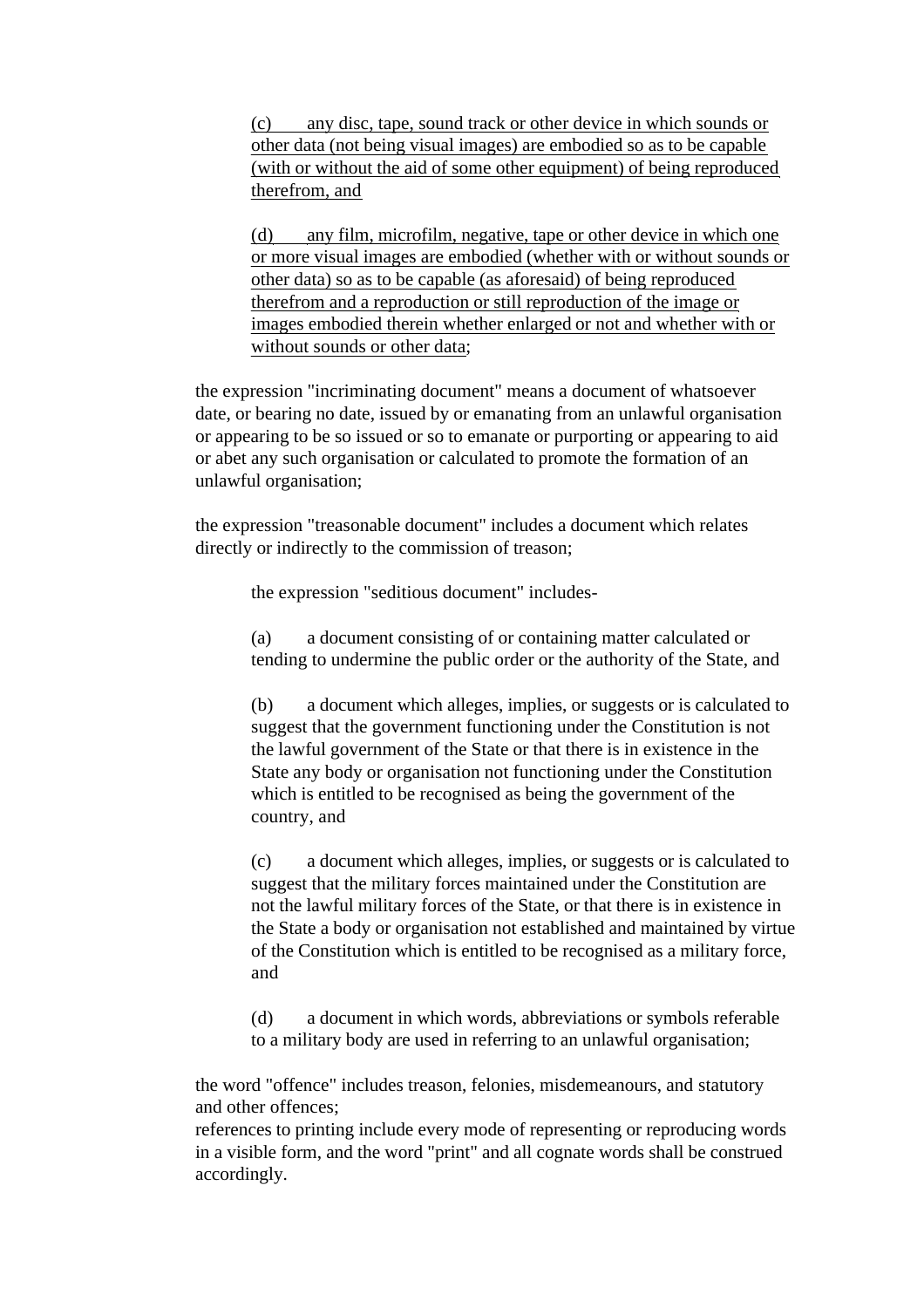- **3.** Any power conferred by this Act on an officer of the Gárda Síochána not Exercise of below the rank of chief superintendent may be exercised by any powers by superintendent of the Gárda Síochána who is authorised (in respect of any superintendent particular power or any particular case) in that behalf in writing by the of the Commissioner of the Gárda Síochána. Gárda Síochána
- **4**.- The expenses incurred by any Minister of State in the administration of this Expenses. Act shall, to such extent as may be sanctioned by the Minister for Finance, be paid out of moneys provided by the Oireachtas.
- **5**.- The Treasonable Offences Act, 1925 (No. 18 of 1925), and the Public Repeals. Safety (Emergency Powers) Act, 1926 (No. 42 of 1926) are hereby repealed.

#### PART II.

#### OFFENCES AGAINST THE STATE.

**6.**- (1) Every person who usurps or unlawfully exercises any function of Usurpation of government, whether by setting up, maintaining or taking part in any way in functions of a body of persons purporting to be a government or a legislature but not government. authorised in that behalf by or under the Constitution, or by setting up, *See section*<sup>s</sup> maintaining, or taking part in any way in a purported court or other tribunal *16 of No. 32 of* not lawfully established, or by forming, maintaining, or being a member of *1976 and 25 of* an armed force or a purported police force not so authorised, or by *no. 39 of 1961* any other action or conduct whatsoever, shall be guilty of felony and shall be liable on conviction thereof to imprisonment for a term not exceeding 20 years.

> *Amended by section 2(1) of No. 32 of 1976.*

(2) Every person who shall attempt to do any thing the doing of which is a felony under the foregoing sub-section of this section or who aids or abets or conspires with another person to do or attempt to do any such thing or advocates or encourages the doing of any such thing shall be guilty of a misdemeanour and shall be liable on conviction thereof to imprisonment for a term not exceeding 20 years. *Amended bysection 2(2) of*

*No. 32 of 1976* 

**7**.- (1) Every person who prevents or obstructs, or attempts or is concerned in Obstruction of an attempt to prevent or obstruct, by force of arms or other violent means government. or by any form of intimidation the carrying on of the government of the *See section 25* State or any branch (whether legislative, judicial, or executive) of the *of no. 39 of1961* government of the State or the exercise or performance by any member of the legislature, the judiciary, or the executive or by any officer or employee (whether civil (including police) or military) of the State of any of his functions, powers, or duties

*.*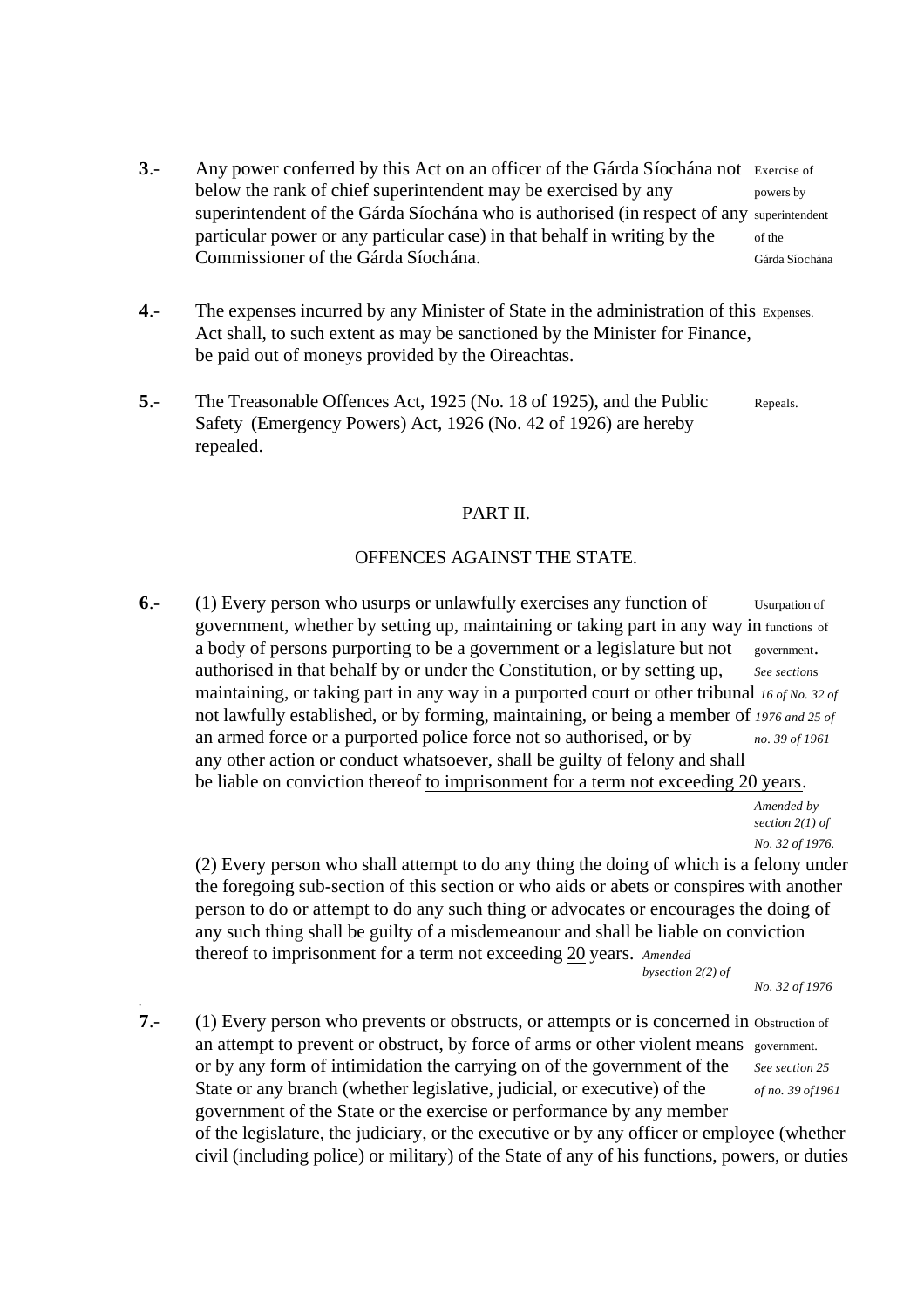shall be guilty of felony and shall be liable on conviction thereof to imprisonment for a term not exceeding 20 years. *Amended by*

*section 2(3) of No. 32 of 1976.*

(2) Every person who aids or abets or conspires with another person to do any thing the doing of which is a felony under the foregoing sub-section of this section or advocates or encourages the doing of any such thing shall be guilty of a misdemeanour and shall be liable on conviction thereof to imprisonment for a term not exceeding 20 years.

*Amended by*

*section 2(4) of No. 32 of 1976.*

**8**.- (1) Every person who prevents or obstructs, or attempts or is concerned in Obstruction of an attempt to prevent or obstruct, by force of arms or other violent means the President. or by any form of intimidation the exercise or performance by the *See section 25* President of any of his functions, powers, or duties shall be guilty of *of no.* 39 of felony and shall be liable on conviction thereof to suffer penal servitude *<sup>1961</sup>* for a term not exceeding seven years or to imprisonment for a term not exceeding two years.

(2) Every person who aids or abets or conspires with another person to do any thing the doing of which is a felony under the foregoing sub-section of this section or advocates or encourages the doing of any such thing shall be guilty of a misdemeanour and shall be liable on conviction thereof to imprisonment for a term not exceeding two years.

**9**.- (1) Every person who shall with intent to undermine public order or the Interference authority of the State commit any act of violence against or of with military interference with a member of a lawfully established military or police or other force (whether such member is or is not on duty) or shall take away, employees of injure, or otherwise interfere with the arms or equipment, or any part of the State. the arms or equipment, or any part of the arms or equipment, of any such member shall be guilty of a misdemeanour and shall be liable on conviction thereof to imprisonment for a term not exceeding two years.

(2) Every person who shall incite or encourage any person employed in any capacity by the State to refuse, neglect, or omit (in a manner or to an extent calculated to dislocate the public service or a branch thereof) to perform his duty or shall incite or encourage any person so employed to be negligent or insubordinate (in such manner or to such extent as aforesaid) in the performance of his duty shall be guilty of a misdemeanour and shall be liable on conviction thereof to imprisonment for a term not exceeding two years.

(3) Every person who attempts to do any thing the doing of which is a misdemeanour under either of the foregoing sub-sections of this section or who aids or abets or conspires with another person to do or attempt to do any such thing or advocates or encourages the doing of any such thing shall be guilty of a misdemeanour and shall be liable on conviction thereof to imprisonment for a term not exceeding twelve months.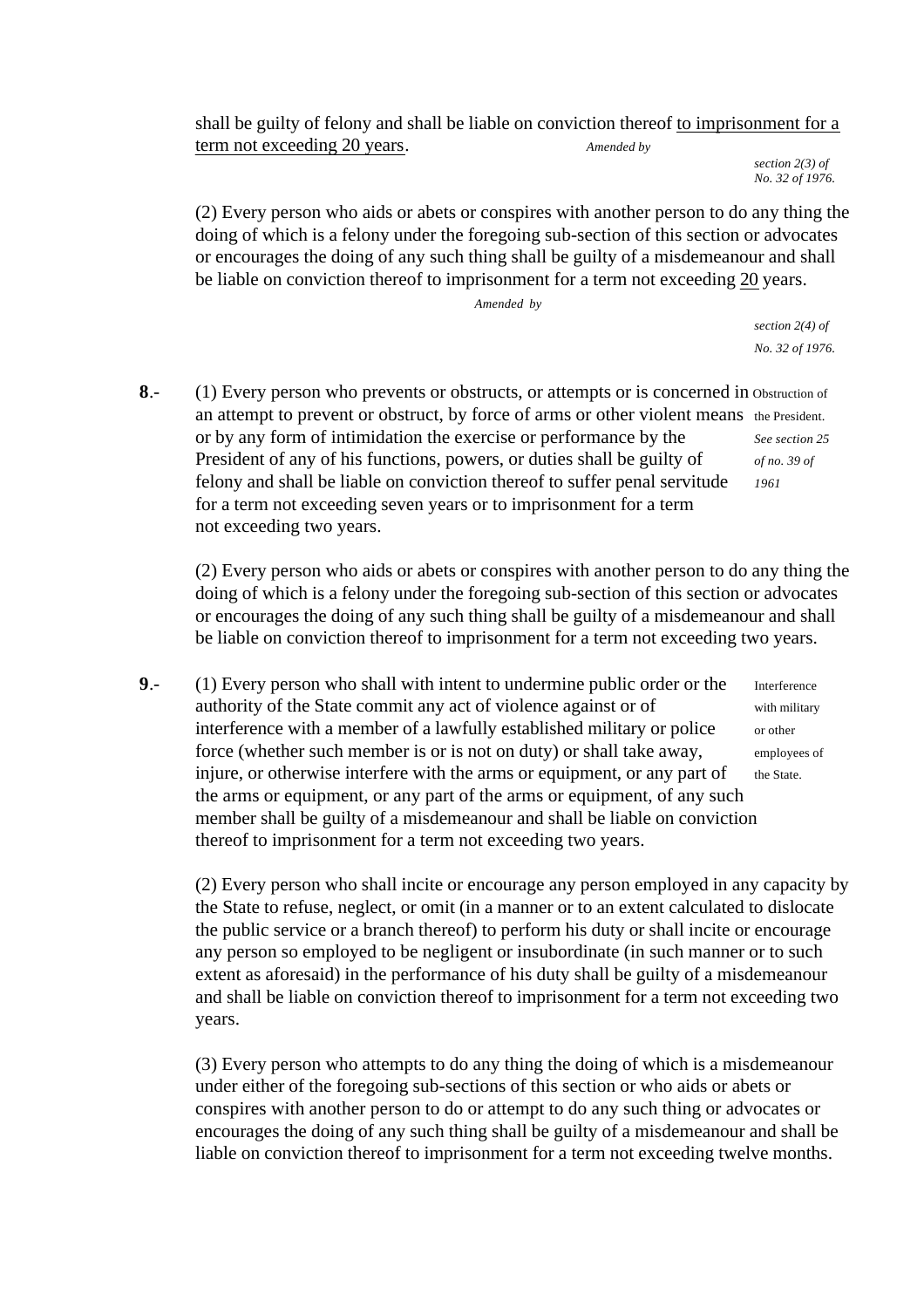**10.**- (1) It shall not be lawful to set up in type, print, publish, send through the Prohibition of post, distribute, sell, or offer for sale any document- printing, etc

certain documents.

- (a) which is or contains or includes an incriminating document, or
- (b) which is or contains or includes a treasonable document, or
- (c) which is or contains or includes a seditious document.

(2) In particular and without prejudice to the generality of the foregoing sub-section of this section, it shall not be lawful for any person to send or contribute to any newspaper or other periodical publication or for the proprietor of any newspaper or other periodical publication to publish in such newspaper or publication any letter, article, or communication which is sent or contributed or purports to be sent or contributed by or on behalf of an unlawful organisation or which is of such nature or character that the printing of it would be a contravention of the foregoing sub-section of this section.

(3) Every person who shall contravene either of the foregoing sub-sections of this section shall be guilty of an offence under this sub-section and shall be liable on summary conviction thereof to a fine not exceeding one hundred pounds, or, at the discretion of the Court, to imprisonment for a term not exceeding six months or to both such fine and such imprisonment and also (in any case), if the Court so directs, to forfeit every copy in his possession of the document, newspaper, or publication in relation to which the offence was committed and also (where the act constituting the offence was the setting up in type or the printing of a document) to forfeit, if the Court so directs, so much of the printing machinery in his possession as is specified in that behalf by the Court.

(4) Every person who unlawfully has in his possession a document which was printed or published in contravention of this section or a newspaper or other periodical publication containing a letter, article, or other communication published therein in contravention of this section shall, when so requested by a member of the Gárda Síochána, deliver up to such member every copy in his possession of such document or of such newspaper or publication (as the case may be), and if he fails or refuses so to do he shall be guilty of an offence under this sub-section and shall be liable on summary conviction thereof to imprisonment for a term not exceeding three months and also, if the Court so directs, to forfeit every copy in his possession of the document, newspaper or publication in relation to which the offence was committed.

(5) Nothing in this section shall render unlawful the setting up in type, printing, publishing, sending through the post, distributing, selling, offering for sale, or having possession of a document or a copy of a document which is published at the request or by permission of the Government or is published in the course or as part of a fair report of the proceedings in either House of the Oireachtas or in a court of justice or before any other court or tribunal lawfully exercising jurisdiction.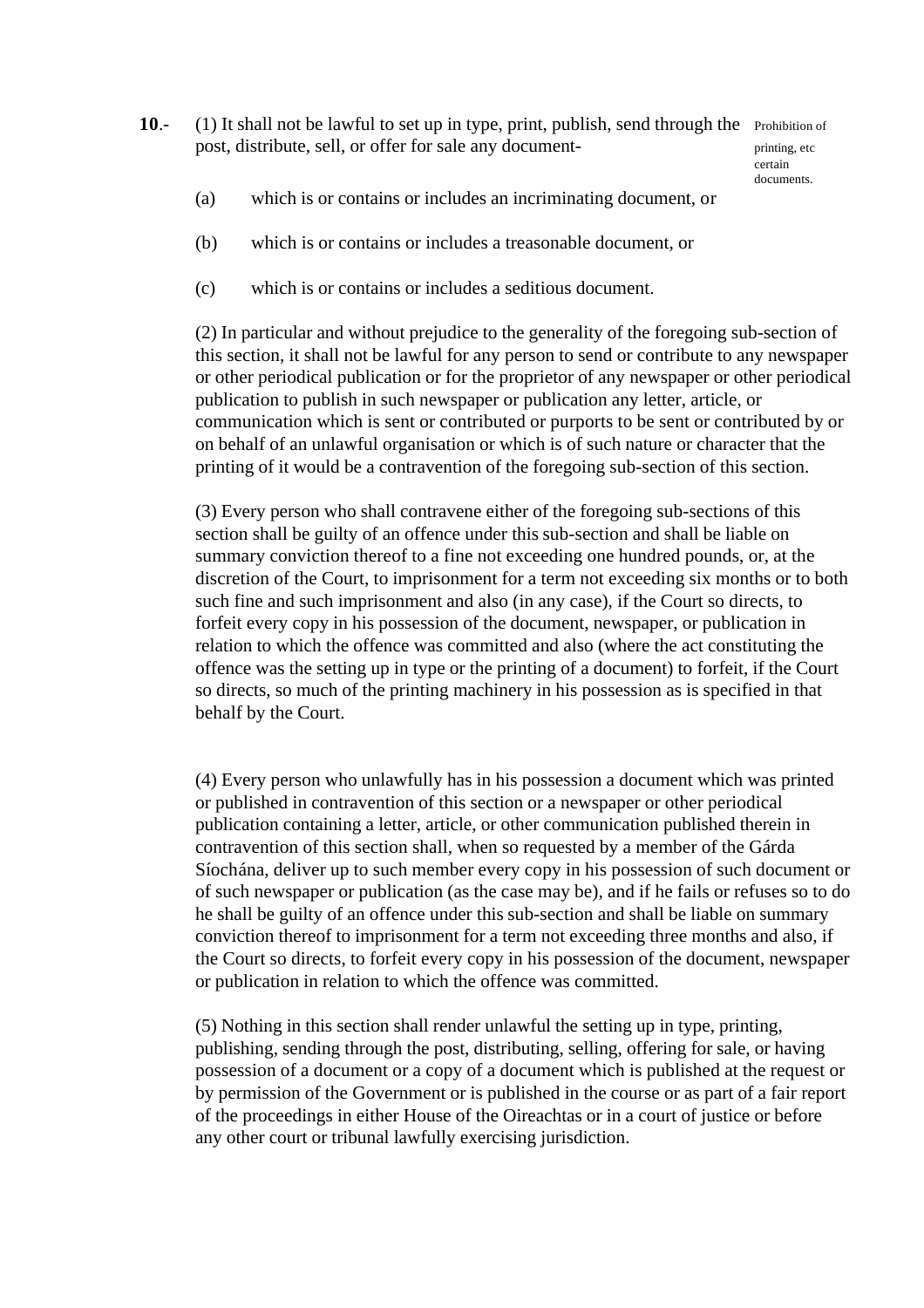**11.-** (1) Whenever the Minister for Justice is of opinion, in respect of a Foreign newspaper or other periodical publication ordinarily printed outside newspapers, the State, that a particular issue of such publication either is seditious etc., containing or contains any matter the publication of which is a contravention of seditious or this Act, the said Minister may by order, if he considers that it is in the unlawful matter. public interest so to do, do either or both of the following things, that is to say:-

(a) authorise members of the Gárda Síochána to seize and destroy all copies of the said issue of such publication wherever they may be found;

(b) prohibit the importation of any copy of any issue of such publication published within a specified period (not exceeding three months) after the publication of the said issue of such publication.

(2) The Minister for Justice may by order, whenever he thinks proper so to do, revoke or amend any order made by him under the foregoing sub-section of this section or any order (made by him under this sub-section) amending any such order.

(3) It shall not be lawful for any person to import any copy of an issue of a periodical publication the importation of which is prohibited by an order under this *Portion of sub*section. *section*.

*by section 13 of 1945 Act.*

**12**.- (1) It shall not be lawful for any person to have any treasonable document, Possession of seditious document, or incriminating document in his possession or on any treasonable,

lands or premises owned or occupied by him or under his control. seditious, or

incriminating documents.

(2) Every person who has a treasonable document, seditious document, or incriminating document in his possession or on any lands or premises owned or occupied by him or under his control shall be guilty of an offence under this sub-section and shall be liable on summary conviction thereof to a fine not exceeding fifty pounds or, at the discretion of the Court, to imprisonment for a term not exceeding three months or to both such fine and such imprisonment.

(3) Where a person is charged with an offence under this section, it shall be a good defence to such charge for such person to prove-

> (a) that he is an officer of the State and had possession or custody of the document in respect of which the offence is alleged to have been committed in the course of his duties as such officer, or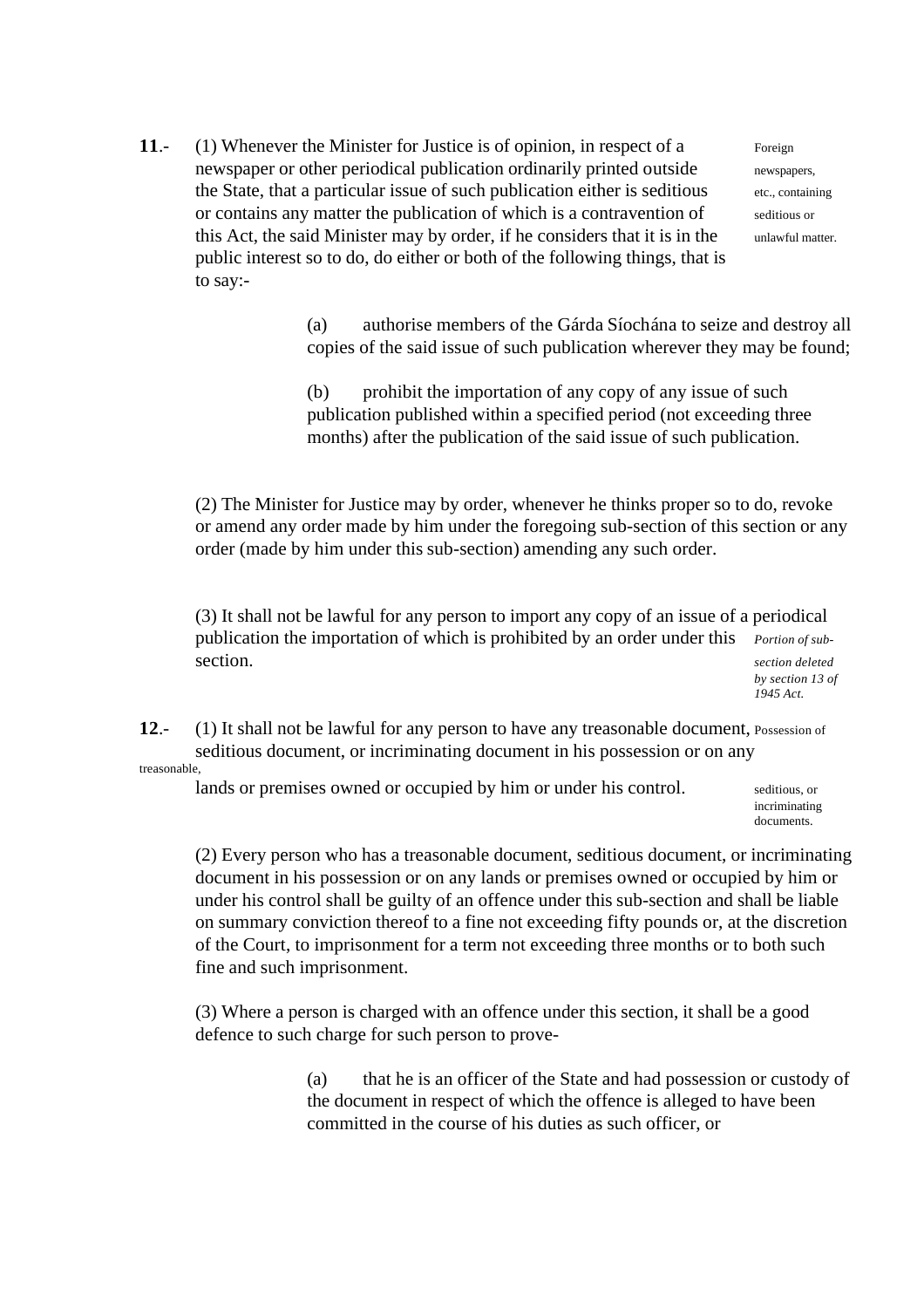(b) that he did not know that the said document was in his possession or on any lands or premises owned or occupied by him or under his control, or

(c) that he did not know the nature or contents of the said document.

(4) Every person who has in his possession a treasonable document, seditious document, or incriminating document shall, when so requested by a member of the Gárda Síochána, deliver up to such member the said document and every copy thereof in his possession, and if he fails or refuses so to do he shall be guilty of an offence under this sub-section and shall be liable on summary conviction thereof to imprisonment for a term not exceeding three months.

(5) Where the proprietor or the editor or other chief officer of a newspaper or other periodical publication receives a document which appears to him to be a treasonable document, a seditious document, or an incriminating document and such document is not published in such newspaper or periodical publication, the following provisions shall have effect, that is to say:-

> (a) if such proprietor, editor, or chief editor is requested by a member of the Gárda Síochána to deliver up such document to such member, such proprietor, editor, or chief officer may, in lieu of so delivering up such document, destroy such document and every (if any) copy thereof in his possession in the presence and to the satisfaction of such member;

(b) if such proprietor, editor, or chief officer destroys under the next preceding paragraph of this subsection such document and every (if any) copy thereof in his possession or of his own motion destroys such document within twenty-four hours after receiving it and without having made any copy of it or permitted any such copy to be made, such destruction shall be a good defence to any charge against such proprietor, editor, or chief officer of an offence under any sub-section of this section in respect of such document and no civil or criminal action or other proceeding shall lie against such proprietor, editor, or chief officer on account of such destruction.

**13.**- (1) Every person who shall print for reward any document shall do every Provisions in of the following things, that is to say:- respect of

Documents printed for Reward. *See section 14 of No. 32 of 1976.*

(a) at the time of or within twenty-four hours after printing such document, print or write on at least one copy of such document the name and address of the person for whom or on whose instructions such document was printed;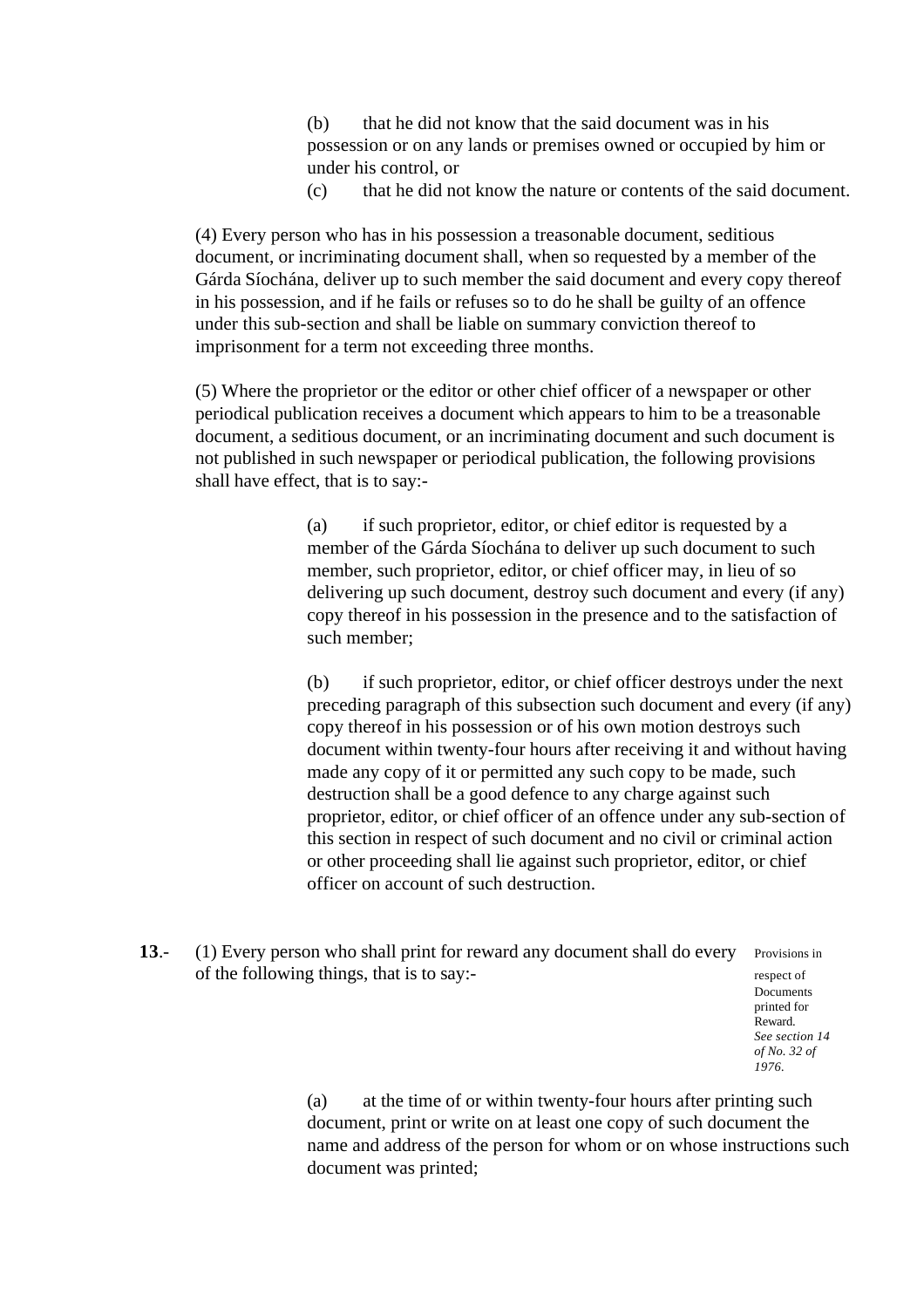(b) retain, for six months from the date on which such document was printed, a copy of such document on which the said name and address is printed or written as aforesaid;

(c) on the request of a member of the Gárda Síochána at any time during the said period of six months, produce for the inspection of such member the said copy of such document so retained as aforesaid.

(2) Every person who shall print for reward any document and shall fail to comply in any respect with the foregoing subsection of this section shall be guilty of an offence under this section and shall be liable on summary conviction thereof, in the case of a first such offence, to a fine not exceeding twenty-five pounds and, in the case of a second or any subsequent such offence, to a fine not exceeding fifty pounds.

(3) This section does not apply to any newspaper, magazine or other periodical publication which is printed by the proprietor thereof on his own premises.

**14.-** (1) Every person who shall print for reward any document (other than a obligation to document to which this section does not apply) which he knows or has print printer's reason to believe is intended to be sold or distributed (whether to the name and public generally or to a restricted class or number of persons) or to be address publicly or privately displayed shall, if such document consists only of on documents one page or sheet printed on one side only, print his name and the *See section 14* address of his place of business on the front of such document and *of No.*

*32 of* 

shall, in every other case, print the said name and address on the first or *1976.* the last page of such document.

(2) Every person who shall contravene by act or omission the foregoing sub-section of this section shall be guilty of an offence under this section and shall be liable on summary conviction thereof, in the case of a first such offence, to a fine not exceeding twenty-five pounds and, in the case of a second or any subsequent such offence, to a fine not exceeding fifty pounds.

(3) This section does not apply to any of the following documents, that is to say:-

(a) currency notes, bank notes, bills of exchange, promissory notes, cheques, receipts and other financial or commercial documents,

(b) writs, orders, summonses, warrants, affidavits, and other documents for the purposes of or for use in any lawful court or tribunal,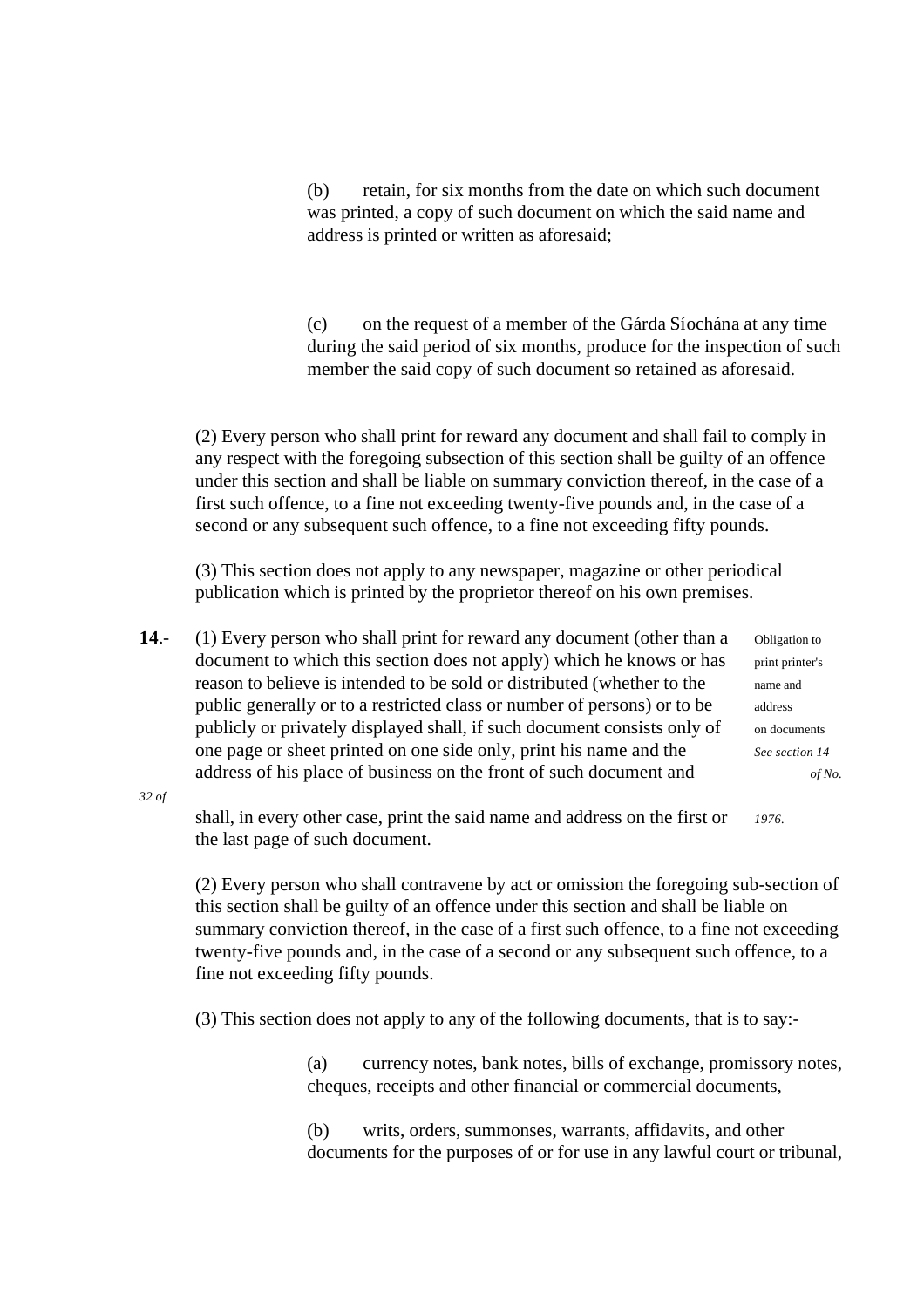(c) any document printed by order of the Government, either House of the Oireachtas, a Minister of State, or any officer of the State in the execution of his duties as such officer,

(d) any document which the Minister for Justice shall by order declare to be a document to which this section does not apply.

**15**.- (1) Save as authorised by a Minister of State under this section, and Unauthorised subject to the exceptions hereinafter mentioned, it shall not be lawful military for any assembly of persons to practise or to train or drill themselves in exercises or be trained or drilled in the use of arms or the performance of military prohibited. exercises, evolutions, or manoeuvres nor for any persons to meet together or assemble for the purpose of so practising or training or *See section 16* drilling or being trained or drilled. *of No. 32 of 1976 .*

(2) A Minister of State may at his discretion by order, subject to such limitations, qualifications and conditions as he shall think fit to impose and shall express in the order, authorise the members of any organisation to meet together and do such one or more of the following things as shall be specified in such order, that is to say, to practise or train or drill themselves in or be trained or drilled in the use of arms or the performance of military exercises, evolutions, or manoeuvres.

(3) If any person is present at or takes part in or gives instruction to or trains or drills an assembly of persons who without or otherwise than in accordance with an authorisation granted by a Minister of State under this section practise, or train or drill themselves in, or are trained or drilled in the use of arms or the performance of any military exercise, evolutions, or manoeuvre or who without or otherwise than in accordance with such authorisation have assembled or met together for the purpose of so practising, or training or drilling or being trained or drilled, such person shall be guilty of a misdemeanour and shall be liable on conviction thereof to imprisonment for a term not exceeding 15 years. *Amended by*

|                                                                                                                                       | section $2(5)$ of<br>No. 32 of 1976.   |
|---------------------------------------------------------------------------------------------------------------------------------------|----------------------------------------|
| (4) This section shall not apply to any assembly of members of<br>any military or police force lawfully maintained by the Government. | See section<br>$12(4)$ of<br>1998 Act. |
| (5) In any prosecution under this section the burden of proof that any act                                                            |                                        |

was authorised under this section shall lie on the person prosecuted.

**16**.- (1) Every person who shall- Secret societies

in army or police.

(a) form, organise, promote, or maintain any secret society amongst or consisting of or including members of any military or police force lawfully maintained by the Government, or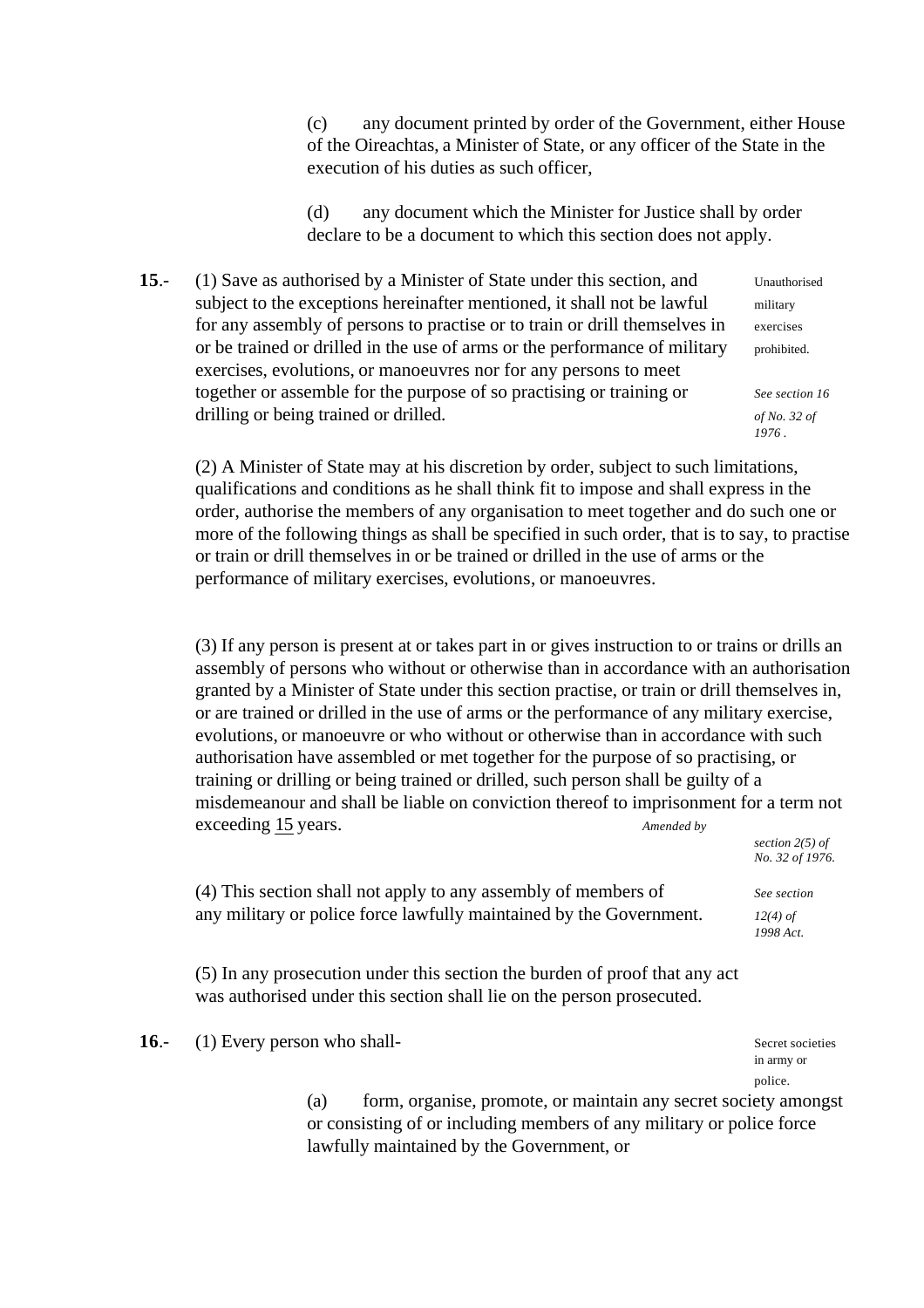(b) attempt to form, organise, promote or maintain any such secret society, or

(c) take part, assist, or be concerned in any way in the formation, organisation, promotion, management, or maintenance of any such society, or

(d) induce, solicit, or assist any member of a military or police force lawfully maintained by the Government to join any secret society whatsoever,

shall be guilty of a misdemeanour and shall be liable on conviction thereof to suffer penal servitude for any term not exceeding five years or imprisonment for any term not exceeding two years.

(2) In this section the expression "secret society" means an association, society, or other body the members of which are required by the regulations thereof to take or enter into, or do in fact take or enter into, an oath, affirmation, declaration or agreement not to disclose the proceedings or some part of the proceedings of the association, society, or body.

**17.**- (1) Every person who shall administer or cause to be administered or take Administering part in, be present at, or consent to the administering or taking in any unlawful oaths. form or manner of any oath, declaration, or engagement purporting or intended to bind the person taking the same to do all or any of the following things, that is to say:-

> (a) to commit or to plan, contrive, promote, assist, or conceal the commission of any crime or any breach of the peace, or

(b) to join or become a member of or associated with any organisation having for its object or one of its objects the commission of any crime, or breach of the peace, or

(c) to abstain from disclosing or giving information of the existence or formation or proposed or intended formation of any such organisation, association, or other body as aforesaid or from informing or giving evidence against any member of or person concerned in the formation of any such organisation, association, or other body, or

(d) to abstain from disclosing or giving information of the commission or intended or proposed commission of any crime, breach of the peace, or from informing or giving evidence against the person who committed such an act,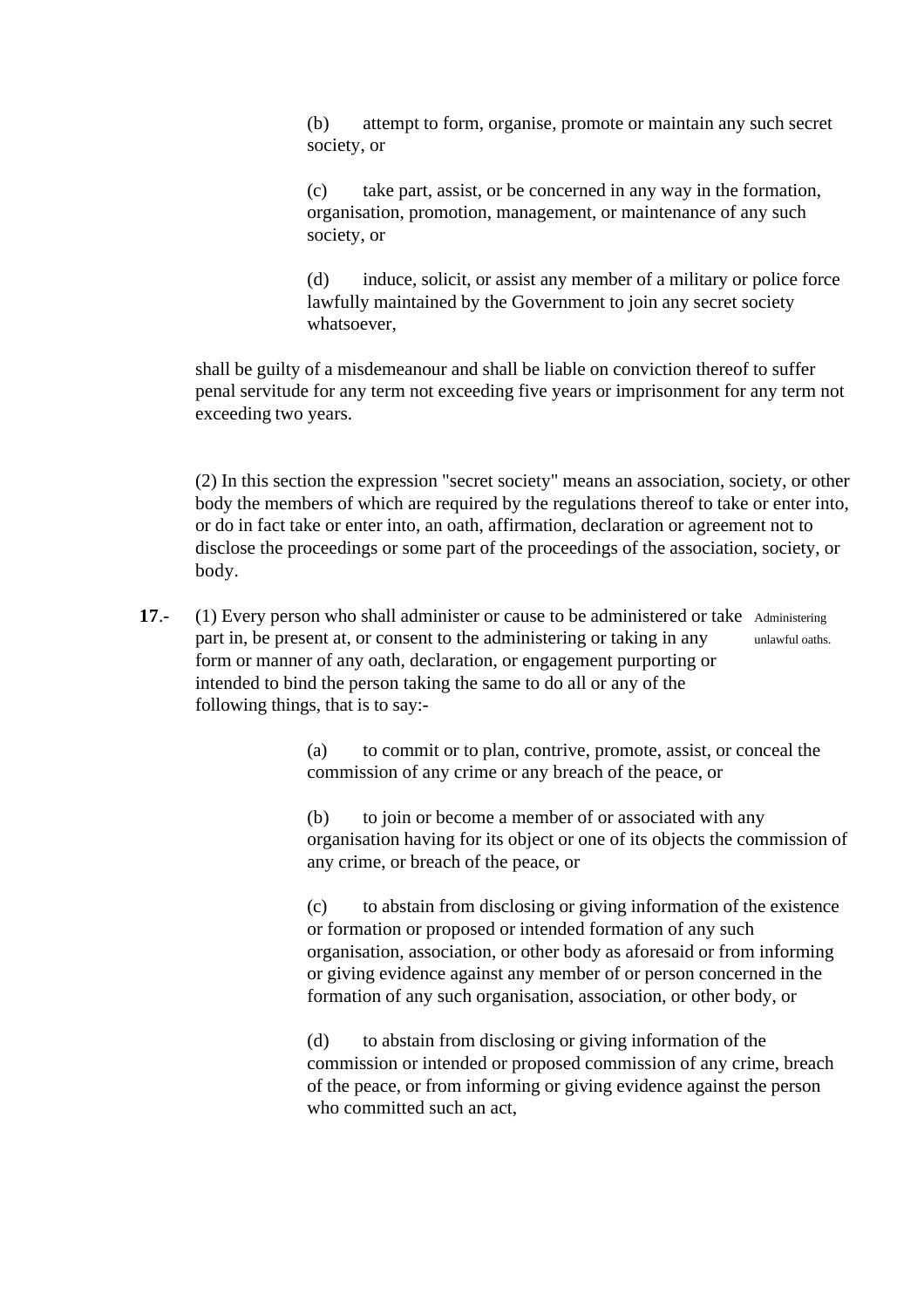shall be guilty of a misdemeanour and shall be liable on conviction thereof to suffer imprisonment for any term not exceeding two years.

(2) Every person who shall take any such oath, declaration, or engagement as is mentioned in the foregoing sub-section shall be guilty of a misdemeanour and be liable on conviction thereof to suffer imprisonment for any term not exceeding two years unless he shall show-

> (a) that he was compelled by force or duress to take such oath, declaration, or engagement (as the case may be), and

(b) that within four days after the taking of such oath, declaration, or engagement, if not prevented by actual force or incapacitated by illness or other sufficient cause, or where so prevented or incapacitated then within four days after the cessor of the hindrance caused by such force, illness or other cause, he declared to an officer of the Gárda Síochána the fact of his having taken such oath, declaration, or engagement, and all the circumstances connected therewith and the names and descriptions of all persons concerned in the administering thereof so far as such circumstances, names, and descriptions were known to him.

#### PART III

#### UNLAWFUL ORGANISATIONS

**18.-** In order to regulate and control in the public interest the exercise of the Unlawful constitutional right of citizens to form associations, it is hereby declared organisations. that any organisation which-

> (a) engages in, promotes, encourages, or advocates the commission of treason or any activity of a treasonable nature, or

(b) advocates, encourages, or attempts the procuring by force, violence, or other unconstitutional means of an alteration of the Constitution, or

(c) raises or maintains or attempts to raise or maintain a military or armed force in contravention of the Constitution or without constitutional authority, or

(d) engages in, promotes, encourages, or advocates the commission of any criminal offence or the obstruction of or interference with the administration of justice or the enforcement of the law, or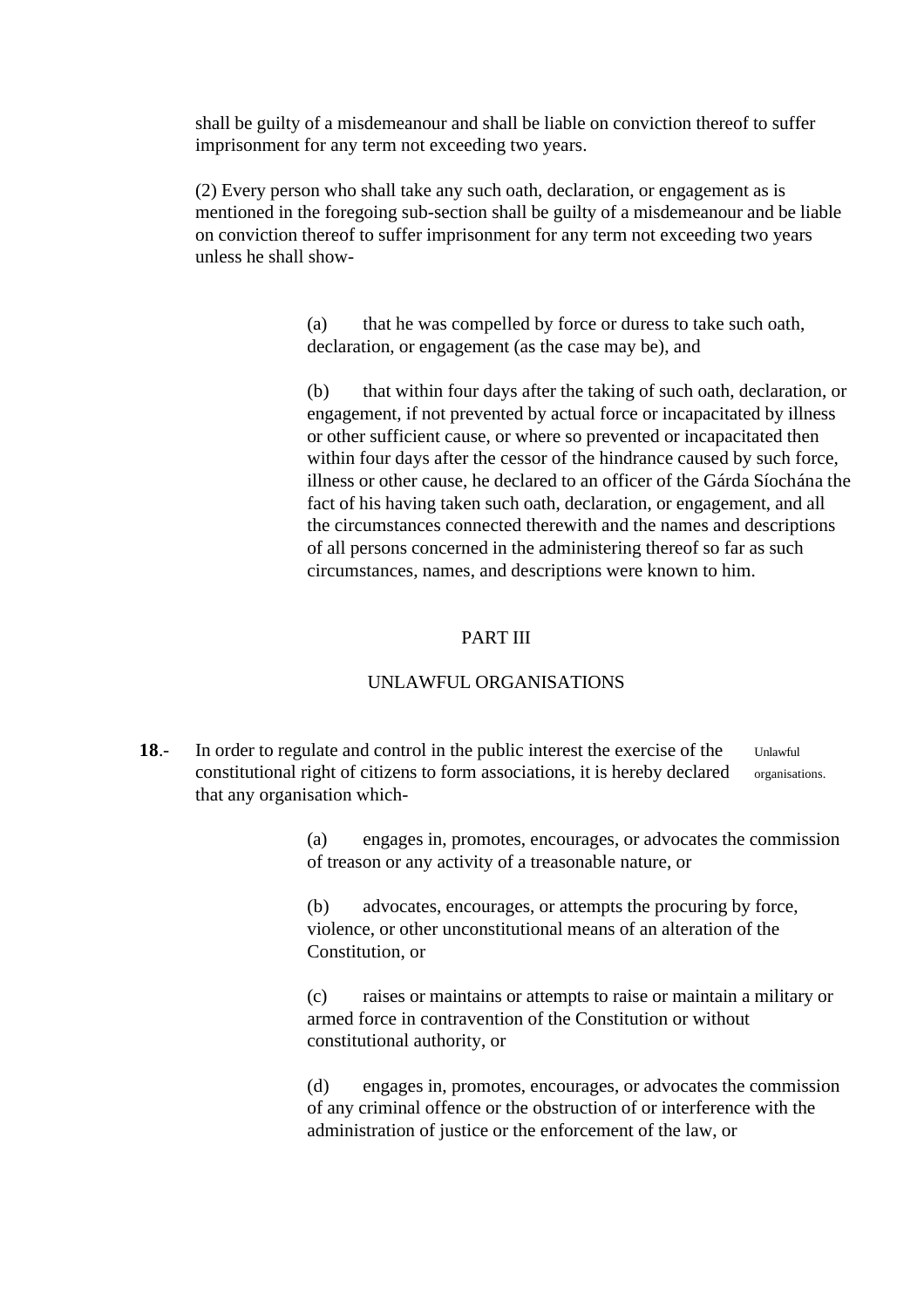(e) engages in, promotes, encourages, or advocates the attainment of any particular object, lawful or unlawful, by violent, criminal, or other unlawful means, or

(f) promotes, encourages, or advocates the non-payment of moneys payable to the Central Fund or any other public fund or the non-payment of local taxation,

shall be an unlawful organisation within the meaning and for the purposes of this Act, and this Act shall apply and have effect in relation to such organisation accordingly.

**19.**- (1) If and whenever the Government are of opinion that any particular Suppression organisation is an unlawful organisation, it shall be lawful for the orders. Government by order (in this Act referred to as a suppression order) to declare that such organisation is an unlawful organisation and *See section 8 of* ought, in the public interest, to be suppressed. *1985 Act and section 6 of* 

(2) The Government may by order, whenever they so think proper, *1998 Act.* amend or revoke a suppression order.

(3) Every suppression order shall be published in the *Iris Oifigiúil* as soon as conveniently may be after the making thereof.

(4) A suppression order shall be conclusive evidence for all purposes other than an application for a declaration of legality that the organisation to which it relates is an unlawful organisation within the meaning of this Act.

**20**.- (1) Any person (in this section referred to as the applicant) who claims to *See section 3(1)* be a member of an organisation in respect of which a suppression order *of 1974 Act.* has been made may, at any time within thirty days after the publication Declarations of such order in the *Iris Oifigiúil*, apply to the High Court in a summary of legality. manner on notice to the Attorney-General for a declaration (in this Act referred to as a declaration of legality) that such organisation is not an unlawful organisation.

(2) Where, on an application under the foregoing subsection of this section, the High Court, after hearing such evidence as may be adduced by the applicant or by the Attorney General, is satisfied that the organisation to which such application relates is not an unlawful organisation, it shall be lawful for the High Court to make a declaration of legality in respect of such organisation

(3) The High Court shall not make a declaration of legality unless the applicant for such declaration either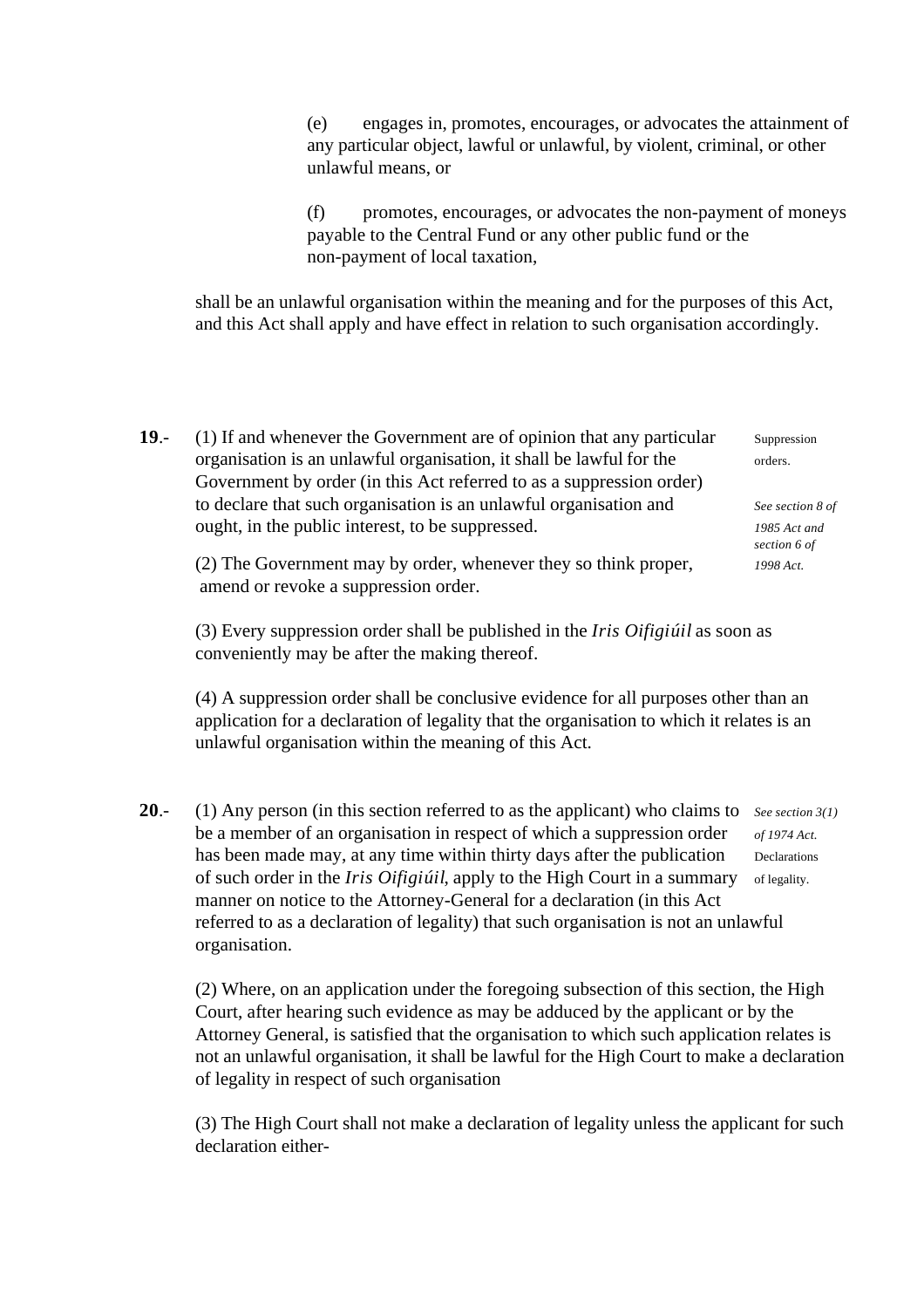(a) gives evidence in support of the application and submits himself to cross-examination by counsel for the Attorney General, or

(b) satisfies the High Court that he is unable by reason of illness or other sufficient cause to give such evidence and adduces in support of the application the evidence of at least one person who submits himself to cross-examination by counsel for the Attorney-General.

(4) Whenever, on an application under this section, the High Court, or the Supreme Court on appeal from the High Court, makes a declaration of legality in respect of an organisation, the suppression order relating to such organisation shall forthwith become null and void, but without prejudice to the validity of anything previously done thereunder.

(5) Where the High Court makes a declaration of legality, it shall be lawful for that court, on the application of the Attorney-General, to suspend the operation of the nextpreceding sub-section of this section in respect of such declaration until the final determination of an appeal by the Attorney-General to the Supreme Court against such declaration, and if the High Court so suspends the said sub-section, the said sub-section shall only come into operation in respect of such declaration if and when the Supreme Court affirms the order of the High Court making such declaration.

(6) Whenever an application for a declaration of legality is made under this section and is refused by the High Court, or by the Supreme Court on appeal from the High Court, it shall not be lawful, in any prosecution of the applicant for the offence of being a member of the organisation to which such application relates, to give in evidence against the applicant any of the following matters, that is to say:-

(a) the fact that he made the said application, or

(b) any admission made by him or on his behalf for the purposes of or during the hearing of the said application, or

(c) any statement made in the oral evidence given by him or on his behalf (whether on examination in chief, cross-examination, or re-examination) at the hearing of the said application, or

(d) any affidavit made by him or on his behalf for the purposes of the said application.

**21.-** (1) It shall not be lawful for any person to be a member of an unlawful Prohibition of organisation. membership of

an unlawful organisation. *See section 3 of*

*No. 26 of 1972 and sections 2 and 3 of 1998 Act.*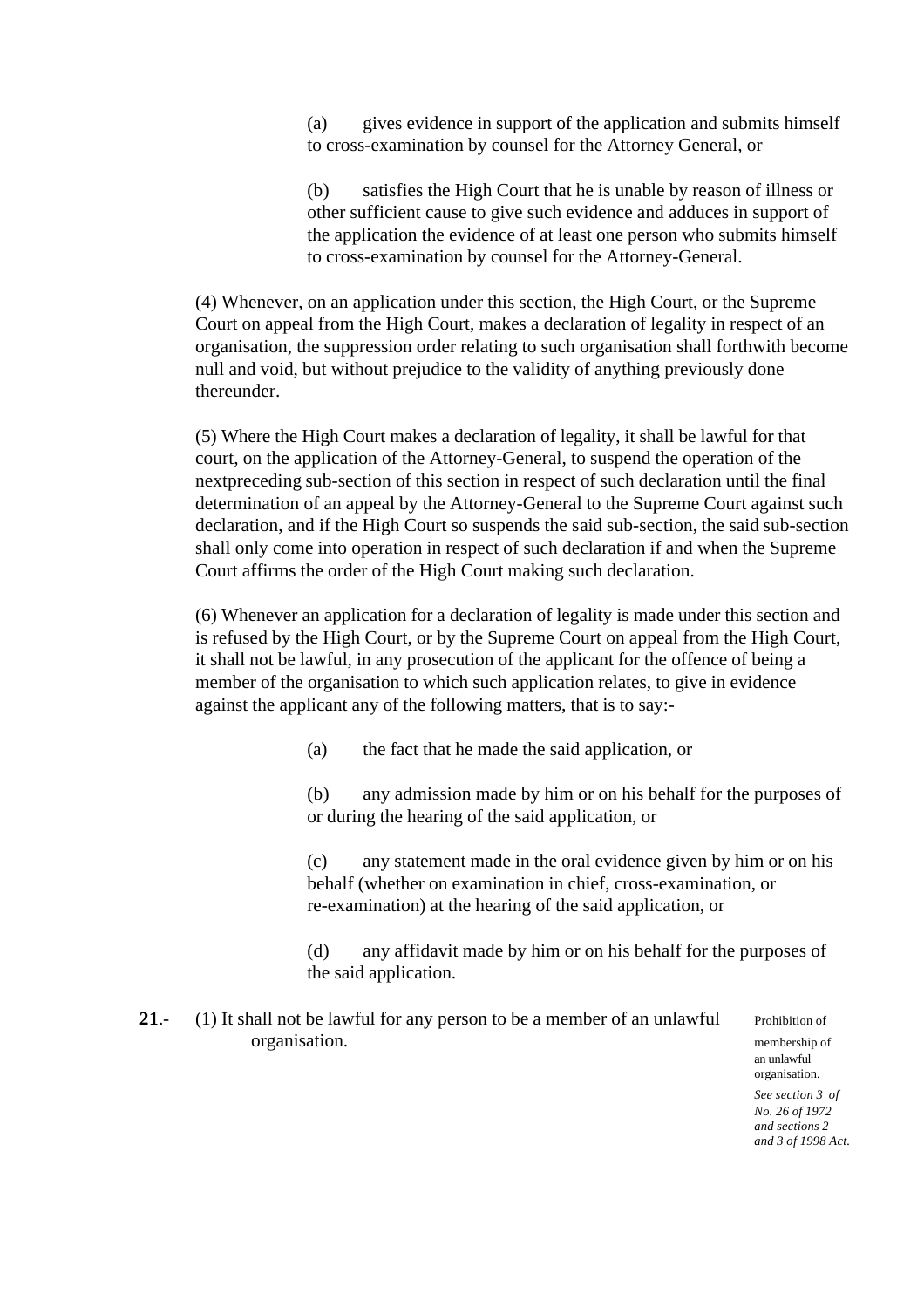(2) Every person who is a member of an unlawful organisation in contravention of this section shall be guilty of an offence under this section and shall -

> (a) on summary conviction thereof, be liable to a fine not *See section 16* exceeding fifty pounds or, at the discretion of the court, *of No. 32 of*  to imprisonment for a term not exceeding three months *1976.*  or to both such fine and such imprisonment, or

(b) on conviction thereof on indictment, be liable to *Amended by* imprisonment for a term not exceeding 7 years. *section* 2(6) *of No. 32 of 1976.*

(3) It shall be a good defence for a person charged with the offence under this section of being a member of an unlawful organisation, to show-

> (a) that he did not know that such organisation was an unlawful organisation, or

(b) that, as soon as reasonably possible after he became aware of the real nature of such organisation or after the making of a suppression order in relation to such organisation, he ceased to be a member thereof and dissociated himself therefrom.

(4) Where an application has been made to the High Court for a declaration of legality in respect of an organisation no person who is, before the final determination of such application, charged with an offence under this section in relation to that organisation shall be brought to trial on such charge before such final determination, but a postponement of the said trial in pursuance of this sub-section shall not prevent the detention of such person in custody during the period of such postponement.

| $22 -$ | Immediately upon the making of a suppression order, the following    | Provisions      |
|--------|----------------------------------------------------------------------|-----------------|
|        | provisions shall have effect in respect of the organisation to which | consequent upon |
|        | such order relates, that is to say:-                                 | the making of a |

Suppression order. *See sections 3, 4, 5, 6 and 8 of 1985 Act.*

(a) all the property (whether real, chattel real, or personal and whether in possession or in action) of such organisation shall become and be forfeited to and vested in the Minister for Justice;

(b) the said Minister shall take possession of all lands and premises which become forfeited to him under this section and the said Minister may cause all such things to be done by members of the Gárda Síochána as appear to him to be necessary or expedient for the purpose of such taking possession;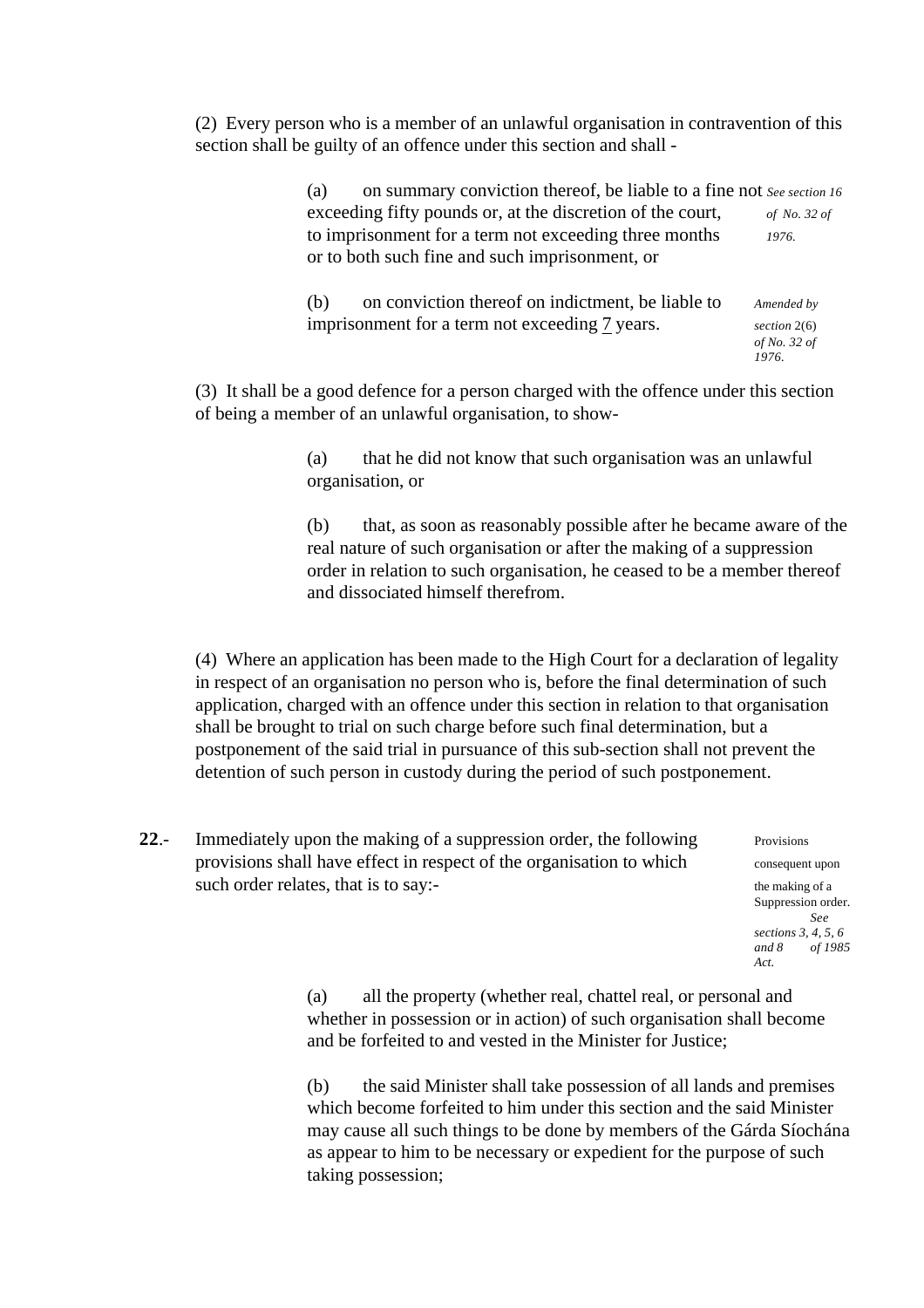(c) subject to the subsequent provisions of this section, it shall be lawful for the said Minister to sell or let, on such terms as he shall, with the sanction of the Minister for Finance, think proper, any lands or premises which become forfeited to him under this section or to use any such lands or premises for such government purposes as he shall, with the sanction aforesaid, think proper;

(d) the Minister for Justice shall take possession of, recover, and get in all personal property which becomes forfeited to him under this section and may take such legal proceedings and other steps as shall appear to him to be necessary or expedient for that purpose;

(e) subject to the subsequent provisions of this section, it shall be lawful for the said Minister to sell or otherwise realise, in such manner and upon such terms as he shall, with the sanction of the Minister for Finance, think proper, all personal property which becomes forfeited to him under this section;

(f) the Minister for Justice shall pay into or dispose of for the benefit of the Exchequer, in accordance with the directions of the Minister for Finance, all money which becomes forfeited to him under this section and the net proceeds of every sale, letting, realisation, or other disposal of any other property which becomes so forfeited;

(g) no property which becomes forfeited to the Minister for Justice under this section shall be sold, let, realised, or otherwise disposed of by him until the happening of whichever of the following events is applicable, that is to say:-

> (i) if no application is made under this Act for a declaration of legality in respect of the said organisation within the time limited by this Act for the making of such applications, the expiration of the time so limited,

(ii) if any such application is so made, the final determination of such application.

**23.**- (1) Whenever a declaration of legality is made, the following provisions Provisions shall have effect, that is to say:-<br>
express that is to say:-

the making of a declaration of legality. *See section 8 of 1985 Act.*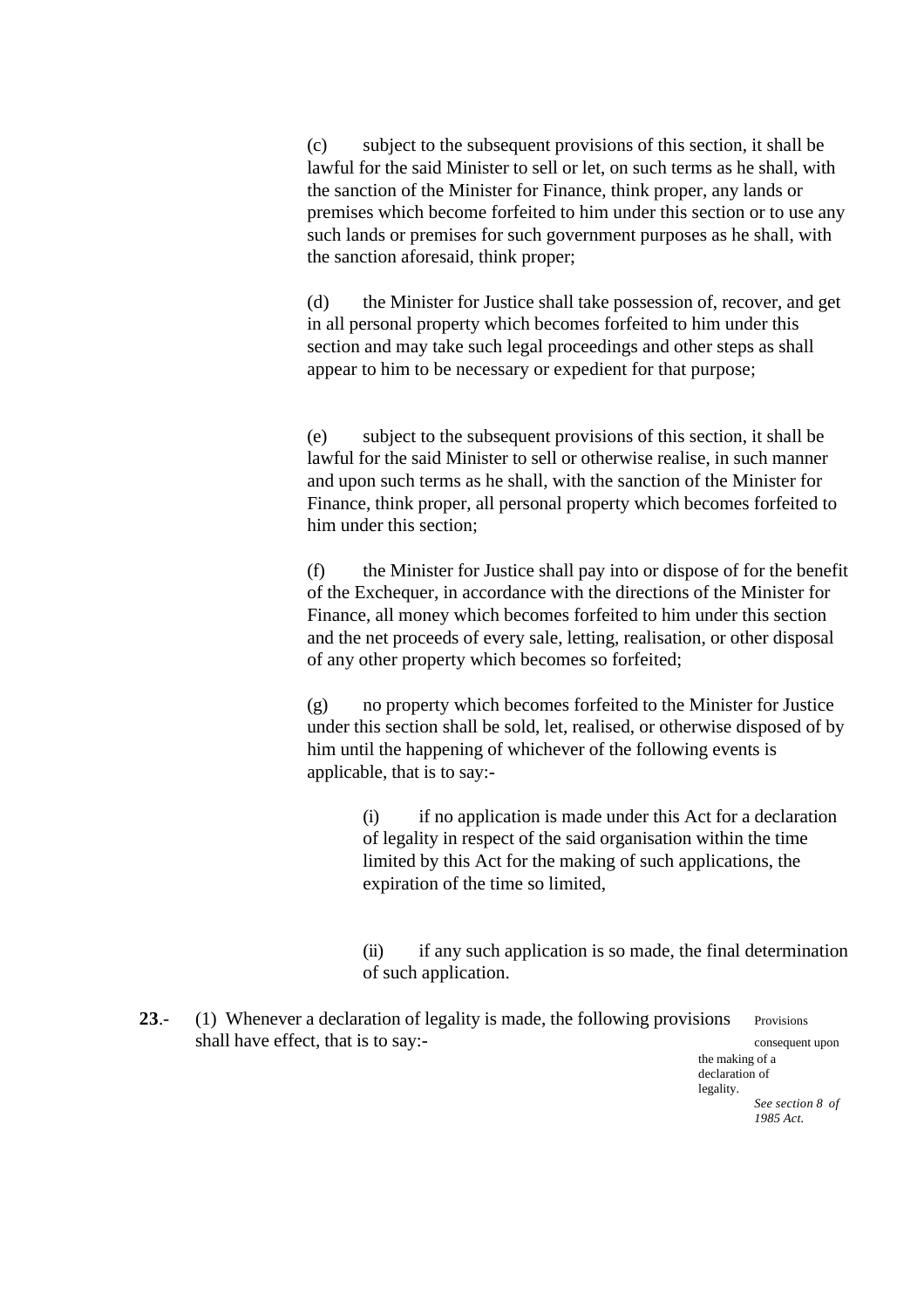(a) every person who is detained in custody charged with the offence of being a member of the organisation to which such declaration of legality relates shall forthwith be released from such custody;

(b) all the property of the said organisation which became forfeited to the Minister for Justice by virtue of this Act on the making of the suppression order in respect of the said organisation shall become and be the property of the said organisation and shall be delivered to the said organisation by the said Minister on demand.

(2) Where the High Court makes a declaration of legality, it shall be lawful for that court, on the application of the Attorney-General,to suspend the *See section 3(1)* operation of the foregoing sub-section of this section in respect *of 1974 Act.* of such declaration until the final determination of an appeal by the Attorney-General to the Supreme Court against such declaration, and if the High Court so suspends the said sub-section, the said sub-section shall only come into operation in respect of such declaration if and when the Supreme Court affirms the order of the High Court making such declaration.

- **24.-** On the trial of a person charged with the offence of being a member of an Proof of unlawful organisation, proof to the satisfaction of the court that an membership of incriminating document relating to the said organisation was found on an unlawful such person or in his possession or on lands or in premises owned or organisation by occupied by him or under his control shall, without more, be evidence possession of until the contrary is proved that such person was a member of the said incriminating organisation at the time alleged in the said charge.
- **25.** (1) Whenever an officer of the Gárda Síochána not below the rank of Closing of chief superintendent is satisfied that a building is being used or has been buildings. used in any way for the purposes, direct or indirect, of an unlawful organisation, such officer may make an order (in this section referred to as a closing order) that such building be closed for the period of 12 months from the date of such order. *Amended by*

*section 4 of No. 32 of 1976.*

(2) Whenever a closing order has been made an officer of the Gárda Síochána not below the rank of chief superintendent may-

> (a) extend the operation of such closing order for a further period not exceeding 12 months from the expiration of the period mentioned in such closing order; *Amended by Amended by*

*section 4 of No. 32 of 1976.*

(b) terminate the operation of such closing order.

(3) Whenever a closing order has been made or has been extended, any person having an estate or interest in the building to which such closing order relates may apply to the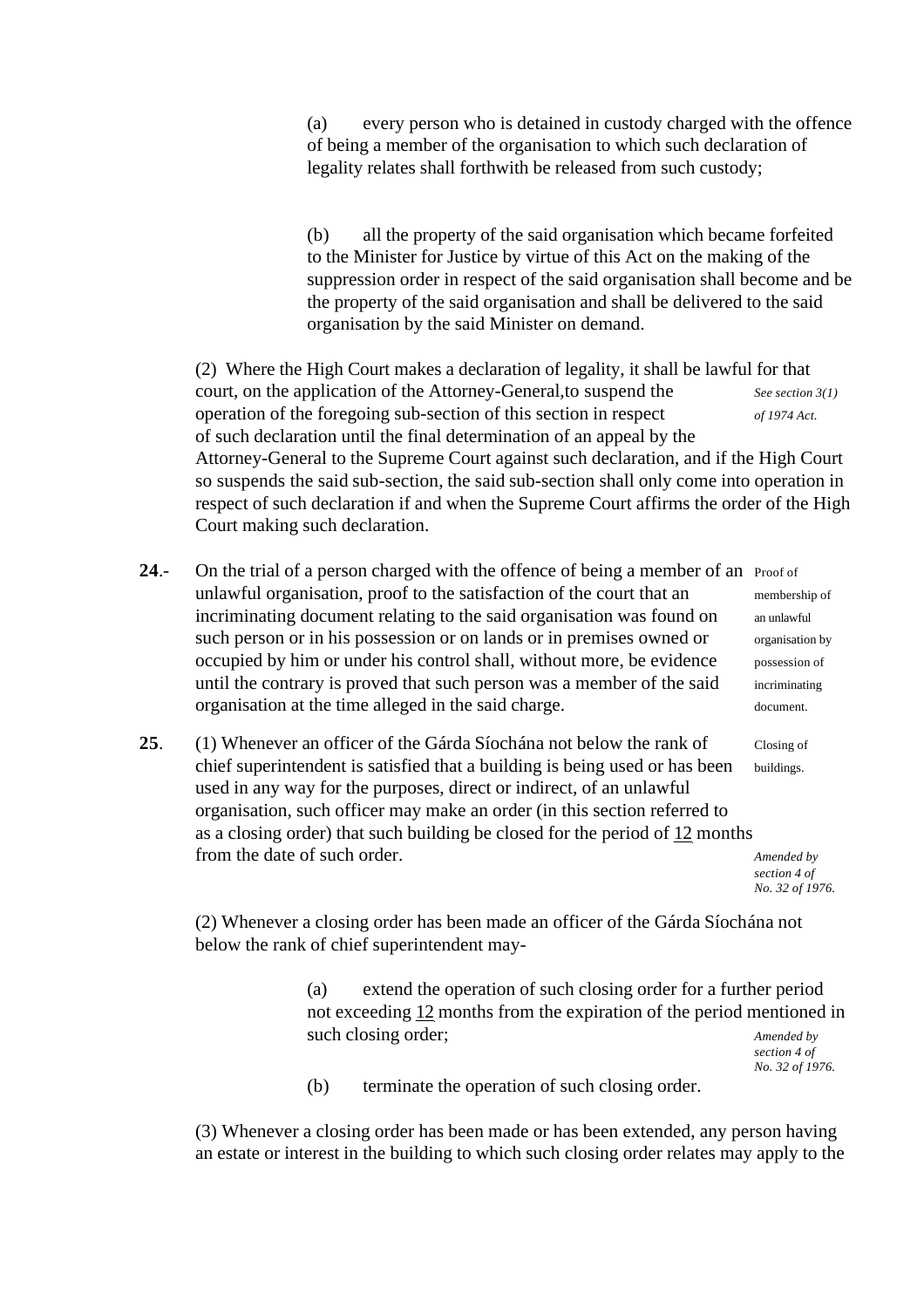High Court, in a summary manner on notice to the Attorney-General, for such order as is hereinafter mentioned, *See section 3(1)* and on such application the High Court, if it is satisfied that, *of 1974 Act.* having regard to all the circumstances of the case, the making or the extension (as the case may be) of such closing order was not reasonable, may make an order quashing such closing order or the said extension thereof, as the case may be.

(4) Whenever and so long as a closing order is in operation, the following provisions shall have effect, that is to say:-

> (a) it shall not be lawful for any person to use or occupy the building to which such closing order relates or any part of such building;

(b) any member of the Gárda Síochána not below the rank of inspector may take all such steps as he shall consider necessary or expedient to prevent such building or any part thereof being used or occupied in contravention of this sub-section;

(c) every person who uses or occupies such building or any part of such building in contravention of this sub-section shall be guilty of an offence under this section and shall be liable on summary conviction thereof to imprisonment for a term not exceeding three months.

(5) In this section the word "building" includes a part of a building and also all outhouses, yards and gardens within the curtilage of the building.

(6) Whenever a closing order has been extended, a member of the Garda *Inserted by* Síochána not below the rank of chief superintendent may extend the *section 4(b)* operation of such closing order for a further period or periods each of *of No. 32 of*  which shall not exceed 12 months, but a closing order shall not be in *1976*. operation for more than three years.

#### PART IV

#### MISCELLANEOUS.

| 26.-         | Where in any criminal proceedings the question whether a particular    | Evidence of    |
|--------------|------------------------------------------------------------------------|----------------|
|              | treasonable document, seditious document, or incriminating document    | publication of |
|              | was or was not published by the accused (whether by himself of in      | treasonable,   |
|              | concert with other persons or by arrangement between himself and       |                |
| seditious or |                                                                        |                |
|              | other persons) is in issue and an officer of the Gárda Síochána not    | incriminating  |
|              | below the rank of chief superintendent states on oath that he believes | document.      |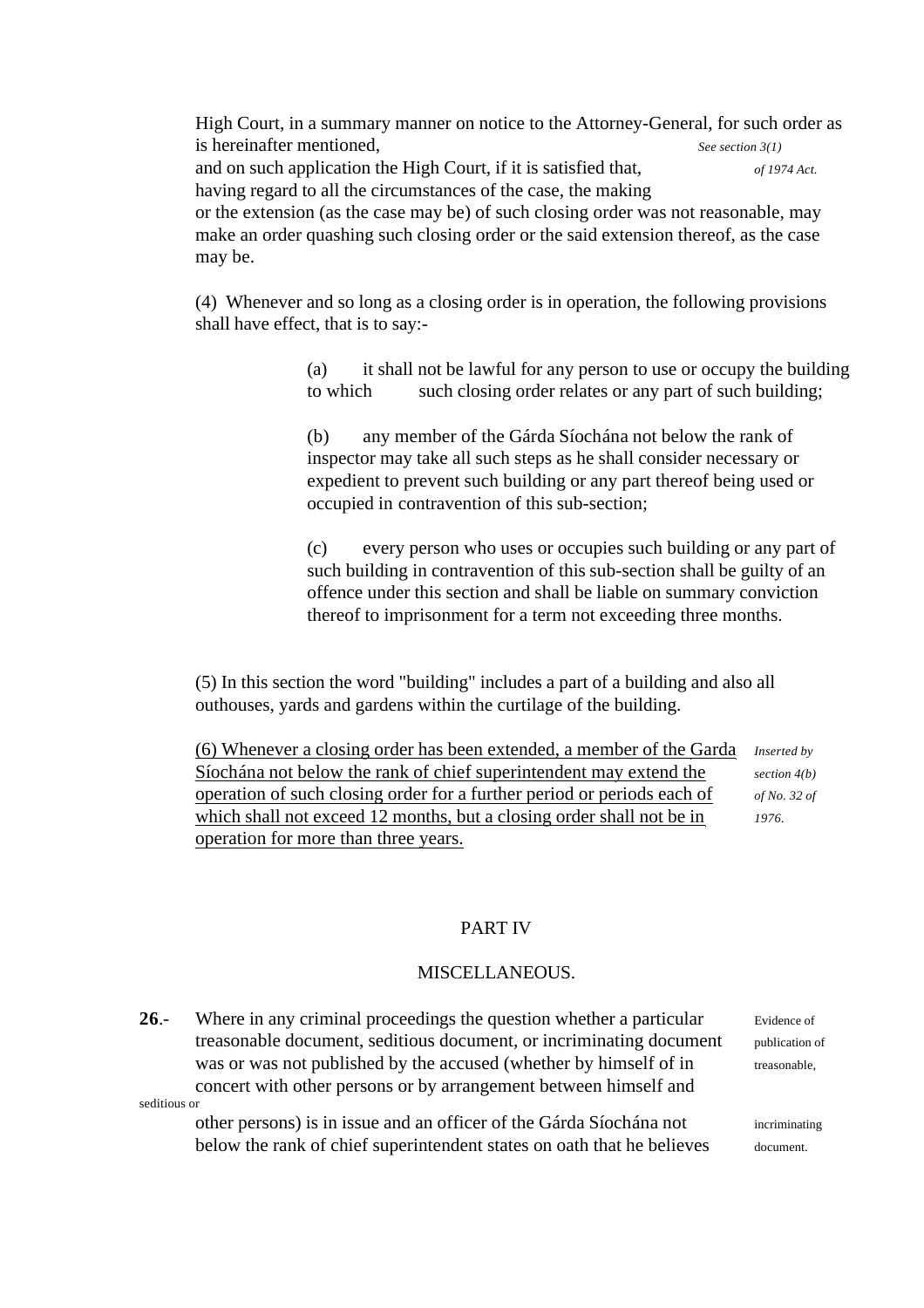that such document was published (as the case may be) by the accused or by the accused in concert with other persons, such statement shall be evidence (until the accused denies on oath that he published such document either himself or in concert or by arrangement as aforesaid) that the accused published such document as alleged in the said statement on oath of such officer.

**27**.- (1) It shall not be lawful to hold a public meeting which is held or purports Prohibition of to be held by or on behalf of or by arrangement or in concert with an certain public unlawful organisation or which is held or purports to be held for the meetings. purpose of supporting, aiding, abetting, or encouraging an unlawful organisation or of advocating the support of an unlawful organisation. *See section 16*

*of No. 32 of 1976.*

(2) Whenever an officer of the Gárda Síochána not below the rank of chief superintendent is of opinion that the holding of a particular public meeting about to be or proposed to be held would be a contravention of the next preceding sub-section of this section, it shall be lawful for such officer by notice given to a person concerned in the holding or organisation of such meeting or published in a manner reasonably calculated to come to the knowledge of the persons so concerned, to prohibit the holding of such meeting, and thereupon the holding of such meeting shall become and be unlawful.

(3) Whenever an officer of the Gárda Síochána gives any such notice as is mentioned in the next preceding sub-section of this section, any person claiming to be aggrieved by such notice may apply to the High Court in a summary manner on notice to the Attorney-General for such order as is hereinafter *See section 3(1)* mentioned and, upon the hearing of such application, the High Court *of 1974 Act.* if it so thinks proper, may make an order annulling such notice.

(4) Every person who organises or holds or attempts to organise or hold a public meeting the holding of which is a contravention of this section or who takes part or is concerned in the organising or the holding of any such meeting shall be guilty of an offence under this section and shall be liable on summary conviction thereof to a fine not exceeding £500 or, at the discretion of the court, to imprisonment for a term not exceeding 12 months or to both such fine and such imprisonment . *Amended by* 

*Section 2(7) of No. 32 of 1976.*

(5) In this section the expression "public meeting" includes a procession and also includes (in addition to a meeting held in a public place or on unenclosed land) a meeting held in a building or on enclosed land to which the public are admitted, whether with or without payment.

**28.**- (1) It shall not be lawful for any public meeting to be held in, or any Prohibition of procession to pass along or through, any public street or unenclosed meetings in the place which or any part of which is situate within one-half of a mile vicinity of the from any building in which both Houses or either House of the Oireachtas. Oireachtas are or is sitting or about to sit if either:-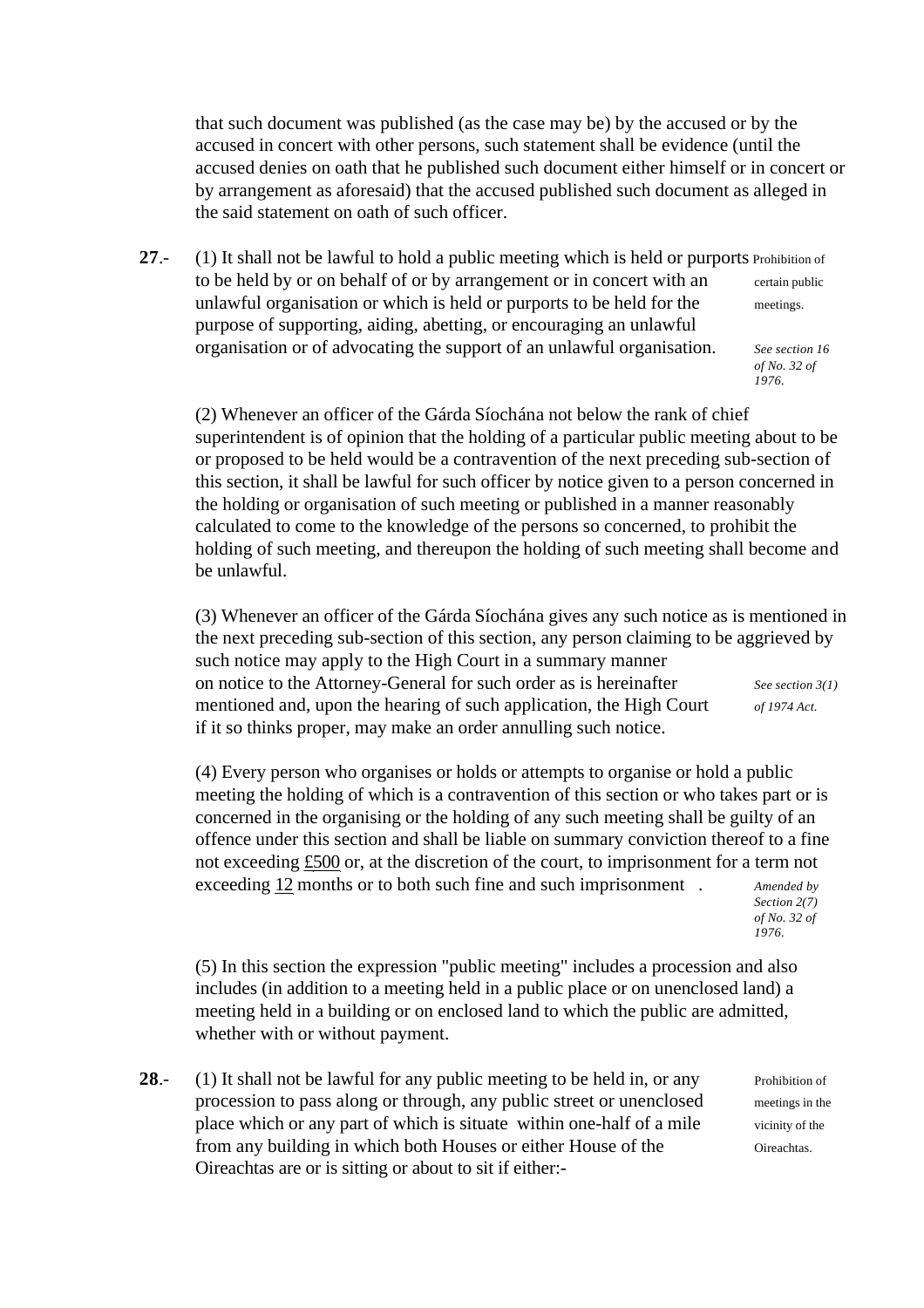(a) an officer of the Gárda Síochána not below the rank of chief superintendent has, by notice given to a person concerned in the holding or organisation of such meeting or procession or published in a manner reasonably calculated to come to the knowledge of the persons so concerned, prohibited the holding of such meeting in or the passing of such procession along or through any such public street or unenclosed place as aforesaid, or

(b) a member of the Gárda Síochána calls on the persons taking part in such meeting or procession to disperse.

(2) Every person who-

(a) shall organise, hold, or take part in or attempt to organise, hold, or take part in a public meeting or a procession in any public street or unenclosed place as is mentioned in the foregoing sub-section of this section after such meeting or procession has been prohibited by a notice under paragraph (*a*) of the said sub-section,

(b) shall hold or take part in or attempt to hold or take part in a public meeting or a procession in any such public street or unenclosed place as aforesaid after a member of the Gárda Síochána has, under paragraph (*b*) of the said sub-section, called upon the persons taking part in such meeting or procession to disperse, or

(c) shall remain in or enter into any such public street or unenclosed space after being called upon to disperse as aforesaid,

shall be guilty of an offence under this section and shall be liable on summary conviction thereof to a fine not exceeding fifty pounds or, at the discretion of the court, to imprisonment for a term not exceeding three months or to both such fine and such imprisonment.

**29**.- (1) Where a member of the Gárda Síochána not below the rank of *Inserted by* superintendent is satisfied that there is reasonable ground for believing *No. 32 of 1976.* that evidence of or relating to the commission or intended commission of an offence under this Act or the Criminal Law Act, 1976, or an offence which is for the time being a scheduled offence for the purposes of Part V of this Act, or evidence relating to the commission or intended commission of treason, is to be found in any building or part of a building or in any vehicle, vessel, aircraft or hovercraft or in any other place whatsoever, he may issue to a member of the Gárda Síochána not below the rank of sergeant a search warrant under this section in relation to such place.

(2) A search warrant under this section shall operate to authorise the member of the Gárda Síochána named in the warrant, accompanied by any members of the Gárda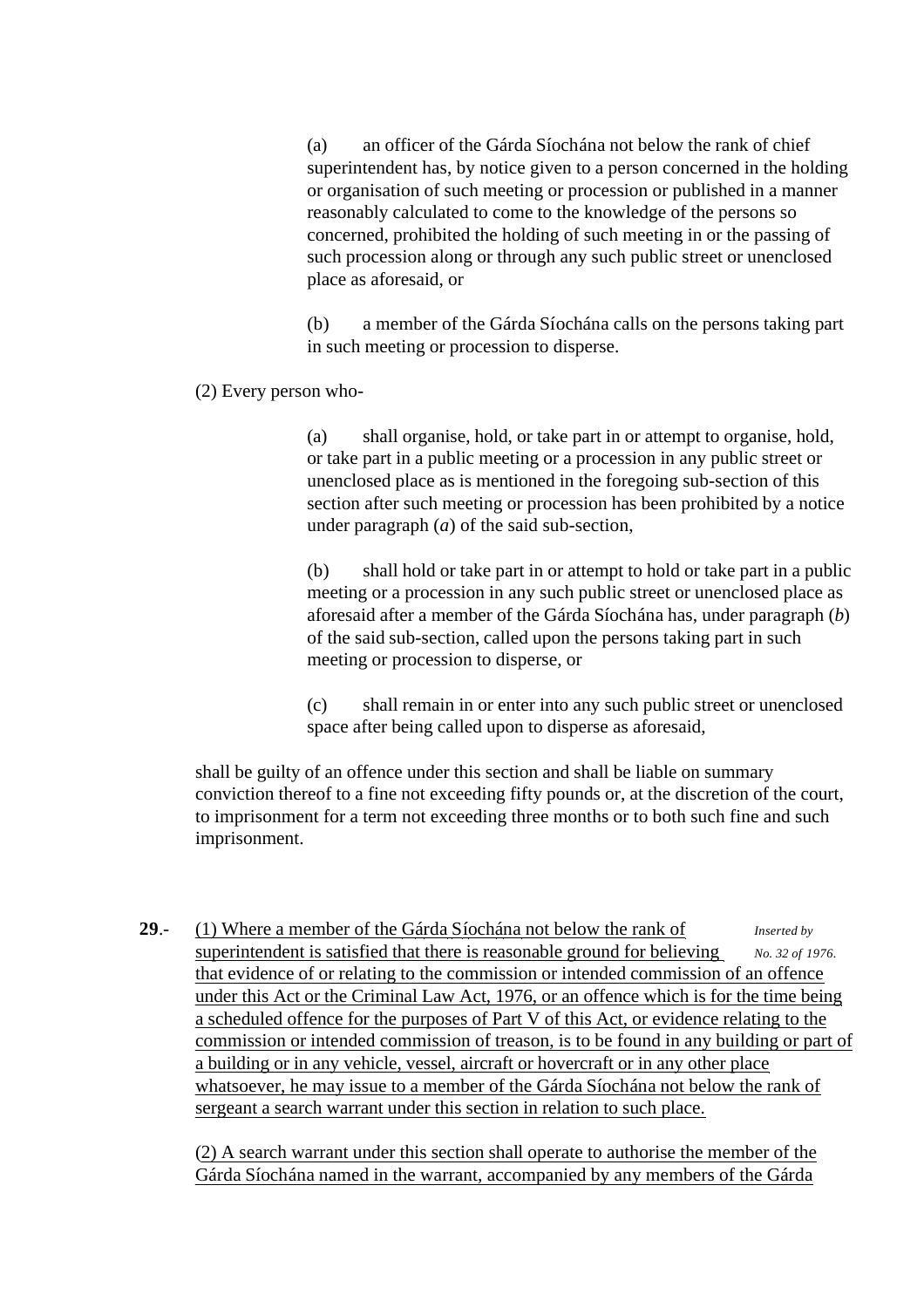Síochána or the Defence Forces, to enter, within one week from the date of the warrant, and if necessary by the use of force, any building or part of a building or any vehicle, vessel, aircraft or hovercraft or any other place named in the warrant, and to search it and any person found there, and to seize anything found there or on such person.

(3) A member of the Gárda Síochána or the Defence Forces acting under the authority of a search warrant under this section may-

> (a) demand the name and address of any person found where the search takes place, and

(b) arrest without warrant any such person who fails or refuses to give his name and address when demanded, or gives a name or address which is false or misleading or which the member with reasonable cause suspects to be false or misleading.

(4) Any person who obstructs or attempts to obstruct any member of the Gárda Síochána or the Defence Forces acting under the authority of a search warrant under this section or who fails or refuses to give his name and address when demanded, or gives a name or address which is false or misleading, shall be guilty of an offence and shall be liable-

> (a) on summary conviction, to a fine not exceeding £500 or to imprisonment for a term not exceeding 12 months, or to both, or

(b) on conviction on indictment, to imprisonment for a term not exceeding 5 years.

(5) Any reference in subsection (1) of this section to an offence includes a reference to attempting or conspiring to commit the offence.

**30.**- (1) A member of the Gárda Síochána (if he is not in uniform on Arrest and production of his identification card if demanded) may without detention of warrant stop, search, interrogate, and arrest any person, or do suspected any one or more of those things in respect of any person, whom persons. he suspects of having committed or being about to commit or being *See sections 1,* or having been concerned in the commission of an offence under *7 and* any section or sub-section of this Act or an offence which is for *8 of No. 32 of*  the time being a scheduled offence for the purposes of Part V *1976; section*  of this Act or whom he suspects of carrying a document relating *4(10) of 1984*  to the commission or intended commission of any such offence as *Act and*  aforesaid or whom he suspects of being in possession of information *regulation 7 of*  relating to the commission or intended commission of *SI 119 of 1987*  any such offence as aforesaid. *Act.* 

(2) Any member of the Gárda Síochána (if he is not in uniform on production of his identification card if demanded) may, for the purpose of the exercise of any of the powers conferred by the next preceding sub-section of this section, stop and search (if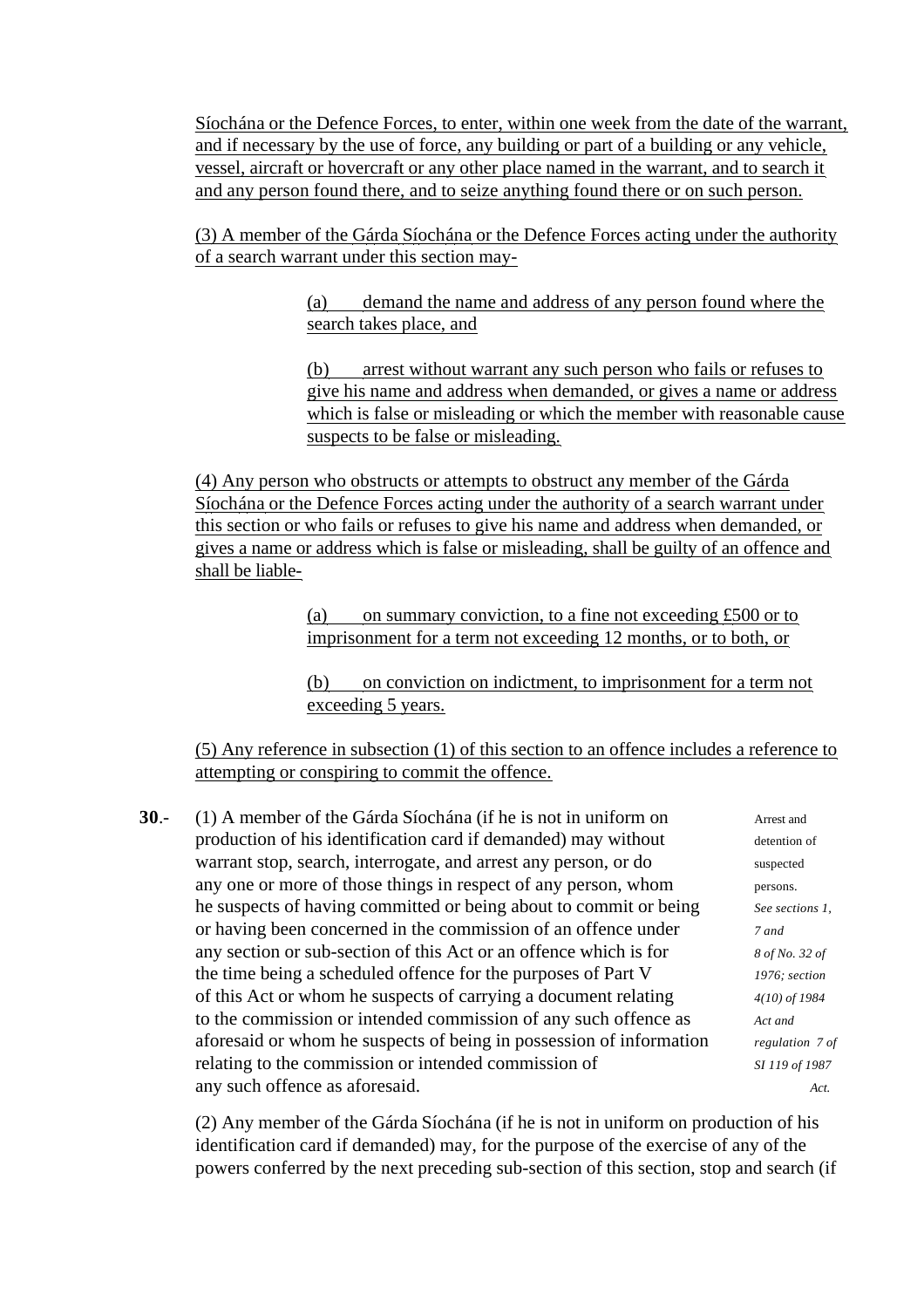necessary by force) any vehicle or any ship, boat, or other vessel which he suspects to contain a person whom he is empowered by the said sub-section to arrest without warrant.

(3) Whenever a person is arrested under this section, he may be removed to and detained in custody in a Gárda Síochána station, a prison, or some other convenient place for a period of twenty-four hours from the time of his arrest and may, if an officer of the Gárda Síochána not below the rank of Chief Superintendent so directs, be so detained for a further period of twenty-four hours.

(4) An officer of the Garda Síochána not below the rank of *Amended by* superintendent may apply to a judge of the District Court for *section 10* a warrant authorising the detention of a person detained pursuant to *1998 Act.* a direction under subsection (3) of this section for a further period not exceeding 24 hours if he has reasonable grounds for believing that such further detention is necessary for the proper investigation of the offence concerned.

(4A) On an application under subsection (4) of this section the judge concerned shall issue a warrant authorising the detention of the person to whom the application relates for a further period not exceeding 24 hours if, but only if, the judge is satisfied that such further detention is necessary for the proper investigation of the offence concerned and that the investigation is being conducted diligently and expeditiously.

(4B) On an application under subsection (4) of this section the person to whom the application relates shall be produced before the judge concerned and the judge shall hear any submissions made and consider any evidence adduced by or on behalf of the person and the officer of the Garda Síochána making the application.

(4C) A person detained under this section may, at any time during such detention, be charged before the District Court or a Special Criminal Court with an offence or be released by direction of an officer of the Garda Síochána and shall, if not so charged or released, be released at the expiration of the period of detention authorised by or under subsection (3) of this section or, as the case may be, that subsection and subsection (4A) of this section.

(5) A member of the Gárda Síochána may do all or any of the following things in respect of a person detained under this section, that is to say:-

- (a) demand of such person his name and address;
- (b) search such person or cause him to be searched;
- (c) photograph such person or cause him to be photographed;
- (d) take, or cause to be taken, the fingerprints of such person.

(6) Every person who shall obstruct or impede the exercise in respect of him by a member of the Gárda Síochána of any of the powers conferred by the next preceding sub-section of this section or shall fail or refuse to give his name and address or shall give, in response to any such demand, a name or an address which is false or misleading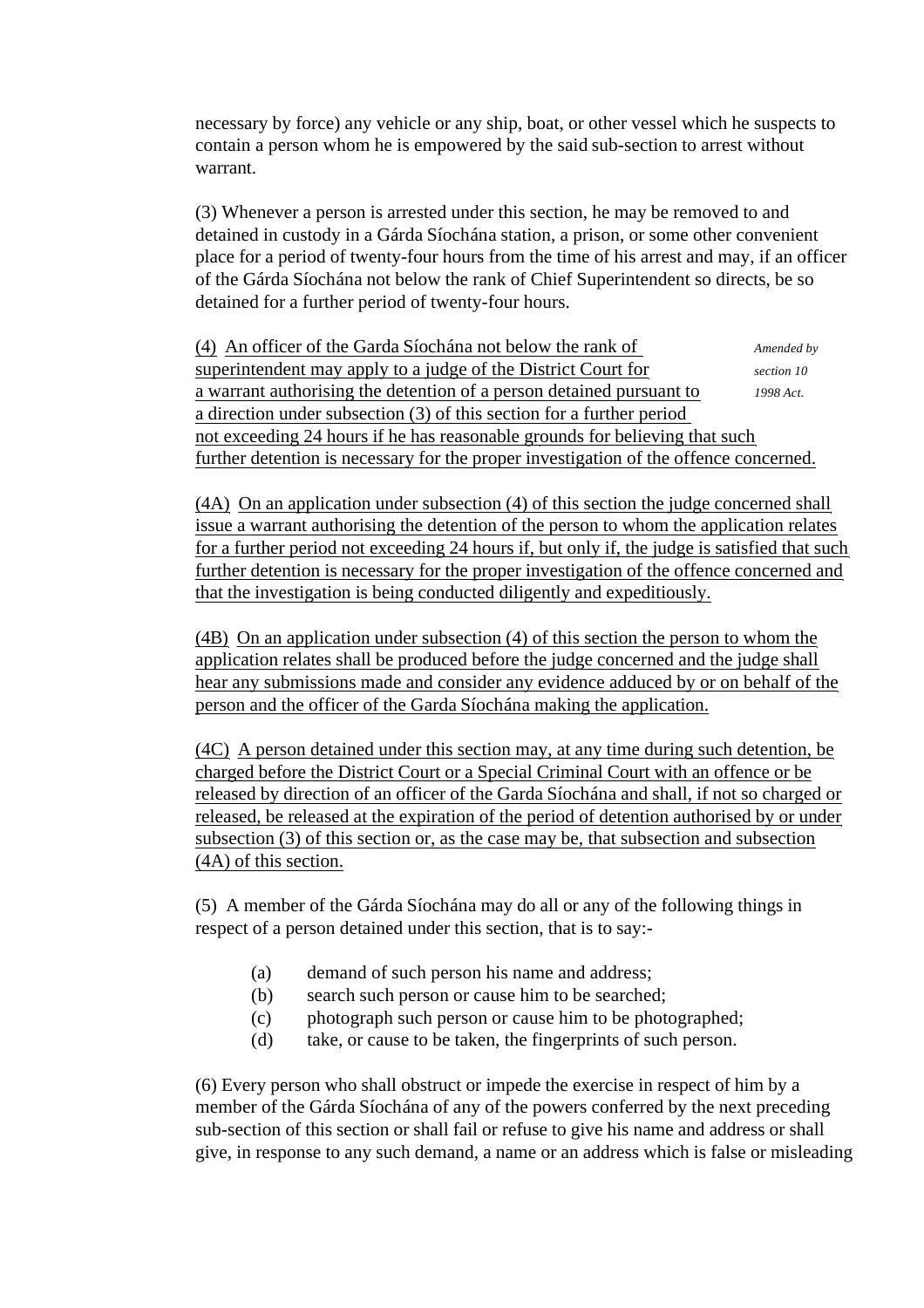shall be guilty of an offence under this section and shall be liable on summary conviction thereof to imprisonment for a term not exceeding six months.

| <b>30A.</b> (1) Where a person arrested on suspicion of having committed                | Rearrest under |
|-----------------------------------------------------------------------------------------|----------------|
| an offence is detained pursuant to section 30 of this Act and is                        | section 30     |
| released without any charge having been made against him he shall not - of Act of 1939. |                |

(*a*) be arrested again for the same offence, or *Inserted by*

*section 11 of*

(*b*) be arrested for any other offence of which, at the *1998 Act.* time of the first arrest, the member of the Garda Síochána by whom he was arrested, suspected, or ought reasonably to have suspected, him of having committed,

except under the authority of a warrant issued by a judge of the District Court who is satisfied on information supplied on oath by an officer of the Garda Síochána not below the rank of superintendent that further information has come to the knowledge of the Garda Síochána since the person's release as to his suspected participation in the offence for which his arrest is sought.

(2) Section 30 of this Act, and, in particular, any powers conferred thereby, shall apply to or in respect of a person arrested in connection with an offence to which that section relates under a warrant issued pursuant to subsection (1) of this section as it applies to or in respect of a person to whom that section applies, with the following and any other necessary modifications:

(*a*) the substitution of the following subsection for subsection (3):

'(3) Whenever a person is arrested under a warrant issued pursuant to section 30A(1) of this Act, he may be removed to and detained in custody in a Garda Síochána station, a prison or some other convenient place for a period of 24 hours from the time of his arrest.',

(*b*) the deletion of subsections (4), (4A) and (4B), and

 $(c)$  the addition of the following at the end of subsection  $(4C)$ :

'or, in case the detention follows an arrest under a warrant issued pursuant to section 30A of this Act, by subsection (3) of this section as substituted by the said section 30A.'.

(3) Notwithstanding subsection (1) of this section, a person to whom the subsection relates may be arrested for any offence for the purpose of charging him with that offence forthwith.

**31.-** Where an offence under any section or sub-section of this Act is offences by committed by a body corporate and is proved to have been so bodies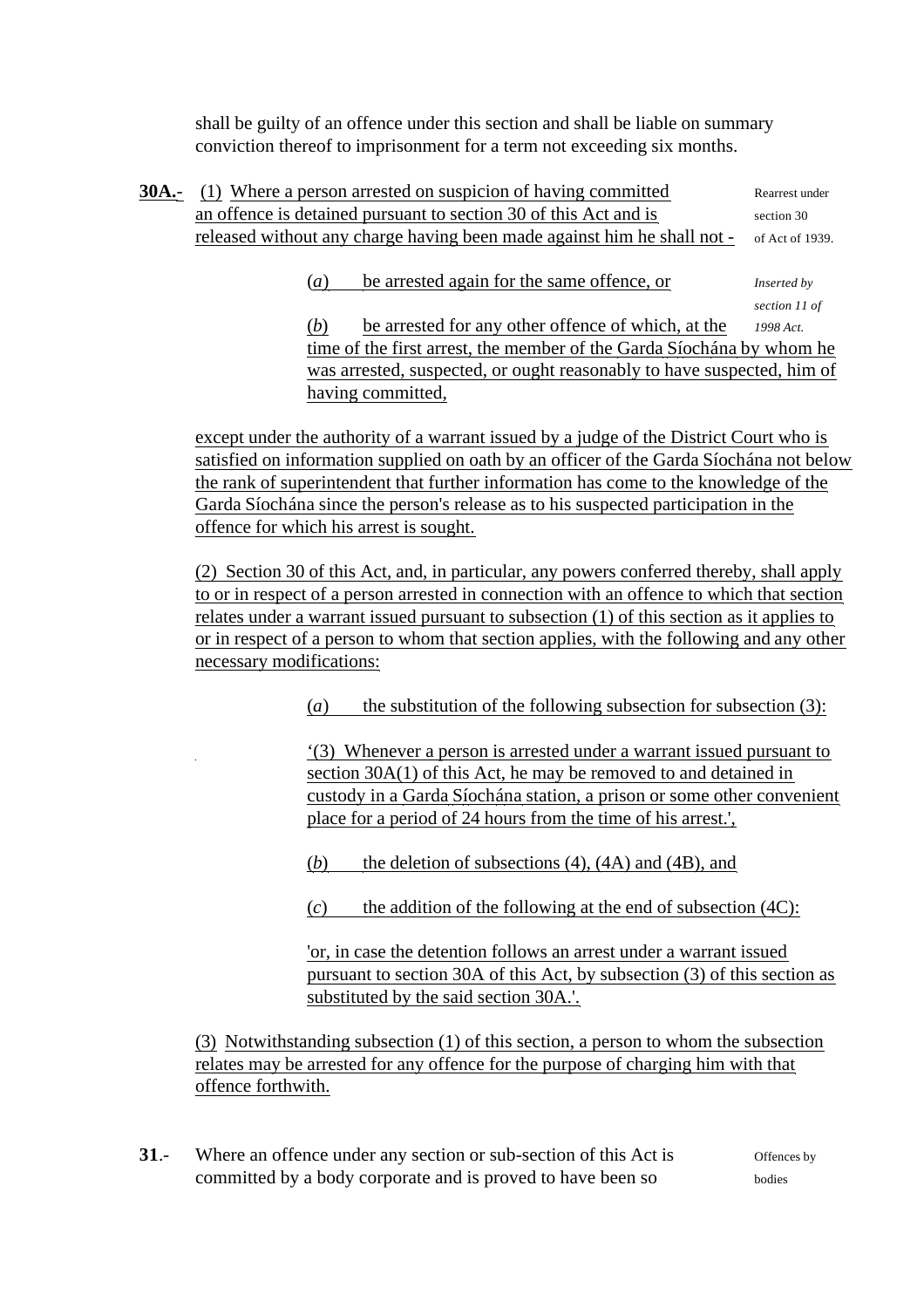committed with the consent or approval of, or to have been corporate. facilitated by any neglect on the part of, any director, manager, secretary, or other officer of such body corporate, such director, manager, secretary, or other officer shall be deemed to be guilty of that offence and shall be liable to be proceeded against and punished accordingly, whether such body corporate has or has not been proceeded against in respect of the said offence.

**32.**- (1) Whenever any person detained under this Act shall have escaped Re-capture of from such detention, such person may be arrested without warrant by escaped any member of the Gárda Síochána and shall thereupon be returned in prisoners. custody to the place from which he so escaped.

(2) Every person who shall aid or abet a person detained under this Act to escape from such detention or to avoid recapture after having so escaped shall be guilty of an offence under this section and shall be liable on summary conviction thereof to imprisonment for a term not exceeding three months

**33.**- (1) Except in capital cases, the Government may, at their absolute Remission, etc., discretion, at any time remit in whole or in part or modify (by way in respect of of mitigation only) or defer any punishment imposed by a Special convictions by a **Criminal Court.** Special Criminal Court.

Court.

(2) Whenever the Government remits in whole or in part or defers a punishment imposed by a Special Criminal Court, the Government may attach to such remittal or deferment such conditions (if any) as they may think proper.

(3) Whenever the Government defers under the next preceding sub-section of this section the whole or any part of a sentence of imprisonment, the person on whom such sentence was imposed shall be bound to serve such deferred sentence, or part of a sentence, of imprisonment when the same comes into operation and may for that purpose be arrested without warrant.

**34.-** (1) Whenever a person who is convicted by a Special Criminal Court Forfeitures and of an offence which is, at the time of such conviction, a scheduled disqualifications offence for the purposes of Part V of this Act, holds at the time of on certain such conviction an office or employment remunerated out of the convictions by a Central Fund or moneys provided by the Oireachtas or moneys raised Special Criminal by local taxation, or in or under or as a paid member of a board or Court. body established by or under statutory authority, such person shall *Invalid (Cox v.* immediately on such conviction forfeit such office, employment, *Ireland HC, SC,* place, or emolument and the same shall forthwith become and be vacant. *1992, 2 IR 503)*

(2) Whenever a person who is convicted by a Special Criminal Court of an offence which is, at the time of such conviction, a scheduled offence for the purposes of Part V of this Act, is at the time of such conviction in receipt of a pension or superannuation allowance payable out of the Central Fund or moneys provided by the Oireachtas or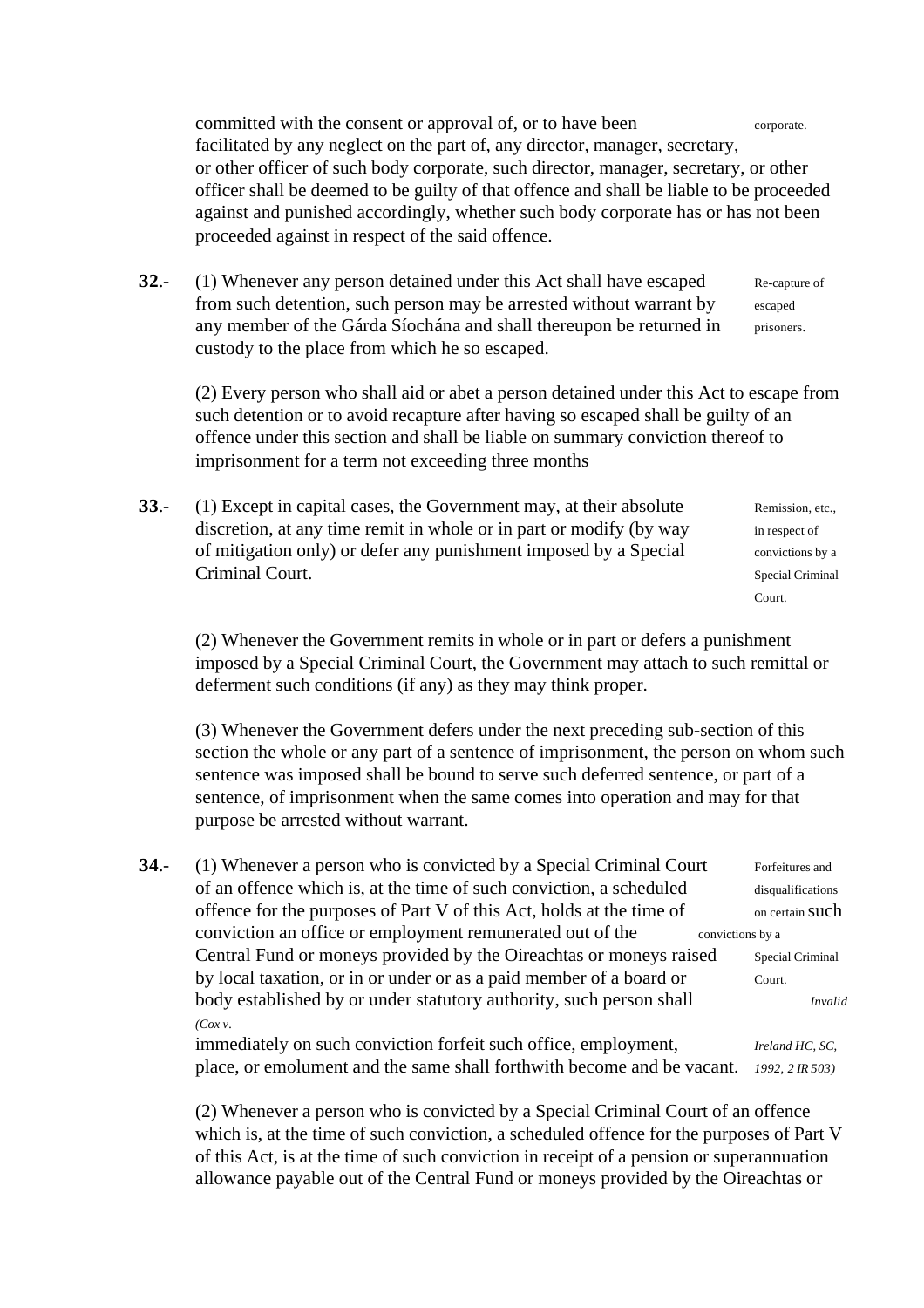moneys raised by local taxation, or the funds of a board or body established by or under statutory authority, such person shall immediately upon such conviction forfeit such pension or superannuation allowance and such pension or superannuation allowance shall forthwith cease to be payable.

(3) Every person who is convicted by a Special Criminal Court of an offence which is, at the time of such conviction, a scheduled offence for the purposes of Part V of this Act, shall be disqualified-

> (a) for holding, within seven years after the date of such conviction, any office or employment remunerated out of the Central Fund or moneys provided by the Oireachtas or moneys raised by local taxation or in or under or as a paid member of a board or body established by or under statutory authority, and

(b) for being granted out of the Central Fund or any such moneys or the funds of any such board or body, at any time after the date of such conviction, any pension, superannuation allowance, or gratuity in respect wholly or partly of any service rendered or thing done by him before the date of such conviction, and

(c) for receiving at any time after such conviction any such pension, superannuation allowance, or gratuity as is mentioned in the next preceding paragraph of this section which was granted but not paid on or before the date of such conviction.

(4) Whenever a conviction which occasions by virtue of this section any forfeiture or disqualification is quashed or annulled or the convicted person is granted a free pardon such forfeiture or disqualification shall be annulled, in the case of a quashing or annulment, as from the date of the conviction and, in the case of a free pardon, as from the date of such pardon.

(5) The Government may, at their absolute discretion, remit, in whole or in part, any forfeiture or disqualification incurred under this section and restore or revive, in whole or in part, the subject of such forfeiture as from the date of such remission.

### PART V.

### SPECIAL CRIMINAL COURTS.

*See section 2 of 1972 Act and sections 5, 7 and 14 of 1998 Act*

**35.-** (1) This part of this Act shall not come into or be in force save as and Commencement when and for so long as is provided by the subsequent sub-sections and cessor of of this section. this part of this Part of this Part of this Part of this Part of this Part of this Part of this Part of this Part of this Part of this Part of this Part of this Part of this Part of this Part of this Part

Act.*See section*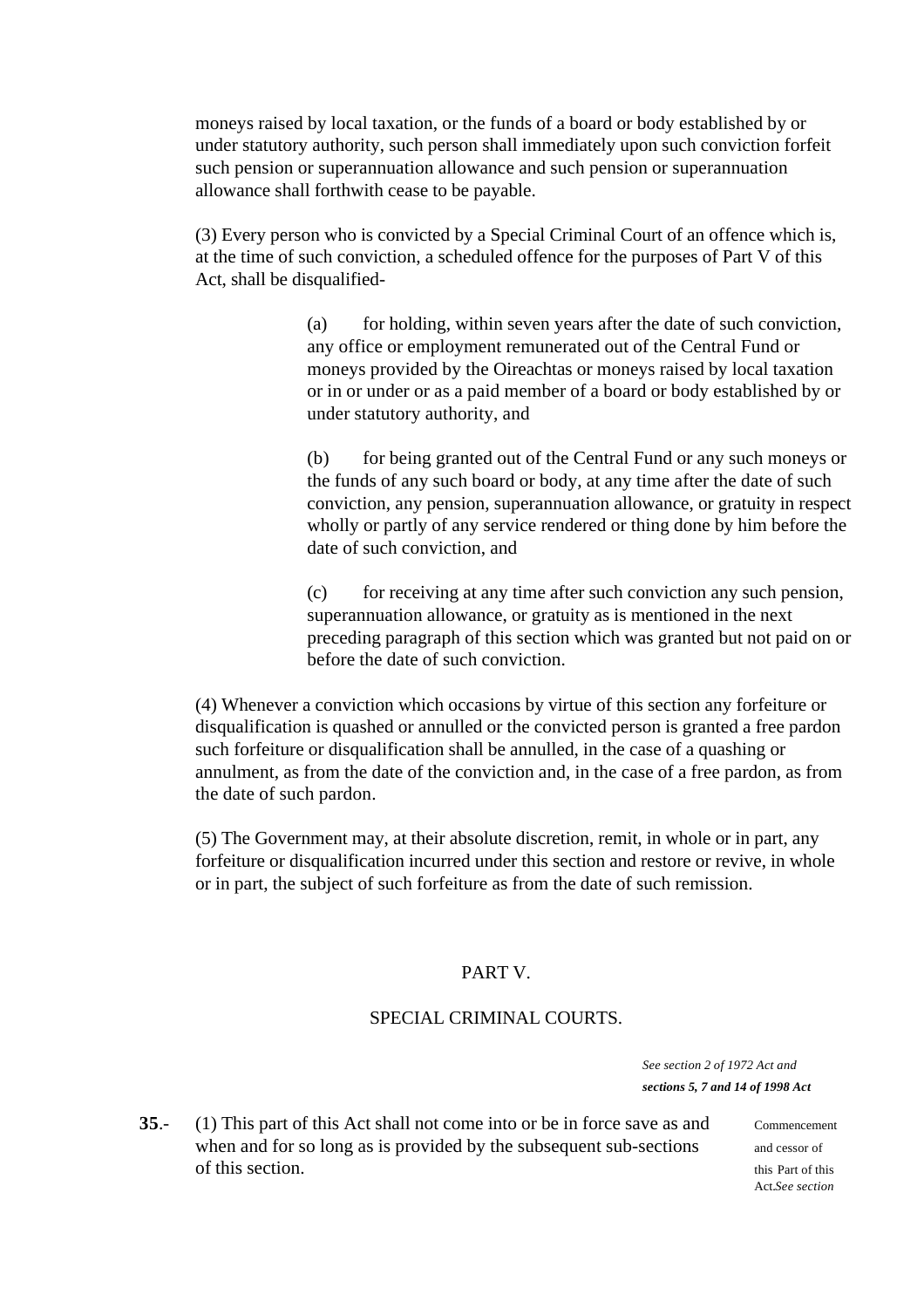(2) If and whenever and so often as the Government is satisfied that the ordinary courts are inadequate to secure the effective administration of justice and the preservation of public peace and order and that it is therefore necessary that this Part of this Act should come into force, the Government may make and publish a proclamation declaring that the Government is satisfied as aforesaid and ordering that this Part of this Act shall come into force.

(3) Whenever the Government makes and publishes, under the next preceding sub-section of this section, such proclamation as is mentioned in that sub-section, this Part of this Act shall come into force forthwith.

(4) If at any time while this Part of this Act is in force the Government is satisfied that the ordinary courts are adequate to secure the effective administration of justice and the preservation of public peace and order, the Government shall make and publish a proclamation declaring that this Part of this Act shall cease to be in force, and thereupon this Part of this Act shall forthwith cease to be in force.

(5) It shall be lawful for Dáil Eireann, at any time while this Part of this Act is in force, to pass a resolution annulling the proclamation by virtue of which this Part of this Act is then in force, and thereupon such proclamation shall be annulled and this Part of this Act shall cease to be in force, but without prejudice to the validity of anything done under this Part of this Act after the making of such proclamation and before the passing of such resolution.

(6) A proclamation made by the Government under this section shall be published by publishing a copy thereof in the *Iris Oifigiúil* and may also be published in any other manner which the Government shall think proper.

**36.**- (1) Whenever while this Part of this Act is in force the Government is scheduled satisfied that the ordinary courts are inadequate to secure the effective offences. administration of justice and the preservation of public peace and order *See section 14* in relation to offences of any particular class or kind or under any *of 1998 Act.* particular enactment, the Government may by order declare that offences of that particular class or kind or under that particular enactment shall be scheduled offences for the purposes of this Part of this Act.

(2) Whenever the Government has made under the foregoing sub-section of this section any such declaration as is authorised by that sub-section, every offence of the particular class or kind or under the particular enactment to which such declaration relates shall, until otherwise provided by an order under the next following sub-section of this section, be a scheduled offence for the purposes of this Part of this Act.

(3) Whenever the Government is satisfied that the effective administration of justice and the preservation of public peace and order in relation to offences of any particular class or kind or under any particular enactment which are for the time being scheduled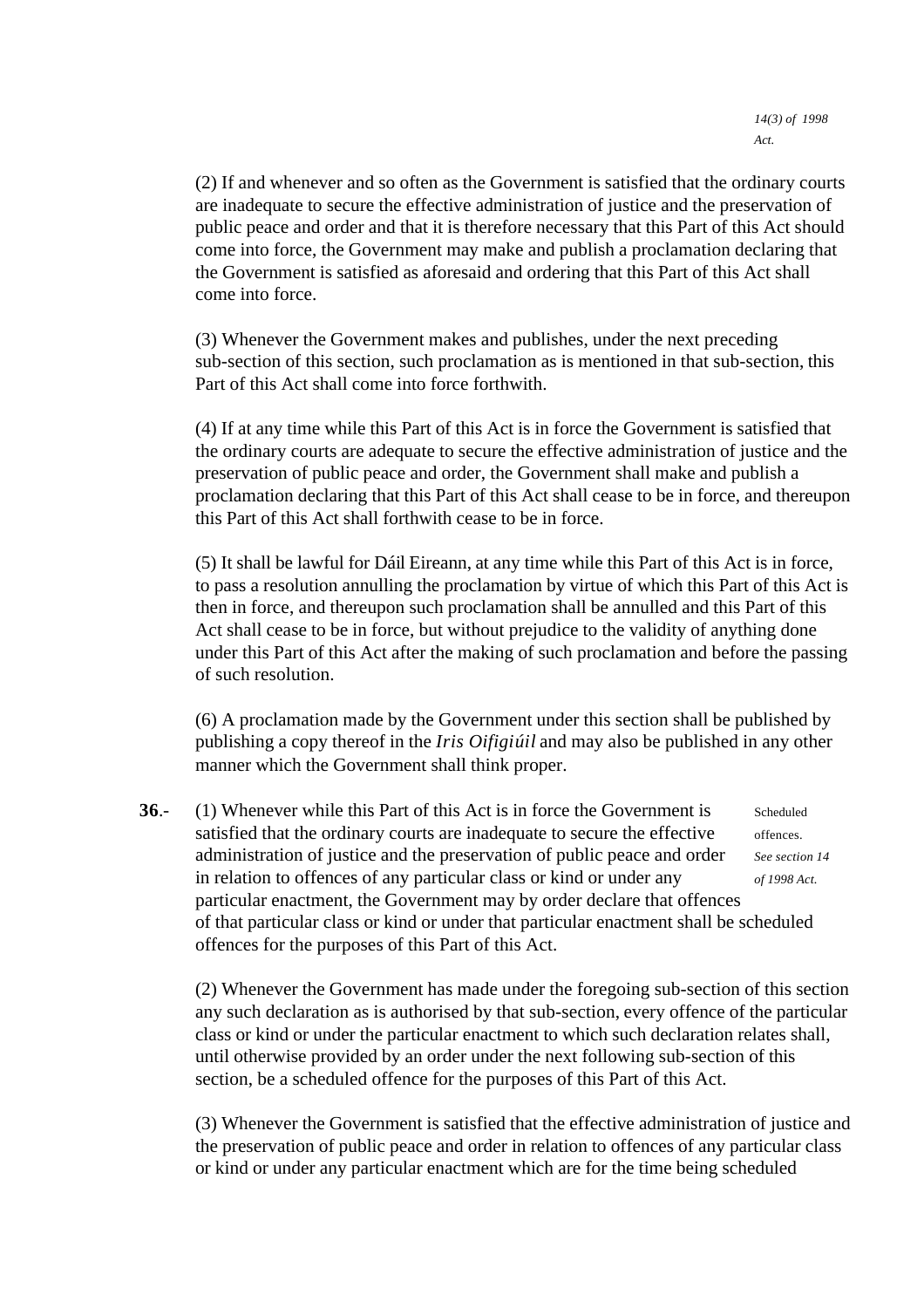offences for the purposes of this Part of this Act can be secured through the medium of the ordinary courts, the Government may by order declare that offences of that particular class or kind or under that particular enactment shall, upon the making of such order, cease to be scheduled offences for the purposes of this Part of this Act.

- **37.-** In addition to the offences which are, by virtue of an order made under Attempting, etc., the next preceding section, for the time being scheduled offences for to commit a the purposes of this Part of this Act, each of the following acts, that scheduled is to say, attempting or conspiring or inciting to commit, or aiding offence. or abetting the commission of, any such scheduled offence shall itself *See section 14* be a scheduled offence for the said purposes. *of 1998 Act*.
- **38.** (1) As soon as may be after the coming into force of this Part of this Act, Establishment of there shall be established for the purposes of this Part of this Act, a court Special Criminal which shall be styled and known and is in this Act referred to as a Courts. Special Criminal Court.

(2) The Government may, whenever they consider it necessary or desirable so to do, establish such additional number of courts for the purposes of this Part of this Act as they think fit, and each court so established shall also be styled and known and is in this Act referred to as a Special Criminal Court.

(3) Whenever two or more Special Criminal Courts are in existence under this Act, the Government may, if and so often as they so think fit, reduce the number of such Courts and for that purpose abolish such of those existing Courts as appear to the Government to be redundant.

**39.-** (1) Every Special Criminal Court established under this Part of this Act Constitution of shall consist of such uneven number (not being less than three) of Special Criminal members as the Government shall from time to time determine, and Courts. different numbers of members may be so fixed in respect of different Special Criminal Courts.

(2) Each member of a Special Criminal Court shall be appointed, and be removable at will, by the Government.

(3) No person shall be appointed to be a member of a Special Criminal Court unless he is a judge of the High Court or the Circuit Court, or a justice of the District Court, or a barrister of not less than seven years standing, or a solicitor of not less than seven years standing, or an officer of the Defence Forces not below the rank of commandant.

(4) The Minister for Finance may pay to every member of a Special Criminal Court such (if any) remuneration and allowances as the said Minister may think proper, and different rates of remuneration and allowances may be so paid to different members of any such Court, or to the members of different such Courts.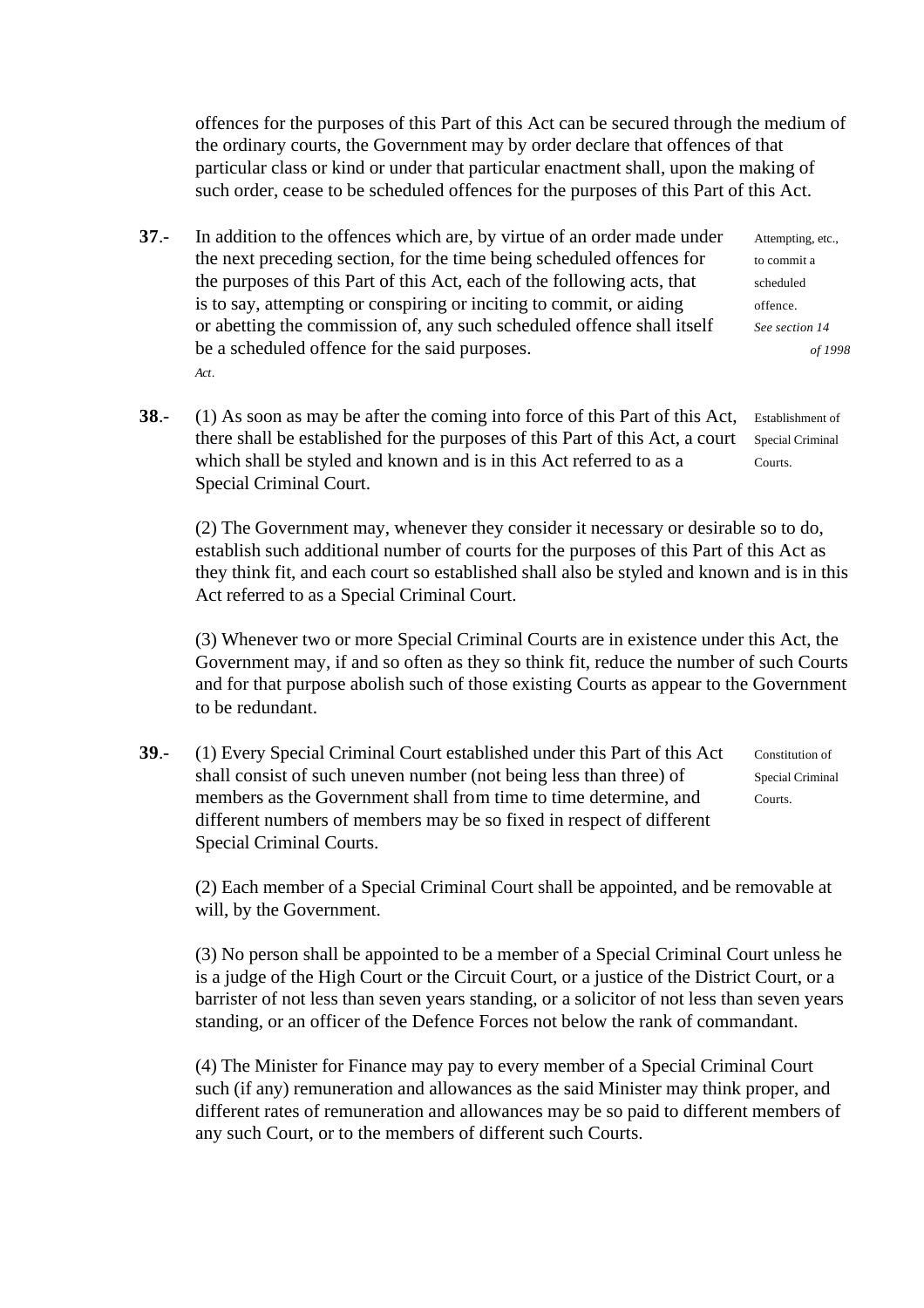(5) The Government may appoint such registrars for the purposes of any Special Criminal Court as they think proper, and every such registrar shall hold his office on such terms and conditions and shall receive such (if any) remuneration as the Minister for Finance shall from time to time direct.

**40.**- (1) The determination of every question before a Special Criminal Verdicts of Court shall be according to the opinion of the majority of the members Special Criminal of such Special Criminal Court present at and taking part in such Courts. determination, but no member or officer of such Court shall disclose whether any such determination was or was not unanimous or, where such determination was not unanimous, the opinion of any individual member of such Court.

(2) Every decision of a Special Criminal Court shall be pronounced by such one member of the Court as the Court shall determine, and no other member of the Court shall pronounce or indicate his concurrence in or dissent from such decision.

**41.**- (1) Every Special Criminal Court shall have power, in its absolute Procedures of discretion, to appoint the times and places of its sittings, and shall Special Criminal have control of its own procedure in all respects and, shall for that Courts. purpose make, with the concurrence of the Minister for Justice, rules regulating its practice and procedure and may in particular provide by such rules for the issuing of summonses, the procedure for bringing (in custody or on bail) persons before it for trial, the admission or exclusion of the public to or from its sittings, the enforcing of the attendance of witnesses, and the production of documents.

(2) A Special Criminal Court sitting for the purpose of the trial of a person, the making of any order, or the exercise of any other jurisdiction or function shall consist of an uneven number (not less than three) of members of such Court present at and taking part in such sitting.

(3) Subject and without prejudice to the provisions of the next preceding sub-section of this section, a Special Criminal Court may exercise any power, jurisdiction, or function notwithstanding one or more vacancies in the membership of such court.

(4) Subject to the provisions of this Act, the practice and procedure applicable to the trial of a person on indictment in the Central Criminal Court shall, so far as practicable, apply to the trial of a person by a Special Criminal Court, and the rules of evidence applicable upon such trial in the Central Criminal Court shall apply to every trial by a Special Criminal Court.

**42.**- (1) Every order or other act of a Special Criminal Court shall be Authentication authenticated by the signature of a registrar of that Court. of orders of orders of Special Criminal

Courts.

(2) Every document which purports to be an order or other act of a Special Criminal Court and to be authenticated by the signature of a registrar of that Court shall be received in evidence in all Courts and be deemed to be an order or other act (as the case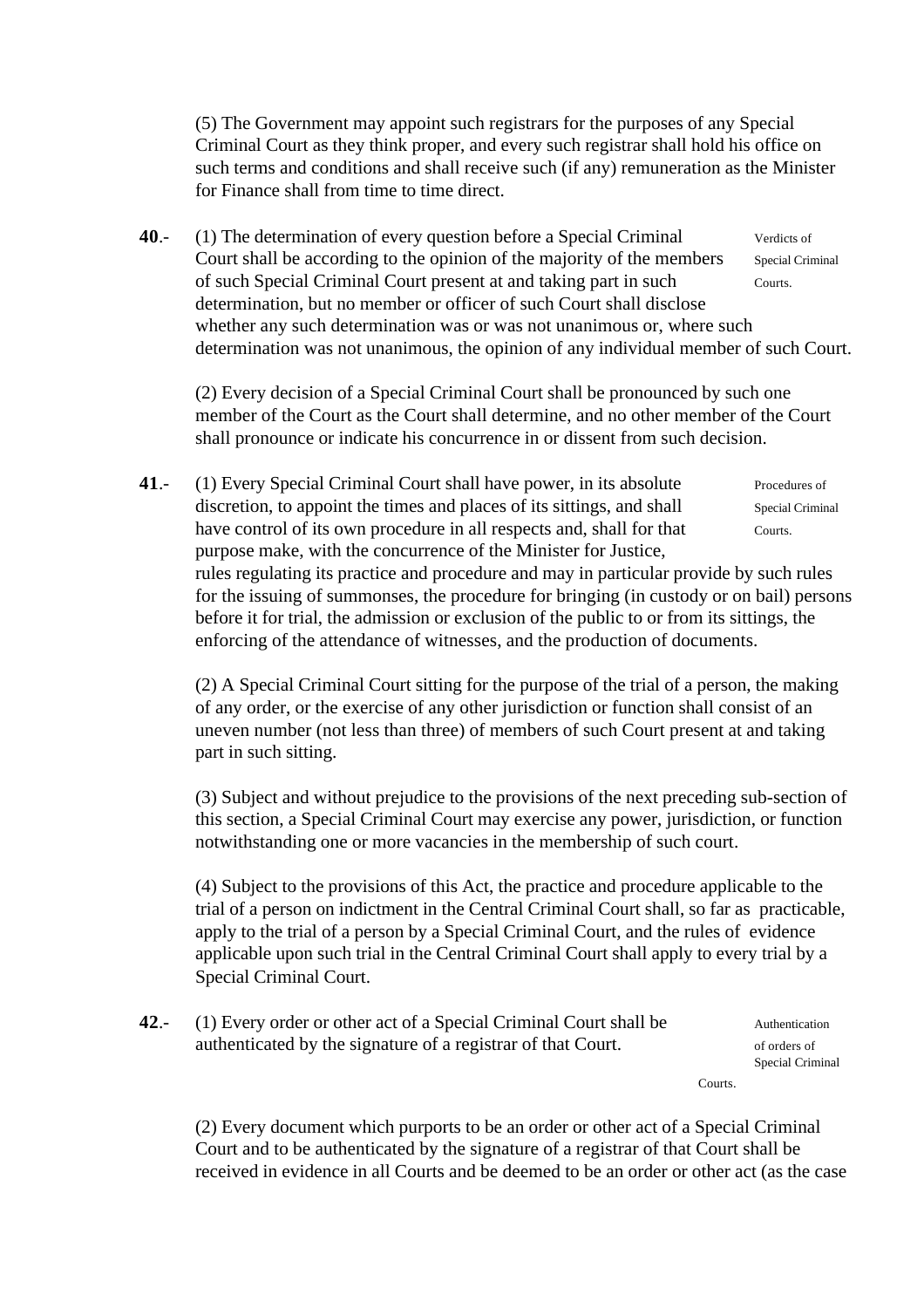may require) of such Special Criminal Court without proof of the signature by which such order or act purports to be authenticated or that the person whose signature such signature purports to be was a registrar of the said Special Criminal Court.

**43.**- (1) A Special Criminal Court shall have jurisdiction to try and to convict Jurisdiction of or acquit any person lawfully brought before that Court for trial under Special Criminal this Act, and shall also have the following ancillary jurisdictions, Courts. that is to say:-

> (a) jurisdiction to sentence every person convicted by that Court of any offence to suffer the punishment provided by law in respect of such offence;

> (b) jurisdiction, in lieu of or in addition to making any other order in respect of a person, to require such person to enter into a recognisance before such Special Criminal Court or before a justice of the District Court, in such amount and with or without sureties as such Special Criminal Court shall direct, to keep the peace and be of good behaviour for such period as that Court shall specify;

> (c) jurisdiction to order the detention of and to detain in civil or military custody, or to admit to bail in such amount and with or without sureties as that Court shall direct, pending trial by that Court and during and after such trial until conviction or acquittal, any person sent, sent forward, transferred, or otherwise brought for trial by that Court;

(d) power to administer oaths to witnesses;

(e) jurisdiction and power to punish, in the same manner and in the like cases as the High Court, all persons whom such Special Criminal Court finds guilty of contempt of that Court or any member thereof, whether such contempt is or is not committed in the presence of that Court;

(f) power, in relation to recognisances and bail bonds entered into before such Special Criminal Court, to estreat such recognisances and bail bonds in the like manner and in the like cases as the District Court estreats recognisances and bail bonds entered into before it.

(2) The provisions of this Part of this Act in relation to the carrying out of sentences of imprisonment pronounced by Special Criminal Courts and the regulations made under those provisions shall apply and have effect in relation to the carrying out of orders made by Special Criminal Courts under the foregoing sub-section of this section for the detention of persons in custody, whether civil or military.

44.- (1) A person convicted by a Special Criminal Court of any offence or Appeal to Court sentenced by a Special Criminal Court to suffer any punishment may of Criminal appeal to the Court of Criminal Appeal from such conviction or sentence Appeal.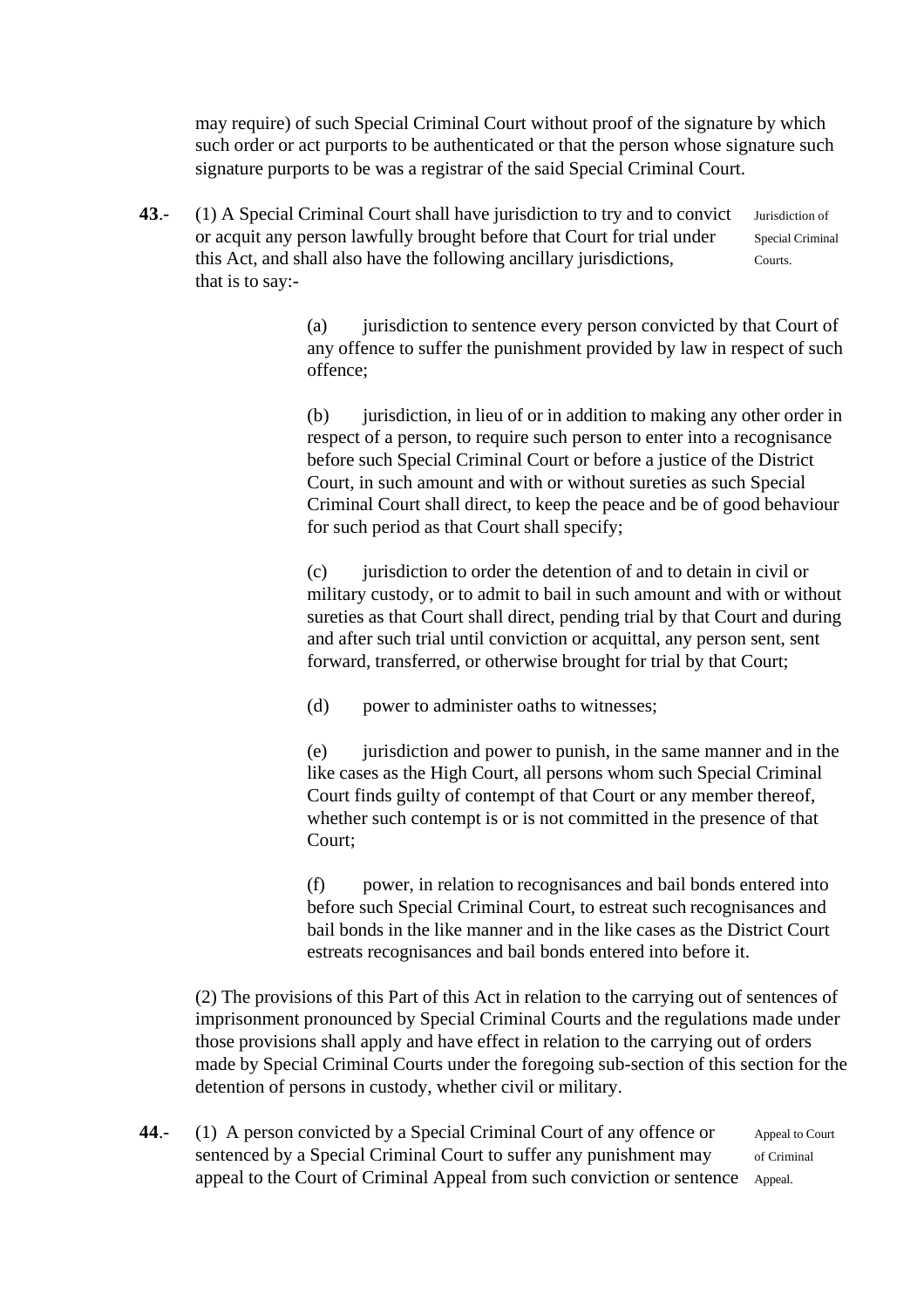if, but only if, either he obtains from that Special Criminal Court a certificate that the case is a fit case for appeal or, where such Special Criminal Court refuses to grant such certificate, the Court of Criminal Appeal on appeal from such refusal grants to such person leave to appeal under this section.

(2) Sections 32, 33 and 35 of the Courts of Justice Act, *Amended by* 1924 (No. 10 of 1924), sections 6 and 7 of the Courts of Justice *section 12(3)* Act, 1928 (No. 15 of 1928), section 12(1) of the Courts (Supplemental *of 1961 Act*, Provisions) Act, 1961 (No. 39 of 1961) and section 3 of the Criminal *section 3(8) of* Procedure Act, 1993 (No. 40 of 1993) shall apply and have effect in *1993 Act (error* relation to appeals under this section in like manner as they apply and *in drafting!)And* have effect in relation to appeals under section 31 of the Courts of Justice *section 3(3) of* Act, 1924. *1995 Act.*

**45.-** (1) Whenever a person is brought before a justice of the District Court Proceedings in charged with a scheduled offence which such justice has jurisdiction the District to dispose of summarily, such justice shall, if the Attorney-General so court requests, send such person (in custody or on bail) for trial by a in relation to Special Criminal Court on such charge. Scheduled

*Section 5 of no.*

*15 of 1928 amended by Act of 1995.* Offences. *See section 3(1) of 1974 Act and*

*section 14(3) of 1998 Act.*

(2) Whenever a person is brought before a justice of the District Court charged with a scheduled offence which is an indictable offence and such justice receives informations in relation to such charge and sends such person forward for trial on such charge, such justice shall (unless the Attorney-General otherwise directs) send such person forward in custody or, with the consent of the Attorney-General, at liberty on bail for trial by a Special Criminal Court on such charge.

(3) Where under this section a person is sent or sent forward in custody for trial by a Special Criminal Court, it shall be lawful for the High Court, on the application of such person, to allow him to be at liberty on such bail (with or without sureties) as the High Court shall fix for his due attendance before the proper Special Criminal Court for trial on the charge on which he was so sent forward.

**46**.- (1) Whenever a person is brought before a justice of the District Court *See section 3(1)* charged with an offence which is not a scheduled offence and which *of 1974 Act.* such justice has jurisdiction to dispose of summarily, such justice Proceedings in shall, if the Attorney-General so requests and certifies in writing the District that the ordinary courts are in his opinion inadequate to secure court the effective administration of justice and the preservation of in relation to public peace and order in relation to the trial of such person on non-scheduled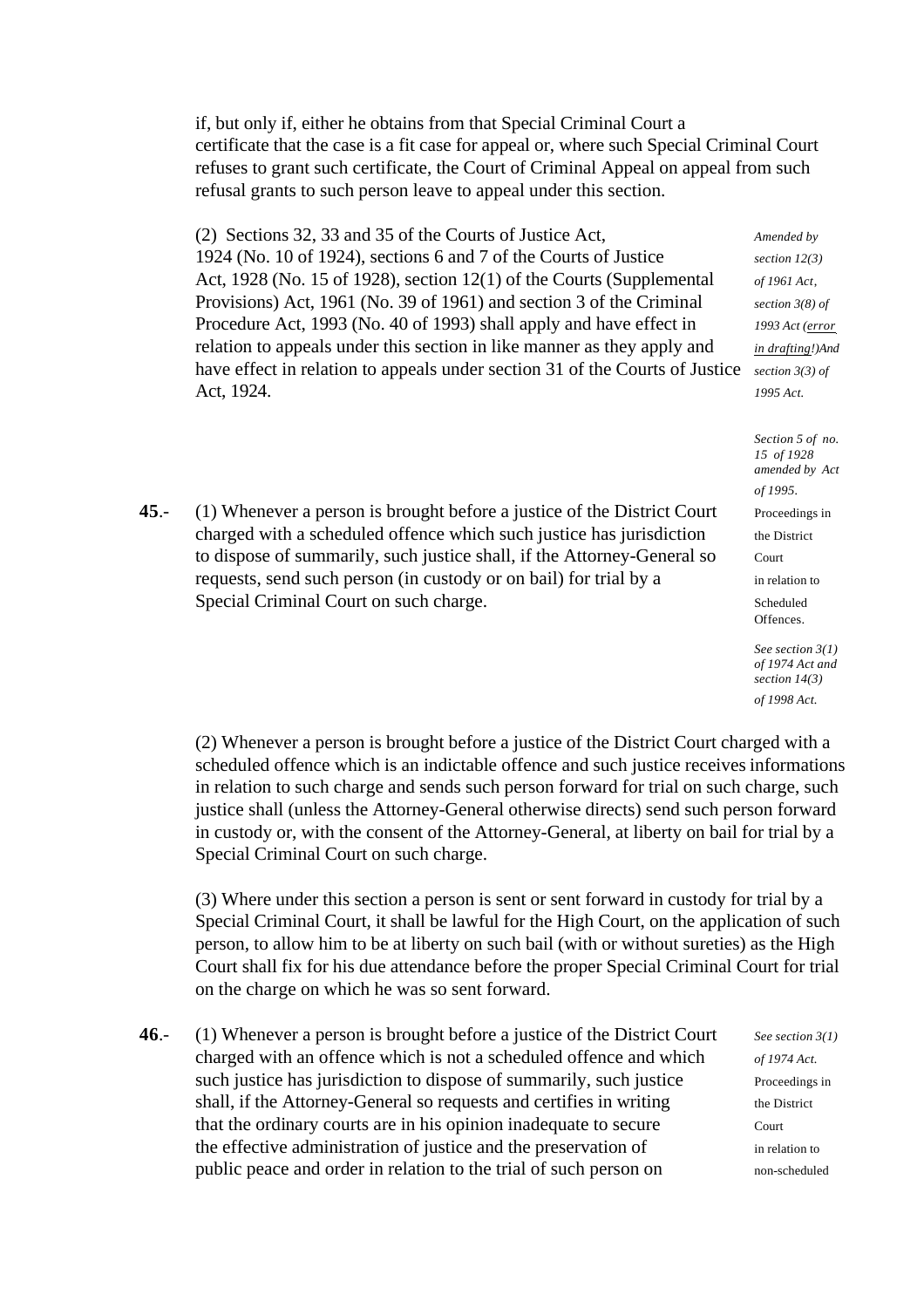such charge, send such person (in custody or on bail) for trial by offences.a Special Criminal Court on such charge.

(2) Whenever a person is brought before a justice of the District Court charged with an indictable offence which is not a scheduled offence and such justice receives informations in relation to such charge and sends such person forward for trial on such charge, such justice shall, if an application in this behalf is made to him by or on behalf of the Attorney-General grounded on the certificate of the Attorney-General that the ordinary Courts are, in his opinion, inadequate to secure the effective administration of justice and the preservation of public peace and order in relation to the trial of such person on such charge, send such person forward in custody or, with the consent of the Attorney-General, at liberty on bail for trial by a Special Criminal Court on such charge.

(3) Where under this section a person is sent or sent forward in custody for trial by a Special Criminal Court, it shall be lawful for the High Court, on the application of such person, to allow him to be at liberty on such bail (with or without sureties) as the High Court shall fix for his due attendance before the proper Special Criminal Court for trial on the charge on which he was so sent forward.

**47**.- (1) Whenever it is intended to charge a person with a scheduled *See section 3(1)* offence, the Attorney-General may, if he so thinks proper, direct *of 1974 Act. And* that such person shall, in lieu of being charged with such offence *sections 3(3)* before a justice of the District Court, be brought before a Special *and (7)* Criminal Court and there charged with such offence and, upon such *of 1998 Act.* direction being so given, such person shall be brought before a Charge before Special Criminal Court and shall be charged before that Court with Special Criminal such offence and shall be tried by such Court on such charge. Court in lieu of District Court

(2) Whenever it is intended to charge a person with an offence which is not a scheduled offence and the Attorney-General certifies that the ordinary Courts are, in his opinion, inadequate to secure the effective administration of justice and the preservation of public peace and order in relation to the trial of such person on such charge, the foregoing sub-section of this section shall apply and have effect as if the offence with which such person is so intended to be charged were a scheduled offence.

(3) Whenever a person is required by this section to be brought before a Special Criminal Court and charged before that Court with such offence, it shall be lawful for such Special Criminal Court to issue a warrant for the arrest of such person and the bringing of him before such Court and, upon the issue of such warrant, it shall be lawful for such person to be arrested thereunder and brought in custody before such Court.

 **48**.- Whenever a person charged with an offence has been sent forward by a *See section 3(1)* justice of the District Court for trial by the Central Criminal Court or *of 1974 Act.* the Circuit Court on such charge, then and in every such case the Transfer of following provisions shall have effect, that is to say:- trials from

ordinary Courts to a Special Criminal Court.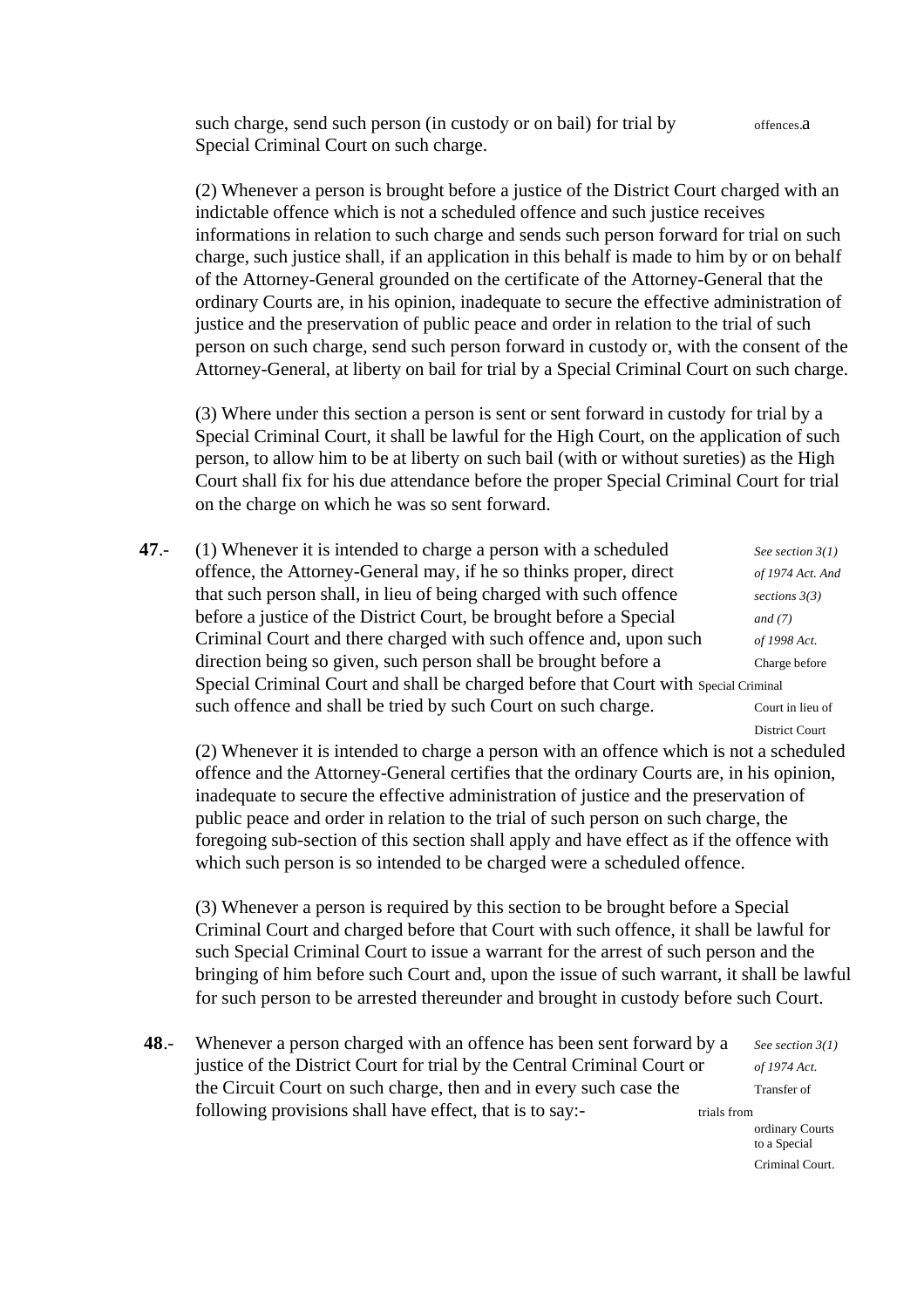(a) if the Attorney-General certifies that the ordinary Courts are, in his opinion, inadequate to secure the effective administration of justice and the preservation of public peace and order in relation to the trial of such person on such charge, the Attorney-General shall cause an application, grounded on his said certificate, to be made on his behalf to the High Court for the transfer of the trial of such person on such charge to a Special Criminal Court, and on the hearing of such application the High Court shall make the order applied for, and thereupon such person shall be deemed to have been sent forward to a Special Criminal Court for trial on such charge;

(b) whenever the High Court has made, under the next preceding paragraph of this sub-section, such order as is mentioned in that paragraph, the following provisions shall have effect, that is to say:-

> (i) a copy of such order shall be served on such person by a member of the Gárda Síochána,

(ii) a copy of such order shall be sent to the appropriate county registrar,

(iii) such person shall be brought before a Special Criminal Court for trial at such time and place as that Court shall direct,

(iv) if such person is in custody when such order is made, he may be detained in custody until brought before such Special Criminal Court for trial,

(v) if such person is at liberty on bail when such order is made, such bail shall be deemed to be for his attendance before a Special Criminal Court for trial at such time and place as that Court shall direct and, if he fails so to attend before the said Court, he shall be deemed to have broken his bail and his bail bond shall be estreated accordingly.

| $49. -$ | Where a person is (in the case of an offence triable summarily) sent                             | See section $3(1)$ |
|---------|--------------------------------------------------------------------------------------------------|--------------------|
|         | or (in the case of an indictable offence) sent forward by a justice of $_{of 1974 \text{ Act.}}$ |                    |
|         | the District Court to a Special Criminal Court for trial or the trial                            | Selection of the   |
|         | of a person is transferred under this Act to a Special Criminal Court                            | Special Criminal   |
|         | or a person is to be charged before and tried by a Special Criminal                              | Court by which     |
|         | Court, such of the following provisions as are applicable shall have a person is to be           |                    |
|         | effect, that is to say:-                                                                         | tried.             |

(a) where a person is so sent or sent forward, the justice shall not specify the particular Special Criminal Court to which he sends or sends forward such person for trial;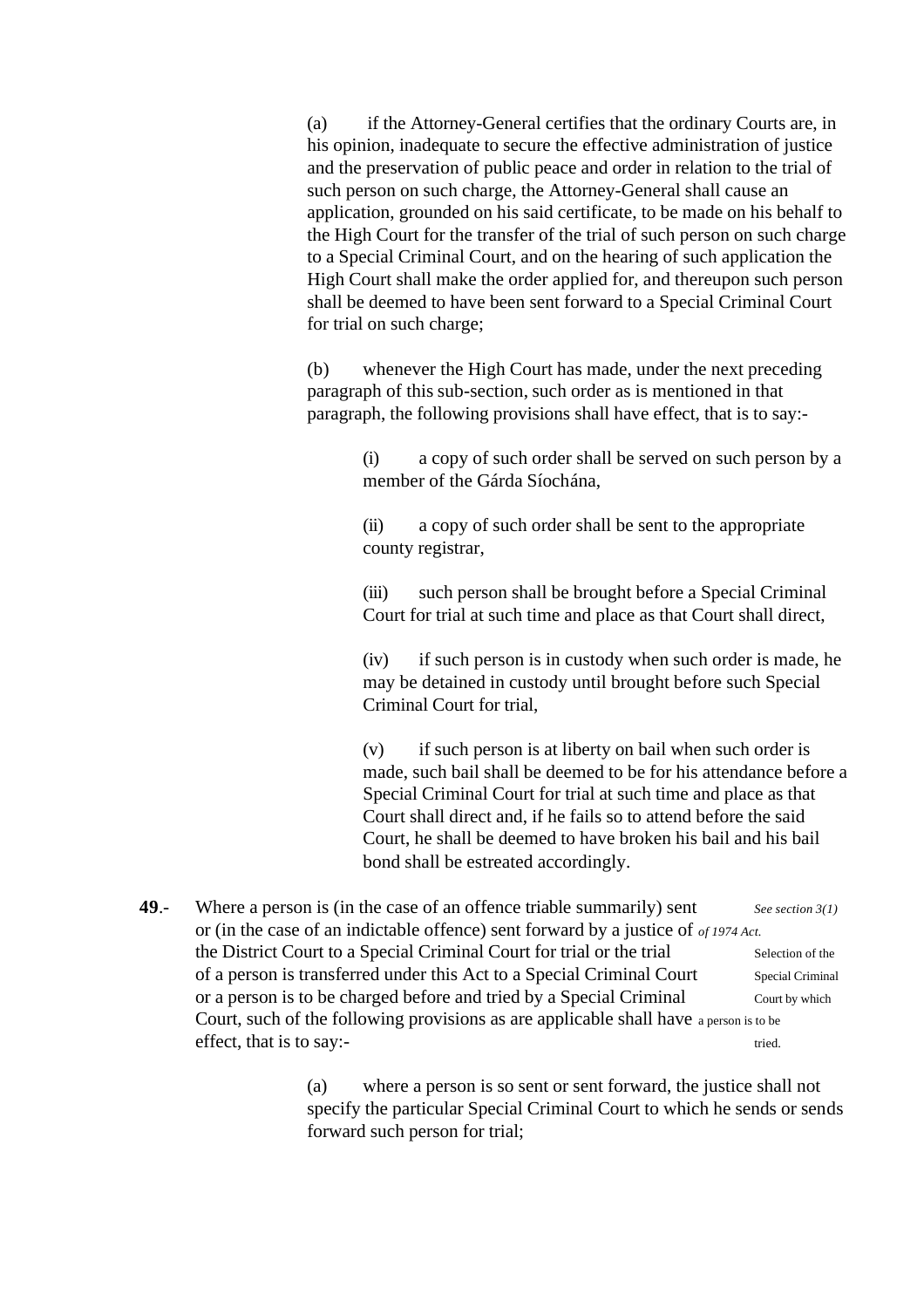(b) where the trial of a person is so transferred, the order effecting such transfer shall not specify the particular Special Criminal Court to which such trial is transferred:

(c) if only one Special Criminal Court is in existence under this Act at the time of such sending or sending forward or such transfer (as the case may be), such sending, sending forward, or transfer shall be deemed to be to such one Special Criminal Court;

(d) if only one Special Criminal Court is in existence under this Act when such person is to be so charged and tried, such person shall be charged before and tried by that Special Criminal Court;

(e) if two or more Special Criminal Courts are in existence under this Act at the time of such sending or sending forward or such transfer or such charging (as the case may be), it shall be lawful for the Attorney-General to cause an application to be made on his behalf to such Special Criminal Court as he shall think proper for an order that such person be tried by or charged before and tried by that Court and thereupon the said Court shall make the order so applied for;

(f) upon the making of the order mentioned in the next preceding paragraph of this section, whichever of the following provisions is applicable shall have effect, that is to say:-

> (i) such person shall be deemed to have been sent or sent forward for trial by the Special Criminal Court which made the said order and all persons concerned shall act accordingly, or

(ii) the trial of such person shall be deemed to have been transferred to the said Special Criminal Court and all persons concerned shall act accordingly, or

(iii) such person shall be charged before and tried by the said Special Criminal Court and all persons concerned shall act accordingly.

**50.**- (1) Save as shall be otherwise provided by regulations made under orders and this section, every order made or sentence pronounced by a Special sentences of Criminal Court shall be carried out by the authorities and officers Special Criminal by whom, and in the like manner as, a like order made or sentence Courts. pronounced by the Central Criminal Court is required by law to be carried out.

(2) Every order, conviction, and sentence made or pronounced by a Special Criminal Court, shall have the like consequences in law as a like order, conviction, or sentence made or pronounced by the Central Criminal Court would have and, in particular, every order made and every sentence pronounced by a Special Criminal Court shall confer on the persons carrying out the same the like protections and immunities as are conferred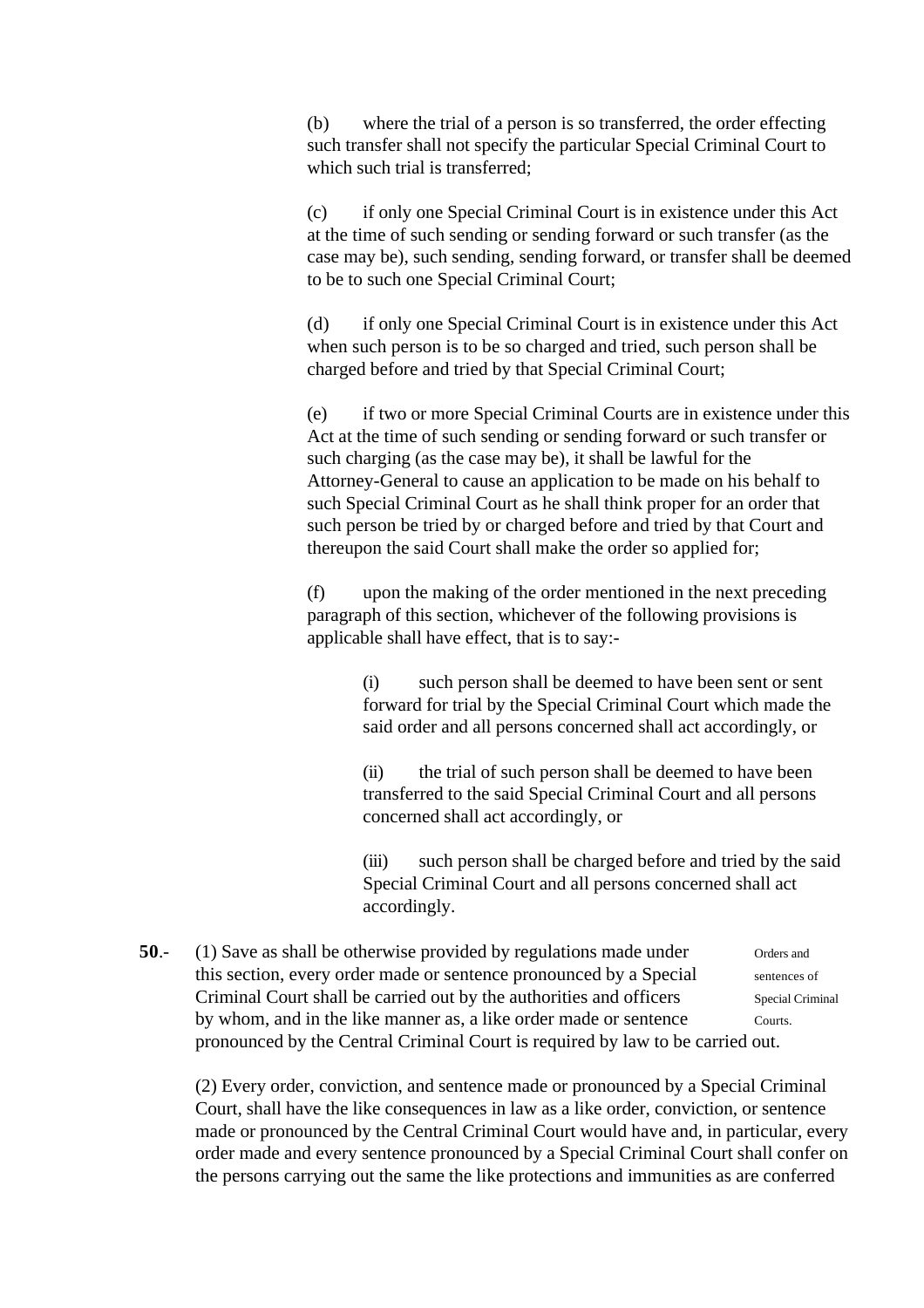by law on such persons when carrying out a like order made or a like sentence pronounced by the Central Criminal Court.

(3) The Minister for Justice may make regulations in relation to the carrying out of sentences of penal servitude or of imprisonment pronounced by Special Criminal Courts and the prisons and other places in which persons so sentenced shall be imprisoned and the maintenance and management of such places, and the said Minister may also, if he so thinks proper, make by writing under his hand such special provision as he shall think fit in relation to the carrying out of any such sentence in respect of any particular individual, including transferring to military custody any particular individual so sentenced.

(4) The Minister for Defence may make regulations in relation to the places and the manner generally in which persons transferred to military custody under the next preceding sub-section of this section shall be kept in such custody, and the said Minister may also, if he so thinks proper, make by writing under his hand such special provision as he shall think fit in respect of the custody of any particular such person.

**51.-** (1) Whenever a person brought before a Special Criminal Court Standing mute for trial stands mute when called upon to plead to the charge made of malice and against him, that Court shall hear such evidence (if any) relevant refusal to plead, to the issue as to whether such person stands mute of malice or etc. by the visitation of God as may then and there be adduced before it, and

> (a) if that Court is satisfied on such evidence that such person is mute by the visitation of God, all such consequences shall ensue as would have ensued if such person had been found to be so mute by a Judge sitting in the Central Criminal Court, and

(b) if that Court is not so satisfied or if no such evidence is adduced, that Court shall direct a plea of "not guilty" to be entered for that person.

(2) Whenever a person brought before a Special Criminal Court for trial fails or refuses in any way, other than standing mute, to plead to the charge made against him when called upon to do so, that Court shall (without prejudice to its powers under the next following sub-section of this section) direct a plea of "not guilty" to be entered for such person.

(3) Whenever a person at any stage of his trial before a Special Criminal Court by any act or omission refuses to recognise the authority or jurisdiction of that Court, or does any act (other than lawfully objecting in due form of law to the jurisdiction of that Court to try him) which, in the opinion of that Court, is equivalent to a refusal to recognise that Court, or the authority or jurisdiction thereof, such person shall be guilty of contempt of that Court and may be punished by that Court accordingly.

**52.**- (1) Whenever a person is detained in custody under the provisions in Examination that behalf contained in Part IV of this Act, any member of the Gárda of detained Síochána may demand of such person, at any time while he is so persons.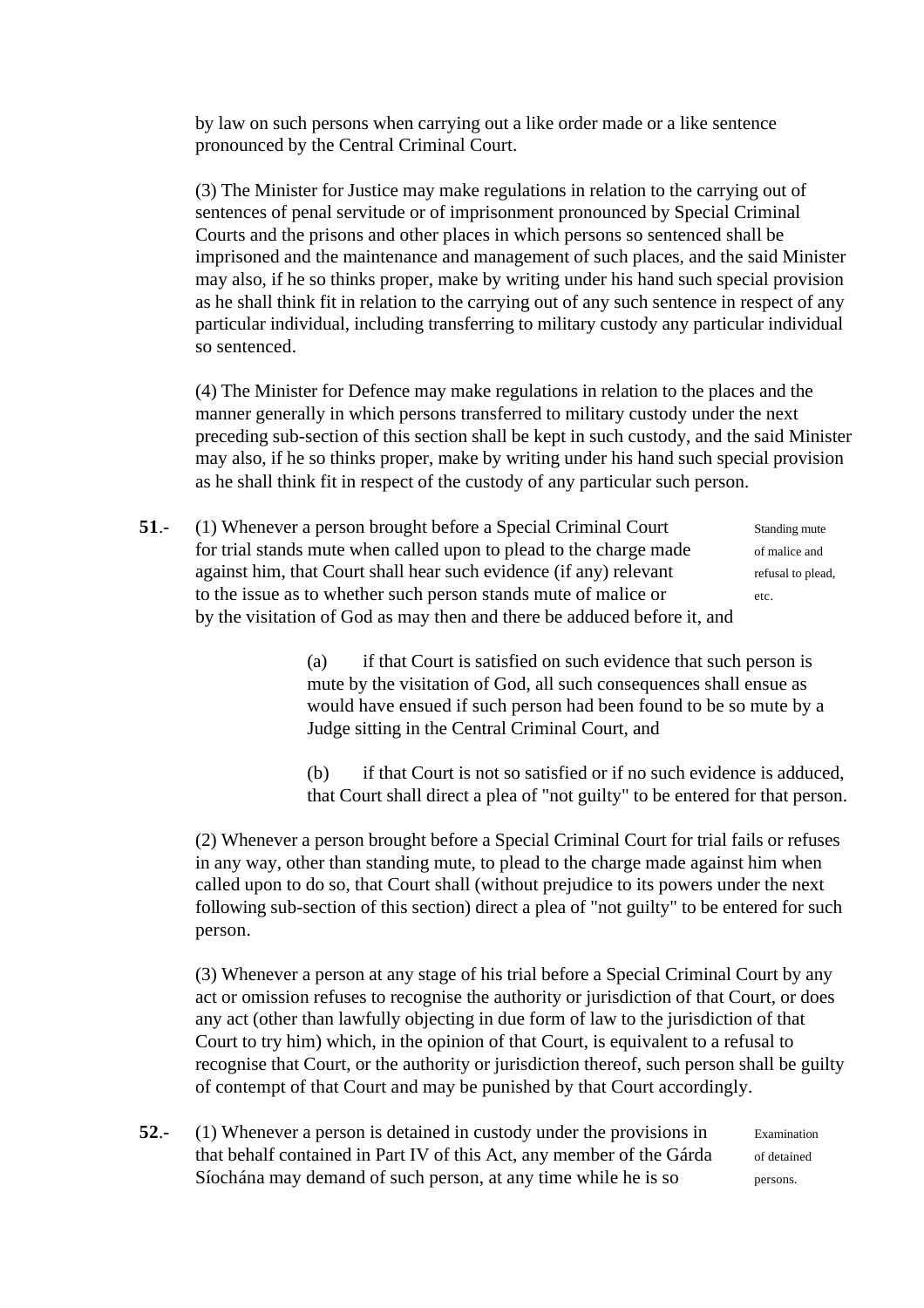detained, a full account of such person's movements and actions *See section 13* during any specified period and all information in his possession *of 1998 Act.* in relation to the commission or intended commission by another person of any offence under any section or sub-section of this Act or any scheduled offence.

(2) If any person, of whom any such account or information as is mentioned in the foregoing sub-section of this section is demanded under that sub-section by a member of the Gárda Síochána, fails or refuses to give to such member such account or any such information or gives to such member any account or information which is false or misleading, he shall be guilty of an offence under this section and shall be liable on summary conviction thereof to imprisonment for a term not exceeding six months.

**53.**- (1) No action, prosecution, or other proceeding, civil or criminal, shall Immunities of lie against any member of a Special Criminal Court in respect of any members, etc., order made, conviction or sentence pronounced, or other thing done of Special by that Court or in respect of anything done by such member in Criminal Courts. the course of the performance of his duties or the exercise of his powers as a member of that Court or otherwise in his capacity as a member of that Court, whether such thing was or was not necessary to the performance of such duties or the exercise of such powers.

(2) No action or other proceeding for defamation shall lie against any person in respect of anything written or said by him in giving evidence, whether written or oral, before a Special Criminal Court or for use in proceedings before a Special Criminal Court.

(3) No action, prosecution, or other proceeding, civil or criminal, shall lie against any registrar, clerk, or servant of a Special Criminal Court in respect of anything done by him in the performance of his duties as such registrar, clerk or servant, whether such thing was or was not necessary to the performance of such duties.

### PART VI.

# POWERS OF INTERNMENT

*Sections 54-59 inclusive repealed by 1940 Act*

# **OFFENCES AGAINST THE STATE (AMENDMENT) ACT, 1940.**

AN ACT TO REPEAL PART VI OF THE OFFENCES AGAINST THE STATE ACT, 1939, AND TO MAKE OTHER PROVISIONS IN RELATION TO THE DETENTION OF CERTAIN PERSONS [9*th February, 1940*]

BE IT ENACTED BY THE OIREACHTAS AS FOLLOWS:-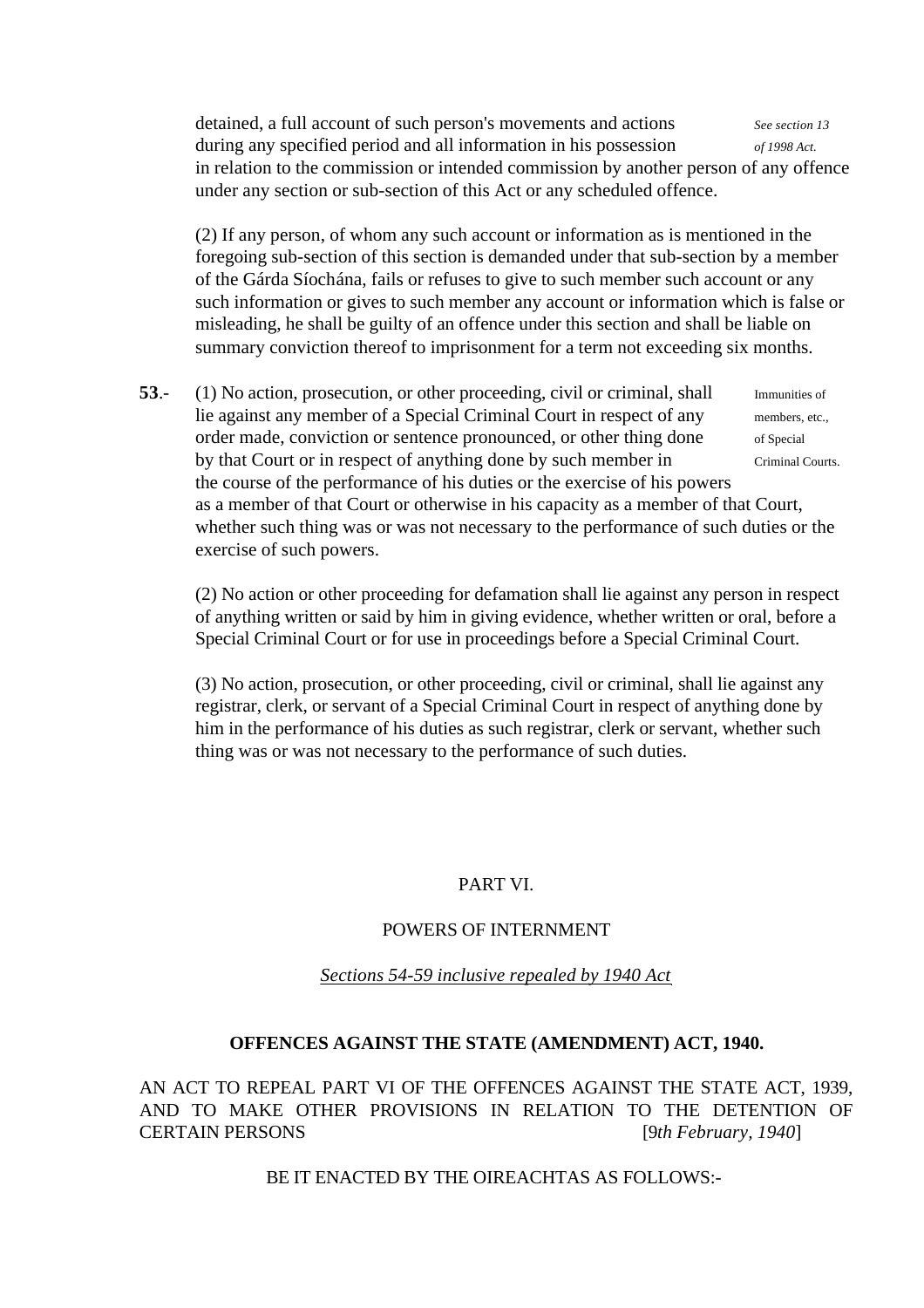### PART I.

# PRELIMINARY AND GENERAL.

**1.**- (1) This Act may be cited as the Offences Against the State Short title, (Amendment) Act, 1940. Construction,

and collective Citation.

(2) This Act shall be construed as one with the Offences Against the State Act, 1939 (No. 13 of 1939).

(3) The Offences Against the State Act, 1939, and this Act may be cited together as the Offences Against the State Acts, 1939 and 1940.

**2**.- *Part VI of the Offences Against the State Act, 1939 (No. 13 of 1939), is Repeal. hereby repealed.*

# PART II.

#### POWERS OF DETENTION.

**3.**- (1) This Part of this Act shall not come into or be in force save as and Commencement when and for so long as is provided by the subsequent sub-sections of and cesser of this section. this part of this Part of this Part of this Part of this Part of this Part of this Part of this Part of this Part of this Part of this Part of this Part of this Part of this Part of this Part of this Part of Act.

(2) If and whenever and so often as the Government makes and publishes a proclamation declaring that the powers conferred by this Part of this Act are necessary to secure the preservation of public peace and order and that it is expedient that this Part of this Act should come into force immediately, this Part of this Act shall come into force forthwith.

(3) If at any time while this Part of this Act is in force the Government makes and publishes a proclamation declaring that this Part of this Act shall cease to be in force, this Part of this Act shall forthwith cease to be in force.

(4) Whenever the Government has made and published a proclamation under the second sub-section of this section, it shall be lawful for Dáil Eireann, at any time while this Part of this Act is in force by virtue of such proclamation, to pass a resolution annulling such proclamation, and thereupon such proclamation shall be annulled and this Part of this Act shall cease to be in force, but without prejudice to the validity of anything done under this Part of this Act after the making of such proclamation and before the passing of such resolution.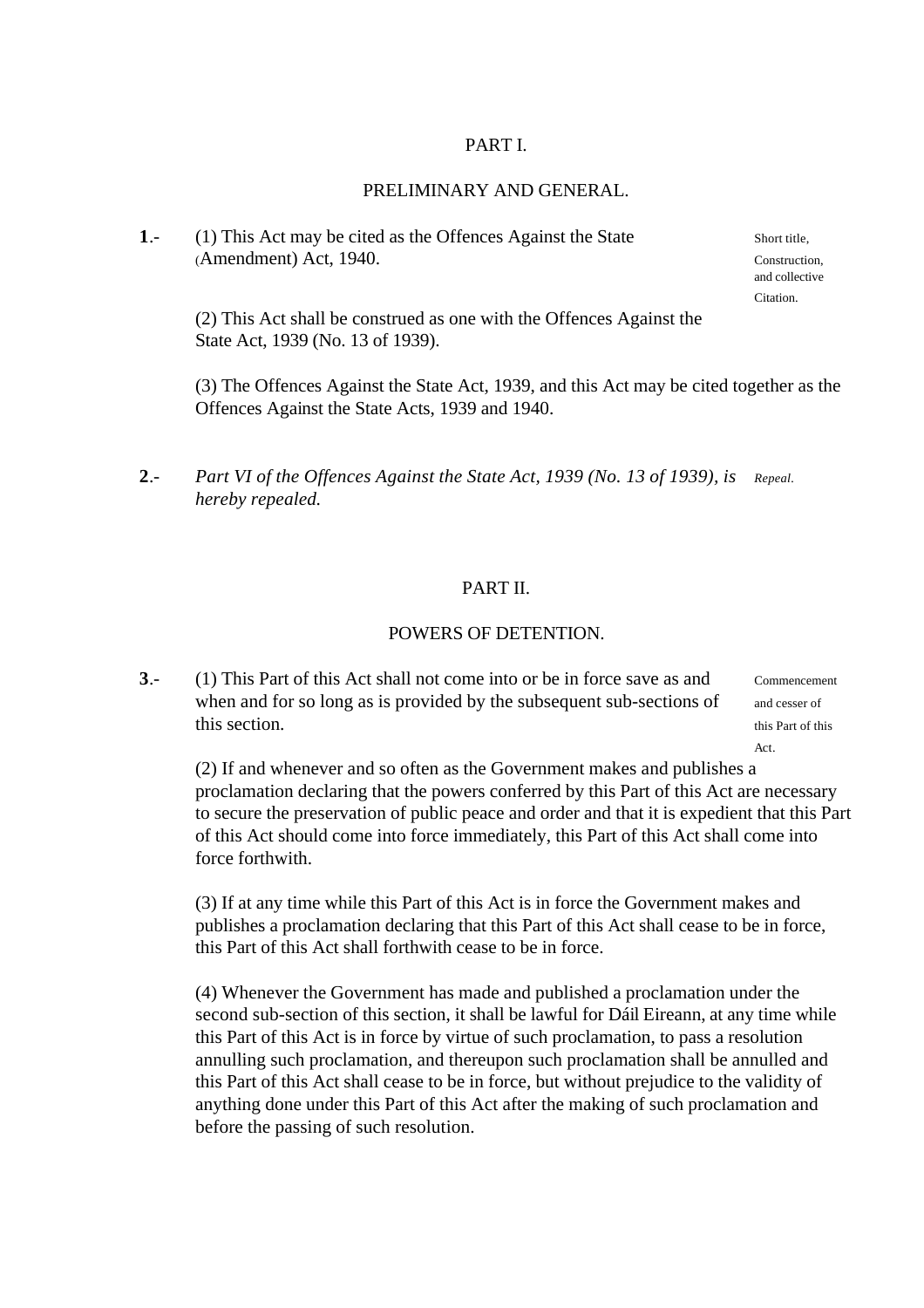(5) A proclamation made by the Government under this section shall be published by publishing a copy thereof in the *Iris Oifigiúil* and may also be published in any other manner which the Government shall think proper.

**4.**- (1) Whenever a Minister of State is of opinion that any particular person special powers is engaged in activities which, in his opinion, are prejudicial to the of arrest and preservation of public peace and order or to the security of the State, detention. such Minister may by warrant under his hand and sealed with his official seal order the arrest and detention of such person under this section.

(2) Any member of the Gárda Síochána may arrest without warrant any person in respect of whom a warrant has been issued by a Minister of State under the foregoing sub-section of this section.

(3) Every person arrested under the next preceding sub-section of this section shall be detained in a prison or other place prescribed in that behalf by regulations made under this Part of this Act until this Part of this Act ceases to be in force or until he is released under the subsequent provisions of this Part of this Act, whichever first happens

(4) Whenever a person is detained under this section, there shall be furnished to such person, as soon as may be after he arrives at a prison or other place of detention prescribed in that behalf by regulations made under this Part of this Act, a copy of the warrant issued under this section in relation to such person and of the provisions of section 8 of this Act.

(5) Every warrant issued by a Minister of State under this section shall be in the form set out in the schedule to this Act or in a form to the like effect.

**5**.- (1) It shall be lawful for any member of the Gárda Síochána to do all or Powers of any of the following things in respect of any person who is arrested and search, etc., detained under this Part of this Act, that is to say:- of detained

Persons.

- (a) to demand of such person his name and address;
- (b) to search such person or cause him to be searched;
- (c) to photograph such person or cause him to be photographed;
- (d) to take, or cause to be taken the fingerprints of such person.

(2) Every person who shall obstruct or impede the exercise in respect of him by a member of the Gárda Síochána of any of the powers conferred by the next preceding sub-section of this section or shall fail or refuse to give his name and address when demanded of him by a member of the Gárda Síochána under the said sub-section or shall give a name or an address which is false or misleading shall be guilty of a contravention of the regulations made under this Part of this Act in relation to the preservation of discipline and shall be dealt with accordingly.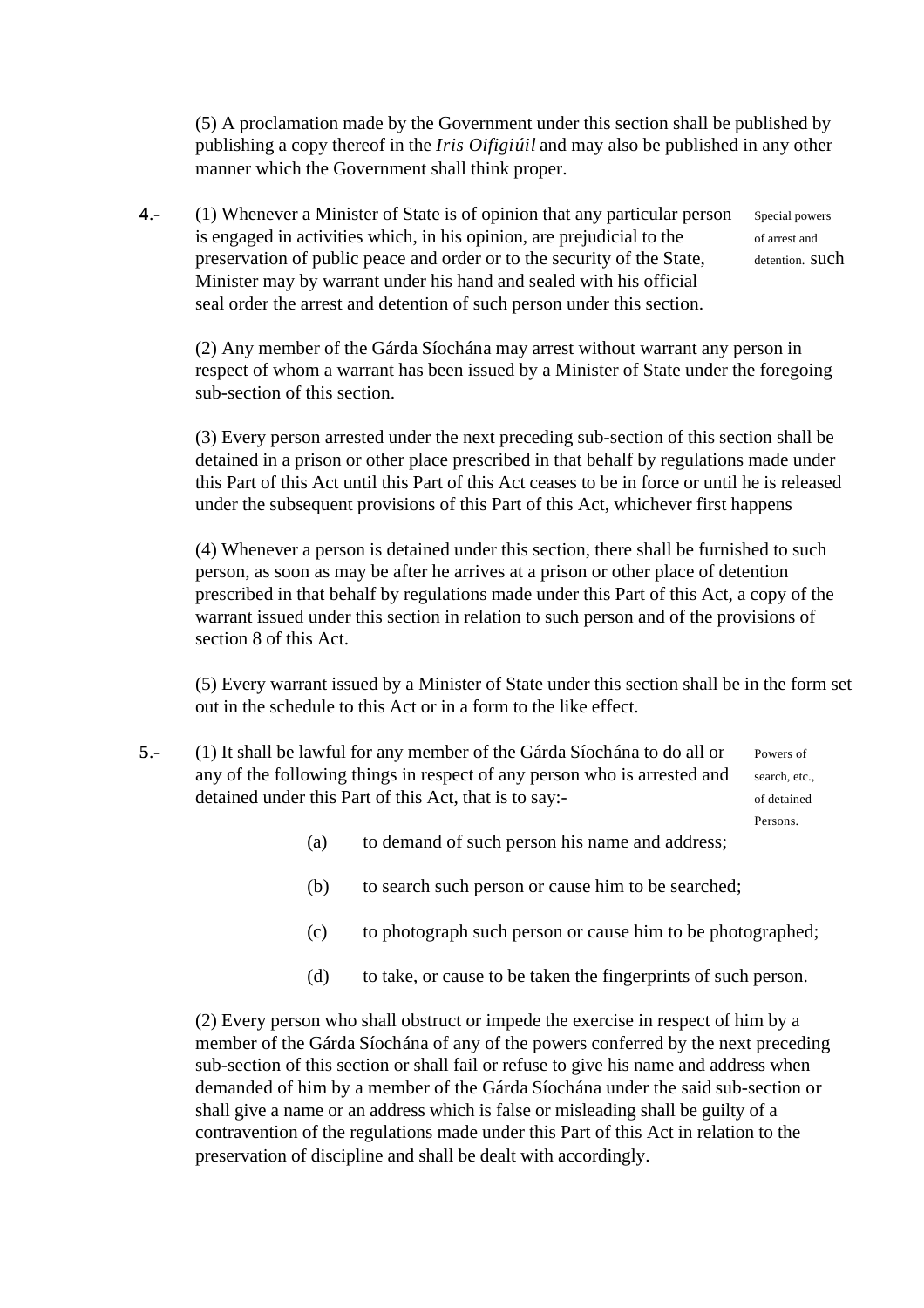- **6.** A Minister of State may by writing under his hand, if and whenever he Release of so thinks proper, order the release of any particular person who is for detained the time being detained under this Part of this Act, and thereupon such persons. person shall forthwith be released from such detention.
- **7.-** (1) A Minister of State may by order make regulations for all or any Regulations in of the following purposes, that is to say:-

places of Detention.

(a) prescribing the prisons, internment camps, and other places in which persons may be detained under this Part of this Act;

(b) providing for the efficient management, sanitation, control, and guarding of such prisons, internment camps, and other places;

(c) providing for the enforcement and preservation of discipline amongst the persons detained in any such prison, internment camp, or other place as aforesaid;

(d) providing for the punishment of persons so detained who contravene the regulations;

(e) prescribing or providing for any other matter or thing incidental or ancillary to the efficient detention of persons detained under this Part of this Act.

(2) Every regulation made under this section shall be laid before each House of the Oireachtas as soon as may be after it is made, and if a resolution annulling such regulation is passed by either House of the Oireachtas within the next subsequent twenty-one days on which such House has sat after such regulation is laid before it, such regulation shall be annulled accordingly, but without prejudice to the validity of anything previously done under such regulation.

**8**.- (1) As soon as conveniently may be after this Part of this Act comes into force, the Government shall set up a Commission (in this section referred to as the Commission) to perform the functions imposed upon the Commission by this section.

(2) The following provisions shall apply and have effect in relation to the Commission, that is to say:-

> (a) the members of the Commission shall be appointed and be removable by the Government;

(b) the Commission shall consist of three persons of whom one shall be a commissioned officer of the Defence Forces with not less than seven years' service and each of the others shall be a barrister or solicitor of not less than seven years' standing or be or have been a judge of the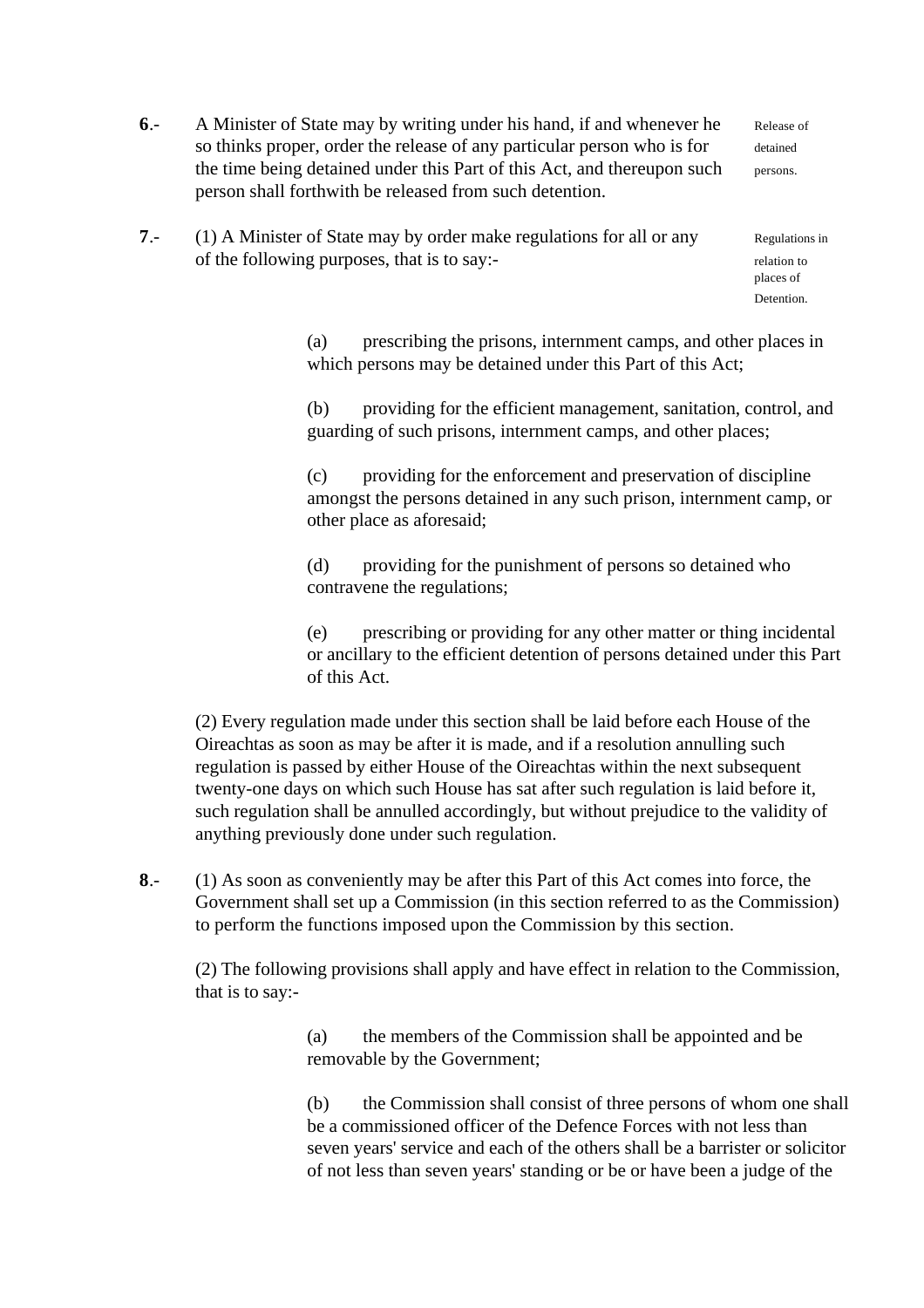Supreme Court, the High Court, or the Circuit Court or a justice of the District Court;

(3) Any person who is detained under this Part of this Act may apply in writing to the Government to have the continuation of his said detention considered by the Commission, and upon such application being so made the following provisions shall have effect, that is to say:-

> (a) the Government shall, with all convenient speed, refer the matter of the continuation of such person's detention to the Commission;

(b) the Commission shall inquire into the grounds of such person's detention and shall, with all convenient speed, report thereupon to the Government;

(c) the Minister for Justice shall furnish to the Commission such information and documents (relevant to the subject-matter of such inquiry) in the possession or procurement of the Government or of any Minister of State as shall be called for by the Commission;

(d) if the Commission reports that no reasonable grounds exist for the continued detention of such person, such person shall, with all convenient speed, be released.

**9.-** The Government shall once at least in every six months furnish to each Returns to be House of the Oireachtas particulars of (*a*) persons detained under this laid before each Part of this Act,  $(b)$  persons in respect of whom the Commission has House of the made a report to the Government,  $(c)$  persons in respect of whom  $Oireachtas$ . the Commission has reported that no reasonable grounds exist for their continued detention, (*d*) persons who had been detained under this Part of this Act but who had been released on the report of the Commission, and (*e*) persons who had been detained under this Part of this Act but who had been released without a report of the Commission.

#### **SCHEDULE**

#### FORM OF WARRANT UNDER SECTION 4

#### OFFENCES AGAINST THE STATE (AMENDMENT) ACT, 1940.

#### SECTION 4.

| In exercise of the powers conferred on me by section 4 of the Offences Against the |                                                                                           |  |  |  |  |
|------------------------------------------------------------------------------------|-------------------------------------------------------------------------------------------|--|--|--|--|
|                                                                                    |                                                                                           |  |  |  |  |
|                                                                                    |                                                                                           |  |  |  |  |
|                                                                                    | engaged in activities which, in my opinion, are prejudicial to the preservation of public |  |  |  |  |